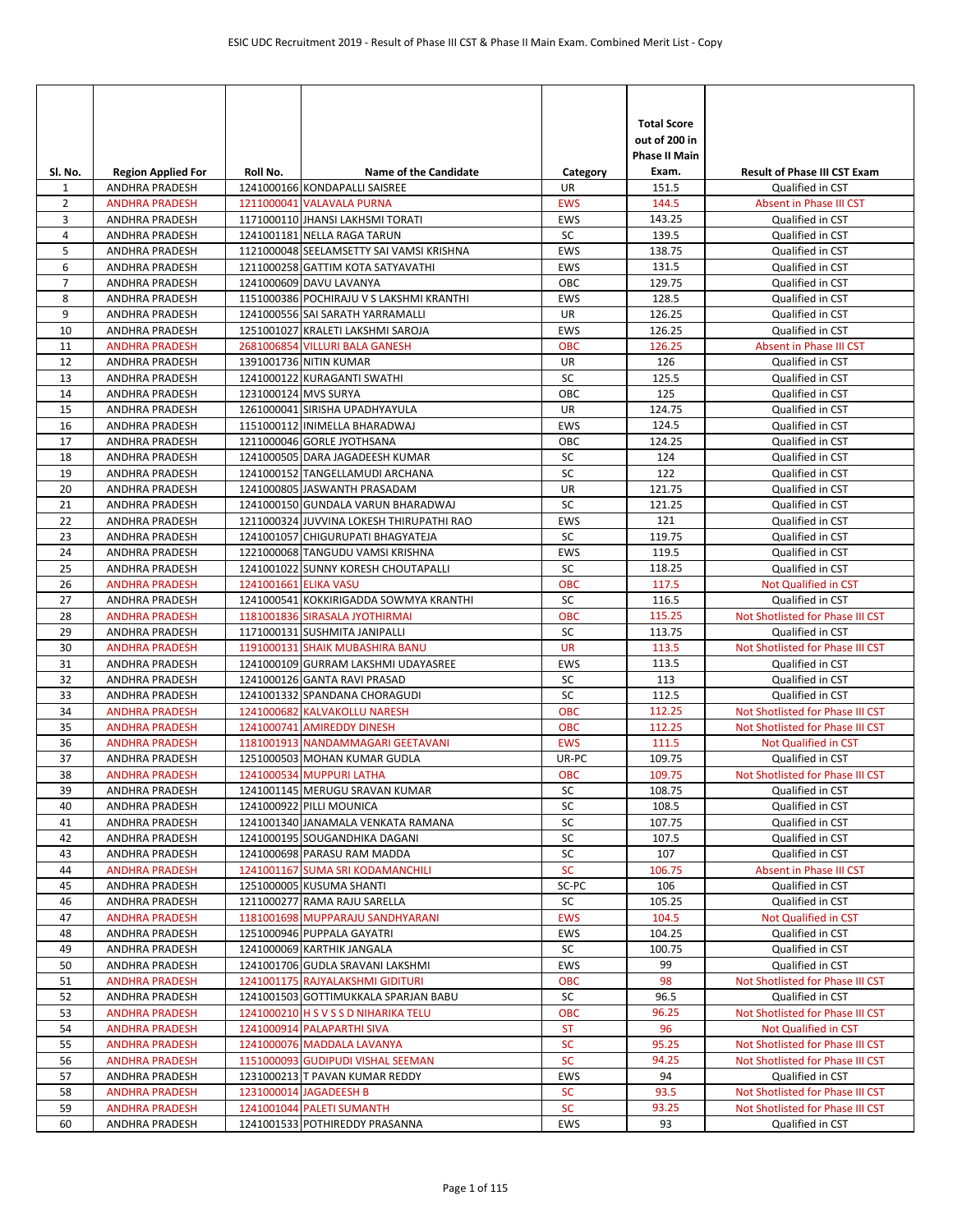| SI. No.        | <b>Region Applied For</b>                      | Roll No.               | <b>Name of the Candidate</b>                                         | Category                 | <b>Total Score</b><br>out of 200 in<br>Phase II Main<br>Exam. | <b>Result of Phase III CST Exam</b>                                  |
|----------------|------------------------------------------------|------------------------|----------------------------------------------------------------------|--------------------------|---------------------------------------------------------------|----------------------------------------------------------------------|
| 61             | <b>ANDHRA PRADESH</b>                          |                        | 1241001402 JUKUNTA BABY                                              | <b>SC</b>                | 92                                                            | Not Shotlisted for Phase III CST                                     |
| 62             | <b>ANDHRA PRADESH</b>                          |                        | 1251000806 BIRENDRA KUMAR NAYAK<br>1241000756 SIDDANTAPU TEJO RAJESH | UR-EXS<br><b>SC</b>      | 91.75<br>91.75                                                | Qualified in CST                                                     |
| 63<br>64       | <b>ANDHRA PRADESH</b><br>ANDHRA PRADESH        |                        | 1241001452 KOPPALA GANESH KUMAR                                      | ST                       | 91.75                                                         | Not Shotlisted for Phase III CST<br>Qualified in CST                 |
| 65             | <b>ANDHRA PRADESH</b>                          |                        | 1241000716 KUTHADA SIVA NAGA JYOTHI                                  | ST                       | 91.75                                                         | Qualified in CST                                                     |
| 66             | <b>ANDHRA PRADESH</b>                          |                        | 1211000056 KURELLA PHANI KUMAR                                       | <b>EWS</b>               | 89.75                                                         | Not Shotlisted for Phase III CST                                     |
| 67             | <b>ANDHRA PRADESH</b>                          |                        | 1251000607 KOTTAPALLI PRAVEEN KUMAR                                  | <b>OBC</b>               | 89.5                                                          | Not Shotlisted for Phase III CST                                     |
| 68             | ANDHRA PRADESH                                 |                        | 1261000034 BIDDIKA ANITHA RANI                                       | ST                       | 87                                                            | Qualified in CST                                                     |
| 69             | <b>ANDHRA PRADESH</b>                          |                        | 2681006646 GUNDA MADHU BABU                                          | <b>EWS</b>               | 87                                                            | Not Shotlisted for Phase III CST                                     |
| 70             | <b>ANDHRA PRADESH</b>                          |                        | 1241001582 SURESH GANGISETTI                                         | UR-EXS                   | 86                                                            | Qualified in CST                                                     |
| 71             | <b>ANDHRA PRADESH</b>                          |                        | 1241000383 DHARAVATH NAGA RAJU NAIK                                  | <b>ST</b>                | 86                                                            | Qualified in CST                                                     |
| 72             | <b>ANDHRA PRADESH</b>                          |                        | 1251000875 GOPI NRUSIMHA NARAPALLI                                   | UR-EXS                   | 84.75                                                         | Absent in Phase III CST                                              |
| 73             | <b>ANDHRA PRADESH</b>                          |                        | 1251000329 BODNAIK SURYA PRAKASH                                     | <b>ST</b>                | 84.75                                                         | Not Shotlisted for Phase III CST                                     |
| 74             | <b>ANDHRA PRADESH</b>                          |                        | 1251000491 PITTA KRISHNA REDDY                                       | <b>EWS</b>               | 84.5                                                          | Not Shotlisted for Phase III CST                                     |
| 75             | ANDHRA PRADESH                                 |                        | 1251000276 SATYANARAYANA PUVVALA                                     | OBC-EXS                  | 83.25                                                         | Qualified in CST                                                     |
| 76             | <b>ANDHRA PRADESH</b>                          |                        | 1241000588 VR KISHORE BOKINALA                                       | <b>SC</b>                | 82.25                                                         | Not Shotlisted for Phase III CST                                     |
| 77             | <b>ANDHRA PRADESH</b>                          |                        | 1151000301 SUDDAPALLI PRANEETH BABU                                  | <b>SC</b>                | 81.75                                                         | Not Shotlisted for Phase III CST                                     |
| 78             | <b>ANDHRA PRADESH</b>                          |                        | 1191000098 MOHAMMED JUNEDA                                           | <b>EWS</b>               | 80.5                                                          | Not Shotlisted for Phase III CST                                     |
| 79             | <b>ANDHRA PRADESH</b>                          |                        | 1241000964 BHUKYA SAI CHANDINI                                       | <b>ST</b>                | 79.5                                                          | Not Shotlisted for Phase III CST                                     |
| 80             | <b>ANDHRA PRADESH</b>                          |                        | 1251000884 VARAPRASAD REDDY NILAPU                                   | <b>EWS</b>               | 78.5<br>77.75                                                 | Not Shotlisted for Phase III CST                                     |
| 81<br>82       | <b>ANDHRA PRADESH</b><br><b>ANDHRA PRADESH</b> |                        | 1851000198 CHADUVULA PRAVEENA<br>1181002378 DURVESULA SIVA LAKSHMI   | <b>EWS</b><br><b>EWS</b> | 77.75                                                         | Not Shotlisted for Phase III CST<br>Not Shotlisted for Phase III CST |
| 83             | <b>ANDHRA PRADESH</b>                          |                        | 1251000335 SANTOSH KUMAR PRAHARAJ                                    | UR-EXS                   | 76.75                                                         | Qualified in CST                                                     |
| 84             | ANDHRA PRADESH                                 |                        | 1181001266 KANALA NAGAKRISHNA                                        | UR-PC                    | 75.25                                                         | Qualified in CST                                                     |
| 85             | <b>ANDHRA PRADESH</b>                          |                        | 1251000927 DEEPAK MANDAL                                             | <b>SC-EXS</b>            | 69.75                                                         | Not Shotlisted for Phase III CST                                     |
| 86             | <b>ANDHRA PRADESH</b>                          |                        | 1221000063 VADDITHANDRA MALLESWARA RAO                               | <b>OBC-EXS</b>           | 69.5                                                          | Not Shotlisted for Phase III CST                                     |
| 87             | <b>ANDHRA PRADESH</b>                          |                        | 1251000213 ADI NARAYANA NARU                                         | <b>OBC-EXS</b>           | 66.75                                                         | Not Shotlisted for Phase III CST                                     |
| 88             | ANDHRA PRADESH                                 |                        | 1211000010 GANUGULA SANJAY KUMAR                                     | EWS-PC                   | 64.75                                                         | Qualified in CST                                                     |
| 89             | <b>ANDHRA PRADESH</b>                          |                        | 1181001230 VALLEPU RAMAKRISHNA                                       | <b>ST</b>                | 64.25                                                         | Not Shotlisted for Phase III CST                                     |
| 90             | <b>ANDHRA PRADESH</b>                          |                        | 1211000110 RAMBABU MANKENA                                           | <b>OBC-EXS</b>           | 60.25                                                         | Not Shotlisted for Phase III CST                                     |
| 91             | <b>ANDHRA PRADESH</b>                          |                        | 1261000126 KATTAMURI SIRISHA                                         | <b>EWS</b>               | 57.25                                                         | Not Shotlisted for Phase III CST                                     |
| 92             | <b>ANDHRA PRADESH</b>                          |                        | 1221000005 SHANMUKHA RAO DUMPALA                                     | OBC-PC                   | 57                                                            | Not Shotlisted for Phase III CST                                     |
| 93             | <b>ANDHRA PRADESH</b>                          | 1251000502 PAVANIS     |                                                                      | OBC-PC                   | 44.25                                                         | Not Shotlisted for Phase III CST                                     |
| 94             | <b>ANDHRA PRADESH</b>                          |                        | 1241000725 GUDIMELLA LAKSHMI BHARADWAJ                               | UR-PC                    | 21                                                            | Not Shotlisted for Phase III CST                                     |
| 1              | <b>BIHAR</b>                                   |                        | 1451018593 RANJEET KUMAR SINGH                                       | OBC                      | 162.25                                                        | Qualified in CST                                                     |
| $\overline{2}$ | <b>BIHAR</b>                                   |                        | 1371000071 SIMANT VAIBHAV                                            | <b>EWS</b>               | 155.75                                                        | Qualified in CST                                                     |
| 3              | <b>BIHAR</b>                                   |                        | 1391009893 AMITESH SINGH KAUSHIK                                     | <b>UR</b>                | 155.25                                                        | Qualified in CST                                                     |
| 4              | <b>BIHAR</b>                                   |                        | 1391002890 UJJWAL RATAN<br>1351000405 SHILPI MAJUMDAR                | <b>UR</b>                | 152.75                                                        | Qualified in CST                                                     |
| 5<br>6         | <b>BIHAR</b><br><b>BIHAR</b>                   |                        | 1371000536 ANKITA JASRAPURIA                                         | <b>SC</b><br>UR          | 152.25<br>149.5                                               | Absent in Phase III CST<br>Qualified in CST                          |
| 7              | <b>BIHAR</b>                                   |                        | 1391004758 GAURAV KUMAR                                              | UR                       | 148.75                                                        | Qualified in CST                                                     |
| 8              | <b>BIHAR</b>                                   |                        | 1391008710 DIVYA SINHA                                               | OBC                      | 148.75                                                        | Qualified in CST                                                     |
| 9              | <b>BIHAR</b>                                   |                        | 1381001076 TUSHAR GUPTA                                              | OBC                      | 148.5                                                         | Qualified in CST                                                     |
| 10             | <b>BIHAR</b>                                   |                        | 1381000050 ISHIKA KASHYAP                                            | UR                       | 148.25                                                        | Qualified in CST                                                     |
| 11             | <b>BIHAR</b>                                   |                        | 1391009479 ABHISHEK KUMAR                                            | UR                       | 146.75                                                        | Qualified in CST                                                     |
| 12             | <b>BIHAR</b>                                   |                        | 1381000563 CHANDANI SONI                                             | ОВС                      | 146.75                                                        | Qualified in CST                                                     |
| 13             | <b>BIHAR</b>                                   |                        | 1361000213 ABHIJIT SINGH                                             | UR                       | 146.25                                                        | Qualified in CST                                                     |
| 14             | <b>BIHAR</b>                                   |                        | 1391001451 SONAM KUMARI                                              | <b>EWS</b>               | 146                                                           | Not Qualified in CST                                                 |
| 15             | <b>BIHAR</b>                                   |                        | 1391013557 MAYANK MANI TRIPATHI                                      | UR                       | 145.5                                                         | Qualified in CST                                                     |
| 16             | <b>BIHAR</b>                                   |                        | 1391010440 ISHANT GAURAV                                             | <b>UR</b>                | 144.75                                                        | Absent in Phase III CST                                              |
| 17             | <b>BIHAR</b>                                   |                        | 1391007462 SWETA MISHRA                                              | UR                       | 144.25                                                        | Qualified in CST                                                     |
| 18             | <b>BIHAR</b>                                   |                        | 1401000079 KAUSHAL KUMAR CHOUDHARY                                   | OBC                      | 143.75                                                        | Absent in Phase III CST                                              |
| 19             | <b>BIHAR</b>                                   |                        | 1371000932 ROSY SHARMA                                               | UR                       | 143                                                           | Qualified in CST                                                     |
| 20             | <b>BIHAR</b>                                   |                        | 1391006575 DEVASHISH BHARGOV                                         | EWS                      | 143                                                           | Qualified in CST                                                     |
| 21             | <b>BIHAR</b>                                   | 1391004680 ASHISH      |                                                                      | UR<br>OBC                | 143                                                           | Qualified in CST                                                     |
| 22<br>23       | <b>BIHAR</b><br><b>BIHAR</b>                   |                        | 1391007759 NIDHI KUMARI<br>1391001610 DIVYA SINHA                    | <b>UR</b>                | 143<br>142.5                                                  | Qualified in CST<br>Qualified in CST                                 |
| 24             | <b>BIHAR</b>                                   | 1391000909 KIRTI SINGH |                                                                      | EWS                      | 141.5                                                         | Qualified in CST                                                     |
| 25             | <b>BIHAR</b>                                   | 1391000285 HARSHITA    |                                                                      | ОВС                      | 141.25                                                        | Qualified in CST                                                     |
| 26             | <b>BIHAR</b>                                   |                        | 1391000270 POOJA KUMARI                                              | OBC                      | 141                                                           | Qualified in CST                                                     |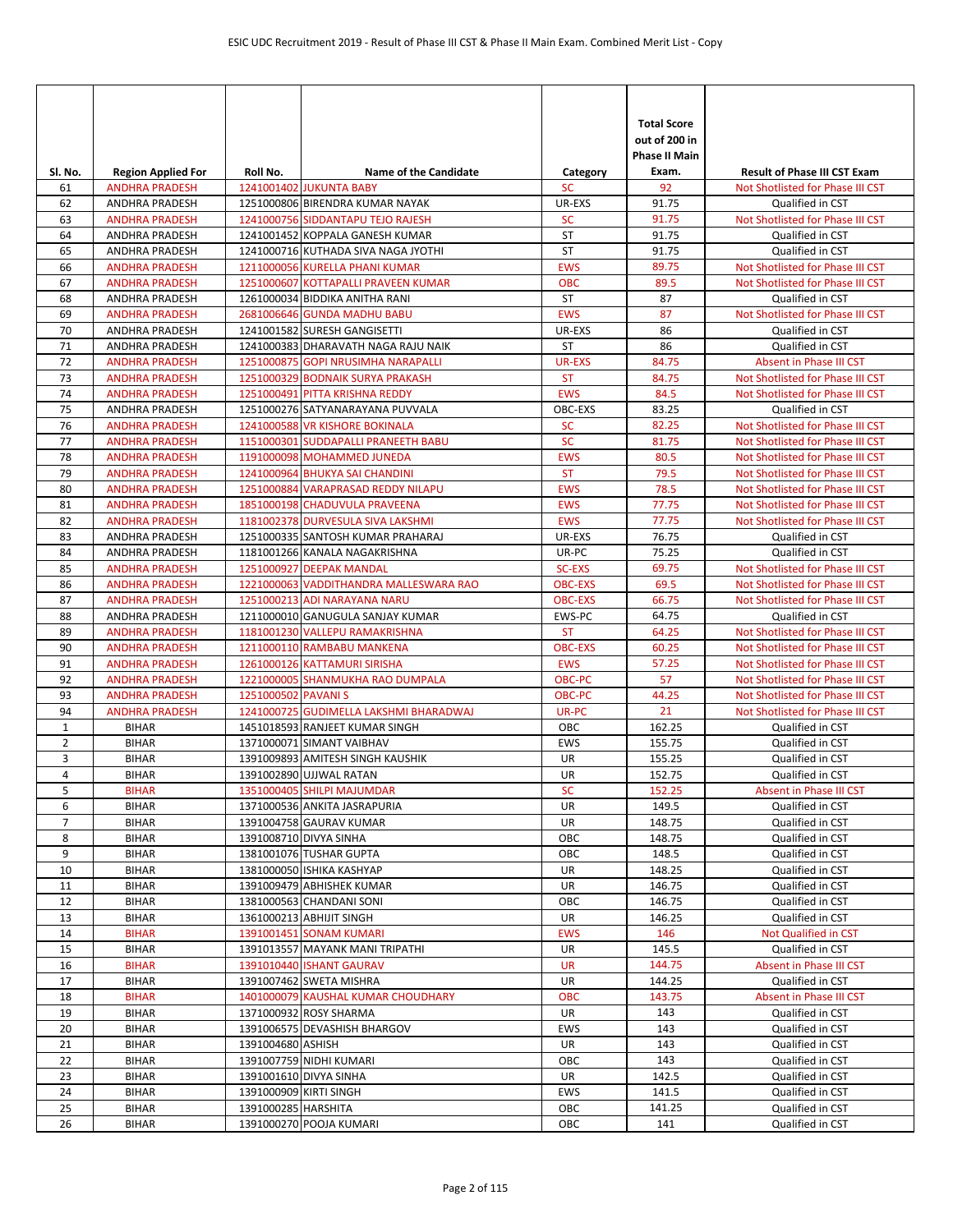| SI. No.  | <b>Region Applied For</b>    | Roll No.             | <b>Name of the Candidate</b>                          | Category         | <b>Total Score</b><br>out of 200 in<br><b>Phase II Main</b><br>Exam. | <b>Result of Phase III CST Exam</b>      |
|----------|------------------------------|----------------------|-------------------------------------------------------|------------------|----------------------------------------------------------------------|------------------------------------------|
| 27       | <b>BIHAR</b>                 |                      | 1391009025 ALOK KUMAR                                 | UR               | 140.75                                                               | Qualified in CST                         |
| 28       | <b>BIHAR</b>                 | 2921000258 VISHAL    |                                                       | UR               | 140.75                                                               | Qualified in CST                         |
| 29       | <b>BIHAR</b>                 |                      | 1391008187 RASHMI RANI                                | OBC              | 140.75                                                               | Qualified in CST                         |
| 30       | <b>BIHAR</b>                 |                      | 1381000076 UJJWAL KUMAR                               | <b>EWS</b>       | 140.5                                                                | Absent in Phase III CST                  |
| 31       | <b>BIHAR</b>                 |                      | 1451008224 RAJNEESH KUMAR                             | <b>UR</b>        | 140.5                                                                | Qualified in CST                         |
| 32       | <b>BIHAR</b>                 |                      | 1491000547 SHWETA VERMA                               | UR               | 140                                                                  | Qualified in CST                         |
| 33       | <b>BIHAR</b>                 |                      | 1391009192 VISHAL ROUSHAN                             | OBC              | 139.75                                                               | Qualified in CST                         |
| 34       | <b>BIHAR</b>                 |                      | 1381001013 RAVI RANJAN KUMAR                          | UR               | 139.75                                                               | Qualified in CST                         |
| 35       | <b>BIHAR</b>                 |                      | 1391001117 KOMAL BHARTI                               | OBC              | 139.5                                                                | Qualified in CST                         |
| 36       | <b>BIHAR</b>                 |                      | 1371000267 RAUSHAN KUMAR                              | UR               | 139.5                                                                | Qualified in CST                         |
| 37       | <b>BIHAR</b>                 |                      | 1791000055 RESHMI KUMARI                              | <b>UR</b>        | 139.25                                                               | <b>Not Qualified in CST</b>              |
| 38       | <b>BIHAR</b>                 |                      | 1481000590 MUKESH KUMAR JHA                           | <b>EWS</b>       | 139                                                                  | Absent in Phase III CST                  |
| 39<br>40 | <b>BIHAR</b><br><b>BIHAR</b> | 1391008015 PRAGYA    | 1781000437 RAHUL PANDEY                               | <b>EWS</b><br>UR | 139<br>138.5                                                         | Qualified in CST                         |
| 41       | <b>BIHAR</b>                 |                      | 1451011999 BALRAM KRISHNA                             | <b>EWS</b>       | 138.5                                                                | Qualified in CST<br>Qualified in CST     |
| 42       | <b>BIHAR</b>                 |                      | 1401000126 SHWETA KUMARI                              | <b>EWS</b>       | 138.5                                                                | Qualified in CST                         |
| 43       | <b>BIHAR</b>                 |                      | 1391008757 KRITY KUMARI                               | <b>EWS</b>       | 138.5                                                                | Qualified in CST                         |
| 44       | <b>BIHAR</b>                 |                      | 1391007299 SALONI KUMARI                              | <b>EWS</b>       | 137.5                                                                | Not Qualified in CST                     |
| 45       | <b>BIHAR</b>                 |                      | 1391004995 NIKHIL KUMAR                               | <b>UR</b>        | 137.25                                                               | Qualified in CST                         |
| 46       | <b>BIHAR</b>                 |                      | 1381000934 RUPAM RANI                                 | UR               | 137.25                                                               | Qualified in CST                         |
| 47       | <b>BIHAR</b>                 |                      | 1351000538 MD SAIF HANIF                              | UR               | 137                                                                  | Qualified in CST                         |
| 48       | <b>BIHAR</b>                 |                      | 1391003048 GAURAV KUMAR                               | OBC              | 137                                                                  | Qualified in CST                         |
| 49       | <b>BIHAR</b>                 |                      | 1361000234 SUDARSHAN KUMAR                            | <b>UR</b>        | 136.5                                                                | Not Qualified in CST                     |
| 50       | <b>BIHAR</b>                 |                      | 1401000087 RISHAV DUTT                                | UR               | 136.5                                                                | Qualified in CST                         |
| 51       | <b>BIHAR</b>                 |                      | 1391009708 ASHISH KUMAR                               | OBC              | 136.5                                                                | Qualified in CST                         |
| 52       | <b>BIHAR</b>                 |                      | 1391007948 RITU KUMARI                                | <b>EWS</b>       | 136.25                                                               | Qualified in CST                         |
| 53       | <b>BIHAR</b>                 |                      | 1391004732 KUMAR SWETANG                              | UR               | 136                                                                  | Qualified in CST                         |
| 54       | <b>BIHAR</b>                 | 1391008741 PRACHI    |                                                       | <b>UR</b>        | 136                                                                  | Not Qualified in CST                     |
| 55       | <b>BIHAR</b>                 |                      | 1491000210 ABHISHEK KUMAR                             | EWS              | 135.5                                                                | Qualified in CST                         |
| 56       | <b>BIHAR</b>                 |                      | 1401000271 JAYANT KUMAR                               | <b>EWS</b>       | 135.5                                                                | Qualified in CST                         |
| 57       | <b>BIHAR</b>                 |                      | 1391000072 ANANYA SAKSHI                              | <b>EWS</b>       | 135.5                                                                | Qualified in CST                         |
| 58       | <b>BIHAR</b>                 |                      | 1401000090 SANKET KUMAR                               | <b>UR</b>        | 135.25                                                               | Qualified in CST                         |
| 59       | <b>BIHAR</b>                 |                      | 1391004874 SHUBHAM KUMAR                              | OBC              | 134.5                                                                | Qualified in CST                         |
| 60       | <b>BIHAR</b>                 |                      | 1401000338 ROSHAN KUMAR MEHTA                         | OBC              | 134.5                                                                | Qualified in CST                         |
| 61       | <b>BIHAR</b>                 |                      | 1391006612 NITESH KUMAR                               | <b>EWS</b>       | 134.25                                                               | Qualified in CST                         |
| 62       | <b>BIHAR</b>                 | 1391004250 ARYAN     |                                                       | <b>UR</b>        | 134.25                                                               | Qualified in CST                         |
| 63       | <b>BIHAR</b>                 |                      | 1391005001 AMRESH KUMAR                               | <b>EWS</b>       | 134                                                                  | Qualified in CST                         |
| 64       | <b>BIHAR</b>                 |                      | 1391001192 RAJESHWARI BHARTI                          | OBC              | 133.5                                                                | Qualified in CST                         |
| 65       | <b>BIHAR</b>                 |                      | 1391004245 ANKUR KUMAR                                | <b>UR</b>        | 133.5                                                                | Not Qualified in CST                     |
| 66       | <b>BIHAR</b>                 |                      | 1451006432 AMIT KUMAR SINGH                           | <b>UR</b>        | 133.5                                                                | Qualified in CST                         |
| 67       | <b>BIHAR</b>                 |                      | 1381000620 PRAKASH KUMAR                              | UR               | 133                                                                  | Not Qualified in CST                     |
| 68       | <b>BIHAR</b>                 |                      | 1391007789 RAMA DEEPTI                                | UR               | 133                                                                  | Qualified in CST                         |
| 69       | <b>BIHAR</b>                 | 1361000473 ANAMIKA   |                                                       | EWS              | 133                                                                  | Qualified in CST                         |
| 70       | <b>BIHAR</b>                 |                      | 1381000445 ASHWINI KUMAR                              | UR               | 132.25                                                               | Qualified in CST                         |
| 71       | <b>BIHAR</b>                 |                      | 1391008975 CHETAN SAH                                 | EWS              | 132.25                                                               | Qualified in CST                         |
| 72       | <b>BIHAR</b>                 |                      | 1391008438 SHREYA KUMARI                              | <b>OBC</b>       | 132                                                                  | Absent in Phase III CST                  |
| 73       | <b>BIHAR</b>                 |                      | 1791000022 KUMARI RAJNEE                              | ОВС              | 132                                                                  | Qualified in CST                         |
| 74       | <b>BIHAR</b>                 |                      | 1391001140 TANNU KUMARI                               | OBC              | 131.75                                                               | Qualified in CST                         |
| 75       | <b>BIHAR</b>                 | 1391005300 ARYAN RAJ |                                                       | OBC              | 131.75                                                               | Qualified in CST                         |
| 76       | <b>BIHAR</b>                 |                      | 1391001734 MANISH KUMAR                               | UR               | 131.5                                                                | Qualified in CST                         |
| 77       | <b>BIHAR</b>                 |                      | 1391002478 CHAKRAPANI SHANKAR                         | UR               | 131.5                                                                | Qualified in CST                         |
| 78       | <b>BIHAR</b>                 |                      | 1361000279 ABHILASHA KUMARI                           | EWS              | 131.5                                                                | Qualified in CST                         |
| 79       | <b>BIHAR</b>                 |                      | 1391012489 UTPAL SINGH THAKUR                         | UR               | 131.5                                                                | Qualified in CST                         |
| 80       | <b>BIHAR</b>                 |                      | 1391001967 ANKIT KUMAR                                | UR               | 131.5                                                                | Qualified in CST                         |
| 81       | <b>BIHAR</b>                 |                      | 1391013506 VIKASH KUMAR GOUTAM                        | UR<br>EWS        | 131.5<br>131.5                                                       | Qualified in CST                         |
| 82<br>83 | <b>BIHAR</b><br><b>BIHAR</b> |                      | 1381000485 NIKHIL KUMAR<br>1361000153 ABHINAV BHUSHAN | <b>UR</b>        | 131.25                                                               | Qualified in CST<br>Not Qualified in CST |
| 84       | <b>BIHAR</b>                 |                      | 1391004795 ABHISHEK BHARDWAJ                          | UR               | 131.25                                                               | Qualified in CST                         |
| 85       | <b>BIHAR</b>                 |                      | 1391009028 ATUL KUMAR                                 | EWS              | 131.25                                                               | Qualified in CST                         |
| 86       | <b>BIHAR</b>                 |                      | 1351000052 RATNAPRIYA RAJ                             | UR               | 131                                                                  | Qualified in CST                         |
|          |                              |                      |                                                       |                  |                                                                      |                                          |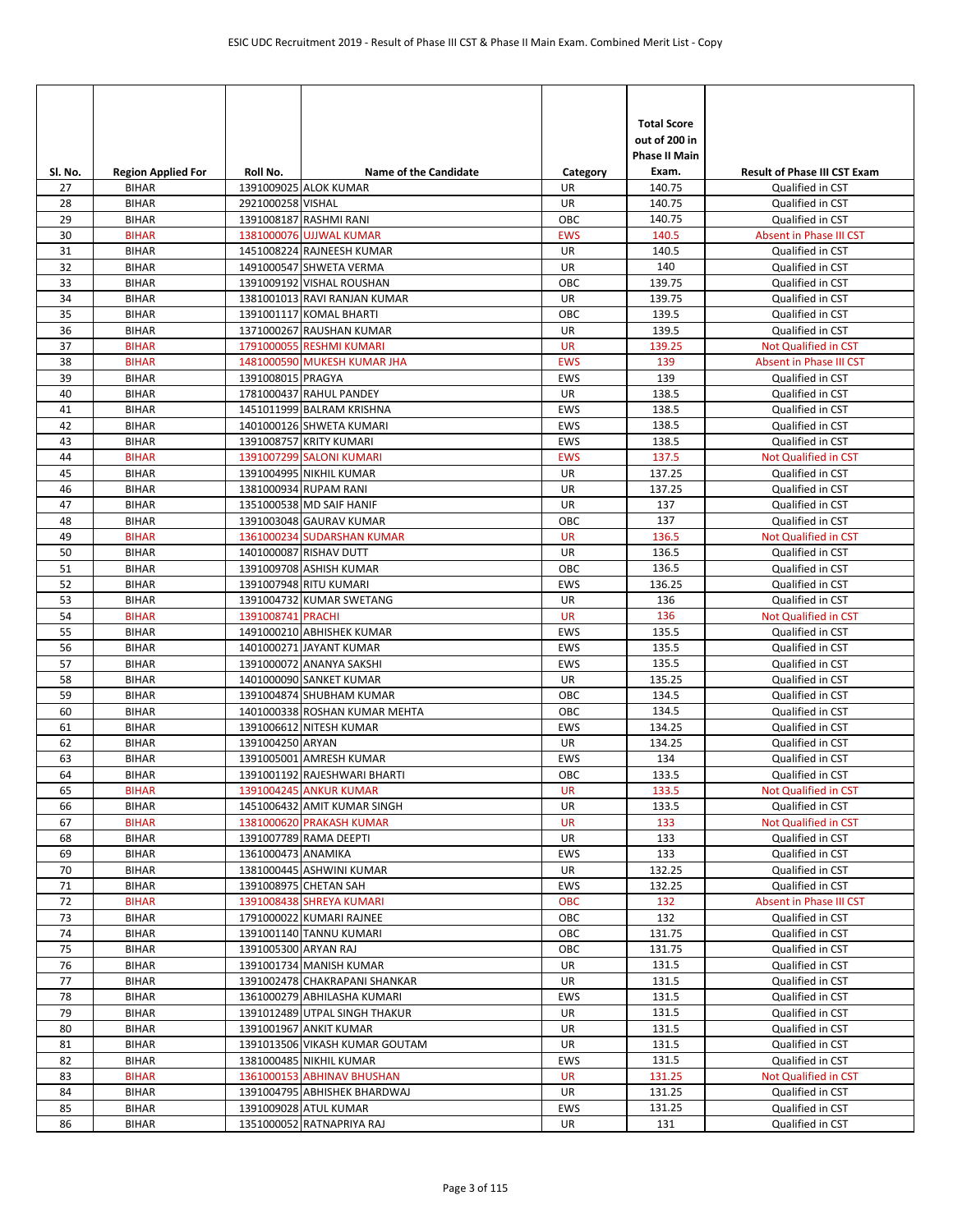| SI. No.    | <b>Region Applied For</b>    | Roll No.                                 | <b>Name of the Candidate</b>                       | Category        | <b>Total Score</b><br>out of 200 in<br><b>Phase II Main</b><br>Exam. | <b>Result of Phase III CST Exam</b>      |
|------------|------------------------------|------------------------------------------|----------------------------------------------------|-----------------|----------------------------------------------------------------------|------------------------------------------|
| 87         | <b>BIHAR</b>                 |                                          | 1391001235 ANJALI KUMARI                           | ОВС             | 130.75                                                               | Qualified in CST                         |
| 88         | <b>BIHAR</b>                 |                                          | 1391000748 ANUPAMA ANNU                            | <b>UR</b>       | 130.75                                                               | Qualified in CST                         |
| 89         | <b>BIHAR</b>                 |                                          | 1391008751 SWATI SPRIHA                            | UR              | 130.75                                                               | Qualified in CST                         |
| 90         | <b>BIHAR</b>                 |                                          | 1391002172 RAVI SHANKAR GUPTA                      | OBC             | 130.5                                                                | Qualified in CST                         |
| 91         | <b>BIHAR</b>                 |                                          | 1361000455 PRATEEK ANAND                           | UR              | 130.5                                                                | Qualified in CST                         |
| 92         | <b>BIHAR</b>                 |                                          | 1381000698 ASHUTOSH KUMAR                          | UR              | 130.5                                                                | Qualified in CST                         |
| 93         | <b>BIHAR</b>                 |                                          | 1391001088 SHRUTI KUMARI                           | UR              | 130.25                                                               | Qualified in CST                         |
| 94         | <b>BIHAR</b>                 |                                          | 1391006025 ANURAG SHEKHAR JHA                      | <b>EWS</b>      | 130.25                                                               | Qualified in CST                         |
| 95         | <b>BIHAR</b>                 |                                          | 1391000928 RASHMI KIRAN                            | <b>UR</b>       | 130.25                                                               | Not Qualified in CST                     |
| 96         | <b>BIHAR</b>                 |                                          | 1451023803 AVINASH KUMAR                           | UR              | 130                                                                  | Qualified in CST                         |
| 97         | <b>BIHAR</b>                 |                                          | 1391002258 NITISH KUMAR                            | OBC             | 130                                                                  | Qualified in CST                         |
| 98         | <b>BIHAR</b>                 |                                          | 1451010423 UTTAM KUMAR                             | <b>EWS</b>      | 129.75                                                               | Qualified in CST                         |
| 99         | <b>BIHAR</b>                 | 1391011508 HARSH RAJ<br>1391007908 KOMAL |                                                    | UR<br>OBC       | 129.5                                                                | Qualified in CST                         |
| 100<br>101 | <b>BIHAR</b><br><b>BIHAR</b> |                                          | 1391001742 SANJIV KUMAR                            | OBC             | 129.5<br>129.5                                                       | Qualified in CST                         |
| 102        | <b>BIHAR</b>                 |                                          | 1391001282 ANJALI KUMARI                           | UR              | 129.25                                                               | Qualified in CST<br>Qualified in CST     |
| 103        | <b>BIHAR</b>                 | 1381000352 ANKUR                         |                                                    | <b>UR</b>       | 129                                                                  | Absent in Phase III CST                  |
| 104        | <b>BIHAR</b>                 | 1371000845 ANNA SHRI                     |                                                    | <b>EWS</b>      | 129                                                                  | Absent in Phase III CST                  |
| 105        | <b>BIHAR</b>                 |                                          | 1391012713 ABHIJEET PRIYE                          | UR              | 129                                                                  | Qualified in CST                         |
| 106        | <b>BIHAR</b>                 |                                          | 1371001051 SURUCHI KUMARI                          | UR              | 129                                                                  | Qualified in CST                         |
| 107        | <b>BIHAR</b>                 |                                          | 1391008536 RASHMI KUMARI                           | UR              | 129                                                                  | Qualified in CST                         |
| 108        | <b>BIHAR</b>                 |                                          | 1391000168 ANKITA THAKUR                           | <b>EWS</b>      | 129                                                                  | Qualified in CST                         |
| 109        | <b>BIHAR</b>                 |                                          | 1391013604 PIYUSH KUMAR                            | OBC             | 128.75                                                               | Qualified in CST                         |
| 110        | <b>BIHAR</b>                 | 1351000710 OM KUMAR                      |                                                    | <b>EWS</b>      | 128.75                                                               | Not Qualified in CST                     |
| 111        | <b>BIHAR</b>                 |                                          | 1351000290 DEVASHISH KUMAR                         | <b>EWS</b>      | 128.5                                                                | Qualified in CST                         |
| 112        | <b>BIHAR</b>                 |                                          | 1391007701 PAMMY KUMARI                            | OBC             | 128.25                                                               | Qualified in CST                         |
| 113        | <b>BIHAR</b>                 |                                          | 1451011892 ANUJ KUMAR SINGH                        | <b>EWS</b>      | 127.5                                                                | Qualified in CST                         |
| 114        | <b>BIHAR</b>                 |                                          | 1391001921 ABHISHEK KUMAR                          | <b>EWS</b>      | 127.5                                                                | Qualified in CST                         |
| 115        | <b>BIHAR</b>                 |                                          | 1391001256 AKRITI SUMAN                            | UR              | 127.5                                                                | Qualified in CST                         |
| 116        | <b>BIHAR</b>                 |                                          | 1391002070 VIVEK RANJAN                            | OBC             | 127.25                                                               | Qualified in CST                         |
| 117        | <b>BIHAR</b>                 |                                          | 1391007385 JYOTI KUMARI                            | <b>EWS</b>      | 127.25                                                               | Not Qualified in CST                     |
| 118        | <b>BIHAR</b>                 |                                          | 1391013181 MOHIT KUMAR SINHA                       | <b>EWS</b>      | 127                                                                  | Qualified in CST                         |
| 119        | <b>BIHAR</b>                 |                                          | 1371000108 SHASHANK KUMAR                          | <b>OBC</b>      | 127                                                                  | <b>Not Qualified in CST</b>              |
| 120        | <b>BIHAR</b>                 |                                          | 1391007975 ALISHYA KUMARI                          | UR              | 127                                                                  | Qualified in CST                         |
| 121        | <b>BIHAR</b>                 |                                          | 1381000123 CHANDAN KUMAR SHARMA                    | <b>EWS</b>      | 126.75                                                               | Not Qualified in CST                     |
| 122        | <b>BIHAR</b>                 |                                          | 1391009000 NIKHIL KUMAR                            | UR              | 126.5                                                                | Qualified in CST                         |
| 123        | <b>BIHAR</b>                 |                                          | 1781000433 NIMISHA UPADHYAY                        | <b>UR</b>       | 126.5                                                                | Qualified in CST                         |
| 124        | <b>BIHAR</b>                 |                                          | 1391004469 ROHIT CHANDRA UPADHYAY                  | <b>UR</b>       | 126.25                                                               | Qualified in CST                         |
| 125        | <b>BIHAR</b>                 | 1391007826 SHIKHA                        |                                                    | OBC             | 126.25<br>126.25                                                     | Qualified in CST                         |
| 126<br>127 | <b>BIHAR</b>                 |                                          | 1391000944 PRITI KUMARI<br>1391000390 NIDHI MISHRA | UR<br><b>UR</b> | 126                                                                  | Qualified in CST<br>Not Qualified in CST |
| 128        | <b>BIHAR</b><br><b>BIHAR</b> |                                          | 1391010997 MUKESH KUMAR                            | ОВС             | 125.75                                                               | Qualified in CST                         |
| 129        | <b>BIHAR</b>                 |                                          | 1391007491 SANIA KAUSHIK                           | <b>EWS</b>      | 125.75                                                               | Qualified in CST                         |
| 130        | <b>BIHAR</b>                 |                                          | 1811001409 SWETA KUMARI                            | OBC             | 125.75                                                               | Qualified in CST                         |
| 131        | <b>BIHAR</b>                 |                                          | 1391007639 VARSHA GUPTA                            | OBC             | 125.5                                                                | Qualified in CST                         |
| 132        | <b>BIHAR</b>                 | 1351000272 ISHA JHA                      |                                                    | <b>UR</b>       | 125.5                                                                | Absent in Phase III CST                  |
| 133        | <b>BIHAR</b>                 |                                          | 1391000232 MANISHA KUMARI                          | EWS             | 125.5                                                                | Qualified in CST                         |
| 134        | <b>BIHAR</b>                 |                                          | 1391001143 SHALINI SINGH                           | OBC             | 125.25                                                               | Qualified in CST                         |
| 135        | <b>BIHAR</b>                 |                                          | 1361000636 UJJWAL SRIVASTAVA                       | UR              | 125.25                                                               | Qualified in CST                         |
| 136        | <b>BIHAR</b>                 | 1391013724 ROCKY RAI                     |                                                    | OBC             | 125                                                                  | Qualified in CST                         |
| 137        | <b>BIHAR</b>                 |                                          | 1391000082 PRIYA KUMARI                            | UR              | 124.75                                                               | Qualified in CST                         |
| 138        | <b>BIHAR</b>                 | 1391001590 AAYUSHI                       |                                                    | OBC             | 124.75                                                               | Qualified in CST                         |
| 139        | <b>BIHAR</b>                 | 1391008334 RITIKA RIYA                   |                                                    | OBC             | 124.75                                                               | Qualified in CST                         |
| 140        | <b>BIHAR</b>                 |                                          | 1371000846 TWARITA SINHA                           | <b>OBC</b>      | 124.75                                                               | Not Qualified in CST                     |
| 141        | <b>BIHAR</b>                 |                                          | 1391003443 SIBGHATULLAH RIZVI                      | UR              | 124.5                                                                | Qualified in CST                         |
| 142        | <b>BIHAR</b>                 |                                          | 1391007606 NEHA SINHA                              | OBC             | 124.5                                                                | Qualified in CST                         |
| 143        | <b>BIHAR</b>                 |                                          | 1401000337 SHAKSHI KUMARI                          | ОВС             | 124.5                                                                | Qualified in CST                         |
| 144        | <b>BIHAR</b>                 |                                          | 1451024348 KARUN KUMAR                             | ОВС             | 124.25                                                               | Qualified in CST                         |
| 145        | <b>BIHAR</b>                 |                                          | 1391000711 PRERNA KUMARI                           | ОВС             | 124.25                                                               | Qualified in CST                         |
| 146        | <b>BIHAR</b>                 |                                          | 1371000432 SARITA KUMARI                           | <b>OBC</b>      | 124.25                                                               | Not Qualified in CST                     |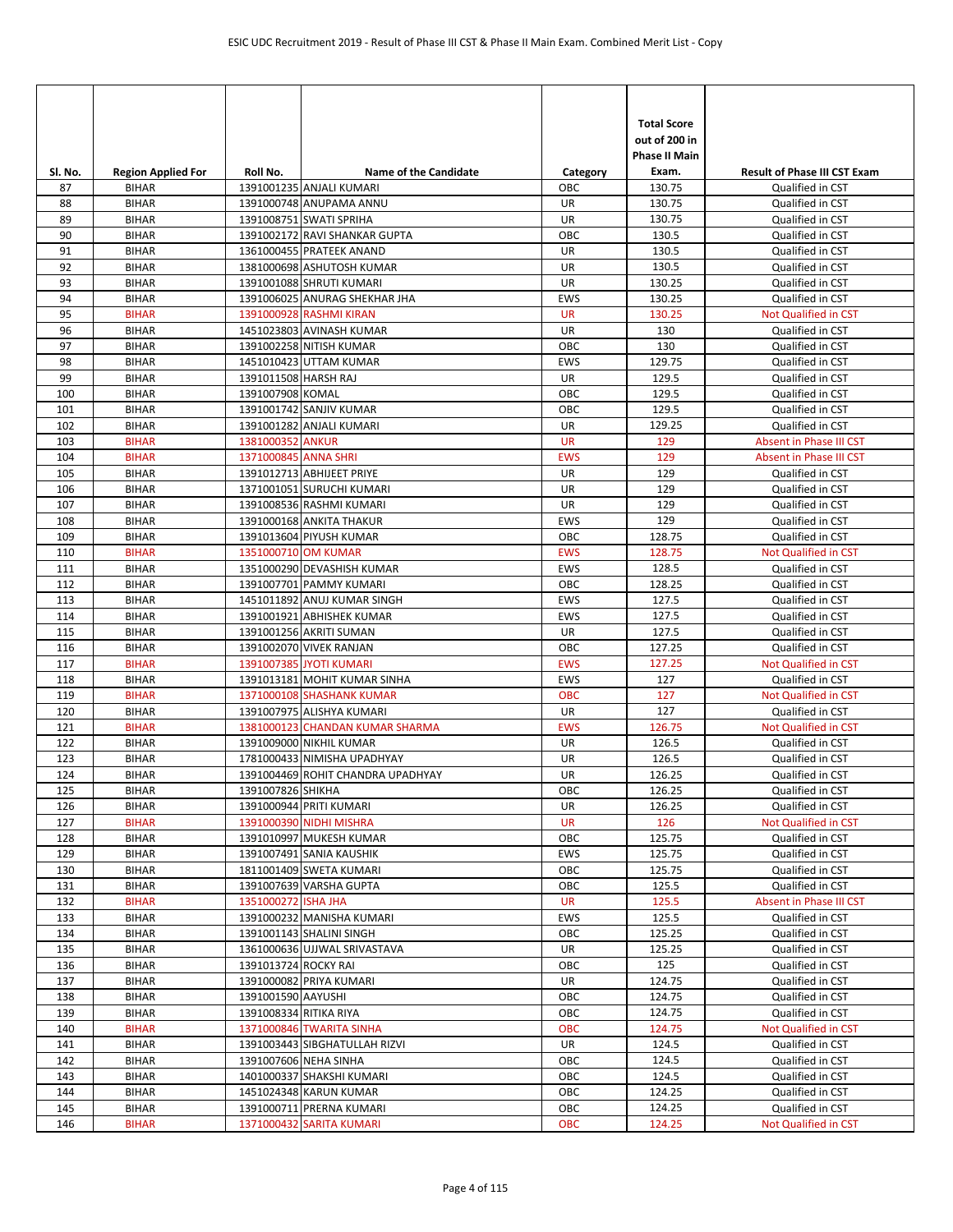| SI. No.    | <b>Region Applied For</b>    | Roll No.               | <b>Name of the Candidate</b>                           | Category          | <b>Total Score</b><br>out of 200 in<br><b>Phase II Main</b><br>Exam. | <b>Result of Phase III CST Exam</b>                                  |
|------------|------------------------------|------------------------|--------------------------------------------------------|-------------------|----------------------------------------------------------------------|----------------------------------------------------------------------|
| 147        | <b>BIHAR</b>                 |                        | 1391002693 NAVNEET KUMAR                               | UR                | 124.25                                                               | Qualified in CST                                                     |
| 148        | <b>BIHAR</b>                 |                        | 1391008769 ANJALI KUMARI                               | OBC               | 124                                                                  | Qualified in CST                                                     |
| 149        | <b>BIHAR</b>                 |                        | 1351000754 SURAJ KUMAR SINGH                           | <b>EWS</b>        | 124                                                                  | Qualified in CST                                                     |
| 150        | <b>BIHAR</b>                 |                        | 1371001056 SONALI GUPTA                                | OBC               | 124                                                                  | Qualified in CST                                                     |
| 151        | <b>BIHAR</b>                 |                        | 1391000368 NETRA AISHWARYA                             | EWS               | 123.75                                                               | Qualified in CST                                                     |
| 152        | <b>BIHAR</b>                 |                        | 1361000450 GOLDY PRIYA                                 | <b>EWS</b>        | 123.75                                                               | Qualified in CST                                                     |
| 153        | <b>BIHAR</b>                 |                        | 1391001706 RAKESH KUMAR                                | <b>EWS</b>        | 123.5                                                                | Qualified in CST                                                     |
| 154        | <b>BIHAR</b>                 |                        | 1351000776 ALOK GUPTA                                  | <b>SC</b>         | 123.5                                                                | Not Qualified in CST                                                 |
| 155        | <b>BIHAR</b>                 |                        | 1331000336 ARCHANA KUMARI                              | UR                | 123.25                                                               | Qualified in CST                                                     |
| 156        | <b>BIHAR</b>                 |                        | 1391003554 AMLESH KUMAR JHA                            | <b>UR</b>         | 123.25                                                               | Absent in Phase III CST                                              |
| 157        | <b>BIHAR</b>                 |                        | 1391008837 PALLAVI KUMARI                              | UR                | 122.75                                                               | Qualified in CST                                                     |
| 158        | <b>BIHAR</b>                 |                        | 1391004453 ABHISHEK KUMAR                              | OBC               | 122.75                                                               | Qualified in CST                                                     |
| 159        | <b>BIHAR</b>                 |                        | 1391001240 ANKITA SINHA                                | UR                | 122.75                                                               | Qualified in CST                                                     |
| 160        | <b>BIHAR</b>                 |                        | 1801000016 SURYA PRAKASH                               | UR                | 122.5                                                                | Qualified in CST                                                     |
| 161        | <b>BIHAR</b>                 |                        | 1391011264 AMIT KUMAR SANT                             | <b>EWS</b>        | 122.5                                                                | Not Qualified in CST                                                 |
| 162        | <b>BIHAR</b>                 | 1391000202 LIPI KUMARI |                                                        | OBC               | 122.5                                                                | Qualified in CST                                                     |
| 163        | <b>BIHAR</b>                 | 1361000119 RICHU RANI  | 1391007522 KUMARI PRATIMA                              | OBC               | 122.5                                                                | Qualified in CST                                                     |
| 164<br>165 | <b>BIHAR</b><br><b>BIHAR</b> |                        | 1391013529 GAURAV GUNJAN                               | <b>EWS</b><br>OBC | 122.5<br>122.25                                                      | Qualified in CST                                                     |
|            | <b>BIHAR</b>                 |                        | 1391003874 KUMAR ABHIMANYU                             | UR                | 122.25                                                               | Qualified in CST<br>Qualified in CST                                 |
| 166<br>167 | <b>BIHAR</b>                 |                        | 1391013279 CHANDAN THAKUR                              | <b>UR</b>         | 122.25                                                               | Not Qualified in CST                                                 |
| 168        | <b>BIHAR</b>                 |                        | 1361000317 ANSHU ANAND                                 | EWS               | 122                                                                  | Qualified in CST                                                     |
| 169        | <b>BIHAR</b>                 | 1381000948 RAVI RAJ    |                                                        | <b>EWS</b>        | 122                                                                  | Qualified in CST                                                     |
| 170        | <b>BIHAR</b>                 |                        | 1391006434 VIKASH KUMAR                                | <b>OBC</b>        | 121.5                                                                | Absent in Phase III CST                                              |
| 171        | <b>BIHAR</b>                 |                        | 2951006078 PRIYANSHU RAJ                               | UR                | 121.5                                                                | Qualified in CST                                                     |
| 172        | <b>BIHAR</b>                 |                        | 1391002809 ABHISHEK SONI                               | <b>UR</b>         | 121.5                                                                | Qualified in CST                                                     |
| 173        | <b>BIHAR</b>                 | 1381000988 AKASH RAJ   |                                                        | <b>UR</b>         | 121.25                                                               | Not Qualified in CST                                                 |
| 174        | <b>BIHAR</b>                 |                        | 1391008638 DOLLY KUMARI                                | OBC               | 121.25                                                               | Qualified in CST                                                     |
| 175        | <b>BIHAR</b>                 |                        | 2571001309 NIRAJ KUMAR                                 | <b>UR</b>         | 121                                                                  | Not Shotlisted for Phase III CST                                     |
| 176        | <b>BIHAR</b>                 | 1391013246 RANA SONU   |                                                        | EWS               | 121                                                                  | Qualified in CST                                                     |
| 177        | <b>BIHAR</b>                 |                        | 1401000170 PRINCE KUMAR                                | <b>OBC</b>        | 121                                                                  | Absent in Phase III CST                                              |
| 178        | <b>BIHAR</b>                 |                        | 1391003650 RAHUL GUPTA                                 | OBC               | 120.75                                                               | Qualified in CST                                                     |
| 179        | <b>BIHAR</b>                 |                        | 1391001795 VISHAL SINGH                                | <b>EWS</b>        | 120.75                                                               | Qualified in CST                                                     |
| 180        | <b>BIHAR</b>                 |                        | 1391001816 TARUN KUMAR                                 | <b>SC</b>         | 120.5                                                                | Absent in Phase III CST                                              |
| 181        | <b>BIHAR</b>                 |                        | 1391000036 BANDITA DEY                                 | <b>UR</b>         | 120.5                                                                | Not Shotlisted for Phase III CST                                     |
| 182        | <b>BIHAR</b>                 |                        | 1391001232 ANUPRIYA BHARTI                             | <b>UR</b>         | 120.5                                                                | Not Shotlisted for Phase III CST                                     |
| 183        | <b>BIHAR</b>                 |                        | 1491000857 PRABHAT RANJAN                              | <b>EWS</b>        | 120.25                                                               | <b>Not Qualified in CST</b>                                          |
| 184        | <b>BIHAR</b>                 |                        | 1351000620 NITISH VATSA                                | <b>EWS</b>        | 120.25                                                               | Qualified in CST                                                     |
| 185        | <b>BIHAR</b>                 |                        | 1391001917 NALEEN RANJAN                               | ОВС               | 120.25                                                               | Qualified in CST                                                     |
| 186        | <b>BIHAR</b>                 |                        | 1441000560 GAUTAM KUMAR                                | <b>UR</b>         | 119.75                                                               | Not Shotlisted for Phase III CST                                     |
| 187        | <b>BIHAR</b>                 |                        | 1811001068 UTTAM KUMAR                                 | <b>UR</b>         | 119.75                                                               | Not Shotlisted for Phase III CST                                     |
| 188        | <b>BIHAR</b>                 |                        | 1391000400 VINITA SINHA                                | <b>OBC</b>        | 119.5                                                                | Not Qualified in CST                                                 |
| 189        | <b>BIHAR</b>                 |                        | 1391000698 MONIKA SHAILESH                             | <b>UR</b>         | 119.5                                                                | Not Shotlisted for Phase III CST                                     |
| 190        | <b>BIHAR</b>                 |                        | 1391003269 PRANAV PRASHUN                              | <b>UR</b>         | 119.5                                                                | Not Shotlisted for Phase III CST                                     |
| 191        | <b>BIHAR</b>                 |                        | 2931000221 SANJEEB THAKUR                              | EWS               | 119                                                                  | Qualified in CST                                                     |
| 192        | <b>BIHAR</b>                 |                        | 1391007840 NIDHI KUMARI                                | OBC               | 118.75                                                               | Qualified in CST                                                     |
| 193        | <b>BIHAR</b>                 |                        | 1361000025 KUMARI PRATIKSHA                            | <b>UR</b>         | 118.75                                                               | Not Shotlisted for Phase III CST                                     |
| 194        | <b>BIHAR</b>                 |                        | 1451006810 ANKUR PRASAD                                | OBC               | 118.5                                                                | Qualified in CST                                                     |
| 195        | <b>BIHAR</b>                 |                        | 1391005036 RAHUL KUMAR                                 | EWS               | 118.5                                                                | Qualified in CST                                                     |
| 196        | <b>BIHAR</b>                 |                        | 1391009043 VIKASH KUMAR SINGH                          | <b>EWS</b>        | 118.5                                                                | Qualified in CST                                                     |
| 197<br>198 | <b>BIHAR</b><br><b>BIHAR</b> |                        | 1391004016 DEVESH KUMAR                                | UR<br><b>UR</b>   | 118.5                                                                | Not Shotlisted for Phase III CST                                     |
| 199        | <b>BIHAR</b>                 |                        | 1391002468 RITURAJ SHARAN<br>1391001491 SURABHI KUMARI | <b>UR</b>         | 118.25<br>118                                                        | Not Shotlisted for Phase III CST<br>Not Shotlisted for Phase III CST |
|            |                              |                        | 1391006757 AVINASH KUMAR                               | EWS               | 118                                                                  |                                                                      |
| 200<br>201 | <b>BIHAR</b><br><b>BIHAR</b> |                        | 1811000536 RAHUL KUMAR VERMA                           | OBC               | 118                                                                  | Qualified in CST<br>Qualified in CST                                 |
| 202        | <b>BIHAR</b>                 |                        | 1391002869 NISHANT NALIN                               | OBC               | 117.75                                                               | Qualified in CST                                                     |
| 203        | <b>BIHAR</b>                 |                        | 1351000303 JYOTI MEENAKSHI                             | <b>UR</b>         | 117.75                                                               | Not Shotlisted for Phase III CST                                     |
| 204        | <b>BIHAR</b>                 | 1391007884 ANAMIKA     |                                                        | <b>EWS</b>        | 117.75                                                               | Not Qualified in CST                                                 |
| 205        | <b>BIHAR</b>                 | 1391007331 RUBY RANI   |                                                        | ОВС               | 117.75                                                               | Qualified in CST                                                     |
| 206        | <b>BIHAR</b>                 |                        | 1391000795 NEHA BHARTI                                 | <b>OBC</b>        | 117.75                                                               | Absent in Phase III CST                                              |
|            |                              |                        |                                                        |                   |                                                                      |                                                                      |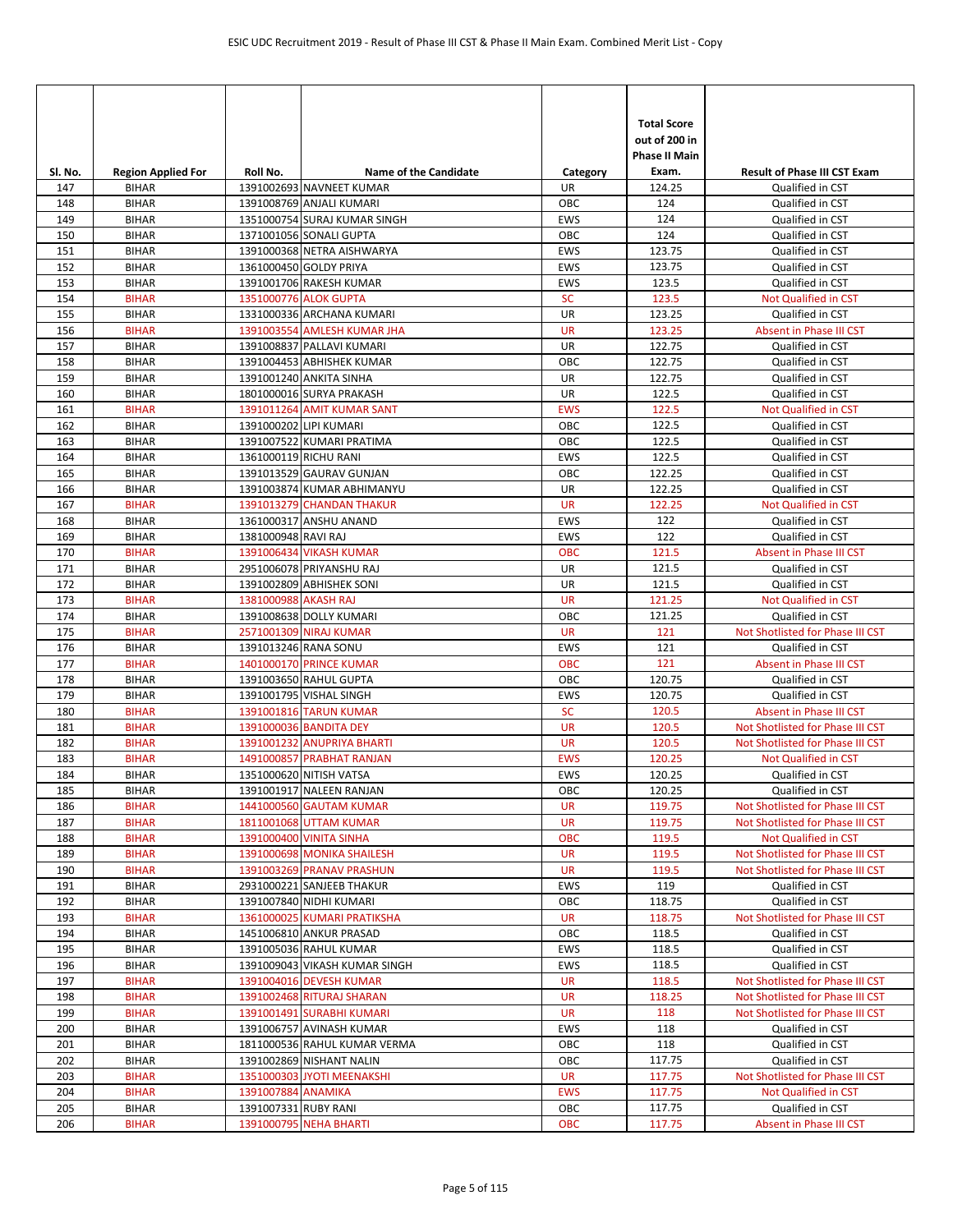| Sl. No.    | <b>Region Applied For</b>    | Roll No.              | <b>Name of the Candidate</b>                          | Category             | <b>Total Score</b><br>out of 200 in<br><b>Phase II Main</b><br>Exam. | <b>Result of Phase III CST Exam</b>  |
|------------|------------------------------|-----------------------|-------------------------------------------------------|----------------------|----------------------------------------------------------------------|--------------------------------------|
| 207        | <b>BIHAR</b>                 |                       | 1401000089 ANJALI KUMARI                              | EWS                  | 117.5                                                                | Qualified in CST                     |
| 208        | <b>BIHAR</b>                 |                       | 1491000182 SUNNY RAJA                                 | OBC                  | 117.25                                                               | Qualified in CST                     |
| 209        | <b>BIHAR</b>                 |                       | 1331000053 SANNU RANI                                 | OBC                  | 117.25                                                               | Qualified in CST                     |
| 210        | <b>BIHAR</b>                 |                       | 1401000279 PRERNA KUMARI                              | <b>UR</b>            | 117.25                                                               | Not Shotlisted for Phase III CST     |
| 211        | <b>BIHAR</b>                 |                       | 1391003150 VAIBHAV VARUN                              | <b>SC</b>            | 117.25                                                               | <b>Not Qualified in CST</b>          |
| 212        | <b>BIHAR</b>                 |                       | 1371000637 PANKAJ KUMAR BHARTI                        | <b>OBC</b>           | 117                                                                  | Not Shotlisted for Phase III CST     |
| 213        | <b>BIHAR</b>                 |                       | 1811000621 SUMANT KUMAR                               | <b>OBC</b>           | 117                                                                  | Not Shotlisted for Phase III CST     |
| 214        | <b>BIHAR</b>                 |                       | 1351000065 RAHUL KUMAR                                | <b>OBC</b>           | 116.75                                                               | Not Shotlisted for Phase III CST     |
| 215        | <b>BIHAR</b>                 |                       | 1371000241 NUPUR KUMARI                               | <b>OBC</b>           | 116.75                                                               | Not Shotlisted for Phase III CST     |
| 216        | <b>BIHAR</b>                 |                       | 1391004588 RAJA KUMAR                                 | <b>OBC</b>           | 116.5                                                                | Not Shotlisted for Phase III CST     |
| 217        | <b>BIHAR</b>                 |                       | 1391008102 KUMARI NEHA                                | SC                   | 116.5                                                                | Qualified in CST                     |
| 218        | <b>BIHAR</b>                 |                       | 1781000457 ABHISHEK KUMAR                             | <b>UR</b>            | 116.25                                                               | Not Shotlisted for Phase III CST     |
| 219        | <b>BIHAR</b>                 | 1391003384 PIYUSH     |                                                       | <b>OBC</b>           | 116.25                                                               | Not Shotlisted for Phase III CST     |
| 220        | <b>BIHAR</b>                 |                       | 1401000364 EKTA KUMARI                                | <b>UR</b>            | 116.25                                                               | Not Shotlisted for Phase III CST     |
| 221        | <b>BIHAR</b>                 |                       | 1391004428 BHANU KUMAR                                | EWS                  | 116.25                                                               | Qualified in CST                     |
| 222        | <b>BIHAR</b>                 |                       | 1401000215 SUMIT KUMAR                                | <b>OBC</b>           | 116                                                                  | Not Shotlisted for Phase III CST     |
| 223        | <b>BIHAR</b>                 |                       | 1391005881 ROHIT SAURAV                               | <b>UR</b>            | 116                                                                  | Not Shotlisted for Phase III CST     |
| 224        | <b>BIHAR</b>                 |                       | 1381000697 ANKIT KUMAR                                | <b>EWS</b>           | 116                                                                  | Qualified in CST                     |
| 225        | <b>BIHAR</b>                 |                       | 1351000565 UPASNA KUMARI                              | <b>OBC</b>           | 115.75                                                               | Not Shotlisted for Phase III CST     |
| 226        | <b>BIHAR</b>                 |                       | 1391002051 SUMANT RAJ                                 | <b>OBC</b>           | 115.5                                                                | Not Shotlisted for Phase III CST     |
| 227        | <b>BIHAR</b>                 |                       | 1391002740 RISHAV KUMAR                               | <b>OBC</b>           | 115.5                                                                | Not Shotlisted for Phase III CST     |
| 228        | <b>BIHAR</b>                 |                       | 1451011016 SUDHANSHU SHEKHAR                          | <b>EWS</b>           | 115.5                                                                | Absent in Phase III CST              |
| 229        | <b>BIHAR</b>                 |                       | 1451012177 KUMAR MANDEEP                              | <b>EWS</b>           | 115.5                                                                | Qualified in CST                     |
| 230        | <b>BIHAR</b>                 |                       | 1391007381 SANDHAYA KUMARI                            | <b>UR</b>            | 115.25                                                               | Not Shotlisted for Phase III CST     |
| 231        | <b>BIHAR</b>                 |                       | 1391006495 AMAN KUMAR                                 | EWS                  | 115.25                                                               | Qualified in CST                     |
| 232        | <b>BIHAR</b>                 |                       | 1391008823 AKANKSHA SINHA                             | <b>EWS</b>           | 115.25                                                               | Absent in Phase III CST              |
| 233        | <b>BIHAR</b>                 |                       | 1391008019 BHARTI KUMARI                              | <b>OBC</b>           | 114.75                                                               | Not Shotlisted for Phase III CST     |
| 234        | <b>BIHAR</b>                 | 1391007422 PARUL RANI |                                                       | <b>OBC</b>           | 114.75                                                               | Not Shotlisted for Phase III CST     |
| 235        | <b>BIHAR</b>                 | 1391001909 KARNA JEET |                                                       | UR-EXS               | 114.25                                                               | Qualified in CST                     |
| 236        | <b>BIHAR</b>                 |                       | 1391001283 DEEPIKA KUMARI                             | <b>OBC</b>           | 114.25                                                               | Not Shotlisted for Phase III CST     |
| 237        | <b>BIHAR</b>                 | 1391001621 ANKITA     |                                                       | <b>UR</b>            | 114.25                                                               | Not Shotlisted for Phase III CST     |
| 238<br>239 | <b>BIHAR</b><br><b>BIHAR</b> |                       | 1781000604 MEGHA SINHA<br>2521000855 SHAILENDRA KUMAR | <b>UR</b><br>OBC-EXS | 114.25<br>114                                                        | Not Shotlisted for Phase III CST     |
| 240        | <b>BIHAR</b>                 | 1391008671 DITI BASAK |                                                       | SC                   | 114                                                                  | Qualified in CST<br>Qualified in CST |
| 241        | <b>BIHAR</b>                 |                       | 1351000271 AKASH CHANDRA                              | EWS                  | 114                                                                  | Qualified in CST                     |
| 242        | <b>BIHAR</b>                 | 1391010942 VINEET RAJ |                                                       | <b>UR</b>            | 114                                                                  | Not Shotlisted for Phase III CST     |
| 243        | <b>BIHAR</b>                 | 1391011320 AYUSH RAJ  |                                                       | <b>OBC</b>           | 113.75                                                               | Not Shotlisted for Phase III CST     |
| 244        | <b>BIHAR</b>                 | 1391000272 GARIMA     |                                                       | <b>UR</b>            | 113.25                                                               | Not Shotlisted for Phase III CST     |
| 245        | <b>BIHAR</b>                 |                       | 1391003591 ABHISHEK KUMAR VAJPEYI                     | <b>UR</b>            | 113.25                                                               | Not Shotlisted for Phase III CST     |
| 246        | <b>BIHAR</b>                 |                       | 1401000056 SUMIT CHANDRA                              | <b>UR</b>            | 113.25                                                               | Not Shotlisted for Phase III CST     |
| 247        | <b>BIHAR</b>                 |                       | 1391004901 PRATEEK KUMAR                              | OBC                  | 113.25                                                               | Not Shotlisted for Phase III CST     |
| 248        | <b>BIHAR</b>                 |                       | 1391001872 DEEPAK KUMAR                               | <b>OBC</b>           | 113.25                                                               | Not Shotlisted for Phase III CST     |
| 249        | <b>BIHAR</b>                 |                       | 1391000145 NUPUR KUMARI                               | <b>UR</b>            | 113                                                                  | Not Shotlisted for Phase III CST     |
| 250        | <b>BIHAR</b>                 |                       | 1451008764 ANURAG VARDHAN                             | <b>UR</b>            | 113                                                                  | Not Shotlisted for Phase III CST     |
| 251        | <b>BIHAR</b>                 |                       | 1391008441 SUKRITI BHARTI                             | OBC                  | 113                                                                  | Not Shotlisted for Phase III CST     |
| 252        | <b>BIHAR</b>                 |                       | 1381000429 SHUBHAM KAPOOR                             | EWS                  | 113                                                                  | Qualified in CST                     |
| 253        | <b>BIHAR</b>                 |                       | 1351000794 NIKHIL KUMAR                               | SC                   | 112.75                                                               | Qualified in CST                     |
| 254        | <b>BIHAR</b>                 |                       | 1391000557 ANJLEE KUMARI                              | <b>OBC</b>           | 112.75                                                               | Not Shotlisted for Phase III CST     |
| 255        | <b>BIHAR</b>                 |                       | 1451023238 GAUTAM KUMAR                               | <b>OBC</b>           | 112.75                                                               | Not Shotlisted for Phase III CST     |
| 256        | <b>BIHAR</b>                 |                       | 1361000346 SARVESH JHA                                | <b>EWS</b>           | 112.75                                                               | Qualified in CST                     |
| 257        | <b>BIHAR</b>                 |                       | 1381000774 ANKUR CHANDRA                              | UR                   | 112.75                                                               | Not Shotlisted for Phase III CST     |
| 258        | <b>BIHAR</b>                 | 1391007406 ANKITA     |                                                       | <b>UR</b>            | 112.75                                                               | Not Shotlisted for Phase III CST     |
| 259        | <b>BIHAR</b>                 |                       | 1391002537 BALMUKUND KUMAR                            | UR-EXS               | 112.5                                                                | Qualified in CST                     |
| 260        | <b>BIHAR</b>                 |                       | 1391013819 PRASOON KUMAR                              | UR                   | 112.5                                                                | Not Shotlisted for Phase III CST     |
| 261        | <b>BIHAR</b>                 |                       | 1391003783 PURUSHOTTAM KUMAR                          | <b>OBC</b>           | 112.25                                                               | Not Shotlisted for Phase III CST     |
| 262        | <b>BIHAR</b>                 |                       | 2981000505 SUMIT SAURABH                              | EWS                  | 112.25                                                               | Qualified in CST                     |
| 263        | <b>BIHAR</b>                 |                       | 1391001376 APPY KUMARI                                | EWS                  | 112.25                                                               | Qualified in CST                     |
| 264        | <b>BIHAR</b>                 |                       | 1361000298 BHAGWATI PRASAD JHA                        | <b>UR</b>            | 112                                                                  | Not Shotlisted for Phase III CST     |
| 265        | <b>BIHAR</b>                 |                       | 1391001534 VARSHA KUMARI                              | EWS                  | 112                                                                  | Qualified in CST                     |
| 266        | <b>BIHAR</b>                 |                       | 1371001182 AAKANKSHA KUMARI                           | <b>OBC</b>           | 111.75                                                               | Not Shotlisted for Phase III CST     |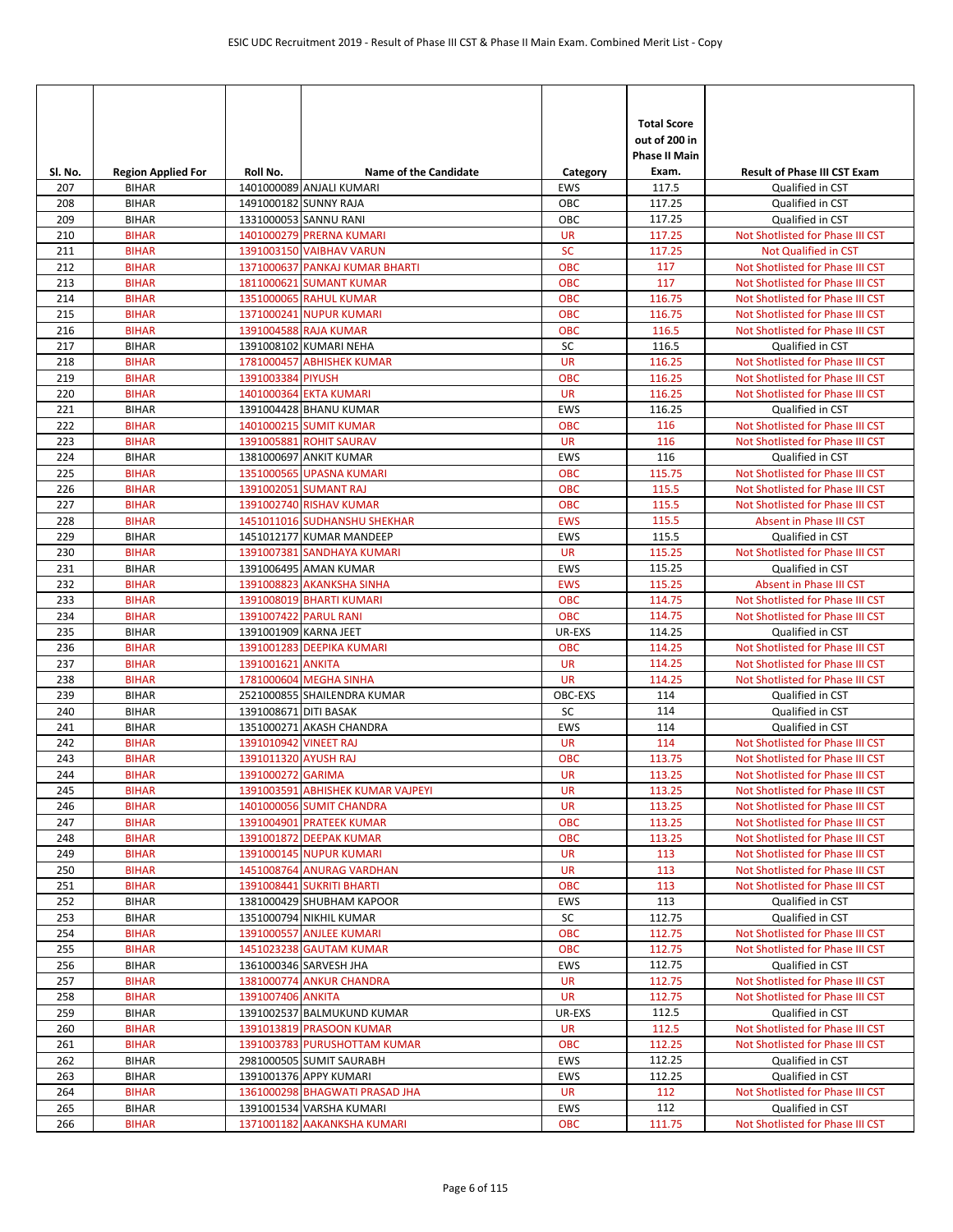| Sl. No.    | <b>Region Applied For</b>    | Roll No.             | <b>Name of the Candidate</b>                         | Category             | <b>Total Score</b><br>out of 200 in<br><b>Phase II Main</b><br>Exam. | <b>Result of Phase III CST Exam</b>                                  |
|------------|------------------------------|----------------------|------------------------------------------------------|----------------------|----------------------------------------------------------------------|----------------------------------------------------------------------|
| 267        | <b>BIHAR</b>                 |                      | 1371000038 SANJAY KUMAR BHASKAR                      | <b>UR-EXS</b>        | 111.5                                                                | Absent in Phase III CST                                              |
| 268        | <b>BIHAR</b>                 |                      | 1381000091 SHIVAM KUMAR SHARMA                       | <b>OBC</b>           | 111.5                                                                | Not Shotlisted for Phase III CST                                     |
| 269        | <b>BIHAR</b>                 |                      | 1391007894 NISHA KUMARI                              | <b>ST</b>            | 111.25                                                               | Absent in Phase III CST                                              |
| 270        | <b>BIHAR</b>                 |                      | 1391009442 RAJESH KUMAR                              | <b>OBC</b>           | 111                                                                  | Not Shotlisted for Phase III CST                                     |
| 271        | <b>BIHAR</b>                 |                      | 1391008819 SHOBHANA KUMARI                           | <b>UR</b>            | 110.5                                                                | Not Shotlisted for Phase III CST                                     |
| 272        | <b>BIHAR</b>                 |                      | 1391010964 ASHUTOSH KUMAR JHA                        | EWS                  | 110.5                                                                | Qualified in CST                                                     |
| 273        | <b>BIHAR</b>                 |                      | 1391011344 KRISHNA KUMAR KANHAIYA                    | <b>OBC</b>           | 110.5                                                                | Not Shotlisted for Phase III CST                                     |
| 274        | <b>BIHAR</b>                 |                      | 1361000032 NISHTHA KUMARI                            | <b>UR</b>            | 110.25                                                               | Not Shotlisted for Phase III CST                                     |
| 275        | <b>BIHAR</b>                 |                      | 1391010251 KUNDAN KUMAR                              | <b>OBC</b>           | 110.25                                                               | Not Shotlisted for Phase III CST                                     |
| 276        | <b>BIHAR</b>                 |                      | 1391002228 ROBIN KUMAR                               | <b>EWS</b>           | 110                                                                  | Qualified in CST                                                     |
| 277        | <b>BIHAR</b>                 |                      | 1391010521 KUMAR SAURABH                             | <b>UR</b>            | 109.75                                                               | Not Shotlisted for Phase III CST                                     |
| 278        | <b>BIHAR</b>                 |                      | 1341000044 ABHISHEK KUMAR                            | <b>UR</b>            | 109.75                                                               | Not Shotlisted for Phase III CST                                     |
| 279        | <b>BIHAR</b>                 |                      | 1361000366 RAVI SHEKHER KUMAR                        | <b>OBC</b>           | 109.5                                                                | Not Shotlisted for Phase III CST                                     |
| 280        | <b>BIHAR</b>                 |                      | 1451008732 DHEERAJ KUMAR SINGH                       | <b>EWS</b>           | 109.5                                                                | Qualified in CST                                                     |
| 281        | <b>BIHAR</b>                 |                      | 1391011128 SUBHAM CHOUDHARY                          | SC                   | 109.25<br>109                                                        | Qualified in CST                                                     |
| 282        | <b>BIHAR</b>                 |                      | 1381001193 RAJNISH KUMAR                             | UR-EXS               |                                                                      | Qualified in CST                                                     |
| 283<br>284 | <b>BIHAR</b><br><b>BIHAR</b> | 1451007008 MD ARSHAD | 1391011802 HEMANT HIMANSHU                           | UR-EXS<br><b>OBC</b> | 109<br>109                                                           | Qualified in CST<br>Not Shotlisted for Phase III CST                 |
| 285        | <b>BIHAR</b>                 |                      | 1391000466 SONAM KUMARI                              | <b>OBC</b>           | 109                                                                  | Not Shotlisted for Phase III CST                                     |
| 286        | <b>BIHAR</b>                 |                      | 1391009144 KUMAR ABHINAV                             | <b>UR</b>            | 109                                                                  | Not Shotlisted for Phase III CST                                     |
| 287        | <b>BIHAR</b>                 |                      | 1391005224 SUMIT KUMAR                               | <b>OBC</b>           | 109                                                                  | Not Shotlisted for Phase III CST                                     |
| 288        | <b>BIHAR</b>                 |                      | 1811000715 JITENDRA KUMAR                            | <b>UR</b>            | 109                                                                  | Not Shotlisted for Phase III CST                                     |
| 289        | <b>BIHAR</b>                 |                      | 1391001636 RUBY KUMARI                               | <b>OBC</b>           | 109                                                                  | Not Shotlisted for Phase III CST                                     |
| 290        | <b>BIHAR</b>                 |                      | 1551000059 NISHANT CHANDRA                           | <b>UR</b>            | 109                                                                  | Not Shotlisted for Phase III CST                                     |
| 291        | <b>BIHAR</b>                 |                      | 1391000660 MONA KUMARI                               | <b>OBC</b>           | 109                                                                  | Not Shotlisted for Phase III CST                                     |
| 292        | <b>BIHAR</b>                 |                      | 1361000503 MUKESH KUMAR                              | SC                   | 109                                                                  | Qualified in CST                                                     |
| 293        | <b>BIHAR</b>                 |                      | 1341000150 VIJAY RAJ RAJAK                           | SC                   | 109                                                                  | Qualified in CST                                                     |
| 294        | <b>BIHAR</b>                 |                      | 1391008439 ANUPAMA KUMARI                            | <b>OBC</b>           | 108.75                                                               | Not Shotlisted for Phase III CST                                     |
| 295        | <b>BIHAR</b>                 |                      | 1391011213 ANSHUMAN RAJ                              | <b>UR</b>            | 108.75                                                               | Not Shotlisted for Phase III CST                                     |
| 296        | <b>BIHAR</b>                 |                      | 1361000244 SAPNA KUMARI                              | <b>EWS</b>           | 108.5                                                                | Not Shotlisted for Phase III CST                                     |
| 297        | <b>BIHAR</b>                 |                      | 1391008458 DIMPI KUMARI                              | <b>OBC</b>           | 108.25                                                               | Not Shotlisted for Phase III CST                                     |
| 298        | <b>BIHAR</b>                 |                      | 1361000178 PRABHAT KUMAR                             | <b>EWS</b>           | 108.25                                                               | Not Shotlisted for Phase III CST                                     |
| 299        | <b>BIHAR</b>                 |                      | 1391004360 AKHILESH KUMAR                            | OBC-EXS              | 108                                                                  | Qualified in CST                                                     |
| 300        | <b>BIHAR</b>                 |                      | 1381000653 AMAN KUMAR                                | <b>UR</b>            | 108                                                                  | Not Shotlisted for Phase III CST                                     |
| 301        | <b>BIHAR</b>                 |                      | 1811000615 ARCHANA CHOUBEY                           | <b>UR</b>            | 108                                                                  | Not Shotlisted for Phase III CST                                     |
| 302        | <b>BIHAR</b>                 |                      | 1381000364 SANTOSH KUMAR                             | SC                   | 107.75                                                               | Qualified in CST                                                     |
| 303        | <b>BIHAR</b>                 |                      | 1391000841 SHILPI KUMARI                             | <b>OBC</b>           | 107.75                                                               | Not Shotlisted for Phase III CST                                     |
| 304        | <b>BIHAR</b>                 |                      | 1391000213 PRIYA KUMARI                              | <b>OBC</b>           | 107.75                                                               | Not Shotlisted for Phase III CST                                     |
| 305        | <b>BIHAR</b>                 |                      | 1391009382 RAHUL KUMAR                               | <b>OBC</b>           | 107.25                                                               | Not Shotlisted for Phase III CST                                     |
| 306        | <b>BIHAR</b>                 |                      | 1361000457 AKASH KUMAR                               | <b>EWS</b>           | 107.25                                                               | Not Shotlisted for Phase III CST                                     |
| 307        | <b>BIHAR</b>                 |                      | 1781000057 ARCHANA KUMARI                            | <b>UR</b>            | 107.25                                                               | Not Shotlisted for Phase III CST                                     |
| 308        | <b>BIHAR</b>                 | 1391004080 RAJA BABU |                                                      | OBC                  | 107.25                                                               | Not Shotlisted for Phase III CST                                     |
| 309        | <b>BIHAR</b>                 | 1391007877 SHALINI   |                                                      | <b>UR</b>            | 107.25<br>107                                                        | Not Shotlisted for Phase III CST                                     |
| 310<br>311 | <b>BIHAR</b><br><b>BIHAR</b> |                      | 1391001639 SUSHAMA KUMARI<br>1361000222 ANKIT SHARAN | OBC<br><b>UR</b>     | 107                                                                  | Not Shotlisted for Phase III CST<br>Not Shotlisted for Phase III CST |
| 312        | <b>BIHAR</b>                 |                      | 1391011651 NAVEEN KUMAR                              | SC                   | 106.75                                                               | Not Qualified in CST                                                 |
| 313        | <b>BIHAR</b>                 |                      | 1491000235 PRAKASH KUMAR                             | SC                   | 106.75                                                               | Qualified in CST                                                     |
| 314        | <b>BIHAR</b>                 |                      | 1351000387 ABHINAV KUMAR                             | <b>UR</b>            | 106.75                                                               | Not Shotlisted for Phase III CST                                     |
| 315        | <b>BIHAR</b>                 |                      | 1391004169 ANKIT KUMAR                               | OBC                  | 106.5                                                                | Not Shotlisted for Phase III CST                                     |
| 316        | <b>BIHAR</b>                 |                      | 1391004893 AKHILESH KUMAR JHA                        | <b>UR</b>            | 106.25                                                               | Not Shotlisted for Phase III CST                                     |
| 317        | <b>BIHAR</b>                 |                      | 1381000034 VINEET KUMAR                              | <b>EWS</b>           | 106.25                                                               | Not Shotlisted for Phase III CST                                     |
| 318        | <b>BIHAR</b>                 |                      | 1371000656 RAHUL KUMAR                               | SC                   | 106.25                                                               | Qualified in CST                                                     |
| 319        | <b>BIHAR</b>                 |                      | 1391000463 ARPITA KUMARI                             | <b>UR</b>            | 106.25                                                               | Not Shotlisted for Phase III CST                                     |
| 320        | <b>BIHAR</b>                 |                      | 1391003514 RAVIRANJAN                                | <b>UR</b>            | 106                                                                  | Not Shotlisted for Phase III CST                                     |
| 321        | <b>BIHAR</b>                 |                      | 1451024035 KUMAR VIKASH                              | <b>EWS</b>           | 106                                                                  | Not Shotlisted for Phase III CST                                     |
| 322        | <b>BIHAR</b>                 |                      | 1391004812 RAUSHAN KUMAR SINGH                       | <b>OBC</b>           | 106                                                                  | Not Shotlisted for Phase III CST                                     |
| 323        | <b>BIHAR</b>                 |                      | 1391010040 GAUTAM KUMAR                              | <b>EWS</b>           | 106                                                                  | Not Shotlisted for Phase III CST                                     |
| 324        | <b>BIHAR</b>                 |                      | 1361000292 RINKI KUMARI                              | <b>OBC</b>           | 106                                                                  | Not Shotlisted for Phase III CST                                     |
| 325        | <b>BIHAR</b>                 |                      | 1451020612 MADHAV RANJAN JHA                         | <b>UR</b>            | 105.75                                                               | Not Shotlisted for Phase III CST                                     |
| 326        | <b>BIHAR</b>                 |                      | 1351000444 ABHISHEK KUMAR                            | <b>EWS</b>           | 105.75                                                               | Not Shotlisted for Phase III CST                                     |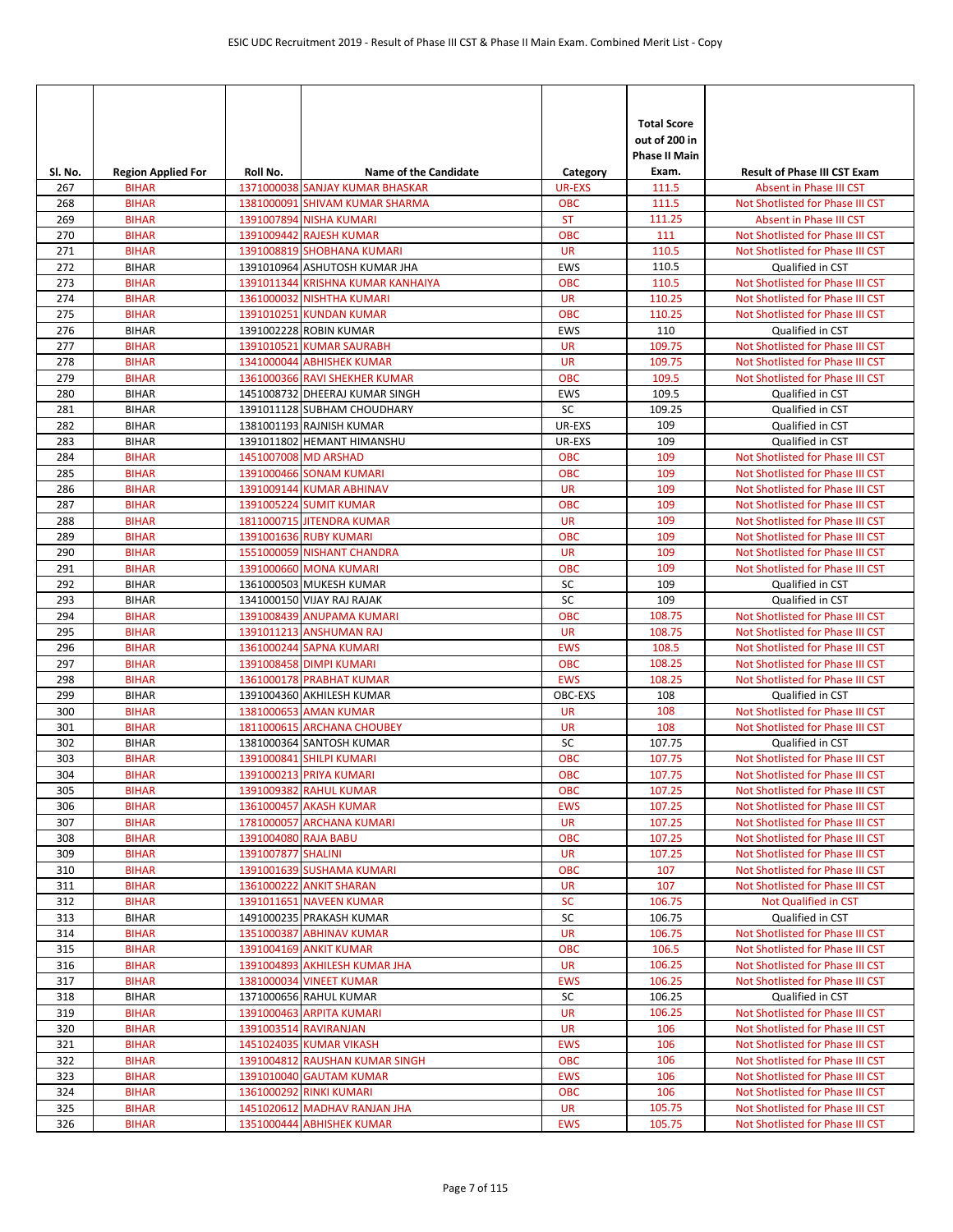| Sl. No.    | <b>Region Applied For</b>    | Roll No.             | <b>Name of the Candidate</b>                          | Category                | <b>Total Score</b><br>out of 200 in<br>Phase II Main<br>Exam. | <b>Result of Phase III CST Exam</b>                                  |
|------------|------------------------------|----------------------|-------------------------------------------------------|-------------------------|---------------------------------------------------------------|----------------------------------------------------------------------|
| 327        | <b>BIHAR</b>                 |                      | 1391000509 SHAZIA PERVEEN                             | <b>OBC</b>              | 105.75                                                        | Not Shotlisted for Phase III CST                                     |
| 328        | <b>BIHAR</b>                 |                      | 1811001912 RAKESH MISHRA                              | <b>UR</b>               | 105.5                                                         | Not Shotlisted for Phase III CST                                     |
| 329        | <b>BIHAR</b>                 |                      | 1391009423 JITENDRA KUMAR                             | <b>SC</b>               | 105.25                                                        | Not Qualified in CST                                                 |
| 330        | <b>BIHAR</b>                 |                      | 1451020199 SUNIL MANDAL                               | <b>OBC</b>              | 105.25                                                        | Not Shotlisted for Phase III CST                                     |
| 331        | <b>BIHAR</b>                 |                      | 1391000570 ANURADHA KUMARI                            | <b>UR</b>               | 105                                                           | Not Shotlisted for Phase III CST                                     |
| 332        | <b>BIHAR</b>                 |                      | 1391012758 ADITYA KUMAR SINHA                         | <b>EWS</b>              | 105                                                           | Not Shotlisted for Phase III CST                                     |
| 333        | <b>BIHAR</b>                 |                      | <b>1391001278 MONIKA KUMARI</b>                       | <b>EWS</b>              | 104.75                                                        | Not Shotlisted for Phase III CST                                     |
| 334        | <b>BIHAR</b>                 |                      | 1401000293 SHANU KUMAR                                | <b>UR</b>               | 104.5                                                         | Not Shotlisted for Phase III CST                                     |
| 335        | <b>BIHAR</b>                 | 1331000136 RUCHI     |                                                       | <b>OBC</b>              | 104.5                                                         | Not Shotlisted for Phase III CST                                     |
| 336<br>337 | <b>BIHAR</b><br><b>BIHAR</b> | 1351000768 KAUSHIK   |                                                       | <b>OBC</b>              | 104.25<br>104.25                                              | Not Shotlisted for Phase III CST                                     |
| 338        | <b>BIHAR</b>                 |                      | 1401000231 SONU KUMAR<br>1351000020 SHYAM SINHA       | <b>EWS</b><br><b>UR</b> | 104                                                           | Not Shotlisted for Phase III CST<br>Not Shotlisted for Phase III CST |
| 339        | <b>BIHAR</b>                 |                      | 1391011520 ROHIT KUMAR                                | <b>EWS</b>              | 104                                                           | Not Shotlisted for Phase III CST                                     |
| 340        | <b>BIHAR</b>                 |                      | 1381000974 KUNAL RANJAN                               | <b>EWS</b>              | 103.5                                                         | Not Shotlisted for Phase III CST                                     |
| 341        | <b>BIHAR</b>                 |                      | 1481000398 CHANDAN KUMAR RANJAN                       | SC                      | 103.5                                                         | Qualified in CST                                                     |
| 342        | <b>BIHAR</b>                 | 1331000131 RAJ KUMAR |                                                       | SC                      | 103.25                                                        | Qualified in CST                                                     |
| 343        | <b>BIHAR</b>                 |                      | 1391008814 PREETY SUMAN                               | <b>UR</b>               | 103                                                           | Not Shotlisted for Phase III CST                                     |
| 344        | <b>BIHAR</b>                 |                      | 1391003312 ABHIJEET ANAND                             | <b>UR</b>               | 103                                                           | Not Shotlisted for Phase III CST                                     |
| 345        | <b>BIHAR</b>                 |                      | 1381000598 SURAJDEV KUMAR SHARMA                      | <b>ST</b>               | 102.75                                                        | Qualified in CST                                                     |
| 346        | <b>BIHAR</b>                 |                      | 1391011070 BRAJESH KUMAR                              | <b>EWS</b>              | 102.75                                                        | Not Shotlisted for Phase III CST                                     |
| 347        | <b>BIHAR</b>                 |                      | 2061000059 AMAN KUMAR                                 | <b>UR</b>               | 102.75                                                        | Not Shotlisted for Phase III CST                                     |
| 348        | <b>BIHAR</b>                 |                      | 1391000116 VANDANA CHANDRA                            | SC                      | 102.75                                                        | Qualified in CST                                                     |
| 349        | <b>BIHAR</b>                 |                      | 1391003842 KRISHNANAND                                | <b>UR</b>               | 102.75                                                        | Not Shotlisted for Phase III CST                                     |
| 350        | <b>BIHAR</b>                 |                      | 1351000164 PRINCE RATAN                               | <b>OBC</b>              | 102.5                                                         | Not Shotlisted for Phase III CST                                     |
| 351        | <b>BIHAR</b>                 |                      | 1391010923 KRISHNA KUMAR                              | SC<br><b>OBC</b>        | 102.5<br>102.5                                                | Qualified in CST                                                     |
| 352<br>353 | <b>BIHAR</b><br><b>BIHAR</b> |                      | 1391004071 RAHUL KUMAR<br>1391005099 AMOD KUMAR SINGH | UR-EXS                  | 102                                                           | Not Shotlisted for Phase III CST<br>Qualified in CST                 |
| 354        | <b>BIHAR</b>                 |                      | 1811002254 NAWAL KISHOR VERMA                         | <b>OBC</b>              | 102                                                           | Not Shotlisted for Phase III CST                                     |
| 355        | <b>BIHAR</b>                 | 1781000414 VARUN LAL |                                                       | <b>UR</b>               | 101.5                                                         | Not Shotlisted for Phase III CST                                     |
| 356        | <b>BIHAR</b>                 |                      | 1391008775 ARCHANA MISHRA                             | <b>UR</b>               | 101.5                                                         | Not Shotlisted for Phase III CST                                     |
| 357        | <b>BIHAR</b>                 |                      | 1451022982 DILEEP KUMAR CHAUBEY                       | <b>UR</b>               | 101.5                                                         | Not Shotlisted for Phase III CST                                     |
| 358        | <b>BIHAR</b>                 |                      | 1391003607 PUSHKAR KARN                               | <b>EWS</b>              | 101.5                                                         | Not Shotlisted for Phase III CST                                     |
| 359        | <b>BIHAR</b>                 |                      | 1741000068 RAMJEET KUMAR                              | UR-EXS                  | 101                                                           | Qualified in CST                                                     |
| 360        | <b>BIHAR</b>                 |                      | 1381001164 SAMEER PRIYADARSHI                         | <b>OBC</b>              | 101                                                           | Not Shotlisted for Phase III CST                                     |
| 361        | <b>BIHAR</b>                 |                      | 1811000687 NIROJ KUMAR                                | UR-EXS                  | 100.75                                                        | Qualified in CST                                                     |
| 362        | <b>BIHAR</b>                 |                      | 1391009210 AMIT KUMAR                                 | <b>OBC</b>              | 100.75                                                        | Not Shotlisted for Phase III CST                                     |
| 363        | <b>BIHAR</b>                 |                      | 1331000048 POOJA KUMARI SINGH                         | <b>EWS</b>              | 100.75                                                        | Not Shotlisted for Phase III CST                                     |
| 364        | <b>BIHAR</b>                 |                      | 1391005672 SOURAV SANDILYA                            | <b>EWS</b>              | 100.75                                                        | Not Shotlisted for Phase III CST                                     |
| 365        | <b>BIHAR</b>                 |                      | 1391007770 PRIYA BHARTI                               | <b>OBC</b>              | 100.75                                                        | Not Shotlisted for Phase III CST                                     |
| 366<br>367 | <b>BIHAR</b><br><b>BIHAR</b> |                      | 1391006771 MANISH PANDEY<br>1391008055 MANJARI KUMARI | UR-EXS<br><b>OBC</b>    | 100.5<br>100.5                                                | Absent in Phase III CST<br>Not Shotlisted for Phase III CST          |
| 368        | <b>BIHAR</b>                 |                      | 1391004793 RAHUL KUMAR                                | <b>OBC</b>              | 100.25                                                        | Not Shotlisted for Phase III CST                                     |
| 369        | <b>BIHAR</b>                 |                      | 1381001309 SANJANA SINGH                              | <b>EWS</b>              | 100                                                           | Not Shotlisted for Phase III CST                                     |
| 370        | <b>BIHAR</b>                 |                      | 1391011253 SHUBHAM SAURAV                             | <b>EWS</b>              | 100                                                           | Not Shotlisted for Phase III CST                                     |
| 371        | <b>BIHAR</b>                 |                      | 1391012760 PRATIK KUMAR                               | <b>UR</b>               | 99.75                                                         | Not Shotlisted for Phase III CST                                     |
| 372        | <b>BIHAR</b>                 |                      | 1391008525 APARNA SINHA                               | <b>OBC</b>              | 99.75                                                         | Not Shotlisted for Phase III CST                                     |
| 373        | <b>BIHAR</b>                 | 1391005162 RAJ KUMAR |                                                       | <b>OBC-EXS</b>          | 99.5                                                          | Absent in Phase III CST                                              |
| 374        | <b>BIHAR</b>                 |                      | 1771000395 RAJ KUMAR CHOUDHARY                        | <b>SC</b>               | 99.5                                                          | Not Qualified in CST                                                 |
| 375        | <b>BIHAR</b>                 |                      | 1331000407 SAURABH PARMAR                             | <b>UR</b>               | 99.5                                                          | Not Shotlisted for Phase III CST                                     |
| 376        | <b>BIHAR</b>                 |                      | 1811001800 NIDHI SINGH                                | <b>EWS</b>              | 99.25                                                         | Not Shotlisted for Phase III CST                                     |
| 377        | <b>BIHAR</b>                 |                      | 1391012926 GYAN PRAKASH                               | <b>EWS</b>              | 99                                                            | Not Shotlisted for Phase III CST                                     |
| 378        | <b>BIHAR</b>                 |                      | 1391002616 SANJEEV RANJAN                             | UR-EXS                  | 98.5                                                          | Qualified in CST                                                     |
| 379<br>380 | <b>BIHAR</b><br><b>BIHAR</b> |                      | 1381000992 OM PRAKASH<br>1491000851 SANJAY KUMAR      | <b>OBC</b><br>SC        | 98.5<br>98.5                                                  | Not Shotlisted for Phase III CST<br>Qualified in CST                 |
| 381        | <b>BIHAR</b>                 |                      | 1491000816 ANKITA KUMARI                              | <b>EWS</b>              | 98.5                                                          | Not Shotlisted for Phase III CST                                     |
| 382        | <b>BIHAR</b>                 |                      | 1391012181 VIVEK KUMAR                                | <b>OBC</b>              | 98.5                                                          | Not Shotlisted for Phase III CST                                     |
| 383        | <b>BIHAR</b>                 |                      | 1391002819 SURBJIT PRASAD SINGH                       | UR-EXS                  | 98.25                                                         | Qualified in CST                                                     |
| 384        | <b>BIHAR</b>                 |                      | 1391012311 SIMPAL KUMAR                               | <b>SC</b>               | 98.25                                                         | Not Qualified in CST                                                 |
| 385        | <b>BIHAR</b>                 |                      | 1391004637 NISHANT KUMAR                              | <b>UR</b>               | 98.25                                                         | Not Shotlisted for Phase III CST                                     |
| 386        | <b>BIHAR</b>                 | 1391011721 ROHIT RAJ |                                                       | SC                      | 97.75                                                         | Qualified in CST                                                     |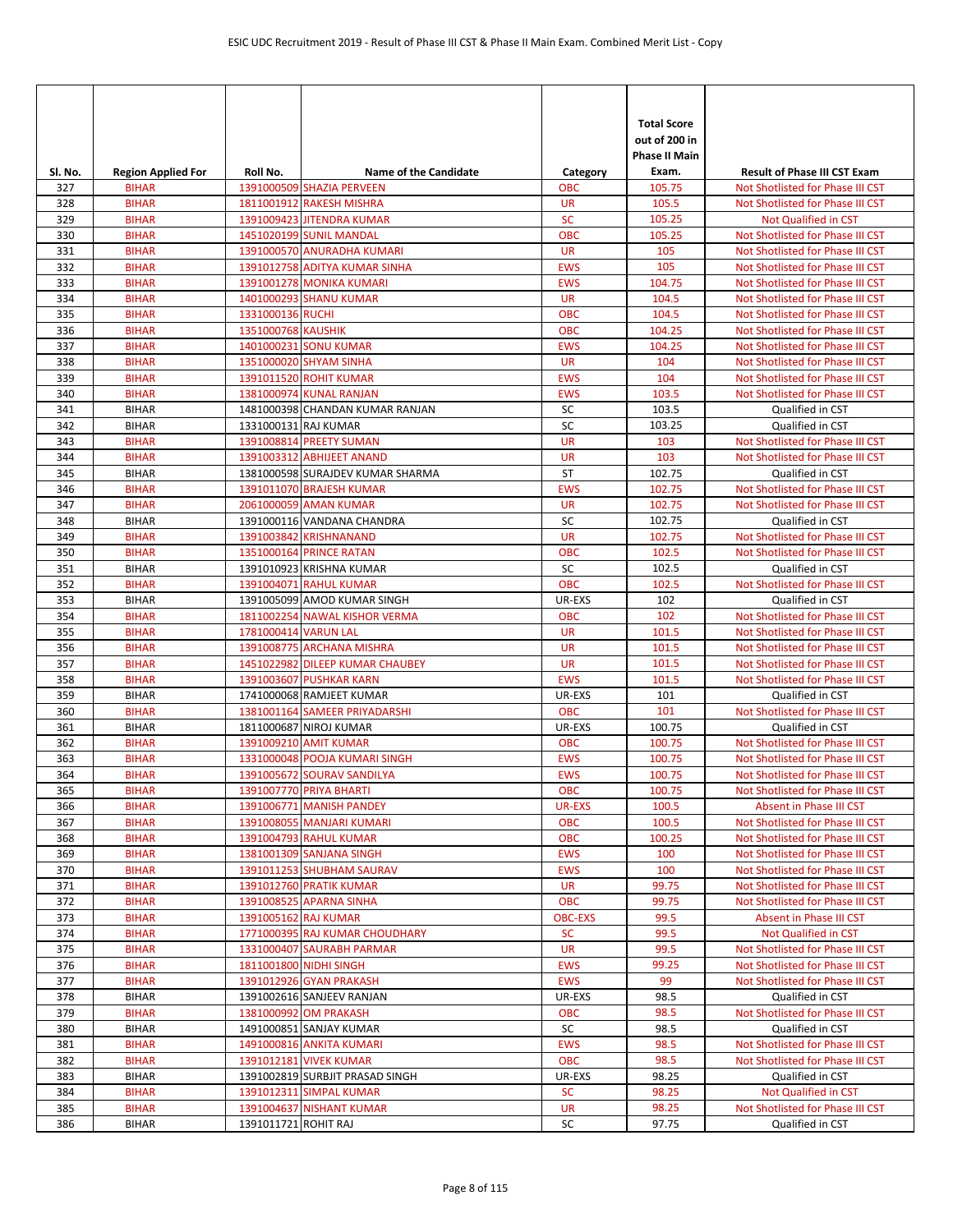| SI. No.    | <b>Region Applied For</b>    | Roll No.              | <b>Name of the Candidate</b>                       | Category        | <b>Total Score</b><br>out of 200 in<br><b>Phase II Main</b><br>Exam. | <b>Result of Phase III CST Exam</b>                  |
|------------|------------------------------|-----------------------|----------------------------------------------------|-----------------|----------------------------------------------------------------------|------------------------------------------------------|
| 387        | <b>BIHAR</b>                 |                       | 1391010900 PRAMOD KUMAR                            | SC              | 97.5                                                                 | Qualified in CST                                     |
| 388        | <b>BIHAR</b>                 |                       | 1391003490 PRABHAKAR THAKUR                        | UR-EXS          | 97.25                                                                | Qualified in CST                                     |
| 389        | <b>BIHAR</b>                 |                       | 2571001476 HARENDRA KUMAR                          | <b>OBC-EXS</b>  | 97                                                                   | Absent in Phase III CST                              |
| 390        | <b>BIHAR</b>                 |                       | 2331000913 BIPIN KUMAR                             | UR-EXS          | 97                                                                   | Qualified in CST                                     |
| 391        | <b>BIHAR</b>                 |                       | 1331000470 DEEPAK KUMAR                            | SC              | 97                                                                   | Qualified in CST                                     |
| 392        | <b>BIHAR</b>                 |                       | 1391001532 SNEHA KUMARI                            | <b>UR</b>       | 97                                                                   | Not Shotlisted for Phase III CST                     |
| 393        | <b>BIHAR</b>                 |                       | 1451020434 KUNDAN KUMAR SUMAN                      | <b>OBC</b>      | 97                                                                   | Not Shotlisted for Phase III CST                     |
| 394        | <b>BIHAR</b>                 |                       | 1391013558 BIPUL KUMAR                             | <b>EWS</b>      | 96.75                                                                | Not Shotlisted for Phase III CST                     |
| 395        | <b>BIHAR</b>                 |                       | 1391002408 DIVYA MURTI                             | <b>UR</b>       | 96.75                                                                | Not Shotlisted for Phase III CST                     |
| 396        | <b>BIHAR</b>                 |                       | 1811000533 MUKUND MADHAV MISHRA                    | <b>EWS</b>      | 96.75                                                                | Not Shotlisted for Phase III CST                     |
| 397        | <b>BIHAR</b>                 |                       | 1451002074 SHIKHA KUMARI                           | <b>OBC</b>      | 96.75                                                                | Not Shotlisted for Phase III CST                     |
| 398        | <b>BIHAR</b>                 |                       | 1351000613 JITENDRA KUMAR                          | SC              | 96.5                                                                 | Qualified in CST                                     |
| 399<br>400 | <b>BIHAR</b>                 |                       | 1351000464 ROCKY KUMAR<br>1391007842 ANJALI KUMARI | SC<br>SC        | 96.5<br>96                                                           | Qualified in CST                                     |
| 401        | <b>BIHAR</b><br><b>BIHAR</b> |                       | 1241000826 CHEBROLU PRADEEP CHANDRA                | SC              | 96                                                                   | Qualified in CST<br>Not Qualified in CST             |
| 402        | <b>BIHAR</b>                 |                       | 1391006155 SUDHANSHU KUMAR PANDEY                  | UR-EXS          | 95.75                                                                | Qualified in CST                                     |
| 403        | <b>BIHAR</b>                 |                       | 1391010708 ABHAY KUMAR SINGH                       | <b>UR</b>       | 95.75                                                                | Not Shotlisted for Phase III CST                     |
| 404        | <b>BIHAR</b>                 |                       | 1391005662 KARAN KUMAR LAL                         | SC              | 95.75                                                                | Qualified in CST                                     |
| 405        | <b>BIHAR</b>                 |                       | 1361000467 AAKANKSHA KUMARI                        | <b>OBC</b>      | 95.5                                                                 | Not Shotlisted for Phase III CST                     |
| 406        | <b>BIHAR</b>                 |                       | 1391006837 MANISH KUMAR                            | <b>EWS</b>      | 95.5                                                                 | Not Shotlisted for Phase III CST                     |
| 407        | <b>BIHAR</b>                 |                       | 1391003902 UDAY KUMAR                              | <b>OBC</b>      | 95                                                                   | Not Shotlisted for Phase III CST                     |
| 408        | <b>BIHAR</b>                 |                       | 1391009138 RUPESH KUMAR                            | SC              | 94.75                                                                | Qualified in CST                                     |
| 409        | <b>BIHAR</b>                 |                       | 1451018371 AKASH PATEL                             | <b>OBC</b>      | 94.75                                                                | Not Shotlisted for Phase III CST                     |
| 410        | <b>BIHAR</b>                 |                       | 1371000856 AMIT KUMAR                              | SC              | 94.5                                                                 | Qualified in CST                                     |
| 411        | <b>BIHAR</b>                 |                       | 1391007123 NILESH SHANKAR                          | UR-PC           | 94.5                                                                 | Qualified in CST                                     |
| 412        | <b>BIHAR</b>                 |                       | 1391009742 KAUSHAL KUMAR                           | <b>EWS</b>      | 94.5                                                                 | Not Shotlisted for Phase III CST                     |
| 413        | <b>BIHAR</b>                 |                       | 1391005959 KRISHNA KUMAR                           | <b>UR</b>       | 94.5                                                                 | Not Shotlisted for Phase III CST                     |
| 414        | <b>BIHAR</b>                 |                       | 1251000211 NILESH KUMAR JAISWAL                    | OBC-EXS         | 94.25                                                                | Qualified in CST                                     |
| 415        | <b>BIHAR</b>                 |                       | 1251000822 INDRAJEET KUMAR                         | UR-EXS          | 94.25                                                                | Qualified in CST                                     |
| 416        | <b>BIHAR</b>                 |                       | 1361000328 PUSHP LATA RANI                         | SC              | 94.25                                                                | Qualified in CST                                     |
| 417        | <b>BIHAR</b>                 | 1391004716 ADITYA RAJ |                                                    | SC              | 94.25                                                                | Qualified in CST                                     |
| 418        | <b>BIHAR</b>                 |                       | 1391003824 SATRUGHAN THAKUR                        | UR-EXS          | 94                                                                   | Qualified in CST                                     |
| 419        | <b>BIHAR</b>                 |                       | 1391002596 PAPPU KUMAR                             | SC              | 94                                                                   | Qualified in CST                                     |
| 420        | <b>BIHAR</b>                 |                       | 1391010716 BHANU KUMAR                             | <b>EWS</b>      | 94                                                                   | Not Shotlisted for Phase III CST                     |
| 421        | <b>BIHAR</b>                 |                       | 1391008911 PRIYA KUMARI                            | <b>OBC</b>      | 93.75                                                                | Not Shotlisted for Phase III CST                     |
| 422        | <b>BIHAR</b>                 |                       | 1391002355 NEERAJ KUMAR                            | <b>OBC</b>      | 93.75                                                                | Not Shotlisted for Phase III CST                     |
| 423<br>424 | <b>BIHAR</b><br><b>BIHAR</b> | 1391000167 SUPRIYA    | 1391009817 DHANANJAY KUMAR                         | SC<br><b>UR</b> | 93.5<br>93.5                                                         | Qualified in CST<br>Not Shotlisted for Phase III CST |
| 425        | <b>BIHAR</b>                 |                       | 1331000109 KUMARI ANKITA                           | <b>EWS</b>      | 93.25                                                                | Not Shotlisted for Phase III CST                     |
| 426        | <b>BIHAR</b>                 |                       | 1391010914 RAVI KISHAN                             | <b>EWS</b>      | 93.25                                                                | Not Shotlisted for Phase III CST                     |
| 427        | <b>BIHAR</b>                 |                       | 1391007107 ADITYA KUMAR                            | UR-PC           | 93                                                                   | Not Qualified in CST                                 |
| 428        | <b>BIHAR</b>                 |                       | 1391001391 ANJALI KUMARI                           | <b>UR</b>       | 93                                                                   | Not Shotlisted for Phase III CST                     |
| 429        | <b>BIHAR</b>                 |                       | 1451024314 DHANANJAY KUMAR                         | UR-EXS          | 92.75                                                                | Absent in Phase III CST                              |
| 430        | <b>BIHAR</b>                 |                       | 1391010909 SUNNY KUMAR                             | SC              | 92.75                                                                | Qualified in CST                                     |
| 431        | <b>BIHAR</b>                 |                       | 1391012663 AMRENDRA KUMAR                          | OBC-EXS         | 92.5                                                                 | Qualified in CST                                     |
| 432        | <b>BIHAR</b>                 |                       | 1391011000 RAM SHANKAR KUMAR                       | OBC-EXS         | 92.25                                                                | Qualified in CST                                     |
| 433        | <b>BIHAR</b>                 | 1391007339 MANSI RAJ  |                                                    | <b>EWS</b>      | 92.25                                                                | Not Shotlisted for Phase III CST                     |
| 434        | <b>BIHAR</b>                 |                       | 1391005861 RAMAIYA LAL KASHYAP                     | <b>EWS</b>      | 92.25                                                                | Not Shotlisted for Phase III CST                     |
| 435        | <b>BIHAR</b>                 |                       | 1391013337 AMIT KUMAR                              | UR-EXS          | 92                                                                   | Qualified in CST                                     |
| 436        | <b>BIHAR</b>                 |                       | 1431000272 MANISHA JHA                             | UR-PC           | 92                                                                   | Qualified in CST                                     |
| 437        | <b>BIHAR</b>                 |                       | 1361000243 SUCHI PRIYA                             | <b>EWS</b>      | 92                                                                   | Not Shotlisted for Phase III CST                     |
| 438        | <b>BIHAR</b>                 |                       | 1371000871 ASHUTOSH KUMAR MISHRA                   | <b>UR</b>       | 91.75                                                                | Not Shotlisted for Phase III CST                     |
| 439        | <b>BIHAR</b>                 |                       | 1381000941 RAJAT RANJAN                            | <b>UR-EXS</b>   | 91.5                                                                 | Not Shotlisted for Phase III CST                     |
| 440        | <b>BIHAR</b>                 |                       | 1401000140 RANJEET KUMAR                           | <b>SC</b>       | 91.5                                                                 | Not Qualified in CST                                 |
| 441        | <b>BIHAR</b>                 |                       | 1391000650 JUGNU KUMARI                            | <b>EWS</b>      | 91.5                                                                 | Not Shotlisted for Phase III CST                     |
| 442        | <b>BIHAR</b>                 |                       | 1451022544 AVINASH KUMAR                           | <b>UR</b>       | 91.5                                                                 | Not Shotlisted for Phase III CST                     |
| 443        | <b>BIHAR</b>                 |                       | 1351000575 CHANDNI KUMARI                          | SC              | 91.5                                                                 | Qualified in CST                                     |
| 444        | <b>BIHAR</b>                 |                       | 2091000711 ANAND PRAKASH                           | <b>SC</b>       | 91.25                                                                | Not Qualified in CST                                 |
| 445        | <b>BIHAR</b>                 |                       | 1381000585 AMAR KUMAR                              | OBC             | 91.25                                                                | Not Shotlisted for Phase III CST                     |
| 446        | <b>BIHAR</b>                 |                       | 2331002905 RAHUL KUMAR                             | <b>OBC</b>      | 91.25                                                                | Not Shotlisted for Phase III CST                     |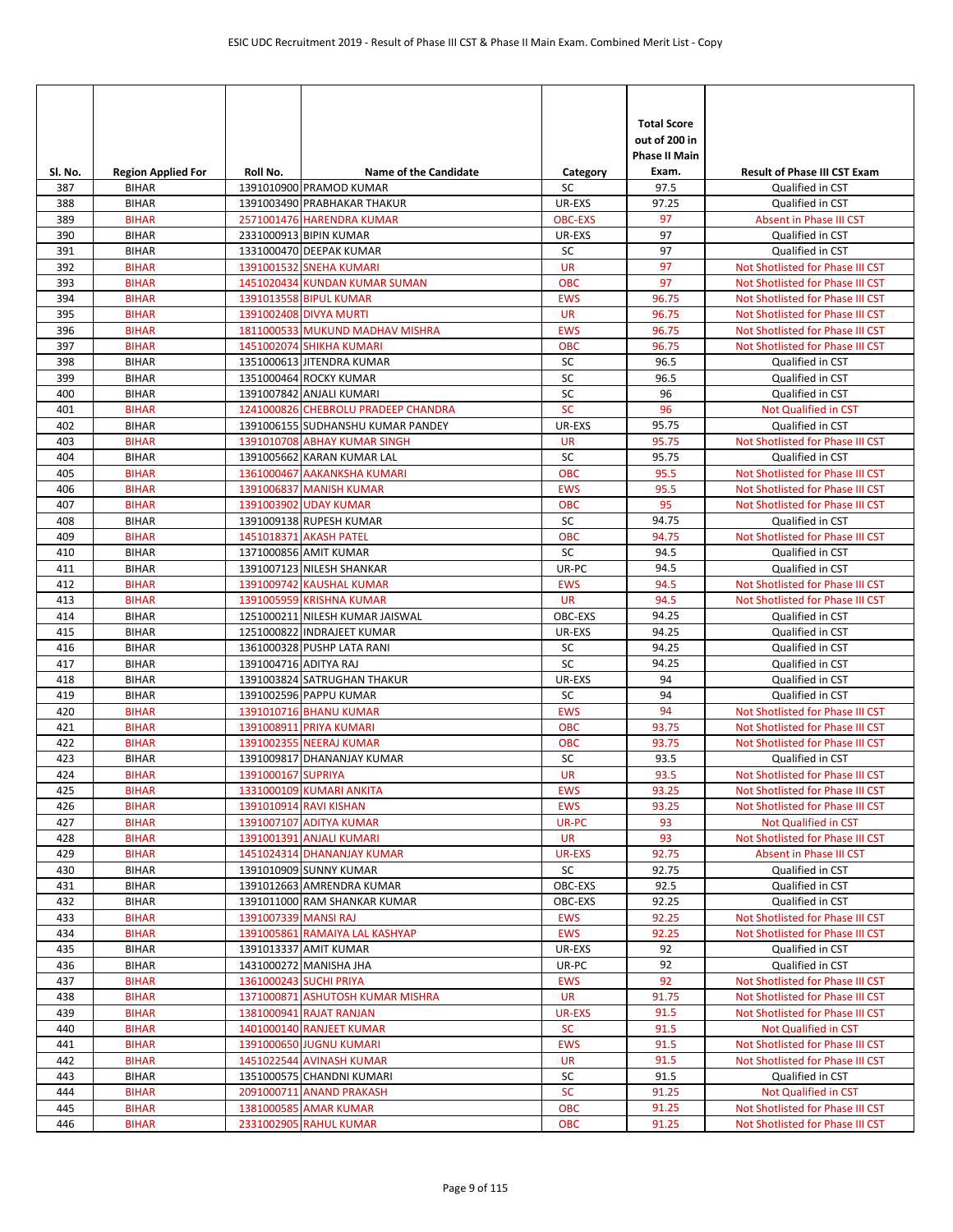| Sl. No.    | <b>Region Applied For</b>    | Roll No.              | <b>Name of the Candidate</b>                       | Category             | <b>Total Score</b><br>out of 200 in<br><b>Phase II Main</b><br>Exam. | <b>Result of Phase III CST Exam</b>                  |
|------------|------------------------------|-----------------------|----------------------------------------------------|----------------------|----------------------------------------------------------------------|------------------------------------------------------|
| 447        | <b>BIHAR</b>                 |                       | 1391000998 AAKRITI KUMARI                          | SC                   | 91                                                                   | Qualified in CST                                     |
| 448        | <b>BIHAR</b>                 |                       | 1771000214 KOUSHLENDRA KUMAR                       | <b>OBC</b>           | 90.5                                                                 | Not Shotlisted for Phase III CST                     |
| 449        | <b>BIHAR</b>                 |                       | 2801000139 BISWAJEET KUMAR SINGH                   | <b>UR-EXS</b>        | 90.25                                                                | Not Shotlisted for Phase III CST                     |
| 450        | <b>BIHAR</b>                 |                       | 1361000428 RATNAPRIYA                              | <b>OBC</b>           | 90.25                                                                | Not Shotlisted for Phase III CST                     |
| 451        | <b>BIHAR</b>                 |                       | 1381000619 KUMAR NITESH                            | <b>OBC</b>           | 90                                                                   | Not Shotlisted for Phase III CST                     |
| 452        | <b>BIHAR</b>                 |                       | 1391010614 DHEERAJ KUMAR                           | SC                   | 90                                                                   | Qualified in CST                                     |
| 453        | <b>BIHAR</b>                 |                       | 2781001261 RUCHI SINGH                             | <b>OBC</b>           | 90                                                                   | Not Shotlisted for Phase III CST                     |
| 454        | <b>BIHAR</b>                 |                       | 1391007817 PINKY KUMARI                            | SC                   | 89.75                                                                | Qualified in CST                                     |
| 455        | <b>BIHAR</b>                 |                       | 1391010326 AISHWARYA TEJASWI                       | SC                   | 89.75                                                                | Qualified in CST                                     |
| 456        | <b>BIHAR</b>                 |                       | 1361000482 DILEEP KUMAR                            | <b>SC</b>            | 89.25                                                                | Not Qualified in CST                                 |
| 457        | <b>BIHAR</b>                 | 1391009899 SUMEET RAJ |                                                    | SC                   | 89.25                                                                | Qualified in CST                                     |
| 458<br>459 | <b>BIHAR</b><br><b>BIHAR</b> |                       | 1391002024 RAJU KUMAR<br>1381000635 JAYLAL KUMAR   | <b>OBC-EXS</b><br>SC | 88.75<br>88.75                                                       | Not Shotlisted for Phase III CST<br>Qualified in CST |
| 460        | <b>BIHAR</b>                 | 1401000134 RIJU SINGH |                                                    | <b>EWS</b>           | 88.75                                                                | Not Shotlisted for Phase III CST                     |
| 461        | <b>BIHAR</b>                 |                       | 1391008153 VIJAYA SINHA                            | <b>EWS</b>           | 88.5                                                                 | Not Shotlisted for Phase III CST                     |
| 462        | <b>BIHAR</b>                 |                       | 1391003026 SHITANSHU KISHOR NAYAN                  | <b>UR</b>            | 88.5                                                                 | Not Shotlisted for Phase III CST                     |
| 463        | <b>BIHAR</b>                 |                       | 1251000091 SUKRIT SWAMY                            | <b>OBC-EXS</b>       | 88.25                                                                | Not Shotlisted for Phase III CST                     |
| 464        | <b>BIHAR</b>                 |                       | 1391008970 AMAR NATH SINGH                         | <b>OBC-EXS</b>       | 88.25                                                                | Not Shotlisted for Phase III CST                     |
| 465        | <b>BIHAR</b>                 |                       | 1781000536 VIVEK KUMAR                             | SC                   | 88.25                                                                | Qualified in CST                                     |
| 466        | <b>BIHAR</b>                 |                       | 1391002011 ASHUTOSH KUMAR CHANCHAL                 | SC                   | 87.5                                                                 | Not Qualified in CST                                 |
| 467        | <b>BIHAR</b>                 |                       | 1381000812 ASHWINI KUMAR                           | SC                   | 87.5                                                                 | Qualified in CST                                     |
| 468        | <b>BIHAR</b>                 |                       | 1401000223 VIVEK KUMAR ANAND                       | <b>OBC</b>           | 86.75                                                                | Not Shotlisted for Phase III CST                     |
| 469        | <b>BIHAR</b>                 |                       | 1371000791 RAJNANDANI                              | <b>OBC</b>           | 86.75                                                                | Not Shotlisted for Phase III CST                     |
| 470        | <b>BIHAR</b>                 |                       | 1391009253 VISHAL KUMAR                            | <b>OBC</b>           | 86.25                                                                | Not Shotlisted for Phase III CST                     |
| 471        | <b>BIHAR</b>                 |                       | 1391010146 RAHUL KUMAR TIWARY                      | <b>EWS</b>           | 86.25                                                                | Not Shotlisted for Phase III CST                     |
| 472        | <b>BIHAR</b>                 |                       | 1391007541 PRATIBHA KUMARI                         | SC                   | 86                                                                   | Qualified in CST                                     |
| 473        | <b>BIHAR</b>                 |                       | 1391009030 ABHISHEK KUMAR RAJAN                    | SC                   | 85                                                                   | Qualified in CST                                     |
| 474        | <b>BIHAR</b>                 |                       | 1351000566 AYUSH KUMAR                             | SC                   | 85                                                                   | Qualified in CST                                     |
| 475        | <b>BIHAR</b>                 |                       | 1391000766 SHILPI KUMARI                           | SC                   | 85                                                                   | Qualified in CST                                     |
| 476        | <b>BIHAR</b>                 |                       | 1391000093 SURABHI CHAUDHARY                       | SC                   | 85                                                                   | Qualified in CST                                     |
| 477        | <b>BIHAR</b>                 |                       | 1351000002 MANORANJAN KUMAR                        | UR-EXS-PC            | 84.75                                                                | Qualified in CST                                     |
| 478        | <b>BIHAR</b>                 |                       | 1371000339 AMAR KUMAR                              | <b>SC-EXS</b>        | 84.5                                                                 | Not Qualified in CST                                 |
| 479        | <b>BIHAR</b>                 |                       | 1391009907 KRISHAN KUMAR SINGH                     | <b>UR-EXS</b>        | 84.25                                                                | Not Shotlisted for Phase III CST                     |
| 480        | <b>BIHAR</b>                 |                       | 1391009156 SHIKHANT SINGH                          | <b>UR-EXS</b>        | 84.25                                                                | Not Shotlisted for Phase III CST                     |
| 481        | <b>BIHAR</b>                 |                       | 2951000850 DHARMENDRA KUMAR                        | <b>OBC-EXS</b>       | 84                                                                   | Not Shotlisted for Phase III CST                     |
| 482<br>483 | <b>BIHAR</b><br><b>BIHAR</b> |                       | 1771000384 KAMLESH KUMAR<br>1401000328 NIRAJ KUMAR | SC<br><b>SC</b>      | 83.75<br>83.75                                                       | Qualified in CST<br>Not Qualified in CST             |
| 484        | <b>BIHAR</b>                 |                       | 1391002336 RAVI RANJAN CHOUDHARY                   | <b>SC</b>            | 83.5                                                                 | Not Shotlisted for Phase III CST                     |
| 485        | <b>BIHAR</b>                 |                       | 1571000911 KUNDAN KUMAR                            | UR-EXS               | 83.25                                                                | Not Shotlisted for Phase III CST                     |
| 486        | <b>BIHAR</b>                 |                       | 1391005397 ANAND PARITOSH                          | <b>SC</b>            | 83.25                                                                | Not Shotlisted for Phase III CST                     |
| 487        | <b>BIHAR</b>                 |                       | 1391002699 SHRAWAN KUMAR                           | SC                   | 83                                                                   | Not Shotlisted for Phase III CST                     |
| 488        | <b>BIHAR</b>                 |                       | 1391001941 SUMIT KUMAR                             | <b>OBC</b>           | 83                                                                   | Not Shotlisted for Phase III CST                     |
| 489        | <b>BIHAR</b>                 |                       | 1391002318 PRATIK DHAN                             | ST                   | 82.75                                                                | Qualified in CST                                     |
| 490        | <b>BIHAR</b>                 |                       | 1451024321 JEET PRASAD GUPTA                       | UR-EXS               | 82.5                                                                 | Not Shotlisted for Phase III CST                     |
| 491        | <b>BIHAR</b>                 |                       | 1391011447 KRISHNA MURARI                          | UR-EXS               | 82.25                                                                | Not Shotlisted for Phase III CST                     |
| 492        | <b>BIHAR</b>                 |                       | 1381000769 ABHAY KUMAR                             | <b>SC</b>            | 82                                                                   | Not Shotlisted for Phase III CST                     |
| 493        | <b>BIHAR</b>                 |                       | 1391003201 ABHAY KUMAR                             | <b>OBC-EXS</b>       | 81.75                                                                | Not Shotlisted for Phase III CST                     |
| 494        | <b>BIHAR</b>                 |                       | 1451023987 NAVNEET RAJ                             | <b>EWS</b>           | 81.75                                                                | Not Shotlisted for Phase III CST                     |
| 495        | <b>BIHAR</b>                 |                       | 1391009398 SAURAV SHARMA                           | ST                   | 81.75                                                                | Qualified in CST                                     |
| 496        | <b>BIHAR</b>                 |                       | 2581000622 RAJESH BHARTI                           | <b>UR-EXS</b>        | 81.5                                                                 | Not Shotlisted for Phase III CST                     |
| 497        | <b>BIHAR</b>                 |                       | 1391011547 ADARSH KUMAR                            | <b>EWS</b>           | 81.5                                                                 | Not Shotlisted for Phase III CST                     |
| 498        | <b>BIHAR</b>                 |                       | 1391012968 PANKAJ TIWARY                           | <b>EWS</b>           | 81.25                                                                | Not Shotlisted for Phase III CST                     |
| 499        | <b>BIHAR</b>                 |                       | 1391005817 BASUKI NATH JHA                         | UR-EXS               | 81                                                                   | Not Shotlisted for Phase III CST                     |
| 500        | <b>BIHAR</b>                 |                       | 1391008230 PRIYANSHU KUMARI                        | <b>OBC</b>           | 81                                                                   | Not Shotlisted for Phase III CST                     |
| 501        | <b>BIHAR</b>                 |                       | 1391000499 ANURADHA KUMARI                         | <b>SC</b>            | 80.75                                                                | Not Shotlisted for Phase III CST                     |
| 502        | <b>BIHAR</b>                 |                       | 1401000238 BIKRAM KUMAR                            | SC                   | 80.75                                                                | Not Shotlisted for Phase III CST                     |
| 503        | <b>BIHAR</b>                 |                       | 1391012548 DIGVIJAY KUMAR                          | OBC                  | 80.75                                                                | Not Shotlisted for Phase III CST                     |
| 504        | <b>BIHAR</b>                 |                       | 1811001857 ASHWANI KUMAR                           | <b>SC</b>            | 80.25                                                                | Not Shotlisted for Phase III CST                     |
| 505        | <b>BIHAR</b>                 |                       | 1811000391 ASHUTOSH AMAN                           | <b>SC</b>            | 80.25                                                                | Not Shotlisted for Phase III CST                     |
| 506        | <b>BIHAR</b>                 |                       | 1381000490 AVINASH SUMAN                           | <b>UR</b>            | 79.5                                                                 | Not Shotlisted for Phase III CST                     |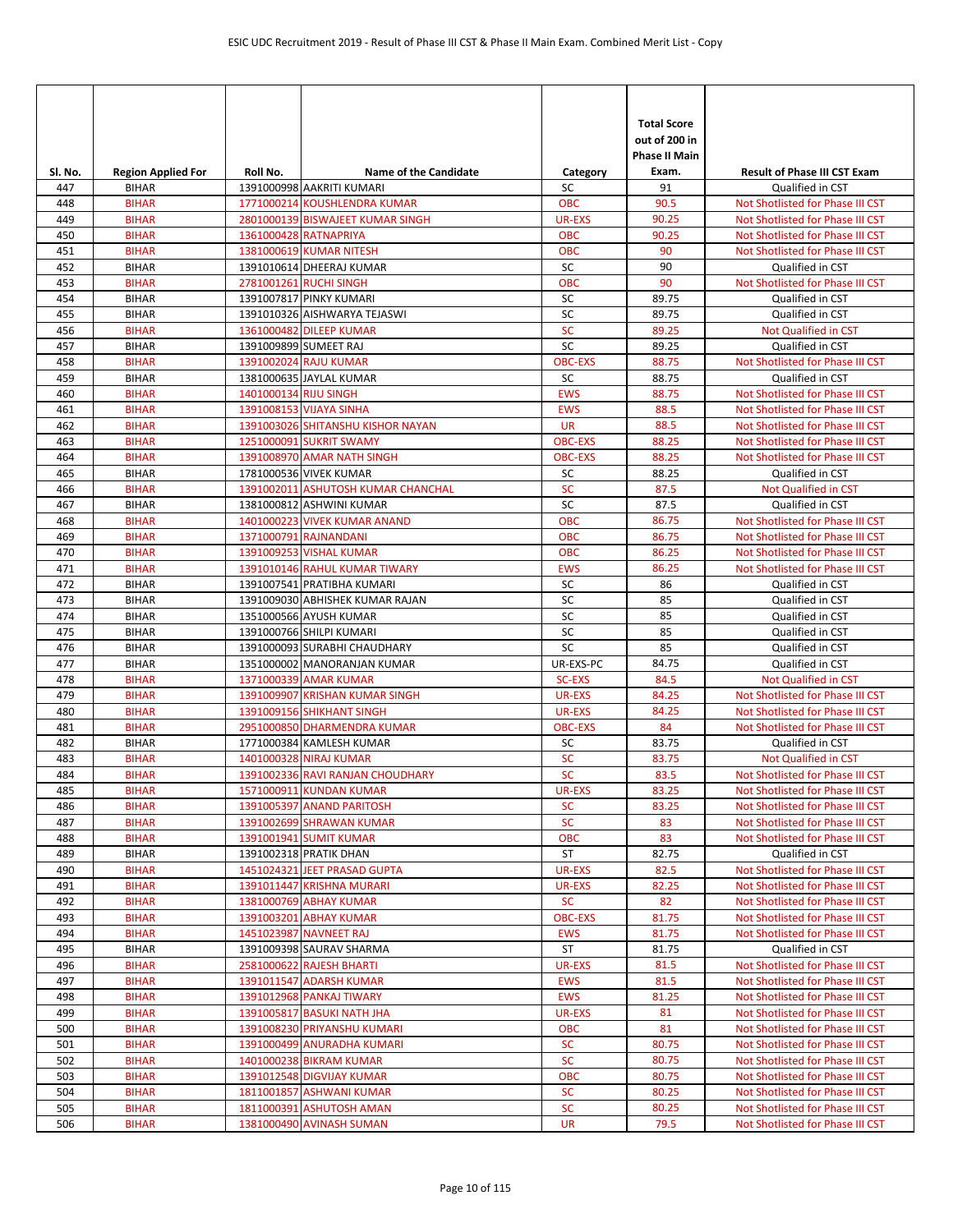| Sl. No.    | <b>Region Applied For</b>    | Roll No.             | <b>Name of the Candidate</b>                             | Category               | <b>Total Score</b><br>out of 200 in<br><b>Phase II Main</b><br>Exam. | <b>Result of Phase III CST Exam</b>                  |
|------------|------------------------------|----------------------|----------------------------------------------------------|------------------------|----------------------------------------------------------------------|------------------------------------------------------|
| 507        | <b>BIHAR</b>                 |                      | 1391009444 AMRESH KUMAR                                  | <b>OBC</b>             | 79.25                                                                | Not Shotlisted for Phase III CST                     |
| 508        | <b>BIHAR</b>                 |                      | 1331000501 SUNIL KUMAR                                   | <b>OBC-EXS</b>         | 79                                                                   | Not Shotlisted for Phase III CST                     |
| 509        | <b>BIHAR</b>                 |                      | 1391003558 VIVEK KUMAR                                   | <b>SC</b>              | 79                                                                   | Not Shotlisted for Phase III CST                     |
| 510        | <b>BIHAR</b>                 |                      | 1371000519 SAURAV KUMAR                                  | <b>EWS</b>             | 79                                                                   | Not Shotlisted for Phase III CST                     |
| 511        | <b>BIHAR</b>                 |                      | 2941000447 SHIBU KARMAKAR                                | ST                     | 78.25                                                                | Qualified in CST                                     |
| 512        | <b>BIHAR</b>                 |                      | 1391000329 PINKY GUPTA                                   | <b>SC</b>              | 78.25                                                                | Not Shotlisted for Phase III CST                     |
| 513        | <b>BIHAR</b>                 |                      | 1391009297 AMIT KUMAR                                    | <b>SC</b>              | 78                                                                   | Not Shotlisted for Phase III CST                     |
| 514        | <b>BIHAR</b>                 |                      | 1811000052 ANANT KUMAR                                   | <b>OBC</b>             | 77.75                                                                | Not Shotlisted for Phase III CST                     |
| 515        | <b>BIHAR</b>                 |                      | 1391001744 SATISH KARN                                   | <b>SC</b>              | 77.5                                                                 | Not Shotlisted for Phase III CST                     |
| 516        | <b>BIHAR</b>                 |                      | 1391001874 VIKASH KUMAR                                  | <b>SC</b>              | 77.5                                                                 | Not Shotlisted for Phase III CST                     |
| 517        | <b>BIHAR</b>                 |                      | 1511003770 VINAY KUMAR JHA                               | UR-EXS                 | 77.25                                                                | Not Shotlisted for Phase III CST                     |
| 518        | <b>BIHAR</b>                 |                      | 1391009345 BAGESH KUMAR RAM                              | <b>SC-EXS</b>          | 77.25                                                                | Not Shotlisted for Phase III CST                     |
| 519        | <b>BIHAR</b>                 |                      | 1391003354 ASHUTOSH KUMAR RAJAK                          | <b>SC</b>              | 77                                                                   | Not Shotlisted for Phase III CST                     |
| 520        | <b>BIHAR</b>                 |                      | 1391006860 CHANDRAKANT KUMAR                             | OBC-PC                 | 76.25                                                                | Qualified in CST                                     |
| 521        | <b>BIHAR</b>                 |                      | 1391000317 CHANDANI DIXIT                                | <b>EWS</b>             | 76.25                                                                | Not Shotlisted for Phase III CST                     |
| 522        | <b>BIHAR</b>                 |                      | 1391005988 MUKESH KUMAR THAKUR                           | <b>UR-EXS</b>          | 76                                                                   | Not Shotlisted for Phase III CST                     |
| 523        | <b>BIHAR</b>                 |                      | <b>1391000541 SUNITA KUMARI</b>                          | <b>SC</b>              | 75.75                                                                | Not Shotlisted for Phase III CST                     |
| 524        | <b>BIHAR</b>                 |                      | 1361000225 KANHAIYA KUMAR                                | SC                     | 75.25                                                                | Not Shotlisted for Phase III CST                     |
| 525        | <b>BIHAR</b>                 |                      | 1391007613 PRIYANKA KUMARI                               | <b>SC</b>              | 75.25                                                                | Not Shotlisted for Phase III CST                     |
| 526        | <b>BIHAR</b>                 |                      | 1391003504 RAHUL KUMAR SINGH                             | <b>EWS</b>             | 75                                                                   | Not Shotlisted for Phase III CST                     |
| 527        | <b>BIHAR</b>                 |                      | 1331000365 ANKUR KUMAR                                   | <b>OBC</b>             | 74.75                                                                | Not Shotlisted for Phase III CST                     |
| 528        | <b>BIHAR</b>                 |                      | 1391013305 ASHISH MANI                                   | <b>EWS</b>             | 74.5                                                                 | Not Shotlisted for Phase III CST                     |
| 529        | <b>BIHAR</b>                 |                      | 1781000169 AMIT KUMAR                                    | <b>SC</b>              | 74.25                                                                | Not Shotlisted for Phase III CST                     |
| 530        | <b>BIHAR</b>                 |                      | 1771000169 PRATIMA KUMARI                                | <b>SC</b>              | 73.25                                                                | Not Shotlisted for Phase III CST                     |
| 531        | <b>BIHAR</b>                 |                      | 1391008391 ANNU KUMARI                                   | <b>SC</b>              | 73.25                                                                | Not Shotlisted for Phase III CST                     |
| 532        | <b>BIHAR</b>                 |                      | 1391002274 SUMIT KUMAR RANJAN                            | <b>SC</b>              | 73                                                                   | Not Shotlisted for Phase III CST                     |
| 533        | <b>BIHAR</b>                 | 1391009137 PRIYANSHU |                                                          | <b>SC</b>              | 72.5                                                                 | Not Shotlisted for Phase III CST                     |
| 534        | <b>BIHAR</b>                 |                      | 1391008513 KUMARI RENU                                   | <b>SC</b>              | 72.25                                                                | Not Shotlisted for Phase III CST                     |
| 535        | <b>BIHAR</b>                 |                      | 1391004113 ABHIMUKH KUMAR                                | <b>SC</b>              | 71.75                                                                | Not Shotlisted for Phase III CST                     |
| 536        | <b>BIHAR</b>                 |                      | 1391008005 CHANDNI KUMARI                                | <b>SC</b>              | 71.75                                                                | Not Shotlisted for Phase III CST                     |
| 537<br>538 | <b>BIHAR</b><br><b>BIHAR</b> |                      | 1391011416 ANAND KUMAR DAS                               | <b>SC</b><br><b>SC</b> | 71.75<br>71                                                          | Not Shotlisted for Phase III CST                     |
| 539        | <b>BIHAR</b>                 |                      | 1391002589 SUDHANSHU KUMAR<br>1371000002 DHANANJAY KUMAR | EWS-PC                 | 71                                                                   | Not Shotlisted for Phase III CST<br>Qualified in CST |
| 540        | <b>BIHAR</b>                 |                      | 1391007138 ANUJ KUMAR                                    | UR-PC                  | 70.5                                                                 | Qualified in CST                                     |
| 541        | <b>BIHAR</b>                 |                      | 2951005909 NAWNEET KUMAR DUBEY                           | <b>UR-EXS</b>          | 70                                                                   | Not Shotlisted for Phase III CST                     |
| 542        | <b>BIHAR</b>                 |                      | 1381000542 PRAMOD KUMAR                                  | <b>SC</b>              | 69.5                                                                 | Not Shotlisted for Phase III CST                     |
| 543        | <b>BIHAR</b>                 |                      | 1391009666 RANDHIR KUMAR                                 | <b>SC</b>              | 69.5                                                                 | Not Shotlisted for Phase III CST                     |
| 544        | <b>BIHAR</b>                 |                      | 1381000878 GAURAV KUMAR                                  | <b>EWS</b>             | 69.5                                                                 | Not Shotlisted for Phase III CST                     |
| 545        | <b>BIHAR</b>                 |                      | 1391010603 AMIT KUMAR SHARMA                             | <b>ST</b>              | 69.25                                                                | Not Shotlisted for Phase III CST                     |
| 546        | <b>BIHAR</b>                 |                      | 1391011474 ARVIND KUMAR                                  | <b>SC</b>              | 69.25                                                                | Not Shotlisted for Phase III CST                     |
| 547        | <b>BIHAR</b>                 |                      | 1331000161 ABHINAV HARSH                                 | <b>SC</b>              | 69                                                                   | Not Shotlisted for Phase III CST                     |
| 548        | <b>BIHAR</b>                 |                      | 1391001717 AVISHEK KUMAR                                 | <b>OBC-EXS</b>         | 68.75                                                                | Not Shotlisted for Phase III CST                     |
| 549        | <b>BIHAR</b>                 |                      | 1771000372 NIRAJ KUMAR                                   | <b>SC</b>              | 68.75                                                                | Not Shotlisted for Phase III CST                     |
| 550        | <b>BIHAR</b>                 |                      | 1381000266 USHA THAKUR                                   | <b>ST</b>              | 68                                                                   | Not Shotlisted for Phase III CST                     |
| 551        | <b>BIHAR</b>                 |                      | 1771000472 VIJAYA NAND PRASAD                            | <b>UR-EXS</b>          | 67.75                                                                | Not Shotlisted for Phase III CST                     |
| 552        | <b>BIHAR</b>                 |                      | 1391008517 NISHA GUPTA                                   | <b>SC</b>              | 67                                                                   | Not Shotlisted for Phase III CST                     |
| 553        | <b>BIHAR</b>                 |                      | 1811001079 GAUTAM KUMAR                                  | <b>SC</b>              | 66.5                                                                 | Not Shotlisted for Phase III CST                     |
| 554        | <b>BIHAR</b>                 |                      | 1391004961 TRISHANT KUMAR                                | ${\sf SC}$             | 66                                                                   | Not Shotlisted for Phase III CST                     |
| 555        | <b>BIHAR</b>                 |                      | 1391006853 ABHINAV KUMAR SINHA                           | UR-PC                  | 65.75                                                                | Qualified in CST                                     |
| 556        | <b>BIHAR</b>                 |                      | 1391007776 LUCY KUMARI                                   | <b>ST</b>              | 65.5                                                                 | Not Shotlisted for Phase III CST                     |
| 557        | <b>BIHAR</b>                 | 1391005730 AMAN RAJ  |                                                          | <b>SC</b>              | 65                                                                   | Not Shotlisted for Phase III CST                     |
| 558        | <b>BIHAR</b>                 |                      | 1401000190 ANJU HEMBROM                                  | <b>ST</b>              | 65                                                                   | Not Shotlisted for Phase III CST                     |
| 559        | <b>BIHAR</b>                 |                      | 1391008058 RANI KUMARI                                   | SC                     | 64.5                                                                 | Not Shotlisted for Phase III CST                     |
| 560        | <b>BIHAR</b>                 |                      | 1811001783 AMIT CHANDRAN                                 | OBC-PC                 | 63.25                                                                | Not Shotlisted for Phase III CST                     |
| 561        | <b>BIHAR</b>                 |                      | 1391006862 RAJEEV KUMAR                                  | UR-PC                  | 63                                                                   | Qualified in CST                                     |
| 562        | <b>BIHAR</b>                 |                      | 1351000486 PAPPI KUMARI                                  | <b>EWS-PC</b>          | 62.75                                                                | Not Shotlisted for Phase III CST                     |
| 563        | <b>BIHAR</b>                 |                      | 1331000002 MANOJ KUMAR RAY                               | OBC-PC                 | 62.25                                                                | Not Qualified in CST                                 |
| 564        | <b>BIHAR</b>                 |                      | 1391010869 RAVI KUMAR                                    | <b>SC</b>              | 61.75                                                                | Not Shotlisted for Phase III CST                     |
| 565        | <b>BIHAR</b>                 |                      | 1391009660 VIKASH BHARTI                                 | <b>SC</b>              | 61.25                                                                | Not Shotlisted for Phase III CST                     |
| 566        | <b>BIHAR</b>                 |                      | 1351000370 ADITYA KUMAR LAL                              | <b>SC</b>              | 61                                                                   | Not Shotlisted for Phase III CST                     |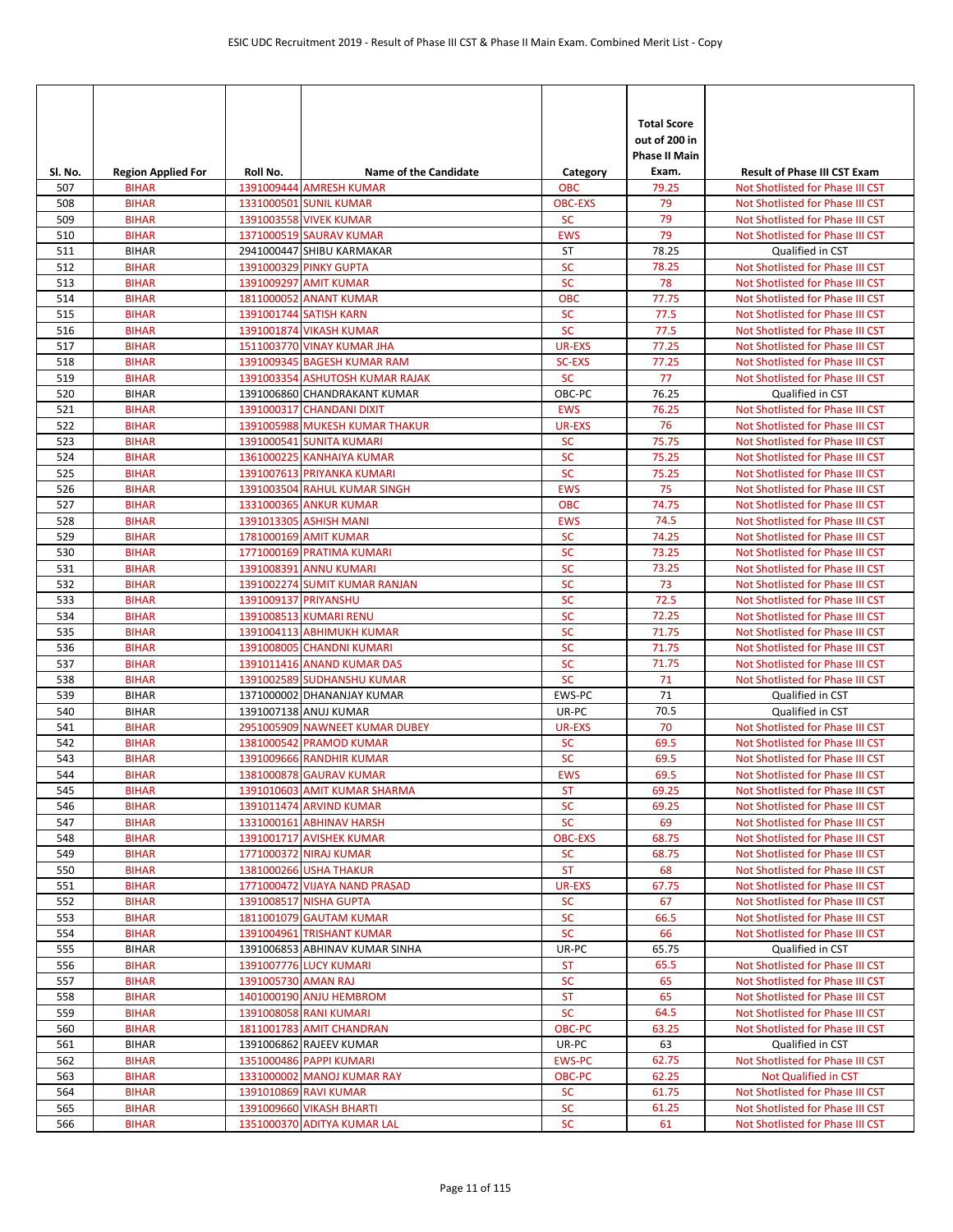| Sl. No.        | <b>Region Applied For</b>    | Roll No.              | <b>Name of the Candidate</b>                                     | Category               | <b>Total Score</b><br>out of 200 in<br><b>Phase II Main</b><br>Exam. | <b>Result of Phase III CST Exam</b>                                  |
|----------------|------------------------------|-----------------------|------------------------------------------------------------------|------------------------|----------------------------------------------------------------------|----------------------------------------------------------------------|
| 567            | <b>BIHAR</b>                 |                       | 1391007134 ASHISH KUMAR                                          | OBC-PC                 | 60.25                                                                | Not Shotlisted for Phase III CST                                     |
| 568            | <b>BIHAR</b>                 |                       | 1351000448 LALAN KUMAR                                           | <b>SC</b>              | 60                                                                   | Not Shotlisted for Phase III CST                                     |
| 569            | <b>BIHAR</b>                 |                       | 1391010704 SUBODH KUMAR                                          | SC                     | 59.25                                                                | Not Shotlisted for Phase III CST                                     |
| 570            | <b>BIHAR</b>                 |                       | 2061001049 KUNDAN KUMAR                                          | <b>SC</b>              | 58.25                                                                | Not Shotlisted for Phase III CST                                     |
| 571            | <b>BIHAR</b>                 |                       | 1351000476 RAVI KUMAR                                            | <b>SC</b>              | 58                                                                   | Not Shotlisted for Phase III CST                                     |
| 572            | <b>BIHAR</b>                 |                       | 1391007103 RAJ KUMAR GUPTA                                       | OBC-PC                 | 56.75                                                                | Not Shotlisted for Phase III CST                                     |
| 573            | <b>BIHAR</b>                 |                       | 1351000314 GAURAV KUMAR                                          | <b>SC</b>              | 56.75                                                                | Not Shotlisted for Phase III CST                                     |
| 574            | <b>BIHAR</b>                 |                       | 1391007132 MUNNA KUMAR                                           | OBC-PC                 | 53                                                                   | Not Shotlisted for Phase III CST                                     |
| 575            | <b>BIHAR</b>                 |                       | 1391006869 SUPRIYA BHARTI                                        | <b>OBC-PC</b>          | 52.5                                                                 | Not Shotlisted for Phase III CST                                     |
| 576            | <b>BIHAR</b>                 |                       | 1391012755 SIKANDAR KUMAR                                        | <b>SC</b>              | 52.25                                                                | Not Shotlisted for Phase III CST                                     |
| 577            | <b>BIHAR</b>                 |                       | 1351000201 GURIYA KUMARI                                         | <b>SC</b><br><b>SC</b> | 52                                                                   | Not Shotlisted for Phase III CST                                     |
| 578<br>579     | <b>BIHAR</b><br><b>BIHAR</b> |                       | 1391001537 KHUSHBU KUMARI<br>1401000001 RANJAN KUMAR JHA         | <b>EWS-PC</b>          | 50.5<br>48                                                           | Not Shotlisted for Phase III CST                                     |
| 580            | <b>BIHAR</b>                 |                       | 1391002812 PRAVEEN PRAKASH                                       | <b>SC</b>              | 48                                                                   | Not Shotlisted for Phase III CST<br>Not Shotlisted for Phase III CST |
| 581            | <b>BIHAR</b>                 |                       | 1391009686 NAVEEN PRAKASH                                        | <b>SC</b>              | 47                                                                   | Not Shotlisted for Phase III CST                                     |
| 582            | <b>BIHAR</b>                 |                       | 1391013409 MANISH KUMAR GAUTAM                                   | <b>SC</b>              | 45.25                                                                | Not Shotlisted for Phase III CST                                     |
| 583            | <b>BIHAR</b>                 |                       | 1391009213 MANISH KUMAR                                          | <b>SC</b>              | 45                                                                   | Not Shotlisted for Phase III CST                                     |
| 584            | <b>BIHAR</b>                 |                       | 1391003298 RAJEEVRANJAN KUMAR MAJHI                              | SC                     | 44                                                                   | Not Shotlisted for Phase III CST                                     |
| 585            | <b>BIHAR</b>                 |                       | 1401000082 RAJESH KUMAR                                          | <b>ST</b>              | 42.5                                                                 | Not Shotlisted for Phase III CST                                     |
| 586            | <b>BIHAR</b>                 |                       | 1391006879 SANTOSH KUMAR                                         | <b>OBC-PC</b>          | 42                                                                   | Not Shotlisted for Phase III CST                                     |
| 587            | <b>BIHAR</b>                 |                       | 1331000001 SONU KUMAR PANDEY                                     | UR-PC                  | 37.25                                                                | Not Shotlisted for Phase III CST                                     |
| $\mathbf{1}$   | CHHATISGARH                  |                       | 1421000687 HRISHABH VISHWAS                                      | UR                     | 144.5                                                                | Qualified in CST                                                     |
| $\overline{2}$ | CHHATISGARH                  |                       | 1431000437 VASUNDHARA SAHU                                       | OBC                    | 144.5                                                                | Qualified in CST                                                     |
| 3              | CHHATISGARH                  |                       | 1431000185 SURAJ SHARMA                                          | UR                     | 144.25                                                               | Qualified in CST                                                     |
| $\overline{4}$ | CHHATISGARH                  |                       | 1441000226 MAYANK SINGH MEHTA                                    | UR                     | 143.75                                                               | Qualified in CST                                                     |
| 5              | CHHATISGARH                  |                       | 1421000015 DHIRAJ KUMAR KHATRI                                   | UR                     | 141.25                                                               | Qualified in CST                                                     |
| 6              | CHHATISGARH                  |                       | 1431000439 DAVIS VINCENT                                         | UR                     | 138.5                                                                | Qualified in CST                                                     |
| $\overline{7}$ | CHHATISGARH                  |                       | 1431000024 RISHABH SINGH                                         | UR                     | 133.5                                                                | Qualified in CST                                                     |
| 8              | CHHATISGARH                  |                       | 2861000329 SANKALP SUMAN                                         | UR                     | 133.25                                                               | Qualified in CST                                                     |
| 9              | CHHATISGARH                  |                       | 1431000461 SANSKRITI TRIPATHI                                    | UR                     | 133.25                                                               | Qualified in CST                                                     |
| 10             | CHHATISGARH                  |                       | 1441000424 PRATIKSHA MISHRA                                      | UR                     | 132.5                                                                | Qualified in CST                                                     |
| 11             | CHHATISGARH                  | 1421000073 A VISHAL   |                                                                  | UR                     | 132.5                                                                | Qualified in CST                                                     |
| 12             | CHHATISGARH                  |                       | 1441000243 PRATYANSHU SONI                                       | UR                     | 132.25                                                               | Qualified in CST                                                     |
| 13             | CHHATISGARH                  | 1441000743 B ABHILASH |                                                                  | UR                     | 132                                                                  | Qualified in CST                                                     |
| 14             | CHHATISGARH                  |                       | 1441000126 MANISHIKA MISHRA                                      | UR                     | 131.75                                                               | Qualified in CST                                                     |
| 15             | CHHATISGARH                  |                       | 1421000214 K L ADARSH VERMA                                      | UR                     | 131                                                                  | Qualified in CST                                                     |
| 16             | CHHATISGARH                  |                       | 1421000104 PRANAY RAJPUT                                         | UR                     | 130.75                                                               | Qualified in CST                                                     |
| 17             | CHHATISGARH                  |                       | 1441000772 SAURABH YADAV<br>1421000676 POONAM JAISWAL            | OBC                    | 130.5                                                                | Qualified in CST                                                     |
| 18             | CHHATISGARH                  |                       |                                                                  | UR                     | 130.5<br>130                                                         | Qualified in CST                                                     |
| 19             | CHHATISGARH<br>CHHATISGARH   |                       | 1421000444 ABHISHEK KUMAR NIMBARTE<br>1441000792 RAHUL CHOUDHARY | UR<br>EWS              | 129.75                                                               | Qualified in CST<br>Qualified in CST                                 |
| 20<br>21       | CHHATISGARH                  |                       | 2211001093 UTKARSH SANJAYRAO NAGRALE                             | SC                     | 129.25                                                               | Qualified in CST                                                     |
| 22             | CHHATISGARH                  |                       | 1421000455 PIYUSH BHAIYA                                         | UR                     | 128.5                                                                | Qualified in CST                                                     |
| 23             | CHHATISGARH                  |                       | 1421000665 ROHIT KUMAR KUSHWAHA                                  | UR                     | 128.25                                                               | Qualified in CST                                                     |
| 24             | CHHATISGARH                  |                       | 2921000148 REKHA RAGHUBANSHI                                     | UR                     | 127.5                                                                | Qualified in CST                                                     |
| 25             | CHHATISGARH                  |                       | 1421000361 G SASI SEKHAR                                         | UR                     | 127.5                                                                | Qualified in CST                                                     |
| 26             | CHHATISGARH                  |                       | 1421000363 SHIVAM LIMJE                                          | UR                     | 127                                                                  | Qualified in CST                                                     |
| 27             | CHHATISGARH                  |                       | 1421000437 NICKY VERMA                                           | OBC                    | 126.75                                                               | Qualified in CST                                                     |
| 28             | <b>CHHATISGARH</b>           |                       | 1441000275 SAURABH SHARMA                                        | <b>UR</b>              | 126.5                                                                | Not Qualified in CST                                                 |
| 29             | CHHATISGARH                  |                       | 1441000489 PRIYANSHI SAHU                                        | OBC                    | 126.5                                                                | Qualified in CST                                                     |
| 30             | CHHATISGARH                  |                       | 1251000061 RAVI JAISWAL                                          | UR-EXS                 | 126.25                                                               | Qualified in CST                                                     |
| 31             | CHHATISGARH                  | 1421000579 SHALU S    |                                                                  | UR                     | 126                                                                  | Qualified in CST                                                     |
| 32             | CHHATISGARH                  |                       | 1441000307 AKANKSHA SONI                                         | OBC                    | 126                                                                  | Qualified in CST                                                     |
| 33             | CHHATISGARH                  |                       | 1261000047 SNEHASHISH GHOSH                                      | UR                     | 125.75                                                               | Qualified in CST                                                     |
| 34             | CHHATISGARH                  |                       | 1441000304 VARTIKA SINGH                                         | UR                     | 125.5                                                                | Qualified in CST                                                     |
| 35             | CHHATISGARH                  |                       | 1421000568 MAYANK NEMA                                           | UR                     | 125.25                                                               | Qualified in CST                                                     |
| 36             | CHHATISGARH                  |                       | 1431000195 APARNA SINHA                                          | UR                     | 125                                                                  | Qualified in CST                                                     |
| 37             | CHHATISGARH                  |                       | 1421000157 RAJAT DEVANGAN                                        | UR                     | 124.75                                                               | Qualified in CST                                                     |
| 38             | CHHATISGARH                  |                       | 1421000062 SARANG NINAWE                                         | EWS                    | 124.5                                                                | Qualified in CST                                                     |
| 39             | CHHATISGARH                  |                       | 1431000194 SHUBHAM THAKUR                                        | UR                     | 124.5                                                                | Qualified in CST                                                     |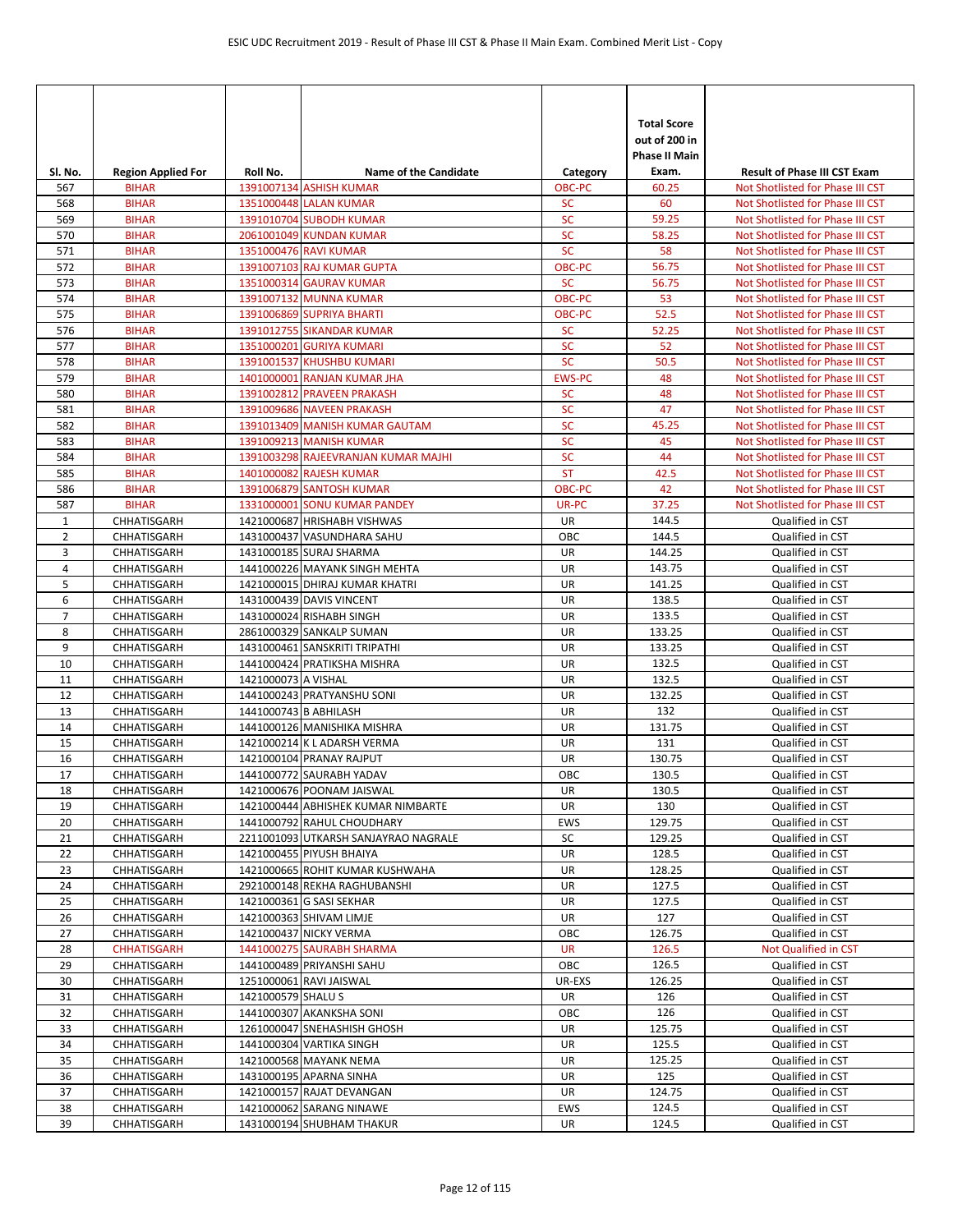|               |                                          |                       |                                                                      |                 | <b>Total Score</b><br>out of 200 in<br>Phase II Main |                                                         |
|---------------|------------------------------------------|-----------------------|----------------------------------------------------------------------|-----------------|------------------------------------------------------|---------------------------------------------------------|
| SI. No.<br>40 | <b>Region Applied For</b><br>CHHATISGARH | Roll No.              | <b>Name of the Candidate</b><br>1441000784 ASHFAQUE AHMED            | Category<br>UR  | Exam.<br>124                                         | <b>Result of Phase III CST Exam</b><br>Qualified in CST |
| 41            | CHHATISGARH                              |                       | 1421000391 SINDHUJA PRATHURI                                         | UR              | 124                                                  | Qualified in CST                                        |
| 42            | CHHATISGARH                              |                       | 1811002547 CHANDAN KUMAR SINHA                                       | UR              | 123.5                                                | Qualified in CST                                        |
| 43            | CHHATISGARH                              |                       | 1421000489 NAVNEET KUMAR HAJARE                                      | UR              | 123                                                  | Qualified in CST                                        |
| 44            | <b>CHHATISGARH</b>                       |                       | 1421000189 PRATIBHA MISHRA                                           | <b>UR</b>       | 122.75                                               | Not Qualified in CST                                    |
| 45            | CHHATISGARH                              |                       | 1421000092 SHABA PARVEEN                                             | UR              | 122.75                                               | Qualified in CST                                        |
| 46            | CHHATISGARH                              |                       | 1421000427 VIBHVENDRA KUMAR SAHARE                                   | SC              | 122.25                                               | Qualified in CST                                        |
| 47            | CHHATISGARH                              |                       | 1441000170 RAGINI VERMA                                              | UR              | 121.75                                               | Qualified in CST                                        |
| 48            | CHHATISGARH                              |                       | 1421000419 YASH ISHWAR PATIL                                         | SC              | 121.5                                                | Qualified in CST                                        |
| 49            | CHHATISGARH                              | 1421000689 BINOY REGI |                                                                      | <b>UR</b>       | 121.25                                               | Qualified in CST                                        |
| 50            | CHHATISGARH                              |                       | 1431000259 SHRUTI BHARDWAJ                                           | UR              | 121.25                                               | Qualified in CST                                        |
| 51            | CHHATISGARH                              |                       | 1421000321 VARUN KUMAR GOYAL                                         | SC              | 120.75                                               | Qualified in CST                                        |
| 52            | <b>CHHATISGARH</b>                       |                       | 1431000261 JAYDEEP SINGH CHOUHAN                                     | <b>UR</b>       | 120.25                                               | Absent in Phase III CST                                 |
| 53            | CHHATISGARH                              |                       | 1421000657 ADITYA SINGH                                              | UR              | 120.25                                               | Qualified in CST                                        |
| 54            | CHHATISGARH                              |                       | 1431000363 PRIYANKA KUMARI                                           | UR              | 119.75                                               | Qualified in CST                                        |
| 55            | CHHATISGARH                              |                       | 1441000563 ANKIT KESHARWANI                                          | UR              | 118.75                                               | Qualified in CST                                        |
| 56            | CHHATISGARH                              |                       | 1421000022 KHELENDRA KUMAR NISHAD                                    | OBC             | 118.5                                                | Qualified in CST                                        |
| 57<br>58      | CHHATISGARH<br>CHHATISGARH               |                       | 1421000597 FANINDRA KUMAR DEWANGAN<br>2331002739 DEEPAK KUMAR PADHAN | UR<br>OBC       | 118.5<br>117.75                                      | Qualified in CST                                        |
| 59            | CHHATISGARH                              |                       | 1401000265 KAILASH KUMAR JHA                                         | <b>EWS</b>      | 117                                                  | Qualified in CST                                        |
| 60            | CHHATISGARH                              |                       | 1811001439 MD ZISHAN ALAM                                            | UR              | 117                                                  | Qualified in CST<br>Qualified in CST                    |
| 61            | CHHATISGARH                              |                       | 1421000287 TUSHAR MAHAJAN                                            | SC              | 116.75                                               | Qualified in CST                                        |
| 62            | <b>CHHATISGARH</b>                       |                       | 1421000171 RASHMI VERMA                                              | <b>OBC</b>      | 116.5                                                | Not Qualified in CST                                    |
| 63            | <b>CHHATISGARH</b>                       |                       | 1421000309 NEHA AGRAWAL                                              | <b>UR</b>       | 116.5                                                | <b>Not Qualified in CST</b>                             |
| 64            | <b>CHHATISGARH</b>                       |                       | 2211001996 MAYUR ANILKUMAR GAJBHIYE                                  | <b>SC</b>       | 116                                                  | Absent in Phase III CST                                 |
| 65            | CHHATISGARH                              |                       | 1421000237 MAYURI GHOSH                                              | UR              | 116                                                  | Qualified in CST                                        |
| 66            | CHHATISGARH                              |                       | 1451004948 NIGAM BHARTI                                              | OBC             | 116                                                  | Qualified in CST                                        |
| 67            | <b>CHHATISGARH</b>                       |                       | 1431000312 SUPRIT KUMAR BANERJEE                                     | <b>UR</b>       | 115.75                                               | Absent in Phase III CST                                 |
| 68            | CHHATISGARH                              |                       | 1391012846 NITESH SHARMA                                             | UR              | 115                                                  | Qualified in CST                                        |
| 69            | CHHATISGARH                              |                       | 1441000796 NAYAN SAHU                                                | UR              | 114.75                                               | Qualified in CST                                        |
| 70            | CHHATISGARH                              | 1431000507 HEENA      |                                                                      | UR              | 114.75                                               | Qualified in CST                                        |
| 71            | CHHATISGARH                              |                       | 1441000015 SHIBANI PODDAR                                            | UR              | 114.75                                               | Qualified in CST                                        |
| 72            | <b>CHHATISGARH</b>                       |                       | 1421000518 NEHA JANGHEL                                              | <b>UR</b>       | 114.25                                               | Absent in Phase III CST                                 |
| 73            | CHHATISGARH                              |                       | 2211004915 ANKITA GOLAIT                                             | SC              | 114                                                  | Qualified in CST                                        |
| 74            | CHHATISGARH                              |                       | 1811001636 VAIBHAW AGRAWAL                                           | UR              | 114                                                  | Qualified in CST                                        |
| 75            | CHHATISGARH                              |                       | 1441000143 SANJEEV RUGHTA                                            | UR              | 113.75                                               | Qualified in CST                                        |
| 76            | CHHATISGARH                              |                       | 1441000727 NAVDEEP JOSHI                                             | <b>EWS</b>      | 113.75                                               | Qualified in CST                                        |
| 77            | CHHATISGARH                              |                       | 1431000125 RISHABH SHARMA                                            | <b>UR</b>       | 113.5                                                | Qualified in CST                                        |
| 78            | CHHATISGARH                              |                       | 2331000551 SISIRA KUMAR SAHU                                         | OBC             | 113                                                  | Qualified in CST                                        |
| 79            | <b>CHHATISGARH</b><br>CHHATISGARH        |                       | 1421000112 MANISHA DEB<br>1421000251 PIYUSH AGRAWAL                  | <b>UR</b><br>UR | 113                                                  | Absent in Phase III CST<br>Qualified in CST             |
| 80<br>81      | CHHATISGARH                              |                       | 2211000706 ANUP BALCHAND MESHRAM                                     | SC              | 112.5<br>112.25                                      | Qualified in CST                                        |
| 82            | CHHATISGARH                              |                       | 1421000566 ABHINAV VIKAS                                             | UR              | 111.5                                                | Qualified in CST                                        |
| 83            | <b>CHHATISGARH</b>                       | 1431000175 A PRANITI  |                                                                      | UR              | 111                                                  | Absent in Phase III CST                                 |
| 84            | CHHATISGARH                              |                       | 1421000505 PRERANA CHOURASIA                                         | UR              | 110.75                                               | Qualified in CST                                        |
| 85            | CHHATISGARH                              |                       | 1431000129 MUKESH KUMAR YADAV                                        | UR              | 110.5                                                | Qualified in CST                                        |
| 86            | CHHATISGARH                              | 1421000130 MITUL DAS  |                                                                      | UR              | 110.5                                                | Qualified in CST                                        |
| 87            | CHHATISGARH                              |                       | 1441000676 NIDHI GUPTA                                               | UR              | 110.25                                               | Qualified in CST                                        |
| 88            | CHHATISGARH                              |                       | 1441000864 ADARSH PANDEY                                             | UR              | 110.25                                               | Qualified in CST                                        |
| 89            | CHHATISGARH                              |                       | 1971000927 SHYAMALA CHANDRA BHOI                                     | UR-EXS          | 110                                                  | Qualified in CST                                        |
| 90            | CHHATISGARH                              |                       | 1421000368 NEERAJ DEWANGAN                                           | OBC             | 109.5                                                | Qualified in CST                                        |
| 91            | CHHATISGARH                              |                       | 1421000196 SUMITA MANDAL                                             | UR              | 109.25                                               | Qualified in CST                                        |
| 92            | CHHATISGARH                              |                       | 1421000140 OMPRAKASH PATEL                                           | OBC             | 109                                                  | Qualified in CST                                        |
| 93            | CHHATISGARH                              |                       | 1431000016 HIMANSHU SONI                                             | ОВС             | 108.75                                               | Qualified in CST                                        |
| 94            | <b>CHHATISGARH</b>                       |                       | 1431000524 VAIBHAV DUBEY                                             | UR              | 108.75                                               | Not Shotlisted for Phase III CST                        |
| 95            | <b>CHHATISGARH</b>                       |                       | 1831000747 VISHWAJEET KUMAR                                          | <b>UR</b>       | 108.5                                                | Not Shotlisted for Phase III CST                        |
| 96            | <b>CHHATISGARH</b>                       |                       | 1431000333 HIMANSHU GUPTA                                            | <b>UR</b>       | 108                                                  | Not Shotlisted for Phase III CST                        |
| 97            | <b>CHHATISGARH</b>                       |                       | 1431000207 SAURABH TRIPATHI                                          | UR              | 107.75                                               | Not Shotlisted for Phase III CST                        |
| 98            | <b>CHHATISGARH</b>                       |                       | 1421000195 STUTI CHAKRABORTY                                         | <b>UR</b>       | 107.75                                               | Not Shotlisted for Phase III CST                        |
| 99            | <b>CHHATISGARH</b>                       |                       | 1421000301 ASHISH KUMAR DEWANGAN                                     | <b>UR</b>       | 107.25                                               | Not Shotlisted for Phase III CST                        |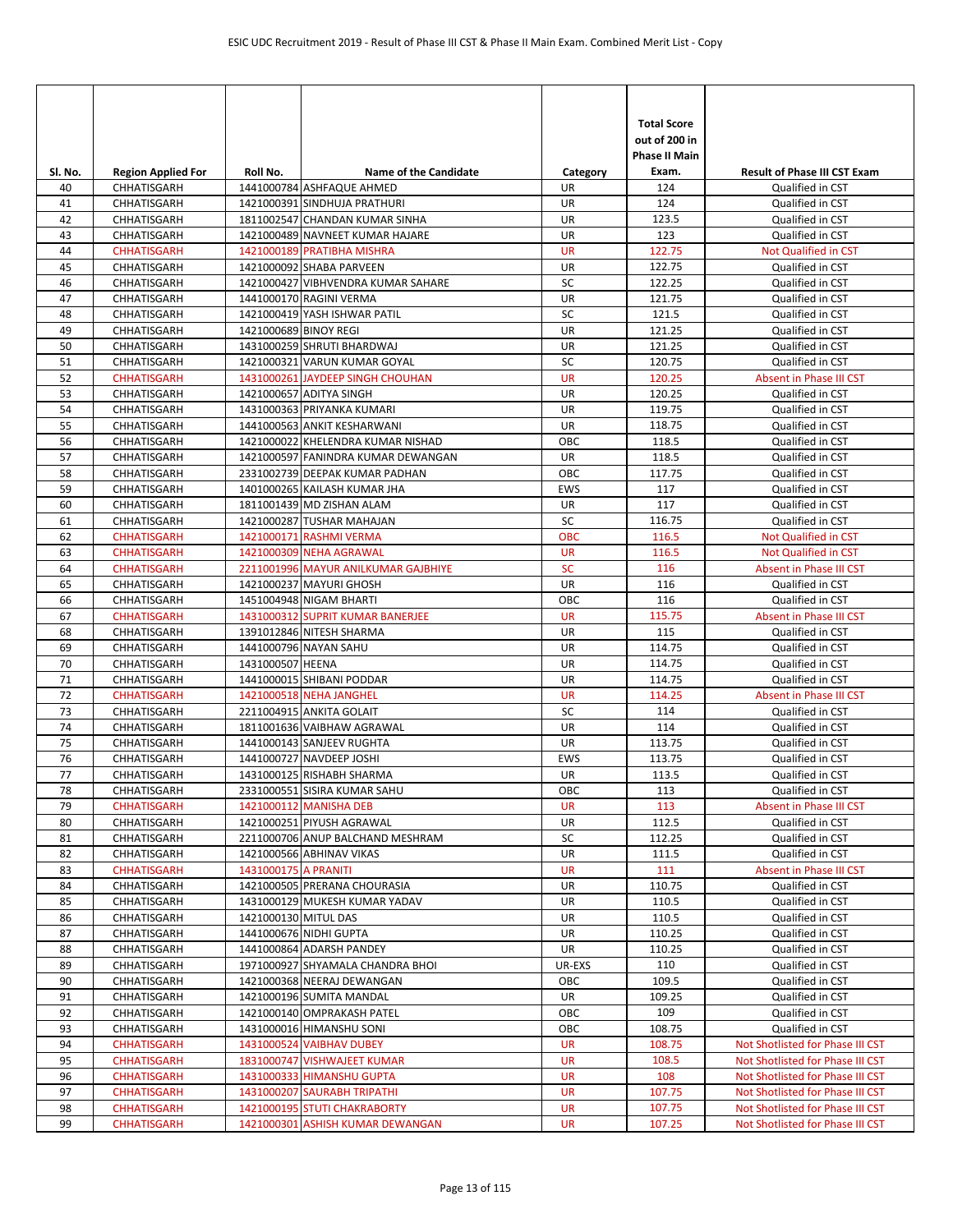| SI. No.    | <b>Region Applied For</b>         | Roll No.              | <b>Name of the Candidate</b>                            | Category               | <b>Total Score</b><br>out of 200 in<br><b>Phase II Main</b><br>Exam. | <b>Result of Phase III CST Exam</b>                                  |
|------------|-----------------------------------|-----------------------|---------------------------------------------------------|------------------------|----------------------------------------------------------------------|----------------------------------------------------------------------|
| 100        | <b>CHHATISGARH</b>                |                       | 1421000458 MONISHA BAGHEL                               | <b>OBC</b>             | 107                                                                  | Not Qualified in CST                                                 |
| 101        | CHHATISGARH                       |                       | 1441000495 MD SHAHBAZ                                   | OBC                    | 107                                                                  | Qualified in CST                                                     |
| 102        | <b>CHHATISGARH</b>                |                       | 2951001515 SHIV SHANKAR SHARMA                          | <b>UR</b>              | 106.75                                                               | Not Shotlisted for Phase III CST                                     |
| 103        | <b>CHHATISGARH</b>                |                       | 1421000677 YASH TIWARI                                  | <b>UR</b>              | 106.75                                                               | Not Shotlisted for Phase III CST                                     |
| 104        | CHHATISGARH                       |                       | 1441000412 REETU SINGH                                  | <b>EWS</b>             | 106.5                                                                | Qualified in CST                                                     |
| 105        | <b>CHHATISGARH</b>                |                       | 1441000137 PARIMAL KUMAR CHAUDHARY                      | <b>UR</b>              | 106.5                                                                | Not Shotlisted for Phase III CST                                     |
| 106        | CHHATISGARH                       |                       | 1421000408 KIRAN SINHA                                  | OBC                    | 106.25                                                               | Qualified in CST                                                     |
| 107        | CHHATISGARH                       |                       | 2211004766 AMOL GAUTAM VAIDYA                           | SC                     | 106                                                                  | Qualified in CST                                                     |
| 108        | <b>CHHATISGARH</b>                |                       | 1441000781 KONARK DAS                                   | <b>UR</b>              | 106                                                                  | Not Shotlisted for Phase III CST                                     |
| 109        | <b>CHHATISGARH</b>                |                       | 1421000588 NITESH VERMA                                 | <b>UR</b>              | 106                                                                  | Not Shotlisted for Phase III CST                                     |
| 110        | <b>CHHATISGARH</b>                |                       | 1421000086 MANU MISHRA                                  | <b>UR</b>              | 105.75                                                               | Not Shotlisted for Phase III CST                                     |
| 111        | CHHATISGARH                       |                       | 1181000294 BHUKYA VINOD                                 | <b>ST</b>              | 105.25                                                               | Qualified in CST                                                     |
| 112        | <b>CHHATISGARH</b>                |                       | 2311000208 PANKAJ KUMAR PRADHAN                         | <b>UR</b>              | 105                                                                  | Not Shotlisted for Phase III CST                                     |
| 113        | <b>CHHATISGARH</b>                |                       | 1441000846 ABHISHEK AGRAWAL                             | <b>UR</b><br><b>UR</b> | 105<br>104.75                                                        | Not Shotlisted for Phase III CST<br>Not Shotlisted for Phase III CST |
| 114<br>115 | <b>CHHATISGARH</b><br>CHHATISGARH |                       | 1431000488 ABHISHEK SHARMA<br>1421000190 PRAVEEN VERMA  | OBC                    | 104.5                                                                | Qualified in CST                                                     |
| 116        | CHHATISGARH                       |                       | 1431000139 AMIT KUMAR GUPTA                             | OBC                    | 104.5                                                                | Qualified in CST                                                     |
| 117        | CHHATISGARH                       |                       | 1421000009 B LALIT KUMAR                                | UR-EXS                 | 104.25                                                               | Qualified in CST                                                     |
| 118        | <b>CHHATISGARH</b>                |                       | 1431000478 MAYANK ADITYA                                | <b>UR</b>              | 104.25                                                               | Not Shotlisted for Phase III CST                                     |
| 119        | CHHATISGARH                       |                       | 1441000559 VIJAY KUMAR KASHYAP                          | OBC                    | 104                                                                  | Qualified in CST                                                     |
| 120        | <b>CHHATISGARH</b>                |                       | 1421000382 ANUJ GUPTA                                   | <b>UR</b>              | 103.5                                                                | Not Shotlisted for Phase III CST                                     |
| 121        | <b>CHHATISGARH</b>                |                       | 1421000659 DIPTI VAISHNAVA                              | <b>OBC</b>             | 103.25                                                               | Not Qualified in CST                                                 |
| 122        | CHHATISGARH                       |                       | 1441000472 RUPENDRA SINHA                               | OBC                    | 103                                                                  | Qualified in CST                                                     |
| 123        | CHHATISGARH                       |                       | 1421000482 SIDDHARTH SAHU                               | OBC                    | 102.75                                                               | Qualified in CST                                                     |
| 124        | CHHATISGARH                       |                       | 1421000260 SAGAR DAS KURREY                             | SC                     | 102.75                                                               | Qualified in CST                                                     |
| 125        | <b>CHHATISGARH</b>                |                       | 1421000292 RAKESH KUMAR SAHU                            | <b>UR</b>              | 102.75                                                               | Not Shotlisted for Phase III CST                                     |
| 126        | CHHATISGARH                       |                       | 1431000372 ASHOK KUJUR                                  | <b>ST</b>              | 102.5                                                                | Qualified in CST                                                     |
| 127        | CHHATISGARH                       |                       | 2951003199 PANKAJ KUMAR                                 | SC                     | 102.5                                                                | Qualified in CST                                                     |
| 128        | CHHATISGARH                       |                       | 1351000589 KUNDAN KUMAR                                 | OBC                    | 102.5                                                                | Qualified in CST                                                     |
| 129        | <b>CHHATISGARH</b>                |                       | 1431000266 PRIYANKA THAKUR                              | <b>UR</b>              | 102.5                                                                | Not Shotlisted for Phase III CST                                     |
| 130        | <b>CHHATISGARH</b>                |                       | 1421000356 AMAN SHRIVASTAVA                             | <b>UR</b>              | 102.5                                                                | Not Shotlisted for Phase III CST                                     |
| 131        | CHHATISGARH                       |                       | 1421000713 KRITI RANGARE                                | SC                     | 102.25                                                               | Qualified in CST                                                     |
| 132        | <b>CHHATISGARH</b>                |                       | 2201004964 DEVANSHU BAWANKAR                            | <b>UR</b>              | 102                                                                  | Not Shotlisted for Phase III CST                                     |
| 133        | CHHATISGARH                       |                       | 2211004104 SUPRIYA SUNIL GAJBHIYE                       | SC                     | 102                                                                  | Qualified in CST                                                     |
| 134        | <b>CHHATISGARH</b>                |                       | 1421000019 MUSARRAT NISHA                               | <b>UR</b>              | 102                                                                  | Not Shotlisted for Phase III CST                                     |
| 135        | CHHATISGARH                       | 1441000511 RAJAT MINJ |                                                         | <b>ST</b>              | 101.75                                                               | <b>Oualified in CST</b>                                              |
| 136        | <b>CHHATISGARH</b>                |                       | 1421000180 SONIYA KHATRI<br>1431000472 SHUBHAM KERKETTA | <b>UR</b>              | 101.25                                                               | Not Shotlisted for Phase III CST                                     |
| 137        | CHHATISGARH                       |                       |                                                         | ST                     | 101.25                                                               | Qualified in CST<br>Not Shotlisted for Phase III CST                 |
| 138        | <b>CHHATISGARH</b>                |                       | 1451012265 OM PRAKASH GUPTA<br>1421000529 AASTHA SINGH  | <b>UR</b><br><b>UR</b> | 101<br>101                                                           |                                                                      |
| 139<br>140 | <b>CHHATISGARH</b><br>CHHATISGARH |                       | 2211005299 ASHISH PRATAP GAIKWAD                        | SC                     | 100.5                                                                | Not Shotlisted for Phase III CST<br>Qualified in CST                 |
| 141        | <b>CHHATISGARH</b>                |                       | 1431000116 PRIYANSHU SAHU                               | <b>OBC</b>             | 100.5                                                                | Not Shotlisted for Phase III CST                                     |
| 142        | CHHATISGARH                       |                       | 2211000415 MADHURI HANSRAJ CHAURE                       | SC                     | 100.5                                                                | Qualified in CST                                                     |
| 143        | <b>CHHATISGARH</b>                |                       | 1351000307 SONAM KUMARI                                 | UR                     | 100.5                                                                | Not Shotlisted for Phase III CST                                     |
| 144        | CHHATISGARH                       |                       | 2211003008 SURAJ RAJENDRA GHONMODE                      | SC                     | 100.25                                                               | Qualified in CST                                                     |
| 145        | <b>CHHATISGARH</b>                |                       | 1421000379 JAYANT BISEN                                 | <b>UR</b>              | 100.25                                                               | Not Shotlisted for Phase III CST                                     |
| 146        | <b>CHHATISGARH</b>                |                       | 1441000573 NAVNEET JOSHI                                | <b>UR</b>              | 100.25                                                               | Not Shotlisted for Phase III CST                                     |
| 147        | CHHATISGARH                       |                       | 1811002303 GYAN CHAND KUMAR NONIA                       | SC                     | 100                                                                  | Qualified in CST                                                     |
| 148        | CHHATISGARH                       | 2311000122 RAJ KUMAR  |                                                         | OBC-EXS                | 99.75                                                                | Qualified in CST                                                     |
| 149        | <b>CHHATISGARH</b>                |                       | 1431000041 RAVINDRA KUMAR SAHU                          | <b>OBC</b>             | 99.75                                                                | Not Shotlisted for Phase III CST                                     |
| 150        | CHHATISGARH                       |                       | 2211006033 AKSHAY DADAJI WANJARI                        | SC                     | 99.5                                                                 | Qualified in CST                                                     |
| 151        | <b>CHHATISGARH</b>                |                       | 1441000383 RUCHIKA DEWANGAN                             | <b>OBC</b>             | 99.5                                                                 | Not Shotlisted for Phase III CST                                     |
| 152        | CHHATISGARH                       |                       | 1811002379 CHITTRANJAN TIWARI                           | EWS                    | 99                                                                   | Qualified in CST                                                     |
| 153        | <b>CHHATISGARH</b>                |                       | 1771000354 MOUSOMI BANERJEE                             | UR                     | 98.75                                                                | Not Shotlisted for Phase III CST                                     |
| 154        | CHHATISGARH                       |                       | 1441000259 CHHAYA PATERIYA                              | EWS                    | 98.75                                                                | Qualified in CST                                                     |
| 155        | <b>CHHATISGARH</b>                |                       | 1421000459 PRAGYA WASNIK                                | <b>SC</b>              | 98.75                                                                | Not Qualified in CST                                                 |
| 156        | CHHATISGARH                       |                       | 2681001369 BANOTH VIJAY KUMAR                           | ST                     | 98.75                                                                | Qualified in CST                                                     |
| 157        | CHHATISGARH                       |                       | 1421000021 ANURAG AGRAWAL                               | EWS                    | 98.5                                                                 | Qualified in CST                                                     |
| 158        | <b>CHHATISGARH</b>                |                       | 1441000271 BITHIKA GHOSH                                | <b>UR</b>              | 98.25                                                                | Not Shotlisted for Phase III CST                                     |
| 159        | <b>CHHATISGARH</b>                |                       | 2681006550 DHEERAVATH RAMARAO                           | <b>ST</b>              | 98.25                                                                | Not Qualified in CST                                                 |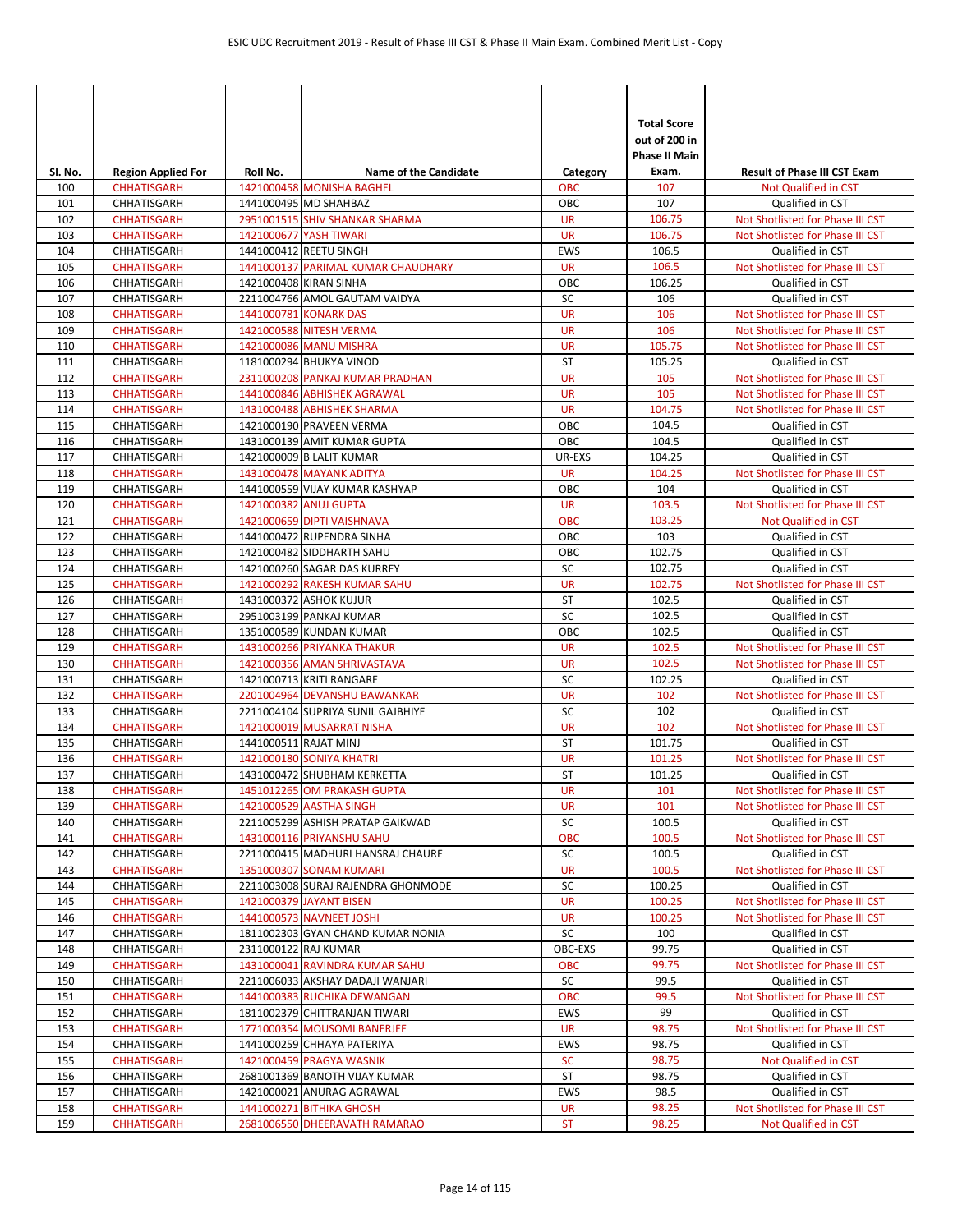| SI. No.    | <b>Region Applied For</b>                | Roll No.              | <b>Name of the Candidate</b>                                    | Category               | <b>Total Score</b><br>out of 200 in<br><b>Phase II Main</b><br>Exam. | <b>Result of Phase III CST Exam</b>             |
|------------|------------------------------------------|-----------------------|-----------------------------------------------------------------|------------------------|----------------------------------------------------------------------|-------------------------------------------------|
| 160        | <b>CHHATISGARH</b>                       |                       | 2331000972 HEMANT GADTIA                                        | ОВС                    | 97.75                                                                | Not Shotlisted for Phase III CST                |
| 161        | CHHATISGARH                              |                       | 2211000502 ROHIT DHARMPAL MOTGHARE                              | <b>SC</b>              | 97.5                                                                 | Qualified in CST                                |
| 162        | <b>CHHATISGARH</b>                       |                       | 1421000642 SUMAN SAHU                                           | <b>OBC</b>             | 97.5                                                                 | Not Shotlisted for Phase III CST                |
| 163        | CHHATISGARH                              |                       | 1421000533 SUNIL KUMAR DEWANGAN                                 | UR-EXS                 | 97.25                                                                | Qualified in CST                                |
| 164        | <b>CHHATISGARH</b>                       |                       | 1421000047 MANISH KUMAR DEWANGAN                                | <b>OBC</b>             | 97.25                                                                | Not Shotlisted for Phase III CST                |
| 165        | CHHATISGARH                              |                       | 2211005458 PAYAL ASHOK TABHANE                                  | SC                     | 97                                                                   | Qualified in CST                                |
| 166        | <b>CHHATISGARH</b>                       |                       | 2861001727 HARI KRISHNA PRASAD                                  | <b>ST</b>              | 97                                                                   | Not Qualified in CST                            |
| 167        | CHHATISGARH                              |                       | 1181000712 NUNAVATH HARI SINGH                                  | ST                     | 97                                                                   | Qualified in CST                                |
| 168        | CHHATISGARH                              | 1421000632 G NIKHIL   |                                                                 | SC                     | 96.25                                                                | Qualified in CST                                |
| 169        | <b>CHHATISGARH</b>                       |                       | 1391009029 PAPPU KUMAR                                          | <b>EWS</b>             | 96.25<br>95.5                                                        | Not Qualified in CST                            |
| 170<br>171 | CHHATISGARH<br><b>CHHATISGARH</b>        | 1181002028 SRINIVAS B | 1431000065 SANDEEP SINGH                                        | UR-EXS<br><b>ST</b>    | 95.5                                                                 | Qualified in CST<br><b>Not Qualified in CST</b> |
| 172        | <b>CHHATISGARH</b>                       |                       | 1421000400 SHAHRUKH SIDDIQUE                                    | <b>OBC</b>             | 95.5                                                                 | Not Shotlisted for Phase III CST                |
| 173        | CHHATISGARH                              |                       | 1441000313 ANUP PANKAJ XALXO                                    | ST                     | 95.25                                                                | Qualified in CST                                |
| 174        | CHHATISGARH                              | 1421000487 HEMLATA    |                                                                 | <b>ST</b>              | 95.25                                                                | Qualified in CST                                |
| 175        | CHHATISGARH                              |                       | 2211003036 TUSHAR PRADIP PATIL                                  | SC                     | 95                                                                   | Qualified in CST                                |
| 176        | <b>CHHATISGARH</b>                       |                       | 1421000456 ANKUR PRAJAPATI                                      | <b>UR</b>              | 95                                                                   | Not Shotlisted for Phase III CST                |
| 177        | <b>CHHATISGARH</b>                       |                       | 1441000691 AKANKSHA KAMLESH                                     | <b>SC</b>              | 95                                                                   | Absent in Phase III CST                         |
| 178        | CHHATISGARH                              |                       | 1181001951 JATAVATH BALA RAJU                                   | <b>ST</b>              | 94.75                                                                | Qualified in CST                                |
| 179        | <b>CHHATISGARH</b>                       |                       | 1431000166 RISHABH LOHANI                                       | <b>UR</b>              | 94.75                                                                | Not Shotlisted for Phase III CST                |
| 180        | <b>CHHATISGARH</b>                       |                       | 1431000026 MONA SONI                                            | <b>UR</b>              | 94                                                                   | Not Shotlisted for Phase III CST                |
| 181        | CHHATISGARH                              |                       | 1441000543 SHREEGYAN BORKAR                                     | SC                     | 93.75                                                                | Qualified in CST                                |
| 182        | <b>CHHATISGARH</b>                       |                       | 1421000359 NITIN YADAV                                          | <b>OBC</b>             | 93.75                                                                | Not Shotlisted for Phase III CST                |
| 183        | <b>CHHATISGARH</b>                       |                       | 1441000390 RAJENDRA NARAYAN DANDSENA                            | <b>OBC</b>             | 93.25                                                                | Not Shotlisted for Phase III CST                |
| 184        | CHHATISGARH                              |                       | 1441000336 SANKET BODELE                                        | SC                     | 93                                                                   | Qualified in CST                                |
| 185        | CHHATISGARH                              |                       | 2211003867 KEWAL SUKHDEO GAJBHIYE                               | SC                     | 92.5                                                                 | Qualified in CST                                |
| 186        | CHHATISGARH                              |                       | 1441000097 VIJETA KANWAR                                        | <b>ST</b>              | 92.5                                                                 | Qualified in CST                                |
| 187        | CHHATISGARH                              |                       | 1181002360 ANGOTHU SANJEEVARAO                                  | ST                     | 92.25                                                                | Qualified in CST                                |
| 188        | CHHATISGARH                              |                       | 1441000234 SANJUKTA PRADHAN                                     | <b>ST</b>              | 92                                                                   | Qualified in CST                                |
| 189        | <b>CHHATISGARH</b>                       |                       | 1441000816 CHINTA NITISHA                                       | SC                     | 91.75                                                                | Absent in Phase III CST                         |
| 190        | CHHATISGARH                              |                       | 2511003922 JITENDRA KUMAR MEENA                                 | ST                     | 91.5                                                                 | Qualified in CST                                |
| 191        | CHHATISGARH                              |                       | 1811000039 OSHIN BARA                                           | ST                     | 91.25                                                                | Qualified in CST                                |
| 192        | CHHATISGARH                              |                       | 2211002847 SATISH JAMANADAS SATPUTE                             | SC                     | 91                                                                   | Qualified in CST                                |
| 193        | CHHATISGARH                              |                       | 2681001200 DHIRAVATH SRINIVAS RAO                               | ST                     | 90.25                                                                | Qualified in CST                                |
| 194        | CHHATISGARH                              |                       | 2681006443 MUDAVATH RAMESH                                      | ST                     | 90.25                                                                | Qualified in CST                                |
| 195        | CHHATISGARH                              |                       | 1181002006 BANOTHU MATRU NAIK                                   | <b>ST</b><br><b>ST</b> | 90                                                                   | Qualified in CST                                |
| 196<br>197 | <b>CHHATISGARH</b><br><b>CHHATISGARH</b> |                       | 1441000090 PRABHAT SUMAN LAKRA<br>1181002248 GUGULOTH BHAVSINGH | <b>ST</b>              | 89.75<br>89.75                                                       | <b>Not Qualified in CST</b><br>Qualified in CST |
| 198        | <b>CHHATISGARH</b>                       |                       | 2921000311 ABHISHEK KUMAR PANDEY                                | UR-EXS                 | 89.5                                                                 | Not Qualified in CST                            |
| 199        | CHHATISGARH                              |                       | 1431000430 PRINCE SABIO TIGGA                                   | ST                     | 89.5                                                                 | Qualified in CST                                |
| 200        | CHHATISGARH                              |                       | 2211003694 SHWETA RUPCHAND RAMTEKE                              | SC                     | 89.5                                                                 | Qualified in CST                                |
| 201        | <b>CHHATISGARH</b>                       |                       | 1811000947 ADIL HUSSAIN                                         | <b>OBC</b>             | 89.25                                                                | Not Shotlisted for Phase III CST                |
| 202        | <b>CHHATISGARH</b>                       |                       | 2361000247 ARUN KUMAR DAS                                       | <b>SC</b>              | 89                                                                   | Not Qualified in CST                            |
| 203        | <b>CHHATISGARH</b>                       |                       | 1421000305 NANDINI KASHYAP                                      | OBC                    | 89                                                                   | Not Shotlisted for Phase III CST                |
| 204        | <b>CHHATISGARH</b>                       |                       | 1421000348 MANISHA KAR                                          | UR                     | 88.75                                                                | Not Shotlisted for Phase III CST                |
| 205        | <b>CHHATISGARH</b>                       |                       | 1421000280 TOSHIKA CHANDRAKAR                                   | OBC                    | 88.75                                                                | Not Shotlisted for Phase III CST                |
| 206        | <b>CHHATISGARH</b>                       |                       | 1421000261 PRIYANKA DAS                                         | <b>UR</b>              | 88.5                                                                 | Not Shotlisted for Phase III CST                |
| 207        | <b>CHHATISGARH</b>                       |                       | 1431000427 VIKAS KUMAR SINGH                                    | OBC                    | 88.25                                                                | Not Shotlisted for Phase III CST                |
| 208        | CHHATISGARH                              |                       | 1431000231 SUSHMA DEOGAM                                        | ST                     | 88                                                                   | Qualified in CST                                |
| 209        | CHHATISGARH                              |                       | 1421000229 ASHISH RATHORE                                       | OBC-EXS                | 87.75                                                                | Qualified in CST                                |
| 210        | CHHATISGARH                              |                       | 1811002487 SAMIR KHALKHO                                        | ST                     | 87.75                                                                | Qualified in CST                                |
| 211        | CHHATISGARH                              |                       | 2211005894 SNEHADEEP KISHOR BAGDE                               | SC                     | 87                                                                   | Qualified in CST                                |
| 212        | CHHATISGARH                              |                       | 2211006138 VICKY SOPAN KAMBLE                                   | SC                     | 86.5                                                                 | Qualified in CST                                |
| 213        | CHHATISGARH                              |                       | 1451005995 MANJEET KUMAR                                        | SC                     | 86.5                                                                 | Qualified in CST                                |
| 214        | CHHATISGARH                              |                       | 1801000132 DISHU BIRUA                                          | ST                     | 86.25                                                                | Qualified in CST                                |
| 215        | <b>CHHATISGARH</b>                       |                       | 1441000865 RAVI KUMAR                                           | <b>OBC</b>             | 86.25                                                                | Not Shotlisted for Phase III CST                |
| 216        | <b>CHHATISGARH</b>                       |                       | 1441000178 AVINASH VERMA                                        | <b>UR</b>              | 86                                                                   | Not Shotlisted for Phase III CST                |
| 217        | <b>CHHATISGARH</b>                       |                       | 1421000554 ABHIJEET DUBEY                                       | <b>UR</b>              | 85.75                                                                | Not Shotlisted for Phase III CST                |
| 218        | CHHATISGARH                              |                       | 2311000211 MANORANJAN MARANDI                                   | ST                     | 85.75                                                                | Qualified in CST                                |
| 219        | <b>CHHATISGARH</b>                       |                       | 1441000264 SAURABH SONEKAR                                      | <b>OBC</b>             | 85.5                                                                 | Not Shotlisted for Phase III CST                |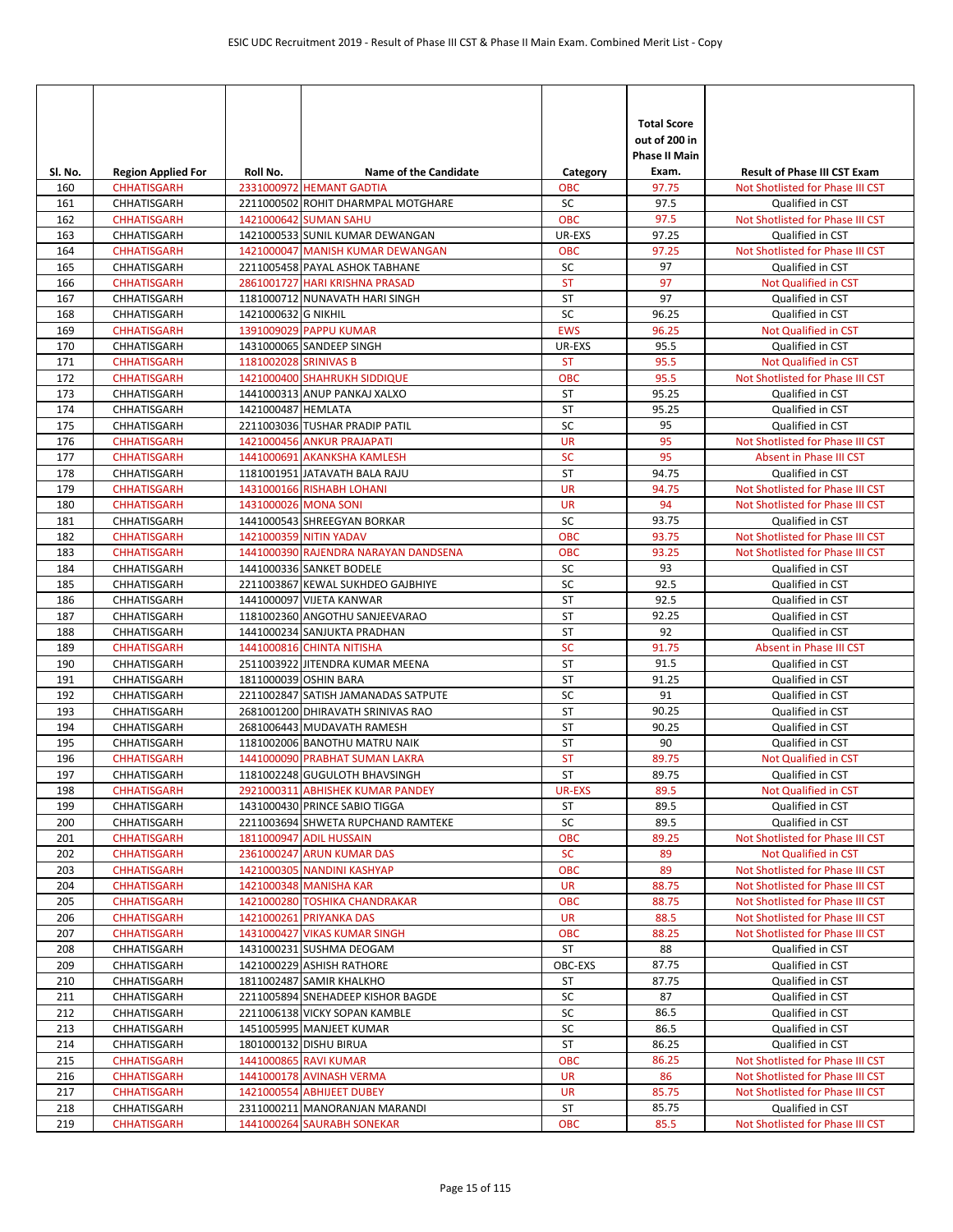|            |                                          |                        |                                                                          |                             | <b>Total Score</b><br>out of 200 in<br><b>Phase II Main</b> |                                                                      |
|------------|------------------------------------------|------------------------|--------------------------------------------------------------------------|-----------------------------|-------------------------------------------------------------|----------------------------------------------------------------------|
| SI. No.    | <b>Region Applied For</b>                | Roll No.               | <b>Name of the Candidate</b>                                             | Category<br><b>UR</b>       | Exam.<br>85.5                                               | <b>Result of Phase III CST Exam</b>                                  |
| 220<br>221 | <b>CHHATISGARH</b><br>CHHATISGARH        |                        | 1441000136 ASHISH PARATE<br>1451010074 SHUBHAM KUMAR GAUTAM              | SC                          | 85.25                                                       | Not Shotlisted for Phase III CST<br>Qualified in CST                 |
| 222        | CHHATISGARH                              |                        | 1421000153 SHEELA TUDU                                                   | ST                          | 85.25                                                       | Qualified in CST                                                     |
| 223        | CHHATISGARH                              |                        | 2331000712 BIKASH KUMAR NAIK                                             | ST                          | 85.25                                                       | Qualified in CST                                                     |
| 224        | CHHATISGARH                              |                        | 1181002451 BANOTHU SUJATHA                                               | <b>ST</b>                   | 85.25                                                       | Qualified in CST                                                     |
| 225        | <b>CHHATISGARH</b>                       |                        | 2211004538 NISHANT RAJENDRA RAMTEKE                                      | SC                          | 85                                                          | Not Shotlisted for Phase III CST                                     |
| 226        | <b>CHHATISGARH</b>                       |                        | 1441000683 SUMIT KUMAR DANDGE                                            | <b>SC</b>                   | 85                                                          | Not Shotlisted for Phase III CST                                     |
| 227        | <b>CHHATISGARH</b>                       |                        | 1441000598 RAVI DHARAMDIP SATYASEVAK                                     | <b>SC</b>                   | 85                                                          | Not Shotlisted for Phase III CST                                     |
| 228        | <b>CHHATISGARH</b>                       |                        | 1421000220 SHAILESH KUMAR GOND                                           | <b>ST</b>                   | 84.75                                                       | Not Qualified in CST                                                 |
| 229<br>230 | <b>CHHATISGARH</b><br><b>CHHATISGARH</b> |                        | 2211002575 RAHUL SHYAMSUNDAR WASEKAR<br>1431000501 PRIYANKA KUMARI SINGH | <b>SC</b><br><b>UR</b>      | 84.5<br>84.5                                                | Not Shotlisted for Phase III CST<br>Not Shotlisted for Phase III CST |
| 231        | <b>CHHATISGARH</b>                       |                        | 1421000087 VIKASH KUMAR OJHA                                             | <b>UR</b>                   | 84.25                                                       | Not Shotlisted for Phase III CST                                     |
| 232        | <b>CHHATISGARH</b>                       |                        | 1441000217 AMIT K PANDEY                                                 | <b>EWS</b>                  | 84                                                          | Not Shotlisted for Phase III CST                                     |
| 233        | <b>CHHATISGARH</b>                       |                        | 1431000049 SHUBHAM SAHU                                                  | <b>OBC</b>                  | 84                                                          | Not Shotlisted for Phase III CST                                     |
| 234        | <b>CHHATISGARH</b>                       |                        | 1441000026 ABHISHEK SHRIVASTAVA                                          | <b>EWS</b>                  | 84                                                          | Not Shotlisted for Phase III CST                                     |
| 235        | <b>CHHATISGARH</b>                       |                        | 1181002087 BHUKYA RAMBHA                                                 | <b>ST</b>                   | 83.75                                                       | Not Qualified in CST                                                 |
| 236        | CHHATISGARH                              |                        | 1431000081 MANOJ KUMAR GUPTA                                             | OBC-EXS                     | 83.5                                                        | Qualified in CST                                                     |
| 237        | CHHATISGARH                              |                        | 1431000315 VIMALESH MEHTA                                                | UR-EXS                      | 83.25                                                       | Qualified in CST                                                     |
| 238        | <b>CHHATISGARH</b>                       |                        | 1421000589 KUSHANI SAHU                                                  | <b>OBC</b>                  | 83.25                                                       | Not Shotlisted for Phase III CST                                     |
| 239        | CHHATISGARH                              | 1431000304 ASIT TIRKEY |                                                                          | ST                          | 83                                                          | Qualified in CST                                                     |
| 240        | <b>CHHATISGARH</b>                       |                        | 1421000311 AMAN KUMAR DHRUW                                              | <b>ST</b>                   | 82.5                                                        | <b>Not Qualified in CST</b>                                          |
| 241        | <b>CHHATISGARH</b>                       |                        | 1431000510 YOGESH KUMAR MISHRA                                           | <b>UR</b>                   | 82.5                                                        | Not Shotlisted for Phase III CST                                     |
| 242        | CHHATISGARH                              |                        | 1821000301 RAJKUMAR SAHU                                                 | OBC-EXS                     | 81.5                                                        | Qualified in CST                                                     |
| 243        | <b>CHHATISGARH</b>                       |                        | 1421000424 NEEMA SAHU                                                    | <b>OBC</b>                  | 81.5                                                        | Not Shotlisted for Phase III CST                                     |
| 244        | <b>CHHATISGARH</b>                       |                        | 1441000818 BIRANCHI NARAYAN DEEP                                         | <b>SC</b>                   | 81                                                          | Not Shotlisted for Phase III CST                                     |
| 245        | <b>CHHATISGARH</b>                       |                        | 1441000873 SUMEET KUMAR BARANWAL                                         | <b>OBC</b>                  | 80.5                                                        | Not Shotlisted for Phase III CST                                     |
| 246<br>247 | <b>CHHATISGARH</b><br><b>CHHATISGARH</b> |                        | 1421000551 SWATI KUSHWAHA<br>1421000256 NEHA GUPTA                       | <b>OBC</b><br><b>EWS</b>    | 80.5<br>79.5                                                | Not Shotlisted for Phase III CST<br>Not Shotlisted for Phase III CST |
| 248        | CHHATISGARH                              |                        | 1811001452 MANISHA TOPPO                                                 | <b>ST</b>                   | 79.25                                                       | Qualified in CST                                                     |
| 249        | CHHATISGARH                              |                        | 2091000017 MADHU PRIYANKA MINJ                                           | <b>ST</b>                   | 79.25                                                       | Qualified in CST                                                     |
| 250        | <b>CHHATISGARH</b>                       |                        | 1441000740 PANKAJ KUMAR                                                  | <b>OBC</b>                  | 79                                                          | Not Shotlisted for Phase III CST                                     |
| 251        | CHHATISGARH                              |                        | 1181002016 TEJAVAT VENKATESH                                             | <b>ST</b>                   | 78.75                                                       | Qualified in CST                                                     |
| 252        | <b>CHHATISGARH</b>                       |                        | 1421000525 RAJKUMAR PILLAI                                               | <b>UR</b>                   | 78.75                                                       | Not Shotlisted for Phase III CST                                     |
| 253        | <b>CHHATISGARH</b>                       | 1421000281 P GAYATRI   |                                                                          | <b>OBC</b>                  | 78.5                                                        | Not Shotlisted for Phase III CST                                     |
| 254        | <b>CHHATISGARH</b>                       |                        | 1441000753 SAPNA BANJARE                                                 | <b>SC</b>                   | 78.5                                                        | Not Shotlisted for Phase III CST                                     |
| 255        | CHHATISGARH                              |                        | 1181002079 VISLAVATH ADINARAYANA NAIK                                    | <b>ST</b>                   | 78.25                                                       | Qualified in CST                                                     |
| 256        | <b>CHHATISGARH</b>                       |                        | 1421000591 NAMRATA CHANDRAKAR                                            | <b>OBC</b>                  | 78                                                          | Not Shotlisted for Phase III CST                                     |
| 257        | <b>CHHATISGARH</b>                       |                        | 1421000705 G SUSHMITA                                                    | <b>SC</b>                   | 78                                                          | Not Shotlisted for Phase III CST                                     |
| 258        | <b>CHHATISGARH</b>                       | 1421000604 HIMANSHU    |                                                                          | <b>SC</b>                   | 78                                                          | Not Shotlisted for Phase III CST                                     |
| 259        | <b>CHHATISGARH</b>                       |                        | 1421000708 SANJEEV KUMAR LAL                                             | ${\sf SC}$                  | 77.5                                                        | Not Shotlisted for Phase III CST                                     |
| 260        | <b>CHHATISGARH</b>                       |                        | 2211005221 ASHWINI BALVIR PATIL                                          | <b>SC</b>                   | 77.5                                                        | Not Shotlisted for Phase III CST                                     |
| 261<br>262 | <b>CHHATISGARH</b>                       |                        | 1441000558 SWARI KERKETTA<br>1251000160 KADRAKA LAKSHMINARAYANA MURTHY   | <b>ST</b><br><b>ST</b>      | 77.5<br>77                                                  | Not Qualified in CST<br>Not Qualified in CST                         |
| 263        | <b>CHHATISGARH</b><br>CHHATISGARH        |                        | 2211005469 SEVAN BALIYAR MULETI                                          | ST                          | 77                                                          | Qualified in CST                                                     |
| 264        | <b>CHHATISGARH</b>                       |                        | 2921000785 NIKUNJ KUMAR                                                  | <b>EWS</b>                  | 77                                                          | Not Shotlisted for Phase III CST                                     |
| 265        | <b>CHHATISGARH</b>                       |                        | 1491000300 AMIT KUMAR SINGH                                              | <b>EWS</b>                  | 77                                                          | Not Shotlisted for Phase III CST                                     |
| 266        | <b>CHHATISGARH</b>                       |                        | 1441000028 RANA PRATAP SINGH GILHARE                                     | <b>SC</b>                   | 76.75                                                       | Not Shotlisted for Phase III CST                                     |
| 267        | <b>CHHATISGARH</b>                       |                        | 1421000421 AMAN YADAV                                                    | <b>UR</b>                   | 76.75                                                       | Not Shotlisted for Phase III CST                                     |
| 268        | <b>CHHATISGARH</b>                       |                        | 1421000317 AMAN KUMAR SHARMA                                             | <b>UR</b>                   | 76.25                                                       | Not Shotlisted for Phase III CST                                     |
| 269        | CHHATISGARH                              |                        | 2511000660 MANOHAR LAL MEENA                                             | <b>ST</b>                   | 76.25                                                       | Qualified in CST                                                     |
| 270        | CHHATISGARH                              |                        | 1251000801 AMVEDKAR KUMAR                                                | OBC-EXS                     | 76                                                          | Qualified in CST                                                     |
| 271        | <b>CHHATISGARH</b>                       |                        | 1441000138 K KRISHNAKANT                                                 | <b>SC</b>                   | 76                                                          | Not Shotlisted for Phase III CST                                     |
| 272        | <b>CHHATISGARH</b>                       |                        | 1441000505 RISHIKESH RATRE                                               | <b>SC</b>                   | 75.75                                                       | Not Shotlisted for Phase III CST                                     |
| 273        | <b>CHHATISGARH</b>                       |                        | 1391011104 RAKESH ROSHAN                                                 | <b>SC</b>                   | 75.75                                                       | Not Shotlisted for Phase III CST                                     |
| 274        | <b>CHHATISGARH</b>                       |                        | 1441000059 NEHA FATNANI                                                  | <b>EWS</b>                  | 75.75                                                       | Not Shotlisted for Phase III CST                                     |
| 275        | <b>CHHATISGARH</b>                       |                        | 1421000397 ABHIJEET DEWANGAN                                             | <b>OBC</b>                  | 75.5                                                        | Not Shotlisted for Phase III CST                                     |
| 276        | CHHATISGARH                              |                        | 1181002091 MUDE VIJAYA KUMAR NAIK                                        | ST                          | 75.5                                                        | Qualified in CST                                                     |
| 277<br>278 | <b>CHHATISGARH</b><br><b>CHHATISGARH</b> |                        | 1441000253 MANOJ KUMAR SAHU<br>1811001309 ASHOK TOPPO                    | <b>OBC-EXS</b><br><b>ST</b> | 75.25<br>75.25                                              | Absent in Phase III CST<br>Not Qualified in CST                      |
| 279        | <b>CHHATISGARH</b>                       |                        | 1441000460 SNEHA GHARDE                                                  | <b>SC</b>                   | 75.25                                                       | Not Shotlisted for Phase III CST                                     |
|            |                                          |                        |                                                                          |                             |                                                             |                                                                      |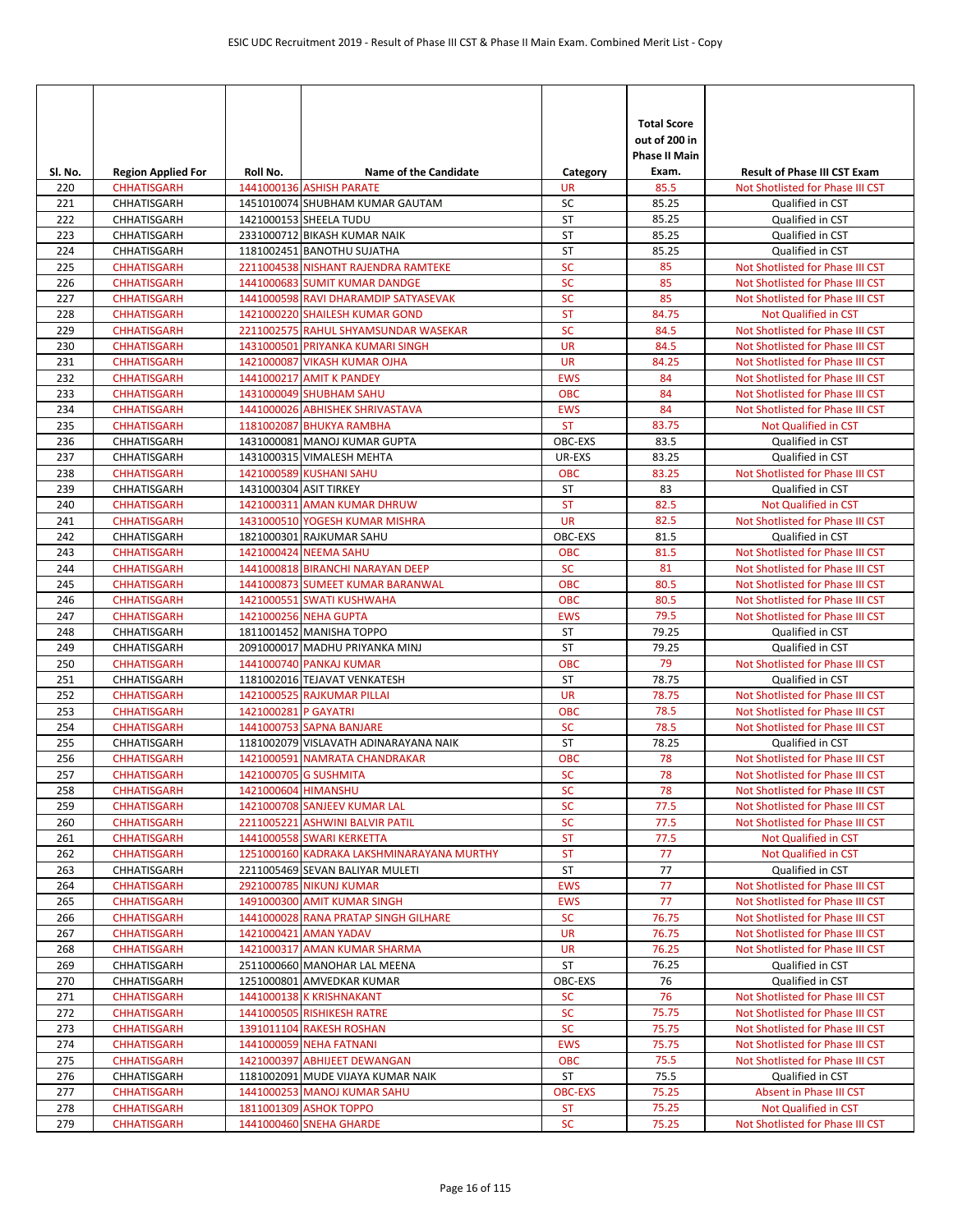| SI. No.    | <b>Region Applied For</b>                | Roll No.             | <b>Name of the Candidate</b>                                 | Category                | <b>Total Score</b><br>out of 200 in<br><b>Phase II Main</b><br>Exam. | <b>Result of Phase III CST Exam</b>                                  |
|------------|------------------------------------------|----------------------|--------------------------------------------------------------|-------------------------|----------------------------------------------------------------------|----------------------------------------------------------------------|
| 280        | <b>CHHATISGARH</b>                       |                      | 1181002338 LAVUDI VEERA NAIK                                 | <b>ST</b>               | 75.25                                                                | <b>Not Qualified in CST</b>                                          |
| 281        | <b>CHHATISGARH</b>                       |                      | 1391005782 AVINASH TIWARY                                    | <b>EWS</b>              | 75                                                                   | Not Shotlisted for Phase III CST                                     |
| 282        | CHHATISGARH                              |                      | 2361000125 ARABINDA SAMANTA                                  | <b>ST</b>               | 75                                                                   | Qualified in CST                                                     |
| 283        | <b>CHHATISGARH</b>                       |                      | 1441000085 VIJAY DHRUW                                       | <b>ST</b>               | 74.5                                                                 | Not Qualified in CST                                                 |
| 284        | <b>CHHATISGARH</b>                       |                      | 1811001979 VARSHA RANI                                       | <b>OBC</b>              | 74.5                                                                 | Not Shotlisted for Phase III CST                                     |
| 285        | CHHATISGARH                              |                      | 1421000557 UDAY SINGH                                        | UR-EXS                  | 73.75                                                                | Qualified in CST                                                     |
| 286        | <b>CHHATISGARH</b>                       |                      | 1371000348 SHIV SHANKAR KUMAR                                | <b>EWS</b>              | 73.25                                                                | Not Shotlisted for Phase III CST                                     |
| 287        | <b>CHHATISGARH</b>                       |                      | 1811001707 SUMAN MINZ                                        | <b>ST</b>               | 72.25                                                                | Not Qualified in CST                                                 |
| 288<br>289 | CHHATISGARH                              |                      | 1441000286 ARPAN KUJUR                                       | <b>ST</b><br><b>EWS</b> | 72.25<br>71.25                                                       | Qualified in CST<br>Not Shotlisted for Phase III CST                 |
| 290        | <b>CHHATISGARH</b><br>CHHATISGARH        |                      | 1421000477 NIKHIL AGRAWAL<br>1441000686 AMIT TOPPO           | ST                      | 71.25                                                                | Qualified in CST                                                     |
| 291        | <b>CHHATISGARH</b>                       |                      | 2211002273 ROHIT MANIK MENDHE                                | <b>SC</b>               | 70.75                                                                | Not Shotlisted for Phase III CST                                     |
| 292        | <b>CHHATISGARH</b>                       |                      | 1431000086 NIMIT ROSHNI TIGGA                                | <b>ST</b>               | 70.75                                                                | Not Shotlisted for Phase III CST                                     |
| 293        | <b>CHHATISGARH</b>                       |                      | 1391013856 ANKUSH KUMAR                                      | <b>ST</b>               | 70.25                                                                | Not Shotlisted for Phase III CST                                     |
| 294        | CHHATISGARH                              |                      | 1421000637 DEVANAND RAO                                      | UR-EXS                  | 70                                                                   | Qualified in CST                                                     |
| 295        | <b>CHHATISGARH</b>                       |                      | 1441000107 SUMIT TOPPO                                       | <b>ST</b>               | 69.75                                                                | Not Shotlisted for Phase III CST                                     |
| 296        | <b>CHHATISGARH</b>                       |                      | 1811000327 SWAPNIL AKASH XAXA                                | <b>ST</b>               | 69.75                                                                | Not Shotlisted for Phase III CST                                     |
| 297        | <b>CHHATISGARH</b>                       |                      | 1441000152 SUDHIR PANDEY                                     | UR-EXS                  | 69.5                                                                 | Not Shotlisted for Phase III CST                                     |
| 298        | <b>CHHATISGARH</b>                       |                      | 1421000711 KIRAN HARDEL                                      | <b>OBC</b>              | 69.25                                                                | Not Shotlisted for Phase III CST                                     |
| 299        | <b>CHHATISGARH</b>                       |                      | 2951000860 AVINASH KUMAR                                     | <b>ST</b>               | 69.25                                                                | Not Shotlisted for Phase III CST                                     |
| 300        | <b>CHHATISGARH</b>                       |                      | 1421000654 NARENDRA KUMAR                                    | <b>OBC-EXS</b>          | 68.25                                                                | Not Shotlisted for Phase III CST                                     |
| 301        | <b>CHHATISGARH</b>                       |                      | 1441000032 ROSE REENA KERKETTA                               | <b>ST</b>               | 68.25                                                                | Not Shotlisted for Phase III CST                                     |
| 302        | <b>CHHATISGARH</b>                       |                      | 1811000854 RASHMI WASUDEO WAGHMARE                           | <b>SC</b>               | 68.25                                                                | Not Shotlisted for Phase III CST                                     |
| 303        | <b>CHHATISGARH</b>                       |                      | 1431000296 SAMEER XALXO                                      | <b>ST</b>               | 68.25                                                                | Not Shotlisted for Phase III CST                                     |
| 304        | <b>CHHATISGARH</b>                       |                      | 2681001718 JATAVATH KRISHNA NAIK                             | <b>ST</b>               | 68.25                                                                | Not Shotlisted for Phase III CST                                     |
| 305        | <b>CHHATISGARH</b>                       |                      | 2361000030 PRIYANKA KUJUR<br>1441000572 ANUPAM DUNGDUNG      | <b>ST</b><br><b>ST</b>  | 68.25                                                                | Not Shotlisted for Phase III CST                                     |
| 306<br>307 | <b>CHHATISGARH</b><br><b>CHHATISGARH</b> |                      | 1441000476 AKRITI KISPOTTA                                   | <b>ST</b>               | 68<br>68                                                             | Not Shotlisted for Phase III CST<br>Not Shotlisted for Phase III CST |
| 308        | <b>CHHATISGARH</b>                       |                      | 1421000381 SUBODH CHAUDHARY                                  | <b>SC-EXS</b>           | 67.75                                                                | Not Shotlisted for Phase III CST                                     |
| 309        | <b>CHHATISGARH</b>                       |                      | 2681005707 RAMAVATH RATHAN                                   | <b>ST</b>               | 67.75                                                                | Not Shotlisted for Phase III CST                                     |
| 310        | <b>CHHATISGARH</b>                       |                      | 1451009373 VIPIN KUMAR                                       | <b>SC</b>               | 67.5                                                                 | Not Shotlisted for Phase III CST                                     |
| 311        | <b>CHHATISGARH</b>                       |                      | 1431000325 SONIA ICHAGUTU                                    | <b>ST</b>               | 67.25                                                                | Not Shotlisted for Phase III CST                                     |
| 312        | <b>CHHATISGARH</b>                       |                      | 1441000643 SWATI SINGH                                       | <b>EWS</b>              | 67                                                                   | Not Shotlisted for Phase III CST                                     |
| 313        | <b>CHHATISGARH</b>                       |                      | 1811001332 KANCHAN BARA                                      | <b>ST</b>               | 66.75                                                                | Not Shotlisted for Phase III CST                                     |
| 314        | <b>CHHATISGARH</b>                       |                      | 2311000025 BISWARANJAN MARANDI                               | <b>ST</b>               | 66.75                                                                | Not Shotlisted for Phase III CST                                     |
| 315        | <b>CHHATISGARH</b>                       |                      | 1421000035 SAURABH KUJUR                                     | <b>ST</b>               | 66.75                                                                | Not Shotlisted for Phase III CST                                     |
| 316        | <b>CHHATISGARH</b>                       |                      | 1431000516 RAKESH XALXO                                      | <b>ST</b>               | 66.5                                                                 | Not Shotlisted for Phase III CST                                     |
| 317        | <b>CHHATISGARH</b>                       | 1421000057 HUMAN LAL |                                                              | <b>SC</b>               | 66.5                                                                 | Not Shotlisted for Phase III CST                                     |
| 318        | <b>CHHATISGARH</b>                       |                      | 1801000241 PRAYAG SUMBRUI                                    | ST                      | 66                                                                   | Not Shotlisted for Phase III CST                                     |
| 319        | <b>CHHATISGARH</b>                       |                      | 1431000213 KHUSHBOO DHAN                                     | <b>ST</b>               | 66                                                                   | Not Shotlisted for Phase III CST                                     |
| 320        | <b>CHHATISGARH</b>                       |                      | 1421000647 ANIL KUMAR                                        | <b>OBC-EXS</b>          | 65.5                                                                 | Not Shotlisted for Phase III CST                                     |
| 321<br>322 | <b>CHHATISGARH</b><br><b>CHHATISGARH</b> |                      | 1431000303 GOVIND EKKA<br>1441000069 CHHOTTO SINGH KUSHWAHA  | ST<br><b>OBC-EXS</b>    | 65.25<br>65                                                          | Not Shotlisted for Phase III CST<br>Not Shotlisted for Phase III CST |
| 323        | <b>CHHATISGARH</b>                       |                      | 1421000167 SANDEEP KUMAR BAGDE                               | <b>SC</b>               | 64.5                                                                 | Not Shotlisted for Phase III CST                                     |
| 324        | <b>CHHATISGARH</b>                       |                      | 1441000642 MUKESH NAG                                        | <b>OBC-EXS</b>          | 64.25                                                                | Not Shotlisted for Phase III CST                                     |
| 325        | <b>CHHATISGARH</b>                       |                      | 2511000743 AMIT MEENA                                        | <b>ST</b>               | 63.75                                                                | Not Shotlisted for Phase III CST                                     |
| 326        | <b>CHHATISGARH</b>                       |                      | 1441000443 BASUDEO SINGH                                     | <b>SC</b>               | 63.75                                                                | Not Shotlisted for Phase III CST                                     |
| 327        | <b>CHHATISGARH</b>                       |                      | 1251000318 BALU DHARAVATH                                    | ST                      | 63.5                                                                 | Not Shotlisted for Phase III CST                                     |
| 328        | <b>CHHATISGARH</b>                       |                      | 2211001506 SWAPNIL SHALIKRAM MESHRAM                         | SC                      | 63.5                                                                 | Not Shotlisted for Phase III CST                                     |
| 329        | <b>CHHATISGARH</b>                       |                      | 2511002540 PUSHPENDRA KUMAR MEENA                            | <b>ST</b>               | 63                                                                   | Not Shotlisted for Phase III CST                                     |
| 330        | <b>CHHATISGARH</b>                       |                      | 1811001185 SUBHASH ORAON                                     | ST                      | 63                                                                   | Not Shotlisted for Phase III CST                                     |
| 331        | <b>CHHATISGARH</b>                       |                      | 1421000268 PRATIK DAMLE                                      | <b>SC</b>               | 62.5                                                                 | Not Shotlisted for Phase III CST                                     |
| 332        | <b>CHHATISGARH</b>                       |                      | 1421000252 T RAVINDRANATH                                    | <b>OBC-EXS</b>          | 62.25                                                                | Not Shotlisted for Phase III CST                                     |
| 333        | <b>CHHATISGARH</b>                       |                      | 1391012068 DEEPAK KUMAR                                      | <b>EWS</b>              | 62                                                                   | Not Shotlisted for Phase III CST                                     |
| 334        | <b>CHHATISGARH</b>                       |                      | 1441000815 POOJA SANDOOKE                                    | <b>SC</b><br><b>SC</b>  | 61.75                                                                | Not Shotlisted for Phase III CST                                     |
| 335<br>336 | <b>CHHATISGARH</b><br><b>CHHATISGARH</b> |                      | 1441000035 KALPANA DEEP<br>1381000844 AKASH KUMAR SRIVASTAWA | UR-PC                   | 61.5<br>61.5                                                         | Not Shotlisted for Phase III CST<br>Absent in Phase III CST          |
| 337        | <b>CHHATISGARH</b>                       |                      | 1421000316 DIVYANSHU AGRAWAL                                 | <b>EWS</b>              | 61.25                                                                | Not Shotlisted for Phase III CST                                     |
| 338        | <b>CHHATISGARH</b>                       |                      | 1251000038 PANKAJ KUMAR SINGH                                | <b>UR-EXS</b>           | 61                                                                   | Not Shotlisted for Phase III CST                                     |
| 339        | <b>CHHATISGARH</b>                       |                      | 1431000025 ADITYA SINGH                                      | <b>ST</b>               | 61                                                                   | Not Shotlisted for Phase III CST                                     |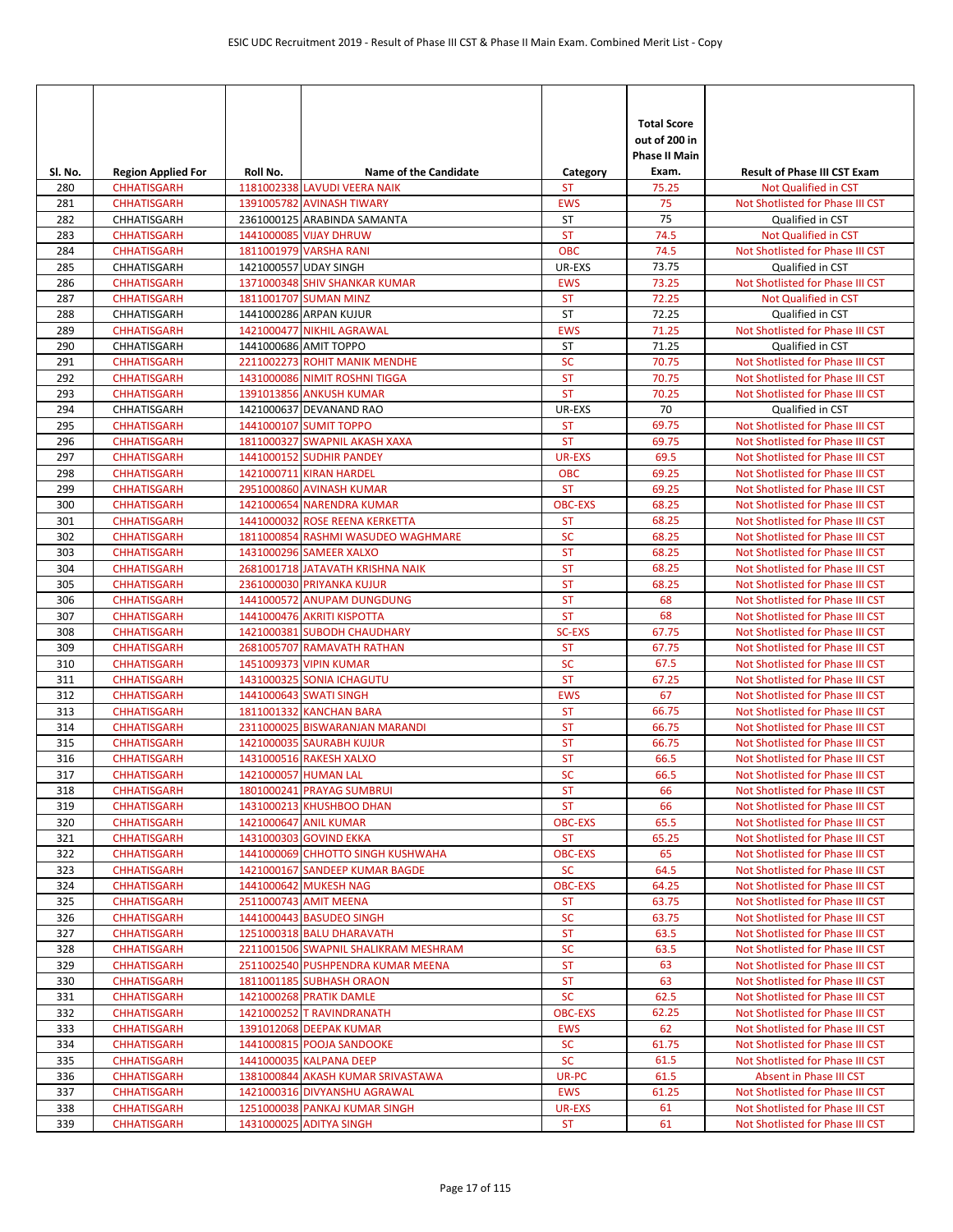|                |                                                 |                        |                                                           |                             | <b>Total Score</b><br>out of 200 in<br>Phase II Main |                                                                         |
|----------------|-------------------------------------------------|------------------------|-----------------------------------------------------------|-----------------------------|------------------------------------------------------|-------------------------------------------------------------------------|
| SI. No.<br>340 | <b>Region Applied For</b><br><b>CHHATISGARH</b> | Roll No.               | <b>Name of the Candidate</b><br>1391008213 SITA KUMARI    | Category<br>ST              | Exam.<br>60.75                                       | <b>Result of Phase III CST Exam</b><br>Not Shotlisted for Phase III CST |
| 341            | <b>CHHATISGARH</b>                              |                        | 1441000354 ASHISH LAKRA                                   | <b>ST</b>                   | 60.5                                                 | Not Shotlisted for Phase III CST                                        |
| 342            | <b>CHHATISGARH</b>                              |                        | 1441000019 NIRAJ KUMAR JHA                                | <b>EWS</b>                  | 60.5                                                 | Not Shotlisted for Phase III CST                                        |
| 343            | <b>CHHATISGARH</b>                              |                        | 2511004425 RAJENDRA PRASAD MEENA                          | <b>ST</b>                   | 60.25                                                | Not Shotlisted for Phase III CST                                        |
| 344            | <b>CHHATISGARH</b>                              |                        | 1421000413 NAMITA LAKRA                                   | <b>ST</b>                   | 60.25                                                | Not Shotlisted for Phase III CST                                        |
| 345            | <b>CHHATISGARH</b>                              |                        | 1181001337 BHUKYA VEERANNA                                | <b>ST</b>                   | 59.75                                                | Not Shotlisted for Phase III CST                                        |
| 346            | <b>CHHATISGARH</b>                              |                        | 1421000254 NITESH DEWANGAN                                | <b>OBC</b>                  | 59.5                                                 | Not Shotlisted for Phase III CST                                        |
| 347            | <b>CHHATISGARH</b>                              |                        | 1431000330 HITESH DHRUW                                   | <b>ST</b>                   | 58.75                                                | Not Shotlisted for Phase III CST                                        |
| 348            | <b>CHHATISGARH</b>                              |                        | 1391012868 ANKIT KUMAR                                    | <b>OBC</b>                  | 58.75                                                | Not Shotlisted for Phase III CST                                        |
| 349            | <b>CHHATISGARH</b>                              | 1431000187 ANKIT BECK  |                                                           | <b>ST</b>                   | 58.25                                                | Not Shotlisted for Phase III CST                                        |
| 350            | <b>CHHATISGARH</b>                              |                        | 1431000020 SANTOSH KUMAR RANA                             | <b>ST</b>                   | 58                                                   | Not Shotlisted for Phase III CST                                        |
| 351            | <b>CHHATISGARH</b>                              |                        | 1431000354 KUNDAN PATEL                                   | <b>OBC</b>                  | 57.75                                                | Not Shotlisted for Phase III CST                                        |
| 352            | <b>CHHATISGARH</b>                              |                        | 1441000146 RAJAN LAKRA                                    | <b>ST</b>                   | 57.25                                                | Not Shotlisted for Phase III CST                                        |
| 353            | <b>CHHATISGARH</b>                              |                        | 2511005478 RAKESH MEENA                                   | <b>ST</b>                   | 57.25                                                | Not Shotlisted for Phase III CST                                        |
| 354            | <b>CHHATISGARH</b>                              |                        | 1341000083 AMBER KUMAR                                    | <b>EWS</b>                  | 57.25                                                | Not Shotlisted for Phase III CST                                        |
| 355            | <b>CHHATISGARH</b>                              |                        | <b>2061000775 NITESH ONKER</b>                            | <b>SC</b>                   | 57                                                   | Not Shotlisted for Phase III CST                                        |
| 356            | <b>CHHATISGARH</b>                              |                        | 2511007408 SANDEEP KUMAR MEENA                            | <b>ST</b>                   | 56.75                                                | Not Shotlisted for Phase III CST                                        |
| 357            | <b>CHHATISGARH</b>                              |                        | 2241004937 SUMAN SAURABH                                  | <b>UR-EXS</b>               | 56.25                                                | Not Shotlisted for Phase III CST                                        |
| 358            | <b>CHHATISGARH</b>                              |                        | 1421000539 YASHIKA TURRE                                  | <b>SC</b>                   | 56                                                   | Not Shotlisted for Phase III CST                                        |
| 359            | <b>CHHATISGARH</b>                              |                        | 1441000168 YASHAVANT KUMAR                                | <b>OBC-EXS</b>              | 55.75                                                | Not Shotlisted for Phase III CST                                        |
| 360            | <b>CHHATISGARH</b>                              | 1431000364 RAHUL SONI  |                                                           | <b>SC</b><br><b>OBC-EXS</b> | 55.5                                                 | Not Shotlisted for Phase III CST                                        |
| 361<br>362     | <b>CHHATISGARH</b><br><b>CHHATISGARH</b>        |                        | 1811000331 DAYANIDHI GOPE<br>1391013624 ANAND MOHAN SINGH | <b>EWS</b>                  | 55.25<br>55.25                                       | Not Shotlisted for Phase III CST<br>Not Shotlisted for Phase III CST    |
| 363            | <b>CHHATISGARH</b>                              |                        | 2511005610 RAKESH KUMAR MEENA                             | <b>ST</b>                   | 53.5                                                 | Not Shotlisted for Phase III CST                                        |
| 364            | <b>CHHATISGARH</b>                              |                        | 1441000132 SATISH KUMAR MISHRA                            | UR-EXS                      | 52.5                                                 | Not Shotlisted for Phase III CST                                        |
| 365            | <b>CHHATISGARH</b>                              |                        | 2511008051 KRISHNA KUMAR MEENA                            | <b>ST</b>                   | 51.75                                                | Not Shotlisted for Phase III CST                                        |
| 366            | <b>CHHATISGARH</b>                              |                        | 1441000663 AVINASH GHODESAWAR                             | <b>SC</b>                   | 51.75                                                | Not Shotlisted for Phase III CST                                        |
| 367            | <b>CHHATISGARH</b>                              |                        | 1441000562 JYOTI SINGH KANWAR                             | <b>ST</b>                   | 51                                                   | Not Shotlisted for Phase III CST                                        |
| 368            | <b>CHHATISGARH</b>                              |                        | 1441000376 SHAILENDRA KUMAR ANANT                         | <b>SC</b>                   | 50.5                                                 | Not Shotlisted for Phase III CST                                        |
| 369            | <b>CHHATISGARH</b>                              |                        | 2511008156 RAMDAYAL MEENA                                 | <b>ST</b>                   | 50.5                                                 | Not Shotlisted for Phase III CST                                        |
| 370            | <b>CHHATISGARH</b>                              |                        | 1441000322 VIBHOR KULBHAJE                                | <b>SC</b>                   | 50                                                   | Not Shotlisted for Phase III CST                                        |
| 371            | <b>CHHATISGARH</b>                              | 1441000106 RAVI PAL    |                                                           | <b>OBC</b>                  | 49.25                                                | Not Shotlisted for Phase III CST                                        |
| 372            | <b>CHHATISGARH</b>                              |                        | 2331000665 VIVEK KUJUR                                    | <b>ST</b>                   | 48                                                   | Not Shotlisted for Phase III CST                                        |
| 373            | <b>CHHATISGARH</b>                              |                        | 1441000244 DEEPAK BAGHEL                                  | <b>SC</b>                   | 47                                                   | Not Shotlisted for Phase III CST                                        |
| 374            | <b>CHHATISGARH</b>                              | 1421000452 BLESSI EKKA |                                                           | <b>ST</b>                   | 47                                                   | Not Shotlisted for Phase III CST                                        |
| 375            | <b>CHHATISGARH</b>                              |                        | 2061000301 MANISH KUMAR                                   | <b>ST</b>                   | 46.25                                                | Not Shotlisted for Phase III CST                                        |
| 376            | <b>CHHATISGARH</b>                              |                        | 1421000302 AJAY KUMAR DEWANGAN                            | UR-EXS                      | 45.5                                                 | Not Shotlisted for Phase III CST                                        |
| 377            | <b>CHHATISGARH</b>                              |                        | 2511008217 MAHENDRA MEENA                                 | <b>ST</b>                   | 44.5                                                 | Not Shotlisted for Phase III CST                                        |
| 378            | <b>CHHATISGARH</b>                              |                        | 1421000656 ANURAG GHODICHORE                              | <b>SC</b>                   | 42.25                                                | Not Shotlisted for Phase III CST                                        |
| 379            | <b>CHHATISGARH</b>                              |                        | 2511003369 ASHISH KUMAR MEENA                             | <b>ST</b>                   | 42                                                   | Not Shotlisted for Phase III CST                                        |
| 380            | <b>CHHATISGARH</b>                              |                        | 2211002072 AKSHARA SEWAKDAS GOLAIT                        | <b>SC</b>                   | 41.5                                                 | Not Shotlisted for Phase III CST                                        |
| 381            | <b>CHHATISGARH</b>                              |                        | 1441000091 DAVID LAKRA                                    | <b>ST</b>                   | 40.5                                                 | Not Shotlisted for Phase III CST                                        |
| 382            | <b>CHHATISGARH</b>                              |                        | 2491000439 AJIT KUMAR MEENA                               | <b>ST</b>                   | 38                                                   | Not Shotlisted for Phase III CST                                        |
| 383            | <b>CHHATISGARH</b>                              |                        | 1441000004 LAXMANESHWER PRASAD JANGDE                     | SC-PC                       | 37.25<br>35.25                                       | Not Shotlisted for Phase III CST                                        |
| 384<br>385     | <b>CHHATISGARH</b><br><b>CHHATISGARH</b>        |                        | 1431000268 HEMANT TOPPO<br>1421000431 POSHAN LAL SAHU     | <b>ST</b><br><b>OBC-EXS</b> | 33.25                                                | Not Shotlisted for Phase III CST<br>Not Shotlisted for Phase III CST    |
|                |                                                 |                        | 1801000223 BABLU HANSDAH                                  | <b>ST</b>                   | 31                                                   |                                                                         |
| 386<br>387     | <b>CHHATISGARH</b><br><b>CHHATISGARH</b>        |                        | 1441000005 RAHUL YADAV                                    | OBC-PC                      | 27.25                                                | Not Shotlisted for Phase III CST<br>Not Shotlisted for Phase III CST    |
| $\mathbf{1}$   | DELHI D(M)D                                     |                        | 1451003933 UDITA MUKHERJEE                                | UR                          | 151.5                                                | Qualified in CST                                                        |
| $\overline{2}$ | DELHI D(M)D                                     |                        | 2401001874 RAGHAV MITTAL                                  | UR                          | 147.75                                               | Qualified in CST                                                        |
| 3              | DELHI D(M)D                                     |                        | 1451024158 VIVEK KUMAR                                    | UR                          | 147.25                                               | Qualified in CST                                                        |
| 4              | DELHI D(M)D                                     |                        | 2741000095 SUMAN ASWAL                                    | UR                          | 141.5                                                | Qualified in CST                                                        |
| 5              | DELHI D(M)D                                     |                        | 1451004323 AKANSHA KAMAL                                  | UR                          | 141                                                  | Qualified in CST                                                        |
| 6              | DELHI D(M)D                                     |                        | 1451012189 BHUPESH PANT                                   | UR                          | 140.75                                               | Qualified in CST                                                        |
| 7              | DELHI D(M)D                                     | 1471000932 VANI GARG   |                                                           | UR                          | 140.25                                               | Qualified in CST                                                        |
| 8              | DELHI D(M)D                                     | 1611000492 SHAKSHI     |                                                           | OBC                         | 140.25                                               | Not Qualified in CST                                                    |
| 9              | DELHI D(M)D                                     |                        | 1611000720 SOURABH KAMRA                                  | UR                          | 139                                                  | Qualified in CST                                                        |
| 10             | DELHI D(M)D                                     | 1491001057 AMIT RAI    |                                                           | EWS                         | 138.5                                                | Qualified in CST                                                        |
| 11             | DELHI D(M)D                                     |                        | 1471000322 PUSHPJEET SINGH                                | OBC                         | 138                                                  | Qualified in CST                                                        |
| 12             | DELHI D(M)D                                     | 1451002337 DIKSHA RAJ  |                                                           | UR                          | 137.5                                                | Qualified in CST                                                        |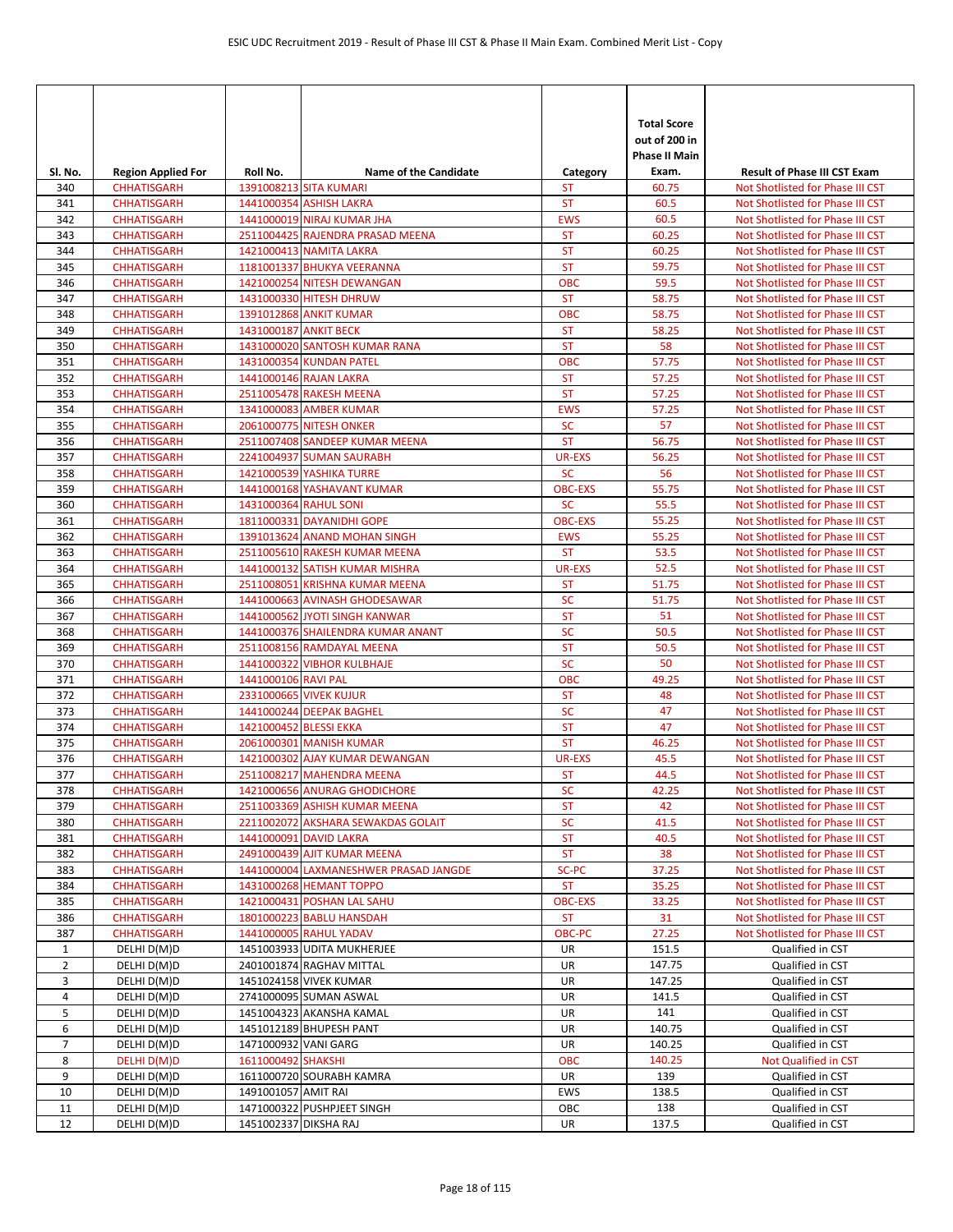| Sl. No.  | <b>Region Applied For</b>  | Roll No.              | <b>Name of the Candidate</b>                               | Category          | <b>Total Score</b><br>out of 200 in<br><b>Phase II Main</b><br>Exam. | <b>Result of Phase III CST Exam</b>  |
|----------|----------------------------|-----------------------|------------------------------------------------------------|-------------------|----------------------------------------------------------------------|--------------------------------------|
| 13       | DELHI D(M)D                | 1451017305 POOJA      |                                                            | UR                | 137.25                                                               | Qualified in CST                     |
| 14       | DELHI D(M)D                |                       | 1451018535 SAURABH SHARMA                                  | <b>EWS</b>        | 136.75                                                               | Qualified in CST                     |
| 15       | DELHI D(M)D                |                       | 1471000258 MOHINI GIRI                                     | OBC               | 136                                                                  | Qualified in CST                     |
| 16       | DELHI D(M)D                |                       | 1451012369 ARPIT AGARWAL                                   | <b>UR</b>         | 135.75                                                               | Qualified in CST                     |
| 17       | DELHI D(M)D                |                       | 1451009080 ABHAY AGARWAL                                   | UR                | 135.5                                                                | Qualified in CST                     |
| 18       | DELHI D(M)D                |                       | 2541000114 REEMA KULHARI                                   | OBC               | 134.5                                                                | Qualified in CST                     |
| 19       | DELHI D(M)D                |                       | 1451001491 JYOTI GUPTA                                     | <b>UR</b>         | 134.5                                                                | Qualified in CST                     |
| 20       | DELHI D(M)D                | 1611000280 AASTHA     |                                                            | <b>UR</b>         | 134.25                                                               | Absent in Phase III CST              |
| 21       | DELHI D(M)D                |                       | 1481000334 SWETA YADAV                                     | OBC               | 134                                                                  | Qualified in CST                     |
| 22       | DELHI D(M)D                | 1451019665 JALAJ KAUL |                                                            | UR                | 134                                                                  | Qualified in CST                     |
| 23       | DELHI D(M)D                |                       | 1451022352 SNEHIL SINGH                                    | EWS               | 133.75                                                               | Qualified in CST                     |
| 24       | DELHI D(M)D                |                       | 1451005670 CHETAN SHARMA                                   | OBC               | 133.75                                                               | Qualified in CST                     |
| 25       | DELHI D(M)D                |                       | 1451005086 ROHIT GABA                                      | <b>UR</b>         | 133.25                                                               | Qualified in CST                     |
| 26       | DELHI D(M)D                |                       | 1451022825 AMAN KUMAR                                      | UR                | 132.5                                                                | Qualified in CST                     |
| 27       | DELHI D(M)D                |                       | 1451004255 SEEMA RANI                                      | OBC               | 132.25                                                               | Qualified in CST                     |
| 28       | DELHI D(M)D                |                       | 1451022081 DEVESH KUMAR GARG                               | <b>EWS</b>        | 132.25                                                               | Qualified in CST                     |
| 29       | <b>DELHI D(M)D</b>         |                       | 1481001209 LOKESH SINGH MANRAL                             | <b>UR</b>         | 131.5                                                                | Not Qualified in CST                 |
| 30       | DELHI D(M)D                |                       | 1491000130 SOURAV KRISHNA MODI                             | OBC               | 131                                                                  | Qualified in CST                     |
| 31       | DELHI D(M)D                |                       | 1451010062 HEM CHAND                                       | EWS               | 130.75                                                               | Qualified in CST                     |
| 32       | DELHI D(M)D                |                       | 1451011685 CHANDAN KUMAR                                   | <b>EWS</b>        | 130.75                                                               | Qualified in CST                     |
| 33       | DELHI D(M)D                |                       | 2401001570 AMIT BANSAL                                     | UR                | 130.5                                                                | Qualified in CST                     |
| 34       | DELHI D(M)D                | 1451007315 GAURAV     |                                                            | UR                | 130                                                                  | Qualified in CST                     |
| 35       | DELHI D(M)D                |                       | 1451012143 RISHABH KUKKAL                                  | OBC               | 129.75                                                               | Qualified in CST                     |
| 36       | DELHI D(M)D                |                       | 1451006911 ABHISHEK PANDEY                                 | EWS               | 129.75                                                               | Qualified in CST                     |
| 37       | DELHI D(M)D                |                       | 1451019163 SUNIL KUMAR PANCHAL                             | OBC               | 129.5                                                                | Qualified in CST                     |
| 38       | DELHI D(M)D                | 1611000070 LALIT GABA |                                                            | <b>UR</b>         | 129.25                                                               | Absent in Phase III CST              |
| 39       | DELHI D(M)D                |                       | 2491000300 GIRISH YADAV                                    | OBC               | 129                                                                  | Qualified in CST                     |
| 40       | DELHI D(M)D                | 1451020535 PRAVEEN    |                                                            | UR                | 129                                                                  | Qualified in CST                     |
| 41       | DELHI D(M)D                | 1611000433 VISHAVJEET |                                                            | <b>EWS</b>        | 128.25                                                               | Qualified in CST                     |
| 42       | DELHI D(M)D                |                       | 1451010712 UTTAM KUMAR                                     | <b>UR</b>         | 127.75                                                               | Qualified in CST                     |
| 43       | DELHI D(M)D                |                       | 2891000324 TANUJ SINGH                                     | UR                | 127.25                                                               | Qualified in CST                     |
| 44       | DELHI D(M)D                | 1451003847 REKHA      |                                                            | ОВС               | 127.25                                                               | Qualified in CST                     |
| 45       | DELHI D(M)D                |                       | 1611000689 AMAN AHUJA                                      | <b>EWS</b>        | 127                                                                  | Qualified in CST                     |
| 46       | DELHI D(M)D                |                       | 1451005249 VIKAS KHATRI                                    | <b>UR</b>         | 127                                                                  | Qualified in CST                     |
| 47       | DELHI D(M)D                | 1451025043 SAURABH    |                                                            | ОВС               | 126.75                                                               | Qualified in CST                     |
| 48       | DELHI D(M)D                |                       | 2921001015 GAURAV ANAND                                    | OBC               | 126.5                                                                | Qualified in CST                     |
| 49       | DELHI D(M)D                |                       | 1491000777 SAGAR SHARMA                                    | <b>EWS</b>        | 126.25                                                               | Qualified in CST                     |
| 50       | DELHI D(M)D                | 1601000136 SUMIT PAL  |                                                            | <b>UR</b>         | 126                                                                  | Qualified in CST                     |
| 51       | DELHI D(M)D                |                       | 1451010222 VISHNU GOYAL                                    | <b>UR</b>         | 126                                                                  | Qualified in CST                     |
| 52       | DELHI D(M)D                | 1451010308 MOHIT JAIN |                                                            | EWS               | 125.75                                                               | Qualified in CST                     |
| 53       | DELHI D(M)D                |                       | 1451018532 PARAM RATHEE                                    | UR                | 125.5                                                                | Qualified in CST                     |
| 54       | DELHI D(M)D                |                       | 1451022632 ADITYA KUMAR SHARMA                             | UR                | 125.25                                                               | Not Qualified in CST                 |
| 55       | DELHI D(M)D                |                       | 1641000293 GEETANJALI TANDON                               | UR                | 124.75                                                               | Qualified in CST                     |
| 56       | DELHI D(M)D                | 1451015035 PRIYANKA   |                                                            | SC                | 124.5                                                                | Qualified in CST                     |
| 57       | DELHI D(M)D                | 1611000683 NEERAJ     |                                                            | UR                | 124                                                                  | Qualified in CST                     |
| 58       | DELHI D(M)D                | 1451009808 VIPUL      |                                                            | UR                | 124                                                                  | Qualified in CST                     |
| 59       | DELHI D(M)D                |                       | 1451023317 VIKRANT VATS                                    | <b>UR</b><br>SC   | 123.75                                                               | Qualified in CST                     |
| 60       | DELHI D(M)D                |                       | 1451000281 JAGRITI PAWAR                                   |                   | 123                                                                  | Qualified in CST                     |
| 61       | DELHI D(M)D                |                       | 1451018986 SHUBHAM JINDAL                                  | UR                | 123<br>123                                                           | Qualified in CST<br>Qualified in CST |
| 62       | DELHI D(M)D                | 1451017390 YASHIKA    |                                                            | EWS<br><b>OBC</b> | 122.75                                                               | Not Qualified in CST                 |
| 63<br>64 | DELHI D(M)D                | 1391001051 RESHAM     |                                                            | EWS               | 122.25                                                               | Qualified in CST                     |
| 65       | DELHI D(M)D<br>DELHI D(M)D |                       | 1451020689 VISHAL KUMAR NATHANI<br>1451019707 MAYANK SAINI | OBC               | 122                                                                  | Absent in Phase III CST              |
| 66       | DELHI D(M)D                |                       | 1451007371 MOHIT KUMAR                                     | OBC               | 121.25                                                               | Qualified in CST                     |
| 67       | DELHI D(M)D                |                       | 2891000068 YASH TANDON                                     | UR                | 121                                                                  | Qualified in CST                     |
| 68       | DELHI D(M)D                |                       | 1461000336 ABHISHEK ANAND                                  | UR                | 121                                                                  | Qualified in CST                     |
| 69       | DELHI D(M)D                |                       | 1451014439 JAYA CHAUHAN                                    | SC                | 119.25                                                               | Qualified in CST                     |
| 70       | DELHI D(M)D                | 1451009456 DHEERAJ    |                                                            | OBC               | 119.25                                                               | Qualified in CST                     |
| 71       | DELHI D(M)D                |                       | 1451000275 BHAWNA NEGI                                     | UR                | 119.25                                                               | Qualified in CST                     |
| 72       | DELHI D(M)D                | 1471000769 MANISHA    |                                                            | OBC               | 119.25                                                               | Qualified in CST                     |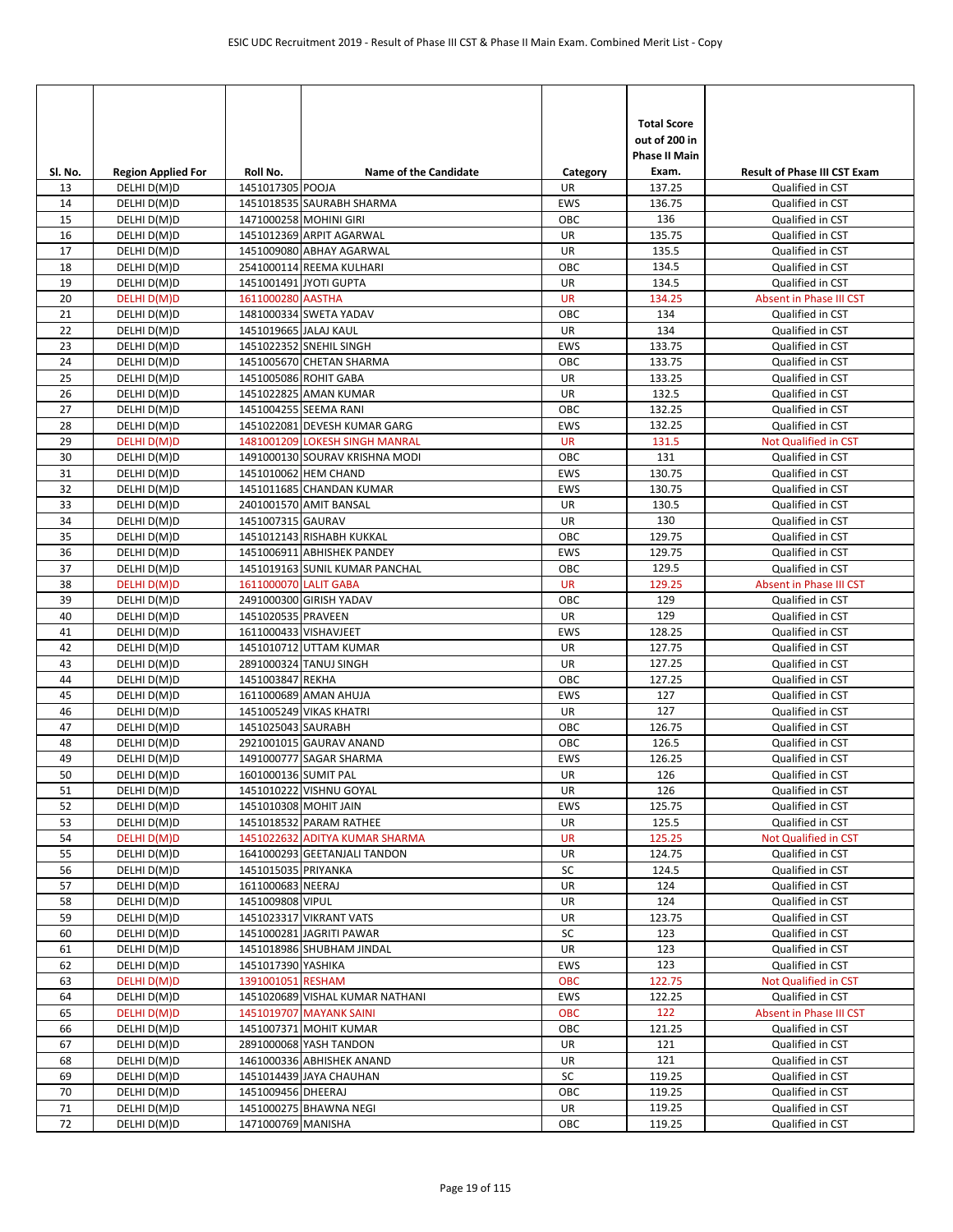| SI. No.    | <b>Region Applied For</b>  | Roll No.            | <b>Name of the Candidate</b>                             | Category   | <b>Total Score</b><br>out of 200 in<br><b>Phase II Main</b><br>Exam. | <b>Result of Phase III CST Exam</b>  |
|------------|----------------------------|---------------------|----------------------------------------------------------|------------|----------------------------------------------------------------------|--------------------------------------|
| 73         | DELHI D(M)D                |                     | 1481000897 ANJALI PHOGAT                                 | <b>UR</b>  | 119.25                                                               | Qualified in CST                     |
| 74         | DELHI D(M)D                |                     | 1611000531 NAVEEN YADAV                                  | OBC        | 119.25                                                               | Qualified in CST                     |
| 75         | DELHI D(M)D                |                     | 1451013189 SHIVAM AGGARWAL                               | UR-PC      | 119                                                                  | Absent in Phase III CST              |
| 76         | DELHI D(M)D                |                     | 1451001897 POOJA PRAJAPATI                               | OBC        | 119                                                                  | Qualified in CST                     |
| 77         | DELHI D(M)D                |                     | 1451001464 BHUMIKA KAUSHIK                               | UR         | 119                                                                  | Qualified in CST                     |
| 78         | DELHI D(M)D                |                     | 1451000527 NIANGTHIANCHING                               | <b>ST</b>  | 118                                                                  | Qualified in CST                     |
| 79         | DELHI D(M)D                |                     | 1491000366 ATUL KUMAR                                    | OBC        | 118                                                                  | Qualified in CST                     |
| 80         | DELHI D(M)D                |                     | 1451017788 POOJA TIWARI                                  | UR         | 118                                                                  | Qualified in CST                     |
| 81         | DELHI D(M)D                |                     | 1451024708 RAHUL NAITHANI                                | UR         | 118                                                                  | Qualified in CST                     |
| 82         | DELHI D(M)D                | 1611000493 KASHISH  |                                                          | UR         | 117.5                                                                | Qualified in CST                     |
| 83         | DELHI D(M)D                | 1451000560 JASAMEEN |                                                          | UR         | 117.5                                                                | Qualified in CST                     |
| 84         | DELHI D(M)D                |                     | 1481001201 HIMALAYA YADAV                                | OBC        | 117.5                                                                | Qualified in CST                     |
| 85         | DELHI D(M)D                |                     | 1461000134 DAVENDER SHARMA                               | UR-EXS     | 116.75                                                               | Qualified in CST                     |
| 86         | DELHI D(M)D                | 1451003016 VINITA   |                                                          | UR         | 116.75                                                               | Qualified in CST                     |
| 87         | DELHI D(M)D                |                     | 1451011462 MOHIT KUMAR                                   | UR         | 116.75                                                               | Qualified in CST                     |
| 88         | DELHI D(M)D                |                     | 2891000416 SAURABH KUMAR SHARMA                          | OBC        | 116.75<br>116.25                                                     | Qualified in CST                     |
| 89<br>90   | DELHI D(M)D<br>DELHI D(M)D |                     | 1451003187 SONAL NAGPAL<br>1451023216 SUMIT MISHRA       | UR<br>UR   | 116.25                                                               | Qualified in CST<br>Qualified in CST |
| 91         | DELHI D(M)D                | 1621000085 ANJU     |                                                          | UR         | 116                                                                  | Qualified in CST                     |
| 92         | DELHI D(M)D                |                     | 1451008975 SHUBHAM SHARMA                                | UR         | 116                                                                  | Qualified in CST                     |
| 93         | DELHI D(M)D                |                     | 1451011766 NITIN KUMAR SHARMA                            | UR         | 115.75                                                               | Qualified in CST                     |
| 94         | DELHI D(M)D                |                     | 1481000488 NEELESH YADAV                                 | OBC        | 115.5                                                                | Qualified in CST                     |
| 95         | DELHI D(M)D                |                     | 1451023225 SHUBHAM PRAJAPATI                             | OBC        | 115                                                                  | Qualified in CST                     |
| 96         | DELHI D(M)D                |                     | 1451021908 DEEPANSHU BANSAL                              | UR         | 114.25                                                               | Qualified in CST                     |
| 97         | DELHI D(M)D                |                     | 1481000963 RAJESH KUMAR                                  | OBC        | 114                                                                  | Qualified in CST                     |
| 98         | DELHI D(M)D                |                     | 1491000640 SHASHI BHUSHAN                                | OBC        | 114                                                                  | Qualified in CST                     |
| 99         | DELHI D(M)D                |                     | 1481000906 RAJESH NEGI                                   | <b>EWS</b> | 114                                                                  | Qualified in CST                     |
| 100        | DELHI D(M)D                |                     | 1451011357 PIYUSH GOEL                                   | UR         | 114                                                                  | Qualified in CST                     |
| 101        | DELHI D(M)D                |                     | 1451019062 NIRAJ KUMAR SINHA                             | OBC        | 114                                                                  | Qualified in CST                     |
| 102        | DELHI D(M)D                | 1451019732 NARENDER |                                                          | OBC        | 113.75                                                               | Qualified in CST                     |
| 103        | DELHI D(M)D                |                     | 1451005871 VARUN SHARMA                                  | UR         | 113.75                                                               | Qualified in CST                     |
| 104        | DELHI D(M)D                |                     | 2511007467 RAVEENA MEENA                                 | ST         | 113.75                                                               | Qualified in CST                     |
| 105        | DELHI D(M)D                |                     | 2851000786 MAYANK JHA                                    | <b>EWS</b> | 113.5                                                                | Qualified in CST                     |
| 106        | DELHI D(M)D                |                     | 1491000988 ASHU NAGAR                                    | OBC        | 113.5                                                                | Qualified in CST                     |
| 107        | DELHI D(M)D                |                     | 1451018398 ABHISHEK MEENA                                | <b>ST</b>  | 113.25                                                               | Absent in Phase III CST              |
| 108        | DELHI D(M)D                |                     | 1451025019 NIKHIL RAJ SINGH                              | <b>UR</b>  | 113                                                                  | Qualified in CST                     |
| 109        | DELHI D(M)D                |                     | 1451002757 DEEPTI YADAV                                  | OBC        | 113                                                                  | Qualified in CST                     |
| 110        | DELHI D(M)D                | 1451004225 KOMAL    |                                                          | OBC        | 112.75                                                               | Qualified in CST                     |
| 111        | DELHI D(M)D                |                     | 1451003015 JYOTI YADAV                                   | OBC        | 112.5                                                                | Qualified in CST                     |
| 112        | DELHI D(M)D                |                     | 1451024340 NAVNEET PIPRAIYA<br>1451001090 PRIYANSHA JAIN | UR         | 112.5                                                                | Qualified in CST                     |
| 113        | DELHI D(M)D                |                     |                                                          | UR         | 112.5                                                                | Qualified in CST                     |
| 114<br>115 | DELHI D(M)D<br>DELHI D(M)D |                     | 2861002696 SUDHANSHU GUPTA<br>1621000105 ASHOK SAROHA    | EWS<br>UR  | 112.25<br>112.25                                                     | Qualified in CST<br>Qualified in CST |
| 116        | DELHI D(M)D                |                     | 1481001007 MEHAK RAJNWAL                                 | OBC        | 112                                                                  | Qualified in CST                     |
| 117        | DELHI D(M)D                |                     | 1451021640 SAURAV GUPTA                                  | UR         | 112                                                                  | Qualified in CST                     |
| 118        | DELHI D(M)D                |                     | 1451011187 TRIDEEP DHALI                                 | SC         | 111.75                                                               | Qualified in CST                     |
| 119        | DELHI D(M)D                |                     | 1471000719 AYUSH SAINI                                   | OBC        | 111.75                                                               | Qualified in CST                     |
| 120        | DELHI D(M)D                |                     | 1451003675 ANJALI SHARMA                                 | UR         | 111.75                                                               | Qualified in CST                     |
| 121        | DELHI D(M)D                |                     | 1451016906 SONAM JAIN                                    | UR         | 111.75                                                               | Qualified in CST                     |
| 122        | DELHI D(M)D                |                     | 1451018078 YOGESH KUMAR SAHARAN                          | OBC        | 111.5                                                                | Qualified in CST                     |
| 123        | DELHI D(M)D                | 1451002463 PRERNA   |                                                          | UR         | 111.5                                                                | Qualified in CST                     |
| 124        | DELHI D(M)D                |                     | 2541000127 RISHI SHARMA                                  | UR         | 111.25                                                               | Qualified in CST                     |
| 125        | DELHI D(M)D                |                     | 1451006597 ARVIND KUMAR                                  | OBC        | 111.25                                                               | Qualified in CST                     |
| 126        | DELHI D(M)D                |                     | 1451011329 NAVEEN BHATIA                                 | SC         | 111                                                                  | Qualified in CST                     |
| 127        | DELHI D(M)D                |                     | 1641000656 TARUN KUMAR                                   | OBC        | 111                                                                  | Qualified in CST                     |
| 128        | DELHI D(M)D                |                     | 2861000605 SHUBHAM MISHRA                                | EWS        | 110.5                                                                | Qualified in CST                     |
| 129        | DELHI D(M)D                |                     | 1451003436 PRIYA MISHRA                                  | <b>UR</b>  | 110.25                                                               | Not Shotlisted for Phase III CST     |
| 130        | DELHI D(M)D                |                     | 1481000633 SUNIL RATHEE                                  | UR-EXS     | 109.75                                                               | Qualified in CST                     |
| 131        | DELHI D(M)D                |                     | 1481000149 SWATI VERMA                                   | OBC        | 109.5                                                                | Qualified in CST                     |
| 132        | DELHI D(M)D                |                     | 1481001185 ANAND KUMAR                                   | OBC        | 109.25                                                               | Qualified in CST                     |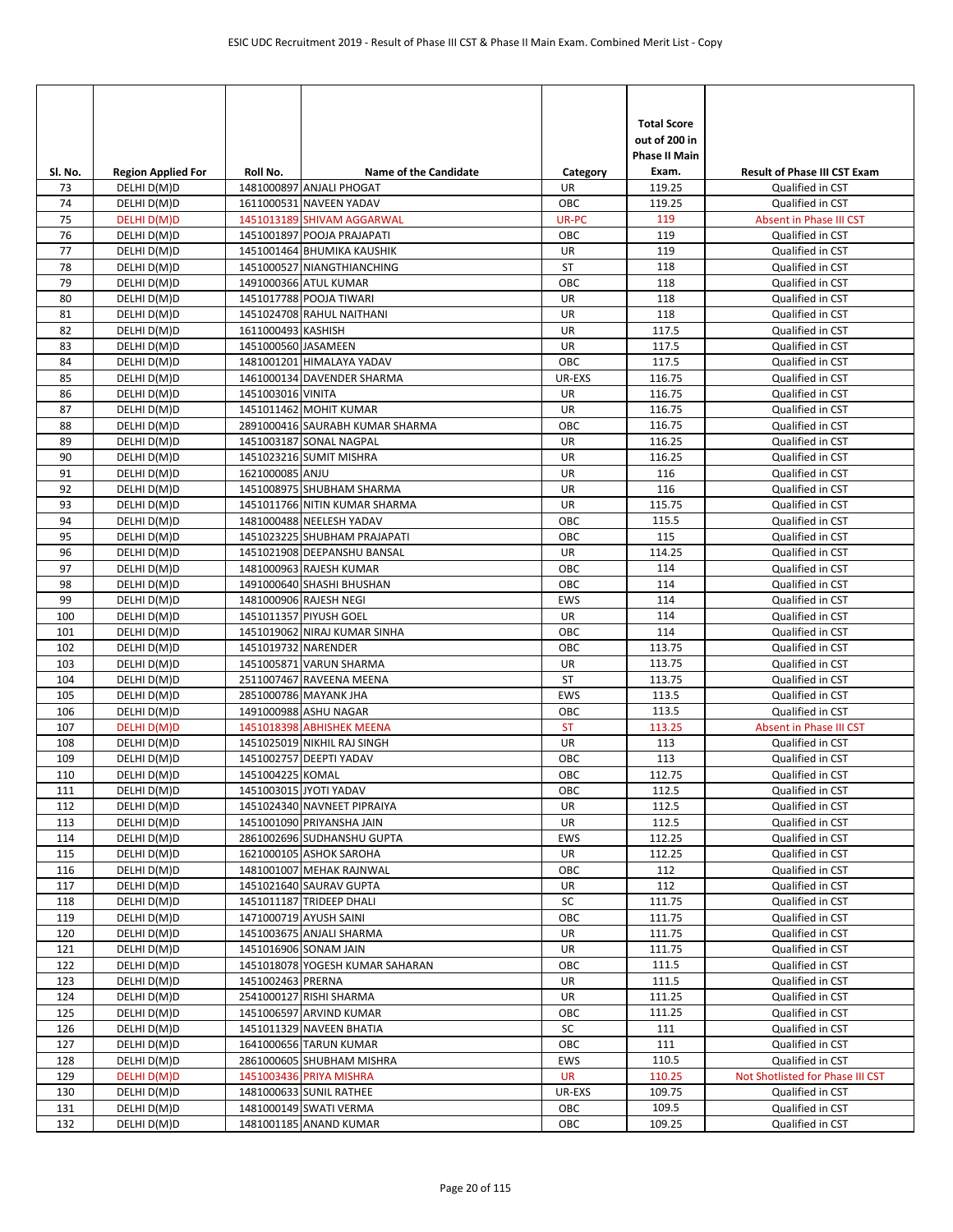| SI. No.    | <b>Region Applied For</b>  | Roll No.               | <b>Name of the Candidate</b>                                 | Category          | <b>Total Score</b><br>out of 200 in<br><b>Phase II Main</b><br>Exam. | <b>Result of Phase III CST Exam</b>                  |
|------------|----------------------------|------------------------|--------------------------------------------------------------|-------------------|----------------------------------------------------------------------|------------------------------------------------------|
| 133        | DELHI D(M)D                |                        | 1471000741 POOJA JAISWAL                                     | ОВС               | 109.25                                                               | Qualified in CST                                     |
| 134        | DELHI D(M)D                |                        | 1451014903 PRIYA SHARMA                                      | OBC               | 109                                                                  | Qualified in CST                                     |
| 135        | DELHI D(M)D                |                        | 1491000178 RITESH MALL                                       | OBC               | 109                                                                  | Qualified in CST                                     |
| 136        | DELHI D(M)D                | 1451015939 BABITA      |                                                              | <b>OBC</b>        | 108.75                                                               | Not Qualified in CST                                 |
| 137        | DELHI D(M)D                |                        | 1451001533 NEHA GUPTA                                        | <b>UR</b>         | 108.75                                                               | Not Shotlisted for Phase III CST                     |
| 138        | DELHI D(M)D                |                        | 1451010010 MOHIT MEENA                                       | <b>ST</b>         | 108.75                                                               | Qualified in CST                                     |
| 139        | DELHI D(M)D                |                        | 1641000180 JITENDER MALIK                                    | UR-EXS            | 108.5                                                                | Qualified in CST                                     |
| 140        | DELHI D(M)D                |                        | 1451000077 BIAKHUAISIAM TUNGLUT                              | <b>ST</b>         | 108.25                                                               | Qualified in CST                                     |
| 141        | DELHI D(M)D                |                        | 1451005650 ANANT KUMAR ANAND                                 | OBC               | 108.25                                                               | Qualified in CST                                     |
| 142        | DELHI D(M)D                |                        | 1451009345 JATIN YADAV                                       | <b>OBC</b>        | 108                                                                  | Qualified in CST                                     |
| 143        | DELHI D(M)D                |                        | 1481001264 PARMANAND                                         | OBC-EXS           | 107.75                                                               | Qualified in CST                                     |
| 144        | DELHI D(M)D                |                        | 1251000109 SANJAY KUMAR                                      | OBC-EXS           | 107.5                                                                | Qualified in CST                                     |
| 145        | DELHI D(M)D                |                        | 1451012659 NEERAJ DWIVEDI                                    | <b>UR</b>         | 107.5                                                                | Not Shotlisted for Phase III CST                     |
| 146        | DELHI D(M)D                |                        | 1451007466 SANJEEV KUMAR YADAV                               | OBC               | 107.5                                                                | Qualified in CST                                     |
| 147        | DELHI D(M)D                |                        | 1451024657 ARUN MUTHIRAVILA                                  | <b>UR</b>         | 106.75                                                               | Not Shotlisted for Phase III CST                     |
| 148        | DELHI D(M)D                |                        | 1611000412 NIKHIL KUMAR                                      | OBC<br><b>EWS</b> | 106.75                                                               | Qualified in CST                                     |
| 149        | DELHI D(M)D                |                        | 1451005574 SHUBHAM SHARMA                                    | <b>EWS</b>        | 106                                                                  | Absent in Phase III CST                              |
| 150        | DELHI D(M)D                |                        | 1451018230 HIMANSHU BISHT<br>1451009986 GANESH SINGH BANKOTI | UR-EXS            | 106<br>105.75                                                        | Qualified in CST                                     |
| 151        | DELHI D(M)D                |                        |                                                              | OBC               | 105.75                                                               | Qualified in CST                                     |
| 152<br>153 | DELHI D(M)D<br>DELHI D(M)D | 1451015517 ANITA SAINI | 1451001168 RINKLE MEHRA                                      | <b>UR</b>         | 105.75                                                               | Qualified in CST<br>Not Shotlisted for Phase III CST |
| 154        | DELHI D(M)D                |                        | 1451024993 RAVINDER SINGH                                    | UR-EXS            | 105.5                                                                | Qualified in CST                                     |
| 155        | DELHI D(M)D                |                        | 1451023537 ARUN KUMAR GILL                                   | <b>UR</b>         | 105.5                                                                | Not Shotlisted for Phase III CST                     |
| 156        | DELHI D(M)D                |                        | 1381000314 SIMPI KUMARI                                      | OBC               | 105.25                                                               | Qualified in CST                                     |
| 157        | DELHI D(M)D                |                        | 1451018695 LOVELY PRATYUSH                                   | OBC               | 105.25                                                               | Qualified in CST                                     |
| 158        | DELHI D(M)D                | 1451000398 GULNAZ      |                                                              | OBC               | 104.75                                                               | Qualified in CST                                     |
| 159        | DELHI D(M)D                | 1481000391 NARENDER    |                                                              | OBC               | 104.75                                                               | Qualified in CST                                     |
| 160        | DELHI D(M)D                |                        | 2491000644 AMIT KUMAR MALIK                                  | <b>EWS</b>        | 104.75                                                               | Qualified in CST                                     |
| 161        | DELHI D(M)D                |                        | 1451000795 SANDHYA SHARMA                                    | <b>UR</b>         | 104.75                                                               | Not Shotlisted for Phase III CST                     |
| 162        | DELHI D(M)D                |                        | 1451005631 SANDEEP RAWAT                                     | <b>UR</b>         | 104.75                                                               | Not Shotlisted for Phase III CST                     |
| 163        | DELHI D(M)D                | 1451023941 AJAY        |                                                              | <b>UR</b>         | 104.5                                                                | Not Shotlisted for Phase III CST                     |
| 164        | DELHI D(M)D                |                        | 1451021533 DEEPAK PRAKASH                                    | SC                | 104.5                                                                | Qualified in CST                                     |
| 165        | DELHI D(M)D                | 1411001634 SAROJ       |                                                              | <b>ST</b>         | 104.5                                                                | Absent in Phase III CST                              |
| 166        | DELHI D(M)D                | 1451019249 MANJEET     |                                                              | <b>UR</b>         | 104.5                                                                | Not Shotlisted for Phase III CST                     |
| 167        | DELHI D(M)D                |                        | 1451003945 SAMRIDHI CHHABRA                                  | <b>UR</b>         | 104.5                                                                | Not Shotlisted for Phase III CST                     |
| 168        | DELHI D(M)D                |                        | 1481000989 RICHA KUMARI                                      | <b>EWS</b>        | 104.25                                                               | Qualified in CST                                     |
| 169        | DELHI D(M)D                | 1451002910 NEETU PAL   |                                                              | OBC               | 104                                                                  | Qualified in CST                                     |
| 170        | DELHI D(M)D                |                        | 1491000148 ANKIT SHAKYA                                      | OBC               | 104                                                                  | Qualified in CST                                     |
| 171        | DELHI D(M)D                |                        | 2731000670 HITAISHI PANCHBHAIYYA                             | EWS               | 104                                                                  | Qualified in CST                                     |
| 172        | DELHI D(M)D                |                        | 1451014795 NEHA TOKAS                                        | OBC               | 103.75                                                               | Qualified in CST                                     |
| 173        | DELHI D(M)D                | 1451004955 SACHIN      |                                                              | EWS               | 103.5                                                                | Qualified in CST                                     |
| 174        | DELHI D(M)D                |                        | 1451023106 DEEPAK SHARMA                                     | ОВС               | 103.5                                                                | Qualified in CST                                     |
| 175        | DELHI D(M)D                | 1481000447 VISHAL      |                                                              | <b>UR</b>         | 103.5                                                                | Not Shotlisted for Phase III CST                     |
| 176        | DELHI D(M)D                |                        | 1491000656 KHUSHBOO KUMARI                                   | OBC               | 103.5                                                                | Qualified in CST                                     |
| 177        | DELHI D(M)D                |                        | 1481000400 PAWAN KUMAR                                       | OBC-EXS           | 103.25                                                               | Qualified in CST                                     |
| 178        | DELHI D(M)D                | 1451022185 MANISH      |                                                              | <b>UR</b>         | 103.25                                                               | Not Shotlisted for Phase III CST                     |
| 179        | DELHI D(M)D                |                        | 1461000228 SHUBHAM SINGH                                     | <b>UR</b>         | 103                                                                  | Not Shotlisted for Phase III CST                     |
| 180        | DELHI D(M)D                |                        | 2511002852 SUNIL YADAV                                       | <b>OBC</b>        | 102.75                                                               | Not Qualified in CST                                 |
| 181        | DELHI D(M)D                |                        | 1451024176 RAHUL KASHYAP                                     | SC                | 102.75                                                               | Qualified in CST                                     |
| 182        | DELHI D(M)D                |                        | 1451024833 VISHAL GUPTA                                      | <b>UR</b>         | 102.5                                                                | Not Shotlisted for Phase III CST                     |
| 183        | DELHI D(M)D                |                        | 1451014772 BHANVI NEGI                                       | <b>UR</b>         | 102.25                                                               | Not Shotlisted for Phase III CST                     |
| 184        | DELHI D(M)D                |                        | 1481000405 ABHISHEK YADAV                                    | ОВС               | 102.25                                                               | Qualified in CST                                     |
| 185        | DELHI D(M)D                | 1451022740 KAUSHAL     |                                                              | OBC               | 101.5                                                                | Qualified in CST                                     |
| 186        | DELHI D(M)D                |                        | 1451011118 ANUJ KUMAR                                        | ОВС               | 101.25                                                               | Qualified in CST                                     |
| 187        | DELHI D(M)D                | 1641000688 ARVIND      |                                                              | <b>UR</b>         | 101.25                                                               | Not Shotlisted for Phase III CST                     |
| 188        | DELHI D(M)D                |                        | 1451000673 PINKI VERMA                                       | ОВС               | 101                                                                  | Qualified in CST                                     |
| 189        | DELHI D(M)D                |                        | 1801000056 MITHILESH KUMAR THAKUR                            | OBC               | 101                                                                  | Qualified in CST                                     |
| 190        | DELHI D(M)D                |                        | 1451005187 MANISH KUMAR SINGH                                | UR-EXS            | 100.75                                                               | Qualified in CST                                     |
| 191        | DELHI D(M)D                | 1451008210 SACHIN      |                                                              | <b>UR</b><br>OBC  | 100.75<br>100.5                                                      | Not Shotlisted for Phase III CST                     |
| 192        | DELHI D(M)D                | 1831003546 ASHOK       |                                                              |                   |                                                                      | Qualified in CST                                     |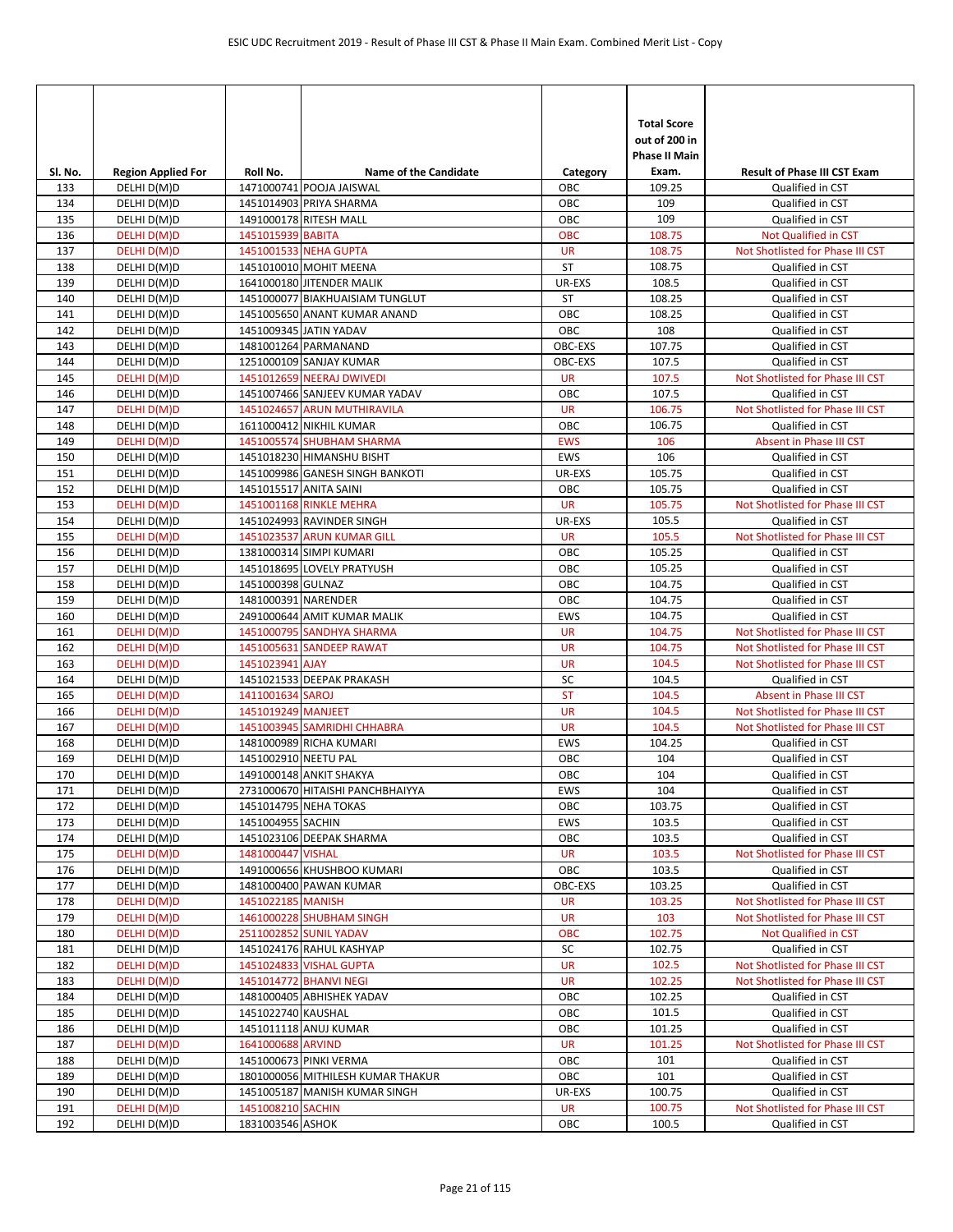| SI. No.    | <b>Region Applied For</b>  | Roll No.               | Name of the Candidate                                      | Category         | <b>Total Score</b><br>out of 200 in<br>Phase II Main<br>Exam. | <b>Result of Phase III CST Exam</b>                  |
|------------|----------------------------|------------------------|------------------------------------------------------------|------------------|---------------------------------------------------------------|------------------------------------------------------|
| 193        | DELHI D(M)D                |                        | 1481000206 SUCHITRA YADAV                                  | OBC              | 100.5                                                         | Qualified in CST                                     |
| 194        | DELHI D(M)D                |                        | 1451013188 RAHUL KAUSHIK                                   | UR-PC            | 100.5                                                         | Qualified in CST                                     |
| 195        | DELHI D(M)D                |                        | 2801000229 MANIKA SINGH                                    | <b>SC</b>        | 100.5                                                         | Not Qualified in CST                                 |
| 196        | DELHI D(M)D                |                        | 1451017942 SMRITI GUPTA                                    | OBC              | 100.25                                                        | Qualified in CST                                     |
| 197        | DELHI D(M)D                |                        | 1391013935 ANAND KUMAR                                     | OBC              | 100                                                           | Qualified in CST                                     |
| 198        | DELHI D(M)D                | 1461000540 BUNTY       |                                                            | <b>OBC</b>       | 100                                                           | <b>Not Qualified in CST</b>                          |
| 199        | DELHI D(M)D                |                        | 1451006329 BHARGAV SIBAL                                   | <b>UR</b>        | 99.75                                                         | Not Shotlisted for Phase III CST                     |
| 200<br>201 | DELHI D(M)D<br>DELHI D(M)D | 1451007598 ARUN SAINI  | 1451022009 GURDIT SINGH                                    | OBC<br>OBC       | 99.5<br>99.5                                                  | Qualified in CST<br>Qualified in CST                 |
| 202        | DELHI D(M)D                |                        | 1451012720 RANJEET SINGH SIDHU                             | SC               | 99.5                                                          | Qualified in CST                                     |
| 203        | DELHI D(M)D                | 1451011923 SUMIT RAO   |                                                            | OBC              | 99.25                                                         | Qualified in CST                                     |
| 204        | DELHI D(M)D                | 1641000238 ASHAWANI    |                                                            | UR-EXS           | 99                                                            | Qualified in CST                                     |
| 205        | DELHI D(M)D                |                        | 1451010666 ANIRUDH PRAJAPATI                               | OBC              | 99                                                            | Qualified in CST                                     |
| 206        | DELHI D(M)D                |                        | 1241000634 VENKATA KRISHNA KISHORE MALLE                   | OBC-EXS          | 98.75                                                         | Qualified in CST                                     |
| 207        | DELHI D(M)D                |                        | 1451009783 AASHISH KUMAR                                   | OBC              | 98.75                                                         | Qualified in CST                                     |
| 208        | DELHI D(M)D                |                        | 1491001059 ANUPAM RAJAN                                    | OBC              | 98.5                                                          | Qualified in CST                                     |
| 209        | DELHI D(M)D                | 1451003465 MEENAKSHI   |                                                            | SC               | 98.25                                                         | Qualified in CST                                     |
| 210        | DELHI D(M)D                | 1451014701 SHYLA       |                                                            | SC               | 98                                                            | Qualified in CST                                     |
| 211        | DELHI D(M)D                |                        | 1451024888 NIRANK KUMAR TIWARI                             | <b>UR</b>        | 97.5                                                          | Not Shotlisted for Phase III CST                     |
| 212        | DELHI D(M)D                |                        | 1451010898 DEEPAK YADAV                                    | OBC              | 97.5                                                          | Qualified in CST                                     |
| 213        | DELHI D(M)D                |                        | 2881000506 RAGHAV JHA                                      | <b>UR</b>        | 97.25                                                         | Not Shotlisted for Phase III CST                     |
| 214        | DELHI D(M)D                |                        | 1451002516 SHIVANI SHARMA                                  | <b>EWS</b>       | 97.25                                                         | Qualified in CST                                     |
| 215        | DELHI D(M)D                |                        | 1451022415 YASHWANT KUMAR                                  | OBC              | 96.75                                                         | Qualified in CST                                     |
| 216        | DELHI D(M)D                |                        | 1451010920 PRASHANT YADAV                                  | OBC              | 96.5                                                          | Qualified in CST                                     |
| 217        | DELHI D(M)D                |                        | 1461000725 SAPNA RAWAT                                     | <b>UR</b>        | 96.25                                                         | Not Shotlisted for Phase III CST                     |
| 218        | DELHI D(M)D                |                        | 1451004221 SULOCHANA KUMARI                                | <b>OBC</b>       | 96                                                            | Not Qualified in CST                                 |
| 219        | DELHI D(M)D                |                        | 1451019294 RAHUL DHARMASHYA                                | OBC              | 96                                                            | Qualified in CST                                     |
| 220        | DELHI D(M)D                |                        | 1451006233 KUNAL GOSAIN                                    | OBC              | 95.75                                                         | Qualified in CST                                     |
| 221        | DELHI D(M)D                |                        | 1581000054 MANISH BADOLA                                   | <b>UR</b>        | 95.75                                                         | Not Shotlisted for Phase III CST                     |
| 222        | DELHI D(M)D                |                        | 1451012728 PARDEEP YADAV                                   | <b>OBC</b>       | 95.5                                                          | Not Qualified in CST                                 |
| 223        | DELHI D(M)D                |                        | 1451021881 AMIT KUMAR                                      | OBC              | 95.5                                                          | Qualified in CST                                     |
| 224<br>225 | DELHI D(M)D                |                        | 1791000126 RAHUL PANDIT                                    | OBC<br><b>UR</b> | 95.25<br>95.25                                                | Qualified in CST<br>Not Shotlisted for Phase III CST |
| 226        | DELHI D(M)D<br>DELHI D(M)D |                        | 2511004151 AMIT KUMAR BANSAL<br>1451005337 PIYUSH KUMAR    | <b>UR</b>        | 95.25                                                         | Not Shotlisted for Phase III CST                     |
| 227        | DELHI D(M)D                |                        | 1391012211 AMAN KUMAR                                      | OBC              | 95.25                                                         | Qualified in CST                                     |
| 228        | DELHI D(M)D                |                        | 1491000167 GAURAV SAINI                                    | OBC              | 95                                                            | Qualified in CST                                     |
| 229        | DELHI D(M)D                |                        | 1481000756 NEHA YADAV                                      | OBC              | 94.75                                                         | Qualified in CST                                     |
| 230        | DELHI D(M)D                |                        | 1771000183 RISHIKESH SINGH                                 | OBC              | 94.5                                                          | Qualified in CST                                     |
| 231        | DELHI D(M)D                |                        | 1451014974 RITU KUMARI                                     | OBC              | 94.25                                                         | Qualified in CST                                     |
| 232        | DELHI D(M)D                | 1461000105 UMAKANT     |                                                            | OBC              | 94.25                                                         | Qualified in CST                                     |
| 233        | DELHI D(M)D                | 1451004432 DIPTI PRIYA |                                                            | <b>UR</b>        | 94.25                                                         | Not Shotlisted for Phase III CST                     |
| 234        | DELHI D(M)D                | 1451006714 AMIT        |                                                            | <b>UR</b>        | 94.25                                                         | Not Shotlisted for Phase III CST                     |
| 235        | DELHI D(M)D                |                        | 1481001334 RAJIV KUMAR                                     | <b>UR-EXS</b>    | 94                                                            | Absent in Phase III CST                              |
| 236        | DELHI D(M)D                |                        | 1621000117 MANJEET MEHRA                                   | SC               | 94                                                            | Qualified in CST                                     |
| 237        | DELHI D(M)D                |                        | 1451018287 SHUBAD BHATIA                                   | SC               | 94                                                            | Qualified in CST                                     |
| 238        | DELHI D(M)D                |                        | 1451022813 CHANDRA SHEKHAR                                 | OBC              | 93.25                                                         | Qualified in CST                                     |
| 239        | DELHI D(M)D                |                        | 1451022847 JITENDER KUMAR                                  | <b>UR</b>        | 93.25                                                         | Not Shotlisted for Phase III CST                     |
| 240        | DELHI D(M)D                |                        | 1481000198 MIKKI KUMARI                                    | OBC              | 93                                                            | Qualified in CST                                     |
| 241        | DELHI D(M)D                | 1451017716 ALKA        |                                                            | OBC              | 93                                                            | Qualified in CST                                     |
| 242        | DELHI D(M)D                |                        | 1451008648 RAHUL KUMAR                                     | OBC              | 93                                                            | Not Qualified in CST                                 |
| 243        | DELHI D(M)D                | 1451024852 SAURABH     |                                                            | OBC              | 92.75                                                         | Qualified in CST                                     |
| 244        | DELHI D(M)D                |                        | 1451010776 ABHISHEK TIWARI                                 | EWS              | 92.75                                                         | Qualified in CST                                     |
| 245        | DELHI D(M)D                | 2851000344 ATIF KHAN   |                                                            | EWS              | 92.75                                                         | Qualified in CST                                     |
| 246        | DELHI D(M)D                |                        | 1451010461 VIKAS YADAV                                     | OBC              | 92.25                                                         | Qualified in CST                                     |
| 247        | DELHI D(M)D                |                        | 1451012139 AVIRAL OJHA                                     | EWS              | 92.25                                                         | Qualified in CST                                     |
| 248        | DELHI D(M)D                |                        | 1451011258 ROHIT MALIK                                     | OBC              | 92.25                                                         | Qualified in CST                                     |
| 249<br>250 | DELHI D(M)D<br>DELHI D(M)D |                        | 1451011962 SANDEEP KUMAR<br>1451008988 CHANDAN KUMAR SINGH | OBC<br>OBC       | 92.25<br>92                                                   | Qualified in CST<br>Qualified in CST                 |
| 251        |                            |                        | 1451005732 SUMIT PRATAP SINGH                              | SC               | 92                                                            | Qualified in CST                                     |
| 252        | DELHI D(M)D<br>DELHI D(M)D |                        | 1451009716 GAGAN KUMAR                                     | OBC              | 92                                                            | Qualified in CST                                     |
|            |                            |                        |                                                            |                  |                                                               |                                                      |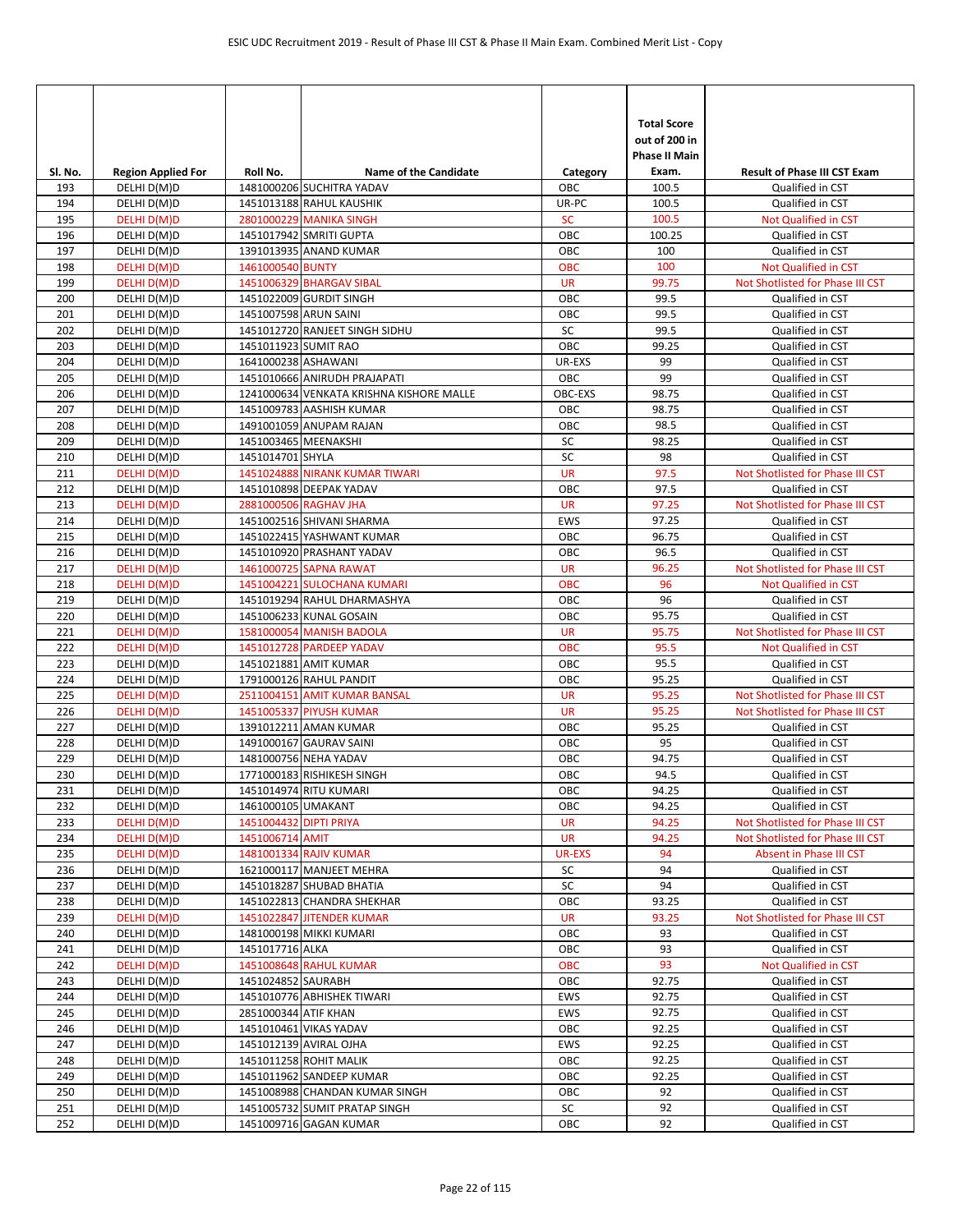|         |                           |                       |                                                              |            | <b>Total Score</b><br>out of 200 in<br><b>Phase II Main</b> |                                     |
|---------|---------------------------|-----------------------|--------------------------------------------------------------|------------|-------------------------------------------------------------|-------------------------------------|
| SI. No. | <b>Region Applied For</b> | Roll No.              | <b>Name of the Candidate</b>                                 | Category   | Exam.                                                       | <b>Result of Phase III CST Exam</b> |
| 253     | DELHI D(M)D               |                       | 1451020244 VISHAL KUMAR                                      | <b>ST</b>  | 91.75                                                       | Qualified in CST                    |
| 254     | DELHI D(M)D               |                       | 1451004799 SAGAR VERMA                                       | OBC        | 91.75<br>91.5                                               | Qualified in CST                    |
| 255     | DELHI D(M)D               |                       | 1461000417 PRAVEENA KUMARI                                   | OBC        |                                                             | Qualified in CST                    |
| 256     | DELHI D(M)D               |                       | 1451002812 RUCHI KUMARI                                      | ST         | 91.5                                                        | Qualified in CST                    |
| 257     | DELHI D(M)D               |                       | 1491000686 MANOJ CHAUHAN                                     | ST         | 91.5<br>91.25                                               | Qualified in CST                    |
| 258     | DELHI D(M)D               |                       | 1451024734 SUNIL KUMAR                                       | OBC        |                                                             | Qualified in CST                    |
| 259     | DELHI D(M)D               |                       | 2741000115 MANOJ KUMAR<br>1451007526 GURPREET SINGH          | <b>EWS</b> | 91.25                                                       | Absent in Phase III CST             |
| 260     | DELHI D(M)D               |                       |                                                              | <b>EWS</b> | 91.25                                                       | Not Qualified in CST                |
| 261     | DELHI D(M)D               |                       | 1481000781 MANOJ KUMAR                                       | OBC<br>OBC | 91<br>91                                                    | Qualified in CST                    |
| 262     | DELHI D(M)D               |                       | 1451012673 AMIT KUMAR                                        |            | 91                                                          | Qualified in CST                    |
| 263     | DELHI D(M)D               |                       | 1451000526 PRIYANKA PANCHAL                                  | OBC        |                                                             | Qualified in CST                    |
| 264     | DELHI D(M)D               |                       | 1471000134 ASHISH KUMAR                                      | OBC<br>SC  | 91                                                          | Qualified in CST                    |
| 265     | DELHI D(M)D               |                       | 1481000202 TARUN KATARYA                                     |            | 90.75                                                       | Qualified in CST                    |
| 266     | DELHI D(M)D               |                       | 1451002467 KIRTY YADAV                                       | OBC        | 90.75                                                       | Qualified in CST                    |
| 267     | DELHI D(M)D               |                       | 1381001162 ADARSH PALLAV                                     | <b>EWS</b> | 90.75                                                       | Not Qualified in CST                |
| 268     | DELHI D(M)D               |                       | 2731000486 VIRENDRA SINGH PAPRA                              | ST         | 90.5                                                        | Qualified in CST                    |
| 269     | DELHI D(M)D               |                       | 2731000819 PRATAP SINGH CHAUHAN<br>1451005720 AAKASH BUDHWAR | <b>ST</b>  | 90.5                                                        | Not Qualified in CST                |
| 270     | DELHI D(M)D               |                       |                                                              | OBC        | 90.25                                                       | Qualified in CST                    |
| 271     | DELHI D(M)D               | 1451021168 AMIT NATH  |                                                              | OBC        | 90.25                                                       | Qualified in CST                    |
| 272     | DELHI D(M)D               |                       | 1451006906 KAMALJEET SINGH                                   | <b>UR</b>  | 90.25                                                       | Not Shotlisted for Phase III CST    |
| 273     | DELHI D(M)D               |                       | 1451018591 ALOK KUMAR                                        | OBC        | 90                                                          | Qualified in CST                    |
| 274     | DELHI D(M)D               | 1451019492 RUPESH     |                                                              | ST         | 90                                                          | Qualified in CST                    |
| 275     | DELHI D(M)D               | 1451018880 ANIL       |                                                              | OBC        | 89.75                                                       | Qualified in CST                    |
| 276     | DELHI D(M)D               |                       | 2861002431 TARUN SINGH                                       | ST         | 89.75                                                       | Qualified in CST                    |
| 277     | DELHI D(M)D               |                       | 1451016366 RITU ROHILLA                                      | ОВС        | 89.75                                                       | Qualified in CST                    |
| 278     | DELHI D(M)D               |                       | 1451024604 AMAN CHOUDHARY                                    | OBC        | 89.75                                                       | Qualified in CST                    |
| 279     | DELHI D(M)D               |                       | 1451020098 ADITYA VIKRAM                                     | SC         | 89.75                                                       | Qualified in CST                    |
| 280     | DELHI D(M)D               |                       | 1451010137 SUMIT KUMAR                                       | OBC        | 89.5                                                        | Qualified in CST                    |
| 281     | DELHI D(M)D               |                       | 1451010782 TUSHAR SHARMA                                     | OBC        | 89.25                                                       | Qualified in CST                    |
| 282     | DELHI D(M)D               |                       | 1491000116 DEVAL KISHORE DEORI                               | ST         | 89.25                                                       | Qualified in CST                    |
| 283     | DELHI D(M)D               |                       | 1451012292 AMIT KUMAR                                        | SC         | 89.25                                                       | Qualified in CST                    |
| 284     | DELHI D(M)D               | 1451021738 SAGAR      |                                                              | <b>EWS</b> | 89.25                                                       | Not Shotlisted for Phase III CST    |
| 285     | DELHI D(M)D               | 1451008002 AJAY SINGH |                                                              | <b>UR</b>  | 89.25                                                       | Not Shotlisted for Phase III CST    |
| 286     | DELHI D(M)D               |                       | 1451008547 ASHUTOSH SINGH                                    | ST         | 89                                                          | Qualified in CST                    |
| 287     | DELHI D(M)D               |                       | 1451013601 PRIYANKA RANI                                     | ОВС        | 88.75                                                       | Qualified in CST                    |
| 288     | DELHI D(M)D               |                       | 1451008588 PANKAJ SANGWAN                                    | OBC        | 88.75                                                       | Qualified in CST                    |
| 289     | DELHI D(M)D               |                       | 1451007256 RAHUL KUMAR                                       | OBC        | 88.5                                                        | Qualified in CST                    |
| 290     | DELHI D(M)D               |                       | 1451008495 AMIT KUMAR                                        | SC         | 88.5                                                        | Qualified in CST                    |
| 291     | DELHI D(M)D               |                       | 1451001405 POOJA SINGH                                       | ST         | 88.5                                                        | Qualified in CST                    |
| 292     | DELHI D(M)D               |                       | 1411000781 ROHIT MUDGAL                                      | <b>EWS</b> | 88.5                                                        | Not Shotlisted for Phase III CST    |
| 293     | DELHI D(M)D               |                       | 1451013486 NEELAM CHHOKAR                                    | ОВС        | 88.25                                                       | Qualified in CST                    |
| 294     | DELHI D(M)D               |                       | 1491000158 RAHUL NAGAR                                       | OBC        | 88.25                                                       | Qualified in CST                    |
| 295     | DELHI D(M)D               |                       | 1451016497 TEENA MEENA                                       | ST         | 88.25                                                       | Qualified in CST                    |
| 296     | DELHI D(M)D               |                       | 2921000224 SANDEEP KUMAR                                     | SC         | 88                                                          | Qualified in CST                    |
| 297     | DELHI D(M)D               |                       | 1451020769 ASHISH YADAV                                      | OBC        | 88                                                          | Qualified in CST                    |
| 298     | DELHI D(M)D               |                       | 1451023777 VIKAS KUMAR                                       | SC         | 87.75                                                       | Qualified in CST                    |
| 299     | DELHI D(M)D               |                       | 1451021287 ANOOP KUMAR                                       | OBC        | 87.5                                                        | Qualified in CST                    |
| 300     | DELHI D(M)D               |                       | 1451002221 NISHA DUHAN                                       | <b>UR</b>  | 87.5                                                        | Not Shotlisted for Phase III CST    |
| 301     | DELHI D(M)D               |                       | 1451023526 TRIVESH KUMAR                                     | SC         | 87.5                                                        | Qualified in CST                    |
| 302     | DELHI D(M)D               |                       | 2511001500 SANGRAM SINGH MEENA                               | ST         | 87.5                                                        | Qualified in CST                    |
| 303     | DELHI D(M)D               |                       | 1451014055 MEGHA KUMARI SAH                                  | ST         | 87.5                                                        | Qualified in CST                    |
| 304     | DELHI D(M)D               |                       | 2741000129 HEMANT SINGH                                      | UR-PC      | 87.5                                                        | Qualified in CST                    |
| 305     | DELHI D(M)D               |                       | 2921000044 NIDHI SHARMA                                      | OBC        | 87.25                                                       | Not Shotlisted for Phase III CST    |
| 306     | DELHI D(M)D               |                       | 1451006286 RISHABH KUMAR                                     | <b>EWS</b> | 87.25                                                       | Not Shotlisted for Phase III CST    |
| 307     | DELHI D(M)D               |                       | 1451006097 PRADEEP SINGH                                     | OBC        | 87.25                                                       | Not Shotlisted for Phase III CST    |
| 308     | DELHI D(M)D               |                       | 1461000385 RAGHAV DAGAR                                      | <b>UR</b>  | 87.25                                                       | Not Shotlisted for Phase III CST    |
| 309     | DELHI D(M)D               |                       | 1471000981 SANDEEP KUMAR                                     | <b>UR</b>  | 87                                                          | Not Shotlisted for Phase III CST    |
| 310     | DELHI D(M)D               | 1451011173 ANAND RAJ  |                                                              | <b>EWS</b> | 87                                                          | Not Shotlisted for Phase III CST    |
| 311     | DELHI D(M)D               |                       | 1451009015 SANNI KUMAR                                       | <b>OBC</b> | 87                                                          | Not Shotlisted for Phase III CST    |
| 312     | DELHI D(M)D               |                       | 1451013803 ASMITA PATEL                                      | OBC        | 86.75                                                       | Not Shotlisted for Phase III CST    |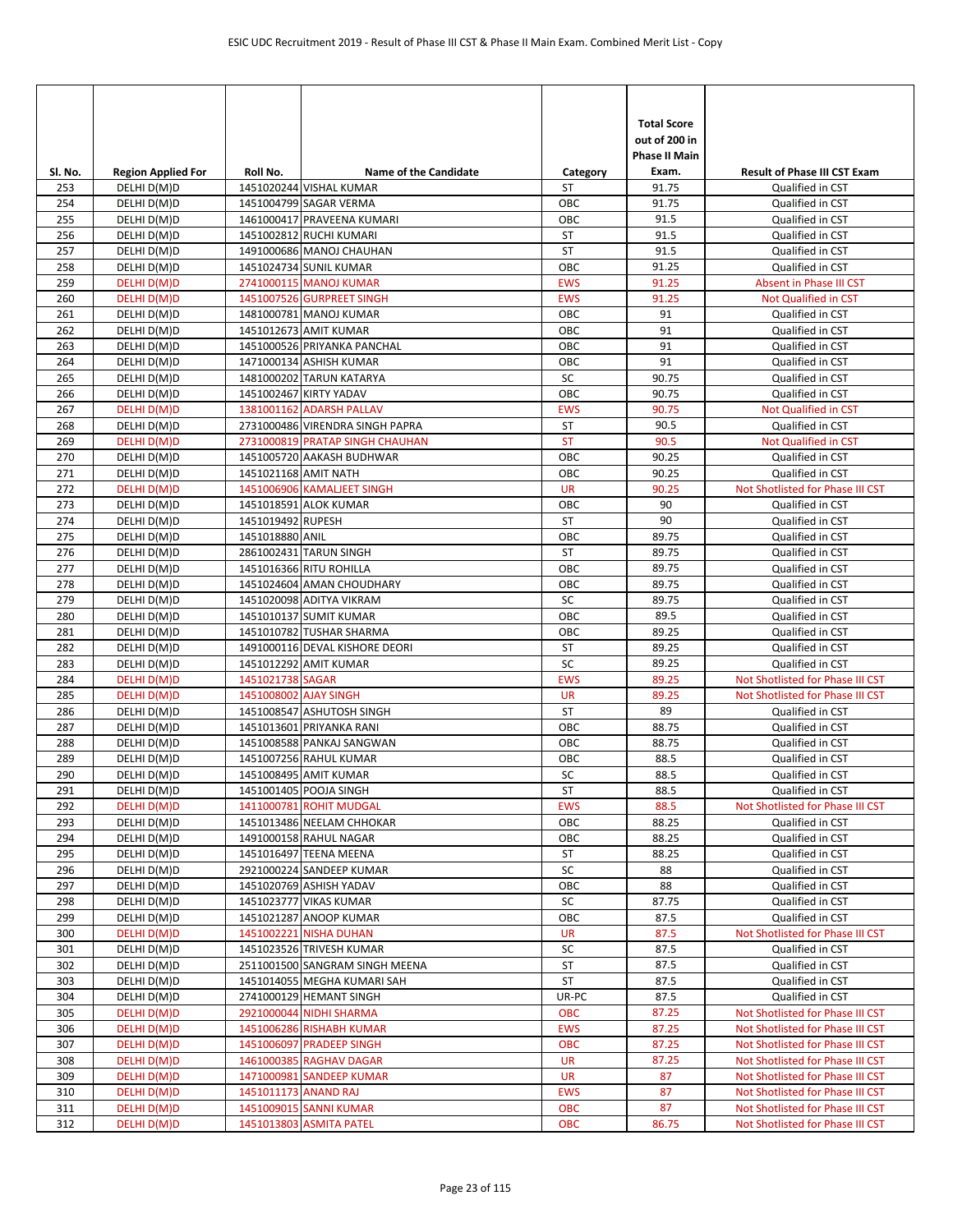|            |                            |                        |                                                       |                          | <b>Total Score</b>            |                                                                      |
|------------|----------------------------|------------------------|-------------------------------------------------------|--------------------------|-------------------------------|----------------------------------------------------------------------|
|            |                            |                        |                                                       |                          | out of 200 in                 |                                                                      |
| SI. No.    | <b>Region Applied For</b>  | Roll No.               | <b>Name of the Candidate</b>                          | Category                 | <b>Phase II Main</b><br>Exam. | <b>Result of Phase III CST Exam</b>                                  |
| 313        | DELHI D(M)D                |                        | 1451024543 JASMEET SINGH                              | <b>OBC</b>               | 86.75                         | Not Shotlisted for Phase III CST                                     |
| 314        | DELHI D(M)D                |                        | 1451016352 SURBHI YADAV                               | <b>OBC</b>               | 86.5                          | Not Shotlisted for Phase III CST                                     |
| 315        | DELHI D(M)D                |                        | 2471000045 MITHILESH KUMAR KUSHWAHA                   | OBC-EXS                  | 86                            | Qualified in CST                                                     |
| 316        | DELHI D(M)D                |                        | 1451001160 POOJA CHAHAL                               | <b>EWS</b>               | 86                            | Not Shotlisted for Phase III CST                                     |
| 317        | DELHI D(M)D                |                        | 1451007850 AMIT KUMAR                                 | <b>OBC</b>               | 85.75                         | Not Shotlisted for Phase III CST                                     |
| 318        | DELHI D(M)D                | 1461000038 SUMAN       |                                                       | <b>ST</b>                | 85.75                         | Qualified in CST                                                     |
| 319        | DELHI D(M)D                |                        | 1491000355 ANUPAM KUMAR                               | <b>OBC</b>               | 85.25                         | Not Shotlisted for Phase III CST                                     |
| 320        | DELHI D(M)D                | 1451018733 NEERAJ      |                                                       | <b>OBC</b>               | 85.25                         | Not Shotlisted for Phase III CST                                     |
| 321        | DELHI D(M)D                |                        | 1451011341 ROHIT KUMAR                                | <b>EWS</b>               | 85.25                         | Not Shotlisted for Phase III CST                                     |
| 322        | DELHI D(M)D                |                        | 1451023229 SANJEEV KUMAR                              | <b>OBC</b>               | 85.25                         | Not Shotlisted for Phase III CST                                     |
| 323        | DELHI D(M)D                |                        | 1451005779 ANKUR SHASTA                               | SC                       | 84.75                         | Qualified in CST                                                     |
| 324<br>325 | DELHI D(M)D                |                        | 2881000527 SUMIT SINGH<br>2771000139 MANSI GARG       | <b>OBC</b><br><b>UR</b>  | 84.75<br>84.5                 | Not Shotlisted for Phase III CST<br>Not Shotlisted for Phase III CST |
| 326        | DELHI D(M)D<br>DELHI D(M)D |                        | 1471000398 PUNEETA YADAV                              | <b>OBC</b>               | 84.25                         | Not Shotlisted for Phase III CST                                     |
| 327        | DELHI D(M)D                |                        | 1451023757 MANOJ YADAV                                | <b>OBC</b>               | 84                            | Not Shotlisted for Phase III CST                                     |
| 328        | DELHI D(M)D                |                        | 1451005512 GAUTAM GAMBHIR                             | <b>OBC</b>               | 84                            | Not Shotlisted for Phase III CST                                     |
| 329        | DELHI D(M)D                |                        | 1721000098 SUDODHAN NEGI                              | ST                       | 83.75                         | Qualified in CST                                                     |
| 330        | DELHI D(M)D                |                        | 1351000803 KUMARI PRIYA                               | <b>OBC</b>               | 83.75                         | Not Shotlisted for Phase III CST                                     |
| 331        | DELHI D(M)D                |                        | 1461000488 RAVI KUMAR                                 | <b>EWS</b>               | 83.75                         | Not Shotlisted for Phase III CST                                     |
| 332        | DELHI D(M)D                | 1451008359 RAVI KANT   |                                                       | <b>OBC</b>               | 83.75                         | Not Shotlisted for Phase III CST                                     |
| 333        | DELHI D(M)D                |                        | 1451009416 MOHD AZHAR                                 | <b>UR</b>                | 83.75                         | Not Shotlisted for Phase III CST                                     |
| 334        | DELHI D(M)D                |                        | 1451008030 SURAJ NIRALA                               | <b>OBC</b>               | 83.75                         | Not Shotlisted for Phase III CST                                     |
| 335        | DELHI D(M)D                |                        | 1451004755 NARENDER KUMAR                             | <b>OBC</b>               | 83.75                         | Not Shotlisted for Phase III CST                                     |
| 336        | DELHI D(M)D                |                        | 1451018286 VISHAL VERMA                               | <b>OBC</b>               | 83.75                         | Not Shotlisted for Phase III CST                                     |
| 337        | DELHI D(M)D                |                        | 1451022834 NITIN GAUTAM                               | SC                       | 83.5                          | Qualified in CST                                                     |
| 338        | DELHI D(M)D                |                        | 1451006559 PAUMINLUN GUITE                            | <b>ST</b>                | 83.25                         | Qualified in CST                                                     |
| 339        | DELHI D(M)D                |                        | 1451000174 SHIVANI ARORA                              | <b>EWS</b>               | 83.25                         | Not Shotlisted for Phase III CST                                     |
| 340        | DELHI D(M)D                | 1451014076 HEMA RANI   |                                                       | SC                       | 83                            | Qualified in CST                                                     |
| 341        | DELHI D(M)D                | 1451002286 JYOTI SAINI |                                                       | <b>OBC</b>               | 83                            | Not Shotlisted for Phase III CST                                     |
| 342        | DELHI D(M)D                |                        | 1451011151 RAJESH KUMAR                               | <b>UR-EXS</b>            | 82.75                         | <b>Not Qualified in CST</b>                                          |
| 343        | DELHI D(M)D                |                        | 1481000059 DHEERAJ YADAV                              | <b>OBC</b>               | 82.75                         | Not Shotlisted for Phase III CST                                     |
| 344        | DELHI D(M)D                |                        | 1451018485 AKHIL PRATAP SINGH                         | SC                       | 82.75                         | Qualified in CST                                                     |
| 345        | DELHI D(M)D                | 1451021106 NEERAJ      |                                                       | <b>OBC</b>               | 82.75                         | Not Shotlisted for Phase III CST                                     |
| 346        | DELHI D(M)D                |                        | 1451006248 AASHISH SHARMA<br>1451023377 RAM KUMAR PAL | <b>OBC</b><br><b>OBC</b> | 82.75<br>82.75                | Not Shotlisted for Phase III CST                                     |
| 347<br>348 | DELHI D(M)D<br>DELHI D(M)D | 1451008711 ADITYA RAJ  |                                                       | <b>EWS</b>               | 82.75                         | Not Shotlisted for Phase III CST<br>Not Shotlisted for Phase III CST |
| 349        | DELHI D(M)D                |                        | 1601000135 SANDEEP PRAKASH SHARMA                     | UR-EXS                   | 82.5                          | Absent in Phase III CST                                              |
| 350        | DELHI D(M)D                |                        | 2751000023 MANISH KUMAR GUPTA                         | UR-EXS                   | 82.5                          | Qualified in CST                                                     |
| 351        | DELHI D(M)D                |                        | 1451020493 PRATEEK UPADHYAY                           | UR                       | 82.5                          | Not Shotlisted for Phase III CST                                     |
| 352        | DELHI D(M)D                |                        | 1451008744 VIKRAM YADAV                               | <b>OBC</b>               | 82.5                          | Not Shotlisted for Phase III CST                                     |
| 353        | DELHI D(M)D                |                        | 1641000003 LALIT KUMAR                                | OBC-PC                   | 82.25                         | Qualified in CST                                                     |
| 354        | DELHI D(M)D                |                        | 1451011437 RAHUL YADAV                                | <b>OBC</b>               | 82                            | Not Shotlisted for Phase III CST                                     |
| 355        | DELHI D(M)D                |                        | 2731000714 ABHISHEK CHAUHAN                           | ST                       | 81.75                         | Qualified in CST                                                     |
| 356        | DELHI D(M)D                |                        | 2511008401 KIRTI MEENA                                | ST                       | 81.75                         | Qualified in CST                                                     |
| 357        | DELHI D(M)D                |                        | 1451001652 NISHA BHARTI                               | SC                       | 81.5                          | Qualified in CST                                                     |
| 358        | DELHI D(M)D                |                        | 1451009704 VINAY NISHAD                               | SC                       | 81.5                          | Qualified in CST                                                     |
| 359        | DELHI D(M)D                |                        | 1451016819 ARCHANA MAURYA                             | OBC                      | 81.25                         | Not Shotlisted for Phase III CST                                     |
| 360        | DELHI D(M)D                |                        | 2511003840 BIRENDER SINGH                             | <b>OBC</b>               | 81.25                         | Not Shotlisted for Phase III CST                                     |
| 361        | DELHI D(M)D                |                        | 1471000860 RAHUL NAGAR                                | <b>OBC</b>               | 81.25                         | Not Shotlisted for Phase III CST                                     |
| 362        | DELHI D(M)D                |                        | 1491000801 JYOTSNA SINGH                              | <b>OBC</b>               | 81.25                         | Not Shotlisted for Phase III CST                                     |
| 363        | DELHI D(M)D                |                        | 1451003683 ASHA LAMBA                                 | <b>UR</b>                | 81.25                         | Not Shotlisted for Phase III CST                                     |
| 364        | DELHI D(M)D                |                        | 1481000917 POOJA RANI                                 | <b>OBC</b>               | 81                            | Not Shotlisted for Phase III CST                                     |
| 365        | DELHI D(M)D                |                        | 1451009032 M LAM THIANMUAN GUITE                      | ST                       | 81                            | Qualified in CST                                                     |
| 366        | DELHI D(M)D                |                        | 2751000005 NAND KISHOR                                | OBC-PC                   | 81                            | Qualified in CST                                                     |
| 367<br>368 | DELHI D(M)D<br>DELHI D(M)D |                        | 2511003033 VIKAS KUMAR MEENA<br>1451020627 SONU YADAV | <b>ST</b><br><b>OBC</b>  | 81<br>81                      | Absent in Phase III CST<br>Not Shotlisted for Phase III CST          |
| 369        | DELHI D(M)D                |                        | 1481001195 RAJENDER YADAV                             | <b>OBC-EXS</b>           | 80.75                         | Absent in Phase III CST                                              |
| 370        | DELHI D(M)D                |                        | 1451019923 PRAMOD KUMAR                               | ST                       | 80.75                         | Qualified in CST                                                     |
| 371        | DELHI D(M)D                |                        | 1451012949 NADEEM AHMED                               | OBC-PC                   | 80.5                          | Qualified in CST                                                     |
| 372        | DELHI D(M)D                |                        | 1451018305 HARSH KUMAR                                | SC                       | 80.5                          | Qualified in CST                                                     |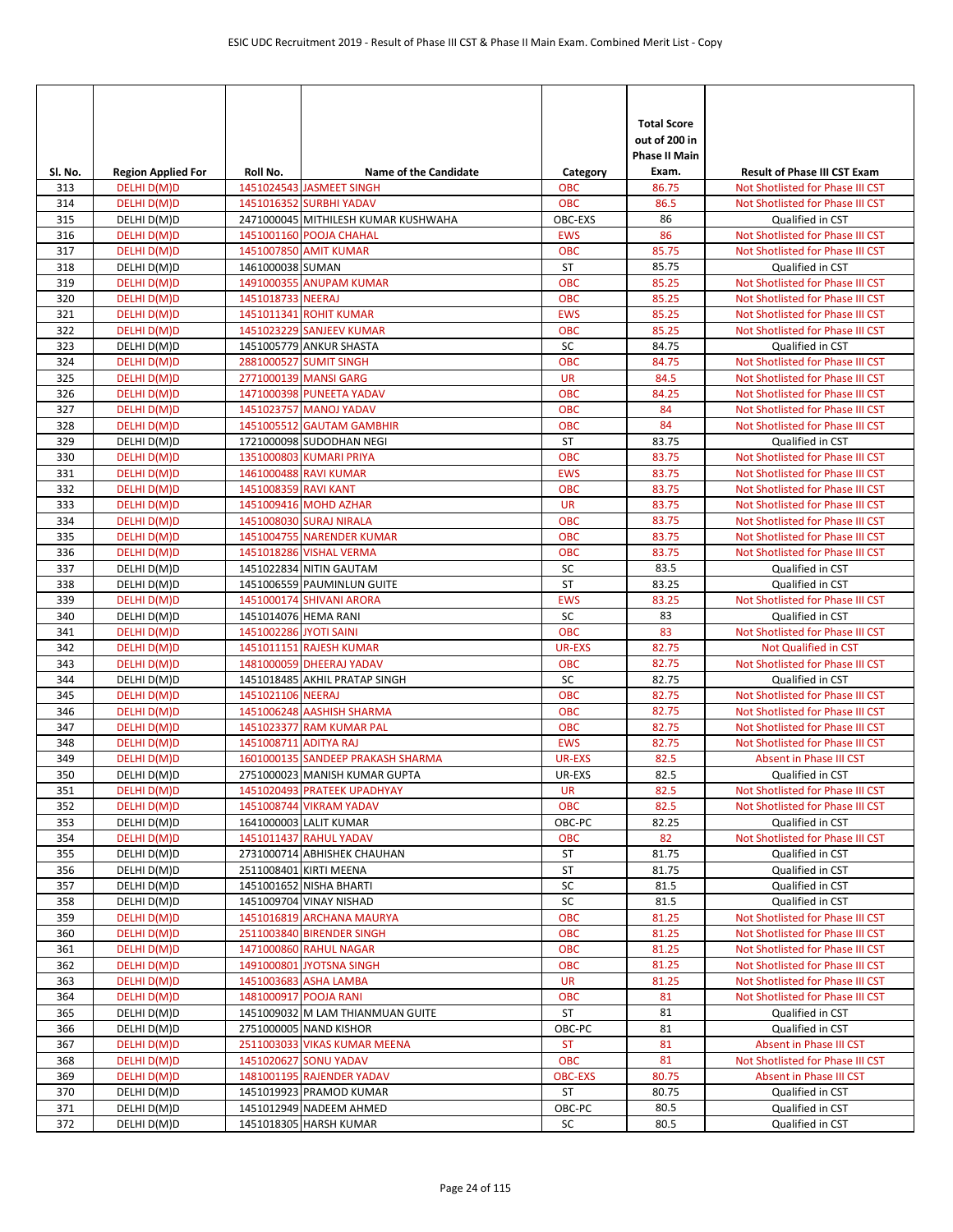| SI. No.    | <b>Region Applied For</b>  | Roll No.             | <b>Name of the Candidate</b>                                        | Category                    | <b>Total Score</b><br>out of 200 in<br><b>Phase II Main</b><br>Exam. | <b>Result of Phase III CST Exam</b>                      |
|------------|----------------------------|----------------------|---------------------------------------------------------------------|-----------------------------|----------------------------------------------------------------------|----------------------------------------------------------|
| 373        | DELHI D(M)D                | 1451012982 NITESH    |                                                                     | UR-PC                       | 80.5                                                                 | Qualified in CST                                         |
| 374        | DELHI D(M)D                | 1451020460 NARENDER  |                                                                     | <b>EWS</b>                  | 80.25                                                                | Not Shotlisted for Phase III CST                         |
| 375        | DELHI D(M)D                |                      | 2881000469 SOUMYA SHARMA                                            | <b>EWS</b>                  | 80.25                                                                | Not Shotlisted for Phase III CST                         |
| 376        | DELHI D(M)D                |                      | 1451013826 LUNSANGKIM                                               | ST                          | 80.25                                                                | Qualified in CST                                         |
| 377        | DELHI D(M)D                |                      | 1451000089 JIGYASA SHARMA                                           | <b>OBC</b>                  | 80.25                                                                | Not Shotlisted for Phase III CST                         |
| 378        | DELHI D(M)D                |                      | 1451022145 ARUN KUMAR                                               | <b>EWS</b>                  | 80                                                                   | Not Shotlisted for Phase III CST                         |
| 379        | DELHI D(M)D                |                      | 1451021047 DEVENDRA SINGH                                           | <b>OBC</b>                  | 79.75                                                                | Not Shotlisted for Phase III CST                         |
| 380<br>381 | DELHI D(M)D<br>DELHI D(M)D |                      | 1451010606 ASHOK KUMAR MAHTO<br>1481000606 SAMSHER SINGH            | OBC<br>UR-EXS               | 79.5<br>79.25                                                        | Not Shotlisted for Phase III CST<br>Qualified in CST     |
| 382        | DELHI D(M)D                | 1641000431 NEHA      |                                                                     | SC                          | 79.25                                                                | Qualified in CST                                         |
| 383        | DELHI D(M)D                | 1451011911 NILANSHU  |                                                                     | <b>EWS</b>                  | 79                                                                   | Not Shotlisted for Phase III CST                         |
| 384        | DELHI D(M)D                |                      | 1451010417 ARJIT SHUKLA                                             | <b>UR</b>                   | 79                                                                   | Not Shotlisted for Phase III CST                         |
| 385        | DELHI D(M)D                | 1451008793 YOGESH    |                                                                     | <b>OBC</b>                  | 79                                                                   | Not Shotlisted for Phase III CST                         |
| 386        | DELHI D(M)D                | 1451016657 PRIYANKA  |                                                                     | ST                          | 78.75                                                                | Qualified in CST                                         |
| 387        | DELHI D(M)D                |                      | 1451018853 ROBERT T KHAMMINLUN                                      | ST                          | 78.5                                                                 | Qualified in CST                                         |
| 388        | DELHI D(M)D                |                      | 1451024685 PULKIT KUNDU                                             | <b>UR</b>                   | 78.5                                                                 | Not Shotlisted for Phase III CST                         |
| 389        | DELHI D(M)D                |                      | 1391009274 ASHISH KUMAR                                             | <b>OBC</b>                  | 78.5                                                                 | Not Shotlisted for Phase III CST                         |
| 390        | DELHI D(M)D                |                      | 2201004612 SAHIB SINGH                                              | OBC-EXS                     | 78.25                                                                | Qualified in CST                                         |
| 391        | DELHI D(M)D                |                      | 1461000963 GARIMA KALA                                              | <b>EWS</b>                  | 78.25                                                                | Not Shotlisted for Phase III CST                         |
| 392        | DELHI D(M)D                |                      | 1461000550 VISHAL GUPTA                                             | <b>EWS</b>                  | 78.25                                                                | Not Shotlisted for Phase III CST                         |
| 393        | DELHI D(M)D                | 1451012727 ABHISHEK  |                                                                     | <b>OBC</b>                  | 78.25                                                                | Not Shotlisted for Phase III CST                         |
| 394        | DELHI D(M)D                |                      | 1451007368 RAKESH PRASAD                                            | OBC-EXS                     | 78                                                                   | Qualified in CST                                         |
| 395        | DELHI D(M)D                |                      | 1451013179 ADIT KUMAR TRIPATHI                                      | UR-PC                       | 78                                                                   | Qualified in CST                                         |
| 396        | DELHI D(M)D                |                      | 1451021859 ASHISH MEENA                                             | <b>ST</b>                   | 77.75                                                                | Qualified in CST                                         |
| 397        | DELHI D(M)D                |                      | 1451003533 KOMAL KUMARI MAHTO                                       | <b>OBC</b>                  | 77.75                                                                | Not Shotlisted for Phase III CST                         |
| 398        | DELHI D(M)D                |                      | 2511000574 GIRIRAJ MEENA                                            | <b>ST</b>                   | 77.5                                                                 | Not Qualified in CST                                     |
| 399        | DELHI D(M)D                |                      | 1451008533 SUDHIR BABERWAL                                          | <b>OBC</b>                  | 77.5                                                                 | Not Shotlisted for Phase III CST                         |
| 400        | DELHI D(M)D                |                      | 1471000997 SAURABH PATEL                                            | <b>OBC</b>                  | 77.25                                                                | Not Shotlisted for Phase III CST                         |
| 401        | DELHI D(M)D                |                      | 1461000472 USHA MEENA                                               | <b>ST</b>                   | 77.25                                                                | Qualified in CST                                         |
| 402        | DELHI D(M)D                |                      | 1461000070 MANISHA MEENA                                            | ST                          | 77.25                                                                | Qualified in CST                                         |
| 403        | DELHI D(M)D                |                      | 1451025023 ANIL CHOUDHARY                                           | <b>OBC</b>                  | 77<br>77                                                             | Not Shotlisted for Phase III CST                         |
| 404<br>405 | DELHI D(M)D<br>DELHI D(M)D |                      | 1451023514 DURGESH VIKRAM YADAV<br>2731000216 MANMOHAN SINGH GUSAIN | <b>OBC</b><br><b>UR-EXS</b> | 76.75                                                                | Not Shotlisted for Phase III CST<br>Not Qualified in CST |
| 406        | DELHI D(M)D                |                      | 1451024347 NARENDER SINGH                                           | <b>OBC</b>                  | 76.75                                                                | Not Shotlisted for Phase III CST                         |
| 407        | DELHI D(M)D                |                      | 2511005676 HARSH VARDHAN SAINI                                      | <b>OBC</b>                  | 76.75                                                                | Not Shotlisted for Phase III CST                         |
| 408        | DELHI D(M)D                |                      | 1451018999 VIPIN KUMAR                                              | <b>OBC</b>                  | 76.5                                                                 | Not Shotlisted for Phase III CST                         |
| 409        | DELHI D(M)D                |                      | 1451019868 MANISH ROHILLA                                           | <b>OBC</b>                  | 76.5                                                                 | Not Shotlisted for Phase III CST                         |
| 410        | DELHI D(M)D                | 1451012166 RAHUL ADE |                                                                     | <b>OBC</b>                  | 76.25                                                                | Not Shotlisted for Phase III CST                         |
| 411        | DELHI D(M)D                |                      | 2951001888 ANKIT SHARMA                                             | <b>OBC</b>                  | 76                                                                   | Not Shotlisted for Phase III CST                         |
| 412        | DELHI D(M)D                |                      | 1451008517 MADAN MOHAN PANDEY                                       | UR-EXS                      | 75.75                                                                | Qualified in CST                                         |
| 413        | DELHI D(M)D                |                      | 1451002152 VIDHI GUJJAR                                             | <b>OBC</b>                  | 75.75                                                                | Not Shotlisted for Phase III CST                         |
| 414        | DELHI D(M)D                | 1451014450 DEEPIKA   |                                                                     | <b>OBC</b>                  | 75.75                                                                | Not Shotlisted for Phase III CST                         |
| 415        | DELHI D(M)D                |                      | 1451021794 KAPIL KUMAR                                              | <b>OBC</b>                  | 75.75                                                                | Not Shotlisted for Phase III CST                         |
| 416        | DELHI D(M)D                |                      | 1451010463 ASHUTOSH VERMA                                           | OBC                         | 75.75                                                                | Not Shotlisted for Phase III CST                         |
| 417        | DELHI D(M)D                |                      | 1461000057 RISHAB KUMAR SINGH                                       | OBC                         | 75.75                                                                | Not Shotlisted for Phase III CST                         |
| 418        | DELHI D(M)D                |                      | 1471000904 SUVIDIT KUMAR                                            | SC                          | 75.75                                                                | Qualified in CST                                         |
| 419        | DELHI D(M)D                | 1461000369 MANISH    |                                                                     | <b>OBC</b>                  | 75.5                                                                 | Not Shotlisted for Phase III CST                         |
| 420        | DELHI D(M)D                |                      | 1451009663 VINAY KUMAR                                              | <b>OBC</b>                  | 75.25                                                                | Not Shotlisted for Phase III CST                         |
| 421        | DELHI D(M)D                |                      | 1451024508 SUNIL KUMAR                                              | <b>OBC</b>                  | 75.25                                                                | Not Shotlisted for Phase III CST                         |
| 422        | DELHI D(M)D                | 1451013184 YOGENDAR  |                                                                     | EWS-PC                      | 75.25                                                                | Qualified in CST                                         |
| 423        | DELHI D(M)D                |                      | 1451022694 TIKESH KUMAR                                             | SC                          | 75.25                                                                | Qualified in CST                                         |
| 424        | DELHI D(M)D                |                      | 1451024730 SHUBHAM SINGH                                            | SC<br><b>ST</b>             | 75.25                                                                | Qualified in CST                                         |
| 425        | DELHI D(M)D                |                      | 2511005273 VIKAS KUMAR MEENA                                        |                             | 75.25<br>75                                                          | Not Shotlisted for Phase III CST                         |
| 426<br>427 | DELHI D(M)D                |                      | 1451020443 RANJAN KUMAR<br>1451010119 SRIKANT SUMAN                 | OBC<br><b>OBC</b>           | 75                                                                   | Not Shotlisted for Phase III CST                         |
| 428        | DELHI D(M)D<br>DELHI D(M)D | 1451007072 PANKAJ    |                                                                     | SC                          | 74.75                                                                | Not Shotlisted for Phase III CST<br>Qualified in CST     |
| 429        | DELHI D(M)D                |                      | 1471000956 POORAN CHAND GAUTAM                                      | EWS-EXS                     | 74.5                                                                 | Qualified in CST                                         |
| 430        | DELHI D(M)D                |                      | 1451013547 DHARMENDRA KUMAR                                         | <b>OBC</b>                  | 74.5                                                                 | Not Shotlisted for Phase III CST                         |
| 431        | DELHI D(M)D                |                      | 1831003335 BALJINDER SINGH                                          | <b>OBC</b>                  | 74.5                                                                 | Not Shotlisted for Phase III CST                         |
| 432        | DELHI D(M)D                |                      | 1451020859 KARUNA KARAN                                             | UR-EXS                      | 74.25                                                                | Qualified in CST                                         |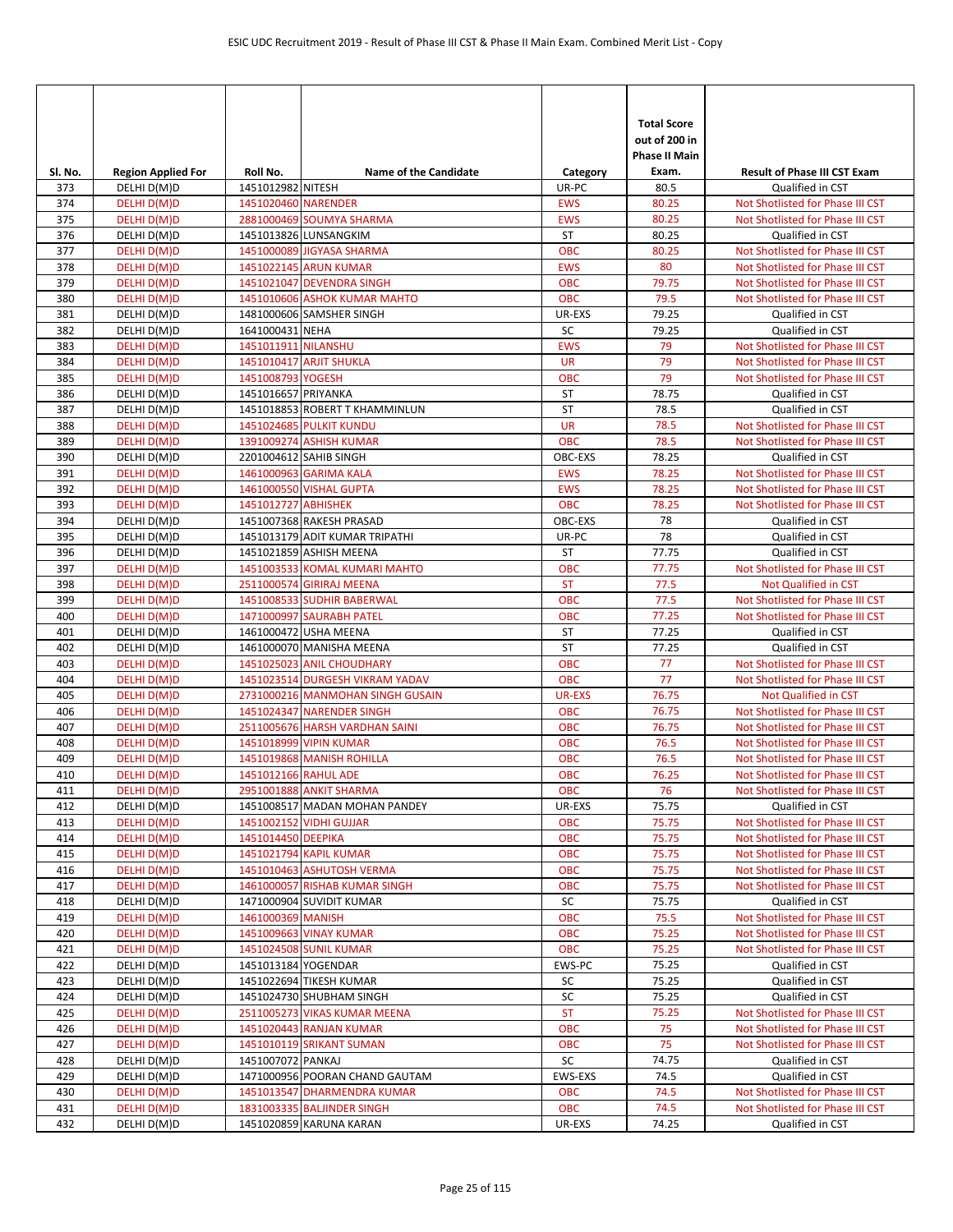| SI. No. | <b>Region Applied For</b> | Roll No.             | <b>Name of the Candidate</b>              | Category       | <b>Total Score</b><br>out of 200 in<br><b>Phase II Main</b><br>Exam. | <b>Result of Phase III CST Exam</b> |
|---------|---------------------------|----------------------|-------------------------------------------|----------------|----------------------------------------------------------------------|-------------------------------------|
| 433     | DELHI D(M)D               |                      | 1451018424 KAVEESH KUMAR MEENA            | <b>ST</b>      | 74.25                                                                | Not Shotlisted for Phase III CST    |
| 434     | DELHI D(M)D               |                      | 1451018457 ARUN KUMAR                     | SC             | 74.25                                                                | Qualified in CST                    |
| 435     | DELHI D(M)D               |                      | 1481000802 SACHIN AGRAHARI                | <b>EWS</b>     | 74                                                                   | Not Shotlisted for Phase III CST    |
| 436     | DELHI D(M)D               |                      | 1451021697 AVI KUMAR HEDAOO               | <b>ST</b>      | 73.75                                                                | Not Shotlisted for Phase III CST    |
| 437     | DELHI D(M)D               | 2031001479 ABHIN A S |                                           | <b>OBC</b>     | 73.75                                                                | Not Shotlisted for Phase III CST    |
| 438     | DELHI D(M)D               |                      | 1461000586 ABHISHEK BHARDWAJ              | <b>OBC</b>     | 73.75                                                                | Not Shotlisted for Phase III CST    |
| 439     | DELHI D(M)D               | 1481000722 SATYAVIR  |                                           | OBC-EXS        | 73.5                                                                 | Qualified in CST                    |
| 440     | DELHI D(M)D               |                      | 1451013055 ANUJ GUPTA                     | UR-EXS-PC      | 73.5                                                                 | Qualified in CST                    |
| 441     | DELHI D(M)D               |                      | 1451018338 NICKY JAMLALMUON MATE          | <b>ST</b>      | 73.5                                                                 | Not Shotlisted for Phase III CST    |
| 442     | DELHI D(M)D               |                      | 1481000790 KARTIK VATS                    | <b>EWS</b>     | 73.5                                                                 | Not Shotlisted for Phase III CST    |
| 443     | DELHI D(M)D               |                      | 1451009086 AMIT YADAV                     | <b>OBC</b>     | 73.5                                                                 | Not Shotlisted for Phase III CST    |
| 444     | DELHI D(M)D               |                      | 1451001419 RANI KUMARI                    | <b>EWS</b>     | 73.5                                                                 | Not Shotlisted for Phase III CST    |
| 445     | DELHI D(M)D               |                      | 1451005833 VIJAY KUMAR                    | UR-EXS         | 73.25                                                                | Qualified in CST                    |
| 446     | DELHI D(M)D               |                      | 1471000918 VINIT YADDAV                   | <b>OBC</b>     | 73.25                                                                | Not Shotlisted for Phase III CST    |
| 447     | DELHI D(M)D               |                      | 1451003342 DHARNA VERMA                   | <b>SC</b>      | 73.25                                                                | Not Shotlisted for Phase III CST    |
| 448     | DELHI D(M)D               |                      | 1451001546 RUBY YADAV                     | <b>OBC</b>     | 73                                                                   | Not Shotlisted for Phase III CST    |
| 449     | DELHI D(M)D               |                      | 2511002063 PRADEEP DHABAS                 | <b>OBC</b>     | 72.75                                                                | Not Shotlisted for Phase III CST    |
| 450     | DELHI D(M)D               |                      | 1451024177 SURAJ SWARAJ                   | <b>OBC</b>     | 72.75                                                                | Not Shotlisted for Phase III CST    |
| 451     | DELHI D(M)D               |                      | 1451021137 VISHAL KUMAR SINGH             | <b>EWS</b>     | 72.5                                                                 | Not Shotlisted for Phase III CST    |
| 452     | DELHI D(M)D               |                      | 1451018882 NAGENDRA KUMAR                 | <b>SC</b>      | 72.5                                                                 | Not Shotlisted for Phase III CST    |
| 453     | DELHI D(M)D               |                      | 1451016146 NEHA KUMARI SAH                | <b>ST</b>      | 72.5                                                                 | Not Shotlisted for Phase III CST    |
| 454     | DELHI D(M)D               | 1451002414 RUPALI    |                                           | <b>SC</b>      | 72.5                                                                 | Not Shotlisted for Phase III CST    |
| 455     | DELHI D(M)D               |                      | 1451021500 ABHISHEK ROHILLA               | <b>OBC</b>     | 72.5                                                                 | Not Shotlisted for Phase III CST    |
| 456     | DELHI D(M)D               |                      | 1451006153 JASBIR SINGH                   | UR-EXS         | 72.25                                                                | Qualified in CST                    |
| 457     | DELHI D(M)D               |                      | 1451010022 SATISH KUMAR                   | <b>OBC</b>     | 72.25                                                                | Not Shotlisted for Phase III CST    |
| 458     | DELHI D(M)D               |                      | 1451023444 NAVEEN KUMAR                   | <b>EWS</b>     | 72.25                                                                | Not Shotlisted for Phase III CST    |
| 459     | DELHI D(M)D               | 1451000622 PRIYANKA  |                                           | <b>SC</b>      | 72                                                                   | Not Shotlisted for Phase III CST    |
| 460     | DELHI D(M)D               |                      | 1451011891 MANISH KUMAR                   | <b>OBC</b>     | 72                                                                   | Not Shotlisted for Phase III CST    |
| 461     | DELHI D(M)D               |                      | 1451023596 SUNIL KUMAR GOUR               | <b>ST</b>      | 71.75                                                                | Not Shotlisted for Phase III CST    |
| 462     | DELHI D(M)D               |                      | 1451011073 HARI OM GAUR                   | <b>ST</b>      | 71.75                                                                | Not Shotlisted for Phase III CST    |
| 463     | DELHI D(M)D               |                      | 2751000175 SIDDHANT SINGH CHAUHAN         | <b>ST</b>      | 71.75                                                                | Not Shotlisted for Phase III CST    |
| 464     | DELHI D(M)D               | 1461000696 MANOJ     |                                           | <b>OBC</b>     | 71.5                                                                 | Not Shotlisted for Phase III CST    |
| 465     | DELHI D(M)D               |                      | 1451023744 GAURAV KUMAR SINGH             | <b>OBC</b>     | 71.5                                                                 | Not Shotlisted for Phase III CST    |
| 466     | DELHI D(M)D               |                      | 1451011969 RADHE SHYAM JHA                | <b>EWS</b>     | 71.5                                                                 | Not Shotlisted for Phase III CST    |
| 467     | DELHI D(M)D               |                      | 1451010690 NAVEEN KUMAR                   | <b>OBC</b>     | 71.5                                                                 | Not Shotlisted for Phase III CST    |
| 468     | DELHI D(M)D               |                      | 1461000086 ROHIT KUMAR                    | <b>OBC</b>     | 71.25                                                                | Not Shotlisted for Phase III CST    |
| 469     | DELHI D(M)D               |                      | 1451019376 GAURAV SEHDEV                  | <b>OBC</b>     | 71.25                                                                | Not Shotlisted for Phase III CST    |
| 470     | DELHI D(M)D               | 1451001289 ANITA     |                                           | <b>SC</b>      | 71                                                                   | Not Shotlisted for Phase III CST    |
| 471     | DELHI D(M)D               |                      | 1451021516 VISHAL CHANDNA                 | <b>SC</b>      | 71                                                                   | Not Shotlisted for Phase III CST    |
| 472     | DELHI D(M)D               |                      | 1451021831 AMIT AHLAWAT                   | <b>EWS</b>     | 71                                                                   | Not Shotlisted for Phase III CST    |
| 473     | DELHI D(M)D               |                      | 2761000060 MAYANK JAIN                    | UR-EXS         | 70.75                                                                | Qualified in CST                    |
| 474     | DELHI D(M)D               |                      | 2881000951 MOHD ABBAS                     | <b>OBC</b>     | 70.75                                                                | Not Shotlisted for Phase III CST    |
| 475     | DELHI D(M)D               |                      | 2541000184 NAVEEN SHARMA                  | <b>OBC</b>     | 70.75                                                                | Not Shotlisted for Phase III CST    |
| 476     | DELHI D(M)D               |                      | 2731000674 ANJALI SHARMA                  | <b>ST</b>      | 70.75                                                                | Not Shotlisted for Phase III CST    |
| 477     | DELHI D(M)D               | 1451014992 POOJA     |                                           | <b>EWS</b>     | 70.75                                                                | Not Shotlisted for Phase III CST    |
| 478     | DELHI D(M)D               | 1451015023 SUMAN     |                                           | <b>SC</b>      | 70.25                                                                | Not Shotlisted for Phase III CST    |
| 479     | DELHI D(M)D               |                      | 2511008899 RAHUL MEENA                    | <b>ST</b>      | 70.25                                                                | Not Shotlisted for Phase III CST    |
| 480     | DELHI D(M)D               |                      | 1451010872 JASHVEER SINGH                 | OBC            | 70.25                                                                | Not Shotlisted for Phase III CST    |
| 481     | DELHI D(M)D               |                      | 1451023082 JITENDER YADAV                 | OBC-EXS        | 70                                                                   | Qualified in CST                    |
| 482     | DELHI D(M)D               |                      | 1451019466 PRASHANT KUMAR                 | <b>EWS</b>     | 70                                                                   | Not Shotlisted for Phase III CST    |
| 483     | DELHI D(M)D               |                      | 1471000464 VIRENDER KUMAR SINGH           | <b>OBC-EXS</b> | 69.75                                                                | Not Shotlisted for Phase III CST    |
| 484     | DELHI D(M)D               |                      | 1461000778 AKASH GABUR                    | <b>ST</b>      | 69.75                                                                | Not Shotlisted for Phase III CST    |
| 485     | DELHI D(M)D               |                      | 1451017312 CHITRA TIWARI                  | <b>EWS</b>     | 69.75                                                                | Not Shotlisted for Phase III CST    |
| 486     | DELHI D(M)D               |                      | 1451006111 BHUPENDER                      | UR-EXS         | 69.5                                                                 | Not Shotlisted for Phase III CST    |
| 487     | DELHI D(M)D               |                      | 1451004285 MANISHA KUMARI                 | <b>OBC</b>     | 69.25                                                                | Not Shotlisted for Phase III CST    |
| 488     | DELHI D(M)D               |                      | 1211000248 SURISETTI YASHWANTH ANIL KUMAR | <b>UR</b>      | 69                                                                   | Not Shotlisted for Phase III CST    |
| 489     | DELHI D(M)D               |                      | 1451015221 SURBHI RAWAT                   | <b>EWS</b>     | 69                                                                   | Not Shotlisted for Phase III CST    |
| 490     | DELHI D(M)D               |                      | 1451024220 SANDEEP BAGHEL                 | <b>OBC</b>     | 68.75                                                                | Not Shotlisted for Phase III CST    |
| 491     | DELHI D(M)D               | 1451015844 PREETI    |                                           | <b>UR</b>      | 68.75                                                                | Not Shotlisted for Phase III CST    |
| 492     | DELHI D(M)D               |                      | 1451021862 PRAKASH CHANDRA SINGH          | <b>OBC</b>     | 68.5                                                                 | Not Shotlisted for Phase III CST    |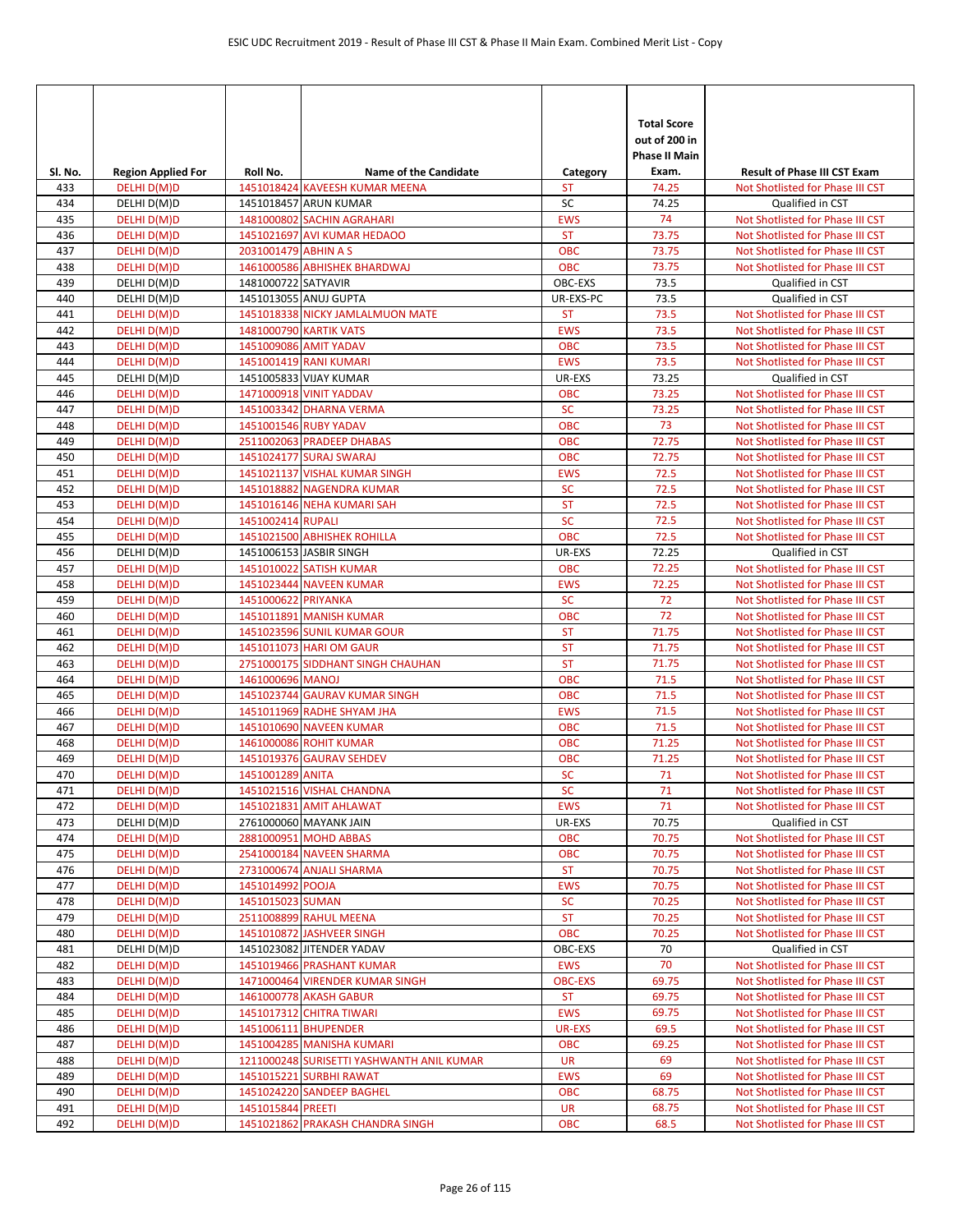| Sl. No.    | <b>Region Applied For</b>  | Roll No.              | <b>Name of the Candidate</b>                                  | Category                 | <b>Total Score</b><br>out of 200 in<br>Phase II Main<br>Exam. | <b>Result of Phase III CST Exam</b>                                  |
|------------|----------------------------|-----------------------|---------------------------------------------------------------|--------------------------|---------------------------------------------------------------|----------------------------------------------------------------------|
| 493        | DELHI D(M)D                |                       | 1451009844 MANISH GOTHWAL                                     | <b>SC</b>                | 68.5                                                          | Not Shotlisted for Phase III CST                                     |
| 494        | DELHI D(M)D                | 1641000515 YOGESH     |                                                               | <b>EWS</b>               | 68.25                                                         | Not Shotlisted for Phase III CST                                     |
| 495        | DELHI D(M)D                |                       | 1451006880 HARSH VERMA                                        | <b>OBC</b>               | 68                                                            | Not Shotlisted for Phase III CST                                     |
| 496        | DELHI D(M)D                |                       | 1451023809 DEEPAK KUMAR                                       | <b>OBC</b>               | 68                                                            | Not Shotlisted for Phase III CST                                     |
| 497        | DELHI D(M)D                |                       | 1451022059 ADANI PFOKRE PFOZEH                                | <b>ST</b>                | 67.75                                                         | Not Shotlisted for Phase III CST                                     |
| 498        | DELHI D(M)D                |                       | 1451012047 ASHISH SHARMA                                      | <b>UR</b>                | 67.75                                                         | Not Shotlisted for Phase III CST                                     |
| 499        | DELHI D(M)D                |                       | 1451013641 SHUBHAM VARUN                                      | <b>SC</b>                | 67.75                                                         | Not Shotlisted for Phase III CST                                     |
| 500        | DELHI D(M)D                | 1451013394 ANJANI     |                                                               | <b>OBC</b>               | 67.75                                                         | Not Shotlisted for Phase III CST                                     |
| 501        | DELHI D(M)D                |                       | 1451022596 PARAS ARYA                                         | <b>SC</b>                | 67.75                                                         | Not Shotlisted for Phase III CST                                     |
| 502        | DELHI D(M)D                |                       | 1601000161 PRAVEEN KUMAR                                      | <b>UR-EXS</b>            | 67.5                                                          | Not Shotlisted for Phase III CST                                     |
| 503        | DELHI D(M)D                |                       | 1391002314 VISHAL GOSWAMI                                     | <b>OBC</b>               | 67.5                                                          | Not Shotlisted for Phase III CST                                     |
| 504<br>505 | DELHI D(M)D<br>DELHI D(M)D |                       | 2511003662 BHOOPENDRA MEENA<br>1451022595 DABEER AHMAD        | <b>ST</b><br><b>OBC</b>  | 67.5<br>67.25                                                 | Not Shotlisted for Phase III CST                                     |
| 506        | DELHI D(M)D                | 1451021576 RAVI GUPTA |                                                               | <b>OBC</b>               | 67.25                                                         | Not Shotlisted for Phase III CST<br>Not Shotlisted for Phase III CST |
| 507        | DELHI D(M)D                |                       | 2881000333 RAJEEV KUMAR                                       | <b>UR-EXS</b>            | 67                                                            | Not Shotlisted for Phase III CST                                     |
| 508        | DELHI D(M)D                | 1451014665 KOMAL      |                                                               | <b>EWS</b>               | 67                                                            | Not Shotlisted for Phase III CST                                     |
| 509        | DELHI D(M)D                |                       | 1451015451 RUBEENA SAIFI                                      | <b>OBC</b>               | 66.75                                                         | Not Shotlisted for Phase III CST                                     |
| 510        | DELHI D(M)D                |                       | 1451023147 SUNIL KUMAR                                        | <b>OBC</b>               | 66.75                                                         | Not Shotlisted for Phase III CST                                     |
| 511        | DELHI D(M)D                |                       | 1451003618 VINITA PANCHAL                                     | <b>OBC</b>               | 66.75                                                         | Not Shotlisted for Phase III CST                                     |
| 512        | DELHI D(M)D                |                       | 1451009170 SHANU GHOSH                                        | <b>SC</b>                | 66.5                                                          | Not Shotlisted for Phase III CST                                     |
| 513        | DELHI D(M)D                |                       | 1451020614 NAVEEN KUMAR                                       | <b>SC</b>                | 66.25                                                         | Not Shotlisted for Phase III CST                                     |
| 514        | DELHI D(M)D                |                       | 1451011562 ABHISHEK KUMAR YADAV                               | <b>OBC</b>               | 66                                                            | Not Shotlisted for Phase III CST                                     |
| 515        | DELHI D(M)D                |                       | 1451007515 NARENDER KUMAR                                     | <b>SC</b>                | 65.75                                                         | Not Shotlisted for Phase III CST                                     |
| 516        | DELHI D(M)D                | 1451022033 AAKASH     |                                                               | <b>EWS</b>               | 65.75                                                         | Not Shotlisted for Phase III CST                                     |
| 517        | DELHI D(M)D                | 1391011389 KUNAL RAJ  |                                                               | <b>OBC</b>               | 65.75                                                         | Not Shotlisted for Phase III CST                                     |
| 518        | DELHI D(M)D                |                       | 1391003975 SHAMBHU KUMAR                                      | <b>ST</b>                | 65.5                                                          | Not Shotlisted for Phase III CST                                     |
| 519        | DELHI D(M)D                |                       | 2661000091 SACHIN DABAS                                       | <b>UR</b>                | 65.5                                                          | Not Shotlisted for Phase III CST                                     |
| 520        | DELHI D(M)D                |                       | 1391012305 RAHUL KUMAR                                        | <b>ST</b>                | 65.5                                                          | Not Shotlisted for Phase III CST                                     |
| 521        | DELHI D(M)D                |                       | 1451021552 SAURABH KUMAR ACHARYA                              | <b>EWS</b>               | 65.5                                                          | Not Shotlisted for Phase III CST                                     |
| 522        | DELHI D(M)D                |                       | 1601000089 SAURABH SHUKLA                                     | <b>UR-EXS</b>            | 65.25                                                         | Not Shotlisted for Phase III CST                                     |
| 523<br>524 | DELHI D(M)D<br>DELHI D(M)D |                       | 2201001942 RAJESH KUMAR<br>1831003095 GIRJESH KUMAR KOTHIWALA | <b>SC</b><br><b>ST</b>   | 65.25<br>65.25                                                | Not Shotlisted for Phase III CST<br>Not Shotlisted for Phase III CST |
| 525        | DELHI D(M)D                |                       | 1601000191 RAMANDEEP                                          | <b>OBC</b>               | 65.25                                                         | Not Shotlisted for Phase III CST                                     |
| 526        | DELHI D(M)D                |                       | 1451012485 ASHISH BAGRI                                       | <b>SC</b>                | 64.75                                                         | Not Shotlisted for Phase III CST                                     |
| 527        | DELHI D(M)D                | 1451021897 KUNDAN     |                                                               | <b>EWS</b>               | 64.5                                                          | Not Shotlisted for Phase III CST                                     |
| 528        | DELHI D(M)D                |                       | 2861000002 GAURAV PANDEY                                      | UR-PC                    | 64.25                                                         | Qualified in CST                                                     |
| 529        | DELHI D(M)D                |                       | 1451018151 SHAHABUDDIN                                        | <b>OBC</b>               | 64                                                            | Not Shotlisted for Phase III CST                                     |
| 530        | DELHI D(M)D                |                       | 1451004866 TEJ PRATAP SINGH                                   | <b>SC</b>                | 63.5                                                          | Not Shotlisted for Phase III CST                                     |
| 531        | DELHI D(M)D                | 1451014881 SUDHA      |                                                               | <b>OBC</b>               | 63.5                                                          | Not Shotlisted for Phase III CST                                     |
| 532        | DELHI D(M)D                | 1451015507 NITU       |                                                               | <b>OBC</b>               | 63.25                                                         | Not Shotlisted for Phase III CST                                     |
| 533        | DELHI D(M)D                |                       | 2511001518 ARCHANA MEENA                                      | <b>ST</b>                | 63.25                                                         | Not Shotlisted for Phase III CST                                     |
| 534        | DELHI D(M)D                | 1491000778 BELA PRIYA |                                                               | <b>OBC</b>               | 63.25                                                         | Not Shotlisted for Phase III CST                                     |
| 535        | DELHI D(M)D                |                       | 1451023363 JAM SON MANG                                       | <b>ST</b>                | 63                                                            | Not Shotlisted for Phase III CST                                     |
| 536        | DELHI D(M)D                |                       | 1451012321 SACHIN KUMAR                                       | <b>EWS</b>               | 63                                                            | Not Shotlisted for Phase III CST                                     |
| 537<br>538 | DELHI D(M)D<br>DELHI D(M)D |                       | 1451005601 DHEERAJ KUMAR GOLA<br>1451018576 ASHUTOSH PANDEY   | <b>OBC</b><br><b>EWS</b> | 62.5                                                          | Not Shotlisted for Phase III CST<br>Not Shotlisted for Phase III CST |
| 539        | DELHI D(M)D                |                       | 2511001089 RAVINDRA KUMAR MEENA                               | <b>ST</b>                | 62.5<br>62                                                    | Not Shotlisted for Phase III CST                                     |
| 540        | DELHI D(M)D                |                       | 1451020771 KANHAIYA SINGH                                     | <b>EWS</b>               | 62                                                            | Not Shotlisted for Phase III CST                                     |
| 541        | DELHI D(M)D                |                       | 1451017649 ANJALI SINGH                                       | <b>SC</b>                | 62                                                            | Not Shotlisted for Phase III CST                                     |
| 542        | DELHI D(M)D                | 1451006070 VISHAL     |                                                               | <b>SC</b>                | 62                                                            | Not Shotlisted for Phase III CST                                     |
| 543        | DELHI D(M)D                |                       | 1431000012 SHASHANK SACHAN                                    | <b>OBC</b>               | 62                                                            | Not Shotlisted for Phase III CST                                     |
| 544        | DELHI D(M)D                |                       | 2201001033 ANIL KUMAR PRASAD                                  | <b>OBC-EXS</b>           | 61.75                                                         | Not Shotlisted for Phase III CST                                     |
| 545        | DELHI D(M)D                | 1451023935 MANOJ      |                                                               | <b>EWS</b>               | 61.75                                                         | Not Shotlisted for Phase III CST                                     |
| 546        | DELHI D(M)D                |                       | 2511002036 CHHOTE LAL MEENA                                   | <b>ST</b>                | 61.5                                                          | Not Shotlisted for Phase III CST                                     |
| 547        | DELHI D(M)D                |                       | 1451018009 ARUN KUMAR SINGH                                   | UR-EXS                   | 61                                                            | Not Shotlisted for Phase III CST                                     |
| 548        | DELHI D(M)D                | 1451015190 KHUSHBOO   |                                                               | <b>SC</b>                | 61                                                            | Not Shotlisted for Phase III CST                                     |
| 549        | DELHI D(M)D                | 1461000068 SONAM      |                                                               | <b>ST</b>                | 61                                                            | Not Shotlisted for Phase III CST                                     |
| 550        | DELHI D(M)D                |                       | 1491000629 SIDDHARTH BHUSHAN                                  | UR-PC                    | 61                                                            | Absent in Phase III CST                                              |
| 551        | DELHI D(M)D                |                       | 1391003070 SANJEEV KUMAR                                      | <b>OBC</b>               | 61                                                            | Not Shotlisted for Phase III CST                                     |
| 552        | DELHI D(M)D                |                       | 2511006099 ISHWER NAGAR                                       | <b>OBC</b>               | 60.75                                                         | Not Shotlisted for Phase III CST                                     |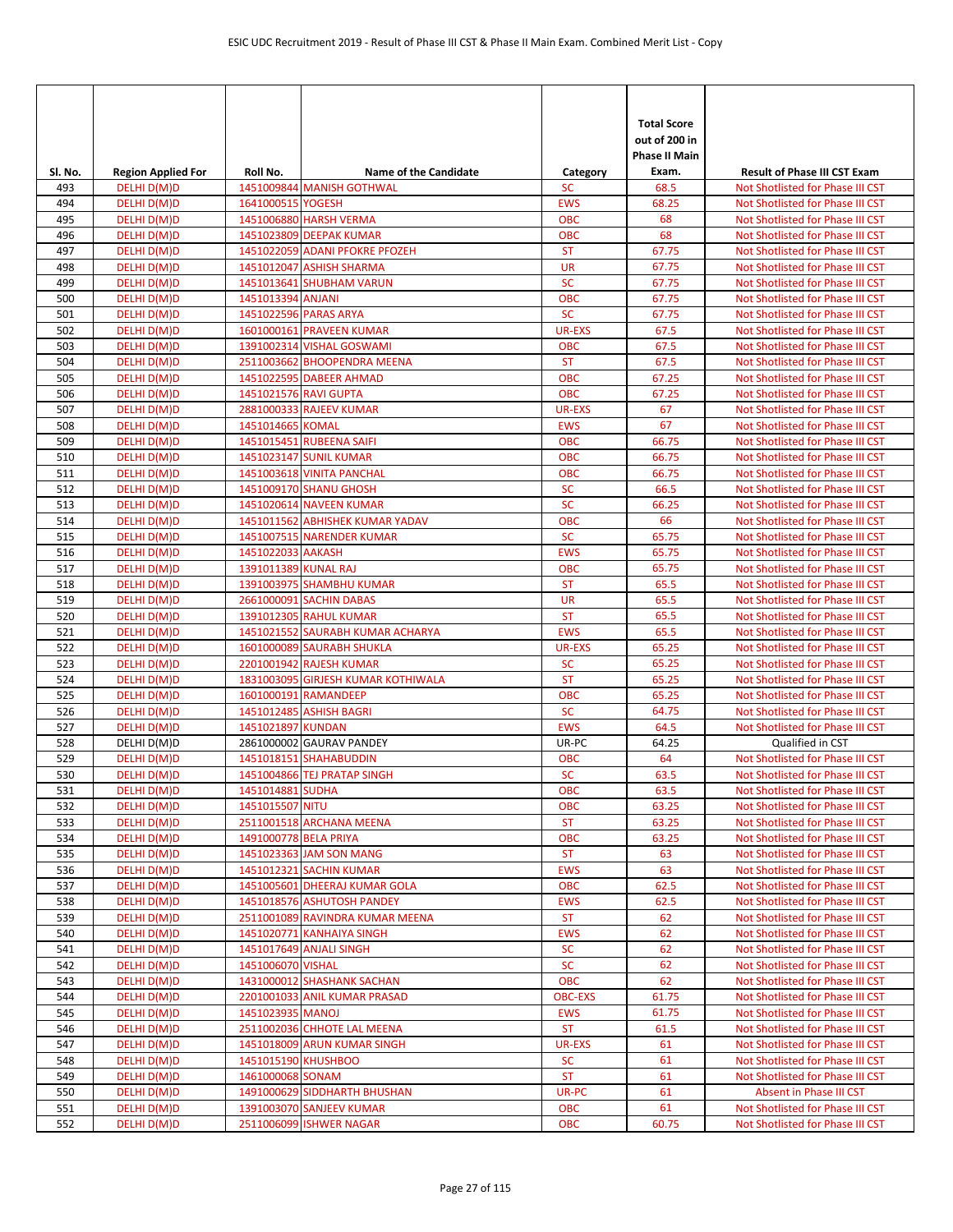| Sl. No.    | <b>Region Applied For</b>  | Roll No.                                   | <b>Name of the Candidate</b>                                  | Category                 | <b>Total Score</b><br>out of 200 in<br>Phase II Main<br>Exam. | <b>Result of Phase III CST Exam</b>                                  |
|------------|----------------------------|--------------------------------------------|---------------------------------------------------------------|--------------------------|---------------------------------------------------------------|----------------------------------------------------------------------|
| 553        | DELHI D(M)D                |                                            | 1451005986 NARENDER KUMAR                                     | <b>SC</b>                | 60.5                                                          | Not Shotlisted for Phase III CST                                     |
| 554        | DELHI D(M)D                |                                            | 1391012273 ABINASH KUMAR                                      | <b>OBC</b>               | 60.5                                                          | Not Shotlisted for Phase III CST                                     |
| 555        | DELHI D(M)D                |                                            | 1391013490 SATYA PRAKASH                                      | <b>ST</b>                | 60.5                                                          | Not Shotlisted for Phase III CST                                     |
| 556        | DELHI D(M)D                |                                            | 2881000162 AMIT KUMAR                                         | <b>EWS-EXS</b>           | 60.25                                                         | Not Shotlisted for Phase III CST                                     |
| 557        | DELHI D(M)D                |                                            | 1451016285 MAMTA YADAV                                        | <b>OBC</b>               | 60.25                                                         | Not Shotlisted for Phase III CST                                     |
| 558        | DELHI D(M)D                |                                            | 1451013194 VISHAL KUMAR ATULAM                                | UR-PC                    | 60                                                            | Qualified in CST                                                     |
| 559        | DELHI D(M)D                | 1451015850 REKHA SEN                       |                                                               | <b>OBC</b>               | 59.75                                                         | Not Shotlisted for Phase III CST                                     |
| 560        | DELHI D(M)D                |                                            | 1391009854 AVINASH KUMAR MANDAL                               | <b>OBC</b>               | 59.75                                                         | Not Shotlisted for Phase III CST                                     |
| 561        | DELHI D(M)D                |                                            | 1451021598 HARISH YADAV                                       | <b>OBC</b>               | 59.5                                                          | Not Shotlisted for Phase III CST                                     |
| 562        | DELHI D(M)D                | 1451006057 VIKAS                           |                                                               | <b>SC</b>                | 59.25                                                         | Not Shotlisted for Phase III CST                                     |
| 563        | DELHI D(M)D                |                                            | 1451006358 VIKAS CHAND                                        | <b>SC</b>                | 59.25                                                         | Not Shotlisted for Phase III CST                                     |
| 564        | DELHI D(M)D                |                                            | 1681000106 VIKRANT SINGH RANA                                 | <b>EWS</b>               | 59                                                            | Not Shotlisted for Phase III CST                                     |
| 565        | DELHI D(M)D<br>DELHI D(M)D |                                            | 1391012785 NILOTPAL NIRVIKAR<br>2511007995 MANISH KUMAR SAINI | <b>OBC</b>               | 59                                                            | Not Shotlisted for Phase III CST<br>Not Shotlisted for Phase III CST |
| 566<br>567 | DELHI D(M)D                |                                            | 1451024513 RAHUL KUMAR                                        | <b>OBC</b><br><b>OBC</b> | 58.75<br>58.5                                                 | Not Shotlisted for Phase III CST                                     |
| 568        | DELHI D(M)D                |                                            | 1451013814 SANGEETA CHOUDHARY                                 | <b>OBC</b>               | 58.25                                                         | Not Shotlisted for Phase III CST                                     |
| 569        | DELHI D(M)D                |                                            | 1451005859 SANTOSH KUMAR                                      | <b>OBC</b>               | 58                                                            | Not Shotlisted for Phase III CST                                     |
| 570        | DELHI D(M)D                |                                            | 1451019323 PRAVEEN KUMAR                                      | <b>OBC</b>               | 58                                                            | Not Shotlisted for Phase III CST                                     |
| 571        | DELHI D(M)D                | 1461000244 AJIT KUMAR                      |                                                               | <b>SC</b>                | 57.75                                                         | Not Shotlisted for Phase III CST                                     |
| 572        | DELHI D(M)D                |                                            | 1451008607 AAKASH ARYA                                        | <b>SC</b>                | 57.5                                                          | Not Shotlisted for Phase III CST                                     |
| 573        | DELHI D(M)D                |                                            | 1491000499 ARMAN BILUNG                                       | <b>ST</b>                | 57.25                                                         | Not Shotlisted for Phase III CST                                     |
| 574        | DELHI D(M)D                |                                            | 1451005697 AMIT KUMAR PANDEY                                  | <b>UR-EXS</b>            | 56.75                                                         | Not Shotlisted for Phase III CST                                     |
| 575        | DELHI D(M)D                |                                            | 1281000196 TRIDEEP BORSAIKIA                                  | <b>ST</b>                | 56.75                                                         | Not Shotlisted for Phase III CST                                     |
| 576        | DELHI D(M)D                | 1451014867 SARITA                          |                                                               | <b>SC</b>                | 56.5                                                          | Not Shotlisted for Phase III CST                                     |
| 577        | DELHI D(M)D                |                                            | 1641000266 ANKIT MALIK                                        | <b>EWS</b>               | 56.5                                                          | Not Shotlisted for Phase III CST                                     |
| 578        | DELHI D(M)D                |                                            | 1451024157 AJAY YADAV                                         | <b>OBC</b>               | 56.25                                                         | Not Shotlisted for Phase III CST                                     |
| 579        | DELHI D(M)D                | 1451022848 SUSHIL                          |                                                               | <b>OBC</b>               | 55.5                                                          | Not Shotlisted for Phase III CST                                     |
| 580        | DELHI D(M)D                | 1451007774 VIKASH                          |                                                               | <b>EWS</b>               | 55.25                                                         | Not Shotlisted for Phase III CST                                     |
| 581        | DELHI D(M)D                |                                            | 1451004753 SANDEEP PANWAR                                     | <b>UR-EXS</b>            | 55                                                            | Not Shotlisted for Phase III CST                                     |
| 582        | DELHI D(M)D                |                                            | 1451001290 GITANJALI KUMARI                                   | <b>ST</b>                | 54.75                                                         | Not Shotlisted for Phase III CST                                     |
| 583        | DELHI D(M)D                |                                            | 1371000559 KUMARI BHAWANA                                     | <b>OBC</b>               | 54.75                                                         | Not Shotlisted for Phase III CST                                     |
| 584        | DELHI D(M)D                |                                            | 1451006913 SUNIL KUMAR                                        | <b>UR-EXS</b>            | 54.5                                                          | Not Shotlisted for Phase III CST                                     |
| 585<br>586 | DELHI D(M)D                | 1451017724 SARIKA BAI<br>1451010384 SANJAY |                                                               | <b>SC</b><br><b>SC</b>   | 54.5<br>54.25                                                 | Not Shotlisted for Phase III CST<br>Not Shotlisted for Phase III CST |
| 587        | DELHI D(M)D                |                                            |                                                               | <b>ST</b>                | 54.25                                                         | Not Shotlisted for Phase III CST                                     |
| 588        | DELHI D(M)D<br>DELHI D(M)D |                                            | 1451024719 DESMOND TOPPO<br>1451002915 VANDANA MALHOTRA       | <b>SC</b>                | 54.25                                                         | Not Shotlisted for Phase III CST                                     |
| 589        | DELHI D(M)D                |                                            | 2451000237 RAMENDRA KUMAR SINGH                               | <b>UR-EXS</b>            | 54                                                            | Not Shotlisted for Phase III CST                                     |
| 590        | DELHI D(M)D                |                                            | 1451006938 MANISH KUMAR                                       | <b>OBC</b>               | 53.75                                                         | Not Shotlisted for Phase III CST                                     |
| 591        | DELHI D(M)D                | 1451003885 KOMAL                           |                                                               | <b>SC</b>                | 53.75                                                         | Not Shotlisted for Phase III CST                                     |
| 592        | DELHI D(M)D                |                                            | 1451011199 RATNESH KUMAR                                      | <b>UR-EXS</b>            | 53.5                                                          | Not Shotlisted for Phase III CST                                     |
| 593        | DELHI D(M)D                |                                            | 1451023963 JITENDER KUMAR TIWARI                              | <b>EWS</b>               | 53.5                                                          | Not Shotlisted for Phase III CST                                     |
| 594        | DELHI D(M)D                |                                            | 1391002962 SANJAY KUMAR                                       | <b>OBC</b>               | 53.25                                                         | Not Shotlisted for Phase III CST                                     |
| 595        | DELHI D(M)D                | 1451001372 MANJU                           |                                                               | <b>SC</b>                | 52.25                                                         | Not Shotlisted for Phase III CST                                     |
| 596        | DELHI D(M)D                | 1451001501 PRIYA                           |                                                               | <b>ST</b>                | 52                                                            | Not Shotlisted for Phase III CST                                     |
| 597        | DELHI D(M)D                |                                            | 1451006851 MANOJ KUMAR                                        | UR-EXS                   | 51.75                                                         | Not Shotlisted for Phase III CST                                     |
| 598        | DELHI D(M)D                |                                            | 1451023145 SHOBHIT SINGH                                      | <b>OBC</b>               | 51.75                                                         | Not Shotlisted for Phase III CST                                     |
| 599        | DELHI D(M)D                |                                            | 2801000117 ABHISHEK DWIVEDI                                   | <b>EWS</b>               | 51.25                                                         | Not Shotlisted for Phase III CST                                     |
| 600        | DELHI D(M)D                |                                            | 1471000818 PUSHPENDRA KUMAR                                   | <b>OBC-EXS</b>           | 50.25                                                         | Not Shotlisted for Phase III CST                                     |
| 601        | DELHI D(M)D                |                                            | 1451018567 RAJESH KUMAR                                       | <b>SC</b>                | 50.25                                                         | Not Shotlisted for Phase III CST                                     |
| 602        | DELHI D(M)D                |                                            | 2511007691 MUKESH KUMAR SAINI                                 | <b>OBC</b>               | 50                                                            | Not Shotlisted for Phase III CST                                     |
| 603<br>604 | DELHI D(M)D<br>DELHI D(M)D | 1451023907 AABID SAIFI                     | 1451021426 MANOJ KUMAR                                        | <b>OBC</b><br><b>OBC</b> | 50<br>50                                                      | Not Shotlisted for Phase III CST<br>Not Shotlisted for Phase III CST |
| 605        | DELHI D(M)D                |                                            | 1611000003 SANDEEP KUMAR                                      | UR-PC                    | 50                                                            | Not Shotlisted for Phase III CST                                     |
| 606        | DELHI D(M)D                | 1641000272 JYOTI                           |                                                               | UR-PC                    | 50                                                            | Not Shotlisted for Phase III CST                                     |
| 607        | DELHI D(M)D                |                                            | 2491000569 RAJENDRA KUMAR MEENA                               | <b>ST</b>                | 50                                                            | Not Shotlisted for Phase III CST                                     |
| 608        | DELHI D(M)D                |                                            | 1451023191 ASHISH HOODA                                       | <b>EWS</b>               | 49.75                                                         | Not Shotlisted for Phase III CST                                     |
| 609        | DELHI D(M)D                |                                            | 1451021975 RAM NIWAS MEENA                                    | <b>ST</b>                | 49.75                                                         | Not Shotlisted for Phase III CST                                     |
| 610        | DELHI D(M)D                |                                            | 1451006175 PRADEEP YADAV                                      | <b>OBC</b>               | 49.5                                                          | Not Shotlisted for Phase III CST                                     |
| 611        | DELHI D(M)D                |                                            | 1451004829 PARVEEN KAJLA                                      | <b>UR-EXS</b>            | 49.25                                                         | Not Shotlisted for Phase III CST                                     |
| 612        | DELHI D(M)D                |                                            | 2511000096 ASHOK KUMAR SHARMA                                 | <b>EWS</b>               | 49                                                            | Not Shotlisted for Phase III CST                                     |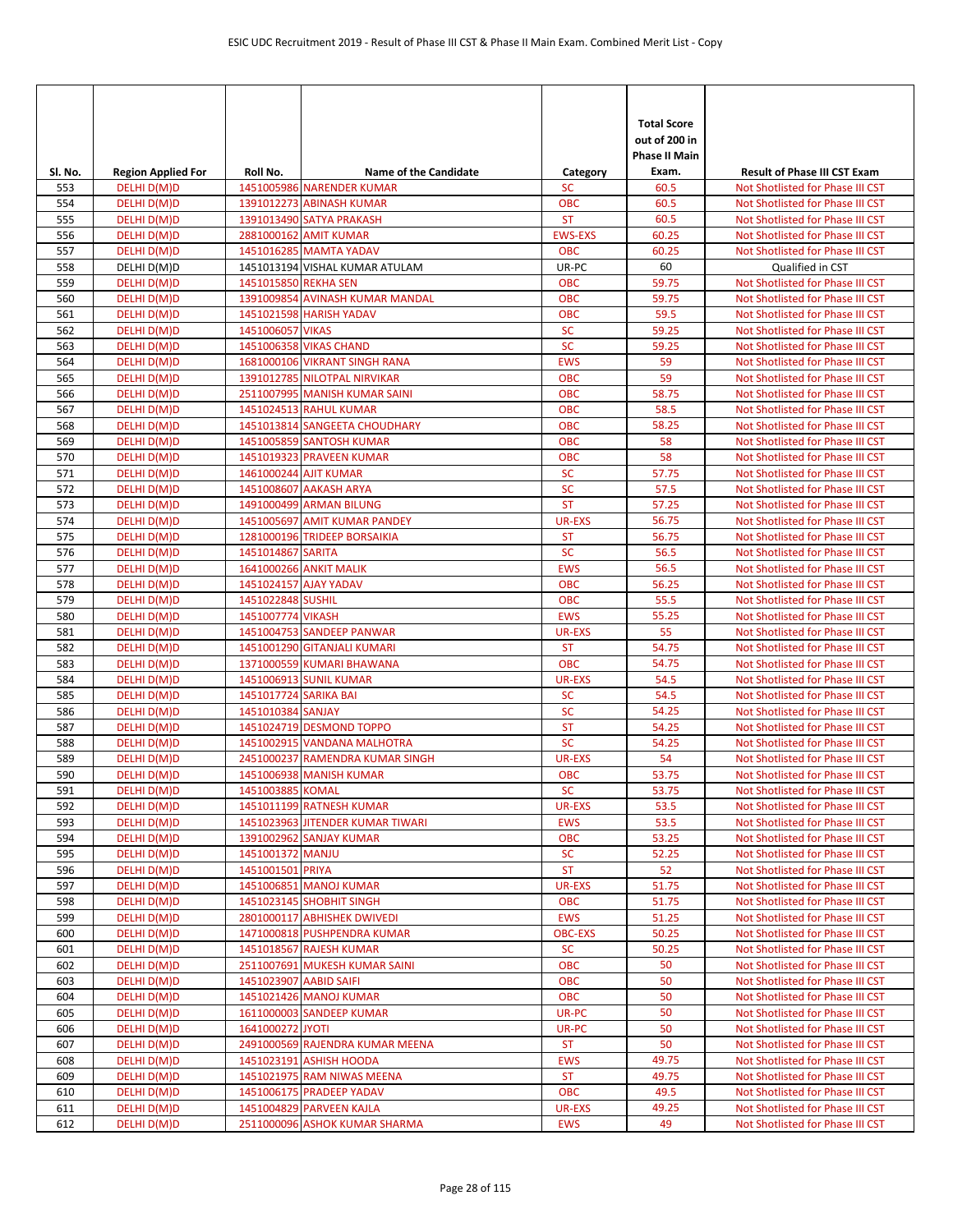|                |                                          | Roll No.              | <b>Name of the Candidate</b>                         |                       | <b>Total Score</b><br>out of 200 in<br>Phase II Main<br>Exam. | <b>Result of Phase III CST Exam</b>                                  |
|----------------|------------------------------------------|-----------------------|------------------------------------------------------|-----------------------|---------------------------------------------------------------|----------------------------------------------------------------------|
| SI. No.<br>613 | <b>Region Applied For</b><br>DELHI D(M)D |                       | 1451019556 TARUN KUMAR                               | Category<br><b>SC</b> | 48.75                                                         | Not Shotlisted for Phase III CST                                     |
| 614            | DELHI D(M)D                              |                       | 1451011345 PRAVEEN KUMAR                             | <b>OBC</b>            | 48.5                                                          | Not Shotlisted for Phase III CST                                     |
| 615            | DELHI D(M)D                              | 1451022821 ROHIT      |                                                      | <b>OBC</b>            | 48.5                                                          | Not Shotlisted for Phase III CST                                     |
| 616            | DELHI D(M)D                              | 1451004883 BUNTI      |                                                      | <b>OBC</b>            | 48.5                                                          | Not Shotlisted for Phase III CST                                     |
| 617            | DELHI D(M)D                              |                       | 1451000443 POOJA SHARMA                              | <b>EWS</b>            | 48.25                                                         | Not Shotlisted for Phase III CST                                     |
| 618            | DELHI D(M)D                              |                       | 1451007227 NITISH KUMAR                              | <b>OBC</b>            | 47.75                                                         | Not Shotlisted for Phase III CST                                     |
| 619            | DELHI D(M)D                              |                       | 1471000479 ROBIN KUMAR                               | <b>UR-EXS</b>         | 47.5                                                          | Not Shotlisted for Phase III CST                                     |
| 620            | DELHI D(M)D                              |                       | 1451013074 PRADEEP KUMAR                             | SC-PC                 | 47.5                                                          | Not Shotlisted for Phase III CST                                     |
| 621            | DELHI D(M)D                              |                       | 1451019950 ATUL VERMA                                | <b>OBC</b>            | 46.75                                                         | Not Shotlisted for Phase III CST                                     |
| 622            | DELHI D(M)D                              |                       | 1391001379 PRITY KUMARI                              | <b>OBC</b>            | 43.75                                                         | Not Shotlisted for Phase III CST                                     |
| 623            | DELHI D(M)D                              |                       | 1451013091 AKASH SAJWAN                              | UR-PC                 | 43.5                                                          | Not Shotlisted for Phase III CST                                     |
| 624            | DELHI D(M)D                              |                       | 1451019620 SUSHIL SIRARI                             | <b>UR-EXS</b>         | 43                                                            | Not Shotlisted for Phase III CST                                     |
| 625            | DELHI D(M)D                              |                       | 2511008550 DEEP JYOTI GARG                           | <b>EWS</b>            | 43                                                            | Not Shotlisted for Phase III CST                                     |
| 626            | DELHI D(M)D                              |                       | 1471000573 KESHAV SHARMA                             | UR-EXS                | 42.25                                                         | Not Shotlisted for Phase III CST                                     |
| 627            | DELHI D(M)D                              | 1451010671 SACHIN     |                                                      | <b>EWS</b>            | 42                                                            | Not Shotlisted for Phase III CST                                     |
| 628            | DELHI D(M)D                              |                       | 2541000246 SURBHI SHARMA                             | <b>EWS</b>            | 40.75                                                         | Not Shotlisted for Phase III CST                                     |
| 629            | DELHI D(M)D                              | 1451005116 TARUN PAL  |                                                      | <b>OBC</b>            | 40                                                            | Not Shotlisted for Phase III CST                                     |
| 630            | DELHI D(M)D                              |                       | 2511001375 NEERAJ KUMAR PARASHAR                     | <b>EWS</b>            | 39.5                                                          | Not Shotlisted for Phase III CST                                     |
| 631            | DELHI D(M)D                              |                       | 1451011076 SARVESH KUMAR                             | <b>OBC-EXS</b>        | 38.25                                                         | Not Shotlisted for Phase III CST                                     |
| 632            | DELHI D(M)D                              |                       | 1411001828 DILIP KUMAR<br>1611000456 TEJVEER SINGH   | <b>UR-EXS</b>         | 36<br>35                                                      | Not Shotlisted for Phase III CST                                     |
| 633            | DELHI D(M)D<br>DELHI D(M)D               |                       | 1451013112 INDRAJEET YADAV                           | UR-EXS<br>OBC-PC      | 33.5                                                          | Not Shotlisted for Phase III CST<br>Not Shotlisted for Phase III CST |
| 634<br>635     | DELHI D(M)D                              |                       | 1451013124 MAHENDRA PAL                              | <b>OBC-PC</b>         | 32                                                            | Not Shotlisted for Phase III CST                                     |
| 636            | DELHI D(M)D                              |                       | 2511002731 LAXMAN MEENA                              | <b>ST</b>             | 31.25                                                         | Not Shotlisted for Phase III CST                                     |
| 637            | DELHI D(M)D                              |                       | 1451018388 YOGESH KUMAR BHAKTA                       | <b>OBC-EXS</b>        | 30.5                                                          | Not Shotlisted for Phase III CST                                     |
| 638            | DELHI D(M)D                              | 2511004537 AJIT SAINI |                                                      | OBC-PC                | 29                                                            | Not Shotlisted for Phase III CST                                     |
| 639            | DELHI D(M)D                              |                       | 1811001080 RUPALI SRIVASTAVA                         | <b>EWS</b>            | 27.25                                                         | Not Shotlisted for Phase III CST                                     |
| $\mathbf{1}$   | DELHI HQRS.                              | 1451016251 ADITI GAUR |                                                      | UR                    | 154.5                                                         | Qualified in CST                                                     |
| $\overline{2}$ | DELHI HQRS.                              |                       | 1451005370 SAHIL CHHIKARA                            | UR                    | 151.25                                                        | Qualified in CST                                                     |
| 3              | DELHI HQRS.                              |                       | 1451014281 TRISHLA HURRIA                            | UR                    | 150.5                                                         | Qualified in CST                                                     |
| 4              | DELHI HQRS.                              |                       | 1461000928 UPLAV SHARMA                              | UR                    | 150.5                                                         | Qualified in CST                                                     |
| 5              | <b>DELHI HQRS.</b>                       |                       | 1451010758 ANURAG GAIROLA                            | <b>EWS</b>            | 147.25                                                        | Absent in Phase III CST                                              |
| 6              | DELHI HQRS.                              | 1451024591 ANKIT      |                                                      | OBC                   | 147                                                           | Qualified in CST                                                     |
| $\overline{7}$ | DELHI HQRS.                              |                       | 1451003474 NEETI PAHWA                               | UR                    | 145.5                                                         | Qualified in CST                                                     |
| 8              | DELHI HQRS.                              |                       | 1451007871 SAURABH YADAV                             | OBC                   | 142.5                                                         | Qualified in CST                                                     |
| 9              | DELHI HQRS.                              | 1451014592 PREETI     |                                                      | OBC                   | 141.75                                                        | Qualified in CST                                                     |
| 10             | DELHI HQRS.                              |                       | 1451022113 ASHUTOSH SINGH                            | UR                    | 140                                                           | Qualified in CST                                                     |
| 11             | DELHI HQRS.                              |                       | 2831000551 SUNIL BISHT                               | EWS                   | 139.75                                                        | Qualified in CST                                                     |
| 12             | DELHI HQRS.                              |                       | 1491000570 BHAVNA MISRA                              | UR                    | 139.75                                                        | Qualified in CST                                                     |
| 13             | DELHI HQRS.                              |                       | 2731000290 SUJATA PUNDIR                             | UR                    | 138.75                                                        | Qualified in CST                                                     |
| 14             | <b>DELHI HQRS.</b>                       |                       | 1331000139 KUMAR KAMAL                               | <b>UR</b>             | 138.5                                                         | Not Qualified in CST                                                 |
| 15             | <b>DELHI HQRS.</b>                       | 1611000293 PREETI     |                                                      | <b>UR</b>             | 138                                                           | Absent in Phase III CST                                              |
| 16             | DELHI HQRS.                              |                       | 1451004524 KHUSHBOO SETHI                            | UR                    | 137                                                           | Qualified in CST                                                     |
| 17             | DELHI HQRS.                              | 1611000261 PRIYANKA   |                                                      | UR                    | 137<br>136.5                                                  | Qualified in CST                                                     |
| 18<br>19       | DELHI HQRS.<br>DELHI HQRS.               |                       | 1491000295 ROHIT KUMAR<br>2851000994 KRATIKA AWASTHI | UR<br>UR              | 136.25                                                        | Qualified in CST<br>Qualified in CST                                 |
| 20             | DELHI HQRS.                              |                       | 1451020117 SHIVAM SARASWAT                           | UR                    | 135.25                                                        | Qualified in CST                                                     |
| 21             | DELHI HQRS.                              |                       | 1451024809 VANSHAJ KUMAR                             | UR                    | 134.75                                                        | Qualified in CST                                                     |
| 22             | DELHI HQRS.                              | 1621000135 RAVEENA    |                                                      | OBC                   | 134.5                                                         | Qualified in CST                                                     |
| 23             | DELHI HQRS.                              |                       | 2741000078 KISHOR ATWAL                              | UR                    | 134                                                           | Qualified in CST                                                     |
| 24             | DELHI HQRS.                              | 1451000941 JYOTI RANI |                                                      | OBC                   | 133.75                                                        | Qualified in CST                                                     |
| 25             | DELHI HQRS.                              |                       | 1451014848 VAANI SHARMA                              | UR                    | 133.5                                                         | Qualified in CST                                                     |
| 26             | DELHI HQRS.                              | 1641000256 AJAY MALIK |                                                      | UR                    | 132.5                                                         | Qualified in CST                                                     |
| 27             | DELHI HQRS.                              | 1451017136 SONIA      |                                                      | UR                    | 132                                                           | Qualified in CST                                                     |
| 28             | DELHI HQRS.                              | 1451018679 VIVEK      |                                                      | OBC                   | 131.75                                                        | Qualified in CST                                                     |
| 29             | DELHI HQRS.                              |                       | 1611000266 CHIRAG KUMAR                              | UR                    | 130.75                                                        | Qualified in CST                                                     |
| 30             | DELHI HQRS.                              |                       | 1451011031 VIKRANT SINGH                             | UR                    | 130.75                                                        | Qualified in CST                                                     |
| 31             | DELHI HQRS.                              |                       | 1451023121 AKSHAY CHAUHAN                            | OBC                   | 130.25                                                        | Qualified in CST                                                     |
| 32             | DELHI HQRS.                              |                       | 1451005338 JATIN GANGWANI                            | UR                    | 130                                                           | Qualified in CST                                                     |
| 33             | DELHI HQRS.                              |                       | 1451005456 PARAS PANJWANI                            | UR                    | 130                                                           | Qualified in CST                                                     |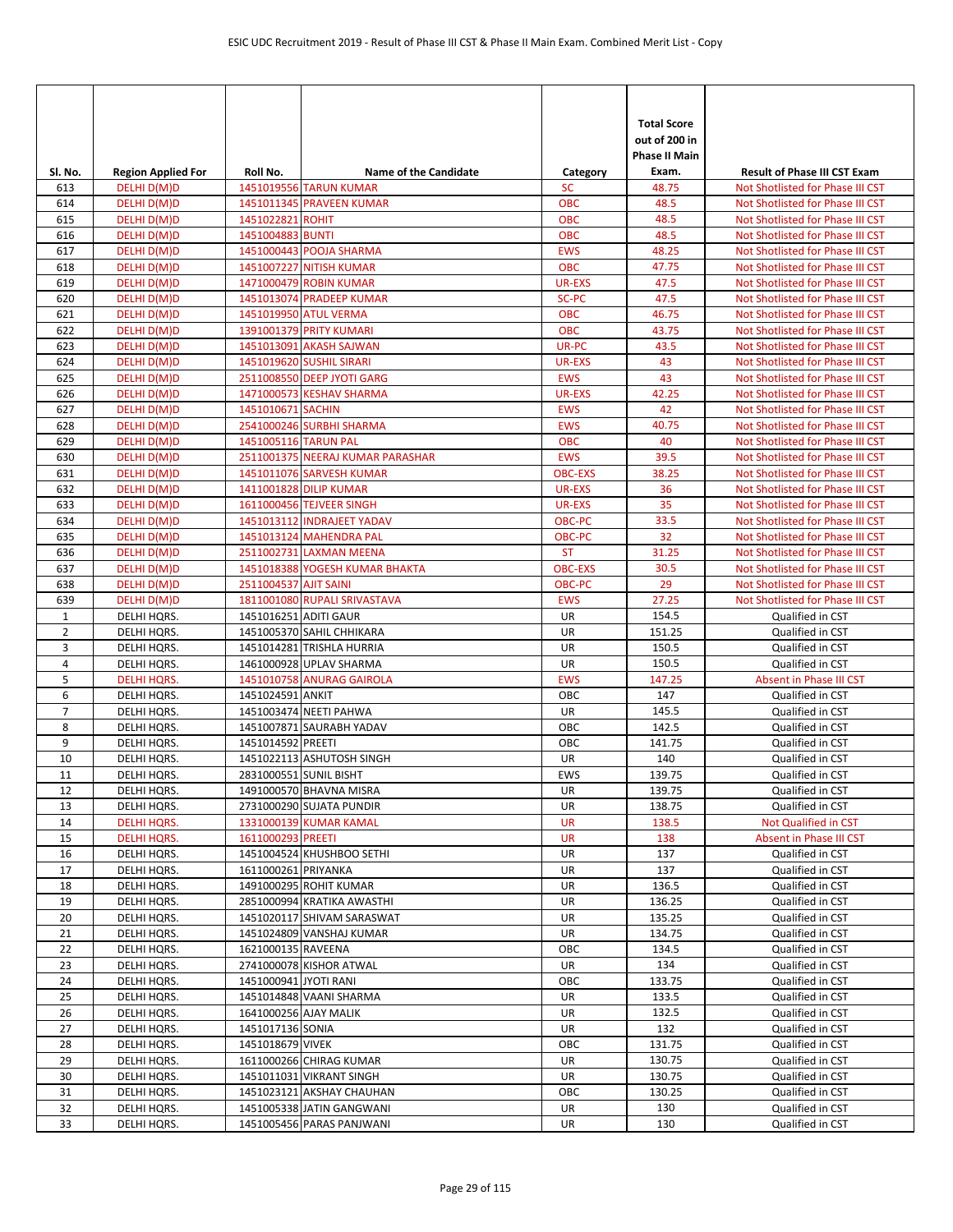| SI. No.  | <b>Region Applied For</b>         | Roll No.              | <b>Name of the Candidate</b>                              | Category                | <b>Total Score</b><br>out of 200 in<br><b>Phase II Main</b><br>Exam. | <b>Result of Phase III CST Exam</b>         |
|----------|-----------------------------------|-----------------------|-----------------------------------------------------------|-------------------------|----------------------------------------------------------------------|---------------------------------------------|
| 34       | DELHI HQRS.                       |                       | 2741000015 RICHA MAJILA                                   | UR.                     | 130                                                                  | Qualified in CST                            |
| 35       | DELHI HQRS.                       |                       | 1411001856 KARTIK SHARMA                                  | UR                      | 129.5                                                                | Qualified in CST                            |
| 36       | DELHI HQRS.                       |                       | 1451010277 ALOY SANTRA                                    | UR                      | 129.25                                                               | Qualified in CST                            |
| 37       | DELHI HQRS.                       |                       | 1451000892 HEMA DANGI                                     | UR                      | 129.25                                                               | Qualified in CST                            |
| 38       | DELHI HQRS.                       |                       | 1451015076 MOKSHA ARORA                                   | UR                      | 129                                                                  | Qualified in CST                            |
| 39       | DELHI HQRS.                       |                       | 1451006978 PRAMOD YADAV                                   | ОВС                     | 128                                                                  | Qualified in CST                            |
| 40       | DELHI HQRS.                       |                       | 1451004639 SANCHITA SINDWANI                              | UR                      | 128                                                                  | Qualified in CST                            |
| 41<br>42 | <b>DELHI HQRS.</b><br>DELHI HQRS. | 2511002846 AMIT TYAGI | 1451024990 ANKIT CHOUDHARY                                | <b>UR</b><br><b>EWS</b> | 127.25<br>127                                                        | Absent in Phase III CST<br>Qualified in CST |
| 43       | DELHI HQRS.                       | 2511001060 PANKAJ     |                                                           | OBC                     | 126.75                                                               | Qualified in CST                            |
| 44       | DELHI HQRS.                       |                       | 1491000357 PUNEET TANDON                                  | UR                      | 126.5                                                                | Qualified in CST                            |
| 45       | DELHI HQRS.                       |                       | 2861000406 VIKAS TRIPATHI                                 | UR                      | 125.75                                                               | Qualified in CST                            |
| 46       | DELHI HQRS.                       |                       | 1451000108 MONIKA SHIWAL                                  | OBC                     | 125.75                                                               | Qualified in CST                            |
| 47       | DELHI HQRS.                       |                       | 1451002037 ANKITA SINGH                                   | UR                      | 125.5                                                                | Qualified in CST                            |
| 48       | DELHI HQRS.                       | 1611000034 NEHA       |                                                           | <b>EWS</b>              | 125.5                                                                | Qualified in CST                            |
| 49       | DELHI HQRS.                       |                       | 1451014393 TARANDEEP KAUR LAMBA                           | UR                      | 125.5                                                                | Qualified in CST                            |
| 50       | DELHI HQRS.                       |                       | 1601000057 SHILPA KASHYAP                                 | OBC                     | 125                                                                  | Qualified in CST                            |
| 51       | DELHI HQRS.                       |                       | 1471000462 DIPESH KAUSHIK                                 | UR                      | 124.75                                                               | Qualified in CST                            |
| 52       | DELHI HQRS.                       |                       | 1451000073 SHALINI BHARDWAJ                               | UR                      | 124.75                                                               | Qualified in CST                            |
| 53       | DELHI HQRS.                       |                       | 2961000765 AMAN SAURABH                                   | UR                      | 124.5                                                                | Qualified in CST                            |
| 54       | DELHI HQRS.                       |                       | 1451015727 ANKITA KULHARI                                 | ОВС                     | 124.25                                                               | Qualified in CST                            |
| 55       | DELHI HQRS.                       |                       | 2741000156 AMBIKA KHULBE                                  | UR                      | 124                                                                  | Qualified in CST                            |
| 56       | DELHI HQRS.                       |                       | 1451016333 GUNJAN SHARMA                                  | UR                      | 123.75                                                               | Qualified in CST                            |
| 57       | DELHI HQRS.                       | 1491001007 SACHIN     |                                                           | OBC                     | 123.5                                                                | Qualified in CST                            |
| 58       | DELHI HQRS.                       |                       | 1451012853 KM URMILA CHAUDHARI                            | SC-PC                   | 122.5                                                                | Qualified in CST                            |
| 59       | DELHI HQRS.                       |                       | 1451018821 SANDEEP RAWAT                                  | ST                      | 121.25                                                               | Qualified in CST                            |
| 60       | DELHI HQRS.                       |                       | 1461000717 BHAVANA ARORA                                  | <b>EWS</b>              | 121.25                                                               | Qualified in CST                            |
| 61       | DELHI HQRS.                       | 1451002701 NEHA ARYA  |                                                           | SC                      | 121                                                                  | Qualified in CST                            |
| 62       | DELHI HQRS.                       |                       | 2401001586 MAHESH SINGLA                                  | UR                      | 121                                                                  | Qualified in CST                            |
| 63       | DELHI HQRS.                       | 1481000493 HIMANSHU   |                                                           | UR                      | 121                                                                  | Qualified in CST                            |
| 64<br>65 | <b>DELHI HQRS.</b>                |                       | 1451010290 SAHIL THAKUR                                   | <b>UR</b><br>OBC        | 120.75<br>120.75                                                     | Not Qualified in CST                        |
| 66       | DELHI HQRS.<br>DELHI HQRS.        |                       | 1391004534 MUSKAAN GAURAV<br>1451013811 TANYA CHAKRAVARTY | ОВС                     | 120.75                                                               | Qualified in CST<br>Qualified in CST        |
| 67       | DELHI HQRS.                       |                       | 1451013296 SANDEEP KUMAR SINGH                            | UR                      | 120.25                                                               | Qualified in CST                            |
| 68       | DELHI HQRS.                       |                       | 1451013997 SWATI TANWAR                                   | UR                      | 120                                                                  | Qualified in CST                            |
| 69       | DELHI HQRS.                       |                       | 1611000197 DARSHAN KUMAR                                  | UR                      | 119.5                                                                | Qualified in CST                            |
| 70       | DELHI HQRS.                       |                       | 1451010448 MAYANK RATRA                                   | OBC                     | 119.25                                                               | Qualified in CST                            |
| 71       | DELHI HQRS.                       |                       | 1491000999 SHUBHAM KAUSHIK                                | UR                      | 119.25                                                               | Qualified in CST                            |
| 72       | DELHI HQRS.                       |                       | 1451014437 PRATIBHA PANDEY                                | UR                      | 119                                                                  | Qualified in CST                            |
| 73       | DELHI HQRS.                       | 1611000659 PRITI      |                                                           | OBC                     | 118.75                                                               | Qualified in CST                            |
| 74       | DELHI HQRS.                       |                       | 1451001091 MANJU PUNIA                                    | EWS                     | 118.75                                                               | Qualified in CST                            |
| 75       | DELHI HQRS.                       |                       | 1451005753 HARSH NEGI                                     | UR                      | 118                                                                  | Qualified in CST                            |
| 76       | DELHI HQRS.                       |                       | 2761000647 AAKRATI SHARMA                                 | UR                      | 117.75                                                               | Qualified in CST                            |
| 77       | DELHI HQRS.                       |                       | 1451018141 PANKAJ AHLAWAT                                 | SC                      | 117.5                                                                | Qualified in CST                            |
| 78       | DELHI HQRS.                       |                       | 1451003134 POOJA YADAV                                    | OBC                     | 117.25                                                               | Qualified in CST                            |
| 79       | DELHI HQRS.                       |                       | 1461000435 PRATEEK LADWAL                                 | SC                      | 117                                                                  | Qualified in CST                            |
| 80       | <b>DELHI HQRS.</b>                |                       | 1611000735 POOJA GARG                                     | <b>UR</b>               | 117                                                                  | Not Shotlisted for Phase III CST            |
| 81       | <b>DELHI HQRS.</b>                |                       | 1451013915 MONIKA LAKRA                                   | <b>UR</b>               | 117                                                                  | Not Shotlisted for Phase III CST            |
| 82       | <b>DELHI HQRS.</b>                |                       | 1451013466 MANISHA BOHRA                                  | UR                      | 116.75                                                               | Not Shotlisted for Phase III CST            |
| 83<br>84 | <b>DELHI HQRS.</b><br>DELHI HQRS. |                       | 1491000514 SANJAY SINGH<br>1451012844 KM MANTI PRASAD     | <b>OBC</b><br>SC-PC     | 116.5<br>116.25                                                      | Not Qualified in CST<br>Qualified in CST    |
| 85       | <b>DELHI HQRS.</b>                |                       | 1451010843 MANISH KUMAR                                   | <b>UR</b>               | 115.75                                                               | Not Shotlisted for Phase III CST            |
| 86       | <b>DELHI HQRS.</b>                |                       | 1451001308 AKANSHA KAUSHIK                                | <b>UR</b>               | 115.25                                                               | Not Shotlisted for Phase III CST            |
| 87       | DELHI HQRS.                       |                       | 1451019073 ABHISHEK BAGHEL                                | OBC                     | 115.25                                                               | Qualified in CST                            |
| 88       | <b>DELHI HQRS.</b>                |                       | 1451003251 SAUMYA DIDUGU                                  | <b>UR</b>               | 115                                                                  | Not Shotlisted for Phase III CST            |
| 89       | DELHI HQRS.                       |                       | 1461001021 KAJOL KHATAK                                   | SC                      | 114.75                                                               | Qualified in CST                            |
| 90       | <b>DELHI HQRS.</b>                |                       | 1451014737 PALAK RUSTAGI                                  | <b>UR</b>               | 114.5                                                                | Not Shotlisted for Phase III CST            |
| 91       | <b>DELHI HQRS.</b>                |                       | 1451011859 SUJIT KUMAR                                    | <b>UR</b>               | 114.25                                                               | Not Shotlisted for Phase III CST            |
| 92       | <b>DELHI HQRS.</b>                |                       | 1451006475 LOKESH GUPTA                                   | <b>UR</b>               | 114.25                                                               | Not Shotlisted for Phase III CST            |
| 93       | <b>DELHI HQRS.</b>                |                       | 1451019040 MADHAV BHADORIYA                               | <b>UR</b>               | 113.75                                                               | Not Shotlisted for Phase III CST            |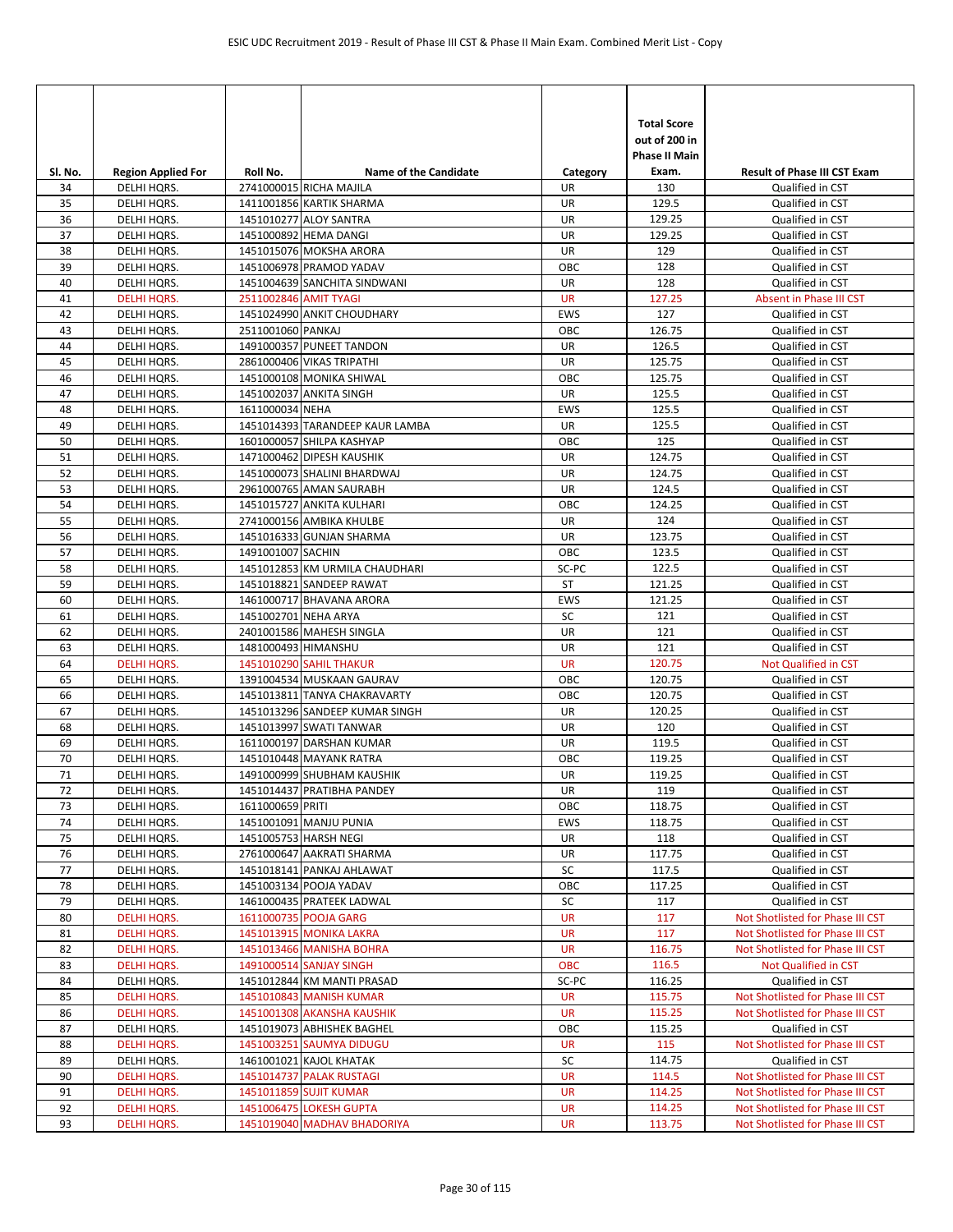| Sl. No.    | <b>Region Applied For</b>                | Roll No.               | <b>Name of the Candidate</b>                        | Category         | <b>Total Score</b><br>out of 200 in<br>Phase II Main<br>Exam. | <b>Result of Phase III CST Exam</b>                         |
|------------|------------------------------------------|------------------------|-----------------------------------------------------|------------------|---------------------------------------------------------------|-------------------------------------------------------------|
| 94         | <b>DELHI HORS.</b>                       |                        | 1451022408 PREET DABAS                              | <b>UR</b>        | 113.5                                                         | Not Shotlisted for Phase III CST                            |
| 95         | <b>DELHI HQRS.</b>                       |                        | 1491000462 UTSAV MEHROTRA                           | <b>UR</b>        | 112.75                                                        | Not Shotlisted for Phase III CST                            |
| 96         | <b>DELHI HQRS.</b>                       |                        | 1451001924 PRIYANKA SINGH                           | <b>UR</b>        | 112.75                                                        | Not Shotlisted for Phase III CST                            |
| 97         | <b>DELHI HQRS.</b>                       |                        | 1461000647 DIKSHANT PRATAP SINGH                    | <b>UR</b>        | 112.75                                                        | Not Shotlisted for Phase III CST                            |
| 98         | <b>DELHI HQRS.</b>                       |                        | 1491000676 AKASH JANARDAN                           | <b>UR</b>        | 112                                                           | Not Shotlisted for Phase III CST                            |
| 99         | DELHI HQRS.                              | 1451004208 KAJAL       |                                                     | EWS              | 111.75                                                        | Qualified in CST                                            |
| 100        | DELHI HQRS.                              |                        | 1451001495 PRIYA MEENA                              | <b>ST</b>        | 111.25                                                        | Qualified in CST                                            |
| 101        | DELHI HQRS.                              |                        | 2731000797 VAISHALI GUPTA                           | <b>EWS</b>       | 111                                                           | Qualified in CST                                            |
| 102        | DELHI HQRS.                              |                        | 1481000820 GAURAV SHARMA                            | ОВС              | 111                                                           | Qualified in CST                                            |
| 103        | <b>DELHI HQRS.</b>                       |                        | 1451016587 NIDHI BHARDWAJ                           | <b>UR</b>        | 110                                                           | Not Shotlisted for Phase III CST                            |
| 104        | DELHI HQRS.                              | 1451018099 YATIN       | 1451015142 RACHNA BHARTI                            | SC<br><b>EWS</b> | 109.5<br>109.5                                                | Qualified in CST                                            |
| 105<br>106 | <b>DELHI HQRS.</b><br><b>DELHI HQRS.</b> |                        | 1461000169 DEEPAK SHARMA                            | <b>UR</b>        | 109.5                                                         | Absent in Phase III CST<br>Not Shotlisted for Phase III CST |
| 107        | <b>DELHI HQRS.</b>                       |                        | 1451003507 PREETI GARG                              | <b>UR</b>        | 109.25                                                        | Not Shotlisted for Phase III CST                            |
| 108        | <b>DELHI HQRS.</b>                       |                        | 1451018217 MAYANK ANTHWAL                           | <b>EWS</b>       | 108.75                                                        | Absent in Phase III CST                                     |
| 109        | DELHI HQRS.                              | 1451016214 MONIKA      |                                                     | OBC              | 108.5                                                         | Qualified in CST                                            |
| 110        | DELHI HQRS.                              |                        | 1451007675 SANJEEV KUMAR                            | OBC              | 108.5                                                         | Qualified in CST                                            |
| 111        | <b>DELHI HQRS.</b>                       |                        | 1451003652 SONIKA SUMAN                             | <b>UR</b>        | 108.25                                                        | Not Shotlisted for Phase III CST                            |
| 112        | DELHI HQRS.                              |                        | 1411002655 SHWETA BHATT                             | <b>EWS</b>       | 108                                                           | Qualified in CST                                            |
| 113        | DELHI HQRS.                              | 1451003119 RENU        |                                                     | OBC              | 107.5                                                         | Qualified in CST                                            |
| 114        | DELHI HQRS.                              |                        | 1251000014 SHIVESH KUMAR SINGH                      | UR-EXS           | 107.25                                                        | Qualified in CST                                            |
| 115        | <b>DELHI HQRS.</b>                       | 1451004794 SAHIL RANA  |                                                     | <b>UR</b>        | 107.25                                                        | Not Shotlisted for Phase III CST                            |
| 116        | <b>DELHI HQRS.</b>                       |                        | 1451003903 SHALU JADAUN                             | <b>UR</b>        | 106.75                                                        | Not Shotlisted for Phase III CST                            |
| 117        | DELHI HQRS.                              | 1451022735 GOPAL JEE   |                                                     | <b>EWS</b>       | 106                                                           | Qualified in CST                                            |
| 118        | DELHI HQRS.                              |                        | 2741000288 MAHENDRA SINGH                           | UR-EXS           | 105.5                                                         | Qualified in CST                                            |
| 119        | <b>DELHI HQRS.</b>                       | 1461001035 USHA        |                                                     | <b>UR</b>        | 105.25                                                        | Not Shotlisted for Phase III CST                            |
| 120        | DELHI HQRS.                              | 1451003302 NEHA        |                                                     | EWS              | 105                                                           | Qualified in CST                                            |
| 121        | DELHI HQRS.                              |                        | 1451020492 GAURAV ANIJWAL                           | SC               | 104.75                                                        | Qualified in CST                                            |
| 122        | DELHI HQRS.                              |                        | 1451009623 MANISH SONI                              | OBC              | 104.25                                                        | Qualified in CST                                            |
| 123        | <b>DELHI HQRS.</b>                       |                        | 1451007482 ANSHUL SAINI                             | <b>UR</b>        | 103.75                                                        | Not Shotlisted for Phase III CST                            |
| 124        | <b>DELHI HQRS.</b>                       | 1611000469 DEEPAK      |                                                     | <b>UR</b>        | 103.5                                                         | Not Shotlisted for Phase III CST                            |
| 125        | DELHI HQRS.                              |                        | 1451000091 TANVI SINGH                              | ST               | 103.5                                                         | Qualified in CST                                            |
| 126        | DELHI HQRS.                              |                        | 1451023393 SURYA DEEP                               | OBC              | 103.25                                                        | Qualified in CST                                            |
| 127        | <b>DELHI HQRS.</b>                       |                        | 1461000145 YOGITA RAWAT                             | <b>UR</b>        | 103.25                                                        | Not Shotlisted for Phase III CST                            |
| 128        | <b>DELHI HQRS.</b>                       |                        | 1451002206 AANCHAL TAGGAR                           | <b>UR</b>        | 103                                                           | Not Shotlisted for Phase III CST                            |
| 129        | DELHI HQRS.                              |                        | 1451014465 UJALA MEENA                              | <b>ST</b>        | 102.5                                                         | Qualified in CST                                            |
| 130        | <b>DELHI HQRS.</b>                       | 1451007242 KARTIK JAIN |                                                     | <b>UR</b>        | 102.25                                                        | Not Shotlisted for Phase III CST                            |
| 131        | DELHI HQRS.                              | 1451002680 MANSA       |                                                     | <b>EWS</b>       | 102                                                           | Qualified in CST                                            |
| 132        | DELHI HQRS.                              | 1611000763 SATBIR      |                                                     | OBC              | 101.75<br>101.75                                              | Qualified in CST                                            |
| 133<br>134 | DELHI HQRS.<br>DELHI HQRS.               |                        | 1451017555 ANASWARA ASOKAN<br>1451006361 AMIT KUMAR | OBC<br>OBC       | 101                                                           | Qualified in CST<br>Qualified in CST                        |
| 135        | <b>DELHI HQRS.</b>                       |                        | 1451005191 SHIVENDER SINGH RAGHAV                   | UR               | 100.25                                                        | Not Shotlisted for Phase III CST                            |
| 136        | DELHI HQRS.                              |                        | 1451005726 SACHIN GULIA                             | EWS              | 100.25                                                        | Qualified in CST                                            |
| 137        | <b>DELHI HQRS.</b>                       |                        | 1451023332 MAYANK ANAND                             | UR               | 99.75                                                         | Not Shotlisted for Phase III CST                            |
| 138        | DELHI HQRS.                              |                        | 2831000059 KRISHNA KUMAR                            | OBC              | 99.75                                                         | Qualified in CST                                            |
| 139        | DELHI HQRS.                              |                        | 1451014444 SARAL PRAJAPATI                          | OBC              | 99.5                                                          | Qualified in CST                                            |
| 140        | DELHI HQRS.                              | 1451020103 SANDEEP     |                                                     | OBC              | 99.25                                                         | Qualified in CST                                            |
| 141        | <b>DELHI HQRS.</b>                       |                        | 1451005506 MANOJ KUMAR SINGH                        | <b>UR-EXS</b>    | 99                                                            | Absent in Phase III CST                                     |
| 142        | <b>DELHI HQRS.</b>                       |                        | 1391003355 AMOD KUMAR SINGH                         | <b>UR</b>        | 98.25                                                         | Not Shotlisted for Phase III CST                            |
| 143        | <b>DELHI HQRS.</b>                       |                        | 1451006540 NATANSH PAYAL                            | <b>UR</b>        | 98                                                            | Not Shotlisted for Phase III CST                            |
| 144        | <b>DELHI HQRS.</b>                       |                        | 1451015969 JYOTI KUMARI                             | <b>UR</b>        | 97.75                                                         | Not Shotlisted for Phase III CST                            |
| 145        | <b>DELHI HQRS.</b>                       |                        | 1451018456 JATIN KUMAR MITTAL                       | UR               | 97.5                                                          | Not Shotlisted for Phase III CST                            |
| 146        | <b>DELHI HQRS.</b>                       |                        | 2131001258 SANJEEV KUMAR                            | <b>UR</b>        | 97.25                                                         | Not Shotlisted for Phase III CST                            |
| 147        | <b>DELHI HQRS.</b>                       |                        | 1451024209 SHUBHAM JAIN                             | <b>UR</b>        | 97.25                                                         | Not Shotlisted for Phase III CST                            |
| 148        | DELHI HQRS.                              |                        | 1451000339 DAMINI SINGH                             | ST               | 97                                                            | Qualified in CST                                            |
| 149        | <b>DELHI HQRS.</b>                       | 1461000366 ANKIT RAI   |                                                     | <b>UR</b>        | 97                                                            | Not Shotlisted for Phase III CST                            |
| 150        | <b>DELHI HQRS.</b>                       |                        | 1641000510 GOURAV SHARMA                            | UR               | 97                                                            | Not Shotlisted for Phase III CST                            |
| 151        | DELHI HQRS.                              |                        | 1451011901 MANISH KHANDELWAL                        | OBC              | 96.5                                                          | Qualified in CST                                            |
| 152        | DELHI HQRS.                              |                        | 2781001234 ASHUTOSH KUMAR SINGH                     | EWS              | 96.25                                                         | Qualified in CST                                            |
| 153        | <b>DELHI HQRS.</b>                       | 1451002381 NIDHI       |                                                     | <b>EWS</b>       | 95.75                                                         | Not Shotlisted for Phase III CST                            |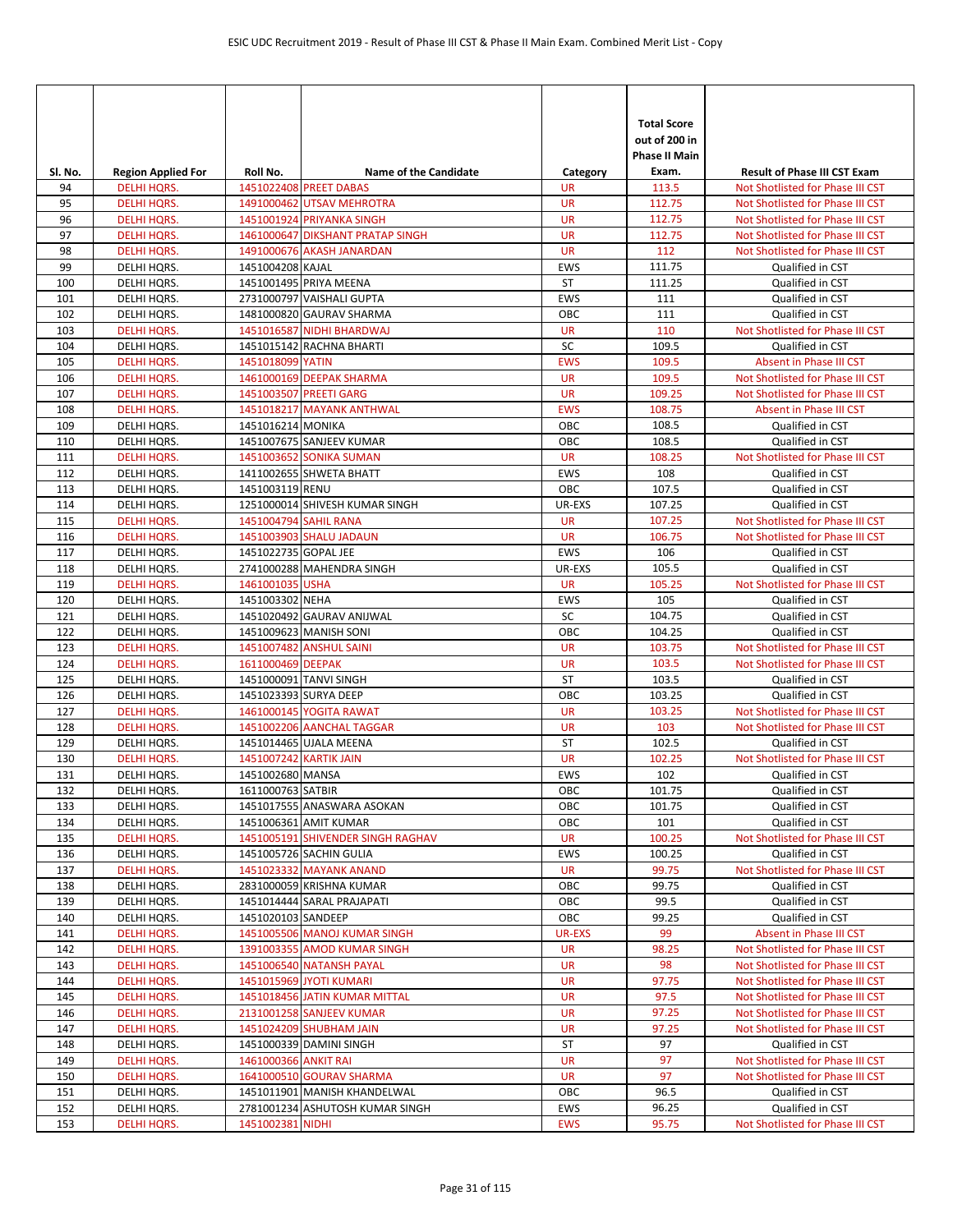| Sl. No.    | <b>Region Applied For</b>                | Roll No.             | <b>Name of the Candidate</b>                            | Category             | <b>Total Score</b><br>out of 200 in<br><b>Phase II Main</b><br>Exam. | <b>Result of Phase III CST Exam</b>                                  |
|------------|------------------------------------------|----------------------|---------------------------------------------------------|----------------------|----------------------------------------------------------------------|----------------------------------------------------------------------|
| 154        | DELHI HQRS.                              |                      | 1451000342 DIVYA VOHRA                                  | ОВС                  | 95.25                                                                | Qualified in CST                                                     |
| 155        | <b>DELHI HQRS.</b>                       |                      | 1491000081 PRABHAKAR KUMAR JHA                          | <b>UR</b>            | 95.25                                                                | Not Shotlisted for Phase III CST                                     |
| 156        | <b>DELHI HQRS.</b>                       |                      | 1461000195 MEGHNA TAYAL                                 | <b>EWS</b>           | 95.25                                                                | Not Shotlisted for Phase III CST                                     |
| 157        | <b>DELHI HQRS.</b>                       |                      | 1451020427 SHUBHAM JANGRA                               | <b>UR</b>            | 95                                                                   | Not Shotlisted for Phase III CST                                     |
| 158        | <b>DELHI HQRS.</b>                       |                      | 1481000541 SHIFALI OBEROI                               | <b>SC</b>            | 94.5                                                                 | Not Shotlisted for Phase III CST                                     |
| 159        | <b>DELHI HQRS.</b>                       | 2761000397 DEVYANI   |                                                         | <b>SC</b>            | 94.25                                                                | Not Shotlisted for Phase III CST                                     |
| 160        | <b>DELHI HQRS.</b>                       |                      | 1451000960 GEETANJALI VERMA                             | <b>UR</b>            | 94.25                                                                | Not Shotlisted for Phase III CST                                     |
| 161        | DELHI HQRS.                              |                      | 1451001967 KUMARI MONIKA                                | OBC                  | 94                                                                   | Qualified in CST                                                     |
| 162        | <b>DELHI HQRS.</b>                       |                      | 1451023511 SUNIL KUMAR                                  | <b>UR-EXS</b>        | 92.75                                                                | Absent in Phase III CST                                              |
| 163        | DELHI HQRS.                              |                      | 1451005879 SUNIL KHATRI                                 | UR-EXS               | 92                                                                   | Qualified in CST                                                     |
| 164        | <b>DELHI HQRS.</b>                       |                      | 1451021551 KESHAV KUMAR JHA                             | <b>UR</b>            | 91.25                                                                | Not Shotlisted for Phase III CST                                     |
| 165        | <b>DELHI HQRS.</b>                       |                      | 1451022672 HITESH RAWAT                                 | <b>UR</b>            | 91.25                                                                | Not Shotlisted for Phase III CST                                     |
| 166        | DELHI HQRS.                              |                      | 1481000195 PANKAJ YADAV                                 | UR-EXS               | 91                                                                   | Qualified in CST                                                     |
| 167        | <b>DELHI HQRS.</b>                       |                      | 1451006541 ABHISHEK SANTOSHI                            | <b>SC</b>            | 90.25                                                                | Not Shotlisted for Phase III CST                                     |
| 168        | <b>DELHI HQRS.</b>                       |                      | 1381000590 AMIT KUMAR                                   | <b>EWS</b>           | 90                                                                   | Not Shotlisted for Phase III CST                                     |
| 169        | <b>DELHI HQRS.</b>                       |                      | 1611000612 NARESH KUMAR                                 | <b>OBC-EXS</b>       | 89.75                                                                | Absent in Phase III CST                                              |
| 170        | <b>DELHI HQRS.</b>                       |                      | 1571000220 ABHINAV KUMAR                                | <b>SC</b>            | 89.25                                                                | Not Shotlisted for Phase III CST                                     |
| 171        | <b>DELHI HQRS.</b>                       |                      | 1621000124 SEEMA RANI                                   | <b>EWS</b>           | 89                                                                   | Not Shotlisted for Phase III CST                                     |
| 172        | <b>DELHI HQRS.</b>                       |                      | 1471000756 RAJESH KUMAR                                 | <b>OBC</b>           | 88.5                                                                 | Not Shotlisted for Phase III CST                                     |
| 173        | <b>DELHI HQRS.</b>                       |                      | 1451022384 PUSKAR NATH JHA                              | <b>UR</b>            | 88.5                                                                 | Not Shotlisted for Phase III CST                                     |
| 174        | <b>DELHI HQRS.</b>                       | 1471000027 AYUSHI    |                                                         | <b>SC</b>            | 88.25                                                                | Not Shotlisted for Phase III CST                                     |
| 175        | <b>DELHI HQRS.</b>                       |                      | 1451006763 LALIT BIDHURI                                | <b>OBC</b>           | 88                                                                   | Not Shotlisted for Phase III CST                                     |
| 176        | <b>DELHI HQRS.</b>                       |                      | 1491000159 JATIN SIROHI                                 | <b>OBC</b>           | 88                                                                   | Not Shotlisted for Phase III CST                                     |
| 177        | <b>DELHI HQRS.</b>                       |                      | 1451000334 PRIYA SHARMA                                 | <b>OBC</b>           | 87.75                                                                | Not Shotlisted for Phase III CST                                     |
| 178        | <b>DELHI HQRS.</b>                       | 1451022809 MANJEET   |                                                         | <b>EWS</b>           | 87.5                                                                 | Not Shotlisted for Phase III CST                                     |
| 179        | <b>DELHI HQRS.</b>                       |                      | 1451004896 KUMAR SHANU                                  | <b>UR</b>            | 86.75                                                                | Not Shotlisted for Phase III CST                                     |
| 180        | <b>DELHI HQRS.</b>                       |                      | 1451009776 RISHABH JAIN                                 | <b>EWS</b>           | 86.25                                                                | Not Shotlisted for Phase III CST                                     |
| 181        | <b>DELHI HQRS.</b>                       | 2041000334 SILPA K K |                                                         | <b>OBC</b>           | 86                                                                   | Not Shotlisted for Phase III CST                                     |
| 182        | <b>DELHI HQRS.</b>                       |                      | 1451002297 ANOOP KUMAR GUPTA                            | <b>UR-EXS</b>        | 85.5                                                                 | Not Qualified in CST                                                 |
| 183        | <b>DELHI HQRS.</b>                       |                      | 1451013337 ADITYA BHATNAGAR                             | <b>UR</b>            | 85.5                                                                 | Not Shotlisted for Phase III CST                                     |
| 184        | <b>DELHI HQRS.</b>                       |                      | 1451000311 NIDHI UPPAL                                  | <b>UR</b>            | 85.5                                                                 | Not Shotlisted for Phase III CST                                     |
| 185        | <b>DELHI HQRS.</b>                       | 1451017963 GEETIKA   |                                                         | <b>OBC</b>           | 85.25                                                                | Not Shotlisted for Phase III CST                                     |
| 186        | <b>DELHI HQRS.</b>                       |                      | 1451001220 NEHA MATHUR                                  | <b>UR</b>            | 84.75                                                                | Not Shotlisted for Phase III CST                                     |
| 187        | DELHI HQRS.                              |                      | 1481000266 LOKESH DABAS                                 | UR-EXS               | 84.5                                                                 | Qualified in CST                                                     |
| 188        | <b>DELHI HQRS.</b>                       | 1451013442 PRIYANKA  |                                                         | <b>UR</b>            | 84.5                                                                 | Not Shotlisted for Phase III CST                                     |
| 189        | <b>DELHI HQRS.</b>                       |                      | 1451014648 PRERNA GAUTAM                                | <b>SC</b>            | 84.5                                                                 | Not Shotlisted for Phase III CST                                     |
| 190        | DELHI HQRS.                              |                      | 1481000041 ARVIND KUMAR                                 | OBC-EXS              | 84.25                                                                | Qualified in CST                                                     |
| 191        | <b>DELHI HQRS.</b>                       | 1451012226 BHARAT    |                                                         | <b>UR</b>            | 84                                                                   | Not Shotlisted for Phase III CST                                     |
| 192        | DELHI HQRS.                              |                      | 1451001604 RUPALI JYOTSNA XESS                          | ST                   | 83.25                                                                | Qualified in CST                                                     |
| 193        | <b>DELHI HQRS.</b>                       |                      | 1591000531 RANBIR SINGH                                 | UR-EXS               | 83                                                                   | Not Shotlisted for Phase III CST                                     |
| 194        | <b>DELHI HQRS.</b>                       |                      | 1641000142 NAVEEN NEHRA                                 | <b>UR</b>            | 82.75                                                                | Not Shotlisted for Phase III CST                                     |
| 195        | <b>DELHI HQRS.</b>                       | 1451014600 SUKHDA    | 1451023895 AAKASH YADAV                                 | <b>EWS</b>           | 82.5                                                                 | Not Shotlisted for Phase III CST<br>Not Shotlisted for Phase III CST |
| 196        | DELHI HQRS.                              |                      |                                                         | <b>OBC</b>           | 82                                                                   |                                                                      |
| 197        | <b>DELHI HQRS.</b>                       |                      | 1451021809 DHARMENDER                                   | <b>EWS</b>           | 81.5<br>81.25                                                        | Not Shotlisted for Phase III CST                                     |
| 198        | <b>DELHI HQRS.</b><br><b>DELHI HQRS.</b> |                      | 1471000820 BHUPANDRA KUMAR                              | UR-EXS<br><b>EWS</b> | 80.75                                                                | Not Shotlisted for Phase III CST                                     |
| 199<br>200 | <b>DELHI HQRS.</b>                       |                      | 1451009917 PRABHAT CHOUDHARY<br>1451016005 DEILA PAMPUI | <b>ST</b>            | 80                                                                   | Not Shotlisted for Phase III CST<br>Not Shotlisted for Phase III CST |
| 201        | <b>DELHI HQRS.</b>                       |                      | 1451003521 NAVEEN KUMARI                                | OBC                  | 79.25                                                                | Not Shotlisted for Phase III CST                                     |
| 202        | <b>DELHI HQRS.</b>                       |                      | 1741000115 DHARAMVEER SINGH                             | <b>UR-EXS</b>        | 78.75                                                                | Not Shotlisted for Phase III CST                                     |
| 203        | <b>DELHI HQRS.</b>                       |                      | 1451023306 SAKET SUMAN                                  | <b>OBC</b>           | 78.75                                                                | Not Shotlisted for Phase III CST                                     |
| 204        | <b>DELHI HQRS.</b>                       |                      | 1451011185 PRAVESH KUMAR                                | UR-EXS               | 78.5                                                                 | Not Shotlisted for Phase III CST                                     |
| 205        | <b>DELHI HQRS.</b>                       |                      | 1641000225 JITENDER SINGH                               | <b>EWS</b>           | 78.5                                                                 | Not Shotlisted for Phase III CST                                     |
| 206        | <b>DELHI HQRS.</b>                       |                      | 1451019315 ANMOL KHANNA                                 | <b>OBC</b>           | 78.5                                                                 | Not Shotlisted for Phase III CST                                     |
| 207        | <b>DELHI HQRS.</b>                       |                      | 1451010488 DEEPAK KUMAR                                 | <b>OBC</b>           | 78.25                                                                | Not Shotlisted for Phase III CST                                     |
| 208        | <b>DELHI HQRS.</b>                       |                      | 2751000312 RAHUL KUMAR PAL                              | <b>OBC</b>           | 78.25                                                                | Not Shotlisted for Phase III CST                                     |
| 209        | <b>DELHI HQRS.</b>                       |                      | 1451002545 JYOTI MEENA                                  | <b>ST</b>            | 78.25                                                                | Not Shotlisted for Phase III CST                                     |
| 210        | DELHI HQRS.                              |                      | 1611000284 SHALU SAINI                                  | <b>OBC</b>           | 78                                                                   | Not Shotlisted for Phase III CST                                     |
| 211        | <b>DELHI HQRS.</b>                       |                      | 1451024004 ANKUR GOYAL                                  | <b>EWS</b>           | 78                                                                   | Not Shotlisted for Phase III CST                                     |
| 212        | <b>DELHI HQRS.</b>                       |                      | 1451009993 KAMAL KISHORE                                | <b>OBC-EXS</b>       | 77                                                                   | Not Shotlisted for Phase III CST                                     |
| 213        | <b>DELHI HQRS.</b>                       |                      | 1451010099 VIPUL YADAV                                  | <b>OBC</b>           | 76.5                                                                 | Not Shotlisted for Phase III CST                                     |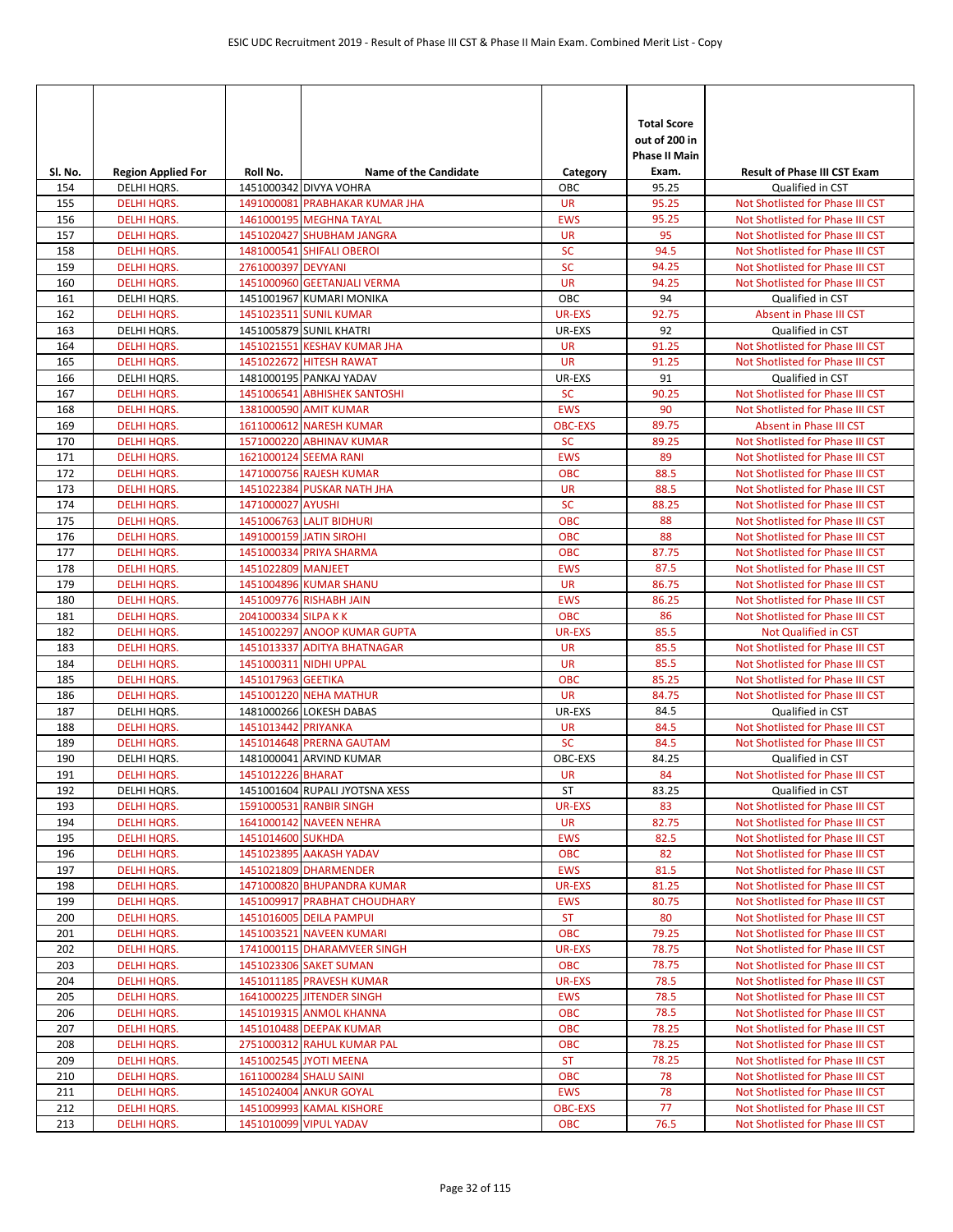| SI. No.                        | <b>Region Applied For</b>                | Roll No.               | <b>Name of the Candidate</b>                                     | Category                 | <b>Total Score</b><br>out of 200 in<br><b>Phase II Main</b><br>Exam. | <b>Result of Phase III CST Exam</b>                                  |
|--------------------------------|------------------------------------------|------------------------|------------------------------------------------------------------|--------------------------|----------------------------------------------------------------------|----------------------------------------------------------------------|
| 214                            | <b>DELHI HQRS.</b>                       |                        | 1451010938 MANISH SINGH                                          | <b>EWS</b>               | 76.5                                                                 | Not Shotlisted for Phase III CST                                     |
| 215                            | <b>DELHI HQRS.</b>                       |                        | 1451007338 SOURAV SETH                                           | OBC                      | 76.25                                                                | Not Shotlisted for Phase III CST                                     |
| 216                            | <b>DELHI HQRS.</b>                       | 1451001099 TRIPTI JAIN |                                                                  | <b>EWS</b>               | 76                                                                   | Not Shotlisted for Phase III CST                                     |
| 217                            | <b>DELHI HQRS.</b>                       |                        | 1451001514 RAMITA SINGH                                          | <b>SC</b>                | 75.5                                                                 | Not Shotlisted for Phase III CST                                     |
| 218                            | <b>DELHI HQRS.</b>                       |                        | 1451013718 MOHAMMAD AZEEM                                        | <b>EWS</b>               | 75.5                                                                 | Not Shotlisted for Phase III CST                                     |
| 219                            | <b>DELHI HQRS.</b>                       |                        | 1451010520 AJAY KUMAR PAL                                        | <b>OBC</b>               | 75.25                                                                | Not Shotlisted for Phase III CST                                     |
| 220                            | <b>DELHI HQRS.</b>                       |                        | 1451009117 NITIN SHARMA                                          | <b>OBC</b>               | 75.25                                                                | Not Shotlisted for Phase III CST                                     |
| 221                            | <b>DELHI HQRS.</b>                       |                        | 1491000319 AMAN KUMAR                                            | OBC                      | 74.75                                                                | Not Shotlisted for Phase III CST                                     |
| 222                            | DELHI HQRS.                              |                        | 1451012892 MONU KANT                                             | OBC-PC                   | 74                                                                   | Qualified in CST                                                     |
| 223                            | <b>DELHI HQRS.</b>                       | 1611000605 KULDEEP     |                                                                  | <b>EWS</b>               | 74                                                                   | Not Shotlisted for Phase III CST                                     |
| 224                            | <b>DELHI HQRS.</b>                       |                        | 2211000528 NARESH KUMAR SACHAN                                   | <b>OBC-EXS</b>           | 73.75                                                                | Not Shotlisted for Phase III CST                                     |
| 225                            | <b>DELHI HQRS.</b>                       |                        | 2031001754 RAJU KUMAR<br>1641000604 SACHIN KUMAR                 | <b>EWS</b><br><b>OBC</b> | 73.75<br>73                                                          | Not Shotlisted for Phase III CST                                     |
| 226<br>227                     | <b>DELHI HQRS.</b><br><b>DELHI HQRS.</b> |                        | 1491001020 YOGINDER KUMAR                                        | <b>OBC</b>               | 73                                                                   | Not Shotlisted for Phase III CST<br>Not Shotlisted for Phase III CST |
| 228                            | <b>DELHI HQRS.</b>                       | 1451004173 MANJU       |                                                                  | <b>EWS</b>               | 72                                                                   | Not Shotlisted for Phase III CST                                     |
| 229                            | <b>DELHI HQRS.</b>                       |                        | 1451008804 VIVEK KHATRI                                          | <b>UR</b>                | 71.25                                                                | Not Shotlisted for Phase III CST                                     |
| 230                            | DELHI HQRS.                              |                        | 1451012924 SURBHI SINDHU                                         | UR-PC                    | 70.5                                                                 | Qualified in CST                                                     |
| 231                            | DELHI HQRS.                              |                        | 1451012934 PRINCE KUMAR DHAKA                                    | UR-PC                    | 70.25                                                                | Qualified in CST                                                     |
| 232                            | <b>DELHI HQRS.</b>                       |                        | 1471001018 JITENDRA KUMAR                                        | <b>OBC-EXS</b>           | 69.5                                                                 | Not Shotlisted for Phase III CST                                     |
| 233                            | <b>DELHI HORS.</b>                       |                        | 2511006107 ROHAN MEENA                                           | <b>ST</b>                | 69.5                                                                 | Not Shotlisted for Phase III CST                                     |
| 234                            | DELHI HQRS.                              |                        | 1391006886 UMAVATI KUMARI                                        | OBC-PC                   | 68.5                                                                 | Qualified in CST                                                     |
| 235                            | <b>DELHI HQRS.</b>                       |                        | 1451006257 VISHAL YADAV                                          | <b>OBC</b>               | 68.25                                                                | Not Shotlisted for Phase III CST                                     |
| 236                            | <b>DELHI HQRS.</b>                       |                        | 1451022559 ANJAY KUMAR                                           | <b>ST</b>                | 67.25                                                                | Not Shotlisted for Phase III CST                                     |
| 237                            | <b>DELHI HQRS.</b>                       |                        | 1451004836 NAVEEN KUMAR                                          | <b>OBC</b>               | 66.75                                                                | Not Shotlisted for Phase III CST                                     |
| 238                            | DELHI HQRS.                              |                        | 2881000557 ANUJ JINDAL                                           | UR-PC                    | 63.75                                                                | Qualified in CST                                                     |
| 239                            | DELHI HQRS.                              |                        | 1481000003 VISHWAJEET KUMAR SRIVASTAVA                           | UR-PC                    | 62.25                                                                | Qualified in CST                                                     |
| 240                            | <b>DELHI HQRS.</b>                       |                        | 1391007002 TAUSIF ANSARI                                         | <b>OBC-PC</b>            | 61.5                                                                 | Not Qualified in CST                                                 |
| 241                            | <b>DELHI HQRS.</b>                       |                        | 1451021916 JAY PRAKASH SINGH                                     | <b>UR-EXS</b>            | 61.25                                                                | Not Shotlisted for Phase III CST                                     |
| 242                            | <b>DELHI HQRS.</b>                       |                        | 1491000003 RAHUL TRIPATHI                                        | UR-PC                    | 60.5                                                                 | Not Shotlisted for Phase III CST                                     |
| 243                            | <b>DELHI HQRS.</b>                       |                        | 1451013423 GAURAV SINGH                                          | <b>UR</b>                | 58.5                                                                 | Not Shotlisted for Phase III CST                                     |
| 244                            | <b>DELHI HQRS.</b>                       |                        | 1451013081 AMANDEEP KAUR                                         | OBC-PC                   | 57.25                                                                | Not Shotlisted for Phase III CST                                     |
| 245                            | <b>DELHI HQRS.</b>                       | 1471000642 JAVED       |                                                                  | <b>OBC</b>               | 55.25                                                                | Not Shotlisted for Phase III CST                                     |
| 246                            | <b>DELHI HQRS.</b>                       |                        | 1451013149 NARESH SEHRAWAT                                       | UR-PC                    | 54.25                                                                | Not Shotlisted for Phase III CST                                     |
| 247                            | <b>DELHI HQRS.</b>                       | 1451012913 MANAN VIJ   |                                                                  | UR-PC                    | 47                                                                   | Not Shotlisted for Phase III CST                                     |
| 248                            | <b>DELHI HQRS.</b>                       |                        | 1451012919 YOGESH KUMAR VERMA                                    | SC-PC                    | 41                                                                   | Not Shotlisted for Phase III CST                                     |
| 249                            | <b>DELHI HQRS.</b>                       | 2681004063 ABHILEKH V  |                                                                  | UR-PC                    | 33.5                                                                 | Not Shotlisted for Phase III CST                                     |
| $\mathbf{1}$<br>$\overline{2}$ | <b>DELHIRO</b>                           |                        | 2801000203 KAVISH KUMAR RATHORE<br>1781000420 SYED SHAYAN MAHTAB | <b>OBC</b><br><b>UR</b>  | 168.75<br>161                                                        | Absent in Phase III CST<br>Absent in Phase III CST                   |
| 3                              | <b>DELHIRO</b><br><b>DELHIRO</b>         |                        | 1461000353 YASH BHARDWAJ                                         | UR                       | 159.5                                                                | Qualified in CST                                                     |
| 4                              | <b>DELHI RO</b>                          |                        | 1451010511 LAKSHAY SHARMA                                        | UR                       | 159.25                                                               | Qualified in CST                                                     |
| 5                              | DELHI RO                                 |                        | 1451011621 SAURAV DUGGAL                                         | UR                       | 159                                                                  | Qualified in CST                                                     |
| 6                              | DELHI RO                                 |                        | 1451000696 SAMRIDHI SINGLA                                       | UR                       | 155.75                                                               | Qualified in CST                                                     |
| $\overline{7}$                 | DELHI RO                                 |                        | 1451004811 DAKSH GHATIWAL                                        | OBC                      | 155.25                                                               | Qualified in CST                                                     |
| 8                              | DELHI RO                                 |                        | 1491000804 RAJAT SRIVASTAVA                                      | UR                       | 154.5                                                                | Qualified in CST                                                     |
| 9                              | DELHI RO                                 |                        | 2401000083 ANKITA ARORA                                          | UR                       | 154.25                                                               | Qualified in CST                                                     |
| 10                             | DELHI RO                                 |                        | 1631000078 MADHURI DUA                                           | EWS                      | 153.25                                                               | Qualified in CST                                                     |
| 11                             | DELHI RO                                 |                        | 1491000829 VIDHI SHARMA                                          | UR                       | 153.25                                                               | Qualified in CST                                                     |
| 12                             | <b>DELHI RO</b>                          |                        | 1631000153 DISHAN GUPTA                                          | <b>UR</b>                | 152.75                                                               | Absent in Phase III CST                                              |
| 13                             | DELHI RO                                 |                        | 2491000166 ARUN YADAV                                            | OBC                      | 152.75                                                               | Qualified in CST                                                     |
| 14                             | <b>DELHI RO</b>                          |                        | 1491000641 NISHANT SHARMA                                        | UR                       | 152.5                                                                | Qualified in CST                                                     |
| 15                             | <b>DELHIRO</b>                           |                        | 1451016598 MANSI WAHI                                            | UR                       | 151.5                                                                | Absent in Phase III CST                                              |
| 16                             | DELHI RO                                 |                        | 1451002195 TANYA KUMARI                                          | UR                       | 151.5                                                                | Qualified in CST                                                     |
| 17                             | <b>DELHI RO</b>                          |                        | 2731000706 UDIT KUMAR                                            | UR                       | 150.5                                                                | Qualified in CST                                                     |
| 18                             | DELHI RO                                 |                        | 1481000420 SHOBHA CHAUHAN                                        | EWS                      | 150.5                                                                | Qualified in CST                                                     |
| 19                             | <b>DELHIRO</b>                           |                        | 1451000608 ALKA RAWAT                                            | <b>UR</b>                | 150.5                                                                | Absent in Phase III CST                                              |
| 20                             | DELHI RO                                 |                        | 1641000229 HITESH RANA                                           | UR                       | 149.25                                                               | Qualified in CST                                                     |
| 21                             | DELHI RO                                 |                        | 1471000222 SHIVANGI AGARWAL                                      | UR                       | 148.25                                                               | Qualified in CST                                                     |
| 22                             | DELHI RO                                 |                        | 1461000495 SWEETY JINDAL                                         | UR                       | 147.5                                                                | Qualified in CST                                                     |
| 23                             | DELHI RO                                 |                        | 1451018168 KESHAV SATI                                           | UR                       | 147                                                                  | Qualified in CST                                                     |
| 24                             | <b>DELHI RO</b>                          |                        | 1451011380 MANDEEP BHARDWAJ                                      | UR                       | 146.5                                                                | Qualified in CST                                                     |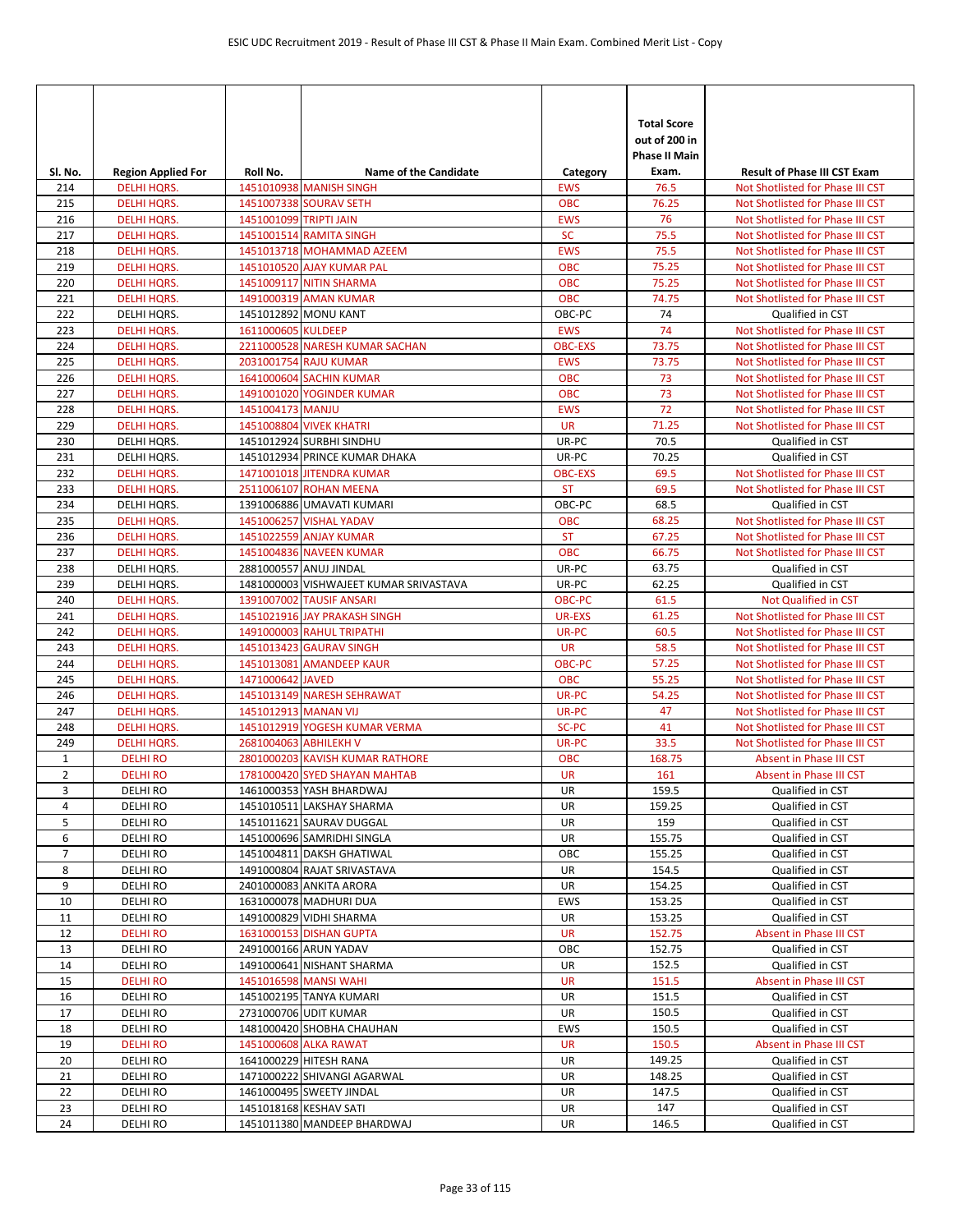| SI. No.  | <b>Region Applied For</b>        | Roll No.              | <b>Name of the Candidate</b>                              | Category         | <b>Total Score</b><br>out of 200 in<br><b>Phase II Main</b><br>Exam. | <b>Result of Phase III CST Exam</b>         |
|----------|----------------------------------|-----------------------|-----------------------------------------------------------|------------------|----------------------------------------------------------------------|---------------------------------------------|
| 25       | <b>DELHIRO</b>                   | 1451001181 MANISHA    |                                                           | <b>UR</b>        | 146.25                                                               | Absent in Phase III CST                     |
| 26<br>27 | <b>DELHIRO</b><br><b>DELHIRO</b> |                       | 1451009612 NITISH MANRAL<br>1491000685 DIVYA SINGH        | UR<br>OBC        | 146<br>146                                                           | Qualified in CST<br>Qualified in CST        |
| 28       | <b>DELHIRO</b>                   | 1451014027 RHEA ASIJA |                                                           | UR               | 145.75                                                               | Qualified in CST                            |
| 29       | <b>DELHI RO</b>                  |                       | 1451005789 ABHILEKH DHANKAR                               | UR               | 145.5                                                                | Qualified in CST                            |
| 30       | <b>DELHIRO</b>                   |                       | 1451006283 ABHINAV SAKET JHA                              | <b>EWS</b>       | 145.5                                                                | Qualified in CST                            |
| 31       | <b>DELHIRO</b>                   |                       | 1451006923 ANMOL TYAGI                                    | <b>EWS</b>       | 145.25                                                               | Qualified in CST                            |
| 32       | <b>DELHIRO</b>                   |                       | 1451020173 AJAY SINGH MAAN                                | UR               | 145.25                                                               | Qualified in CST                            |
| 33       | <b>DELHIRO</b>                   |                       | 1411002389 ANKITA SHARMA                                  | <b>UR</b>        | 144.75                                                               | Absent in Phase III CST                     |
| 34       | <b>DELHIRO</b>                   |                       | 1611000495 AMIT PANNU                                     | UR               | 144                                                                  | Qualified in CST                            |
| 35       | <b>DELHIRO</b>                   |                       | 1451024673 PRINCE ARORA                                   | UR               | 144                                                                  | Qualified in CST                            |
| 36       | <b>DELHIRO</b>                   | 1451000332 DIVYA      |                                                           | UR               | 143.5                                                                | Qualified in CST                            |
| 37       | <b>DELHIRO</b>                   | 1631000104 MEENU      |                                                           | <b>EWS</b>       | 143.25                                                               | Qualified in CST                            |
| 38       | <b>DELHIRO</b>                   |                       | 1451015479 ERA TAHLAN                                     | UR               | 142.75                                                               | Qualified in CST                            |
| 39       | <b>DELHI RO</b>                  |                       | 1451010238 BHUPINDER SINGH BISHT                          | UR               | 142.5                                                                | Qualified in CST                            |
| 40       | <b>DELHIRO</b>                   |                       | 1451023857 NAVEEN GARG                                    | <b>EWS</b>       | 142.25                                                               | Qualified in CST                            |
| 41       | <b>DELHIRO</b>                   |                       | 2511006792 AMIT KUMAR NEKELA                              | OBC              | 142.25                                                               | Qualified in CST                            |
| 42       | <b>DELHIRO</b><br><b>DELHIRO</b> |                       | 1641000154 PRINCE VERMA                                   | OBC              | 142.25                                                               | Qualified in CST                            |
| 43<br>44 | <b>DELHI RO</b>                  |                       | 1451010638 SHYAM SUNDER JUNEJA<br>1451005947 KUNAL SHARMA | UR<br><b>UR</b>  | 141.75<br>141.75                                                     | Qualified in CST<br>Absent in Phase III CST |
| 45       | <b>DELHIRO</b>                   |                       | 1451014621 POOJA AGARWAL                                  | UR               | 141.5                                                                | Qualified in CST                            |
| 46       | <b>DELHIRO</b>                   |                       | 1451004923 SWETANK SHASHI                                 | ОВС              | 141.5                                                                | Qualified in CST                            |
| 47       | <b>DELHIRO</b>                   |                       | 1451005911 VIKAS ASWAL                                    | <b>UR</b>        | 141                                                                  | Qualified in CST                            |
| 48       | <b>DELHIRO</b>                   |                       | 1611000342 ANIRUDH BAJAJ                                  | <b>UR</b>        | 141                                                                  | Absent in Phase III CST                     |
| 49       | <b>DELHIRO</b>                   |                       | 1451018186 PARTH GUPTA                                    | UR               | 141                                                                  | Qualified in CST                            |
| 50       | <b>DELHIRO</b>                   | 1451017357 AMRITA     |                                                           | UR               | 141                                                                  | Qualified in CST                            |
| 51       | <b>DELHIRO</b>                   |                       | 1491001075 DEEPIKA VERMA                                  | OBC              | 140.75                                                               | Qualified in CST                            |
| 52       | <b>DELHIRO</b>                   |                       | 1451019534 INDRA MOHAN                                    | <b>EWS</b>       | 140.75                                                               | Qualified in CST                            |
| 53       | <b>DELHIRO</b>                   |                       | 1451012638 RUBAL GUPTA                                    | UR               | 140.75                                                               | Qualified in CST                            |
| 54       | <b>DELHIRO</b>                   |                       | 1451016031 HEENA SHARMA                                   | EWS              | 140.5                                                                | Qualified in CST                            |
| 55       | <b>DELHI RO</b>                  |                       | 2831000247 ANUBHAV ANAND SINGH                            | <b>EWS</b>       | 140.5                                                                | Absent in Phase III CST                     |
| 56       | <b>DELHIRO</b>                   |                       | 1471000051 NIHARIKA SAXENA                                | <b>EWS</b>       | 140.25                                                               | Qualified in CST                            |
| 57       | <b>DELHIRO</b>                   |                       | 1451009621 RAJAT GARG                                     | <b>EWS</b>       | 140.25                                                               | Qualified in CST                            |
| 58       | <b>DELHIRO</b>                   |                       | 1451002464 NITIKA KUMAR                                   | UR               | 140.25                                                               | Qualified in CST                            |
| 59       | <b>DELHIRO</b>                   | 1481000655 DINESH     |                                                           | UR               | 140                                                                  | Qualified in CST                            |
| 60       | <b>DELHIRO</b>                   |                       | 1451015691 SANJANA VATTS                                  | <b>EWS</b>       | 140                                                                  | Qualified in CST                            |
| 61<br>62 | <b>DELHIRO</b><br><b>DELHIRO</b> |                       | 1611000474 JOHNEY JINDAL<br>2451000218 RAHUL SHARMA       | UR<br><b>EWS</b> | 140<br>139.75                                                        | Qualified in CST<br>Absent in Phase III CST |
| 63       | <b>DELHIRO</b>                   |                       | 1471000783 RAHUL MISHRA                                   | EWS              | 139.5                                                                | Qualified in CST                            |
| 64       | <b>DELHI RO</b>                  |                       | 1391007942 PRIYANKA GAGGAR                                | <b>UR</b>        | 139.5                                                                | Absent in Phase III CST                     |
| 65       | <b>DELHI RO</b>                  |                       | 1451010585 RAUNAQ SHARMA                                  | UR               | 139.25                                                               | Qualified in CST                            |
| 66       | DELHI RO                         |                       | 1451008920 HEMANT KUMAR                                   | SC               | 139.25                                                               | Qualified in CST                            |
| 67       | DELHI RO                         |                       | 1451015145 MANSI SACHAN                                   | OBC              | 139.25                                                               | Qualified in CST                            |
| 68       | <b>DELHI RO</b>                  |                       | 1451003808 POOJA YADAV                                    | ОВС              | 139                                                                  | Qualified in CST                            |
| 69       | DELHI RO                         |                       | 1451003408 MEHAK KOCHHAR                                  | UR               | 139                                                                  | Qualified in CST                            |
| 70       | DELHI RO                         |                       | 1451015125 TANNU KAUR                                     | ОВС              | 139                                                                  | Qualified in CST                            |
| 71       | <b>DELHI RO</b>                  |                       | 1451000694 ALKA GAUTAM                                    | SC               | 138.75                                                               | Qualified in CST                            |
| 72       | DELHI RO                         | 1451008768 PARDEEP    |                                                           | ОВС              | 138.75                                                               | Qualified in CST                            |
| 73       | <b>DELHIRO</b>                   |                       | 1461000643 HIMANSHU SINGH                                 | <b>SC</b>        | 138.5                                                                | Absent in Phase III CST                     |
| 74       | <b>DELHI RO</b>                  |                       | 1451010731 SIDDHANT VERMA                                 | UR               | 138                                                                  | Qualified in CST                            |
| 75       | DELHI RO                         | 1481000783 KANCHAN    |                                                           | ОВС              | 138                                                                  | Qualified in CST                            |
| 76       | DELHI RO                         |                       | 1451014949 RITIKA SHARMA                                  | UR<br>UR         | 138                                                                  | Qualified in CST                            |
| 77       | <b>DELHI RO</b>                  |                       | 1451004309 MOHINI NAIN                                    |                  | 137.75                                                               | Qualified in CST                            |
| 78<br>79 | DELHI RO<br>DELHI RO             |                       | 1481000773 ABHIMANYU YADAV<br>1451014455 POOJA SHARMA     | ОВС<br>EWS       | 137.75<br>137.75                                                     | Qualified in CST<br>Qualified in CST        |
| 80       | DELHI RO                         |                       | 1491000985 ISTUTI SINGH                                   | UR               | 137.5                                                                | Qualified in CST                            |
| 81       | <b>DELHI RO</b>                  |                       | 2861000562 DEVASHISH SHANKER                              | OBC              | 137.5                                                                | Qualified in CST                            |
| 82       | <b>DELHI RO</b>                  |                       | 1451003447 CHETNA CHAUHAN                                 | EWS              | 137.5                                                                | Qualified in CST                            |
| 83       | DELHI RO                         |                       | 2861002875 RITURAJ VISHWAKARMA                            | ОВС              | 137.5                                                                | Qualified in CST                            |
| 84       | DELHI RO                         |                       | 2731000966 HIMANSHU PUNDIR                                | UR               | 137.5                                                                | Qualified in CST                            |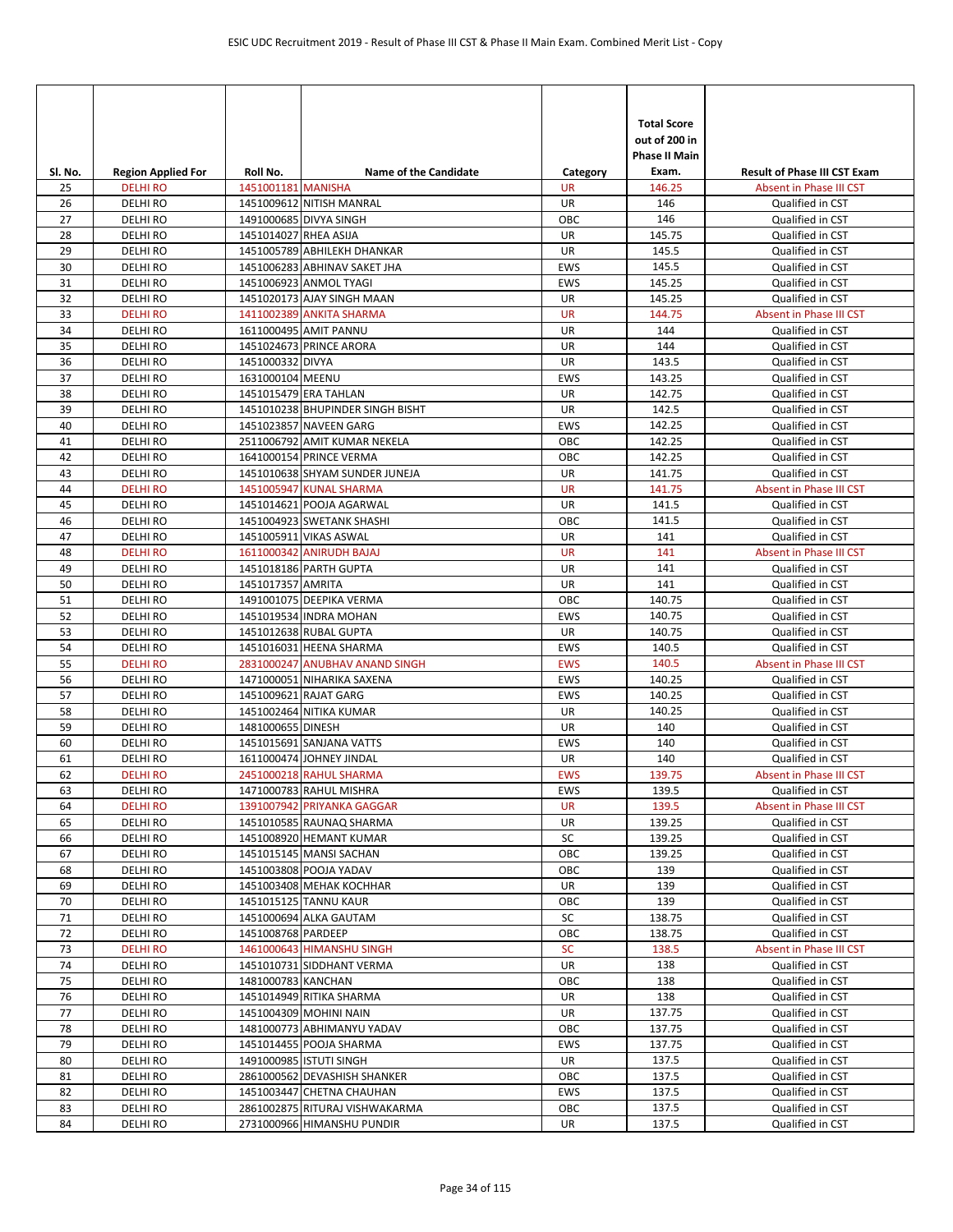| SI. No.    | <b>Region Applied For</b>        | Roll No.              | <b>Name of the Candidate</b>                         | Category        | <b>Total Score</b><br>out of 200 in<br><b>Phase II Main</b><br>Exam. | <b>Result of Phase III CST Exam</b>  |
|------------|----------------------------------|-----------------------|------------------------------------------------------|-----------------|----------------------------------------------------------------------|--------------------------------------|
| 85         | <b>DELHIRO</b>                   |                       | 2911000040 NAMAN BHARGAVA                            | <b>EWS</b>      | 137.25                                                               | Qualified in CST                     |
| 86         | <b>DELHIRO</b>                   |                       | 1451014307 SONALI KASTURIA                           | UR              | 137.25                                                               | Qualified in CST                     |
| 87         | <b>DELHIRO</b>                   | 1451001003 ANITA      |                                                      | OBC             | 137                                                                  | Qualified in CST                     |
| 88         | <b>DELHI RO</b>                  |                       | 1461000937 PARUL BHARTI                              | OBC             | 137                                                                  | Qualified in CST                     |
| 89         | <b>DELHIRO</b>                   |                       | 1451021673 DEEPAK SONI                               | OBC             | 136.75                                                               | Qualified in CST                     |
| 90         | <b>DELHI RO</b>                  |                       | 2891000079 TARUN AGARWAL                             | <b>UR</b>       | 136.75                                                               | Absent in Phase III CST              |
| 91         | <b>DELHI RO</b>                  |                       | 2551000306 PRATEEK CHOUDHARY                         | OBC             | 136.75                                                               | Qualified in CST                     |
| 92         | <b>DELHIRO</b>                   |                       | 1451009969 KRISHNAJ ROY                              | OBC             | 136.5                                                                | Qualified in CST                     |
| 93         | <b>DELHIRO</b>                   |                       | 1451010818 VARUN KUMAR                               | UR              | 136.5                                                                | Qualified in CST                     |
| 94         | <b>DELHIRO</b>                   |                       | 1481000092 ROHIT SINGH                               | UR              | 136.25                                                               | Qualified in CST                     |
| 95         | <b>DELHIRO</b>                   |                       | 1381000329 SASHI UPADHYAY                            | UR              | 136.25                                                               | Qualified in CST                     |
| 96         | <b>DELHIRO</b>                   |                       | 1611000377 MEGHA GOYAL                               | UR              | 136.25                                                               | Qualified in CST                     |
| 97         | <b>DELHIRO</b>                   |                       | 2831000272 PANKAJ BHADULA                            | EWS             | 136.25                                                               | Qualified in CST                     |
| 98         | <b>DELHIRO</b>                   |                       | 2851002598 HIMANSHU JAISWAL                          | OBC             | 136                                                                  | Qualified in CST                     |
| 99         | <b>DELHIRO</b>                   |                       | 1451012842 SUMIT ARORA                               | UR-PC           | 136                                                                  | Qualified in CST                     |
| 100        | <b>DELHIRO</b>                   | 1451022931 PARVEEN    |                                                      | OBC             | 136                                                                  | Qualified in CST                     |
| 101        | <b>DELHIRO</b>                   | 1631000148 PARVEEN    |                                                      | UR              | 135.75                                                               | Qualified in CST                     |
| 102<br>103 | <b>DELHIRO</b><br><b>DELHIRO</b> |                       | 1741000041 KANAV GUPTA<br>1451011324 KARTIK PASRICHA | <b>UR</b><br>UR | 135.75<br>135.5                                                      | Absent in Phase III CST              |
|            | <b>DELHIRO</b>                   |                       | 1451008121 SIDDHARTH KALRA                           | UR              | 135.5                                                                | Qualified in CST                     |
| 104<br>105 | <b>DELHIRO</b>                   | 1451018350 MOHIT      |                                                      | OBC             | 135.25                                                               | Qualified in CST<br>Qualified in CST |
| 106        | <b>DELHIRO</b>                   |                       | 1451013307 PRABHLEEN KAUR                            | UR              | 135.25                                                               | Qualified in CST                     |
| 107        | <b>DELHIRO</b>                   |                       | 1451000563 SNEGDHA SINGH                             | SC              | 135                                                                  | Qualified in CST                     |
| 108        | <b>DELHIRO</b>                   |                       | 1461000554 DEEPAK BANSAL                             | UR              | 135                                                                  | Qualified in CST                     |
| 109        | <b>DELHIRO</b>                   |                       | 2491000587 VENU SHARMA                               | UR              | 135                                                                  | Qualified in CST                     |
| 110        | <b>DELHIRO</b>                   |                       | 2851001235 ASHISH DUBEY                              | EWS             | 135                                                                  | Qualified in CST                     |
| 111        | <b>DELHIRO</b>                   | 1461000316 GAURAV     |                                                      | <b>UR</b>       | 134.75                                                               | Not Qualified in CST                 |
| 112        | <b>DELHIRO</b>                   | 1451004885 PRASHANT   |                                                      | OBC             | 134.75                                                               | Qualified in CST                     |
| 113        | <b>DELHIRO</b>                   |                       | 1451003971 TANYA SINGH                               | UR              | 134.75                                                               | Qualified in CST                     |
| 114        | <b>DELHI RO</b>                  |                       | 1451001166 APARNA GUPTA                              | <b>OBC</b>      | 134.5                                                                | Absent in Phase III CST              |
| 115        | <b>DELHIRO</b>                   |                       | 1461000233 KANIKA SHARMA                             | UR              | 134.5                                                                | Qualified in CST                     |
| 116        | <b>DELHIRO</b>                   |                       | 1451018932 UTKARSH KUMAR JHA                         | <b>EWS</b>      | 134.5                                                                | Qualified in CST                     |
| 117        | <b>DELHIRO</b>                   |                       | 1451004310 KM DIVYANSHI                              | UR              | 134                                                                  | Qualified in CST                     |
| 118        | <b>DELHIRO</b>                   | 1451012630 SUBHASH    |                                                      | OBC             | 134                                                                  | Qualified in CST                     |
| 119        | <b>DELHIRO</b>                   |                       | 1451019835 NISHANT SETH                              | UR              | 134                                                                  | Qualified in CST                     |
| 120        | <b>DELHI RO</b>                  |                       | 1491000647 ANMOL TYAGI                               | <b>UR</b>       | 134                                                                  | Absent in Phase III CST              |
| 121        | <b>DELHIRO</b>                   |                       | 1481000081 ANNU YADAV                                | OBC             | 134                                                                  | Qualified in CST                     |
| 122        | <b>DELHIRO</b>                   | 1471000095 DIVYA GOEL |                                                      | <b>EWS</b>      | 134                                                                  | <b>Not Qualified in CST</b>          |
| 123        | DELHI RO                         |                       | 1451005239 SAURABH DHAULAKHANDI                      | UR              | 134                                                                  | Qualified in CST                     |
| 124        | <b>DELHI RO</b>                  |                       | 1451004879 ABHISHEK SAINI                            | OBC             | 133.75                                                               | Absent in Phase III CST              |
| 125        | <b>DELHIRO</b>                   | 1451010550 AMIT       | 1481000782 SUNIL KAUSHIK                             | UR<br>ОВС       | 133.75                                                               | Qualified in CST                     |
| 126<br>127 | DELHI RO<br>DELHI RO             |                       | 1451008053 RAJAT PANDEY                              | UR              | 133.75<br>133.5                                                      | Qualified in CST<br>Qualified in CST |
| 128        | <b>DELHIRO</b>                   |                       | 1611000162 SHIWANGI GERA                             | UR              | 133.5                                                                | Qualified in CST                     |
| 129        | DELHI RO                         |                       | 1451010187 GIRIWAR YADAV                             | ОВС             | 133.5                                                                | Qualified in CST                     |
| 130        | <b>DELHI RO</b>                  | 1451000194 PRIYANKA   |                                                      | <b>UR</b>       | 133.25                                                               | Absent in Phase III CST              |
| 131        | DELHI RO                         |                       | 2831000552 MUKUND KUMAR MISHRA                       | UR              | 133.25                                                               | Qualified in CST                     |
| 132        | DELHI RO                         | 1451023706 RAHUL      |                                                      | UR              | 133.25                                                               | Qualified in CST                     |
| 133        | <b>DELHIRO</b>                   |                       | 1491000144 KHUSHBOO KANSAL                           | EWS             | 133.25                                                               | Qualified in CST                     |
| 134        | <b>DELHI RO</b>                  |                       | 1451011809 ANKIT GUPTA                               | UR              | 133                                                                  | Qualified in CST                     |
| 135        | <b>DELHI RO</b>                  |                       | 1641000535 AJAY KUMAR                                | ОВС             | 133                                                                  | Qualified in CST                     |
| 136        | DELHI RO                         |                       | 1471000475 YASH GIRDHAR                              | UR              | 133                                                                  | Qualified in CST                     |
| 137        | <b>DELHIRO</b>                   |                       | 2071000262 ANJALI KUSHWAH                            | OBC             | 132.75                                                               | Qualified in CST                     |
| 138        | DELHI RO                         |                       | 1451021817 DEEPANSHU CHAUDHARY                       | SC              | 132.5                                                                | Qualified in CST                     |
| 139        | DELHI RO                         |                       | 1461000663 MOHAMMAD TOUSIF ANSARI                    | ОВС             | 132.5                                                                | Qualified in CST                     |
| 140        | <b>DELHI RO</b>                  |                       | 1451006356 SANJEEV KUMAR                             | UR              | 132.5                                                                | Qualified in CST                     |
| 141        | DELHI RO                         |                       | 1451019425 ANUJ BAFILA                               | UR              | 132.5                                                                | Qualified in CST                     |
| 142        | DELHI RO                         |                       | 1451006400 SUSHANT KUMAR                             | UR              | 132.5                                                                | Qualified in CST                     |
| 143        | DELHI RO                         | 1451014026 SHWETA     |                                                      | ОВС             | 132.25                                                               | Qualified in CST                     |
| 144        | <b>DELHI RO</b>                  |                       | 1451004652 SHEETAL RANA                              | <b>UR</b>       | 132                                                                  | Absent in Phase III CST              |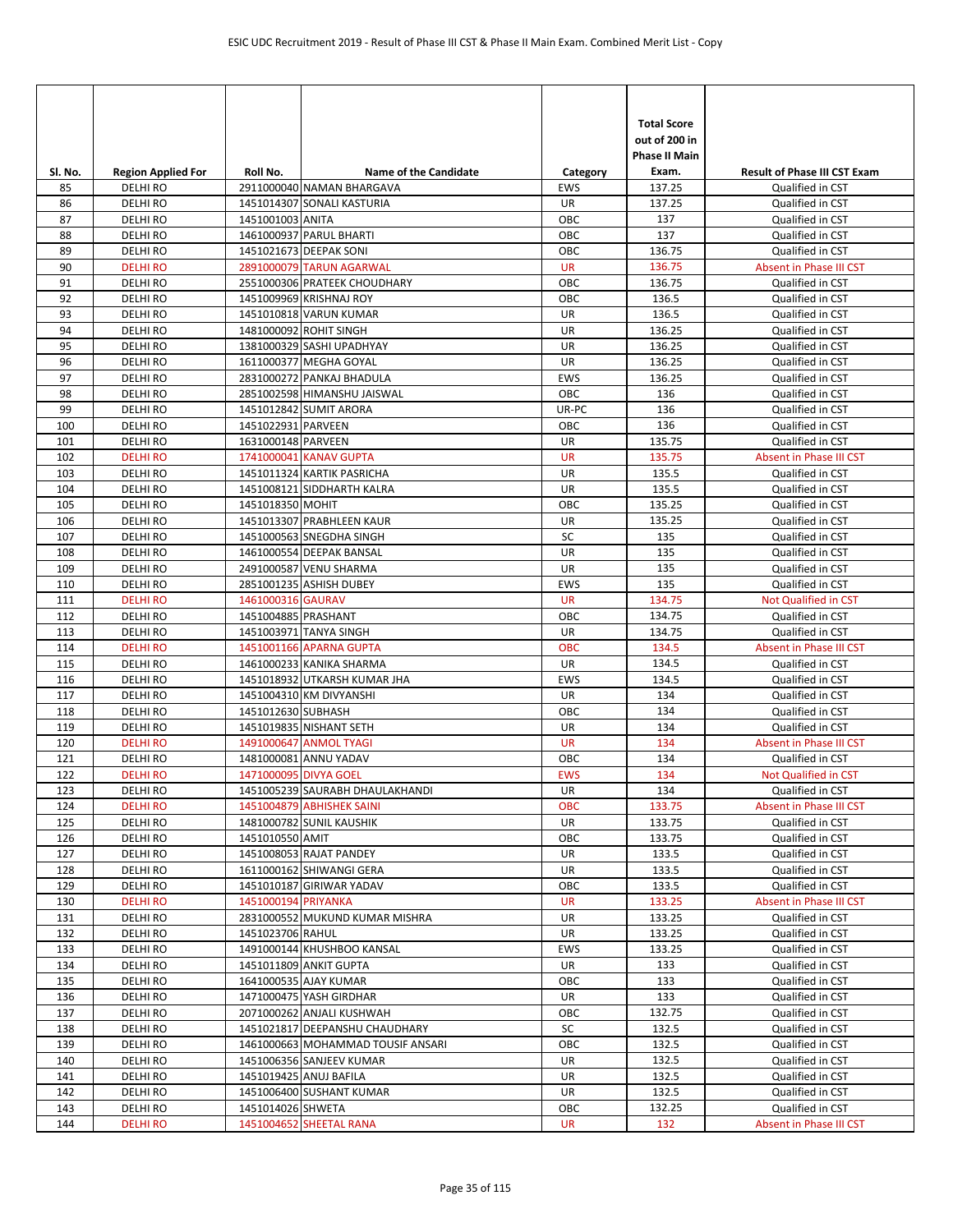| Sl. No.    | <b>Region Applied For</b>          | Roll No.              | <b>Name of the Candidate</b>                        | Category          | <b>Total Score</b><br>out of 200 in<br>Phase II Main<br>Exam. | <b>Result of Phase III CST Exam</b>  |
|------------|------------------------------------|-----------------------|-----------------------------------------------------|-------------------|---------------------------------------------------------------|--------------------------------------|
| 145        | <b>DELHI RO</b>                    |                       | 1451001979 PRIYANKA TIWARY                          | OBC               | 132                                                           | Qualified in CST                     |
| 146        | <b>DELHI RO</b>                    |                       | 1481000416 CHETAN SAINI                             | OBC               | 131.75                                                        | Qualified in CST                     |
| 147        | <b>DELHI RO</b>                    |                       | 1451012835 NITIN KUMAR NAYYAR                       | UR-PC             | 131.75                                                        | Qualified in CST                     |
| 148        | <b>DELHIRO</b>                     | 1451018071 VIKRANT    |                                                     | UR                | 131.75                                                        | Qualified in CST                     |
| 149        | <b>DELHI RO</b>                    |                       | 1451017335 DEBOSHREE DEY                            | UR                | 131.5                                                         | Qualified in CST                     |
| 150        | <b>DELHI RO</b>                    |                       | 2731000554 MANISHA OLI                              | <b>UR</b>         | 131.5                                                         | Qualified in CST                     |
| 151        | <b>DELHI RO</b>                    |                       | 1481000872 SAPNA YADAV                              | OBC               | 131.25                                                        | Qualified in CST                     |
| 152        | <b>DELHI RO</b>                    |                       | 1451004117 RICHA CHANDRA                            | UR                | 131.25                                                        | Qualified in CST                     |
| 153        | <b>DELHI RO</b>                    |                       | 1451001301 VARSHA RANA                              | <b>EWS</b>        | 131                                                           | <b>Absent in Phase III CST</b>       |
| 154        | <b>DELHI RO</b>                    |                       | 1611000617 MONU MOAR                                | <b>EWS</b>        | 131                                                           | Absent in Phase III CST              |
| 155        | <b>DELHI RO</b>                    |                       | 1451000465 BHAVNA ARORA                             | UR                | 131                                                           | Qualified in CST                     |
| 156        | DELHI RO                           |                       | 1451005547 BHUVNESH RAJAIN                          | UR                | 130.75                                                        | Qualified in CST                     |
| 157        | <b>DELHI RO</b>                    | 1451001832 TANVI JAIN |                                                     | UR                | 130.75                                                        | Qualified in CST                     |
| 158        | <b>DELHI RO</b>                    |                       | 1921000487 ANKIT VIBHOR                             | OBC               | 130.75                                                        | Qualified in CST                     |
| 159        | <b>DELHI RO</b>                    |                       | 1571000029 DEVASHISH SHARMA                         | UR                | 130.75                                                        | Qualified in CST                     |
| 160        | <b>DELHI RO</b>                    |                       | 1491001027 SHREYA SHRISTY                           | <b>UR</b>         | 130.5                                                         | Qualified in CST                     |
| 161        | <b>DELHI RO</b>                    | 1451021569 SUMIT      |                                                     | <b>EWS</b>        | 130.25                                                        | Qualified in CST                     |
| 162        | <b>DELHI RO</b>                    |                       | 1491000515 ATUL SUNEJA                              | <b>EWS</b><br>OBC | 130.25<br>130.25                                              | Qualified in CST                     |
| 163<br>164 | <b>DELHI RO</b><br><b>DELHI RO</b> |                       | 1451011924 RAHUL KUMAR<br>2901000178 SARANG SINGHAL | UR                | 130                                                           | Qualified in CST                     |
| 165        | <b>DELHI RO</b>                    |                       | 1451011257 SANJU SINGH                              | EWS               | 130                                                           | Qualified in CST<br>Qualified in CST |
| 166        | <b>DELHIRO</b>                     | 1451002485 SAKSHI     |                                                     | UR                | 130                                                           | Qualified in CST                     |
| 167        | <b>DELHI RO</b>                    |                       | 1491000230 SHIPRA KANDWAL                           | UR                | 129.75                                                        | Qualified in CST                     |
| 168        | <b>DELHI RO</b>                    |                       | 1451003961 AISHNA JAIN                              | <b>UR</b>         | 129.75                                                        | Absent in Phase III CST              |
| 169        | <b>DELHI RO</b>                    |                       | 1451003649 SHWETA SINGH                             | UR                | 129.5                                                         | Qualified in CST                     |
| 170        | <b>DELHI RO</b>                    |                       | 1611000482 KANWALDEEP SINGH KUNDU                   | UR                | 129.5                                                         | Qualified in CST                     |
| 171        | <b>DELHI RO</b>                    |                       | 1451003289 SWATI YADAV                              | UR                | 129.5                                                         | Qualified in CST                     |
| 172        | <b>DELHI RO</b>                    | 2861002308 SHIVAM MP  |                                                     | <b>EWS</b>        | 129.5                                                         | Qualified in CST                     |
| 173        | <b>DELHI RO</b>                    |                       | 1451004037 BHAVNA SINGH                             | UR                | 129.5                                                         | Qualified in CST                     |
| 174        | <b>DELHI RO</b>                    | 1451024575 NAVEEN     |                                                     | <b>EWS</b>        | 129.5                                                         | Qualified in CST                     |
| 175        | <b>DELHI RO</b>                    |                       | 1391008237 NIKITA KUMARI                            | OBC               | 129.5                                                         | Qualified in CST                     |
| 176        | DELHI RO                           |                       | 1461000246 DEEPAK KUMAR                             | SC                | 129.25                                                        | Qualified in CST                     |
| 177        | <b>DELHI RO</b>                    |                       | 1461000438 SRISHTI GAUTAM                           | UR                | 129.25                                                        | Qualified in CST                     |
| 178        | <b>DELHIRO</b>                     | 1451002461 NISHA      |                                                     | UR                | 129                                                           | Qualified in CST                     |
| 179        | DELHI RO                           | 1451002043 SAPNA      |                                                     | UR                | 129                                                           | Qualified in CST                     |
| 180        | <b>DELHI RO</b>                    |                       | 1451009027 BHUPENDER SINGH GILL                     | <b>UR</b>         | 128.75                                                        | Qualified in CST                     |
| 181        | DELHI RO                           |                       | 1401000362 MD MUZAFFAR HUSSAIN                      | OBC               | 128.75                                                        | Qualified in CST                     |
| 182        | <b>DELHI RO</b>                    |                       | 1451006882 PRITHU KUMAR                             | <b>UR</b>         | 128.75                                                        | Qualified in CST                     |
| 183        | <b>DELHI RO</b>                    | 1611000542 SANDEEP    |                                                     | <b>EWS</b>        | 128.75                                                        | Qualified in CST                     |
| 184        | <b>DELHI RO</b>                    |                       | 2201002088 TARUN LUMB                               | UR                | 128.5                                                         | Qualified in CST                     |
| 185        | <b>DELHIRO</b>                     |                       | 1451015197 MEGHA RAWAT                              | UR                | 128.5                                                         | Qualified in CST                     |
| 186        | DELHI RO                           |                       | 1451022370 CHANCHAL YADAV                           | OBC               | 128.5                                                         | Qualified in CST                     |
| 187        | <b>DELHI RO</b>                    |                       | 1631000010 VISHAL BHARDWAJ                          | OBC               | 128.5<br>128.5                                                | Qualified in CST                     |
| 188        | <b>DELHIRO</b><br><b>DELHI RO</b>  |                       | 1451000604 SOMYA SHUKLA                             | UR<br>SC          | 128.5                                                         | Qualified in CST                     |
| 189<br>190 | <b>DELHI RO</b>                    |                       | 1491000127 VAMIKA SINGH<br>1451002454 TULIKA KALRA  | UR                | 128.25                                                        | Qualified in CST<br>Qualified in CST |
| 191        | <b>DELHIRO</b>                     |                       | 1451020926 NAMAN VERMA                              | UR                | 128.25                                                        | Qualified in CST                     |
| 192        | DELHI RO                           |                       | 2881000278 YASH KUMAR                               | UR                | 128.25                                                        | Qualified in CST                     |
| 193        | DELHI RO                           | 2901000051 PINKI GIRI |                                                     | OBC               | 128                                                           | Qualified in CST                     |
| 194        | <b>DELHI RO</b>                    |                       | 1451018066 NISHANT MANN                             | EWS               | 128                                                           | Qualified in CST                     |
| 195        | <b>DELHI RO</b>                    | 1451001031 TANYA      |                                                     | OBC               | 128                                                           | Qualified in CST                     |
| 196        | DELHI RO                           |                       | 1451006243 FARHAN KHALID                            | OBC               | 127.75                                                        | Qualified in CST                     |
| 197        | DELHI RO                           | 1611000682 DEEPAK     |                                                     | UR                | 127.75                                                        | Qualified in CST                     |
| 198        | DELHI RO                           |                       | 1451016265 GAURI SAXENA                             | UR                | 127.5                                                         | Qualified in CST                     |
| 199        | <b>DELHI RO</b>                    |                       | 1641000456 PALAK TARIKA                             | EWS               | 127.5                                                         | Qualified in CST                     |
| 200        | <b>DELHI RO</b>                    | 1451000215 ALKA       |                                                     | UR                | 127.5                                                         | Qualified in CST                     |
| 201        | <b>DELHIRO</b>                     |                       | 1451002686 BHAGYASHREE                              | <b>SC</b>         | 127.5                                                         | Absent in Phase III CST              |
| 202        | DELHI RO                           |                       | 1481000226 ANKITA BALWAN                            | OBC               | 127.5                                                         | Qualified in CST                     |
| 203        | DELHI RO                           |                       | 1451004299 KAJAL KAPOOR                             | EWS               | 127.25                                                        | Qualified in CST                     |
| 204        | <b>DELHI RO</b>                    | 1451008867 ANKIT      |                                                     | UR                | 127.25                                                        | Qualified in CST                     |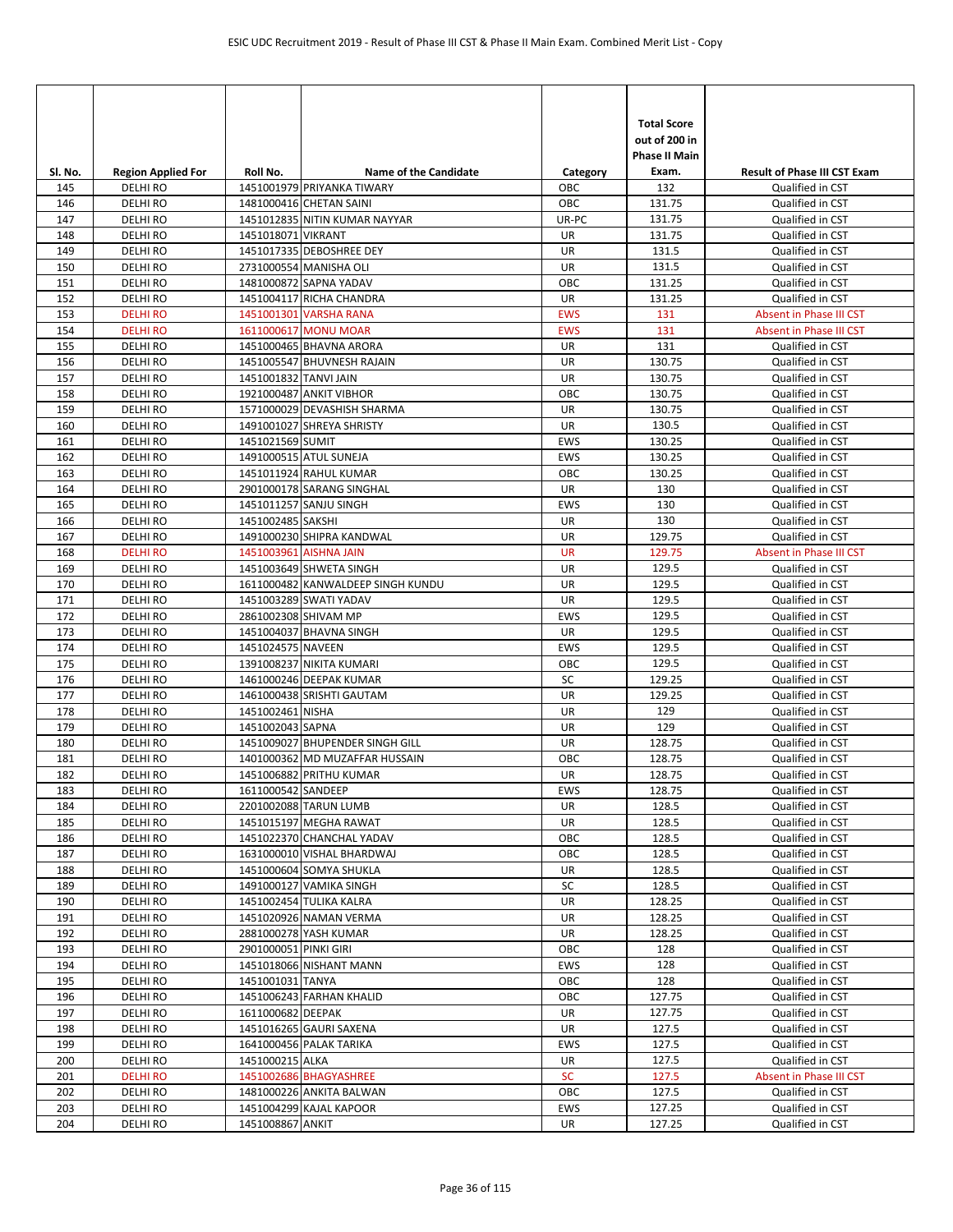| SI. No.    | <b>Region Applied For</b>        | Roll No.              | <b>Name of the Candidate</b>   | Category         | <b>Total Score</b><br>out of 200 in<br><b>Phase II Main</b><br>Exam. | <b>Result of Phase III CST Exam</b>                  |
|------------|----------------------------------|-----------------------|--------------------------------|------------------|----------------------------------------------------------------------|------------------------------------------------------|
| 205        | <b>DELHIRO</b>                   |                       | 1451006668 ALOK SANGWAN        | <b>UR</b>        | 126.75                                                               | Absent in Phase III CST                              |
| 206        | <b>DELHIRO</b>                   |                       | 1621000080 ISHANT BAJAJ        | <b>UR</b>        | 126.75                                                               | Qualified in CST                                     |
| 207        | <b>DELHIRO</b>                   |                       | 1451010254 MOHIT DESHWAL       | UR               | 126.75                                                               | Qualified in CST                                     |
| 208        | <b>DELHIRO</b>                   |                       | 2081000463 DIVYA GUPTA         | <b>EWS</b>       | 126.5                                                                | Qualified in CST                                     |
| 209        | <b>DELHIRO</b>                   |                       | 1451002999 GARIMA GUPTA        | UR               | 126.5                                                                | Qualified in CST                                     |
| 210        | <b>DELHIRO</b>                   |                       | 1451022788 ANKIT NAGAR         | OBC              | 126.5                                                                | Qualified in CST                                     |
| 211        | <b>DELHIRO</b>                   |                       | 1481001235 NARENDER DESWAL     | UR-EXS           | 126.25                                                               | Qualified in CST<br>Qualified in CST                 |
| 212<br>213 | <b>DELHIRO</b><br><b>DELHIRO</b> | 1451008978 AJAY MALIK | 2771000088 DEEKSHA MISHRA      | UR<br><b>UR</b>  | 126.25<br>126.25                                                     | Absent in Phase III CST                              |
| 214        | <b>DELHIRO</b>                   | 1451018161 SANDEEP    |                                | OBC              | 126.25                                                               | Qualified in CST                                     |
| 215        | <b>DELHIRO</b>                   | 1631000079 DEEPAK     |                                | UR               | 126.25                                                               | Qualified in CST                                     |
| 216        | <b>DELHIRO</b>                   |                       | 1471000452 ANKIT RANA          | UR               | 126.25                                                               | Qualified in CST                                     |
| 217        | <b>DELHIRO</b>                   | 1451004429 RAVINA     |                                | <b>UR</b>        | 126                                                                  | Not Shotlisted for Phase III CST                     |
| 218        | <b>DELHIRO</b>                   |                       | 1451018960 VIRENDRA SINGH      | <b>UR</b>        | 126                                                                  | Not Shotlisted for Phase III CST                     |
| 219        | <b>DELHI RO</b>                  |                       | 1491000861 SAURABH SINHA       | <b>UR</b>        | 125.75                                                               | Not Shotlisted for Phase III CST                     |
| 220        | <b>DELHIRO</b>                   |                       | 1491000560 ANURAG KUMAR        | OBC              | 125.75                                                               | Qualified in CST                                     |
| 221        | <b>DELHI RO</b>                  |                       | 1451015886 GULAKSHA PRUTHI     | <b>UR</b>        | 125.75                                                               | Not Shotlisted for Phase III CST                     |
| 222        | <b>DELHIRO</b>                   |                       | 1451002816 PRAGYA PRIYA        | <b>UR</b>        | 125.75                                                               | Not Shotlisted for Phase III CST                     |
| 223        | <b>DELHIRO</b>                   |                       | 1451018326 ASHVINDER SINGH     | <b>UR</b>        | 125.75                                                               | Not Shotlisted for Phase III CST                     |
| 224        | <b>DELHIRO</b>                   |                       | 1391012448 VIKAS KUMAR         | OBC              | 125.5                                                                | Qualified in CST                                     |
| 225        | <b>DELHI RO</b>                  |                       | 1461000373 HEMANT KUMAR SHARMA | <b>UR</b>        | 125.5                                                                | Not Shotlisted for Phase III CST                     |
| 226        | <b>DELHIRO</b>                   |                       | 1451011472 PREETAM KUMAR YADAV | OBC              | 125.25                                                               | Qualified in CST                                     |
| 227        | <b>DELHIRO</b>                   |                       | 1461000795 SURAJ BHAGAT        | <b>OBC</b>       | 125                                                                  | <b>Not Qualified in CST</b>                          |
| 228        | <b>DELHIRO</b>                   |                       | 1491000832 PAWAN SHARMA        | <b>EWS</b>       | 125                                                                  | Qualified in CST                                     |
| 229        | <b>DELHIRO</b>                   |                       | 1451014427 DEEPA GUPTA         | <b>UR</b>        | 124.75                                                               | Not Shotlisted for Phase III CST                     |
| 230        | <b>DELHIRO</b>                   | 1481000276 MANISHA    |                                | SC               | 124.75                                                               | Qualified in CST                                     |
| 231        | <b>DELHIRO</b>                   | 1451022909 ANKIT GOEL |                                | <b>EWS</b>       | 124.5                                                                | Qualified in CST                                     |
| 232        | <b>DELHIRO</b>                   |                       | 1451025003 RISHABH BADHANI     | <b>EWS</b>       | 124.5                                                                | Qualified in CST                                     |
| 233        | <b>DELHIRO</b>                   |                       | 1471000079 AYUSHI KUMAR        | <b>SC</b>        | 124.5                                                                | Absent in Phase III CST                              |
| 234        | <b>DELHIRO</b>                   |                       | 2771000178 RAVINDRA SINGH      | EWS              | 124.5                                                                | Qualified in CST                                     |
| 235        | <b>DELHIRO</b>                   |                       | 1451023345 AJAY KUMAR          | <b>EWS</b>       | 124.25                                                               | Qualified in CST                                     |
| 236        | <b>DELHIRO</b>                   | 1451002274 SURUCHI    |                                | SC               | 124.25                                                               | Qualified in CST                                     |
| 237        | <b>DELHIRO</b>                   |                       | 1451022849 RAHUL DOLIYA        | SC               | 124.25                                                               | Qualified in CST                                     |
| 238        | <b>DELHIRO</b>                   |                       | 1451009361 MOHIT MALIK         | <b>UR</b>        | 124.25<br>124                                                        | Not Shotlisted for Phase III CST                     |
| 239<br>240 | <b>DELHIRO</b><br><b>DELHIRO</b> | 1391001038 MANISHA    | 1451012513 NAKUL GOEL          | EWS<br><b>UR</b> | 124                                                                  | Qualified in CST<br>Not Shotlisted for Phase III CST |
| 241        | <b>DELHIRO</b>                   | 1511004174 VIKAS      |                                | OBC              | 124                                                                  | Qualified in CST                                     |
| 242        | DELHI RO                         | 1451012396 KULDEEP    |                                | OBC              | 123.75                                                               | Qualified in CST                                     |
| 243        | <b>DELHIRO</b>                   |                       | 2901000197 SHIVANI CHOUDHARY   | EWS              | 123.75                                                               | Qualified in CST                                     |
| 244        | <b>DELHI RO</b>                  | 1641000276 HEENA      |                                | UR-PC            | 123.75                                                               | Qualified in CST                                     |
| 245        | <b>DELHI RO</b>                  |                       | 1451005584 UTKARSH SHARMA      | UR               | 123.75                                                               | Not Shotlisted for Phase III CST                     |
| 246        | DELHI RO                         |                       | 1491000586 VINOD KUMAR         | SC               | 123.5                                                                | Qualified in CST                                     |
| 247        | <b>DELHIRO</b>                   |                       | 1451004545 SWAPNIL GAUTAM      | SC               | 123.5                                                                | Qualified in CST                                     |
| 248        | <b>DELHI RO</b>                  |                       | 1451021208 SUMIT DAHIYA        | <b>UR</b>        | 123.5                                                                | Not Shotlisted for Phase III CST                     |
| 249        | <b>DELHI RO</b>                  |                       | 1491000814 ROHAN TRIPATHI      | <b>UR</b>        | 123.5                                                                | Not Shotlisted for Phase III CST                     |
| 250        | DELHI RO                         |                       | 1451014714 PRIYANKA ANTIL      | EWS              | 123.5                                                                | Qualified in CST                                     |
| 251        | <b>DELHI RO</b>                  |                       | 2851001577 NIDHI SINGH         | <b>UR</b>        | 123.5                                                                | Not Shotlisted for Phase III CST                     |
| 252        | DELHI RO                         |                       | 1451001593 POOJA KALIA         | OBC              | 123.25                                                               | Qualified in CST                                     |
| 253        | <b>DELHIRO</b>                   | 1451004146 KRITIKA    |                                | <b>UR</b>        | 123.25                                                               | Not Shotlisted for Phase III CST                     |
| 254        | <b>DELHIRO</b>                   |                       | 1451021557 KUNAL NIRMAL        | SC               | 123.25                                                               | Qualified in CST                                     |
| 255        | <b>DELHI RO</b>                  |                       | 1491000194 PARUL SHARMA        | UR               | 123.25                                                               | Not Shotlisted for Phase III CST                     |
| 256        | <b>DELHIRO</b>                   | 1451000325 SEEMA      |                                | SC               | 123.25                                                               | Qualified in CST                                     |
| 257        | <b>DELHI RO</b>                  | 1451001716 ARTI GUPTA |                                | <b>EWS</b>       | 123                                                                  | Qualified in CST                                     |
| 258        | <b>DELHI RO</b>                  |                       | 1611000860 SUDEEP JANGU        | <b>UR</b>        | 123                                                                  | Not Shotlisted for Phase III CST                     |
| 259        | DELHI RO                         |                       | 1451021618 JEELAJEET YADAV     | OBC              | 123                                                                  | Qualified in CST                                     |
| 260        | DELHI RO                         |                       | 1451016912 POOJA MAHUR         | OBC              | 123                                                                  | Qualified in CST                                     |
| 261        | <b>DELHIRO</b>                   |                       | 1451004045 KOMAL YADAV         | OBC              | 123                                                                  | Qualified in CST                                     |
| 262        | <b>DELHI RO</b>                  |                       | 1451010548 RAJEEV RANJAN       | OBC              | 122.75                                                               | Qualified in CST                                     |
| 263        | DELHI RO                         |                       | 1461000304 RESHU VARSHNEY      | EWS              | 122.75                                                               | Qualified in CST                                     |
| 264        | <b>DELHI RO</b>                  |                       | 1451004850 GOPALA VOHRA        | <b>UR</b>        | 122.75                                                               | Not Shotlisted for Phase III CST                     |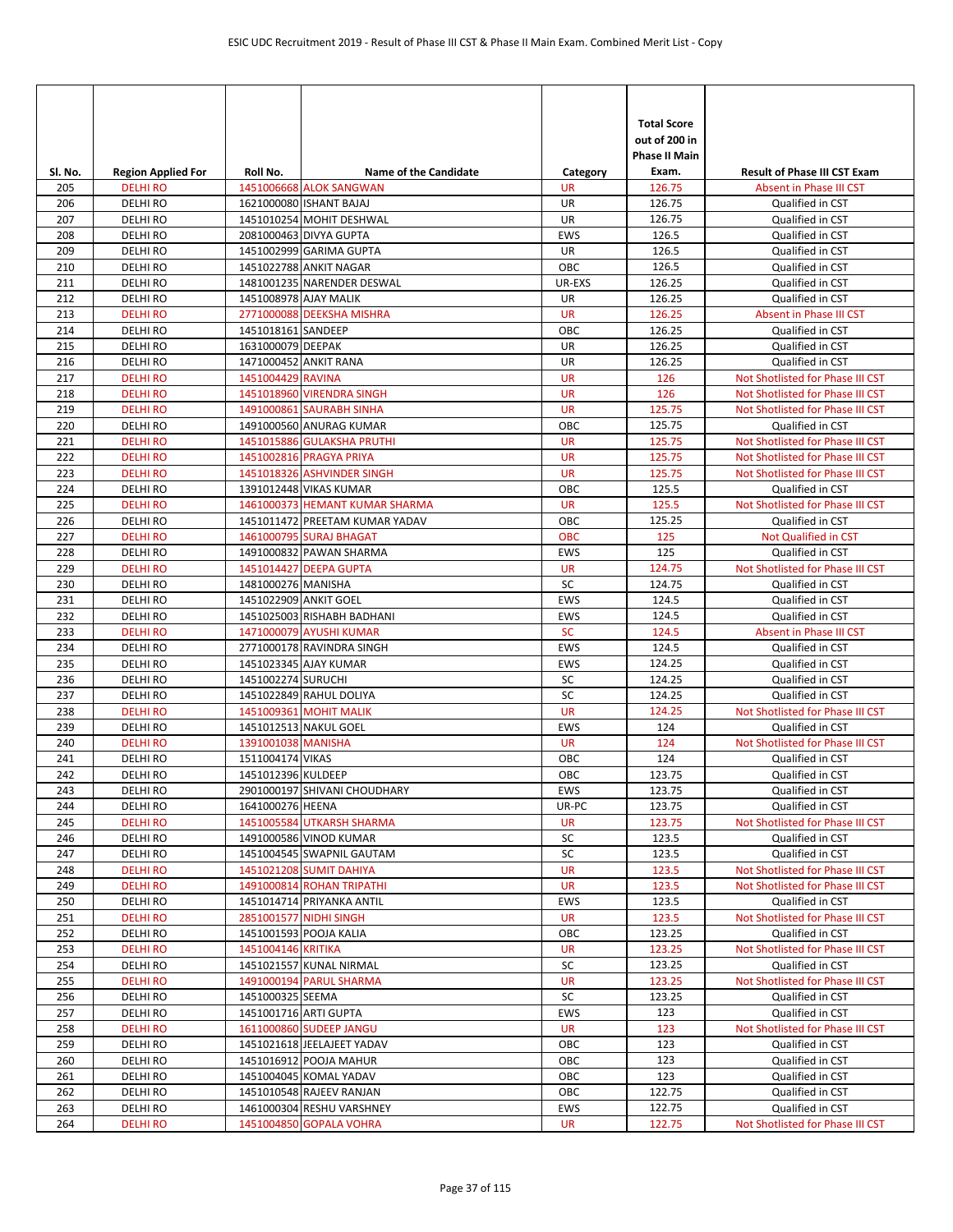| SI. No.    | <b>Region Applied For</b>          | Roll No.              | <b>Name of the Candidate</b>                                 | Category           | <b>Total Score</b><br>out of 200 in<br><b>Phase II Main</b><br>Exam. | <b>Result of Phase III CST Exam</b>                  |
|------------|------------------------------------|-----------------------|--------------------------------------------------------------|--------------------|----------------------------------------------------------------------|------------------------------------------------------|
| 265        | <b>DELHIRO</b>                     |                       | 1451018520 RANJEET KUMAR DAS                                 | OBC                | 122.75                                                               | Qualified in CST                                     |
| 266        | <b>DELHI RO</b>                    |                       | 1451024666 MOHAMMAD SHADAB                                   | OBC                | 122.5                                                                | Qualified in CST                                     |
| 267        | <b>DELHI RO</b>                    |                       | 1451018107 NITIN NAGAR                                       | OBC                | 122.5                                                                | Qualified in CST                                     |
| 268        | <b>DELHI RO</b>                    |                       | 1451019436 ANKUR BANSAL                                      | <b>UR</b>          | 122.5                                                                | Not Shotlisted for Phase III CST                     |
| 269        | <b>DELHI RO</b>                    |                       | 1451010569 PRAMOD KUMAR                                      | OBC                | 122.25                                                               | Qualified in CST                                     |
| 270        | <b>DELHI RO</b>                    |                       | 1471000760 SUMIT KUMAR                                       | OBC                | 122                                                                  | Qualified in CST                                     |
| 271        | <b>DELHI RO</b>                    |                       | 1451007830 MANISH KUMAR                                      | <b>UR</b>          | 122                                                                  | Not Shotlisted for Phase III CST                     |
| 272        | <b>DELHI RO</b>                    |                       | 1451000849 SAMIKSHA SALONIA                                  | SC                 | 122                                                                  | Qualified in CST                                     |
| 273        | <b>DELHI RO</b>                    | 2881000908 VINISHA    |                                                              | OBC                | 122                                                                  | Qualified in CST                                     |
| 274<br>275 | <b>DELHI RO</b>                    | 1451017399 AARTI      |                                                              | <b>UR</b><br>UR-PC | 121.75<br>121.5                                                      | Not Shotlisted for Phase III CST                     |
| 276        | <b>DELHI RO</b><br>DELHI RO        | 1451013015 ISHA GUPTA | 2511004933 ANJU BALA LOCHIB                                  | OBC                | 121.5                                                                | Qualified in CST<br>Qualified in CST                 |
| 277        | <b>DELHI RO</b>                    |                       | 1451005685 VINOD BHARDWAJ                                    | SC                 | 121.5                                                                | Qualified in CST                                     |
| 278        | <b>DELHI RO</b>                    | 1411002271 DEEKSHA    |                                                              | <b>UR</b>          | 121.5                                                                | Not Shotlisted for Phase III CST                     |
| 279        | <b>DELHI RO</b>                    | 1381000908 IMRAN ALI  |                                                              | OBC                | 121.5                                                                | Qualified in CST                                     |
| 280        | <b>DELHI RO</b>                    |                       | 1391004419 AMIT RANJAN                                       | OBC                | 121.5                                                                | <b>Absent in Phase III CST</b>                       |
| 281        | <b>DELHIRO</b>                     | 1611000022 SONAM      |                                                              | OBC                | 121.25                                                               | Qualified in CST                                     |
| 282        | <b>DELHI RO</b>                    |                       | 1451024928 GAURAV BHAKUNI                                    | <b>UR</b>          | 121.25                                                               | Not Shotlisted for Phase III CST                     |
| 283        | <b>DELHIRO</b>                     |                       | 1451018329 VISHAL KUMAR SINGH                                | SC                 | 121.25                                                               | Qualified in CST                                     |
| 284        | <b>DELHI RO</b>                    |                       | 1451018514 ABHISHEK MAZEE                                    | SC                 | 121                                                                  | Qualified in CST                                     |
| 285        | <b>DELHI RO</b>                    |                       | 1491000299 PRACHI TYAGI                                      | EWS                | 121                                                                  | Qualified in CST                                     |
| 286        | DELHI RO                           |                       | 1451013116 CHIRAG NARULA                                     | UR-PC              | 121                                                                  | Qualified in CST                                     |
| 287        | <b>DELHI RO</b>                    |                       | 1451019641 YATIN DUREJA                                      | <b>UR</b>          | 121                                                                  | Not Shotlisted for Phase III CST                     |
| 288        | <b>DELHIRO</b>                     |                       | 1481000645 PRIYA YADAV                                       | OBC                | 121                                                                  | Qualified in CST                                     |
| 289        | <b>DELHI RO</b>                    |                       | 1451018100 SAURAV CHAUHAN                                    | OBC                | 121                                                                  | Qualified in CST                                     |
| 290        | <b>DELHI RO</b>                    |                       | 1451024351 ASHISH KHURANA                                    | EWS                | 120.75                                                               | Qualified in CST                                     |
| 291<br>292 | <b>DELHI RO</b><br><b>DELHI RO</b> |                       | 1451018656 ANKIT YADAV<br>2781000283 VIBHOR RAJPOOT          | OBC<br><b>UR</b>   | 120.75<br>120.75                                                     | Qualified in CST<br>Not Shotlisted for Phase III CST |
| 293        | <b>DELHI RO</b>                    | 1451004118 MEENAKSHI  |                                                              | <b>UR</b>          | 120.5                                                                | Not Shotlisted for Phase III CST                     |
| 294        | <b>DELHI RO</b>                    |                       | 1451009412 SUMIT BHASIN                                      | <b>EWS</b>         | 120.5                                                                | Qualified in CST                                     |
| 295        | <b>DELHI RO</b>                    |                       | 1471000118 MUKUL WADHWA                                      | <b>UR</b>          | 120.5                                                                | Not Shotlisted for Phase III CST                     |
| 296        | DELHI RO                           | 1451022307 SAURABH    |                                                              | <b>SC</b>          | 120.25                                                               | Qualified in CST                                     |
| 297        | <b>DELHI RO</b>                    |                       | 1471000955 ROSHAN KUMAR                                      | EWS                | 120.25                                                               | Qualified in CST                                     |
| 298        | <b>DELHIRO</b>                     |                       | 1471000461 RAJAT KUMAR                                       | SC                 | 120                                                                  | Qualified in CST                                     |
| 299        | <b>DELHIRO</b>                     |                       | 1451019991 ARUNESH KUMAR PATHAK                              | <b>UR</b>          | 120                                                                  | Not Shotlisted for Phase III CST                     |
| 300        | <b>DELHI RO</b>                    |                       | 1451018144 NAVNEET SHARMA                                    | EWS                | 119.75                                                               | Qualified in CST                                     |
| 301        | <b>DELHIRO</b>                     |                       | 1451021826 LOKESH GUPTA                                      | OBC                | 119.75                                                               | Qualified in CST                                     |
| 302        | <b>DELHIRO</b>                     | 1451002439 SHALU      |                                                              | SC                 | 119.5                                                                | Qualified in CST                                     |
| 303        | <b>DELHI RO</b>                    |                       | 2881000237 PAWNESH KUMAR                                     | <b>UR</b>          | 119.5                                                                | Not Shotlisted for Phase III CST                     |
| 304        | <b>DELHI RO</b><br><b>DELHIRO</b>  |                       | 2541000188 KRISHANA KUMAR SAINI<br>1601000032 DEEPMALA DANGI | OBC<br>OBC         | 119.5                                                                | Qualified in CST<br>Qualified in CST                 |
| 305        |                                    |                       |                                                              | OBC                | 119.25<br>119.25                                                     |                                                      |
| 306<br>307 | <b>DELHI RO</b><br><b>DELHI RO</b> | 1451001773 PRIYANKA   | 2541000522 PAWAN KUMAR                                       | <b>SC</b>          | 119.25                                                               | Not Qualified in CST<br>Absent in Phase III CST      |
| 308        | <b>DELHIRO</b>                     |                       | 1451008601 RAMANDEEP SINGH NEGI                              | <b>UR</b>          | 119.25                                                               | Not Shotlisted for Phase III CST                     |
| 309        | DELHI RO                           |                       | 1481000076 GURMEET SINGH                                     | OBC                | 119.25                                                               | Qualified in CST                                     |
| 310        | <b>DELHI RO</b>                    |                       | 1451018499 JITENDER YADAV                                    | OBC                | 119                                                                  | Qualified in CST                                     |
| 311        | DELHI RO                           |                       | 1451002248 SUPRIYA KUMARI                                    | OBC                | 119                                                                  | Qualified in CST                                     |
| 312        | DELHI RO                           |                       | 1471000181 VIKAS KUMAR                                       | SC                 | 119                                                                  | Qualified in CST                                     |
| 313        | DELHI RO                           |                       | 1451018060 TUSHAR TIWARI                                     | EWS                | 119                                                                  | Qualified in CST                                     |
| 314        | <b>DELHI RO</b>                    |                       | 1451012652 PUNEET GARG                                       | EWS                | 119                                                                  | Qualified in CST                                     |
| 315        | <b>DELHI RO</b>                    |                       | 1451018772 RISHABH CHAURASIA                                 | OBC                | 118.75                                                               | Qualified in CST                                     |
| 316        | <b>DELHI RO</b>                    |                       | 1491000878 ARUN PATEL                                        | UR                 | 118.75                                                               | Not Shotlisted for Phase III CST                     |
| 317        | DELHI RO                           | 1451022780 VIVEK      |                                                              | SC                 | 118.75                                                               | Qualified in CST                                     |
| 318        | DELHI RO                           |                       | 1491000251 CHIRAG SINGH                                      | OBC                | 118.75                                                               | Qualified in CST                                     |
| 319<br>320 | <b>DELHI RO</b><br><b>DELHI RO</b> |                       | 1491000756 AMIT SINGH PANWAR                                 | <b>UR</b><br>SC    | 118.75<br>118.5                                                      | Not Shotlisted for Phase III CST                     |
| 321        | <b>DELHI RO</b>                    | 1451014244 RUCHI      | 1451017651 NUPOOR ROY                                        | UR                 | 118.25                                                               | Qualified in CST<br>Not Shotlisted for Phase III CST |
| 322        | DELHI RO                           |                       | 1471001087 AKSHAY KUMAR                                      | SC                 | 118.25                                                               | Qualified in CST                                     |
| 323        | DELHI RO                           |                       | 1451018046 DINESH KUMAR                                      | SC                 | 118.25                                                               | Qualified in CST                                     |
| 324        | DELHI RO                           |                       | 1451003186 NAMITA YADAV                                      | ОВС                | 118.25                                                               | Qualified in CST                                     |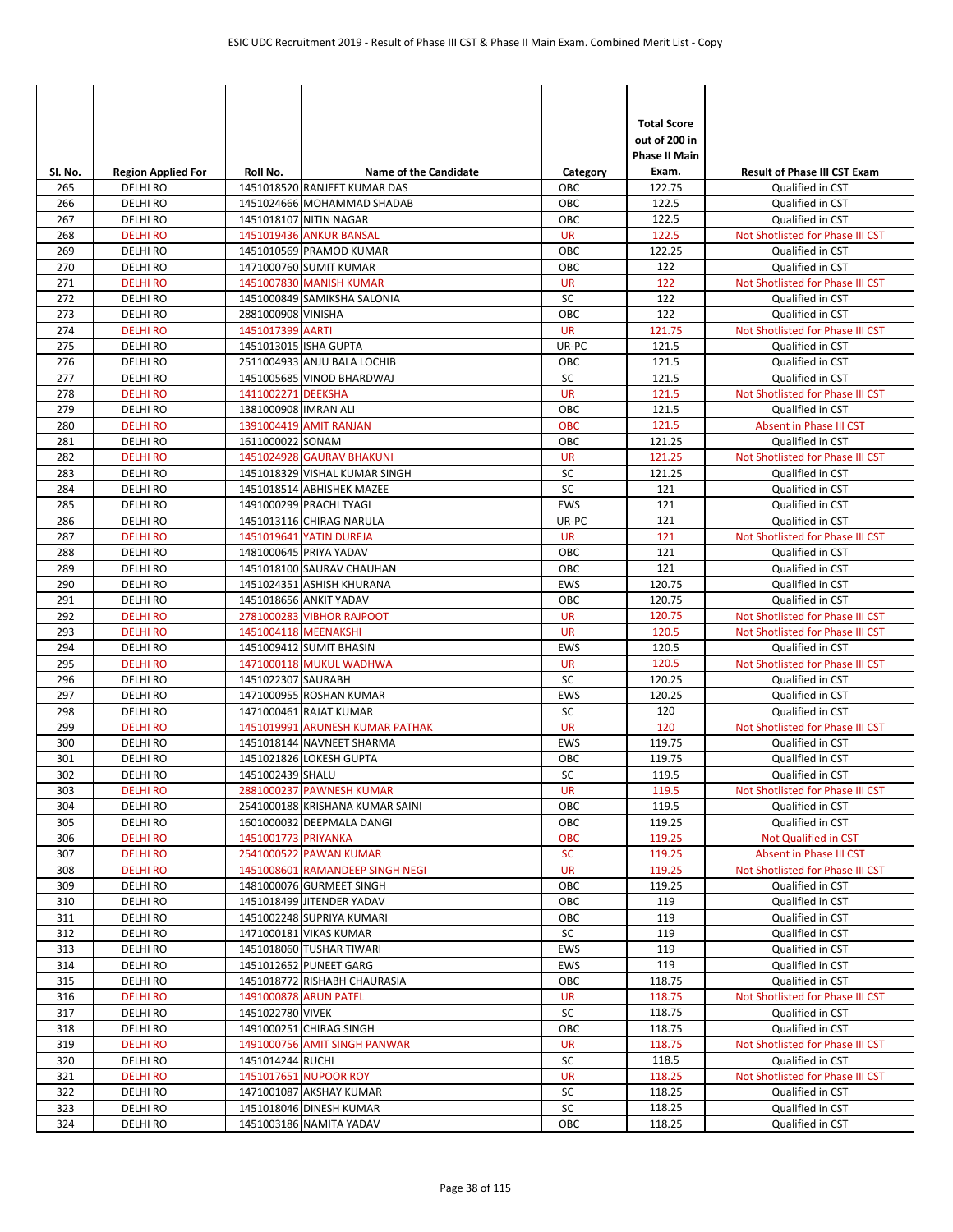| SI. No.    | <b>Region Applied For</b>        | Roll No.               | <b>Name of the Candidate</b>     | Category               | <b>Total Score</b><br>out of 200 in<br>Phase II Main<br>Exam. | <b>Result of Phase III CST Exam</b>                                  |
|------------|----------------------------------|------------------------|----------------------------------|------------------------|---------------------------------------------------------------|----------------------------------------------------------------------|
| 325        | <b>DELHIRO</b>                   |                        | 1491000134 PINKESH KUMAR         | ОВС                    | 118                                                           | Qualified in CST                                                     |
| 326        | <b>DELHI RO</b>                  |                        | <b>1641000578 NIKIT SINGHAL</b>  | <b>UR</b>              | 118                                                           | Not Shotlisted for Phase III CST                                     |
| 327        | <b>DELHIRO</b>                   |                        | 1451001972 MANISHA SHARMA        | ST                     | 117.75                                                        | Qualified in CST                                                     |
| 328        | <b>DELHIRO</b>                   |                        | 1451001478 SHIKHA SHARMA         | <b>UR</b>              | 117.75                                                        | Not Shotlisted for Phase III CST                                     |
| 329        | <b>DELHI RO</b>                  | 1391011924 RISHAV      |                                  | OBC                    | 117.75                                                        | Qualified in CST                                                     |
| 330        | <b>DELHIRO</b>                   | 1451006844 SHSHANK     |                                  | OBC                    | 117.75                                                        | Qualified in CST                                                     |
| 331        | <b>DELHIRO</b><br><b>DELHIRO</b> | 1451001173 EKTA SINGH  |                                  | OBC<br>OBC             | 117.5                                                         | Qualified in CST                                                     |
| 332<br>333 | <b>DELHIRO</b>                   | 2681002295 AKANKSHA    | 1481001361 JYOTI YADAV           | SC                     | 117.5<br>117.5                                                | Qualified in CST<br>Qualified in CST                                 |
| 334        | <b>DELHIRO</b>                   |                        | 1391007805 PUJA BHARTI           | OBC                    | 117.5                                                         | Qualified in CST                                                     |
| 335        | <b>DELHIRO</b>                   |                        | 1451015193 SWAPANDEEP            | OBC                    | 117.5                                                         | Qualified in CST                                                     |
| 336        | <b>DELHI RO</b>                  |                        | 1451005284 DEVENDER KUMAR SHARMA | <b>UR</b>              | 117.25                                                        | Not Shotlisted for Phase III CST                                     |
| 337        | <b>DELHIRO</b>                   |                        | 1451012846 KANCHAN CHOUDHARY     | UR-PC                  | 117.25                                                        | Qualified in CST                                                     |
| 338        | <b>DELHIRO</b>                   |                        | 2511006754 PRIYANKA SOLANKI      | <b>UR</b>              | 117.25                                                        | Not Shotlisted for Phase III CST                                     |
| 339        | <b>DELHI RO</b>                  |                        | 1491001168 MAYANK SHARMA         | EWS                    | 117.25                                                        | Qualified in CST                                                     |
| 340        | <b>DELHIRO</b>                   |                        | 1491000453 ROBIN KUMAR VIMAL     | SC-EXS                 | 117                                                           | Qualified in CST                                                     |
| 341        | <b>DELHIRO</b>                   |                        | 1451004119 RASHMI JHA            | <b>EWS</b>             | 117                                                           | Qualified in CST                                                     |
| 342        | <b>DELHIRO</b>                   |                        | 1461000160 VIJAY KUMAR           | OBC                    | 117                                                           | Qualified in CST                                                     |
| 343        | <b>DELHIRO</b>                   |                        | 1451023602 PRASOON BIRDA         | OBC                    | 117                                                           | Qualified in CST                                                     |
| 344        | <b>DELHI RO</b>                  |                        | 1491000341 ANAMIKA SINGH         | <b>UR</b>              | 117                                                           | Not Shotlisted for Phase III CST                                     |
| 345        | <b>DELHI RO</b>                  |                        | 1451000561 ANSHUL YADAV          | <b>OBC</b>             | 117                                                           | <b>Not Qualified in CST</b>                                          |
| 346        | <b>DELHI RO</b>                  |                        | 1451005221 ANIL KUMAR            | <b>UR-EXS</b>          | 116.75                                                        | <b>Absent in Phase III CST</b>                                       |
| 347        | <b>DELHIRO</b>                   |                        | 1451024740 GAURAV TIWARI         | <b>UR</b>              | 116.75                                                        | Not Shotlisted for Phase III CST                                     |
| 348        | <b>DELHIRO</b>                   |                        | 1451000306 SONALI CHAUHAN        | <b>UR</b>              | 116.75                                                        | Not Shotlisted for Phase III CST                                     |
| 349        | <b>DELHIRO</b>                   |                        | 1451006525 VINAY YADAV           | OBC                    | 116.5                                                         | Qualified in CST                                                     |
| 350        | <b>DELHIRO</b>                   | 1451002511 SHIWANGI    |                                  | OBC                    | 116.5                                                         | Qualified in CST                                                     |
| 351        | <b>DELHIRO</b>                   | 1451009366 ROHIT SAINI |                                  | OBC                    | 116.25                                                        | Qualified in CST                                                     |
| 352<br>353 | <b>DELHIRO</b>                   | 2731000833 RAJNI SAINI | 1451023275 MOHIT KUMAR           | <b>EWS</b><br>OBC      | 116.25<br>116.25                                              | Qualified in CST                                                     |
| 354        | <b>DELHIRO</b><br><b>DELHIRO</b> |                        | 2751000198 SONU KUMAR JHA        | <b>EWS</b>             | 116.25                                                        | Qualified in CST<br>Qualified in CST                                 |
| 355        | <b>DELHIRO</b>                   | 1451008481 SOURABH     |                                  | SC                     | 116                                                           | Qualified in CST                                                     |
| 356        | <b>DELHIRO</b>                   |                        | 2511002954 SHUBHAM TANK          | OBC                    | 116                                                           | Qualified in CST                                                     |
| 357        | <b>DELHIRO</b>                   |                        | 1451024182 SHUBHAM KUMAR RANA    | OBC                    | 116                                                           | Qualified in CST                                                     |
| 358        | <b>DELHIRO</b>                   | 1451013859 PRIYANKA    |                                  | SC                     | 116                                                           | Qualified in CST                                                     |
| 359        | <b>DELHIRO</b>                   |                        | 1451001685 PARUL SANGWAN         | <b>UR</b>              | 116                                                           | Not Shotlisted for Phase III CST                                     |
| 360        | <b>DELHIRO</b>                   |                        | 1451006235 DEEP DARSHAN          | SC                     | 116                                                           | Qualified in CST                                                     |
| 361        | <b>DELHIRO</b>                   |                        | 1471000016 MANISH KUMAR          | OBC                    | 116                                                           | Qualified in CST                                                     |
| 362        | <b>DELHIRO</b>                   |                        | 1461000882 POONAM CHAUHAN        | <b>UR</b>              | 115.75                                                        | Not Shotlisted for Phase III CST                                     |
| 363        | DELHI RO                         | 1351000268 PREETI SONI |                                  | OBC                    | 115.75                                                        | Qualified in CST                                                     |
| 364        | <b>DELHI RO</b>                  |                        | 1451003174 AKANKSHA G KHODA      | <b>ST</b>              | 115.75                                                        | Absent in Phase III CST                                              |
| 365        | <b>DELHIRO</b>                   |                        | 1451017577 ANNU PRIYA            | ОВС                    | 115.5                                                         | Qualified in CST                                                     |
| 366        | DELHI RO                         |                        | 1451015901 KAVITA GANDHI         | SC                     | 115.5                                                         | Qualified in CST                                                     |
| 367        | DELHI RO                         |                        | 1451007940 VIVEK PRAKASH         | OBC                    | 115.5                                                         | Qualified in CST                                                     |
| 368        | <b>DELHIRO</b>                   | 1451022502 PAWAN       |                                  | SC                     | 115.25<br>115.25                                              | Qualified in CST                                                     |
| 369<br>370 | <b>DELHIRO</b><br><b>DELHIRO</b> | 1451006484 KULDEEP     | 1451023050 AKSHAT JAIN           | <b>UR</b><br><b>UR</b> | 115.25                                                        | Not Shotlisted for Phase III CST<br>Not Shotlisted for Phase III CST |
| 371        | <b>DELHIRO</b>                   |                        | 1471000199 ANKUR VERMA           | OBC                    | 115.25                                                        | Qualified in CST                                                     |
| 372        | <b>DELHIRO</b>                   |                        | 2801000001 RAFSAN AHMAD          | OBC-PC                 | 115                                                           | Qualified in CST                                                     |
| 373        | <b>DELHIRO</b>                   | 1451016353 SEEMA       |                                  | OBC                    | 115                                                           | Qualified in CST                                                     |
| 374        | <b>DELHIRO</b>                   |                        | 1451004838 ABHISHEK TIWARI       | EWS                    | 115                                                           | Qualified in CST                                                     |
| 375        | <b>DELHIRO</b>                   |                        | 1451018875 RAHUL KUMAR           | SC                     | 115                                                           | Qualified in CST                                                     |
| 376        | <b>DELHIRO</b>                   |                        | 1451007126 MOHIT GOEL            | <b>UR</b>              | 115                                                           | Not Shotlisted for Phase III CST                                     |
| 377        | <b>DELHIRO</b>                   |                        | 1451010056 MOHAMMED RIYAZ        | OBC                    | 115                                                           | Qualified in CST                                                     |
| 378        | <b>DELHIRO</b>                   |                        | 1461000126 NEERAJ YADAV          | OBC                    | 115                                                           | Qualified in CST                                                     |
| 379        | <b>DELHIRO</b>                   | 1611000164 MANSHA      |                                  | <b>EWS</b>             | 115                                                           | Not Qualified in CST                                                 |
| 380        | DELHI RO                         |                        | 1451014083 DHRITI MAHOUR         | SC                     | 114.75                                                        | Qualified in CST                                                     |
| 381        | <b>DELHIRO</b>                   |                        | 1451020941 SEHAJ MANCHANDA       | EWS                    | 114.75                                                        | Qualified in CST                                                     |
| 382        | <b>DELHIRO</b>                   |                        | 1491000582 BHUVNESH YADAV        | OBC                    | 114.75                                                        | Qualified in CST                                                     |
| 383        | <b>DELHIRO</b>                   |                        | 1451009115 KRITAGYA KUKREJA      | <b>UR</b>              | 114.75                                                        | Not Shotlisted for Phase III CST                                     |
| 384        | DELHI RO                         | 1451019153 ISHU GOLA   |                                  | OBC                    | 114.75                                                        | Qualified in CST                                                     |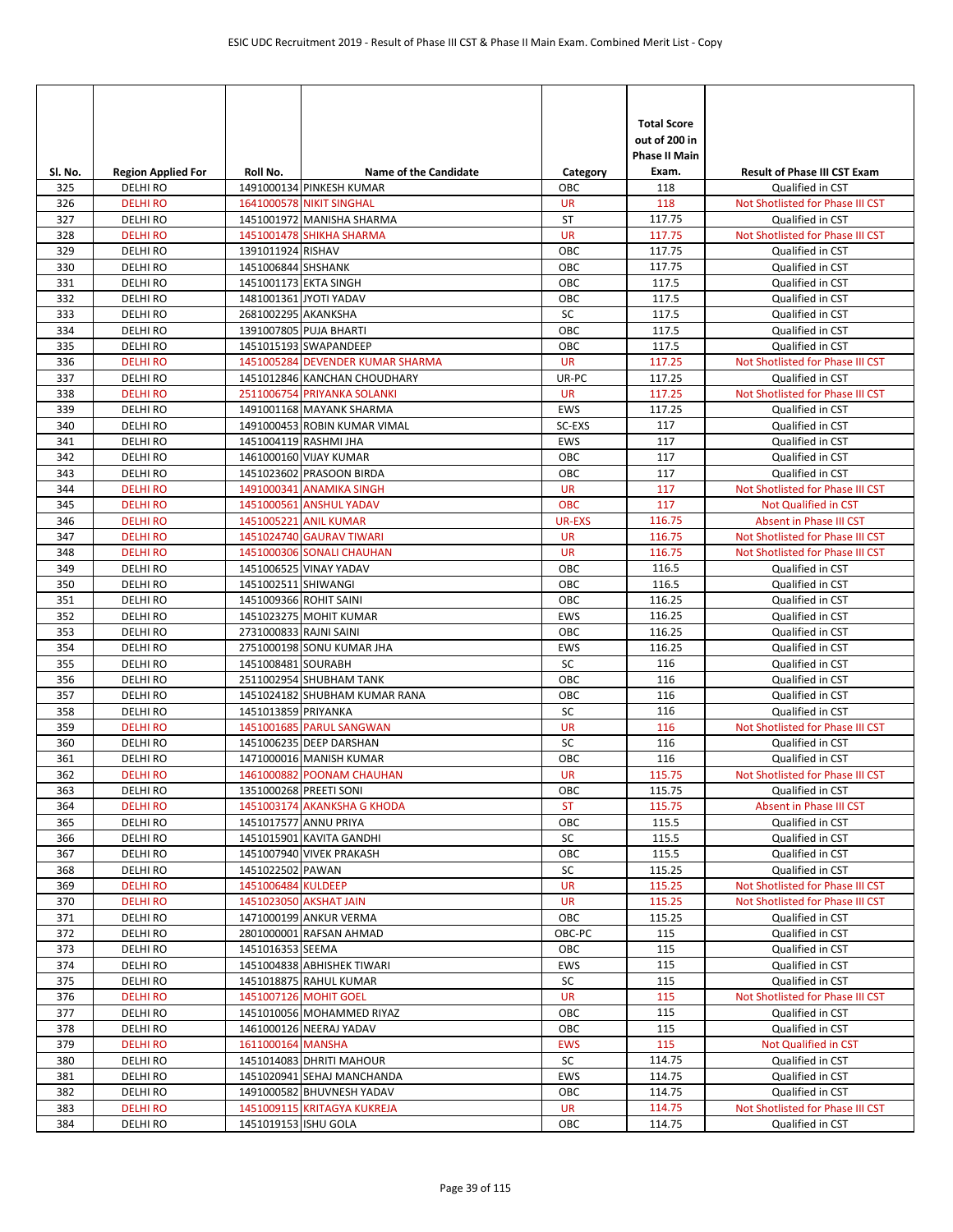| SI. No.    | <b>Region Applied For</b>        | Roll No.               | <b>Name of the Candidate</b>          | Category      | <b>Total Score</b><br>out of 200 in<br>Phase II Main<br>Exam. | <b>Result of Phase III CST Exam</b>  |
|------------|----------------------------------|------------------------|---------------------------------------|---------------|---------------------------------------------------------------|--------------------------------------|
| 385        | <b>DELHI RO</b>                  |                        | 1451015724 CHARUKIRTI JAIN            | <b>UR</b>     | 114.75                                                        | Not Shotlisted for Phase III CST     |
| 386        | <b>DELHIRO</b>                   |                        | 1491001066 ABHIJEET CHAUHAN           | SC            | 114.5                                                         | Qualified in CST                     |
| 387        | <b>DELHIRO</b>                   | 2831000037 RICKY RAJ   |                                       | OBC           | 114.5                                                         | Qualified in CST                     |
| 388        | <b>DELHIRO</b>                   |                        | 1251000800 ARUN SINGH                 | OBC-EXS       | 114.25                                                        | Qualified in CST                     |
| 389        | <b>DELHIRO</b>                   | 1451006118 AUM SONI    |                                       | OBC           | 114.25                                                        | Qualified in CST                     |
| 390        | <b>DELHIRO</b>                   | 1451012054 ANAND       |                                       | EWS           | 114.25                                                        | Qualified in CST                     |
| 391        | <b>DELHI RO</b>                  |                        | 1451021725 AMAN DWIVEDI               | <b>UR</b>     | 114.25                                                        | Not Shotlisted for Phase III CST     |
| 392        | <b>DELHI RO</b>                  |                        | 1451005246 ANUJ MALIK                 | <b>UR</b>     | 114.25                                                        | Not Shotlisted for Phase III CST     |
| 393        | <b>DELHIRO</b>                   |                        | 1451007054 MAYANK NIMESH              | SC            | 114.25                                                        | Qualified in CST                     |
| 394        | <b>DELHIRO</b>                   | 1451000772 SWETA JHA   |                                       | <b>EWS</b>    | 114.25                                                        | Qualified in CST                     |
| 395        | <b>DELHI RO</b>                  |                        | 1451007580 ABHINAV RATHOUR            | <b>UR</b>     | 114.25                                                        | Not Shotlisted for Phase III CST     |
| 396        | <b>DELHIRO</b>                   |                        | 1451013535 DILIP JANGID               | OBC           | 114.25                                                        | Qualified in CST                     |
| 397        | <b>DELHIRO</b>                   |                        | 1411000972 VARSHA RAWAT               | EWS           | 114                                                           | Qualified in CST                     |
| 398        | <b>DELHI RO</b>                  |                        | 2731000608 NEELAM JOSHI               | <b>UR</b>     | 113.75                                                        | Not Shotlisted for Phase III CST     |
| 399        | <b>DELHI RO</b>                  |                        | 2751000078 MANISH NEGI                | <b>UR</b>     | 113.5                                                         | Not Shotlisted for Phase III CST     |
| 400        | <b>DELHI RO</b>                  |                        | 1451010112 RAHUL GUPTA                | <b>UR</b>     | 113.5                                                         | Not Shotlisted for Phase III CST     |
| 401        | <b>DELHI RO</b>                  |                        | 1451012223 SHIKHAR PRAKASH SRIVASTAVA | <b>UR</b>     | 113.5                                                         | Not Shotlisted for Phase III CST     |
| 402        | <b>DELHIRO</b>                   |                        | 1451004470 NEEHARIKA GUPTA            | OBC           | 113.25                                                        | Qualified in CST                     |
| 403        | <b>DELHIRO</b>                   |                        | 1471000351 JYOTI SINGH                | SC            | 113.25                                                        | Qualified in CST                     |
| 404        | <b>DELHI RO</b>                  |                        | 1461000170 NIDHI SHARMA               | <b>UR</b>     | 113.25                                                        | Not Shotlisted for Phase III CST     |
| 405        | <b>DELHIRO</b>                   |                        | 1451004083 DIVYA KISHOR               | SC            | 113.25                                                        | Qualified in CST                     |
| 406        | <b>DELHIRO</b>                   |                        | 1451002844 KRITY GUPTA                | OBC           | 113.25                                                        | Qualified in CST                     |
| 407        | <b>DELHIRO</b>                   | 1451011713 AMIT        |                                       | OBC           | 113                                                           | Qualified in CST                     |
| 408        | <b>DELHIRO</b>                   |                        | 1451005068 DHEERAJ SUREDHA            | OBC           | 113                                                           | Qualified in CST                     |
| 409        | <b>DELHIRO</b>                   |                        | 1451005167 PARMESH DABAS              | <b>UR</b>     | 113                                                           | Not Shotlisted for Phase III CST     |
| 410        | <b>DELHI RO</b>                  |                        | 1451022256 MANISH DAS                 | <b>UR</b>     | 113                                                           | Not Shotlisted for Phase III CST     |
| 411        | <b>DELHI RO</b>                  | 1611000275 ARMAN       | 1471000707 PARAS YADAV                | SC            | 113                                                           | Qualified in CST                     |
| 412<br>413 | <b>DELHIRO</b><br><b>DELHIRO</b> |                        | 1451007786 RADHE SHYAM SINGH          | OBC<br>UR-EXS | 113<br>112.75                                                 | Qualified in CST                     |
| 414        | <b>DELHIRO</b>                   |                        | 1491000895 SHUBHAM RAJ SINGH          | SC            | 112.75                                                        | Qualified in CST<br>Qualified in CST |
| 415        | <b>DELHI RO</b>                  |                        | 2081001000 GUNJAN SHAHI               | <b>UR</b>     | 112.75                                                        | Not Shotlisted for Phase III CST     |
| 416        | <b>DELHIRO</b>                   | 1481001159 PANKAJ      |                                       | OBC           | 112.5                                                         | Qualified in CST                     |
| 417        | <b>DELHI RO</b>                  | 1451019929 NITIN JOSHI |                                       | <b>UR</b>     | 112.25                                                        | Not Shotlisted for Phase III CST     |
| 418        | <b>DELHI RO</b>                  |                        | 1451019399 NITIN KHETARPAL            | <b>UR</b>     | 112.25                                                        | Not Shotlisted for Phase III CST     |
| 419        | <b>DELHIRO</b>                   | 1481000219 SHIKHA      |                                       | OBC           | 112.25                                                        | Qualified in CST                     |
| 420        | <b>DELHIRO</b>                   |                        | 1391000517 JYOTI KUMARI               | OBC           | 112                                                           | Qualified in CST                     |
| 421        | <b>DELHIRO</b>                   | 1481000657 BANTI       |                                       | OBC           | 112                                                           | Qualified in CST                     |
| 422        | DELHI RO                         | 1451000624 DIVYA       |                                       | SC            | 112                                                           | Qualified in CST                     |
| 423        | <b>DELHIRO</b>                   |                        | 1451010835 SRIJAN SAGAR               | OBC           | 111.75                                                        | Qualified in CST                     |
| 424        | <b>DELHIRO</b>                   |                        | 2731000069 HIMANSHU PAL               | OBC           | 111.75                                                        | Qualified in CST                     |
| 425        | <b>DELHIRO</b>                   | 1451010914 SOURABH     |                                       | EWS           | 111.75                                                        | Qualified in CST                     |
| 426        | DELHI RO                         |                        | 1451006001 RAJESH SINGH               | SC            | 111.75                                                        | Qualified in CST                     |
| 427        | <b>DELHIRO</b>                   |                        | 1451008640 ASHISH YADAV               | OBC           | 111.75                                                        | Qualified in CST                     |
| 428        | <b>DELHI RO</b>                  | 1451008680 NISHANT     |                                       | <b>UR</b>     | 111.75                                                        | Not Shotlisted for Phase III CST     |
| 429        | DELHI RO                         |                        | 1461001032 SAHIL GUPTA                | EWS           | 111.75                                                        | Qualified in CST                     |
| 430        | <b>DELHI RO</b>                  |                        | 1451017760 GARIMA YADAV               | OBC           | 111.5                                                         | Qualified in CST                     |
| 431        | <b>DELHIRO</b>                   |                        | 1481001045 ANKIT LEELWAN              | OBC           | 111.5                                                         | Qualified in CST                     |
| 432        | DELHI RO                         |                        | 1451005736 HEMANT KAPOOR              | OBC           | 111.5                                                         | Qualified in CST                     |
| 433        | DELHI RO                         |                        | 1451009817 MANJEET SINGH              | UR-EXS        | 111.25                                                        | Qualified in CST                     |
| 434        | <b>DELHIRO</b>                   |                        | 1451010846 HARDEEP JANGRA             | OBC           | 111.25                                                        | Qualified in CST                     |
| 435        | <b>DELHI RO</b>                  |                        | 1451004851 NITIN KUMAR                | <b>UR</b>     | 111.25                                                        | Not Shotlisted for Phase III CST     |
| 436        | DELHI RO                         |                        | 1481000330 SONAM VERMA                | ОВС           | 111                                                           | Qualified in CST                     |
| 437        | <b>DELHI RO</b>                  |                        | 1451006169 ABHISHEK JHA               | <b>UR</b>     | 111                                                           | Not Shotlisted for Phase III CST     |
| 438        | DELHI RO                         | 1451014106 RAJKUMARI   |                                       | ОВС           | 111                                                           | Qualified in CST                     |
| 439        | <b>DELHI RO</b>                  |                        | 1451007311 SURYA PRATAP               | <b>UR</b>     | 111                                                           | Not Shotlisted for Phase III CST     |
| 440        | <b>DELHIRO</b>                   |                        | 1451008831 SACHIN YADAV               | OBC           | 111                                                           | Qualified in CST                     |
| 441        | DELHI RO                         | 1791000117 ADITI       |                                       | OBC           | 111                                                           | Qualified in CST                     |
| 442        | <b>DELHI RO</b>                  |                        | 1631000006 SIMRAN PASRIJA             | <b>UR</b>     | 110.75                                                        | Not Shotlisted for Phase III CST     |
| 443        | DELHI RO                         |                        | 1451020063 VISHAL PAPNAI              | EWS           | 110.75                                                        | Qualified in CST                     |
| 444        | DELHI RO                         |                        | 2861000343 AYUSH SRIVASTAVA           | EWS           | 110.75                                                        | Qualified in CST                     |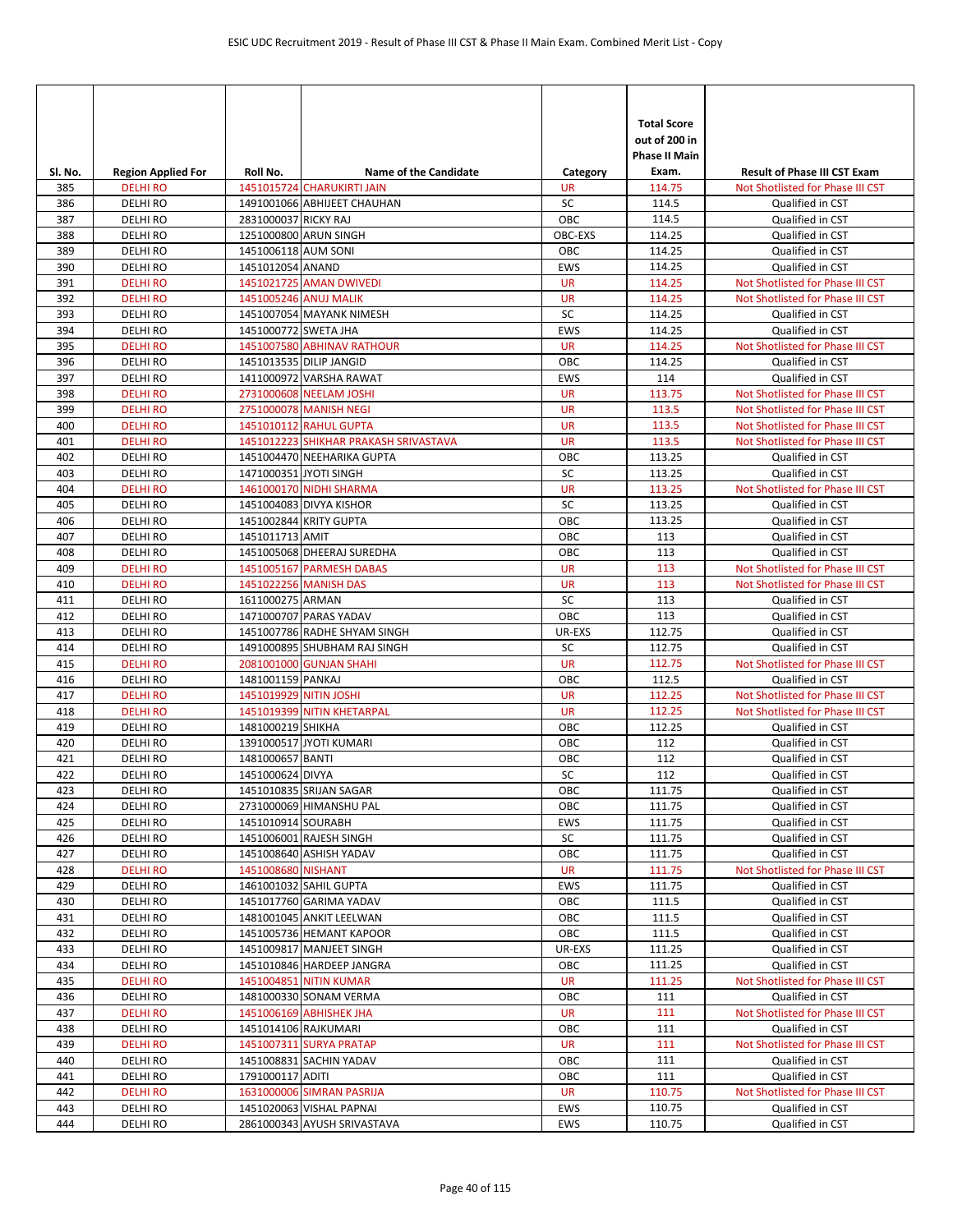| Sl. No.    | <b>Region Applied For</b>          | Roll No.               | <b>Name of the Candidate</b>                     | Category               | <b>Total Score</b><br>out of 200 in<br><b>Phase II Main</b><br>Exam. | <b>Result of Phase III CST Exam</b>                                  |
|------------|------------------------------------|------------------------|--------------------------------------------------|------------------------|----------------------------------------------------------------------|----------------------------------------------------------------------|
| 445        | <b>DELHI RO</b>                    |                        | 1451009915 MOHAMMAD JAVED                        | OBC                    | 110.5                                                                | Qualified in CST                                                     |
| 446        | <b>DELHI RO</b>                    | 1481001040 PANKAJ      |                                                  | OBC                    | 110.5                                                                | Qualified in CST                                                     |
| 447        | <b>DELHI RO</b>                    |                        | 1451014187 MEENAKSHI SINGH                       | OBC                    | 110.5                                                                | Qualified in CST                                                     |
| 448        | <b>DELHI RO</b>                    |                        | 2981000163 NEELAM RAI                            | OBC                    | 110.25                                                               | Qualified in CST                                                     |
| 449        | <b>DELHI RO</b>                    | 1481000145 KOMAL       |                                                  | OBC                    | 110.25                                                               | Qualified in CST                                                     |
| 450        | <b>DELHI RO</b>                    |                        | 1451010418 AMANDEEP ARYA                         | SC                     | 110.25                                                               | Qualified in CST                                                     |
| 451        | <b>DELHIRO</b>                     |                        | 2401001683 SHEETAL BABAL                         | OBC                    | 110.25                                                               | Qualified in CST                                                     |
| 452        | <b>DELHI RO</b>                    | 1451017976 TARNNUM     |                                                  | OBC                    | 110.25                                                               | Qualified in CST                                                     |
| 453        | <b>DELHI RO</b>                    |                        | 1451018119 NIKHIL KUMAR                          | OBC                    | 110                                                                  | Qualified in CST                                                     |
| 454        | <b>DELHI RO</b>                    |                        | 1451023208 SUMIT KUMAR                           | OBC                    | 110                                                                  | Qualified in CST                                                     |
| 455        | <b>DELHI RO</b>                    |                        | 1451022509 HITESH GHUGTYAL                       | <b>UR</b>              | 110                                                                  | Not Shotlisted for Phase III CST                                     |
| 456        | DELHI RO                           |                        | 1641000630 KRISHAN CHAND                         | OBC-EXS                | 109.75                                                               | Qualified in CST                                                     |
| 457        | <b>DELHI RO</b>                    |                        | 1451012240 SANJAY SHARMA                         | EWS                    | 109.75                                                               | Qualified in CST                                                     |
| 458        | <b>DELHI RO</b>                    |                        | 1451008762 SURESH CHANDRA                        | <b>UR</b>              | 109.75                                                               | Not Shotlisted for Phase III CST                                     |
| 459        | <b>DELHI RO</b>                    |                        | 1471000043 SWATI SINGH                           | OBC                    | 109.5<br>109.5                                                       | Qualified in CST                                                     |
| 460        | <b>DELHI RO</b><br><b>DELHI RO</b> | 1611000285 ANURADHA    | 2861002346 ANKITA SHARMA                         | OBC<br><b>OBC</b>      |                                                                      | Qualified in CST<br>Not Qualified in CST                             |
| 461<br>462 | <b>DELHI RO</b>                    |                        | 1451012933 VISHAKHA GUPTA                        | OBC-PC                 | 109.5<br>109.5                                                       | Qualified in CST                                                     |
| 463        | <b>DELHI RO</b>                    |                        | 1451014406 TULIKA SANJAYSINGH SHARAWAT           | <b>UR</b>              | 109.5                                                                | Not Shotlisted for Phase III CST                                     |
| 464        | <b>DELHI RO</b>                    |                        | 1451009619 MANISH KUMAR                          | OBC                    | 109.5                                                                | Qualified in CST                                                     |
| 465        | <b>DELHI RO</b>                    | 1611000656 KARAN       |                                                  | <b>EWS</b>             | 109.5                                                                | Qualified in CST                                                     |
| 466        | <b>DELHI RO</b>                    |                        | 1451007250 PRATEEK KAUSHIK                       | <b>UR</b>              | 109.25                                                               | Not Shotlisted for Phase III CST                                     |
| 467        | <b>DELHI RO</b>                    |                        | 1451009812 GAURAV VATTS                          | EWS                    | 109.25                                                               | Qualified in CST                                                     |
| 468        | <b>DELHIRO</b>                     |                        | 1471000260 RAHUL PIPIL                           | SC                     | 109.25                                                               | Qualified in CST                                                     |
| 469        | <b>DELHI RO</b>                    | 1491000583 MANU        |                                                  | <b>UR</b>              | 109.25                                                               | Not Shotlisted for Phase III CST                                     |
| 470        | <b>DELHI RO</b>                    |                        | 1451022807 DEEPAK KUMAR                          | SC                     | 109.25                                                               | Qualified in CST                                                     |
| 471        | DELHI RO                           |                        | 1451021729 VINEET JAYANT                         | SC                     | 109                                                                  | Qualified in CST                                                     |
| 472        | <b>DELHI RO</b>                    |                        | 1491000605 ROHIT NANDAN                          | SC                     | 109                                                                  | Qualified in CST                                                     |
| 473        | <b>DELHI RO</b>                    |                        | 1451006620 NAMIT SAKKARWAL                       | SC                     | 109                                                                  | Qualified in CST                                                     |
| 474        | <b>DELHI RO</b>                    |                        | 1451004864 TEJENDER YADAV                        | OBC                    | 109                                                                  | Qualified in CST                                                     |
| 475        | <b>DELHI RO</b>                    | 1631000049 SURBHI      |                                                  | <b>EWS</b>             | 109                                                                  | Qualified in CST                                                     |
| 476        | <b>DELHIRO</b>                     |                        | 1451023200 BHARAT KUMAR                          | <b>UR</b>              | 109                                                                  | Not Shotlisted for Phase III CST                                     |
| 477        | <b>DELHI RO</b>                    |                        | 1451008717 SANTOSH KUMAR YADAV                   | <b>OBC</b>             | 108.75                                                               | Absent in Phase III CST                                              |
| 478        | <b>DELHIRO</b>                     |                        | 1471000978 SUMIT KUMAR                           | OBC                    | 108.5                                                                | Qualified in CST                                                     |
| 479        | <b>DELHI RO</b>                    |                        | 1451012459 RAHUL SINGH                           | OBC                    | 108                                                                  | Qualified in CST                                                     |
| 480        | <b>DELHI RO</b>                    | 1451014404 MONIKA      |                                                  | <b>OBC</b>             | 108                                                                  | Absent in Phase III CST                                              |
| 481        | <b>DELHIRO</b>                     | 1451000904 TRIPTI JAIN |                                                  | <b>UR</b>              | 108                                                                  | Not Shotlisted for Phase III CST                                     |
| 482        | <b>DELHIRO</b>                     |                        | 1451007013 ANISH NIHAL                           | SC                     | 108                                                                  | Qualified in CST                                                     |
| 483        | DELHI RO                           |                        | 2201005251 GAURAV KUMAR                          | UR-EXS                 | 107.75                                                               | Qualified in CST                                                     |
| 484<br>485 | <b>DELHI RO</b><br><b>DELHI RO</b> |                        | 2741000374 RAVI ASWAL<br>1451004700 ASHIMA BAINS | <b>UR</b><br><b>UR</b> | 107.75<br>107.75                                                     | Not Shotlisted for Phase III CST<br>Not Shotlisted for Phase III CST |
|            | <b>DELHI RO</b>                    |                        |                                                  | <b>OBC-EXS</b>         |                                                                      |                                                                      |
| 486<br>487 | <b>DELHI RO</b>                    |                        | 1481000284 AMIT YADAV<br>2201004581 DEEPAK KUMAR | UR-EXS                 | 107.5<br>107.5                                                       | Absent in Phase III CST<br>Absent in Phase III CST                   |
| 488        | <b>DELHI RO</b>                    | 1451014632 JYOTI       |                                                  | <b>OBC</b>             | 107.5                                                                | Not Shotlisted for Phase III CST                                     |
| 489        | <b>DELHI RO</b>                    |                        | 1491000602 AMAN NAUTIYAL                         | UR                     | 107.5                                                                | Not Shotlisted for Phase III CST                                     |
| 490        | <b>DELHIRO</b>                     |                        | 1641000540 AKSHAY MALIK                          | <b>EWS</b>             | 107.5                                                                | Qualified in CST                                                     |
| 491        | <b>DELHI RO</b>                    |                        | 1451012082 HANIWANT KALRA                        | <b>UR</b>              | 107.5                                                                | Not Shotlisted for Phase III CST                                     |
| 492        | <b>DELHI RO</b>                    |                        | 1491000383 POOJA YADAV                           | <b>OBC</b>             | 107.5                                                                | Not Shotlisted for Phase III CST                                     |
| 493        | <b>DELHI RO</b>                    | 1451006571 HARIOM      |                                                  | OBC                    | 107.25                                                               | Not Shotlisted for Phase III CST                                     |
| 494        | <b>DELHI RO</b>                    | 1451023612 ROHIT       |                                                  | <b>OBC</b>             | 107.25                                                               | Not Shotlisted for Phase III CST                                     |
| 495        | <b>DELHI RO</b>                    |                        | 1451023539 ABHINANDAN KUMAR                      | OBC                    | 107.25                                                               | Not Shotlisted for Phase III CST                                     |
| 496        | DELHI RO                           | 1451000676 GEETANJALI  |                                                  | SC                     | 107.25                                                               | Qualified in CST                                                     |
| 497        | DELHI RO                           | 1451001991 SANJNA      |                                                  | SC                     | 107.25                                                               | Qualified in CST                                                     |
| 498        | DELHI RO                           |                        | 1641000658 DEEPAK MOR                            | EWS                    | 107.25                                                               | Qualified in CST                                                     |
| 499        | <b>DELHI RO</b>                    |                        | 1451000796 AANCHAL PANDHI                        | UR                     | 107.25                                                               | Not Shotlisted for Phase III CST                                     |
| 500        | <b>DELHI RO</b>                    |                        | 1451023325 VIKAS KUSHWAHA                        | OBC                    | 107.25                                                               | Not Shotlisted for Phase III CST                                     |
| 501        | DELHI RO                           |                        | 1251000815 AMIT SINGH RAWAT                      | UR-EXS                 | 107                                                                  | Qualified in CST                                                     |
| 502        | DELHI RO                           |                        | 1451013168 PRIYANKAR KUMAR                       | UR-PC                  | 107                                                                  | Qualified in CST                                                     |
| 503        | <b>DELHI RO</b>                    |                        | 1451000885 KIRAN KUMARI                          | OBC                    | 107                                                                  | Not Shotlisted for Phase III CST                                     |
| 504        | <b>DELHI RO</b>                    |                        | 1451005840 VISHAL KUMAR                          | OBC                    | 107                                                                  | Not Shotlisted for Phase III CST                                     |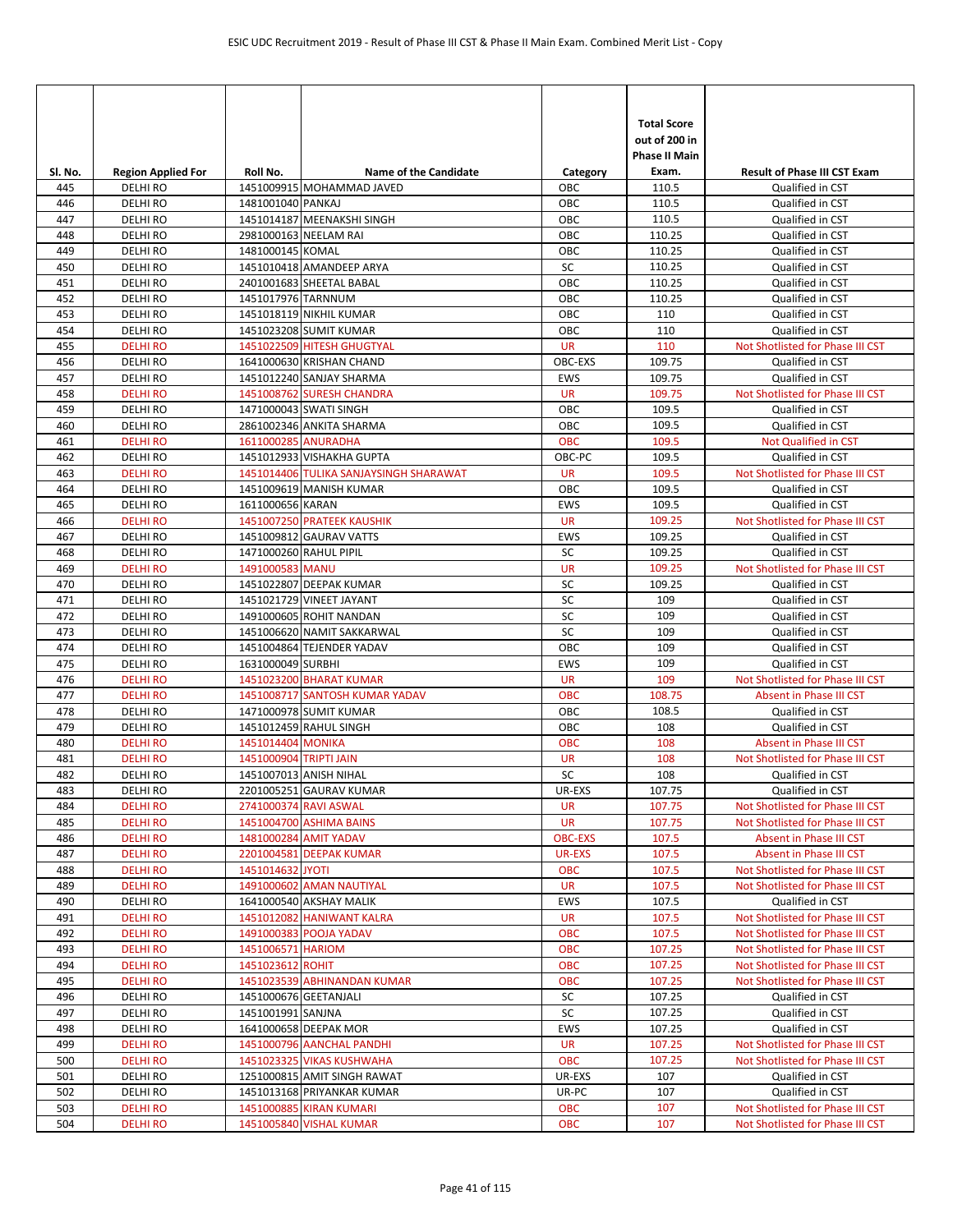| SI. No.    | <b>Region Applied For</b>         | Roll No.              | <b>Name of the Candidate</b>                           | Category                | <b>Total Score</b><br>out of 200 in<br><b>Phase II Main</b><br>Exam. | <b>Result of Phase III CST Exam</b>                  |
|------------|-----------------------------------|-----------------------|--------------------------------------------------------|-------------------------|----------------------------------------------------------------------|------------------------------------------------------|
| 505        | <b>DELHIRO</b>                    |                       | 1451006969 KARAMVIR BAZZAD                             | <b>UR</b>               | 107                                                                  | Not Shotlisted for Phase III CST                     |
| 506        | <b>DELHI RO</b>                   |                       | 1461000460 NIKITA AGGARWAL                             | <b>UR</b>               | 107                                                                  | Not Shotlisted for Phase III CST                     |
| 507        | <b>DELHIRO</b>                    |                       | 2761000380 RASHMI GOYAL                                | <b>EWS</b>              | 107                                                                  | Qualified in CST                                     |
| 508        | <b>DELHIRO</b>                    |                       | 1451004267 ANJALI VERMA                                | <b>OBC</b>              | 107                                                                  | Not Shotlisted for Phase III CST                     |
| 509        | <b>DELHI RO</b>                   |                       | 2861001415 PANKAJ KUMAR                                | OBC                     | 106.75                                                               | Not Shotlisted for Phase III CST                     |
| 510        | <b>DELHI RO</b>                   |                       | 1491001053 MUKESH KUMAR KUSHWAHA                       | <b>OBC</b>              | 106.75                                                               | Not Shotlisted for Phase III CST                     |
| 511        | <b>DELHIRO</b>                    | 1451018223 VIKASH RAJ |                                                        | OBC                     | 106.75                                                               | Not Shotlisted for Phase III CST                     |
| 512        | DELHI RO                          |                       | 1451010451 UMA KANT MISHRA                             | UR-EXS                  | 106.5                                                                | Qualified in CST                                     |
| 513        | <b>DELHIRO</b>                    |                       | 1471000492 VIKRAM SINGH BARGALI                        | UR-EXS                  | 106.5                                                                | Qualified in CST                                     |
| 514        | <b>DELHIRO</b>                    |                       | 1451021905 ANIL SHARMA                                 | UR-EXS                  | 106.5                                                                | Qualified in CST                                     |
| 515        | <b>DELHIRO</b>                    | 1451000078 SONI       |                                                        | <b>OBC</b>              | 106.5                                                                | Not Shotlisted for Phase III CST                     |
| 516<br>517 | <b>DELHIRO</b><br><b>DELHI RO</b> |                       | 1451000204 ISHA CHANDRA<br>1451010326 VIKAS PANWAR     | <b>OBC</b><br><b>UR</b> | 106.5<br>106.5                                                       | Not Shotlisted for Phase III CST                     |
| 518        | <b>DELHIRO</b>                    |                       | 1611000399 PREETI DHAYAL                               | <b>EWS</b>              | 106.5                                                                | Not Shotlisted for Phase III CST<br>Qualified in CST |
| 519        | <b>DELHIRO</b>                    |                       | 1451018540 NIRAJ KUMAR                                 | <b>OBC</b>              | 106.5                                                                | Not Shotlisted for Phase III CST                     |
| 520        | <b>DELHIRO</b>                    |                       | 2511005796 RAHUL KUMAR MEENA                           | ST                      | 106.5                                                                | Qualified in CST                                     |
| 521        | <b>DELHIRO</b>                    |                       | 1451005281 BIPIN PANDEY                                | UR-EXS                  | 106.25                                                               | Qualified in CST                                     |
| 522        | <b>DELHIRO</b>                    |                       | 1451008317 BHAGAT SINGH                                | <b>OBC</b>              | 106.25                                                               | Not Shotlisted for Phase III CST                     |
| 523        | <b>DELHI RO</b>                   | 1451004505 SEEMA      |                                                        | <b>OBC</b>              | 106.25                                                               | Not Shotlisted for Phase III CST                     |
| 524        | <b>DELHIRO</b>                    | 1451023957 LAKSHYA    |                                                        | SC                      | 106.25                                                               | Qualified in CST                                     |
| 525        | <b>DELHI RO</b>                   |                       | 1451024091 ADITYA KUMAR                                | <b>UR</b>               | 106.25                                                               | Not Shotlisted for Phase III CST                     |
| 526        | <b>DELHIRO</b>                    |                       | 2741000191 AMOL AGRAWAL                                | <b>EWS</b>              | 106.25                                                               | Qualified in CST                                     |
| 527        | <b>DELHI RO</b>                   |                       | 1451022136 SHARAD YADAV                                | <b>OBC</b>              | 106.25                                                               | Not Shotlisted for Phase III CST                     |
| 528        | <b>DELHIRO</b>                    |                       | 1451001703 SHRISTI VISHWAKARMA                         | <b>ST</b>               | 106.25                                                               | Qualified in CST                                     |
| 529        | <b>DELHIRO</b>                    |                       | 2741000324 LOKESH KUMAR                                | SC                      | 106                                                                  | Qualified in CST                                     |
| 530        | <b>DELHIRO</b>                    |                       | 1451023361 VIKAS ANAND                                 | SC                      | 106                                                                  | Qualified in CST                                     |
| 531        | DELHI RO                          |                       | 1491000183 SACHIT MOHAN SINGH                          | SC                      | 106                                                                  | Qualified in CST                                     |
| 532        | <b>DELHIRO</b>                    | 1451019894 MANISH     |                                                        | <b>OBC</b>              | 106                                                                  | Not Shotlisted for Phase III CST                     |
| 533        | <b>DELHIRO</b>                    |                       | 1461000161 RAVEENA RAI                                 | EWS                     | 106                                                                  | Qualified in CST                                     |
| 534        | <b>DELHI RO</b>                   | 1451010744 LAV SAINI  |                                                        | <b>OBC</b>              | 106                                                                  | Not Shotlisted for Phase III CST                     |
| 535        | <b>DELHIRO</b>                    |                       | 1641000105 PRACHI SAINI                                | <b>OBC</b>              | 106                                                                  | Not Shotlisted for Phase III CST                     |
| 536        | <b>DELHIRO</b>                    | 1451024316 PRADEEP    |                                                        | <b>OBC</b>              | 106                                                                  | Not Shotlisted for Phase III CST                     |
| 537        | <b>DELHIRO</b>                    |                       | 1451019165 PRASHANT SINGH                              | SC                      | 106                                                                  | Qualified in CST                                     |
| 538        | <b>DELHIRO</b>                    |                       | 1451018786 RAHUL KUMAR                                 | SC                      | 105.75                                                               | Qualified in CST                                     |
| 539        | <b>DELHI RO</b>                   |                       | 1451023753 MANISH DAHIYA                               | <b>UR</b>               | 105.75                                                               | Not Shotlisted for Phase III CST                     |
| 540        | <b>DELHI RO</b>                   | 1641000572 GUNJAN     |                                                        | <b>OBC</b>              | 105.75                                                               | Not Shotlisted for Phase III CST                     |
| 541        | <b>DELHIRO</b>                    |                       | 1451006628 HIMANSHU SINGH MALIK                        | <b>UR</b>               | 105.75                                                               | Not Shotlisted for Phase III CST                     |
| 542        | <b>DELHIRO</b>                    |                       | 2871000128 GYANESH KUMAR DEEPAK                        | UR-EXS                  | 105.5                                                                | Qualified in CST                                     |
| 543        | <b>DELHI RO</b>                   |                       | 1451005525 AKHIL YADAV                                 | <b>OBC</b>              | 105.5                                                                | Not Shotlisted for Phase III CST                     |
| 544        | <b>DELHI RO</b>                   |                       | 1451000635 PRIYANKA KUMARI                             | SC                      | 105.5                                                                | Qualified in CST                                     |
| 545        | <b>DELHIRO</b>                    | 1471001000 SHIVANI    |                                                        | SC                      | 105.5                                                                | Qualified in CST                                     |
| 546<br>547 | <b>DELHI RO</b><br>DELHI RO       |                       | 1451001343 SHREYA SWAPNIL<br>1491000965 JAY PAL SHARMA | <b>UR</b><br>UR-EXS     | 105.5<br>105.25                                                      | Not Shotlisted for Phase III CST<br>Qualified in CST |
| 548        | <b>DELHI RO</b>                   | 1451014278 ANJALI     |                                                        | SC                      | 105.25                                                               | Qualified in CST                                     |
| 549        | <b>DELHI RO</b>                   |                       | 1391003219 SAURAV ANUPAM                               | <b>OBC</b>              | 105.25                                                               | Not Shotlisted for Phase III CST                     |
| 550        | <b>DELHIRO</b>                    |                       | 1451013169 HARSHIT PALIWAL                             | UR-PC                   | 105.25                                                               | Qualified in CST                                     |
| 551        | <b>DELHI RO</b>                   | 1451021301 RAHUL      |                                                        | <b>UR</b>               | 105.25                                                               | Not Shotlisted for Phase III CST                     |
| 552        | <b>DELHI RO</b>                   |                       | 2881000760 PRASHANT SHARMA                             | UR-EXS                  | 105                                                                  | Qualified in CST                                     |
| 553        | DELHI RO                          |                       | 1451008443 AAKASH CHAUHAN                              | SC                      | 105                                                                  | Qualified in CST                                     |
| 554        | <b>DELHI RO</b>                   |                       | 1451007181 SAURABH NEGI                                | <b>UR</b>               | 105                                                                  | Not Shotlisted for Phase III CST                     |
| 555        | DELHI RO                          |                       | 1451019733 MANISH KUMAR                                | SC                      | 104.75                                                               | Qualified in CST                                     |
| 556        | <b>DELHI RO</b>                   |                       | 1451000390 POOJA YADAV                                 | <b>OBC</b>              | 104.75                                                               | Not Shotlisted for Phase III CST                     |
| 557        | <b>DELHI RO</b>                   |                       | 1451017618 BHAGYASHREE HEDAU                           | ST                      | 104.75                                                               | Qualified in CST                                     |
| 558        | <b>DELHI RO</b>                   |                       | 1491000872 MONU BHATI                                  | <b>OBC</b>              | 104.75                                                               | Not Shotlisted for Phase III CST                     |
| 559        | <b>DELHI RO</b>                   |                       | 1451014431 SHWETA MISHRA                               | EWS                     | 104.75                                                               | Qualified in CST                                     |
| 560        | <b>DELHI RO</b>                   |                       | 1621000014 AKANKSHA TOMAR                              | <b>UR</b>               | 104.75                                                               | Not Shotlisted for Phase III CST                     |
| 561        | DELHI RO                          |                       | 1451008996 PUSHPENDRA KUMAR                            | UR-EXS                  | 104.5                                                                | Qualified in CST                                     |
| 562        | DELHI RO                          |                       | 1471000172 GAURAV PIPIL                                | SC                      | 104.5                                                                | Qualified in CST                                     |
| 563        | <b>DELHI RO</b>                   |                       | 1451006307 SAHIL BALAYAN                               | <b>UR</b>               | 104.5                                                                | Not Shotlisted for Phase III CST                     |
| 564        | <b>DELHI RO</b>                   | 1451013921 PRIYA      |                                                        | <b>OBC</b>              | 104.5                                                                | Not Shotlisted for Phase III CST                     |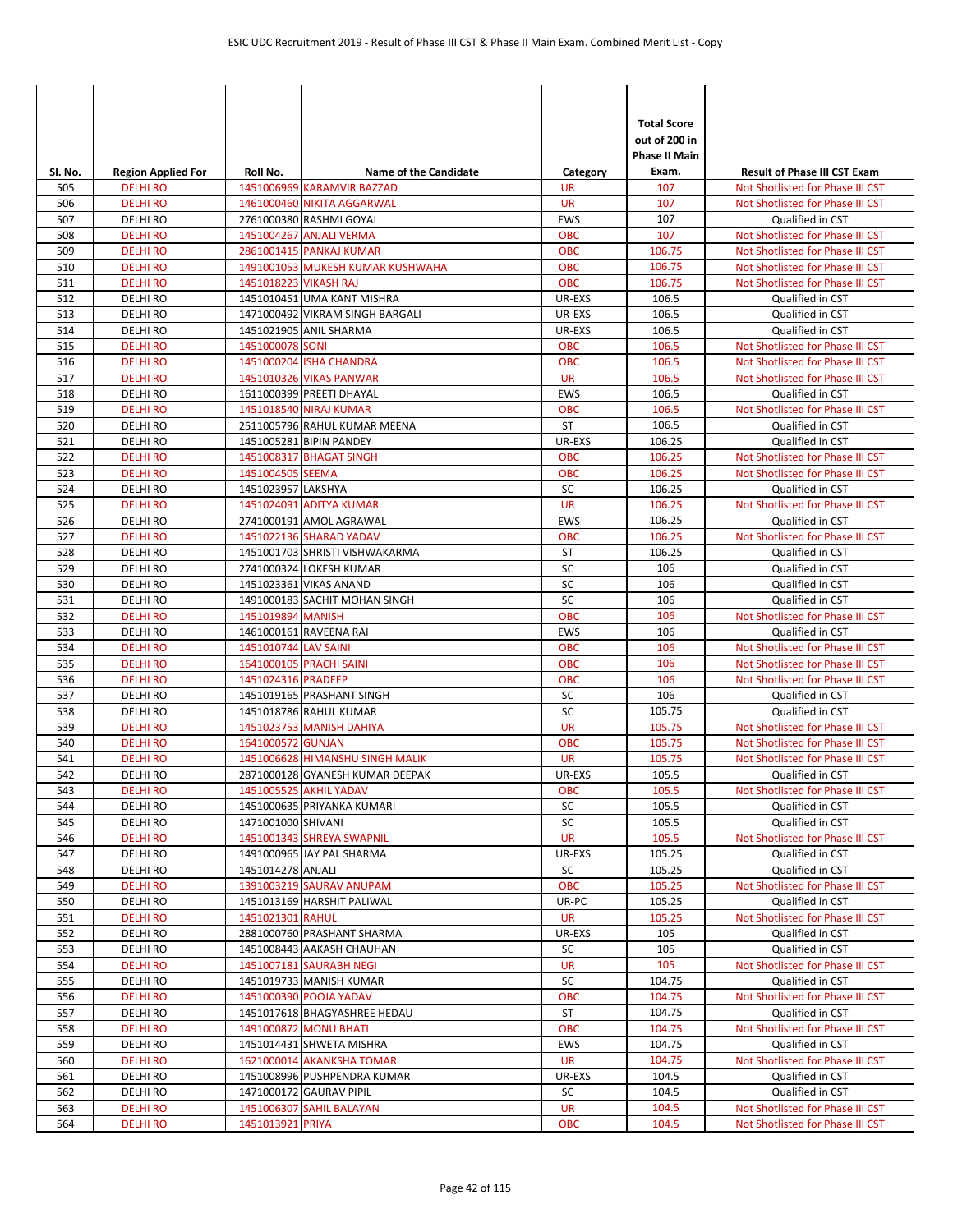| Sl. No. | <b>Region Applied For</b> | Roll No.               | <b>Name of the Candidate</b>     | Category   | <b>Total Score</b><br>out of 200 in<br><b>Phase II Main</b><br>Exam. | <b>Result of Phase III CST Exam</b> |
|---------|---------------------------|------------------------|----------------------------------|------------|----------------------------------------------------------------------|-------------------------------------|
| 565     | <b>DELHI RO</b>           |                        | 1451020990 CHANDAN KUMAR         | OBC-EXS    | 104.25                                                               | Qualified in CST                    |
| 566     | <b>DELHIRO</b>            | 1451018587 SANDEEP     |                                  | SC         | 104.25                                                               | Qualified in CST                    |
| 567     | <b>DELHI RO</b>           |                        | 1611000176 POOJA CHANGAL         | OBC        | 104.25                                                               | Not Shotlisted for Phase III CST    |
| 568     | <b>DELHI RO</b>           |                        | 1451019662 AKSHAY MALIK          | <b>UR</b>  | 104.25                                                               | Not Shotlisted for Phase III CST    |
| 569     | <b>DELHI RO</b>           |                        | 1451008926 MOHIT RIKHARI         | <b>UR</b>  | 104.25                                                               | Not Shotlisted for Phase III CST    |
| 570     | <b>DELHI RO</b>           |                        | 1451014812 NISHA GARG            | <b>UR</b>  | 104.25                                                               | Not Shotlisted for Phase III CST    |
| 571     | <b>DELHIRO</b>            |                        | 1471001067 KULDEEP KUMAR         | UR-EXS     | 104                                                                  | Qualified in CST                    |
| 572     | <b>DELHI RO</b>           |                        | 1451006616 PANKAJ KUMAR JHA      | UR-EXS     | 104                                                                  | Qualified in CST                    |
| 573     | <b>DELHI RO</b>           | 1451006629 PANKAJ RAJ  |                                  | SC         | 104                                                                  | Qualified in CST                    |
| 574     | <b>DELHI RO</b>           |                        | 1471000466 NEELANCHAL DUTT       | SC         | 104                                                                  | Qualified in CST                    |
| 575     | <b>DELHI RO</b>           |                        | 2511003209 HIMANSHU AGRAWAL      | <b>UR</b>  | 104                                                                  | Not Shotlisted for Phase III CST    |
| 576     | <b>DELHI RO</b>           |                        | 1461001051 CHANDRIKA SEN         | <b>UR</b>  | 104                                                                  | Not Shotlisted for Phase III CST    |
| 577     | <b>DELHI RO</b>           |                        | 1451009410 ACHINT JINDAL         | <b>UR</b>  | 104                                                                  | Not Shotlisted for Phase III CST    |
| 578     | <b>DELHIRO</b>            |                        | 2491000190 DEVENDER KUMAR YADAV  | UR-EXS     | 103.75                                                               | Qualified in CST                    |
| 579     | <b>DELHI RO</b>           |                        | 1451022261 VAIBHAV KUMAR GAUTAM  | SC         | 103.75                                                               | Qualified in CST                    |
| 580     | <b>DELHI RO</b>           |                        | 1451004268 NEHA VERMA            | <b>OBC</b> | 103.75                                                               | Not Shotlisted for Phase III CST    |
| 581     | <b>DELHI RO</b>           |                        | 1451014490 ANCHAL VINAIK         | <b>UR</b>  | 103.75                                                               | Not Shotlisted for Phase III CST    |
| 582     | <b>DELHI RO</b>           |                        | 1451018032 NITIN CHAUDHARY       | SC         | 103.75                                                               | Qualified in CST                    |
| 583     | <b>DELHI RO</b>           |                        | 1481000310 MOHIT YADAV           | <b>OBC</b> | 103.75                                                               | Not Shotlisted for Phase III CST    |
| 584     | <b>DELHI RO</b>           |                        | 1451010086 AKHILESH KUMAR MAURYA | SC-EXS     | 103.5                                                                | Qualified in CST                    |
| 585     | <b>DELHI RO</b>           |                        | 1611000324 SUDHIR KUMAR          | <b>OBC</b> | 103.5                                                                | Not Shotlisted for Phase III CST    |
| 586     | <b>DELHIRO</b>            |                        | 1451012066 VISHAL VASHISTH       | <b>UR</b>  | 103.5                                                                | Not Shotlisted for Phase III CST    |
| 587     | <b>DELHI RO</b>           |                        | 1451005122 MAYANK CHAURASIA      | <b>OBC</b> | 103.5                                                                | Not Shotlisted for Phase III CST    |
| 588     | <b>DELHIRO</b>            | 2751000206 KANCHAN     |                                  | SC         | 103.5                                                                | Qualified in CST                    |
| 589     | <b>DELHI RO</b>           |                        | 1491000567 PRAVEEN BIDHURI       | <b>OBC</b> | 103.5                                                                | Not Shotlisted for Phase III CST    |
| 590     | <b>DELHI RO</b>           |                        | 2861000100 SANDEEP KUMAR YADAV   | <b>OBC</b> | 103.25                                                               | Not Shotlisted for Phase III CST    |
| 591     | <b>DELHI RO</b>           |                        | 1451010891 HIMANSHU CHHABRA      | <b>EWS</b> | 103.25                                                               | Qualified in CST                    |
| 592     | <b>DELHI RO</b>           |                        | 1451004395 RENU GUPTA            | <b>UR</b>  | 103.25                                                               | Not Shotlisted for Phase III CST    |
| 593     | <b>DELHI RO</b>           | 1451014400 POOJA JHA   |                                  | <b>UR</b>  | 103.25                                                               | Not Shotlisted for Phase III CST    |
| 594     | <b>DELHI RO</b>           |                        | 1451007932 VAIBHAV GARG          | <b>EWS</b> | 103.25                                                               | Qualified in CST                    |
| 595     | <b>DELHI RO</b>           |                        | 1451005005 HARMINDER SINGH       | <b>OBC</b> | 103.25                                                               | Not Shotlisted for Phase III CST    |
| 596     | DELHI RO                  |                        | 1451021324 SUNIL KUMAR SHARMA    | UR-EXS     | 103                                                                  | Qualified in CST                    |
| 597     | <b>DELHI RO</b>           | 1451013027 ALKA        |                                  | UR-PC      | 103                                                                  | Qualified in CST                    |
| 598     | <b>DELHIRO</b>            |                        | 1451000762 KAJAL CHAUDHARY       | <b>EWS</b> | 103                                                                  | Qualified in CST                    |
| 599     | <b>DELHI RO</b>           |                        | 1451022923 AASHISH GUPTA         | OBC        | 103                                                                  | Not Shotlisted for Phase III CST    |
| 600     | <b>DELHI RO</b>           |                        | 1451013173 BALAVANT SINGH        | UR-PC      | 103                                                                  | Qualified in CST                    |
| 601     | <b>DELHIRO</b>            |                        | 1401000311 RAHUL KUMAR           | <b>OBC</b> | 102.75                                                               | Not Shotlisted for Phase III CST    |
| 602     | <b>DELHI RO</b>           |                        | 1451004651 SONIA CHAUHAN         | <b>OBC</b> | 102.5                                                                | Not Shotlisted for Phase III CST    |
| 603     | <b>DELHI RO</b>           |                        | 1451015335 KRITIKA SHERSIA       | SC         | 102.5                                                                | Qualified in CST                    |
| 604     | <b>DELHI RO</b>           | 1451020013 HANSRAJ     |                                  | SC         | 102.5                                                                | Qualified in CST                    |
| 605     | <b>DELHI RO</b>           |                        | 1451003758 RENU TONGRIYA         | SC         | 102.5                                                                | Absent in Phase III CST             |
| 606     | <b>DELHI RO</b>           |                        | 1471000649 VARUNIKA KHANNA       | <b>EWS</b> | 102.5                                                                | Not Shotlisted for Phase III CST    |
| 607     | <b>DELHI RO</b>           |                        | 1411001024 AAKANKSHA DOGRA       | SC         | 102.25                                                               | Qualified in CST                    |
| 608     | <b>DELHI RO</b>           |                        | 1481000171 AKASH YADAV           | OBC        | 102.25                                                               | Not Shotlisted for Phase III CST    |
| 609     | DELHI RO                  |                        | 1451006998 GAUTAM SAWARIA        | SC         | 102                                                                  | Qualified in CST                    |
| 610     | <b>DELHI RO</b>           |                        | 1451016927 ANURADHA SINGH        | <b>EWS</b> | 102                                                                  | Not Shotlisted for Phase III CST    |
| 611     | DELHI RO                  |                        | 1451013129 SHIVAM SHARMA         | UR-PC      | 102                                                                  | Qualified in CST                    |
| 612     | <b>DELHIRO</b>            |                        | 1391005918 SHUBHAM SHEKHAR       | <b>OBC</b> | 102                                                                  | Not Shotlisted for Phase III CST    |
| 613     | <b>DELHI RO</b>           |                        | 1451007492 RAHUL YADAV           | OBC        | 101.75                                                               | Not Shotlisted for Phase III CST    |
| 614     | <b>DELHI RO</b>           | 1451001736 PREETI      |                                  | OBC        | 101.75                                                               | Not Shotlisted for Phase III CST    |
| 615     | <b>DELHI RO</b>           |                        | 1451005747 VISHAL SINGH HUKKAM   | SC         | 101.75                                                               | Qualified in CST                    |
| 616     | DELHI RO                  |                        | 1451018239 CHANDERKANT           | SC         | 101.75                                                               | Qualified in CST                    |
| 617     | DELHI RO                  |                        | 1491000313 MANISH INDORIA        | SC         | 101.75                                                               | Qualified in CST                    |
| 618     | <b>DELHI RO</b>           | 1641000107 PINKI       |                                  | UR         | 101.75                                                               | Not Shotlisted for Phase III CST    |
| 619     | <b>DELHI RO</b>           |                        | 1451023971 JATIN KUMAR           | <b>UR</b>  | 101.75                                                               | Not Shotlisted for Phase III CST    |
| 620     | <b>DELHI RO</b>           |                        | 1451024615 ANKUR BARFAL          | <b>ST</b>  | 101.5                                                                | Qualified in CST                    |
| 621     | DELHI RO                  |                        | 1471000178 MOHIT KARDAM          | SC         | 101.5                                                                | Qualified in CST                    |
| 622     | DELHI RO                  |                        | 1461000129 SUSHIL KUMAR SINGH    | SC         | 101.5                                                                | Qualified in CST                    |
| 623     | DELHI RO                  |                        | 1451016331 PRIYA KUMARI          | $\sf SC$   | 101.5                                                                | Qualified in CST                    |
| 624     | <b>DELHI RO</b>           | 1451004904 VIKAS SAINI |                                  | OBC        | 101.5                                                                | Not Shotlisted for Phase III CST    |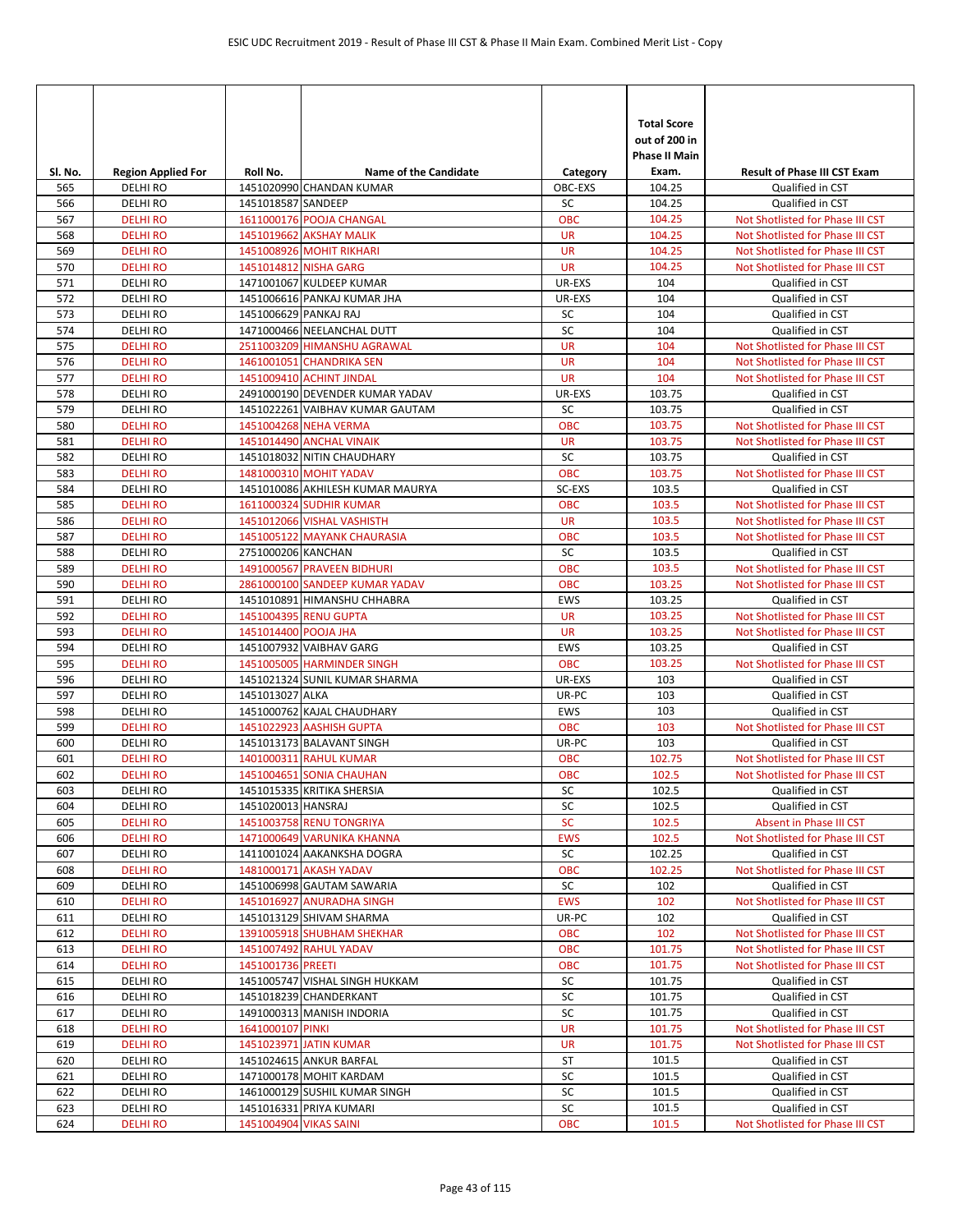|                |                                             |                       |                                                        |                         | <b>Total Score</b><br>out of 200 in<br><b>Phase II Main</b> |                                                                         |
|----------------|---------------------------------------------|-----------------------|--------------------------------------------------------|-------------------------|-------------------------------------------------------------|-------------------------------------------------------------------------|
| SI. No.<br>625 | <b>Region Applied For</b><br><b>DELHIRO</b> | Roll No.              | <b>Name of the Candidate</b><br>1451022636 VINAY DANGI | Category<br><b>EWS</b>  | Exam.<br>101.25                                             | <b>Result of Phase III CST Exam</b><br>Not Shotlisted for Phase III CST |
| 626            | <b>DELHIRO</b>                              |                       | 1451017586 NEHA KUMARI                                 | <b>EWS</b>              | 101.25                                                      | Not Shotlisted for Phase III CST                                        |
| 627            | <b>DELHI RO</b>                             | 1451010058 ANUJ RANA  |                                                        | <b>UR</b>               | 101.25                                                      | Not Shotlisted for Phase III CST                                        |
| 628            | <b>DELHIRO</b>                              |                       | 1451018643 KANDARP KUMAR TIWARI                        | <b>UR</b>               | 101.25                                                      | Not Shotlisted for Phase III CST                                        |
| 629            | <b>DELHIRO</b>                              |                       | 1451005982 OMVIR THAKRAN                               | UR-EXS                  | 101                                                         | Qualified in CST                                                        |
| 630            | <b>DELHIRO</b>                              |                       | 1451004391 RITU SHARMA                                 | <b>OBC</b>              | 101                                                         | Not Shotlisted for Phase III CST                                        |
| 631            | <b>DELHIRO</b>                              | 1481000418 ANIL YADAV |                                                        | <b>OBC</b>              | 101                                                         | Not Shotlisted for Phase III CST                                        |
| 632            | <b>DELHIRO</b>                              |                       | 1461000703 VINAY KUMAR                                 | SC                      | 101                                                         | Qualified in CST                                                        |
| 633            | <b>DELHI RO</b>                             |                       | 2541000320 EKTA YADAV                                  | <b>OBC</b>              | 101                                                         | Not Shotlisted for Phase III CST                                        |
| 634            | <b>DELHIRO</b>                              |                       | 1451013185 ANUBHAV ARYA                                | UR-PC                   | 101                                                         | Qualified in CST                                                        |
| 635            | <b>DELHIRO</b>                              |                       | 1451023520 AKSHAY RATHI                                | <b>EWS</b>              | 101                                                         | Not Shotlisted for Phase III CST                                        |
| 636            | <b>DELHIRO</b>                              |                       | 1451010073 DEVANSH YADAV                               | <b>OBC</b>              | 100.75                                                      | Not Shotlisted for Phase III CST                                        |
| 637            | <b>DELHIRO</b>                              | 1451005629 ABHISHEK   |                                                        | SC                      | 100.75                                                      | Qualified in CST                                                        |
| 638            | <b>DELHIRO</b>                              |                       | 1451023956 AMIT KUMAR                                  | SC                      | 100.5                                                       | Qualified in CST                                                        |
| 639            | <b>DELHIRO</b>                              | 1451000609 MANISHA    |                                                        | SC                      | 100.5                                                       | Qualified in CST                                                        |
| 640            | <b>DELHIRO</b>                              | 1451007725 AKASH      |                                                        | SC                      | 100.5                                                       | Qualified in CST                                                        |
| 641            | <b>DELHI RO</b>                             |                       | 2801000136 SHANTAM RASTOGI                             | <b>OBC</b><br>SC        | 100.5                                                       | Not Shotlisted for Phase III CST                                        |
| 642<br>643     | <b>DELHIRO</b><br><b>DELHIRO</b>            |                       | 1451016965 TANU BHARTI<br>1451018170 SANJAY KUMAR      | SC-EXS                  | 100.5<br>100.25                                             | Qualified in CST<br>Qualified in CST                                    |
| 644            | <b>DELHIRO</b>                              |                       | 1491000708 SACHIN SINGH                                | SC                      | 100.25                                                      | Qualified in CST                                                        |
| 645            | <b>DELHIRO</b>                              |                       | 1451018390 MOHIT KUMAR                                 | SC                      | 100.25                                                      | Qualified in CST                                                        |
| 646            | <b>DELHIRO</b>                              |                       | 1451006781 DEEPAK KUMAR                                | SC                      | 100                                                         | Not Shotlisted for Phase III CST                                        |
| 647            | <b>DELHIRO</b>                              |                       | 1451004893 RAHUL KUMAR                                 | <b>OBC</b>              | 100                                                         | Not Shotlisted for Phase III CST                                        |
| 648            | <b>DELHI RO</b>                             | 1451002278 CHHAVI     |                                                        | <b>OBC</b>              | 100                                                         | Not Shotlisted for Phase III CST                                        |
| 649            | <b>DELHIRO</b>                              |                       | 1451020407 DIVESH KUMAR                                | <b>EWS</b>              | 100                                                         | Not Shotlisted for Phase III CST                                        |
| 650            | <b>DELHIRO</b>                              |                       | 1481000118 SUVIDHA YADAV                               | <b>OBC</b>              | 100                                                         | Not Shotlisted for Phase III CST                                        |
| 651            | <b>DELHIRO</b>                              |                       | 1391011946 AMIT KUMAR                                  | <b>OBC</b>              | 99.75                                                       | Not Shotlisted for Phase III CST                                        |
| 652            | <b>DELHIRO</b>                              | 1451016176 KRITIKA    |                                                        | <b>SC</b>               | 99.75                                                       | Not Shotlisted for Phase III CST                                        |
| 653            | <b>DELHIRO</b>                              |                       | 1451018366 ABHISHEK KUMAR                              | UR-EXS                  | 99.5                                                        | Qualified in CST                                                        |
| 654            | <b>DELHI RO</b>                             |                       | 1451018555 ROBIN SINGH                                 | <b>SC</b>               | 99.5                                                        | Not Shotlisted for Phase III CST                                        |
| 655            | <b>DELHIRO</b>                              |                       | 1451002399 RENU KASHYAP                                | <b>SC</b>               | 99.5                                                        | Not Shotlisted for Phase III CST                                        |
| 656            | <b>DELHIRO</b>                              |                       | 1491000534 AKHIL KUMAR                                 | <b>OBC</b>              | 99.5                                                        | Not Shotlisted for Phase III CST                                        |
| 657            | <b>DELHI RO</b>                             |                       | 1451002963 SHIKHA MAHAUR                               | <b>SC</b>               | 99.5                                                        | Not Shotlisted for Phase III CST                                        |
| 658            | <b>DELHI RO</b>                             |                       | 1471000391 AKSHAY SINGH                                | <b>SC</b>               | 99.5                                                        | Not Shotlisted for Phase III CST                                        |
| 659            | <b>DELHIRO</b>                              |                       | 2511001605 HEMANT KUMAR SONI                           | <b>OBC</b>              | 99.5                                                        | Not Shotlisted for Phase III CST                                        |
| 660            | <b>DELHIRO</b>                              |                       | 1451007012 DEEPAK DHANKHAR                             | <b>UR</b>               | 99.5                                                        | Not Shotlisted for Phase III CST                                        |
| 661            | <b>DELHIRO</b>                              |                       | 2831000257 AJEET KUMAR                                 | <b>SC</b>               | 99.25                                                       | Not Shotlisted for Phase III CST                                        |
| 662            | <b>DELHIRO</b>                              |                       | 1451005231 SOMU SHARMA                                 | <b>EWS</b>              | 99.25                                                       | Not Shotlisted for Phase III CST                                        |
| 663            | <b>DELHIRO</b>                              |                       | 1471000936 PRAKHAR SINGH                               | <b>OBC</b>              | 99                                                          | Not Shotlisted for Phase III CST                                        |
| 664            | <b>DELHI RO</b>                             |                       | 1451009210 SAURAV CHANDRA                              | <b>OBC</b>              | 99                                                          | Not Shotlisted for Phase III CST                                        |
| 665<br>666     | <b>DELHIRO</b><br><b>DELHI RO</b>           | 1611000776 SUNIL      | 1451021904 KAMAL KISHORE                               | <b>OBC</b><br><b>SC</b> | 99<br>99                                                    | Not Shotlisted for Phase III CST<br>Not Shotlisted for Phase III CST    |
| 667            | <b>DELHIRO</b>                              |                       | 1451021099 AYUSH PRIYAM                                | <b>EWS</b>              | 99                                                          | Not Shotlisted for Phase III CST                                        |
| 668            | <b>DELHIRO</b>                              |                       | 2491000090 RUPESH KUMAR SAIN                           | OBC                     | 98.75                                                       | Not Shotlisted for Phase III CST                                        |
| 669            | <b>DELHIRO</b>                              |                       | 1451018673 SUMIT KUMAR                                 | <b>SC</b>               | 98.75                                                       | Not Shotlisted for Phase III CST                                        |
| 670            | <b>DELHIRO</b>                              |                       | 1451012546 MOHIT MUDGIL                                | <b>EWS</b>              | 98.75                                                       | Not Shotlisted for Phase III CST                                        |
| 671            | <b>DELHI RO</b>                             |                       | 1451008055 NITIN KASHYAP                               | <b>SC</b>               | 98.75                                                       | Not Shotlisted for Phase III CST                                        |
| 672            | <b>DELHI RO</b>                             |                       | 2881000316 ABHISHEK SINGH RAJU                         | <b>SC</b>               | 98.75                                                       | Not Shotlisted for Phase III CST                                        |
| 673            | <b>DELHIRO</b>                              |                       | 1451020222 DEVESH KUMAR GUPTA                          | <b>OBC</b>              | 98.75                                                       | Not Shotlisted for Phase III CST                                        |
| 674            | <b>DELHI RO</b>                             |                       | 1451004170 PRIYA MISHRA                                | <b>UR</b>               | 98.75                                                       | Not Shotlisted for Phase III CST                                        |
| 675            | <b>DELHIRO</b>                              |                       | 1451018052 HARSHIT PARASHAR                            | <b>EWS</b>              | 98.75                                                       | Not Shotlisted for Phase III CST                                        |
| 676            | DELHI RO                                    |                       | 1451011805 DHARMENDER KUMAR                            | UR-EXS                  | 98.5                                                        | Qualified in CST                                                        |
| 677            | <b>DELHI RO</b>                             |                       | 1491000262 CHANDRA PRATAP SINGH                        | <b>EWS</b>              | 98.5                                                        | Not Shotlisted for Phase III CST                                        |
| 678            | <b>DELHIRO</b>                              |                       | 1451007288 GAURAV NANDAL                               | UR                      | 98.5                                                        | Not Shotlisted for Phase III CST                                        |
| 679            | <b>DELHIRO</b>                              | 1451003225 PRIYANKA   |                                                        | UR                      | 98.5                                                        | Not Shotlisted for Phase III CST                                        |
| 680            | <b>DELHIRO</b>                              |                       | 1451013924 MEGHA PAHWA                                 | <b>UR</b>               | 98.5                                                        | Not Shotlisted for Phase III CST                                        |
| 681            | <b>DELHI RO</b>                             |                       | 1451012323 RAMESH KUMAR                                | <b>OBC</b>              | 98.5                                                        | Not Shotlisted for Phase III CST                                        |
| 682            | <b>DELHIRO</b>                              | 1481000333 SEEMA      |                                                        | <b>OBC</b>              | 98.25                                                       | Not Shotlisted for Phase III CST                                        |
| 683            | <b>DELHIRO</b>                              |                       | 1471000801 GAURAV SHARMA                               | <b>EWS</b>              | 98.25                                                       | Not Shotlisted for Phase III CST                                        |
| 684            | <b>DELHI RO</b>                             | 1451023039 UJJAWAL    |                                                        | UR                      | 98.25                                                       | Not Shotlisted for Phase III CST                                        |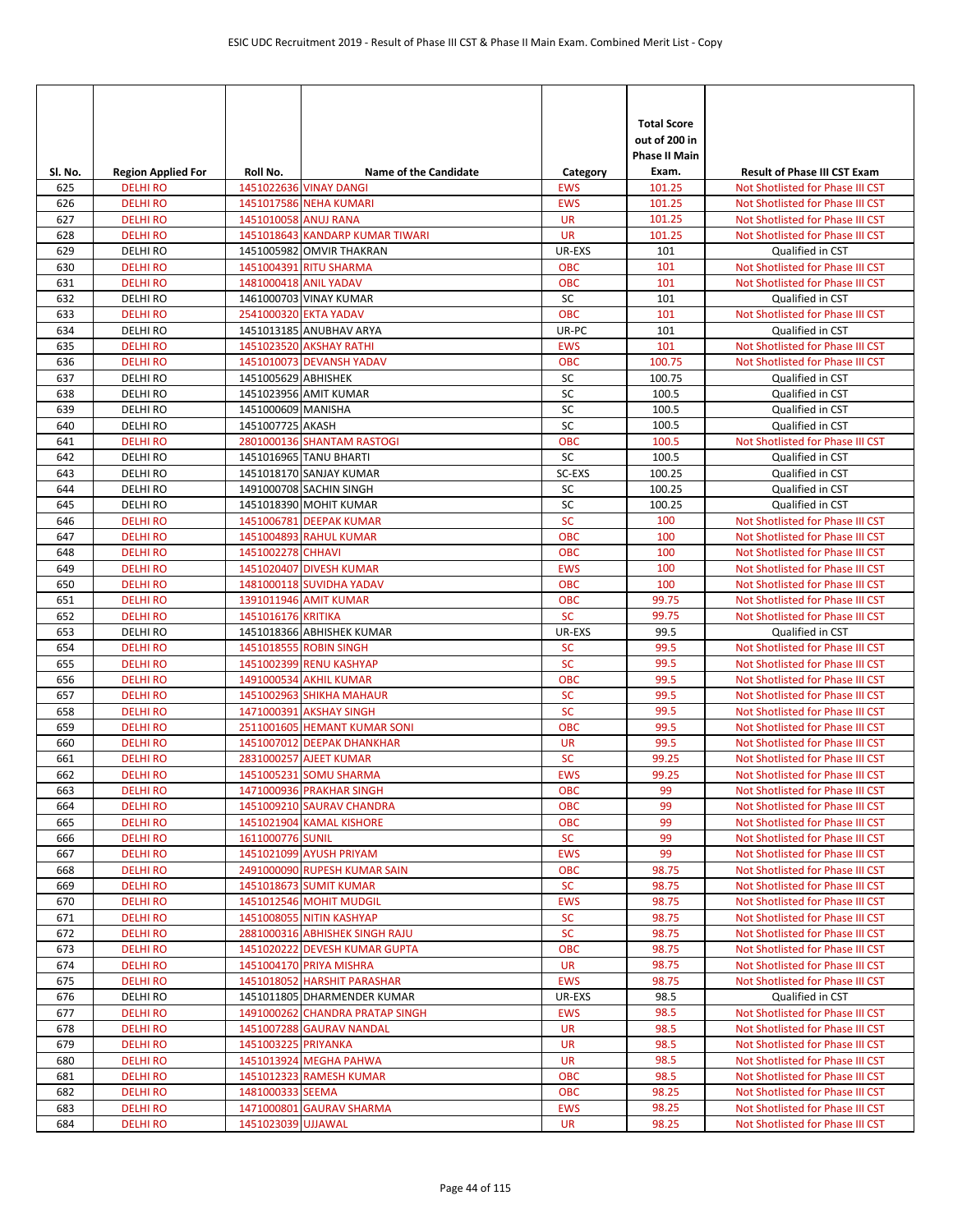| SI. No.    | <b>Region Applied For</b>         | Roll No.             | <b>Name of the Candidate</b>                            | Category                    | <b>Total Score</b><br>out of 200 in<br><b>Phase II Main</b><br>Exam. | <b>Result of Phase III CST Exam</b>                         |
|------------|-----------------------------------|----------------------|---------------------------------------------------------|-----------------------------|----------------------------------------------------------------------|-------------------------------------------------------------|
| 685        | <b>DELHI RO</b>                   |                      | 1451018668 VAIBHAV VASHISTA                             | <b>UR</b>                   | 98.25                                                                | Not Shotlisted for Phase III CST                            |
| 686        | <b>DELHI RO</b>                   |                      | 1451019505 ABHISHEK RAJ                                 | <b>EWS</b>                  | 98.25                                                                | Not Shotlisted for Phase III CST                            |
| 687        | <b>DELHIRO</b>                    |                      | 1251000737 BIKASH KUMAR JHA                             | UR-EXS                      | 98                                                                   | Qualified in CST                                            |
| 688        | <b>DELHIRO</b>                    | 1491000599 SATISH    |                                                         | <b>SC</b>                   | 98                                                                   | Not Shotlisted for Phase III CST                            |
| 689        | <b>DELHIRO</b>                    |                      | 1491000155 AAKASH PAREWA                                | <b>SC</b>                   | 98                                                                   | Not Shotlisted for Phase III CST                            |
| 690        | <b>DELHI RO</b>                   |                      | 1631000012 VIMAL KUMAR MITTAL                           | <b>UR</b>                   | 98                                                                   | Not Shotlisted for Phase III CST                            |
| 691        | <b>DELHI RO</b>                   |                      | 1481000150 KOMAL YADAV                                  | <b>OBC</b>                  | 98                                                                   | Not Shotlisted for Phase III CST                            |
| 692        | <b>DELHI RO</b>                   | 1451000786 BHAWNA    |                                                         | <b>OBC</b>                  | 98                                                                   | Not Shotlisted for Phase III CST                            |
| 693        | <b>DELHI RO</b>                   |                      | 1451022910 HARISH KUMAR                                 | <b>OBC</b>                  | 98                                                                   | Not Shotlisted for Phase III CST                            |
| 694        | <b>DELHIRO</b>                    |                      | 1491000227 SANDHYA KUMARI DHAKER                        | <b>OBC</b>                  | 97.75                                                                | Not Shotlisted for Phase III CST                            |
| 695        | <b>DELHIRO</b>                    |                      | 1451006102 RAJNISH SINGH GUSAIN                         | <b>UR</b>                   | 97.75                                                                | Not Shotlisted for Phase III CST                            |
| 696        | <b>DELHI RO</b>                   |                      | 1451003485 POOJA YADAV                                  | <b>OBC</b>                  | 97.75                                                                | Not Shotlisted for Phase III CST                            |
| 697        | <b>DELHIRO</b><br><b>DELHI RO</b> |                      | 2511005370 MAN MOHAN JHA<br>1451018355 PREM RANJAN      | UR-EXS                      | 97.5                                                                 | Qualified in CST                                            |
| 698<br>699 | <b>DELHIRO</b>                    | 1451008638 PARVEEN   |                                                         | <b>UR-EXS</b><br><b>EWS</b> | 97.5<br>97.5                                                         | Absent in Phase III CST<br>Not Shotlisted for Phase III CST |
| 700        | <b>DELHI RO</b>                   |                      | 1451005431 RAVI KUMAR MEENA                             | <b>ST</b>                   | 97.5                                                                 | Absent in Phase III CST                                     |
| 701        | <b>DELHI RO</b>                   |                      | 1451020995 DEVI SINGH YADAV                             | <b>OBC</b>                  | 97.5                                                                 | Not Shotlisted for Phase III CST                            |
| 702        | <b>DELHI RO</b>                   |                      | 1451019518 ABHISHEK KALKHANDEY                          | <b>EWS</b>                  | 97.5                                                                 | Not Shotlisted for Phase III CST                            |
| 703        | <b>DELHIRO</b>                    |                      | 1451019887 MANJEET SAINI                                | <b>OBC</b>                  | 97.5                                                                 | Not Shotlisted for Phase III CST                            |
| 704        | <b>DELHIRO</b>                    |                      | 1451023114 RADHE SHYAM SAINI                            | OBC-EXS                     | 97.25                                                                | Qualified in CST                                            |
| 705        | <b>DELHI RO</b>                   |                      | 1831003506 LALIT KUMAR GAUTAM                           | <b>EWS</b>                  | 97.25                                                                | Not Shotlisted for Phase III CST                            |
| 706        | <b>DELHI RO</b>                   |                      | 1471000641 TARUN CHAUDHARY                              | <b>EWS</b>                  | 97.25                                                                | Not Shotlisted for Phase III CST                            |
| 707        | <b>DELHI RO</b>                   |                      | 1451002368 SANGEETA RAWAL                               | <b>OBC</b>                  | 97.25                                                                | Not Shotlisted for Phase III CST                            |
| 708        | <b>DELHI RO</b>                   | 2601001310 E HRIIYIO |                                                         | <b>ST</b>                   | 97.25                                                                | <b>Not Qualified in CST</b>                                 |
| 709        | <b>DELHIRO</b>                    |                      | 1451000315 RASHMI PANTH                                 | <b>SC</b>                   | 97                                                                   | Not Shotlisted for Phase III CST                            |
| 710        | <b>DELHI RO</b>                   |                      | 1451007646 DHRUV ANAND                                  | <b>OBC</b>                  | 96.75                                                                | Not Shotlisted for Phase III CST                            |
| 711        | <b>DELHI RO</b>                   | 1451023496 KAILASH   |                                                         | SC                          | 96.75                                                                | Not Shotlisted for Phase III CST                            |
| 712        | <b>DELHIRO</b>                    | 1451014818 AISHWARYA |                                                         | <b>SC</b>                   | 96.75                                                                | Not Shotlisted for Phase III CST                            |
| 713        | <b>DELHIRO</b>                    |                      | 1491000010 KISHAN KUMAR                                 | OBC-PC                      | 96.75                                                                | Qualified in CST                                            |
| 714        | <b>DELHI RO</b>                   |                      | 2761000050 ROHIT SAXENA                                 | <b>EWS</b>                  | 96.75                                                                | Not Shotlisted for Phase III CST                            |
| 715        | <b>DELHI RO</b>                   |                      | 1361000156 RAJNISH KUMAR RAJAN                          | <b>EWS</b>                  | 96.75                                                                | Not Shotlisted for Phase III CST                            |
| 716        | <b>DELHIRO</b>                    |                      | 1451007980 DHARMVIR SINGH                               | UR-EXS                      | 96.5                                                                 | Qualified in CST                                            |
| 717        | <b>DELHIRO</b>                    | 1411002052 PARVEEN   |                                                         | OBC-EXS                     | 96.5                                                                 | Qualified in CST                                            |
| 718        | <b>DELHI RO</b>                   |                      | 1451016766 HIMANI PANWAR                                | <b>SC</b>                   | 96.5                                                                 | Not Shotlisted for Phase III CST                            |
| 719        | <b>DELHIRO</b>                    |                      | 1641000227 GAURAV GAHLYAN                               | <b>UR</b>                   | 96.5                                                                 | Not Shotlisted for Phase III CST                            |
| 720        | <b>DELHI RO</b>                   |                      | 1451023167 BHOODEV SHARMA                               | UR-EXS                      | 96.25                                                                | Qualified in CST                                            |
| 721<br>722 | <b>DELHI RO</b>                   |                      | 1451020441 GAURAV KUMAR                                 | UR-EXS                      | 96.25                                                                | Qualified in CST<br>Not Shotlisted for Phase III CST        |
|            | <b>DELHI RO</b>                   |                      | 1451013631 VIPUL SAROHA                                 | <b>SC</b>                   | 96.25                                                                | Qualified in CST                                            |
| 723<br>724 | <b>DELHIRO</b><br><b>DELHIRO</b>  |                      | 1451013157 DEEPAK SINGH RAWAT<br>2881000163 SANNI ARORA | UR-PC<br><b>EWS</b>         | 96.25<br>96.25                                                       | Not Shotlisted for Phase III CST                            |
| 725        | <b>DELHIRO</b>                    |                      | 2071000213 SATYANAM SINGH                               | <b>OBC</b>                  | 96.25                                                                | Not Shotlisted for Phase III CST                            |
| 726        | <b>DELHIRO</b>                    |                      | 1451000058 ANUPAM KUMARI                                | <b>OBC</b>                  | 96.25                                                                | Not Shotlisted for Phase III CST                            |
| 727        | <b>DELHIRO</b>                    |                      | 1451009090 NEERAJ JAISWAL                               | <b>UR</b>                   | 96.25                                                                | Not Shotlisted for Phase III CST                            |
| 728        | <b>DELHI RO</b>                   |                      | 1451009671 MANEESH KUMAR YADAV                          | OBC                         | 96.25                                                                | Not Shotlisted for Phase III CST                            |
| 729        | <b>DELHIRO</b>                    |                      | 1461000270 SANJAY KUMAR                                 | OBC                         | 96.25                                                                | Not Shotlisted for Phase III CST                            |
| 730        | <b>DELHIRO</b>                    |                      | 1451014196 ANU KUMARI                                   | <b>SC</b>                   | 96.25                                                                | Not Shotlisted for Phase III CST                            |
| 731        | <b>DELHIRO</b>                    |                      | 2761000548 SUMIT KUMAR KUREEL                           | <b>SC</b>                   | 96                                                                   | Not Shotlisted for Phase III CST                            |
| 732        | <b>DELHIRO</b>                    |                      | 1451006946 ALOK KUMAR VERMA                             | OBC                         | 96                                                                   | Not Shotlisted for Phase III CST                            |
| 733        | <b>DELHI RO</b>                   |                      | 1361000168 SIDHARTH KUMAR                               | <b>UR</b>                   | 95.75                                                                | Not Shotlisted for Phase III CST                            |
| 734        | <b>DELHIRO</b>                    |                      | 1451023846 DIGVIJAY SINGH                               | <b>UR</b>                   | 95.75                                                                | Not Shotlisted for Phase III CST                            |
| 735        | <b>DELHIRO</b>                    |                      | 1451002474 NAMITA NOGIA                                 | <b>SC</b>                   | 95.75                                                                | Not Shotlisted for Phase III CST                            |
| 736        | <b>DELHIRO</b>                    |                      | 1451011561 VISHAL DABAS                                 | <b>OBC</b>                  | 95.75                                                                | Not Shotlisted for Phase III CST                            |
| 737        | <b>DELHI RO</b>                   | 1451001278 AARTI     |                                                         | <b>EWS</b>                  | 95.75                                                                | Not Shotlisted for Phase III CST                            |
| 738        | <b>DELHIRO</b>                    | 1451008624 ANKUSH    |                                                         | <b>EWS</b>                  | 95.75                                                                | Not Shotlisted for Phase III CST                            |
| 739        | <b>DELHIRO</b>                    |                      | 2731001033 DEEP SAGAR TEWARI                            | UR-EXS                      | 95.5                                                                 | Absent in Phase III CST                                     |
| 740        | <b>DELHIRO</b>                    | 1451018835 ASEEM     |                                                         | <b>EWS</b>                  | 95.5                                                                 | Not Shotlisted for Phase III CST                            |
| 741        | <b>DELHIRO</b>                    |                      | 1451018215 ANKIT KUMAR                                  | <b>EWS</b>                  | 95.5                                                                 | Not Shotlisted for Phase III CST                            |
| 742        | <b>DELHIRO</b>                    |                      | 1461000639 ADITYA BHANSALI                              | <b>EWS</b>                  | 95.5                                                                 | Not Shotlisted for Phase III CST                            |
| 743        | <b>DELHI RO</b>                   |                      | 1451010565 AKSHAY KUMAR                                 | OBC                         | 95.25                                                                | Not Shotlisted for Phase III CST                            |
| 744        | <b>DELHIRO</b>                    |                      | 2861001470 VARINDER YADAV                               | OBC-PC                      | 95                                                                   | Not Shotlisted for Phase III CST                            |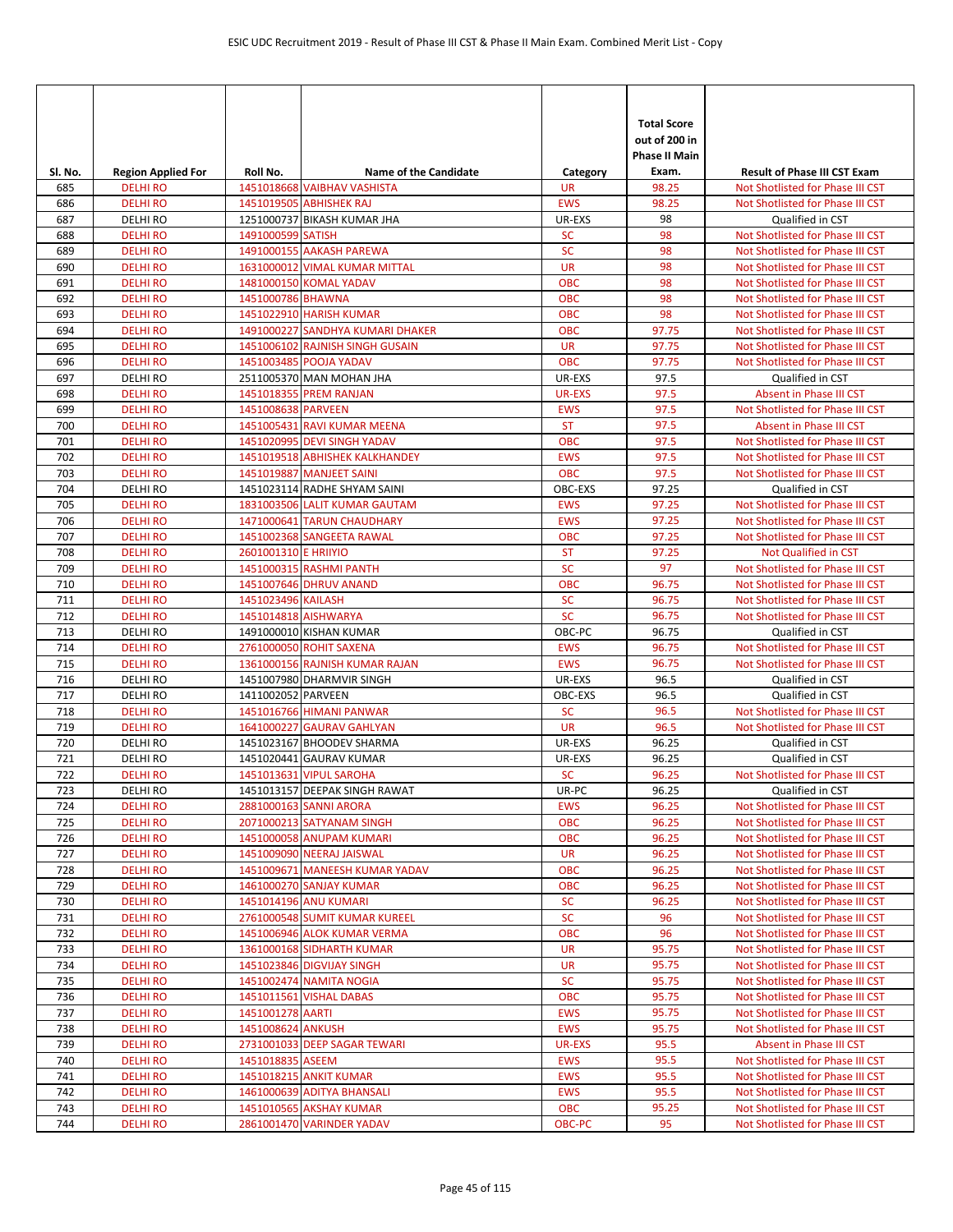| SI. No.    | <b>Region Applied For</b>         | Roll No.               | <b>Name of the Candidate</b>                          | Category                 | <b>Total Score</b><br>out of 200 in<br><b>Phase II Main</b><br>Exam. | <b>Result of Phase III CST Exam</b>                                  |
|------------|-----------------------------------|------------------------|-------------------------------------------------------|--------------------------|----------------------------------------------------------------------|----------------------------------------------------------------------|
| 745        | <b>DELHI RO</b>                   |                        | 1491000145 SUNIL KUMAR PAL                            | ОВС                      | 95                                                                   | Not Shotlisted for Phase III CST                                     |
| 746        | <b>DELHI RO</b>                   | 1451003873 BHAWNA      |                                                       | SC                       | 95                                                                   | Not Shotlisted for Phase III CST                                     |
| 747        | <b>DELHI RO</b>                   |                        | 1631000149 SATYA PRAKASH                              | <b>SC</b>                | 94.75                                                                | Not Shotlisted for Phase III CST                                     |
| 748        | <b>DELHI RO</b>                   |                        | 1451017985 SAURABH DUTTA                              | <b>SC</b>                | 94.75                                                                | Not Shotlisted for Phase III CST                                     |
| 749        | <b>DELHI RO</b>                   |                        | 1451000920 RUCHI BISHT                                | <b>EWS</b>               | 94.75                                                                | Not Shotlisted for Phase III CST                                     |
| 750        | <b>DELHI RO</b>                   |                        | 1451013568 DEEKSHA ASIWAL                             | <b>SC</b>                | 94.75                                                                | Not Shotlisted for Phase III CST                                     |
| 751        | <b>DELHI RO</b>                   |                        | 1651000020 ANJALI VERMA                               | SC                       | 94.75                                                                | Not Shotlisted for Phase III CST                                     |
| 752        | <b>DELHI RO</b>                   |                        | 1461000887 VIPIN BAGHEL                               | <b>OBC</b>               | 94.5                                                                 | Not Shotlisted for Phase III CST                                     |
| 753        | <b>DELHIRO</b>                    | 1411000309 ABDESH      |                                                       | ST                       | 94.5                                                                 | Qualified in CST                                                     |
| 754        | <b>DELHIRO</b>                    |                        | 1451021778 VIKASH KUMAR VIKASH                        | UR-EXS                   | 94.25                                                                | Qualified in CST                                                     |
| 755        | <b>DELHIRO</b>                    | 1481001325 KARAMVIR    |                                                       | <b>OBC-EXS</b>           | 94.25                                                                | Absent in Phase III CST                                              |
| 756        | <b>DELHI RO</b>                   | 1461000634 PRATEEK     |                                                       | <b>SC</b>                | 94.25                                                                | Not Shotlisted for Phase III CST                                     |
| 757        | <b>DELHI RO</b>                   |                        | 1451024256 YASH POKHRIYAL                             | <b>UR</b>                | 94.25                                                                | Not Shotlisted for Phase III CST                                     |
| 758        | <b>DELHI RO</b>                   | 1451006415 ABHISHEK    |                                                       | <b>OBC</b>               | 94                                                                   | Not Shotlisted for Phase III CST                                     |
| 759        | <b>DELHIRO</b>                    |                        | 1461000776 RAJNEESH KUMAR SINGH                       | <b>UR</b>                | 94                                                                   | Not Shotlisted for Phase III CST                                     |
| 760        | <b>DELHI RO</b>                   | 1491001128 ROMIKA      |                                                       | <b>OBC</b>               | 93.75                                                                | Not Shotlisted for Phase III CST                                     |
| 761        | <b>DELHI RO</b>                   |                        | 1451015226 SAKSHI YADAV                               | <b>OBC</b>               | 93.75                                                                | Not Shotlisted for Phase III CST                                     |
| 762        | <b>DELHI RO</b>                   |                        | 2511004117 MANISH KUMAR                               | <b>SC</b>                | 93.5                                                                 | Not Shotlisted for Phase III CST                                     |
| 763        | <b>DELHI RO</b>                   |                        | 1451007179 RAHUL ANAND                                | <b>SC</b>                | 93.5                                                                 | Not Shotlisted for Phase III CST                                     |
| 764        | <b>DELHIRO</b>                    |                        | 1451021985 GAURAV DESWAL                              | <b>UR</b>                | 93.5                                                                 | Not Shotlisted for Phase III CST                                     |
| 765        | <b>DELHI RO</b>                   |                        | 1451010865 ASHISH JOSHIA                              | <b>SC</b>                | 93.5                                                                 | Not Shotlisted for Phase III CST                                     |
| 766        | <b>DELHI RO</b>                   | 1451011273 SUDHAKAR    |                                                       | <b>OBC</b><br><b>OBC</b> | 93                                                                   | Not Shotlisted for Phase III CST                                     |
| 767<br>768 | <b>DELHI RO</b><br><b>DELHIRO</b> |                        | 2921000488 POOJA SINGH<br>2951005405 ANIL KUMAR SINGH | UR-EXS                   | 93<br>92.25                                                          | Not Shotlisted for Phase III CST<br>Qualified in CST                 |
| 769        | <b>DELHI RO</b>                   |                        | 1451021344 MANISH KUMAR                               | <b>SC</b>                | 92.25                                                                | Not Shotlisted for Phase III CST                                     |
| 770        | <b>DELHI RO</b>                   |                        | 1461000508 SHASHI KUMAR                               | OBC-PC                   | 92.25                                                                | Not Shotlisted for Phase III CST                                     |
| 771        | <b>DELHI RO</b>                   |                        | 1711000288 ABHISHEK NEGI                              | <b>ST</b>                | 92                                                                   | Not Qualified in CST                                                 |
| 772        | <b>DELHI RO</b>                   |                        | 1491000803 DEEKSHA VERMA                              | <b>OBC</b>               | 92                                                                   | Not Shotlisted for Phase III CST                                     |
| 773        | <b>DELHI RO</b>                   |                        | 1471000692 SHIV BHUSHAN SINGH                         | <b>EWS</b>               | 91.75                                                                | Not Shotlisted for Phase III CST                                     |
| 774        | <b>DELHI RO</b>                   |                        | 1451019706 RAHUL KUMAR                                | <b>SC</b>                | 91.75                                                                | Not Shotlisted for Phase III CST                                     |
| 775        | <b>DELHI RO</b>                   |                        | 1451016324 NEHA BHADORIA                              | <b>UR</b>                | 91.75                                                                | Not Shotlisted for Phase III CST                                     |
| 776        | <b>DELHIRO</b>                    | 1451019092 KAPIL TAPSI |                                                       | SC                       | 91.75                                                                | Not Shotlisted for Phase III CST                                     |
| 777        | <b>DELHI RO</b>                   |                        | 2851001671 ADITYA SHARAN                              | <b>OBC</b>               | 91.5                                                                 | Not Shotlisted for Phase III CST                                     |
| 778        | <b>DELHI RO</b>                   |                        | 2851001728 BRAJ KISHOR SHUKLA                         | <b>EWS</b>               | 91.5                                                                 | Not Shotlisted for Phase III CST                                     |
| 779        | <b>DELHIRO</b>                    | 1451020320 NIVESH      |                                                       | ST                       | 91.5                                                                 | Qualified in CST                                                     |
| 780        | <b>DELHI RO</b>                   |                        | 1491000202 RAVI PRAKASH                               | SC-EXS                   | 91.25                                                                | Qualified in CST                                                     |
| 781        | <b>DELHI RO</b>                   |                        | 1451009899 HIMANSHU BHUSHAN KUMAR                     | OBC-EXS                  | 91                                                                   | Qualified in CST                                                     |
| 782        | <b>DELHI RO</b>                   |                        | 2741000165 VINIT KUMAR SINGHMAR                       | <b>SC</b>                | 91                                                                   | Not Shotlisted for Phase III CST                                     |
| 783        | <b>DELHI RO</b>                   |                        | 1451005657 SONU KUMAR                                 | <b>OBC</b>               | 91                                                                   | Not Shotlisted for Phase III CST                                     |
| 784        | <b>DELHI RO</b>                   |                        | 1451009161 SUMIT DRALL                                | <b>OBC</b>               | 91                                                                   | Not Shotlisted for Phase III CST                                     |
| 785        | <b>DELHIRO</b>                    |                        | 1481001304 AMRIT SAINI                                | <b>OBC</b>               | 91                                                                   | Not Shotlisted for Phase III CST                                     |
| 786        | <b>DELHIRO</b>                    | 1481000098 SACHIN      |                                                       | <b>EWS</b>               | 91                                                                   | Not Shotlisted for Phase III CST                                     |
| 787        | <b>DELHIRO</b>                    |                        | 1381000636 KISHAN KUMAR                               | OBC                      | 91                                                                   | Not Shotlisted for Phase III CST                                     |
| 788        | <b>DELHIRO</b>                    |                        | 1391006711 KUMAR SHIVENDU                             | OBC                      | 91                                                                   | Not Shotlisted for Phase III CST                                     |
| 789        | <b>DELHIRO</b>                    |                        | 2851000292 NIRBHAY KUMAR                              | <b>SC</b>                | 90.75                                                                | Not Shotlisted for Phase III CST                                     |
| 790        | <b>DELHIRO</b>                    |                        | 1481000654 GAURAV BHANDARI                            | <b>SC</b>                | 90.75                                                                | Not Shotlisted for Phase III CST                                     |
| 791        | <b>DELHIRO</b>                    | 1451013303 KAMAL PAL   |                                                       | OBC                      | 90.75                                                                | Not Shotlisted for Phase III CST                                     |
| 792        | DELHI RO                          |                        | 1471000651 SUBODH MALIK                               | UR-EXS                   | 90.5                                                                 | Qualified in CST                                                     |
| 793        | <b>DELHI RO</b>                   |                        | 1451011681 PANKAJ SAXENA                              | UR-EXS                   | 90.5                                                                 | Qualified in CST                                                     |
| 794        | <b>DELHIRO</b>                    |                        | 1451023043 NARSHI LAL MEENA                           | <b>ST</b>                | 90.5                                                                 | Absent in Phase III CST                                              |
| 795        | <b>DELHIRO</b>                    | 1481001147 JITENDER    |                                                       | UR-EXS<br><b>OBC</b>     | 90.25                                                                | Qualified in CST                                                     |
| 796<br>797 | <b>DELHIRO</b><br><b>DELHI RO</b> |                        | 1451023396 KUMAR ANAND<br>1451012755 PRAKASH KUMAR    | OBC                      | 90.25<br>90.25                                                       | Not Shotlisted for Phase III CST<br>Not Shotlisted for Phase III CST |
| 798        | <b>DELHI RO</b>                   |                        | 1451018344 PAWAN KUMAR                                | <b>SC</b>                | 90.25                                                                | Not Shotlisted for Phase III CST                                     |
| 799        | DELHI RO                          |                        | 1451014645 SHWETA KIRAD                               | ST                       | 90.25                                                                | Qualified in CST                                                     |
| 800        | <b>DELHIRO</b>                    |                        | 1451015783 SHWETA RANJAN                              | <b>OBC</b>               | 90                                                                   | Not Shotlisted for Phase III CST                                     |
| 801        | <b>DELHIRO</b>                    |                        | 1451007302 DEEPAK KUMAR                               | <b>SC</b>                | 90                                                                   | Not Shotlisted for Phase III CST                                     |
| 802        | <b>DELHIRO</b>                    |                        | 1471000344 AJNISH KUMAR                               | OBC-EXS                  | 89.75                                                                | Qualified in CST                                                     |
| 803        | <b>DELHI RO</b>                   | 1451018163 DEVRAJ      |                                                       | UR-EXS                   | 89.75                                                                | Qualified in CST                                                     |
| 804        | <b>DELHIRO</b>                    |                        | 1451018343 ARUN KUMAR                                 | UR-EXS                   | 89.75                                                                | Qualified in CST                                                     |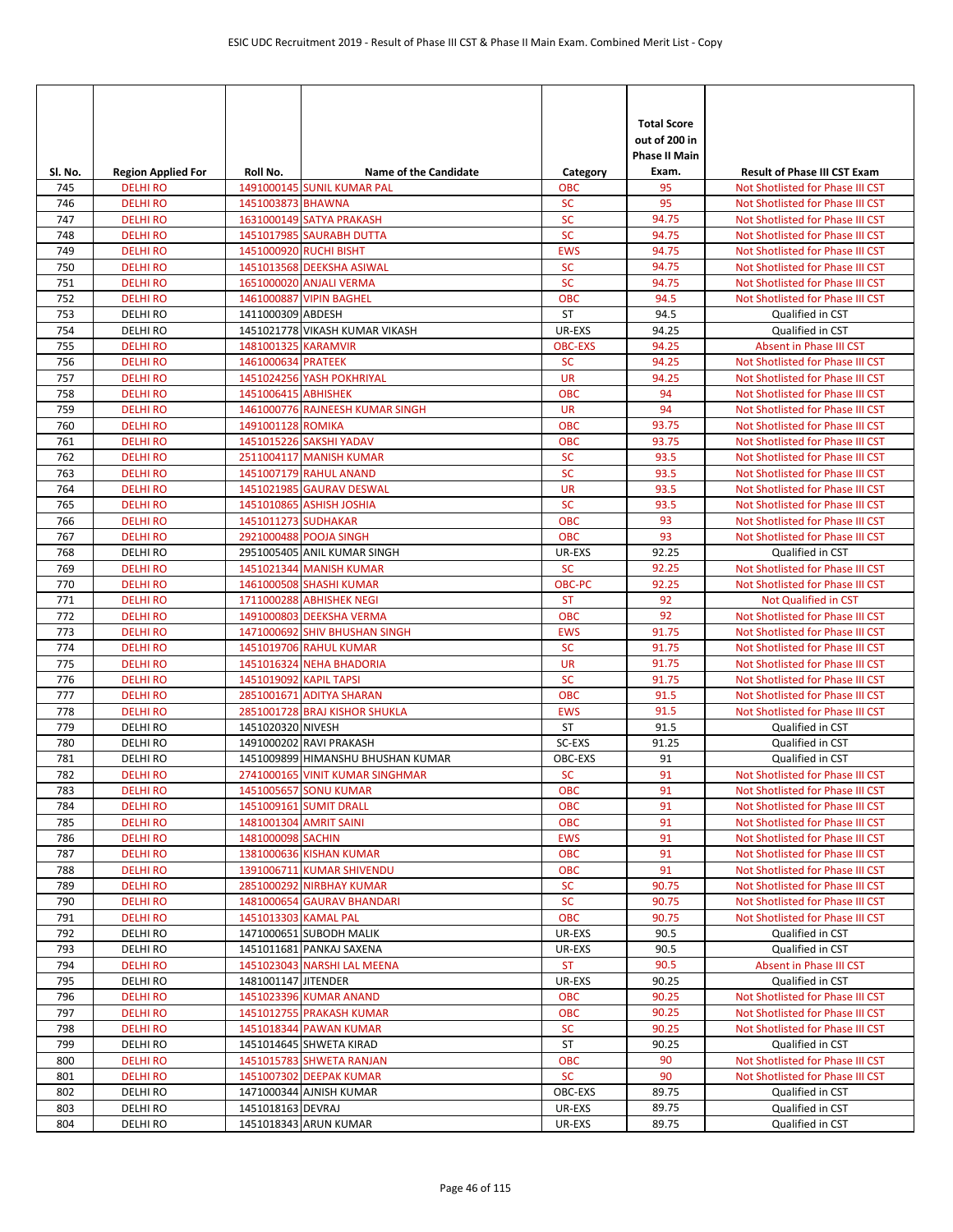| Sl. No.    | <b>Region Applied For</b>          | Roll No.              | <b>Name of the Candidate</b>                              | Category                 | <b>Total Score</b><br>out of 200 in<br>Phase II Main<br>Exam. | <b>Result of Phase III CST Exam</b>                                  |
|------------|------------------------------------|-----------------------|-----------------------------------------------------------|--------------------------|---------------------------------------------------------------|----------------------------------------------------------------------|
| 805        | <b>DELHIRO</b>                     | 1481000558 ROHIT      |                                                           | <b>OBC</b>               | 89.75                                                         | Not Shotlisted for Phase III CST                                     |
| 806        | <b>DELHI RO</b>                    |                       | 1451003840 PRIYANKA RANI                                  | <b>SC</b>                | 89.5                                                          | Not Shotlisted for Phase III CST                                     |
| 807        | <b>DELHI RO</b>                    |                       | 2881000406 ABHISHEK SINGHAL                               | <b>UR</b>                | 89.5                                                          | Not Shotlisted for Phase III CST                                     |
| 808        | <b>DELHIRO</b>                     |                       | 1461000343 NIDHI SIWACH                                   | <b>UR</b>                | 89.5                                                          | Not Shotlisted for Phase III CST                                     |
| 809        | <b>DELHIRO</b>                     |                       | 1451017256 ANKITA YADAV                                   | <b>OBC</b>               | 89.5                                                          | Not Shotlisted for Phase III CST                                     |
| 810        | <b>DELHIRO</b>                     |                       | 2211003824 ASHUTOSH KUMAR                                 | UR-EXS                   | 89.25                                                         | Qualified in CST                                                     |
| 811        | <b>DELHIRO</b>                     |                       | 1761000012 DEEPAK KUMAR GUPTA                             | <b>OBC</b>               | 89.25                                                         | Not Shotlisted for Phase III CST                                     |
| 812        | <b>DELHIRO</b>                     |                       | 1471000164 HIMANSHU CHAUDHARY                             | <b>EWS</b>               | 89.25                                                         | Not Shotlisted for Phase III CST                                     |
| 813        | <b>DELHI RO</b>                    |                       | 1451014924 AKANSHA SINGH                                  | <b>SC</b>                | 89.25                                                         | Not Shotlisted for Phase III CST                                     |
| 814        | <b>DELHIRO</b>                     |                       | 1451018744 JITENDRA KUMAR                                 | UR-EXS                   | 89                                                            | Qualified in CST                                                     |
| 815        | <b>DELHIRO</b>                     |                       | 1451013064 BHUPENDRA SINGH RATHORE                        | UR-PC                    | 89                                                            | Not Shotlisted for Phase III CST                                     |
| 816<br>817 | <b>DELHIRO</b><br><b>DELHI RO</b>  | 1411000479 KHUSHBOO   |                                                           | <b>EWS</b><br><b>OBC</b> | 89<br>89                                                      | Not Shotlisted for Phase III CST                                     |
| 818        | <b>DELHIRO</b>                     | 1481000908 SAPNA      | 1491000221 SALONI PANDEY                                  | <b>EWS</b>               | 88.75                                                         | Not Shotlisted for Phase III CST<br>Not Shotlisted for Phase III CST |
| 819        | <b>DELHI RO</b>                    |                       | 2521001120 JYOTI PANWAR                                   | <b>SC</b>                | 88.25                                                         | Not Shotlisted for Phase III CST                                     |
| 820        | <b>DELHI RO</b>                    |                       | 1451023274 KAPIL YADAV                                    | <b>OBC</b>               | 88.25                                                         | Not Shotlisted for Phase III CST                                     |
| 821        | <b>DELHIRO</b>                     |                       | 1471000334 ABHIMANYU SINGH                                | <b>SC</b>                | 88                                                            | Not Shotlisted for Phase III CST                                     |
| 822        | <b>DELHIRO</b>                     |                       | 1451009253 VIKRANT SHARMA                                 | <b>SC</b>                | 87.75                                                         | Not Shotlisted for Phase III CST                                     |
| 823        | <b>DELHIRO</b>                     |                       | 2511005425 PRADEEP KUMAR MEENA                            | <b>ST</b>                | 87.75                                                         | Qualified in CST                                                     |
| 824        | <b>DELHI RO</b>                    |                       | 1451008293 KAPIL KUMAR GUPTA                              | <b>EWS</b>               | 87.75                                                         | Not Shotlisted for Phase III CST                                     |
| 825        | <b>DELHIRO</b>                     | 1451022947 RAHUL      |                                                           | <b>UR</b>                | 87.75                                                         | Not Shotlisted for Phase III CST                                     |
| 826        | <b>DELHIRO</b>                     |                       | 2501000347 JYOTI PANWAR                                   | <b>SC</b>                | 87.5                                                          | Not Shotlisted for Phase III CST                                     |
| 827        | <b>DELHI RO</b>                    |                       | 2831000488 VINISH KUMAR                                   | <b>SC</b>                | 87.5                                                          | Not Shotlisted for Phase III CST                                     |
| 828        | <b>DELHIRO</b>                     | 1451006870 DIVYAM     |                                                           | <b>SC</b>                | 87                                                            | Not Shotlisted for Phase III CST                                     |
| 829        | <b>DELHI RO</b>                    | 1451000910 NISHA      |                                                           | <b>UR</b>                | 87                                                            | Not Shotlisted for Phase III CST                                     |
| 830        | <b>DELHI RO</b>                    |                       | 1491000177 SANDEEP KUMAR YADAV                            | <b>OBC</b>               | 86.75                                                         | Not Shotlisted for Phase III CST                                     |
| 831        | <b>DELHIRO</b>                     |                       | 1451018872 SANCHIT SONI                                   | <b>OBC</b>               | 86.75                                                         | Not Shotlisted for Phase III CST                                     |
| 832        | <b>DELHIRO</b>                     | 1451012978 RAJNEESH   |                                                           | OBC-PC                   | 86.75                                                         | Not Shotlisted for Phase III CST                                     |
| 833        | <b>DELHIRO</b>                     |                       | 1451007844 ALOK KUMAR                                     | <b>EWS</b>               | 86.5                                                          | Not Shotlisted for Phase III CST                                     |
| 834        | <b>DELHI RO</b>                    | 1451018664 RAVI DANGI |                                                           | <b>EWS</b>               | 86.5                                                          | Not Shotlisted for Phase III CST                                     |
| 835        | <b>DELHIRO</b>                     |                       | 1461000938 MANOJ KUMAR                                    | <b>OBC</b>               | 86.25                                                         | Not Shotlisted for Phase III CST                                     |
| 836        | <b>DELHIRO</b>                     |                       | 1451018957 YOGENDER SHARMA                                | <b>OBC</b>               | 86.25                                                         | Not Shotlisted for Phase III CST                                     |
| 837        | <b>DELHIRO</b>                     |                       | 1391011840 RAHUL KUMAR                                    | <b>SC</b>                | 86.25                                                         | Not Shotlisted for Phase III CST                                     |
| 838        | <b>DELHI RO</b>                    |                       | 1391002334 MICHAEL ROSHAN                                 | <b>OBC</b>               | 86.25                                                         | Not Shotlisted for Phase III CST                                     |
| 839        | <b>DELHIRO</b>                     |                       | 1451020085 VINAY KUMAR                                    | <b>SC</b>                | 86                                                            | Not Shotlisted for Phase III CST                                     |
| 840        | <b>DELHIRO</b>                     |                       | 2201001940 HIMADRI GHILDIYAL                              | <b>UR</b>                | 86                                                            | Not Shotlisted for Phase III CST                                     |
| 841        | <b>DELHIRO</b>                     |                       | 1451008558 NAVEEN KUMAR                                   | <b>OBC</b>               | 86                                                            | Not Shotlisted for Phase III CST                                     |
| 842        | <b>DELHI RO</b>                    |                       | 1451010124 TARUN KUMAR                                    | <b>SC</b>                | 86                                                            | Not Shotlisted for Phase III CST                                     |
| 843        | <b>DELHI RO</b>                    |                       | 1451020537 RAJESH DASS<br>1451022471 RAVINDER KUMAR MEENA | <b>UR-EXS</b>            | 85.75<br>85.75                                                | Not Shotlisted for Phase III CST                                     |
| 844        | <b>DELHI RO</b><br><b>DELHI RO</b> |                       | 2521001017 RAVI KUMAR MEENA                               | <b>ST</b>                |                                                               | Absent in Phase III CST<br>Not Qualified in CST                      |
| 845<br>846 | <b>DELHI RO</b>                    |                       | 1451020485 VISHAL KUMAR                                   | <b>ST</b><br><b>OBC</b>  | 85.75<br>85.5                                                 | Not Shotlisted for Phase III CST                                     |
| 847        | <b>DELHI RO</b>                    |                       | 1391010567 RAJNISH KUMAR                                  | <b>OBC</b>               | 85.5                                                          | Not Shotlisted for Phase III CST                                     |
| 848        | <b>DELHI RO</b>                    |                       | 1451017574 NEETU BISHT                                    | <b>EWS</b>               | 85.5                                                          | Not Shotlisted for Phase III CST                                     |
| 849        | <b>DELHI RO</b>                    | 1481000531 DEVINDER   |                                                           | UR-EXS                   | 85.25                                                         | Not Shotlisted for Phase III CST                                     |
| 850        | <b>DELHI RO</b>                    |                       | 2491000592 VISHAL SHARMA                                  | <b>UR</b>                | 85                                                            | Not Shotlisted for Phase III CST                                     |
| 851        | <b>DELHI RO</b>                    |                       | 2471000222 DIGVIJAY SHARMA                                | <b>UR-EXS</b>            | 84.75                                                         | Not Shotlisted for Phase III CST                                     |
| 852        | <b>DELHI RO</b>                    |                       | 1451000143 RIYA ANAND                                     | <b>SC</b>                | 84.75                                                         | Not Shotlisted for Phase III CST                                     |
| 853        | <b>DELHI RO</b>                    | 1611000286 LILA RAM   |                                                           | <b>OBC-EXS</b>           | 84.5                                                          | Not Shotlisted for Phase III CST                                     |
| 854        | <b>DELHI RO</b>                    |                       | 2201005008 VIPUL CHOUDHARY                                | <b>OBC</b>               | 84.5                                                          | Not Shotlisted for Phase III CST                                     |
| 855        | <b>DELHI RO</b>                    |                       | 1391003204 NIRAJ KUMAR                                    | <b>OBC</b>               | 84.5                                                          | Not Shotlisted for Phase III CST                                     |
| 856        | <b>DELHI RO</b>                    |                       | 1451007336 DINESH KUMAR                                   | UR-EXS                   | 84                                                            | Not Shotlisted for Phase III CST                                     |
| 857        | <b>DELHI RO</b>                    |                       | 1451019049 DEEPAK DESH BANDHU                             | <b>SC</b>                | 84                                                            | Not Shotlisted for Phase III CST                                     |
| 858        | DELHI RO                           |                       | 1451015852 SUNYANA MEENA                                  | ST                       | 84                                                            | Qualified in CST                                                     |
| 859        | <b>DELHI RO</b>                    | 1451010796 VINOD      |                                                           | <b>SC</b>                | 84                                                            | Not Shotlisted for Phase III CST                                     |
| 860        | <b>DELHI RO</b>                    | 1451020420 HIMANSHU   |                                                           | <b>SC</b>                | 83.75                                                         | Not Shotlisted for Phase III CST                                     |
| 861        | <b>DELHI RO</b>                    |                       | 1621000168 PANKAJ SHARMA                                  | <b>UR-EXS</b>            | 83.5                                                          | Not Shotlisted for Phase III CST                                     |
| 862        | <b>DELHI RO</b>                    |                       | 1481000954 RAJ SHEKHAR TYAGI                              | <b>UR-EXS</b>            | 83.5                                                          | Not Shotlisted for Phase III CST                                     |
| 863        | <b>DELHI RO</b>                    | 1481000974 RAMDEEP    |                                                           | <b>OBC-EXS</b>           | 83.5                                                          | Not Shotlisted for Phase III CST                                     |
| 864        | <b>DELHIRO</b>                     |                       | 1451009618 RAVI PRAKASH MEENA                             | ST                       | 83.5                                                          | Qualified in CST                                                     |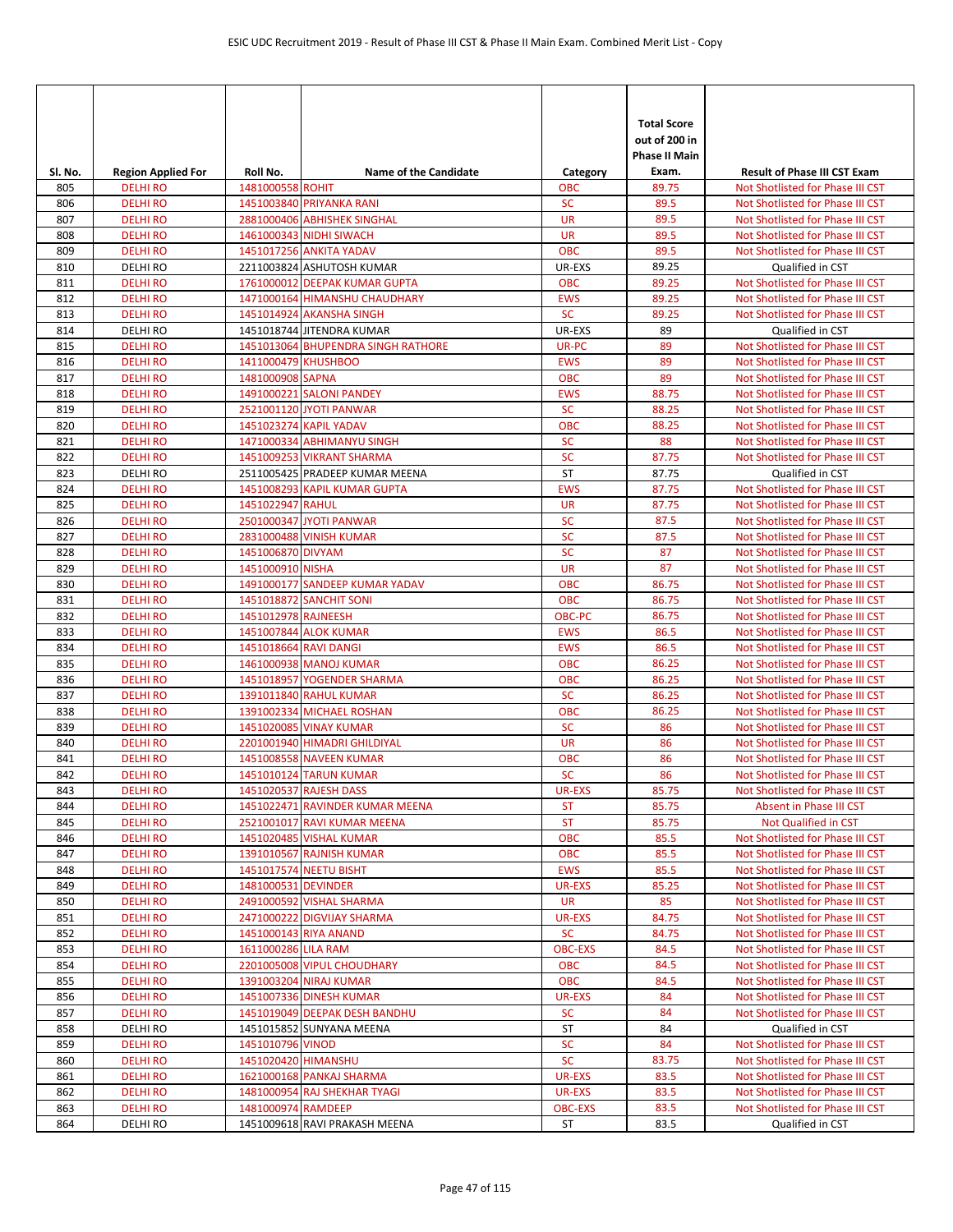| SI. No.    | <b>Region Applied For</b>         | Roll No.               | <b>Name of the Candidate</b>                             | Category                    | <b>Total Score</b><br>out of 200 in<br><b>Phase II Main</b><br>Exam. | <b>Result of Phase III CST Exam</b>                                  |
|------------|-----------------------------------|------------------------|----------------------------------------------------------|-----------------------------|----------------------------------------------------------------------|----------------------------------------------------------------------|
| 865        | <b>DELHIRO</b>                    |                        | 2511005200 ADITYA JHARWAL                                | ST                          | 83.5                                                                 | Qualified in CST                                                     |
| 866        | <b>DELHI RO</b>                   |                        | 1451020960 SAHADEV SINGH MAAN                            | <b>UR-EXS</b>               | 83.25                                                                | Not Shotlisted for Phase III CST                                     |
| 867        | <b>DELHI RO</b>                   |                        | 1451021708 ANURUDDHA KUMAR                               | <b>OBC-EXS</b>              | 83                                                                   | Not Shotlisted for Phase III CST                                     |
| 868        | <b>DELHIRO</b>                    | 1451002477 PRIYANKA    |                                                          | <b>SC</b>                   | 83                                                                   | Not Shotlisted for Phase III CST                                     |
| 869        | <b>DELHI RO</b>                   |                        | 1451017104 PRIYANKA KUMARI                               | <b>OBC</b>                  | 83                                                                   | Not Shotlisted for Phase III CST                                     |
| 870        | <b>DELHI RO</b>                   |                        | 1491000199 NEETU VERMA                                   | <b>OBC</b>                  | 83                                                                   | Not Shotlisted for Phase III CST                                     |
| 871        | <b>DELHIRO</b>                    |                        | 1451019843 ABHAY VERMA                                   | <b>OBC</b>                  | 83                                                                   | Not Shotlisted for Phase III CST                                     |
| 872        | DELHI RO                          |                        | 2511000609 SANJU MEENA                                   | <b>ST</b>                   | 83                                                                   | Qualified in CST                                                     |
| 873        | <b>DELHI RO</b>                   |                        | 1451019833 SOURAV KUMAR CHOUDHARY                        | <b>OBC</b>                  | 82.75                                                                | Not Shotlisted for Phase III CST                                     |
| 874        | <b>DELHIRO</b>                    |                        | 1451022794 BENJAMIN BARWA                                | <b>ST</b>                   | 82.75                                                                | Qualified in CST                                                     |
| 875        | <b>DELHIRO</b>                    |                        | 1451015958 SAKSHI KARDAM                                 | <b>SC</b><br><b>ST</b>      | 82.5                                                                 | Not Shotlisted for Phase III CST                                     |
| 876<br>877 | <b>DELHIRO</b><br><b>DELHI RO</b> |                        | 2491000261 NAVEEN KUMAR MEENA<br>1451008782 BIRBAL KUMAR | <b>OBC-EXS</b>              | 82.5<br>82.25                                                        | Not Qualified in CST<br>Not Shotlisted for Phase III CST             |
| 878        | <b>DELHI RO</b>                   |                        | 1451013904 VAISHALI SAINI                                | <b>OBC</b>                  | 82.25                                                                | Not Shotlisted for Phase III CST                                     |
| 879        | DELHI RO                          |                        | 1331000262 SANJEEV KUMAR                                 | OBC-PC                      | 81.75                                                                | Qualified in CST                                                     |
| 880        | <b>DELHI RO</b>                   | 1451023592 MAHESH      |                                                          | <b>SC</b>                   | 81.75                                                                | Not Shotlisted for Phase III CST                                     |
| 881        | <b>DELHIRO</b>                    |                        | 1451021665 ARPIT KUMAR PANNU                             | <b>EWS</b>                  | 81.75                                                                | Not Shotlisted for Phase III CST                                     |
| 882        | <b>DELHIRO</b>                    |                        | 2511004116 RAJESH CHHAPOLA                               | <b>ST</b>                   | 81.5                                                                 | Qualified in CST                                                     |
| 883        | <b>DELHI RO</b>                   |                        | 1451010081 RAVI PARKASH                                  | <b>UR-EXS</b>               | 81                                                                   | Not Shotlisted for Phase III CST                                     |
| 884        | <b>DELHIRO</b>                    |                        | 1451016051 POONAM KUMARI                                 | ST                          | 81                                                                   | Qualified in CST                                                     |
| 885        | <b>DELHI RO</b>                   |                        | 2521000423 SHANKAR SINGH                                 | <b>UR-EXS</b>               | 80.75                                                                | Not Shotlisted for Phase III CST                                     |
| 886        | <b>DELHIRO</b>                    |                        | 1461000686 BACHCHU SINGH                                 | <b>UR-EXS</b>               | 80.75                                                                | Not Shotlisted for Phase III CST                                     |
| 887        | <b>DELHI RO</b>                   |                        | 1451021528 MANISH KUMAR KARNAWAL                         | <b>SC</b>                   | 80.75                                                                | Not Shotlisted for Phase III CST                                     |
| 888        | <b>DELHIRO</b>                    | 1451018084 SANJEEV     |                                                          | <b>SC</b>                   | 80.75                                                                | Not Shotlisted for Phase III CST                                     |
| 889        | <b>DELHI RO</b>                   |                        | 1451018130 RISHABH GAUTAM                                | <b>SC</b>                   | 80.75                                                                | Not Shotlisted for Phase III CST                                     |
| 890        | <b>DELHI RO</b>                   |                        | 1451024669 VISHAL UPADHYAY                               | <b>OBC</b>                  | 80.75                                                                | Not Shotlisted for Phase III CST                                     |
| 891        | <b>DELHIRO</b>                    |                        | 1451005777 KULDEEP SINGH                                 | <b>SC</b>                   | 80.5                                                                 | Not Shotlisted for Phase III CST                                     |
| 892        | DELHI RO                          | 1451014668 JYOTI       |                                                          | <b>ST</b>                   | 80.25                                                                | Qualified in CST                                                     |
| 893        | <b>DELHI RO</b>                   |                        | 2781001329 AMAN KUMAR                                    | <b>EWS</b>                  | 80.25                                                                | Not Shotlisted for Phase III CST                                     |
| 894        | <b>DELHI RO</b>                   |                        | 1451009017 KUMAR MUKESH                                  | <b>EWS</b>                  | 80                                                                   | Not Shotlisted for Phase III CST                                     |
| 895        | <b>DELHIRO</b>                    |                        | 1471000459 ANKIT KUMAR                                   | <b>UR</b>                   | 80                                                                   | Not Shotlisted for Phase III CST                                     |
| 896        | <b>DELHIRO</b>                    |                        | 1451012615 VIKAS KUMAR                                   | <b>SC</b>                   | 79.75                                                                | Not Shotlisted for Phase III CST                                     |
| 897        | <b>DELHIRO</b>                    | 1411000449 VIJAY SAINI |                                                          | <b>OBC</b>                  | 79.75                                                                | Not Shotlisted for Phase III CST                                     |
| 898        | <b>DELHI RO</b>                   |                        | 1451018175 MD ZAMIL AKHTAR                               | <b>OBC</b>                  | 79.75                                                                | Not Shotlisted for Phase III CST                                     |
| 899        | <b>DELHIRO</b>                    |                        | 2521000056 SURAJ NAYAK                                   | <b>SC</b>                   | 79.5                                                                 | Not Shotlisted for Phase III CST                                     |
| 900        | <b>DELHIRO</b>                    |                        | 2831000331 SONALI BARANWAL                               | <b>EWS</b>                  | 79.5                                                                 | Not Shotlisted for Phase III CST                                     |
| 901<br>902 | <b>DELHIRO</b><br><b>DELHI RO</b> |                        | 1611000558 VIKAS GHALAWAT<br>1451023821 ATUL KUMAR GUPTA | <b>UR-EXS</b><br><b>EWS</b> | 79.25<br>79.25                                                       | Not Shotlisted for Phase III CST<br>Not Shotlisted for Phase III CST |
| 903        | <b>DELHI RO</b>                   |                        | 1471000220 DEEPAK KUMAR TYAGI                            | UR-EXS                      | 79                                                                   | Not Shotlisted for Phase III CST                                     |
| 904        | <b>DELHI RO</b>                   |                        | 1481001173 MANOJ KUMAR                                   | <b>OBC-EXS</b>              | 79                                                                   | Not Shotlisted for Phase III CST                                     |
| 905        | <b>DELHI RO</b>                   | 1471000612 ANITA       |                                                          | <b>SC</b>                   | 78.75                                                                | Not Shotlisted for Phase III CST                                     |
| 906        | <b>DELHI RO</b>                   | 1451014056 BHARTI      |                                                          | <b>SC</b>                   | 78.75                                                                | Not Shotlisted for Phase III CST                                     |
| 907        | <b>DELHI RO</b>                   |                        | 1451002650 SUNAINA SINKU                                 | <b>ST</b>                   | 78.25                                                                | Not Shotlisted for Phase III CST                                     |
| 908        | <b>DELHI RO</b>                   |                        | 1481001241 RAKSHA YADAV                                  | OBC                         | 78.25                                                                | Not Shotlisted for Phase III CST                                     |
| 909        | <b>DELHI RO</b>                   |                        | 1551000201 MANOJ KUMAR RUHELA                            | UR-EXS                      | 77.75                                                                | Not Shotlisted for Phase III CST                                     |
| 910        | <b>DELHI RO</b>                   |                        | 1451020468 WUNGYO P A                                    | <b>ST</b>                   | 77.75                                                                | Not Shotlisted for Phase III CST                                     |
| 911        | <b>DELHI RO</b>                   |                        | 1461000382 PARDEEP KUMAR                                 | <b>SC</b>                   | 77.75                                                                | Not Shotlisted for Phase III CST                                     |
| 912        | <b>DELHI RO</b>                   |                        | 2511006784 DARPAN KUMAR                                  | <b>ST</b>                   | 77.75                                                                | Not Shotlisted for Phase III CST                                     |
| 913        | <b>DELHI RO</b>                   |                        | 1471000445 ROHIT KUMAR                                   | <b>SC</b>                   | 77.75                                                                | Not Shotlisted for Phase III CST                                     |
| 914        | <b>DELHI RO</b>                   |                        | 1451021138 OM PRAKASH                                    | <b>OBC</b>                  | 77.75                                                                | Not Shotlisted for Phase III CST                                     |
| 915        | <b>DELHI RO</b>                   |                        | 2891000260 LAKSHMAN SINGH                                | UR-EXS                      | 77.5                                                                 | Not Shotlisted for Phase III CST                                     |
| 916        | <b>DELHI RO</b>                   | 1451000427 POOJA       |                                                          | <b>SC</b>                   | 77.25                                                                | Not Shotlisted for Phase III CST                                     |
| 917        | <b>DELHI RO</b>                   | 1451021463 NISHANT     |                                                          | <b>SC</b>                   | 77.25                                                                | Not Shotlisted for Phase III CST                                     |
| 918        | <b>DELHI RO</b>                   |                        | 1451008666 AMIT KHATRI                                   | <b>EWS</b>                  | 77.25                                                                | Not Shotlisted for Phase III CST                                     |
| 919        | <b>DELHI RO</b>                   |                        | 2881000097 TANUJ SWAMI                                   | <b>OBC</b>                  | 77                                                                   | Not Shotlisted for Phase III CST                                     |
| 920        | <b>DELHI RO</b>                   | 1451024037 PRASHANT    |                                                          | <b>SC</b>                   | 77                                                                   | Not Shotlisted for Phase III CST                                     |
| 921        | <b>DELHI RO</b>                   |                        | 1391004909 AMIT KUMAR                                    | <b>OBC</b>                  | 77                                                                   | Not Shotlisted for Phase III CST                                     |
| 922        | <b>DELHI RO</b>                   |                        | 1451019119 HARISH KUMAR SINGH                            | UR-EXS                      | 76.75                                                                | Not Shotlisted for Phase III CST                                     |
| 923        | DELHI RO                          |                        | 1451012843 VIKAS GUPTA                                   | UR-PC                       | 76.75                                                                | Qualified in CST                                                     |
| 924        | <b>DELHI RO</b>                   |                        | 2511001475 SATYANARAYAN MEENA                            | <b>ST</b>                   | 76.75                                                                | Not Shotlisted for Phase III CST                                     |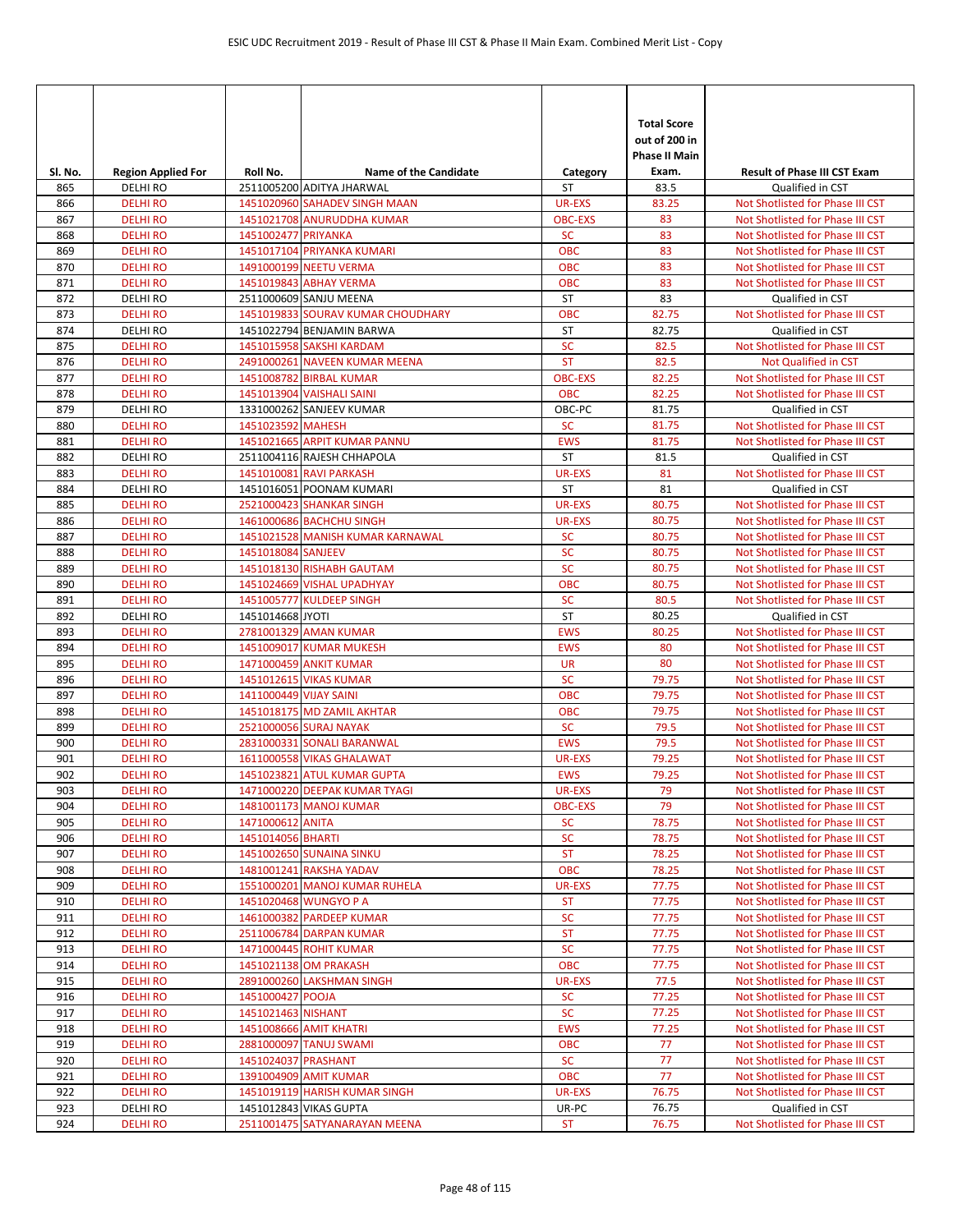|            |                                    |                      |                                                             |                              | <b>Total Score</b><br>out of 200 in<br>Phase II Main |                                                                      |
|------------|------------------------------------|----------------------|-------------------------------------------------------------|------------------------------|------------------------------------------------------|----------------------------------------------------------------------|
| Sl. No.    | <b>Region Applied For</b>          | Roll No.             | <b>Name of the Candidate</b>                                | Category                     | Exam.                                                | <b>Result of Phase III CST Exam</b>                                  |
| 925<br>926 | <b>DELHI RO</b><br><b>DELHI RO</b> | 1451011541 SATYADEEP | 1451010353 VIKAS SANGWAN                                    | <b>EWS</b><br><b>OBC</b>     | 76.5<br>76.25                                        | Not Shotlisted for Phase III CST<br>Not Shotlisted for Phase III CST |
| 927        | <b>DELHI RO</b>                    |                      | 1451012000 ABHISHEK KUMAR                                   | <b>SC</b>                    | 76.25                                                | Not Shotlisted for Phase III CST                                     |
| 928        | <b>DELHIRO</b>                     |                      | 1451005529 MANGTE ALEX KOM                                  | <b>ST</b>                    | 76                                                   | Not Shotlisted for Phase III CST                                     |
| 929        | <b>DELHIRO</b>                     | 1451002772 DIKSHA    |                                                             | <b>OBC</b>                   | 76                                                   | Not Shotlisted for Phase III CST                                     |
| 930        | <b>DELHI RO</b>                    |                      | 1451020181 T THANGKHANKHUAL                                 | <b>ST</b>                    | 75.75                                                | Not Shotlisted for Phase III CST                                     |
| 931        | <b>DELHI RO</b>                    |                      | 1451004990 ANIL KUMAR MEENA                                 | <b>ST</b>                    | 75.75                                                | Not Shotlisted for Phase III CST                                     |
| 932        | <b>DELHIRO</b>                     |                      | 1451004669 SHEJAL YADAV                                     | <b>OBC</b>                   | 75.75                                                | Not Shotlisted for Phase III CST                                     |
| 933        | <b>DELHI RO</b>                    | 1451001487 GAYATRI   |                                                             | <b>SC</b>                    | 75.75                                                | Not Shotlisted for Phase III CST                                     |
| 934        | <b>DELHIRO</b>                     |                      | 1451003543 SHERYIL DHAN                                     | <b>ST</b>                    | 75.75                                                | Not Shotlisted for Phase III CST                                     |
| 935        | <b>DELHIRO</b>                     |                      | 1451024834 VINAY KUMAR                                      | <b>OBC-EXS</b>               | 75.5                                                 | Not Shotlisted for Phase III CST                                     |
| 936        | <b>DELHI RO</b>                    |                      | 1451022602 MRINAL ARYA                                      | <b>SC</b>                    | 75                                                   | Not Shotlisted for Phase III CST                                     |
| 937        | <b>DELHI RO</b>                    | 1451001461 NEELAM    |                                                             | <b>SC</b>                    | 74.75                                                | Not Shotlisted for Phase III CST                                     |
| 938        | <b>DELHIRO</b>                     |                      | 1451005585 DEEPANSHU SATOLIA                                | <b>SC</b>                    | 74.75                                                | Not Shotlisted for Phase III CST                                     |
| 939        | <b>DELHIRO</b>                     |                      | 2511004787 AMIT KUMAR                                       | <b>SC</b>                    | 74.75                                                | Not Shotlisted for Phase III CST                                     |
| 940        | <b>DELHIRO</b>                     |                      | 1461000485 SHIVANKI JAIN                                    | <b>EWS</b>                   | 74.75                                                | Not Shotlisted for Phase III CST                                     |
| 941        | <b>DELHI RO</b>                    |                      | 1811002004 KAJAL KUMARI                                     | <b>SC</b><br><b>SC</b>       | 74.25<br>74                                          | Not Shotlisted for Phase III CST                                     |
| 942<br>943 | <b>DELHIRO</b><br><b>DELHI RO</b>  |                      | 1451004825 HIMANSHU SOLANKI<br>2851002630 ANKITA SINGH      | <b>SC</b>                    | 73.75                                                | Not Shotlisted for Phase III CST<br>Not Shotlisted for Phase III CST |
| 944        | <b>DELHIRO</b>                     |                      | 1451013998 KUMARI SONI                                      | <b>SC</b>                    | 73.75                                                | Not Shotlisted for Phase III CST                                     |
| 945        | <b>DELHIRO</b>                     | 1451000634 SIMRAN    |                                                             | <b>SC</b>                    | 73.5                                                 | Not Shotlisted for Phase III CST                                     |
| 946        | <b>DELHI RO</b>                    | 1451010701 SUNNY     |                                                             | <b>EWS</b>                   | 73.5                                                 | Not Shotlisted for Phase III CST                                     |
| 947        | <b>DELHI RO</b>                    |                      | 1471000140 KUMOD KUMAR                                      | <b>UR-EXS</b>                | 73.25                                                | Not Shotlisted for Phase III CST                                     |
| 948        | <b>DELHIRO</b>                     |                      | 1451013175 RAMAN KUMAR SINHA                                | UR-PC                        | 73.25                                                | Qualified in CST                                                     |
| 949        | <b>DELHIRO</b>                     |                      | 1451018349 SHAILESH SAROJ                                   | <b>SC</b>                    | 73                                                   | Not Shotlisted for Phase III CST                                     |
| 950        | <b>DELHI RO</b>                    |                      | 1461001053 ASHISH KUMAR                                     | <b>SC</b>                    | 73                                                   | Not Shotlisted for Phase III CST                                     |
| 951        | <b>DELHIRO</b>                     | 2201000651 KHUSHBOO  |                                                             | <b>SC</b>                    | 72.75                                                | Not Shotlisted for Phase III CST                                     |
| 952        | <b>DELHIRO</b>                     |                      | 1451006423 LALIT KUMAR                                      | <b>SC</b>                    | 72.75                                                | Not Shotlisted for Phase III CST                                     |
| 953        | <b>DELHI RO</b>                    |                      | 1971001018 AJAY KUMAR MEENA                                 | <b>ST</b>                    | 72.5                                                 | Not Shotlisted for Phase III CST                                     |
| 954        | <b>DELHI RO</b>                    |                      | 1451008015 ABHINEET KUMAR                                   | <b>OBC</b>                   | 72                                                   | Not Shotlisted for Phase III CST                                     |
| 955        | <b>DELHIRO</b>                     |                      | 1451003391 NEETU KUMARI                                     | <b>OBC</b>                   | 71.75                                                | Not Shotlisted for Phase III CST                                     |
| 956        | <b>DELHIRO</b>                     | 1451015714 JYOTI     |                                                             | <b>ST</b>                    | 71.5                                                 | Not Shotlisted for Phase III CST                                     |
| 957        | <b>DELHI RO</b>                    | 1451006027 ABHISHEK  |                                                             | <b>SC</b>                    | 71.5                                                 | Not Shotlisted for Phase III CST                                     |
| 958        | <b>DELHI RO</b>                    |                      | 1451011825 AVINASH KUMAR                                    | <b>EWS</b>                   | 71                                                   | Not Shotlisted for Phase III CST                                     |
| 959        | <b>DELHIRO</b>                     |                      | 1451006395 SAMEER SUBBA                                     | <b>ST</b>                    | 70.5                                                 | Not Shotlisted for Phase III CST                                     |
| 960        | <b>DELHI RO</b>                    |                      | 1451009288 SANJAY KUMAR<br>1451009585 MANISH KUMAR          | <b>SC</b>                    | 70.5                                                 | Not Shotlisted for Phase III CST<br>Not Shotlisted for Phase III CST |
| 961<br>962 | <b>DELHI RO</b><br><b>DELHI RO</b> |                      | 1451018114 ANIL KUMAR BUNGLA                                | <b>EWS</b><br><b>EWS-EXS</b> | 70.5<br>70                                           | Not Shotlisted for Phase III CST                                     |
| 963        | <b>DELHIRO</b>                     |                      | 1451012394 SUNIL KUMAR                                      | <b>OBC</b>                   | 70                                                   | Not Shotlisted for Phase III CST                                     |
| 964        | <b>DELHI RO</b>                    | 1411000951 NISHA     |                                                             | <b>ST</b>                    | 70                                                   | Not Shotlisted for Phase III CST                                     |
| 965        | <b>DELHI RO</b>                    |                      | 1811001779 MD ABDUL HUSSAIN                                 | OBC-PC                       | 69.75                                                | Qualified in CST                                                     |
| 966        | <b>DELHI RO</b>                    |                      | 1451024187 RUBAL MALIK                                      | <b>EWS</b>                   | 69                                                   | Not Shotlisted for Phase III CST                                     |
| 967        | <b>DELHI RO</b>                    |                      | 1451004148 KOMAL MEENA                                      | <b>ST</b>                    | 69                                                   | Not Shotlisted for Phase III CST                                     |
| 968        | <b>DELHI RO</b>                    |                      | 1451024762 ANKIT KUMAR KHURANA                              | <b>EWS</b>                   | 68.75                                                | Not Shotlisted for Phase III CST                                     |
| 969        | <b>DELHI RO</b>                    |                      | 2511005337 ANIL KUMAR MEENA                                 | <b>ST</b>                    | 68.75                                                | Not Shotlisted for Phase III CST                                     |
| 970        | <b>DELHI RO</b>                    |                      | 1451007420 VIJAY SINGH CHAUHAN                              | <b>OBC</b>                   | 68.5                                                 | Not Shotlisted for Phase III CST                                     |
| 971        | <b>DELHI RO</b>                    |                      | 1451011078 DEEPENDRA SINGH SHEKHAWAT                        | <b>EWS</b>                   | 68.25                                                | Not Shotlisted for Phase III CST                                     |
| 972        | <b>DELHI RO</b>                    |                      | 1451012812 PRAVEEN SHANKHDHAR                               | UR-PC                        | 67.75                                                | Not Shotlisted for Phase III CST                                     |
| 973        | <b>DELHI RO</b>                    |                      | 1451022976 MAGHUWAN                                         | <b>OBC</b>                   | 67.75                                                | Not Shotlisted for Phase III CST                                     |
| 974        | <b>DELHI RO</b>                    | 1451004728 REKHA     |                                                             | <b>SC</b>                    | 67.25                                                | Not Shotlisted for Phase III CST                                     |
| 975        | <b>DELHI RO</b>                    |                      | 1451012235 MANOJ KUMAR MEENA                                | <b>ST</b>                    | 66.75                                                | Not Shotlisted for Phase III CST                                     |
| 976        | <b>DELHI RO</b>                    |                      | 1451005324 ASHUTOSH KUMAR                                   | <b>UR</b>                    | 66.25                                                | Not Shotlisted for Phase III CST                                     |
| 977        | <b>DELHI RO</b>                    |                      | 1471000217 YOGESH KUMAR KAUSHIK                             | <b>UR-EXS</b>                | 66                                                   | Not Shotlisted for Phase III CST                                     |
| 978        | <b>DELHI RO</b>                    |                      | 1831003374 SUNIL YADAV                                      | <b>OBC</b>                   | 66                                                   | Not Shotlisted for Phase III CST                                     |
| 979<br>980 | <b>DELHI RO</b><br><b>DELHI RO</b> |                      | 2511002330 ATUL KUMAR MEENA<br>2511000217 ANKIT KUMAR MEENA | <b>ST</b><br><b>ST</b>       | 65.75<br>65.25                                       | Not Shotlisted for Phase III CST<br>Not Shotlisted for Phase III CST |
| 981        | <b>DELHI RO</b>                    |                      | 1391009434 ASHWINI KUMAR SINGH                              | <b>OBC</b>                   | 64.5                                                 | Not Shotlisted for Phase III CST                                     |
| 982        | <b>DELHI RO</b>                    | 1451023730 VIKAS     |                                                             | <b>SC</b>                    | 63.25                                                | Not Shotlisted for Phase III CST                                     |
| 983        | <b>DELHI RO</b>                    |                      | 1451019629 T THANGZAMUNG                                    | <b>ST</b>                    | 63.25                                                | Not Shotlisted for Phase III CST                                     |
| 984        | <b>DELHI RO</b>                    |                      | 1451005549 SWADESH SINGH                                    | <b>EWS</b>                   | 61.25                                                | Not Shotlisted for Phase III CST                                     |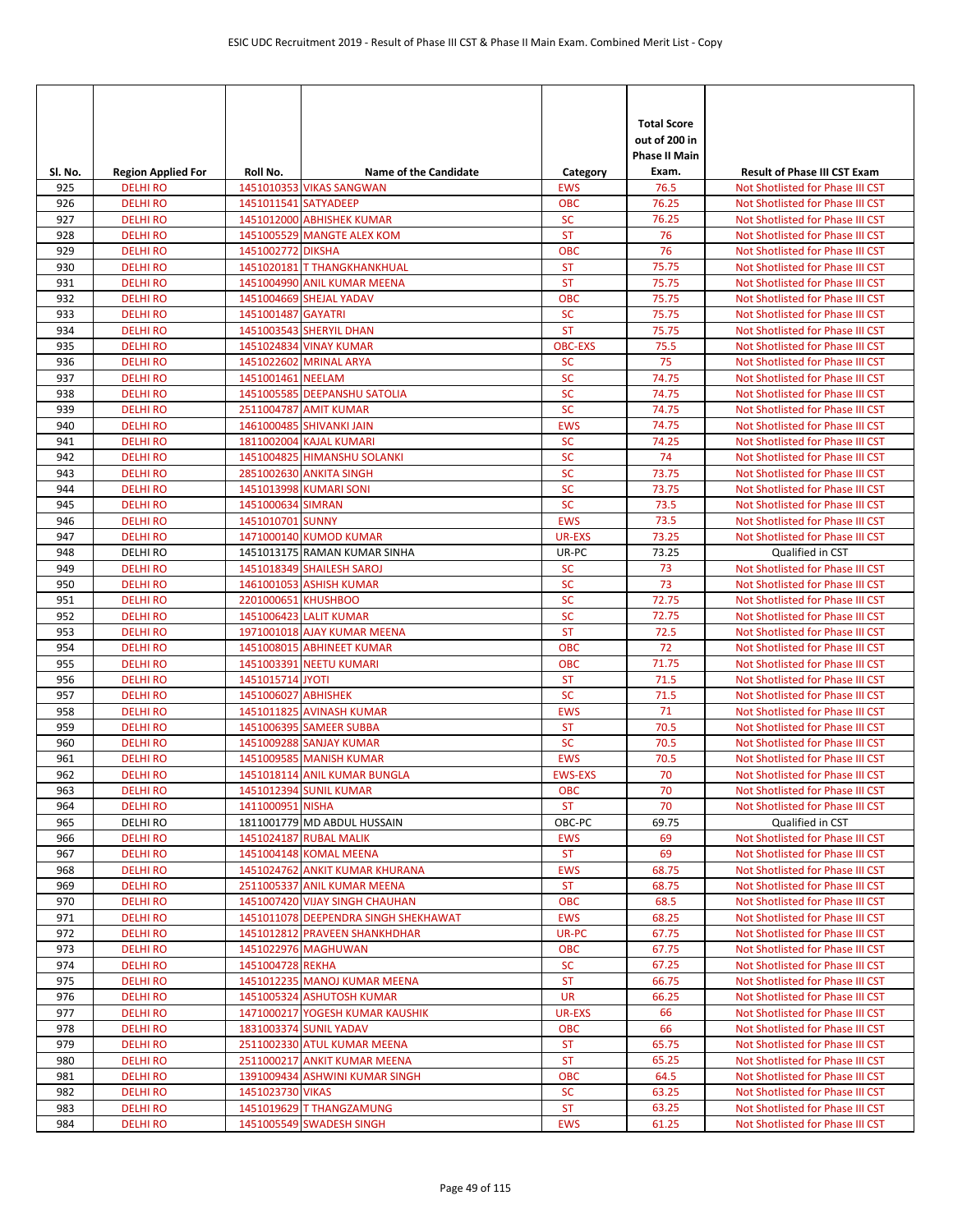|                                |                                              |                      |                                                               |                       | <b>Total Score</b><br>out of 200 in<br><b>Phase II Main</b> |                                                                         |
|--------------------------------|----------------------------------------------|----------------------|---------------------------------------------------------------|-----------------------|-------------------------------------------------------------|-------------------------------------------------------------------------|
| SI. No.<br>985                 | <b>Region Applied For</b><br><b>DELHI RO</b> | Roll No.             | <b>Name of the Candidate</b><br>1451006270 LALMINLUN HANGLUAH | Category<br><b>ST</b> | Exam.<br>60.75                                              | <b>Result of Phase III CST Exam</b><br>Not Shotlisted for Phase III CST |
| 986                            | <b>DELHI RO</b>                              |                      | 1451013172 VARUN MITTAL                                       | UR-PC                 | 60.25                                                       | Not Shotlisted for Phase III CST                                        |
| 987                            | <b>DELHI RO</b>                              |                      | 1451010602 ANKUR ANAND                                        | <b>SC</b>             | 60.25                                                       | Not Shotlisted for Phase III CST                                        |
| 988                            | <b>DELHI RO</b>                              |                      | 2741000071 PRIYA BUDIYAL                                      | <b>ST</b>             | 60.25                                                       | Not Shotlisted for Phase III CST                                        |
| 989                            | <b>DELHI RO</b>                              | 1451017990 PARDEEP   |                                                               | <b>UR-EXS</b>         | 59.5                                                        | Not Shotlisted for Phase III CST                                        |
| 990                            | <b>DELHI RO</b>                              |                      | 1471000001 LAL BHUWAN CHOUDHARY                               | UR-PC                 | 55.25                                                       | Not Shotlisted for Phase III CST                                        |
| 991                            | <b>DELHI RO</b>                              |                      | 2511001281 MAHENDRA MEENA                                     | <b>ST</b>             | 54.25                                                       | Not Shotlisted for Phase III CST                                        |
| 992                            | <b>DELHIRO</b>                               | 1451024571 HIMANSHU  |                                                               | <b>SC</b>             | 54.25                                                       | Not Shotlisted for Phase III CST                                        |
| 993                            | <b>DELHI RO</b>                              |                      | 1451012871 KM NISHU RAI                                       | UR-PC                 | 53.75                                                       | Not Shotlisted for Phase III CST                                        |
| 994                            | <b>DELHIRO</b>                               |                      | 1451022488 TARUN KUMAR                                        | <b>SC</b>             | 53.75                                                       | Not Shotlisted for Phase III CST                                        |
| 995                            | <b>DELHIRO</b>                               |                      | 1451012917 PRACHI SAHAY                                       | UR-PC                 | 53.25                                                       | Not Shotlisted for Phase III CST                                        |
| 996                            | <b>DELHI RO</b>                              |                      | 1451012909 PANKAJ KUMAR SHARMA                                | <b>EWS-PC</b>         | 52.25                                                       | Not Shotlisted for Phase III CST                                        |
| 997                            | <b>DELHI RO</b>                              |                      | 1451012904 RAVI KUMAR                                         | UR-PC                 | 51                                                          | Not Shotlisted for Phase III CST                                        |
| 998                            | <b>DELHI RO</b>                              |                      | 2781000687 KALASH TANEJA                                      | UR-PC                 | 45.25                                                       | Not Shotlisted for Phase III CST                                        |
| 999                            | <b>DELHIRO</b>                               |                      | 1451012902 MANPREET SINGH                                     | UR-PC                 | 44.5                                                        | Not Shotlisted for Phase III CST                                        |
| 1000                           | <b>DELHI RO</b>                              |                      | 2511001048 KULDEEP SINGH MEENA                                | <b>ST</b>             | 44                                                          | Not Shotlisted for Phase III CST                                        |
| 1001                           | <b>DELHI RO</b>                              |                      | 1451012908 ARCHANA KUMARI                                     | UR-PC                 | 36.5                                                        | Not Shotlisted for Phase III CST                                        |
| 1002                           | <b>DELHI RO</b>                              |                      | 1451012918 SHADABUL HAQUE                                     | <b>EWS-PC</b>         | 32.25                                                       | Not Shotlisted for Phase III CST                                        |
| 1003                           | <b>DELHI RO</b>                              |                      | 1451012816 SONI TOMAR                                         | <b>OBC-PC</b>         | 30.75                                                       | Not Shotlisted for Phase III CST                                        |
| 1004                           | <b>DELHI RO</b>                              |                      | 1351000481 VINITA KUMARI                                      | UR-PC                 | 30.25                                                       | Not Shotlisted for Phase III CST                                        |
| 1005                           | <b>DELHI RO</b>                              |                      | 1451013155 DEEPAK GOTHWAL                                     | SC-PC                 | 29.75                                                       | Not Shotlisted for Phase III CST                                        |
| 1006                           | <b>DELHI RO</b>                              |                      | 1451023834 AANAND RANJAN                                      | <b>SC</b><br>UR       | 13.5<br>148                                                 | Not Shotlisted for Phase III CST                                        |
| $\mathbf{1}$<br>$\overline{2}$ | GOA<br>GOA                                   |                      | 2481000376 RAJAT SHARMA<br>2241001815 SYNORA DSOUZA           | UR                    | 144                                                         | Qualified in CST                                                        |
| 3                              | GOA                                          |                      | 2581000236 AKHIL R PISHARODY                                  | UR                    | 138                                                         | Qualified in CST                                                        |
| 4                              | GOA                                          |                      | 1251000250 KALLURU NAGA VARDHANA REDDY                        | UR                    | 137                                                         | Qualified in CST<br>Qualified in CST                                    |
| 5                              | GOA                                          |                      | 1181000117 GURUGUBALLI CHANDRA SEKHAR                         | OBC                   | 131.25                                                      | Qualified in CST                                                        |
| 6                              | GOA                                          |                      | 2861002391 KAUSHAL MAURYA                                     | OBC                   | 130.25                                                      | Qualified in CST                                                        |
| $\overline{7}$                 | <b>GOA</b>                                   |                      | 1181001200 INAPAKURTHI HARIKRISHNA                            | <b>EWS</b>            | 128.5                                                       | Absent in Phase III CST                                                 |
| 8                              | <b>GOA</b>                                   |                      | 1331000104 MANISH KUMAR GIRI                                  | <b>UR</b>             | 125.75                                                      | Absent in Phase III CST                                                 |
| 9                              | GOA                                          |                      | 1581000111 ANKUR TRIPATHI                                     | UR                    | 125.75                                                      | Qualified in CST                                                        |
| 10                             | GOA                                          |                      | 1391001920 DEEPAK KUMAR JHA BHARAT                            | <b>EWS</b>            | 124                                                         | Qualified in CST                                                        |
| 11                             | GOA                                          |                      | 1241000514 VAMSI KRISHNA VEMURI                               | OBC                   | 123.75                                                      | Qualified in CST                                                        |
| 12                             | GOA                                          |                      | 1391011597 RAJESH KUMAR                                       | OBC                   | 122                                                         | Qualified in CST                                                        |
| 13                             | GOA                                          |                      | 1391009507 RAVI RANJAN                                        | <b>EWS</b>            | 121                                                         | Qualified in CST                                                        |
| 14                             | GOA                                          |                      | 1451018150 RISHABH VASHISTHA                                  | UR                    | 118.25                                                      | Qualified in CST                                                        |
| 15                             | <b>GOA</b>                                   |                      | 1741000163 RAHUL SHARMA                                       | <b>UR</b>             | 118                                                         | Not Qualified in CST                                                    |
| 16                             | GOA                                          |                      | 2201005545 KARAN RAMESH PAWAR                                 | OBC                   | 117.75                                                      | Qualified in CST                                                        |
| 17                             | <b>GOA</b>                                   |                      | 2731000613 BHASKAR MAITHANI                                   | UR-EXS                | 117.5                                                       | Absent in Phase III CST                                                 |
| 18                             | GOA                                          |                      | 2501000146 ANKUSH MONGA                                       | EWS                   | 117.5                                                       | Qualified in CST                                                        |
| 19                             | GOA                                          |                      | 1451019302 ABHISHEK PRADHAN                                   | ОВС                   | 117                                                         | Qualified in CST                                                        |
| 20                             | GOA                                          | 1391000608 SAUMYA    |                                                               | UR                    | 117                                                         | Qualified in CST                                                        |
| 21                             | <b>GOA</b>                                   |                      | 2951000757 ARKA PATHAK                                        | <b>UR</b>             | 115.5                                                       | Not Qualified in CST                                                    |
| 22                             | GOA                                          |                      | 1411000707 AMIT JHINKWAN                                      | UR                    | 114.5                                                       | Qualified in CST                                                        |
| 23                             | GOA                                          |                      | 1241000314 CHOUDABOINA GANESH                                 | ОВС                   | 113.75                                                      | Qualified in CST                                                        |
| 24<br>25                       | GOA<br><b>GOA</b>                            |                      | 1831000174 KELAM DILEEP<br>2541000017 RAVISHANKAR SAINI       | UR<br><b>OBC</b>      | 111.75<br>111.75                                            | Qualified in CST<br>Absent in Phase III CST                             |
| 26                             | GOA                                          |                      | 2191000049 RUSHIKESH SUNILRAO WATTAMWAR                       | UR                    | 111.25                                                      | Qualified in CST                                                        |
| 27                             | GOA                                          |                      | 1241000918 DONDETI RAJASEKHARA REDDY                          | <b>EWS</b>            | 111.25                                                      | Qualified in CST                                                        |
| 28                             | GOA                                          |                      | 2681005360 BAIPALLI GANESH                                    | OBC                   | 111                                                         | Qualified in CST                                                        |
| 29                             | GOA                                          |                      | 1181002759 INDRAKANTI VENKATESH                               | EWS                   | 109.25                                                      | Qualified in CST                                                        |
| 30                             | GOA                                          | 1181001921 KAKI TEJA |                                                               | OBC                   | 108.75                                                      | Qualified in CST                                                        |
| 31                             | GOA                                          |                      | 1501000397 MRINMOY GARAI                                      | OBC-EXS               | 108.5                                                       | Qualified in CST                                                        |
| 32                             | GOA                                          |                      | 1831001916 BOGGARAPU NARENDRA                                 | EWS                   | 108.5                                                       | Qualified in CST                                                        |
| 33                             | GOA                                          |                      | 1391013367 RAHUL KUMAR                                        | OBC                   | 107.5                                                       | Qualified in CST                                                        |
| 34                             | GOA                                          |                      | 1501000362 VIPUL VILAS PARSEKAR                               | EWS                   | 107                                                         | Qualified in CST                                                        |
| 35                             | GOA                                          |                      | 1611000633 SANDEEP KUMAR                                      | UR-EXS                | 106.75                                                      | Qualified in CST                                                        |
| 36                             | <b>GOA</b>                                   |                      | 1971001105 RANJEET RAI                                        | <b>UR-EXS</b>         | 106.75                                                      | Not Qualified in CST                                                    |
| 37                             | <b>GOA</b>                                   |                      | 1391002072 CHANDAN KUMAR                                      | <b>EWS</b>            | 106.5                                                       | Not Qualified in CST                                                    |
| 38                             | GOA                                          | 1501000365 VIJITH K  |                                                               | OBC-EXS               | 106.25                                                      | Qualified in CST                                                        |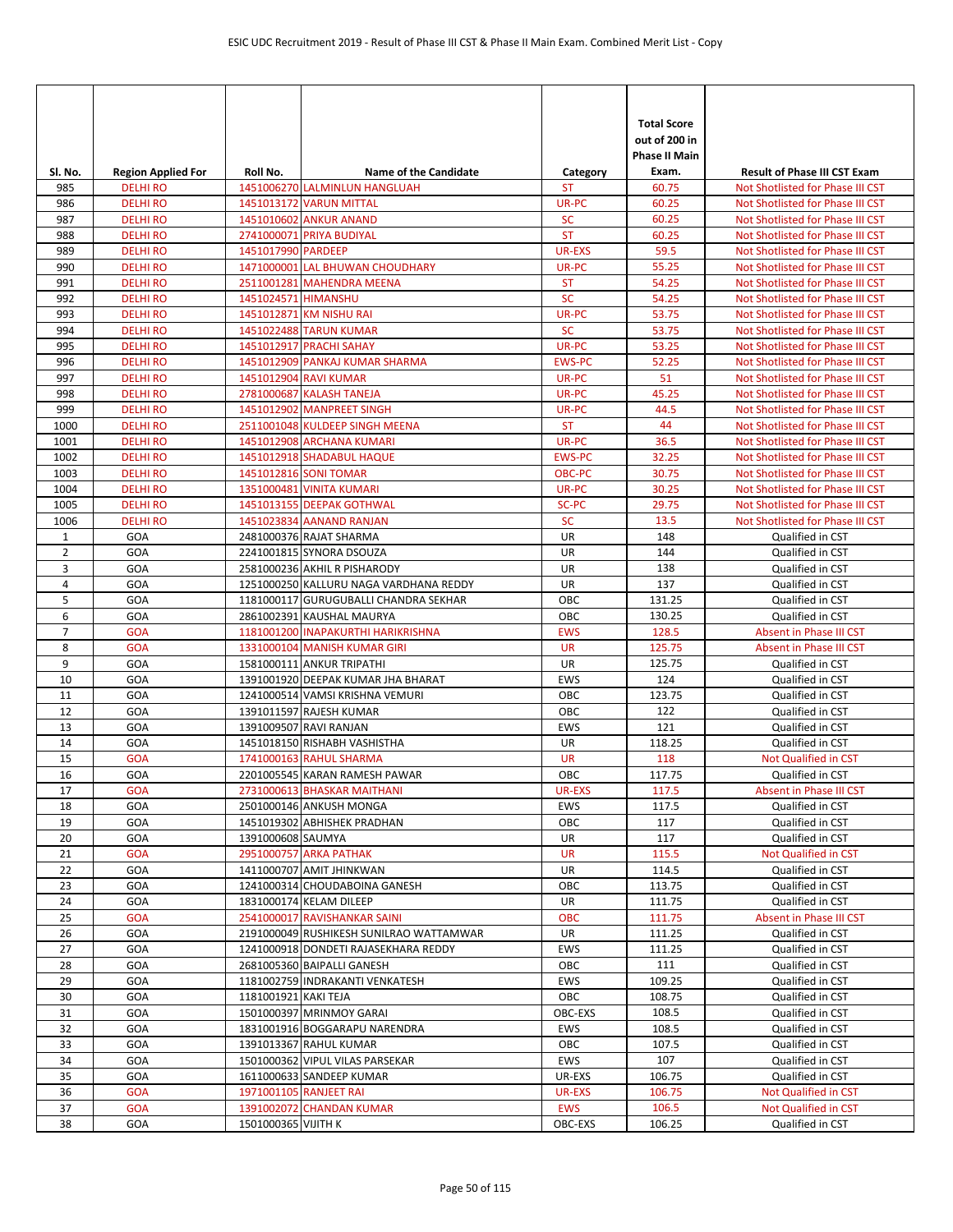| SI. No.        | <b>Region Applied For</b>                   | Roll No.              | <b>Name of the Candidate</b>                                    | Category                | <b>Total Score</b><br>out of 200 in<br><b>Phase II Main</b><br>Exam. | <b>Result of Phase III CST Exam</b>                                  |
|----------------|---------------------------------------------|-----------------------|-----------------------------------------------------------------|-------------------------|----------------------------------------------------------------------|----------------------------------------------------------------------|
| 39             | <b>GOA</b>                                  |                       | 1391006021 ARDHENDU GHOSH                                       | <b>UR</b>               | 106                                                                  | Not Shotlisted for Phase III CST                                     |
| 40             | GOA                                         |                       | 1501000197 CHANDAN KUMAR                                        | <b>EWS</b>              | 105.5                                                                | Qualified in CST                                                     |
| 41             | <b>GOA</b>                                  |                       | 1391006149 ABHISHEK ANAND                                       | <b>EWS</b>              | 105.5                                                                | Absent in Phase III CST                                              |
| 42             | <b>GOA</b>                                  |                       | 1591000953 MRIDUL DADHICH                                       | <b>UR</b>               | 104.5                                                                | Not Shotlisted for Phase III CST                                     |
| 43             | <b>GOA</b>                                  |                       | 1451007168 PRASHANT KARNA                                       | <b>EWS</b>              | 104                                                                  | Not Shotlisted for Phase III CST                                     |
| 44             | <b>GOA</b>                                  |                       | 1451019050 GYAN ALOK GUNJAN                                     | <b>OBC</b>              | 104                                                                  | Absent in Phase III CST                                              |
| 45             | <b>GOA</b>                                  |                       | 2531000445 KULDEEP SHARMA                                       | <b>EWS</b>              | 103.75                                                               | Not Shotlisted for Phase III CST                                     |
| 46             | <b>GOA</b>                                  |                       | 2501000212 VIKRAM KOCHAR                                        | <b>UR</b>               | 102.25                                                               | Not Shotlisted for Phase III CST                                     |
| 47             | <b>GOA</b>                                  |                       | 1361000071 NIHAL KUMAR JHA                                      | <b>UR</b>               | 102.25                                                               | Not Shotlisted for Phase III CST                                     |
| 48             | <b>GOA</b>                                  |                       | 2071000224 ASHISH SINGH                                         | <b>UR</b>               | 101.75                                                               | Not Shotlisted for Phase III CST                                     |
| 49             | <b>GOA</b>                                  |                       | 1781000619 ROHIT RAJ SINHA                                      | <b>UR</b>               | 101.5                                                                | Not Shotlisted for Phase III CST                                     |
| 50             | GOA                                         |                       | 1241000948 MARADA VENKATARAMANA                                 | OBC                     | 101                                                                  | Qualified in CST                                                     |
| 51             | GOA                                         |                       | 1181002075 GURUBRAHMAM CH                                       | OBC                     | 100                                                                  | Qualified in CST                                                     |
| 52<br>53       | <b>GOA</b><br>GOA                           |                       | 1181000844 DEVENDRA BOYA<br>1501000334 PARMANAND SINGH          | <b>OBC</b><br>UR-EXS    | 99.75<br>99.5                                                        | Not Shotlisted for Phase III CST<br>Qualified in CST                 |
| 54             | <b>GOA</b>                                  |                       | 1381000115 NIKHIL KUMAR SINGH                                   | <b>EWS</b>              | 99.5                                                                 | Not Shotlisted for Phase III CST                                     |
| 55             | <b>GOA</b>                                  |                       | 1241000348 POTULA SAMBASIVARAO                                  | <b>OBC</b>              | 99.25                                                                | Not Shotlisted for Phase III CST                                     |
| 56             | <b>GOA</b>                                  |                       | 1181001364 M R TARENDRA BABU                                    | <b>EWS</b>              | 98.75                                                                | Not Shotlisted for Phase III CST                                     |
| 57             | <b>GOA</b>                                  |                       | 1501000057 GULAB ALIAS DIVYA SANJIV NAYAK                       | <b>UR</b>               | 98.75                                                                | Not Shotlisted for Phase III CST                                     |
| 58             | <b>GOA</b>                                  |                       | 2511004802 VIKASH KUMAR                                         | <b>OBC</b>              | 98.75                                                                | Not Shotlisted for Phase III CST                                     |
| 59             | <b>GOA</b>                                  |                       | 2951008138 ASHISH KUMAR JHA                                     | <b>UR</b>               | 98                                                                   | Not Shotlisted for Phase III CST                                     |
| 60             | <b>GOA</b>                                  |                       | 1181002172 BANTROTHU PEDDA SWAMY                                | OBC                     | 96.5                                                                 | Not Shotlisted for Phase III CST                                     |
| 61             | <b>GOA</b>                                  |                       | 2951006784 BAIJNATH KUMAR                                       | <b>OBC</b>              | 96.25                                                                | Not Shotlisted for Phase III CST                                     |
| 62             | <b>GOA</b>                                  |                       | 1631000226 RAJESH KUMAR                                         | <b>OBC-EXS</b>          | 95.5                                                                 | Absent in Phase III CST                                              |
| 63             | <b>GOA</b>                                  |                       | 1181001440 MANGALI NAGAMALLIKARJUNA                             | <b>OBC</b>              | 95.25                                                                | Not Shotlisted for Phase III CST                                     |
| 64             | <b>GOA</b>                                  |                       | 1361000282 ASHISH KUMAR JHA                                     | <b>EWS</b>              | 94.25                                                                | Not Shotlisted for Phase III CST                                     |
| 65             | <b>GOA</b>                                  |                       | 2941000573 DEBARSHI SHANKAR DEY                                 | <b>UR</b>               | 93.75                                                                | Not Shotlisted for Phase III CST                                     |
| 66             | <b>GOA</b>                                  |                       | 1501000046 RAJASHREE CHANDRAKANT KALANGUT                       | <b>OBC</b>              | 91.75                                                                | Not Shotlisted for Phase III CST                                     |
| 67             | <b>GOA</b>                                  |                       | 1501000367 SACHIN JAGDAMBAPRASAD PANDEY                         | <b>UR</b>               | 91.75                                                                | Not Shotlisted for Phase III CST                                     |
| 68             | <b>GOA</b>                                  |                       | 1401000354 JAYANTI CHARAN JHA                                   | <b>EWS</b>              | 91.75                                                                | Not Shotlisted for Phase III CST                                     |
| 69             | <b>GOA</b>                                  |                       | 1391013978 ROHIT KUMAR                                          | <b>EWS</b>              | 91.5                                                                 | Not Shotlisted for Phase III CST                                     |
| 70             | <b>GOA</b>                                  |                       | 1451017583 RAKHI KUMARI                                         | <b>OBC</b>              | 91.25                                                                | Not Shotlisted for Phase III CST                                     |
| 71<br>72       | <b>GOA</b><br>GOA                           |                       | 1391000491 NAMRATA KUMARI                                       | <b>EWS</b>              | 89.5                                                                 | Not Shotlisted for Phase III CST<br>Qualified in CST                 |
| 73             | <b>GOA</b>                                  |                       | 2311000098 SRINIBAS BEHERA                                      | OBC-EXS                 | 83.75<br>83.5                                                        |                                                                      |
| 74             | <b>GOA</b>                                  |                       | 1241001263 AKKEM KOTESWARA RAO<br>1511003754 PRALAY KUMAR GUPTA | <b>EWS</b><br><b>UR</b> | 78.25                                                                | Not Shotlisted for Phase III CST<br>Not Shotlisted for Phase III CST |
| 75             | <b>GOA</b>                                  |                       | 2331002629 SWARUP KUMAR DAS                                     | <b>UR-EXS</b>           | 50                                                                   | Not Shotlisted for Phase III CST                                     |
| $\mathbf{1}$   | <b>HIMACHAL PRADESH</b>                     |                       | 1731000030 DUSHYANT GULERIA                                     | UR                      | 166.75                                                               | Qualified in CST                                                     |
| $\overline{2}$ | HIMACHAL PRADESH                            |                       | 1601000139 HITEASHI MAKKAR                                      | UR                      | 152                                                                  | Qualified in CST                                                     |
| 3              | HIMACHAL PRADESH                            |                       | 1711000252 SAKSHARTA KUMARI                                     | UR                      | 151.5                                                                | Qualified in CST                                                     |
| 4              | HIMACHAL PRADESH                            |                       | 1741000140 ROHIT THAKUR                                         | UR                      | 144.75                                                               | Qualified in CST                                                     |
| 5              | HIMACHAL PRADESH                            |                       | 1411000554 VISHAL THAKUR                                        | UR                      | 143.75                                                               | Qualified in CST                                                     |
| 6              | HIMACHAL PRADESH                            |                       | 2731000888 CHARUL THAKUR                                        | UR                      | 143.75                                                               | Qualified in CST                                                     |
| $\overline{7}$ | HIMACHAL PRADESH                            |                       | 1721000226 MUKUL SHARMA                                         | UR                      | 143.5                                                                | Qualified in CST                                                     |
| 8              | HIMACHAL PRADESH                            |                       | 1571000785 AJAY SHARMA                                          | UR                      | 142.5                                                                | Qualified in CST                                                     |
| 9              | HIMACHAL PRADESH                            |                       | 1411002118 DEEPAK MEHTA                                         | <b>UR</b>               | 142                                                                  | Qualified in CST                                                     |
| 10             | HIMACHAL PRADESH                            |                       | 1411000189 ANIL KUMAR                                           | UR                      | 141.25                                                               | Qualified in CST                                                     |
| 11             | HIMACHAL PRADESH                            |                       | 1711000077 PARUL GUPTA                                          | UR                      | 140.5                                                                | Qualified in CST                                                     |
| 12             | HIMACHAL PRADESH                            | 1731000028 SWATI BALI |                                                                 | UR                      | 139.75                                                               | Qualified in CST                                                     |
| 13             | HIMACHAL PRADESH                            |                       | 1471000910 ABHISHEK TEWARI                                      | UR                      | 139.5                                                                | Qualified in CST                                                     |
| 14<br>15       | HIMACHAL PRADESH                            |                       | 1411001739 AVANTIKA SHARMA<br>2841000213 YADWINDER SINGH        | UR<br>OBC               | 139.25<br>139.25                                                     | Qualified in CST<br>Qualified in CST                                 |
| 16             | HIMACHAL PRADESH<br><b>HIMACHAL PRADESH</b> |                       | 1671000032 RAJAT CHANDEL                                        | UR                      | 139                                                                  | Absent in Phase III CST                                              |
| 17             | <b>HIMACHAL PRADESH</b>                     |                       | 1411001136 MANOJ KUMAR                                          | UR                      | 138.75                                                               | Not Qualified in CST                                                 |
| 18             | HIMACHAL PRADESH                            | 1411002255 YASH PAL   |                                                                 | UR                      | 137.75                                                               | Qualified in CST                                                     |
| 19             | HIMACHAL PRADESH                            |                       | 1411002581 NITIKA SOOD                                          | UR                      | 136                                                                  | Qualified in CST                                                     |
| 20             | <b>HIMACHAL PRADESH</b>                     |                       | 2961000395 PRATIK MITRA                                         | UR                      | 134.75                                                               | Absent in Phase III CST                                              |
| 21             | HIMACHAL PRADESH                            |                       | 1721000211 RITIKA SHARMA                                        | UR                      | 134.5                                                                | Qualified in CST                                                     |
| 22             | <b>HIMACHAL PRADESH</b>                     |                       | 1681000156 BHARTI MONGRA                                        | <b>OBC</b>              | 134                                                                  | Not Qualified in CST                                                 |
| 23             | HIMACHAL PRADESH                            |                       | 1711000026 PRATEEK JASWAL                                       | UR                      | 133.75                                                               | Qualified in CST                                                     |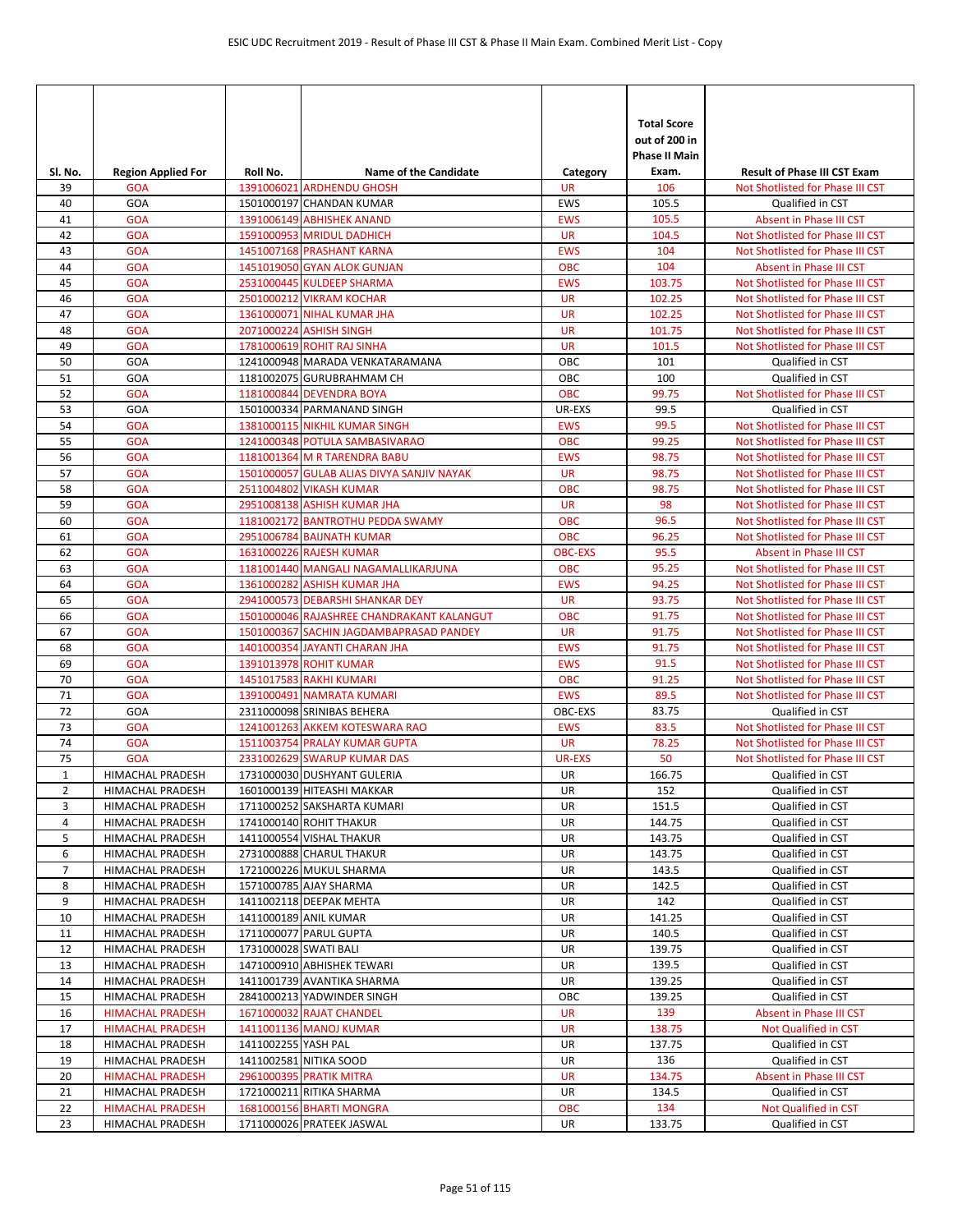| Sl. No.  | <b>Region Applied For</b>            | Roll No.              | <b>Name of the Candidate</b>      | Category      | <b>Total Score</b><br>out of 200 in<br><b>Phase II Main</b><br>Exam. | <b>Result of Phase III CST Exam</b>  |
|----------|--------------------------------------|-----------------------|-----------------------------------|---------------|----------------------------------------------------------------------|--------------------------------------|
| 24       | HIMACHAL PRADESH                     |                       | 1671000097 AKSHAY KUMAR           | UR            | 133.5                                                                | Qualified in CST                     |
| 25       | HIMACHAL PRADESH                     |                       | 2441000147 ANKUSH RANA            | UR            | 133.25                                                               | Qualified in CST                     |
| 26       | HIMACHAL PRADESH                     | 1711000121 CHANDAN    |                                   | <b>UR</b>     | 132.75                                                               | Qualified in CST                     |
| 27       | <b>HIMACHAL PRADESH</b>              |                       | 1411000843 SHUBHAM DOGRA          | <b>UR</b>     | 132                                                                  | Absent in Phase III CST              |
| 28       | HIMACHAL PRADESH                     |                       | 1451024363 ANURAG AGNIHOTRI       | UR            | 131                                                                  | Qualified in CST                     |
| 29       | HIMACHAL PRADESH                     |                       | 2741000213 SURAJ GIRI GOSWAMI     | OBC           | 131                                                                  | Qualified in CST                     |
| 30       | HIMACHAL PRADESH                     |                       | 1411002390 RASHIM DHATWALIA       | UR            | 130.75                                                               | Qualified in CST                     |
| 31       | HIMACHAL PRADESH                     |                       | 1451000348 DEEPIKA SHARMA         | UR            | 130.75                                                               | Qualified in CST                     |
| 32       | HIMACHAL PRADESH                     |                       | 2421000589 MOHIT RANA             | UR            | 130.75                                                               | Qualified in CST                     |
| 33       | <b>HIMACHAL PRADESH</b>              |                       | 1671000123 ABHINAV GUPTA          | <b>EWS</b>    | 130.25                                                               | Absent in Phase III CST              |
| 34       | HIMACHAL PRADESH                     |                       | 1451011954 AYUSH TOMAR            | UR            | 129.25                                                               | Qualified in CST                     |
| 35       | HIMACHAL PRADESH                     |                       | 2451000029 ANKITA SHARMA          | UR            | 128.75                                                               | Qualified in CST                     |
| 36       | <b>HIMACHAL PRADESH</b>              |                       | 1671000165 AMAN KUMAR             | SC            | 128.5                                                                | Qualified in CST                     |
| 37       | HIMACHAL PRADESH                     |                       | 1681000200 VARTIKA SOOD           | UR            | 128.25                                                               | Qualified in CST                     |
| 38       | HIMACHAL PRADESH                     |                       | 1671000062 VINIT SHARMA           | UR            | 127.25                                                               | Qualified in CST                     |
| 39       | <b>HIMACHAL PRADESH</b>              |                       | 1731000128 BHANU PARTAP           | UR            | 127                                                                  | Qualified in CST                     |
| 40       | HIMACHAL PRADESH                     |                       | 1701000125 CHANDNI GUPTA          | UR            | 126.25                                                               | Qualified in CST                     |
| 41       | HIMACHAL PRADESH                     |                       | 1711000201 SHILPA THAKUR          | UR            | 126.25                                                               | Qualified in CST                     |
| 42       | <b>HIMACHAL PRADESH</b>              | 1411000505 HARSHAL    |                                   | <b>UR</b>     | 126                                                                  | Absent in Phase III CST              |
| 43       | HIMACHAL PRADESH                     |                       | 1451003030 SHIVALI RANGRA         | UR            | 125.25                                                               | Qualified in CST                     |
| 44       | HIMACHAL PRADESH                     |                       | 1471001084 NIHARIKA TIWARI        | UR            | 125                                                                  | Qualified in CST                     |
| 45       | HIMACHAL PRADESH                     |                       | 1681000206 ANKIT SHARMA           | UR            | 124.5                                                                | Qualified in CST                     |
| 46       | <b>HIMACHAL PRADESH</b>              |                       | 1721000047 HITESH PUNDIR          | <b>SC</b>     | 124.5                                                                | <b>Not Qualified in CST</b>          |
| 47       | <b>HIMACHAL PRADESH</b>              |                       | 1411001716 ABHAY RAJ SINGH THAKUR | UR            | 124.25                                                               | Qualified in CST                     |
| 48       | <b>HIMACHAL PRADESH</b>              |                       | 1411000060 RITESH KUMAR           | UR            | 123.75                                                               | Qualified in CST                     |
| 49       | <b>HIMACHAL PRADESH</b>              | 2731000852 RAHUL SATI |                                   | <b>UR</b>     | 123.5                                                                | Not Qualified in CST                 |
| 50       | HIMACHAL PRADESH                     | 1681000059 KARTIK     |                                   | UR            | 122.75                                                               | Qualified in CST                     |
| 51       | HIMACHAL PRADESH                     |                       | 2441000331 MADHAV SHARMA          | UR            | 122.5                                                                | Qualified in CST                     |
| 52       | <b>HIMACHAL PRADESH</b>              |                       | 2421000394 MANDEEP SINGH          | UR            | 122.25                                                               | Qualified in CST                     |
| 53       | <b>HIMACHAL PRADESH</b>              |                       | 1671000105 VARSHA KUMARI          | UR            | 122                                                                  | Qualified in CST                     |
| 54       | HIMACHAL PRADESH                     |                       | 2401001244 AMIT KUMAR CHUGH       | UR            | 121.5                                                                | Qualified in CST                     |
| 55       | HIMACHAL PRADESH                     |                       | 1671000026 KIRAN KUMARI           | OBC           | 121.25                                                               | Qualified in CST                     |
| 56       | HIMACHAL PRADESH                     | 1451001002 RUBY       |                                   | <b>UR</b>     | 120.75                                                               | Qualified in CST                     |
| 57       | <b>HIMACHAL PRADESH</b>              |                       | 1711000265 AARTI RATHORE          | UR            | 120.5                                                                | Qualified in CST                     |
| 58       | HIMACHAL PRADESH                     |                       | 1721000176 KANIKA KANWAR          | UR            | 120.25                                                               | Qualified in CST                     |
| 59       | HIMACHAL PRADESH                     |                       | 1711000233 SUSHIL KUMAR           | UR            | 119.75                                                               | Qualified in CST                     |
| 60       | HIMACHAL PRADESH                     | 1661000023 RAJNEESH   |                                   | UR            | 119.75                                                               | Qualified in CST                     |
| 61       | HIMACHAL PRADESH                     | 1701000102 SHIFALI    |                                   | <b>UR</b>     | 119.25                                                               | Qualified in CST                     |
| 62       | <b>HIMACHAL PRADESH</b>              |                       | 1671000045 SHUBHAM SHARMA         | <b>EWS</b>    | 119.25                                                               | Absent in Phase III CST              |
| 63       | <b>HIMACHAL PRADESH</b>              |                       | 1661000055 VIPAN KUMAR            | <b>UR-EXS</b> | 118.75                                                               | Absent in Phase III CST              |
| 64       | HIMACHAL PRADESH                     |                       | 2451000063 ARUSHI SHARMA          | UR            | 118.75                                                               | Qualified in CST                     |
| 65       | <b>HIMACHAL PRADESH</b>              |                       | 1671000084 GITESH GUPTA           | UR            | 118.5                                                                | Absent in Phase III CST              |
| 66       | HIMACHAL PRADESH                     |                       | 1711000102 KRISHMA VERMA          | UR            | 118.25<br>117.5                                                      | Qualified in CST<br>Qualified in CST |
| 67       | HIMACHAL PRADESH                     | 1411000417 ROHIT      | 2731000190 SIDDHARTH RAWAT        | UR            | 117.25                                                               | Qualified in CST                     |
| 68<br>69 | HIMACHAL PRADESH                     |                       | 1661000066 KANIKA SHARMA          | UR<br>UR      | 117.25                                                               | Qualified in CST                     |
| 70       | HIMACHAL PRADESH<br>HIMACHAL PRADESH |                       | 2751000034 GUNJAN JOSHI           | UR            | 116.75                                                               | Qualified in CST                     |
| 71       | HIMACHAL PRADESH                     | 1411001804 SACHIN     |                                   | SC            | 116                                                                  | Qualified in CST                     |
| 72       | <b>HIMACHAL PRADESH</b>              |                       | 1681000075 KETAN CHAUHAN          | <b>OBC</b>    | 115.5                                                                | Not Qualified in CST                 |
| 73       | <b>HIMACHAL PRADESH</b>              |                       | 1671000174 CHAHAT PREET           | UR            | 115                                                                  | Not Shotlisted for Phase III CST     |
| 74       | HIMACHAL PRADESH                     |                       | 1411002234 SANDEEP KUMAR          | SC            | 115                                                                  | Qualified in CST                     |
| 75       | HIMACHAL PRADESH                     | 1411000423 RAJENDER   |                                   | OBC           | 114.75                                                               | Qualified in CST                     |
| 76       | HIMACHAL PRADESH                     |                       | 1451012827 SHUBHAM SHARMA         | UR-PC         | 114.75                                                               | Qualified in CST                     |
| 77       | HIMACHAL PRADESH                     |                       | 1411002105 PARDEEP KUMAR          | OBC-EXS       | 113.25                                                               | Qualified in CST                     |
| 78       | HIMACHAL PRADESH                     |                       | 1671000130 KUMAR SAHIL            | OBC           | 113.25                                                               | Qualified in CST                     |
| 79       | <b>HIMACHAL PRADESH</b>              |                       | 1711000050 ADITI VERMA            | <b>UR</b>     | 113                                                                  | Not Shotlisted for Phase III CST     |
| 80       | <b>HIMACHAL PRADESH</b>              | 1711000280 PRIYANKA   |                                   | <b>UR</b>     | 112.25                                                               | Not Shotlisted for Phase III CST     |
| 81       | <b>HIMACHAL PRADESH</b>              |                       | 1721000230 RAJAT PANDIT           | <b>UR</b>     | 111.75                                                               | Not Shotlisted for Phase III CST     |
| 82       | HIMACHAL PRADESH                     |                       | 2801000461 AYUSH KUMAR            | OBC           | 111.5                                                                | Qualified in CST                     |
| 83       | <b>HIMACHAL PRADESH</b>              |                       | 1701000037 SHUBHAM GUPTA          | UR            | 111.5                                                                | Not Shotlisted for Phase III CST     |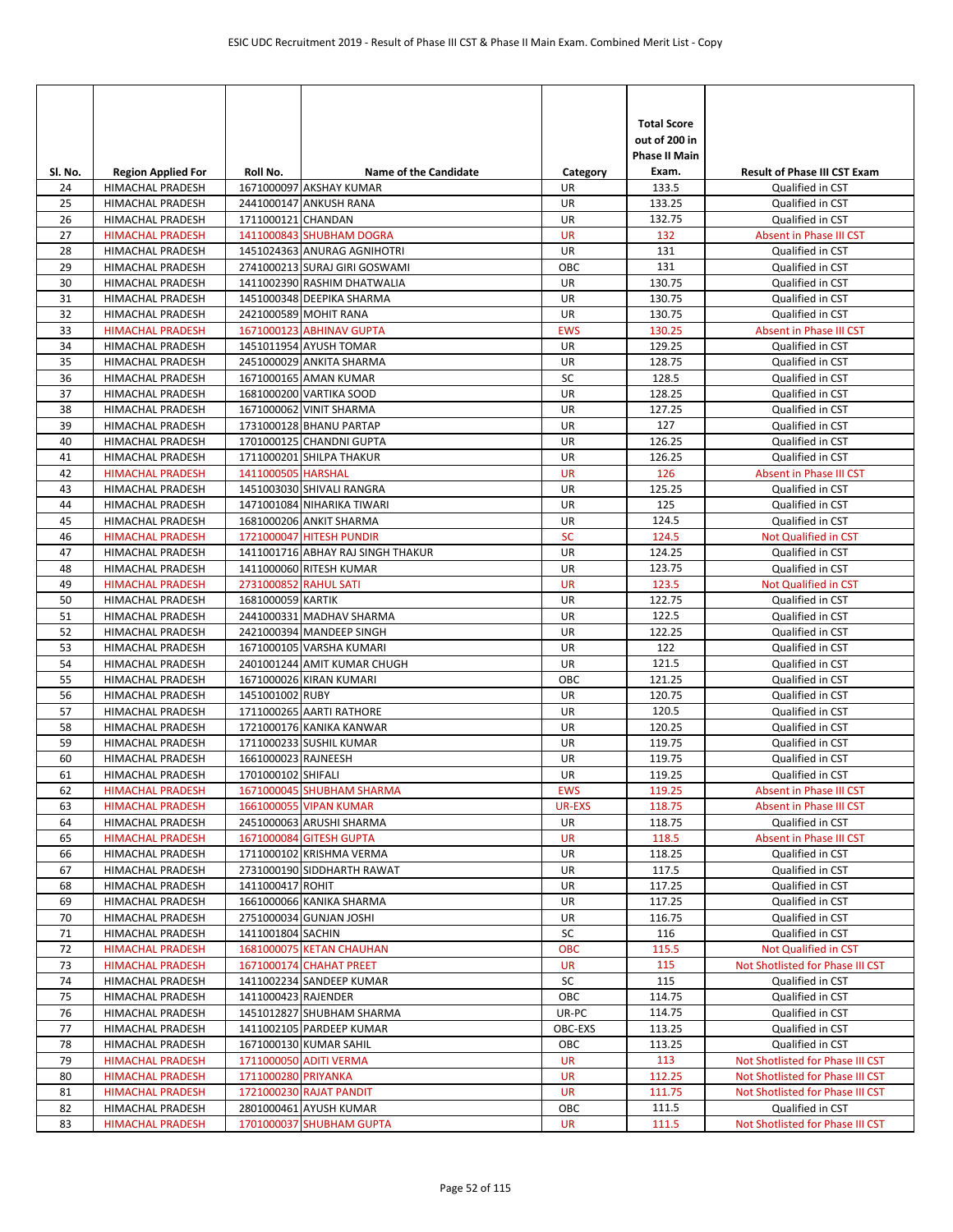| SI. No.    | <b>Region Applied For</b>                          | Roll No.              | <b>Name of the Candidate</b>                         | Category        | <b>Total Score</b><br>out of 200 in<br><b>Phase II Main</b><br>Exam. | <b>Result of Phase III CST Exam</b>                  |
|------------|----------------------------------------------------|-----------------------|------------------------------------------------------|-----------------|----------------------------------------------------------------------|------------------------------------------------------|
| 84         | <b>HIMACHAL PRADESH</b>                            |                       | 1621000028 VAIBHAV PRATAP SINGH                      | <b>UR</b>       | 111.25                                                               | Not Shotlisted for Phase III CST                     |
| 85         | <b>HIMACHAL PRADESH</b>                            |                       | 1411001386 MAMTA DEVI                                | <b>UR</b>       | 111.25                                                               | Not Shotlisted for Phase III CST                     |
| 86         | <b>HIMACHAL PRADESH</b>                            |                       | 1671000192 ROHIT KUMAR                               | <b>UR</b>       | 111.25                                                               | Not Shotlisted for Phase III CST                     |
| 87         | <b>HIMACHAL PRADESH</b>                            |                       | 1721000232 SACHIN GAUTAM                             | OBC             | 111                                                                  | Qualified in CST                                     |
| 88         | <b>HIMACHAL PRADESH</b>                            |                       | 1451002760 NISHA KAUNDAL                             | OBC             | 111                                                                  | Qualified in CST                                     |
| 89         | <b>HIMACHAL PRADESH</b>                            |                       | 2401001214 AJAY KUMAR                                | OBC             | 110.75                                                               | Qualified in CST                                     |
| 90         | <b>HIMACHAL PRADESH</b>                            |                       | 1711000185 SUMITA KUMARI                             | SC              | 110.25                                                               | Qualified in CST                                     |
| 91         | HIMACHAL PRADESH                                   |                       | 1601000074 RAKESH KUMAR                              | UR-EXS          | 110                                                                  | Qualified in CST                                     |
| 92         | <b>HIMACHAL PRADESH</b>                            | 1411000499 SHIVAM     |                                                      | <b>UR</b>       | 110                                                                  | Not Shotlisted for Phase III CST                     |
| 93         | <b>HIMACHAL PRADESH</b>                            |                       | 1711000167 MANOJ KUMAR                               | <b>UR</b>       | 109.75                                                               | Not Shotlisted for Phase III CST                     |
| 94         | <b>HIMACHAL PRADESH</b>                            |                       | 1671000150 VIVEK BHARTI SHARMA                       | <b>EWS</b>      | 109.75                                                               | <b>Not Qualified in CST</b>                          |
| 95<br>96   | <b>HIMACHAL PRADESH</b>                            | 1711000054 KARTIK     | 1701000093 SANJEEV KUMAR                             | <b>UR</b><br>SC | 109.75<br>109.25                                                     | Not Shotlisted for Phase III CST                     |
| 97         | HIMACHAL PRADESH<br>HIMACHAL PRADESH               |                       | 1671000117 ANURAG SHARMA                             | <b>EWS</b>      | 109.25                                                               | Qualified in CST<br>Qualified in CST                 |
| 98         | <b>HIMACHAL PRADESH</b>                            |                       | 1681000175 VIKRANT CHOUDHARY                         | OBC             | 108.75                                                               | Qualified in CST                                     |
| 99         | <b>HIMACHAL PRADESH</b>                            |                       | 1721000027 VIVEK SHARMA                              | <b>UR</b>       | 108.75                                                               | Not Shotlisted for Phase III CST                     |
| 100        | <b>HIMACHAL PRADESH</b>                            |                       | 2741000310 SIDDHARTH DEV                             | <b>UR</b>       | 108.5                                                                | Not Shotlisted for Phase III CST                     |
| 101        | HIMACHAL PRADESH                                   |                       | 1411000808 ANIL KUMAR                                | SC              | 108.5                                                                | Qualified in CST                                     |
| 102        | HIMACHAL PRADESH                                   |                       | 1681000063 SUDHANSHU CHOUDHARY                       | OBC             | 108.5                                                                | Qualified in CST                                     |
| 103        | HIMACHAL PRADESH                                   |                       | 1411002037 KANIKA SHARMA                             | <b>EWS</b>      | 108.5                                                                | Qualified in CST                                     |
| 104        | <b>HIMACHAL PRADESH</b>                            | 1711000130 VASUDEV    |                                                      | <b>UR</b>       | 108.25                                                               | Not Shotlisted for Phase III CST                     |
| 105        | <b>HIMACHAL PRADESH</b>                            |                       | 1671000156 NEHA DHIMAN                               | <b>UR</b>       | 108                                                                  | Not Shotlisted for Phase III CST                     |
| 106        | <b>HIMACHAL PRADESH</b>                            |                       | 1451007708 ABHISHEK TOMAR                            | <b>UR</b>       | 108                                                                  | Not Shotlisted for Phase III CST                     |
| 107        | <b>HIMACHAL PRADESH</b>                            |                       | 1681000108 RICHA SHARMA                              | <b>UR</b>       | 107.75                                                               | Not Shotlisted for Phase III CST                     |
| 108        | HIMACHAL PRADESH                                   |                       | 2501000121 YOGESH CHARAN                             | OBC             | 107.75                                                               | Qualified in CST                                     |
| 109        | <b>HIMACHAL PRADESH</b>                            |                       | 2071000708 PRASHANT CHAUHAN                          | <b>UR</b>       | 107.75                                                               | Not Shotlisted for Phase III CST                     |
| 110        | HIMACHAL PRADESH                                   |                       | 1721000084 VISHAL MAHAWAR                            | SC              | 107.25                                                               | Qualified in CST                                     |
| 111        | <b>HIMACHAL PRADESH</b>                            |                       | 1731000073 KSHITIJ DUREJA                            | <b>UR</b>       | 106.75                                                               | Not Shotlisted for Phase III CST                     |
| 112        | <b>HIMACHAL PRADESH</b>                            |                       | 1701000064 KAMLESH KUMAR                             | SC              | 106                                                                  | Qualified in CST                                     |
| 113        | HIMACHAL PRADESH                                   |                       | 1711000098 KIRAN KUMAR                               | SC              | 105                                                                  | Qualified in CST                                     |
| 114        | <b>HIMACHAL PRADESH</b>                            |                       | <b>2441000070 VIVEK THAKUR</b>                       | <b>UR</b>       | 104.5                                                                | Not Shotlisted for Phase III CST                     |
| 115        | HIMACHAL PRADESH                                   |                       | 1391001815 KARMVEER KUMAR                            | OBC             | 104.5                                                                | Qualified in CST                                     |
| 116        | <b>HIMACHAL PRADESH</b>                            | 1711000028 SIDHU RAM  |                                                      | <b>UR</b>       | 104.25                                                               | Not Shotlisted for Phase III CST                     |
| 117        | <b>HIMACHAL PRADESH</b>                            |                       | 2731000802 SHAURYA PANWAR                            | <b>UR</b>       | 104.25                                                               | Not Shotlisted for Phase III CST                     |
| 118        | <b>HIMACHAL PRADESH</b>                            |                       | 1721000117 RAJNEESH KAUSHAL                          | <b>UR</b><br>SC | 103.75                                                               | Not Shotlisted for Phase III CST                     |
| 119        | <b>HIMACHAL PRADESH</b><br><b>HIMACHAL PRADESH</b> |                       | 1701000061 DEEPAK KUMAR                              | UR-EXS          | 103.5                                                                | Qualified in CST                                     |
| 120<br>121 | <b>HIMACHAL PRADESH</b>                            |                       | 1701000041 AAKASH THAKUR<br>1731000038 MAYANK SHARMA | <b>UR</b>       | 103<br>102.5                                                         | Qualified in CST<br>Not Shotlisted for Phase III CST |
| 122        | <b>HIMACHAL PRADESH</b>                            |                       | 1411002395 CHANDAN SHARMA                            | <b>UR</b>       | 102.5                                                                | Not Shotlisted for Phase III CST                     |
| 123        | HIMACHAL PRADESH                                   |                       | 1711000235 DEVINDER KUMAR                            | SC              | 102.25                                                               | Qualified in CST                                     |
| 124        | HIMACHAL PRADESH                                   | 1671000144 PANKAJ     |                                                      | ОВС             | 102                                                                  | Qualified in CST                                     |
| 125        | HIMACHAL PRADESH                                   |                       | 1681000033 DISHA SUGHA                               | OBC             | 102                                                                  | Qualified in CST                                     |
| 126        | <b>HIMACHAL PRADESH</b>                            |                       | 1721000155 DHARMENDER KUMAR                          | <b>SC-EXS</b>   | 101                                                                  | Absent in Phase III CST                              |
| 127        | <b>HIMACHAL PRADESH</b>                            |                       | 1681000026 SHUBHAM THAKUR                            | UR              | 100.5                                                                | Not Shotlisted for Phase III CST                     |
| 128        | HIMACHAL PRADESH                                   |                       | 1411000132 SACHIN KALIA                              | SC              | 100.5                                                                | Qualified in CST                                     |
| 129        | <b>HIMACHAL PRADESH</b>                            |                       | 1391003810 TARA CHARAN                               | OBC             | 100.25                                                               | Not Qualified in CST                                 |
| 130        | HIMACHAL PRADESH                                   |                       | 1451012574 UDAY KUMAR                                | OBC             | 99.5                                                                 | Qualified in CST                                     |
| 131        | HIMACHAL PRADESH                                   |                       | 1681000179 SAHIL BANSAL                              | OBC             | 99.5                                                                 | Qualified in CST                                     |
| 132        | HIMACHAL PRADESH                                   |                       | 1681000139 RAJNEESH KUMAR                            | SC              | 99.25                                                                | Qualified in CST                                     |
| 133        | HIMACHAL PRADESH                                   |                       | 1451018131 SUSHANT KUMAR                             | OBC             | 99.25                                                                | Qualified in CST                                     |
| 134        | <b>HIMACHAL PRADESH</b>                            |                       | 1671000074 VISHAL KAUNDAL                            | UR              | 99.25                                                                | Not Shotlisted for Phase III CST                     |
| 135        | HIMACHAL PRADESH                                   | 1391001132 ARUNIMA    |                                                      | SC              | 99                                                                   | Qualified in CST                                     |
| 136        | HIMACHAL PRADESH                                   |                       | 1411001086 PANKAJ KUMAR                              | OBC             | 98.25                                                                | Qualified in CST                                     |
| 137        | <b>HIMACHAL PRADESH</b>                            |                       | 1711000188 TAMANNA THAKUR                            | UR              | 98                                                                   | Not Shotlisted for Phase III CST                     |
| 138        | HIMACHAL PRADESH                                   |                       | 1411002018 VINAY KUMAR                               | SC              | 97.75                                                                | Qualified in CST                                     |
| 139        | HIMACHAL PRADESH                                   |                       | 2731001106 PRINCE KUMAR                              | OBC             | 97.5                                                                 | Qualified in CST                                     |
| 140        | HIMACHAL PRADESH                                   |                       | 1701000058 AJAY BANYAL                               | UR-EXS          | 97                                                                   | Qualified in CST                                     |
| 141        | HIMACHAL PRADESH                                   | 1721000059 SONIA DEVI |                                                      | OBC             | 96.75                                                                | Qualified in CST                                     |
| 142        | HIMACHAL PRADESH                                   |                       | 1671000187 RISHABH PATIAL                            | OBC             | 96.5                                                                 | Qualified in CST                                     |
| 143        | HIMACHAL PRADESH                                   |                       | 1771000279 SANTOSH KUMAR                             | OBC             | 96                                                                   | Qualified in CST                                     |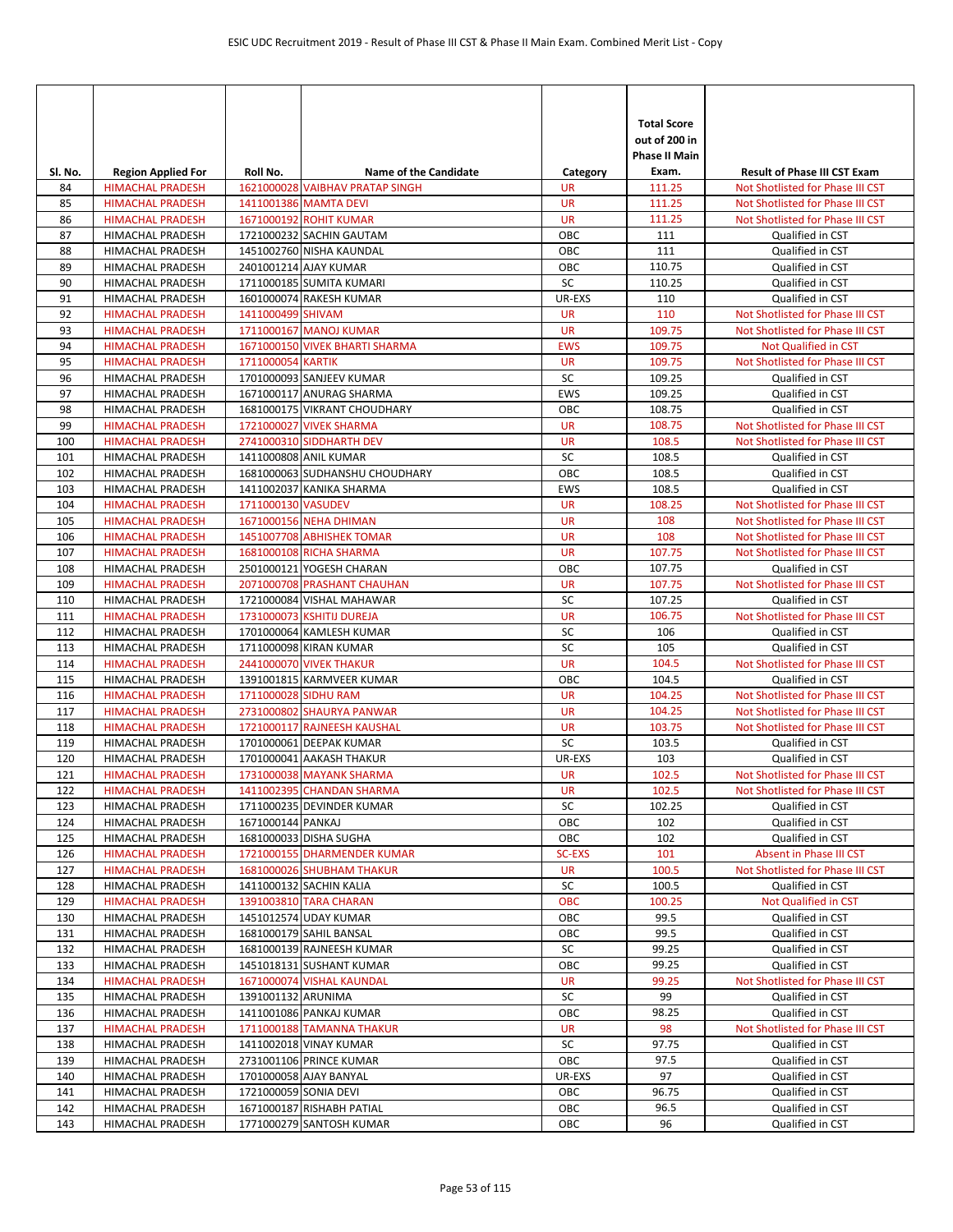| SI. No.    | <b>Region Applied For</b>                   | Roll No.              | <b>Name of the Candidate</b>                           | Category      | <b>Total Score</b><br>out of 200 in<br><b>Phase II Main</b><br>Exam. | <b>Result of Phase III CST Exam</b>         |
|------------|---------------------------------------------|-----------------------|--------------------------------------------------------|---------------|----------------------------------------------------------------------|---------------------------------------------|
| 144        | <b>HIMACHAL PRADESH</b>                     |                       | 1711000106 MUKESH PANWAR                               | SC            | 96                                                                   | Qualified in CST                            |
| 145        | <b>HIMACHAL PRADESH</b>                     |                       | 1701000044 DEVENDER KUMAR                              | SC            | 96                                                                   | Qualified in CST                            |
| 146        | HIMACHAL PRADESH                            |                       | 1411000263 SHUBHAM KUMAR GUPTA                         | OBC           | 96                                                                   | Qualified in CST                            |
| 147        | HIMACHAL PRADESH                            |                       | 1721000013 SANJAY KUMAR                                | SC            | 95.75                                                                | Qualified in CST                            |
| 148        | HIMACHAL PRADESH                            |                       | 1711000199 BALBIR SINGH                                | SC            | 95.75                                                                | Qualified in CST                            |
| 149        | <b>HIMACHAL PRADESH</b>                     |                       | 1671000171 NARESH KUMAR                                | <b>UR-EXS</b> | 95.5                                                                 | Absent in Phase III CST                     |
| 150        | <b>HIMACHAL PRADESH</b>                     | 1411002830 SACHIN DEV |                                                        | SC            | 95.5                                                                 | Qualified in CST                            |
| 151        | HIMACHAL PRADESH                            |                       | 1711000044 PRAVEEN KUMAR                               | SC            | 95.25                                                                | Qualified in CST                            |
| 152        | <b>HIMACHAL PRADESH</b>                     | 1721000204 HIMANSHU   |                                                        | SC            | 94.5                                                                 | Qualified in CST                            |
| 153        | <b>HIMACHAL PRADESH</b>                     |                       | 1411000118 ANUJ TANEJA                                 | <b>UR</b>     | 94.5                                                                 | Not Shotlisted for Phase III CST            |
| 154        | <b>HIMACHAL PRADESH</b>                     |                       | 1671000019 AMANDEEP GARG                               | <b>UR</b>     | 94.25                                                                | Not Shotlisted for Phase III CST            |
| 155        | <b>HIMACHAL PRADESH</b>                     |                       | 1731000001 AKSHAY DHIMAN                               | UR-PC         | 94                                                                   | Not Shotlisted for Phase III CST            |
| 156        | <b>HIMACHAL PRADESH</b>                     |                       | 1411001677 ROHIT RANA                                  | <b>EWS</b>    | 93.5                                                                 | Not Qualified in CST                        |
| 157        | HIMACHAL PRADESH                            |                       | 1411001569 AKSHAY KUMAR SAROCH                         | SC            | 93.5                                                                 | Qualified in CST                            |
| 158        | <b>HIMACHAL PRADESH</b>                     |                       | 2851001886 SAURABH KUMAR TRIPATHI                      | <b>UR</b>     | 93.25                                                                | Not Shotlisted for Phase III CST            |
| 159        | <b>HIMACHAL PRADESH</b>                     |                       | 1671000193 MOHIT THAKUR                                | EWS           | 93.25                                                                | Qualified in CST                            |
| 160        | <b>HIMACHAL PRADESH</b>                     | 1721000038 SAMRIDHI   |                                                        | SC<br>SC      | 93                                                                   | Qualified in CST                            |
| 161<br>162 | HIMACHAL PRADESH<br>HIMACHAL PRADESH        |                       | 1681000190 ROHIT KUMAR<br>1731000107 MEENA KUMARI      | SC            | 93<br>93                                                             | Qualified in CST<br>Qualified in CST        |
| 163        | HIMACHAL PRADESH                            |                       | 1671000020 VISHAL BHARDWAJ                             | SC            | 93                                                                   | Qualified in CST                            |
| 164        | HIMACHAL PRADESH                            |                       | 1711000247 KAMAL KISHORE                               | UR-EXS        | 92.5                                                                 | Qualified in CST                            |
| 165        | HIMACHAL PRADESH                            |                       | 1711000220 RAJESH KUMAR RANGRA                         | <b>SC</b>     | 92.5                                                                 | Qualified in CST                            |
| 166        | <b>HIMACHAL PRADESH</b>                     |                       | 1451006161 ROHIT KUMAR                                 | OBC           | 92.25                                                                | Absent in Phase III CST                     |
| 167        | HIMACHAL PRADESH                            |                       | 1721000129 SABIN KUMAR                                 | SC            | 92                                                                   | Qualified in CST                            |
| 168        | HIMACHAL PRADESH                            |                       | 1711000052 DEVINDER SINGH                              | SC            | 91.75                                                                | Qualified in CST                            |
| 169        | HIMACHAL PRADESH                            |                       | 1631000058 PRABHJINDER SINGH AULAKH                    | OBC           | 91.5                                                                 | Qualified in CST                            |
| 170        | HIMACHAL PRADESH                            |                       | 1471000670 SHUBHAM BANSAL                              | EWS           | 91.5                                                                 | Qualified in CST                            |
| 171        | HIMACHAL PRADESH                            | 1681000130 ABHISHEK   |                                                        | EWS-PC        | 91.25                                                                | Qualified in CST                            |
| 172        | <b>HIMACHAL PRADESH</b>                     |                       | 1451012314 SUNNY KUMAR                                 | OBC           | 91                                                                   | Qualified in CST                            |
| 173        | HIMACHAL PRADESH                            |                       | 1381000721 SAGAR KUMAR                                 | OBC           | 90.75                                                                | Qualified in CST                            |
| 174        | <b>HIMACHAL PRADESH</b>                     |                       | 1711000258 RAJAN KUMAR                                 | SC            | 90.75                                                                | Not Shotlisted for Phase III CST            |
| 175        | HIMACHAL PRADESH                            |                       | 1811001120 DEVASHISH RANJAN                            | OBC           | 89.75                                                                | Qualified in CST                            |
| 176        | <b>HIMACHAL PRADESH</b>                     |                       | 1671000137 SOURABH DOGRA                               | <b>SC</b>     | 89.75                                                                | Not Shotlisted for Phase III CST            |
| 177        | HIMACHAL PRADESH                            | 1411001474 SANTOSH    |                                                        | OBC           | 89.5                                                                 | Qualified in CST                            |
| 178        | HIMACHAL PRADESH                            |                       | 1411001276 SUKHWINDER SINGH                            | OBC           | 89.5                                                                 | Qualified in CST                            |
| 179        | <b>HIMACHAL PRADESH</b>                     |                       | 1731000102 SURAJ KUMAR SAINI                           | OBC           | 89.25                                                                | Qualified in CST                            |
| 180        | <b>HIMACHAL PRADESH</b>                     |                       | 1711000268 SHILPA DHATWALIA                            | <b>UR</b>     | 89                                                                   | Not Shotlisted for Phase III CST            |
| 181        | <b>HIMACHAL PRADESH</b>                     |                       | 2511005758 TARUN BANSAL                                | <b>EWS</b>    | 89                                                                   | Not Shotlisted for Phase III CST            |
| 182        | HIMACHAL PRADESH                            |                       | 2401000484 RAKESH KUMAR ARYA                           | OBC           | 88.75                                                                | Qualified in CST                            |
| 183        | <b>HIMACHAL PRADESH</b>                     | 1731000067 NISHA      |                                                        | <b>SC</b>     | 88.5                                                                 | Not Shotlisted for Phase III CST            |
| 184        | <b>HIMACHAL PRADESH</b>                     | 1731000120 INDU BALA  |                                                        | <b>SC</b>     | 88.25                                                                | Not Shotlisted for Phase III CST            |
| 185<br>186 | HIMACHAL PRADESH<br><b>HIMACHAL PRADESH</b> |                       | 1721000092 KULDEEP GAUTAM<br>1701000080 VIRENDER KUMAR | OBC<br>UR-EXS | 88.25<br>87.75                                                       | Qualified in CST<br>Absent in Phase III CST |
| 187        | <b>HIMACHAL PRADESH</b>                     | 1611000865 NEERAJ     |                                                        | <b>SC</b>     | 87.75                                                                | Not Shotlisted for Phase III CST            |
| 188        | HIMACHAL PRADESH                            |                       | 1401000386 ARUNESH GAURAV                              | OBC           | 87.75                                                                | Qualified in CST                            |
| 189        | <b>HIMACHAL PRADESH</b>                     |                       | 1731000070 VIKRAM SINGH                                | <b>SC</b>     | 87.5                                                                 | Not Shotlisted for Phase III CST            |
| 190        | HIMACHAL PRADESH                            |                       | 1731000047 ANIL KUMAR                                  | UR-EXS        | 86.75                                                                | Qualified in CST                            |
| 191        | <b>HIMACHAL PRADESH</b>                     |                       | 1671000186 ABHISHEK KUMAR                              | <b>SC</b>     | 86.25                                                                | Not Shotlisted for Phase III CST            |
| 192        | <b>HIMACHAL PRADESH</b>                     |                       | 1731000058 ANAMIKA KAITH                               | <b>SC</b>     | 86                                                                   | Not Shotlisted for Phase III CST            |
| 193        | <b>HIMACHAL PRADESH</b>                     |                       | 1711000131 NIHARIKA SAHIL                              | <b>SC</b>     | 86                                                                   | Not Shotlisted for Phase III CST            |
| 194        | <b>HIMACHAL PRADESH</b>                     |                       | 2861000424 KAILASH SINGH RAWAT                         | <b>EWS</b>    | 86                                                                   | Not Shotlisted for Phase III CST            |
| 195        | <b>HIMACHAL PRADESH</b>                     |                       | 1611000076 GOURAV KUMAR                                | UR            | 86                                                                   | Not Shotlisted for Phase III CST            |
| 196        | <b>HIMACHAL PRADESH</b>                     |                       | 1671000012 AMIT KAUSHAL                                | <b>SC</b>     | 86                                                                   | Not Shotlisted for Phase III CST            |
| 197        | <b>HIMACHAL PRADESH</b>                     | 1651000120 RAJAT      |                                                        | <b>SC</b>     | 85.75                                                                | Not Shotlisted for Phase III CST            |
| 198        | <b>HIMACHAL PRADESH</b>                     |                       | 2731000565 ANUDEEP KUMAR                               | <b>SC</b>     | 85.5                                                                 | Not Shotlisted for Phase III CST            |
| 199        | <b>HIMACHAL PRADESH</b>                     |                       | 1701000066 ARVIND SAINI                                | <b>OBC</b>    | 85.25                                                                | Not Shotlisted for Phase III CST            |
| 200        | <b>HIMACHAL PRADESH</b>                     |                       | 1681000240 SUMEET CHOUDHARY                            | <b>OBC</b>    | 84                                                                   | Not Shotlisted for Phase III CST            |
| 201        | <b>HIMACHAL PRADESH</b>                     |                       | 1711000039 AVINASH THAKUR                              | <b>EWS</b>    | 83.75                                                                | Not Shotlisted for Phase III CST            |
| 202        | HIMACHAL PRADESH                            |                       | 1681000148 ASHWANI KUMAR NAGPAL                        | UR-EXS        | 83.5                                                                 | Qualified in CST                            |
| 203        | <b>HIMACHAL PRADESH</b>                     |                       | 1681000042 MANISH SHARMA                               | UR-EXS        | 82.75                                                                | Absent in Phase III CST                     |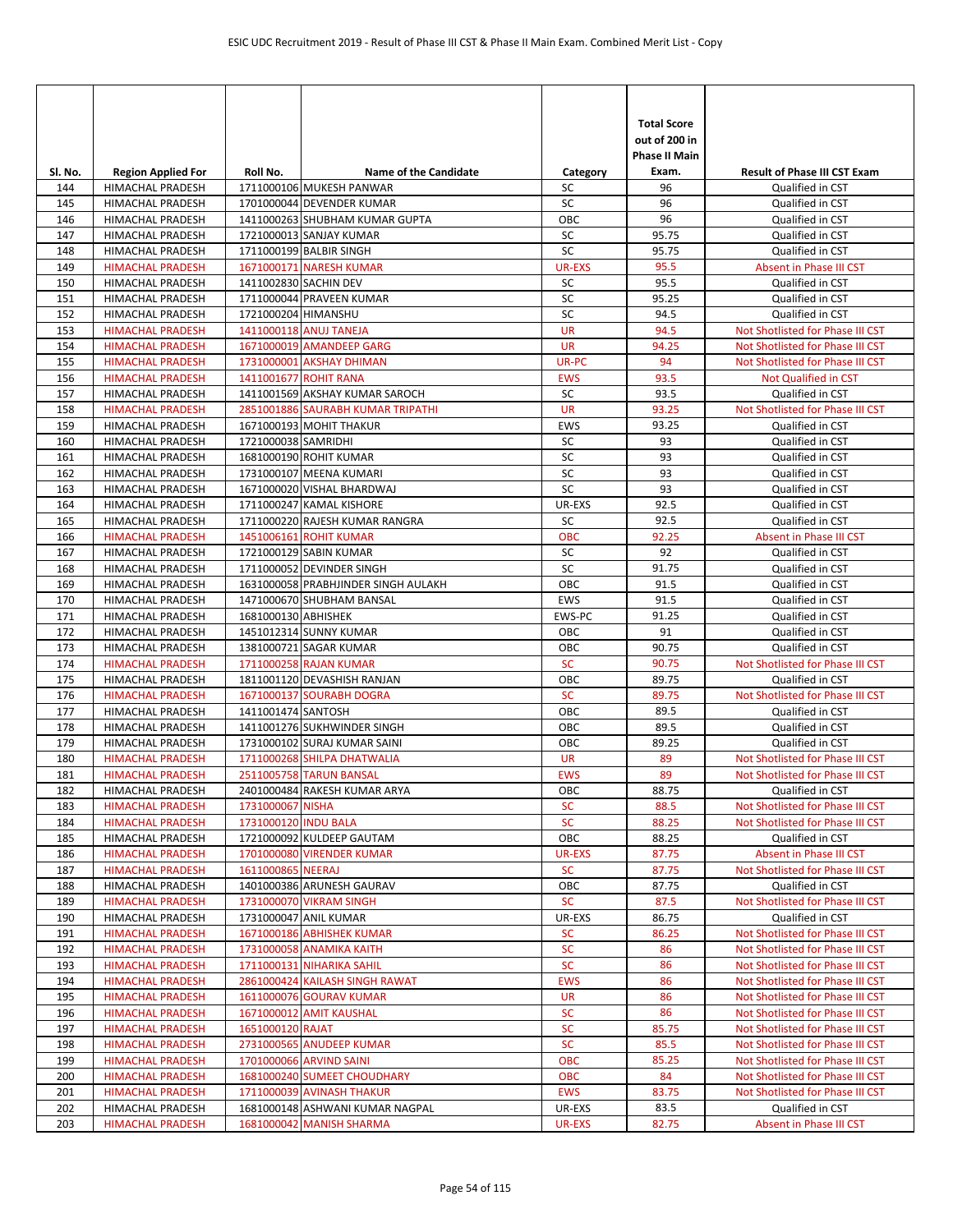| Sl. No.    | <b>Region Applied For</b>                          | Roll No.           | <b>Name of the Candidate</b>                               | Category                 | <b>Total Score</b><br>out of 200 in<br><b>Phase II Main</b><br>Exam. | <b>Result of Phase III CST Exam</b>                                  |
|------------|----------------------------------------------------|--------------------|------------------------------------------------------------|--------------------------|----------------------------------------------------------------------|----------------------------------------------------------------------|
| 204        | <b>HIMACHAL PRADESH</b>                            |                    | 1671000093 RAKESH KUMAR                                    | <b>UR-EXS</b>            | 82.25                                                                | Absent in Phase III CST                                              |
| 205        | <b>HIMACHAL PRADESH</b>                            |                    | 1671000008 NAVEEN KUMAR                                    | <b>SC</b>                | 82.25                                                                | Not Shotlisted for Phase III CST                                     |
| 206        | <b>HIMACHAL PRADESH</b>                            |                    | 2491000918 HOSHIYAR SINGH                                  | OBC                      | 81.25                                                                | Not Shotlisted for Phase III CST                                     |
| 207        | HIMACHAL PRADESH                                   |                    | 1741000002 AMAN JAGGIA                                     | UR-PC                    | 81                                                                   | Qualified in CST                                                     |
| 208        | <b>HIMACHAL PRADESH</b>                            | 2401000410 SUNNY   |                                                            | <b>SC</b>                | 81                                                                   | Not Shotlisted for Phase III CST                                     |
| 209        | <b>HIMACHAL PRADESH</b>                            |                    | 1451011758 BRAJMOHAN SINGH                                 | <b>EWS</b>               | 81                                                                   | Not Shotlisted for Phase III CST                                     |
| 210        | <b>HIMACHAL PRADESH</b>                            |                    | 1711000198 VINOD KUMAR                                     | UR-EXS                   | 80.75                                                                | Not Shotlisted for Phase III CST                                     |
| 211        | <b>HIMACHAL PRADESH</b>                            |                    | 1721000181 KULDEEP KUMAR                                   | <b>SC</b>                | 80.75                                                                | Not Shotlisted for Phase III CST                                     |
| 212<br>213 | <b>HIMACHAL PRADESH</b><br><b>HIMACHAL PRADESH</b> |                    | 1451020954 AMIT KUMAR<br>1681000070 ROHIT KUMAR GILL       | <b>OBC</b><br><b>OBC</b> | 80.5<br>80                                                           | Not Shotlisted for Phase III CST<br>Not Shotlisted for Phase III CST |
| 214        | <b>HIMACHAL PRADESH</b>                            |                    | 1731000037 KARAM CHAND                                     | <b>OBC-EXS</b>           | 79.25                                                                | Not Shotlisted for Phase III CST                                     |
| 215        | <b>HIMACHAL PRADESH</b>                            |                    | 1721000062 RAVINDER SINGH                                  | <b>SC</b>                | 79                                                                   | Not Shotlisted for Phase III CST                                     |
| 216        | <b>HIMACHAL PRADESH</b>                            |                    | 1411000313 KANCHAN LATA                                    | SC                       | 78.75                                                                | Not Shotlisted for Phase III CST                                     |
| 217        | <b>HIMACHAL PRADESH</b>                            |                    | 1721000130 OM PRAKASH                                      | SC                       | 78.5                                                                 | Not Shotlisted for Phase III CST                                     |
| 218        | <b>HIMACHAL PRADESH</b>                            |                    | 1721000010 DINESH TANWAR                                   | SC                       | 78                                                                   | Not Shotlisted for Phase III CST                                     |
| 219        | <b>HIMACHAL PRADESH</b>                            |                    | 1721000237 ANIL KUMAR                                      | <b>SC</b>                | 77.5                                                                 | Not Shotlisted for Phase III CST                                     |
| 220        | <b>HIMACHAL PRADESH</b>                            |                    | 1391003493 MUKESH KUMAR                                    | OBC                      | 77                                                                   | Not Shotlisted for Phase III CST                                     |
| 221        | <b>HIMACHAL PRADESH</b>                            |                    | 1451012256 YOGESH GULIA                                    | <b>EWS</b>               | 76.5                                                                 | Not Shotlisted for Phase III CST                                     |
| 222        | <b>HIMACHAL PRADESH</b>                            |                    | 2401001896 VIKAS KUMAR CHHIMPA                             | <b>OBC</b>               | 75.75                                                                | Not Shotlisted for Phase III CST                                     |
| 223        | <b>HIMACHAL PRADESH</b>                            |                    | 1681000132 HIMANSHU KUMAR                                  | <b>OBC</b>               | 75.75                                                                | Not Shotlisted for Phase III CST                                     |
| 224        | <b>HIMACHAL PRADESH</b>                            |                    | 1681000001 NIKHIL DHIMAN                                   | <b>SC</b>                | 75.75                                                                | Not Shotlisted for Phase III CST                                     |
| 225        | <b>HIMACHAL PRADESH</b>                            |                    | 1391010071 SATYENDRA NATH                                  | <b>OBC</b>               | 75.5                                                                 | Not Shotlisted for Phase III CST                                     |
| 226        | <b>HIMACHAL PRADESH</b>                            |                    | 2731000437 MOHIT KUMAR BINJOLA                             | <b>EWS</b>               | 74.75                                                                | Not Shotlisted for Phase III CST                                     |
| 227        | <b>HIMACHAL PRADESH</b>                            |                    | 1721000124 AASHISH KUMAR                                   | <b>OBC</b>               | 74.5                                                                 | Not Shotlisted for Phase III CST                                     |
| 228        | <b>HIMACHAL PRADESH</b>                            |                    | 1741000184 VED PARKASH                                     | <b>OBC</b>               | 74.5                                                                 | Not Shotlisted for Phase III CST                                     |
| 229        | <b>HIMACHAL PRADESH</b>                            |                    | 1711000170 MANOJ KUMAR                                     | <b>SC</b>                | 74                                                                   | Not Shotlisted for Phase III CST                                     |
| 230        | <b>HIMACHAL PRADESH</b>                            |                    | 1721000055 PREETI PANWAR                                   | SC                       | 73.75                                                                | Not Shotlisted for Phase III CST                                     |
| 231<br>232 | <b>HIMACHAL PRADESH</b><br><b>HIMACHAL PRADESH</b> |                    | 1681000229 AKSHAY KUMAR<br>1711000165 LOKESH ATTRI         | SC<br>SC                 | 73.75<br>73.5                                                        | Not Shotlisted for Phase III CST<br>Not Shotlisted for Phase III CST |
| 233        | <b>HIMACHAL PRADESH</b>                            |                    | 1691000003 VISHAL KUMAR                                    | <b>SC</b>                | 72.5                                                                 | Not Shotlisted for Phase III CST                                     |
| 234        | <b>HIMACHAL PRADESH</b>                            |                    | 1411000437 SHAGUN GILL                                     | <b>OBC</b>               | 72.5                                                                 | Not Shotlisted for Phase III CST                                     |
| 235        | <b>HIMACHAL PRADESH</b>                            |                    | 1731000119 VINEY KUMAR                                     | <b>SC</b>                | 72.25                                                                | Not Shotlisted for Phase III CST                                     |
| 236        | <b>HIMACHAL PRADESH</b>                            |                    | 1681000051 IQWAL SINGH                                     | <b>OBC</b>               | 71.5                                                                 | Not Shotlisted for Phase III CST                                     |
| 237        | <b>HIMACHAL PRADESH</b>                            | 1391012661 MANILAL |                                                            | <b>OBC</b>               | 70.25                                                                | Not Shotlisted for Phase III CST                                     |
| 238        | <b>HIMACHAL PRADESH</b>                            |                    | 1671000189 ANOOP BHARDWAJ                                  | <b>SC</b>                | 69.75                                                                | Not Shotlisted for Phase III CST                                     |
| 239        | <b>HIMACHAL PRADESH</b>                            |                    | 2491000140 RAHUL YADAV                                     | <b>OBC</b>               | 69.5                                                                 | Not Shotlisted for Phase III CST                                     |
| 240        | <b>HIMACHAL PRADESH</b>                            |                    | 2851000150 ONKAR NATH BAJPAI                               | <b>EWS</b>               | 69.5                                                                 | Not Shotlisted for Phase III CST                                     |
| 241        | <b>HIMACHAL PRADESH</b>                            |                    | 1671000121 RANJAN KUMAR AZAD                               | <b>SC</b>                | 69.25                                                                | Not Shotlisted for Phase III CST                                     |
| 242        | <b>HIMACHAL PRADESH</b>                            |                    | 1681000233 NAVEEN PAL                                      | <b>SC</b>                | 69.25                                                                | Not Shotlisted for Phase III CST                                     |
| 243        | <b>HIMACHAL PRADESH</b>                            |                    | 1351000089 RAKESH KUMAR                                    | <b>OBC</b>               | 69.25                                                                | Not Shotlisted for Phase III CST                                     |
| 244        | <b>HIMACHAL PRADESH</b>                            |                    | 1681000054 PADAM DEV BHATIA                                | <b>OBC</b>               | 68.5                                                                 | Not Shotlisted for Phase III CST                                     |
| 245        | <b>HIMACHAL PRADESH</b>                            | 1451015043 SHIVANI |                                                            | <b>SC</b>                | 68.5                                                                 | Not Shotlisted for Phase III CST                                     |
| 246        | <b>HIMACHAL PRADESH</b>                            |                    | 1721000037 ANUBHAV PUNDIR                                  | <b>SC</b>                | 68                                                                   | Not Shotlisted for Phase III CST                                     |
| 247        | <b>HIMACHAL PRADESH</b>                            |                    | 2901000151 SHALINI RANI                                    | ОВС                      | 67.75<br>67.5                                                        | Not Shotlisted for Phase III CST                                     |
| 248<br>249 | <b>HIMACHAL PRADESH</b><br><b>HIMACHAL PRADESH</b> |                    | 2511005436 SITA RAM BUGALIYA<br>1491000817 ABHISHEK SHARMA | <b>OBC</b><br><b>EWS</b> | 67.25                                                                | Not Shotlisted for Phase III CST<br>Not Shotlisted for Phase III CST |
| 250        | <b>HIMACHAL PRADESH</b>                            |                    | 1721000070 ANUJ KUMAR BHATIA                               | <b>SC</b>                | 66.5                                                                 | Not Shotlisted for Phase III CST                                     |
| 251        | <b>HIMACHAL PRADESH</b>                            |                    | 2511002350 RAKESH KUMAR KUMAWAT                            | <b>OBC</b>               | 66                                                                   | Not Shotlisted for Phase III CST                                     |
| 252        | <b>HIMACHAL PRADESH</b>                            |                    | 1391011981 SUSHANT KUMAR                                   | <b>OBC</b>               | 66                                                                   | Not Shotlisted for Phase III CST                                     |
| 253        | <b>HIMACHAL PRADESH</b>                            | 1411001099 SACHIN  |                                                            | <b>OBC</b>               | 66                                                                   | Not Shotlisted for Phase III CST                                     |
| 254        | <b>HIMACHAL PRADESH</b>                            |                    | 1721000125 KULVINDER KAUR                                  | <b>OBC</b>               | 65.75                                                                | Not Shotlisted for Phase III CST                                     |
| 255        | <b>HIMACHAL PRADESH</b>                            |                    | 1351000396 SAURAV KUMAR                                    | <b>EWS</b>               | 64.5                                                                 | Not Shotlisted for Phase III CST                                     |
| 256        | <b>HIMACHAL PRADESH</b>                            |                    | 1701000013 NARESH KUMAR                                    | UR-EXS                   | 63                                                                   | Not Shotlisted for Phase III CST                                     |
| 257        | <b>HIMACHAL PRADESH</b>                            |                    | 1451024662 ANSHUMAN KUMAR                                  | <b>OBC</b>               | 63                                                                   | Not Shotlisted for Phase III CST                                     |
| 258        | <b>HIMACHAL PRADESH</b>                            |                    | 1671000183 PANKAJ KUMAR                                    | <b>EWS</b>               | 62.5                                                                 | Not Shotlisted for Phase III CST                                     |
| 259        | <b>HIMACHAL PRADESH</b>                            |                    | 1721000140 PRIYANKA CHAUHAN                                | <b>SC</b>                | 62                                                                   | Not Shotlisted for Phase III CST                                     |
| 260        | <b>HIMACHAL PRADESH</b>                            | 1671000060 ABHA    |                                                            | <b>OBC</b>               | 61.5                                                                 | Not Shotlisted for Phase III CST                                     |
| 261        | <b>HIMACHAL PRADESH</b>                            |                    | 1391005286 VIKAS KUMAR                                     | <b>OBC</b>               | 61                                                                   | Not Shotlisted for Phase III CST                                     |
| 262        | <b>HIMACHAL PRADESH</b>                            |                    | 1361000509 HIMANSHU KUMAR PANDEY                           | <b>EWS</b>               | 60.75<br>59.25                                                       | Not Shotlisted for Phase III CST                                     |
| 263        | <b>HIMACHAL PRADESH</b>                            |                    | 1411000160 MANDEEP KUMAR                                   | <b>OBC</b>               |                                                                      | Not Shotlisted for Phase III CST                                     |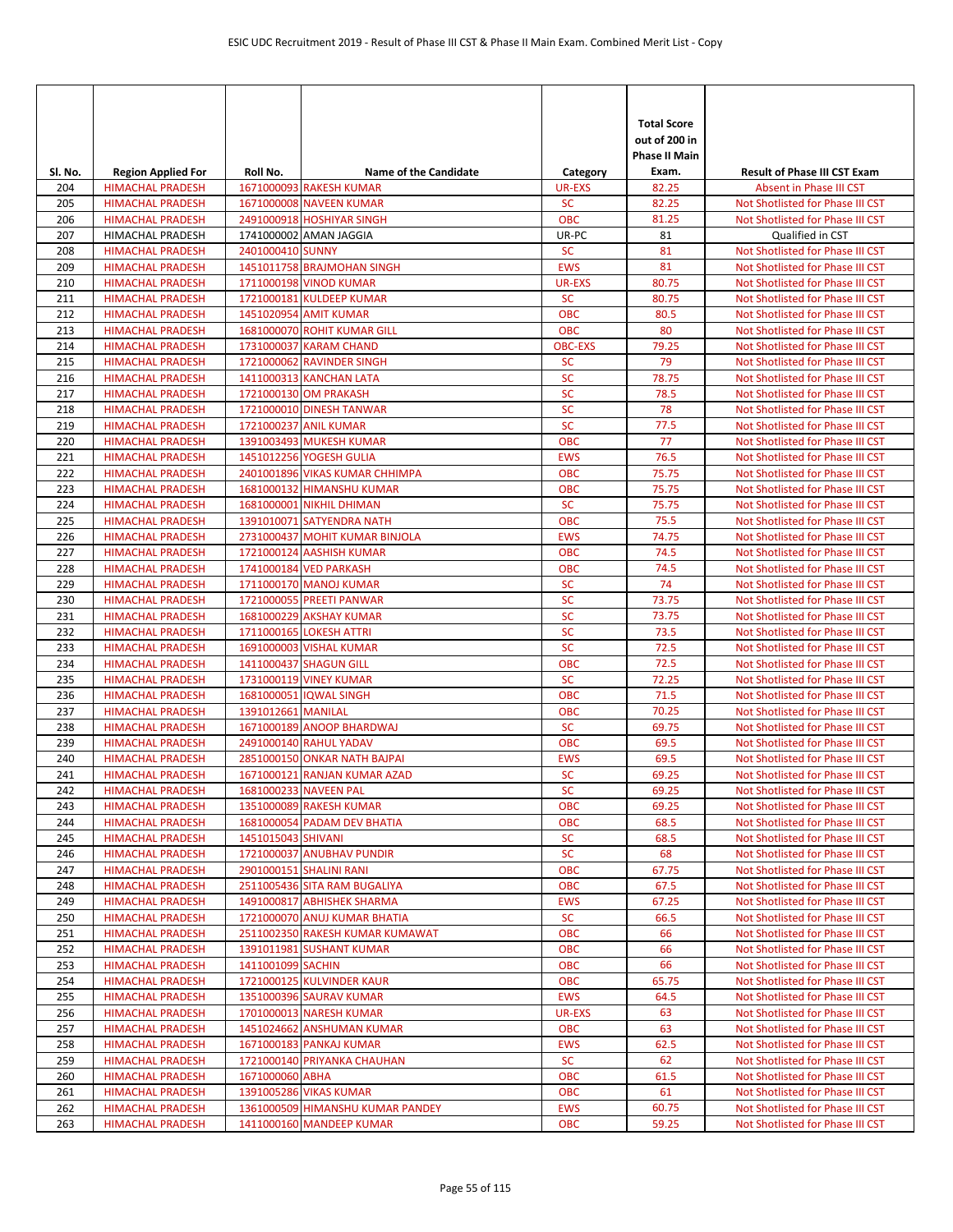| SI. No.             | <b>Region Applied For</b>                          | Roll No.              | <b>Name of the Candidate</b>                      | Category                 | <b>Total Score</b><br>out of 200 in<br>Phase II Main<br>Exam. | <b>Result of Phase III CST Exam</b>                                  |
|---------------------|----------------------------------------------------|-----------------------|---------------------------------------------------|--------------------------|---------------------------------------------------------------|----------------------------------------------------------------------|
| 264                 | <b>HIMACHAL PRADESH</b>                            | 1591000406 SARJEET    |                                                   | <b>OBC</b>               | 59                                                            | Not Shotlisted for Phase III CST                                     |
| 265                 | <b>HIMACHAL PRADESH</b>                            |                       | 1391013041 SUCHIT KUMAR SAHA                      | OBC                      | 58.75                                                         | Not Shotlisted for Phase III CST                                     |
| 266                 | <b>HIMACHAL PRADESH</b>                            |                       | 1391012319 SAPAN KUMAR                            | <b>OBC</b>               | 58.5                                                          | Not Shotlisted for Phase III CST                                     |
| 267                 | <b>HIMACHAL PRADESH</b>                            |                       | 1391011328 ABHISHEK KUMAR                         | <b>OBC</b>               | 56                                                            | Not Shotlisted for Phase III CST                                     |
| 268                 | <b>HIMACHAL PRADESH</b>                            |                       | 1731000118 KOMAL SONKHLA                          | <b>OBC</b>               | 56                                                            | Not Shotlisted for Phase III CST                                     |
| 269                 | <b>HIMACHAL PRADESH</b>                            |                       | 1391002231 RAHUL KUMAR                            | <b>OBC</b>               | 55                                                            | Not Shotlisted for Phase III CST                                     |
| 270                 | <b>HIMACHAL PRADESH</b>                            |                       | 1581000920 PARAS KUMAR YADAV                      | <b>OBC</b>               | 53.75                                                         | Not Shotlisted for Phase III CST                                     |
| 271                 | <b>HIMACHAL PRADESH</b>                            |                       | 1391004676 DHARM SEN                              | <b>OBC</b>               | 53                                                            | Not Shotlisted for Phase III CST                                     |
| 272                 | <b>HIMACHAL PRADESH</b>                            |                       | 1971001655 ANIL KUMAR                             | <b>SC-EXS</b>            | 52.75                                                         | Not Shotlisted for Phase III CST                                     |
| 273                 | <b>HIMACHAL PRADESH</b>                            | 2731000913 AMIT BISHT |                                                   | <b>EWS</b>               | 52.5                                                          | Not Shotlisted for Phase III CST                                     |
| 274                 | <b>HIMACHAL PRADESH</b>                            | 2511006097 DHARMPAL   |                                                   | <b>OBC</b>               | 52                                                            | Not Shotlisted for Phase III CST                                     |
| 275<br>276          | <b>HIMACHAL PRADESH</b>                            |                       | 1721000089 RAJESH KUMAR<br>1451010491 ADESH KUMAR | <b>OBC</b><br><b>OBC</b> | 43<br>41.5                                                    | Not Shotlisted for Phase III CST                                     |
| 277                 | <b>HIMACHAL PRADESH</b><br><b>HIMACHAL PRADESH</b> |                       | 1381001016 ANUP KUMAR                             | <b>OBC</b>               | 39.25                                                         | Not Shotlisted for Phase III CST<br>Not Shotlisted for Phase III CST |
| 278                 | <b>HIMACHAL PRADESH</b>                            |                       | 2211000102 RAHUL PAPPULAL SHRIVAS                 | <b>OBC</b>               | 34.5                                                          | Not Shotlisted for Phase III CST                                     |
| $\mathbf{1}$        | <b>J&amp;K</b>                                     |                       | 1741000060 ANKIT SHARMA                           | <b>UR</b>                | 147.25                                                        | Absent in Phase III CST                                              |
| $\overline{2}$      | J&K                                                |                       | 1741000133 PRANAV GUPTA                           | UR                       | 142.25                                                        | Qualified in CST                                                     |
| 3                   | J&K                                                |                       | 1741000108 PRAJVAL GUPTA                          | UR                       | 137.75                                                        | Qualified in CST                                                     |
| 4                   | J&K                                                |                       | 1751000019 VASUDHA DOGRA                          | SC                       | 112.75                                                        | Qualified in CST                                                     |
| 5                   | J&K                                                |                       | 1741000035 AKASH BARHU                            | EWS                      | 109.25                                                        | Qualified in CST                                                     |
| 6                   | <b>J&amp;K</b>                                     |                       | 1741000188 CHAKSHU CHAWLA                         | <b>UR</b>                | 108.75                                                        | Not Shotlisted for Phase III CST                                     |
| $\overline{7}$      | <b>J&amp;K</b>                                     |                       | 1741000181 BHARGAV CHOWDHARY                      | <b>UR</b>                | 107                                                           | Not Shotlisted for Phase III CST                                     |
| 8                   | <b>J&amp;K</b>                                     |                       | 1741000128 DHEERAJ KUMAR                          | <b>UR</b>                | 106.25                                                        | Not Shotlisted for Phase III CST                                     |
| 9                   | <b>J&amp;K</b>                                     |                       | 2681000463 BHARAT AMLA                            | <b>UR</b>                | 102.75                                                        | Not Shotlisted for Phase III CST                                     |
| 10                  | <b>J&amp;K</b>                                     |                       | 1751000029 NITIN GUPTA                            | <b>UR-EXS</b>            | 100.5                                                         | Not Shotlisted for Phase III CST                                     |
| 11                  | <b>J&amp;K</b>                                     |                       | 1451006268 ADITYA MEENA                           | <b>ST</b>                | 90.25                                                         | Not Qualified in CST                                                 |
| 12                  | <b>J&amp;K</b>                                     |                       | 1911000160 GHANSHYAM DUTT MEENA                   | <b>ST</b>                | 59                                                            | Not Shotlisted for Phase III CST                                     |
| 13                  | <b>J&amp;K</b>                                     |                       | 1451008299 AKASH MEHAR                            | <b>ST</b>                | 51.5                                                          | Not Shotlisted for Phase III CST                                     |
| 14                  | <b>J&amp;K</b>                                     |                       | 1741000095 SHAKOOR HUSSAIN                        | <b>ST</b>                | 43.75                                                         | Not Shotlisted for Phase III CST                                     |
| 15                  | <b>J&amp;K</b>                                     |                       | 2511000817 YOGESH KUMAR MEENA                     | <b>ST</b>                | 36                                                            | Not Shotlisted for Phase III CST                                     |
| $\mathbf{1}$        | <b>JHARKHAND</b>                                   | 1811000903 SHIVANI    |                                                   | UR                       | 157.5                                                         | Qualified in CST                                                     |
| $\overline{2}$      | <b>JHARKHAND</b>                                   |                       | 1781000038 SONAM MISHRA                           | <b>UR</b>                | 154                                                           | Absent in Phase III CST                                              |
| 3                   | <b>JHARKHAND</b>                                   |                       | 1811001681 RAHUL KUMAR                            | UR                       | 141.25                                                        | Qualified in CST                                                     |
| 4                   | <b>JHARKHAND</b>                                   |                       | 1801000228 AMIT RAJ PRADHAN                       | UR                       | 139                                                           | Qualified in CST                                                     |
| 5                   | <b>JHARKHAND</b>                                   |                       | 1781000644 ANKITA DUBEY                           | EWS                      | 135                                                           | Qualified in CST                                                     |
| 6                   | <b>JHARKHAND</b>                                   |                       | 1811001207 JYOTI KUMARI                           | UR                       | 132.25                                                        | Qualified in CST                                                     |
| $\overline{7}$<br>8 | <b>JHARKHAND</b>                                   | 1771000073 SOHAN SOY  |                                                   | <b>ST</b>                | 130.25                                                        | <b>Not Qualified in CST</b>                                          |
| 9                   | <b>JHARKHAND</b>                                   | 1391000486 ABHILASHA  | 1811001584 SONALI CHAKRABORTY                     | <b>EWS</b><br>UR         | 128.5                                                         | <b>Not Qualified in CST</b>                                          |
| 10                  | <b>JHARKHAND</b><br><b>JHARKHAND</b>               |                       | 1811001389 KUMAR ANKUR                            | UR                       | 123.25<br>123                                                 | Qualified in CST<br>Qualified in CST                                 |
| 11                  | <b>JHARKHAND</b>                                   |                       | 1811000351 KAJAL KUMARI                           | <b>OBC</b>               | 120.5                                                         | Not Shotlisted for Phase III CST                                     |
| 12                  | <b>JHARKHAND</b>                                   |                       | 1781000493 YUVRAJ SINGH                           | <b>EWS</b>               | 120.25                                                        | Absent in Phase III CST                                              |
| 13                  | <b>JHARKHAND</b>                                   |                       | 1801000216 SATISH KUMAR RAJAK                     | SC                       | 117.25                                                        | Qualified in CST                                                     |
| 14                  | <b>JHARKHAND</b>                                   |                       | 1371000309 RAJANIKANT SINGH                       | UR-EXS                   | 116.25                                                        | Absent in Phase III CST                                              |
| 15                  | <b>JHARKHAND</b>                                   |                       | 1781000308 MAHESH PANDEY                          | <b>UR</b>                | 116                                                           | Not Shotlisted for Phase III CST                                     |
| 16                  | <b>JHARKHAND</b>                                   |                       | 1811001540 ARVIND PATHAK                          | <b>UR</b>                | 114                                                           | Not Shotlisted for Phase III CST                                     |
| 17                  | <b>JHARKHAND</b>                                   |                       | 1811002005 NILESH ANAND TIRKEY                    | ST                       | 110.25                                                        | Qualified in CST                                                     |
| 18                  | <b>JHARKHAND</b>                                   |                       | 1801000460 RANJITA KUMARI                         | SC                       | 107.25                                                        | Qualified in CST                                                     |
| 19                  | <b>JHARKHAND</b>                                   |                       | 2361000047 MICHELLE M TIGGA                       | ST                       | 107.25                                                        | Qualified in CST                                                     |
| 20                  | <b>JHARKHAND</b>                                   |                       | 1811002590 NEERA KUJUR                            | ST                       | 106.75                                                        | Qualified in CST                                                     |
| 21                  | <b>JHARKHAND</b>                                   |                       | 1781000316 SHAILESH KUMAR MISHRA                  | <b>UR</b>                | 106.75                                                        | Not Shotlisted for Phase III CST                                     |
| 22                  | <b>JHARKHAND</b>                                   |                       | 1811002051 SOSHTINESH LAKRA                       | ST                       | 106.5                                                         | Qualified in CST                                                     |
| 23                  | <b>JHARKHAND</b>                                   |                       | 1801000080 AMOL PURTY                             | ST                       | 106.25                                                        | Qualified in CST                                                     |
| 24                  | <b>JHARKHAND</b>                                   |                       | 1791000100 PIYUSH KUMAR                           | SC                       | 105.75                                                        | Qualified in CST                                                     |
| 25                  | <b>JHARKHAND</b>                                   |                       | 2081001378 AMAN SACHIN MINZ                       | ST                       | 105                                                           | Qualified in CST                                                     |
| 26                  | <b>JHARKHAND</b>                                   | 1781000120 RICHA ROY  |                                                   | <b>EWS</b>               | 104.75                                                        | Not Qualified in CST                                                 |
| 27                  | <b>JHARKHAND</b>                                   | 1441000747 SALIL AIND |                                                   | ST                       | 104.25                                                        | Qualified in CST                                                     |
| 28                  | <b>JHARKHAND</b>                                   |                       | 1771000217 NIHARIKA GUPTA                         | <b>UR</b>                | 104.25                                                        | Not Shotlisted for Phase III CST                                     |
| 29                  | <b>JHARKHAND</b>                                   |                       | 1771000062 MAMTA SINGH                            | EWS                      | 103.75                                                        | Qualified in CST                                                     |
| 30                  | <b>JHARKHAND</b>                                   |                       | 1811002389 AKISH MINZ                             | ST                       | 103.25                                                        | Qualified in CST                                                     |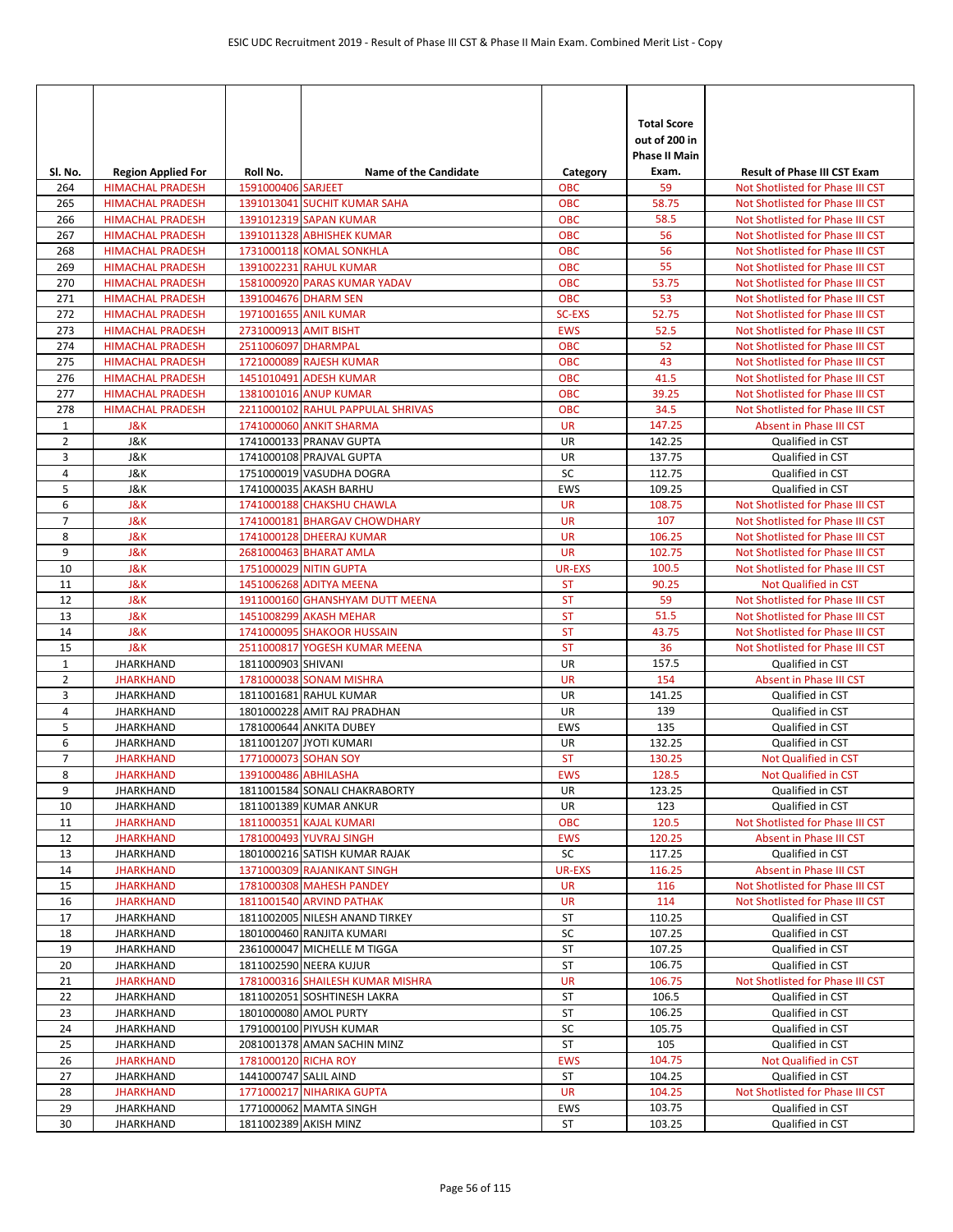| SI. No.  | <b>Region Applied For</b>            | Roll No. | Name of the Candidate                                             | Category               | <b>Total Score</b><br>out of 200 in<br>Phase II Main<br>Exam. | <b>Result of Phase III CST Exam</b>      |
|----------|--------------------------------------|----------|-------------------------------------------------------------------|------------------------|---------------------------------------------------------------|------------------------------------------|
| 31       | <b>JHARKHAND</b>                     |          | 1811001073 UJJWAL KUMAR SAHU                                      | UR                     | 102.25                                                        | Not Shotlisted for Phase III CST         |
| 32       | <b>JHARKHAND</b>                     |          | 1811001660 ANURAG TOPNO                                           | <b>ST</b>              | 101.5                                                         | Qualified in CST                         |
| 33       | <b>JHARKHAND</b>                     |          | 1811001204 SAURAV ANAND HANSDAH                                   | ST                     | 101.25                                                        | Qualified in CST                         |
| 34       | <b>JHARKHAND</b>                     |          | 1811000457 RITESH DHAN                                            | <b>ST</b><br><b>ST</b> | 101.25                                                        | Not Qualified in CST                     |
| 35       | <b>JHARKHAND</b>                     |          | 1801000262 KIRAN PRABHA DEOGAM<br>1811001293 PREETY SUNANDA KUJUR | <b>ST</b>              | 100.75<br>100.5                                               | Qualified in CST<br>Qualified in CST     |
| 36<br>37 | <b>JHARKHAND</b><br><b>JHARKHAND</b> |          | 1801000149 ANITA BESRA                                            | <b>ST</b>              | 100                                                           | Qualified in CST                         |
| 38       | <b>JHARKHAND</b>                     |          | 2361000091 ANISH KUMAR XESS                                       | ST                     | 99.75                                                         | Qualified in CST                         |
| 39       | <b>JHARKHAND</b>                     |          | 1931000209 AVISHEK AKHOURI                                        | <b>UR</b>              | 99.5                                                          | Not Shotlisted for Phase III CST         |
| 40       | <b>JHARKHAND</b>                     |          | 1811000149 SURAJ SHAILENDRA SINKU                                 | ST                     | 98.75                                                         | Qualified in CST                         |
| 41       | <b>JHARKHAND</b>                     |          | 1811000387 DEEPA KUMARI                                           | <b>OBC</b>             | 97.75                                                         | Not Shotlisted for Phase III CST         |
| 42       | <b>JHARKHAND</b>                     |          | 1811001823 AJIT KUMAR SINGH                                       | <b>ST</b>              | 97.5                                                          | Qualified in CST                         |
| 43       | <b>JHARKHAND</b>                     |          | 1771000465 ARJUN KUMAR                                            | SC                     | 97                                                            | Qualified in CST                         |
| 44       | <b>JHARKHAND</b>                     |          | 1811000554 RAJIV KUMAR SINKU                                      | <b>ST</b>              | 96.75                                                         | Qualified in CST                         |
| 45       | <b>JHARKHAND</b>                     |          | 1781000134 SANTOSH KUMAR SINGH                                    | UR-EXS                 | 94.75                                                         | Qualified in CST                         |
| 46       | <b>JHARKHAND</b>                     |          | 1391001848 KUMAR SHIVAM                                           | <b>SC</b>              | 94.75                                                         | <b>Not Qualified in CST</b>              |
| 47       | <b>JHARKHAND</b>                     |          | 1811002324 JIMMY JAYANT CLEMENT TIGGA                             | <b>ST</b>              | 93.25                                                         | Qualified in CST                         |
| 48       | <b>JHARKHAND</b>                     |          | 1391007398 PRATIBHA MINJ                                          | ST                     | 92.75                                                         | Qualified in CST                         |
| 49       | <b>JHARKHAND</b>                     |          | 1811001993 NAMAN DENIS DUNGDUNG                                   | <b>ST</b>              | 92.5                                                          | Qualified in CST                         |
| 50       | <b>JHARKHAND</b>                     |          | 1391010117 ANKIT KUMAR                                            | SC                     | 92.5                                                          | Qualified in CST                         |
| 51       | <b>JHARKHAND</b>                     |          | 1811000966 SOURAV SAGAR                                           | SC                     | 92.5                                                          | Qualified in CST                         |
| 52       | <b>JHARKHAND</b>                     |          | 2491000525 RAJESH MEENA                                           | <b>ST</b>              | 92.5                                                          | Absent in Phase III CST                  |
| 53       | <b>JHARKHAND</b>                     |          | 1811002608 BINA KUMARI                                            | SC                     | 92.25                                                         | Qualified in CST                         |
| 54       | <b>JHARKHAND</b>                     |          | 1811000963 ANANDITA KUMARI                                        | <b>EWS</b>             | 92                                                            | Not Qualified in CST                     |
| 55       | <b>JHARKHAND</b>                     |          | 1811000920 PRAKASH PETER KANDIR                                   | ST                     | 91                                                            | Qualified in CST                         |
| 56       | <b>JHARKHAND</b>                     |          | 1811000117 AVANISH KUMAR                                          | SC                     | 90.75                                                         | Not Qualified in CST                     |
| 57       | <b>JHARKHAND</b>                     |          | 1811000225 ASHISH TIGGA                                           | <b>ST</b>              | 90.5                                                          | Not Qualified in CST                     |
| 58       | <b>JHARKHAND</b>                     |          | 1811000229 ANIL BHAGAT                                            | ST                     | 90.5                                                          | Qualified in CST                         |
| 59<br>60 | <b>JHARKHAND</b><br><b>JHARKHAND</b> |          | 1811001933 VIVEK KUMAR                                            | OBC-EXS<br>SC          | 90.25<br>89.75                                                | Qualified in CST<br>Qualified in CST     |
| 61       | <b>JHARKHAND</b>                     |          | 1811001231 SURENDRA KUMAR RAM<br>1491001067 VIVEK KUMAR           | <b>EWS</b>             | 89                                                            | Not Shotlisted for Phase III CST         |
| 62       | <b>JHARKHAND</b>                     |          | 1811001841 HEEMA TIRKEY                                           | <b>ST</b>              | 89                                                            | Not Qualified in CST                     |
| 63       | <b>JHARKHAND</b>                     |          | 1801000066 RETIKA DEOGAM                                          | ST                     | 89                                                            | Qualified in CST                         |
| 64       | <b>JHARKHAND</b>                     |          | 1811001305 DEEPMALA MARY TIRKEY                                   | ST                     | 88.75                                                         | Qualified in CST                         |
| 65       | <b>JHARKHAND</b>                     |          | 1791000088 SEEMA OREA                                             | <b>ST</b>              | 88.75                                                         | Not Qualified in CST                     |
| 66       | <b>JHARKHAND</b>                     |          | 1811001213 NEELU MARANDI                                          | <b>ST</b>              | 88.75                                                         | Qualified in CST                         |
| 67       | <b>JHARKHAND</b>                     |          | 1431000186 SUSHIL KUMAR                                           | SC                     | 88.25                                                         | Qualified in CST                         |
| 68       | <b>JHARKHAND</b>                     |          | 1811001927 DIVYA KUJUR                                            | <b>ST</b>              | 88.25                                                         | Qualified in CST                         |
| 69       | <b>JHARKHAND</b>                     |          | 1811000348 KHUSHBOO JYOTI KUJUR                                   | ST                     | 88                                                            | Qualified in CST                         |
| 70       | <b>JHARKHAND</b>                     |          | 1771000074 MD SALIM JAVED                                         | <b>UR-EXS</b>          | 87.75                                                         | Not Qualified in CST                     |
| 71       | <b>JHARKHAND</b>                     |          | 1811001882 DENIS PAUL SORENG                                      | ST                     | 87.75                                                         | Qualified in CST                         |
| 72       | <b>JHARKHAND</b>                     |          | 1771000236 NISHA KUMARI                                           | <b>ST</b>              | 87.75                                                         | Not Qualified in CST                     |
| 73       | <b>JHARKHAND</b>                     |          | 1811001959 PRITY KUMARI TOPPO                                     | ST                     | 87.5                                                          | Qualified in CST                         |
| 74       | <b>JHARKHAND</b>                     |          | 1811001184 BINITA TIRKEY                                          | ST                     | 87.5                                                          | Not Qualified in CST                     |
| 75       | <b>JHARKHAND</b>                     |          | 1811002193 KAUSHAL BHAGAT                                         | ST                     | 87.25                                                         | Not Qualified in CST                     |
| 76       | <b>JHARKHAND</b>                     |          | 1181001927 GURRAM SHASHIKUMAR                                     | SC                     | 87                                                            | Not Qualified in CST                     |
| 77       | <b>JHARKHAND</b>                     |          | 1811001372 VISHNU KUMAR                                           | ST                     | 86.75                                                         | Qualified in CST                         |
| 78       | <b>JHARKHAND</b>                     |          | 1811001065 ANMOL JYOTI DUNGDUNG                                   | ST                     | 86.75<br>86.5                                                 | Qualified in CST                         |
| 79<br>80 | <b>JHARKHAND</b><br><b>JHARKHAND</b> |          | 1771000058 SONY LENIN KIRO<br>1811002440 SANTOSH KUMAR RAJAK      | ST<br><b>SC</b>        | 86.25                                                         | Qualified in CST<br>Not Qualified in CST |
| 81       | <b>JHARKHAND</b>                     |          | 1811002390 VIBHA BHENGRA                                          | ST                     | 86.25                                                         | Qualified in CST                         |
| 82       | <b>JHARKHAND</b>                     |          | 1811001090 SHRUTI IDA KUJUR                                       | ST                     | 85.75                                                         | Qualified in CST                         |
| 83       | <b>JHARKHAND</b>                     |          | 1811001907 PADMLOCHAN OHDAR                                       | <b>ST</b>              | 85.5                                                          | Not Qualified in CST                     |
| 84       | <b>JHARKHAND</b>                     |          | 1811000770 GODSON KUJUR                                           | ST                     | 84.75                                                         | Qualified in CST                         |
| 85       | <b>JHARKHAND</b>                     |          | 1811001727 ARUNA GRACE KULLU                                      | ST                     | 84.5                                                          | Qualified in CST                         |
| 86       | <b>JHARKHAND</b>                     |          | 1811002564 ANKIT NAVIN TIGGA                                      | ST                     | 84.25                                                         | Qualified in CST                         |
| 87       | <b>JHARKHAND</b>                     |          | 1811000871 NEELIMA KANDULNA                                       | ST                     | 83.75                                                         | Qualified in CST                         |
| 88       | <b>JHARKHAND</b>                     |          | 1801000154 PAWAN KUMAR RAJAK                                      | SC                     | 83.5                                                          | Not Qualified in CST                     |
| 89       | <b>JHARKHAND</b>                     |          | 1811001099 DEEPSIKHA KUJUR                                        | ST                     | 83.5                                                          | Qualified in CST                         |
| 90       | <b>JHARKHAND</b>                     |          | 1811002017 SHEETAL KUDADA                                         | ST                     | 83.5                                                          | Qualified in CST                         |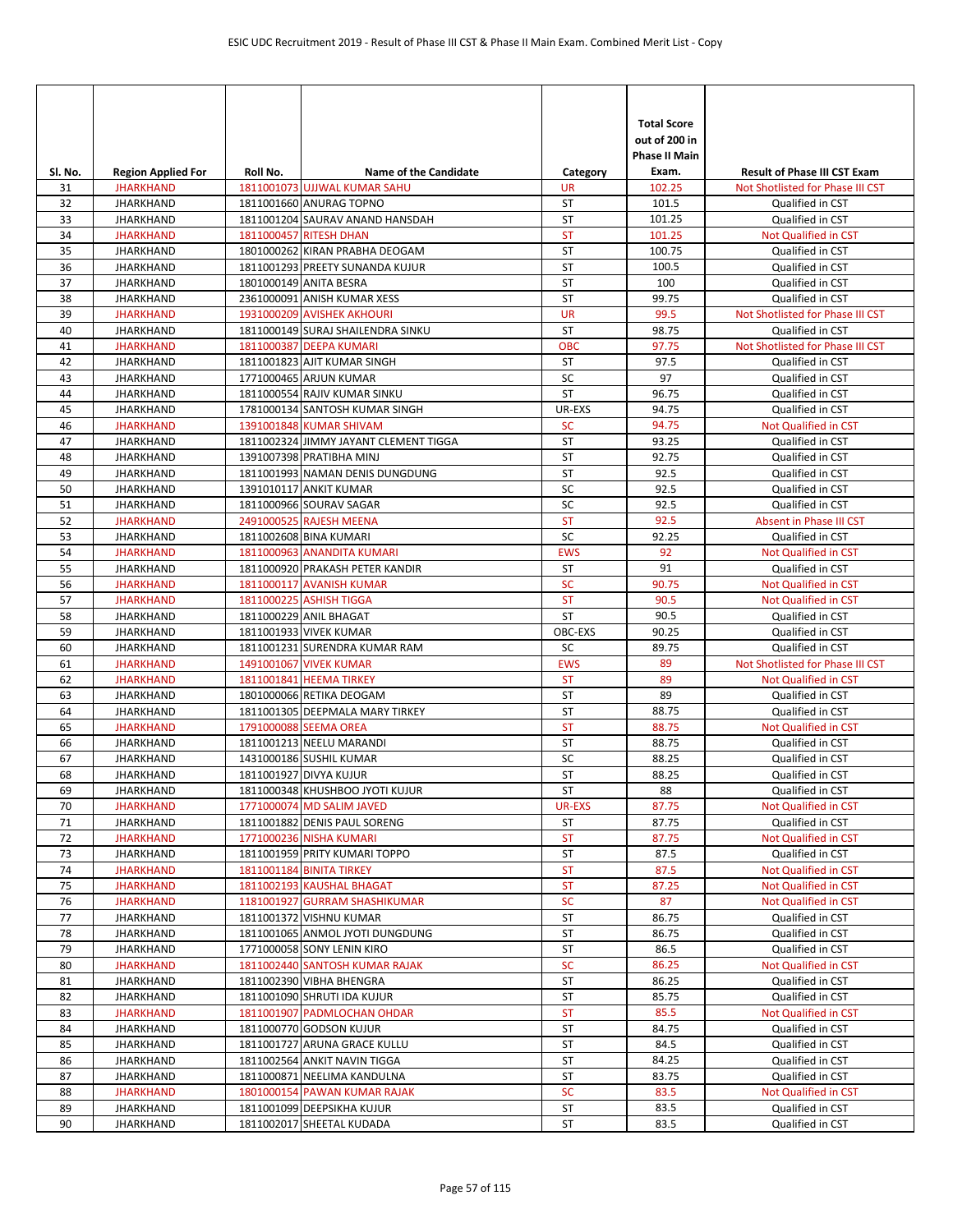|               |                                               |                      |                                                             |                            | <b>Total Score</b><br>out of 200 in<br><b>Phase II Main</b> |                                                                      |
|---------------|-----------------------------------------------|----------------------|-------------------------------------------------------------|----------------------------|-------------------------------------------------------------|----------------------------------------------------------------------|
| SI. No.<br>91 | <b>Region Applied For</b><br><b>JHARKHAND</b> | Roll No.             | <b>Name of the Candidate</b><br>1811002647 ARUN KUMAR GUPTA | Category                   | Exam.<br>83.25                                              | <b>Result of Phase III CST Exam</b><br>Absent in Phase III CST       |
| 92            | <b>JHARKHAND</b>                              |                      | 1391011495 ROHIT KUMAR TIRKEY                               | <b>UR-EXS</b><br><b>ST</b> | 83.25                                                       | Not Qualified in CST                                                 |
| 93            | <b>JHARKHAND</b>                              |                      | 2951007045 NILIMESH SARKAR                                  | SC                         | 83                                                          | Qualified in CST                                                     |
| 94            | <b>JHARKHAND</b>                              |                      | 1811000202 ASHISH SURIN                                     | <b>ST</b>                  | 83                                                          | Not Shotlisted for Phase III CST                                     |
| 95            | <b>JHARKHAND</b>                              |                      | 1801000259 CHITRAGUPTA HANSDA                               | <b>ST</b>                  | 82.75                                                       | Not Shotlisted for Phase III CST                                     |
| 96            | <b>JHARKHAND</b>                              |                      | 1391002629 RAVI RANJAN KUMAR                                | SC                         | 82.5                                                        | Not Qualified in CST                                                 |
| 97            | <b>JHARKHAND</b>                              |                      | 1811000095 DEEPTI LATA TOPNO                                | <b>ST</b>                  | 82.5                                                        | Not Shotlisted for Phase III CST                                     |
| 98            | <b>JHARKHAND</b>                              |                      | 1781000280 ABHAY KUMAR                                      | <b>ST</b>                  | 82.25                                                       | Not Shotlisted for Phase III CST                                     |
| 99            | <b>JHARKHAND</b>                              |                      | 1811001033 KUMAR SANJEEV RANJAN                             | SC                         | 82                                                          | Qualified in CST                                                     |
| 100           | <b>JHARKHAND</b>                              |                      | 1811000212 ANUPAM SANGA                                     | <b>ST</b>                  | 82                                                          | Not Shotlisted for Phase III CST                                     |
| 101           | <b>JHARKHAND</b>                              |                      | 1781000415 MANOJ KUMAR                                      | <b>UR-EXS</b>              | 81.75                                                       | Not Shotlisted for Phase III CST                                     |
| 102           | <b>JHARKHAND</b>                              |                      | 1811002609 RAKESH ROSHAN LAKRA                              | <b>ST</b>                  | 81.75                                                       | Not Shotlisted for Phase III CST                                     |
| 103           | <b>JHARKHAND</b>                              |                      | 1801000414 RAHUL VISHWANATH SETHY                           | SC                         | 81.5                                                        | Qualified in CST                                                     |
| 104           | <b>JHARKHAND</b>                              |                      | <b>1811002113 MANJULA PURTY</b>                             | <b>ST</b>                  | 81.25                                                       | Not Shotlisted for Phase III CST                                     |
| 105           | <b>JHARKHAND</b><br><b>JHARKHAND</b>          |                      | 1811001942 SANDEEP KUJUR                                    | <b>ST</b><br><b>ST</b>     | 79.5<br>79.5                                                | Not Shotlisted for Phase III CST                                     |
| 106<br>107    | <b>JHARKHAND</b>                              |                      | 1811000532 NEERAJ EKKA<br>1811000706 ASHIT KUMAR KUJUR      | <b>ST</b>                  | 79.25                                                       | Not Shotlisted for Phase III CST<br>Not Shotlisted for Phase III CST |
| 108           | <b>JHARKHAND</b>                              |                      | 1811001335 TRIPTI SIFA BARWA                                | <b>ST</b>                  | 78.75                                                       | Not Shotlisted for Phase III CST                                     |
| 109           | <b>JHARKHAND</b>                              |                      | 1811001128 ARPAN SURIN                                      | <b>ST</b>                  | 78.5                                                        | Not Shotlisted for Phase III CST                                     |
| 110           | <b>JHARKHAND</b>                              |                      | 1771000485 NAVIN KUMAR NIRMAL                               | <b>SC</b>                  | 78                                                          | Not Qualified in CST                                                 |
| 111           | <b>JHARKHAND</b>                              |                      | 1391012666 UTSAV KUMAR                                      | SC                         | 77.75                                                       | Qualified in CST                                                     |
| 112           | <b>JHARKHAND</b>                              |                      | 1811000844 SHABNAM MUNDU                                    | <b>ST</b>                  | 77.5                                                        | Not Shotlisted for Phase III CST                                     |
| 113           | <b>JHARKHAND</b>                              |                      | 1811002360 KAJAL KUMARI                                     | <b>SC</b>                  | 77.5                                                        | Not Shotlisted for Phase III CST                                     |
| 114           | <b>JHARKHAND</b>                              |                      | 1811002468 PRIYANKA PODDAR                                  | <b>EWS</b>                 | 77.25                                                       | Not Shotlisted for Phase III CST                                     |
| 115           | <b>JHARKHAND</b>                              |                      | 1801000524 SAPNA BODRA                                      | <b>ST</b>                  | 77                                                          | Not Shotlisted for Phase III CST                                     |
| 116           | <b>JHARKHAND</b>                              |                      | 1811001023 ANJUM IVON KERKETTA                              | <b>ST</b>                  | 76.75                                                       | Not Shotlisted for Phase III CST                                     |
| 117           | <b>JHARKHAND</b>                              |                      | 1811002128 AMAN MANISH JERAI                                | <b>ST</b>                  | 76.5                                                        | Not Shotlisted for Phase III CST                                     |
| 118           | <b>JHARKHAND</b>                              |                      | 1811002578 ALOK TOPPO                                       | <b>ST</b>                  | 76.5                                                        | Not Shotlisted for Phase III CST                                     |
| 119           | <b>JHARKHAND</b>                              |                      | 1811000923 ANKITA RANI                                      | <b>EWS</b>                 | 76.5                                                        | Not Shotlisted for Phase III CST                                     |
| 120           | <b>JHARKHAND</b>                              |                      | 1811001848 SHASHI BHUSHAN ORAON                             | <b>ST</b>                  | 76                                                          | Not Shotlisted for Phase III CST                                     |
| 121           | <b>JHARKHAND</b>                              |                      | 1811001932 PRIYANKA TOPPO                                   | <b>ST</b>                  | 76                                                          | Not Shotlisted for Phase III CST                                     |
| 122           | <b>JHARKHAND</b>                              |                      | 1811002622 EZEKIEL XALXO                                    | <b>ST</b>                  | 75                                                          | Not Shotlisted for Phase III CST                                     |
| 123           | <b>JHARKHAND</b>                              |                      | 1391010763 DEEPAM RAJ                                       | <b>SC</b>                  | 74.75                                                       | Not Shotlisted for Phase III CST                                     |
| 124           | <b>JHARKHAND</b>                              |                      | 1801000264 KAPRA SOREN                                      | <b>ST</b>                  | 74.75                                                       | Not Shotlisted for Phase III CST                                     |
| 125           | <b>JHARKHAND</b>                              |                      | 1811000155 MANORAMA KUMARI                                  | <b>SC</b><br><b>ST</b>     | 74.5<br>74.25                                               | Not Shotlisted for Phase III CST<br>Not Shotlisted for Phase III CST |
| 126<br>127    | <b>JHARKHAND</b><br><b>JHARKHAND</b>          |                      | 1811000685 PRADEEP UTPAL<br><b>1811000478 URSULA TIRKEY</b> | <b>ST</b>                  | 74.25                                                       | Not Shotlisted for Phase III CST                                     |
| 128           | <b>JHARKHAND</b>                              |                      | 1791000146 BALWANT KISHORE BHARTI                           | <b>SC</b>                  | 74                                                          | Not Shotlisted for Phase III CST                                     |
| 129           | <b>JHARKHAND</b>                              |                      | 1781000206 RITIKA SINGH                                     | <b>EWS</b>                 | 74                                                          | Not Shotlisted for Phase III CST                                     |
| 130           | <b>JHARKHAND</b>                              | 1811000547 LUXMI NAG |                                                             | <b>ST</b>                  | 73.75                                                       | Not Shotlisted for Phase III CST                                     |
| 131           | <b>JHARKHAND</b>                              |                      | 1811000021 ABHIJEET KUMAR AJEYA                             | <b>SC</b>                  | 73.75                                                       | Not Shotlisted for Phase III CST                                     |
| 132           | <b>JHARKHAND</b>                              |                      | 1781000582 RAJ KISHOR NARAYAN                               | <b>EWS</b>                 | 73.75                                                       | Not Shotlisted for Phase III CST                                     |
| 133           | <b>JHARKHAND</b>                              |                      | 1811001662 ROHIT KUMAR                                      | <b>SC</b>                  | 73.75                                                       | Not Shotlisted for Phase III CST                                     |
| 134           | <b>JHARKHAND</b>                              |                      | 1811002238 NISHANT ABHISHEK LAKRA                           | ST                         | 72.75                                                       | Not Shotlisted for Phase III CST                                     |
| 135           | <b>JHARKHAND</b>                              |                      | 1811002378 NILAM P BAGE                                     | ST                         | 72.25                                                       | Not Shotlisted for Phase III CST                                     |
| 136           | <b>JHARKHAND</b>                              |                      | 2511005066 SURENDRA KUMAR MEENA                             | ST                         | 72.25                                                       | Not Shotlisted for Phase III CST                                     |
| 137           | <b>JHARKHAND</b>                              |                      | 1781000373 RAKHI KUMARI                                     | ST                         | 72.25                                                       | Not Shotlisted for Phase III CST                                     |
| 138           | <b>JHARKHAND</b>                              |                      | 1811001575 RAM KUMAR HEMBRAM                                | ST                         | 72                                                          | Not Shotlisted for Phase III CST                                     |
| 139           | <b>JHARKHAND</b>                              |                      | 1781000084 VIRENDRA PASWAN                                  | SC                         | 71.5                                                        | Not Shotlisted for Phase III CST                                     |
| 140           | <b>JHARKHAND</b>                              |                      | 1781000661 VIPIN SHEKHAR                                    | <b>SC</b>                  | 70.75                                                       | Not Shotlisted for Phase III CST                                     |
| 141           | <b>JHARKHAND</b>                              |                      | 1811000033 BINOD KUMAR                                      | <b>SC</b>                  | 70.75                                                       | Not Shotlisted for Phase III CST                                     |
| 142           | <b>JHARKHAND</b>                              |                      | 1801000321 VIKASH TOPPO                                     | <b>ST</b><br><b>ST</b>     | 70.25<br>70.25                                              | Not Shotlisted for Phase III CST                                     |
| 143<br>144    | <b>JHARKHAND</b><br><b>JHARKHAND</b>          |                      | 1811000769 DEEPIKA SNEHA BAA<br>1811001960 VICKY SHARMA     | <b>ST</b>                  | 70                                                          | Not Shotlisted for Phase III CST<br>Not Shotlisted for Phase III CST |
| 145           | <b>JHARKHAND</b>                              |                      | 1391011337 RISHI SHEKHAR                                    | <b>SC</b>                  | 70                                                          | Not Shotlisted for Phase III CST                                     |
| 146           | <b>JHARKHAND</b>                              |                      | 1811001129 JOHN ANUPAM TOPNO                                | <b>ST</b>                  | 69.25                                                       | Not Shotlisted for Phase III CST                                     |
| 147           | <b>JHARKHAND</b>                              |                      | 2731000492 JAGDEESH CHAUHAN                                 | ST                         | 68.5                                                        | Not Shotlisted for Phase III CST                                     |
| 148           | <b>JHARKHAND</b>                              |                      | 1801000071 CHANDAN KUMAR SHIT                               | <b>SC</b>                  | 68                                                          | Not Shotlisted for Phase III CST                                     |
| 149           | <b>JHARKHAND</b>                              |                      | 1811000287 ARCHNA EKKA                                      | <b>ST</b>                  | 67.5                                                        | Not Shotlisted for Phase III CST                                     |
| 150           | <b>JHARKHAND</b>                              |                      | 1811000730 KULAN ABEL KANDULNA                              | ST                         | 66.75                                                       | Not Shotlisted for Phase III CST                                     |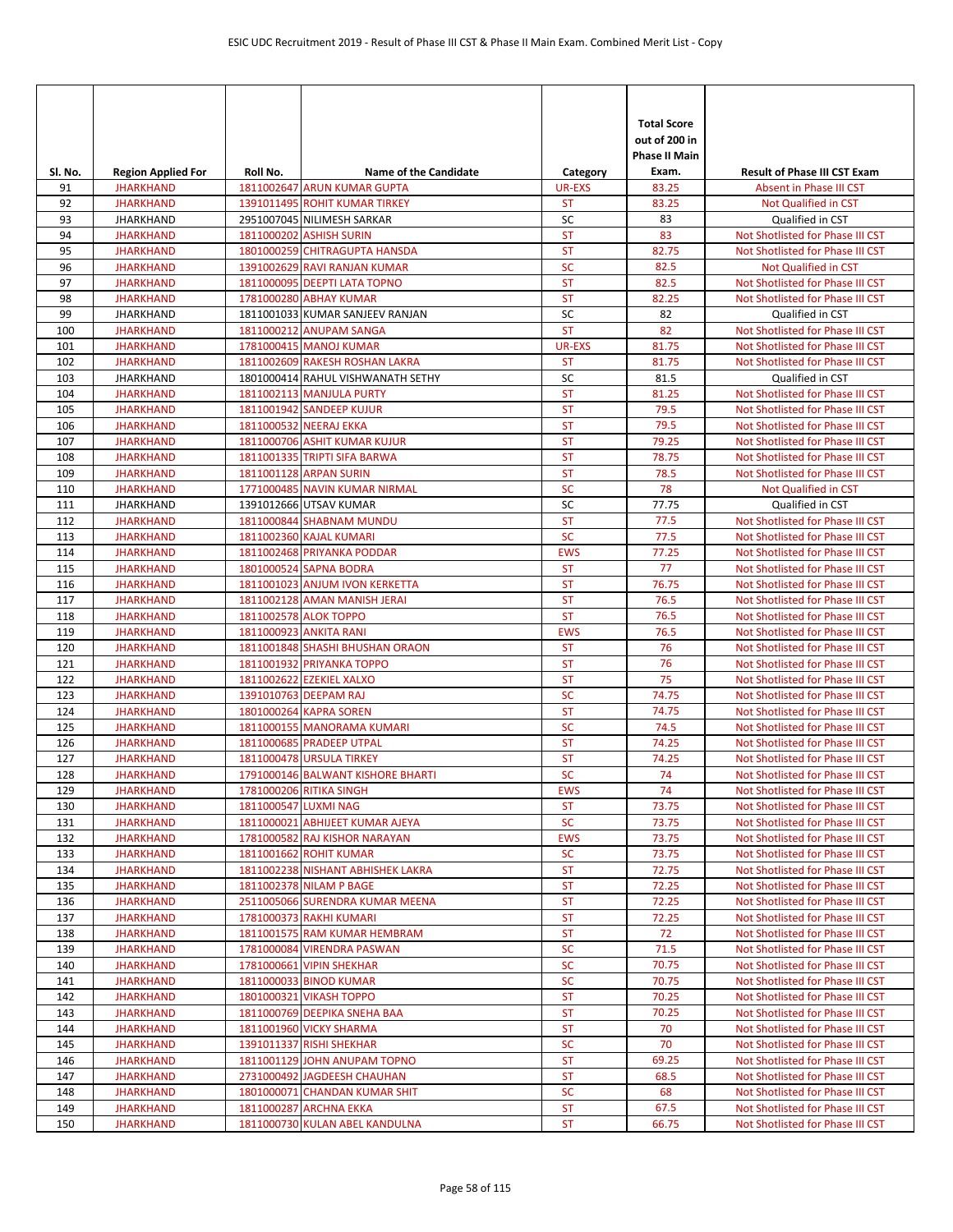| SI. No.        | <b>Region Applied For</b>      | Roll No.              | <b>Name of the Candidate</b>                            | Category      | <b>Total Score</b><br>out of 200 in<br>Phase II Main<br>Exam. | <b>Result of Phase III CST Exam</b>  |
|----------------|--------------------------------|-----------------------|---------------------------------------------------------|---------------|---------------------------------------------------------------|--------------------------------------|
| 151            | <b>JHARKHAND</b>               |                       | 1811001855 ALLEN SAMEER TIRKEY                          | ST            | 66.5                                                          | Not Shotlisted for Phase III CST     |
| 152            | <b>JHARKHAND</b>               |                       | 1811000589 JOHN PRAKASH TUDU                            | <b>ST</b>     | 65.5                                                          | Not Shotlisted for Phase III CST     |
| 153            | <b>JHARKHAND</b>               |                       | 1781000379 DEEPAK KUMAR DAS                             | <b>SC</b>     | 64.75                                                         | Not Shotlisted for Phase III CST     |
| 154            | <b>JHARKHAND</b>               |                       | 1791000018 GAUTAM SAGAR                                 | <b>SC</b>     | 64.25                                                         | Not Shotlisted for Phase III CST     |
| 155            | <b>JHARKHAND</b>               |                       | 1421000288 NITESH KUMAR                                 | <b>SC</b>     | 63.75                                                         | Not Shotlisted for Phase III CST     |
| 156            | <b>JHARKHAND</b>               |                       | 1811001161 SANJEEV KUMAR SUMAN                          | <b>UR-EXS</b> | 63.5                                                          | Not Shotlisted for Phase III CST     |
| 157            | <b>JHARKHAND</b>               |                       | 1391007869 ROHINI KUMARI                                | <b>ST</b>     | 63                                                            | Not Shotlisted for Phase III CST     |
| 158            | <b>JHARKHAND</b>               |                       | 1811002307 ANU PRIYANKA TIGGA                           | <b>ST</b>     | 62.75                                                         | Not Shotlisted for Phase III CST     |
| 159            | <b>JHARKHAND</b>               |                       | 1781000247 SUMAN SHAILESH MURMU                         | <b>ST</b>     | 62.25                                                         | Not Shotlisted for Phase III CST     |
| 160            | <b>JHARKHAND</b>               |                       | 1771000028 ASIT ASIAN TOPNO                             | <b>ST</b>     | 61                                                            | Not Shotlisted for Phase III CST     |
| 161            | <b>JHARKHAND</b>               |                       | 1451019635 ROHAN KUMAR                                  | <b>ST</b>     | 59.75                                                         | Not Shotlisted for Phase III CST     |
| 162            | <b>JHARKHAND</b>               |                       | 2861000225 RANJAN LINDA                                 | <b>ST</b>     | 59                                                            | Not Shotlisted for Phase III CST     |
| 163            | <b>JHARKHAND</b>               |                       | 1801000058 SEMU RAJAK                                   | <b>SC</b>     | 58.25                                                         | Not Shotlisted for Phase III CST     |
| 164            | <b>JHARKHAND</b>               |                       | 1251000561 VIGYA VINOD                                  | UR-EXS        | 57.5                                                          | Not Shotlisted for Phase III CST     |
| 165            | <b>JHARKHAND</b>               |                       | 1431000290 PRAKASH KUMAR ARYA                           | <b>SC</b>     | 55.25                                                         | Not Shotlisted for Phase III CST     |
| 166            | <b>JHARKHAND</b>               |                       | 1811002469 KULDEEP KANDULNA                             | <b>ST</b>     | 53.75                                                         | Not Shotlisted for Phase III CST     |
| 167            | <b>JHARKHAND</b>               |                       | 1811001087 RAKESH KUMAR                                 | <b>SC</b>     | 53.75                                                         | Not Shotlisted for Phase III CST     |
| 168            | <b>JHARKHAND</b>               |                       | 1811002610 ANURANJAN RAVI TOPPO                         | <b>ST</b>     | 53.5                                                          | Not Shotlisted for Phase III CST     |
| 169            | <b>JHARKHAND</b>               |                       | 1811000975 RAJANISH KUMAR                               | <b>UR-EXS</b> | 52                                                            | Not Shotlisted for Phase III CST     |
| 170            | <b>JHARKHAND</b>               |                       | 1811000247 DIKSHA SHARMA                                | <b>EWS</b>    | 51                                                            | Not Shotlisted for Phase III CST     |
| 171            | <b>JHARKHAND</b>               |                       | 1811000751 ANU JHARNA KHALKHO                           | <b>ST</b>     | 49.75                                                         | Not Shotlisted for Phase III CST     |
| 172            | <b>JHARKHAND</b>               |                       | 1811002401 ANUGRAH KANDULNA                             | <b>ST</b>     | 46.25                                                         | Not Shotlisted for Phase III CST     |
| 173            | <b>JHARKHAND</b>               |                       | 1811000157 SANDEEP RANJAN                               | <b>SC</b>     | 38.25                                                         | Not Shotlisted for Phase III CST     |
| $\mathbf{1}$   | <b>KERALA</b>                  |                       | 1971000702 NEERAJA E T                                  | OBC           | 162                                                           | Qualified in CST                     |
| $\overline{2}$ | <b>KERALA</b>                  | 2031000738 V GAYATHRI |                                                         | UR            | 155.25<br>152                                                 | Qualified in CST                     |
| 3              | <b>KERALA</b>                  | 1961000357 NEERAJ KO  |                                                         | UR<br>UR      |                                                               | Qualified in CST                     |
| 4<br>5         | <b>KERALA</b><br><b>KERALA</b> |                       | 1971000482 GOPIKA G MALLAYA<br>2031001274 AARATHI KUMAR | UR            | 151.75<br>151.5                                               | Qualified in CST                     |
| 6              | KERALA                         |                       | 1971000335 SAM ELIYAS PUTHURAN                          | UR            | 150.25                                                        | Qualified in CST<br>Qualified in CST |
| 7              | <b>KERALA</b>                  |                       | 1971000674 ANANTHAKRISHNAN U                            | UR            | 149.75                                                        | Qualified in CST                     |
| 8              | <b>KERALA</b>                  |                       | 1981001132 JIMMY ISSAC                                  | UR            | 146.75                                                        | Qualified in CST                     |
| 9              | <b>KERALA</b>                  |                       | 1981001622 SURAJ S PILLAI                               | UR            | 146.75                                                        | Qualified in CST                     |
| 10             | <b>KERALA</b>                  |                       | 1971001353 ASHIQUE M SHAJI                              | <b>OBC</b>    | 144.75                                                        | Absent in Phase III CST              |
| 11             | KERALA                         |                       | 2031001627 VISHNU PRIYA G M                             | OBC           | 144.25                                                        | Qualified in CST                     |
| 12             | KERALA                         |                       | 2031002142 SHRADHA S BABU                               | OBC           | 142.5                                                         | Qualified in CST                     |
| 13             | <b>KERALA</b>                  |                       | 2001000692 ASHLIN MARIA JOHN                            | UR            | 142.5                                                         | Qualified in CST                     |
| 14             | <b>KERALA</b>                  |                       | 1981000150 AISWARYA R NATH                              | <b>UR</b>     | 142                                                           | Absent in Phase III CST              |
| 15             | <b>KERALA</b>                  | 2041000492 AKHIL P    |                                                         | <b>UR</b>     | 141.75                                                        | Qualified in CST                     |
| 16             | <b>KERALA</b>                  |                       | 2001000252 ASWIN VINODAN K                              | UR            | 141.75                                                        | Qualified in CST                     |
| 17             | KERALA                         |                       | 1991000845 SNEHA JAMES                                  | UR            | 141.75                                                        | Qualified in CST                     |
| 18             | KERALA                         | 2031001503 GOKUL J    |                                                         | UR            | 140.75                                                        | Qualified in CST                     |
| 19             | <b>KERALA</b>                  | 2021000217 ANJUSREE S |                                                         | <b>UR</b>     | 140.75                                                        | Absent in Phase III CST              |
| 20             | <b>KERALA</b>                  |                       | 1971000893 NIDHI A KUMAR                                | UR            | 139.75                                                        | Qualified in CST                     |
| 21             | <b>KERALA</b>                  |                       | 2031001519 CHRISTY MARIYA PAUL                          | UR            | 139.5                                                         | Qualified in CST                     |
| 22             | KERALA                         |                       | 2011000056 NEETHA K K                                   | UR            | 139.25                                                        | Qualified in CST                     |
| 23             | KERALA                         |                       | 2031001707 SREELEKSHMISS                                | UR            | 139.25                                                        | Qualified in CST                     |
| 24             | KERALA                         |                       | 2041000213 AJEETHI PRIYADARSAN                          | OBC           | 139.25                                                        | Qualified in CST                     |
| 25             | KERALA                         |                       | 2031000217 MUHAMMAD JUNEEM T                            | OBC           | 139                                                           | Qualified in CST                     |
| 26             | <b>KERALA</b>                  |                       | 1981000391 AMRUTHAKRISHNAN                              | UR            | 138.75                                                        | Qualified in CST                     |
| 27             | KERALA                         |                       | 2041000730 PRAVEENA NAIR                                | UR            | 138.75                                                        | Qualified in CST                     |
| 28             | KERALA                         |                       | 1971000075 VIVEKANAND CHANDRASEKHAR D                   | OBC           | 138.5                                                         | Qualified in CST                     |
| 29             | KERALA                         |                       | 2041000050 SRUTHY SANTHOSH                              | OBC           | 138.5                                                         | Qualified in CST                     |
| 30             | <b>KERALA</b>                  | 2241001810 RAKESH K S |                                                         | <b>OBC</b>    | 138.25                                                        | Absent in Phase III CST              |
| 31             | <b>KERALA</b>                  | 2031002174 KAVYA J S  |                                                         | UR            | 138                                                           | Qualified in CST                     |
| 32             | KERALA                         |                       | 2011000114 NEETHU P RAVEENDRAN                          | OBC           | 137.75                                                        | Qualified in CST                     |
| 33             | KERALA                         |                       | 1951000550 UNNIKRISHNAN M                               | OBC           | 137.75                                                        | Qualified in CST                     |
| 34             | KERALA                         | 2001000589 SANJANA J  |                                                         | OBC           | 137.25                                                        | Qualified in CST                     |
| 35             | KERALA                         | 2031000531 NIKHIL M A |                                                         | UR            | 136.75                                                        | Qualified in CST                     |
| 36             | KERALA                         |                       | 1991000706 VARSHA S NAIR                                | EWS           | 136.75                                                        | Qualified in CST                     |
| 37             | KERALA                         |                       | 2031000237 APARNA PRASAD                                | OBC           | 136.75                                                        | Qualified in CST                     |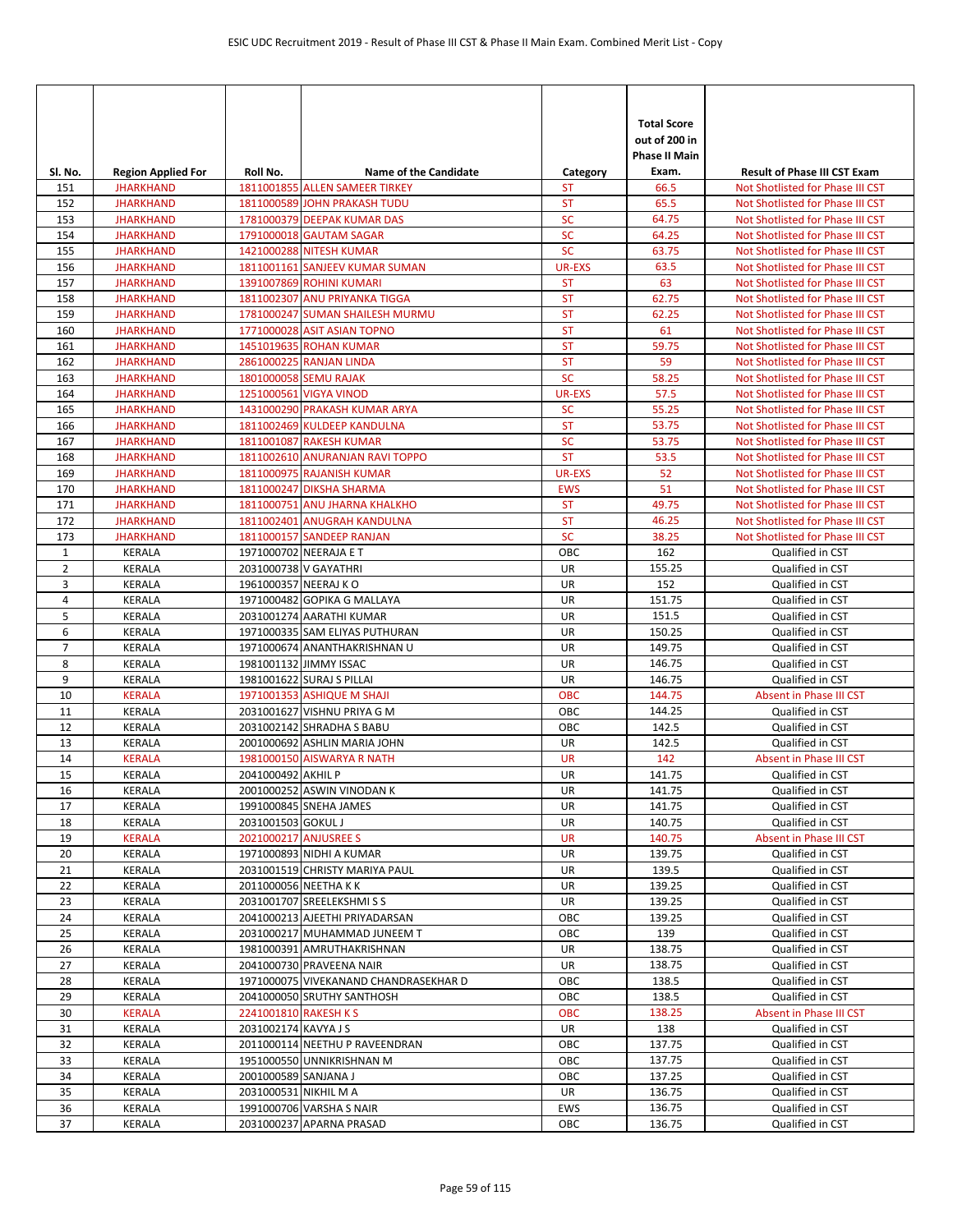|               |                                            |                        |                                                      |                       | <b>Total Score</b><br>out of 200 in<br><b>Phase II Main</b> |                                                         |
|---------------|--------------------------------------------|------------------------|------------------------------------------------------|-----------------------|-------------------------------------------------------------|---------------------------------------------------------|
| SI. No.<br>38 | <b>Region Applied For</b><br><b>KERALA</b> | Roll No.               | Name of the Candidate<br>2031002227 MAHADEVAN V      | Category<br><b>UR</b> | Exam.<br>136.75                                             | <b>Result of Phase III CST Exam</b><br>Qualified in CST |
| 39            | <b>KERALA</b>                              |                        | 1991000264 ANAKHA ANAND                              | <b>UR</b>             | 136.75                                                      | Not Qualified in CST                                    |
| 40            | <b>KERALA</b>                              | 1981000233 JYOTHIS G S |                                                      | UR                    | 136.5                                                       | Qualified in CST                                        |
| 41            | KERALA                                     |                        | 2041000449 ROSHNI SURESH P                           | ОВС                   | 136.25                                                      | Qualified in CST                                        |
| 42            | <b>KERALA</b>                              |                        | 2041000557 APARNA JOHNSON                            | UR                    | 136                                                         | Qualified in CST                                        |
| 43            | <b>KERALA</b>                              |                        | 2031000547 ANAGHA KRISHNA N                          | UR                    | 136                                                         | Qualified in CST                                        |
| 44            | <b>KERALA</b>                              |                        | 1981000469 ANANTHU B NAIR                            | <b>UR</b>             | 135.75                                                      | Absent in Phase III CST                                 |
| 45            | <b>KERALA</b>                              |                        | 2041000713 VINU N RAVINDRAN                          | OBC                   | 135.5                                                       | Qualified in CST                                        |
| 46            | KERALA                                     |                        | 2031001750 VIPIN KARUNAKARAN                         | UR                    | 135.5                                                       | Qualified in CST                                        |
| 47            | <b>KERALA</b>                              |                        | 2001000818 VRUNDHA V M                               | OBC                   | 135.5                                                       | Qualified in CST                                        |
| 48            | <b>KERALA</b>                              |                        | 2031000065 SWATHY C CHANDRAN                         | UR                    | 135.25                                                      | Qualified in CST                                        |
| 49            | <b>KERALA</b>                              | 2021000129 ANJANA P U  |                                                      | OBC                   | 135                                                         | Qualified in CST                                        |
| 50            | <b>KERALA</b>                              | 1951000172 ATHIRA U    |                                                      | UR                    | 135                                                         | Qualified in CST                                        |
| 51            | KERALA                                     |                        | 2001001002 JISHNU ANAND P                            | <b>EWS</b>            | 134.75                                                      | Qualified in CST                                        |
| 52            | <b>KERALA</b>                              | 1961000236 ULLASAN N   |                                                      | UR-EXS                | 134.5                                                       | Qualified in CST                                        |
| 53            | <b>KERALA</b>                              | 1981001407 MEGHA A S   |                                                      | <b>UR</b>             | 134.5                                                       | Qualified in CST                                        |
| 54            | KERALA                                     |                        | 1971001778 SALY THOMAS                               | UR                    | 134.5                                                       | Qualified in CST                                        |
| 55            | KERALA                                     |                        | 1981001214 SHWETA MARY KOSHY                         | OBC                   | 134.5                                                       | Qualified in CST                                        |
| 56            | KERALA                                     |                        | 1951000519 ANANTHU P S                               | OBC                   | 134.25                                                      | Qualified in CST                                        |
| 57            | <b>KERALA</b>                              |                        | 1981001377 JASMINE T NETTO                           | OBC                   | 134.25                                                      | Qualified in CST                                        |
| 58            | KERALA                                     |                        | 2031001394 SURYA GIRISH                              | ОВС                   | 134.25                                                      | Qualified in CST                                        |
| 59<br>60      | <b>KERALA</b><br><b>KERALA</b>             |                        | 2031002068 PRIYANKA W S<br>1981001675 ARYA SUBHASH V | UR<br>OBC             | 134<br>134                                                  | Qualified in CST                                        |
| 61            | KERALA                                     |                        | 1991000693 MALAVIKA C                                | OBC                   | 134                                                         | Qualified in CST<br>Qualified in CST                    |
| 62            | KERALA                                     | 1971001139 ANEESH V G  |                                                      | UR-EXS                | 133.75                                                      | Qualified in CST                                        |
| 63            | <b>KERALA</b>                              | 2031000922 ANJALI T    |                                                      | UR                    | 133.75                                                      | Qualified in CST                                        |
| 64            | KERALA                                     |                        | 1991000310 SHILLU MANUEL                             | UR                    | 133.75                                                      | Qualified in CST                                        |
| 65            | KERALA                                     |                        | 2651000169 JAYARAM P G                               | <b>EWS</b>            | 133.75                                                      | Qualified in CST                                        |
| 66            | <b>KERALA</b>                              | 2011000058 AKSHAY P    |                                                      | <b>OBC</b>            | 133.5                                                       | Absent in Phase III CST                                 |
| 67            | <b>KERALA</b>                              | 2041001124 VISHNU N    |                                                      | UR                    | 133.5                                                       | Qualified in CST                                        |
| 68            | <b>KERALA</b>                              |                        | 2001000739 SABNA CHANDRAN K                          | UR                    | 133.5                                                       | Qualified in CST                                        |
| 69            | KERALA                                     |                        | 1971001456 DIBIN THOMAS                              | UR                    | 133.25                                                      | Qualified in CST                                        |
| 70            | <b>KERALA</b>                              |                        | 2041001222 AMRITHA GEORGE                            | UR                    | 133.25                                                      | Qualified in CST                                        |
| 71            | KERALA                                     |                        | 1971000559 LEKSHMIPRIYA E V                          | ОВС                   | 133                                                         | Qualified in CST                                        |
| 72            | KERALA                                     |                        | 2031001364 ARYA MOHAN                                | OBC                   | 132.5                                                       | Qualified in CST                                        |
| 73            | <b>KERALA</b>                              |                        | 1971000755 SETHU KRISHNAN M                          | <b>UR</b>             | 132.25                                                      | Qualified in CST                                        |
| 74            | <b>KERALA</b>                              | 1981001234 RADHIKA S   |                                                      | UR                    | 132.25                                                      | Qualified in CST                                        |
| 75            | <b>KERALA</b>                              | 1981000356 SHEJIN T    |                                                      | OBC                   | 132.25                                                      | Qualified in CST                                        |
| 76            | <b>KERALA</b>                              | 2001000898 ROHAN V     |                                                      | OBC                   | 132.25                                                      | Qualified in CST                                        |
| 77            | KERALA                                     | 2021000598 VIMYA V     |                                                      | OBC                   | 132.25                                                      | Qualified in CST                                        |
| 78            | KERALA                                     | 1971001625 DIANA K V   |                                                      | UR                    | 132                                                         | Qualified in CST                                        |
| 79            | KERALA                                     |                        | 2001000765 GANGA RATNAM K P                          | ОВС                   | 131.75                                                      | Qualified in CST                                        |
| 80            | <b>KERALA</b>                              | 2031000181 INDUJA G R  |                                                      | UR                    | 131.5                                                       | Qualified in CST                                        |
| 81            | KERALA                                     |                        | 1961000284 LINSHA K BALAN                            | ОВС                   | 131.5<br>131.25                                             | Qualified in CST                                        |
| 82<br>83      | KERALA<br>KERALA                           | 1981001919 SRUTHI S    | 2031000699 PARVATHY DJ                               | UR<br>UR              | 131.25                                                      | Qualified in CST<br>Qualified in CST                    |
| 84            | <b>KERALA</b>                              |                        | 2031001073 AISWARYA M L                              | OBC                   | 131.25                                                      | Absent in Phase III CST                                 |
| 85            | KERALA                                     | 1971000726 ANSHI S A   |                                                      | OBC                   | 131.25                                                      | Qualified in CST                                        |
| 86            | <b>KERALA</b>                              |                        | 1981001469 DALIYA DIAS                               | <b>OBC</b>            | 131.25                                                      | Not Qualified in CST                                    |
| 87            | KERALA                                     | 1981000844 KEERTHI S   |                                                      | ОВС                   | 131                                                         | Qualified in CST                                        |
| 88            | KERALA                                     |                        | 1971001247 SETHULAKSHMIS                             | UR                    | 131                                                         | Qualified in CST                                        |
| 89            | KERALA                                     |                        | 1981000880 NEELIMA BABU                              | ОВС                   | 131                                                         | Qualified in CST                                        |
| 90            | KERALA                                     |                        | 1971001478 SANGEETHA VARMA A                         | UR                    | 131                                                         | Qualified in CST                                        |
| 91            | KERALA                                     |                        | 2031001685 LEKSHMY K V                               | UR                    | 131                                                         | Qualified in CST                                        |
| 92            | KERALA                                     |                        | 2041000252 CHARUTHA CD                               | ОВС                   | 131                                                         | Qualified in CST                                        |
| 93            | KERALA                                     | 1961000071 SARATH K K  |                                                      | UR                    | 130.75                                                      | Qualified in CST                                        |
| 94            | KERALA                                     |                        | 2031002147 RESHMA S R                                | OBC                   | 130.75                                                      | Qualified in CST                                        |
| 95            | KERALA                                     |                        | 1981001778 SHEBIN MATHEW                             | UR                    | 130.75                                                      | Qualified in CST                                        |
| 96            | KERALA                                     | 1951000142 ARYA S      |                                                      | ОВС                   | 130.5                                                       | Qualified in CST                                        |
| 97            | KERALA                                     | 1951000644 ARUN T A    |                                                      | OBC                   | 130.5                                                       | Qualified in CST                                        |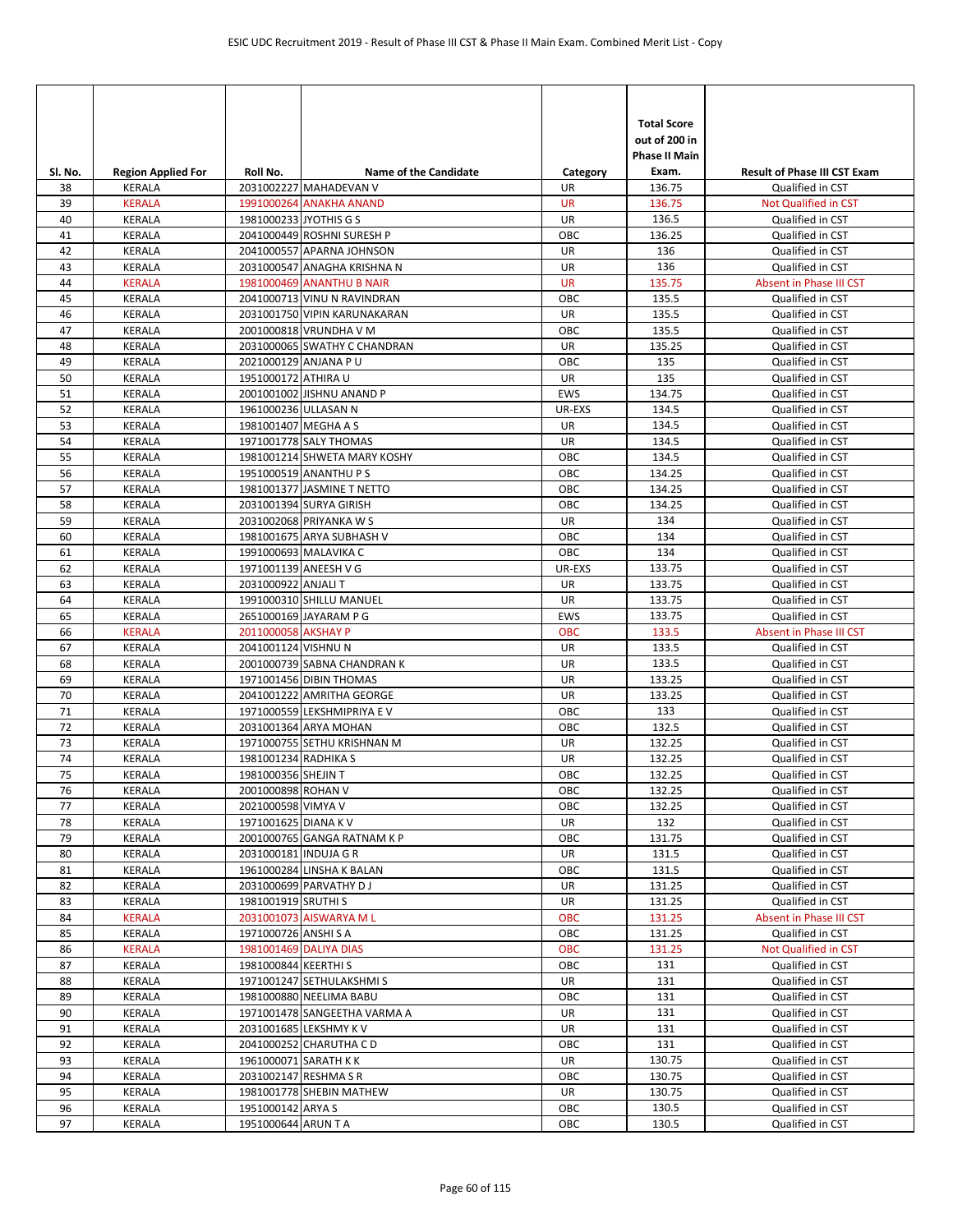|            |                           |                       |                                 |               | <b>Total Score</b><br>out of 200 in |                                      |
|------------|---------------------------|-----------------------|---------------------------------|---------------|-------------------------------------|--------------------------------------|
| Sl. No.    | <b>Region Applied For</b> | Roll No.              | <b>Name of the Candidate</b>    | Category      | <b>Phase II Main</b><br>Exam.       | <b>Result of Phase III CST Exam</b>  |
| 98         | <b>KERALA</b>             |                       | 2041000723 AKHIL JAYAN          | <b>UR</b>     | 130.5                               | Qualified in CST                     |
| 99         | <b>KERALA</b>             |                       | 1981001170 LAKSHMI JAGADEESH    | UR            | 130.5                               | Qualified in CST                     |
| 100        | KERALA                    | 2031001202 GANGA G S  |                                 | UR            | 130.5                               | Qualified in CST                     |
| 101        | KERALA                    | 2031000100 G GOKUL    |                                 | UR            | 130                                 | Qualified in CST                     |
| 102        | KERALA                    |                       | 2031000089 JIGITHA RAJ K P      | OBC           | 129.75                              | Qualified in CST                     |
| 103        | <b>KERALA</b>             | 2041000912 NIMI KR    |                                 | OBC           | 129.75                              | Qualified in CST                     |
| 104        | KERALA                    |                       | 1971000815 VISHNU KRISHNAKUMAR  | UR            | 129.75                              | Qualified in CST                     |
| 105        | KERALA                    |                       | 1951000649 KRISHNA CHANDRAN B   | UR            | 129.75                              | Qualified in CST                     |
| 106        | KERALA                    | 2021000479 AKHILA J   |                                 | OBC           | 129.75                              | Qualified in CST                     |
| 107        | KERALA                    | 2021000596 ANJALI PP  |                                 | OBC           | 129.75                              | Qualified in CST                     |
| 108        | KERALA                    |                       | 1981001841 GAYATHRI DEVI B M    | UR            | 129.5                               | Qualified in CST                     |
| 109        | KERALA                    | 1981001639 KIRAN S    |                                 | UR            | 129.25                              | Qualified in CST                     |
| 110        | <b>KERALA</b>             | 1981001265 ANISHA V R |                                 | OBC           | 129.25                              | Qualified in CST                     |
| 111        | KERALA                    |                       | 1981001673 VAISHNAVI J S        | UR            | 129.25                              | Qualified in CST                     |
| 112        | KERALA                    | 2031000937 ARYA U S   |                                 | UR            | 129.25                              | Qualified in CST                     |
| 113        | <b>KERALA</b>             |                       | 1971000087 GANGA MOHAN          | UR            | 129.25                              | Qualified in CST                     |
| 114        | <b>KERALA</b>             |                       | 2001000875 SAJAY M GEORGE       | UR            | 129                                 | Qualified in CST                     |
| 115        | KERALA                    |                       | 2041000040 ARAVIND NARAYANAN    | SC            | 129                                 | Qualified in CST                     |
| 116        | <b>KERALA</b>             | 2001000849 ANUSHA M   |                                 | OBC           | 129                                 | Qualified in CST                     |
| 117        | KERALA                    |                       | 2041000740 MERIN MATHEW         | UR            | 129                                 | Qualified in CST                     |
| 118        | KERALA                    |                       | 1991000103 ANJU SEBASTIAN       | UR            | 128.75                              | Qualified in CST                     |
| 119        | <b>KERALA</b>             |                       | 1981000437 KEERTHANA NAIR S     | <b>UR</b>     | 128.75                              | Absent in Phase III CST              |
| 120        | KERALA                    |                       | 1951000454 SYAMA S KUMAR        | UR            | 128.5                               | Qualified in CST                     |
| 121        | KERALA                    | 2021000612 AMBILI P M |                                 | OBC           | 128.5                               | Qualified in CST                     |
| 122        | KERALA                    |                       | 1951000421 SRUTHY KRISHNAKUMAR  | UR            | 128.5                               | Qualified in CST                     |
| 123        | KERALA                    | 2001000156 ASHITHA K  |                                 | OBC           | 128.5                               | Qualified in CST                     |
| 124        | <b>KERALA</b>             | 2001000163 SARIKA J   |                                 | OBC           | 128.5                               | Qualified in CST                     |
| 125        | KERALA                    |                       | 2031000426 RESHMA R S           | UR            | 128.5                               | Qualified in CST                     |
| 126        | <b>KERALA</b>             | 2031001784 SRINGA S   |                                 | OBC           | 128.5<br>128.25                     | Qualified in CST                     |
| 127        | KERALA<br>KERALA          | 1981000167 ANUSREE S  | 2031001505 BIJU KUMAR S         | OBC-EXS<br>UR | 128.25                              | Qualified in CST<br>Qualified in CST |
| 128<br>129 | <b>KERALA</b>             |                       | 2001000514 SNEHA KRISHNAN       | <b>UR</b>     | 128.25                              | Not Qualified in CST                 |
| 130        | KERALA                    | 2031000757 DIVYA M S  |                                 | UR            | 128                                 | Qualified in CST                     |
| 131        | KERALA                    | 1971000749 AKASH T    |                                 | <b>EWS</b>    | 128                                 | Qualified in CST                     |
| 132        | KERALA                    |                       | 2031001317 SAMUEL VARGHESE      | OBC           | 128                                 | Qualified in CST                     |
| 133        | KERALA                    |                       | 2031001590 SREENATH P C         | UR            | 127.75                              | Qualified in CST                     |
| 134        | <b>KERALA</b>             |                       | 2001000573 ARUNDHATHY M KRISHNA | UR            | 127.75                              | Qualified in CST                     |
| 135        | KERALA                    |                       | 1991000829 JAISYMOL MARKOSE     | <b>UR</b>     | 127.75                              | Qualified in CST                     |
| 136        | KERALA                    |                       | 1991000462 JAYALAKSHMI P        | UR            | 127.5                               | Qualified in CST                     |
| 137        | <b>KERALA</b>             | 1971000464 SACHIN S   |                                 | <b>UR</b>     | 127.25                              | Absent in Phase III CST              |
| 138        | <b>KERALA</b>             |                       | 2001000388 AKHIL S NAIR         | UR            | 127.25                              | Qualified in CST                     |
| 139        | KERALA                    |                       | 1971001203 RESHMA JOSE K        | UR            | 127.25                              | Qualified in CST                     |
| 140        | <b>KERALA</b>             |                       | 1981001694 PARVATHY S           | <b>UR</b>     | 127.25                              | Absent in Phase III CST              |
| 141        | KERALA                    |                       | 1951000578 AKHIL K ANIL         | ОВС           | 127                                 | Qualified in CST                     |
| 142        | KERALA                    |                       | 2001000016 ANUSREE V S          | ОВС           | 127                                 | Qualified in CST                     |
| 143        | <b>KERALA</b>             | 1971001774 NEVIN KJ   |                                 | OBC           | 127                                 | Qualified in CST                     |
| 144        | KERALA                    | 2031002199 KARTHIKA S |                                 | UR            | 127                                 | Qualified in CST                     |
| 145        | KERALA                    |                       | 1981000604 BINCY MATHEW         | UR            | 127                                 | Qualified in CST                     |
| 146        | KERALA                    | 1981000080 MYTHILI S  |                                 | UR            | 126.75                              | Qualified in CST                     |
| 147        | KERALA                    |                       | 2001000207 AISWARIA MOHAN E     | OBC           | 126.75                              | Qualified in CST                     |
| 148        | KERALA                    | 2021000089 SHINCY P   |                                 | OBC           | 126.75                              | Qualified in CST                     |
| 149        | KERALA                    |                       | 1971001389 JUSTINE P AUGUSTINE  | EWS           | 126.5                               | Qualified in CST                     |
| 150        | KERALA                    | 2001000903 PRAVEEN K  |                                 | UR            | 126.5                               | Qualified in CST                     |
| 151        | KERALA                    | 2041000310 JAIPAUL C  |                                 | UR            | 126.5                               | Qualified in CST                     |
| 152        | KERALA                    |                       | 1971001386 RUKSANA N S          | OBC           | 126.5                               | Qualified in CST                     |
| 153        | KERALA                    | 1971000455 JISHNU R   |                                 | UR            | 126.25                              | Qualified in CST                     |
| 154        | KERALA                    |                       | 2021000447 SARANYA T S          | OBC           | 126.25                              | Qualified in CST                     |
| 155        | KERALA                    |                       | 1981000355 NIMISHA V R          | OBC           | 126.25                              | Qualified in CST                     |
| 156        | KERALA                    |                       | 2031001047 AISWARYA NAIR B      | UR            | 126.25                              | Qualified in CST                     |
| 157        | <b>KERALA</b>             |                       | 1971001153 APARNASRI M          | <b>OBC</b>    | 126.25                              | Absent in Phase III CST              |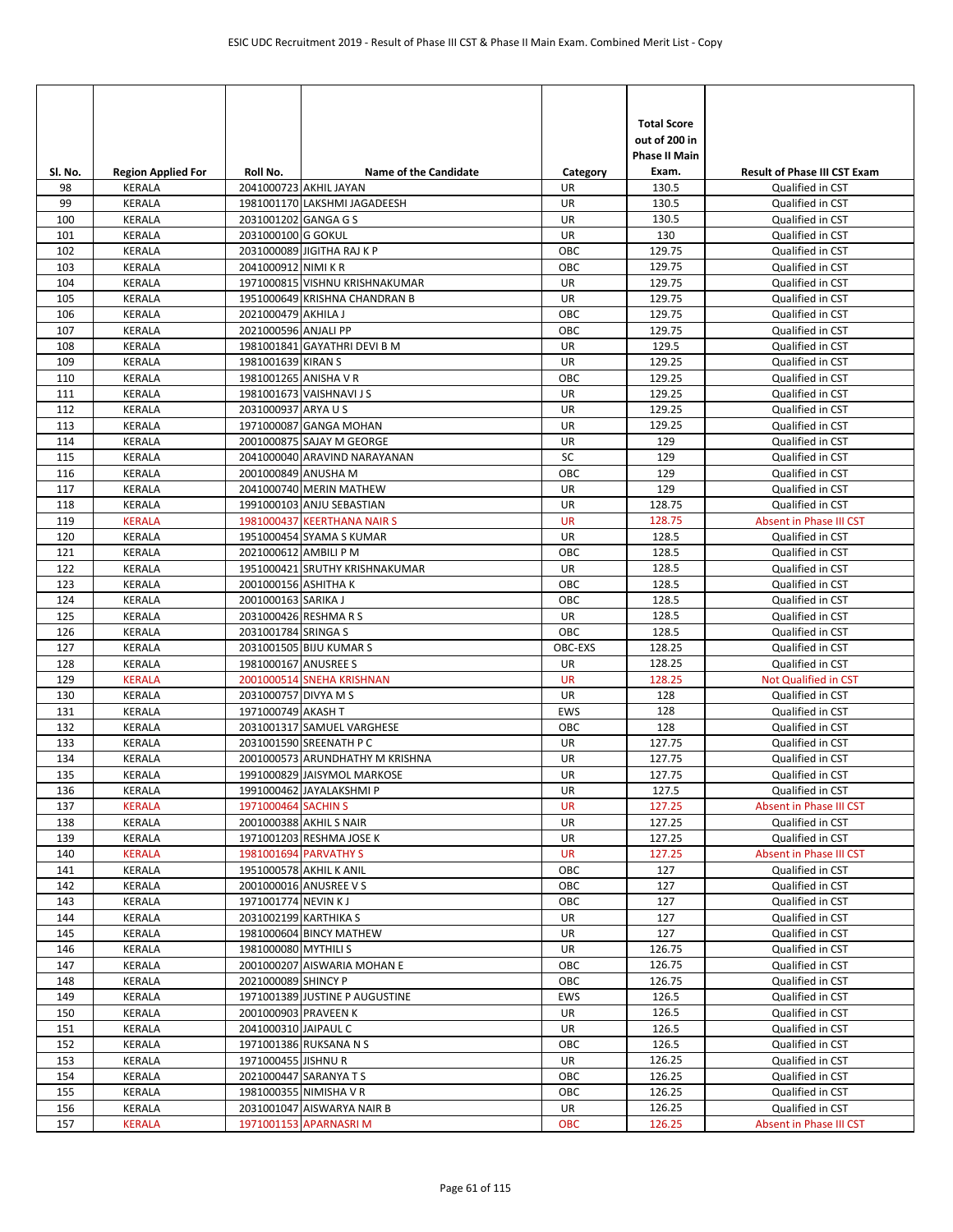|                |                                            |                       |                                                              |                         | <b>Total Score</b><br>out of 200 in<br><b>Phase II Main</b> |                                                         |
|----------------|--------------------------------------------|-----------------------|--------------------------------------------------------------|-------------------------|-------------------------------------------------------------|---------------------------------------------------------|
| SI. No.<br>158 | <b>Region Applied For</b><br><b>KERALA</b> | Roll No.              | <b>Name of the Candidate</b><br>1951000535 MATHEWS KUTTATHIL | Category<br><b>UR</b>   | Exam.<br>126                                                | <b>Result of Phase III CST Exam</b><br>Qualified in CST |
| 159            | KERALA                                     | 2021000259 GOPIKA G   |                                                              | <b>EWS</b>              | 125.5                                                       | Qualified in CST                                        |
| 160            | KERALA                                     | 2011000032 SAJITHA M  |                                                              | OBC                     | 125.5                                                       | Qualified in CST                                        |
| 161            | <b>KERALA</b>                              |                       | 1971001270 GOPIKA KRISHNAN G                                 | UR                      | 125.5                                                       | Qualified in CST                                        |
| 162            | KERALA                                     |                       | 1971000729 ANJANA V NAIR                                     | UR                      | 125.5                                                       | Qualified in CST                                        |
| 163            | KERALA                                     |                       | 2041000926 VEENA VELAYUDHAN                                  | OBC                     | 125.25                                                      | Qualified in CST                                        |
| 164            | <b>KERALA</b>                              | 2041001230 RAJEEV K A |                                                              | OBC                     | 125.25                                                      | Qualified in CST                                        |
| 165            | KERALA                                     |                       | 2041000777 SREEJITHA P S                                     | OBC                     | 125                                                         | Qualified in CST                                        |
| 166            | <b>KERALA</b>                              |                       | 2031000496 RITHU NANDANA A                                   | UR                      | 125                                                         | Qualified in CST                                        |
| 167            | <b>KERALA</b>                              | 2031001453 ANAND R    |                                                              | UR                      | 125                                                         | Qualified in CST                                        |
| 168            | KERALA                                     |                       | 1971001606 LAYA THOMAS                                       | EWS                     | 125                                                         | Qualified in CST                                        |
| 169            | <b>KERALA</b>                              | 2041000135 SWEDA P V  |                                                              | UR                      | 124.75                                                      | Qualified in CST                                        |
| 170            | KERALA                                     |                       | 2031000561 SREELEKSHMY S S                                   | UR                      | 124.75                                                      | Qualified in CST                                        |
| 171            | <b>KERALA</b>                              | 1951000141 DARSANA B  |                                                              | OBC                     | 124.75                                                      | Qualified in CST                                        |
| 172            | KERALA                                     | 2011000116 DRISYA K   |                                                              | OBC                     | 124.5                                                       | Qualified in CST                                        |
| 173            | <b>KERALA</b>                              |                       | 2001000885 VISHNU M R                                        | OBC                     | 124.25                                                      | Qualified in CST                                        |
| 174            | <b>KERALA</b>                              |                       | 1991000750 JOBY SEBASTIAN                                    | UR                      | 124.25                                                      | Qualified in CST                                        |
| 175            | KERALA                                     |                       | 2001000795 VARADA DILEEPAN                                   | UR                      | 124.25                                                      | Qualified in CST                                        |
| 176            | <b>KERALA</b>                              |                       | 1981001822 SUJITHA KUMARI S                                  | <b>UR</b>               | 124                                                         | Not Qualified in CST                                    |
| 177            | <b>KERALA</b>                              |                       | 1991000589 ARJUN KUMAR K V                                   | UR                      | 123.75                                                      | Qualified in CST                                        |
| 178            | <b>KERALA</b>                              | 1971000520 SRUTHI P   |                                                              | <b>OBC</b>              | 123.75                                                      | <b>Not Qualified in CST</b>                             |
| 179<br>180     | <b>KERALA</b><br><b>KERALA</b>             |                       | 2011000045 AKBAR ALI P P<br>1981000089 GANESH P NAICK        | <b>OBC</b><br><b>UR</b> | 123.75<br>123.5                                             | Absent in Phase III CST                                 |
| 181            | KERALA                                     |                       | 2031001537 AKSHAY MOHAN P                                    | UR                      | 123.5                                                       | Not Qualified in CST<br>Qualified in CST                |
| 182            | KERALA                                     | 1951000023 AMBILI M   |                                                              | OBC                     | 123.25                                                      | Qualified in CST                                        |
| 183            | <b>KERALA</b>                              |                       | 1981000498 ROSHAN JOY                                        | <b>UR</b>               | 123.25                                                      | Not Shotlisted for Phase III CST                        |
| 184            | <b>KERALA</b>                              |                       | 1971000376 O B GEORGEKUTTY                                   | OBC                     | 123.25                                                      | Qualified in CST                                        |
| 185            | <b>KERALA</b>                              |                       | 2031000846 EBY CHERIAN                                       | <b>UR</b>               | 123.25                                                      | Not Shotlisted for Phase III CST                        |
| 186            | <b>KERALA</b>                              |                       | 2021000133 HARITHA KK                                        | <b>EWS</b>              | 123.25                                                      | Absent in Phase III CST                                 |
| 187            | <b>KERALA</b>                              |                       | 1981000590 SREELEKSHMIR                                      | OBC                     | 123                                                         | Qualified in CST                                        |
| 188            | <b>KERALA</b>                              |                       | 1971000303 VIDHYA RADHAKRISHNAN                              | <b>UR</b>               | 123                                                         | Not Shotlisted for Phase III CST                        |
| 189            | <b>KERALA</b>                              | 1971001388 ASWINI P V |                                                              | <b>UR</b>               | 123                                                         | Not Shotlisted for Phase III CST                        |
| 190            | <b>KERALA</b>                              |                       | 2031001023 SREEDEEP MENON V P                                | <b>UR</b>               | 122.75                                                      | Not Shotlisted for Phase III CST                        |
| 191            | <b>KERALA</b>                              |                       | 2031001916 NANDHU M I                                        | <b>UR</b>               | 122.75                                                      | Not Shotlisted for Phase III CST                        |
| 192            | KERALA                                     | 2031001278 MANOJ M    |                                                              | OBC                     | 122.75                                                      | Qualified in CST                                        |
| 193            | <b>KERALA</b>                              | 2041000019 ATHIRA P   |                                                              | <b>UR</b>               | 122.5                                                       | Not Shotlisted for Phase III CST                        |
| 194            | KERALA                                     | 2001000607 SAJILA K   |                                                              | OBC                     | 122.5                                                       | Qualified in CST                                        |
| 195            | <b>KERALA</b>                              |                       | 2031001647 ANITTA DENNY                                      | <b>UR</b>               | 122.25                                                      | Not Shotlisted for Phase III CST                        |
| 196            | <b>KERALA</b>                              |                       | 2021000024 GOUTHAMDEV N D                                    | <b>UR</b>               | 122.25                                                      | Not Shotlisted for Phase III CST                        |
| 197            | <b>KERALA</b>                              |                       | 1951000010 STEFFI ELIZABETH MATHEW                           | <b>UR</b>               | 122                                                         | Not Shotlisted for Phase III CST                        |
| 198            | <b>KERALA</b>                              | 1961000359 DIVYA P    |                                                              | <b>UR</b>               | 122                                                         | Not Shotlisted for Phase III CST                        |
| 199            | KERALA                                     |                       | 1951000424 GREESHMA G PILLAI                                 | EWS                     | 122                                                         | Qualified in CST                                        |
| 200            | <b>KERALA</b>                              | 1961000394 JIMNA P    |                                                              | OBC                     | 122                                                         | Not Qualified in CST                                    |
| 201            | KERALA                                     |                       | 1971001604 AKSHATHA R                                        | <b>UR</b>               | 121.75                                                      | Not Shotlisted for Phase III CST                        |
| 202<br>203     | KERALA                                     |                       | 2041000323 NEETHU SIMON<br>1971000914 SREEJITH T C           | <b>UR</b><br>OBC        | 121.75<br>121.75                                            | Not Shotlisted for Phase III CST<br>Qualified in CST    |
| 204            | KERALA<br><b>KERALA</b>                    |                       | 2031001251 SREELEKSHMI B S                                   | <b>UR</b>               | 121.75                                                      | Not Shotlisted for Phase III CST                        |
| 205            | KERALA                                     |                       | 2021000189 GREESHMA V                                        | OBC                     | 121.5                                                       | Qualified in CST                                        |
| 206            | KERALA                                     | 1971000219 SITHA K S  |                                                              | ОВС                     | 121.5                                                       | Qualified in CST                                        |
| 207            | KERALA                                     | 1981000082 SUNITH CK  |                                                              | OBC                     | 121.5                                                       | Qualified in CST                                        |
| 208            | KERALA                                     | 2001000267 ARUN C     |                                                              | OBC                     | 121.5                                                       | Qualified in CST                                        |
| 209            | KERALA                                     |                       | 1971001517 ARUN ASHOK                                        | ОВС                     | 121.5                                                       | Qualified in CST                                        |
| 210            | <b>KERALA</b>                              |                       | 2001000410 ATHUL M DAS                                       | <b>UR</b>               | 121.5                                                       | Not Shotlisted for Phase III CST                        |
| 211            | KERALA                                     |                       | 2041000771 KAVYA BALAKRISHNAN                                | ОВС                     | 121.25                                                      | Qualified in CST                                        |
| 212            | KERALA                                     | 2031002033 G ANAND    |                                                              | OBC                     | 121.25                                                      | Qualified in CST                                        |
| 213            | <b>KERALA</b>                              | 2001000964 ARUN M     |                                                              | <b>OBC</b>              | 121.25                                                      | Absent in Phase III CST                                 |
| 214            | <b>KERALA</b>                              | 1991000121 ANJITHA S  |                                                              | <b>UR</b>               | 121                                                         | Not Shotlisted for Phase III CST                        |
| 215            | <b>KERALA</b>                              |                       | 1991000716 JISS MARIA JOSE                                   | UR                      | 120.75                                                      | Not Shotlisted for Phase III CST                        |
| 216            | <b>KERALA</b>                              |                       | 1951000278 GAYATHRI PRAKASH                                  | <b>OBC</b>              | 120.75                                                      | Not Qualified in CST                                    |
| 217            | KERALA                                     |                       | 1951000235 PRATHIBHA S                                       | OBC                     | 120.5                                                       | Qualified in CST                                        |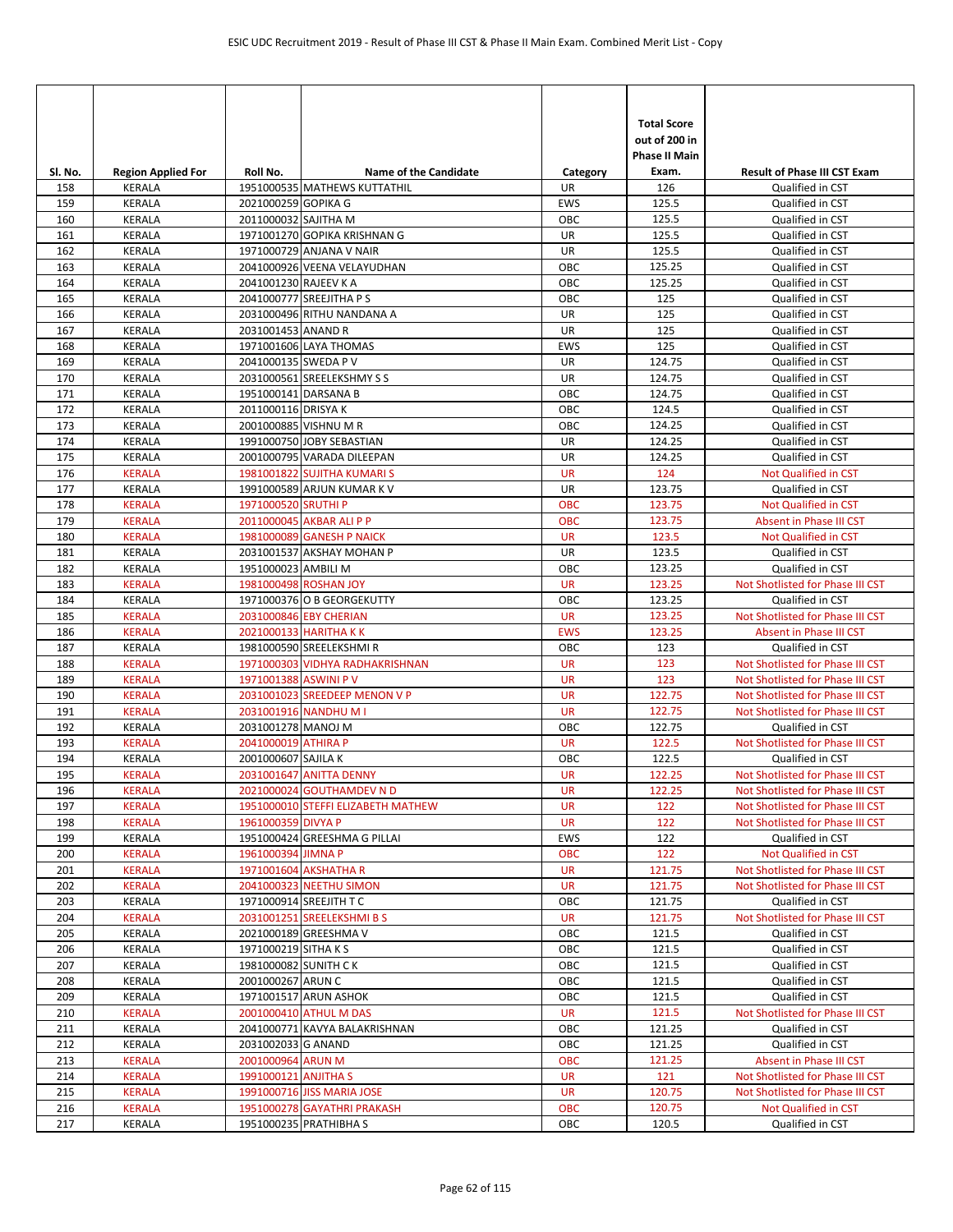| SI. No.    | <b>Region Applied For</b> | Roll No.              | <b>Name of the Candidate</b>                           | Category               | <b>Total Score</b><br>out of 200 in<br><b>Phase II Main</b><br>Exam. | <b>Result of Phase III CST Exam</b>                  |
|------------|---------------------------|-----------------------|--------------------------------------------------------|------------------------|----------------------------------------------------------------------|------------------------------------------------------|
| 218        | KERALA                    | 1981001231 LEKSHMI J  |                                                        | ОВС                    | 120                                                                  | Qualified in CST                                     |
| 219        | KERALA                    |                       | 1981000955 KEERTHANA RAJ                               | OBC                    | 120                                                                  | Qualified in CST                                     |
| 220        | <b>KERALA</b>             |                       | 1971000417 KEVIN JAMES FERNANDEZ                       | OBC                    | 120                                                                  | Qualified in CST                                     |
| 221        | <b>KERALA</b>             | 1981001857 ANNIE JOSE |                                                        | OBC                    | 120                                                                  | Qualified in CST                                     |
| 222        | <b>KERALA</b>             | 2021000378 SACHIN N C |                                                        | OBC                    | 120                                                                  | Qualified in CST                                     |
| 223        | KERALA                    |                       | 2041000224 HARITHA V R                                 | OBC                    | 120                                                                  | Qualified in CST                                     |
| 224        | KERALA                    |                       | 1831000762 GREESHMA KS                                 | OBC                    | 119.75                                                               | Qualified in CST                                     |
| 225        | <b>KERALA</b>             | 2041000500 VIVEK K    |                                                        | <b>UR</b><br><b>UR</b> | 119.75                                                               | Not Shotlisted for Phase III CST                     |
| 226<br>227 | <b>KERALA</b><br>KERALA   | 1981001150 SIMI SAM   | 2001000184 APARNA SASI                                 | OBC                    | 119.75<br>119.75                                                     | Not Shotlisted for Phase III CST<br>Qualified in CST |
| 228        | <b>KERALA</b>             |                       | 2031001931 NITHIN MOHAN M                              | <b>UR</b>              | 119.75                                                               | Not Shotlisted for Phase III CST                     |
| 229        | KERALA                    |                       | 1971001499 AASHNA LAL                                  | OBC                    | 119.75                                                               | Qualified in CST                                     |
| 230        | <b>KERALA</b>             | 2031001250 RIJITH S   |                                                        | OBC                    | 119.5                                                                | Qualified in CST                                     |
| 231        | <b>KERALA</b>             |                       | 1971000825 KRISHNAPRIYA C                              | EWS                    | 119.5                                                                | Qualified in CST                                     |
| 232        | <b>KERALA</b>             |                       | 1951000128 SITHARA VIJAYAN                             | EWS                    | 119.5                                                                | Qualified in CST                                     |
| 233        | KERALA                    |                       | 2041000544 SACHIN ANAND C A                            | OBC                    | 119.5                                                                | Qualified in CST                                     |
| 234        | <b>KERALA</b>             | 1961000509 ATHIRA M   |                                                        | <b>OBC</b>             | 119.5                                                                | Not Qualified in CST                                 |
| 235        | <b>KERALA</b>             |                       | 1971000791 VARUN RAJ P P                               | OBC                    | 119.25                                                               | Qualified in CST                                     |
| 236        | <b>KERALA</b>             | 1971001298 AMAL PAUL  |                                                        | <b>UR</b>              | 119.25                                                               | Not Shotlisted for Phase III CST                     |
| 237        | <b>KERALA</b>             |                       | 1991000507 ROBIN K SUNNY                               | UR-PC                  | 119.25                                                               | Qualified in CST                                     |
| 238        | <b>KERALA</b>             |                       | 1971000636 NIRANJANA BHARATHY                          | OBC                    | 119.25                                                               | Qualified in CST                                     |
| 239        | KERALA                    |                       | 2041000683 KARTHIKA P K                                | OBC                    | 119                                                                  | Qualified in CST                                     |
| 240        | <b>KERALA</b>             |                       | 2031001408 SANGEETH SUDHI                              | OBC                    | 119                                                                  | Qualified in CST                                     |
| 241        | <b>KERALA</b>             |                       | 1971000096 VIMAL ARAVIND                               | OBC                    | 119                                                                  | Qualified in CST                                     |
| 242        | <b>KERALA</b>             | 2041001248 NITHIN M S |                                                        | OBC                    | 118.75                                                               | Qualified in CST                                     |
| 243        | <b>KERALA</b>             | 2041000067 ARYA K A   |                                                        | <b>OBC</b>             | 118.75                                                               | Absent in Phase III CST                              |
| 244        | <b>KERALA</b>             |                       | 1981000812 ATHULYA MATHEW                              | <b>UR</b>              | 118.5                                                                | Not Shotlisted for Phase III CST                     |
| 245        | <b>KERALA</b>             | 1961000150 SHINIJA MV |                                                        | OBC                    | 118.25                                                               | Qualified in CST                                     |
| 246        | KERALA                    | 1971001369 ATHIRA K S |                                                        | OBC                    | 118.25                                                               | Qualified in CST                                     |
| 247        | <b>KERALA</b>             | 1961000276 ABHISHEK S |                                                        | <b>UR</b>              | 118.25                                                               | Not Shotlisted for Phase III CST                     |
| 248        | <b>KERALA</b>             |                       | 1951000162 BIPITHA P KUMAR                             | <b>OBC</b>             | 118                                                                  | <b>Absent in Phase III CST</b>                       |
| 249        | <b>KERALA</b>             |                       | 1961000470 JYOTHISH KRISHNAN A                         | <b>OBC</b>             | 118                                                                  | Not Qualified in CST                                 |
| 250        | <b>KERALA</b>             |                       | 2041000715 ANJU BALAN                                  | SC                     | 118                                                                  | Qualified in CST                                     |
| 251        | <b>KERALA</b>             | 2041000875 BINU M     |                                                        | OBC                    | 117.75                                                               | Qualified in CST                                     |
| 252<br>253 | <b>KERALA</b><br>KERALA   |                       | 1951000087 SREELAKSHMY G<br>1971001212 ASWATHY S ASHOK | EWS<br>OBC             | 117.75<br>117.75                                                     | Qualified in CST<br>Qualified in CST                 |
| 254        | <b>KERALA</b>             |                       | 2031000585 RINI AUGUSTINE                              | <b>UR</b>              | 117.75                                                               | Not Shotlisted for Phase III CST                     |
| 255        | <b>KERALA</b>             |                       | 1961000131 ANUPAMA SASIDHARAN                          | OBC                    | 117.75                                                               | Qualified in CST                                     |
| 256        | KERALA                    |                       | 2581000990 THEJAS KRISHNAN TV                          | EWS                    | 117.75                                                               | Qualified in CST                                     |
| 257        | <b>KERALA</b>             |                       | 2031000560 VEENA B NAIR                                | <b>UR</b>              | 117.5                                                                | Not Shotlisted for Phase III CST                     |
| 258        | <b>KERALA</b>             |                       | 1991000426 THOMAS SEBASTIAN A                          | <b>UR</b>              | 117.5                                                                | Not Shotlisted for Phase III CST                     |
| 259        | KERALA                    |                       | 1991000291 LAKSHMI KRISHNAN                            | <b>UR</b>              | 117.5                                                                | Not Shotlisted for Phase III CST                     |
| 260        | <b>KERALA</b>             |                       | 1981001438 ADARSH D BABU                               | <b>OBC</b>             | 117.25                                                               | Absent in Phase III CST                              |
| 261        | KERALA                    | 2041001241 ANU M R    |                                                        | ОВС                    | 117.25                                                               | Qualified in CST                                     |
| 262        | KERALA                    | 1951000471 NIMISHA M  |                                                        | OBC                    | 117.25                                                               | Qualified in CST                                     |
| 263        | <b>KERALA</b>             | 2041000240 VISHNU C   |                                                        | <b>UR</b>              | 117.25                                                               | Not Shotlisted for Phase III CST                     |
| 264        | KERALA                    |                       | 2031001393 LITTY JOSEPH                                | OBC                    | 117.25                                                               | Qualified in CST                                     |
| 265        | KERALA                    | 2001000950 ATHUL K P  |                                                        | OBC                    | 117                                                                  | Qualified in CST                                     |
| 266        | <b>KERALA</b>             |                       | 1961000341 ABHIJITH K E                                | <b>UR</b>              | 117                                                                  | Not Shotlisted for Phase III CST                     |
| 267        | <b>KERALA</b>             | 2021000599 DEEPA S    |                                                        | <b>UR</b>              | 117                                                                  | Not Shotlisted for Phase III CST                     |
| 268        | KERALA                    | 1961000417 ANUSREE P  |                                                        | OBC                    | 117                                                                  | Qualified in CST                                     |
| 269        | <b>KERALA</b>             |                       | 2031001894 AJAY THOMAS LUKOSE                          | <b>UR</b>              | 116.75                                                               | Not Shotlisted for Phase III CST                     |
| 270        | <b>KERALA</b>             | 1971001772 ABHIJITH S |                                                        | <b>UR</b>              | 116.75                                                               | Not Shotlisted for Phase III CST                     |
| 271        | <b>KERALA</b>             | 1981001123 DIVYA RAJ  |                                                        | <b>UR</b>              | 116.5                                                                | Not Shotlisted for Phase III CST                     |
| 272        | <b>KERALA</b>             |                       | 1971001740 KEERTHANA RAJEEV                            | <b>UR</b>              | 116.5                                                                | Not Shotlisted for Phase III CST                     |
| 273        | KERALA                    | 2031000395 ATHIRA S   |                                                        | OBC                    | 116.5                                                                | Qualified in CST                                     |
| 274        | <b>KERALA</b>             |                       | 2031000735 PAVITHRA JOSH J S                           | OBC                    | 116.5                                                                | Qualified in CST                                     |
| 275        | <b>KERALA</b>             |                       | 1951000587 SREEDEV M R                                 | OBC                    | 116.25                                                               | Not Shotlisted for Phase III CST                     |
| 276        | <b>KERALA</b>             |                       | 2001000138 JUBEE RAJAN C H                             | OBC                    | 116                                                                  | Not Shotlisted for Phase III CST                     |
| 277        | <b>KERALA</b>             |                       | 2031001363 VISHAKH K S                                 | <b>UR</b>              | 116                                                                  | Not Shotlisted for Phase III CST                     |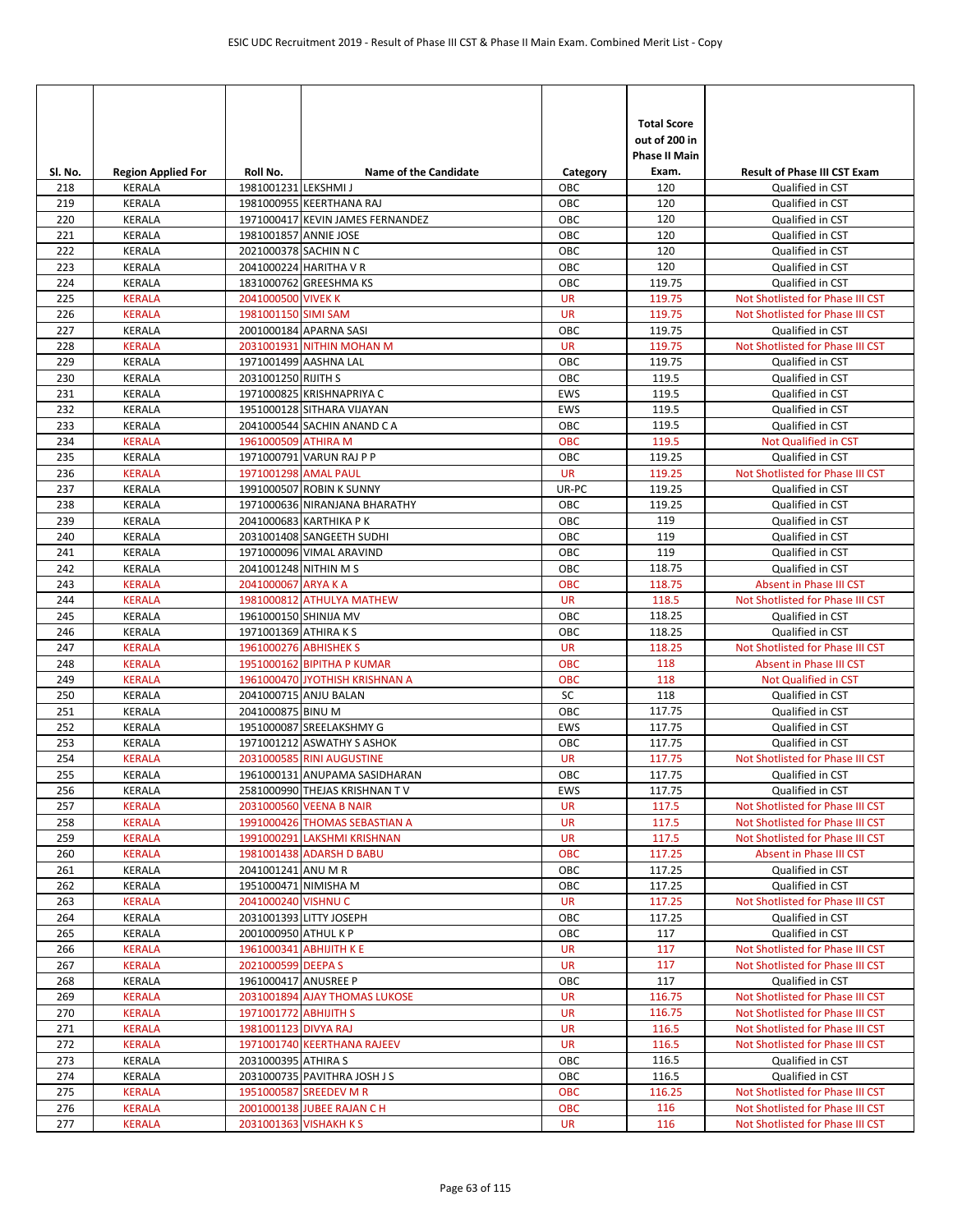|            |                                |                        |                                                               |                         | <b>Total Score</b><br>out of 200 in<br><b>Phase II Main</b> |                                                                      |
|------------|--------------------------------|------------------------|---------------------------------------------------------------|-------------------------|-------------------------------------------------------------|----------------------------------------------------------------------|
| Sl. No.    | <b>Region Applied For</b>      | Roll No.               | <b>Name of the Candidate</b><br>2031001038 SURYASREE G S      | Category                | Exam.<br>116                                                | <b>Result of Phase III CST Exam</b>                                  |
| 278<br>279 | <b>KERALA</b><br><b>KERALA</b> | 1981001015 RAKESH N    |                                                               | <b>UR</b><br><b>UR</b>  | 115.75                                                      | Not Shotlisted for Phase III CST<br>Not Shotlisted for Phase III CST |
| 280        | <b>KERALA</b>                  |                        | 1981000877 PARVATHY KRISHNAN                                  | <b>UR</b>               | 115.75                                                      | Not Shotlisted for Phase III CST                                     |
| 281        | <b>KERALA</b>                  |                        | 1951000637 DINU RAJ V D                                       | <b>OBC</b>              | 115.75                                                      | Not Shotlisted for Phase III CST                                     |
| 282        | <b>KERALA</b>                  |                        | 2001000259 ASWANTH K                                          | OBC                     | 115.75                                                      | Not Shotlisted for Phase III CST                                     |
| 283        | KERALA                         |                        | 1971001368 LINOJ VARGHESE                                     | UR-EXS                  | 115.5                                                       | Qualified in CST                                                     |
| 284        | <b>KERALA</b>                  |                        | 2041000864 SANGEETHATS                                        | <b>OBC</b>              | 115.25                                                      | Not Shotlisted for Phase III CST                                     |
| 285        | <b>KERALA</b>                  |                        | 2001000365 GLADSON ALPHONSE JOY                               | <b>UR</b>               | 115.25                                                      | Not Shotlisted for Phase III CST                                     |
| 286        | <b>KERALA</b>                  | 1981001811 S JITHU     |                                                               | OBC                     | 115                                                         | Not Shotlisted for Phase III CST                                     |
| 287        | <b>KERALA</b>                  |                        | 2001000084 RINISHA M M                                        | <b>OBC</b>              | 114.75                                                      | Not Shotlisted for Phase III CST                                     |
| 288        | <b>KERALA</b>                  | 1971001559 VISHNU KS   |                                                               | <b>OBC</b>              | 114.75                                                      | Not Shotlisted for Phase III CST                                     |
| 289        | <b>KERALA</b>                  |                        | 1981000556 PRIYAM THOMAS                                      | <b>UR</b>               | 114.75                                                      | Not Shotlisted for Phase III CST                                     |
| 290        | <b>KERALA</b>                  |                        | 1981000323 ARATHY BABU J                                      | <b>UR</b>               | 114.5                                                       | Not Shotlisted for Phase III CST                                     |
| 291        | <b>KERALA</b>                  | 2041001194 GAYATHRIK   |                                                               | <b>UR</b>               | 114.5                                                       | Not Shotlisted for Phase III CST                                     |
| 292        | <b>KERALA</b>                  |                        | 1951000303 CHITHRA K PAI                                      | <b>UR</b>               | 114.25                                                      | Not Shotlisted for Phase III CST                                     |
| 293        | <b>KERALA</b>                  |                        | 1991000786 PAVITHA VARGHESE                                   | <b>UR</b>               | 114                                                         | Not Shotlisted for Phase III CST                                     |
| 294        | <b>KERALA</b>                  |                        | 2021000335 ROOPITHA C                                         | <b>OBC</b>              | 113.75                                                      | Not Shotlisted for Phase III CST                                     |
| 295        | <b>KERALA</b>                  |                        | 2001000960 DIPIN GOVIND                                       | <b>UR</b>               | 113.75                                                      | Not Shotlisted for Phase III CST                                     |
| 296        | <b>KERALA</b>                  |                        | 1991000169 ANU SONY JOSE                                      | <b>UR</b>               | 113.75                                                      | Not Shotlisted for Phase III CST                                     |
| 297        | <b>KERALA</b>                  | 1971000394 SARATH P    |                                                               | <b>UR</b>               | 113.75                                                      | Not Shotlisted for Phase III CST                                     |
| 298        | <b>KERALA</b>                  |                        | 1971001793 AKASH RAJAN                                        | <b>OBC</b>              | 113.75                                                      | Not Shotlisted for Phase III CST                                     |
| 299        | <b>KERALA</b>                  |                        | 2041000493 AKHILA RAJ T                                       | <b>OBC</b>              | 113.75                                                      | Not Shotlisted for Phase III CST                                     |
| 300        | <b>KERALA</b>                  | 2011000120 SUMITH K G  |                                                               | <b>OBC</b>              | 113.5                                                       | Not Shotlisted for Phase III CST                                     |
| 301        | <b>KERALA</b>                  |                        | 2031000119 SARANYA MOHAN C                                    | <b>OBC</b>              | 113.5<br>113.5                                              | Not Shotlisted for Phase III CST                                     |
| 302<br>303 | <b>KERALA</b><br><b>KERALA</b> |                        | 1991000780 DEREK VICTOR<br>2041000721 SWETHA DAS              | <b>UR</b><br><b>OBC</b> | 113.5                                                       | Not Shotlisted for Phase III CST<br>Not Shotlisted for Phase III CST |
| 304        | <b>KERALA</b>                  | 1971000444 NITHIN M S  |                                                               | <b>OBC</b>              | 113.5                                                       | Not Shotlisted for Phase III CST                                     |
| 305        | <b>KERALA</b>                  | 1981001655 NIKHIL H    |                                                               | <b>UR</b>               | 113.5                                                       | Not Shotlisted for Phase III CST                                     |
| 306        | <b>KERALA</b>                  | 2001000870 MITHUN C    |                                                               | <b>OBC</b>              | 113                                                         | Not Shotlisted for Phase III CST                                     |
| 307        | <b>KERALA</b>                  |                        | 2001000887 NAVEEN RAJ M K                                     | <b>OBC</b>              | 113                                                         | Not Shotlisted for Phase III CST                                     |
| 308        | <b>KERALA</b>                  | 2021000499 AMBADI P    |                                                               | <b>UR</b>               | 113                                                         | Not Shotlisted for Phase III CST                                     |
| 309        | <b>KERALA</b>                  | 1991000745 JITHIN JOSE |                                                               | <b>UR</b>               | 112.75                                                      | Not Shotlisted for Phase III CST                                     |
| 310        | <b>KERALA</b>                  | 1991000343 AKHILA RAJ  |                                                               | <b>OBC</b>              | 112.75                                                      | Not Shotlisted for Phase III CST                                     |
| 311        | <b>KERALA</b>                  |                        | 2031002027 MEENU RAVI                                         | <b>OBC</b>              | 112.5                                                       | Not Shotlisted for Phase III CST                                     |
| 312        | <b>KERALA</b>                  | 2001000338 SUVIDH NS   |                                                               | <b>OBC</b>              | 112.5                                                       | Not Shotlisted for Phase III CST                                     |
| 313        | KERALA                         | 2031000851 KIRAN S S   |                                                               | UR-EXS                  | 112.25                                                      | Qualified in CST                                                     |
| 314        | <b>KERALA</b>                  |                        | 1961000167 SUNIL KUMAR V V                                    | <b>OBC</b>              | 112.25                                                      | Not Shotlisted for Phase III CST                                     |
| 315        | KERALA                         |                        | 1981000647 DIVYA VIJAYAN                                      | <b>EWS</b>              | 112.25                                                      | Qualified in CST                                                     |
| 316        | KERALA                         |                        | 1971001390 JACOB JAISON K A                                   | OBC-EXS                 | 112                                                         | Qualified in CST                                                     |
| 317        | <b>KERALA</b>                  | 2001000190 ASWATHI P   |                                                               | <b>OBC</b>              | 112                                                         | Not Shotlisted for Phase III CST                                     |
| 318        | <b>KERALA</b>                  |                        | 1971000889 RIYA THOMAS                                        | UR                      | 112                                                         | Not Shotlisted for Phase III CST                                     |
| 319        | KERALA                         | 2041000594 KIRAN K P   |                                                               | SC                      | 111.75                                                      | Qualified in CST                                                     |
| 320        | <b>KERALA</b>                  | 2031001655 RAJEEV B    |                                                               | UR-EXS                  | 111.5                                                       | Qualified in CST                                                     |
| 321        | <b>KERALA</b>                  |                        | 2001000105 AMRUTHA A                                          | <b>EWS</b>              | 111.5                                                       | Qualified in CST                                                     |
| 322        | <b>KERALA</b>                  | 2041000767 ASHIF A A   |                                                               | <b>OBC</b>              | 111.5                                                       | Not Shotlisted for Phase III CST                                     |
| 323        | <b>KERALA</b>                  | 1981001910 ANU M AJIT  |                                                               | <b>OBC</b>              | 111.5                                                       | Not Shotlisted for Phase III CST                                     |
| 324<br>325 | KERALA<br><b>KERALA</b>        |                        | 2041000586 ANIMAKRISHNAN M R<br>1971000762 NEETHU KRISHNA M J | <b>OBC</b><br>OBC       | 111.5<br>111.25                                             | Not Shotlisted for Phase III CST<br>Not Shotlisted for Phase III CST |
| 326        | <b>KERALA</b>                  | 1971001313 BETCY JOY   |                                                               | <b>UR</b>               | 111.25                                                      | Not Shotlisted for Phase III CST                                     |
| 327        | <b>KERALA</b>                  |                        | 1981001818 ARJUN BHASKAR                                      | <b>OBC</b>              | 111                                                         | Not Shotlisted for Phase III CST                                     |
| 328        | <b>KERALA</b>                  |                        | 1991000712 NISHAMOL S                                         | <b>SC</b>               | 111                                                         | Not Qualified in CST                                                 |
| 329        | KERALA                         | 1981000153 BINCY DAS   |                                                               | <b>OBC</b>              | 111                                                         | Not Shotlisted for Phase III CST                                     |
| 330        | <b>KERALA</b>                  |                        | 1971000275 LALANA S RAJ                                       | OBC                     | 111                                                         | Not Shotlisted for Phase III CST                                     |
| 331        | <b>KERALA</b>                  |                        | 1981000045 JAIKRISHNAN V R                                    | <b>EWS</b>              | 110.75                                                      | Qualified in CST                                                     |
| 332        | <b>KERALA</b>                  | 2041000874 VISHNU A    |                                                               | <b>UR</b>               | 110.75                                                      | Not Shotlisted for Phase III CST                                     |
| 333        | <b>KERALA</b>                  |                        | 1971000370 AMOS RAM REHUM                                     | <b>OBC</b>              | 110.75                                                      | Not Shotlisted for Phase III CST                                     |
| 334        | KERALA                         |                        | 1991000518 SYAM KUMAR V G                                     | UR-EXS                  | 110.5                                                       | Qualified in CST                                                     |
| 335        | <b>KERALA</b>                  |                        | 1991000642 DIVYA S PRAKASH                                    | <b>OBC</b>              | 110.5                                                       | Not Shotlisted for Phase III CST                                     |
| 336        | KERALA                         | 1991000711 SACHIN B    |                                                               | SC                      | 110.5                                                       | Qualified in CST                                                     |
| 337        | <b>KERALA</b>                  | 1951000617 RAHUL M     |                                                               | UR                      | 110.5                                                       | Not Shotlisted for Phase III CST                                     |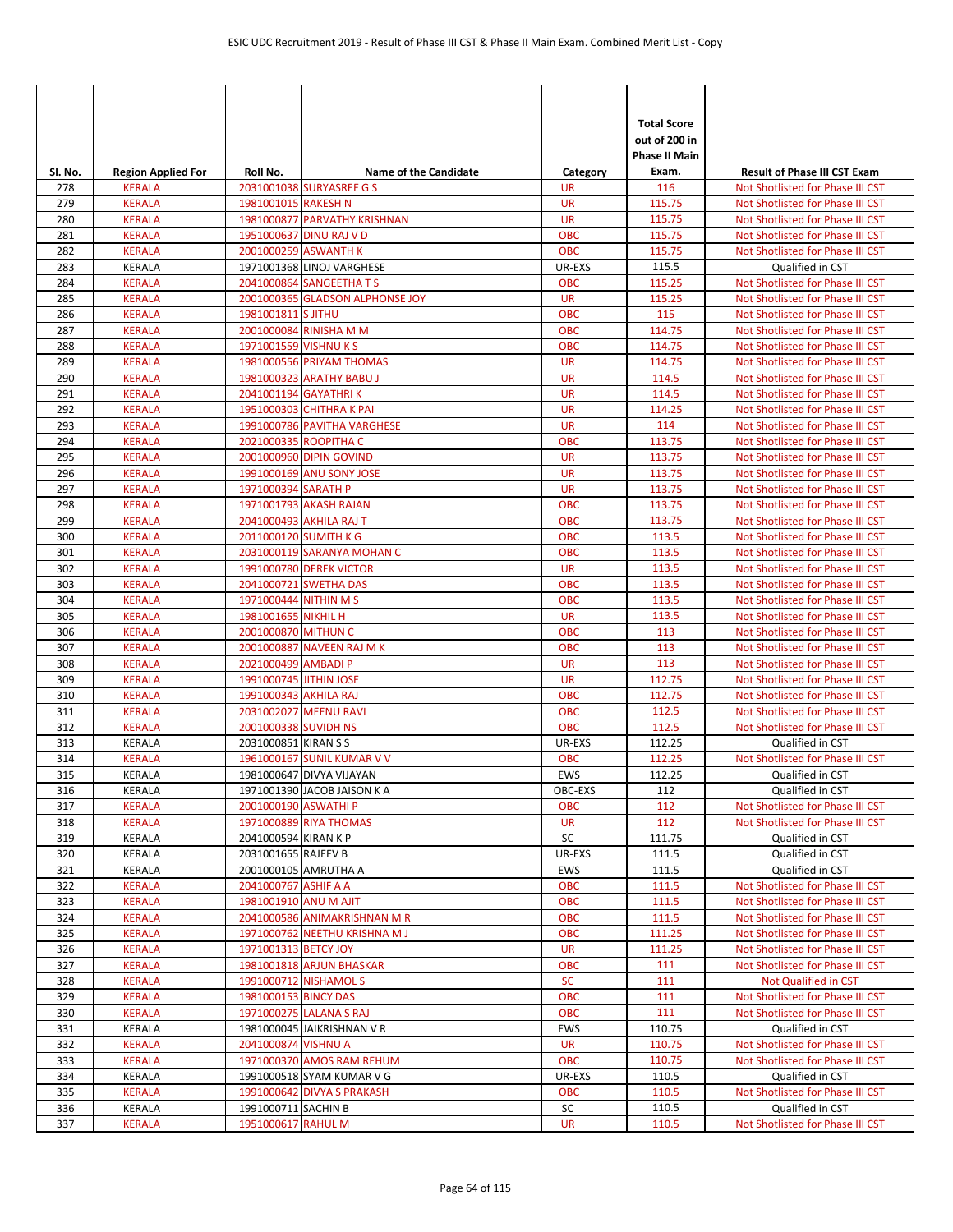| SI. No.    | <b>Region Applied For</b>      | Roll No.               | <b>Name of the Candidate</b>   | Category                | <b>Total Score</b><br>out of 200 in<br><b>Phase II Main</b><br>Exam. | <b>Result of Phase III CST Exam</b>                                  |
|------------|--------------------------------|------------------------|--------------------------------|-------------------------|----------------------------------------------------------------------|----------------------------------------------------------------------|
| 338        | <b>KERALA</b>                  |                        | 2001000256 GOKUL RAJ P V       | <b>OBC</b>              | 110.5                                                                | Not Shotlisted for Phase III CST                                     |
| 339        | <b>KERALA</b>                  |                        | 1961000607 NAVANEETH V P       | <b>OBC</b>              | 110.25                                                               | Not Shotlisted for Phase III CST                                     |
| 340        | <b>KERALA</b>                  |                        | 2031001878 VIVEK KRISHNA M C   | <b>UR</b>               | 110.25                                                               | Not Shotlisted for Phase III CST                                     |
| 341        | <b>KERALA</b>                  |                        | 1981001201 ANANDALEKSHMI B     | <b>OBC</b>              | 110.25                                                               | Not Shotlisted for Phase III CST                                     |
| 342        | <b>KERALA</b>                  |                        | 2031000156 CHANDAN B ANAND     | OBC                     | 110                                                                  | Not Shotlisted for Phase III CST                                     |
| 343        | <b>KERALA</b>                  | 1981001104 KEERTHI P   |                                | <b>OBC</b>              | 110                                                                  | Not Shotlisted for Phase III CST                                     |
| 344        | <b>KERALA</b>                  |                        | 2031001578 ABY JEMMY PAUL      | UR-EXS                  | 109.75                                                               | Qualified in CST                                                     |
| 345        | <b>KERALA</b>                  |                        | 2001000904 MATHEW PHILIP       | <b>UR</b>               | 109.75                                                               | Not Shotlisted for Phase III CST                                     |
| 346        | <b>KERALA</b>                  |                        | 2001000482 SREEJITH K C        | <b>UR</b>               | 109.75                                                               | Not Shotlisted for Phase III CST                                     |
| 347        | <b>KERALA</b>                  | 1971001637 GOKUL S     |                                | OBC                     | 109.5                                                                | Not Shotlisted for Phase III CST                                     |
| 348        | <b>KERALA</b>                  | 1951000063 ATHIRA S R  |                                | <b>OBC</b>              | 109.5                                                                | Not Shotlisted for Phase III CST                                     |
| 349        | <b>KERALA</b>                  | 2001000402 AJAY KP     |                                | <b>OBC</b>              | 109.25                                                               | Not Shotlisted for Phase III CST                                     |
| 350        | <b>KERALA</b>                  |                        | 1961000496 YADUNAND M T        | <b>OBC</b>              | 109.25                                                               | Not Shotlisted for Phase III CST                                     |
| 351        | <b>KERALA</b>                  |                        | 1981000760 HARITHA HARIKUMAR   | <b>OBC</b>              | 109.25                                                               | Not Shotlisted for Phase III CST                                     |
| 352        | <b>KERALA</b>                  |                        | 2031001000 GAYATHRI GANESH     | <b>OBC</b>              | 109                                                                  | Not Shotlisted for Phase III CST                                     |
| 353        | <b>KERALA</b>                  |                        | 1981001005 HARITHA S GANGAN    | OBC-PC                  | 109                                                                  | Qualified in CST                                                     |
| 354        | <b>KERALA</b>                  |                        | 2031000660 RAHESH CHARLES C M  | <b>OBC</b>              | 108.75                                                               | Not Shotlisted for Phase III CST                                     |
| 355<br>356 | <b>KERALA</b><br><b>KERALA</b> | 2001000621 SRUTHI V    | 2031001990 KRISHNA PRIYA K A   | <b>OBC</b><br><b>UR</b> | 108.75<br>108.5                                                      | Not Shotlisted for Phase III CST<br>Not Shotlisted for Phase III CST |
| 357        | <b>KERALA</b>                  | 2001000723 MEGHAKS     |                                | <b>OBC</b>              | 108.5                                                                | Not Shotlisted for Phase III CST                                     |
| 358        | <b>KERALA</b>                  | 2001000009 ANJALI D M  |                                | <b>OBC</b>              | 108.25                                                               | Not Shotlisted for Phase III CST                                     |
| 359        | <b>KERALA</b>                  | 1961000571 VAISHAK K   |                                | <b>OBC</b>              | 108.25                                                               | Not Shotlisted for Phase III CST                                     |
| 360        | <b>KERALA</b>                  |                        | 1971000036 NIDHI SHENOY        | <b>UR</b>               | 108.25                                                               | Not Shotlisted for Phase III CST                                     |
| 361        | <b>KERALA</b>                  | 2031001356 RAGINI U    |                                | <b>UR</b>               | 108.25                                                               | Not Shotlisted for Phase III CST                                     |
| 362        | <b>KERALA</b>                  |                        | 1981001950 SANGEETHA RAJ       | <b>OBC</b>              | 108                                                                  | Not Shotlisted for Phase III CST                                     |
| 363        | <b>KERALA</b>                  | 1951000539 ROHIT TR    |                                | <b>UR</b>               | 107.75                                                               | Not Shotlisted for Phase III CST                                     |
| 364        | <b>KERALA</b>                  |                        | 2021000178 SONIMA SANKAR       | SC                      | 107.75                                                               | Qualified in CST                                                     |
| 365        | KERALA                         |                        | 1951000629 SREEKANTH S         | UR-EXS                  | 107.5                                                                | Qualified in CST                                                     |
| 366        | KERALA                         | 2041000281 AKHIL S     |                                | SC                      | 107.5                                                                | Qualified in CST                                                     |
| 367        | <b>KERALA</b>                  | 2041000819 JINESH V V  |                                | OBC                     | 107.5                                                                | Not Shotlisted for Phase III CST                                     |
| 368        | <b>KERALA</b>                  |                        | 1961000609 SRUTHI SATHYANATH   | <b>EWS</b>              | 107.25                                                               | Not Qualified in CST                                                 |
| 369        | <b>KERALA</b>                  | 1981000151 ABHIRAMI B  |                                | <b>EWS</b>              | 107.25                                                               | Qualified in CST                                                     |
| 370        | <b>KERALA</b>                  | 1981001394 ASITHA B    |                                | <b>OBC</b>              | 106.75                                                               | Not Shotlisted for Phase III CST                                     |
| 371        | <b>KERALA</b>                  | 1951000006 SHILPA M    |                                | <b>OBC</b>              | 106.75                                                               | Not Shotlisted for Phase III CST                                     |
| 372        | KERALA                         |                        | 2001000193 DEEPTHI VIJAYAKUMAR | SC                      | 106.5                                                                | Qualified in CST                                                     |
| 373        | <b>KERALA</b>                  | 2021000504 ANU PRIYA   |                                | <b>OBC</b>              | 106.5                                                                | Not Shotlisted for Phase III CST                                     |
| 374        | <b>KERALA</b>                  | 1961000187 AKHIL P     |                                | <b>OBC</b>              | 106.5                                                                | Not Shotlisted for Phase III CST                                     |
| 375        | KERALA                         | 2021000484 SUJITH M    |                                | UR-EXS                  | 106.25                                                               | Qualified in CST                                                     |
| 376        | <b>KERALA</b>                  |                        | 1971000500 SETHULAKSHMI K M    | <b>OBC</b>              | 106.25                                                               | Not Shotlisted for Phase III CST                                     |
| 377        | <b>KERALA</b>                  | 1951000029 VIDYARAJ    |                                | <b>OBC</b>              | 106.25                                                               | Not Shotlisted for Phase III CST                                     |
| 378        | <b>KERALA</b>                  |                        | 2001000205 SWATHI KRISHNA V C  | <b>OBC</b>              | 106.25                                                               | Not Shotlisted for Phase III CST                                     |
| 379        | <b>KERALA</b>                  |                        | 2001000027 BHAGYASRI T G       | <b>UR</b>               | 106                                                                  | Not Shotlisted for Phase III CST                                     |
| 380        | KERALA                         | 1971001522 JILSON K C  | 2031001588 NEETHU SUDEVAN      | UR-EXS                  | 105.75<br>105.75                                                     | Qualified in CST                                                     |
| 381<br>382 | <b>KERALA</b><br><b>KERALA</b> | 1991000696 DHANYA S    |                                | <b>OBC</b><br><b>UR</b> | 105.75                                                               | Not Shotlisted for Phase III CST<br>Not Shotlisted for Phase III CST |
| 383        | KERALA                         |                        | 1981001851 NISHANTH KN         | OBC-EXS                 | 105.5                                                                | Qualified in CST                                                     |
| 384        | <b>KERALA</b>                  | 1981000158 APARNA R S  |                                | <b>OBC</b>              | 105.5                                                                | Not Shotlisted for Phase III CST                                     |
| 385        | <b>KERALA</b>                  |                        | 1391001085 AMRITA KUMARI       | <b>EWS</b>              | 105.25                                                               | Not Qualified in CST                                                 |
| 386        | <b>KERALA</b>                  |                        | 2041000506 ATHULYA NATH P R    | <b>OBC</b>              | 105.25                                                               | Not Shotlisted for Phase III CST                                     |
| 387        | <b>KERALA</b>                  |                        | 1981001251 ANANTHA NATH S      | <b>OBC</b>              | 105.25                                                               | Not Shotlisted for Phase III CST                                     |
| 388        | KERALA                         | 2031000359 RENJITH V N |                                | UR-EXS                  | 105                                                                  | Qualified in CST                                                     |
| 389        | <b>KERALA</b>                  |                        | 1991000739 SARATH V SAJEEV     | <b>OBC</b>              | 105                                                                  | Not Shotlisted for Phase III CST                                     |
| 390        | <b>KERALA</b>                  |                        | 1991000761 THASNI K AMEER      | <b>OBC</b>              | 105                                                                  | Not Shotlisted for Phase III CST                                     |
| 391        | KERALA                         | 1971000855 AMAL R      |                                | <b>UR</b>               | 105                                                                  | Not Shotlisted for Phase III CST                                     |
| 392        | KERALA                         | 1981001509 DIVYA S     |                                | SC                      | 105                                                                  | Qualified in CST                                                     |
| 393        | KERALA                         | 1981001772 NISHITH US  |                                | UR-EXS                  | 104.75                                                               | Qualified in CST                                                     |
| 394        | <b>KERALA</b>                  |                        | 1951000036 APARNA ASHOK        | <b>UR</b>               | 104.75                                                               | Not Shotlisted for Phase III CST                                     |
| 395        | <b>KERALA</b>                  | 2031002164 SRUTHI M J  |                                | <b>UR</b>               | 104.75                                                               | Not Shotlisted for Phase III CST                                     |
| 396        | KERALA                         | 2001000915 ARJUN R     |                                | SC                      | 104.75                                                               | Qualified in CST                                                     |
| 397        | <b>KERALA</b>                  |                        | 1981000321 RENCEY MOLS         | <b>OBC</b>              | 104.5                                                                | Not Shotlisted for Phase III CST                                     |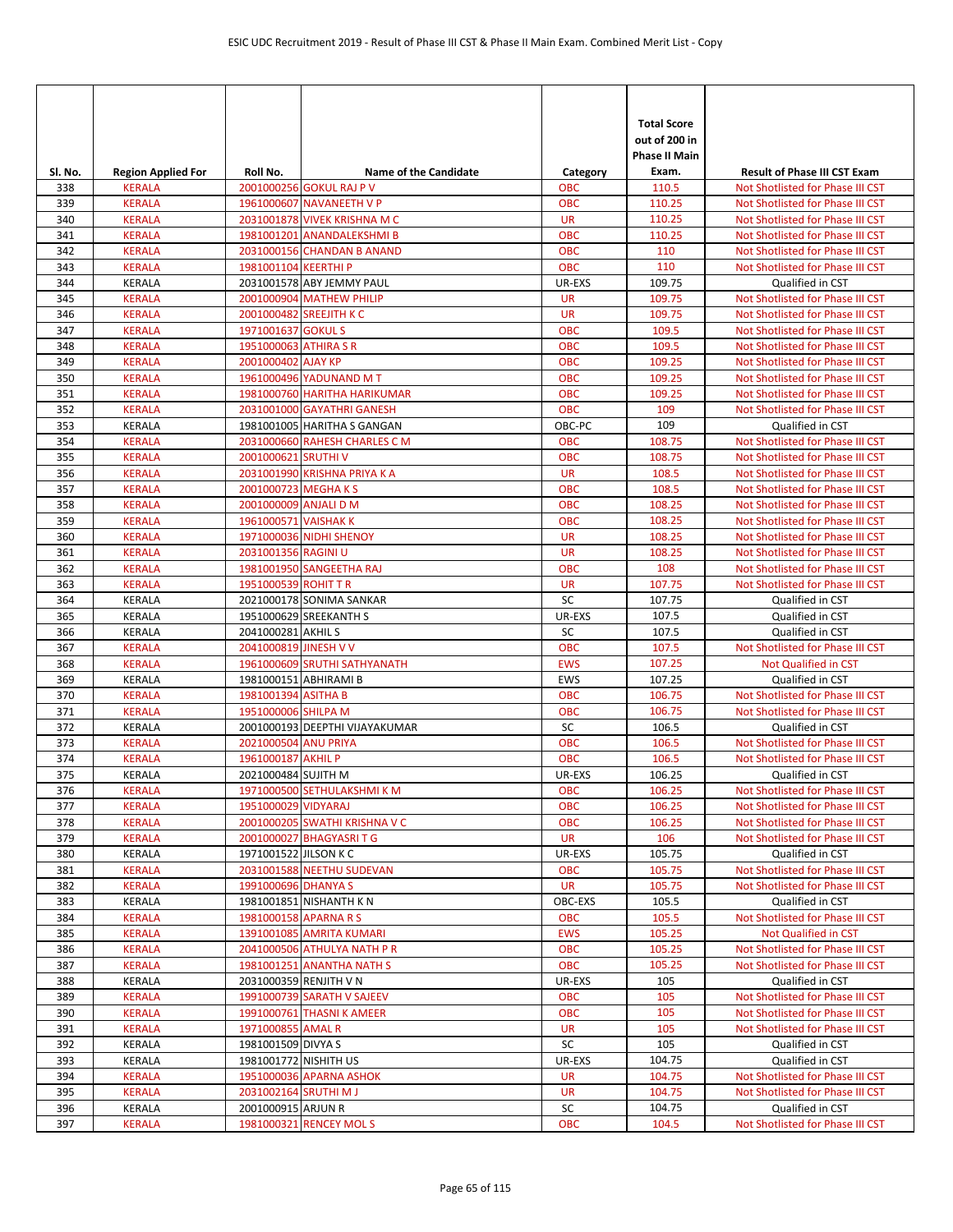| Sl. No.    | <b>Region Applied For</b>      | Roll No.              | <b>Name of the Candidate</b>                     | Category         | <b>Total Score</b><br>out of 200 in<br><b>Phase II Main</b><br>Exam. | <b>Result of Phase III CST Exam</b>                  |
|------------|--------------------------------|-----------------------|--------------------------------------------------|------------------|----------------------------------------------------------------------|------------------------------------------------------|
| 398        | <b>KERALA</b>                  |                       | 2031000966 APARNA S M                            | <b>UR</b>        | 104                                                                  | Not Shotlisted for Phase III CST                     |
| 399        | <b>KERALA</b>                  |                       | 2041000102 SUBRAMANYAN N                         | <b>EWS</b>       | 104                                                                  | Absent in Phase III CST                              |
| 400        | KERALA                         |                       | 1981001009 VIJAYESH VIJAYAN                      | OBC-EXS          | 103.75                                                               | Qualified in CST                                     |
| 401        | <b>KERALA</b>                  |                       | 1981000698 ANEESH KUMAR C                        | <b>UR-EXS</b>    | 103.75                                                               | Absent in Phase III CST                              |
| 402        | <b>KERALA</b>                  |                       | 2041000567 ANJALI SATHIAN                        | SC               | 103.75                                                               | Qualified in CST                                     |
| 403        | <b>KERALA</b>                  | 1991000806 VIVEK U    |                                                  | UR-EXS           | 103.5                                                                | Qualified in CST                                     |
| 404        | <b>KERALA</b>                  |                       | 2041001235 DIN PRAKASH                           | SC               | 103.5                                                                | Qualified in CST                                     |
| 405        | <b>KERALA</b>                  |                       | 1981001365 POURNAMI MADHU S                      | <b>UR</b>        | 103.5                                                                | Not Shotlisted for Phase III CST                     |
| 406        | <b>KERALA</b>                  | 2041001200 VIVEK TS   |                                                  | <b>OBC</b>       | 103.25                                                               | Not Shotlisted for Phase III CST                     |
| 407        | <b>KERALA</b>                  | 2031001332 AJITH T    |                                                  | SC               | 103.25                                                               | Qualified in CST                                     |
| 408        | <b>KERALA</b>                  |                       | 2021000196 SREENITHA R                           | <b>OBC</b>       | 103.25                                                               | Not Shotlisted for Phase III CST                     |
| 409        | <b>KERALA</b>                  | 2031000945 AKHIL A N  |                                                  | <b>OBC</b>       | 103.25                                                               | Not Shotlisted for Phase III CST                     |
| 410        | KERALA                         | 2041000386 SILPA M V  |                                                  | <b>EWS</b>       | 103.25                                                               | Qualified in CST                                     |
| 411        | <b>KERALA</b>                  |                       | 1971000530 SUVARNA PK                            | <b>EWS</b>       | 103                                                                  | Qualified in CST                                     |
| 412        | <b>KERALA</b>                  |                       | 2041000383 LAKSHMIPRIYA TS                       | <b>OBC</b>       | 103                                                                  | Not Shotlisted for Phase III CST                     |
| 413<br>414 | <b>KERALA</b>                  |                       | 2001000700 ASWATHI SANTHOSH                      | SC<br><b>EWS</b> | 103<br>102.75                                                        | Qualified in CST                                     |
| 415        | <b>KERALA</b><br><b>KERALA</b> | 2031000804 RAJESH A S | 1991000512 KARTHIKA KANNAN                       | UR-EXS           | 102.5                                                                | Qualified in CST<br>Qualified in CST                 |
| 416        | <b>KERALA</b>                  |                       | 1971001318 VINOD K THANKAPPAN                    | OBC-EXS          | 102.5                                                                | Qualified in CST                                     |
| 417        | <b>KERALA</b>                  |                       | 2031000414 VAISAKH B KRISHNAN                    | <b>OBC</b>       | 102.5                                                                | Not Shotlisted for Phase III CST                     |
| 418        | KERALA                         |                       | 1991000133 ANOOP KUMAR B                         | UR-EXS           | 102.25                                                               | Qualified in CST                                     |
| 419        | <b>KERALA</b>                  |                       | 1971001300 GHAZAL K THALHATH                     | <b>OBC</b>       | 102.25                                                               | Not Shotlisted for Phase III CST                     |
| 420        | <b>KERALA</b>                  |                       | 1391007755 ARCHANA RANI                          | <b>OBC</b>       | 102.25                                                               | Not Shotlisted for Phase III CST                     |
| 421        | <b>KERALA</b>                  |                       | 2001000851 SREESHMA MT                           | <b>OBC</b>       | 102.25                                                               | Not Shotlisted for Phase III CST                     |
| 422        | <b>KERALA</b>                  | 2031001280 ANAGH V    |                                                  | <b>UR</b>        | 102.25                                                               | Not Shotlisted for Phase III CST                     |
| 423        | KERALA                         |                       | 2001000422 ATHUL MANI                            | EWS              | 102.25                                                               | Qualified in CST                                     |
| 424        | <b>KERALA</b>                  |                       | 2031001617 PANCHAMI S CHANDRAN                   | <b>EWS</b>       | 102.25                                                               | Absent in Phase III CST                              |
| 425        | <b>KERALA</b>                  |                       | 2041000942 DEESHMA RAVI                          | <b>SC</b>        | 102                                                                  | Not Qualified in CST                                 |
| 426        | <b>KERALA</b>                  | 2041000736 DEVIKA K   |                                                  | <b>UR</b>        | 102                                                                  | Not Shotlisted for Phase III CST                     |
| 427        | <b>KERALA</b>                  |                       | 2041000226 APARNA M D                            | <b>UR</b>        | 101.75                                                               | Not Shotlisted for Phase III CST                     |
| 428        | <b>KERALA</b>                  |                       | 2041000148 SUSMI RAVINDRAN                       | <b>UR</b>        | 101.75                                                               | Not Shotlisted for Phase III CST                     |
| 429        | <b>KERALA</b>                  |                       | 2031000220 ANANTHU A                             | <b>UR</b>        | 101.75                                                               | Not Shotlisted for Phase III CST                     |
| 430        | <b>KERALA</b>                  | 1981000800 PRABHUL S  |                                                  | UR-EXS           | 101.5                                                                | Qualified in CST                                     |
| 431        | KERALA                         |                       | 1981001399 GANESH KRISHNAN S                     | UR-EXS           | 101.5                                                                | Qualified in CST                                     |
| 432        | KERALA                         | 2001000796 ANUSREE B  |                                                  | <b>OBC</b>       | 101.5                                                                | Not Shotlisted for Phase III CST                     |
| 433        | KERALA                         |                       | 2031000360 KRISHNA KUMAR R                       | UR-EXS           | 101.25                                                               | <b>Oualified in CST</b>                              |
| 434        | <b>KERALA</b>                  | 2021000359 VARSHACS   |                                                  | <b>OBC</b>       | 101.25                                                               | Not Shotlisted for Phase III CST                     |
| 435        | <b>KERALA</b>                  | 2031000351 NEENU V S  |                                                  | <b>OBC</b>       | 101.25                                                               | Not Shotlisted for Phase III CST                     |
| 436        | KERALA                         |                       | 1971000123 ALBIN K JOSE                          | EWS              | 101                                                                  | Qualified in CST                                     |
| 437        | <b>KERALA</b>                  |                       | 1971001092 SAFDAR HASHMI K M                     | OBC              | 100.75                                                               | Not Shotlisted for Phase III CST                     |
| 438        | <b>KERALA</b>                  |                       | 2041000064 ABHIJITH A R                          | EWS              | 100.75                                                               | Qualified in CST                                     |
| 439        | <b>KERALA</b>                  |                       | 2041000703 ROCKSON S PARAYIL                     | <b>UR</b>        | 100.75                                                               | Not Shotlisted for Phase III CST                     |
| 440        | KERALA                         | 1961000486 SUJITH TK  |                                                  | OBC-EXS          | 100.5                                                                | Qualified in CST                                     |
| 441        | KERALA<br><b>KERALA</b>        |                       | 1971001206 ANUMOL C V<br>1951000426 RESHMA RAJAN | SC<br>OBC        | 100.5<br>100.25                                                      | Qualified in CST<br>Not Shotlisted for Phase III CST |
| 442<br>443 | <b>KERALA</b>                  |                       | 1961000515 THEJAS KRISHNAN A                     | <b>UR</b>        | 100                                                                  | Not Shotlisted for Phase III CST                     |
| 444        | <b>KERALA</b>                  | 1981000669 VIGNESH S  |                                                  | <b>UR</b>        | 100                                                                  | Not Shotlisted for Phase III CST                     |
| 445        | <b>KERALA</b>                  | 2041000756 MAYA KS    |                                                  | <b>OBC</b>       | 99.75                                                                | Not Shotlisted for Phase III CST                     |
| 446        | KERALA                         | 2021000372 GIREESH A  |                                                  | UR-EXS           | 99.25                                                                | Qualified in CST                                     |
| 447        | KERALA                         | 2001000469 HARI K     |                                                  | UR-EXS           | 99.25                                                                | Qualified in CST                                     |
| 448        | KERALA                         | 1981001524 VIKAS K    |                                                  | UR-EXS           | 99.25                                                                | Qualified in CST                                     |
| 449        | <b>KERALA</b>                  |                       | 2611000470 JYOTHIS KRISHNA J                     | <b>UR</b>        | 99.25                                                                | Not Shotlisted for Phase III CST                     |
| 450        | KERALA                         |                       | 1961000479 ROOPESH KT                            | OBC-EXS          | 99                                                                   | Qualified in CST                                     |
| 451        | KERALA                         | 2021000350 MANOJ V    |                                                  | UR-EXS           | 99                                                                   | Qualified in CST                                     |
| 452        | KERALA                         |                       | 2031001995 SARANYA S V                           | EWS              | 99                                                                   | Qualified in CST                                     |
| 453        | <b>KERALA</b>                  |                       | 1971000233 GAYATHRIS                             | <b>UR</b>        | 99                                                                   | Not Shotlisted for Phase III CST                     |
| 454        | KERALA                         | 2041000476 BIJU TV    |                                                  | OBC-EXS          | 98.75                                                                | Qualified in CST                                     |
| 455        | KERALA                         | 2031001736 M RANJITH  |                                                  | UR-EXS           | 98.75                                                                | Qualified in CST                                     |
| 456        | <b>KERALA</b>                  | 1971000350 RAGI RAJ   |                                                  | <b>SC</b>        | 98.75                                                                | Not Qualified in CST                                 |
| 457        | <b>KERALA</b>                  | 2001000949 AJMAL N    |                                                  | <b>OBC</b>       | 98.75                                                                | Not Shotlisted for Phase III CST                     |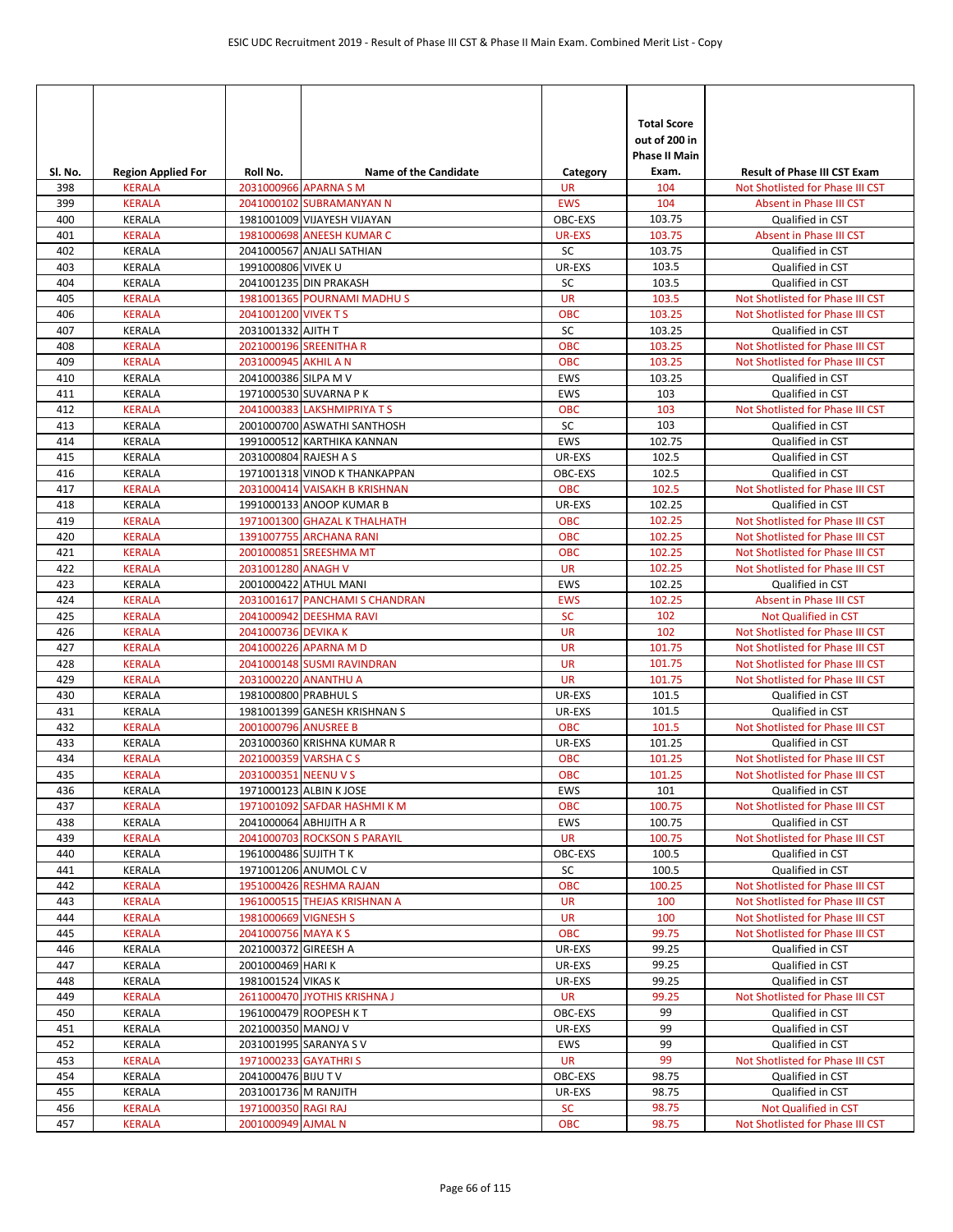|            |                                |                        |                                                            |                          | <b>Total Score</b><br>out of 200 in<br><b>Phase II Main</b> |                                                                |
|------------|--------------------------------|------------------------|------------------------------------------------------------|--------------------------|-------------------------------------------------------------|----------------------------------------------------------------|
| Sl. No.    | <b>Region Applied For</b>      | Roll No.               | <b>Name of the Candidate</b><br>1991000804 RAHUL KRISHNA K | Category<br>SC           | Exam.<br>98.75                                              | <b>Result of Phase III CST Exam</b><br><b>Oualified in CST</b> |
| 458<br>459 | <b>KERALA</b><br>KERALA        |                        | 1971000984 ARUN MENON P R                                  | <b>EWS</b>               | 98.75                                                       | Qualified in CST                                               |
| 460        | KERALA                         |                        | 1971001756 HARIKRISHNAN J                                  | SC                       | 98.75                                                       | Qualified in CST                                               |
| 461        | <b>KERALA</b>                  | 2041000931 AJIN M V    |                                                            | <b>OBC</b>               | 98.5                                                        | Not Shotlisted for Phase III CST                               |
| 462        | <b>KERALA</b>                  |                        | 1991000850 GEORGE SEBASTIAN                                | <b>UR</b>                | 98.5                                                        | Not Shotlisted for Phase III CST                               |
| 463        | <b>KERALA</b>                  |                        | 1981000655 ACHU S CHANDRAN                                 | <b>UR</b>                | 98.5                                                        | Not Shotlisted for Phase III CST                               |
| 464        | <b>KERALA</b>                  |                        | 1981000444 KRISHNAPRIYA KR                                 | <b>UR</b>                | 98.5                                                        | Not Shotlisted for Phase III CST                               |
| 465        | <b>KERALA</b>                  |                        | 1981001771 SNEHA UDAYAN                                    | <b>EWS</b>               | 98.5                                                        | Absent in Phase III CST                                        |
| 466        | <b>KERALA</b>                  | 1971000523 HIMA K G    |                                                            | <b>OBC</b>               | 97.75                                                       | Not Shotlisted for Phase III CST                               |
| 467        | <b>KERALA</b>                  | 1981001545 ASWATHY S   |                                                            | SC                       | 97.25                                                       | Qualified in CST                                               |
| 468        | <b>KERALA</b>                  |                        | 2031000799 SARITHA JAYAN                                   | <b>UR</b>                | 97.25                                                       | Not Shotlisted for Phase III CST                               |
| 469        | <b>KERALA</b>                  | 2021000086 JITHIN C    |                                                            | <b>SC</b>                | 97                                                          | Not Qualified in CST                                           |
| 470        | KERALA                         | 2031002182 NEETHU R P  |                                                            | EWS                      | 97                                                          | Qualified in CST                                               |
| 471        | <b>KERALA</b><br><b>KERALA</b> | 1981001130 DRISYA S    |                                                            | <b>EWS</b>               | 97                                                          | Qualified in CST                                               |
| 472<br>473 | <b>KERALA</b>                  |                        | 1981000575 SUNIL KUMAR<br>2001000370 MUHAMMEDALI P M       | <b>UR-EXS</b><br>OBC-EXS | 96.75<br>96.75                                              | Absent in Phase III CST<br>Qualified in CST                    |
| 474        | <b>KERALA</b>                  |                        | 1971000512 NISHIL AUGUSTINE K                              | <b>OBC-EXS</b>           | 96.75                                                       | Not Qualified in CST                                           |
| 475        | <b>KERALA</b>                  | 1951000214 AMAL P      |                                                            | OBC-PC                   | 96.75                                                       | Qualified in CST                                               |
| 476        | <b>KERALA</b>                  | 2001000199 RAMNA P P   |                                                            | SC                       | 96.75                                                       | Qualified in CST                                               |
| 477        | KERALA                         |                        | 2021000416 JITHU KRISHNAN                                  | UR-EXS                   | 96.5                                                        | Qualified in CST                                               |
| 478        | KERALA                         |                        | 2031001182 ABHIJITH G S                                    | SC                       | 96.5                                                        | Qualified in CST                                               |
| 479        | <b>KERALA</b>                  |                        | 1961000375 ANJU BHASKARAN                                  | <b>SC</b>                | 96.5                                                        | Not Qualified in CST                                           |
| 480        | KERALA                         |                        | 2031001984 AKHILESH S A                                    | SC                       | 96.25                                                       | Qualified in CST                                               |
| 481        | <b>KERALA</b>                  | 1981000177 RAJEEV V S  |                                                            | <b>OBC-EXS</b>           | 96                                                          | Absent in Phase III CST                                        |
| 482        | <b>KERALA</b>                  |                        | 1971000317 REJEESH M NAIR                                  | UR-EXS                   | 95.5                                                        | Qualified in CST                                               |
| 483        | <b>KERALA</b>                  |                        | 2031000562 INDUKRISHNA G                                   | SC                       | 95.5                                                        | Qualified in CST                                               |
| 484        | <b>KERALA</b>                  |                        | 1971001029 MOHAMMED SHAKIR                                 | <b>OBC</b>               | 95.5                                                        | Not Shotlisted for Phase III CST                               |
| 485        | <b>KERALA</b>                  | 2011000084 RIJIN K     |                                                            | SC                       | 95.5                                                        | Qualified in CST                                               |
| 486        | <b>KERALA</b>                  |                        | 2001000250 ANIJITHA V K                                    | <b>EWS</b>               | 95.5                                                        | <b>Not Qualified in CST</b>                                    |
| 487        | <b>KERALA</b>                  |                        | 1981000110 BHAGYALEKSHMI A                                 | <b>EWS</b>               | 95.5                                                        | Absent in Phase III CST                                        |
| 488<br>489 | KERALA<br><b>KERALA</b>        | 2041001197 SELJU P S   |                                                            | OBC-EXS<br><b>OBC</b>    | 95.25<br>95                                                 | Qualified in CST                                               |
| 490        | <b>KERALA</b>                  |                        | 2031001850 RESMI RAMESH KUMAR<br>2031001841 ANJU B NAIR    | <b>EWS</b>               | 95                                                          | Not Shotlisted for Phase III CST<br>Not Qualified in CST       |
| 491        | KERALA                         |                        | 1971000859 SREERAJ SASI KUMAR                              | UR-EXS                   | 94.75                                                       | Qualified in CST                                               |
| 492        | <b>KERALA</b>                  |                        | 1981001059 DEVU S NAIR                                     | <b>UR</b>                | 94.75                                                       | Not Shotlisted for Phase III CST                               |
| 493        | <b>KERALA</b>                  |                        | 1971000382 ROOPA VARGHESE                                  | <b>EWS</b>               | 94.5                                                        | Absent in Phase III CST                                        |
| 494        | <b>KERALA</b>                  |                        | 1951000622 MURALIDHARAN PILLAI G                           | <b>UR-EXS</b>            | 94.25                                                       | Not Qualified in CST                                           |
| 495        | <b>KERALA</b>                  | 1971001809 RESHMA R    |                                                            | SC                       | 94.25                                                       | Qualified in CST                                               |
| 496        | KERALA                         |                        | 2041000863 ASHITHA M T                                     | SC                       | 94.25                                                       | Qualified in CST                                               |
| 497        | <b>KERALA</b>                  |                        | 2041001109 SARATH KUMAR                                    | <b>OBC</b>               | 93.75                                                       | Not Shotlisted for Phase III CST                               |
| 498        | <b>KERALA</b>                  | 1981001260 HENNA P S   |                                                            | SC                       | 93.75                                                       | Qualified in CST                                               |
| 499        | KERALA                         |                        | 2041000182 PRASANTH V CHANDRAN                             | SC                       | 93.75                                                       | Qualified in CST                                               |
| 500        | <b>KERALA</b>                  |                        | 2241005031 OSWALD FRANKLIN PETER                           | <b>OBC</b>               | 93.75                                                       | Not Shotlisted for Phase III CST                               |
| 501        | KERALA                         | 2001000899 SARUN T C   |                                                            | SC                       | 93.75                                                       | Qualified in CST                                               |
| 502        | KERALA                         |                        | 2041001062 GEEJOMON P J                                    | UR-EXS                   | 93.5                                                        | Qualified in CST                                               |
| 503        | <b>KERALA</b>                  | 1981001283 VISAKH S    | 1971000037 PRATHESH P D                                    | UR-EXS<br>SC             | 93.5<br>93.5                                                | Qualified in CST<br>Qualified in CST                           |
| 504<br>505 | KERALA<br><b>KERALA</b>        |                        | 2021000143 SARAVANAN K P                                   | <b>OBC-EXS</b>           | 93.25                                                       | Absent in Phase III CST                                        |
| 506        | KERALA                         | 1951000560 NIDHISH PS  |                                                            | OBC-EXS                  | 93.25                                                       | Qualified in CST                                               |
| 507        | <b>KERALA</b>                  |                        | 1991000144 SIJU C CHACKO                                   | UR-EXS                   | 93.25                                                       | Qualified in CST                                               |
| 508        | <b>KERALA</b>                  |                        | 2031000396 D ASWIN VARMA                                   | <b>UR</b>                | 93.25                                                       | Not Shotlisted for Phase III CST                               |
| 509        | KERALA                         | 2031001237 VIJITHA V R |                                                            | SC                       | 93                                                          | Qualified in CST                                               |
| 510        | <b>KERALA</b>                  | 2031001037 SHILPA B    |                                                            | <b>EWS</b>               | 93                                                          | Absent in Phase III CST                                        |
| 511        | <b>KERALA</b>                  | 2001000942 AKSHAY K    |                                                            | <b>OBC</b>               | 93                                                          | Not Shotlisted for Phase III CST                               |
| 512        | <b>KERALA</b>                  |                        | 2041000684 DIVYANATH TB                                    | <b>OBC-EXS</b>           | 92.75                                                       | Absent in Phase III CST                                        |
| 513        | <b>KERALA</b>                  |                        | 2031001189 MITHU MATHEW KURUVILA                           | <b>EWS</b>               | 92.75                                                       | Not Shotlisted for Phase III CST                               |
| 514        | <b>KERALA</b>                  |                        | 2031001227 JAIC F ELUVATHINGAL                             | <b>UR</b>                | 92.75                                                       | Not Shotlisted for Phase III CST                               |
| 515        | <b>KERALA</b>                  | 2031001610 HIMA K      |                                                            | <b>UR</b>                | 92.75                                                       | Not Shotlisted for Phase III CST                               |
| 516        | KERALA                         | 2041000308 NIKHILA M   |                                                            | SC                       | 92.5                                                        | Qualified in CST                                               |
| 517        | <b>KERALA</b>                  | 2011000149 VIBISHA V   |                                                            | <b>SC</b>                | 92.25                                                       | Not Qualified in CST                                           |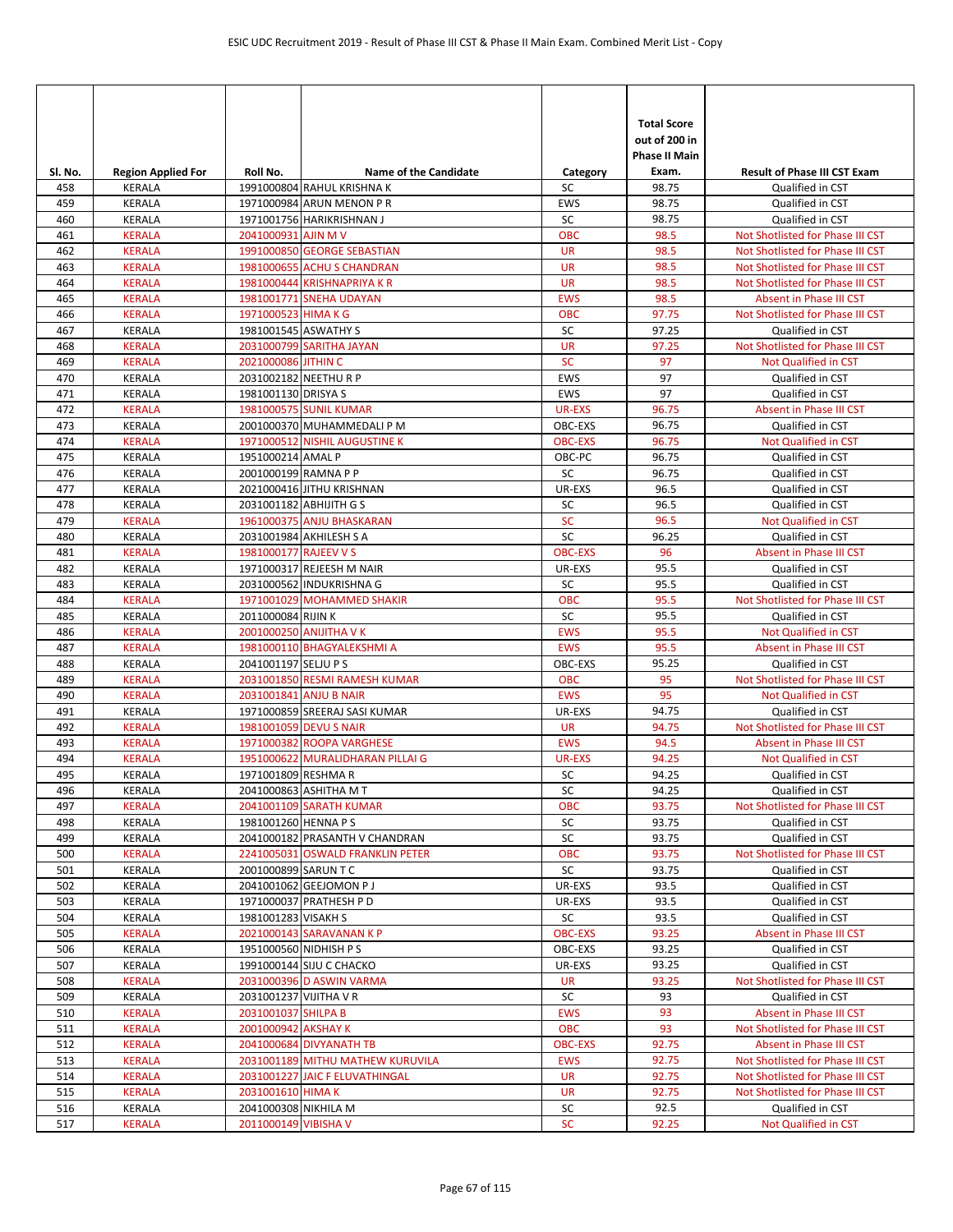| SI. No.    | <b>Region Applied For</b>      | Roll No.              | <b>Name of the Candidate</b>                         | Category                   | <b>Total Score</b><br>out of 200 in<br><b>Phase II Main</b><br>Exam. | <b>Result of Phase III CST Exam</b>                                  |
|------------|--------------------------------|-----------------------|------------------------------------------------------|----------------------------|----------------------------------------------------------------------|----------------------------------------------------------------------|
| 518        | <b>KERALA</b>                  | 2021000365 HARITHA V  |                                                      | <b>UR</b>                  | 92.25                                                                | Not Shotlisted for Phase III CST                                     |
| 519        | <b>KERALA</b>                  |                       | 2001000645 NANDITHA J                                | <b>UR</b>                  | 92.25                                                                | Not Shotlisted for Phase III CST                                     |
| 520        | <b>KERALA</b>                  |                       | 1981000446 NISHANTH K                                | OBC-EXS                    | 91.5                                                                 | Qualified in CST                                                     |
| 521        | <b>KERALA</b>                  | 2041001091 ARYA A B   |                                                      | SC                         | 91.5                                                                 | Qualified in CST                                                     |
| 522        | <b>KERALA</b>                  | 2031001257 DIVYA CJ   |                                                      | SC                         | 91.5                                                                 | Qualified in CST                                                     |
| 523        | <b>KERALA</b>                  | 2021000274 SANDHYA C  |                                                      | SC                         | 91.5                                                                 | Qualified in CST                                                     |
| 524        | <b>KERALA</b>                  | 2011000081 SREERAJ N  |                                                      | OBC                        | 91.5                                                                 | Not Shotlisted for Phase III CST                                     |
| 525        | KERALA                         |                       | 2041000686 UDAYAKUMAR CHOORAKODE NARAYANA            | UR-EXS                     | 91.25                                                                | Qualified in CST                                                     |
| 526<br>527 | <b>KERALA</b><br><b>KERALA</b> |                       | 2041000831 MANI KANDAN<br>1991000469 AISWARYA MATHEW | <b>UR-EXS</b><br><b>UR</b> | 91.25<br>91.25                                                       | Not Qualified in CST<br>Not Shotlisted for Phase III CST             |
|            |                                |                       | 1981000526 JOSEPH JOHN                               |                            | 91                                                                   |                                                                      |
| 528<br>529 | <b>KERALA</b><br><b>KERALA</b> |                       | 2041000113 PRASANTH TV                               | UR-EXS<br>OBC-EXS          | 90.75                                                                | Qualified in CST<br>Qualified in CST                                 |
| 530        | <b>KERALA</b>                  |                       | 1981000300 SRAVAN BALU                               | SC                         | 90.75                                                                | Qualified in CST                                                     |
| 531        | <b>KERALA</b>                  |                       | 2001000450 ASHIN SIVADAS C                           | SC                         | 90                                                                   | Qualified in CST                                                     |
| 532        | <b>KERALA</b>                  | 2001000233 SANA K     |                                                      | <b>EWS</b>                 | 90                                                                   | Not Shotlisted for Phase III CST                                     |
| 533        | <b>KERALA</b>                  |                       | 1991000318 SARITHA MATHEW K                          | <b>EWS</b>                 | 89.75                                                                | Not Shotlisted for Phase III CST                                     |
| 534        | <b>KERALA</b>                  |                       | 2001001005 MURUKADAS V                               | SC                         | 89.75                                                                | Qualified in CST                                                     |
| 535        | <b>KERALA</b>                  |                       | 2031000032 SREEKANTH B                               | UR-EXS                     | 89.5                                                                 | Qualified in CST                                                     |
| 536        | <b>KERALA</b>                  | 2021000541 JISHA K    |                                                      | <b>SC</b>                  | 89.5                                                                 | Not Qualified in CST                                                 |
| 537        | KERALA                         |                       | 2021000265 NIKHIL DEV P                              | SC                         | 89.25                                                                | Qualified in CST                                                     |
| 538        | <b>KERALA</b>                  |                       | 1971001711 SHYLESH BALAN                             | OBC-EXS                    | 89                                                                   | Qualified in CST                                                     |
| 539        | <b>KERALA</b>                  |                       | 1961000011 EDAVAN CHERIYATH SREEJITH                 | <b>UR-EXS</b>              | 88.5                                                                 | Absent in Phase III CST                                              |
| 540        | <b>KERALA</b>                  |                       | 1981000997 VAISAKH T A                               | OBC-PC                     | 88.5                                                                 | Qualified in CST                                                     |
| 541        | <b>KERALA</b>                  |                       | 2031000516 PRASUNA V P                               | <b>OBC</b>                 | 88.5                                                                 | Not Shotlisted for Phase III CST                                     |
| 542        | KERALA                         | 2021000585 ANAGHA K   |                                                      | SC                         | 88.5                                                                 | Qualified in CST                                                     |
| 543        | <b>KERALA</b>                  | 2021000321 SREEJA R   |                                                      | <b>SC</b>                  | 88.5                                                                 | Not Qualified in CST                                                 |
| 544        | <b>KERALA</b>                  | 2001000121 AKSHAYA N  |                                                      | <b>EWS</b>                 | 88.25                                                                | Not Shotlisted for Phase III CST                                     |
| 545        | KERALA                         |                       | 2001000254 NAVASUDEEN VP                             | OBC-EXS                    | 88                                                                   | Qualified in CST                                                     |
| 546        | KERALA                         |                       | 1961000518 HARIKRISHNAN P                            | UR-EXS                     | 88                                                                   | Qualified in CST                                                     |
| 547        | KERALA                         |                       | 2041000957 SYAM K VIJAYAN                            | UR-EXS                     | 87.75                                                                | Qualified in CST                                                     |
| 548        | <b>KERALA</b>                  | 2031000228 V R MANOJ  |                                                      | UR-EXS                     | 87.5                                                                 | Not Shotlisted for Phase III CST                                     |
| 549        | <b>KERALA</b>                  |                       | 2031001889 VIJAYA BOSE S                             | <b>OBC-EXS</b>             | 87.5                                                                 | Not Shotlisted for Phase III CST                                     |
| 550        | <b>KERALA</b>                  |                       | 1951000338 ASWATHY P BALAKRISHNAN                    | <b>SC</b>                  | 87.5                                                                 | Not Shotlisted for Phase III CST                                     |
| 551        | <b>KERALA</b>                  |                       | 1951000573 SUDHEESH D                                | <b>UR-EXS</b>              | 87.25                                                                | Not Shotlisted for Phase III CST                                     |
| 552        | <b>KERALA</b>                  |                       |                                                      | <b>OBC-EXS</b>             | 87.25                                                                |                                                                      |
| 553        |                                | 1971000146 VIKAS K M  |                                                      |                            |                                                                      | Not Shotlisted for Phase III CST                                     |
|            | <b>KERALA</b>                  | 1971001547 SHIBU B    |                                                      | <b>OBC-EXS</b>             | 87.25                                                                | Not Shotlisted for Phase III CST                                     |
| 554        | <b>KERALA</b>                  |                       | 2041000566 RASANA C R                                | <b>SC</b>                  | 87.25                                                                | Not Shotlisted for Phase III CST                                     |
| 555        | <b>KERALA</b>                  | 2031002103 RAHUL H    |                                                      | <b>EWS</b>                 | 87.25                                                                | Not Shotlisted for Phase III CST                                     |
| 556        | <b>KERALA</b>                  |                       | 2031002239 SWATHY C G                                | <b>EWS</b>                 | 86.75                                                                | Not Shotlisted for Phase III CST                                     |
| 557        | <b>KERALA</b>                  |                       | 2021000376 MANISHA M                                 | <b>SC</b>                  | 86.75                                                                | Not Shotlisted for Phase III CST<br>Not Shotlisted for Phase III CST |
| 558<br>559 | <b>KERALA</b><br>KERALA        | 2021000431 SRIJITH P  | 2041000127 ANASWARA RAMAKRISHNAN                     | <b>EWS</b><br>UR-EXS       | 86.5<br>86.25                                                        | Not Shotlisted for Phase III CST                                     |
| 560        | <b>KERALA</b>                  |                       | 1991000612 S PRASHANT                                | UR-EXS                     | 86.25                                                                | Not Shotlisted for Phase III CST                                     |
| 561        | KERALA                         |                       | 1991000764 ANANTHLAXMI P                             | <b>OBC</b>                 | 86.25                                                                | Not Shotlisted for Phase III CST                                     |
| 562        | <b>KERALA</b>                  |                       | 2031001945 ARJUN SANKAR A M                          | <b>UR</b>                  | 86.25                                                                | Not Shotlisted for Phase III CST                                     |
| 563        | <b>KERALA</b>                  |                       | 1961000376 M RANJIT RAGHAVAN                         | <b>OBC-EXS</b>             | 86                                                                   | Not Shotlisted for Phase III CST                                     |
| 564        | <b>KERALA</b>                  | 2001000866 AJEESH K   |                                                      | <b>SC</b>                  | 86                                                                   | Not Shotlisted for Phase III CST                                     |
| 565        | <b>KERALA</b>                  | 2031001177 AKHIL A    |                                                      | ${\sf SC}$                 | 86                                                                   | Not Shotlisted for Phase III CST                                     |
| 566        | <b>KERALA</b>                  |                       | 1981001988 ANUKARTHA V R                             | <b>SC</b>                  | 86                                                                   | Not Shotlisted for Phase III CST                                     |
| 567        | <b>KERALA</b>                  |                       | 2041000441 MURALI KRISHNAN V K                       | UR-EXS                     | 85.75                                                                | Not Shotlisted for Phase III CST                                     |
| 568        | <b>KERALA</b>                  | 1971001717 CHINJU P M |                                                      | <b>OBC</b>                 | 85.75                                                                | Not Shotlisted for Phase III CST                                     |
| 569        | <b>KERALA</b>                  | 1981000726 BINULAL G  |                                                      | <b>UR-EXS</b>              | 85.5                                                                 | Not Shotlisted for Phase III CST                                     |
| 570        | <b>KERALA</b>                  |                       | 2021000397 SUBASH M KUMAR                            | <b>SC</b>                  | 85.5                                                                 | Not Shotlisted for Phase III CST                                     |
| 571        | KERALA                         | 1981000788 SOORYA S   |                                                      | <b>OBC</b>                 | 85.5                                                                 | Not Shotlisted for Phase III CST                                     |
| 572        | <b>KERALA</b>                  | 2041000881 REKHA M R  |                                                      | <b>SC</b>                  | 85.25                                                                | Not Shotlisted for Phase III CST                                     |
| 573        | <b>KERALA</b>                  | 1981001882 SHIYAS S   |                                                      | <b>OBC</b>                 | 85.25                                                                | Not Shotlisted for Phase III CST                                     |
| 574        | <b>KERALA</b>                  |                       | 1981000278 ATHULYA M G                               | <b>EWS</b>                 | 85.25                                                                | Not Shotlisted for Phase III CST                                     |
| 575        | <b>KERALA</b>                  |                       | 1991000594 CHANDRAMOHAN G                            | UR-EXS                     | 84.75                                                                | Not Shotlisted for Phase III CST                                     |
| 576<br>577 | <b>KERALA</b><br><b>KERALA</b> | 2041000592 ARAVIND S  | 1961000102 RAJEESH K P                               | UR-EXS<br><b>SC</b>        | 84<br>83.5                                                           | Not Shotlisted for Phase III CST<br>Not Shotlisted for Phase III CST |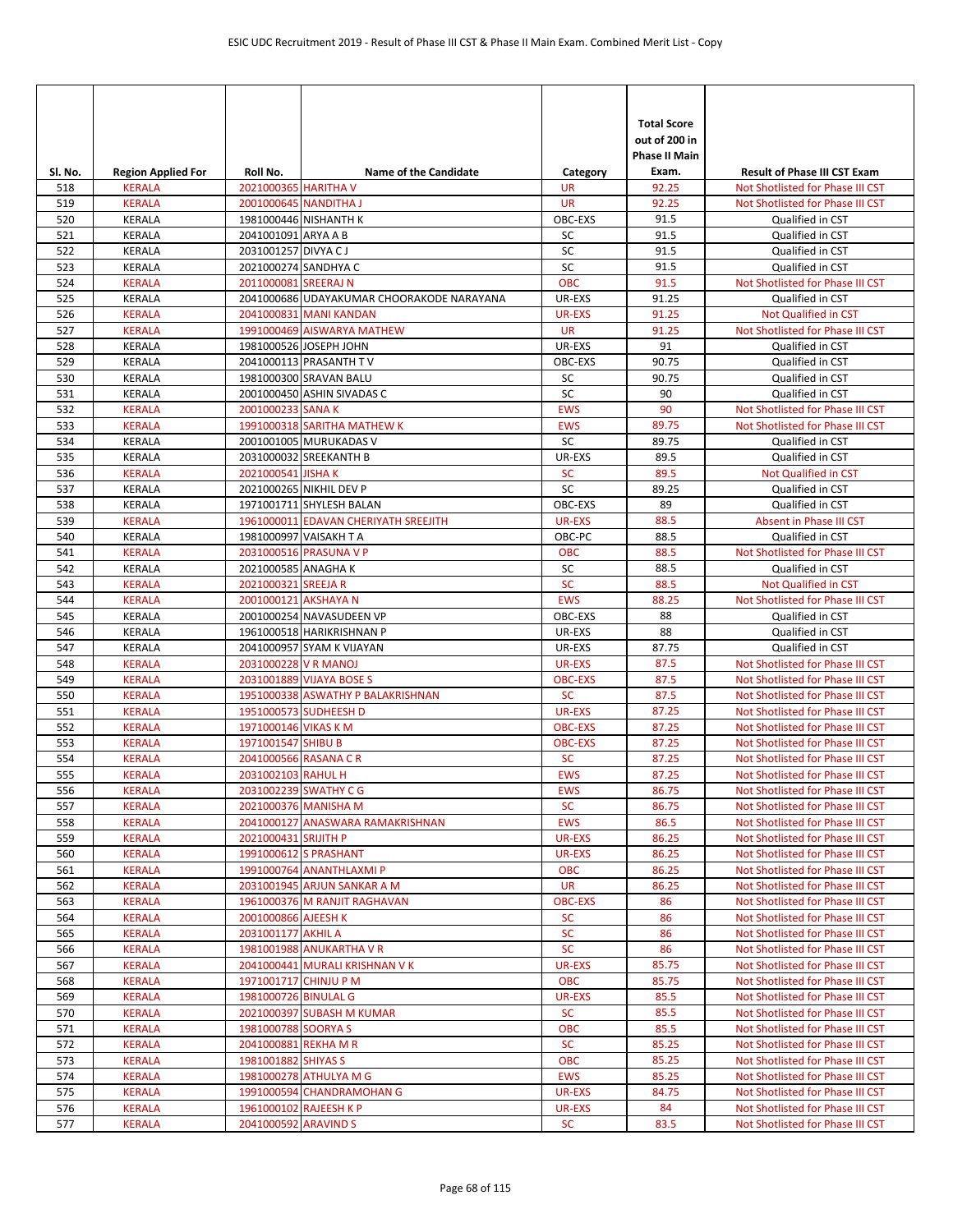| Sl. No.    | <b>Region Applied For</b>      | Roll No.                                     | <b>Name of the Candidate</b>                          | Category                     | <b>Total Score</b><br>out of 200 in<br>Phase II Main<br>Exam. | <b>Result of Phase III CST Exam</b>                                  |
|------------|--------------------------------|----------------------------------------------|-------------------------------------------------------|------------------------------|---------------------------------------------------------------|----------------------------------------------------------------------|
| 578        | <b>KERALA</b>                  |                                              | 1981001855 RAHUL S KUMAR                              | <b>EWS</b>                   | 83.25                                                         | Not Shotlisted for Phase III CST                                     |
| 579        | KERALA                         |                                              | 2041000002 RAGI K GOPI                                | OBC-PC                       | 83                                                            | Qualified in CST                                                     |
| 580        | <b>KERALA</b>                  | 1981000761 DIPU V S                          |                                                       | <b>OBC-EXS</b>               | 82.75                                                         | Not Shotlisted for Phase III CST                                     |
| 581        | <b>KERALA</b>                  |                                              | 2041000612 AKSHAY SIVANAND                            | <b>SC</b>                    | 82.75                                                         | Not Shotlisted for Phase III CST                                     |
| 582        | <b>KERALA</b>                  | 1981001111 BIJULAL T                         |                                                       | <b>UR-EXS</b>                | 82.5                                                          | Not Shotlisted for Phase III CST                                     |
| 583        | <b>KERALA</b>                  | 2031001178 ANJALI G S                        |                                                       | <b>SC</b>                    | 82.5                                                          | Not Shotlisted for Phase III CST                                     |
| 584        | <b>KERALA</b>                  |                                              | 1951000247 RESHMA S SASI                              | <b>SC</b>                    | 82.25                                                         | Not Shotlisted for Phase III CST                                     |
| 585        | <b>KERALA</b>                  | 1981001290 SAMBHUR                           |                                                       | <b>EWS</b>                   | 82.25                                                         | Not Shotlisted for Phase III CST                                     |
| 586        | <b>KERALA</b>                  |                                              | 1971000478 NISANTH KB                                 | <b>OBC-EXS</b>               | 82                                                            | Not Shotlisted for Phase III CST                                     |
| 587        | <b>KERALA</b>                  | 2031001565 DEEPAK K                          |                                                       | <b>UR-EXS</b>                | 82                                                            | Not Shotlisted for Phase III CST                                     |
| 588        | <b>KERALA</b>                  | 2031000539 VISAKH T P                        |                                                       | <b>SC</b>                    | 82                                                            | Not Shotlisted for Phase III CST                                     |
| 589        | <b>KERALA</b><br><b>KERALA</b> |                                              | 1951000490 ARUN PUSHKARAN                             | <b>OBC-EXS</b><br><b>OBC</b> | 81.75                                                         | Not Shotlisted for Phase III CST                                     |
| 590<br>591 | <b>KERALA</b>                  | 2001000355 JINU M R<br>2031001684 ABHILASH S |                                                       | <b>UR-EXS</b>                | 81.75<br>81.5                                                 | Not Shotlisted for Phase III CST<br>Not Shotlisted for Phase III CST |
| 592        | <b>KERALA</b>                  |                                              | 1981000605 DUITHY GEORGE                              | <b>OBC</b>                   | 81.25                                                         | Not Shotlisted for Phase III CST                                     |
| 593        | <b>KERALA</b>                  |                                              | 1951000625 ANANDA KUMAR                               | <b>UR-EXS</b>                | 81                                                            | Not Shotlisted for Phase III CST                                     |
| 594        | <b>KERALA</b>                  | 2001000666 SILPA PS                          |                                                       | <b>SC</b>                    | 81                                                            | Not Shotlisted for Phase III CST                                     |
| 595        | <b>KERALA</b>                  | 1981001814 SABITHA KT                        |                                                       | SC                           | 80.75                                                         | Not Shotlisted for Phase III CST                                     |
| 596        | <b>KERALA</b>                  | 1971000996 VIJI PAUL                         |                                                       | <b>UR-EXS</b>                | 80.25                                                         | Not Shotlisted for Phase III CST                                     |
| 597        | KERALA                         |                                              | 1961000252 RANDHEER LAKSHMANAN                        | UR-PC                        | 80.25                                                         | Qualified in CST                                                     |
| 598        | <b>KERALA</b>                  | 2021000497 ASHLY PV                          |                                                       | <b>SC</b>                    | 80                                                            | Not Shotlisted for Phase III CST                                     |
| 599        | <b>KERALA</b>                  | 1991000767 BONY JOHN                         |                                                       | <b>UR</b>                    | 79.75                                                         | Not Shotlisted for Phase III CST                                     |
| 600        | <b>KERALA</b>                  |                                              | 2021000194 SARANNYA KU                                | <b>SC</b>                    | 79.5                                                          | Not Shotlisted for Phase III CST                                     |
| 601        | <b>KERALA</b>                  |                                              | 2031002241 PRAVEENA P S                               | <b>EWS</b>                   | 79.5                                                          | Not Shotlisted for Phase III CST                                     |
| 602        | <b>KERALA</b>                  | 1971000625 MANESH S                          |                                                       | <b>UR-EXS</b>                | 79.25                                                         | Not Shotlisted for Phase III CST                                     |
| 603        | <b>KERALA</b>                  | 2041000125 BALU M B                          |                                                       | <b>SC</b>                    | 78.25                                                         | Not Shotlisted for Phase III CST                                     |
| 604        | <b>KERALA</b>                  |                                              | 2031002237 NEETHU KV                                  | <b>SC</b>                    | 78.25                                                         | Not Shotlisted for Phase III CST                                     |
| 605        | <b>KERALA</b>                  |                                              | 1981001354 ANAMIKA P V                                | <b>OBC</b>                   | 78.25                                                         | Not Shotlisted for Phase III CST                                     |
| 606        | <b>KERALA</b>                  |                                              | 1971001207 DHANEESH G G                               | <b>OBC</b>                   | 77.75                                                         | Not Shotlisted for Phase III CST                                     |
| 607        | <b>KERALA</b>                  |                                              | 1981000002 MUHAMMED SHAMMAS T S                       | OBC-PC                       | 77.75                                                         | Qualified in CST                                                     |
| 608        | <b>KERALA</b>                  | 2031001153 JINSA S B                         |                                                       | <b>OBC</b>                   | 77.75                                                         | Not Shotlisted for Phase III CST                                     |
| 609        | <b>KERALA</b>                  | 1971001399 HITHA R<br>1971001744 MANURAJ V   |                                                       | <b>SC</b><br><b>OBC-EXS</b>  | 77.5                                                          | Not Shotlisted for Phase III CST                                     |
| 610<br>611 | <b>KERALA</b><br><b>KERALA</b> |                                              | 2001000494 ASWANTH RAJ                                | <b>SC</b>                    | 77.25<br>77.25                                                | Not Shotlisted for Phase III CST<br>Not Shotlisted for Phase III CST |
| 612        | <b>KERALA</b>                  |                                              | 1971001239 VINURAJ A K                                | <b>UR-EXS</b>                | 77                                                            | Not Shotlisted for Phase III CST                                     |
| 613        | <b>KERALA</b>                  |                                              | 2041000100 DEEPIKA T G                                | <b>SC</b>                    | 77                                                            | Not Shotlisted for Phase III CST                                     |
| 614        | <b>KERALA</b>                  | 2031001979 ARPPITH M                         |                                                       | OBC                          | 77                                                            | Not Shotlisted for Phase III CST                                     |
| 615        | <b>KERALA</b>                  | 2011000134 ARJUN P                           |                                                       | <b>EWS</b>                   | 77                                                            | Not Shotlisted for Phase III CST                                     |
| 616        | <b>KERALA</b>                  |                                              | 1981001208 RAKHI RAJENDRAN S                          | <b>SC</b>                    | 77                                                            | Not Shotlisted for Phase III CST                                     |
| 617        | <b>KERALA</b>                  | 2041000854 C S SURAJ                         |                                                       | <b>OBC-EXS</b>               | 76.75                                                         | Not Shotlisted for Phase III CST                                     |
| 618        | <b>KERALA</b>                  | 2031002014 SREEJIN PS                        |                                                       | <b>SC</b>                    | 76.75                                                         | Not Shotlisted for Phase III CST                                     |
| 619        | <b>KERALA</b>                  | 1961000482 NAVYA K                           |                                                       | <b>SC</b>                    | 76                                                            | Not Shotlisted for Phase III CST                                     |
| 620        | <b>KERALA</b>                  |                                              | 1971001703 KRISHNAPRASAD KS                           | <b>UR-EXS</b>                | 75.5                                                          | Not Shotlisted for Phase III CST                                     |
| 621        | <b>KERALA</b>                  |                                              | 2041000299 MITHUL K BHASKAR                           | <b>SC</b>                    | 75.5                                                          | Not Shotlisted for Phase III CST                                     |
| 622        | <b>KERALA</b>                  |                                              | 1951000254 PARVATHY KALADHAR K                        | <b>SC</b>                    | 75.5                                                          | Not Shotlisted for Phase III CST                                     |
| 623        | <b>KERALA</b>                  | 1971001269 ARYA V S                          |                                                       | <b>SC</b>                    | 75                                                            | Not Shotlisted for Phase III CST                                     |
| 624        | <b>KERALA</b>                  |                                              | 1991000674 ARUN KUMAR K K                             | <b>SC</b>                    | 75                                                            | Not Shotlisted for Phase III CST                                     |
| 625        | <b>KERALA</b>                  |                                              | 1981000858 ASHOK KUMAR R                              | <b>UR-EXS</b>                | 74.75                                                         | Not Shotlisted for Phase III CST                                     |
| 626        | <b>KERALA</b>                  |                                              | 1971001531 GIRISH KUMAR B N                           | <b>UR-EXS</b>                | 74.5                                                          | Not Shotlisted for Phase III CST                                     |
| 627        | <b>KERALA</b>                  |                                              | 1991000513 MERIN VARGHESE                             | <b>EWS</b>                   | 74                                                            | Not Shotlisted for Phase III CST                                     |
| 628<br>629 | <b>KERALA</b><br><b>KERALA</b> |                                              | 1961000121 BRIJITH SEBASTIAN<br>1981001491 AJIMSHAH Y | <b>EWS</b><br>UR-EXS         | 73.5<br>73.25                                                 | Not Shotlisted for Phase III CST<br>Not Shotlisted for Phase III CST |
| 630        | <b>KERALA</b>                  |                                              | 2001000474 SREEJITH U V                               | <b>UR-EXS</b>                | 73                                                            | Not Shotlisted for Phase III CST                                     |
| 631        | <b>KERALA</b>                  | 1981000994 ABHILA G L                        |                                                       | <b>SC</b>                    | 73                                                            | Not Shotlisted for Phase III CST                                     |
| 632        | <b>KERALA</b>                  |                                              | 1971001003 CHINNU J REGINA                            | OBC-PC                       | 72.75                                                         | Not Qualified in CST                                                 |
| 633        | <b>KERALA</b>                  | 1971000541 NEENU M S                         |                                                       | <b>SC</b>                    | 71.5                                                          | Not Shotlisted for Phase III CST                                     |
| 634        | <b>KERALA</b>                  |                                              | 2021000527 KRISHNA CHANDRAN CV                        | <b>UR-EXS</b>                | 71                                                            | Not Shotlisted for Phase III CST                                     |
| 635        | <b>KERALA</b>                  |                                              | 2031001258 LENIN RAJENDRAN                            | <b>OBC-EXS</b>               | 70.75                                                         | Not Shotlisted for Phase III CST                                     |
| 636        | <b>KERALA</b>                  |                                              | 2031000094 NISHANTH KIRAN C                           | <b>OBC</b>                   | 70.75                                                         | Not Shotlisted for Phase III CST                                     |
| 637        | KERALA                         |                                              | 1971000005 PRADEEP KUMAR K                            | OBC-PC                       | 70.75                                                         | Qualified in CST                                                     |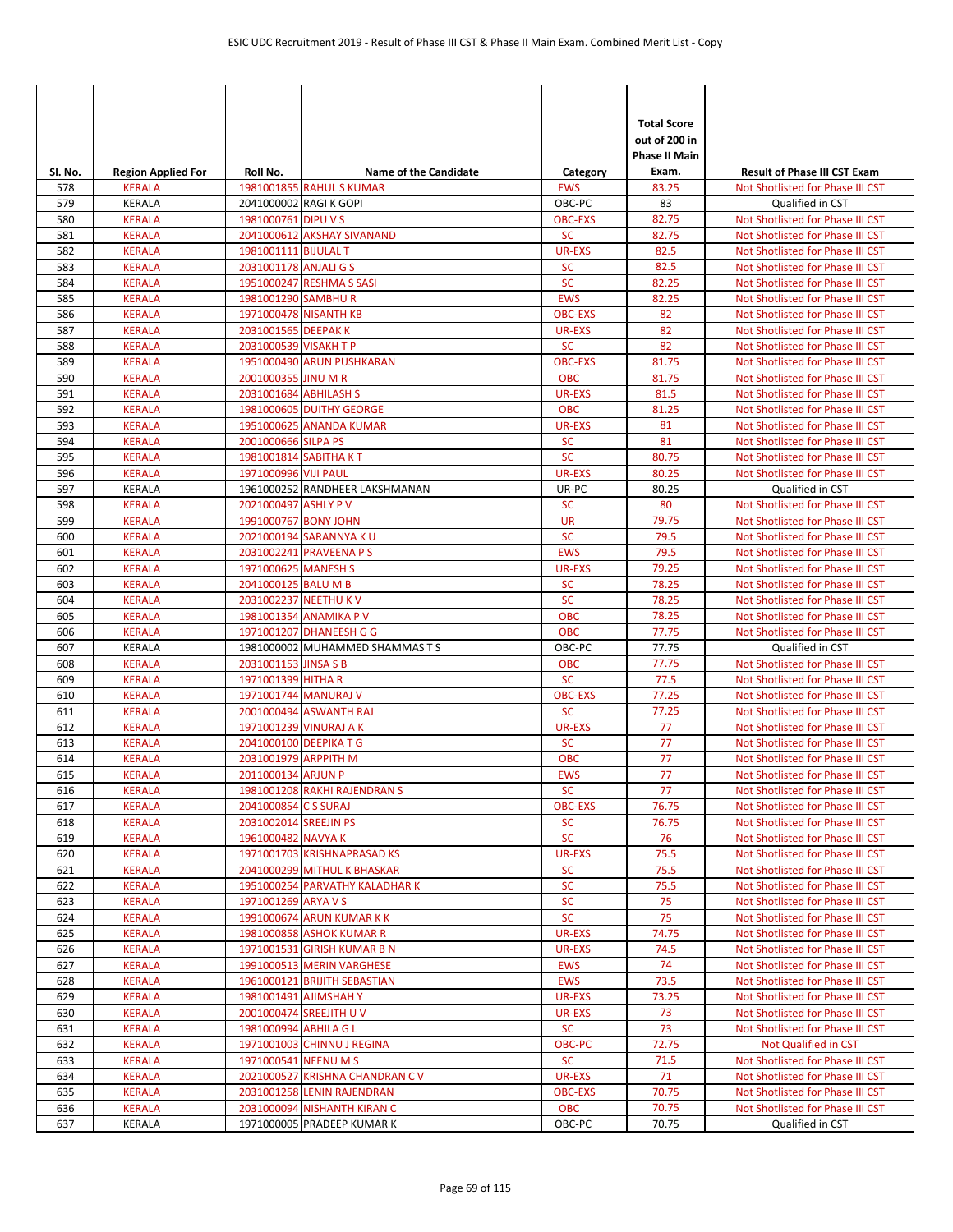| <b>Total Score</b><br>out of 200 in<br><b>Phase II Main</b><br>Sl. No.<br>Roll No.<br><b>Name of the Candidate</b><br><b>Result of Phase III CST Exam</b><br><b>Region Applied For</b><br>Exam.<br>Category<br>70<br>638<br><b>KERALA</b><br>2021000215 VENUGOPAL C P<br><b>UR-EXS</b><br>Not Shotlisted for Phase III CST<br>69.5<br><b>KERALA</b><br>2031001518 ULLAS KUMAR K<br><b>OBC-EXS</b><br>639<br>Not Shotlisted for Phase III CST<br>640<br>1961000583 PURUSHOTHAMAN PERUMTHATTIL<br>69<br><b>KERALA</b><br><b>UR-EXS</b><br>Not Shotlisted for Phase III CST<br>69<br><b>KERALA</b><br><b>EWS</b><br>641<br>2011000063 SREEKALA PS<br>Not Shotlisted for Phase III CST<br><b>SC</b><br>642<br><b>KERALA</b><br>2041000197 LAKSHMY K S<br>68.5<br>Not Shotlisted for Phase III CST<br><b>EWS</b><br>68.25<br>643<br><b>KERALA</b><br>2001000577 AMRITHA A<br>Not Shotlisted for Phase III CST<br>1971001409 NEERJA K HARI<br><b>OBC</b><br>68<br>644<br><b>KERALA</b><br>Not Shotlisted for Phase III CST<br>UR-PC<br>66.75<br>645<br><b>KERALA</b><br>2071000024 LITTY GEORGE<br>Not Qualified in CST<br>646<br><b>KERALA</b><br>1951000213 VINYA V<br>OBC-PC<br>66.75<br>Qualified in CST<br>647<br><b>KERALA</b><br>1961000164 VIKAS P<br><b>UR-EXS</b><br>66.5<br>Not Shotlisted for Phase III CST<br>66.25<br>648<br><b>KERALA</b><br>1981000627 SANTHOSH V<br><b>OBC-EXS</b><br>Not Shotlisted for Phase III CST<br>66<br><b>KERALA</b><br>1971001862 BIBIN THAMPI<br>649<br><b>OBC-EXS</b><br>Not Shotlisted for Phase III CST<br>650<br>2041001208 SREEREKHA P S<br><b>SC</b><br>65.75<br><b>KERALA</b><br>Not Shotlisted for Phase III CST<br>651<br><b>OBC-EXS</b><br>65.5<br><b>KERALA</b><br>1971001542 YADU CHANDRAN V<br>Not Shotlisted for Phase III CST<br>65<br><b>KERALA</b><br>2021000588 VINOD V M<br><b>OBC-EXS</b><br>Not Shotlisted for Phase III CST<br>652<br>64.25<br>1991000796 ARUN ALIAS<br>653<br><b>KERALA</b><br><b>UR-EXS</b><br>Not Shotlisted for Phase III CST<br>654<br>2001000177 CHARUPRIYA G KRISHNAN<br><b>SC</b><br>64<br><b>KERALA</b><br>Not Shotlisted for Phase III CST<br><b>SC</b><br>64<br>655<br><b>KERALA</b><br>1971000173 NOOPUR KRISHNA S<br>Not Shotlisted for Phase III CST<br><b>SC</b><br>656<br><b>KERALA</b><br>1961000471 SAJESH PANKAJ E<br>61.5<br>Not Shotlisted for Phase III CST<br>SC<br>60.25<br>657<br><b>KERALA</b><br>1961000318 DRISYA MOHANAN<br>Not Shotlisted for Phase III CST<br>60.25<br><b>EWS</b><br>658<br><b>KERALA</b><br>1391011680 JIMMY KUMAR<br>Not Shotlisted for Phase III CST<br>659<br><b>KERALA</b><br>2021000285 VAISAKH PANKAJ<br>UR-PC<br>59.25<br>Not Shotlisted for Phase III CST<br>660<br><b>SC</b><br>58.75<br><b>KERALA</b><br>2041000326 DEVANARAYANAN B<br>Not Shotlisted for Phase III CST<br><b>UR-EXS</b><br>57.5<br>661<br><b>KERALA</b><br>1961000422 AJITH KUMAR PC<br>Not Shotlisted for Phase III CST<br>56.25<br>662<br><b>KERALA</b><br>2031001711 SUDHEER N S<br><b>UR-EXS</b><br>Not Shotlisted for Phase III CST<br>55.5<br><b>OBC-EXS</b><br>663<br><b>KERALA</b><br>1971000019 AMEER A A<br>Not Shotlisted for Phase III CST<br>55<br>1971000828 ATHIRA BALAKRISHNAN<br><b>SC</b><br>664<br><b>KERALA</b><br>Not Shotlisted for Phase III CST<br>665<br><b>KERALA</b><br>51.75<br>1971000006 JASEENA JAFFER<br>OBC-PC<br>Not Shotlisted for Phase III CST<br>51.25<br>666<br><b>KERALA</b><br>1971001211 ANJALI VARGHESE<br><b>EWS</b><br>Not Shotlisted for Phase III CST<br>49<br>667<br><b>KERALA</b><br>2031000008 APARNA KRISHNAN S<br><b>OBC-PC</b><br>Not Shotlisted for Phase III CST<br>48<br>668<br><b>KERALA</b><br>1991000508 AMRUTHA S<br>UR-PC<br>Not Shotlisted for Phase III CST<br>669<br>47.25<br><b>KERALA</b><br>2041000633 AISWARYA VIJAYAN<br>OBC-PC<br>Not Shotlisted for Phase III CST<br>670<br><b>KERALA</b><br>1971001014 JITHIN I<br>OBC-PC<br>47.25<br>Not Shotlisted for Phase III CST<br>1971000011 NASREEN P A<br><b>OBC-PC</b><br>46.75<br>671<br><b>KERALA</b><br>Not Shotlisted for Phase III CST<br>45.5<br>672<br><b>KERALA</b><br>2031001133 VIPIN DV<br>UR-PC<br>Not Shotlisted for Phase III CST<br>1991000741 BIJIMON JOSEPH<br>43.5<br>673<br><b>KERALA</b><br><b>UR-EXS</b><br>Not Shotlisted for Phase III CST<br>674<br>41<br><b>KERALA</b><br>1971000004 KEZIA ALEX<br>UR-PC<br>Not Shotlisted for Phase III CST<br><b>SC</b><br>675<br>2031002131 RESHMA C M<br>40.25<br><b>KERALA</b><br>Not Shotlisted for Phase III CST<br>1971001006 REETHU MOHANDAS<br>UR-PC<br>Not Shotlisted for Phase III CST<br>676<br><b>KERALA</b><br>40.25<br>29<br>677<br>Not Shotlisted for Phase III CST<br><b>KERALA</b><br>1981000999 KAVITHA G<br>UR-PC<br>678<br><b>KERALA</b><br>2011000002 ADRIJA P<br>UR-PC<br>27.75<br>Not Shotlisted for Phase III CST<br><b>UR</b><br>$\mathbf{1}$<br><b>MADHYA PRADESH</b><br>2081000496 SHREYA CHHAJED<br>164.75<br>Absent in Phase III CST<br>$\overline{2}$<br>MADHYA PRADESH<br>2081001744 SOURAV GUPTA<br>EWS<br>159.75<br>Qualified in CST<br>157.25<br>3<br>MADHYA PRADESH<br>2081001341 AKSHAT SANGHI<br>OBC<br>Qualified in CST<br>OBC<br>150.75<br>4<br><b>MADHYA PRADESH</b><br>2081000707 UTKARSH KATIYAR<br>Absent in Phase III CST<br>2061001797 APOORVA PARE<br>5<br>MADHYA PRADESH<br>UR<br>149<br>Qualified in CST<br>6<br>MADHYA PRADESH<br>2121000043 DIVYANSHI BHARGAVA<br>UR<br>147.5<br>Qualified in CST<br>7<br>UR<br>MADHYA PRADESH<br>2551000340 AKSHANSH SHARMA<br>145.5<br>Qualified in CST<br>143.75<br>8<br>MADHYA PRADESH<br>2061001565 DOLLY LALCHANDANI<br>UR<br>Qualified in CST<br>9<br>MADHYA PRADESH<br>2101000017 GAURAV SINGH THAKUR<br>UR<br>143<br>Qualified in CST<br>10<br>2081000695 ANSHUL DUBEY<br>EWS<br>141.5<br>Qualified in CST<br><b>MADHYA PRADESH</b><br>OBC<br>11<br>MADHYA PRADESH<br>2061001863 SHIVANI MALVIYA<br>141<br>Qualified in CST<br>12<br>MADHYA PRADESH<br>2071000142 ADITYA KUMAR PUROHIT<br>UR<br>140.25<br>Qualified in CST<br>140<br>MADHYA PRADESH<br>2061000633 AKARSH KUMAR SHARMA<br>EWS<br>Qualified in CST<br>13<br>139.25<br><b>MADHYA PRADESH</b><br>2061001630 ARPIT RAWAT<br><b>UR</b><br>Absent in Phase III CST<br>14<br>15<br>MADHYA PRADESH<br>2061000770 SWATI PRASAD<br>UR<br>139.25<br>Qualified in CST<br>16<br><b>MADHYA PRADESH</b><br>1451010975 PIYUSH KUMAR MISHRA<br><b>UR</b><br>139.25<br>Not Qualified in CST<br>17<br>UR<br>MADHYA PRADESH<br>2071000100 DEEPAK JESWANI<br>138.75<br>Qualified in CST<br>UR<br>138.75<br>18<br>MADHYA PRADESH<br>2081000498 DIVYANSH SETH<br>Qualified in CST<br>19<br>138.5<br>MADHYA PRADESH<br>2841000280 SANAT KUMAR<br>UR<br>Qualified in CST |  |  |  |  |
|------------------------------------------------------------------------------------------------------------------------------------------------------------------------------------------------------------------------------------------------------------------------------------------------------------------------------------------------------------------------------------------------------------------------------------------------------------------------------------------------------------------------------------------------------------------------------------------------------------------------------------------------------------------------------------------------------------------------------------------------------------------------------------------------------------------------------------------------------------------------------------------------------------------------------------------------------------------------------------------------------------------------------------------------------------------------------------------------------------------------------------------------------------------------------------------------------------------------------------------------------------------------------------------------------------------------------------------------------------------------------------------------------------------------------------------------------------------------------------------------------------------------------------------------------------------------------------------------------------------------------------------------------------------------------------------------------------------------------------------------------------------------------------------------------------------------------------------------------------------------------------------------------------------------------------------------------------------------------------------------------------------------------------------------------------------------------------------------------------------------------------------------------------------------------------------------------------------------------------------------------------------------------------------------------------------------------------------------------------------------------------------------------------------------------------------------------------------------------------------------------------------------------------------------------------------------------------------------------------------------------------------------------------------------------------------------------------------------------------------------------------------------------------------------------------------------------------------------------------------------------------------------------------------------------------------------------------------------------------------------------------------------------------------------------------------------------------------------------------------------------------------------------------------------------------------------------------------------------------------------------------------------------------------------------------------------------------------------------------------------------------------------------------------------------------------------------------------------------------------------------------------------------------------------------------------------------------------------------------------------------------------------------------------------------------------------------------------------------------------------------------------------------------------------------------------------------------------------------------------------------------------------------------------------------------------------------------------------------------------------------------------------------------------------------------------------------------------------------------------------------------------------------------------------------------------------------------------------------------------------------------------------------------------------------------------------------------------------------------------------------------------------------------------------------------------------------------------------------------------------------------------------------------------------------------------------------------------------------------------------------------------------------------------------------------------------------------------------------------------------------------------------------------------------------------------------------------------------------------------------------------------------------------------------------------------------------------------------------------------------------------------------------------------------------------------------------------------------------------------------------------------------------------------------------------------------------------------------------------------------------------------------------------------------------------------------------------------------------------------------------------------------------------------------------------------------------------------------------------------------------------------------------------------------------------------------------------------------------------------------------------------------------------------------------------------------------------------------------------------------------------------------------------------------------------------------------------------------------------------------------------------------------------------------------------------------------------------------------------------------------------------------------------------------------------------------------------------------------------------------------------------------------------------------------------------------------------------------------------------------------------------------------------------------------------------------------------------------------------------------------------------------------------------------------------------------------------------------------------------------------------------------------------------------------------------------------------------------------------------------------------------------------------------------------------------------|--|--|--|--|
|                                                                                                                                                                                                                                                                                                                                                                                                                                                                                                                                                                                                                                                                                                                                                                                                                                                                                                                                                                                                                                                                                                                                                                                                                                                                                                                                                                                                                                                                                                                                                                                                                                                                                                                                                                                                                                                                                                                                                                                                                                                                                                                                                                                                                                                                                                                                                                                                                                                                                                                                                                                                                                                                                                                                                                                                                                                                                                                                                                                                                                                                                                                                                                                                                                                                                                                                                                                                                                                                                                                                                                                                                                                                                                                                                                                                                                                                                                                                                                                                                                                                                                                                                                                                                                                                                                                                                                                                                                                                                                                                                                                                                                                                                                                                                                                                                                                                                                                                                                                                                                                                                                                                                                                                                                                                                                                                                                                                                                                                                                                                                                                                                                                                                                                                                                                                                                                                                                                                                                                                                                                                                                                                                                                                                                                                                                                                                                                                                                                                                                                                                                                                                                                                                                |  |  |  |  |
|                                                                                                                                                                                                                                                                                                                                                                                                                                                                                                                                                                                                                                                                                                                                                                                                                                                                                                                                                                                                                                                                                                                                                                                                                                                                                                                                                                                                                                                                                                                                                                                                                                                                                                                                                                                                                                                                                                                                                                                                                                                                                                                                                                                                                                                                                                                                                                                                                                                                                                                                                                                                                                                                                                                                                                                                                                                                                                                                                                                                                                                                                                                                                                                                                                                                                                                                                                                                                                                                                                                                                                                                                                                                                                                                                                                                                                                                                                                                                                                                                                                                                                                                                                                                                                                                                                                                                                                                                                                                                                                                                                                                                                                                                                                                                                                                                                                                                                                                                                                                                                                                                                                                                                                                                                                                                                                                                                                                                                                                                                                                                                                                                                                                                                                                                                                                                                                                                                                                                                                                                                                                                                                                                                                                                                                                                                                                                                                                                                                                                                                                                                                                                                                                                                |  |  |  |  |
|                                                                                                                                                                                                                                                                                                                                                                                                                                                                                                                                                                                                                                                                                                                                                                                                                                                                                                                                                                                                                                                                                                                                                                                                                                                                                                                                                                                                                                                                                                                                                                                                                                                                                                                                                                                                                                                                                                                                                                                                                                                                                                                                                                                                                                                                                                                                                                                                                                                                                                                                                                                                                                                                                                                                                                                                                                                                                                                                                                                                                                                                                                                                                                                                                                                                                                                                                                                                                                                                                                                                                                                                                                                                                                                                                                                                                                                                                                                                                                                                                                                                                                                                                                                                                                                                                                                                                                                                                                                                                                                                                                                                                                                                                                                                                                                                                                                                                                                                                                                                                                                                                                                                                                                                                                                                                                                                                                                                                                                                                                                                                                                                                                                                                                                                                                                                                                                                                                                                                                                                                                                                                                                                                                                                                                                                                                                                                                                                                                                                                                                                                                                                                                                                                                |  |  |  |  |
|                                                                                                                                                                                                                                                                                                                                                                                                                                                                                                                                                                                                                                                                                                                                                                                                                                                                                                                                                                                                                                                                                                                                                                                                                                                                                                                                                                                                                                                                                                                                                                                                                                                                                                                                                                                                                                                                                                                                                                                                                                                                                                                                                                                                                                                                                                                                                                                                                                                                                                                                                                                                                                                                                                                                                                                                                                                                                                                                                                                                                                                                                                                                                                                                                                                                                                                                                                                                                                                                                                                                                                                                                                                                                                                                                                                                                                                                                                                                                                                                                                                                                                                                                                                                                                                                                                                                                                                                                                                                                                                                                                                                                                                                                                                                                                                                                                                                                                                                                                                                                                                                                                                                                                                                                                                                                                                                                                                                                                                                                                                                                                                                                                                                                                                                                                                                                                                                                                                                                                                                                                                                                                                                                                                                                                                                                                                                                                                                                                                                                                                                                                                                                                                                                                |  |  |  |  |
|                                                                                                                                                                                                                                                                                                                                                                                                                                                                                                                                                                                                                                                                                                                                                                                                                                                                                                                                                                                                                                                                                                                                                                                                                                                                                                                                                                                                                                                                                                                                                                                                                                                                                                                                                                                                                                                                                                                                                                                                                                                                                                                                                                                                                                                                                                                                                                                                                                                                                                                                                                                                                                                                                                                                                                                                                                                                                                                                                                                                                                                                                                                                                                                                                                                                                                                                                                                                                                                                                                                                                                                                                                                                                                                                                                                                                                                                                                                                                                                                                                                                                                                                                                                                                                                                                                                                                                                                                                                                                                                                                                                                                                                                                                                                                                                                                                                                                                                                                                                                                                                                                                                                                                                                                                                                                                                                                                                                                                                                                                                                                                                                                                                                                                                                                                                                                                                                                                                                                                                                                                                                                                                                                                                                                                                                                                                                                                                                                                                                                                                                                                                                                                                                                                |  |  |  |  |
|                                                                                                                                                                                                                                                                                                                                                                                                                                                                                                                                                                                                                                                                                                                                                                                                                                                                                                                                                                                                                                                                                                                                                                                                                                                                                                                                                                                                                                                                                                                                                                                                                                                                                                                                                                                                                                                                                                                                                                                                                                                                                                                                                                                                                                                                                                                                                                                                                                                                                                                                                                                                                                                                                                                                                                                                                                                                                                                                                                                                                                                                                                                                                                                                                                                                                                                                                                                                                                                                                                                                                                                                                                                                                                                                                                                                                                                                                                                                                                                                                                                                                                                                                                                                                                                                                                                                                                                                                                                                                                                                                                                                                                                                                                                                                                                                                                                                                                                                                                                                                                                                                                                                                                                                                                                                                                                                                                                                                                                                                                                                                                                                                                                                                                                                                                                                                                                                                                                                                                                                                                                                                                                                                                                                                                                                                                                                                                                                                                                                                                                                                                                                                                                                                                |  |  |  |  |
|                                                                                                                                                                                                                                                                                                                                                                                                                                                                                                                                                                                                                                                                                                                                                                                                                                                                                                                                                                                                                                                                                                                                                                                                                                                                                                                                                                                                                                                                                                                                                                                                                                                                                                                                                                                                                                                                                                                                                                                                                                                                                                                                                                                                                                                                                                                                                                                                                                                                                                                                                                                                                                                                                                                                                                                                                                                                                                                                                                                                                                                                                                                                                                                                                                                                                                                                                                                                                                                                                                                                                                                                                                                                                                                                                                                                                                                                                                                                                                                                                                                                                                                                                                                                                                                                                                                                                                                                                                                                                                                                                                                                                                                                                                                                                                                                                                                                                                                                                                                                                                                                                                                                                                                                                                                                                                                                                                                                                                                                                                                                                                                                                                                                                                                                                                                                                                                                                                                                                                                                                                                                                                                                                                                                                                                                                                                                                                                                                                                                                                                                                                                                                                                                                                |  |  |  |  |
|                                                                                                                                                                                                                                                                                                                                                                                                                                                                                                                                                                                                                                                                                                                                                                                                                                                                                                                                                                                                                                                                                                                                                                                                                                                                                                                                                                                                                                                                                                                                                                                                                                                                                                                                                                                                                                                                                                                                                                                                                                                                                                                                                                                                                                                                                                                                                                                                                                                                                                                                                                                                                                                                                                                                                                                                                                                                                                                                                                                                                                                                                                                                                                                                                                                                                                                                                                                                                                                                                                                                                                                                                                                                                                                                                                                                                                                                                                                                                                                                                                                                                                                                                                                                                                                                                                                                                                                                                                                                                                                                                                                                                                                                                                                                                                                                                                                                                                                                                                                                                                                                                                                                                                                                                                                                                                                                                                                                                                                                                                                                                                                                                                                                                                                                                                                                                                                                                                                                                                                                                                                                                                                                                                                                                                                                                                                                                                                                                                                                                                                                                                                                                                                                                                |  |  |  |  |
|                                                                                                                                                                                                                                                                                                                                                                                                                                                                                                                                                                                                                                                                                                                                                                                                                                                                                                                                                                                                                                                                                                                                                                                                                                                                                                                                                                                                                                                                                                                                                                                                                                                                                                                                                                                                                                                                                                                                                                                                                                                                                                                                                                                                                                                                                                                                                                                                                                                                                                                                                                                                                                                                                                                                                                                                                                                                                                                                                                                                                                                                                                                                                                                                                                                                                                                                                                                                                                                                                                                                                                                                                                                                                                                                                                                                                                                                                                                                                                                                                                                                                                                                                                                                                                                                                                                                                                                                                                                                                                                                                                                                                                                                                                                                                                                                                                                                                                                                                                                                                                                                                                                                                                                                                                                                                                                                                                                                                                                                                                                                                                                                                                                                                                                                                                                                                                                                                                                                                                                                                                                                                                                                                                                                                                                                                                                                                                                                                                                                                                                                                                                                                                                                                                |  |  |  |  |
|                                                                                                                                                                                                                                                                                                                                                                                                                                                                                                                                                                                                                                                                                                                                                                                                                                                                                                                                                                                                                                                                                                                                                                                                                                                                                                                                                                                                                                                                                                                                                                                                                                                                                                                                                                                                                                                                                                                                                                                                                                                                                                                                                                                                                                                                                                                                                                                                                                                                                                                                                                                                                                                                                                                                                                                                                                                                                                                                                                                                                                                                                                                                                                                                                                                                                                                                                                                                                                                                                                                                                                                                                                                                                                                                                                                                                                                                                                                                                                                                                                                                                                                                                                                                                                                                                                                                                                                                                                                                                                                                                                                                                                                                                                                                                                                                                                                                                                                                                                                                                                                                                                                                                                                                                                                                                                                                                                                                                                                                                                                                                                                                                                                                                                                                                                                                                                                                                                                                                                                                                                                                                                                                                                                                                                                                                                                                                                                                                                                                                                                                                                                                                                                                                                |  |  |  |  |
|                                                                                                                                                                                                                                                                                                                                                                                                                                                                                                                                                                                                                                                                                                                                                                                                                                                                                                                                                                                                                                                                                                                                                                                                                                                                                                                                                                                                                                                                                                                                                                                                                                                                                                                                                                                                                                                                                                                                                                                                                                                                                                                                                                                                                                                                                                                                                                                                                                                                                                                                                                                                                                                                                                                                                                                                                                                                                                                                                                                                                                                                                                                                                                                                                                                                                                                                                                                                                                                                                                                                                                                                                                                                                                                                                                                                                                                                                                                                                                                                                                                                                                                                                                                                                                                                                                                                                                                                                                                                                                                                                                                                                                                                                                                                                                                                                                                                                                                                                                                                                                                                                                                                                                                                                                                                                                                                                                                                                                                                                                                                                                                                                                                                                                                                                                                                                                                                                                                                                                                                                                                                                                                                                                                                                                                                                                                                                                                                                                                                                                                                                                                                                                                                                                |  |  |  |  |
|                                                                                                                                                                                                                                                                                                                                                                                                                                                                                                                                                                                                                                                                                                                                                                                                                                                                                                                                                                                                                                                                                                                                                                                                                                                                                                                                                                                                                                                                                                                                                                                                                                                                                                                                                                                                                                                                                                                                                                                                                                                                                                                                                                                                                                                                                                                                                                                                                                                                                                                                                                                                                                                                                                                                                                                                                                                                                                                                                                                                                                                                                                                                                                                                                                                                                                                                                                                                                                                                                                                                                                                                                                                                                                                                                                                                                                                                                                                                                                                                                                                                                                                                                                                                                                                                                                                                                                                                                                                                                                                                                                                                                                                                                                                                                                                                                                                                                                                                                                                                                                                                                                                                                                                                                                                                                                                                                                                                                                                                                                                                                                                                                                                                                                                                                                                                                                                                                                                                                                                                                                                                                                                                                                                                                                                                                                                                                                                                                                                                                                                                                                                                                                                                                                |  |  |  |  |
|                                                                                                                                                                                                                                                                                                                                                                                                                                                                                                                                                                                                                                                                                                                                                                                                                                                                                                                                                                                                                                                                                                                                                                                                                                                                                                                                                                                                                                                                                                                                                                                                                                                                                                                                                                                                                                                                                                                                                                                                                                                                                                                                                                                                                                                                                                                                                                                                                                                                                                                                                                                                                                                                                                                                                                                                                                                                                                                                                                                                                                                                                                                                                                                                                                                                                                                                                                                                                                                                                                                                                                                                                                                                                                                                                                                                                                                                                                                                                                                                                                                                                                                                                                                                                                                                                                                                                                                                                                                                                                                                                                                                                                                                                                                                                                                                                                                                                                                                                                                                                                                                                                                                                                                                                                                                                                                                                                                                                                                                                                                                                                                                                                                                                                                                                                                                                                                                                                                                                                                                                                                                                                                                                                                                                                                                                                                                                                                                                                                                                                                                                                                                                                                                                                |  |  |  |  |
|                                                                                                                                                                                                                                                                                                                                                                                                                                                                                                                                                                                                                                                                                                                                                                                                                                                                                                                                                                                                                                                                                                                                                                                                                                                                                                                                                                                                                                                                                                                                                                                                                                                                                                                                                                                                                                                                                                                                                                                                                                                                                                                                                                                                                                                                                                                                                                                                                                                                                                                                                                                                                                                                                                                                                                                                                                                                                                                                                                                                                                                                                                                                                                                                                                                                                                                                                                                                                                                                                                                                                                                                                                                                                                                                                                                                                                                                                                                                                                                                                                                                                                                                                                                                                                                                                                                                                                                                                                                                                                                                                                                                                                                                                                                                                                                                                                                                                                                                                                                                                                                                                                                                                                                                                                                                                                                                                                                                                                                                                                                                                                                                                                                                                                                                                                                                                                                                                                                                                                                                                                                                                                                                                                                                                                                                                                                                                                                                                                                                                                                                                                                                                                                                                                |  |  |  |  |
|                                                                                                                                                                                                                                                                                                                                                                                                                                                                                                                                                                                                                                                                                                                                                                                                                                                                                                                                                                                                                                                                                                                                                                                                                                                                                                                                                                                                                                                                                                                                                                                                                                                                                                                                                                                                                                                                                                                                                                                                                                                                                                                                                                                                                                                                                                                                                                                                                                                                                                                                                                                                                                                                                                                                                                                                                                                                                                                                                                                                                                                                                                                                                                                                                                                                                                                                                                                                                                                                                                                                                                                                                                                                                                                                                                                                                                                                                                                                                                                                                                                                                                                                                                                                                                                                                                                                                                                                                                                                                                                                                                                                                                                                                                                                                                                                                                                                                                                                                                                                                                                                                                                                                                                                                                                                                                                                                                                                                                                                                                                                                                                                                                                                                                                                                                                                                                                                                                                                                                                                                                                                                                                                                                                                                                                                                                                                                                                                                                                                                                                                                                                                                                                                                                |  |  |  |  |
|                                                                                                                                                                                                                                                                                                                                                                                                                                                                                                                                                                                                                                                                                                                                                                                                                                                                                                                                                                                                                                                                                                                                                                                                                                                                                                                                                                                                                                                                                                                                                                                                                                                                                                                                                                                                                                                                                                                                                                                                                                                                                                                                                                                                                                                                                                                                                                                                                                                                                                                                                                                                                                                                                                                                                                                                                                                                                                                                                                                                                                                                                                                                                                                                                                                                                                                                                                                                                                                                                                                                                                                                                                                                                                                                                                                                                                                                                                                                                                                                                                                                                                                                                                                                                                                                                                                                                                                                                                                                                                                                                                                                                                                                                                                                                                                                                                                                                                                                                                                                                                                                                                                                                                                                                                                                                                                                                                                                                                                                                                                                                                                                                                                                                                                                                                                                                                                                                                                                                                                                                                                                                                                                                                                                                                                                                                                                                                                                                                                                                                                                                                                                                                                                                                |  |  |  |  |
|                                                                                                                                                                                                                                                                                                                                                                                                                                                                                                                                                                                                                                                                                                                                                                                                                                                                                                                                                                                                                                                                                                                                                                                                                                                                                                                                                                                                                                                                                                                                                                                                                                                                                                                                                                                                                                                                                                                                                                                                                                                                                                                                                                                                                                                                                                                                                                                                                                                                                                                                                                                                                                                                                                                                                                                                                                                                                                                                                                                                                                                                                                                                                                                                                                                                                                                                                                                                                                                                                                                                                                                                                                                                                                                                                                                                                                                                                                                                                                                                                                                                                                                                                                                                                                                                                                                                                                                                                                                                                                                                                                                                                                                                                                                                                                                                                                                                                                                                                                                                                                                                                                                                                                                                                                                                                                                                                                                                                                                                                                                                                                                                                                                                                                                                                                                                                                                                                                                                                                                                                                                                                                                                                                                                                                                                                                                                                                                                                                                                                                                                                                                                                                                                                                |  |  |  |  |
|                                                                                                                                                                                                                                                                                                                                                                                                                                                                                                                                                                                                                                                                                                                                                                                                                                                                                                                                                                                                                                                                                                                                                                                                                                                                                                                                                                                                                                                                                                                                                                                                                                                                                                                                                                                                                                                                                                                                                                                                                                                                                                                                                                                                                                                                                                                                                                                                                                                                                                                                                                                                                                                                                                                                                                                                                                                                                                                                                                                                                                                                                                                                                                                                                                                                                                                                                                                                                                                                                                                                                                                                                                                                                                                                                                                                                                                                                                                                                                                                                                                                                                                                                                                                                                                                                                                                                                                                                                                                                                                                                                                                                                                                                                                                                                                                                                                                                                                                                                                                                                                                                                                                                                                                                                                                                                                                                                                                                                                                                                                                                                                                                                                                                                                                                                                                                                                                                                                                                                                                                                                                                                                                                                                                                                                                                                                                                                                                                                                                                                                                                                                                                                                                                                |  |  |  |  |
|                                                                                                                                                                                                                                                                                                                                                                                                                                                                                                                                                                                                                                                                                                                                                                                                                                                                                                                                                                                                                                                                                                                                                                                                                                                                                                                                                                                                                                                                                                                                                                                                                                                                                                                                                                                                                                                                                                                                                                                                                                                                                                                                                                                                                                                                                                                                                                                                                                                                                                                                                                                                                                                                                                                                                                                                                                                                                                                                                                                                                                                                                                                                                                                                                                                                                                                                                                                                                                                                                                                                                                                                                                                                                                                                                                                                                                                                                                                                                                                                                                                                                                                                                                                                                                                                                                                                                                                                                                                                                                                                                                                                                                                                                                                                                                                                                                                                                                                                                                                                                                                                                                                                                                                                                                                                                                                                                                                                                                                                                                                                                                                                                                                                                                                                                                                                                                                                                                                                                                                                                                                                                                                                                                                                                                                                                                                                                                                                                                                                                                                                                                                                                                                                                                |  |  |  |  |
|                                                                                                                                                                                                                                                                                                                                                                                                                                                                                                                                                                                                                                                                                                                                                                                                                                                                                                                                                                                                                                                                                                                                                                                                                                                                                                                                                                                                                                                                                                                                                                                                                                                                                                                                                                                                                                                                                                                                                                                                                                                                                                                                                                                                                                                                                                                                                                                                                                                                                                                                                                                                                                                                                                                                                                                                                                                                                                                                                                                                                                                                                                                                                                                                                                                                                                                                                                                                                                                                                                                                                                                                                                                                                                                                                                                                                                                                                                                                                                                                                                                                                                                                                                                                                                                                                                                                                                                                                                                                                                                                                                                                                                                                                                                                                                                                                                                                                                                                                                                                                                                                                                                                                                                                                                                                                                                                                                                                                                                                                                                                                                                                                                                                                                                                                                                                                                                                                                                                                                                                                                                                                                                                                                                                                                                                                                                                                                                                                                                                                                                                                                                                                                                                                                |  |  |  |  |
|                                                                                                                                                                                                                                                                                                                                                                                                                                                                                                                                                                                                                                                                                                                                                                                                                                                                                                                                                                                                                                                                                                                                                                                                                                                                                                                                                                                                                                                                                                                                                                                                                                                                                                                                                                                                                                                                                                                                                                                                                                                                                                                                                                                                                                                                                                                                                                                                                                                                                                                                                                                                                                                                                                                                                                                                                                                                                                                                                                                                                                                                                                                                                                                                                                                                                                                                                                                                                                                                                                                                                                                                                                                                                                                                                                                                                                                                                                                                                                                                                                                                                                                                                                                                                                                                                                                                                                                                                                                                                                                                                                                                                                                                                                                                                                                                                                                                                                                                                                                                                                                                                                                                                                                                                                                                                                                                                                                                                                                                                                                                                                                                                                                                                                                                                                                                                                                                                                                                                                                                                                                                                                                                                                                                                                                                                                                                                                                                                                                                                                                                                                                                                                                                                                |  |  |  |  |
|                                                                                                                                                                                                                                                                                                                                                                                                                                                                                                                                                                                                                                                                                                                                                                                                                                                                                                                                                                                                                                                                                                                                                                                                                                                                                                                                                                                                                                                                                                                                                                                                                                                                                                                                                                                                                                                                                                                                                                                                                                                                                                                                                                                                                                                                                                                                                                                                                                                                                                                                                                                                                                                                                                                                                                                                                                                                                                                                                                                                                                                                                                                                                                                                                                                                                                                                                                                                                                                                                                                                                                                                                                                                                                                                                                                                                                                                                                                                                                                                                                                                                                                                                                                                                                                                                                                                                                                                                                                                                                                                                                                                                                                                                                                                                                                                                                                                                                                                                                                                                                                                                                                                                                                                                                                                                                                                                                                                                                                                                                                                                                                                                                                                                                                                                                                                                                                                                                                                                                                                                                                                                                                                                                                                                                                                                                                                                                                                                                                                                                                                                                                                                                                                                                |  |  |  |  |
|                                                                                                                                                                                                                                                                                                                                                                                                                                                                                                                                                                                                                                                                                                                                                                                                                                                                                                                                                                                                                                                                                                                                                                                                                                                                                                                                                                                                                                                                                                                                                                                                                                                                                                                                                                                                                                                                                                                                                                                                                                                                                                                                                                                                                                                                                                                                                                                                                                                                                                                                                                                                                                                                                                                                                                                                                                                                                                                                                                                                                                                                                                                                                                                                                                                                                                                                                                                                                                                                                                                                                                                                                                                                                                                                                                                                                                                                                                                                                                                                                                                                                                                                                                                                                                                                                                                                                                                                                                                                                                                                                                                                                                                                                                                                                                                                                                                                                                                                                                                                                                                                                                                                                                                                                                                                                                                                                                                                                                                                                                                                                                                                                                                                                                                                                                                                                                                                                                                                                                                                                                                                                                                                                                                                                                                                                                                                                                                                                                                                                                                                                                                                                                                                                                |  |  |  |  |
|                                                                                                                                                                                                                                                                                                                                                                                                                                                                                                                                                                                                                                                                                                                                                                                                                                                                                                                                                                                                                                                                                                                                                                                                                                                                                                                                                                                                                                                                                                                                                                                                                                                                                                                                                                                                                                                                                                                                                                                                                                                                                                                                                                                                                                                                                                                                                                                                                                                                                                                                                                                                                                                                                                                                                                                                                                                                                                                                                                                                                                                                                                                                                                                                                                                                                                                                                                                                                                                                                                                                                                                                                                                                                                                                                                                                                                                                                                                                                                                                                                                                                                                                                                                                                                                                                                                                                                                                                                                                                                                                                                                                                                                                                                                                                                                                                                                                                                                                                                                                                                                                                                                                                                                                                                                                                                                                                                                                                                                                                                                                                                                                                                                                                                                                                                                                                                                                                                                                                                                                                                                                                                                                                                                                                                                                                                                                                                                                                                                                                                                                                                                                                                                                                                |  |  |  |  |
|                                                                                                                                                                                                                                                                                                                                                                                                                                                                                                                                                                                                                                                                                                                                                                                                                                                                                                                                                                                                                                                                                                                                                                                                                                                                                                                                                                                                                                                                                                                                                                                                                                                                                                                                                                                                                                                                                                                                                                                                                                                                                                                                                                                                                                                                                                                                                                                                                                                                                                                                                                                                                                                                                                                                                                                                                                                                                                                                                                                                                                                                                                                                                                                                                                                                                                                                                                                                                                                                                                                                                                                                                                                                                                                                                                                                                                                                                                                                                                                                                                                                                                                                                                                                                                                                                                                                                                                                                                                                                                                                                                                                                                                                                                                                                                                                                                                                                                                                                                                                                                                                                                                                                                                                                                                                                                                                                                                                                                                                                                                                                                                                                                                                                                                                                                                                                                                                                                                                                                                                                                                                                                                                                                                                                                                                                                                                                                                                                                                                                                                                                                                                                                                                                                |  |  |  |  |
|                                                                                                                                                                                                                                                                                                                                                                                                                                                                                                                                                                                                                                                                                                                                                                                                                                                                                                                                                                                                                                                                                                                                                                                                                                                                                                                                                                                                                                                                                                                                                                                                                                                                                                                                                                                                                                                                                                                                                                                                                                                                                                                                                                                                                                                                                                                                                                                                                                                                                                                                                                                                                                                                                                                                                                                                                                                                                                                                                                                                                                                                                                                                                                                                                                                                                                                                                                                                                                                                                                                                                                                                                                                                                                                                                                                                                                                                                                                                                                                                                                                                                                                                                                                                                                                                                                                                                                                                                                                                                                                                                                                                                                                                                                                                                                                                                                                                                                                                                                                                                                                                                                                                                                                                                                                                                                                                                                                                                                                                                                                                                                                                                                                                                                                                                                                                                                                                                                                                                                                                                                                                                                                                                                                                                                                                                                                                                                                                                                                                                                                                                                                                                                                                                                |  |  |  |  |
|                                                                                                                                                                                                                                                                                                                                                                                                                                                                                                                                                                                                                                                                                                                                                                                                                                                                                                                                                                                                                                                                                                                                                                                                                                                                                                                                                                                                                                                                                                                                                                                                                                                                                                                                                                                                                                                                                                                                                                                                                                                                                                                                                                                                                                                                                                                                                                                                                                                                                                                                                                                                                                                                                                                                                                                                                                                                                                                                                                                                                                                                                                                                                                                                                                                                                                                                                                                                                                                                                                                                                                                                                                                                                                                                                                                                                                                                                                                                                                                                                                                                                                                                                                                                                                                                                                                                                                                                                                                                                                                                                                                                                                                                                                                                                                                                                                                                                                                                                                                                                                                                                                                                                                                                                                                                                                                                                                                                                                                                                                                                                                                                                                                                                                                                                                                                                                                                                                                                                                                                                                                                                                                                                                                                                                                                                                                                                                                                                                                                                                                                                                                                                                                                                                |  |  |  |  |
|                                                                                                                                                                                                                                                                                                                                                                                                                                                                                                                                                                                                                                                                                                                                                                                                                                                                                                                                                                                                                                                                                                                                                                                                                                                                                                                                                                                                                                                                                                                                                                                                                                                                                                                                                                                                                                                                                                                                                                                                                                                                                                                                                                                                                                                                                                                                                                                                                                                                                                                                                                                                                                                                                                                                                                                                                                                                                                                                                                                                                                                                                                                                                                                                                                                                                                                                                                                                                                                                                                                                                                                                                                                                                                                                                                                                                                                                                                                                                                                                                                                                                                                                                                                                                                                                                                                                                                                                                                                                                                                                                                                                                                                                                                                                                                                                                                                                                                                                                                                                                                                                                                                                                                                                                                                                                                                                                                                                                                                                                                                                                                                                                                                                                                                                                                                                                                                                                                                                                                                                                                                                                                                                                                                                                                                                                                                                                                                                                                                                                                                                                                                                                                                                                                |  |  |  |  |
|                                                                                                                                                                                                                                                                                                                                                                                                                                                                                                                                                                                                                                                                                                                                                                                                                                                                                                                                                                                                                                                                                                                                                                                                                                                                                                                                                                                                                                                                                                                                                                                                                                                                                                                                                                                                                                                                                                                                                                                                                                                                                                                                                                                                                                                                                                                                                                                                                                                                                                                                                                                                                                                                                                                                                                                                                                                                                                                                                                                                                                                                                                                                                                                                                                                                                                                                                                                                                                                                                                                                                                                                                                                                                                                                                                                                                                                                                                                                                                                                                                                                                                                                                                                                                                                                                                                                                                                                                                                                                                                                                                                                                                                                                                                                                                                                                                                                                                                                                                                                                                                                                                                                                                                                                                                                                                                                                                                                                                                                                                                                                                                                                                                                                                                                                                                                                                                                                                                                                                                                                                                                                                                                                                                                                                                                                                                                                                                                                                                                                                                                                                                                                                                                                                |  |  |  |  |
|                                                                                                                                                                                                                                                                                                                                                                                                                                                                                                                                                                                                                                                                                                                                                                                                                                                                                                                                                                                                                                                                                                                                                                                                                                                                                                                                                                                                                                                                                                                                                                                                                                                                                                                                                                                                                                                                                                                                                                                                                                                                                                                                                                                                                                                                                                                                                                                                                                                                                                                                                                                                                                                                                                                                                                                                                                                                                                                                                                                                                                                                                                                                                                                                                                                                                                                                                                                                                                                                                                                                                                                                                                                                                                                                                                                                                                                                                                                                                                                                                                                                                                                                                                                                                                                                                                                                                                                                                                                                                                                                                                                                                                                                                                                                                                                                                                                                                                                                                                                                                                                                                                                                                                                                                                                                                                                                                                                                                                                                                                                                                                                                                                                                                                                                                                                                                                                                                                                                                                                                                                                                                                                                                                                                                                                                                                                                                                                                                                                                                                                                                                                                                                                                                                |  |  |  |  |
|                                                                                                                                                                                                                                                                                                                                                                                                                                                                                                                                                                                                                                                                                                                                                                                                                                                                                                                                                                                                                                                                                                                                                                                                                                                                                                                                                                                                                                                                                                                                                                                                                                                                                                                                                                                                                                                                                                                                                                                                                                                                                                                                                                                                                                                                                                                                                                                                                                                                                                                                                                                                                                                                                                                                                                                                                                                                                                                                                                                                                                                                                                                                                                                                                                                                                                                                                                                                                                                                                                                                                                                                                                                                                                                                                                                                                                                                                                                                                                                                                                                                                                                                                                                                                                                                                                                                                                                                                                                                                                                                                                                                                                                                                                                                                                                                                                                                                                                                                                                                                                                                                                                                                                                                                                                                                                                                                                                                                                                                                                                                                                                                                                                                                                                                                                                                                                                                                                                                                                                                                                                                                                                                                                                                                                                                                                                                                                                                                                                                                                                                                                                                                                                                                                |  |  |  |  |
|                                                                                                                                                                                                                                                                                                                                                                                                                                                                                                                                                                                                                                                                                                                                                                                                                                                                                                                                                                                                                                                                                                                                                                                                                                                                                                                                                                                                                                                                                                                                                                                                                                                                                                                                                                                                                                                                                                                                                                                                                                                                                                                                                                                                                                                                                                                                                                                                                                                                                                                                                                                                                                                                                                                                                                                                                                                                                                                                                                                                                                                                                                                                                                                                                                                                                                                                                                                                                                                                                                                                                                                                                                                                                                                                                                                                                                                                                                                                                                                                                                                                                                                                                                                                                                                                                                                                                                                                                                                                                                                                                                                                                                                                                                                                                                                                                                                                                                                                                                                                                                                                                                                                                                                                                                                                                                                                                                                                                                                                                                                                                                                                                                                                                                                                                                                                                                                                                                                                                                                                                                                                                                                                                                                                                                                                                                                                                                                                                                                                                                                                                                                                                                                                                                |  |  |  |  |
|                                                                                                                                                                                                                                                                                                                                                                                                                                                                                                                                                                                                                                                                                                                                                                                                                                                                                                                                                                                                                                                                                                                                                                                                                                                                                                                                                                                                                                                                                                                                                                                                                                                                                                                                                                                                                                                                                                                                                                                                                                                                                                                                                                                                                                                                                                                                                                                                                                                                                                                                                                                                                                                                                                                                                                                                                                                                                                                                                                                                                                                                                                                                                                                                                                                                                                                                                                                                                                                                                                                                                                                                                                                                                                                                                                                                                                                                                                                                                                                                                                                                                                                                                                                                                                                                                                                                                                                                                                                                                                                                                                                                                                                                                                                                                                                                                                                                                                                                                                                                                                                                                                                                                                                                                                                                                                                                                                                                                                                                                                                                                                                                                                                                                                                                                                                                                                                                                                                                                                                                                                                                                                                                                                                                                                                                                                                                                                                                                                                                                                                                                                                                                                                                                                |  |  |  |  |
|                                                                                                                                                                                                                                                                                                                                                                                                                                                                                                                                                                                                                                                                                                                                                                                                                                                                                                                                                                                                                                                                                                                                                                                                                                                                                                                                                                                                                                                                                                                                                                                                                                                                                                                                                                                                                                                                                                                                                                                                                                                                                                                                                                                                                                                                                                                                                                                                                                                                                                                                                                                                                                                                                                                                                                                                                                                                                                                                                                                                                                                                                                                                                                                                                                                                                                                                                                                                                                                                                                                                                                                                                                                                                                                                                                                                                                                                                                                                                                                                                                                                                                                                                                                                                                                                                                                                                                                                                                                                                                                                                                                                                                                                                                                                                                                                                                                                                                                                                                                                                                                                                                                                                                                                                                                                                                                                                                                                                                                                                                                                                                                                                                                                                                                                                                                                                                                                                                                                                                                                                                                                                                                                                                                                                                                                                                                                                                                                                                                                                                                                                                                                                                                                                                |  |  |  |  |
|                                                                                                                                                                                                                                                                                                                                                                                                                                                                                                                                                                                                                                                                                                                                                                                                                                                                                                                                                                                                                                                                                                                                                                                                                                                                                                                                                                                                                                                                                                                                                                                                                                                                                                                                                                                                                                                                                                                                                                                                                                                                                                                                                                                                                                                                                                                                                                                                                                                                                                                                                                                                                                                                                                                                                                                                                                                                                                                                                                                                                                                                                                                                                                                                                                                                                                                                                                                                                                                                                                                                                                                                                                                                                                                                                                                                                                                                                                                                                                                                                                                                                                                                                                                                                                                                                                                                                                                                                                                                                                                                                                                                                                                                                                                                                                                                                                                                                                                                                                                                                                                                                                                                                                                                                                                                                                                                                                                                                                                                                                                                                                                                                                                                                                                                                                                                                                                                                                                                                                                                                                                                                                                                                                                                                                                                                                                                                                                                                                                                                                                                                                                                                                                                                                |  |  |  |  |
|                                                                                                                                                                                                                                                                                                                                                                                                                                                                                                                                                                                                                                                                                                                                                                                                                                                                                                                                                                                                                                                                                                                                                                                                                                                                                                                                                                                                                                                                                                                                                                                                                                                                                                                                                                                                                                                                                                                                                                                                                                                                                                                                                                                                                                                                                                                                                                                                                                                                                                                                                                                                                                                                                                                                                                                                                                                                                                                                                                                                                                                                                                                                                                                                                                                                                                                                                                                                                                                                                                                                                                                                                                                                                                                                                                                                                                                                                                                                                                                                                                                                                                                                                                                                                                                                                                                                                                                                                                                                                                                                                                                                                                                                                                                                                                                                                                                                                                                                                                                                                                                                                                                                                                                                                                                                                                                                                                                                                                                                                                                                                                                                                                                                                                                                                                                                                                                                                                                                                                                                                                                                                                                                                                                                                                                                                                                                                                                                                                                                                                                                                                                                                                                                                                |  |  |  |  |
|                                                                                                                                                                                                                                                                                                                                                                                                                                                                                                                                                                                                                                                                                                                                                                                                                                                                                                                                                                                                                                                                                                                                                                                                                                                                                                                                                                                                                                                                                                                                                                                                                                                                                                                                                                                                                                                                                                                                                                                                                                                                                                                                                                                                                                                                                                                                                                                                                                                                                                                                                                                                                                                                                                                                                                                                                                                                                                                                                                                                                                                                                                                                                                                                                                                                                                                                                                                                                                                                                                                                                                                                                                                                                                                                                                                                                                                                                                                                                                                                                                                                                                                                                                                                                                                                                                                                                                                                                                                                                                                                                                                                                                                                                                                                                                                                                                                                                                                                                                                                                                                                                                                                                                                                                                                                                                                                                                                                                                                                                                                                                                                                                                                                                                                                                                                                                                                                                                                                                                                                                                                                                                                                                                                                                                                                                                                                                                                                                                                                                                                                                                                                                                                                                                |  |  |  |  |
|                                                                                                                                                                                                                                                                                                                                                                                                                                                                                                                                                                                                                                                                                                                                                                                                                                                                                                                                                                                                                                                                                                                                                                                                                                                                                                                                                                                                                                                                                                                                                                                                                                                                                                                                                                                                                                                                                                                                                                                                                                                                                                                                                                                                                                                                                                                                                                                                                                                                                                                                                                                                                                                                                                                                                                                                                                                                                                                                                                                                                                                                                                                                                                                                                                                                                                                                                                                                                                                                                                                                                                                                                                                                                                                                                                                                                                                                                                                                                                                                                                                                                                                                                                                                                                                                                                                                                                                                                                                                                                                                                                                                                                                                                                                                                                                                                                                                                                                                                                                                                                                                                                                                                                                                                                                                                                                                                                                                                                                                                                                                                                                                                                                                                                                                                                                                                                                                                                                                                                                                                                                                                                                                                                                                                                                                                                                                                                                                                                                                                                                                                                                                                                                                                                |  |  |  |  |
|                                                                                                                                                                                                                                                                                                                                                                                                                                                                                                                                                                                                                                                                                                                                                                                                                                                                                                                                                                                                                                                                                                                                                                                                                                                                                                                                                                                                                                                                                                                                                                                                                                                                                                                                                                                                                                                                                                                                                                                                                                                                                                                                                                                                                                                                                                                                                                                                                                                                                                                                                                                                                                                                                                                                                                                                                                                                                                                                                                                                                                                                                                                                                                                                                                                                                                                                                                                                                                                                                                                                                                                                                                                                                                                                                                                                                                                                                                                                                                                                                                                                                                                                                                                                                                                                                                                                                                                                                                                                                                                                                                                                                                                                                                                                                                                                                                                                                                                                                                                                                                                                                                                                                                                                                                                                                                                                                                                                                                                                                                                                                                                                                                                                                                                                                                                                                                                                                                                                                                                                                                                                                                                                                                                                                                                                                                                                                                                                                                                                                                                                                                                                                                                                                                |  |  |  |  |
|                                                                                                                                                                                                                                                                                                                                                                                                                                                                                                                                                                                                                                                                                                                                                                                                                                                                                                                                                                                                                                                                                                                                                                                                                                                                                                                                                                                                                                                                                                                                                                                                                                                                                                                                                                                                                                                                                                                                                                                                                                                                                                                                                                                                                                                                                                                                                                                                                                                                                                                                                                                                                                                                                                                                                                                                                                                                                                                                                                                                                                                                                                                                                                                                                                                                                                                                                                                                                                                                                                                                                                                                                                                                                                                                                                                                                                                                                                                                                                                                                                                                                                                                                                                                                                                                                                                                                                                                                                                                                                                                                                                                                                                                                                                                                                                                                                                                                                                                                                                                                                                                                                                                                                                                                                                                                                                                                                                                                                                                                                                                                                                                                                                                                                                                                                                                                                                                                                                                                                                                                                                                                                                                                                                                                                                                                                                                                                                                                                                                                                                                                                                                                                                                                                |  |  |  |  |
|                                                                                                                                                                                                                                                                                                                                                                                                                                                                                                                                                                                                                                                                                                                                                                                                                                                                                                                                                                                                                                                                                                                                                                                                                                                                                                                                                                                                                                                                                                                                                                                                                                                                                                                                                                                                                                                                                                                                                                                                                                                                                                                                                                                                                                                                                                                                                                                                                                                                                                                                                                                                                                                                                                                                                                                                                                                                                                                                                                                                                                                                                                                                                                                                                                                                                                                                                                                                                                                                                                                                                                                                                                                                                                                                                                                                                                                                                                                                                                                                                                                                                                                                                                                                                                                                                                                                                                                                                                                                                                                                                                                                                                                                                                                                                                                                                                                                                                                                                                                                                                                                                                                                                                                                                                                                                                                                                                                                                                                                                                                                                                                                                                                                                                                                                                                                                                                                                                                                                                                                                                                                                                                                                                                                                                                                                                                                                                                                                                                                                                                                                                                                                                                                                                |  |  |  |  |
|                                                                                                                                                                                                                                                                                                                                                                                                                                                                                                                                                                                                                                                                                                                                                                                                                                                                                                                                                                                                                                                                                                                                                                                                                                                                                                                                                                                                                                                                                                                                                                                                                                                                                                                                                                                                                                                                                                                                                                                                                                                                                                                                                                                                                                                                                                                                                                                                                                                                                                                                                                                                                                                                                                                                                                                                                                                                                                                                                                                                                                                                                                                                                                                                                                                                                                                                                                                                                                                                                                                                                                                                                                                                                                                                                                                                                                                                                                                                                                                                                                                                                                                                                                                                                                                                                                                                                                                                                                                                                                                                                                                                                                                                                                                                                                                                                                                                                                                                                                                                                                                                                                                                                                                                                                                                                                                                                                                                                                                                                                                                                                                                                                                                                                                                                                                                                                                                                                                                                                                                                                                                                                                                                                                                                                                                                                                                                                                                                                                                                                                                                                                                                                                                                                |  |  |  |  |
|                                                                                                                                                                                                                                                                                                                                                                                                                                                                                                                                                                                                                                                                                                                                                                                                                                                                                                                                                                                                                                                                                                                                                                                                                                                                                                                                                                                                                                                                                                                                                                                                                                                                                                                                                                                                                                                                                                                                                                                                                                                                                                                                                                                                                                                                                                                                                                                                                                                                                                                                                                                                                                                                                                                                                                                                                                                                                                                                                                                                                                                                                                                                                                                                                                                                                                                                                                                                                                                                                                                                                                                                                                                                                                                                                                                                                                                                                                                                                                                                                                                                                                                                                                                                                                                                                                                                                                                                                                                                                                                                                                                                                                                                                                                                                                                                                                                                                                                                                                                                                                                                                                                                                                                                                                                                                                                                                                                                                                                                                                                                                                                                                                                                                                                                                                                                                                                                                                                                                                                                                                                                                                                                                                                                                                                                                                                                                                                                                                                                                                                                                                                                                                                                                                |  |  |  |  |
|                                                                                                                                                                                                                                                                                                                                                                                                                                                                                                                                                                                                                                                                                                                                                                                                                                                                                                                                                                                                                                                                                                                                                                                                                                                                                                                                                                                                                                                                                                                                                                                                                                                                                                                                                                                                                                                                                                                                                                                                                                                                                                                                                                                                                                                                                                                                                                                                                                                                                                                                                                                                                                                                                                                                                                                                                                                                                                                                                                                                                                                                                                                                                                                                                                                                                                                                                                                                                                                                                                                                                                                                                                                                                                                                                                                                                                                                                                                                                                                                                                                                                                                                                                                                                                                                                                                                                                                                                                                                                                                                                                                                                                                                                                                                                                                                                                                                                                                                                                                                                                                                                                                                                                                                                                                                                                                                                                                                                                                                                                                                                                                                                                                                                                                                                                                                                                                                                                                                                                                                                                                                                                                                                                                                                                                                                                                                                                                                                                                                                                                                                                                                                                                                                                |  |  |  |  |
|                                                                                                                                                                                                                                                                                                                                                                                                                                                                                                                                                                                                                                                                                                                                                                                                                                                                                                                                                                                                                                                                                                                                                                                                                                                                                                                                                                                                                                                                                                                                                                                                                                                                                                                                                                                                                                                                                                                                                                                                                                                                                                                                                                                                                                                                                                                                                                                                                                                                                                                                                                                                                                                                                                                                                                                                                                                                                                                                                                                                                                                                                                                                                                                                                                                                                                                                                                                                                                                                                                                                                                                                                                                                                                                                                                                                                                                                                                                                                                                                                                                                                                                                                                                                                                                                                                                                                                                                                                                                                                                                                                                                                                                                                                                                                                                                                                                                                                                                                                                                                                                                                                                                                                                                                                                                                                                                                                                                                                                                                                                                                                                                                                                                                                                                                                                                                                                                                                                                                                                                                                                                                                                                                                                                                                                                                                                                                                                                                                                                                                                                                                                                                                                                                                |  |  |  |  |
|                                                                                                                                                                                                                                                                                                                                                                                                                                                                                                                                                                                                                                                                                                                                                                                                                                                                                                                                                                                                                                                                                                                                                                                                                                                                                                                                                                                                                                                                                                                                                                                                                                                                                                                                                                                                                                                                                                                                                                                                                                                                                                                                                                                                                                                                                                                                                                                                                                                                                                                                                                                                                                                                                                                                                                                                                                                                                                                                                                                                                                                                                                                                                                                                                                                                                                                                                                                                                                                                                                                                                                                                                                                                                                                                                                                                                                                                                                                                                                                                                                                                                                                                                                                                                                                                                                                                                                                                                                                                                                                                                                                                                                                                                                                                                                                                                                                                                                                                                                                                                                                                                                                                                                                                                                                                                                                                                                                                                                                                                                                                                                                                                                                                                                                                                                                                                                                                                                                                                                                                                                                                                                                                                                                                                                                                                                                                                                                                                                                                                                                                                                                                                                                                                                |  |  |  |  |
|                                                                                                                                                                                                                                                                                                                                                                                                                                                                                                                                                                                                                                                                                                                                                                                                                                                                                                                                                                                                                                                                                                                                                                                                                                                                                                                                                                                                                                                                                                                                                                                                                                                                                                                                                                                                                                                                                                                                                                                                                                                                                                                                                                                                                                                                                                                                                                                                                                                                                                                                                                                                                                                                                                                                                                                                                                                                                                                                                                                                                                                                                                                                                                                                                                                                                                                                                                                                                                                                                                                                                                                                                                                                                                                                                                                                                                                                                                                                                                                                                                                                                                                                                                                                                                                                                                                                                                                                                                                                                                                                                                                                                                                                                                                                                                                                                                                                                                                                                                                                                                                                                                                                                                                                                                                                                                                                                                                                                                                                                                                                                                                                                                                                                                                                                                                                                                                                                                                                                                                                                                                                                                                                                                                                                                                                                                                                                                                                                                                                                                                                                                                                                                                                                                |  |  |  |  |
|                                                                                                                                                                                                                                                                                                                                                                                                                                                                                                                                                                                                                                                                                                                                                                                                                                                                                                                                                                                                                                                                                                                                                                                                                                                                                                                                                                                                                                                                                                                                                                                                                                                                                                                                                                                                                                                                                                                                                                                                                                                                                                                                                                                                                                                                                                                                                                                                                                                                                                                                                                                                                                                                                                                                                                                                                                                                                                                                                                                                                                                                                                                                                                                                                                                                                                                                                                                                                                                                                                                                                                                                                                                                                                                                                                                                                                                                                                                                                                                                                                                                                                                                                                                                                                                                                                                                                                                                                                                                                                                                                                                                                                                                                                                                                                                                                                                                                                                                                                                                                                                                                                                                                                                                                                                                                                                                                                                                                                                                                                                                                                                                                                                                                                                                                                                                                                                                                                                                                                                                                                                                                                                                                                                                                                                                                                                                                                                                                                                                                                                                                                                                                                                                                                |  |  |  |  |
|                                                                                                                                                                                                                                                                                                                                                                                                                                                                                                                                                                                                                                                                                                                                                                                                                                                                                                                                                                                                                                                                                                                                                                                                                                                                                                                                                                                                                                                                                                                                                                                                                                                                                                                                                                                                                                                                                                                                                                                                                                                                                                                                                                                                                                                                                                                                                                                                                                                                                                                                                                                                                                                                                                                                                                                                                                                                                                                                                                                                                                                                                                                                                                                                                                                                                                                                                                                                                                                                                                                                                                                                                                                                                                                                                                                                                                                                                                                                                                                                                                                                                                                                                                                                                                                                                                                                                                                                                                                                                                                                                                                                                                                                                                                                                                                                                                                                                                                                                                                                                                                                                                                                                                                                                                                                                                                                                                                                                                                                                                                                                                                                                                                                                                                                                                                                                                                                                                                                                                                                                                                                                                                                                                                                                                                                                                                                                                                                                                                                                                                                                                                                                                                                                                |  |  |  |  |
|                                                                                                                                                                                                                                                                                                                                                                                                                                                                                                                                                                                                                                                                                                                                                                                                                                                                                                                                                                                                                                                                                                                                                                                                                                                                                                                                                                                                                                                                                                                                                                                                                                                                                                                                                                                                                                                                                                                                                                                                                                                                                                                                                                                                                                                                                                                                                                                                                                                                                                                                                                                                                                                                                                                                                                                                                                                                                                                                                                                                                                                                                                                                                                                                                                                                                                                                                                                                                                                                                                                                                                                                                                                                                                                                                                                                                                                                                                                                                                                                                                                                                                                                                                                                                                                                                                                                                                                                                                                                                                                                                                                                                                                                                                                                                                                                                                                                                                                                                                                                                                                                                                                                                                                                                                                                                                                                                                                                                                                                                                                                                                                                                                                                                                                                                                                                                                                                                                                                                                                                                                                                                                                                                                                                                                                                                                                                                                                                                                                                                                                                                                                                                                                                                                |  |  |  |  |
|                                                                                                                                                                                                                                                                                                                                                                                                                                                                                                                                                                                                                                                                                                                                                                                                                                                                                                                                                                                                                                                                                                                                                                                                                                                                                                                                                                                                                                                                                                                                                                                                                                                                                                                                                                                                                                                                                                                                                                                                                                                                                                                                                                                                                                                                                                                                                                                                                                                                                                                                                                                                                                                                                                                                                                                                                                                                                                                                                                                                                                                                                                                                                                                                                                                                                                                                                                                                                                                                                                                                                                                                                                                                                                                                                                                                                                                                                                                                                                                                                                                                                                                                                                                                                                                                                                                                                                                                                                                                                                                                                                                                                                                                                                                                                                                                                                                                                                                                                                                                                                                                                                                                                                                                                                                                                                                                                                                                                                                                                                                                                                                                                                                                                                                                                                                                                                                                                                                                                                                                                                                                                                                                                                                                                                                                                                                                                                                                                                                                                                                                                                                                                                                                                                |  |  |  |  |
|                                                                                                                                                                                                                                                                                                                                                                                                                                                                                                                                                                                                                                                                                                                                                                                                                                                                                                                                                                                                                                                                                                                                                                                                                                                                                                                                                                                                                                                                                                                                                                                                                                                                                                                                                                                                                                                                                                                                                                                                                                                                                                                                                                                                                                                                                                                                                                                                                                                                                                                                                                                                                                                                                                                                                                                                                                                                                                                                                                                                                                                                                                                                                                                                                                                                                                                                                                                                                                                                                                                                                                                                                                                                                                                                                                                                                                                                                                                                                                                                                                                                                                                                                                                                                                                                                                                                                                                                                                                                                                                                                                                                                                                                                                                                                                                                                                                                                                                                                                                                                                                                                                                                                                                                                                                                                                                                                                                                                                                                                                                                                                                                                                                                                                                                                                                                                                                                                                                                                                                                                                                                                                                                                                                                                                                                                                                                                                                                                                                                                                                                                                                                                                                                                                |  |  |  |  |
|                                                                                                                                                                                                                                                                                                                                                                                                                                                                                                                                                                                                                                                                                                                                                                                                                                                                                                                                                                                                                                                                                                                                                                                                                                                                                                                                                                                                                                                                                                                                                                                                                                                                                                                                                                                                                                                                                                                                                                                                                                                                                                                                                                                                                                                                                                                                                                                                                                                                                                                                                                                                                                                                                                                                                                                                                                                                                                                                                                                                                                                                                                                                                                                                                                                                                                                                                                                                                                                                                                                                                                                                                                                                                                                                                                                                                                                                                                                                                                                                                                                                                                                                                                                                                                                                                                                                                                                                                                                                                                                                                                                                                                                                                                                                                                                                                                                                                                                                                                                                                                                                                                                                                                                                                                                                                                                                                                                                                                                                                                                                                                                                                                                                                                                                                                                                                                                                                                                                                                                                                                                                                                                                                                                                                                                                                                                                                                                                                                                                                                                                                                                                                                                                                                |  |  |  |  |
|                                                                                                                                                                                                                                                                                                                                                                                                                                                                                                                                                                                                                                                                                                                                                                                                                                                                                                                                                                                                                                                                                                                                                                                                                                                                                                                                                                                                                                                                                                                                                                                                                                                                                                                                                                                                                                                                                                                                                                                                                                                                                                                                                                                                                                                                                                                                                                                                                                                                                                                                                                                                                                                                                                                                                                                                                                                                                                                                                                                                                                                                                                                                                                                                                                                                                                                                                                                                                                                                                                                                                                                                                                                                                                                                                                                                                                                                                                                                                                                                                                                                                                                                                                                                                                                                                                                                                                                                                                                                                                                                                                                                                                                                                                                                                                                                                                                                                                                                                                                                                                                                                                                                                                                                                                                                                                                                                                                                                                                                                                                                                                                                                                                                                                                                                                                                                                                                                                                                                                                                                                                                                                                                                                                                                                                                                                                                                                                                                                                                                                                                                                                                                                                                                                |  |  |  |  |
|                                                                                                                                                                                                                                                                                                                                                                                                                                                                                                                                                                                                                                                                                                                                                                                                                                                                                                                                                                                                                                                                                                                                                                                                                                                                                                                                                                                                                                                                                                                                                                                                                                                                                                                                                                                                                                                                                                                                                                                                                                                                                                                                                                                                                                                                                                                                                                                                                                                                                                                                                                                                                                                                                                                                                                                                                                                                                                                                                                                                                                                                                                                                                                                                                                                                                                                                                                                                                                                                                                                                                                                                                                                                                                                                                                                                                                                                                                                                                                                                                                                                                                                                                                                                                                                                                                                                                                                                                                                                                                                                                                                                                                                                                                                                                                                                                                                                                                                                                                                                                                                                                                                                                                                                                                                                                                                                                                                                                                                                                                                                                                                                                                                                                                                                                                                                                                                                                                                                                                                                                                                                                                                                                                                                                                                                                                                                                                                                                                                                                                                                                                                                                                                                                                |  |  |  |  |
|                                                                                                                                                                                                                                                                                                                                                                                                                                                                                                                                                                                                                                                                                                                                                                                                                                                                                                                                                                                                                                                                                                                                                                                                                                                                                                                                                                                                                                                                                                                                                                                                                                                                                                                                                                                                                                                                                                                                                                                                                                                                                                                                                                                                                                                                                                                                                                                                                                                                                                                                                                                                                                                                                                                                                                                                                                                                                                                                                                                                                                                                                                                                                                                                                                                                                                                                                                                                                                                                                                                                                                                                                                                                                                                                                                                                                                                                                                                                                                                                                                                                                                                                                                                                                                                                                                                                                                                                                                                                                                                                                                                                                                                                                                                                                                                                                                                                                                                                                                                                                                                                                                                                                                                                                                                                                                                                                                                                                                                                                                                                                                                                                                                                                                                                                                                                                                                                                                                                                                                                                                                                                                                                                                                                                                                                                                                                                                                                                                                                                                                                                                                                                                                                                                |  |  |  |  |
|                                                                                                                                                                                                                                                                                                                                                                                                                                                                                                                                                                                                                                                                                                                                                                                                                                                                                                                                                                                                                                                                                                                                                                                                                                                                                                                                                                                                                                                                                                                                                                                                                                                                                                                                                                                                                                                                                                                                                                                                                                                                                                                                                                                                                                                                                                                                                                                                                                                                                                                                                                                                                                                                                                                                                                                                                                                                                                                                                                                                                                                                                                                                                                                                                                                                                                                                                                                                                                                                                                                                                                                                                                                                                                                                                                                                                                                                                                                                                                                                                                                                                                                                                                                                                                                                                                                                                                                                                                                                                                                                                                                                                                                                                                                                                                                                                                                                                                                                                                                                                                                                                                                                                                                                                                                                                                                                                                                                                                                                                                                                                                                                                                                                                                                                                                                                                                                                                                                                                                                                                                                                                                                                                                                                                                                                                                                                                                                                                                                                                                                                                                                                                                                                                                |  |  |  |  |
|                                                                                                                                                                                                                                                                                                                                                                                                                                                                                                                                                                                                                                                                                                                                                                                                                                                                                                                                                                                                                                                                                                                                                                                                                                                                                                                                                                                                                                                                                                                                                                                                                                                                                                                                                                                                                                                                                                                                                                                                                                                                                                                                                                                                                                                                                                                                                                                                                                                                                                                                                                                                                                                                                                                                                                                                                                                                                                                                                                                                                                                                                                                                                                                                                                                                                                                                                                                                                                                                                                                                                                                                                                                                                                                                                                                                                                                                                                                                                                                                                                                                                                                                                                                                                                                                                                                                                                                                                                                                                                                                                                                                                                                                                                                                                                                                                                                                                                                                                                                                                                                                                                                                                                                                                                                                                                                                                                                                                                                                                                                                                                                                                                                                                                                                                                                                                                                                                                                                                                                                                                                                                                                                                                                                                                                                                                                                                                                                                                                                                                                                                                                                                                                                                                |  |  |  |  |
|                                                                                                                                                                                                                                                                                                                                                                                                                                                                                                                                                                                                                                                                                                                                                                                                                                                                                                                                                                                                                                                                                                                                                                                                                                                                                                                                                                                                                                                                                                                                                                                                                                                                                                                                                                                                                                                                                                                                                                                                                                                                                                                                                                                                                                                                                                                                                                                                                                                                                                                                                                                                                                                                                                                                                                                                                                                                                                                                                                                                                                                                                                                                                                                                                                                                                                                                                                                                                                                                                                                                                                                                                                                                                                                                                                                                                                                                                                                                                                                                                                                                                                                                                                                                                                                                                                                                                                                                                                                                                                                                                                                                                                                                                                                                                                                                                                                                                                                                                                                                                                                                                                                                                                                                                                                                                                                                                                                                                                                                                                                                                                                                                                                                                                                                                                                                                                                                                                                                                                                                                                                                                                                                                                                                                                                                                                                                                                                                                                                                                                                                                                                                                                                                                                |  |  |  |  |
|                                                                                                                                                                                                                                                                                                                                                                                                                                                                                                                                                                                                                                                                                                                                                                                                                                                                                                                                                                                                                                                                                                                                                                                                                                                                                                                                                                                                                                                                                                                                                                                                                                                                                                                                                                                                                                                                                                                                                                                                                                                                                                                                                                                                                                                                                                                                                                                                                                                                                                                                                                                                                                                                                                                                                                                                                                                                                                                                                                                                                                                                                                                                                                                                                                                                                                                                                                                                                                                                                                                                                                                                                                                                                                                                                                                                                                                                                                                                                                                                                                                                                                                                                                                                                                                                                                                                                                                                                                                                                                                                                                                                                                                                                                                                                                                                                                                                                                                                                                                                                                                                                                                                                                                                                                                                                                                                                                                                                                                                                                                                                                                                                                                                                                                                                                                                                                                                                                                                                                                                                                                                                                                                                                                                                                                                                                                                                                                                                                                                                                                                                                                                                                                                                                |  |  |  |  |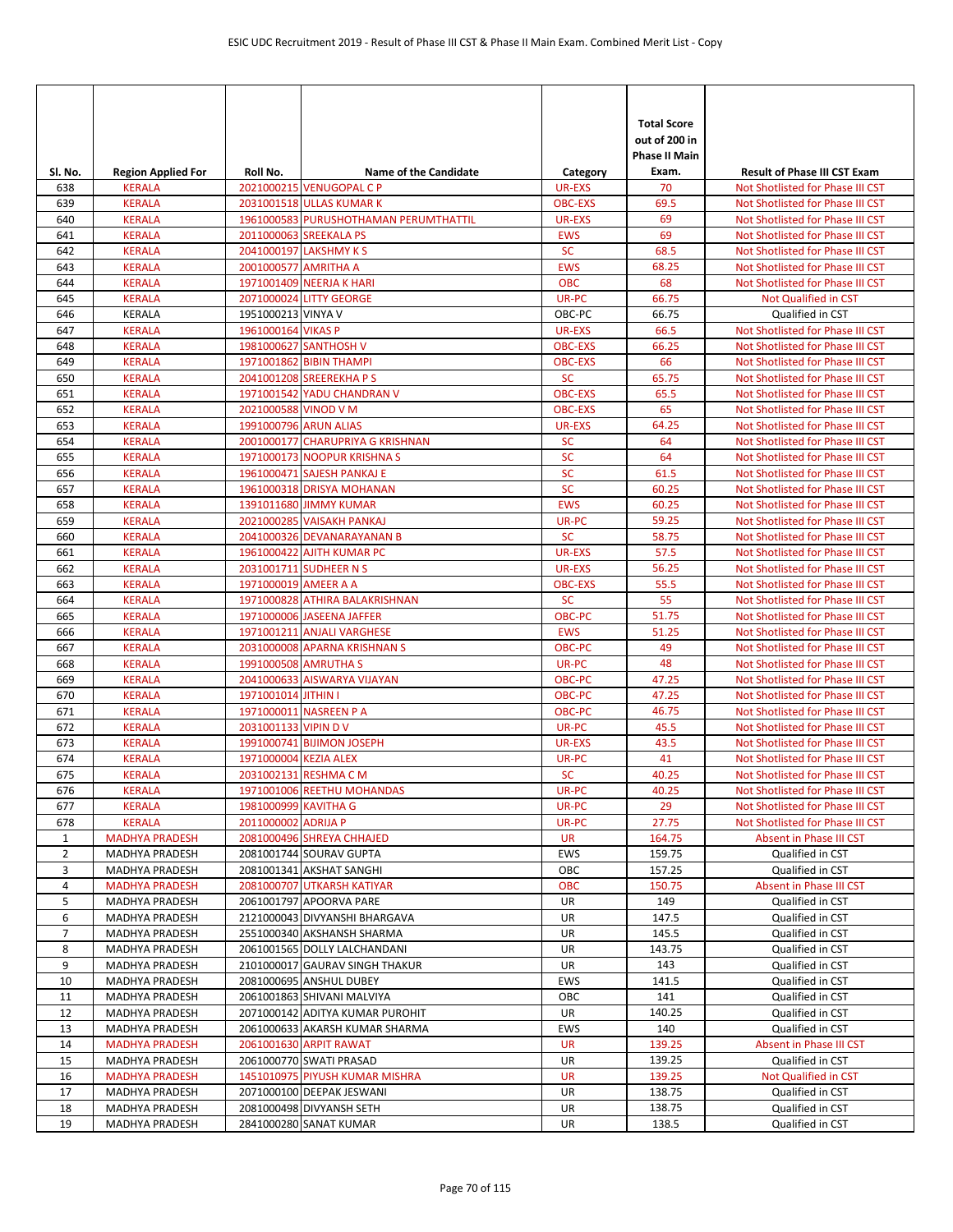|          |                                         |                        |                                                        |                  | <b>Total Score</b>                    |                                             |
|----------|-----------------------------------------|------------------------|--------------------------------------------------------|------------------|---------------------------------------|---------------------------------------------|
|          |                                         |                        |                                                        |                  | out of 200 in<br><b>Phase II Main</b> |                                             |
| Sl. No.  | <b>Region Applied For</b>               | Roll No.               | <b>Name of the Candidate</b>                           | Category         | Exam.                                 | <b>Result of Phase III CST Exam</b>         |
| 20       | <b>MADHYA PRADESH</b>                   |                        | 2091000175 SATYAM NIGAM                                | <b>UR</b>        | 138                                   | Absent in Phase III CST                     |
| 21       | MADHYA PRADESH                          |                        | 2061000368 NISHTHA BANSAL                              | UR               | 137.75                                | Qualified in CST                            |
| 22       | <b>MADHYA PRADESH</b>                   |                        | 2061000501 SUNNY SHEWANI                               | <b>UR</b>        | 137.75                                | Qualified in CST                            |
| 23       | <b>MADHYA PRADESH</b>                   |                        | 2061000644 AKANKSHA NANDANWAR                          | UR               | 136.75                                | Qualified in CST                            |
| 24       | MADHYA PRADESH                          |                        | 2071000271 SHIVAM LAHARIYA                             | UR               | 136.75                                | Qualified in CST                            |
| 25       | <b>MADHYA PRADESH</b>                   |                        | 2081000729 SAMIKSHA OTWANI                             | <b>EWS</b>       | 136.75                                | Qualified in CST                            |
| 26       | <b>MADHYA PRADESH</b>                   |                        | 2061000539 VIBHA GOSWAMI                               | <b>UR</b>        | 136.5                                 | Absent in Phase III CST                     |
| 27       | <b>MADHYA PRADESH</b>                   |                        | 2061001236 PREETI DEVANGAN                             | OBC              | 135.75                                | Qualified in CST                            |
| 28       | <b>MADHYA PRADESH</b>                   |                        | 2071000113 SATENDRA KUMAR SHARMA                       | <b>UR</b>        | 135.5                                 | Absent in Phase III CST                     |
| 29       | MADHYA PRADESH                          |                        | 2061001089 NISHA SISODIYA<br>2061001693 DEEPESH SHARMA | OBC              | 135.25<br>135.25                      | Qualified in CST                            |
| 30<br>31 | <b>MADHYA PRADESH</b><br>MADHYA PRADESH |                        | 2061000758 AMIT MALVIYA                                | <b>UR</b><br>ОВС | 135                                   | Absent in Phase III CST<br>Qualified in CST |
| 32       | <b>MADHYA PRADESH</b>                   |                        | 2071000187 HARSHIT VERMA                               | OBC              | 135                                   | Qualified in CST                            |
| 33       | MADHYA PRADESH                          |                        | 2061000495 VAISHALI PUROHIT                            | UR               | 134.5                                 | Qualified in CST                            |
| 34       | MADHYA PRADESH                          |                        | 2061001584 PRATIBHA TIWARI                             | UR               | 134.25                                | Qualified in CST                            |
| 35       | MADHYA PRADESH                          |                        | 2061000336 ASHISH TIWARI                               | UR               | 134.25                                | Qualified in CST                            |
| 36       | MADHYA PRADESH                          |                        | 2081000296 AKASH PATIL                                 | OBC              | 134                                   | Qualified in CST                            |
| 37       | <b>MADHYA PRADESH</b>                   |                        | 2061001862 ANAMIKA AGRAWAL                             | <b>UR</b>        | 133.75                                | Qualified in CST                            |
| 38       | MADHYA PRADESH                          |                        | 2091000688 SHIVANGI TIWARI                             | UR               | 133.5                                 | Qualified in CST                            |
| 39       | <b>MADHYA PRADESH</b>                   |                        | 2071000211 MAHAK RATHI                                 | UR               | 133.25                                | Qualified in CST                            |
| 40       | MADHYA PRADESH                          |                        | 1451012523 PULKIT VASHISHTH                            | UR               | 133                                   | Qualified in CST                            |
| 41       | MADHYA PRADESH                          |                        | 2071000170 VARSHA PAL                                  | ОВС              | 133                                   | Qualified in CST                            |
| 42       | <b>MADHYA PRADESH</b>                   |                        | 2091000082 SHIVAM SINGORE                              | OBC              | 133                                   | Qualified in CST                            |
| 43       | <b>MADHYA PRADESH</b>                   |                        | 2081001295 TANYA SHARMA                                | UR               | 132.75                                | Qualified in CST                            |
| 44       | <b>MADHYA PRADESH</b>                   |                        | 2091000551 PRIYANKA PANDYA                             | OBC              | 132.25                                | Qualified in CST                            |
| 45       | MADHYA PRADESH                          |                        | 2081001701 PRASHANT KUMAR PANDEY                       | UR               | 131.75                                | Qualified in CST                            |
| 46       | MADHYA PRADESH                          |                        | 2081001048 ABHILASHA GIRNAR                            | UR               | 131.75                                | Qualified in CST                            |
| 47       | MADHYA PRADESH                          |                        | 2111000078 VIPUL KUMAR KUSHWAHA                        | UR               | 131.75                                | Qualified in CST                            |
| 48       | <b>MADHYA PRADESH</b>                   |                        | 2061000032 PRIYANKA SHARMA                             | UR               | 131.75                                | Qualified in CST                            |
| 49       | <b>MADHYA PRADESH</b>                   |                        | 2091000526 PRANAV KAURWAR                              | UR               | 131.5                                 | Qualified in CST                            |
| 50       | MADHYA PRADESH                          |                        | 2061001365 SHRISHTI ADHWARYU                           | <b>EWS</b>       | 131                                   | Qualified in CST                            |
| 51<br>52 | MADHYA PRADESH<br>MADHYA PRADESH        |                        | 2081001358 MAYANK VYAS<br>2081000202 JAGRATI DIKHIT    | UR<br><b>UR</b>  | 131<br>131                            | Qualified in CST<br>Qualified in CST        |
| 53       | <b>MADHYA PRADESH</b>                   |                        | 2841000306 PRINCE SHARMA                               | <b>EWS</b>       | 131                                   | Qualified in CST                            |
| 54       | MADHYA PRADESH                          |                        | 2081000780 DIPTI SAGORE                                | ОВС              | 130.75                                | Qualified in CST                            |
| 55       | <b>MADHYA PRADESH</b>                   |                        | 2061000970 SURBHI SHRIVASTAVA                          | EWS              | 130.25                                | Qualified in CST                            |
| 56       | <b>MADHYA PRADESH</b>                   |                        | 2061001350 NISHA PATEL                                 | OBC              | 130.25                                | Qualified in CST                            |
| 57       | MADHYA PRADESH                          |                        | 2061000260 AKANKSHA MISHRA                             | UR               | 130.25                                | Qualified in CST                            |
| 58       | MADHYA PRADESH                          |                        | 2111000030 ANU AGRAWAL                                 | UR               | 130                                   | Qualified in CST                            |
| 59       | MADHYA PRADESH                          |                        | 2071000241 SRISHTI AGRAWAL                             | UR               | 130                                   | Qualified in CST                            |
| 60       | MADHYA PRADESH                          |                        | 2061001285 SYED SABEEH HUSSAIN                         | UR               | 129.75                                | Qualified in CST                            |
| 61       | <b>MADHYA PRADESH</b>                   |                        | 2061000251 DISHA CHOUBEY                               | <b>UR</b>        | 129.5                                 | Absent in Phase III CST                     |
| 62       | <b>MADHYA PRADESH</b>                   |                        | 2071000303 SANKET BHATNAGAR                            | <b>UR</b>        | 129.5                                 | Absent in Phase III CST                     |
| 63       | <b>MADHYA PRADESH</b>                   |                        | 2111000046 DEVANGANA ARAJARIA                          | <b>UR</b>        | 129.5                                 | Absent in Phase III CST                     |
| 64       | MADHYA PRADESH                          |                        | 2101000117 AMAN KHARE                                  | UR               | 129.25                                | Qualified in CST                            |
| 65       | <b>MADHYA PRADESH</b>                   |                        | 2101000068 VIPLAVI PANDEY                              | UR               | 129.25                                | Qualified in CST                            |
| 66       | MADHYA PRADESH                          |                        | 1451023101 SIDDHANT JAIN                               | UR               | 129.25                                | Qualified in CST                            |
| 67       | <b>MADHYA PRADESH</b>                   | 2111000170 ADITI DIXIT |                                                        | <b>UR</b>        | 128.75                                | Absent in Phase III CST                     |
| 68       | MADHYA PRADESH                          |                        | 2061000222 SOMESHWAR DAYAL SHRIVASTAVA                 | UR               | 128.25                                | Qualified in CST                            |
| 69       | MADHYA PRADESH                          |                        | 2061000234 RAVINDRA TIWARI                             | UR               | 128.25                                | Qualified in CST                            |
| 70       | MADHYA PRADESH                          |                        | 2071000422 PARTH SHUKLA                                | UR               | 128.25                                | Qualified in CST                            |
| 71<br>72 | MADHYA PRADESH<br>MADHYA PRADESH        |                        | 2061000753 ANKUR RAJ SONI<br>1471000348 ANSHUL CHAUHAN | OBC<br>UR        | 128<br>128                            | Qualified in CST<br>Qualified in CST        |
| 73       | MADHYA PRADESH                          |                        | 2081000493 NIKITA MOURYA                               | OBC              | 128                                   | Qualified in CST                            |
| 74       | MADHYA PRADESH                          |                        | 2061000687 ASHISH CHIMLANI                             | UR               | 128                                   | Qualified in CST                            |
| 75       | MADHYA PRADESH                          |                        | 2061000369 SHEETAL SHARMA                              | UR               | 127.5                                 | Qualified in CST                            |
| 76       | MADHYA PRADESH                          | 2081001646 UMA SONI    |                                                        | UR               | 127.5                                 | Qualified in CST                            |
| 77       | MADHYA PRADESH                          |                        | 2091000796 SAKSHI PATEL                                | ОВС              | 127.5                                 | Qualified in CST                            |
| 78       | MADHYA PRADESH                          |                        | 2061000177 MAYANK JAIN                                 | UR               | 127.25                                | Qualified in CST                            |
| 79       | MADHYA PRADESH                          |                        | 2061000472 DIVYA BAJAJ                                 | UR               | 127.25                                | Qualified in CST                            |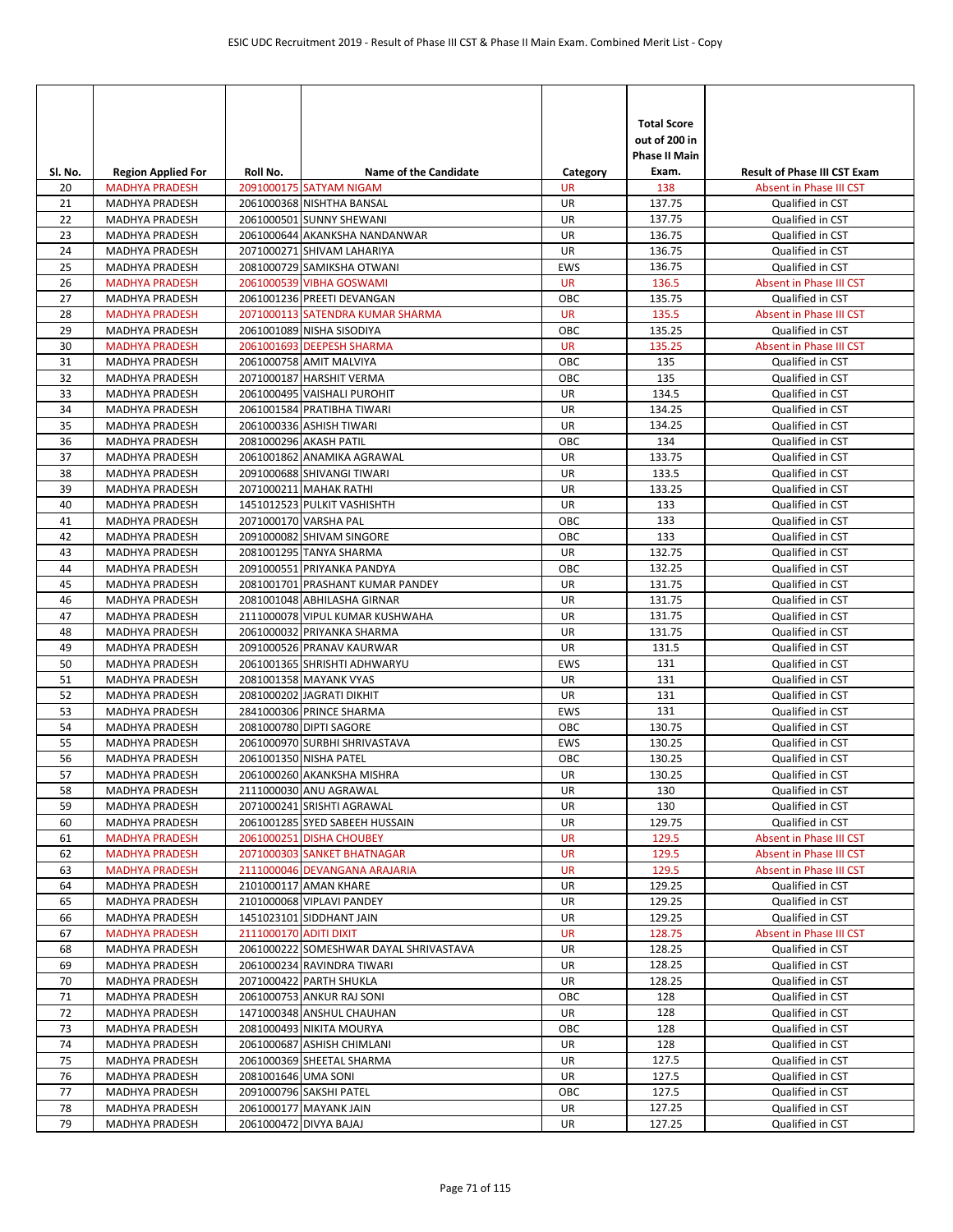|            |                                                |                       |                                                               |                        | <b>Total Score</b><br>out of 200 in<br><b>Phase II Main</b> |                                          |
|------------|------------------------------------------------|-----------------------|---------------------------------------------------------------|------------------------|-------------------------------------------------------------|------------------------------------------|
| SI. No.    | <b>Region Applied For</b>                      | Roll No.              | <b>Name of the Candidate</b>                                  | Category               | Exam.                                                       | <b>Result of Phase III CST Exam</b>      |
| 80         | MADHYA PRADESH                                 |                       | 2081001360 NIDHI SOLANKI                                      | <b>EWS</b>             | 127                                                         | Qualified in CST                         |
| 81         | <b>MADHYA PRADESH</b>                          |                       | 2081001253 DEEPAK KUMAR SAHU                                  | OBC                    | 126.5                                                       | Qualified in CST                         |
| 82         | <b>MADHYA PRADESH</b>                          |                       | 2061000148 ANIMESH SINGH BAGHEL<br>2111000049 RASHIKA AGRAWAL | <b>UR</b><br><b>UR</b> | 126.5<br>126.5                                              | Qualified in CST                         |
| 83<br>84   | <b>MADHYA PRADESH</b><br>MADHYA PRADESH        |                       | 2061000814 VINSHI CHOUDHARY                                   | OBC                    | 126.25                                                      | Not Qualified in CST<br>Qualified in CST |
| 85         | <b>MADHYA PRADESH</b>                          |                       | 2101000042 VAISHNAVI PANDEY                                   | UR                     | 126.25                                                      | Qualified in CST                         |
| 86         | MADHYA PRADESH                                 |                       | 2061001318 RICHA DUBEY                                        | <b>EWS</b>             | 126                                                         | Qualified in CST                         |
| 87         | MADHYA PRADESH                                 |                       | 2091000160 SHIVANI SONI                                       | UR                     | 126                                                         | Qualified in CST                         |
| 88         | <b>MADHYA PRADESH</b>                          |                       | 2091000115 SHUBHLAXMI SELOT                                   | UR                     | 125.25                                                      | Qualified in CST                         |
| 89         | <b>MADHYA PRADESH</b>                          |                       | 2071000149 AREEB HUSSAIN                                      | <b>UR</b>              | 125                                                         | Absent in Phase III CST                  |
| 90         | MADHYA PRADESH                                 |                       | 2081000770 ARPAN MALVIYA                                      | ОВС                    | 125                                                         | Qualified in CST                         |
| 91         | MADHYA PRADESH                                 |                       | 2061000153 SWAPNIL SINGH CHAUHAN                              | UR                     | 125                                                         | Qualified in CST                         |
| 92         | MADHYA PRADESH                                 |                       | 2061000408 SHANKEY TAMRAKAR                                   | UR                     | 124.75                                                      | Qualified in CST                         |
| 93         | MADHYA PRADESH                                 |                       | 2061001001 AAKRITI SHRIVASTAVA                                | UR                     | 124.75                                                      | Qualified in CST                         |
| 94         | MADHYA PRADESH                                 |                       | 2091000462 YASHI CHOURASIA                                    | UR                     | 124.75                                                      | Qualified in CST                         |
| 95         | <b>MADHYA PRADESH</b>                          | 2061001468 ADITI JAIN |                                                               | UR                     | 124.75                                                      | Qualified in CST                         |
| 96         | MADHYA PRADESH                                 |                       | 2061000835 LALIT KHANTWAL                                     | UR                     | 124.25                                                      | Qualified in CST                         |
| 97         | <b>MADHYA PRADESH</b>                          |                       | 2121000130 ABHINAV JAIN                                       | <b>UR</b>              | 124.25                                                      | Absent in Phase III CST                  |
| 98         | <b>MADHYA PRADESH</b>                          |                       | 2071000489 CHANCHAL GUPTA                                     | <b>EWS</b>             | 124.25                                                      | Qualified in CST                         |
| 99         | MADHYA PRADESH                                 |                       | 2121000144 DIKSHA SONEJA                                      | UR                     | 124.25                                                      | Qualified in CST                         |
| 100        | MADHYA PRADESH                                 |                       | 2241005236 TANU SHRIVASTAVA<br>2061001750 NISHA DUBEY         | UR                     | 123.75                                                      | Qualified in CST                         |
| 101<br>102 | <b>MADHYA PRADESH</b><br><b>MADHYA PRADESH</b> |                       | 2061000622 BIPIN CHANDER PANDEY                               | UR<br>UR-EXS           | 123.75<br>123.5                                             | Qualified in CST<br>Qualified in CST     |
| 103        | <b>MADHYA PRADESH</b>                          |                       | 2061000993 KRITIKA SAINI                                      | OBC                    | 123.5                                                       | Qualified in CST                         |
| 104        | MADHYA PRADESH                                 |                       | 2081001711 SWATI GUPTA                                        | UR                     | 123.25                                                      | Qualified in CST                         |
| 105        | MADHYA PRADESH                                 |                       | 2091000401 ASHWINI DUBEY                                      | UR                     | 123.25                                                      | Qualified in CST                         |
| 106        | MADHYA PRADESH                                 |                       | 2081000209 MUKUL PRAJAPATI                                    | UR                     | 123.25                                                      | Qualified in CST                         |
| 107        | MADHYA PRADESH                                 |                       | 2061001180 SACHIN SRIVASTAV                                   | UR                     | 123                                                         | Qualified in CST                         |
| 108        | <b>MADHYA PRADESH</b>                          |                       | 2091000794 PALAK KHURANA                                      | UR                     | 123                                                         | Qualified in CST                         |
| 109        | <b>MADHYA PRADESH</b>                          | 2081000225 SURYA JAIN |                                                               | UR                     | 123                                                         | Qualified in CST                         |
| 110        | MADHYA PRADESH                                 |                       | 2061001810 MONIKA SHARMA                                      | UR                     | 122.75                                                      | Qualified in CST                         |
| 111        | MADHYA PRADESH                                 |                       | 2081001480 HEENA SHARMA                                       | UR                     | 122.75                                                      | Qualified in CST                         |
| 112        | <b>MADHYA PRADESH</b>                          |                       | 2061000305 ROHIT KUMAR PANDEY                                 | UR                     | 122.5                                                       | Qualified in CST                         |
| 113        | <b>MADHYA PRADESH</b>                          |                       | 2081001540 AKSHAY VYAS                                        | UR                     | 122                                                         | Qualified in CST                         |
| 114        | <b>MADHYA PRADESH</b>                          |                       | 2071000742 JAYANT TALREJA                                     | <b>UR</b>              | 122                                                         | Absent in Phase III CST                  |
| 115        | <b>MADHYA PRADESH</b>                          |                       | 1451012829 AKSHAY MISHRA                                      | UR-PC                  | 122                                                         | Qualified in CST                         |
| 116        | MADHYA PRADESH                                 |                       | 2071000074 SUMIT RAWAT                                        | UR                     | 121.75                                                      | Qualified in CST                         |
| 117        | MADHYA PRADESH                                 |                       | 2081001313 DHEERAJ SAJNANI                                    | <b>UR</b>              | 121.5                                                       | Qualified in CST                         |
| 118        | <b>MADHYA PRADESH</b>                          |                       | 2101000130 GOURAV GUPTA                                       | <b>OBC</b>             | 121.5                                                       | Absent in Phase III CST                  |
| 119        | MADHYA PRADESH                                 |                       | 2121000120 KOMAL PANWAR                                       | EWS                    | 121.5                                                       | Qualified in CST                         |
| 120        | MADHYA PRADESH                                 |                       | 2081001333 DEEPAK MANDLOE                                     | OBC                    | 121.25                                                      | Qualified in CST                         |
| 121<br>122 | MADHYA PRADESH<br>MADHYA PRADESH               |                       | 2081000099 NEHA MISHRA<br>2091000768 RAHUL TIWARI             | EWS<br>UR              | 121.25<br>121                                               | Qualified in CST<br>Qualified in CST     |
| 123        | MADHYA PRADESH                                 |                       | 2121000049 SAMAR SINGH                                        | UR                     | 120.75                                                      | Qualified in CST                         |
| 124        | MADHYA PRADESH                                 |                       | 2091000800 AMITA RANGWANI                                     | UR                     | 120.75                                                      | Qualified in CST                         |
| 125        | MADHYA PRADESH                                 |                       | 2061000476 ARCHITA PATERIYA                                   | UR                     | 120.75                                                      | Qualified in CST                         |
| 126        | MADHYA PRADESH                                 |                       | 2841000053 SHIVANGI GOSWAMI                                   | UR                     | 120.5                                                       | Qualified in CST                         |
| 127        | MADHYA PRADESH                                 |                       | 2071000391 SONAL VERMA                                        | SC                     | 120.5                                                       | Qualified in CST                         |
| 128        | MADHYA PRADESH                                 |                       | 2071000439 ANKESH SHARMA                                      | UR                     | 120.25                                                      | Qualified in CST                         |
| 129        | MADHYA PRADESH                                 |                       | 2061001101 RAVI BARANI                                        | EWS                    | 120                                                         | Qualified in CST                         |
| 130        | MADHYA PRADESH                                 |                       | 2061000151 OMNA VISHWAKARMA                                   | OBC                    | 120                                                         | Qualified in CST                         |
| 131        | MADHYA PRADESH                                 |                       | 2121000092 HIMANI LOWANSHI                                    | OBC                    | 120                                                         | Qualified in CST                         |
| 132        | MADHYA PRADESH                                 |                       | 2081000567 ARUN SINGH PANWAR                                  | UR                     | 119.75                                                      | Qualified in CST                         |
| 133        | MADHYA PRADESH                                 |                       | 2061000358 PREETI GULWANI                                     | UR                     | 119.75                                                      | Qualified in CST                         |
| 134        | MADHYA PRADESH                                 |                       | 2061001121 SHUBHAM DIWAN                                      | UR                     | 119.5                                                       | Qualified in CST                         |
| 135        | MADHYA PRADESH                                 |                       | 2241005001 TINKAL PANDURANG UMREDKAR                          | OBC                    | 119.5                                                       | Qualified in CST                         |
| 136        | <b>MADHYA PRADESH</b>                          | 2061001268 SWATI JAIN |                                                               | UR                     | 119                                                         | Absent in Phase III CST                  |
| 137        | MADHYA PRADESH                                 |                       | 2071000077 ARJIT BHATNAGAR                                    | UR                     | 119                                                         | Qualified in CST                         |
| 138        | <b>MADHYA PRADESH</b>                          |                       | 2061000674 SOMYA SAXENA                                       | UR                     | 118.75                                                      | Qualified in CST                         |
| 139        | <b>MADHYA PRADESH</b>                          |                       | 2061001729 NAUNIHAL BAROLIA                                   | UR                     | 118.75                                                      | Absent in Phase III CST                  |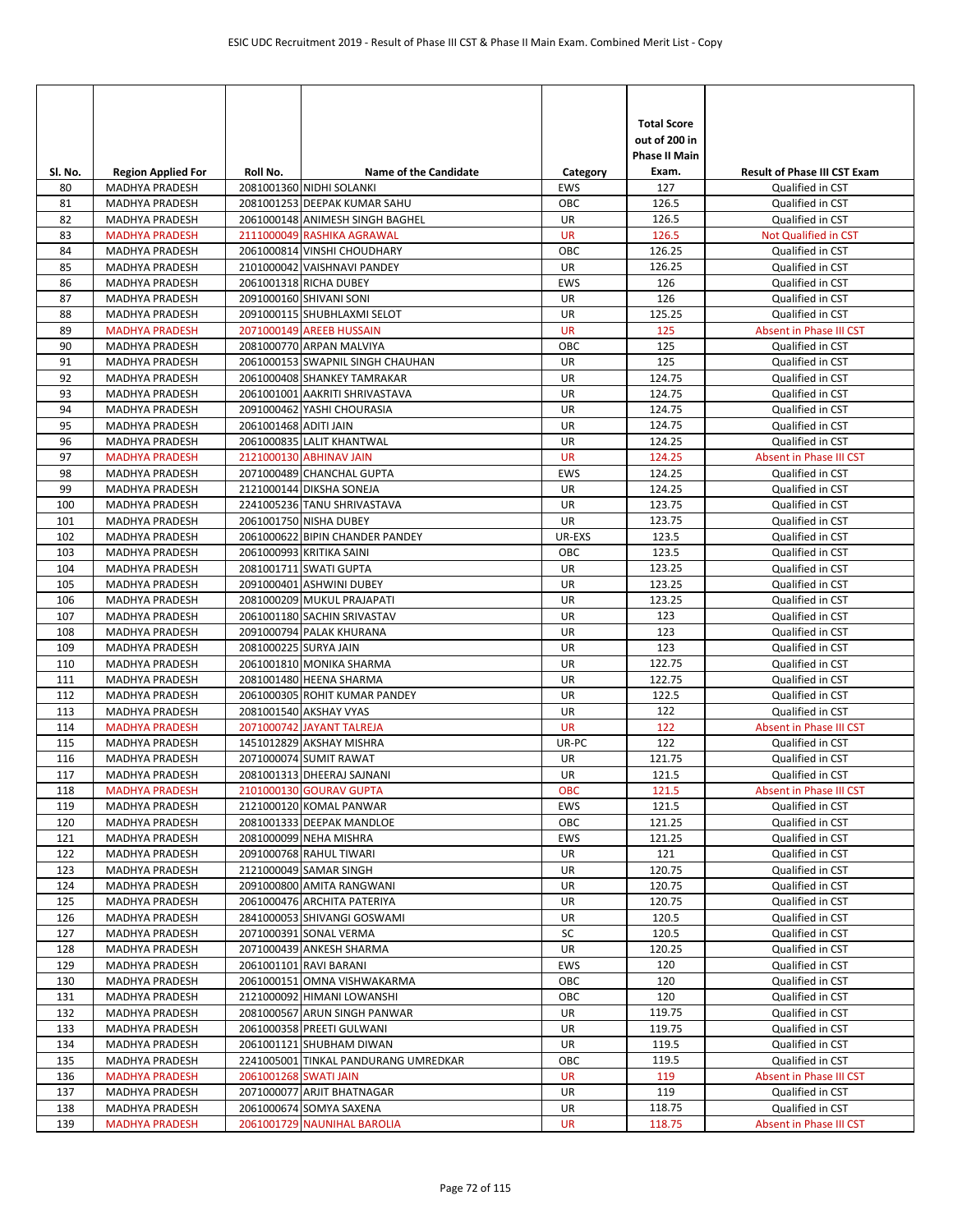| SI. No.    | <b>Region Applied For</b>                      | Roll No. | <b>Name of the Candidate</b>                                  | Category                | <b>Total Score</b><br>out of 200 in<br><b>Phase II Main</b><br>Exam. | <b>Result of Phase III CST Exam</b>                                  |
|------------|------------------------------------------------|----------|---------------------------------------------------------------|-------------------------|----------------------------------------------------------------------|----------------------------------------------------------------------|
| 140        | MADHYA PRADESH                                 |          | 2061001855 PRIYANKA YADAV                                     | UR                      | 118.5                                                                | Qualified in CST                                                     |
| 141        | <b>MADHYA PRADESH</b>                          |          | 2061000712 ANAND BHANGRE                                      | OBC                     | 118.5                                                                | Qualified in CST                                                     |
| 142        | <b>MADHYA PRADESH</b>                          |          | 2121000258 SAKSHI DEOLE                                       | <b>EWS</b>              | 118.5                                                                | Not Qualified in CST                                                 |
| 143        | MADHYA PRADESH                                 |          | 2081000219 PRAGATI PARIHAR                                    | SC                      | 118.25                                                               | Qualified in CST                                                     |
| 144        | MADHYA PRADESH                                 |          | 2081000979 AAYUSHI AGRAWAL                                    | UR                      | 118.25                                                               | Qualified in CST                                                     |
| 145        | MADHYA PRADESH                                 |          | 2081001385 RAHUL GHODKI                                       | OBC                     | 118.25                                                               | Qualified in CST                                                     |
| 146        | <b>MADHYA PRADESH</b>                          |          | 2061000568 ANKUR VERMA                                        | <b>UR</b>               | 117.75                                                               | Not Shotlisted for Phase III CST                                     |
| 147        | <b>MADHYA PRADESH</b>                          |          | 2071000743 ROHIT KUMAR                                        | <b>EWS</b>              | 117.5                                                                | Qualified in CST                                                     |
| 148        | <b>MADHYA PRADESH</b>                          |          | 2071000200 PRAGATI SINGH                                      | <b>UR</b>               | 117.5                                                                | Not Shotlisted for Phase III CST                                     |
| 149        | <b>MADHYA PRADESH</b>                          |          | 2061001582 SUDEEP SHAHANE                                     | OBC                     | 117                                                                  | Qualified in CST                                                     |
| 150        | <b>MADHYA PRADESH</b>                          |          | 2061000875 SUPRIYA CHHUGANI                                   | <b>UR</b><br><b>UR</b>  | 117<br>117                                                           | Not Shotlisted for Phase III CST                                     |
| 151<br>152 | <b>MADHYA PRADESH</b><br><b>MADHYA PRADESH</b> |          | 2061000157 RISHABH CHATURVEDI<br>2061001521 POONAM BHATELE    | <b>UR</b>               | 117                                                                  | Not Shotlisted for Phase III CST<br>Not Shotlisted for Phase III CST |
| 153        | <b>MADHYA PRADESH</b>                          |          | 1451008620 VAIBHAV KUMAR                                      | <b>UR</b>               | 116.75                                                               | Not Shotlisted for Phase III CST                                     |
| 154        | MADHYA PRADESH                                 |          | 2091000437 NISHANT BADHEL                                     | SC                      | 116.75                                                               | Qualified in CST                                                     |
| 155        | <b>MADHYA PRADESH</b>                          |          | 2061000130 PRATIBHA SINGH                                     | <b>UR</b>               | 116.75                                                               | Not Shotlisted for Phase III CST                                     |
| 156        | <b>MADHYA PRADESH</b>                          |          | 2061000774 SHAHID KHAN                                        | <b>EWS</b>              | 116.75                                                               | Absent in Phase III CST                                              |
| 157        | <b>MADHYA PRADESH</b>                          |          | 2061000583 POOJA PESHWANI                                     | <b>UR</b>               | 116.75                                                               | Not Shotlisted for Phase III CST                                     |
| 158        | <b>MADHYA PRADESH</b>                          |          | 1451011336 AMIT KUMAR GUPTA                                   | <b>UR</b>               | 116.75                                                               | Not Shotlisted for Phase III CST                                     |
| 159        | <b>MADHYA PRADESH</b>                          |          | 2081000383 NIKITA PATIDAR                                     | <b>OBC</b>              | 116.75                                                               | Absent in Phase III CST                                              |
| 160        | <b>MADHYA PRADESH</b>                          |          | 2071000354 SWARNIT GUPTA                                      | <b>UR</b>               | 116.75                                                               | Not Shotlisted for Phase III CST                                     |
| 161        | MADHYA PRADESH                                 |          | 2081000670 MAHESH PARMAR                                      | SC                      | 116.75                                                               | Qualified in CST                                                     |
| 162        | <b>MADHYA PRADESH</b>                          |          | 2061001768 NEELAM RAJPUT                                      | OBC                     | 116.5                                                                | Qualified in CST                                                     |
| 163        | <b>MADHYA PRADESH</b>                          |          | 2091000106 ANCHITA MISHRA                                     | <b>UR</b>               | 116.5                                                                | Not Shotlisted for Phase III CST                                     |
| 164        | <b>MADHYA PRADESH</b>                          |          | 2091000121 SHIVANI MISHRA                                     | <b>UR</b>               | 116.25                                                               | Not Shotlisted for Phase III CST                                     |
| 165        | <b>MADHYA PRADESH</b>                          |          | 2111000164 RUPALI NAMDEO                                      | OBC                     | 116.25                                                               | Qualified in CST                                                     |
| 166        | <b>MADHYA PRADESH</b>                          |          | 2081000522 ABHIJEET SINGH NARUKA                              | <b>UR</b>               | 116                                                                  | Not Shotlisted for Phase III CST                                     |
| 167        | <b>MADHYA PRADESH</b>                          |          | 2071000449 PRIYANKA SHARMA                                    | <b>UR</b>               | 115.75                                                               | Not Shotlisted for Phase III CST                                     |
| 168        | <b>MADHYA PRADESH</b>                          |          | 2811000102 ARJIT SRIVASTAVA                                   | <b>UR</b>               | 115.5                                                                | Not Shotlisted for Phase III CST                                     |
| 169        | <b>MADHYA PRADESH</b>                          |          | 2061001374 RASHI YADAV                                        | OBC                     | 115.5                                                                | Qualified in CST                                                     |
| 170        | MADHYA PRADESH                                 |          | 2081000148 PRASANNA MOURYA                                    | OBC                     | 115.5                                                                | Qualified in CST                                                     |
| 171        | <b>MADHYA PRADESH</b>                          |          | 2061000487 DEEPALI JAIN                                       | <b>UR</b>               | 115.25                                                               | Not Shotlisted for Phase III CST                                     |
| 172        | <b>MADHYA PRADESH</b>                          |          | 2061000149 LOVELY LALWANI                                     | <b>UR</b>               | 115.25                                                               | Not Shotlisted for Phase III CST                                     |
| 173        | <b>MADHYA PRADESH</b>                          |          | 2081000710 RUCHI SHARMA                                       | <b>UR</b>               | 115.25                                                               | Not Shotlisted for Phase III CST                                     |
| 174        | MADHYA PRADESH                                 |          | 1711000152 CHHERING GIACHHO                                   | <b>ST</b>               | 115                                                                  | Qualified in CST                                                     |
| 175        | <b>MADHYA PRADESH</b>                          |          | 2081000469 HIMANSHU SAHI                                      | <b>UR</b><br><b>EWS</b> | 115                                                                  | Not Shotlisted for Phase III CST                                     |
| 176<br>177 | <b>MADHYA PRADESH</b><br><b>MADHYA PRADESH</b> |          | 2511003399 HEMANT KUMAR MATHURIA<br>2061001340 PRIYANKA YADAV | <b>UR</b>               | 114.75<br>114.75                                                     | Qualified in CST<br>Not Shotlisted for Phase III CST                 |
| 178        | MADHYA PRADESH                                 |          | 2101000023 AKASH KETHWAS                                      | SC                      | 114.5                                                                | Qualified in CST                                                     |
| 179        | <b>MADHYA PRADESH</b>                          |          | 2111000062 NEHA DUBEY                                         | <b>UR</b>               | 114.5                                                                | Not Shotlisted for Phase III CST                                     |
| 180        | <b>MADHYA PRADESH</b>                          |          | 1391000242 SHARDA BHARTI                                      | OBC                     | 114.5                                                                | Qualified in CST                                                     |
| 181        | <b>MADHYA PRADESH</b>                          |          | 2071000081 PRIYANKA SAHAWANI                                  | <b>UR</b>               | 114.25                                                               | Not Shotlisted for Phase III CST                                     |
| 182        | <b>MADHYA PRADESH</b>                          |          | 2081000786 SANJANA JAIN                                       | <b>UR</b>               | 114.25                                                               | Not Shotlisted for Phase III CST                                     |
| 183        | MADHYA PRADESH                                 |          | 2101000038 POOJA AHIRWAR                                      | SC                      | 114                                                                  | Qualified in CST                                                     |
| 184        | MADHYA PRADESH                                 |          | 2121000172 CHETAN PARMAR                                      | SC                      | 114                                                                  | Qualified in CST                                                     |
| 185        | <b>MADHYA PRADESH</b>                          |          | 2071000455 BHAGAT SINGH SWAICH                                | <b>UR</b>               | 113.5                                                                | Not Shotlisted for Phase III CST                                     |
| 186        | MADHYA PRADESH                                 |          | 2081001784 GOVINDA GUPTA                                      | EWS                     | 113.5                                                                | Qualified in CST                                                     |
| 187        | MADHYA PRADESH                                 |          | 2081000482 SHIVANI PRAMAL                                     | OBC                     | 113.25                                                               | Qualified in CST                                                     |
| 188        | <b>MADHYA PRADESH</b>                          |          | 2081000243 SHEFALI CHOUHAN                                    | EWS                     | 113.25                                                               | Qualified in CST                                                     |
| 189        | MADHYA PRADESH                                 |          | 2061001734 SULEKHA MEENA                                      | ST                      | 113                                                                  | Qualified in CST                                                     |
| 190        | MADHYA PRADESH                                 |          | 2061000563 SUMIT VISHANDRE                                    | SC                      | 112.75                                                               | Qualified in CST                                                     |
| 191        | <b>MADHYA PRADESH</b>                          |          | 2071000292 KUSHAGRA SHAJAPURKAR                               | <b>UR</b>               | 112.75                                                               | Not Shotlisted for Phase III CST                                     |
| 192        | MADHYA PRADESH                                 |          | 2211002684 RAJAT ASHOK WAHANE                                 | SC                      | 112.75                                                               | Qualified in CST                                                     |
| 193        | MADHYA PRADESH                                 |          | 2081000519 RITESH MANDLOI                                     | ST                      | 112.75                                                               | Qualified in CST                                                     |
| 194        | MADHYA PRADESH                                 |          | 2081000974 PRAKASH KAUSHAL                                    | OBC                     | 112.5                                                                | Qualified in CST                                                     |
| 195        | <b>MADHYA PRADESH</b>                          |          | 2061001795 DISHA JAGWANI                                      | <b>UR</b>               | 112.25                                                               | Not Shotlisted for Phase III CST                                     |
| 196        | <b>MADHYA PRADESH</b>                          |          | 2081000189 PRATIBHA JAIN                                      | <b>UR</b>               | 112.25                                                               | Not Shotlisted for Phase III CST                                     |
| 197        | MADHYA PRADESH                                 |          | 2091000561 RINI DASGUPTA                                      | EWS                     | 112.25                                                               | Qualified in CST                                                     |
| 198        | <b>MADHYA PRADESH</b>                          |          | 2061000867 RAKSHA ANDKAL                                      | UR                      | 112                                                                  | Not Shotlisted for Phase III CST                                     |
| 199        | <b>MADHYA PRADESH</b>                          |          | 2501000143 AVINASH ACHARYA                                    | <b>UR</b>               | 111.75                                                               | Not Shotlisted for Phase III CST                                     |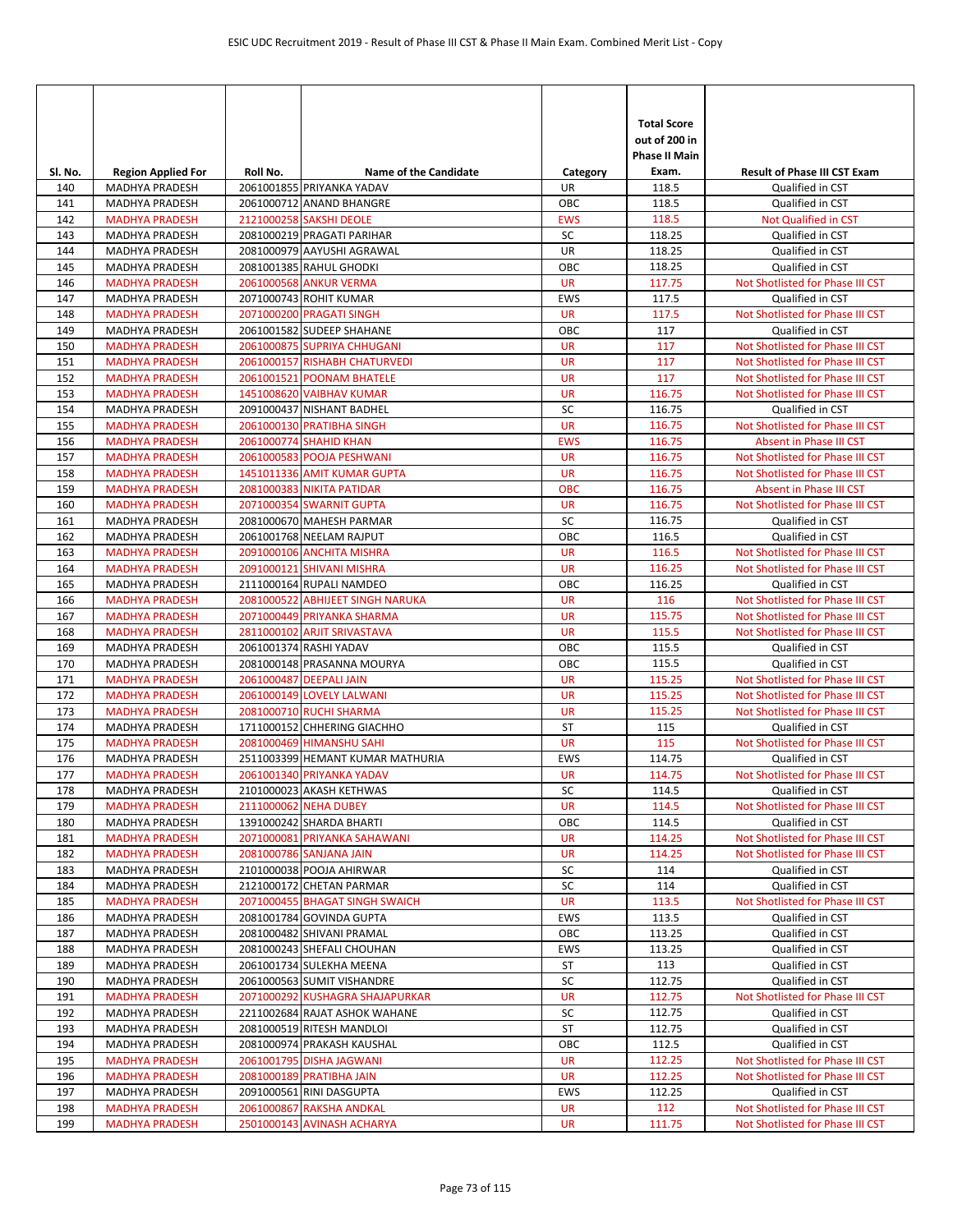| SI. No.    | <b>Region Applied For</b>                      | Roll No.              | <b>Name of the Candidate</b>                               | Category                | <b>Total Score</b><br>out of 200 in<br><b>Phase II Main</b><br>Exam. | <b>Result of Phase III CST Exam</b>  |
|------------|------------------------------------------------|-----------------------|------------------------------------------------------------|-------------------------|----------------------------------------------------------------------|--------------------------------------|
| 200        | MADHYA PRADESH                                 |                       | 2061000253 MANISHA BALANI                                  | <b>EWS</b>              | 111.75                                                               | Qualified in CST                     |
| 201        | <b>MADHYA PRADESH</b>                          |                       | 2071000545 GAJENDRA SINGH                                  | UR-EXS                  | 111.5                                                                | Qualified in CST                     |
| 202        | <b>MADHYA PRADESH</b>                          |                       | 2061001593 RITESH KUMAR GAWLIKAR                           | SC                      | 111.5                                                                | Qualified in CST                     |
| 203        | <b>MADHYA PRADESH</b>                          |                       | 2061001375 SANDEEP POHARKAR                                | <b>SC</b>               | 111.25                                                               | Not Qualified in CST                 |
| 204        | <b>MADHYA PRADESH</b>                          |                       | 2061001150 JAYENDRA SINGH BIKAVAT                          | <b>EWS</b>              | 111.25                                                               | Absent in Phase III CST              |
| 205        | <b>MADHYA PRADESH</b>                          |                       | 2061000211 MANISH RAJPUT                                   | <b>UR</b>               | 111.25                                                               | Not Shotlisted for Phase III CST     |
| 206        | <b>MADHYA PRADESH</b>                          |                       | 2071000066 RAHUL KUSHWAH                                   | OBC                     | 111.25                                                               | Qualified in CST                     |
| 207        | MADHYA PRADESH                                 |                       | 2081000083 SACHIN PATIDAR                                  | ОВС                     | 111                                                                  | Qualified in CST                     |
| 208        | MADHYA PRADESH                                 |                       | 2081000835 RAHUL KUMAR ATERIYA                             | SC                      | 111                                                                  | Qualified in CST                     |
| 209        | <b>MADHYA PRADESH</b>                          |                       | 2081001741 SOURABH CHOUDHARY                               | OBC                     | 111                                                                  | Qualified in CST                     |
| 210        | <b>MADHYA PRADESH</b>                          |                       | 2081000658 GOVIND SHARMA                                   | <b>UR</b>               | 110.75                                                               | Not Shotlisted for Phase III CST     |
| 211        | MADHYA PRADESH                                 |                       | 2081000322 NEERAJ YADAV                                    | OBC                     | 110.75                                                               | Qualified in CST                     |
| 212        | <b>MADHYA PRADESH</b>                          |                       | 2061001074 PALLAVI BAIN                                    | <b>SC</b><br><b>EWS</b> | 110.75                                                               | Qualified in CST<br>Qualified in CST |
| 213<br>214 | <b>MADHYA PRADESH</b><br><b>MADHYA PRADESH</b> |                       | 2071000246 ABHISHEK GUPTA<br>2081001508 VISHNUNATH NINGWAL | ST                      | 110.75<br>110.75                                                     | Qualified in CST                     |
| 215        | <b>MADHYA PRADESH</b>                          |                       | 2071000741 SHIVAM GUPTA                                    | <b>EWS</b>              | 110.75                                                               | Qualified in CST                     |
| 216        | <b>MADHYA PRADESH</b>                          |                       | 2121000249 PRABHA KUNWAR CHANDRAWAT                        | <b>UR</b>               | 110.25                                                               | Not Shotlisted for Phase III CST     |
| 217        | <b>MADHYA PRADESH</b>                          |                       | 2091000204 VARUN CHOURASIA                                 | ОВС                     | 110.25                                                               | Qualified in CST                     |
| 218        | <b>MADHYA PRADESH</b>                          |                       | 2071000332 KAJUL MUDGAL                                    | <b>UR</b>               | 110.25                                                               | Not Shotlisted for Phase III CST     |
| 219        | <b>MADHYA PRADESH</b>                          |                       | 2061000807 SHRI RAM PRIYA                                  | <b>UR</b>               | 110.25                                                               | Not Shotlisted for Phase III CST     |
| 220        | <b>MADHYA PRADESH</b>                          |                       | 2081000795 DHIRENDRA CHOUHAN                               | <b>UR</b>               | 110                                                                  | Not Shotlisted for Phase III CST     |
| 221        | MADHYA PRADESH                                 | 1411000119 SHWETA     |                                                            | OBC                     | 109.25                                                               | Qualified in CST                     |
| 222        | <b>MADHYA PRADESH</b>                          |                       | 2061000081 NAVITA BHARKE                                   | SC                      | 109.25                                                               | Qualified in CST                     |
| 223        | <b>MADHYA PRADESH</b>                          |                       | 2081001551 ABHISHEK SISODIYA                               | OBC                     | 109.25                                                               | Qualified in CST                     |
| 224        | MADHYA PRADESH                                 |                       | 2061001421 VARNIKA KASERA                                  | ОВС                     | 109.25                                                               | Qualified in CST                     |
| 225        | <b>MADHYA PRADESH</b>                          |                       | 2061001537 SUMAN MISHRA                                    | <b>UR</b>               | 109.25                                                               | Not Shotlisted for Phase III CST     |
| 226        | <b>MADHYA PRADESH</b>                          |                       | 2061001278 NIKITA SURYAWANSHI                              | <b>OBC</b>              | 109                                                                  | Not Qualified in CST                 |
| 227        | <b>MADHYA PRADESH</b>                          |                       | 2061001425 RAVI SONAWANE                                   | SC                      | 108.75                                                               | Qualified in CST                     |
| 228        | <b>MADHYA PRADESH</b>                          |                       | 2081000647 VINAY KUMAR SONI                                | OBC                     | 108.5                                                                | Qualified in CST                     |
| 229        | <b>MADHYA PRADESH</b>                          |                       | 2061000803 KAMAL DEVGAN                                    | <b>UR</b>               | 108                                                                  | Not Shotlisted for Phase III CST     |
| 230        | <b>MADHYA PRADESH</b>                          |                       | 2061000909 SIDDHARTH KUMAR TIWARI                          | <b>EWS</b>              | 108                                                                  | Qualified in CST                     |
| 231        | MADHYA PRADESH                                 |                       | 2061000044 MADHURI TOPPO                                   | ST                      | 107.25                                                               | Qualified in CST                     |
| 232        | <b>MADHYA PRADESH</b>                          |                       | 2081001069 NITIN AHARWAR                                   | SC                      | 107.25                                                               | Qualified in CST                     |
| 233        | <b>MADHYA PRADESH</b>                          |                       | 2121000106 YASHI CHATURVEDI                                | EWS                     | 107                                                                  | Qualified in CST                     |
| 234        | <b>MADHYA PRADESH</b>                          |                       | 2071000270 RANJAN KUMAR                                    | <b>OBC-EXS</b>          | 106.75                                                               | Absent in Phase III CST              |
| 235        | <b>MADHYA PRADESH</b>                          |                       | 1251000277 SANJIT PATTNAIK                                 | UR-EXS                  | 106.75                                                               | Absent in Phase III CST              |
| 236        | <b>MADHYA PRADESH</b>                          | 2081000299 JEEVAN LAL |                                                            | OBC                     | 106.75                                                               | Qualified in CST                     |
| 237        | MADHYA PRADESH                                 | 2081000152 ROJA GANI  |                                                            | OBC                     | 106.75                                                               | Qualified in CST<br>Qualified in CST |
| 238<br>239 | MADHYA PRADESH<br><b>MADHYA PRADESH</b>        |                       | 2061000077 NEHA BHARTI<br>2081001187 MANSI RATHORE         | SC<br><b>OBC</b>        | 106.75<br>106.5                                                      | Absent in Phase III CST              |
| 240        | <b>MADHYA PRADESH</b>                          |                       | 2201004657 PUSHPENDRA DILIP ABHYANKAR                      | UR                      | 106.25                                                               | Not Shotlisted for Phase III CST     |
| 241        | MADHYA PRADESH                                 |                       | 2211003918 VARSHA ARUN MANKAR                              | SC                      | 106.25                                                               | Qualified in CST                     |
| 242        | MADHYA PRADESH                                 |                       | 2061001261 PRIYANKA NAGDEVE                                | SC                      | 106                                                                  | Qualified in CST                     |
| 243        | MADHYA PRADESH                                 |                       | 2081000804 RACHNA MESHRAM                                  | SC                      | 106                                                                  | Qualified in CST                     |
| 244        | MADHYA PRADESH                                 |                       | 2081001463 RAMESHWAR KUSHWAH                               | OBC                     | 105.75                                                               | Qualified in CST                     |
| 245        | <b>MADHYA PRADESH</b>                          |                       | 1451006154 RAJENDRA THAKUR                                 | <b>UR</b>               | 105.75                                                               | Not Shotlisted for Phase III CST     |
| 246        | <b>MADHYA PRADESH</b>                          | 2081000506 RIYA JAIN  |                                                            | <b>UR</b>               | 105.75                                                               | Not Shotlisted for Phase III CST     |
| 247        | <b>MADHYA PRADESH</b>                          |                       | 2071000389 MOHIT MOTIHAR                                   | <b>UR</b>               | 105.75                                                               | Not Shotlisted for Phase III CST     |
| 248        | MADHYA PRADESH                                 |                       | 2091000432 ASHISH KULLU                                    | ST                      | 105.5                                                                | Qualified in CST                     |
| 249        | MADHYA PRADESH                                 |                       | 2081001066 BHUVNESH MALVIYA                                | OBC                     | 105.5                                                                | Qualified in CST                     |
| 250        | <b>MADHYA PRADESH</b>                          |                       | 2081001490 SHIV KUMAR                                      | UR-EXS                  | 105.25                                                               | Absent in Phase III CST              |
| 251        | MADHYA PRADESH                                 |                       | 2061001559 NAMRATA CHOUHAN                                 | SC                      | 105.25                                                               | Qualified in CST                     |
| 252        | MADHYA PRADESH                                 |                       | 2061000512 PRADEEP PATIDAR                                 | OBC                     | 105.25                                                               | Qualified in CST                     |
| 253        | MADHYA PRADESH                                 |                       | 2551000358 YOGESH BILONIWAL                                | SC                      | 105                                                                  | Qualified in CST                     |
| 254        | MADHYA PRADESH                                 |                       | 2081000545 ASHISH KUMAR PATEL                              | OBC                     | 105                                                                  | Qualified in CST                     |
| 255        | <b>MADHYA PRADESH</b>                          |                       | 1451010768 RITESH KUMAR CHOURASIA                          | ОВС                     | 104.5                                                                | Not Shotlisted for Phase III CST     |
| 256        | MADHYA PRADESH                                 |                       | 2511000484 PAWAN MEENA                                     | ST                      | 104.5                                                                | Qualified in CST                     |
| 257        | <b>MADHYA PRADESH</b>                          |                       | 2061001417 RAHUL TAMRAKAR                                  | OBC                     | 104.5                                                                | Not Shotlisted for Phase III CST     |
| 258        | MADHYA PRADESH                                 |                       | 2731000134 NEELAM RAWAT                                    | ST                      | 104.5                                                                | Qualified in CST                     |
| 259        | <b>MADHYA PRADESH</b>                          |                       | 2091000428 PALAK UPADHYAY                                  | <b>UR</b>               | 104.5                                                                | Not Shotlisted for Phase III CST     |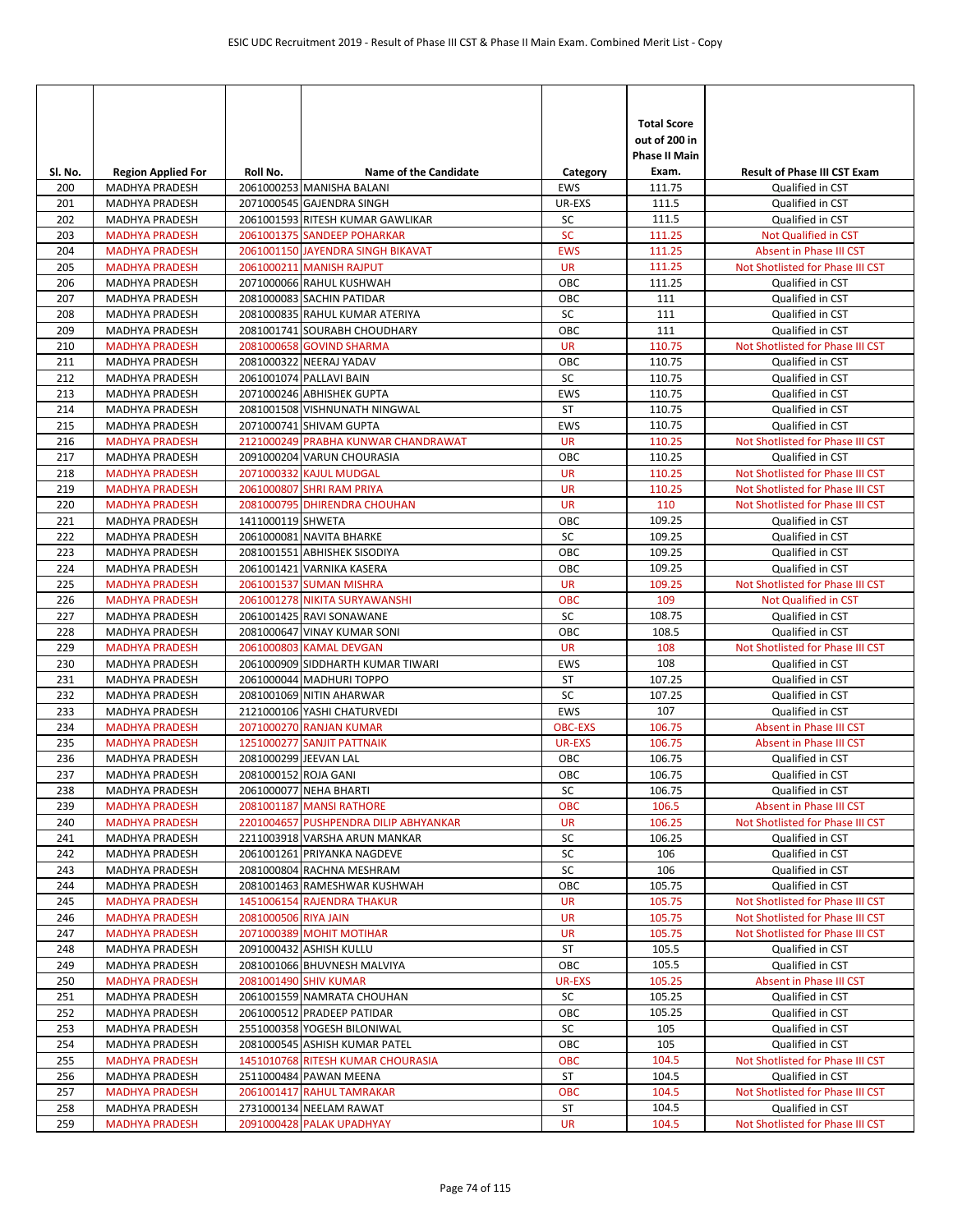| SI. No.    | <b>Region Applied For</b>               | Roll No.              | <b>Name of the Candidate</b>                            | Category         | <b>Total Score</b><br>out of 200 in<br><b>Phase II Main</b><br>Exam. | <b>Result of Phase III CST Exam</b>                  |
|------------|-----------------------------------------|-----------------------|---------------------------------------------------------|------------------|----------------------------------------------------------------------|------------------------------------------------------|
| 260        | <b>MADHYA PRADESH</b>                   |                       | 2801000371 UPENDER NAGNYAL                              | ST               | 104.25                                                               | Qualified in CST                                     |
| 261        | <b>MADHYA PRADESH</b>                   |                       | 2081001329 SAKSHI TIWARI                                | <b>UR</b>        | 104.25                                                               | Not Shotlisted for Phase III CST                     |
| 262        | <b>MADHYA PRADESH</b>                   |                       | 2061000291 ROHIT KUMAR MISHRA                           | <b>EWS</b>       | 104                                                                  | Qualified in CST                                     |
| 263        | <b>MADHYA PRADESH</b>                   |                       | 2091000065 DESHANK PATEL                                | <b>OBC</b>       | 104                                                                  | Not Shotlisted for Phase III CST                     |
| 264        | <b>MADHYA PRADESH</b>                   |                       | 2081001844 AMIT PATIDAR                                 | <b>OBC</b>       | 103.75                                                               | Not Shotlisted for Phase III CST                     |
| 265        | <b>MADHYA PRADESH</b>                   |                       | 2061001738 RUBY UPADHYAY                                | <b>UR</b>        | 103.75                                                               | Not Shotlisted for Phase III CST                     |
| 266        | <b>MADHYA PRADESH</b>                   |                       | 2071000498 PRATIK AGARWAL                               | <b>EWS</b>       | 103.75                                                               | Absent in Phase III CST                              |
| 267        | <b>MADHYA PRADESH</b>                   |                       | 2071000145 SHIVENDRA SINGH                              | <b>EWS</b>       | 103.75                                                               | Absent in Phase III CST                              |
| 268        | MADHYA PRADESH                          |                       | 2081001654 SHASHI KETAN VARMA                           | SC               | 103.5                                                                | Qualified in CST                                     |
| 269        | MADHYA PRADESH                          |                       | 1491000394 NAGMA KHAN                                   | EWS              | 103.5                                                                | Qualified in CST                                     |
| 270        | MADHYA PRADESH                          |                       | 1181000070 PORIKA MOHANLAL                              | ST               | 103.5                                                                | Qualified in CST                                     |
| 271        | <b>MADHYA PRADESH</b>                   |                       | 2061000402 ALKA YADAV                                   | <b>OBC</b>       | 103.25                                                               | Not Shotlisted for Phase III CST                     |
| 272<br>273 | MADHYA PRADESH                          |                       | 2121000208 DEVENDRA GUJARATI<br>2081000298 KOMAL DAHAKE | SC<br><b>OBC</b> | 103.25                                                               | Qualified in CST                                     |
| 274        | <b>MADHYA PRADESH</b><br>MADHYA PRADESH |                       | 2101000179 SHUBHANKER AHIRWAR                           | SC               | 103.25<br>103.25                                                     | Not Shotlisted for Phase III CST<br>Qualified in CST |
| 275        | MADHYA PRADESH                          |                       | 2941000330 SHRI BHAGWAN KESHARI                         | UR-EXS           | 103                                                                  | Qualified in CST                                     |
| 276        | <b>MADHYA PRADESH</b>                   |                       | 2061000550 SRUSHTI KUREEL                               | SC               | 103                                                                  | Qualified in CST                                     |
| 277        | MADHYA PRADESH                          |                       | 2081000913 ROHIT GOTHWAL                                | SC               | 102.75                                                               | Qualified in CST                                     |
| 278        | <b>MADHYA PRADESH</b>                   |                       | 2081000494 MANISH KUSHWAH                               | <b>OBC</b>       | 102.75                                                               | Not Shotlisted for Phase III CST                     |
| 279        | <b>MADHYA PRADESH</b>                   |                       | 2061001310 SHASHANK OJHA                                | <b>UR</b>        | 102.75                                                               | Not Shotlisted for Phase III CST                     |
| 280        | <b>MADHYA PRADESH</b>                   |                       | 2081000720 SHASHI KUMAR SANVALE                         | SC               | 102.5                                                                | Qualified in CST                                     |
| 281        | MADHYA PRADESH                          |                       | 2061001161 ROBIN PAUL XESS                              | ST               | 102.5                                                                | Qualified in CST                                     |
| 282        | <b>MADHYA PRADESH</b>                   | 2081000418 MITHLESH   |                                                         | SC               | 102.5                                                                | Qualified in CST                                     |
| 283        | <b>MADHYA PRADESH</b>                   |                       | 2071000650 JAGRUTI PAWAR                                | <b>OBC</b>       | 102.5                                                                | Not Shotlisted for Phase III CST                     |
| 284        | MADHYA PRADESH                          |                       | 1491001044 AMIT KUMAR                                   | <b>ST</b>        | 102.25                                                               | Qualified in CST                                     |
| 285        | <b>MADHYA PRADESH</b>                   | 2071000487 JYOTI GARG |                                                         | <b>UR</b>        | 102.25                                                               | Not Shotlisted for Phase III CST                     |
| 286        | MADHYA PRADESH                          |                       | 2081000064 AMAN KHEDKAR                                 | SC               | 102.25                                                               | Qualified in CST                                     |
| 287        | <b>MADHYA PRADESH</b>                   |                       | 2071000410 RITIK GUPTA                                  | <b>UR</b>        | 102.25                                                               | Not Shotlisted for Phase III CST                     |
| 288        | MADHYA PRADESH                          |                       | 2211005117 AKASH OMPRAKASH CHOUHAN                      | SC               | 102                                                                  | Qualified in CST                                     |
| 289        | MADHYA PRADESH                          |                       | 2061000796 SHRUTI SINGH                                 | <b>EWS</b>       | 102                                                                  | Qualified in CST                                     |
| 290        | <b>MADHYA PRADESH</b>                   |                       | 2061001090 MONIKA KUSHWAHA                              | <b>OBC</b>       | 101.5                                                                | Not Shotlisted for Phase III CST                     |
| 291        | MADHYA PRADESH                          |                       | 2061000377 ANURAG PANTHI                                | SC               | 101.5                                                                | Qualified in CST                                     |
| 292        | MADHYA PRADESH                          |                       | 2111000160 RAMESH KUMAR GOUTAM                          | UR-EXS           | 101.25                                                               | Qualified in CST                                     |
| 293        | MADHYA PRADESH                          |                       | 2121000040 JAGRATI CHOUHAN                              | SC               | 101                                                                  | Qualified in CST                                     |
| 294        | <b>MADHYA PRADESH</b>                   |                       | 2061001792 ABHILASHA VERMA                              | SC               | 101                                                                  | Qualified in CST                                     |
| 295        | <b>MADHYA PRADESH</b>                   |                       | 2211001196 JULIE DINESH GANVIR                          | SC               | 100.75                                                               | Qualified in CST                                     |
| 296        | <b>MADHYA PRADESH</b>                   |                       | 2091000695 TARUN KUMAR GUPTA                            | <b>UR</b>        | 100.75                                                               | Not Shotlisted for Phase III CST                     |
| 297        | MADHYA PRADESH<br><b>MADHYA PRADESH</b> |                       | 2081001421 PRACHI SANVALE                               | SC               | 100.75                                                               | Qualified in CST                                     |
| 298<br>299 | MADHYA PRADESH                          |                       | 2061001491 AMIT PATHODIYA<br>2081001555 APURV RAWAL     | SC<br><b>EWS</b> | 100.5<br>100.5                                                       | Qualified in CST<br>Qualified in CST                 |
| 300        | <b>MADHYA PRADESH</b>                   |                       | 2061001706 SHEETAL UPADHYAY                             | <b>UR</b>        | 100.5                                                                | Not Shotlisted for Phase III CST                     |
| 301        | MADHYA PRADESH                          |                       | 2061000950 GAGAN PRATAP SINGH                           | EWS-PC           | 100.5                                                                | Qualified in CST                                     |
| 302        | <b>MADHYA PRADESH</b>                   |                       | 2061000345 SANDEEP KUMAR                                | <b>OBC</b>       | 100.25                                                               | Not Shotlisted for Phase III CST                     |
| 303        | <b>MADHYA PRADESH</b>                   |                       | 2061000914 VIRENDRA SINGH                               | <b>OBC</b>       | 100.25                                                               | Not Shotlisted for Phase III CST                     |
| 304        | <b>MADHYA PRADESH</b>                   |                       | 2531000590 RUPAK SARWADIA                               | <b>UR</b>        | 100.25                                                               | Not Shotlisted for Phase III CST                     |
| 305        | MADHYA PRADESH                          |                       | 2061001211 VISHAL AHIRWAR                               | SC               | 100.25                                                               | Qualified in CST                                     |
| 306        | MADHYA PRADESH                          |                       | 1241001073 NUTHALAPATI RAVI TEJA                        | SC               | 100.25                                                               | Qualified in CST                                     |
| 307        | <b>MADHYA PRADESH</b>                   |                       | 2081000316 MEENU MOURYA                                 | <b>OBC</b>       | 100                                                                  | Not Shotlisted for Phase III CST                     |
| 308        | <b>MADHYA PRADESH</b>                   |                       | 2071000182 SHASHANK GUPTA                               | UR               | 100                                                                  | Not Shotlisted for Phase III CST                     |
| 309        | <b>MADHYA PRADESH</b>                   | 2061000339 ANJALI SEN |                                                         | <b>OBC</b>       | 100                                                                  | Not Shotlisted for Phase III CST                     |
| 310        | <b>MADHYA PRADESH</b>                   |                       | 2061001566 DOLLY MISHRA                                 | UR               | 100                                                                  | Not Shotlisted for Phase III CST                     |
| 311        | <b>MADHYA PRADESH</b>                   |                       | 1251000030 AMARJEET KUMAR                               | UR-EXS           | 99.75                                                                | Absent in Phase III CST                              |
| 312        | <b>MADHYA PRADESH</b>                   |                       | 2111000087 ANOOP SINGH RAJPOOT                          | <b>OBC</b>       | 99.5                                                                 | Not Shotlisted for Phase III CST                     |
| 313        | <b>MADHYA PRADESH</b>                   |                       | 2061000638 CHANDRA MOHAN                                | <b>OBC</b>       | 99.5                                                                 | Not Shotlisted for Phase III CST                     |
| 314        | <b>MADHYA PRADESH</b>                   | 2061001163 MEGHA      |                                                         | UR               | 99.5                                                                 | Not Shotlisted for Phase III CST                     |
| 315        | MADHYA PRADESH                          |                       | 2061001482 PRANJALI NETAM                               | ST               | 99.5                                                                 | Qualified in CST                                     |
| 316        | MADHYA PRADESH                          |                       | 2121000114 CHANDNI WADHWANI                             | EWS              | 99.5                                                                 | Qualified in CST                                     |
| 317        | <b>MADHYA PRADESH</b>                   |                       | 2061000132 PRADEEP GURBANI                              | <b>UR</b>        | 99.5                                                                 | Not Shotlisted for Phase III CST                     |
| 318        | <b>MADHYA PRADESH</b>                   |                       | 2081000286 ANKIT GURJAR                                 | <b>OBC</b>       | 99.25                                                                | Not Shotlisted for Phase III CST                     |
| 319        | MADHYA PRADESH                          |                       | 2081000696 MUKESH MEENA                                 | ST               | 99.25                                                                | Qualified in CST                                     |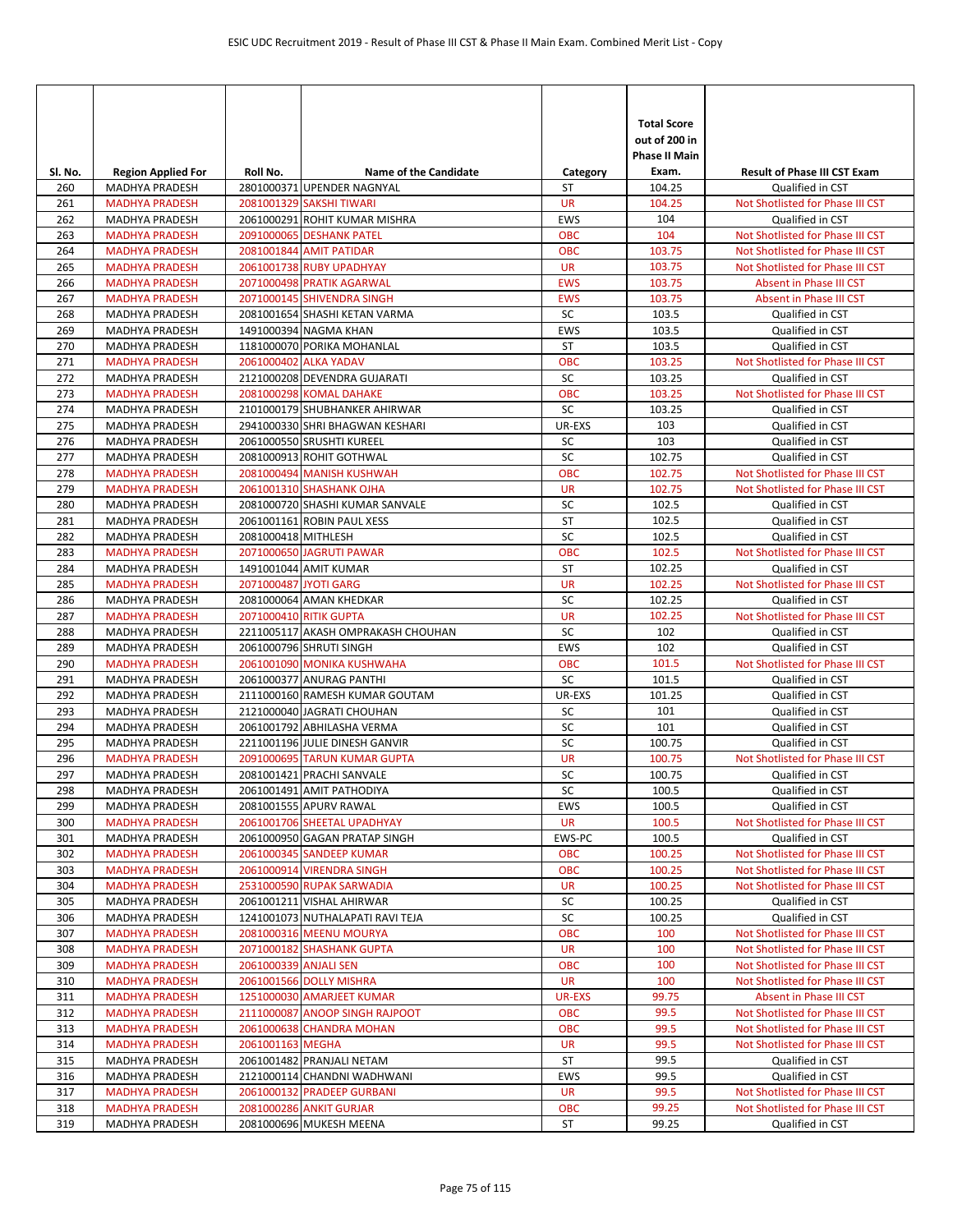| Sl. No.    | <b>Region Applied For</b>                      | Roll No. | <b>Name of the Candidate</b>                                     | Category             | <b>Total Score</b><br>out of 200 in<br>Phase II Main<br>Exam. | <b>Result of Phase III CST Exam</b>                  |
|------------|------------------------------------------------|----------|------------------------------------------------------------------|----------------------|---------------------------------------------------------------|------------------------------------------------------|
| 320        | <b>MADHYA PRADESH</b>                          |          | 2081000559 LEELANSHI KACHHWAHA                                   | <b>OBC</b>           | 99.25                                                         | Not Shotlisted for Phase III CST                     |
| 321        | <b>MADHYA PRADESH</b>                          |          | 2211006179 MRUNAL ASHOK UKEY                                     | SC                   | 99                                                            | Qualified in CST                                     |
| 322        | <b>MADHYA PRADESH</b>                          |          | 2201005264 MAYANK DAS                                            | SC                   | 99                                                            | Qualified in CST                                     |
| 323        | <b>MADHYA PRADESH</b>                          |          | 2061001131 MOHIT KUMAR DAHERIYA                                  | SC                   | 99                                                            | Qualified in CST                                     |
| 324        | <b>MADHYA PRADESH</b>                          |          | 2061000778 SONALI SINGH                                          | SC                   | 99                                                            | Qualified in CST                                     |
| 325        | <b>MADHYA PRADESH</b><br><b>MADHYA PRADESH</b> |          | 2061001249 RASHMI PAWAR                                          | SC                   | 98.75                                                         | Qualified in CST                                     |
| 326<br>327 | MADHYA PRADESH                                 |          | 2081000201 SHWETA RUVASIYA<br>2081000691 PURVI GADIA             | <b>SC</b><br>EWS     | 98.75<br>98.75                                                | Absent in Phase III CST<br>Qualified in CST          |
| 328        | <b>MADHYA PRADESH</b>                          |          | 2061001481 AVINASH KUMAR ARTH                                    | <b>UR-EXS</b>        | 98.5                                                          | Absent in Phase III CST                              |
| 329        | <b>MADHYA PRADESH</b>                          |          | <b>2061000663 VIVEK PANDAR</b>                                   | <b>SC</b>            | 98.5                                                          | Not Qualified in CST                                 |
| 330        | <b>MADHYA PRADESH</b>                          |          | 2061000396 SWATI PATEL                                           | <b>OBC</b>           | 98.25                                                         | Not Shotlisted for Phase III CST                     |
| 331        | MADHYA PRADESH                                 |          | 2081000394 ANITA PANDEY                                          | SC                   | 98.25                                                         | Qualified in CST                                     |
| 332        | <b>MADHYA PRADESH</b>                          |          | 2511008884 MAKKHAN LAL MEENA                                     | <b>ST</b>            | 98.25                                                         | Qualified in CST                                     |
| 333        | MADHYA PRADESH                                 |          | 2921000934 AKANKSHA KUMARI                                       | <b>ST</b>            | 98.25                                                         | Qualified in CST                                     |
| 334        | <b>MADHYA PRADESH</b>                          |          | 1451018252 AVDESH SHAH                                           | <b>ST</b>            | 98                                                            | Qualified in CST                                     |
| 335        | <b>MADHYA PRADESH</b>                          |          | 2211001081 RESHMA PRAMOD BULKUNDE                                | SC                   | 97.75                                                         | Qualified in CST                                     |
| 336        | <b>MADHYA PRADESH</b>                          |          | 2061000979 KANIKA KUMARI GUPTA                                   | <b>EWS</b>           | 97.75                                                         | Absent in Phase III CST                              |
| 337        | <b>MADHYA PRADESH</b>                          |          | 2061001703 MAMTA RANI                                            | <b>OBC</b>           | 97.5                                                          | Not Shotlisted for Phase III CST                     |
| 338        | <b>MADHYA PRADESH</b>                          |          | 2091000519 SHAKTI GUMASTA                                        | <b>UR</b>            | 97.5                                                          | Not Shotlisted for Phase III CST                     |
| 339        | <b>MADHYA PRADESH</b>                          |          | 2071000443 NEETU MANGAL                                          | <b>UR</b>            | 97.5                                                          | Not Shotlisted for Phase III CST                     |
| 340        | <b>MADHYA PRADESH</b>                          |          | 2091000024 SATYAM TIWARI                                         | <b>UR</b>            | 97.5                                                          | Not Shotlisted for Phase III CST                     |
| 341<br>342 | MADHYA PRADESH<br><b>MADHYA PRADESH</b>        |          | 2531000337 SHUBHAM VYAS<br>2091000001 ASHUTOSH NIMJHA            | <b>EWS</b><br>OBC-PC | 97.5<br>97.25                                                 | Qualified in CST<br>Qualified in CST                 |
| 343        | <b>MADHYA PRADESH</b>                          |          | 2761000544 MOHIT KUMAR VERMA                                     | <b>OBC</b>           | 97.25                                                         | Not Shotlisted for Phase III CST                     |
| 344        | MADHYA PRADESH                                 |          | 2681000811 JARUPULA GANDHI                                       | ST                   | 97.25                                                         | Qualified in CST                                     |
| 345        | <b>MADHYA PRADESH</b>                          |          | 2121000129 SANJEEV KUMAR PANDEY                                  | UR-EXS               | 97                                                            | Qualified in CST                                     |
| 346        | <b>MADHYA PRADESH</b>                          |          | 1771000212 ASHUTOSH KUMAR                                        | <b>UR</b>            | 96.75                                                         | Not Shotlisted for Phase III CST                     |
| 347        | MADHYA PRADESH                                 |          | 1811002449 SONU AMIT MARANDI                                     | ST                   | 96.5                                                          | Qualified in CST                                     |
| 348        | <b>MADHYA PRADESH</b>                          |          | 2511006070 ANMOL MEENA                                           | ST                   | 96.5                                                          | Qualified in CST                                     |
| 349        | MADHYA PRADESH                                 |          | 2081000407 BHURU ALI JAFRI                                       | <b>EWS</b>           | 96.25                                                         | Qualified in CST                                     |
| 350        | <b>MADHYA PRADESH</b>                          |          | 2061000726 DEVIKA PARASHAR                                       | SC                   | 96.25                                                         | Qualified in CST                                     |
| 351        | <b>MADHYA PRADESH</b>                          |          | 2071000730 SATYENDRA MISHRA                                      | <b>UR</b>            | 96                                                            | Not Shotlisted for Phase III CST                     |
| 352        | <b>MADHYA PRADESH</b>                          |          | 2081000474 GOVIND SONI                                           | <b>OBC</b>           | 96                                                            | Not Shotlisted for Phase III CST                     |
| 353        | MADHYA PRADESH                                 |          | 2061000744 VEERENDRA SINGH                                       | ST                   | 96                                                            | Qualified in CST                                     |
| 354        | <b>MADHYA PRADESH</b>                          |          | 2071000629 PAWAN KUMAR TOMAR                                     | <b>UR</b>            | 96                                                            | Not Shotlisted for Phase III CST                     |
| 355<br>356 | <b>MADHYA PRADESH</b><br><b>MADHYA PRADESH</b> |          | 2061000055 UTAKARSH KUMAR SRIVASTAVA<br>2061000378 KEERTI GURJAR | UR-EXS<br><b>OBC</b> | 95.75<br>95.75                                                | Qualified in CST<br>Not Shotlisted for Phase III CST |
| 357        | <b>MADHYA PRADESH</b>                          |          | 2061000896 VARSHA VIDHANI                                        | <b>UR</b>            | 95.75                                                         | Not Shotlisted for Phase III CST                     |
| 358        | MADHYA PRADESH                                 |          | 2211002545 RUCHIKA SUNIL BANSOD                                  | SC                   | 95.75                                                         | Qualified in CST                                     |
| 359        | MADHYA PRADESH                                 |          | 2211002501 RAHUL SHAMRAO GANVIR                                  | SC                   | 95.5                                                          | Qualified in CST                                     |
| 360        | MADHYA PRADESH                                 |          | 2071000734 ANKITA AMBH                                           | SC                   | 95.5                                                          | Qualified in CST                                     |
| 361        | MADHYA PRADESH                                 |          | 2071000662 MANISH NODIYA                                         | SC                   | 95.5                                                          | Qualified in CST                                     |
| 362        | MADHYA PRADESH                                 |          | 2081000716 NAMITA ARYA                                           | SC                   | 95.5                                                          | Qualified in CST                                     |
| 363        | MADHYA PRADESH                                 |          | 2081000384 PAYAL ANARE                                           | ST                   | 95.5                                                          | Qualified in CST                                     |
| 364        | MADHYA PRADESH                                 |          | 2211000640 SWATI AVCHIT RAUT                                     | SC                   | 95.25                                                         | Qualified in CST                                     |
| 365        | MADHYA PRADESH                                 |          | 2511001090 RAVINDRA KUMAR MEENA                                  | ST                   | 95.25                                                         | Qualified in CST                                     |
| 366        | <b>MADHYA PRADESH</b>                          |          | 2101000062 NAMRATA SHUKLA                                        | <b>UR</b>            | 95.25                                                         | Not Shotlisted for Phase III CST                     |
| 367        | <b>MADHYA PRADESH</b>                          |          | 1391000452 CHANDANI SAHU                                         | <b>OBC</b>           | 95                                                            | Not Shotlisted for Phase III CST                     |
| 368        | <b>MADHYA PRADESH</b>                          |          | 2081000350 NISHANT KOSHTI                                        | <b>OBC</b>           | 94.75                                                         | Not Shotlisted for Phase III CST                     |
| 369<br>370 | MADHYA PRADESH<br><b>MADHYA PRADESH</b>        |          | 1451005559 SIRDAR MEENA<br>2111000037 RENU JAISWAL               | ST<br><b>UR</b>      | 94.75<br>94.5                                                 | Qualified in CST<br>Not Shotlisted for Phase III CST |
| 371        | MADHYA PRADESH                                 |          | 2081000998 PIYUSH CHOUDHARY                                      | SC                   | 94.25                                                         | Qualified in CST                                     |
| 372        | MADHYA PRADESH                                 |          | 1451011112 PRADEEP JOSHI                                         | ST                   | 94.25                                                         | Qualified in CST                                     |
| 373        | MADHYA PRADESH                                 |          | 2691000443 JATOTH SATHISH NAIK                                   | ST                   | 94                                                            | Qualified in CST                                     |
| 374        | MADHYA PRADESH                                 |          | 2061000799 SURABHI HATIYA                                        | SC                   | 94                                                            | Qualified in CST                                     |
| 375        | MADHYA PRADESH                                 |          | 2531000495 NEHA KARAR                                            | SC                   | 94                                                            | Qualified in CST                                     |
| 376        | <b>MADHYA PRADESH</b>                          |          | 2061000381 MOHD ASIF KHAN                                        | <b>OBC</b>           | 94                                                            | Not Shotlisted for Phase III CST                     |
| 377        | MADHYA PRADESH                                 |          | 2071000409 AWDHESH KUMAR SHARMA                                  | UR-EXS               | 93.75                                                         | Qualified in CST                                     |
| 378        | MADHYA PRADESH                                 |          | 2061000588 SUMIT KUMAR                                           | SC                   | 93.75                                                         | Qualified in CST                                     |
| 379        | MADHYA PRADESH                                 |          | 2211000524 VIKAS MESHRAM                                         | SC                   | 93.75                                                         | Qualified in CST                                     |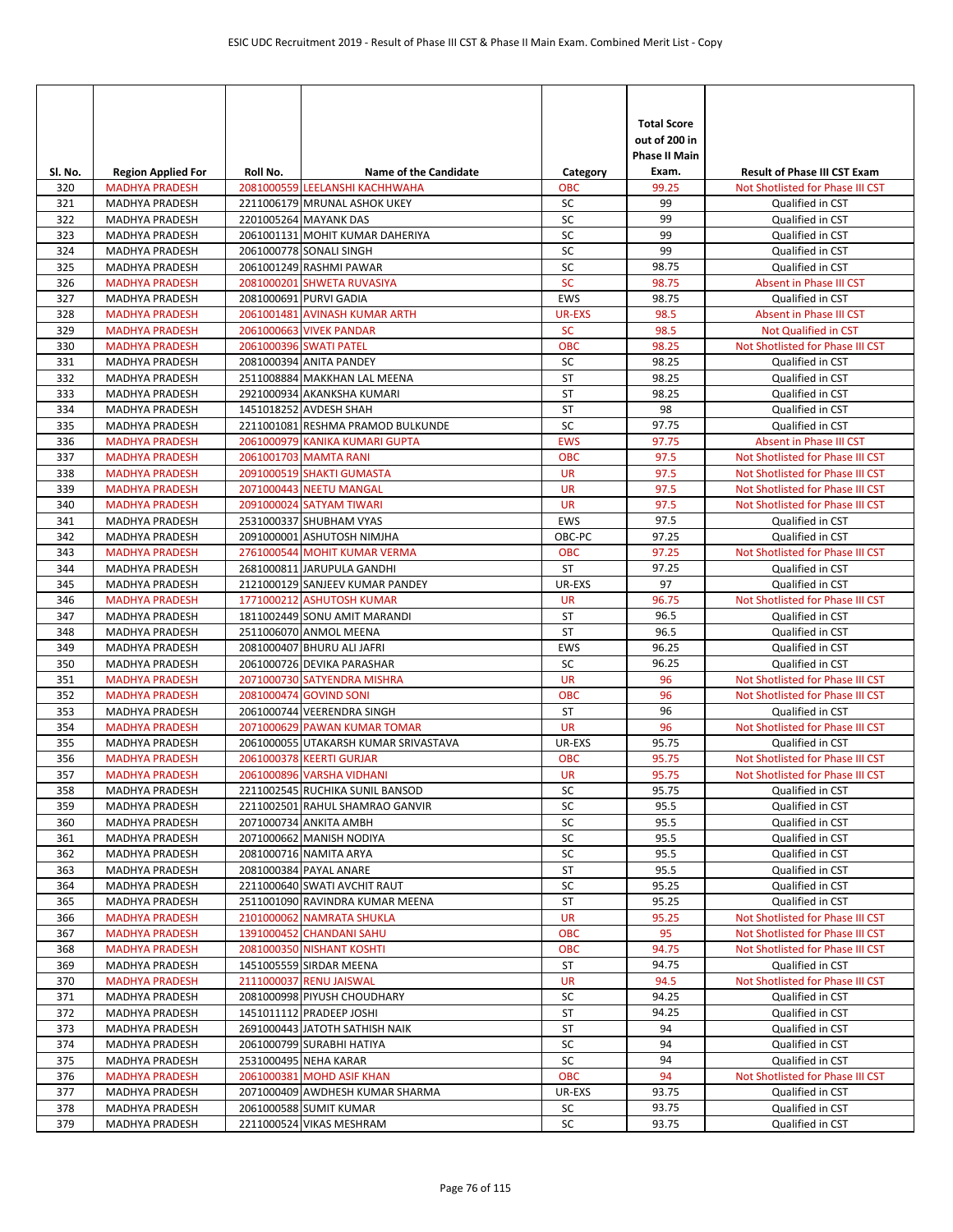| SI. No.    | <b>Region Applied For</b>                      | Roll No.              | <b>Name of the Candidate</b>                         | Category                | <b>Total Score</b><br>out of 200 in<br><b>Phase II Main</b><br>Exam. | <b>Result of Phase III CST Exam</b>                  |
|------------|------------------------------------------------|-----------------------|------------------------------------------------------|-------------------------|----------------------------------------------------------------------|------------------------------------------------------|
| 380        | <b>MADHYA PRADESH</b>                          |                       | 2061000094 RAHUL KUMAR                               | <b>UR</b>               | 93.75                                                                | Not Shotlisted for Phase III CST                     |
| 381        | <b>MADHYA PRADESH</b>                          |                       | 2081000002 ADITYA KUMAR RATHORE                      | SC-PC                   | 93.75                                                                | Qualified in CST                                     |
| 382        | <b>MADHYA PRADESH</b>                          |                       | 2061001046 TARUN KORI                                | SC                      | 93.75                                                                | Qualified in CST                                     |
| 383        | MADHYA PRADESH                                 |                       | 2511003939 SHUBHAM MEENA                             | ST                      | 93.75                                                                | Qualified in CST                                     |
| 384        | <b>MADHYA PRADESH</b>                          |                       | 1971000977 DILIP KUMAR DUBEY                         | UR-EXS                  | 93.5                                                                 | Absent in Phase III CST                              |
| 385        | <b>MADHYA PRADESH</b>                          |                       | 1971000691 RAGHWENDRA PRATAP SINGH                   | UR-EXS                  | 93.25                                                                | Qualified in CST                                     |
| 386        | <b>MADHYA PRADESH</b>                          | 2061001204 ADITI SAHU |                                                      | <b>OBC</b>              | 93.25                                                                | Not Shotlisted for Phase III CST                     |
| 387        | <b>MADHYA PRADESH</b>                          |                       | 2071000673 NITESH SHRIVAS                            | <b>OBC</b><br><b>UR</b> | 93.25<br>93.25                                                       | Not Shotlisted for Phase III CST                     |
| 388<br>389 | <b>MADHYA PRADESH</b><br>MADHYA PRADESH        |                       | 2081000611 SHUBHAM KHARE<br>2091000320 HIMANSHU EKKA | <b>ST</b>               | 93.25                                                                | Not Shotlisted for Phase III CST<br>Qualified in CST |
| 390        | MADHYA PRADESH                                 |                       | 1381000502 BALWANT KUMAR                             | SC-EXS                  | 93                                                                   | Qualified in CST                                     |
| 391        | MADHYA PRADESH                                 |                       | 2061000069 RAHUL KUMAR SINGH                         | EWS-EXS                 | 93                                                                   | Qualified in CST                                     |
| 392        | <b>MADHYA PRADESH</b>                          |                       | 2081001837 DIPANSHI SONI                             | <b>OBC</b>              | 93                                                                   | Not Shotlisted for Phase III CST                     |
| 393        | MADHYA PRADESH                                 |                       | 2071000279 DINESH KUMAR                              | UR-EXS                  | 92.75                                                                | Qualified in CST                                     |
| 394        | MADHYA PRADESH                                 |                       | 1181000627 DARAVATH VEERA BHADRAM                    | ST                      | 92.75                                                                | Qualified in CST                                     |
| 395        | MADHYA PRADESH                                 |                       | 2061000617 MUKESH KABEER                             | SC                      | 92.75                                                                | Qualified in CST                                     |
| 396        | <b>MADHYA PRADESH</b>                          |                       | <b>1801000355 VIKASH KUMAR</b>                       | <b>UR-EXS</b>           | 92.5                                                                 | Absent in Phase III CST                              |
| 397        | MADHYA PRADESH                                 |                       | 2971000427 SHASHI KANT SHARMA                        | UR-EXS                  | 92.5                                                                 | Qualified in CST                                     |
| 398        | MADHYA PRADESH                                 |                       | 2081000927 YUVRAJ GOYAL                              | OBC-PC                  | 92.5                                                                 | Qualified in CST                                     |
| 399        | <b>MADHYA PRADESH</b>                          |                       | 2511005904 SHAKUNTLA MEENA                           | <b>ST</b>               | 92.25                                                                | Not Qualified in CST                                 |
| 400        | MADHYA PRADESH                                 |                       | 2331000845 PRADIP KUMAR DANI                         | UR-EXS                  | 92                                                                   | Qualified in CST                                     |
| 401        | <b>MADHYA PRADESH</b>                          |                       | 2061000907 MOHAN SINGH MEENA                         | <b>OBC</b>              | 92                                                                   | Not Shotlisted for Phase III CST                     |
| 402        | <b>MADHYA PRADESH</b>                          | 2061000374 ILA YADU   |                                                      | <b>OBC</b>              | 92                                                                   | Not Shotlisted for Phase III CST                     |
| 403        | MADHYA PRADESH                                 | 2081000263 ANUJ DAS   |                                                      | <b>EWS</b>              | 92                                                                   | Qualified in CST                                     |
| 404        | <b>MADHYA PRADESH</b>                          |                       | 2061000618 TUSHAR GAWANDE                            | <b>OBC</b>              | 91.75                                                                | Not Shotlisted for Phase III CST                     |
| 405        | <b>MADHYA PRADESH</b>                          |                       | 2061000120 CHITRA SHRIVASTAVA                        | <b>UR</b>               | 91.75                                                                | Not Shotlisted for Phase III CST                     |
| 406        | MADHYA PRADESH                                 |                       | 2071000418 SHIVAM SEJWAR                             | SC                      | 91.5                                                                 | Qualified in CST                                     |
| 407        | MADHYA PRADESH                                 |                       | 2091000548 PIYUSH CHOUBEY                            | <b>EWS</b>              | 91.5                                                                 | Qualified in CST                                     |
| 408        | <b>MADHYA PRADESH</b>                          |                       | 2121000195 SHALINI GOMAR                             | <b>SC</b>               | 91.5                                                                 | Not Qualified in CST                                 |
| 409        | <b>MADHYA PRADESH</b>                          |                       | 2851000698 BHARTI BHADAURIA                          | <b>UR</b>               | 91.5                                                                 | Not Shotlisted for Phase III CST                     |
| 410        | MADHYA PRADESH                                 |                       | 2751000360 SUNIL NARWARIA                            | UR-EXS                  | 91.25                                                                | Qualified in CST                                     |
| 411        | <b>MADHYA PRADESH</b>                          |                       | 2061000870 JAYSHRI BIRDHAIYA                         | <b>SC</b>               | 91.25                                                                | Not Qualified in CST                                 |
| 412        | <b>MADHYA PRADESH</b>                          | 1811001111 ROMA       |                                                      | <b>OBC</b>              | 91.25                                                                | Not Shotlisted for Phase III CST                     |
| 413        | MADHYA PRADESH                                 |                       | 2201000769 SURBHI SANGHVI                            | <b>EWS</b>              | 91.25                                                                | Qualified in CST                                     |
| 414        | <b>MADHYA PRADESH</b>                          |                       | 1611000085 VINOD KUMAR                               | <b>SC</b><br><b>SC</b>  | 91                                                                   | Not Shotlisted for Phase III CST                     |
| 415<br>416 | <b>MADHYA PRADESH</b><br><b>MADHYA PRADESH</b> |                       | 2081000107 RAHUL SISODIYA<br>2521000094 DINESH MEENA | <b>ST</b>               | 91<br>91                                                             | Not Shotlisted for Phase III CST<br>Qualified in CST |
| 417        | <b>MADHYA PRADESH</b>                          |                       | 2091000734 NEELIMA BODKHE                            | <b>UR</b>               | 90.75                                                                | Not Shotlisted for Phase III CST                     |
| 418        | <b>MADHYA PRADESH</b>                          |                       | 2081001601 DIVYA TATWADE                             | <b>SC</b>               | 90.75                                                                | Not Shotlisted for Phase III CST                     |
| 419        | MADHYA PRADESH                                 |                       | 2511008751 LOKESH MEENA                              | ST                      | 90.75                                                                | Qualified in CST                                     |
| 420        | <b>MADHYA PRADESH</b>                          |                       | 2081001648 NAVEEN MARAVI                             | ST                      | 90.5                                                                 | Absent in Phase III CST                              |
| 421        | MADHYA PRADESH                                 |                       | 2511003599 RAVI SHANKAR MEENA                        | ST                      | 90.5                                                                 | Qualified in CST                                     |
| 422        | <b>MADHYA PRADESH</b>                          |                       | 1451019382 SHUBHANSHU GARHWAL                        | <b>SC</b>               | 90.5                                                                 | Not Shotlisted for Phase III CST                     |
| 423        | <b>MADHYA PRADESH</b>                          |                       | 2071000227 KHUSHBU SWARNKAR                          | OBC                     | 90.25                                                                | Not Shotlisted for Phase III CST                     |
| 424        | <b>MADHYA PRADESH</b>                          |                       | 1831003766 MANOJ PATIDAR                             | <b>OBC</b>              | 90.25                                                                | Not Shotlisted for Phase III CST                     |
| 425        | <b>MADHYA PRADESH</b>                          |                       | 2111000086 AKHILESH KUMAR PRAJAPATI                  | <b>SC</b>               | 90                                                                   | Not Shotlisted for Phase III CST                     |
| 426        | <b>MADHYA PRADESH</b>                          |                       | 2061001683 KARINA DAXA                               | <b>SC</b>               | 90                                                                   | Not Shotlisted for Phase III CST                     |
| 427        | MADHYA PRADESH                                 |                       | 2091000691 DEEPAK TIRKEY                             | ST                      | 89.75                                                                | Qualified in CST                                     |
| 428        | <b>MADHYA PRADESH</b>                          |                       | 2081000461 AKRATI YADAV                              | <b>SC</b>               | 89.75                                                                | Not Shotlisted for Phase III CST                     |
| 429        | MADHYA PRADESH                                 |                       | 2511004421 SOMENDRA DHYAWANA                         | ST                      | 89.5                                                                 | Qualified in CST                                     |
| 430        | <b>MADHYA PRADESH</b>                          |                       | 1451018626 MITHILESH KUMAR SINGH                     | <b>UR-EXS</b>           | 89.25                                                                | Absent in Phase III CST                              |
| 431        | MADHYA PRADESH                                 |                       | 2781001053 SHISHIR SHUKLA                            | UR-EXS                  | 89.25                                                                | Qualified in CST                                     |
| 432        | MADHYA PRADESH                                 |                       | 2061000071 RUDRAPAL SINGH ARMO                       | ST                      | 89.25                                                                | Qualified in CST                                     |
| 433        | <b>MADHYA PRADESH</b>                          |                       | 2061001299 HITESH KUMAR VACHAK                       | <b>SC</b>               | 89                                                                   | Not Shotlisted for Phase III CST                     |
| 434        | MADHYA PRADESH                                 |                       | 2071000500 VISHAL KUMAR                              | UR-EXS                  | 88.75                                                                | Qualified in CST                                     |
| 435        | <b>MADHYA PRADESH</b>                          |                       | 1391000899 URMILA KUMARI                             | <b>ST</b>               | 88.75                                                                | Absent in Phase III CST                              |
| 436        | <b>MADHYA PRADESH</b>                          |                       | 2511008895 ASHVANI KUMAR                             | <b>SC</b>               | 88.5                                                                 | Not Shotlisted for Phase III CST                     |
| 437        | <b>MADHYA PRADESH</b>                          |                       | 2061000387 NARENDRA AHIRWAR                          | <b>SC</b>               | 88.5                                                                 | Not Shotlisted for Phase III CST                     |
| 438        | <b>MADHYA PRADESH</b>                          |                       | 2081001363 PRADYUMN PARIHAR                          | <b>OBC</b>              | 88.5                                                                 | Not Shotlisted for Phase III CST                     |
| 439        | <b>MADHYA PRADESH</b>                          |                       | 2231001234 PRADEEP KUMAR BISHT                       | UR-EXS                  | 88.25                                                                | Not Qualified in CST                                 |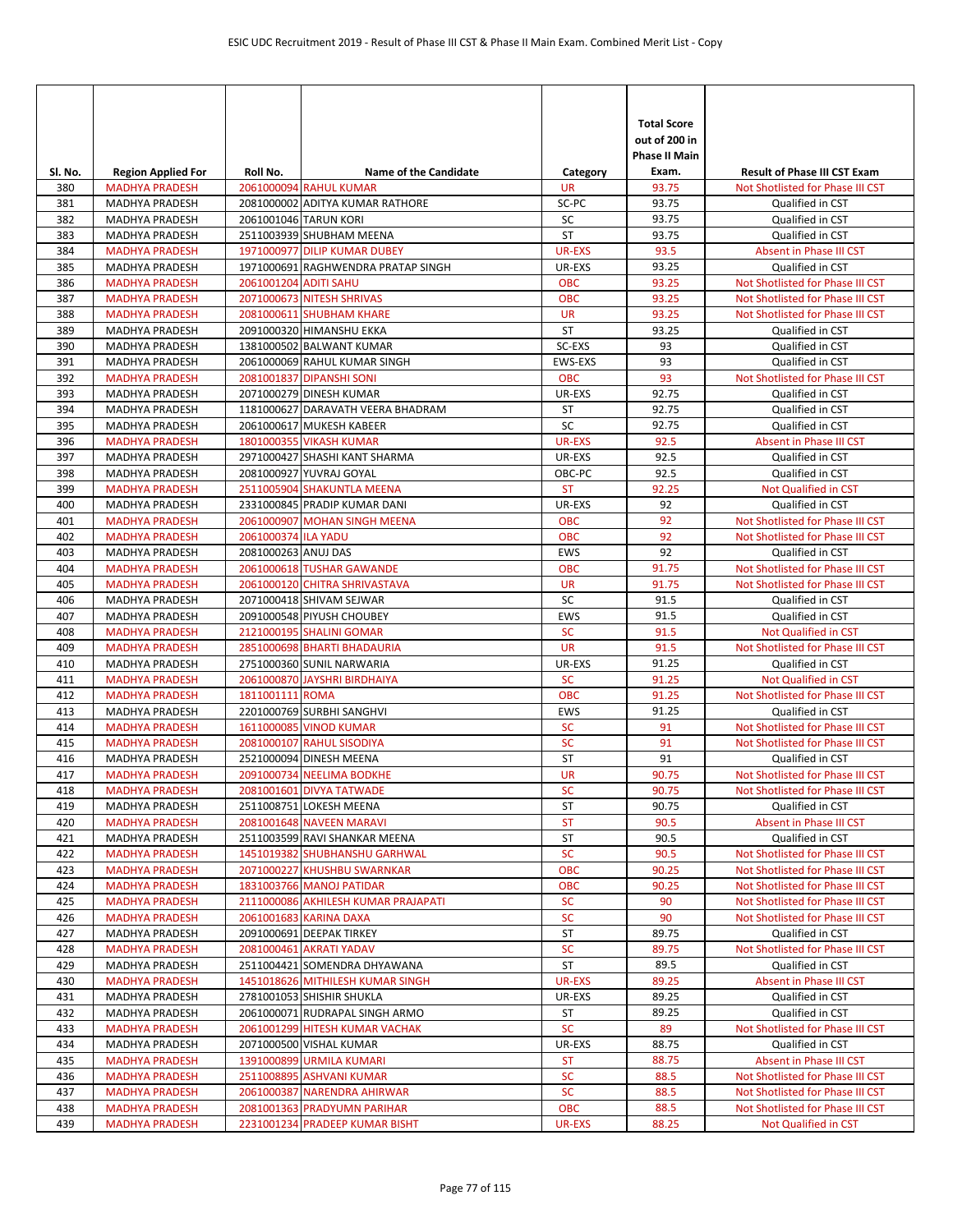| SI. No.    | <b>Region Applied For</b>                      | Roll No.             | <b>Name of the Candidate</b>                              | Category               | <b>Total Score</b><br>out of 200 in<br><b>Phase II Main</b><br>Exam. | <b>Result of Phase III CST Exam</b>         |
|------------|------------------------------------------------|----------------------|-----------------------------------------------------------|------------------------|----------------------------------------------------------------------|---------------------------------------------|
| 440        | MADHYA PRADESH                                 |                      | 2861001592 NAGENDRA YADAV                                 | UR-EXS                 | 88.25                                                                | Qualified in CST                            |
| 441        | <b>MADHYA PRADESH</b>                          |                      | 2121000031 KUNAL KOLWAL                                   | <b>SC</b>              | 88.25                                                                | Not Shotlisted for Phase III CST            |
| 442        | <b>MADHYA PRADESH</b>                          |                      | 2841000300 NISHANT KUSHWAHA                               | <b>OBC</b>             | 88                                                                   | Not Shotlisted for Phase III CST            |
| 443        | <b>MADHYA PRADESH</b>                          |                      | 2071000513 DIVYA MOTWANI                                  | <b>EWS</b>             | 87.75                                                                | Not Shotlisted for Phase III CST            |
| 444        | <b>MADHYA PRADESH</b>                          |                      | 2061000707 HIMANSHU DUBEY                                 | <b>EWS</b>             | 87.5                                                                 | Not Shotlisted for Phase III CST            |
| 445        | <b>MADHYA PRADESH</b>                          |                      | 2511007661 ROSHAN MEENA                                   | ST                     | 87.5                                                                 | Qualified in CST                            |
| 446        | <b>MADHYA PRADESH</b>                          |                      | 2121000127 MUKESH GOUTAM                                  | <b>SC</b>              | 87.5                                                                 | Not Shotlisted for Phase III CST            |
| 447        | <b>MADHYA PRADESH</b>                          |                      | 1601000003 RAJEEV RANJAN                                  | <b>OBC-EXS</b>         | 87.25                                                                | Absent in Phase III CST                     |
| 448        | <b>MADHYA PRADESH</b>                          |                      | 2061001251 PREETI KATHANE                                 | <b>SC</b>              | 87.25                                                                | Not Shotlisted for Phase III CST            |
| 449        | <b>MADHYA PRADESH</b>                          |                      | 2061000281 DEEPANSHU NIGAM                                | <b>SC</b>              | 87.25                                                                | Not Shotlisted for Phase III CST            |
| 450        | <b>MADHYA PRADESH</b>                          |                      | 2061000927 BHUMIKA WALEKAR                                | <b>OBC</b>             | 87.25                                                                | Not Shotlisted for Phase III CST            |
| 451<br>452 | <b>MADHYA PRADESH</b><br><b>MADHYA PRADESH</b> |                      | 1451008873 VISHWA MOHAN KUMAR<br>2081001282 AAYUSH SHARMA | UR-EXS<br>UR-EXS       | 87<br>87                                                             | Absent in Phase III CST<br>Qualified in CST |
| 453        | <b>MADHYA PRADESH</b>                          |                      | 2061000366 PRIYA SINGH                                    | <b>UR</b>              | 87                                                                   | Not Shotlisted for Phase III CST            |
| 454        | <b>MADHYA PRADESH</b>                          |                      | 2511008200 MANOJ SONET                                    | <b>ST</b>              | 87                                                                   | Not Qualified in CST                        |
| 455        | <b>MADHYA PRADESH</b>                          |                      | 2061001561 NITESH KUMAR UIKEY                             | <b>ST</b>              | 86.75                                                                | Qualified in CST                            |
| 456        | <b>MADHYA PRADESH</b>                          |                      | 2511001631 RAVI KUMAR MEENA                               | <b>ST</b>              | 86.75                                                                | Not Qualified in CST                        |
| 457        | <b>MADHYA PRADESH</b>                          |                      | 2121000156 MANJU DEWDA                                    | <b>EWS</b>             | 86.75                                                                | Not Shotlisted for Phase III CST            |
| 458        | <b>MADHYA PRADESH</b>                          |                      | 1181001228 RAYAPURAM RAJENDER                             | <b>ST</b>              | 86.25                                                                | Qualified in CST                            |
| 459        | <b>MADHYA PRADESH</b>                          |                      | 2061001045 AVINASH KADAM                                  | SC                     | 86.25                                                                | Not Shotlisted for Phase III CST            |
| 460        | <b>MADHYA PRADESH</b>                          |                      | 2071000297 MAHENDRA KUMAR                                 | <b>SC</b>              | 86.25                                                                | Not Shotlisted for Phase III CST            |
| 461        | <b>MADHYA PRADESH</b>                          |                      | 2081001375 NILESH KHAPERDE                                | <b>SC</b>              | 86.25                                                                | Not Shotlisted for Phase III CST            |
| 462        | <b>MADHYA PRADESH</b>                          |                      | 2081000893 PRIYANKA SINGH                                 | <b>EWS</b>             | 86.25                                                                | Not Shotlisted for Phase III CST            |
| 463        | <b>MADHYA PRADESH</b>                          |                      | 2081001617 ASHISH DEHARIYA                                | <b>SC</b>              | 86.25                                                                | Not Shotlisted for Phase III CST            |
| 464        | MADHYA PRADESH                                 |                      | 2071000587 SHEKHAR KUMAR                                  | OBC-EXS                | 86                                                                   | Qualified in CST                            |
| 465        | <b>MADHYA PRADESH</b>                          |                      | 1251000082 OM PRAKASH                                     | OBC-EXS                | 86                                                                   | Qualified in CST                            |
| 466        | <b>MADHYA PRADESH</b>                          |                      | 2091000517 PRIYANKA CHOUDHARY                             | <b>SC</b>              | 86                                                                   | Not Shotlisted for Phase III CST            |
| 467        | <b>MADHYA PRADESH</b>                          |                      | 2091000355 SHARAD PANDEY                                  | <b>EWS</b>             | 86                                                                   | Not Shotlisted for Phase III CST            |
| 468        | <b>MADHYA PRADESH</b>                          |                      | 2081000807 PALASH RAJORE                                  | <b>SC</b>              | 86                                                                   | Not Shotlisted for Phase III CST            |
| 469        | <b>MADHYA PRADESH</b>                          |                      | 2061000417 SHUBHAM DHANGAR                                | <b>OBC</b>             | 85.75                                                                | Not Shotlisted for Phase III CST            |
| 470        | MADHYA PRADESH                                 |                      | 2511001188 SEEMA MEENA                                    | ST                     | 85.75                                                                | Qualified in CST                            |
| 471        | MADHYA PRADESH                                 |                      | 2731000495 AKRITI SHARMA                                  | <b>ST</b>              | 85.75                                                                | Qualified in CST                            |
| 472        | <b>MADHYA PRADESH</b>                          |                      | 2061001674 NUTAN KANOJIA                                  | <b>SC</b>              | 85.5                                                                 | Not Shotlisted for Phase III CST            |
| 473        | <b>MADHYA PRADESH</b>                          |                      | 2091000539 AKASH DINKAR                                   | <b>SC</b>              | 85.25                                                                | Not Shotlisted for Phase III CST            |
| 474        | MADHYA PRADESH                                 |                      | 1181000268 DHARAVATH BHARATH                              | ST                     | 85.25                                                                | Qualified in CST                            |
| 475<br>476 | <b>MADHYA PRADESH</b>                          |                      | 2061000751 RAHUL SAHARE<br>1391007814 KRITIKA MINZ        | <b>SC</b><br><b>ST</b> | 85.25                                                                | Not Shotlisted for Phase III CST            |
| 477        | <b>MADHYA PRADESH</b>                          |                      | 1181002623 BANOTH SHIVARAM                                | ST                     | 85.25<br>85.25                                                       | Absent in Phase III CST<br>Qualified in CST |
| 478        | MADHYA PRADESH<br><b>MADHYA PRADESH</b>        |                      | 1391010782 PRABHAKAR KUMAR                                | <b>OBC-EXS</b>         | 85                                                                   | Absent in Phase III CST                     |
| 479        | <b>MADHYA PRADESH</b>                          |                      | 2091000413 VINITA GAJBHIYE                                | <b>SC</b>              | 85                                                                   | Not Shotlisted for Phase III CST            |
| 480        | <b>MADHYA PRADESH</b>                          |                      | 2071000548 MUKESH INDORIYA                                | <b>SC</b>              | 85                                                                   | Not Shotlisted for Phase III CST            |
| 481        | <b>MADHYA PRADESH</b>                          |                      | 2121000133 VINAY BHATT                                    | <b>EWS</b>             | 85                                                                   | Not Shotlisted for Phase III CST            |
| 482        | <b>MADHYA PRADESH</b>                          |                      | 1451006037 VISHNU KANT DUBE                               | UR-EXS                 | 84.75                                                                | Qualified in CST                            |
| 483        | MADHYA PRADESH                                 |                      | 2511000308 LEELADHAR MEENA                                | ST                     | 84.75                                                                | Qualified in CST                            |
| 484        | <b>MADHYA PRADESH</b>                          |                      | 1451021340 RAM KUMAR JHA                                  | UR-EXS                 | 84.5                                                                 | Not Qualified in CST                        |
| 485        | <b>MADHYA PRADESH</b>                          |                      | 2771000195 VIVEK KUMAR SHARMA                             | UR-EXS                 | 84                                                                   | Qualified in CST                            |
| 486        | <b>MADHYA PRADESH</b>                          |                      | 2061000194 SHIVANGI PAWAR                                 | <b>SC</b>              | 84                                                                   | Not Shotlisted for Phase III CST            |
| 487        | <b>MADHYA PRADESH</b>                          |                      | 2511004891 MUKESH CHAND MEENA                             | ST                     | 84                                                                   | Qualified in CST                            |
| 488        | MADHYA PRADESH                                 |                      | 2121000005 VAISHALI DHAKITE                               | UR-PC                  | 83.75                                                                | Qualified in CST                            |
| 489        | <b>MADHYA PRADESH</b>                          |                      | 1431000276 SHOBHIT KUMAR MISHRA                           | <b>EWS</b>             | 83.75                                                                | Not Shotlisted for Phase III CST            |
| 490        | <b>MADHYA PRADESH</b>                          |                      | 2061001348 SHUBHAM MALVIYA                                | <b>SC</b>              | 83.5                                                                 | Not Shotlisted for Phase III CST            |
| 491        | <b>MADHYA PRADESH</b>                          |                      | 2111000085 SAMISTHA BHARGAVA                              | <b>SC</b>              | 83.5                                                                 | Not Shotlisted for Phase III CST            |
| 492        | <b>MADHYA PRADESH</b>                          |                      | 2061001378 ROHIT KUMAR MISHRA                             | <b>EWS</b>             | 83.25                                                                | Not Shotlisted for Phase III CST            |
| 493        | MADHYA PRADESH                                 |                      | 1451006955 SAMAY SINGH MEENA                              | ST                     | 83.25                                                                | Qualified in CST                            |
| 494        | MADHYA PRADESH                                 |                      | 2511000914 DESHRAJ MEENA                                  | ST                     | 83.25                                                                | Qualified in CST                            |
| 495        | <b>MADHYA PRADESH</b>                          |                      | 2081001359 KANCHAN SAHU                                   | <b>OBC</b>             | 83                                                                   | Not Shotlisted for Phase III CST            |
| 496        | MADHYA PRADESH                                 |                      | 2511003302 MAHESH KUMAR MEENA                             | ST                     | 83                                                                   | Qualified in CST                            |
| 497        | MADHYA PRADESH                                 |                      | 1251000740 SURJEET KUMAR                                  | UR-EXS                 | 82.75                                                                | Qualified in CST                            |
| 498        | MADHYA PRADESH                                 |                      | 2071000700 HEMANT SINGH PARMAR                            | UR-EXS                 | 82.75                                                                | Qualified in CST                            |
| 499        | <b>MADHYA PRADESH</b>                          | 2121000115 ISHA ARYA |                                                           | <b>SC</b>              | 82.75                                                                | Not Shotlisted for Phase III CST            |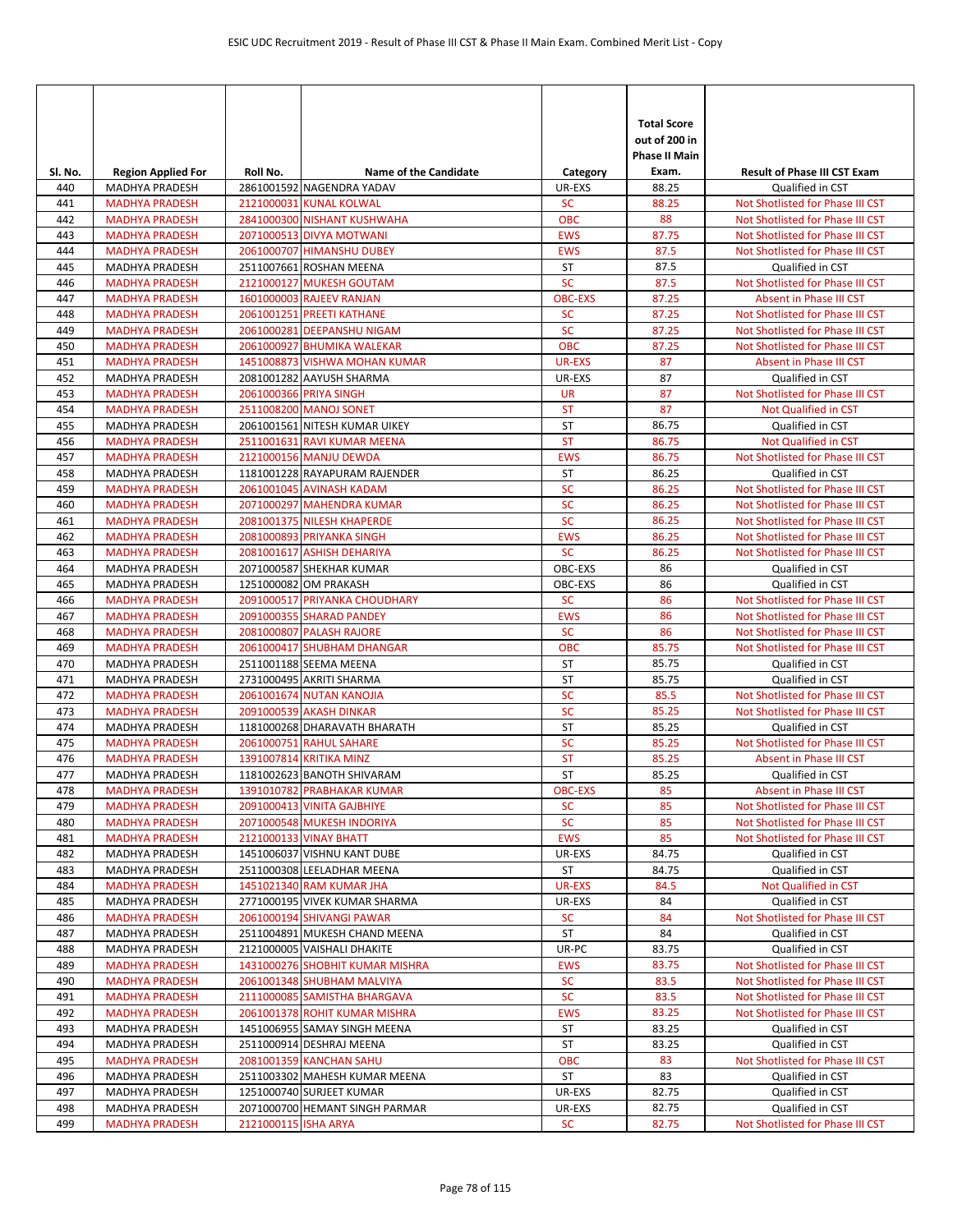|                |                                                    | Roll No.              | <b>Name of the Candidate</b>                                   |                         | <b>Total Score</b><br>out of 200 in<br><b>Phase II Main</b> | <b>Result of Phase III CST Exam</b>                             |
|----------------|----------------------------------------------------|-----------------------|----------------------------------------------------------------|-------------------------|-------------------------------------------------------------|-----------------------------------------------------------------|
| SI. No.<br>500 | <b>Region Applied For</b><br><b>MADHYA PRADESH</b> |                       | 2081000442 SHUBHAM DEEWAN                                      | Category<br><b>SC</b>   | Exam.<br>82.75                                              | Not Shotlisted for Phase III CST                                |
| 501            | <b>MADHYA PRADESH</b>                              |                       | 2511002400 LADU RAM MEENA                                      | <b>ST</b>               | 82.5                                                        | Absent in Phase III CST                                         |
| 502            | MADHYA PRADESH                                     |                       | 2731000144 MANISH MAHAR                                        | ST                      | 82.5                                                        | Qualified in CST                                                |
| 503            | <b>MADHYA PRADESH</b>                              |                       | 2081001235 AMRESH KUMAR GUPTA                                  | <b>EWS</b>              | 82.5                                                        | Not Shotlisted for Phase III CST                                |
| 504            | <b>MADHYA PRADESH</b>                              |                       | 2061000338 RISHAB SINGH RAJPUT                                 | <b>EWS</b>              | 82.5                                                        | Not Shotlisted for Phase III CST                                |
| 505            | <b>MADHYA PRADESH</b>                              |                       | 1451019862 ASHVANI KUMAR SINGH                                 | UR-EXS                  | 82.25                                                       | Qualified in CST                                                |
| 506            | <b>MADHYA PRADESH</b>                              |                       | 1251000952 CHETAN KUMAR                                        | OBC-EXS                 | 82.25                                                       | Qualified in CST                                                |
| 507            | <b>MADHYA PRADESH</b>                              |                       | 2081000607 AYUSH JAISWAL                                       | <b>OBC</b>              | 82.25                                                       | Not Shotlisted for Phase III CST                                |
| 508            | MADHYA PRADESH                                     |                       | 2951007940 ABHIRANJAN SINGH                                    | UR-EXS                  | 82                                                          | Qualified in CST                                                |
| 509            | <b>MADHYA PRADESH</b>                              |                       | 2511007786 AJEET MEENA                                         | ST                      | 82                                                          | Qualified in CST                                                |
| 510            | <b>MADHYA PRADESH</b>                              |                       | 2061000661 DEEPAK KUMAR NARBARYA                               | <b>SC</b>               | 82                                                          | Not Shotlisted for Phase III CST                                |
| 511            | <b>MADHYA PRADESH</b>                              |                       | 2071000155 AWADHESH KUMAR SINGH                                | <b>UR-EXS</b>           | 81.75                                                       | Absent in Phase III CST                                         |
| 512            | <b>MADHYA PRADESH</b>                              |                       | 2091000612 PRIYA VISHWAKARMA                                   | <b>OBC</b>              | 81.75                                                       | Not Shotlisted for Phase III CST                                |
| 513<br>514     | <b>MADHYA PRADESH</b>                              |                       | 2071000727 RAKHI BHATNAGAR<br>2511000106 ROSHANI MEENA         | <b>EWS</b><br><b>ST</b> | 81.75<br>81.75                                              | Not Shotlisted for Phase III CST<br><b>Not Qualified in CST</b> |
| 515            | <b>MADHYA PRADESH</b><br><b>MADHYA PRADESH</b>     |                       | 2101000138 KHUSHBU SONI                                        | <b>OBC</b>              | 81.75                                                       | Not Shotlisted for Phase III CST                                |
| 516            | <b>MADHYA PRADESH</b>                              |                       | 2531000345 RITESH KUMAR MEENA                                  | <b>ST</b>               | 81.75                                                       | Not Qualified in CST                                            |
| 517            | <b>MADHYA PRADESH</b>                              |                       | 2061000290 KANCHAN DONGRE                                      | SC                      | 81.5                                                        | Not Shotlisted for Phase III CST                                |
| 518            | <b>MADHYA PRADESH</b>                              |                       | 2081001148 SHIVAM SHARMA                                       | <b>UR</b>               | 81.5                                                        | Not Shotlisted for Phase III CST                                |
| 519            | <b>MADHYA PRADESH</b>                              |                       | 2061001785 PRIYANKA CHOUHAN                                    | <b>SC</b>               | 81.5                                                        | Not Shotlisted for Phase III CST                                |
| 520            | <b>MADHYA PRADESH</b>                              |                       | 1831002560 KETHAVATH MAMATHA                                   | <b>ST</b>               | 81.5                                                        | Absent in Phase III CST                                         |
| 521            | MADHYA PRADESH                                     |                       | 1251000493 PRAMOD KUMAR DINKAR                                 | OBC-EXS                 | 81.25                                                       | Qualified in CST                                                |
| 522            | MADHYA PRADESH                                     |                       | 2061001676 RAKESH MEENA                                        | <b>ST</b>               | 81.25                                                       | Qualified in CST                                                |
| 523            | <b>MADHYA PRADESH</b>                              |                       | 2061000972 RANJIT GAWALAY                                      | <b>SC</b>               | 81.25                                                       | Not Shotlisted for Phase III CST                                |
| 524            | MADHYA PRADESH                                     |                       | 1251000812 PUSHPENDRA SINGH                                    | UR-EXS                  | 81                                                          | Qualified in CST                                                |
| 525            | <b>MADHYA PRADESH</b>                              |                       | 2231001612 DEVENDRA SINGH                                      | <b>SC</b>               | 81                                                          | Not Shotlisted for Phase III CST                                |
| 526            | MADHYA PRADESH                                     |                       | 2731000762 PRAMESH SEMWAL                                      | <b>ST</b>               | 81                                                          | Qualified in CST                                                |
| 527            | MADHYA PRADESH                                     |                       | 2121000284 VIJAY KUMAR MEENA                                   | <b>ST</b>               | 81                                                          | Qualified in CST                                                |
| 528            | <b>MADHYA PRADESH</b>                              |                       | 2061000027 SADHNA SINGH CHANDERIA                              | <b>SC</b>               | 80.75                                                       | Not Shotlisted for Phase III CST                                |
| 529            | MADHYA PRADESH                                     | 1811001522 BRIJ KUMAR |                                                                | UR-EXS                  | 80.5                                                        | Qualified in CST                                                |
| 530            | <b>MADHYA PRADESH</b>                              |                       | 2081000046 KAVITA SILAWAT                                      | <b>SC</b>               | 80.5                                                        | Not Shotlisted for Phase III CST                                |
| 531            | MADHYA PRADESH                                     |                       | 2851001227 AMIT KUMAR SHAH                                     | <b>ST</b>               | 80.5                                                        | Qualified in CST                                                |
| 532            | MADHYA PRADESH                                     |                       | 1681000214 AKSHAY KUMAR BHATT                                  | ST                      | 80.25                                                       | Qualified in CST                                                |
| 533            | <b>MADHYA PRADESH</b>                              |                       | 2511006079 KOMAL CHAND MEENA                                   | <b>ST</b>               | 80                                                          | Qualified in CST                                                |
| 534<br>535     | MADHYA PRADESH<br><b>MADHYA PRADESH</b>            |                       | 1251000377 VINOD KUMAR TIWARI<br>2091000466 MUKESH KUMAR SINGH | UR-EXS<br>UR-EXS        | 79.75<br>79.75                                              | Qualified in CST<br>Qualified in CST                            |
| 536            | <b>MADHYA PRADESH</b>                              |                       | 2511002554 RAMKISHAN MEENA                                     | <b>ST</b>               | 79.75                                                       | Not Qualified in CST                                            |
| 537            | <b>MADHYA PRADESH</b>                              |                       | 1351000147 RAJESH KUMAR                                        | OBC-EXS                 | 79.25                                                       | Qualified in CST                                                |
| 538            | MADHYA PRADESH                                     |                       | 1251000983 SANJAY KUMAR YADAV                                  | OBC-EXS                 | 79.25                                                       | Qualified in CST                                                |
| 539            | MADHYA PRADESH                                     |                       | 2511001465 LALITA MEENA                                        | ST                      | 79.25                                                       | Qualified in CST                                                |
| 540            | <b>MADHYA PRADESH</b>                              |                       | 2081001245 SHUBHAM CHANDEL                                     | <b>EWS</b>              | 79.25                                                       | Not Shotlisted for Phase III CST                                |
| 541            | MADHYA PRADESH                                     |                       | 2731000161 DEEPAK SINGH BOUNAL                                 | ST                      | 79.25                                                       | Qualified in CST                                                |
| 542            | MADHYA PRADESH                                     |                       | 1391001899 SUNIL KUMAR                                         | ST                      | 78.75                                                       | Qualified in CST                                                |
| 543            | <b>MADHYA PRADESH</b>                              |                       | 2061000810 MAYA PARASHAR                                       | <b>OBC</b>              | 78.75                                                       | Not Shotlisted for Phase III CST                                |
| 544            | <b>MADHYA PRADESH</b>                              |                       | 2071000178 AMIT KUMAR SHAKYA                                   | <b>SC</b>               | 78.75                                                       | Not Shotlisted for Phase III CST                                |
| 545            | <b>MADHYA PRADESH</b>                              |                       | 1411001845 JEETENDRA KUMAR                                     | <b>UR-EXS</b>           | 78.5                                                        | Not Qualified in CST                                            |
| 546            | <b>MADHYA PRADESH</b>                              |                       | 1741000014 SURAJ KUMAR                                         | ST                      | 78.5                                                        | Qualified in CST                                                |
| 547            | MADHYA PRADESH                                     |                       | 2081000775 VINOD MEENA                                         | ST                      | 78.5                                                        | Qualified in CST                                                |
| 548            | <b>MADHYA PRADESH</b>                              |                       | 2061001111 URVASHI SINGH                                       | <b>SC</b>               | 78.5                                                        | Not Shotlisted for Phase III CST                                |
| 549            | MADHYA PRADESH                                     |                       | 2511003385 SURESH CHAND MEENA                                  | <b>ST</b>               | 78.5                                                        | Qualified in CST                                                |
| 550            | <b>MADHYA PRADESH</b>                              |                       | 2081000082 RAHUL PRASAD AHIRWAR                                | <b>SC</b>               | 78.25                                                       | Not Shotlisted for Phase III CST                                |
| 551<br>552     | MADHYA PRADESH<br><b>MADHYA PRADESH</b>            |                       | 2451000145 RAM PRAVESH SHUKLA<br>2101000053 AAYUSH JYOTISHI    | UR-EXS<br><b>EWS</b>    | 78<br>78                                                    | Qualified in CST<br>Not Shotlisted for Phase III CST            |
| 553            | <b>MADHYA PRADESH</b>                              |                       | 2081001213 ABHISHEK GUPTA                                      | <b>EWS</b>              | 78                                                          | Not Shotlisted for Phase III CST                                |
| 554            | MADHYA PRADESH                                     |                       | 2091000667 JOLLY HANNA KINDO                                   | ST                      | 77.75                                                       | Qualified in CST                                                |
| 555            | <b>MADHYA PRADESH</b>                              |                       | 2081001212 MUKUL MAHAWARIYA                                    | <b>SC</b>               | 77.75                                                       | Not Shotlisted for Phase III CST                                |
| 556            | <b>MADHYA PRADESH</b>                              |                       | 2061000314 ERIC JAYANT LAKRA                                   | <b>ST</b>               | 77.5                                                        | Not Qualified in CST                                            |
| 557            | <b>MADHYA PRADESH</b>                              |                       | 2731000499 MANMOHAN NAUTIYAL                                   | <b>ST</b>               | 77.5                                                        | Absent in Phase III CST                                         |
| 558            | MADHYA PRADESH                                     |                       | 2081000016 ABHISHEK KUMAR                                      | UR-EXS-PC               | 77.25                                                       | Qualified in CST                                                |
| 559            | <b>MADHYA PRADESH</b>                              |                       | 2071000655 LALIT KUMAR SHAKYA                                  | <b>SC</b>               | 77.25                                                       | Not Shotlisted for Phase III CST                                |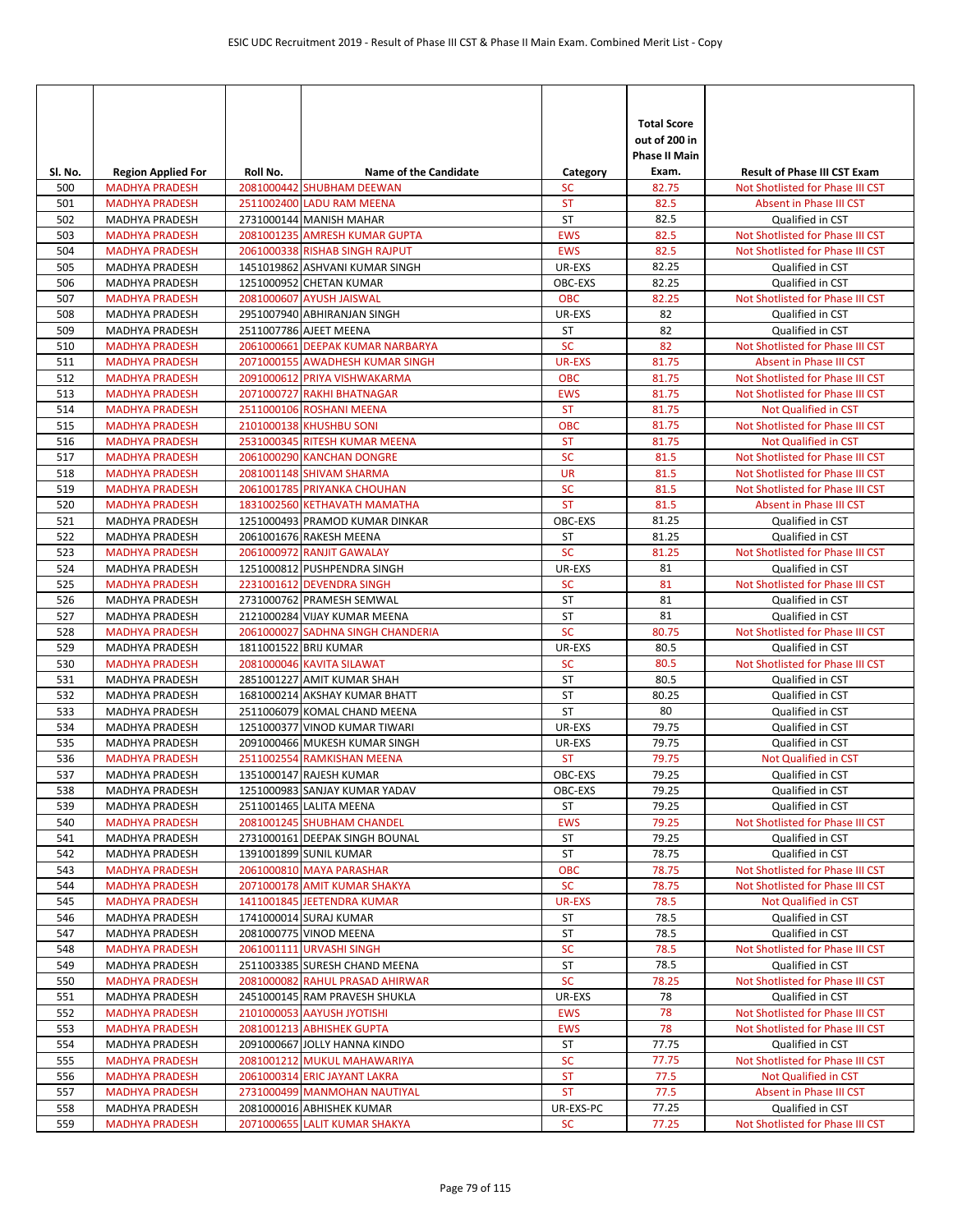| SI. No.    | <b>Region Applied For</b>                      | Roll No.              | <b>Name of the Candidate</b>                            | Category                   | <b>Total Score</b><br>out of 200 in<br><b>Phase II Main</b><br>Exam. | <b>Result of Phase III CST Exam</b>                                  |
|------------|------------------------------------------------|-----------------------|---------------------------------------------------------|----------------------------|----------------------------------------------------------------------|----------------------------------------------------------------------|
| 560        | <b>MADHYA PRADESH</b>                          | 2511000622 SUNITA     |                                                         | ST                         | 77                                                                   | Not Shotlisted for Phase III CST                                     |
| 561        | <b>MADHYA PRADESH</b>                          |                       | 2081001743 KAMLESH WAMANKAR                             | SC-EXS                     | 76.75                                                                | Qualified in CST                                                     |
| 562<br>563 | <b>MADHYA PRADESH</b><br><b>MADHYA PRADESH</b> |                       | 2921000616 NIRMAL KUMAR SINGH<br>1451010316 ROHIT KUMAR | OBC-EXS<br><b>ST</b>       | 76.5<br>76.5                                                         | Qualified in CST<br>Not Shotlisted for Phase III CST                 |
| 564        | <b>MADHYA PRADESH</b>                          |                       | 2521000123 PRAKRITI KUMAR                               | UR-EXS                     | 76.25                                                                | Not Qualified in CST                                                 |
| 565        | <b>MADHYA PRADESH</b>                          |                       | 1251000080 JITENDRA KUMAR                               | OBC-EXS                    | 76.25                                                                | Qualified in CST                                                     |
| 566        | <b>MADHYA PRADESH</b>                          | 1451002216 NEHA SONI  |                                                         | <b>OBC</b>                 | 76.25                                                                | Not Shotlisted for Phase III CST                                     |
| 567        | <b>MADHYA PRADESH</b>                          |                       | 2511007288 AMIT KUMAR MEENA                             | <b>ST</b>                  | 76.25                                                                | Not Shotlisted for Phase III CST                                     |
| 568        | <b>MADHYA PRADESH</b>                          |                       | 2511000895 SONU KUMAR MEENA                             | <b>ST</b>                  | 76.25                                                                | Not Shotlisted for Phase III CST                                     |
| 569        | MADHYA PRADESH                                 |                       | 2071000355 SANTOSH KUMAR THAKUR                         | UR-EXS                     | 76                                                                   | Qualified in CST                                                     |
| 570        | <b>MADHYA PRADESH</b>                          |                       | 2511005051 JITENDRA KUMAR MEENA                         | <b>ST</b>                  | 76                                                                   | Not Shotlisted for Phase III CST                                     |
| 571        | <b>MADHYA PRADESH</b>                          |                       | 2861000528 RAHUL KUMAR SINGH                            | UR-EXS                     | 75.5                                                                 | Absent in Phase III CST                                              |
| 572        | <b>MADHYA PRADESH</b>                          |                       | 2081000906 ANIL AHIRWAR                                 | <b>SC</b>                  | 75.5                                                                 | Not Shotlisted for Phase III CST                                     |
| 573        | MADHYA PRADESH                                 |                       | 2831000036 BASISTHA PRASAD YADAV                        | OBC-EXS                    | 75.25                                                                | Qualified in CST                                                     |
| 574        | <b>MADHYA PRADESH</b>                          |                       | 2061001799 KRISHANKANT MISHRA                           | <b>EWS</b>                 | 75.25                                                                | Not Shotlisted for Phase III CST                                     |
| 575        | <b>MADHYA PRADESH</b>                          |                       | 2071000333 NAMITA BHAGAT                                | <b>ST</b>                  | 75.25                                                                | Not Shotlisted for Phase III CST                                     |
| 576<br>577 | <b>MADHYA PRADESH</b><br><b>MADHYA PRADESH</b> |                       | 2061001159 SHUBHAM RAIKWAR<br>2081001586 SANJAY SINGH   | <b>ST</b><br><b>UR-EXS</b> | 75.25<br>74.75                                                       | Not Shotlisted for Phase III CST<br>Absent in Phase III CST          |
| 578        | <b>MADHYA PRADESH</b>                          |                       | 2081000698 CHETNA VYAS                                  | <b>EWS</b>                 | 74.75                                                                | Not Shotlisted for Phase III CST                                     |
| 579        | <b>MADHYA PRADESH</b>                          | 1721000120 PAYAL NEGI |                                                         | <b>ST</b>                  | 74.75                                                                | Not Shotlisted for Phase III CST                                     |
| 580        | <b>MADHYA PRADESH</b>                          |                       | 2121000241 SHIVANI SISODIYA                             | <b>SC</b>                  | 74.75                                                                | Not Shotlisted for Phase III CST                                     |
| 581        | <b>MADHYA PRADESH</b>                          |                       | 2081000842 TULSI MANDLOI                                | <b>SC</b>                  | 74.5                                                                 | Not Shotlisted for Phase III CST                                     |
| 582        | <b>MADHYA PRADESH</b>                          |                       | 2071000305 SONAM SHARMA                                 | <b>EWS</b>                 | 74.5                                                                 | Not Shotlisted for Phase III CST                                     |
| 583        | <b>MADHYA PRADESH</b>                          |                       | 2081000896 JAYANT BHARTI                                | <b>SC</b>                  | 74.5                                                                 | Not Shotlisted for Phase III CST                                     |
| 584        | <b>MADHYA PRADESH</b>                          |                       | 2091000616 ANKIT KUMAR                                  | <b>EWS</b>                 | 74.25                                                                | Not Shotlisted for Phase III CST                                     |
| 585        | <b>MADHYA PRADESH</b>                          |                       | 2091000040 DILEEP KUMAR DWIVEDI                         | <b>UR-EXS</b>              | 74                                                                   | Not Shotlisted for Phase III CST                                     |
| 586        | <b>MADHYA PRADESH</b>                          |                       | 2061000079 SUNIL KUMAR TOMAR                            | <b>UR-EXS</b>              | 74                                                                   | Not Shotlisted for Phase III CST                                     |
| 587        | <b>MADHYA PRADESH</b>                          |                       | 2511007889 PANKAJ KUMAR MEENA                           | <b>ST</b>                  | 74                                                                   | Not Shotlisted for Phase III CST                                     |
| 588        | <b>MADHYA PRADESH</b>                          |                       | 2091000148 ANSHUL JAIN                                  | <b>EWS</b>                 | 73.75                                                                | Not Shotlisted for Phase III CST                                     |
| 589        | <b>MADHYA PRADESH</b>                          |                       | 1971000389 BHUPENDRA KUMAR                              | <b>OBC-EXS</b>             | 73.5                                                                 | Not Shotlisted for Phase III CST                                     |
| 590<br>591 | <b>MADHYA PRADESH</b><br><b>MADHYA PRADESH</b> |                       | 2071000494 SAGAR NINORIYA<br>2081001085 SHALINI VERMA   | <b>SC</b><br><b>ST</b>     | 73.5<br>73.5                                                         | Not Shotlisted for Phase III CST<br>Not Shotlisted for Phase III CST |
| 592        | <b>MADHYA PRADESH</b>                          |                       | 2201001966 SANTOSH KUMAR CHAUHAN                        | <b>OBC-EXS</b>             | 73                                                                   | Not Shotlisted for Phase III CST                                     |
| 593        | <b>MADHYA PRADESH</b>                          |                       | 1241001120 RAJASEKHAR RAVURI                            | <b>ST</b>                  | 73                                                                   | Not Shotlisted for Phase III CST                                     |
| 594        | <b>MADHYA PRADESH</b>                          |                       | 2061001620 RAGHVENDRA SINGH PAL                         | <b>OBC</b>                 | 73                                                                   | Not Shotlisted for Phase III CST                                     |
| 595        | <b>MADHYA PRADESH</b>                          |                       | 2101000041 VISHAL SHRIVASTAVA                           | <b>ST</b>                  | 73                                                                   | Not Shotlisted for Phase III CST                                     |
| 596        | <b>MADHYA PRADESH</b>                          |                       | 1391008606 BHUMIKA GAJBHIYE                             | <b>SC</b>                  | 72.75                                                                | Not Shotlisted for Phase III CST                                     |
| 597        | <b>MADHYA PRADESH</b>                          |                       | 2521001006 NAVIN KUMAR                                  | <b>UR-EXS</b>              | 72.5                                                                 | Not Shotlisted for Phase III CST                                     |
| 598        | <b>MADHYA PRADESH</b>                          |                       | 1251000844 SATYENDRA KUMAR SINGH                        | UR-EXS                     | 72.5                                                                 | Not Shotlisted for Phase III CST                                     |
| 599        | <b>MADHYA PRADESH</b>                          |                       | 2731000619 GAMBHIR SINGH                                | <b>ST</b>                  | 72.5                                                                 | Not Shotlisted for Phase III CST                                     |
| 600        | <b>MADHYA PRADESH</b>                          |                       | 1181002289 BHUKYA LOKESH                                | ST                         | 72.5                                                                 | Not Shotlisted for Phase III CST                                     |
| 601        | <b>MADHYA PRADESH</b>                          |                       | 1181001702 GANESH NENAVATH                              | <b>ST</b>                  | 72.5                                                                 | Not Shotlisted for Phase III CST                                     |
| 602        | <b>MADHYA PRADESH</b>                          |                       | 2081001083 CHHOTELAL PATEL                              | <b>OBC-EXS</b>             | 72.25<br>72                                                          | Not Shotlisted for Phase III CST                                     |
| 603<br>604 | <b>MADHYA PRADESH</b><br><b>MADHYA PRADESH</b> |                       | 2071000577 UTTAM KUMAR<br>2091000696 ANUJ SANDILYA      | UR-EXS<br>UR-EXS           | 71.75                                                                | Not Shotlisted for Phase III CST<br>Not Shotlisted for Phase III CST |
| 605        | <b>MADHYA PRADESH</b>                          |                       | 2061001830 SAGAR KAMAL                                  | <b>SC</b>                  | 71.75                                                                | Not Shotlisted for Phase III CST                                     |
| 606        | <b>MADHYA PRADESH</b>                          |                       | 1391003794 AMOD KUMAR PANDEY                            | <b>UR-EXS</b>              | 71.5                                                                 | Not Shotlisted for Phase III CST                                     |
| 607        | <b>MADHYA PRADESH</b>                          |                       | 1251000660 VINOD KUMAR SINGH                            | <b>UR-EXS</b>              | 71.5                                                                 | Not Shotlisted for Phase III CST                                     |
| 608        | <b>MADHYA PRADESH</b>                          |                       | 2511002529 NIRANJAN KUMAR MEENA                         | <b>ST</b>                  | 71.5                                                                 | Not Shotlisted for Phase III CST                                     |
| 609        | <b>MADHYA PRADESH</b>                          |                       | 2071000185 AMALENDU PAHARI                              | UR-EXS                     | 71                                                                   | Not Shotlisted for Phase III CST                                     |
| 610        | <b>MADHYA PRADESH</b>                          | 1451006352 ANUJ DEV   |                                                         | <b>SC</b>                  | 71                                                                   | Not Shotlisted for Phase III CST                                     |
| 611        | <b>MADHYA PRADESH</b>                          |                       | 2081000035 SUMEET KOTHARE                               | <b>SC</b>                  | 71                                                                   | Not Shotlisted for Phase III CST                                     |
| 612        | <b>MADHYA PRADESH</b>                          |                       | 2091000086 NEHA JHARIA                                  | <b>SC</b>                  | 70.75                                                                | Not Shotlisted for Phase III CST                                     |
| 613        | MADHYA PRADESH                                 |                       | 2071000025 ARUN SHARMA                                  | UR-PC                      | 70.75                                                                | Qualified in CST                                                     |
| 614        | <b>MADHYA PRADESH</b>                          |                       | 1401000188 SUMAN TOPPO                                  | <b>ST</b>                  | 70.5                                                                 | Not Shotlisted for Phase III CST                                     |
| 615<br>616 | <b>MADHYA PRADESH</b><br><b>MADHYA PRADESH</b> |                       | 2061001595 ABHINAY TEKAM<br>2101000139 SHILPA TIRKEY    | ST<br><b>ST</b>            | 70.5<br>70.5                                                         | Not Shotlisted for Phase III CST<br>Not Shotlisted for Phase III CST |
| 617        | <b>MADHYA PRADESH</b>                          |                       | 2061000538 AMAL VAISHNAV                                | OBC                        | 70.5                                                                 | Not Shotlisted for Phase III CST                                     |
| 618        | <b>MADHYA PRADESH</b>                          |                       | 2061000054 SATYENDRA SINGH RAGHUWANSHI                  | <b>UR-EXS</b>              | 70.25                                                                | Not Shotlisted for Phase III CST                                     |
| 619        | MADHYA PRADESH                                 |                       | 2211003217 AASHISH DILIP PATIL                          | SC-PC                      | 70.25                                                                | Qualified in CST                                                     |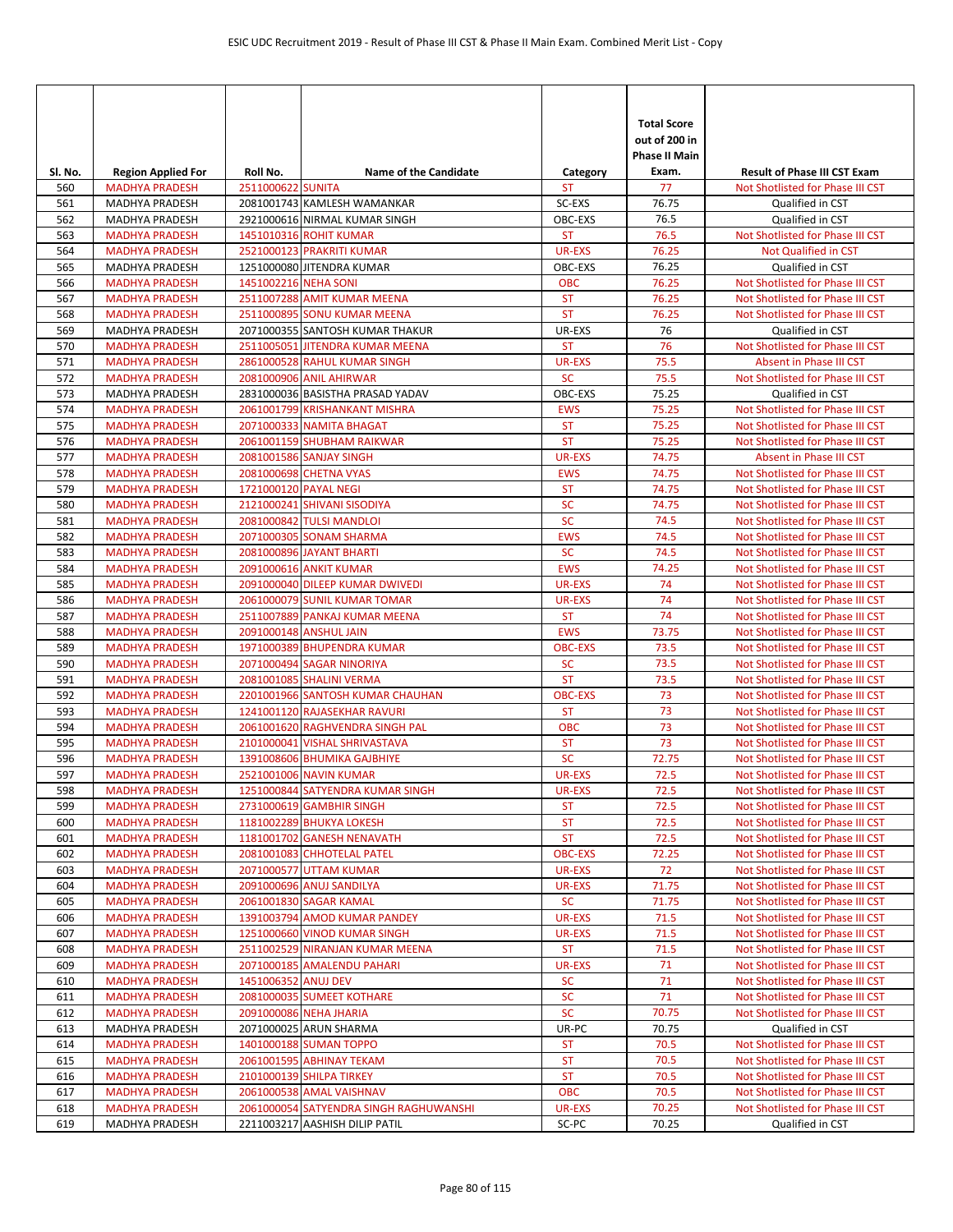|            |                                                |                      |                                                                |                         | <b>Total Score</b><br>out of 200 in<br>Phase II Main |                                                                      |
|------------|------------------------------------------------|----------------------|----------------------------------------------------------------|-------------------------|------------------------------------------------------|----------------------------------------------------------------------|
| SI. No.    | <b>Region Applied For</b>                      | Roll No.             | <b>Name of the Candidate</b>                                   | Category                | Exam.                                                | <b>Result of Phase III CST Exam</b>                                  |
| 620<br>621 | <b>MADHYA PRADESH</b><br><b>MADHYA PRADESH</b> |                      | 2081000552 ASHWIN VISHWAKARMA<br>2121000225 SHUBHI BAWANE      | <b>OBC</b><br><b>ST</b> | 70.25<br>70.25                                       | Not Shotlisted for Phase III CST<br>Not Shotlisted for Phase III CST |
| 622        | <b>MADHYA PRADESH</b>                          |                      | 2511005420 ABHISHEK GOYAL                                      | <b>EWS</b>              | 70.25                                                | Not Shotlisted for Phase III CST                                     |
| 623        | <b>MADHYA PRADESH</b>                          |                      | 2511000328 LOKESH KUMAR MEENA                                  | <b>ST</b>               | 70.25                                                | Not Shotlisted for Phase III CST                                     |
| 624        | <b>MADHYA PRADESH</b>                          |                      | 1371000675 MOHIT KUMAR                                         | <b>EWS</b>              | 69.5                                                 | Not Shotlisted for Phase III CST                                     |
| 625        | <b>MADHYA PRADESH</b>                          |                      | 2511001490 VISHNU KUMAR MEENA                                  | <b>ST</b>               | 69.5                                                 | Not Shotlisted for Phase III CST                                     |
| 626        | <b>MADHYA PRADESH</b>                          |                      | 2061001704 HEENA KHANDARE                                      | <b>SC</b>               | 69.25                                                | Not Shotlisted for Phase III CST                                     |
| 627        | <b>MADHYA PRADESH</b>                          |                      | 2511007066 RAM BABU MEENA                                      | <b>ST</b>               | 69.25                                                | Not Shotlisted for Phase III CST                                     |
| 628        | <b>MADHYA PRADESH</b>                          |                      | <b>2091000720 ANGELINE EKKA</b>                                | <b>ST</b>               | 69.25                                                | Not Shotlisted for Phase III CST                                     |
| 629        | <b>MADHYA PRADESH</b>                          |                      | 2521001225 CHITTRANJAN KUMAR                                   | UR-EXS                  | 69                                                   | Not Shotlisted for Phase III CST                                     |
| 630        | <b>MADHYA PRADESH</b>                          |                      | 1331000491 KUMAR SAGAR                                         | <b>ST</b>               | 68.75                                                | Not Shotlisted for Phase III CST                                     |
| 631        | <b>MADHYA PRADESH</b>                          |                      | 2511003300 ABHILASHA RAJORA                                    | <b>SC</b>               | 68.75                                                | Not Shotlisted for Phase III CST                                     |
| 632        | <b>MADHYA PRADESH</b><br><b>MADHYA PRADESH</b> |                      | 2101000105 YOGESH KUMAR MEENA<br>1461000585 DINESH KUMAR MEENA | <b>ST</b>               | 68.5                                                 | Not Shotlisted for Phase III CST<br>Not Shotlisted for Phase III CST |
| 633<br>634 | <b>MADHYA PRADESH</b>                          |                      | 2511001730 HITESH KUMAR MEENA                                  | <b>ST</b><br><b>ST</b>  | 68.25<br>68.25                                       | Not Shotlisted for Phase III CST                                     |
| 635        | <b>MADHYA PRADESH</b>                          |                      | 2511003495 PINTOO KUMAR MEENA                                  | <b>ST</b>               | 68                                                   | Not Shotlisted for Phase III CST                                     |
| 636        | <b>MADHYA PRADESH</b>                          |                      | 2081000351 BILAL AMIN RUIKAR                                   | <b>OBC</b>              | 67.75                                                | Not Shotlisted for Phase III CST                                     |
| 637        | <b>MADHYA PRADESH</b>                          |                      | 1391005141 SUMIT KUMAR                                         | <b>EWS</b>              | 67.75                                                | Not Shotlisted for Phase III CST                                     |
| 638        | <b>MADHYA PRADESH</b>                          |                      | 2061000806 SHIKHA YADAV                                        | <b>OBC</b>              | 67.5                                                 | Not Shotlisted for Phase III CST                                     |
| 639        | <b>MADHYA PRADESH</b>                          |                      | 2101000131 VINOD KUMAR                                         | <b>ST</b>               | 67.25                                                | Not Shotlisted for Phase III CST                                     |
| 640        | <b>MADHYA PRADESH</b>                          |                      | 2511005855 MAHENDRA KUMAR MEENA                                | <b>ST</b>               | 67.25                                                | Not Shotlisted for Phase III CST                                     |
| 641        | <b>MADHYA PRADESH</b>                          |                      | 2061000821 SURBHI MISHRA                                       | <b>EWS</b>              | 67.25                                                | Not Shotlisted for Phase III CST                                     |
| 642        | <b>MADHYA PRADESH</b>                          |                      | 2511000820 GANESH NARAYAN MEENA                                | <b>ST</b>               | 67                                                   | Not Shotlisted for Phase III CST                                     |
| 643        | <b>MADHYA PRADESH</b>                          | 2081000861 ANIL ASKE |                                                                | <b>ST</b>               | 67                                                   | Not Shotlisted for Phase III CST                                     |
| 644        | <b>MADHYA PRADESH</b>                          |                      | 2361000187 AKANKSHA PRERNA TOPPO                               | <b>ST</b>               | 67                                                   | Not Shotlisted for Phase III CST                                     |
| 645        | <b>MADHYA PRADESH</b>                          |                      | 2071000429 VIPRENDRA SINGH                                     | <b>UR-EXS</b>           | 66.75                                                | Not Shotlisted for Phase III CST                                     |
| 646        | <b>MADHYA PRADESH</b>                          |                      | 1451012683 YOGENDRA SINGH TOMAR                                | <b>EWS</b>              | 66.75                                                | Not Shotlisted for Phase III CST                                     |
| 647<br>648 | <b>MADHYA PRADESH</b><br><b>MADHYA PRADESH</b> |                      | 2921000199 RAHUL KUMAR MEENA<br>1451010295 OM PRAKASH          | <b>ST</b><br><b>SC</b>  | 66.75<br>66.75                                       | Not Shotlisted for Phase III CST<br>Not Shotlisted for Phase III CST |
| 649        | <b>MADHYA PRADESH</b>                          |                      | 2201005410 VIKASH KUMAR MEENA                                  | <b>ST</b>               | 66.5                                                 | Not Shotlisted for Phase III CST                                     |
| 650        | <b>MADHYA PRADESH</b>                          |                      | 2511002541 DEEPAK KUMAR MEENA                                  | <b>ST</b>               | 66.5                                                 | Not Shotlisted for Phase III CST                                     |
| 651        | <b>MADHYA PRADESH</b>                          |                      | 2111000134 SANTOSH KUMAR CHATURVEDI                            | <b>UR-EXS</b>           | 66.25                                                | Not Shotlisted for Phase III CST                                     |
| 652        | <b>MADHYA PRADESH</b>                          |                      | 2511008446 JAGDISH MEENA                                       | <b>ST</b>               | 66.25                                                | Not Shotlisted for Phase III CST                                     |
| 653        | <b>MADHYA PRADESH</b>                          |                      | 2511006391 CHETAN PRAKASH MEENA                                | <b>ST</b>               | 66.25                                                | Not Shotlisted for Phase III CST                                     |
| 654        | <b>MADHYA PRADESH</b>                          |                      | 2071000529 SANJEEV KAUL                                        | UR-EXS                  | 66                                                   | Not Shotlisted for Phase III CST                                     |
| 655        | <b>MADHYA PRADESH</b>                          |                      | 1451011557 PRAVEEN KUMAR YADAV                                 | <b>OBC</b>              | 66                                                   | Not Shotlisted for Phase III CST                                     |
| 656        | <b>MADHYA PRADESH</b>                          |                      | 2061000075 SOURABH DEHARIYA                                    | <b>SC</b>               | 66                                                   | Not Shotlisted for Phase III CST                                     |
| 657        | <b>MADHYA PRADESH</b>                          |                      | 2761000421 SONAM GUPTA                                         | <b>EWS</b>              | 66                                                   | Not Shotlisted for Phase III CST                                     |
| 658        | <b>MADHYA PRADESH</b>                          |                      | 2091000693 SAURAV KUMAR VISHWAKARMA                            | <b>OBC</b>              | 65.75                                                | Not Shotlisted for Phase III CST                                     |
| 659<br>660 | <b>MADHYA PRADESH</b><br><b>MADHYA PRADESH</b> |                      | 2071000539 DHARMENDRA KUMAR EKKA<br>2081001386 AKSHAY BHARGAVA | <b>ST</b><br><b>EWS</b> | 65.5<br>65.25                                        | Not Shotlisted for Phase III CST<br>Not Shotlisted for Phase III CST |
| 661        | <b>MADHYA PRADESH</b>                          |                      | 2511006739 LOKESH MEENA                                        | <b>ST</b>               | 65                                                   | Not Shotlisted for Phase III CST                                     |
| 662        | <b>MADHYA PRADESH</b>                          |                      | 2491000193 HEMANT KUMAR MEENA                                  | <b>ST</b>               | 65                                                   | Not Shotlisted for Phase III CST                                     |
| 663        | <b>MADHYA PRADESH</b>                          |                      | 2091000532 BHEEM SINGH MEENA                                   | ST                      | 65                                                   | Not Shotlisted for Phase III CST                                     |
| 664        | <b>MADHYA PRADESH</b>                          |                      | 2081000127 ASHISH TIWARI                                       | <b>EWS</b>              | 64.75                                                | Not Shotlisted for Phase III CST                                     |
| 665        | <b>MADHYA PRADESH</b>                          |                      | 1391011316 SHAKTI KUMAR                                        | <b>OBC-EXS</b>          | 64.25                                                | Not Shotlisted for Phase III CST                                     |
| 666        | <b>MADHYA PRADESH</b>                          |                      | 2081001350 POOJA VERMA                                         | <b>SC</b>               | 64                                                   | Not Shotlisted for Phase III CST                                     |
| 667        | <b>MADHYA PRADESH</b>                          |                      | 2091000241 SHRI KANT SAHU                                      | <b>OBC</b>              | 63.75                                                | Not Shotlisted for Phase III CST                                     |
| 668        | <b>MADHYA PRADESH</b>                          |                      | 2061000678 ROSHLEEMA KUJUR                                     | ST                      | 63.75                                                | Not Shotlisted for Phase III CST                                     |
| 669        | <b>MADHYA PRADESH</b>                          |                      | 1391001910 VIKASH KUMAR SHARMA                                 | <b>ST</b>               | 63.5                                                 | Not Shotlisted for Phase III CST                                     |
| 670        | <b>MADHYA PRADESH</b>                          |                      | 2511005889 MUKESH MEENA                                        | <b>ST</b><br><b>SC</b>  | 63.25<br>63.25                                       | Not Shotlisted for Phase III CST                                     |
| 671<br>672 | <b>MADHYA PRADESH</b><br><b>MADHYA PRADESH</b> |                      | 2121000105 GOURAV DHAWAN<br>2511007203 DEVESH KUMAR            | <b>ST</b>               | 63.25                                                | Not Shotlisted for Phase III CST<br>Not Shotlisted for Phase III CST |
| 673        | <b>MADHYA PRADESH</b>                          |                      | 2521001297 ASHOK KUMAR                                         | <b>SC-EXS</b>           | 62.75                                                | Not Shotlisted for Phase III CST                                     |
| 674        | <b>MADHYA PRADESH</b>                          |                      | 1391009450 SHAILENDRA KUMAR                                    | <b>OBC-EXS</b>          | 62.75                                                | Not Shotlisted for Phase III CST                                     |
| 675        | <b>MADHYA PRADESH</b>                          |                      | 2061000416 PRATIK KAKDE                                        | <b>SC</b>               | 62.75                                                | Not Shotlisted for Phase III CST                                     |
| 676        | <b>MADHYA PRADESH</b>                          |                      | 2071000615 DIPTI GUPTA                                         | <b>EWS</b>              | 62.5                                                 | Not Shotlisted for Phase III CST                                     |
| 677        | <b>MADHYA PRADESH</b>                          |                      | 1391010836 AMRESH KUMAR                                        | <b>ST</b>               | 62.25                                                | Not Shotlisted for Phase III CST                                     |
| 678        | <b>MADHYA PRADESH</b>                          |                      | 2061001226 AWDHESH KUMAR                                       | <b>EWS</b>              | 62.25                                                | Not Shotlisted for Phase III CST                                     |
| 679        | <b>MADHYA PRADESH</b>                          |                      | 2061000045 GOURAV DUBEY                                        | UR                      | 62                                                   | Not Shotlisted for Phase III CST                                     |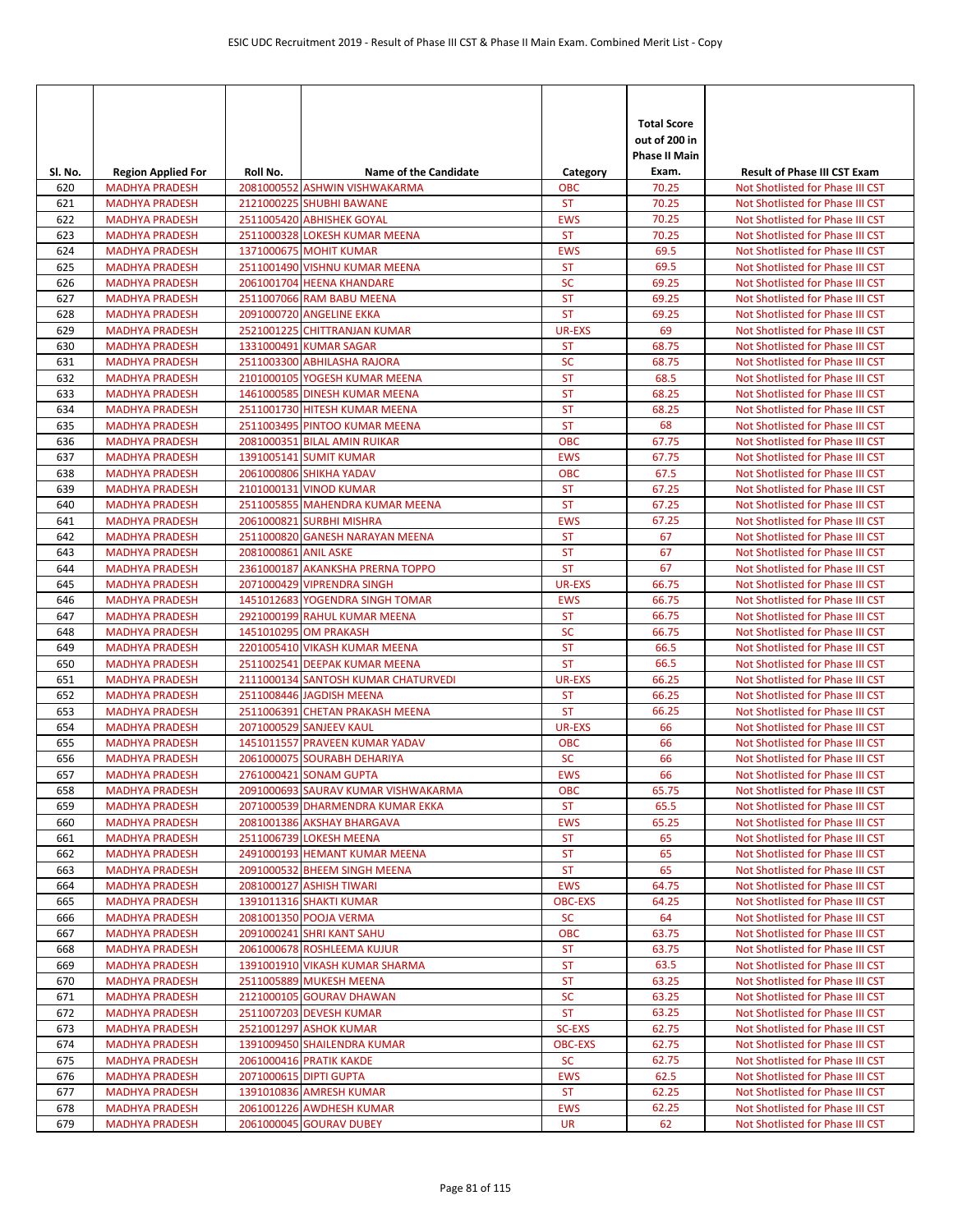| SI. No.    | <b>Region Applied For</b>                      | Roll No.               | <b>Name of the Candidate</b>                                    | Category                    | <b>Total Score</b><br>out of 200 in<br><b>Phase II Main</b><br>Exam. | <b>Result of Phase III CST Exam</b>                                  |
|------------|------------------------------------------------|------------------------|-----------------------------------------------------------------|-----------------------------|----------------------------------------------------------------------|----------------------------------------------------------------------|
| 680        | <b>MADHYA PRADESH</b>                          |                        | 1251000852 DEV KUMAR SINGH                                      | UR-EXS                      | 61.75                                                                | Not Shotlisted for Phase III CST                                     |
| 681        | <b>MADHYA PRADESH</b>                          |                        | 2511008034 GHAN SHAYAM MEENA                                    | <b>ST</b>                   | 61.75                                                                | Not Shotlisted for Phase III CST                                     |
| 682        | <b>MADHYA PRADESH</b>                          |                        | 1391013155 SURYA BHUSAN                                         | <b>OBC-EXS</b>              | 61                                                                   | Not Shotlisted for Phase III CST                                     |
| 683        | <b>MADHYA PRADESH</b>                          |                        | 2061000981 KAMAL KISHORE CHAURASIA                              | <b>OBC-EXS</b>              | 60.5                                                                 | Not Shotlisted for Phase III CST                                     |
| 684        | <b>MADHYA PRADESH</b>                          |                        | 2071000001 HEMANT SINGH CHAHAR                                  | <b>OBC-PC</b>               | 60.25                                                                | Not Shotlisted for Phase III CST                                     |
| 685        | <b>MADHYA PRADESH</b>                          |                        | 1971001131 AVINASH KUMAR                                        | UR-EXS                      | 60.25                                                                | Not Shotlisted for Phase III CST                                     |
| 686        | <b>MADHYA PRADESH</b>                          |                        | 2061001744 VISHAL KUMAR BOMBARDE                                | <b>SC</b>                   | 60.25                                                                | Not Shotlisted for Phase III CST                                     |
| 687        | <b>MADHYA PRADESH</b>                          |                        | 2731001065 ANIL SHARMA                                          | <b>ST</b>                   | 60.25                                                                | Not Shotlisted for Phase III CST                                     |
| 688        | <b>MADHYA PRADESH</b>                          |                        | 2761000387 ARVIND KUMAR YADAV                                   | <b>UR-EXS</b>               | 60                                                                   | Not Shotlisted for Phase III CST                                     |
| 689        | <b>MADHYA PRADESH</b>                          |                        | 2081000793 SUMER SINGH                                          | <b>ST</b>                   | 60                                                                   | Not Shotlisted for Phase III CST                                     |
| 690        | <b>MADHYA PRADESH</b>                          |                        | 2071000366 ANIL KUMAR NAMDEO                                    | <b>UR-EXS</b>               | 59.75                                                                | Not Shotlisted for Phase III CST                                     |
| 691        | <b>MADHYA PRADESH</b>                          |                        | 1391003408 SANJAY KUMAR SINGH                                   | <b>OBC-EXS</b>              | 59.75                                                                | Not Shotlisted for Phase III CST                                     |
| 692<br>693 | <b>MADHYA PRADESH</b><br><b>MADHYA PRADESH</b> |                        | 2091000011 ANKUR SHRIVASTAVA<br>1391004790 SUNNY KUMAR          | UR-PC<br><b>ST</b>          | 59.75<br>59.5                                                        | Not Shotlisted for Phase III CST<br>Not Shotlisted for Phase III CST |
| 694        | <b>MADHYA PRADESH</b>                          |                        | 1451019871 VIKAS MEENA                                          | <b>ST</b>                   | 59                                                                   | Not Shotlisted for Phase III CST                                     |
| 695        | <b>MADHYA PRADESH</b>                          |                        | 2511001624 RAKESH KUMAR MEENA                                   | <b>ST</b>                   | 59                                                                   | Not Shotlisted for Phase III CST                                     |
| 696        | <b>MADHYA PRADESH</b>                          |                        | 1251000730 RIPU SUDAN KUMAR SINGH                               | <b>UR-EXS</b>               | 58.75                                                                | Not Shotlisted for Phase III CST                                     |
| 697        | <b>MADHYA PRADESH</b>                          |                        | 2801000246 ANURAG SONAL                                         | <b>ST</b>                   | 58.75                                                                | Not Shotlisted for Phase III CST                                     |
| 698        | <b>MADHYA PRADESH</b>                          | 2071000148 AMIT KUJUR  |                                                                 | <b>ST</b>                   | 58.25                                                                | Not Shotlisted for Phase III CST                                     |
| 699        | <b>MADHYA PRADESH</b>                          |                        | 2081001702 HITESH KUMAR CARPENTER                               | <b>OBC-EXS</b>              | 57.75                                                                | Not Shotlisted for Phase III CST                                     |
| 700        | <b>MADHYA PRADESH</b>                          |                        | 2081000391 AMIT SINGH RAGHUWANSHI                               | <b>EWS</b>                  | 57.75                                                                | Not Shotlisted for Phase III CST                                     |
| 701        | <b>MADHYA PRADESH</b>                          |                        | 2511008403 HEMRAJ MEENA                                         | <b>ST</b>                   | 57.75                                                                | Not Shotlisted for Phase III CST                                     |
| 702        | <b>MADHYA PRADESH</b>                          |                        | 2061001367 ABHISHEK KUMAR                                       | <b>ST</b>                   | 57.5                                                                 | Not Shotlisted for Phase III CST                                     |
| 703        | <b>MADHYA PRADESH</b>                          |                        | 2071000353 SANTOSH KUMAR                                        | <b>UR-EXS</b>               | 57.25                                                                | Not Shotlisted for Phase III CST                                     |
| 704        | <b>MADHYA PRADESH</b>                          |                        | 2061000819 PRAMOD KUMAR YADAV                                   | UR-EXS                      | 57.25                                                                | Not Shotlisted for Phase III CST                                     |
| 705        | <b>MADHYA PRADESH</b>                          |                        | 2921000037 SURJEET SINGH ROCKEY                                 | <b>OBC-EXS</b>              | 57.25                                                                | Not Shotlisted for Phase III CST                                     |
| 706        | <b>MADHYA PRADESH</b>                          |                        | 2061001845 ASHWINI GULSUNDARE                                   | <b>SC</b>                   | 56                                                                   | Not Shotlisted for Phase III CST                                     |
| 707        | <b>MADHYA PRADESH</b>                          |                        | 2091000099 ALMA XALXO                                           | <b>ST</b>                   | 55.25                                                                | Not Shotlisted for Phase III CST                                     |
| 708        | <b>MADHYA PRADESH</b>                          |                        | 2081000942 ROHIT YADAV                                          | <b>OBC-PC</b>               | 54.25                                                                | Not Shotlisted for Phase III CST                                     |
| 709        | <b>MADHYA PRADESH</b>                          |                        | 2511002503 VANDANA GOYAL                                        | <b>EWS</b>                  | 54                                                                   | Not Shotlisted for Phase III CST                                     |
| 710        | <b>MADHYA PRADESH</b>                          |                        | 2521000494 SUDHESH KUMAR JHA                                    | UR-EXS                      | 53.75                                                                | Not Shotlisted for Phase III CST                                     |
| 711        | <b>MADHYA PRADESH</b>                          |                        | 2061000388 BARU TOMAR                                           | <b>ST</b>                   | 53.5                                                                 | Not Shotlisted for Phase III CST                                     |
| 712<br>713 | <b>MADHYA PRADESH</b><br><b>MADHYA PRADESH</b> |                        | 2061001305 MAHENDRA KUMAR SONI<br>2511006624 DEEPAK KUMAR MEENA | <b>OBC-EXS</b><br><b>ST</b> | 53.25<br>53.25                                                       | Not Shotlisted for Phase III CST<br>Not Shotlisted for Phase III CST |
| 714        | <b>MADHYA PRADESH</b>                          |                        | 2061000004 HIMANSHU SAINI                                       | UR-PC                       | 52.75                                                                | Not Shotlisted for Phase III CST                                     |
| 715        | <b>MADHYA PRADESH</b>                          |                        | 1451010393 SUNIL KUMAR TIWARI                                   | UR-EXS                      | 52.5                                                                 | Not Shotlisted for Phase III CST                                     |
| 716        | <b>MADHYA PRADESH</b>                          |                        | 2081001233 KRISHNA KANT VERMA                                   | <b>SC</b>                   | 52.25                                                                | Not Shotlisted for Phase III CST                                     |
| 717        | <b>MADHYA PRADESH</b>                          |                        | 2511006565 ROHIT KUMAR MEENA                                    | <b>ST</b>                   | 52                                                                   | Not Shotlisted for Phase III CST                                     |
| 718        | <b>MADHYA PRADESH</b>                          |                        | 2111000005 PREETI SINGH                                         | OBC-PC                      | 51.5                                                                 | Not Shotlisted for Phase III CST                                     |
| 719        | <b>MADHYA PRADESH</b>                          |                        | 2511005655 ROSHAN LAL MEENA                                     | <b>ST</b>                   | 50.75                                                                | Not Shotlisted for Phase III CST                                     |
| 720        | <b>MADHYA PRADESH</b>                          |                        | 2081000987 PANKAJ KUMAR GANGWAL                                 | <b>SC</b>                   | 50.25                                                                | Not Shotlisted for Phase III CST                                     |
| 721        | <b>MADHYA PRADESH</b>                          |                        | 1251000255 SAROJ KUMAR DWIVEDI                                  | UR-EXS                      | 50                                                                   | Not Shotlisted for Phase III CST                                     |
| 722        | <b>MADHYA PRADESH</b>                          |                        | 2851002436 SANT KUMAR                                           | <b>OBC-EXS</b>              | 49.25                                                                | Not Shotlisted for Phase III CST                                     |
| 723        | <b>MADHYA PRADESH</b>                          |                        | 2861000192 YOGESH SINGH NITWAL                                  | <b>ST</b>                   | 49.25                                                                | Not Shotlisted for Phase III CST                                     |
| 724        | <b>MADHYA PRADESH</b>                          |                        | 2061001657 SHWETA PATHAK                                        | <b>EWS</b>                  | 48.75                                                                | Not Shotlisted for Phase III CST                                     |
| 725        | <b>MADHYA PRADESH</b>                          |                        | 1451023677 MAHESH KUMAR                                         | UR-EXS                      | 48.25                                                                | Not Shotlisted for Phase III CST                                     |
| 726        | <b>MADHYA PRADESH</b>                          |                        | 2511005616 SURESH MEENA                                         | <b>ST</b>                   | 47.75                                                                | Not Shotlisted for Phase III CST                                     |
| 727        | <b>MADHYA PRADESH</b>                          |                        | 2101000075 ASHIWANEE CHANDRA AHIRWAR                            | <b>SC</b>                   | 47.25                                                                | Not Shotlisted for Phase III CST                                     |
| 728        | <b>MADHYA PRADESH</b>                          |                        | 1381000423 JULI KUMARI                                          | <b>ST</b>                   | 47.25                                                                | Not Shotlisted for Phase III CST                                     |
| 729        | <b>MADHYA PRADESH</b>                          |                        | 2071000683 AVINASH BARA                                         | <b>ST</b>                   | 47                                                                   | Not Shotlisted for Phase III CST                                     |
| 730<br>731 | <b>MADHYA PRADESH</b><br><b>MADHYA PRADESH</b> |                        | 2511000744 JITENDRA KUMAR MEENA<br>1451011880 HEMENDRA GUPTA    | ST<br><b>EWS</b>            | 46.75<br>46.5                                                        | Not Shotlisted for Phase III CST<br>Not Shotlisted for Phase III CST |
| 732        | <b>MADHYA PRADESH</b>                          |                        | 2061000499 NEERAJ KUMAR                                         | <b>UR-EXS</b>               | 45.75                                                                | Not Shotlisted for Phase III CST                                     |
| 733        | <b>MADHYA PRADESH</b>                          | 2091000732 VIJAY SINGH |                                                                 | UR-EXS                      | 45.25                                                                | Not Shotlisted for Phase III CST                                     |
| 734        | <b>MADHYA PRADESH</b>                          |                        | 1251000168 JAI PRAKASH SINGH                                    | UR-EXS                      | 44.75                                                                | Not Shotlisted for Phase III CST                                     |
| 735        | <b>MADHYA PRADESH</b>                          |                        | 2511002933 JITENDRA KUMAR MEENA                                 | <b>ST</b>                   | 44.75                                                                | Not Shotlisted for Phase III CST                                     |
| 736        | <b>MADHYA PRADESH</b>                          |                        | 2861000998 KAMALESH OJHA                                        | UR-EXS                      | 44.25                                                                | Not Shotlisted for Phase III CST                                     |
| 737        | <b>MADHYA PRADESH</b>                          |                        | 2511003697 AKHLESH MEENA                                        | ST                          | 44.25                                                                | Not Shotlisted for Phase III CST                                     |
| 738        | <b>MADHYA PRADESH</b>                          |                        | 2121000203 SHUBHAM SHARMA                                       | <b>EWS</b>                  | 41.75                                                                | Not Shotlisted for Phase III CST                                     |
| 739        | <b>MADHYA PRADESH</b>                          |                        | 1401000018 AMIT KUMAR                                           | ST                          | 41.5                                                                 | Not Shotlisted for Phase III CST                                     |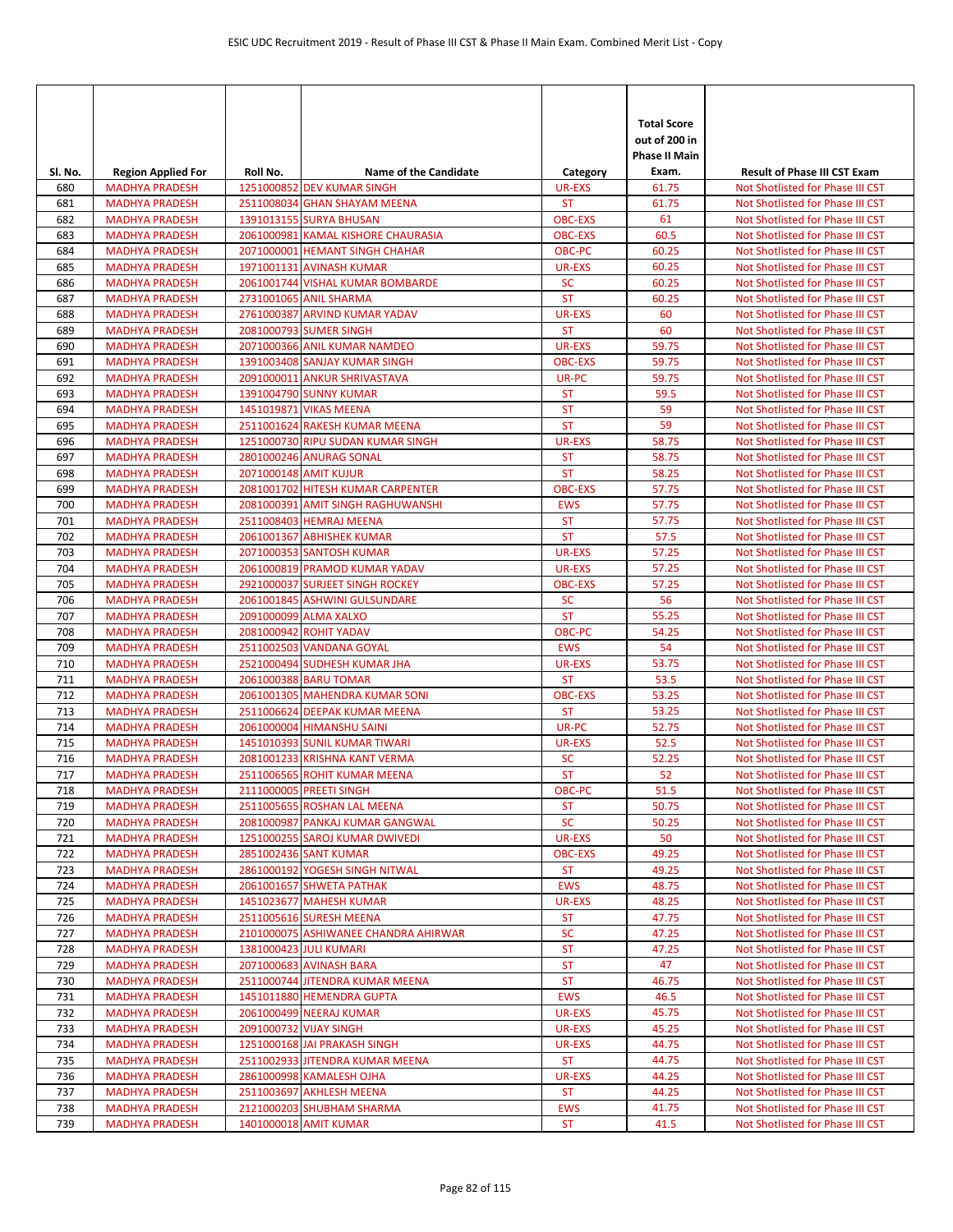| SI. No.        | <b>Region Applied For</b>                              | Roll No.             | <b>Name of the Candidate</b>                            | Category      | <b>Total Score</b><br>out of 200 in<br><b>Phase II Main</b><br>Exam. | <b>Result of Phase III CST Exam</b>  |
|----------------|--------------------------------------------------------|----------------------|---------------------------------------------------------|---------------|----------------------------------------------------------------------|--------------------------------------|
| 740            | <b>MADHYA PRADESH</b>                                  |                      | 2061000003 VEERENDRA KUMAR GUPTA                        | UR-PC         | 39                                                                   | Not Shotlisted for Phase III CST     |
| 741            | <b>MADHYA PRADESH</b>                                  |                      | 2531000406 GIRIRAJ MEENA                                | <b>ST</b>     | 37.25                                                                | Not Shotlisted for Phase III CST     |
| 742            | <b>MADHYA PRADESH</b>                                  |                      | 2071000097 RAM MAHESH SHARMA                            | UR-EXS        | 37                                                                   | Not Shotlisted for Phase III CST     |
| 743            | <b>MADHYA PRADESH</b>                                  |                      | 2081000588 NITIN KUMAR VYAS                             | <b>UR-EXS</b> | 34.75                                                                | Not Shotlisted for Phase III CST     |
| 744            | <b>MADHYA PRADESH</b>                                  |                      | 1381000109 DOLLY KUMARI                                 | <b>ST</b>     | 31.5                                                                 | Not Shotlisted for Phase III CST     |
| 745            | <b>MADHYA PRADESH</b>                                  |                      | 2081000932 ASHWINI PANDIT                               | UR-PC         | 23.75                                                                | Not Shotlisted for Phase III CST     |
| $\mathbf{1}$   | <b>NORTH EAST REGIONS</b>                              |                      | 1291001510 DEBASMITA MUKHERJEE                          | UR            | 148.5                                                                | Qualified in CST                     |
| $\overline{2}$ | <b>NORTH EAST REGIONS</b>                              |                      | 1291000576 PRANJIT MAHANTA                              | UR            | 147.25                                                               | Qualified in CST                     |
| 3              | <b>NORTH EAST REGIONS</b>                              |                      | 1291000558 MOYUK CHOWDHURY                              | UR            | 141.25                                                               | Qualified in CST                     |
| 4              | <b>NORTH EAST REGIONS</b>                              |                      | 1291001491 CHIRANJIT CHAKRABORTY                        | UR            | 138.25                                                               | Qualified in CST                     |
| 5              | <b>NORTH EAST REGIONS</b>                              |                      | 2721000067 DIPIKA MANDAL                                | SC            | 136.75                                                               | Qualified in CST                     |
| 6              | <b>NORTH EAST REGIONS</b>                              |                      | 1281000288 AMBIKA CHETRY                                | OBC           | 135                                                                  | Qualified in CST                     |
| $\overline{7}$ | <b>NORTH EAST REGIONS</b>                              |                      | 1291000651 MUKESH CHANDRA BARMAN                        | UR            | 133                                                                  | Qualified in CST                     |
| 8<br>9         | <b>NORTH EAST REGIONS</b><br><b>NORTH EAST REGIONS</b> |                      | 1451022229 ANURAG DABAS<br>1291000227 PRANJIT DAS BORAH | UR<br>SC      | 133<br>131                                                           | Qualified in CST<br>Qualified in CST |
| 10             | <b>NORTH EAST REGIONS</b>                              |                      | 2271000020 SURESH SHARMA GURUMAYUM                      | OBC           | 130.5                                                                | Qualified in CST                     |
| 11             | <b>NORTH EAST REGIONS</b>                              |                      | 1281000031 LOHIT DUTTA                                  | OBC           | 130.5                                                                | Qualified in CST                     |
| 12             | <b>NORTH EAST REGIONS</b>                              |                      | 2721000085 DEBARUN DATTA                                | UR            | 128.75                                                               | Qualified in CST                     |
| 13             | <b>NORTH EAST REGIONS</b>                              |                      | 1291000709 JOYDEEP DEV NATH                             | UR            | 128.75                                                               | Qualified in CST                     |
| 14             | <b>NORTH EAST REGIONS</b>                              |                      | 1281000210 SANGAM PAUL                                  | <b>EWS</b>    | 128.25                                                               | Qualified in CST                     |
| 15             | <b>NORTH EAST REGIONS</b>                              |                      | 1291000270 MADHURAKA CHAKRABORTY                        | UR            | 128                                                                  | Qualified in CST                     |
| 16             | <b>NORTH EAST REGIONS</b>                              |                      | 1291000607 RUPAYAN PAUL                                 | <b>UR</b>     | 128                                                                  | Absent in Phase III CST              |
| 17             | <b>NORTH EAST REGIONS</b>                              |                      | 2961000799 CHANDAN KAR                                  | OBC           | 127.75                                                               | Qualified in CST                     |
| 18             | <b>NORTH EAST REGIONS</b>                              |                      | 1291000826 NILOY BARMAN                                 | OBC           | 126.75                                                               | Qualified in CST                     |
| 19             | <b>NORTH EAST REGIONS</b>                              |                      | 1391004886 SONU KUMAR                                   | <b>OBC</b>    | 126.75                                                               | Not Qualified in CST                 |
| 20             | <b>NORTH EAST REGIONS</b>                              |                      | 1281000291 CHINMOYEE SAIKIA                             | <b>UR</b>     | 126.75                                                               | Qualified in CST                     |
| 21             | <b>NORTH EAST REGIONS</b>                              |                      | 1301000045 HIRAK JYOTI MAHANTA                          | UR            | 125.5                                                                | Qualified in CST                     |
| 22             | <b>NORTH EAST REGIONS</b>                              |                      | 1301000107 NAINA AGARWALLA                              | <b>EWS</b>    | 125                                                                  | Qualified in CST                     |
| 23             | <b>NORTH EAST REGIONS</b>                              |                      | 1291001373 NABANITA BARDHAN                             | SC            | 124.25                                                               | Qualified in CST                     |
| 24             | <b>NORTH EAST REGIONS</b>                              | 2981000704 ROHAN RAI |                                                         | OBC           | 123.75                                                               | Qualified in CST                     |
| 25             | <b>NORTH EAST REGIONS</b>                              |                      | 1281000103 KARAN GAUTAM                                 | <b>EWS</b>    | 123.5                                                                | Qualified in CST                     |
| 26             | <b>NORTH EAST REGIONS</b>                              |                      | 1291001588 SEIKHOLET SINGSIT                            | <b>ST</b>     | 122.75                                                               | Qualified in CST                     |
| 27             | <b>NORTH EAST REGIONS</b>                              |                      | 1291001378 DARPANA DAS                                  | SC            | 122.5                                                                | Qualified in CST                     |
| 28             | <b>NORTH EAST REGIONS</b>                              |                      | 1311000054 RAMKRISHNA KANGSA BANIK                      | <b>EWS</b>    | 122                                                                  | Qualified in CST                     |
| 29<br>30       | <b>NORTH EAST REGIONS</b><br><b>NORTH EAST REGIONS</b> | 1291001703 SUMI DAS  | 1281000046 SUBHAM PAUL                                  | UR<br>OBC     | 122<br>122                                                           | Qualified in CST                     |
| 31             | <b>NORTH EAST REGIONS</b>                              | 1291001620 SUMIT ROY |                                                         | OBC           | 121.5                                                                | Qualified in CST<br>Qualified in CST |
| 32             | <b>NORTH EAST REGIONS</b>                              |                      | 1301000024 BIKEERAN BORUAH                              | OBC           | 121.25                                                               | Qualified in CST                     |
| 33             | <b>NORTH EAST REGIONS</b>                              |                      | 1291000078 PRANJAL BHARALI                              | OBC           | 119.25                                                               | Qualified in CST                     |
| 34             | <b>NORTH EAST REGIONS</b>                              |                      | 2951006013 SOMNATH SUVAM CHAKRABORTY                    | UR            | 118.75                                                               | Qualified in CST                     |
| 35             | <b>NORTH EAST REGIONS</b>                              |                      | 1391011505 SUJIT KUMAR JHA                              | EWS           | 118.25                                                               | Qualified in CST                     |
| 36             | <b>NORTH EAST REGIONS</b>                              |                      | 1291001204 KUMARJIT KISHORE CHOUDHURY                   | UR            | 118.25                                                               | Qualified in CST                     |
| 37             | <b>NORTH EAST REGIONS</b>                              |                      | 1991000258 RAHUL RAMESH                                 | OBC           | 118                                                                  | Qualified in CST                     |
| 38             | <b>NORTH EAST REGIONS</b>                              |                      | 1281000172 RUMI SUTRADHAR                               | SC            | 118                                                                  | Qualified in CST                     |
| 39             | <b>NORTH EAST REGIONS</b>                              | 2401001962 HIMANSHU  |                                                         | UR            | 117.75                                                               | Absent in Phase III CST              |
| 40             | <b>NORTH EAST REGIONS</b>                              | 1291001590 BIBEK DEY |                                                         | OBC           | 117.25                                                               | Qualified in CST                     |
| 41             | <b>NORTH EAST REGIONS</b>                              |                      | 1311000097 RAJYESHWARI DEY                              | OBC           | 116.75                                                               | Qualified in CST                     |
| 42             | <b>NORTH EAST REGIONS</b>                              |                      | 1291000605 GAURAB BANIK                                 | EWS           | 116.75                                                               | Qualified in CST                     |
| 43             | <b>NORTH EAST REGIONS</b>                              |                      | 1291001763 MOUMITA DAS                                  | SC            | 116                                                                  | Qualified in CST                     |
| 44             | <b>NORTH EAST REGIONS</b>                              |                      | 1281000014 ABHINAV BARBARUAH                            | OBC           | 116                                                                  | Qualified in CST                     |
| 45             | <b>NORTH EAST REGIONS</b>                              |                      | 1291000953 PRITAM DAS                                   | OBC           | 115.5                                                                | Qualified in CST                     |
| 46             | <b>NORTH EAST REGIONS</b>                              |                      | 1391003156 RAVI PRAKASH                                 | ОВС           | 115.25                                                               | Qualified in CST                     |
| 47             | <b>NORTH EAST REGIONS</b>                              |                      | 1281000015 SANKALP DEV SARMAH                           | UR            | 115.25                                                               | Qualified in CST                     |
| 48             | <b>NORTH EAST REGIONS</b>                              |                      | 1291001369 AKHLAKUL AZIZ SAMSUJ ZAMAN                   | UR            | 115<br>115                                                           | Qualified in CST                     |
| 49<br>50       | <b>NORTH EAST REGIONS</b><br><b>NORTH EAST REGIONS</b> |                      | 1291001761 MIJINGSA DAIMARI<br>1291001736 TAMAL SIKDAR  | ST<br>UR      | 114.5                                                                | Qualified in CST<br>Qualified in CST |
| 51             | <b>NORTH EAST REGIONS</b>                              |                      | 1281000169 MAMATA UPADHYAY                              | <b>EWS</b>    | 114.5                                                                | Not Qualified in CST                 |
| 52             | <b>NORTH EAST REGIONS</b>                              |                      | 1311000036 SUDESHNA ROY                                 | UR            | 114.25                                                               | Not Shotlisted for Phase III CST     |
| 53             | <b>NORTH EAST REGIONS</b>                              |                      | 1281000139 SARITA KUMARI BHAGAT                         | ОВС           | 114                                                                  | Qualified in CST                     |
| 54             | <b>NORTH EAST REGIONS</b>                              |                      | 2551000053 SHUBHAM PURBIA                               | OBC           | 114                                                                  | Qualified in CST                     |
|                |                                                        |                      |                                                         |               |                                                                      |                                      |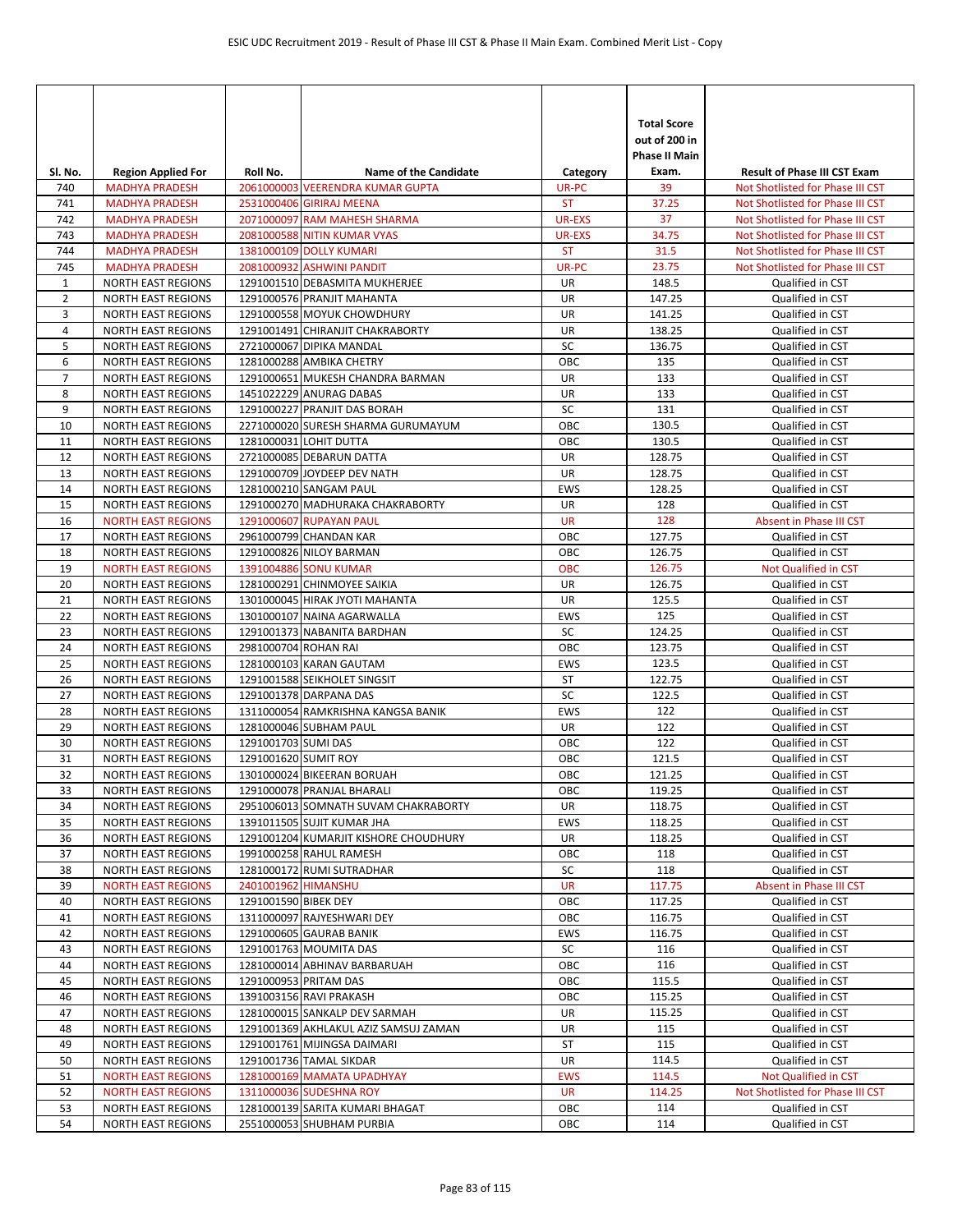| SI. No.    | <b>Region Applied For</b>                              | Roll No.              | <b>Name of the Candidate</b>                                  | Category          | <b>Total Score</b><br>out of 200 in<br><b>Phase II Main</b><br>Exam. | <b>Result of Phase III CST Exam</b>  |
|------------|--------------------------------------------------------|-----------------------|---------------------------------------------------------------|-------------------|----------------------------------------------------------------------|--------------------------------------|
| 55         | <b>NORTH EAST REGIONS</b>                              |                       | 1401000074 SANJEET KUMAR                                      | ОВС               | 113.75                                                               | Qualified in CST                     |
| 56         | <b>NORTH EAST REGIONS</b>                              |                       | 2721000013 SOURABH DEBNATH                                    | <b>OBC</b>        | 113.5                                                                | Not Qualified in CST                 |
| 57         | <b>NORTH EAST REGIONS</b>                              |                       | 1291001105 BISWAJIT DAS                                       | <b>SC</b>         | 113.5                                                                | Not Qualified in CST                 |
| 58         | <b>NORTH EAST REGIONS</b>                              |                       | 1291000732 PARTHA PRATIM MAZUMDAR                             | <b>UR</b>         | 113                                                                  | Not Shotlisted for Phase III CST     |
| 59         | <b>NORTH EAST REGIONS</b>                              |                       | 1281000130 KALYANI DEB                                        | <b>OBC</b>        | 113                                                                  | <b>Not Qualified in CST</b>          |
| 60         | <b>NORTH EAST REGIONS</b>                              |                       | 1291000366 RITUPARNA PAUL                                     | <b>OBC</b>        | 112.75                                                               | Absent in Phase III CST              |
| 61         | <b>NORTH EAST REGIONS</b>                              |                       | 2951002836 TIRTHANKAR DAS                                     | OBC               | 112.25                                                               | Qualified in CST                     |
| 62         | <b>NORTH EAST REGIONS</b>                              |                       | 1291001418 SUBHRA KINKAR KALITA                               | <b>UR</b>         | 112.25                                                               | Not Shotlisted for Phase III CST     |
| 63         | <b>NORTH EAST REGIONS</b>                              | 1291000476 RIMA PAUL  |                                                               | <b>UR</b>         | 112.25                                                               | Not Shotlisted for Phase III CST     |
| 64         | <b>NORTH EAST REGIONS</b>                              |                       | 1291001050 RUPAM SHARMA                                       | <b>UR</b>         | 112                                                                  | Not Shotlisted for Phase III CST     |
| 65         | <b>NORTH EAST REGIONS</b>                              |                       | 2271000058 JEENA THOIDINGJAM                                  | OBC               | 112                                                                  | Qualified in CST                     |
| 66         | <b>NORTH EAST REGIONS</b>                              |                       | 1311000026 ROSHAN KUMAR SINGHA                                | OBC               | 111.75                                                               | Qualified in CST                     |
| 67         | <b>NORTH EAST REGIONS</b>                              |                       | 1391008987 ROHAN BARNWAL                                      | OBC               | 111.5                                                                | Qualified in CST                     |
| 68         | <b>NORTH EAST REGIONS</b>                              |                       | 2941000385 AMAN SINGH                                         | OBC               | 111.25                                                               | Qualified in CST                     |
| 69         | <b>NORTH EAST REGIONS</b>                              |                       | 1241000892 BOGGAVARAPU LEELA PRASAD                           | OBC               | 111.25                                                               | Qualified in CST                     |
| 70         | <b>NORTH EAST REGIONS</b>                              |                       | 1321000102 ANKUR CHAKRABARTI                                  | UR-EXS            | 111                                                                  | Qualified in CST                     |
| 71         | <b>NORTH EAST REGIONS</b>                              |                       | 2271000028 LEITANTHEM HONESCO SINGH                           | OBC               | 110.75                                                               | Qualified in CST                     |
| 72         | <b>NORTH EAST REGIONS</b>                              |                       | 1291001406 DHRUBA JYOTI BARMAN                                | UR-EXS            | 110.5                                                                | Qualified in CST                     |
| 73         | <b>NORTH EAST REGIONS</b>                              |                       | 1451004751 JAYANTA RANJAN PHUKAN                              | OBC               | 110.25                                                               | Qualified in CST                     |
| 74<br>75   | <b>NORTH EAST REGIONS</b><br><b>NORTH EAST REGIONS</b> |                       | 1291001322 RISHIKESH DAS<br>1291000416 KAUSTAV GOSWAMI        | OBC<br><b>EWS</b> | 110.25<br>110                                                        | Qualified in CST<br>Qualified in CST |
| 76         | <b>NORTH EAST REGIONS</b>                              |                       | 2271000037 THANGGOUMUAN TONSING                               | ST                | 110                                                                  | Qualified in CST                     |
| 77         | <b>NORTH EAST REGIONS</b>                              |                       | 1391007210 DEEP RANJAN                                        | <b>OBC</b>        | 109.75                                                               | Not Qualified in CST                 |
| 78         | <b>NORTH EAST REGIONS</b>                              |                       | 1291001762 MRIGEN RAJBONGSHI                                  | OBC               | 109.75                                                               | Qualified in CST                     |
| 79         | <b>NORTH EAST REGIONS</b>                              |                       | 1181001940 GOTTAPU TIRUPATHI NAIDU                            | <b>OBC</b>        | 109.5                                                                | Not Qualified in CST                 |
| 80         | <b>NORTH EAST REGIONS</b>                              |                       | 1321000131 KOUSHIK RAJKHOWA                                   | OBC               | 109.25                                                               | Qualified in CST                     |
| 81         | <b>NORTH EAST REGIONS</b>                              |                       | 1291000547 SACHIN KUMAR                                       | <b>UR</b>         | 109                                                                  | Not Shotlisted for Phase III CST     |
| 82         | <b>NORTH EAST REGIONS</b>                              |                       | 2721000030 SAMADRITA LODH                                     | <b>UR</b>         | 108.75                                                               | Not Shotlisted for Phase III CST     |
| 83         | <b>NORTH EAST REGIONS</b>                              |                       | 1451024825 AJAY KUMAR YADAV                                   | <b>OBC</b>        | 108                                                                  | Absent in Phase III CST              |
| 84         | <b>NORTH EAST REGIONS</b>                              |                       | 1291000303 ANTARA BARUAH                                      | OBC               | 107.5                                                                | Qualified in CST                     |
| 85         | <b>NORTH EAST REGIONS</b>                              |                       | 1281000042 MAMATA DAS                                         | SC                | 107                                                                  | Qualified in CST                     |
| 86         | <b>NORTH EAST REGIONS</b>                              |                       | 1291000762 PUNAM BORO                                         | ST                | 106.75                                                               | Qualified in CST                     |
| 87         | <b>NORTH EAST REGIONS</b>                              |                       | 1291001731 RAJKUMAR BAISHYA                                   | SC                | 106.75                                                               | Qualified in CST                     |
| 88         | <b>NORTH EAST REGIONS</b>                              |                       | 1291001564 AYUSH CHAKRABORTY                                  | <b>UR</b>         | 106.75                                                               | Not Shotlisted for Phase III CST     |
| 89         | <b>NORTH EAST REGIONS</b>                              |                       | 1391010261 PRABHAT KUMAR                                      | <b>UR</b>         | 106.75                                                               | Not Shotlisted for Phase III CST     |
| 90         | <b>NORTH EAST REGIONS</b>                              |                       | 2721000063 BIDYUT DUTTA                                       | OBC               | 106.5                                                                | Qualified in CST                     |
| 91         | <b>NORTH EAST REGIONS</b>                              | 2271000003 NILU DEB   |                                                               | <b>EWS</b>        | 106.5                                                                | Qualified in CST                     |
| 92         | <b>NORTH EAST REGIONS</b>                              |                       | 2271000043 SALAM DAYASAGAR SINGH                              | SC                | 106.5                                                                | Qualified in CST                     |
| 93         | <b>NORTH EAST REGIONS</b>                              |                       | 1391001903 RAKESH KUMAR PANJIYAR                              | OBC               | 105.75                                                               | Qualified in CST                     |
| 94         | <b>NORTH EAST REGIONS</b>                              |                       | 1281000299 TULU MOHAN SONOWAL                                 | <b>ST</b>         | 105.5                                                                | Absent in Phase III CST              |
| 95         | <b>NORTH EAST REGIONS</b>                              |                       | 1291000906 AMIT SUTRADHAR                                     | SC                | 105.25                                                               | Qualified in CST                     |
| 96         | <b>NORTH EAST REGIONS</b>                              |                       | 1381000879 RANDHIR KUMAR                                      | ОВС               | 105.25                                                               | Qualified in CST                     |
| 97         | <b>NORTH EAST REGIONS</b>                              |                       | 1391013523 ONKAR ANAND                                        | <b>OBC</b>        | 104.75                                                               | Not Qualified in CST                 |
| 98         | <b>NORTH EAST REGIONS</b>                              | 1291001583 BIMAN DAS  |                                                               | OBC               | 104.75                                                               | Qualified in CST                     |
| 99         | <b>NORTH EAST REGIONS</b>                              |                       | 1351000664 SHRUTI SHRIYA                                      | OBC<br>OBC        | 104.5                                                                | Qualified in CST<br>Qualified in CST |
| 100<br>101 | <b>NORTH EAST REGIONS</b>                              |                       | 2271000091 THINGOM PUNYAWORTH DEVI<br>1281000101 KUNDAN SINGH | UR                | 104.5<br>104                                                         | Not Shotlisted for Phase III CST     |
| 102        | <b>NORTH EAST REGIONS</b><br><b>NORTH EAST REGIONS</b> |                       | 2981000974 SHATRUGHAN PRASAD                                  | SC                | 103.75                                                               | Qualified in CST                     |
| 103        | <b>NORTH EAST REGIONS</b>                              |                       | 1291000907 ABHIJEET BISWAS                                    | SC                | 103.75                                                               | Qualified in CST                     |
| 104        | <b>NORTH EAST REGIONS</b>                              |                       | 1291000669 DHRUBAJYOTI THAKURIA                               | OBC               | 103.5                                                                | Qualified in CST                     |
| 105        | <b>NORTH EAST REGIONS</b>                              |                       | 1281000055 JOY CHAKRABORTY                                    | <b>UR</b>         | 103.5                                                                | Not Shotlisted for Phase III CST     |
| 106        | <b>NORTH EAST REGIONS</b>                              |                       | 1291000816 ANANT DEWAN                                        | ОВС               | 103.5                                                                | Qualified in CST                     |
| 107        | <b>NORTH EAST REGIONS</b>                              |                       | 1291000554 GAURAV KUMAR NATH                                  | OBC               | 103                                                                  | Qualified in CST                     |
| 108        | <b>NORTH EAST REGIONS</b>                              |                       | 1291000788 PARAG NATH                                         | OBC               | 103                                                                  | Qualified in CST                     |
| 109        | <b>NORTH EAST REGIONS</b>                              |                       | 1291000467 JYOTISMITA NATH                                    | UR                | 102.5                                                                | Not Shotlisted for Phase III CST     |
| 110        | <b>NORTH EAST REGIONS</b>                              | 1281000084 MITRA DAS  |                                                               | SC                | 102.25                                                               | Qualified in CST                     |
| 111        | NORTH EAST REGIONS                                     |                       | 1291001453 AMITABA DEB                                        | EWS               | 102.25                                                               | Qualified in CST                     |
| 112        | <b>NORTH EAST REGIONS</b>                              |                       | 1291001263 MANOJ DEKA                                         | SC                | 102                                                                  | Qualified in CST                     |
| 113        | <b>NORTH EAST REGIONS</b>                              | 2281000072 BIPLOP DAS |                                                               | SC                | 101.5                                                                | Qualified in CST                     |
| 114        | <b>NORTH EAST REGIONS</b>                              |                       | 1391011534 SANJAY KUMAR                                       | ОВС               | 101.5                                                                | Qualified in CST                     |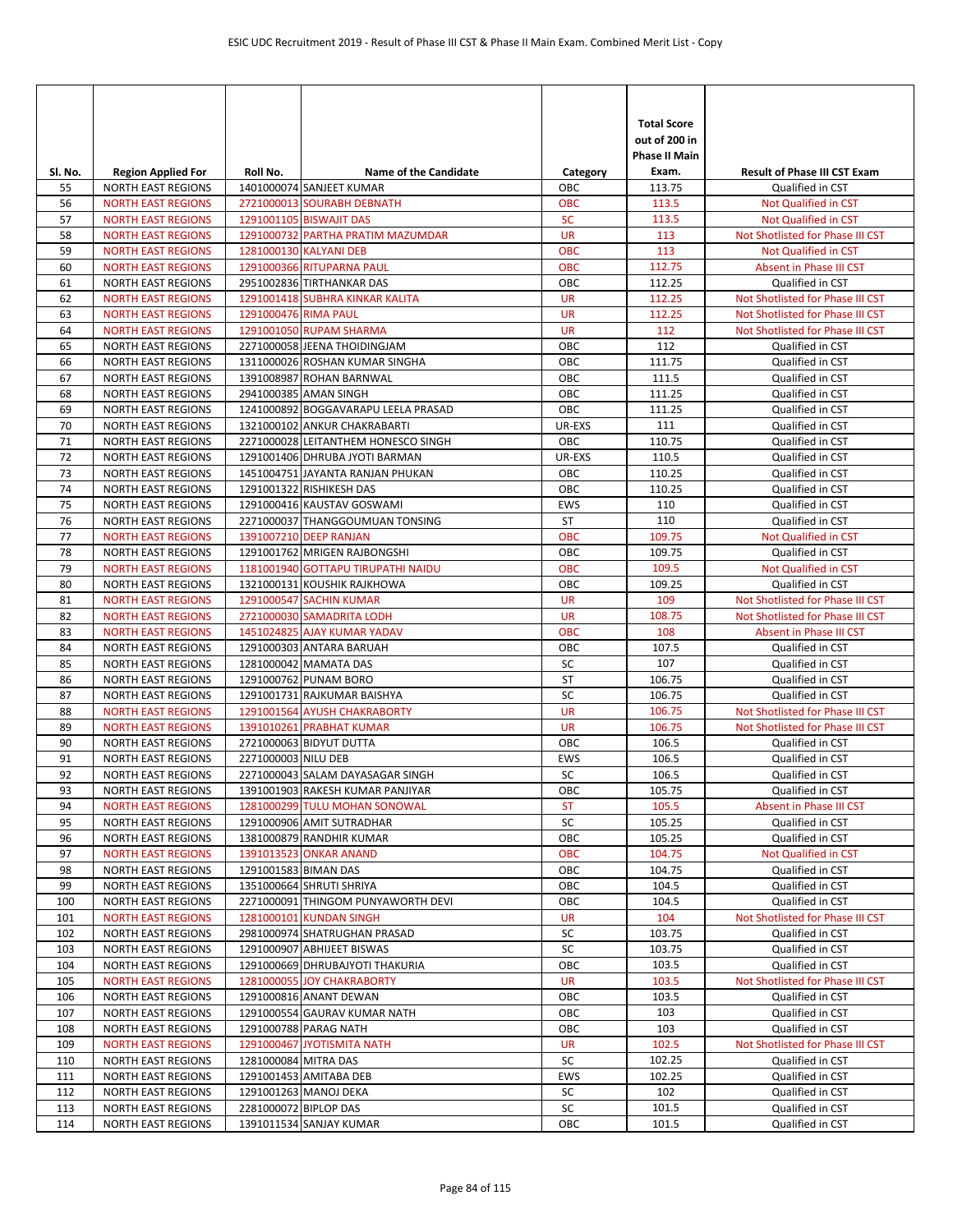| SI. No.    | <b>Region Applied For</b>                              | Roll No.              | <b>Name of the Candidate</b>                              | Category                | <b>Total Score</b><br>out of 200 in<br><b>Phase II Main</b><br>Exam. | <b>Result of Phase III CST Exam</b>                             |
|------------|--------------------------------------------------------|-----------------------|-----------------------------------------------------------|-------------------------|----------------------------------------------------------------------|-----------------------------------------------------------------|
| 115        | <b>NORTH EAST REGIONS</b>                              |                       | 1321000090 JISHNU PRATIM DAS                              | ОВС                     | 101.25                                                               | Qualified in CST                                                |
| 116        | <b>NORTH EAST REGIONS</b>                              |                       | 1281000125 RAJANYA BORUAH                                 | <b>UR</b>               | 101.25                                                               | Not Shotlisted for Phase III CST                                |
| 117        | <b>NORTH EAST REGIONS</b>                              |                       | 1291001019 GAUTOM KUMAR GOGOI                             | OBC                     | 101                                                                  | Qualified in CST                                                |
| 118        | <b>NORTH EAST REGIONS</b>                              |                       | 1281000113 PRIYANKA DEB                                   | OBC                     | 101                                                                  | Qualified in CST                                                |
| 119        | <b>NORTH EAST REGIONS</b>                              |                       | 1291000899 SUPARNA DAS                                    | SC                      | 100.5                                                                | Qualified in CST                                                |
| 120        | <b>NORTH EAST REGIONS</b>                              |                       | 1291001423 S THANGMINLEN HAOKIP                           | <b>ST</b>               | 100.25                                                               | Qualified in CST                                                |
| 121        | <b>NORTH EAST REGIONS</b>                              |                       | 1281000131 THALRAJ LIMBU                                  | <b>OBC</b>              | 99.25                                                                | Absent in Phase III CST                                         |
| 122        | <b>NORTH EAST REGIONS</b>                              |                       | 1291000353 PRANJAL KASHYAP                                | SC                      | 99                                                                   | Qualified in CST                                                |
| 123        | <b>NORTH EAST REGIONS</b>                              |                       | 1801000233 JAGANNATH GOPE                                 | <b>OBC</b>              | 98.75                                                                | Not Qualified in CST                                            |
| 124        | <b>NORTH EAST REGIONS</b>                              |                       | 1291000997 MEENAKSHI BAISHYA                              | <b>OBC</b>              | 98.5                                                                 | Not Shotlisted for Phase III CST                                |
| 125        | <b>NORTH EAST REGIONS</b>                              |                       | 1291000757 BISHOWJIT DAS                                  | SC                      | 98.5                                                                 | Qualified in CST                                                |
| 126        | <b>NORTH EAST REGIONS</b>                              |                       | 1291000207 ARIJIT DUTTA                                   | <b>OBC</b>              | 98                                                                   | Not Shotlisted for Phase III CST                                |
| 127        | <b>NORTH EAST REGIONS</b>                              |                       | 1281000145 SOUMI DUTTA GUPTA                              | <b>EWS</b>              | 97.75                                                                | Qualified in CST                                                |
| 128        | <b>NORTH EAST REGIONS</b>                              |                       | 1291001083 ANINDITA LAHKAR                                | <b>UR</b>               | 97.75                                                                | Not Shotlisted for Phase III CST                                |
| 129        | <b>NORTH EAST REGIONS</b>                              |                       | 2271000016 RAJ KUMAR SINGH                                | OBC                     | 97.5                                                                 | Not Shotlisted for Phase III CST                                |
| 130        | <b>NORTH EAST REGIONS</b>                              |                       | 1291001282 MRINMAY DUTTA                                  | <b>EWS</b>              | 97.5                                                                 | <b>Not Qualified in CST</b><br>Not Shotlisted for Phase III CST |
| 131        | <b>NORTH EAST REGIONS</b><br><b>NORTH EAST REGIONS</b> |                       | <b>1281000074 NIKITA CHETRI</b>                           | <b>OBC</b><br><b>UR</b> | 97.25<br>97                                                          | Not Shotlisted for Phase III CST                                |
| 132<br>133 | <b>NORTH EAST REGIONS</b>                              |                       | 1291001353 SANJUKTA KAKATY<br>2861002558 VIVEK VERMA      | <b>OBC</b>              | 96.75                                                                | Not Shotlisted for Phase III CST                                |
| 134        | <b>NORTH EAST REGIONS</b>                              |                       | 1241001470 ANNEPU VASUDEVARAO                             | <b>OBC</b>              | 96.75                                                                | Not Shotlisted for Phase III CST                                |
| 135        | <b>NORTH EAST REGIONS</b>                              |                       | 1321000038 AKASH KUMAR THAKUR                             | овс                     | 96.5                                                                 | Not Shotlisted for Phase III CST                                |
| 136        | <b>NORTH EAST REGIONS</b>                              |                       | 1381000013 JEETENDRA KUMAR                                | <b>OBC</b>              | 96                                                                   | Not Shotlisted for Phase III CST                                |
| 137        | <b>NORTH EAST REGIONS</b>                              |                       | 1321000105 ANKUR KAKATI                                   | <b>OBC</b>              | 95.75                                                                | Not Shotlisted for Phase III CST                                |
| 138        | <b>NORTH EAST REGIONS</b>                              |                       | 2201002240 BIMAL KALITA                                   | UR-EXS                  | 95.25                                                                | Qualified in CST                                                |
| 139        | <b>NORTH EAST REGIONS</b>                              |                       | 1291000595 PARTHA PRATIM DAS                              | SC                      | 95                                                                   | Qualified in CST                                                |
| 140        | <b>NORTH EAST REGIONS</b>                              |                       | 1391011442 KUMAR SAURABH                                  | <b>OBC</b>              | 94.75                                                                | Not Shotlisted for Phase III CST                                |
| 141        | <b>NORTH EAST REGIONS</b>                              |                       | 1291001074 MUKUND JAISHI                                  | <b>UR</b>               | 94.25                                                                | Not Shotlisted for Phase III CST                                |
| 142        | <b>NORTH EAST REGIONS</b>                              |                       | 1281000123 NAIANA BAIDYA                                  | SC                      | 94.25                                                                | Qualified in CST                                                |
| 143        | <b>NORTH EAST REGIONS</b>                              |                       | 1291000710 KUHI KUMARI                                    | <b>OBC</b>              | 94                                                                   | Not Shotlisted for Phase III CST                                |
| 144        | <b>NORTH EAST REGIONS</b>                              |                       | 1291000903 RIMJHIM MANDAL                                 | <b>SC</b>               | 93.75                                                                | Not Qualified in CST                                            |
| 145        | <b>NORTH EAST REGIONS</b>                              |                       | 1311000071 SAPTARSHI SENGUPTA                             | <b>EWS</b>              | 93                                                                   | Absent in Phase III CST                                         |
| 146        | <b>NORTH EAST REGIONS</b>                              |                       | 2281000191 M GUISIMLA                                     | ST                      | 92.75                                                                | Qualified in CST                                                |
| 147        | <b>NORTH EAST REGIONS</b>                              |                       | 1281000082 NIRAJ KUMAR BHARATI                            | SC                      | 92.25                                                                | Qualified in CST                                                |
| 148        | <b>NORTH EAST REGIONS</b>                              |                       | 2511004067 BANWARI LAL OLA                                | <b>OBC</b>              | 92.25                                                                | Not Shotlisted for Phase III CST                                |
| 149        | <b>NORTH EAST REGIONS</b>                              |                       | 1571000154 UMA KUMARI                                     | EWS                     | 92.25                                                                | Qualified in CST                                                |
| 150        | <b>NORTH EAST REGIONS</b>                              |                       | 1291000095 DAI KAVEIKHO                                   | <b>ST</b>               | 91.75                                                                | Not Shotlisted for Phase III CST                                |
| 151        | <b>NORTH EAST REGIONS</b>                              |                       | 2721000059 SOURAV DAS                                     | SC                      | 91.75                                                                | Qualified in CST                                                |
| 152        | <b>NORTH EAST REGIONS</b>                              | 1451020665 AVIJIT DEY |                                                           | <b>OBC</b>              | 91.75                                                                | Not Shotlisted for Phase III CST                                |
| 153        | <b>NORTH EAST REGIONS</b>                              |                       | 2861001030 AJIT VISHWAKARMA                               | <b>OBC</b>              | 91.5                                                                 | Not Shotlisted for Phase III CST                                |
| 154        | <b>NORTH EAST REGIONS</b>                              |                       | 1291000145 RULLY HAZARIKA<br>1291000846 HANS NATH CHAUHAN | EWS                     | 91.25                                                                | Qualified in CST                                                |
| 155        | <b>NORTH EAST REGIONS</b>                              |                       |                                                           | OBC                     | 91                                                                   | Not Shotlisted for Phase III CST                                |
| 156<br>157 | <b>NORTH EAST REGIONS</b><br><b>NORTH EAST REGIONS</b> | 1401000241 SONI DAS   | 2271000084 M NILAKANTA SINGH                              | SC<br><b>OBC</b>        | 90.5<br>90.25                                                        | Qualified in CST<br>Not Shotlisted for Phase III CST            |
| 158        | <b>NORTH EAST REGIONS</b>                              |                       | 1291000740 DIPJYOTI BORSAIKIA                             | <b>OBC</b>              | 90.25                                                                | Not Shotlisted for Phase III CST                                |
| 159        | <b>NORTH EAST REGIONS</b>                              |                       | 1321000043 RASHMI REKHA BANIA                             | SC                      | 90                                                                   | Qualified in CST                                                |
| 160        | <b>NORTH EAST REGIONS</b>                              |                       | 1291001123 JYOTIRMOY SARMA                                | <b>EWS</b>              | 89.75                                                                | Not Shotlisted for Phase III CST                                |
| 161        | <b>NORTH EAST REGIONS</b>                              |                       | 1281000112 RANJITA BORAH                                  | <b>ST</b>               | 89.75                                                                | Not Shotlisted for Phase III CST                                |
| 162        | <b>NORTH EAST REGIONS</b>                              |                       | 1291000743 MRINALINI DEVI                                 | <b>OBC</b>              | 89                                                                   | Not Shotlisted for Phase III CST                                |
| 163        | <b>NORTH EAST REGIONS</b>                              |                       | 1281000167 BEAUTY GOGOI                                   | <b>OBC</b>              | 88.5                                                                 | Not Shotlisted for Phase III CST                                |
| 164        | <b>NORTH EAST REGIONS</b>                              |                       | 1291001765 DEEPMALA RAY                                   | <b>OBC</b>              | 88.25                                                                | Not Shotlisted for Phase III CST                                |
| 165        | <b>NORTH EAST REGIONS</b>                              |                       | 2271000014 SIKANDER LOUSIGAM                              | UR-EXS                  | 88                                                                   | Qualified in CST                                                |
| 166        | <b>NORTH EAST REGIONS</b>                              |                       | 1291000745 DEEPANKAR MOHAN                                | <b>OBC</b>              | 87.75                                                                | Not Shotlisted for Phase III CST                                |
| 167        | <b>NORTH EAST REGIONS</b>                              |                       | 1291001371 MRITUNJOY SUTRADHAR                            | <b>SC</b>               | 87.25                                                                | Absent in Phase III CST                                         |
| 168        | <b>NORTH EAST REGIONS</b>                              |                       | 1291001072 MADHURI SARKAR                                 | <b>SC</b>               | 86.25                                                                | Not Shotlisted for Phase III CST                                |
| 169        | <b>NORTH EAST REGIONS</b>                              |                       | 1291000897 APARNA DAS                                     | <b>SC</b>               | 85.75                                                                | Not Shotlisted for Phase III CST                                |
| 170        | <b>NORTH EAST REGIONS</b>                              |                       | 1291000243 BANDANA RABHA                                  | <b>ST</b>               | 85.75                                                                | Not Shotlisted for Phase III CST                                |
| 171        | <b>NORTH EAST REGIONS</b>                              |                       | 1291000331 ASHOK PRASAD SINGH                             | <b>OBC</b>              | 85.5                                                                 | Not Shotlisted for Phase III CST                                |
| 172        | <b>NORTH EAST REGIONS</b>                              |                       | 1451000993 M KISHUNE LANAH                                | <b>ST</b>               | 85.25                                                                | Not Shotlisted for Phase III CST                                |
| 173        | <b>NORTH EAST REGIONS</b>                              |                       | 1301000013 SANOJ KUMAR                                    | OBC-EXS                 | 85                                                                   | Qualified in CST                                                |
| 174        | <b>NORTH EAST REGIONS</b>                              |                       | 1291001576 GITALI BURAGOHAIN                              | <b>OBC</b>              | 85                                                                   | Not Shotlisted for Phase III CST                                |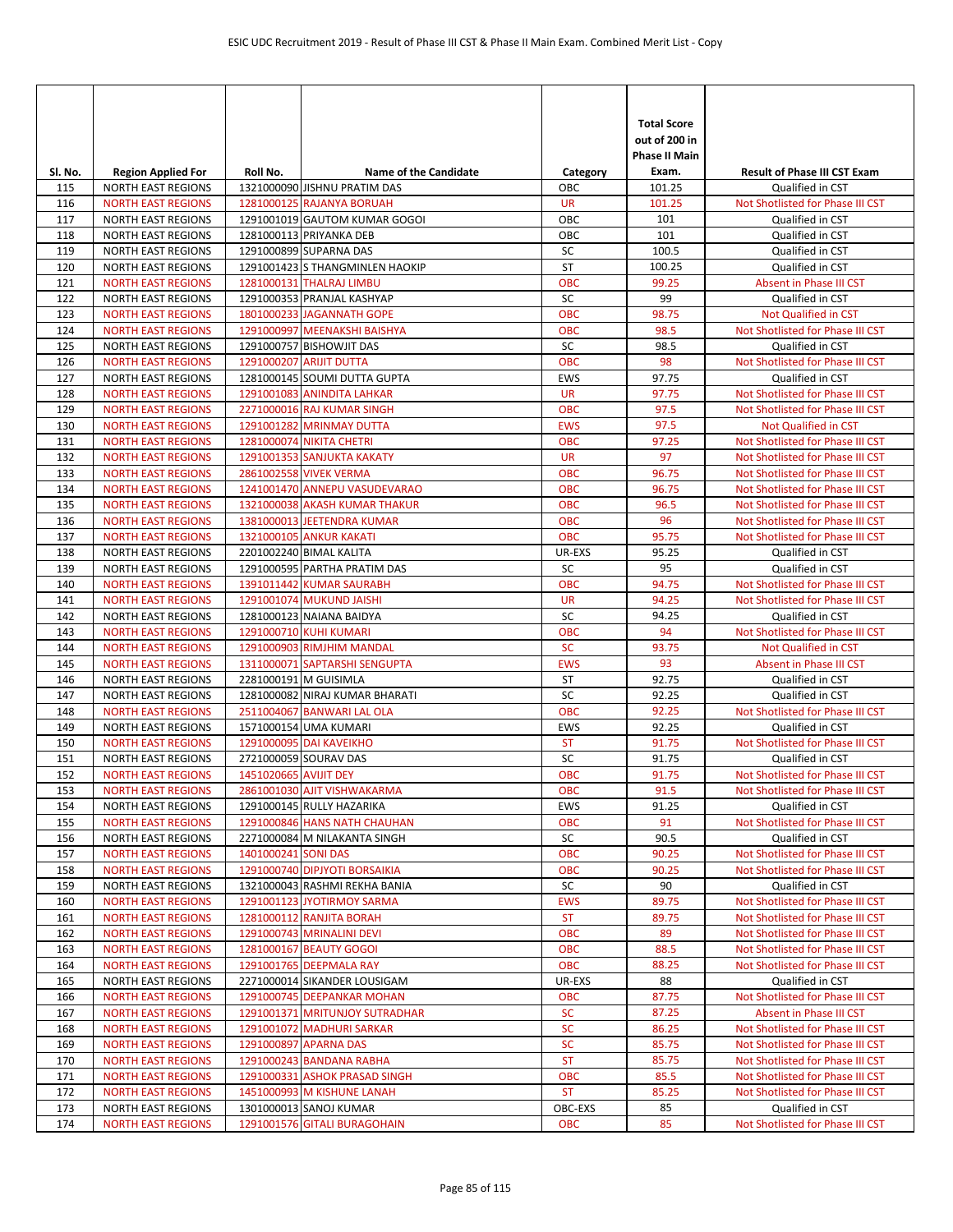| SI. No.    | <b>Region Applied For</b>                              | Roll No.               | <b>Name of the Candidate</b>                                 | Category                 | <b>Total Score</b><br>out of 200 in<br><b>Phase II Main</b><br>Exam. | <b>Result of Phase III CST Exam</b>                                  |
|------------|--------------------------------------------------------|------------------------|--------------------------------------------------------------|--------------------------|----------------------------------------------------------------------|----------------------------------------------------------------------|
| 175        | <b>NORTH EAST REGIONS</b>                              |                        | 1291001283 BRAJABASH BHOWMIK                                 | UR-EXS                   | 84.5                                                                 | Qualified in CST                                                     |
| 176        | <b>NORTH EAST REGIONS</b>                              | 1291001628 ABHIJIT DEB |                                                              | <b>OBC</b>               | 84.5                                                                 | Not Shotlisted for Phase III CST                                     |
| 177        | <b>NORTH EAST REGIONS</b>                              |                        | 1291001067 PRATIVA ROY                                       | <b>EWS</b>               | 84.25                                                                | Not Shotlisted for Phase III CST                                     |
| 178        | <b>NORTH EAST REGIONS</b>                              |                        | 2721000024 PRANATI MANDAL                                    | <b>SC</b>                | 84                                                                   | Not Shotlisted for Phase III CST                                     |
| 179        | <b>NORTH EAST REGIONS</b>                              | 2281000164 IBRAZ KHAN  |                                                              | <b>EWS</b>               | 83.75                                                                | Not Shotlisted for Phase III CST                                     |
| 180        | <b>NORTH EAST REGIONS</b>                              |                        | 1291000630 ARUP MALAKAR                                      | <b>SC</b>                | 83.75                                                                | Not Shotlisted for Phase III CST                                     |
| 181        | <b>NORTH EAST REGIONS</b>                              | 2731000546 TALIB       |                                                              | <b>OBC</b>               | 83.75                                                                | Not Shotlisted for Phase III CST                                     |
| 182        | <b>NORTH EAST REGIONS</b>                              |                        | 1291000348 DEVI HEMANGONA DAS                                | <b>SC</b>                | 83.5                                                                 | Not Shotlisted for Phase III CST                                     |
| 183<br>184 | <b>NORTH EAST REGIONS</b><br><b>NORTH EAST REGIONS</b> |                        | 2961001587 ARNAB DUTTA<br>1281000176 TAPASH DEY              | <b>OBC</b><br><b>OBC</b> | 83.25<br>83                                                          | Not Shotlisted for Phase III CST<br>Not Shotlisted for Phase III CST |
| 185        | <b>NORTH EAST REGIONS</b>                              |                        | 1291001594 NAYAN MONI DAS                                    | <b>SC</b>                | 83                                                                   | Not Shotlisted for Phase III CST                                     |
| 186        | <b>NORTH EAST REGIONS</b>                              |                        | 2271000048 TOMTHIN LONGJAM                                   | <b>OBC</b>               | 83                                                                   | Not Shotlisted for Phase III CST                                     |
| 187        | <b>NORTH EAST REGIONS</b>                              |                        | 1391005949 RANJAN KISHORE                                    | <b>OBC</b>               | 83                                                                   | Not Shotlisted for Phase III CST                                     |
| 188        | <b>NORTH EAST REGIONS</b>                              |                        | 2961000742 DEBAYAN NANDI                                     | <b>OBC</b>               | 82.75                                                                | Not Shotlisted for Phase III CST                                     |
| 189        | <b>NORTH EAST REGIONS</b>                              |                        | 1291000100 ABHISHEK CHETRI                                   | <b>OBC</b>               | 82.75                                                                | Not Shotlisted for Phase III CST                                     |
| 190        | <b>NORTH EAST REGIONS</b>                              |                        | 1291000075 PRITAM ACHARJEE                                   | <b>UR</b>                | 82.5                                                                 | Not Shotlisted for Phase III CST                                     |
| 191        | <b>NORTH EAST REGIONS</b>                              |                        | 1451018552 SAMRESH KUMAR                                     | <b>OBC</b>               | 82                                                                   | Not Shotlisted for Phase III CST                                     |
| 192        | <b>NORTH EAST REGIONS</b>                              |                        | 1321000033 HEMANTA KUMAR DAS                                 | <b>OBC-EXS</b>           | 81.25                                                                | Absent in Phase III CST                                              |
| 193        | <b>NORTH EAST REGIONS</b>                              |                        | 1311000031 NABAMITA DAS                                      | <b>SC</b>                | 81.25                                                                | Not Shotlisted for Phase III CST                                     |
| 194        | <b>NORTH EAST REGIONS</b>                              |                        | 2271000066 LUNKHOPAO KIPGEN                                  | <b>ST</b>                | 81.25                                                                | Not Shotlisted for Phase III CST                                     |
| 195        | <b>NORTH EAST REGIONS</b>                              |                        | 1291000979 THUNDERBOLT GARLAND WANNIANG                      | <b>ST</b>                | 81                                                                   | Not Shotlisted for Phase III CST                                     |
| 196        | <b>NORTH EAST REGIONS</b>                              |                        | 1281000039 JAHNABI KONWAR                                    | <b>OBC</b>               | 81                                                                   | Not Shotlisted for Phase III CST                                     |
| 197<br>198 | <b>NORTH EAST REGIONS</b><br><b>NORTH EAST REGIONS</b> |                        | 1291000749 NILAM JYOTI DAS<br>1291000551 BANDAN KUMAR        | <b>SC</b><br>UR-EXS      | 80.5<br>80.25                                                        | Not Shotlisted for Phase III CST<br>Qualified in CST                 |
| 199        | <b>NORTH EAST REGIONS</b>                              |                        | 2271000046 NAOREM SUMANTA SINGH                              | <b>SC</b>                | 80.25                                                                | Not Shotlisted for Phase III CST                                     |
| 200        | <b>NORTH EAST REGIONS</b>                              |                        | 1291000656 SUSHMITA DAS                                      | <b>SC</b>                | 79.75                                                                | Not Shotlisted for Phase III CST                                     |
| 201        | <b>NORTH EAST REGIONS</b>                              |                        | 1291000898 SRISTI MALAKAR                                    | <b>SC</b>                | 79.25                                                                | Not Shotlisted for Phase III CST                                     |
| 202        | <b>NORTH EAST REGIONS</b>                              |                        | 2271000067 KOIJAM JEBEKA DEVI                                | <b>OBC</b>               | 79.25                                                                | Not Shotlisted for Phase III CST                                     |
| 203        | <b>NORTH EAST REGIONS</b>                              |                        | 2271000030 SABYASACHI MOIRANGTHEM                            | <b>SC</b>                | 78.25                                                                | Not Shotlisted for Phase III CST                                     |
| 204        | <b>NORTH EAST REGIONS</b>                              |                        | 1381000556 BIKKY KUMAR SHARMA                                | <b>OBC</b>               | 78.25                                                                | Not Shotlisted for Phase III CST                                     |
| 205        | <b>NORTH EAST REGIONS</b>                              |                        | 2951005467 SPONDAN PATRA                                     | <b>SC</b>                | 78                                                                   | Not Shotlisted for Phase III CST                                     |
| 206        | <b>NORTH EAST REGIONS</b>                              |                        | 1291001455 NABAJIT KUMAR DAS                                 | <b>SC</b>                | 77.25                                                                | Not Shotlisted for Phase III CST                                     |
| 207        | <b>NORTH EAST REGIONS</b>                              |                        | 1381000216 ABHISHEK KUMAR                                    | <b>EWS</b>               | 76.75                                                                | Not Shotlisted for Phase III CST                                     |
| 208        | <b>NORTH EAST REGIONS</b>                              | 1291001668 SANDIP ROY  |                                                              | <b>SC</b>                | 76.5                                                                 | Not Shotlisted for Phase III CST                                     |
| 209        | <b>NORTH EAST REGIONS</b>                              |                        | 1291000545 MUKUTA MONI DAS                                   | <b>EWS</b>               | 76                                                                   | Not Shotlisted for Phase III CST                                     |
| 210<br>211 | <b>NORTH EAST REGIONS</b><br><b>NORTH EAST REGIONS</b> |                        | 1281000214 SANJAY SARKAR<br>1391011014 RAJESH KUMAR          | <b>SC</b><br><b>OBC</b>  | 75.75<br>75.75                                                       | Not Shotlisted for Phase III CST<br>Not Shotlisted for Phase III CST |
| 212        | <b>NORTH EAST REGIONS</b>                              | 1291001142 RAJU DEKA   |                                                              | <b>OBC</b>               | 75.5                                                                 | Not Shotlisted for Phase III CST                                     |
| 213        | <b>NORTH EAST REGIONS</b>                              |                        | 1301000016 ANUPAM CHETIA                                     | <b>OBC-EXS</b>           | 74.75                                                                | Absent in Phase III CST                                              |
| 214        | <b>NORTH EAST REGIONS</b>                              |                        | 2281000101 NAVEEN LIMBOO                                     | EWS-EXS                  | 74.25                                                                | Qualified in CST                                                     |
| 215        | <b>NORTH EAST REGIONS</b>                              |                        | 1291000860 PAWAN SAHANI                                      | <b>OBC</b>               | 74                                                                   | Not Shotlisted for Phase III CST                                     |
| 216        | <b>NORTH EAST REGIONS</b>                              |                        | 1301000084 BASANTA KUMAR GOGOI                               | <b>OBC-EXS</b>           | 73.75                                                                | Absent in Phase III CST                                              |
| 217        | <b>NORTH EAST REGIONS</b>                              |                        | 1281000267 UDDHAB BORAH                                      | <b>OBC</b>               | 73                                                                   | Not Shotlisted for Phase III CST                                     |
| 218        | <b>NORTH EAST REGIONS</b>                              |                        | 2331001762 SURAJ KUMAR KUSHWAHA                              | <b>OBC</b>               | 72.75                                                                | Not Shotlisted for Phase III CST                                     |
| 219        | <b>NORTH EAST REGIONS</b>                              |                        | 1321000025 RUPAM PURKAYASTHA                                 | UR-EXS                   | 72                                                                   | Absent in Phase III CST                                              |
| 220        | <b>NORTH EAST REGIONS</b>                              |                        | 2271000080 ASLAM KHAN                                        | <b>OBC-EXS</b>           | 71.75                                                                | Absent in Phase III CST                                              |
| 221        | <b>NORTH EAST REGIONS</b>                              |                        | 1291000617 SUBHENDU DEBNATH                                  | <b>OBC</b>               | 71.5                                                                 | Not Shotlisted for Phase III CST                                     |
| 222<br>223 | <b>NORTH EAST REGIONS</b><br><b>NORTH EAST REGIONS</b> |                        | 1391010019 NISHANT MANI<br>2271000057 KONGKHAM PRIYANKA DEVI | <b>OBC</b><br><b>OBC</b> | 71.25<br>70.5                                                        | Not Shotlisted for Phase III CST<br>Not Shotlisted for Phase III CST |
| 224        | <b>NORTH EAST REGIONS</b>                              |                        | 1281000217 SAMAR MAZUMDAR                                    | <b>SC</b>                | 70.25                                                                | Not Shotlisted for Phase III CST                                     |
| 225        | <b>NORTH EAST REGIONS</b>                              |                        | 1291000498 BANAJIT KALITA                                    | UR-EXS                   | 70                                                                   | Absent in Phase III CST                                              |
| 226        | <b>NORTH EAST REGIONS</b>                              |                        | 1281000229 SANJEEB DAS                                       | <b>SC</b>                | 70                                                                   | Not Shotlisted for Phase III CST                                     |
| 227        | <b>NORTH EAST REGIONS</b>                              |                        | 1391004423 VIKASH KUMAR                                      | <b>EWS</b>               | 69.25                                                                | Not Shotlisted for Phase III CST                                     |
| 228        | <b>NORTH EAST REGIONS</b>                              | 1291001655 ANITA DAS   |                                                              | <b>SC</b>                | 68.75                                                                | Not Shotlisted for Phase III CST                                     |
| 229        | <b>NORTH EAST REGIONS</b>                              |                        | 1291000300 RUPESH DAS                                        | UR-EXS                   | 68                                                                   | Not Shotlisted for Phase III CST                                     |
| 230        | <b>NORTH EAST REGIONS</b>                              |                        | 2271000061 NAOREM RAJESH SINGH                               | <b>SC-EXS</b>            | 68                                                                   | Not Shotlisted for Phase III CST                                     |
| 231        | <b>NORTH EAST REGIONS</b>                              | 1291001291 UDIPTA DAS  |                                                              | <b>SC</b>                | 68                                                                   | Not Shotlisted for Phase III CST                                     |
| 232        | <b>NORTH EAST REGIONS</b>                              | 2881000098 PRERNA      |                                                              | <b>SC</b>                | 67.5                                                                 | Not Shotlisted for Phase III CST                                     |
| 233        | <b>NORTH EAST REGIONS</b>                              |                        | 1391012460 SUMIT KUMAR                                       | <b>EWS</b>               | 67                                                                   | Not Shotlisted for Phase III CST                                     |
| 234        | <b>NORTH EAST REGIONS</b>                              |                        | 1391004867 VIJAY BAHADUR                                     | <b>OBC</b>               | 66.5                                                                 | Not Shotlisted for Phase III CST                                     |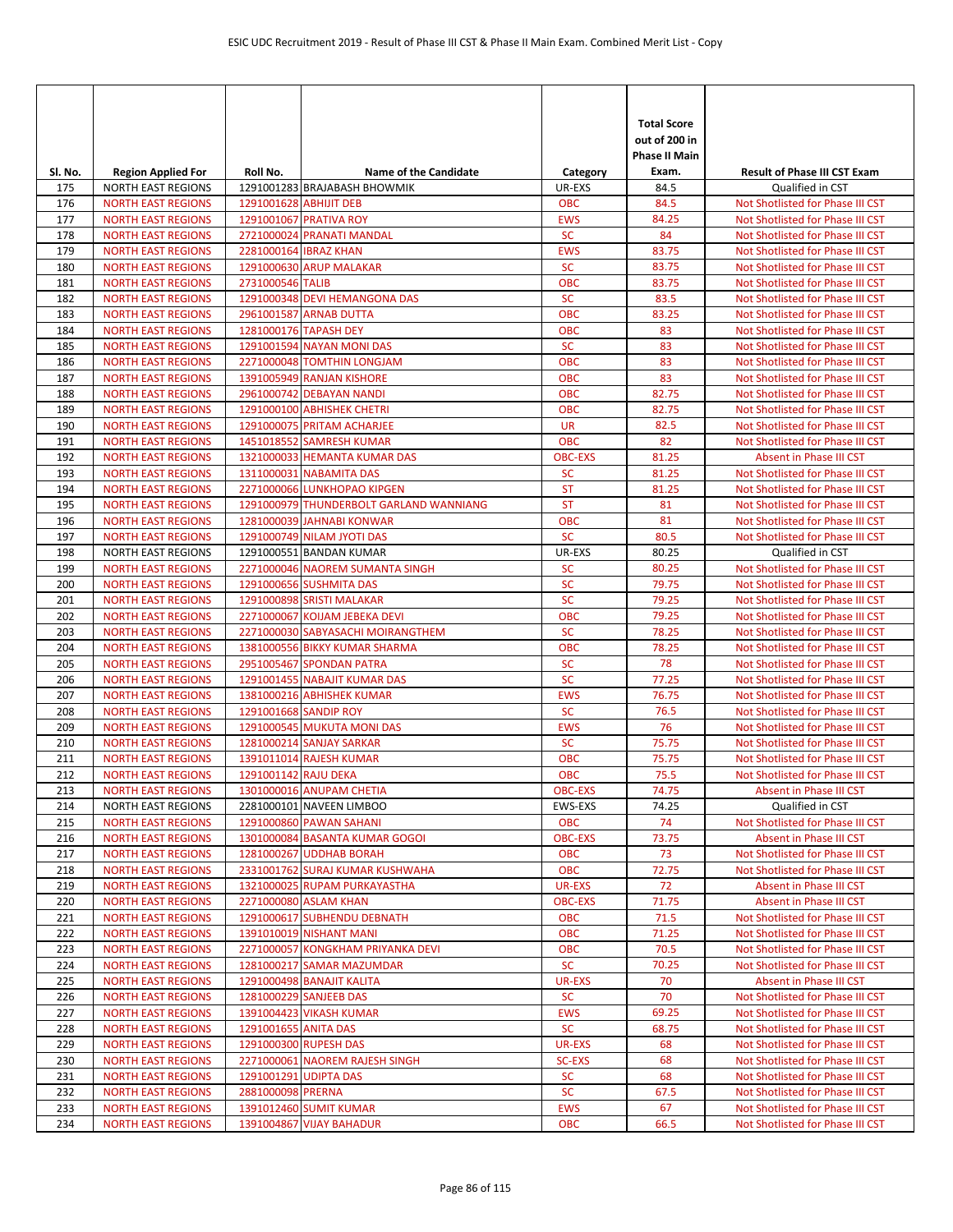| SI. No.        | <b>Region Applied For</b>                              | Roll No.               | <b>Name of the Candidate</b>                                  | Category                   | <b>Total Score</b><br>out of 200 in<br><b>Phase II Main</b><br>Exam. | <b>Result of Phase III CST Exam</b>                                  |
|----------------|--------------------------------------------------------|------------------------|---------------------------------------------------------------|----------------------------|----------------------------------------------------------------------|----------------------------------------------------------------------|
| 235            | <b>NORTH EAST REGIONS</b>                              | 1281000183 SUMIT ROY   |                                                               | <b>OBC</b>                 | 66                                                                   | Not Shotlisted for Phase III CST                                     |
| 236            | <b>NORTH EAST REGIONS</b>                              |                        | 1571000725 KALYAN BARUAH                                      | <b>UR-EXS</b>              | 64.25                                                                | Not Shotlisted for Phase III CST                                     |
| 237            | <b>NORTH EAST REGIONS</b>                              |                        | 1291001432 TH KABITA DEVI                                     | <b>OBC</b>                 | 62.5                                                                 | Not Shotlisted for Phase III CST                                     |
| 238            | <b>NORTH EAST REGIONS</b>                              |                        | 1291001333 AMARJYOTI DAS                                      | <b>SC</b>                  | 62                                                                   | Not Shotlisted for Phase III CST                                     |
| 239            | <b>NORTH EAST REGIONS</b>                              |                        | 1281000058 MAGNOLIA DAS                                       | <b>SC</b>                  | 61.25                                                                | Not Shotlisted for Phase III CST                                     |
| 240            | <b>NORTH EAST REGIONS</b>                              |                        | 1291001421 SAMIR SARKAR                                       | <b>SC</b>                  | 60.5                                                                 | Not Shotlisted for Phase III CST                                     |
| 241            | <b>NORTH EAST REGIONS</b>                              |                        | 1291000998 WASIM CHOUDHURY                                    | <b>EWS</b>                 | 60.5                                                                 | Not Shotlisted for Phase III CST                                     |
| 242            | <b>NORTH EAST REGIONS</b>                              |                        | 1291000474 SHAYAN DAS                                         | <b>SC</b>                  | 59.5                                                                 | Not Shotlisted for Phase III CST                                     |
| 243            | <b>NORTH EAST REGIONS</b>                              |                        | 1251000317 DHRUBAJYOTI BORO                                   | <b>ST-EXS</b>              | 57.75                                                                | Not Shotlisted for Phase III CST                                     |
| 244            | <b>NORTH EAST REGIONS</b>                              |                        | 2531000270 BRIJESH SINGH                                      | <b>OBC</b>                 | 57.25<br>54.75                                                       | Not Shotlisted for Phase III CST                                     |
| 245            | <b>NORTH EAST REGIONS</b>                              |                        | 1311000087 SUMIT PAITYA                                       | <b>UR-EXS</b>              | 54                                                                   | Not Shotlisted for Phase III CST<br>Not Shotlisted for Phase III CST |
| 246<br>247     | <b>NORTH EAST REGIONS</b><br><b>NORTH EAST REGIONS</b> |                        | 1291000305 DHIRAJ TALUKDAR<br>1291001530 DEBAJIT ESH          | <b>UR-EXS</b><br><b>SC</b> | 51.25                                                                | Not Shotlisted for Phase III CST                                     |
| 248            | <b>NORTH EAST REGIONS</b>                              |                        | 1281000268 SAURAV DEB                                         | <b>EWS</b>                 | 51                                                                   | Not Shotlisted for Phase III CST                                     |
| 249            | <b>NORTH EAST REGIONS</b>                              |                        | 2281000139 DEIWOMSA SHYLLA                                    | ST-EXS                     | 50.75                                                                | Not Shotlisted for Phase III CST                                     |
| 250            | <b>NORTH EAST REGIONS</b>                              | 2241002569 AJAY SINGH  |                                                               | <b>UR-EXS</b>              | 49                                                                   | Not Shotlisted for Phase III CST                                     |
| 251            | <b>NORTH EAST REGIONS</b>                              |                        | 2431000639 HRISHI TRIPATHI                                    | <b>EWS</b>                 | 43.25                                                                | Not Shotlisted for Phase III CST                                     |
| 252            | <b>NORTH EAST REGIONS</b>                              |                        | 1291000071 L HENKHOLAL                                        | ST-EXS                     | 42.5                                                                 | Not Shotlisted for Phase III CST                                     |
| 253            | <b>NORTH EAST REGIONS</b>                              |                        | 2721000088 SANJIB SAHA                                        | <b>UR-EXS</b>              | 37.25                                                                | Not Shotlisted for Phase III CST                                     |
| 254            | <b>NORTH EAST REGIONS</b>                              | 1451020016 G K VAIPHEI |                                                               | ST-EXS                     | 32.75                                                                | Not Shotlisted for Phase III CST                                     |
| $\mathbf{1}$   | ORISSA                                                 |                        | 2341000535 PRAKASH KUMAR KHUNTIA                              | UR                         | 154.75                                                               | Qualified in CST                                                     |
| $\overline{2}$ | ORISSA                                                 |                        | 2331002214 PRASANJEET MISHRA                                  | UR                         | 150.75                                                               | Qualified in CST                                                     |
| 3              | <b>ORISSA</b>                                          |                        | 2331001948 ANTARYAMI BEHERA                                   | <b>OBC</b>                 | 150.5                                                                | Absent in Phase III CST                                              |
| 4              | ORISSA                                                 |                        | 2311000150 KAILASH CHANDRA SEN                                | UR                         | 149.75                                                               | Qualified in CST                                                     |
| 5              | <b>ORISSA</b>                                          |                        | 2331000594 LIPUN BEHERA                                       | <b>OBC</b>                 | 146                                                                  | Absent in Phase III CST                                              |
| 6              | ORISSA                                                 |                        | 2341000551 SAMIR KUMAR DALEI                                  | UR                         | 145.5                                                                | Qualified in CST                                                     |
| 7              | ORISSA                                                 |                        | 2341000377 SUSHREE SANGITA MOHAPATRA                          | UR                         | 144.75                                                               | Qualified in CST                                                     |
| 8              | <b>ORISSA</b>                                          |                        | 2331000222 SUBHASMITA TRIPATHY                                | <b>UR</b>                  | 143.75                                                               | Not Qualified in CST                                                 |
| 9              | ORISSA                                                 |                        | 2341000682 DIPAK KUMAR BANIK                                  | EWS                        | 143.25                                                               | Qualified in CST                                                     |
| 10             | ORISSA                                                 |                        | 2331001655 DEEPTI RANI PANDA                                  | UR                         | 143                                                                  | Qualified in CST                                                     |
| 11             | <b>ORISSA</b>                                          |                        | 2331001144 PRIYANKA SAHOO                                     | <b>OBC</b>                 | 141                                                                  | Absent in Phase III CST                                              |
| 12             | ORISSA                                                 |                        | 2331001084 NITISHA SAHOO                                      | OBC                        | 140.25                                                               | Qualified in CST                                                     |
| 13             | ORISSA                                                 |                        | 2361000160 SABASTEE SAHOO                                     | OBC                        | 139.75                                                               | Qualified in CST                                                     |
| 14             | ORISSA                                                 |                        | 2371000047 SACHINANDAN SRIVAS                                 | OBC                        | 138.5                                                                | Qualified in CST                                                     |
| 15             | <b>ORISSA</b>                                          |                        | 2331001917 SUMANA DAS                                         | <b>OBC</b>                 | 137.5                                                                | Absent in Phase III CST                                              |
| 16             | ORISSA                                                 |                        | 2331001093 RAKESH KUMAR MEKAP                                 | EWS                        | 137                                                                  | Qualified in CST                                                     |
| 17             | ORISSA                                                 |                        | 2331001690 JEEBANJYOTI JENA                                   | EWS                        | 136.75                                                               | Qualified in CST                                                     |
| 18             | ORISSA                                                 |                        | 2331002020 ALAKA PRIYADARSHINI                                | <b>UR</b>                  | 136.5                                                                | Qualified in CST                                                     |
| 19             | ORISSA                                                 |                        | 2331002869 SHAKTI SWARUP MITRA                                | UR                         | 136.25                                                               | Qualified in CST                                                     |
| 20             | <b>ORISSA</b>                                          |                        | 2331001394 PLABAN SATAPATHY                                   | <b>UR</b>                  | 135.5                                                                | Not Qualified in CST                                                 |
| 21             | ORISSA                                                 |                        | 2341000094 PRAYASI BEHERA                                     | OBC                        | 135.5                                                                | Qualified in CST                                                     |
| 22             | ORISSA                                                 |                        | 2361000286 LATA AGRAWAL                                       | UR                         | 135.25                                                               | Qualified in CST                                                     |
| 23             | <b>ORISSA</b>                                          |                        | 2331002407 LAXMIPRIYA SWAIN                                   | <b>EWS</b>                 | 135                                                                  | Absent in Phase III CST                                              |
| 24             | ORISSA                                                 |                        | 2331002442 AMIR KUMAR GURU                                    | EWS                        | 134.75                                                               | Qualified in CST                                                     |
| 25             | ORISSA                                                 |                        | 2331002249 ADYADIPA ACHARYA                                   | EWS                        | 133.75                                                               | Qualified in CST                                                     |
| 26             | <b>ORISSA</b>                                          |                        | 2361000269 TRILOCHAN MAHANTA                                  | <b>UR</b>                  | 133.5                                                                | Not Qualified in CST                                                 |
| 27             | ORISSA                                                 |                        | 2331001594 TUSHARKANTA SAHOO                                  | OBC                        | 133.25                                                               | Qualified in CST                                                     |
| 28             | ORISSA                                                 |                        | 2341000229 LIPSA MAHARANA                                     | UR                         | 133                                                                  | Qualified in CST                                                     |
| 29             | ORISSA                                                 |                        | 2331002743 PREETI PRAGYAN TRIPATHY                            | <b>EWS</b>                 | 132.75                                                               | Qualified in CST                                                     |
| 30             | <b>ORISSA</b>                                          |                        | 2311000082 ADITYA RANJAN                                      | <b>OBC</b>                 | 132.5                                                                | Absent in Phase III CST                                              |
| 31             | ORISSA                                                 |                        | 2331000141 SAROJ KUMAR SAHU                                   | OBC                        | 132.5                                                                | Qualified in CST                                                     |
| 32             | <b>ORISSA</b>                                          | 2341000651 RABI BARAL  |                                                               | <b>EWS</b>                 | 131.75                                                               | Not Qualified in CST                                                 |
| 33             | <b>ORISSA</b>                                          |                        | 2331001247 SAROJKANTA NAYAK                                   | <b>OBC</b>                 | 131.5                                                                | Absent in Phase III CST                                              |
| 34             | ORISSA                                                 |                        | 2331002640 NIRAKAR PANIGRAHI                                  | UR                         | 131.5                                                                | Qualified in CST                                                     |
| 35             | <b>ORISSA</b>                                          |                        | 2321000012 SUBHRATA BARAD                                     | <b>OBC</b>                 | 131.25                                                               | Absent in Phase III CST                                              |
| 36             | <b>ORISSA</b>                                          |                        | 2331002025 RUDRA ADITYA MOHANTY                               | <b>UR</b>                  | 131.25                                                               | Not Qualified in CST                                                 |
| 37<br>38       | <b>ORISSA</b>                                          |                        | 2331002206 DEEPAK KUMAR MALLICK<br>2331000032 GOBARDHAN SAHOO | <b>EWS</b><br>UR           | 131.25<br>130.75                                                     | Absent in Phase III CST<br>Qualified in CST                          |
| 39             | ORISSA<br>ORISSA                                       |                        | 2341000494 BIKASH KUMAR KHUNTIA                               | UR                         | 129.75                                                               | Qualified in CST                                                     |
| 40             | <b>ORISSA</b>                                          |                        | 2331001653 ROSALINI SAHU                                      | <b>OBC</b>                 | 129                                                                  | Not Qualified in CST                                                 |
|                |                                                        |                        |                                                               |                            |                                                                      |                                                                      |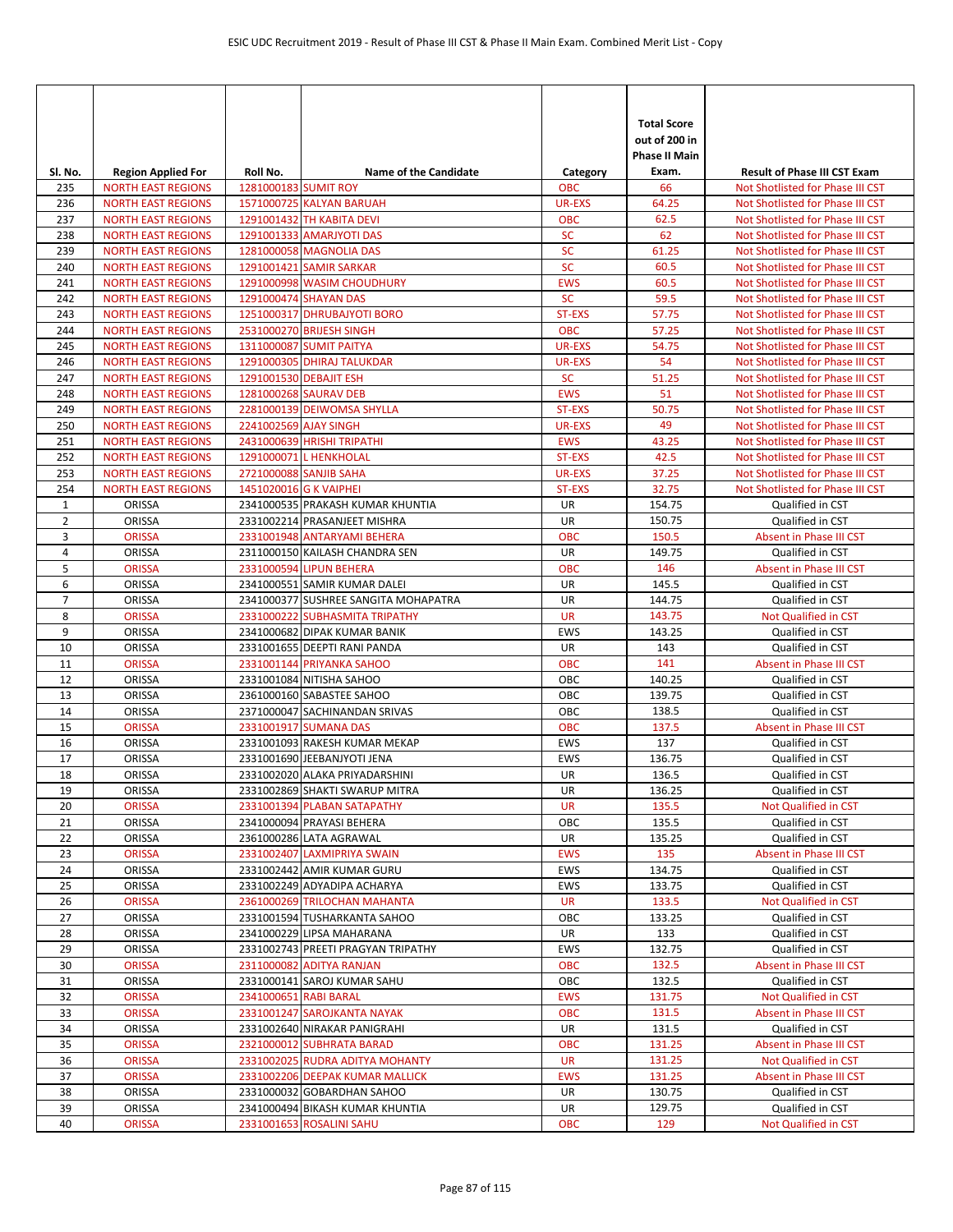| SI. No.  | <b>Region Applied For</b> | Roll No.              | <b>Name of the Candidate</b>                                 | Category                 | <b>Total Score</b><br>out of 200 in<br><b>Phase II Main</b><br>Exam. | <b>Result of Phase III CST Exam</b>         |
|----------|---------------------------|-----------------------|--------------------------------------------------------------|--------------------------|----------------------------------------------------------------------|---------------------------------------------|
| 41       | ORISSA                    |                       | 2331001976 NITISH KUMAR JHA                                  | <b>UR</b>                | 128.75                                                               | Qualified in CST                            |
| 42       | ORISSA                    |                       | 2331001712 NAYAN KANTA SAHOO                                 | UR                       | 128.25                                                               | Qualified in CST                            |
| 43       | ORISSA                    |                       | 2361000200 RAKESH TRIPATHY                                   | UR                       | 128.25                                                               | Qualified in CST                            |
| 44       | ORISSA                    |                       | 2331002707 PREMANJAN ROUT                                    | ОВС                      | 128.25                                                               | Qualified in CST                            |
| 45       | <b>ORISSA</b>             |                       | 2331001083 CHAKRADHAR SAHU                                   | <b>OBC</b>               | 128                                                                  | Absent in Phase III CST                     |
| 46       | ORISSA                    |                       | 2331002667 GAYATRI MAHANTA                                   | OBC                      | 127.75                                                               | Qualified in CST                            |
| 47       | ORISSA                    |                       | 2331000630 BHARAT BHUSAN MOHAPATRA                           | UR                       | 127.5                                                                | Qualified in CST                            |
| 48       | ORISSA                    |                       | 2331000101 PADMANAVA SAHOO                                   | OBC                      | 127.25                                                               | Qualified in CST                            |
| 49       | ORISSA                    |                       | 2341000208 MANOJ KUMAR DASH                                  | <b>UR</b>                | 127.25                                                               | Qualified in CST                            |
| 50       | <b>ORISSA</b>             |                       | 2321000218 SUBHASHREE PADHY                                  | <b>UR</b>                | 127                                                                  | Qualified in CST                            |
| 51       | <b>ORISSA</b>             |                       | 2371000197 LOHITAKSHYA PANDIA                                | <b>UR</b>                | 126.75                                                               | Not Qualified in CST                        |
| 52<br>53 | ORISSA                    |                       | 2331001805 JANMESH DASH                                      | UR                       | 126.5                                                                | Qualified in CST                            |
| 54       | <b>ORISSA</b><br>ORISSA   | 2331001377 LIZA BISOI | 2361000279 BIBHUTI BHUSAN KAR                                | <b>OBC</b><br><b>EWS</b> | 126.5<br>126.25                                                      | Not Qualified in CST<br>Qualified in CST    |
| 55       | <b>ORISSA</b>             |                       | 2331001445 ABANTI NAYAK                                      | <b>UR</b>                | 126                                                                  | Absent in Phase III CST                     |
| 56       | <b>ORISSA</b>             |                       | 2331000802 SUBHASREE MOHANTY                                 | <b>EWS</b>               | 125.75                                                               | Not Qualified in CST                        |
| 57       | ORISSA                    |                       | 2391000054 GYANAPRIYA PANDA                                  | UR                       | 125.75                                                               | Qualified in CST                            |
| 58       | ORISSA                    |                       | 2361000145 RITIKA MOHANTA                                    | UR                       | 125.5                                                                | Qualified in CST                            |
| 59       | ORISSA                    |                       | 2311000049 JEEVAN JYOTI PARIDA                               | <b>UR</b>                | 124.75                                                               | Qualified in CST                            |
| 60       | ORISSA                    |                       | 2371000301 RANJIT PADHIARY                                   | UR                       | 124.5                                                                | Qualified in CST                            |
| 61       | ORISSA                    |                       | 2331002774 BISWAJIT ROUT                                     | UR                       | 124.5                                                                | Qualified in CST                            |
| 62       | ORISSA                    |                       | 2321000115 SAGAR MAHARANA                                    | OBC                      | 124.5                                                                | Qualified in CST                            |
| 63       | ORISSA                    |                       | 2361000338 LIPIKA SAMAL                                      | <b>EWS</b>               | 124.25                                                               | Qualified in CST                            |
| 64       | ORISSA                    |                       | 2331002789 ANURUP JENA                                       | UR                       | 124.25                                                               | Qualified in CST                            |
| 65       | <b>ORISSA</b>             |                       | 2331000814 SUMEET KUMAR PRADHAN                              | <b>SC</b>                | 123.75                                                               | Absent in Phase III CST                     |
| 66       | ORISSA                    |                       | 1801000297 LAKSHMIKANT BEHERA                                | OBC                      | 123.75                                                               | Qualified in CST                            |
| 67       | <b>ORISSA</b>             |                       | 2331002274 SOUBHAGYA RANJAN MOHANTY                          | <b>EWS</b>               | 123.75                                                               | Absent in Phase III CST                     |
| 68       | <b>ORISSA</b>             |                       | 2331001420 SUBHENDU KUMAR PRUSTY                             | <b>UR</b>                | 123.5                                                                | Absent in Phase III CST                     |
| 69       | ORISSA                    |                       | 2331000277 AMIT KUMAR NAYAK                                  | OBC                      | 123.5                                                                | Qualified in CST                            |
| 70       | ORISSA                    |                       | 2331001421 SAROJ KUMAR PADHI                                 | UR                       | 123.25                                                               | Qualified in CST                            |
| 71       | ORISSA                    |                       | 2331000372 MANAS BEHERA                                      | OBC                      | 123.25                                                               | Qualified in CST                            |
| 72       | ORISSA                    |                       | 2341000020 PRITI RANJAN SATAPATHY                            | <b>EWS</b>               | 123                                                                  | Qualified in CST                            |
| 73       | <b>ORISSA</b>             |                       | 2331001802 SASEEMA BARAL                                     | <b>UR</b>                | 122.75                                                               | Not Qualified in CST                        |
| 74       | ORISSA                    |                       | 2331000178 ABHISHEK KUMAR BEHERA                             | SC                       | 122.75                                                               | Qualified in CST                            |
| 75       | ORISSA                    |                       | 2311000209 ANIL KUMAR PANIGRAHI                              | UR                       | 122.75                                                               | Qualified in CST                            |
| 76       | ORISSA                    |                       | 2331002921 AKASH KUMAR MISHRA                                | <b>UR</b>                | 122.5                                                                | Qualified in CST                            |
| 77<br>78 | ORISSA<br><b>ORISSA</b>   |                       | 2341000081 NUTAN SINGH<br>1251000697 SANJAYA KUMAR SAHOO     | <b>EWS</b><br>OBC-EXS    | 122.5<br>122                                                         | Qualified in CST<br>Qualified in CST        |
| 79       | ORISSA                    |                       | 2331001630 PRIYABRATA BEHERA                                 | UR                       | 122                                                                  | Qualified in CST                            |
| 80       | ORISSA                    |                       | 2331000658 DIBYADATTA DALEI                                  | SC                       | 122                                                                  | Qualified in CST                            |
| 81       | ORISSA                    |                       | 2331001824 SAUMYASHRI MOHAPATRA                              | EWS                      | 121.75                                                               | Qualified in CST                            |
| 82       | ORISSA                    |                       | 2331000791 CHINMAY KUMAR JENA                                | UR                       | 121.5                                                                | Qualified in CST                            |
| 83       | ORISSA                    |                       | 2331002717 SOUMYA RANJAN SAHOO                               | OBC                      | 121.5                                                                | Qualified in CST                            |
| 84       | ORISSA                    |                       | 2331001804 BIJAYINI DAS                                      | UR                       | 121.5                                                                | Qualified in CST                            |
| 85       | ORISSA                    |                       | 2371000154 JUBRAJ SAHU                                       | ОВС                      | 121.25                                                               | Qualified in CST                            |
| 86       | <b>ORISSA</b>             |                       | 2331000311 RASMITA KUMARI ACHARYA                            | <b>UR</b>                | 121.25                                                               | Not Shotlisted for Phase III CST            |
| 87       | <b>ORISSA</b>             |                       | 2331001635 SOUMYA SURAJITA SAHOO                             | UR                       | 121.25                                                               | Not Shotlisted for Phase III CST            |
| 88       | <b>ORISSA</b>             |                       | 2331001942 RAJAN PANDA                                       | <b>UR</b>                | 121.25                                                               | Not Shotlisted for Phase III CST            |
| 89       | <b>ORISSA</b>             |                       | 2341000668 PRAVASINI BHUYAN                                  | <b>UR</b>                | 121                                                                  | Not Shotlisted for Phase III CST            |
| 90       | <b>ORISSA</b>             |                       | 2331001687 GAUTAM MOHANTY                                    | <b>UR</b>                | 121                                                                  | Not Shotlisted for Phase III CST            |
| 91       | <b>ORISSA</b>             |                       | 2331000225 SUBHALAXMI SENAPATI                               | <b>UR</b>                | 120.5                                                                | Not Shotlisted for Phase III CST            |
| 92       | <b>ORISSA</b>             |                       | 2331000893 RAJAT KUMAR DALAI                                 | <b>SC</b>                | 120.5                                                                | Absent in Phase III CST                     |
| 93       | ORISSA                    |                       | 2341000171 BINOD KUMAR DASH                                  | EWS                      | 120.5                                                                | Qualified in CST                            |
| 94       | <b>ORISSA</b>             |                       | 1251000390 PRADEEP KUMAR LENKA                               | UR-EXS                   | 120                                                                  | Absent in Phase III CST                     |
| 95       | <b>ORISSA</b>             |                       | 2331000649 BARSABANYASINI SWAIN                              | <b>EWS</b>               | 120                                                                  | Not Qualified in CST                        |
| 96       | ORISSA                    |                       | 2331000840 BIKAS MOHAPATRA                                   | <b>EWS</b>               | 120                                                                  | Qualified in CST                            |
| 97       | <b>ORISSA</b>             |                       | 2361000034 RASHMI RANJAN PATRA                               | <b>SC</b>                | 119.75                                                               | Not Qualified in CST                        |
| 98<br>99 | <b>ORISSA</b>             |                       | 2331000742 SUBHASHREE NAYAK                                  | <b>UR</b>                | 119.5<br>119.5                                                       | Not Shotlisted for Phase III CST            |
| 100      | ORISSA<br><b>ORISSA</b>   |                       | 2341000401 DIPTIMAYEE SINGH<br>2331000350 NUTANA NANDA PADHY | EWS<br><b>EWS</b>        | 119.25                                                               | Qualified in CST<br>Absent in Phase III CST |
|          |                           |                       |                                                              |                          |                                                                      |                                             |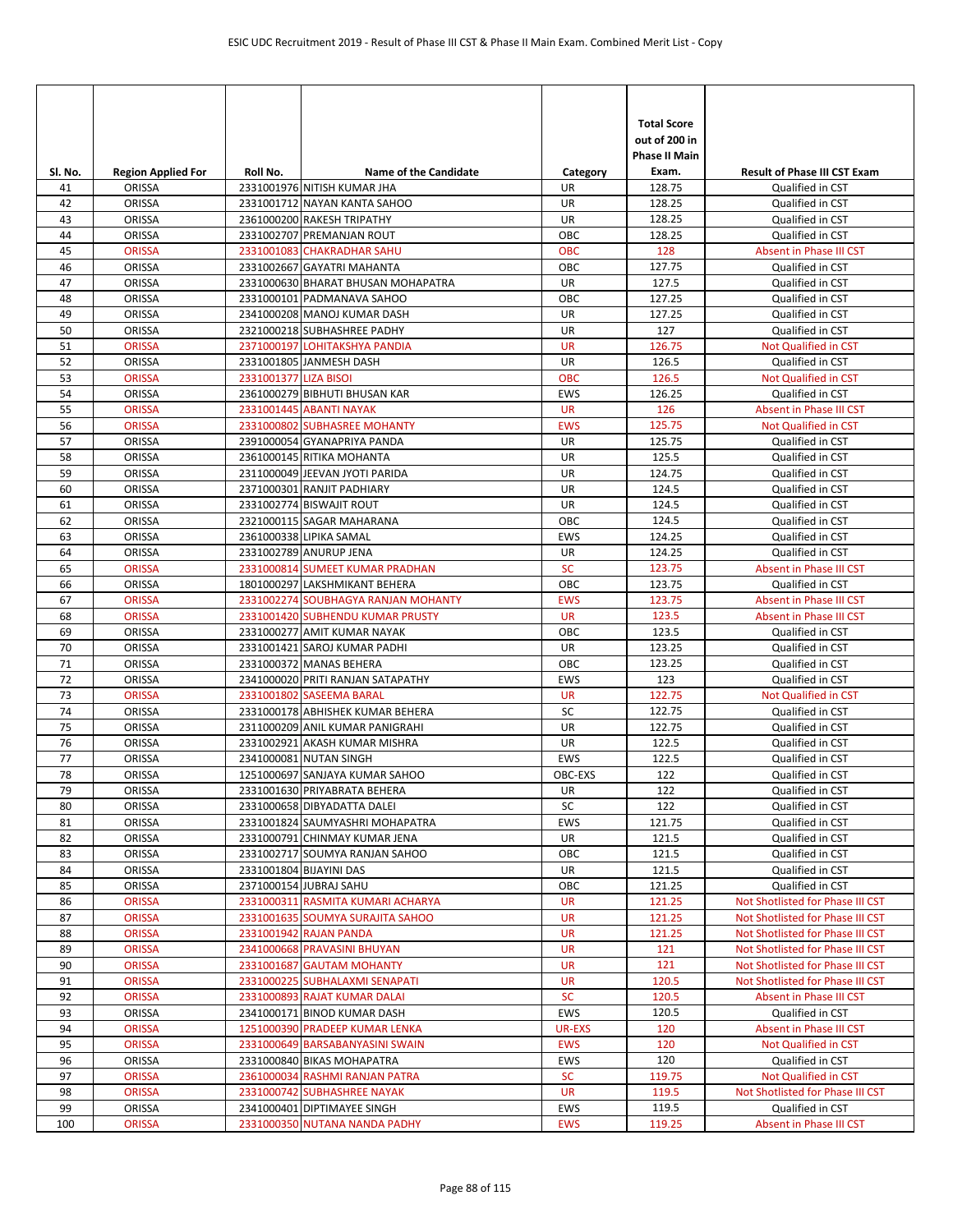| SI. No.    | <b>Region Applied For</b>      | Roll No.             | <b>Name of the Candidate</b>                                    | Category                | <b>Total Score</b><br>out of 200 in<br><b>Phase II Main</b><br>Exam. | <b>Result of Phase III CST Exam</b>                                  |
|------------|--------------------------------|----------------------|-----------------------------------------------------------------|-------------------------|----------------------------------------------------------------------|----------------------------------------------------------------------|
| 101        | <b>ORISSA</b>                  |                      | 2311000083 LALATENDU HOTA                                       | <b>UR</b>               | 119.25                                                               | Not Shotlisted for Phase III CST                                     |
| 102        | ORISSA                         |                      | 2331000926 BANAJ KUMAR SINGH                                    | OBC                     | 119                                                                  | Qualified in CST                                                     |
| 103        | ORISSA                         |                      | 2331000254 BISWAJIT PARIDA                                      | <b>EWS</b>              | 119                                                                  | Qualified in CST                                                     |
| 104        | ORISSA                         |                      | 2331000620 SIDHARTHA SHANKAR SAHU                               | OBC                     | 119                                                                  | Qualified in CST                                                     |
| 105        | <b>ORISSA</b>                  |                      | 2331002137 SUSHREE PAYAL BARIK                                  | <b>OBC</b>              | 119                                                                  | <b>Not Qualified in CST</b>                                          |
| 106        | <b>ORISSA</b>                  |                      | 2331001642 SUBHASHREE MOHANTY                                   | <b>UR</b>               | 119                                                                  | Not Shotlisted for Phase III CST                                     |
| 107        | <b>ORISSA</b>                  |                      | 2331002919 ROJALIN NANDI                                        | <b>UR</b>               | 118.5                                                                | Not Shotlisted for Phase III CST                                     |
| 108        | <b>ORISSA</b>                  |                      | 2331001894 ROSALIN PRUSTY                                       | <b>OBC</b>              | 118.25                                                               | Not Qualified in CST                                                 |
| 109        | ORISSA                         |                      | 2331002589 PURNA CHANDRA PRADHAN                                | OBC                     | 118                                                                  | Qualified in CST                                                     |
| 110        | <b>ORISSA</b>                  |                      | 2341000316 MONALISA SAMAL                                       | SC                      | 117.5                                                                | Qualified in CST                                                     |
| 111        | <b>ORISSA</b>                  |                      | 2331000647 PRATIVA PARIDA                                       | <b>UR</b>               | 117.5                                                                | Not Shotlisted for Phase III CST                                     |
| 112        | <b>ORISSA</b>                  |                      | 2361000327 CHANDRABHANU PATTNAIK                                | <b>UR</b>               | 117.5                                                                | Not Shotlisted for Phase III CST                                     |
| 113        | <b>ORISSA</b>                  |                      | 2341000385 MALAYA KUMAR DAS                                     | <b>UR</b>               | 117.5                                                                | Not Shotlisted for Phase III CST<br><b>Absent in Phase III CST</b>   |
| 114<br>115 | <b>ORISSA</b><br><b>ORISSA</b> |                      | 2331001270 SONALI MALLICK<br>2331001732 PRIYADARSHINI TRIPATHY  | <b>EWS</b><br><b>UR</b> | 117.25<br>117.25                                                     | Not Shotlisted for Phase III CST                                     |
| 116        | <b>ORISSA</b>                  |                      | 2331002229 SANSKRUTI DASH                                       | <b>UR</b>               | 116                                                                  | Not Shotlisted for Phase III CST                                     |
| 117        | <b>ORISSA</b>                  |                      | 2331002496 MANGI NEELIMA                                        | <b>UR</b>               | 115.75                                                               | Not Shotlisted for Phase III CST                                     |
| 118        | ORISSA                         |                      | 2331001296 UMAKANTA BEHERA                                      | OBC                     | 115.5                                                                | Qualified in CST                                                     |
| 119        | ORISSA                         |                      | 2331001072 KAMALA DASH                                          | <b>EWS</b>              | 115.25                                                               | Qualified in CST                                                     |
| 120        | ORISSA                         |                      | 2331002537 SOUBHAGYA SURAVI                                     | <b>EWS</b>              | 115.25                                                               | Qualified in CST                                                     |
| 121        | ORISSA                         |                      | 2321000279 ASWINA KUMAR BEHERA                                  | SC                      | 115                                                                  | Qualified in CST                                                     |
| 122        | <b>ORISSA</b>                  |                      | 2331000693 AKASH KUMAR TRIPATHY                                 | <b>UR</b>               | 114.5                                                                | Not Shotlisted for Phase III CST                                     |
| 123        | ORISSA                         |                      | 2331001970 RAKESH KUMAR GOCHHAYAT                               | <b>EWS</b>              | 114.25                                                               | Qualified in CST                                                     |
| 124        | <b>ORISSA</b>                  |                      | 2331002302 JYOTISHREE SANGITA SAHU                              | <b>OBC</b>              | 114.25                                                               | Not Shotlisted for Phase III CST                                     |
| 125        | <b>ORISSA</b>                  |                      | 2321000207 SUBASINI REDDY N                                     | <b>UR</b>               | 114                                                                  | Not Shotlisted for Phase III CST                                     |
| 126        | <b>ORISSA</b>                  |                      | 2331002773 ALOK KUMAR NAYAK                                     | <b>UR</b>               | 114                                                                  | Not Shotlisted for Phase III CST                                     |
| 127        | <b>ORISSA</b>                  |                      | 2311000114 ANITA PRADHAN                                        | <b>UR</b>               | 114                                                                  | Not Shotlisted for Phase III CST                                     |
| 128        | ORISSA                         |                      | 2341000506 RANJAN KUMAR BEHERA                                  | OBC-EXS                 | 113.5                                                                | Qualified in CST                                                     |
| 129        | <b>ORISSA</b>                  |                      | 2311000252 SONALI PADHIARY                                      | <b>OBC</b>              | 113.5                                                                | Not Shotlisted for Phase III CST                                     |
| 130        | <b>ORISSA</b>                  |                      | 2331001720 ABHIPSA MOHARANA                                     | <b>OBC</b>              | 113.25                                                               | Not Shotlisted for Phase III CST                                     |
| 131        | <b>ORISSA</b>                  |                      | 2331002782 JYOTI MISHRA                                         | <b>UR</b>               | 113                                                                  | Not Shotlisted for Phase III CST                                     |
| 132        | <b>ORISSA</b>                  | 2331001769 JULI SAHU |                                                                 | <b>OBC</b>              | 113                                                                  | Not Shotlisted for Phase III CST                                     |
| 133        | ORISSA                         |                      | 2371000211 ABHIJEET MANDAL                                      | SC                      | 113                                                                  | Qualified in CST                                                     |
| 134        | <b>ORISSA</b>                  |                      | 2331002494 DEBASMITA TRIPATHY                                   | <b>UR</b>               | 112.5                                                                | Not Shotlisted for Phase III CST                                     |
| 135        | <b>ORISSA</b>                  |                      | 2331001390 ANITA MALLIK                                         | <b>UR</b>               | 112.5                                                                | Not Shotlisted for Phase III CST                                     |
| 136        | <b>ORISSA</b>                  |                      | 2331000052 SUSHREE KIRAN BISWAL                                 | <b>UR</b>               | 112.5                                                                | Not Shotlisted for Phase III CST                                     |
| 137        | ORISSA                         |                      | 2331000509 JITENDRA KUMAR BEHERA<br>2321000314 PRAJASMITA PADHY | SC<br><b>UR</b>         | 112.5                                                                | Qualified in CST                                                     |
| 138        | <b>ORISSA</b>                  |                      | 2331000248 TAPAN KUMAR MOHAPATRA                                | <b>UR</b>               | 112.25<br>112                                                        | Not Shotlisted for Phase III CST<br>Not Shotlisted for Phase III CST |
| 139<br>140 | <b>ORISSA</b><br>ORISSA        |                      | 2361000236 LEE RAVI TOPPO                                       | <b>ST</b>               | 111.75                                                               | Qualified in CST                                                     |
| 141        | <b>ORISSA</b>                  |                      | 2331002874 HARAPRIYA MAHARANA                                   | <b>UR</b>               | 111.75                                                               | Not Shotlisted for Phase III CST                                     |
| 142        | ORISSA                         |                      | 2341000050 RAJESH KUMAR DAS                                     | SC                      | 111.75                                                               | Qualified in CST                                                     |
| 143        | <b>ORISSA</b>                  |                      | 2311000143 UDAYA BEHERA                                         | OBC-PC                  | 111.25                                                               | Not Shotlisted for Phase III CST                                     |
| 144        | <b>ORISSA</b>                  |                      | 2331000158 JNANAJYOTI KATHUA                                    | <b>OBC</b>              | 111.25                                                               | Not Shotlisted for Phase III CST                                     |
| 145        | <b>ORISSA</b>                  |                      | 2341000263 RATIRANJAN SAHOO                                     | <b>OBC</b>              | 111.25                                                               | Not Shotlisted for Phase III CST                                     |
| 146        | <b>ORISSA</b>                  |                      | 2311000008 AJIT KUMAR SAHOO                                     | <b>UR-EXS</b>           | 111                                                                  | <b>Absent in Phase III CST</b>                                       |
| 147        | <b>ORISSA</b>                  |                      | 2331002094 DIBYAPRAKASH ROUT                                    | <b>UR</b>               | 111                                                                  | Not Shotlisted for Phase III CST                                     |
| 148        | ORISSA                         |                      | 2331002638 SANTOSH KUMAR BADHEI                                 | SC                      | 110.75                                                               | Qualified in CST                                                     |
| 149        | <b>ORISSA</b>                  |                      | 2361000196 SHAILESH SUNIT KULLU                                 | <b>ST</b>               | 110.75                                                               | Not Qualified in CST                                                 |
| 150        | <b>ORISSA</b>                  |                      | 2331002700 LALUPRASAD SAHOO                                     | OBC                     | 110.5                                                                | Not Shotlisted for Phase III CST                                     |
| 151        | <b>ORISSA</b>                  |                      | 2331001176 PULAK SATAPATHY                                      | <b>UR</b>               | 110.5                                                                | Not Shotlisted for Phase III CST                                     |
| 152        | <b>ORISSA</b>                  |                      | 2331002146 SUBHAM SUBHASISH MISHRA                              | <b>EWS</b>              | 110.5                                                                | Absent in Phase III CST                                              |
| 153        | <b>ORISSA</b>                  |                      | 2331001918 PRABHATI SAHOO                                       | <b>OBC</b>              | 110                                                                  | Not Shotlisted for Phase III CST                                     |
| 154        | <b>ORISSA</b>                  |                      | 2371000244 RAJSUMAN SRIVAS                                      | <b>OBC</b>              | 110                                                                  | Not Shotlisted for Phase III CST                                     |
| 155        | <b>ORISSA</b>                  |                      | 2331002861 PREETAM SAGAR PANIGRAHI                              | UR                      | 110                                                                  | Not Shotlisted for Phase III CST                                     |
| 156        | ORISSA                         |                      | 2331001598 CHIRANJIB BISWAL                                     | <b>EWS</b>              | 110                                                                  | Qualified in CST                                                     |
| 157        | <b>ORISSA</b>                  |                      | 2331000104 ABINASH DAS                                          | <b>OBC</b>              | 110                                                                  | Not Shotlisted for Phase III CST                                     |
| 158        | ORISSA                         |                      | 2311000116 JANMEJOY PADHI                                       | UR-EXS                  | 109.75                                                               | Qualified in CST                                                     |
| 159        | <b>ORISSA</b>                  |                      | 2331000932 IPSITA MOHAPATRA                                     | UR                      | 109.5                                                                | Not Shotlisted for Phase III CST                                     |
| 160        | <b>ORISSA</b>                  |                      | 2321000338 ARUNA KUMAR BEHERA                                   | <b>OBC</b>              | 109.25                                                               | Not Shotlisted for Phase III CST                                     |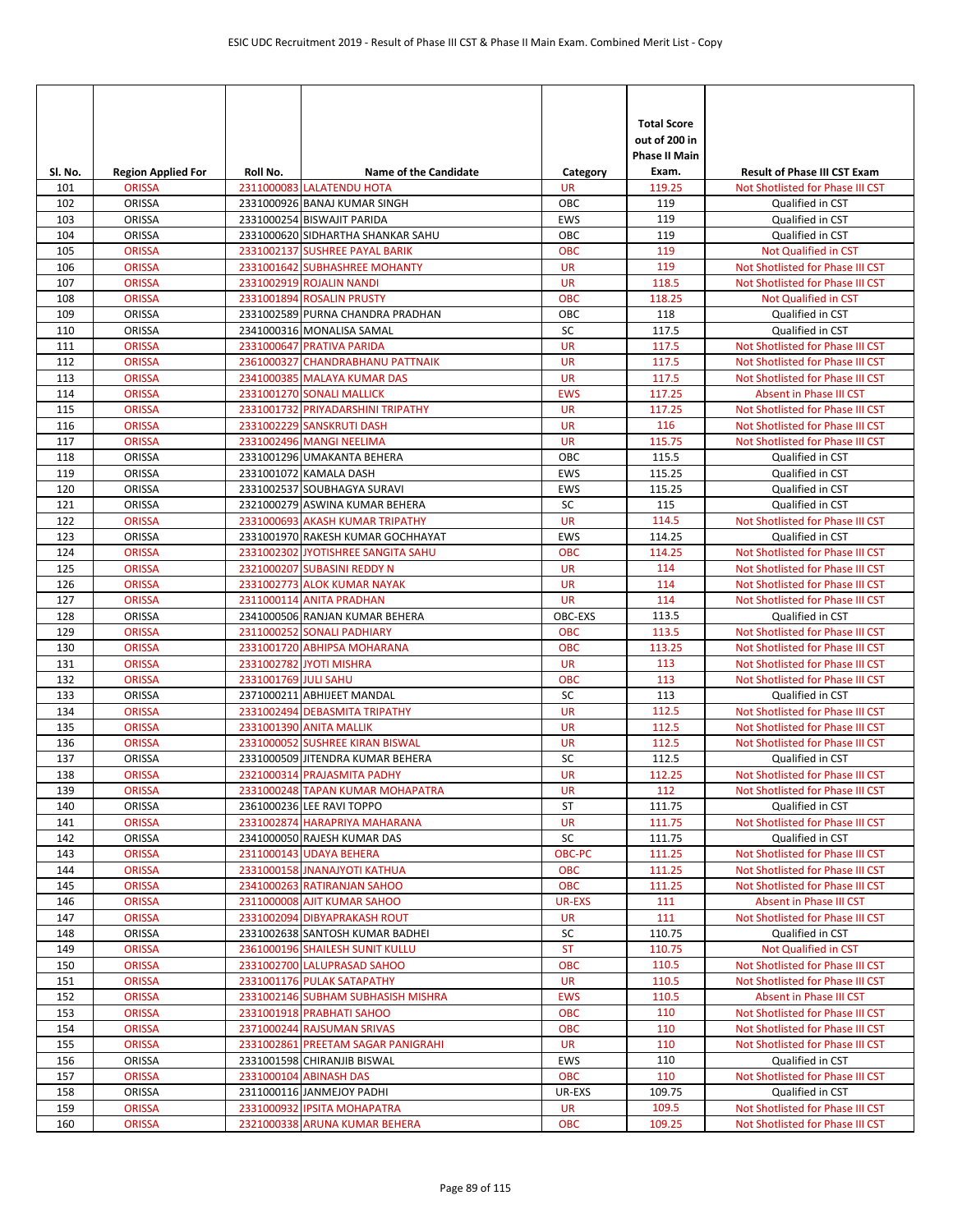| SI. No.    | <b>Region Applied For</b>      | Roll No.            | <b>Name of the Candidate</b>                                   | Category                | <b>Total Score</b><br>out of 200 in<br><b>Phase II Main</b><br>Exam. | <b>Result of Phase III CST Exam</b>                  |
|------------|--------------------------------|---------------------|----------------------------------------------------------------|-------------------------|----------------------------------------------------------------------|------------------------------------------------------|
| 161        | <b>ORISSA</b>                  |                     | 2361000089 SONALI BISOI                                        | EWS                     | 109                                                                  | Qualified in CST                                     |
| 162        | <b>ORISSA</b>                  |                     | 2331000977 GIRIJA SANKAR NAYAK                                 | OBC                     | 109                                                                  | Not Shotlisted for Phase III CST                     |
| 163        | <b>ORISSA</b>                  |                     | 2331000197 MONICA PATNAIK                                      | <b>UR</b>               | 108.75                                                               | Not Shotlisted for Phase III CST                     |
| 164        | <b>ORISSA</b>                  |                     | 2351000075 MUKESH KUMAR RATH                                   | <b>UR</b>               | 108.5                                                                | Not Shotlisted for Phase III CST                     |
| 165        | <b>ORISSA</b>                  |                     | 2331001540 AVIJIT PANDA                                        | <b>UR</b>               | 108.25                                                               | Not Shotlisted for Phase III CST                     |
| 166        | <b>ORISSA</b>                  |                     | 2341000673 AJIT KUMAR MITRA                                    | UR-EXS                  | 108                                                                  | Qualified in CST                                     |
| 167        | <b>ORISSA</b>                  |                     | 2321000386 BANISHREE SAHU                                      | <b>UR</b>               | 108                                                                  | Not Shotlisted for Phase III CST                     |
| 168        | <b>ORISSA</b>                  |                     | 2331001398 JOGAMAYA PATRA                                      | <b>OBC</b>              | 108                                                                  | Not Shotlisted for Phase III CST                     |
| 169        | <b>ORISSA</b>                  |                     | 2331001897 SRADHANJALI DALAI                                   | <b>UR</b>               | 108                                                                  | Not Shotlisted for Phase III CST                     |
| 170        | <b>ORISSA</b>                  |                     | 2331001845 PRIYABRATA PARAMANIK                                | <b>OBC</b>              | 108                                                                  | Not Shotlisted for Phase III CST                     |
| 171        | <b>ORISSA</b>                  |                     | 2331000207 SANJAY KUMAR SAHOO                                  | OBC-EXS                 | 107.75                                                               | Qualified in CST                                     |
| 172        | <b>ORISSA</b>                  |                     | 2331001735 STUTEE SOUJANYA                                     | <b>UR</b>               | 107.5                                                                | Not Shotlisted for Phase III CST                     |
| 173        | <b>ORISSA</b>                  |                     | 2341000489 PRATIMA PRIYADARSINI TARAI                          | SC                      | 107.25                                                               | Qualified in CST                                     |
| 174        | <b>ORISSA</b>                  |                     | 2331000309 RAJEEB KUMAR DAS                                    | <b>UR</b>               | 107                                                                  | Not Shotlisted for Phase III CST                     |
| 175        | <b>ORISSA</b>                  |                     | 2331000520 RUBI KHAMARI                                        | <b>OBC</b>              | 106.5                                                                | Not Shotlisted for Phase III CST                     |
| 176        | <b>ORISSA</b>                  |                     | 2331001415 DURGAPRASAD MITRA                                   | <b>UR</b>               | 106.25                                                               | Not Shotlisted for Phase III CST                     |
| 177        | <b>ORISSA</b>                  |                     | 2331002711 SUPRABHA BEER                                       | <b>SC</b>               | 106                                                                  | Not Shotlisted for Phase III CST                     |
| 178        | <b>ORISSA</b>                  |                     | 2371000314 AKSHYA KUMAR MEHER                                  | <b>OBC</b>              | 106                                                                  | Not Shotlisted for Phase III CST                     |
| 179        | <b>ORISSA</b>                  |                     | 2361000263 ANKITA NANDA                                        | <b>UR</b>               | 106                                                                  | Not Shotlisted for Phase III CST                     |
| 180        | ORISSA                         |                     | 2331001418 JITENDRA MURMU                                      | <b>ST</b>               | 105.75                                                               | Qualified in CST                                     |
| 181        | <b>ORISSA</b>                  |                     | 2371000277 DHEERENDRA BISWAL                                   | <b>ST</b>               | 105.75                                                               | Qualified in CST                                     |
| 182        | <b>ORISSA</b>                  |                     | 2331001624 NIGAM SOUMYA RANJAN NAYAK                           | <b>OBC</b>              | 105.5                                                                | Not Shotlisted for Phase III CST                     |
| 183<br>184 | <b>ORISSA</b><br><b>ORISSA</b> |                     | 2331002390 DIPAK KUMAR SAHOO<br>2331002244 ANUP KUMAR KERKETTA | <b>OBC</b><br><b>ST</b> | 105.5<br>105                                                         | Not Shotlisted for Phase III CST<br>Qualified in CST |
| 185        | <b>ORISSA</b>                  |                     | 2341000649 BARSHARANI SAMANTARAY                               | <b>UR</b>               | 105                                                                  | Not Shotlisted for Phase III CST                     |
| 186        | <b>ORISSA</b>                  |                     | 2331000985 KRUSHNAMAYEE SAGARIKA LENKA                         | <b>UR</b>               | 104.5                                                                | Not Shotlisted for Phase III CST                     |
| 187        | <b>ORISSA</b>                  |                     | 2371000215   KALYAN PRASAD                                     | <b>EWS</b>              | 104.5                                                                | Qualified in CST                                     |
| 188        | <b>ORISSA</b>                  |                     | 2331000036 ABHIJIT MISHRA                                      | <b>EWS</b>              | 104.5                                                                | Qualified in CST                                     |
| 189        | <b>ORISSA</b>                  |                     | 2341000690 PRAVAT KUMAR SAHOO                                  | <b>OBC</b>              | 104.25                                                               | Not Shotlisted for Phase III CST                     |
| 190        | <b>ORISSA</b>                  |                     | 2331001076 MANOJ KUMAR DAS                                     | <b>EWS</b>              | 104.25                                                               | Not Shotlisted for Phase III CST                     |
| 191        | <b>ORISSA</b>                  |                     | 2331000676 RAJESH KUMAR PANDA                                  | <b>UR-EXS</b>           | 103.75                                                               | Absent in Phase III CST                              |
| 192        | ORISSA                         |                     | 2331001526 JAYA CHANDRA BISWAL                                 | UR-EXS                  | 103.75                                                               | Qualified in CST                                     |
| 193        | <b>ORISSA</b>                  |                     | 2361000038 BIJAYA KUMAR PALAI                                  | <b>UR</b>               | 103.75                                                               | Not Shotlisted for Phase III CST                     |
| 194        | <b>ORISSA</b>                  |                     | 2361000037 SUBHAM MALLICK                                      | <b>SC</b>               | 103.5                                                                | Not Shotlisted for Phase III CST                     |
| 195        | <b>ORISSA</b>                  | 2331000196 B SAROJA |                                                                | <b>UR</b>               | 103.5                                                                | Not Shotlisted for Phase III CST                     |
| 196        | <b>ORISSA</b>                  |                     | 2311000174 RASHMI RANJAN PANIGRAHI                             | <b>EWS</b>              | 103.25                                                               | Not Shotlisted for Phase III CST                     |
| 197        | <b>ORISSA</b>                  |                     | 2331002437 PUNAM SWAIN                                         | <b>OBC</b>              | 102.5                                                                | Not Shotlisted for Phase III CST                     |
| 198        | ORISSA                         |                     | 2331000395 NABODIT PATRA                                       | <b>ST</b>               | 101.75                                                               | Qualified in CST                                     |
| 199        | <b>ORISSA</b>                  |                     | 2351000031 ARATI PANDA                                         | <b>EWS</b>              | 101.75                                                               | Not Shotlisted for Phase III CST                     |
| 200        | ORISSA                         |                     | 2331002480 HRUSHIKESH PATRA                                    | UR-EXS                  | 101.5                                                                | Qualified in CST                                     |
| 201        | <b>ORISSA</b>                  |                     | 2331002245 RUNITA AMAT                                         | <b>ST</b>               | 101.5                                                                | Not Qualified in CST                                 |
| 202        | <b>ORISSA</b>                  |                     | 2341000522 DEBASHISH DAS                                       | UR-EXS                  | 101.25                                                               | Absent in Phase III CST                              |
| 203        | <b>ORISSA</b>                  |                     | 2321000362 SUSANT KUMAR CHOUDHURY                              | UR-EXS                  | 101.25                                                               | Absent in Phase III CST                              |
| 204        | ORISSA                         |                     | 2331000059 SHUVENDU SEKHAR BIJAYASINGH                         | UR-EXS                  | 100                                                                  | Qualified in CST                                     |
| 205        | <b>ORISSA</b>                  |                     | 2331001411 B ROJALIN DEVI                                      | <b>UR</b>               | 100                                                                  | Not Shotlisted for Phase III CST                     |
| 206        | <b>ORISSA</b>                  |                     | 1451012276 SAMPAD KUMAR MISHRA                                 | <b>UR</b>               | 99.5                                                                 | Not Shotlisted for Phase III CST                     |
| 207        | <b>ORISSA</b>                  |                     | 2321000050 SMITA DALAI                                         | <b>UR</b>               | 99.5                                                                 | Not Shotlisted for Phase III CST                     |
| 208        | <b>ORISSA</b>                  |                     | 2341000699 SANGHAMITRA SAMAL                                   | <b>EWS</b>              | 99.5                                                                 | Not Shotlisted for Phase III CST                     |
| 209        | <b>ORISSA</b>                  |                     | 2331002714 SRIKANT KUMAR SUBUDHI                               | <b>UR-EXS</b>           | 98.75                                                                | Absent in Phase III CST                              |
| 210        | <b>ORISSA</b>                  |                     | 2331001005 ANSHUMAN BEHERA                                     | <b>EWS</b>              | 98.75                                                                | Not Shotlisted for Phase III CST                     |
| 211        | <b>ORISSA</b>                  |                     | 2331000455 RANI MOHANTY                                        | UR                      | 98.75                                                                | Not Shotlisted for Phase III CST                     |
| 212        | <b>ORISSA</b>                  |                     | 2331001341 BISWAKETAN DAS                                      | <b>OBC</b>              | 98.25                                                                | Not Shotlisted for Phase III CST                     |
| 213        | <b>ORISSA</b>                  |                     | 2331001939 BISWARANJAN DASH                                    | <b>EWS</b>              | 98                                                                   | Not Shotlisted for Phase III CST                     |
| 214        | <b>ORISSA</b>                  |                     | 2331001882 SITAKANTA PRADHAN                                   | <b>EWS</b>              | 98<br>97                                                             | Not Shotlisted for Phase III CST                     |
| 215        | <b>ORISSA</b>                  |                     | 2341000493 JYOTI PRAKASH                                       | <b>SC</b><br><b>EWS</b> |                                                                      | Not Shotlisted for Phase III CST                     |
| 216<br>217 | <b>ORISSA</b><br>ORISSA        |                     | 2331002860 MONALISA SWAIN<br>2331000370 REETUPARNA SOREN       | ST                      | 96.75<br>96.75                                                       | Not Shotlisted for Phase III CST<br>Qualified in CST |
| 218        | ORISSA                         |                     | 2331002767 SOUMYARANJAN MISHRA                                 | UR-EXS                  | 96.5                                                                 | Qualified in CST                                     |
| 219        | ORISSA                         |                     | 2361000165 ALISH PRIYANKA LAKRA                                | ST                      | 96.25                                                                | Qualified in CST                                     |
| 220        | ORISSA                         |                     | 2361000066 NIMISHA EKKA                                        | ST                      | 96                                                                   | Qualified in CST                                     |
|            |                                |                     |                                                                |                         |                                                                      |                                                      |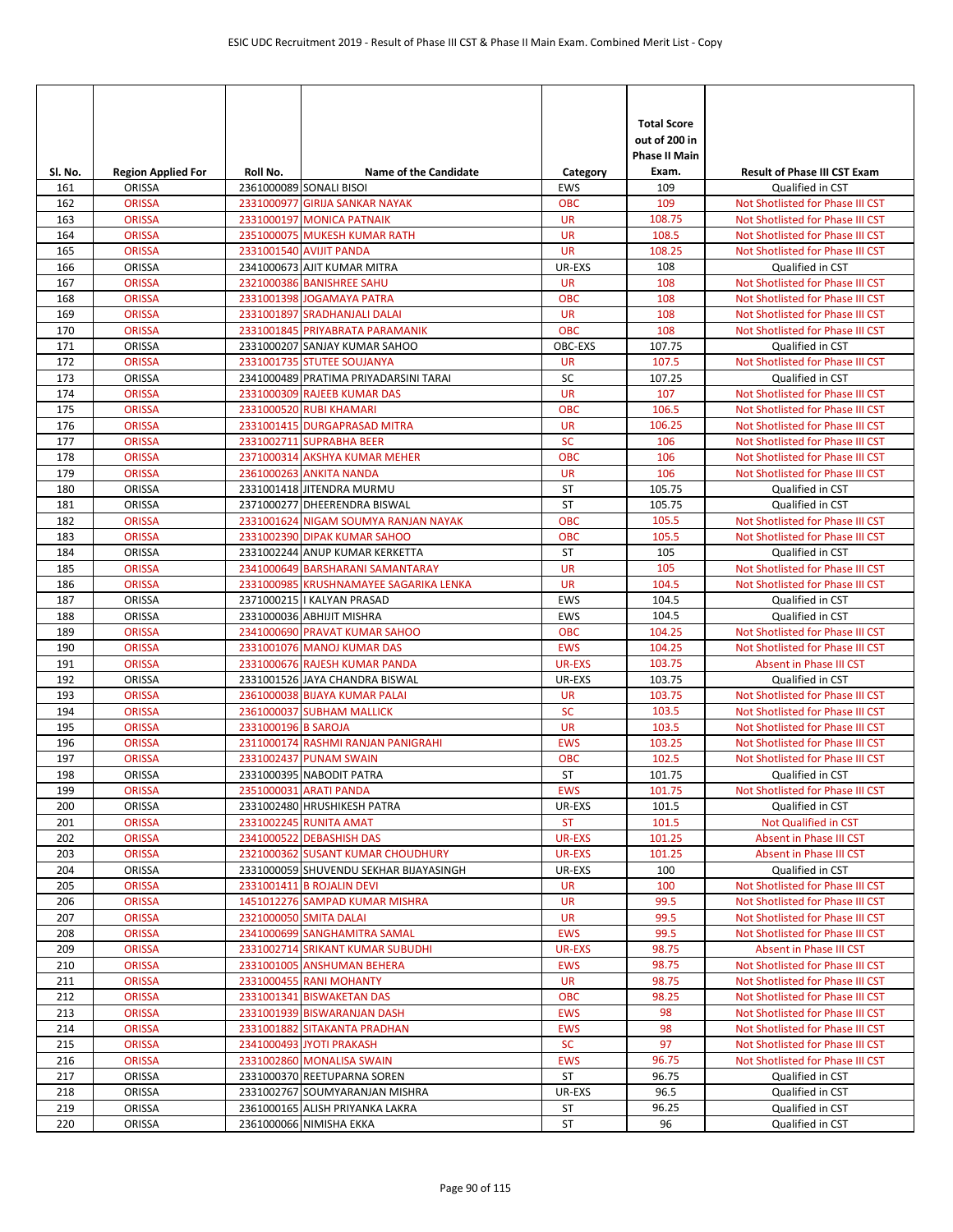| SI. No.    | <b>Region Applied For</b> | Roll No.           | <b>Name of the Candidate</b>                            | Category       | <b>Total Score</b><br>out of 200 in<br><b>Phase II Main</b><br>Exam. | <b>Result of Phase III CST Exam</b>  |
|------------|---------------------------|--------------------|---------------------------------------------------------|----------------|----------------------------------------------------------------------|--------------------------------------|
| 221        | <b>ORISSA</b>             |                    | 2331000318 KRUSHNA CHANDRA BEHERA                       | <b>OBC</b>     | 95.75                                                                | Not Shotlisted for Phase III CST     |
| 222        | <b>ORISSA</b>             |                    | 2331002123 SAMEER BASTIA                                | OBC            | 95.5                                                                 | Not Shotlisted for Phase III CST     |
| 223        | <b>ORISSA</b>             |                    | 2331000645 SANTOSH KUMAR SAHU                           | <b>OBC</b>     | 95                                                                   | Not Shotlisted for Phase III CST     |
| 224        | <b>ORISSA</b>             |                    | 2341000454 RASHMITA DALAI                               | SC             | 95                                                                   | Not Shotlisted for Phase III CST     |
| 225        | ORISSA                    |                    | 2361000132 ANIM TIRKEY                                  | <b>ST</b>      | 95                                                                   | Qualified in CST                     |
| 226        | ORISSA                    |                    | 2371000057 POONAM SINGH                                 | <b>ST</b>      | 94.75                                                                | Qualified in CST                     |
| 227        | <b>ORISSA</b>             |                    | 2331001850 KALPANA SETH                                 | SC             | 94.5                                                                 | Not Shotlisted for Phase III CST     |
| 228        | <b>ORISSA</b>             |                    | 2331000231 AMIT PRASAD DASH                             | <b>UR</b>      | 94.25                                                                | Not Shotlisted for Phase III CST     |
| 229        | <b>ORISSA</b>             |                    | 2331002517 ARABINDA BEHURA                              | <b>UR-EXS</b>  | 94                                                                   | <b>Absent in Phase III CST</b>       |
| 230        | <b>ORISSA</b>             |                    | 2341000450 SOUMYA RANJAN SETHI                          | <b>SC</b>      | 93.75                                                                | Not Shotlisted for Phase III CST     |
| 231        | <b>ORISSA</b>             |                    | 2311000094 LAXMIDHAR SINGH                              | <b>ST</b>      | 93                                                                   | Not Qualified in CST                 |
| 232        | <b>ORISSA</b>             |                    | 2331000558 KAILASH CHANDRA SAHOO                        | <b>OBC-EXS</b> | 92.75                                                                | Not Shotlisted for Phase III CST     |
| 233        | ORISSA                    |                    | 2331000324 MANAS MURMU                                  | <b>ST</b>      | 92.25                                                                | Qualified in CST                     |
| 234        | <b>ORISSA</b>             |                    | 1251000332 CHINMAYA KUMAR SAHOO                         | <b>UR-EXS</b>  | 92                                                                   | Not Shotlisted for Phase III CST     |
| 235        | ORISSA                    |                    | 2361000331 DEEPTI KANDULNA                              | <b>ST</b>      | 92                                                                   | Qualified in CST                     |
| 236        | <b>ORISSA</b>             |                    | 2331000615 UDAY NATH HEMBRAM                            | <b>ST</b>      | 92                                                                   | Not Qualified in CST                 |
| 237        | <b>ORISSA</b>             |                    | 2341000141 ASHOK KUMAR MALLA                            | <b>UR-EXS</b>  | 91.75                                                                | Not Shotlisted for Phase III CST     |
| 238        | <b>ORISSA</b>             |                    | 2331002281 PAMELI NAIK                                  | <b>ST</b>      | 91.5                                                                 | Not Qualified in CST                 |
| 239        | <b>ORISSA</b>             |                    | 2331001451 SATYANARAYAN SINGH                           | <b>ST</b>      | 91.25                                                                | Absent in Phase III CST              |
| 240        | <b>ORISSA</b>             |                    | 2371000253 LIZA PANIGRAHI                               | <b>EWS</b>     | 91                                                                   | Not Shotlisted for Phase III CST     |
| 241        | <b>ORISSA</b>             |                    | 1411000759 PRASANTA SWAIN                               | <b>UR-EXS</b>  | 90.75                                                                | Not Shotlisted for Phase III CST     |
| 242        | <b>ORISSA</b>             |                    | 2331002260 RASHMIREKHA SAHOO                            | <b>EWS</b>     | 90                                                                   | Not Shotlisted for Phase III CST     |
| 243        | <b>ORISSA</b>             |                    | 2331001676 KRISHNA BHARATI SWAIN                        | <b>EWS</b>     | 89.75                                                                | Not Shotlisted for Phase III CST     |
| 244        | <b>ORISSA</b>             |                    | 2371000148 MITRABHANU MEHER                             | <b>ST</b>      | 89.5                                                                 | <b>Not Qualified in CST</b>          |
| 245        | <b>ORISSA</b>             |                    | 2361000379 SHYAM KUMAR MAJHI                            | <b>ST</b>      | 89.5                                                                 | Not Qualified in CST                 |
| 246        | <b>ORISSA</b>             |                    | 2331002838 DHANESWAR PARIDA                             | <b>EWS</b>     | 89.25                                                                | Not Shotlisted for Phase III CST     |
| 247        | <b>ORISSA</b>             |                    | 2371000366 SWADHIN BEHERA                               | <b>UR-EXS</b>  | 89                                                                   | Not Shotlisted for Phase III CST     |
| 248        | <b>ORISSA</b>             |                    | 2351000013 SURYAKANT BEHERA                             | <b>EWS</b>     | 89                                                                   | Not Shotlisted for Phase III CST     |
| 249        | <b>ORISSA</b>             |                    | 2331000420 TULA MAJHI                                   | <b>ST</b>      | 89                                                                   | Not Qualified in CST                 |
| 250        | ORISSA                    |                    | 2331002412 PRAKASH CHANDRA SINGH                        | <b>ST</b>      | 88.5                                                                 | Qualified in CST                     |
| 251        | <b>ORISSA</b>             |                    | 2331001654 DEBIDATTA PARIDA                             | <b>OBC-EXS</b> | 88.25                                                                | Not Shotlisted for Phase III CST     |
| 252        | ORISSA                    |                    | 2331002871 RAJAT KUMAR XESS                             | ST             | 88                                                                   | Qualified in CST                     |
| 253        | <b>ORISSA</b>             |                    | 2341000685 A KISHOR KUMAR                               | <b>SC</b>      | 87.5                                                                 | Not Shotlisted for Phase III CST     |
| 254        | <b>ORISSA</b>             |                    | 2341000595 SATYAJIT MAHALIK                             | SC             | 87                                                                   | Not Shotlisted for Phase III CST     |
| 255        | <b>ORISSA</b>             |                    | 2311000186 BIJAN KUMAR ROUT                             | <b>UR-EXS</b>  | 86.5                                                                 | Not Shotlisted for Phase III CST     |
| 256<br>257 | ORISSA<br>ORISSA          |                    | 2331000677 DEEPIKA MARNDI<br>2341000001 JAGABANDHU NATH | ST<br>OBC-PC   | 86<br>85.75                                                          | Qualified in CST<br>Qualified in CST |
| 258        | ORISSA                    |                    | 2331002050 SUSHMA SANGITA BAGE                          | <b>ST</b>      | 85.5                                                                 | Qualified in CST                     |
| 259        | <b>ORISSA</b>             |                    | 2331000367 MANAS RANJAN BEHERA                          | <b>SC</b>      | 85.25                                                                | Not Shotlisted for Phase III CST     |
| 260        | <b>ORISSA</b>             |                    | 2331000966 BHABIKALYAN SAHOO                            | <b>OBC</b>     | 85.25                                                                | Not Shotlisted for Phase III CST     |
| 261        | <b>ORISSA</b>             |                    | 2331000582 RAJENDRA NARAYAN CHIRGUN                     | <b>ST</b>      | 83.75                                                                | Not Shotlisted for Phase III CST     |
| 262        | <b>ORISSA</b>             |                    | 2351000059 HEMANT SAHOO                                 | <b>OBC-EXS</b> | 82                                                                   | Not Shotlisted for Phase III CST     |
| 263        | <b>ORISSA</b>             |                    | 2321000263 SIBANANDA SAHOO                              | <b>EWS</b>     | 82                                                                   | Not Shotlisted for Phase III CST     |
| 264        | <b>ORISSA</b>             |                    | 2331002926 SUVENDU MOHAN SRICHANDAN BISWA               | <b>EWS</b>     | 81.75                                                                | Not Shotlisted for Phase III CST     |
| 265        | <b>ORISSA</b>             |                    | 2341000398 SATYABRAT PANDA                              | <b>UR-EXS</b>  | 81                                                                   | Not Shotlisted for Phase III CST     |
| 266        | <b>ORISSA</b>             |                    | 2331000982 SHANTI PRAKASH EKKA                          | <b>ST</b>      | 81                                                                   | Not Shotlisted for Phase III CST     |
| 267        | <b>ORISSA</b>             |                    | 2331001631 PINKU BHUE                                   | <b>ST</b>      | 81                                                                   | Not Shotlisted for Phase III CST     |
| 268        | <b>ORISSA</b>             |                    | 2331002833 TEJ KUMAR BAXLA                              | <b>ST</b>      | 80.25                                                                | Not Shotlisted for Phase III CST     |
| 269        | <b>ORISSA</b>             |                    | 2331002723 RAIMAT MURMU                                 | ST             | 79.75                                                                | Not Shotlisted for Phase III CST     |
| 270        | <b>ORISSA</b>             |                    | 2331000672 SUDHANSHU KUMAR SAHOO                        | <b>OBC-EXS</b> | 78                                                                   | Not Shotlisted for Phase III CST     |
| 271        | <b>ORISSA</b>             |                    | 2331002448 SOURAV PRASAD SINGH                          | <b>EWS</b>     | 77.75                                                                | Not Shotlisted for Phase III CST     |
| 272        | <b>ORISSA</b>             |                    | 2331000844 SUNIL KUMAR BRAHMA                           | <b>EWS</b>     | 77.5                                                                 | Not Shotlisted for Phase III CST     |
| 273        | <b>ORISSA</b>             |                    | 2361000065 SUHASINI DUNG DUNG                           | <b>ST</b>      | 76                                                                   | Not Shotlisted for Phase III CST     |
| 274        | <b>ORISSA</b>             |                    | 2361000404 ARCHANA TIRKEY                               | ST             | 75.5                                                                 | Not Shotlisted for Phase III CST     |
| 275        | <b>ORISSA</b>             |                    | 2321000116 SMRUTI RANJAN PANIPATRA                      | <b>ST</b>      | 74.75                                                                | Not Shotlisted for Phase III CST     |
| 276        | <b>ORISSA</b>             | 2321000120 SURABHI |                                                         | <b>EWS</b>     | 73.25                                                                | Not Shotlisted for Phase III CST     |
| 277        | <b>ORISSA</b>             |                    | 2331001525 ARCHANA PANDA                                | <b>EWS</b>     | 71                                                                   | Not Shotlisted for Phase III CST     |
| 278        | <b>ORISSA</b>             |                    | 2331001299 SURAJ PRADHAN                                | ST             | 70.25                                                                | Not Shotlisted for Phase III CST     |
| 279        | <b>ORISSA</b>             |                    | 2361000045 TUSHAR NIVEDIT BARA                          | ST             | 69.75                                                                | Not Shotlisted for Phase III CST     |
| 280        | <b>ORISSA</b>             |                    | 2361000434 NILKANT MARKAS TOPPO                         | <b>ST</b>      | 69.5                                                                 | Not Shotlisted for Phase III CST     |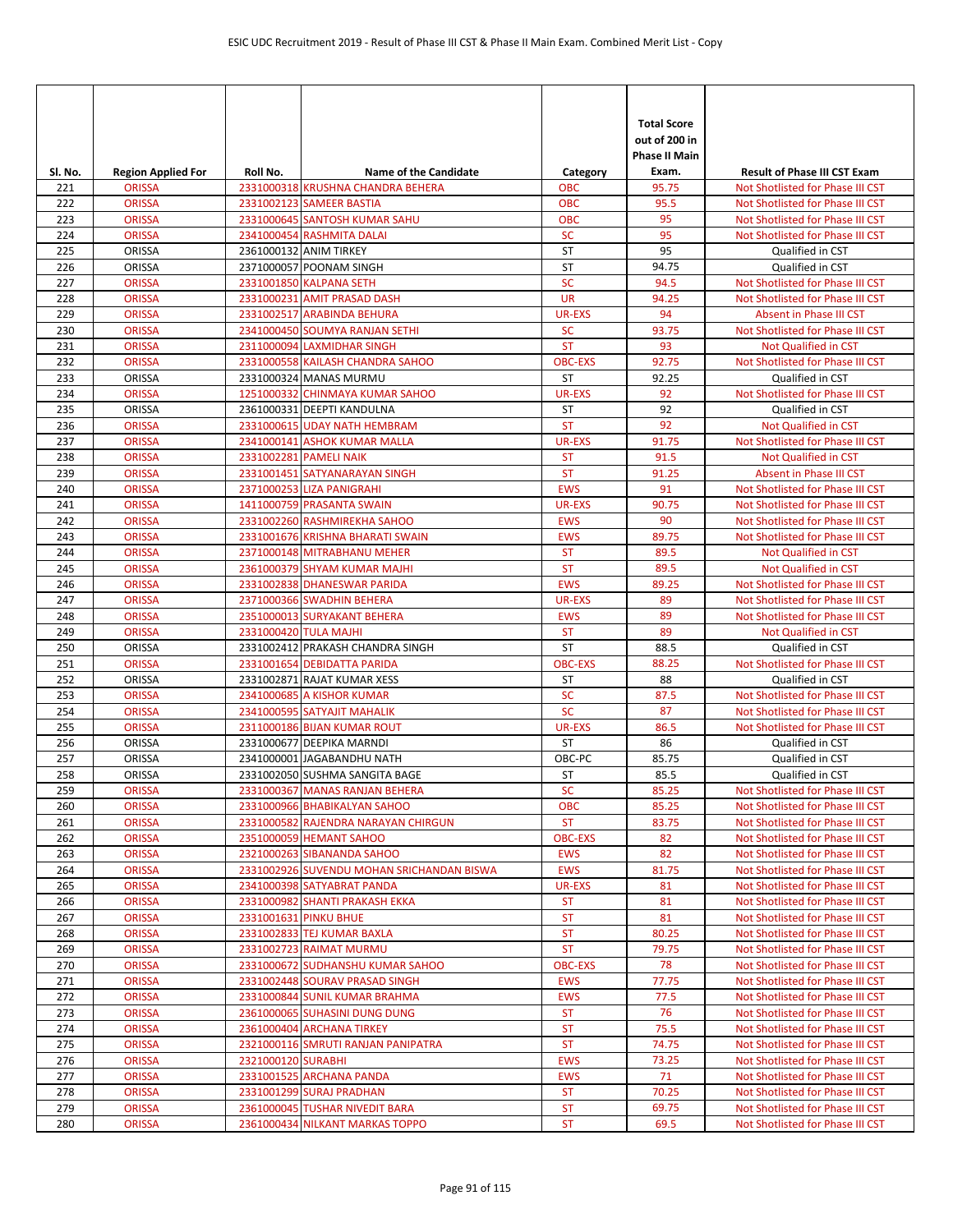| SI. No.        | <b>Region Applied For</b>         | Roll No.              | <b>Name of the Candidate</b>                              | Category               | <b>Total Score</b><br>out of 200 in<br><b>Phase II Main</b><br>Exam. | <b>Result of Phase III CST Exam</b>                                  |
|----------------|-----------------------------------|-----------------------|-----------------------------------------------------------|------------------------|----------------------------------------------------------------------|----------------------------------------------------------------------|
| 281            | <b>ORISSA</b>                     |                       | 2331002510 MINATI MISHRA                                  | <b>EWS</b>             | 68.75                                                                | Not Shotlisted for Phase III CST                                     |
| 282            | <b>ORISSA</b>                     |                       | 2331002867 RATNA DHARASHREE                               | <b>ST</b>              | 67.5                                                                 | Not Shotlisted for Phase III CST                                     |
| 283            | <b>ORISSA</b>                     |                       | 2331000045 RASMITA KALO                                   | <b>ST</b>              | 66.25                                                                | Not Shotlisted for Phase III CST                                     |
| 284            | ORISSA                            |                       | 2331000003 DURLAVA SAHU                                   | OBC-PC                 | 66                                                                   | Qualified in CST                                                     |
| 285            | <b>ORISSA</b>                     |                       | 2361000297 DHARAM DAS KUZUR                               | <b>ST</b>              | 65.25                                                                | Not Shotlisted for Phase III CST                                     |
| 286            | <b>ORISSA</b>                     |                       | 2331002463 POONAM NAIK                                    | <b>ST</b>              | 64.5                                                                 | Not Shotlisted for Phase III CST                                     |
| 287            | <b>ORISSA</b>                     |                       | 2321000226 ANKAN PRADHAN                                  | <b>ST</b>              | 64.5                                                                 | Not Shotlisted for Phase III CST                                     |
| 288            | <b>ORISSA</b>                     |                       | 2361000072 PUSPICA MINZ                                   | <b>ST</b>              | 62.25                                                                | Not Shotlisted for Phase III CST                                     |
| 289            | <b>ORISSA</b>                     |                       | 2331001470 PARTHA SWARUP MOHANTY                          | UR-PC                  | 61                                                                   | <b>Absent in Phase III CST</b>                                       |
| 290            | <b>ORISSA</b>                     |                       | 2331000748 BADAL KUMAR HANSDAH                            | <b>ST</b>              | 60.5                                                                 | Not Shotlisted for Phase III CST                                     |
| 291            | ORISSA                            |                       | 2351000002 DEEPAK KUMAR PANDA                             | UR-PC                  | 60                                                                   | Qualified in CST                                                     |
| 292            | <b>ORISSA</b>                     |                       | 2321000304 ABINASH KUMAR BHUYAN                           | <b>ST</b>              | 60                                                                   | Not Shotlisted for Phase III CST                                     |
| 293            | <b>ORISSA</b>                     |                       | 2331001061 DIPTI RANJAN BEHERA<br>2361000172 SUSANTA NAIK | SC                     | 60                                                                   | Not Shotlisted for Phase III CST                                     |
| 294<br>295     | <b>ORISSA</b><br><b>ORISSA</b>    |                       | 2331000940 BIKASH CHANDRA NAIK                            | <b>ST</b><br><b>ST</b> | 59.5<br>55.25                                                        | Not Shotlisted for Phase III CST<br>Not Shotlisted for Phase III CST |
| 296            | <b>ORISSA</b>                     |                       | 2331002002 KUNAL AKASH BAGE                               | <b>ST</b>              | 54.25                                                                | Not Shotlisted for Phase III CST                                     |
| 297            | <b>ORISSA</b>                     |                       | 2361000101 NOMITA LUGUN                                   | <b>ST</b>              | 53.25                                                                | Not Shotlisted for Phase III CST                                     |
| 298            | <b>ORISSA</b>                     |                       | 2321000001 P AKHILESH PATRO                               | UR-PC                  | 53                                                                   | Not Shotlisted for Phase III CST                                     |
| 299            | <b>ORISSA</b>                     |                       | 2321000002 CHINMAYA SAHU                                  | UR-PC                  | 37.5                                                                 | Not Shotlisted for Phase III CST                                     |
| $\mathbf{1}$   | PUDDUCHERRY                       |                       | 2571003577 VILVANATHAN M                                  | <b>EWS</b>             | 163.5                                                                | Qualified in CST                                                     |
| 2              | <b>PUDDUCHERRY</b>                |                       | 2381000886 PRAVINKUMAR V                                  | OBC                    | 146.25                                                               | Qualified in CST                                                     |
| 3              | PUDDUCHERRY                       | 2381000707 VIGNESH S  |                                                           | UR                     | 143.25                                                               | Qualified in CST                                                     |
| 4              | PUDDUCHERRY                       |                       | 2381001588 GOKULA KRISHNAN S                              | OBC                    | 142.5                                                                | Qualified in CST                                                     |
| 5              | <b>PUDDUCHERRY</b>                |                       | 2381001055 HARIPRIYA A                                    | OBC                    | 137                                                                  | Qualified in CST                                                     |
| 6              | PUDDUCHERRY                       | 2381000184 BRINDA P   |                                                           | OBC                    | 134.5                                                                | Qualified in CST                                                     |
| $\overline{7}$ | <b>PUDDUCHERRY</b>                |                       | 2381000585 SIVASUBRAMANIAN P                              | UR                     | 133.25                                                               | Qualified in CST                                                     |
| 8              | PUDDUCHERRY                       |                       | 2381000977 PUSHPAVALLI R                                  | OBC                    | 133                                                                  | Qualified in CST                                                     |
| 9              | PUDDUCHERRY                       | 2381000570 SATHISH R  |                                                           | OBC                    | 130.75                                                               | Qualified in CST                                                     |
| 10             | PUDDUCHERRY                       | 2381001427 MURALI     |                                                           | OBC                    | 130.25                                                               | Qualified in CST                                                     |
| 11             | PUDDUCHERRY                       |                       | 2381000086 VIGNESHWARI P                                  | OBC                    | 130.25                                                               | Qualified in CST                                                     |
| 12             | <b>PUDDUCHERRY</b>                |                       | 2381001425 THAYALAN S                                     | UR                     | 130                                                                  | Qualified in CST                                                     |
| 13             | <b>PUDDUCHERRY</b>                |                       | 1391008992 VIVEK KUMAR SINGH                              | <b>EWS</b>             | 129.5                                                                | Absent in Phase III CST                                              |
| 14             | PUDDUCHERRY                       |                       | 2381000036 S MARI ANSY                                    | OBC                    | 127.25                                                               | Qualified in CST                                                     |
| 15             | PUDDUCHERRY                       |                       | 2381000817 KARTHIGEYAN                                    | UR                     | 126.75                                                               | Qualified in CST                                                     |
| 16             | PUDDUCHERRY                       | 2381000115 ANOUJA R   |                                                           | UR                     | 126.75                                                               | Qualified in CST                                                     |
| 17             | PUDDUCHERRY                       |                       | 2381000322 NANDHINI DEVI S                                | OBC                    | 125.5                                                                | Qualified in CST                                                     |
| 18             | PUDDUCHERRY                       |                       | 2381001598 BALASUBRAMANIAN N                              | OBC                    | 125.5                                                                | Qualified in CST                                                     |
| 19             | PUDDUCHERRY                       |                       | 2381001791 MURASOLI MARAN M                               | OBC                    | 125.25                                                               | Qualified in CST                                                     |
| 20             | PUDDUCHERRY                       |                       | 2381001568 GOKULAPRIYAN R                                 | OBC                    | 124.5                                                                | Qualified in CST                                                     |
| 21             | PUDDUCHERRY                       | 2571000607 ELAKKIYA E |                                                           | ОВС                    | 124                                                                  | Qualified in CST                                                     |
| 22             | PUDDUCHERRY                       |                       | 2591000362 MADHUVANTHI DEVASENABATHY                      | OBC                    | 123.75                                                               | Qualified in CST                                                     |
| 23<br>24       | PUDDUCHERRY<br><b>PUDDUCHERRY</b> | 2021000181 ASHOK P    | 2651001517 V ALAGURAJA                                    | UR<br><b>OBC</b>       | 123.5<br>122.75                                                      | Qualified in CST<br>Absent in Phase III CST                          |
| 25             | PUDDUCHERRY                       | 2381001431 DURAI M    |                                                           | ОВС                    | 122.25                                                               | Qualified in CST                                                     |
| 26             | PUDDUCHERRY                       |                       | 2681007841 CHUNDURU NAGA SAI KRISHNA BHAR                 | EWS                    | 122                                                                  | Qualified in CST                                                     |
| 27             | <b>PUDDUCHERRY</b>                |                       | 2381000552 SASIKUMAR V                                    | <b>OBC</b>             | 121.5                                                                | Not Qualified in CST                                                 |
| 28             | PUDDUCHERRY                       |                       | 2381000760 GIRIDHARAN S                                   | ОВС                    | 121.25                                                               | Qualified in CST                                                     |
| 29             | PUDDUCHERRY                       |                       | 2681003357 RUDRAVARAPU SIVARAJA                           | EWS                    | 120.75                                                               | Qualified in CST                                                     |
| 30             | PUDDUCHERRY                       |                       | 2381001261 GOMATHI ALIAS RAJESWARI                        | UR                     | 120.5                                                                | Qualified in CST                                                     |
| 31             | PUDDUCHERRY                       | 1961000586 VIVEK TK   |                                                           | UR                     | 120.5                                                                | Qualified in CST                                                     |
| 32             | PUDDUCHERRY                       |                       | 2381000669 RAMKUMAR A R                                   | ОВС                    | 120.5                                                                | Qualified in CST                                                     |
| 33             | PUDDUCHERRY                       |                       | 1971000536 VISHNU RAJAGOPAL                               | UR                     | 120.25                                                               | Qualified in CST                                                     |
| 34             | PUDDUCHERRY                       |                       | 2381000179 SIVAPRIYA G                                    | OBC                    | 120.25                                                               | Qualified in CST                                                     |
| 35             | PUDDUCHERRY                       |                       | 2651000559 HARI SANKARI C                                 | EWS                    | 120.25                                                               | Qualified in CST                                                     |
| 36             | PUDDUCHERRY                       |                       | 2641000566 AYYAPPAN R                                     | UR                     | 119.25                                                               | Qualified in CST                                                     |
| 37             | PUDDUCHERRY                       | 2381000277 SARANYA R  |                                                           | SC                     | 118.5                                                                | Qualified in CST                                                     |
| 38             | <b>PUDDUCHERRY</b>                |                       | 1801000065 VAIBHAV KUMAR SINGH                            | UR                     | 118.25                                                               | Absent in Phase III CST                                              |
| 39             | PUDDUCHERRY                       |                       | 2581001171 VIGNESH RAJAN T                                | SC                     | 118.25                                                               | Qualified in CST                                                     |
| 40             | PUDDUCHERRY                       | 2381000320 DHIVIYA S  |                                                           | ОВС                    | 118                                                                  | Qualified in CST                                                     |
| 41             | <b>PUDDUCHERRY</b>                |                       | 1991000112 AMAL JOLLY XAVIER                              | <b>UR</b>              | 117.25                                                               | Not Shotlisted for Phase III CST                                     |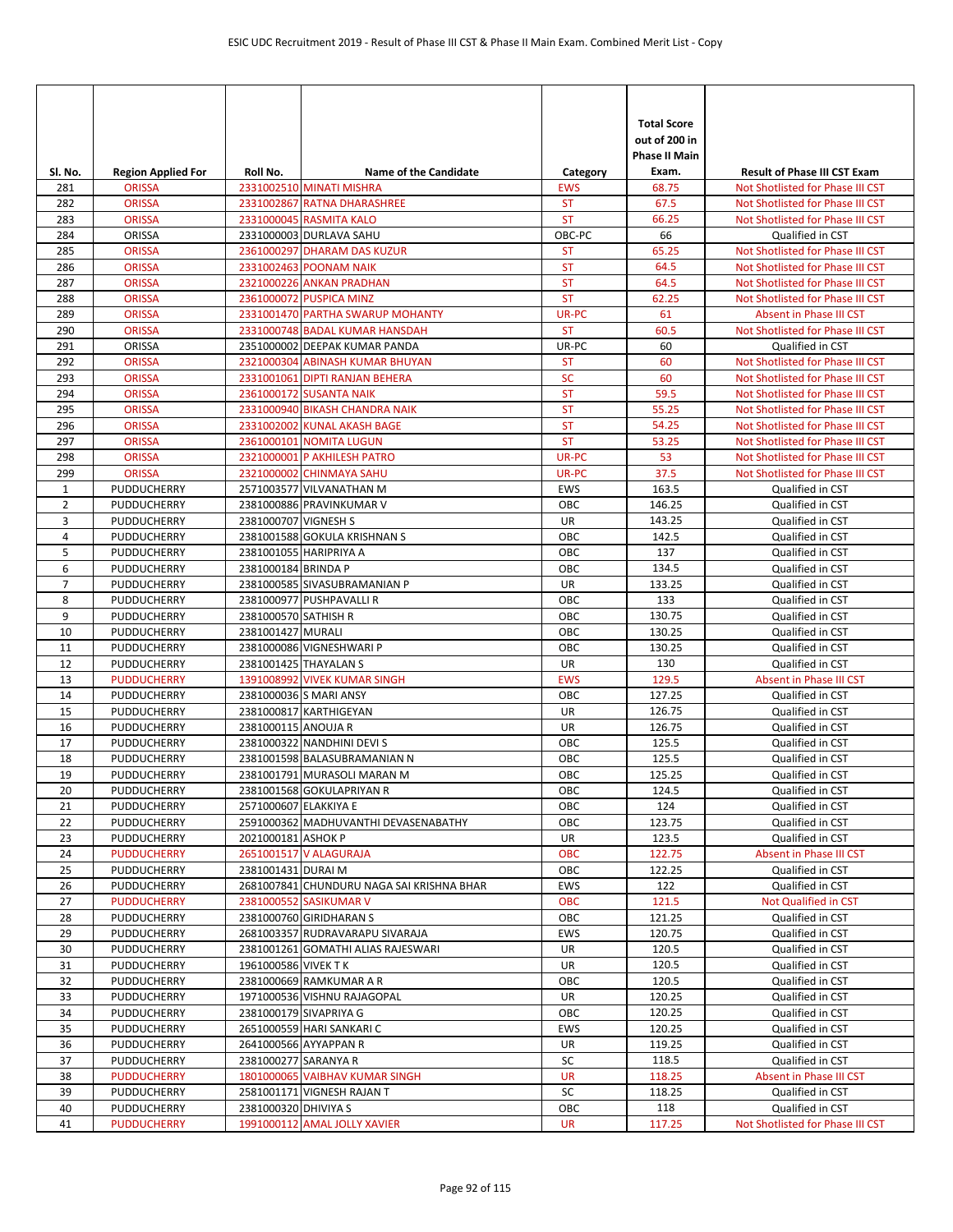| Sl. No.  | <b>Region Applied For</b>                | Roll No.                                   | <b>Name of the Candidate</b>                          | Category          | <b>Total Score</b><br>out of 200 in<br>Phase II Main<br>Exam. | <b>Result of Phase III CST Exam</b>                  |
|----------|------------------------------------------|--------------------------------------------|-------------------------------------------------------|-------------------|---------------------------------------------------------------|------------------------------------------------------|
| 42       | PUDDUCHERRY                              |                                            | 2381001677 MANIKANDAN D                               | ОВС               | 116.5                                                         | Qualified in CST                                     |
| 43       | <b>PUDDUCHERRY</b>                       |                                            | 2381001370 SINDHU BHAIRAVI V                          | <b>OBC</b>        | 116                                                           | Not Shotlisted for Phase III CST                     |
| 44       | <b>PUDDUCHERRY</b>                       |                                            | 2381001433 TALLAPAKA ROOPESHNATH                      | <b>OBC</b>        | 115.75                                                        | Not Shotlisted for Phase III CST                     |
| 45       | <b>PUDDUCHERRY</b>                       | 2381001073 RAMYA T                         |                                                       | <b>OBC</b>        | 115.25                                                        | Not Shotlisted for Phase III CST                     |
| 46       | <b>PUDDUCHERRY</b>                       |                                            | 1181001622 PADUCHURU SREENIVASULU                     | <b>EWS</b>        | 113.75                                                        | Qualified in CST                                     |
| 47       | <b>PUDDUCHERRY</b>                       |                                            | 2381000873 HARISH KUMAR V                             | <b>OBC</b>        | 113.25                                                        | Not Shotlisted for Phase III CST                     |
| 48       | <b>PUDDUCHERRY</b>                       |                                            | 2571003179 GANESHKUMAR R                              | <b>OBC</b>        | 113.25                                                        | Not Shotlisted for Phase III CST                     |
| 49       | <b>PUDDUCHERRY</b>                       |                                            | 2381000965 MANIMOZHI E                                | <b>OBC</b>        | 113                                                           | Not Shotlisted for Phase III CST                     |
| 50       | <b>PUDDUCHERRY</b>                       |                                            | 1181000778 POTHURI VIJAY KUMAR                        | <b>EWS</b>        | 112.5                                                         | Qualified in CST                                     |
| 51<br>52 | PUDDUCHERRY<br><b>PUDDUCHERRY</b>        |                                            | 2571001701 GOARBACHEV K<br>2571002600 LINGESHWAR N    | SC<br>OBC         | 112.25<br>112.25                                              | Qualified in CST<br>Not Shotlisted for Phase III CST |
| 53       | <b>PUDDUCHERRY</b>                       | 2571000722 PRASATH B                       |                                                       | <b>OBC</b>        | 112                                                           | Not Shotlisted for Phase III CST                     |
| 54       | <b>PUDDUCHERRY</b>                       | 2381000161 DHIVYA                          |                                                       | <b>OBC</b>        | 112                                                           | Not Shotlisted for Phase III CST                     |
| 55       | <b>PUDDUCHERRY</b>                       |                                            | 2641000388 KALAIYARASAN K                             | SC                | 111.5                                                         | Qualified in CST                                     |
| 56       | <b>PUDDUCHERRY</b>                       |                                            | 2381000776 ARAVIND KUMAR G                            | SC                | 111.25                                                        | Qualified in CST                                     |
| 57       | <b>PUDDUCHERRY</b>                       | 2381000547 VENKADESH                       |                                                       | OBC               | 111                                                           | Not Shotlisted for Phase III CST                     |
| 58       | <b>PUDDUCHERRY</b>                       | 2381000551 VIGNESH D                       |                                                       | <b>OBC</b>        | 110.75                                                        | Not Shotlisted for Phase III CST                     |
| 59       | <b>PUDDUCHERRY</b>                       |                                            | 2381000079 HABIREKA M                                 | <b>OBC</b>        | 110                                                           | Not Shotlisted for Phase III CST                     |
| 60       | <b>PUDDUCHERRY</b>                       | 2571000644 ARAVIND J                       |                                                       | <b>OBC</b>        | 109.75                                                        | Not Shotlisted for Phase III CST                     |
| 61       | <b>PUDDUCHERRY</b>                       |                                            | 2381001440 KALAIMANI K                                | <b>OBC</b>        | 109.75                                                        | Not Shotlisted for Phase III CST                     |
| 62       | <b>PUDDUCHERRY</b>                       |                                            | 2381000958 MANIBHARATHI M                             | <b>OBC</b>        | 109.5                                                         | Not Shotlisted for Phase III CST                     |
| 63       | <b>PUDDUCHERRY</b>                       |                                            | 2651001168 SUNDARA RAJAN S                            | <b>OBC</b>        | 109.5                                                         | Not Shotlisted for Phase III CST                     |
| 64       | <b>PUDDUCHERRY</b>                       |                                            | 2381001454 VELMURUGAN P                               | <b>OBC</b>        | 109.5                                                         | Not Shotlisted for Phase III CST                     |
| 65       | <b>PUDDUCHERRY</b>                       | 2381001157 LAVANYA                         |                                                       | <b>OBC</b>        | 109                                                           | Not Shotlisted for Phase III CST                     |
| 66       | PUDDUCHERRY                              |                                            | 1241001614 DAMMU RAJESH                               | SC                | 109                                                           | Qualified in CST                                     |
| 67       | <b>PUDDUCHERRY</b>                       |                                            | 2381001509 VASANTHAN L P                              | <b>OBC</b>        | 107.75                                                        | Not Shotlisted for Phase III CST                     |
| 68       | <b>PUDDUCHERRY</b>                       |                                            | 2381000506 SARAVANAN D                                | <b>OBC</b>        | 107.25                                                        | Not Shotlisted for Phase III CST                     |
| 69       | PUDDUCHERRY                              |                                            | 1181000078 T K NAVEENKUMAR                            | SC                | 107                                                           | Qualified in CST                                     |
| 70       | <b>PUDDUCHERRY</b>                       |                                            | 2381000420 VISHNUPRIYA R                              | <b>EWS</b>        | 106.5<br>106.25                                               | Absent in Phase III CST                              |
| 71<br>72 | <b>PUDDUCHERRY</b><br><b>PUDDUCHERRY</b> |                                            | 2381001793 VIGNESHWARAN R<br>2381000694 CHELLADURAI P | SC<br><b>OBC</b>  | 106.25                                                        | Qualified in CST<br>Not Shotlisted for Phase III CST |
| 73       | <b>PUDDUCHERRY</b>                       |                                            | 2381000504 KARUNAGARAN M                              | <b>OBC</b>        | 105.75                                                        | Not Shotlisted for Phase III CST                     |
| 74       | <b>PUDDUCHERRY</b>                       |                                            | 1961000315 SREEKUMAR P M                              | <b>UR</b>         | 104.25                                                        | Not Shotlisted for Phase III CST                     |
| 75       | <b>PUDDUCHERRY</b>                       | 2381001599 SHARAN                          |                                                       | <b>UR</b>         | 104                                                           | Not Shotlisted for Phase III CST                     |
| 76       | PUDDUCHERRY                              |                                            | 2381000085 MARC DASIRY P                              | SC                | 104                                                           | Qualified in CST                                     |
| 77       | <b>PUDDUCHERRY</b>                       |                                            | 2381001414 MANIMARAN U                                | OBC               | 103.25                                                        | Not Shotlisted for Phase III CST                     |
| 78       | <b>PUDDUCHERRY</b>                       | 2621000175 MYTHILI C                       |                                                       | <b>OBC</b>        | 103.25                                                        | Not Shotlisted for Phase III CST                     |
| 79       | <b>PUDDUCHERRY</b>                       | 2381001475 RAJESH G                        |                                                       | <b>OBC</b>        | 102.25                                                        | Not Shotlisted for Phase III CST                     |
| 80       | PUDDUCHERRY                              |                                            | 2381001385 ANBARASAN T                                | SC                | 101                                                           | Qualified in CST                                     |
| 81       | <b>PUDDUCHERRY</b>                       |                                            | 2381000830 MANIKANDAN K                               | OBC               | 101                                                           | Not Shotlisted for Phase III CST                     |
| 82       | <b>PUDDUCHERRY</b>                       | 2381000566 VIGNESH M                       |                                                       | <b>EWS</b>        | 99.25                                                         | Qualified in CST                                     |
| 83       | <b>PUDDUCHERRY</b>                       | 2381000563 VIJAYAN V                       |                                                       | <b>OBC</b>        | 99.25                                                         | Not Shotlisted for Phase III CST                     |
| 84       | PUDDUCHERRY                              |                                            | 2381001392 SANJAI KUMAR C                             | SC                | 98.25                                                         | Qualified in CST                                     |
| 85       | <b>PUDDUCHERRY</b>                       |                                            | 1971001713 AMAL VARGHESE                              | UR                | 97.5                                                          | Not Shotlisted for Phase III CST                     |
| 86       | <b>PUDDUCHERRY</b><br><b>PUDDUCHERRY</b> | 2621000651 ANANDH M<br>2571003738 LAKSHMIN |                                                       | ОВС<br><b>OBC</b> | 97.25                                                         | Not Shotlisted for Phase III CST                     |
| 87       |                                          |                                            | 2381000283 JAYAPRABHA R                               |                   | 96.5                                                          | Not Shotlisted for Phase III CST                     |
| 88<br>89 | PUDDUCHERRY<br><b>PUDDUCHERRY</b>        |                                            | 2381001585 NIRESHKUMAR R                              | SC<br><b>SC</b>   | 96<br>94.25                                                   | Qualified in CST<br>Not Shotlisted for Phase III CST |
| 90       | <b>PUDDUCHERRY</b>                       |                                            | 1171000102 KASU DATTA VENKATESH                       | <b>EWS</b>        | 93.25                                                         | Absent in Phase III CST                              |
| 91       | <b>PUDDUCHERRY</b>                       |                                            | 1811002172 DEEPAK KUMAR SINGH                         | <b>UR</b>         | 93.25                                                         | Not Shotlisted for Phase III CST                     |
| 92       | <b>PUDDUCHERRY</b>                       |                                            | 1241000710 MUKKU VENKATESWARLU                        | <b>EWS</b>        | 92.25                                                         | Not Shotlisted for Phase III CST                     |
| 93       | <b>PUDDUCHERRY</b>                       |                                            | 1451012206 DEEPANKAR VERMA                            | <b>SC</b>         | 92                                                            | Not Shotlisted for Phase III CST                     |
| 94       | <b>PUDDUCHERRY</b>                       |                                            | 1971001807 ALAN M JOSE                                | <b>UR</b>         | 90.75                                                         | Not Shotlisted for Phase III CST                     |
| 95       | <b>PUDDUCHERRY</b>                       | 2571002094 RAKESH A                        |                                                       | <b>SC</b>         | 90.25                                                         | Not Shotlisted for Phase III CST                     |
| 96       | <b>PUDDUCHERRY</b>                       |                                            | 2461000181 VIKRAM KUMAR                               | <b>SC</b>         | 87.25                                                         | Not Shotlisted for Phase III CST                     |
| 97       | <b>PUDDUCHERRY</b>                       |                                            | 2381000500 RAVISHANKAR                                | <b>EWS</b>        | 82                                                            | Not Shotlisted for Phase III CST                     |
| 98       | <b>PUDDUCHERRY</b>                       |                                            | 2861000034 ANUPAM SINGH                               | <b>EWS</b>        | 82                                                            | Not Shotlisted for Phase III CST                     |
| 99       | <b>PUDDUCHERRY</b>                       |                                            | 2681007609 JELDI REVANTH KUMAR                        | <b>SC</b>         | 79.25                                                         | Not Shotlisted for Phase III CST                     |
| 100      | <b>PUDDUCHERRY</b>                       |                                            | 2951003013 SOUMYA ROY                                 | <b>SC</b>         | 69.75                                                         | Not Shotlisted for Phase III CST                     |
| 101      | <b>PUDDUCHERRY</b>                       |                                            | 2381001549 VIJAYA KUMAR                               | <b>SC</b>         | 69.25                                                         | Not Shotlisted for Phase III CST                     |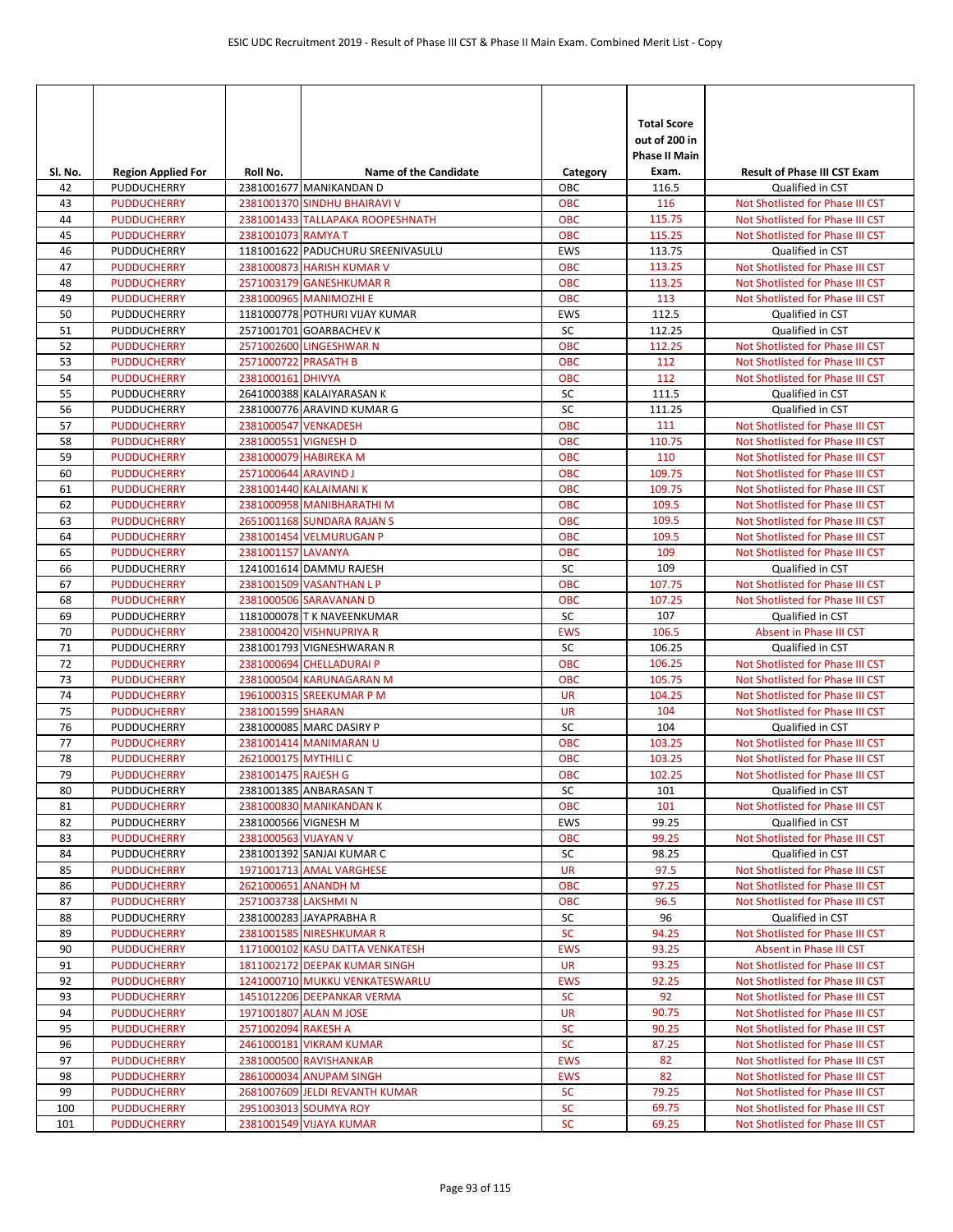|                |                                |                       |                                                             |                  | <b>Total Score</b><br>out of 200 in<br><b>Phase II Main</b> |                                      |
|----------------|--------------------------------|-----------------------|-------------------------------------------------------------|------------------|-------------------------------------------------------------|--------------------------------------|
| SI. No.        | <b>Region Applied For</b>      | Roll No.              | <b>Name of the Candidate</b>                                | Category         | Exam.                                                       | <b>Result of Phase III CST Exam</b>  |
| 102            | <b>PUDDUCHERRY</b>             |                       | <b>1361000468 KARTIK KUMAR</b>                              | <b>UR</b>        | 68                                                          | Not Shotlisted for Phase III CST     |
| 103            | <b>PUDDUCHERRY</b>             | 2381001364 THIVIYA S  |                                                             | OBC              | 66.75                                                       | Not Shotlisted for Phase III CST     |
| 104            | <b>PUDDUCHERRY</b>             | 1961000174 SANDEEP B  |                                                             | <b>OBC-EXS</b>   | 63.25                                                       | Not Shotlisted for Phase III CST     |
| 105            | <b>PUDDUCHERRY</b>             |                       | 1991000734 SAJI MATHEW                                      | <b>UR-EXS</b>    | 47.5                                                        | Not Shotlisted for Phase III CST     |
| $\mathbf{1}$   | PUNJAB                         | 2401000518 MITTALI    |                                                             | UR               | 162                                                         | Qualified in CST                     |
| $\overline{2}$ | <b>PUNJAB</b>                  |                       | 1601000174 KAVITA RANI                                      | <b>UR</b>        | 162                                                         | Qualified in CST                     |
| 3<br>4         | <b>PUNJAB</b><br><b>PUNJAB</b> |                       | 2401000821 GURPREET SINGH<br>2401000767 ANKIT KANSAL        | UR<br>UR         | 161<br>158.75                                               | Qualified in CST<br>Qualified in CST |
| 5              | <b>PUNJAB</b>                  |                       | 2401001667 URICHA RANI                                      | UR               | 156.75                                                      | Qualified in CST                     |
| 6              | <b>PUNJAB</b>                  |                       | 2401000649 ANSHU NOHRIA                                     | UR               | 156.5                                                       | Qualified in CST                     |
| $\overline{7}$ | <b>PUNJAB</b>                  |                       | 2431000031 JATINDER KUMAR                                   | UR               | 155.5                                                       | Qualified in CST                     |
| 8              | <b>PUNJAB</b>                  |                       | 2401000338 POONAM RANI                                      | <b>UR</b>        | 153.75                                                      | Absent in Phase III CST              |
| 9              | <b>PUNJAB</b>                  | 2401000321 SAVI GARG  |                                                             | UR               | 153.25                                                      | Qualified in CST                     |
| 10             | <b>PUNJAB</b>                  | 2401001526 NEHA       |                                                             | UR               | 152.75                                                      | Qualified in CST                     |
| 11             | <b>PUNJAB</b>                  |                       | 2401000425 AASHISH SINGLA                                   | UR               | 152                                                         | Qualified in CST                     |
| 12             | <b>PUNJAB</b>                  |                       | 2401000172 HARPAL SINGH                                     | <b>UR</b>        | 151.5                                                       | Qualified in CST                     |
| 13             | <b>PUNJAB</b>                  |                       | 2401001976 PREETI GARG                                      | UR               | 151                                                         | Qualified in CST                     |
| 14             | <b>PUNJAB</b>                  |                       | 2471000201 KRITIKA GARG                                     | UR               | 150.75                                                      | Qualified in CST                     |
| 15             | <b>PUNJAB</b>                  |                       | 2401000012 AMANDEEP KAUR                                    | UR               | 150.75                                                      | Qualified in CST                     |
| 16             | <b>PUNJAB</b>                  |                       | 2401001319 RAMANDEEP BANSAL                                 | UR               | 150.25                                                      | Qualified in CST                     |
| 17             | <b>PUNJAB</b>                  |                       | 2401001713 AARZOO NARANG                                    | UR               | 149.5                                                       | Qualified in CST                     |
| 18             | <b>PUNJAB</b>                  |                       | 1411001751 MONIKA KHULLAR                                   | UR               | 149.25                                                      | Qualified in CST                     |
| 19             | <b>PUNJAB</b>                  |                       | 1411001037 VIVEK KAUSHAL                                    | UR               | 148.75                                                      | Qualified in CST                     |
| 20             | <b>PUNJAB</b>                  | 2431000404 NEHA       |                                                             | UR               | 148.75                                                      | Qualified in CST                     |
| 21             | <b>PUNJAB</b>                  | 2421000712 POONAM     |                                                             | OBC              | 148.75                                                      | Qualified in CST                     |
| 22             | <b>PUNJAB</b>                  | 2401001518 MANISHA    |                                                             | <b>UR</b>        | 148.5                                                       | Absent in Phase III CST              |
| 23             | <b>PUNJAB</b>                  |                       | 2401000537 SAURABH VERMA                                    | OBC<br>UR        | 148.5                                                       | Qualified in CST                     |
| 24<br>25       | <b>PUNJAB</b><br><b>PUNJAB</b> | 2401001299 SAJAN      | 2401000794 RITIKA GARG                                      | UR               | 148.5<br>148.25                                             | Qualified in CST<br>Qualified in CST |
| 26             | <b>PUNJAB</b>                  |                       | 2401000421 ANMOL SIDANA                                     | UR               | 148                                                         | Qualified in CST                     |
| 27             | <b>PUNJAB</b>                  |                       | 2401000898 ARSHDEEP KUMAR                                   | UR               | 147.75                                                      | Qualified in CST                     |
| 28             | <b>PUNJAB</b>                  | 2401001151 DEEP SINGH |                                                             | UR               | 147.75                                                      | Qualified in CST                     |
| 29             | <b>PUNJAB</b>                  |                       | 2421000508 VISHAVDEEP                                       | UR               | 147.5                                                       | Qualified in CST                     |
| 30             | <b>PUNJAB</b>                  |                       | 2401001759 GURPREET KAUR                                    | <b>UR</b>        | 147.5                                                       | Not Qualified in CST                 |
| 31             | <b>PUNJAB</b>                  |                       | 1451019591 PERVESH DHAWAN                                   | UR               | 147.25                                                      | Qualified in CST                     |
| 32             | <b>PUNJAB</b>                  |                       | 2401000744 SIMRAN RANI                                      | UR               | 147.25                                                      | Qualified in CST                     |
| 33             | <b>PUNJAB</b>                  |                       | 2401001989 ROHIT KUMAR                                      | UR               | 146.75                                                      | Qualified in CST                     |
| 34             | PUNJAB                         | 2401000183 GARIMA     |                                                             | UR               | 146.25                                                      | Qualified in CST                     |
| 35             | PUNJAB                         |                       | 2401000199 ANKUSH KUMAR GOYAL                               | UR               | 146                                                         | Qualified in CST                     |
| 36             | <b>PUNJAB</b>                  |                       | 2401000113 DEEPALI GUPTA                                    | UR               | 145.5                                                       | Qualified in CST                     |
| 37             | <b>PUNJAB</b>                  |                       | 2431000312 SHIKHA GUPTA                                     | UR               | 145.25                                                      | Qualified in CST                     |
| 38             | PUNJAB                         |                       | 2401001078 RAMANPREET KAUR                                  | UR               | 145.25                                                      | Qualified in CST                     |
| 39             | PUNJAB                         |                       | 2401000262 ANSHUL MALHOTRA                                  | UR               | 145.25                                                      | Qualified in CST                     |
| 40             | PUNJAB                         |                       | 2401000844 JAGDEEP SINGH                                    | ОВС              | 145.25                                                      | Qualified in CST                     |
| 41<br>42       | PUNJAB<br><b>PUNJAB</b>        |                       | 2391000350 TAJINDER SINGH CHEEMA<br>2391000112 RAJDEEP KAUR | UR<br><b>EWS</b> | 144.25<br>144.25                                            | Qualified in CST<br>Qualified in CST |
| 43             | <b>PUNJAB</b>                  |                       | 2441000193 RUPINDERDEEP SINGH SETHI                         | UR               | 143.75                                                      | Qualified in CST                     |
| 44             | PUNJAB                         |                       | 1411000633 DIWANSHI VERMA                                   | OBC              | 143.75                                                      | Qualified in CST                     |
| 45             | PUNJAB                         | 1411000109 NANDINI    |                                                             | UR               | 143.75                                                      | Qualified in CST                     |
| 46             | <b>PUNJAB</b>                  |                       | 2401001697 KANCHAN JAIN                                     | <b>UR</b>        | 143.5                                                       | Not Qualified in CST                 |
| 47             | PUNJAB                         |                       | 2511006168 NIKHIL VINAYA SINGHAL                            | UR               | 143.5                                                       | Qualified in CST                     |
| 48             | PUNJAB                         |                       | 2441000207 SONALI DHIMAN                                    | UR               | 143.25                                                      | Qualified in CST                     |
| 49             | PUNJAB                         |                       | 1411001042 AKSHAY MOHLA                                     | UR               | 143.25                                                      | Qualified in CST                     |
| 50             | PUNJAB                         |                       | 2461000207 SANDEEP SINGH                                    | EWS              | 143.25                                                      | Qualified in CST                     |
| 51             | PUNJAB                         | 2401000502 SHIVANI    |                                                             | UR               | 143                                                         | Qualified in CST                     |
| 52             | <b>PUNJAB</b>                  |                       | 2401001446 GAGANDEEP KAUR                                   | UR               | 142.75                                                      | Qualified in CST                     |
| 53             | <b>PUNJAB</b>                  |                       | 2401000682 AKSHIT KUKKAR                                    | UR               | 142.5                                                       | Absent in Phase III CST              |
| 54             | PUNJAB                         |                       | 2401001574 PARDEEP SINGH                                    | EWS              | 142.5                                                       | Qualified in CST                     |
| 55             | PUNJAB                         | 1411000915 ANUJ JAIN  |                                                             | UR               | 142.25                                                      | Qualified in CST                     |
| 56             | PUNJAB                         |                       | 1411001254 HIMANSHU CHAWLA                                  | UR               | 142.25                                                      | Qualified in CST                     |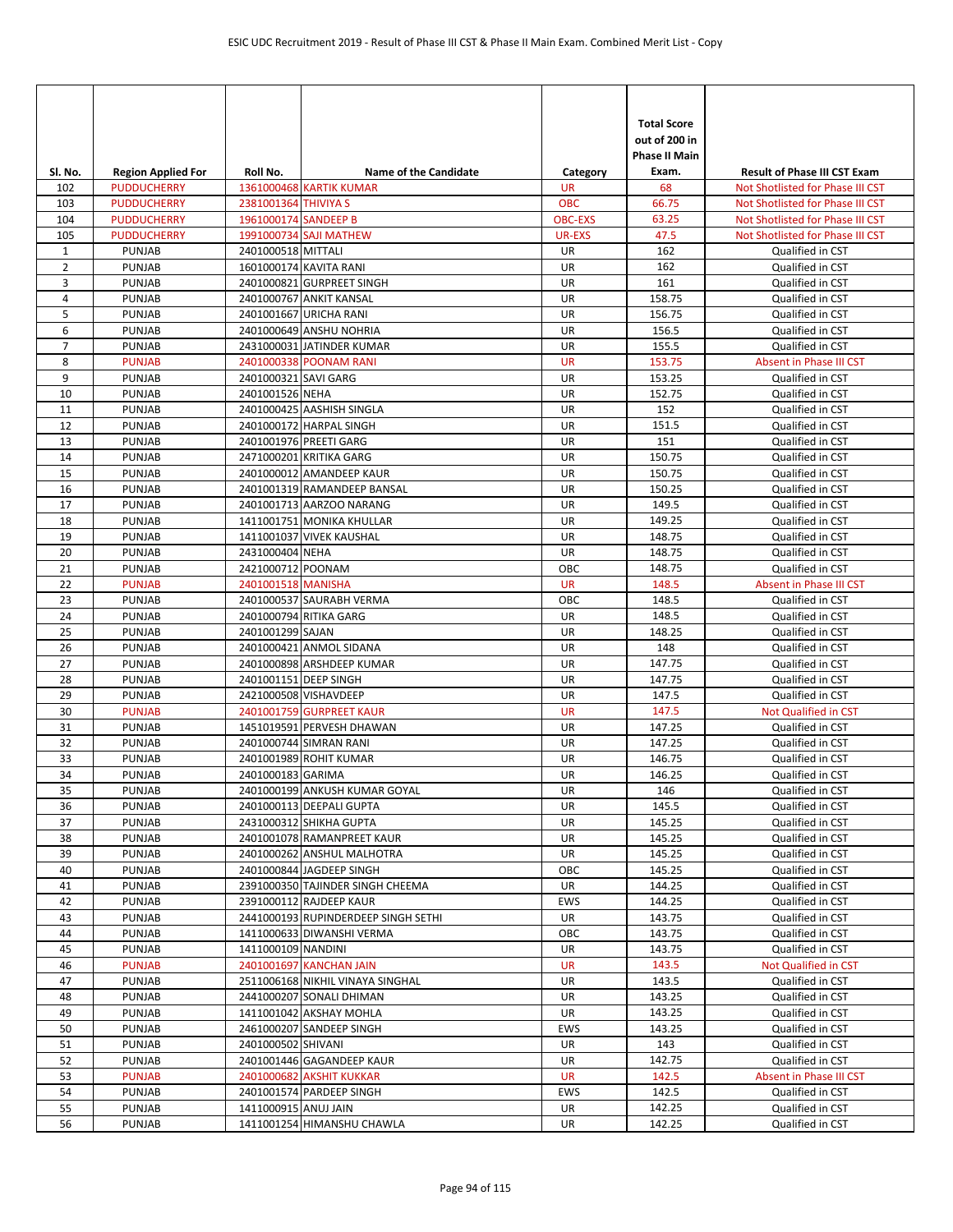|            |                                |                                      |                                                           |                  | <b>Total Score</b>                    |                                             |
|------------|--------------------------------|--------------------------------------|-----------------------------------------------------------|------------------|---------------------------------------|---------------------------------------------|
|            |                                |                                      |                                                           |                  | out of 200 in<br><b>Phase II Main</b> |                                             |
| SI. No.    | <b>Region Applied For</b>      | Roll No.                             | <b>Name of the Candidate</b>                              | Category         | Exam.                                 | <b>Result of Phase III CST Exam</b>         |
| 57         | <b>PUNJAB</b>                  | 2391000265 VISHALI PAL               |                                                           | ОВС              | 142                                   | Qualified in CST                            |
| 58         | <b>PUNJAB</b>                  |                                      | 2401000873 ABHILASHA JAIN                                 | UR               | 142                                   | Qualified in CST                            |
| 59<br>60   | PUNJAB                         |                                      | 1411000069 GAURAV PUNIA                                   | UR<br>OBC        | 142<br>142                            | Qualified in CST                            |
| 61         | <b>PUNJAB</b><br><b>PUNJAB</b> |                                      | 2401001094 SUKHMAN SINGH<br>2411000053 MOHIT KUMAR DHIMAN | OBC              | 141.75                                | Qualified in CST<br>Qualified in CST        |
| 62         | PUNJAB                         |                                      | 2401000775 RUBINDER SINGH                                 | UR               | 141.75                                | Qualified in CST                            |
| 63         | <b>PUNJAB</b>                  |                                      | 2401000890 RAMANDEEP SINGH                                | <b>UR</b>        | 141.5                                 | Not Qualified in CST                        |
| 64         | <b>PUNJAB</b>                  |                                      | 2401000471 URVASHI SHARMA                                 | UR               | 141.5                                 | Qualified in CST                            |
| 65         | <b>PUNJAB</b>                  | 2401000042 ISHA                      |                                                           | UR               | 141.5                                 | Qualified in CST                            |
| 66         | PUNJAB                         |                                      | 1411000691 SRISHTI CHAUHAN                                | UR               | 141.25                                | Qualified in CST                            |
| 67         | PUNJAB                         |                                      | 2441000139 MOHIT KUMAR                                    | UR               | 140.75                                | Qualified in CST                            |
| 68         | <b>PUNJAB</b>                  |                                      | 2401000497 DIVYANSH GOYAL                                 | <b>UR</b>        | 140.5                                 | Absent in Phase III CST                     |
| 69<br>70   | <b>PUNJAB</b><br><b>PUNJAB</b> |                                      | 2401001109 SRISHTI ARORA<br>1411001455 AKSHAY KUMAR VERMA | <b>UR</b><br>OBC | 140.5<br>140.25                       | Absent in Phase III CST<br>Qualified in CST |
| 71         | <b>PUNJAB</b>                  |                                      | 2401000460 MEHAK GARG                                     | <b>UR</b>        | 140.25                                | Absent in Phase III CST                     |
| 72         | PUNJAB                         |                                      | 2401000320 GOURAV BANSAL                                  | UR               | 140                                   | Qualified in CST                            |
| 73         | <b>PUNJAB</b>                  |                                      | 2401000401 ALISHA MAKKAR                                  | UR               | 140                                   | Qualified in CST                            |
| 74         | PUNJAB                         |                                      | 2461000294 SURBHI MUNJAL                                  | UR               | 139.75                                | Qualified in CST                            |
| 75         | <b>PUNJAB</b>                  |                                      | 2401001074 SAHIL KUMAR                                    | UR               | 139.75                                | Qualified in CST                            |
| 76         | PUNJAB                         |                                      | 2461000156 SHIVANI SHARMA                                 | UR               | 139.5                                 | Qualified in CST                            |
| 77         | PUNJAB                         |                                      | 2391000240 SHIVA VOHRA                                    | <b>EWS</b>       | 139.25                                | Qualified in CST                            |
| 78         | <b>PUNJAB</b>                  |                                      | 2401001858 PEARL GOYAL                                    | <b>UR</b>        | 139                                   | Absent in Phase III CST                     |
| 79         | <b>PUNJAB</b>                  |                                      | 1631000048 DINESH RAHEJA                                  | <b>EWS</b>       | 139                                   | Absent in Phase III CST                     |
| 80<br>81   | PUNJAB<br><b>PUNJAB</b>        | 2401000479 TANVI                     | 2461000487 AMANPREET KAUR                                 | UR<br>UR         | 139<br>138.75                         | Qualified in CST                            |
| 82         | PUNJAB                         |                                      | 2401001821 JASHANDEEP SINGH                               | UR               | 138.75                                | Qualified in CST<br>Qualified in CST        |
| 83         | <b>PUNJAB</b>                  |                                      | 2401001209 PRIYANKA ARORA                                 | UR               | 138.5                                 | Qualified in CST                            |
| 84         | <b>PUNJAB</b>                  |                                      | 2431000261 JATIN BATRA                                    | <b>UR</b>        | 138.5                                 | Not Qualified in CST                        |
| 85         | PUNJAB                         |                                      | 2401001315 DINESH SONI                                    | UR               | 138.25                                | Qualified in CST                            |
| 86         | PUNJAB                         |                                      | 1411001275 RAMNIK SHARMA                                  | UR               | 138.25                                | Qualified in CST                            |
| 87         | PUNJAB                         |                                      | 2401001427 RAGHAV GOYAL                                   | UR               | 138.25                                | Qualified in CST                            |
| 88         | <b>PUNJAB</b>                  |                                      | 2401000542 JIWAN JINDAL                                   | UR               | 138                                   | Qualified in CST                            |
| 89         | PUNJAB                         | 2421000169 NEELAM                    |                                                           | OBC              | 138                                   | Qualified in CST                            |
| 90<br>91   | <b>PUNJAB</b>                  |                                      | 1451004847 AJAY KUMAR<br>2401000801 RATINDER KAUR         | <b>SC</b><br>UR  | 138<br>138                            | Absent in Phase III CST<br>Qualified in CST |
| 92         | <b>PUNJAB</b><br>PUNJAB        | 2401000234 ANAMIKA                   |                                                           | UR               | 137.5                                 | Qualified in CST                            |
| 93         | PUNJAB                         |                                      | 2441000263 GURMEET KAUR                                   | ОВС              | 137.25                                | Qualified in CST                            |
| 94         | PUNJAB                         |                                      | 1411000832 JATIN GUPTA                                    | <b>EWS</b>       | 137                                   | Qualified in CST                            |
| 95         | PUNJAB                         |                                      | 1601000051 SAKSHI SACHDEVA                                | UR               | 137                                   | Qualified in CST                            |
| 96         | <b>PUNJAB</b>                  |                                      | 2401001939 GAGANDEEP KUMARI                               | UR               | 137                                   | Qualified in CST                            |
| 97         | PUNJAB                         |                                      | 2401000071 VEERDEEP KAUR                                  | UR               | 136.75                                | Qualified in CST                            |
| 98         | PUNJAB                         |                                      | 1411001574 DEEPSHIKHA                                     | UR               | 136.75                                | Qualified in CST                            |
| 99         | PUNJAB                         |                                      | 2401001014 GAGANDEEP                                      | EWS              | 136.75                                | Qualified in CST                            |
| 100        | PUNJAB                         |                                      | 2071000357 SAGAR SHRIVASTAVA                              | UR               | 136.5                                 | Qualified in CST                            |
| 101<br>102 | PUNJAB<br>PUNJAB               |                                      | 2401001134 SOFIA GUPTA<br>1411002281 SHAINA SHARMA        | UR<br>UR         | 136.5<br>136.25                       | Qualified in CST<br>Qualified in CST        |
| 103        | <b>PUNJAB</b>                  |                                      | 2401000151 JAGREET SINGH                                  | OBC              | 136                                   | Qualified in CST                            |
| 104        | PUNJAB                         |                                      | 2391000341 SAVITA KUMARI                                  | UR               | 136                                   | Qualified in CST                            |
| 105        | <b>PUNJAB</b>                  |                                      | 2401000593 SONALI GOYAL                                   | <b>UR</b>        | 136                                   | Absent in Phase III CST                     |
| 106        | PUNJAB                         |                                      | 1411001106 ASHISH KUMAR                                   | UR               | 135.75                                | Qualified in CST                            |
| 107        | PUNJAB                         |                                      | 2461000011 SHIVAM MEHTA                                   | UR               | 135.75                                | Qualified in CST                            |
| 108        | PUNJAB                         |                                      | 2421000354 AKHIL CHAUDHARY                                | OBC              | 135.25                                | Qualified in CST                            |
| 109        | PUNJAB                         |                                      | 2401000800 ABHINANDAN JAIN                                | UR               | 135.25                                | Qualified in CST                            |
| 110        | PUNJAB                         |                                      | 2401000154 PANCY GARG                                     | UR               | 135                                   | Qualified in CST                            |
| 111        | PUNJAB                         | 2401001592 SHARUTI                   |                                                           | UR               | 135                                   | Qualified in CST                            |
| 112<br>113 | PUNJAB<br>PUNJAB               | 2401000563 ANMOL<br>2401001454 MINTU |                                                           | EWS<br>UR        | 134.75<br>134.75                      | Qualified in CST<br>Qualified in CST        |
| 114        | PUNJAB                         |                                      | 2401000809 LOVEPREET SINGH                                | OBC              | 134.75                                | Qualified in CST                            |
| 115        | PUNJAB                         |                                      | 2401001409 RAJNEESH KUMAR                                 | OBC              | 134.5                                 | Qualified in CST                            |
| 116        | <b>PUNJAB</b>                  |                                      | 1611000389 PANKAJ KUMAR                                   | <b>EWS</b>       | 134.5                                 | Not Qualified in CST                        |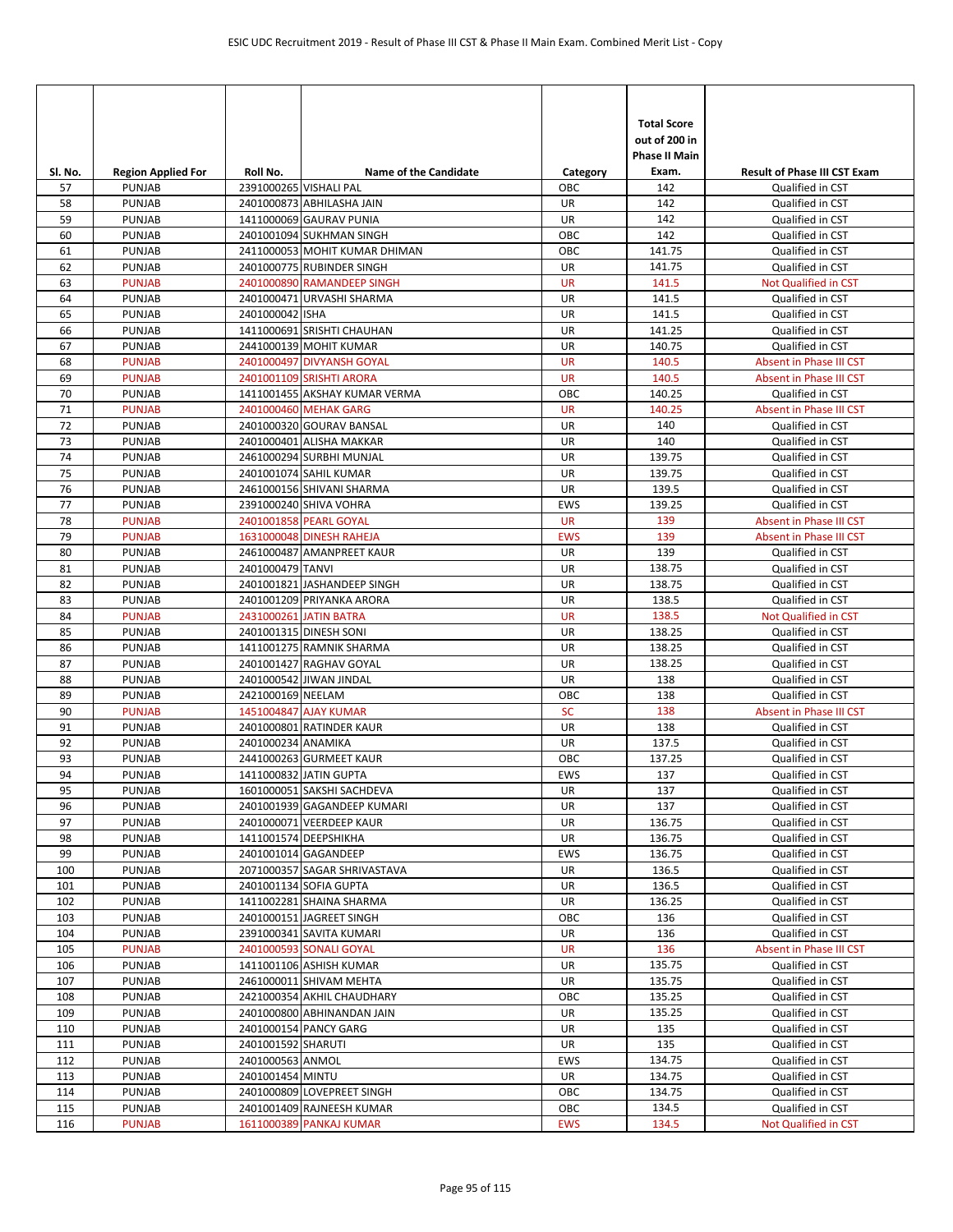|            |                                |                       |                                                        |                 | <b>Total Score</b><br>out of 200 in<br>Phase II Main |                                             |
|------------|--------------------------------|-----------------------|--------------------------------------------------------|-----------------|------------------------------------------------------|---------------------------------------------|
| SI. No.    | <b>Region Applied For</b>      | Roll No.              | <b>Name of the Candidate</b>                           | Category        | Exam.                                                | <b>Result of Phase III CST Exam</b>         |
| 117<br>118 | <b>PUNJAB</b><br><b>PUNJAB</b> |                       | 1631000100 AKSHAY KUMAR<br>1741000010 SAFEER BAJAAL    | UR<br><b>SC</b> | 134.5<br>134.25                                      | Qualified in CST<br>Absent in Phase III CST |
| 119        | PUNJAB                         |                       | 1411002237 ANU NAYYAR                                  | UR              | 134.25                                               | Qualified in CST                            |
| 120        | PUNJAB                         | 2461000639 AJAY SINGH |                                                        | SC              | 134.25                                               | Qualified in CST                            |
| 121        | PUNJAB                         |                       | 1411000433 HANISH KUMAR                                | UR              | 134.25                                               | Qualified in CST                            |
| 122        | PUNJAB                         |                       | 2401000597 DEEPANSHU MONGA                             | UR              | 134.25                                               | Qualified in CST                            |
| 123        | PUNJAB                         |                       | 2461000424 VIVEK KUMAR SINDHI                          | UR              | 134.25                                               | Qualified in CST                            |
| 124        | PUNJAB                         |                       | 2401000962 ANMOL GANDHI                                | UR              | 134.25                                               | Qualified in CST                            |
| 125        | PUNJAB                         | 2401001070 SAGAR      |                                                        | SC              | 134                                                  | Qualified in CST                            |
| 126        | PUNJAB                         |                       | 2401000062 ANMOL MALHOTRA                              | <b>EWS</b>      | 134                                                  | Qualified in CST                            |
| 127        | PUNJAB                         |                       | 2401001575 HARINDER SINGH                              | OBC             | 134                                                  | Qualified in CST                            |
| 128        | PUNJAB                         |                       | 2441000032 NAVTEJ SINGH                                | UR              | 133.75                                               | Qualified in CST                            |
| 129        | PUNJAB                         |                       | 2421000136 AJAY JASWAL                                 | UR              | 133.75                                               | Qualified in CST                            |
| 130        | PUNJAB                         |                       | 1761000009 SHIVA KUMAR                                 | OBC             | 133.75                                               | Qualified in CST                            |
| 131        | PUNJAB                         |                       | 1411001246 PANKAJ KUMAR                                | <b>UR</b>       | 133.5                                                | Qualified in CST                            |
| 132        | <b>PUNJAB</b>                  |                       | 2401000831 MANPREET KAUR                               | OBC             | 133.5                                                | Qualified in CST                            |
| 133        | PUNJAB                         | 2401001760 POOJA RANI |                                                        | SC              | 133.5                                                | Qualified in CST                            |
| 134        | <b>PUNJAB</b>                  |                       | 2391000069 UMANG SHARMA                                | <b>UR</b>       | 133.25                                               | Not Qualified in CST                        |
| 135        | PUNJAB                         |                       | 2401000439 ANJALI VERMA                                | UR              | 133.25                                               | Qualified in CST                            |
| 136        | PUNJAB                         |                       | 2421000059 KAMALJIT KAUR                               | UR              | 133                                                  | Qualified in CST                            |
| 137        | PUNJAB                         | 2461000349 BHARTI     |                                                        | UR              | 133                                                  | Qualified in CST                            |
| 138        | PUNJAB                         |                       | 2461000455 KUNIKA RANI                                 | OBC             | 133                                                  | Qualified in CST                            |
| 139        | PUNJAB                         |                       | 2401000614 SAGAR AHUJA                                 | UR              | 132.75                                               | Qualified in CST                            |
| 140        | PUNJAB<br><b>PUNJAB</b>        |                       | 2401000508 GOURAV SINGLA                               | UR<br><b>UR</b> | 132.75<br>132.75                                     | Qualified in CST                            |
| 141<br>142 | <b>PUNJAB</b>                  |                       | 2401001072 SHIVANI MANGLA<br>2401001207 SIMERJEET KAUR | OBC             | 132.5                                                | Not Qualified in CST<br>Qualified in CST    |
| 143        | PUNJAB                         |                       | 2401000160 SANDEEP KAUR                                | UR              | 132.5                                                | Qualified in CST                            |
| 144        | PUNJAB                         | 2401000979 ANUPRIYA   |                                                        | <b>EWS</b>      | 132.5                                                | Qualified in CST                            |
| 145        | PUNJAB                         |                       | 2401001123 SOURABH SHARMA                              | UR              | 132                                                  | Qualified in CST                            |
| 146        | PUNJAB                         |                       | 2401000461 MANISH MANGLA                               | UR              | 132                                                  | Qualified in CST                            |
| 147        | PUNJAB                         |                       | 2441000068 RANTEG SINGH                                | UR              | 132                                                  | Qualified in CST                            |
| 148        | <b>PUNJAB</b>                  | 2401001978 BALVINDER  |                                                        | <b>OBC</b>      | 131.75                                               | Absent in Phase III CST                     |
| 149        | PUNJAB                         |                       | 2401000318 SURAJ KUMAR AHUJA                           | UR              | 131.5                                                | Qualified in CST                            |
| 150        | PUNJAB                         |                       | 2401000960 PANKAJ SHARMA                               | UR              | 131.5                                                | Qualified in CST                            |
| 151        | PUNJAB                         |                       | 2401001088 SANDEEP KAUR                                | UR              | 131.25                                               | Qualified in CST                            |
| 152        | <b>PUNJAB</b>                  | 1411002599 ASHA BABU  |                                                        | UR              | 131                                                  | Qualified in CST                            |
| 153        | <b>PUNJAB</b>                  |                       | 1411001959 NAMISH GUPTA                                | <b>EWS</b>      | 130.75                                               | Qualified in CST                            |
| 154        | <b>PUNJAB</b>                  | 1411000304 GAURAV     |                                                        | UR              | 130.75                                               | Qualified in CST                            |
| 155        | PUNJAB                         |                       | 2431000174 ANURAG RANA                                 | OBC             | 130.75                                               | Qualified in CST                            |
| 156        | <b>PUNJAB</b>                  | 2401001256 CHESHTA    |                                                        | UR              | 130.75                                               | Qualified in CST                            |
| 157        | <b>PUNJAB</b>                  | 2401001723 MEENU      |                                                        | <b>EWS</b>      | 130.75                                               | Not Qualified in CST                        |
| 158        | <b>PUNJAB</b>                  | 1411002797 PARVINDER  |                                                        | OBC             | 130.5                                                | Not Qualified in CST                        |
| 159        | PUNJAB                         |                       | 2401000506 BONNY SINGHAL                               | <b>UR</b>       | 130.25                                               | Qualified in CST                            |
| 160        | PUNJAB                         |                       | 1411001331 RAHUL BAHMANI                               | SC              | 130.25                                               | Qualified in CST                            |
| 161        | <b>PUNJAB</b>                  |                       | 2431000084 LOVEPREET LOVELY                            | UR              | 130                                                  | Qualified in CST                            |
| 162        | <b>PUNJAB</b>                  |                       | 2401000406 AMANDEEP KAUR                               | OBC             | 130                                                  | Qualified in CST                            |
| 163        | <b>PUNJAB</b>                  |                       | 2391000368 PREETI SAROA                                | SC              | 129.75                                               | Qualified in CST                            |
| 164<br>165 | PUNJAB<br>PUNJAB               |                       | 2431000650 DEEP CHAND<br>2391000269 SANJNA ARORA       | UR<br>UR        | 129.75<br>129.75                                     | Qualified in CST<br>Qualified in CST        |
| 166        | PUNJAB                         |                       | 2401001242 SUKHWINDER KAUR                             | SC              | 129.75                                               | Qualified in CST                            |
| 167        | <b>PUNJAB</b>                  |                       | 2401001736 SONIA VERMA                                 | OBC             | 129.5                                                | Qualified in CST                            |
| 168        | PUNJAB                         |                       | 2411000016 ROHIT KUMAR                                 | OBC             | 129.5                                                | Qualified in CST                            |
| 169        | <b>PUNJAB</b>                  |                       | 2401001232 SUMANPREET KAUR                             | <b>UR</b>       | 129.5                                                | Not Shotlisted for Phase III CST            |
| 170        | PUNJAB                         | 2401001937 RITU       |                                                        | EWS             | 129.5                                                | Qualified in CST                            |
| 171        | PUNJAB                         |                       | 2401001189 HARDEEP SINGH                               | EWS             | 129.25                                               | Qualified in CST                            |
| 172        | <b>PUNJAB</b>                  |                       | 2401001376 GURDEEP SINGH                               | <b>UR</b>       | 129                                                  | Not Shotlisted for Phase III CST            |
| 173        | <b>PUNJAB</b>                  |                       | 2401001359 PRIYA SACHDEVA                              | <b>UR</b>       | 129                                                  | Not Shotlisted for Phase III CST            |
| 174        | <b>PUNJAB</b>                  |                       | 1411000871 VOHITESH SHARMA                             | UR              | 128.75                                               | Not Shotlisted for Phase III CST            |
| 175        | <b>PUNJAB</b>                  |                       | 2401001924 AKSHIT GUPTA                                | <b>UR</b>       | 128.75                                               | Not Shotlisted for Phase III CST            |
| 176        | PUNJAB                         |                       | 2401000927 MANINDER KAUR                               | OBC             | 128.75                                               | Qualified in CST                            |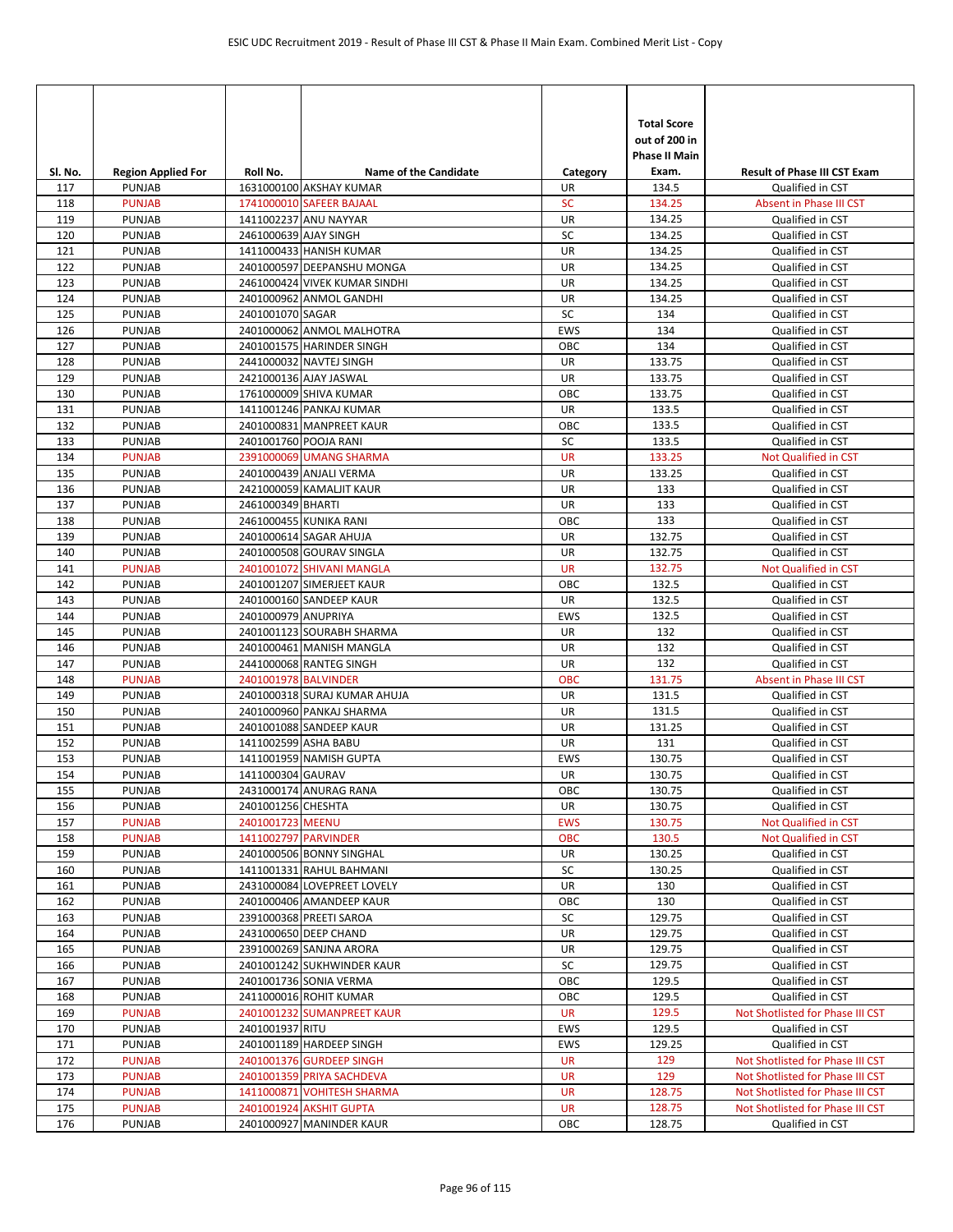| Sl. No.    | <b>Region Applied For</b>      | Roll No.            | <b>Name of the Candidate</b>                             | Category               | <b>Total Score</b><br>out of 200 in<br><b>Phase II Main</b><br>Exam. | <b>Result of Phase III CST Exam</b>                                  |
|------------|--------------------------------|---------------------|----------------------------------------------------------|------------------------|----------------------------------------------------------------------|----------------------------------------------------------------------|
| 177        | <b>PUNJAB</b>                  |                     | 1411000616 JITESH KUMAR                                  | <b>UR</b>              | 128.75                                                               | Not Shotlisted for Phase III CST                                     |
| 178        | <b>PUNJAB</b>                  |                     | 2401000816 HARISH CHANDER                                | <b>UR</b>              | 128.75                                                               | Not Shotlisted for Phase III CST                                     |
| 179        | <b>PUNJAB</b>                  |                     | 1411002666 DIXIT SINGLA                                  | <b>UR</b>              | 128.25                                                               | Not Shotlisted for Phase III CST                                     |
| 180        | <b>PUNJAB</b>                  |                     | 1731000122 ADITI GAUTAM                                  | <b>UR</b>              | 128.25                                                               | Not Shotlisted for Phase III CST                                     |
| 181        | <b>PUNJAB</b>                  |                     | 2401001606 RAJAT JINDAL                                  | <b>UR</b>              | 128.25                                                               | Not Shotlisted for Phase III CST                                     |
| 182        | <b>PUNJAB</b>                  |                     | 1761000006 JANAK RAJ SONI                                | OBC                    | 128                                                                  | Qualified in CST                                                     |
| 183        | <b>PUNJAB</b>                  |                     | 2401000845 MASTAN SINGH                                  | <b>UR</b>              | 128                                                                  | Not Shotlisted for Phase III CST                                     |
| 184        | <b>PUNJAB</b>                  |                     | 1411002195 HIMANI BAINS                                  | <b>UR</b>              | 128                                                                  | Not Shotlisted for Phase III CST                                     |
| 185        | <b>PUNJAB</b>                  |                     | 2401000389 NITESH RAHEJA                                 | <b>UR</b>              | 128                                                                  | Not Shotlisted for Phase III CST                                     |
| 186        | PUNJAB                         |                     | 2441000064 GURKANWAL SINGH                               | OBC                    | 127.75                                                               | Qualified in CST                                                     |
| 187        | <b>PUNJAB</b>                  |                     | 2401001305 ROBIN RAI GARG                                | <b>UR</b>              | 127.5                                                                | Not Shotlisted for Phase III CST                                     |
| 188<br>189 | <b>PUNJAB</b><br><b>PUNJAB</b> |                     | 2431000340 SHILPA DASS<br>2401001520 MANISH KUMAR        | <b>EWS</b><br>EWS      | 127.5<br>127.5                                                       | Qualified in CST                                                     |
| 190        | <b>PUNJAB</b>                  |                     | 2401000998 JAGMEET SINGH                                 | OBC                    | 127.5                                                                | Qualified in CST<br>Qualified in CST                                 |
| 191        | <b>PUNJAB</b>                  |                     | 2401000582 RAJINDER KAUR                                 | OBC                    | 127.5                                                                | Qualified in CST                                                     |
| 192        | <b>PUNJAB</b>                  |                     | 1411000483 RITU RAWAT                                    | EWS                    | 127.25                                                               | Qualified in CST                                                     |
| 193        | <b>PUNJAB</b>                  |                     | 1601000197 AKSHDEEP KAUR GILL                            | <b>EWS</b>             | 127.25                                                               | Absent in Phase III CST                                              |
| 194        | <b>PUNJAB</b>                  |                     | 2391000109 SAMRIDHI MEHRA                                | <b>EWS</b>             | 127.25                                                               | Not Qualified in CST                                                 |
| 195        | <b>PUNJAB</b>                  |                     | 2431000117 PUNEET SINGH SEMBHY                           | OBC                    | 127                                                                  | Qualified in CST                                                     |
| 196        | <b>PUNJAB</b>                  |                     | 1451016537 PRIYANKA SHARMA                               | EWS                    | 126.75                                                               | Qualified in CST                                                     |
| 197        | <b>PUNJAB</b>                  |                     | 1411000870 BHARTENDU                                     | <b>UR</b>              | 126.5                                                                | Not Shotlisted for Phase III CST                                     |
| 198        | <b>PUNJAB</b>                  | 1451002437 DIVYA    |                                                          | <b>UR</b>              | 126.5                                                                | Not Shotlisted for Phase III CST                                     |
| 199        | <b>PUNJAB</b>                  |                     | 1411000526 SHRUTI SHARMA                                 | <b>UR</b>              | 126.5                                                                | Not Shotlisted for Phase III CST                                     |
| 200        | <b>PUNJAB</b>                  |                     | 2461000505 LOVEPREET SINGH                               | <b>UR</b>              | 126.5                                                                | Not Shotlisted for Phase III CST                                     |
| 201        | <b>PUNJAB</b>                  |                     | 2401001276 SHIVAM KUMAR                                  | <b>UR</b>              | 126.5                                                                | Not Shotlisted for Phase III CST                                     |
| 202        | <b>PUNJAB</b>                  |                     | 2441000249 PARAMPREET KAUR                               | <b>UR</b>              | 126.5                                                                | Not Shotlisted for Phase III CST                                     |
| 203        | <b>PUNJAB</b>                  |                     | 2461000296 KANWARPREET SINGH                             | <b>UR</b>              | 126.25                                                               | Not Shotlisted for Phase III CST                                     |
| 204        | <b>PUNJAB</b>                  |                     | 2431000326 SAHIL BANSAL                                  | <b>UR</b>              | 126.25                                                               | Not Shotlisted for Phase III CST                                     |
| 205        | <b>PUNJAB</b>                  |                     | 2451000205 ABHISHEK SAINI                                | OBC                    | 126                                                                  | Qualified in CST                                                     |
| 206        | <b>PUNJAB</b>                  |                     | 1601000090 HARDEEP SINGH                                 | <b>UR</b>              | 126                                                                  | Not Shotlisted for Phase III CST                                     |
| 207<br>208 | <b>PUNJAB</b><br><b>PUNJAB</b> |                     | 1411001597 MILANDEEP SINGH                               | <b>UR</b><br><b>UR</b> | 126<br>126                                                           | Not Shotlisted for Phase III CST<br>Not Shotlisted for Phase III CST |
| 209        | <b>PUNJAB</b>                  |                     | 2401000723 PRIYANKA GARG<br>2401000305 PARDEEP KUMAR     | <b>UR</b>              | 126                                                                  | Not Shotlisted for Phase III CST                                     |
| 210        | <b>PUNJAB</b>                  | 2441000137 RAJAT    |                                                          | <b>UR</b>              | 125.75                                                               | Not Shotlisted for Phase III CST                                     |
| 211        | <b>PUNJAB</b>                  |                     | 2401000925 SIMRANDEEP KAUR                               | <b>UR</b>              | 125.75                                                               | Not Shotlisted for Phase III CST                                     |
| 212        | <b>PUNJAB</b>                  |                     | 2421000070 NISHCHAY MISHRA                               | <b>UR</b>              | 125.5                                                                | Not Shotlisted for Phase III CST                                     |
| 213        | <b>PUNJAB</b>                  |                     | 2401001981 JASDEEP SINGH RUPAL                           | OBC                    | 125.5                                                                | Qualified in CST                                                     |
| 214        | <b>PUNJAB</b>                  |                     | 2401001182 BHAWNA TANDON                                 | <b>UR</b>              | 125.5                                                                | Not Shotlisted for Phase III CST                                     |
| 215        | <b>PUNJAB</b>                  |                     | 2421000560 PREETI KANG                                   | <b>UR</b>              | 125.25                                                               | Not Shotlisted for Phase III CST                                     |
| 216        | <b>PUNJAB</b>                  |                     | 1411000447 PUNEET KUMAR SHARMA                           | <b>UR</b>              | 125.25                                                               | Not Shotlisted for Phase III CST                                     |
| 217        | <b>PUNJAB</b>                  |                     | 2401001718 SARBJEET KAUR                                 | OBC                    | 125.25                                                               | Qualified in CST                                                     |
| 218        | <b>PUNJAB</b>                  |                     | 2511005780 RAJESH SINGH                                  | SC                     | 125.25                                                               | Qualified in CST                                                     |
| 219        | <b>PUNJAB</b>                  |                     | 2451000010 SHAILEJ GUPTA                                 | <b>UR</b>              | 125.25                                                               | Not Shotlisted for Phase III CST                                     |
| 220        | <b>PUNJAB</b>                  |                     | 2401000347 MANNU GARG                                    | EWS                    | 125.25                                                               | Qualified in CST                                                     |
| 221        | <b>PUNJAB</b>                  |                     | 1411001626 APOORV GUPTA                                  | <b>UR</b>              | 125                                                                  | Not Shotlisted for Phase III CST                                     |
| 222        | <b>PUNJAB</b><br><b>PUNJAB</b> | 2461000549 PRERNA   |                                                          | SC                     | 125                                                                  | Qualified in CST                                                     |
| 223<br>224 | PUNJAB                         |                     | 2461000155 JAI KRISHAN JINDAL<br>1411000295 SACHIN SAINI | <b>UR</b><br>OBC       | 125<br>125                                                           | Not Shotlisted for Phase III CST<br>Qualified in CST                 |
| 225        | <b>PUNJAB</b>                  |                     | 2401000373 ARCHIT SHARMA                                 | <b>UR</b>              | 124.75                                                               | Not Shotlisted for Phase III CST                                     |
| 226        | PUNJAB                         |                     | 2401000777 KULVINDER KAUR                                | OBC                    | 124.75                                                               | Qualified in CST                                                     |
| 227        | <b>PUNJAB</b>                  | 2401000862 PRIYA    |                                                          | <b>UR</b>              | 124.75                                                               | Not Shotlisted for Phase III CST                                     |
| 228        | <b>PUNJAB</b>                  |                     | 2401001576 KRISHAN KUMAR                                 | ОВС                    | 124.5                                                                | Qualified in CST                                                     |
| 229        | PUNJAB                         |                     | 1411000138 RAJESH KUMAR                                  | SC                     | 124.25                                                               | Qualified in CST                                                     |
| 230        | <b>PUNJAB</b>                  | 1631000037 SHIVANI  |                                                          | EWS                    | 124.25                                                               | Qualified in CST                                                     |
| 231        | <b>PUNJAB</b>                  |                     | 2801000358 AMRINDER KAUR CHALGA                          | <b>UR</b>              | 124                                                                  | Not Shotlisted for Phase III CST                                     |
| 232        | <b>PUNJAB</b>                  | 2401000739 SATPAL   |                                                          | OBC                    | 124                                                                  | Qualified in CST                                                     |
| 233        | <b>PUNJAB</b>                  |                     | 2401001275 PALAK GOYAL                                   | UR                     | 124                                                                  | Not Shotlisted for Phase III CST                                     |
| 234        | <b>PUNJAB</b>                  | 1411002810 DHAWAL   |                                                          | UR                     | 123.75                                                               | Not Shotlisted for Phase III CST                                     |
| 235        | <b>PUNJAB</b>                  | 2401000705 PRIYANKA |                                                          | <b>UR</b>              | 123.75                                                               | Not Shotlisted for Phase III CST                                     |
| 236        | <b>PUNJAB</b>                  |                     | 2401000096 CHANIA KIRAN                                  | <b>UR</b>              | 123.75                                                               | Not Shotlisted for Phase III CST                                     |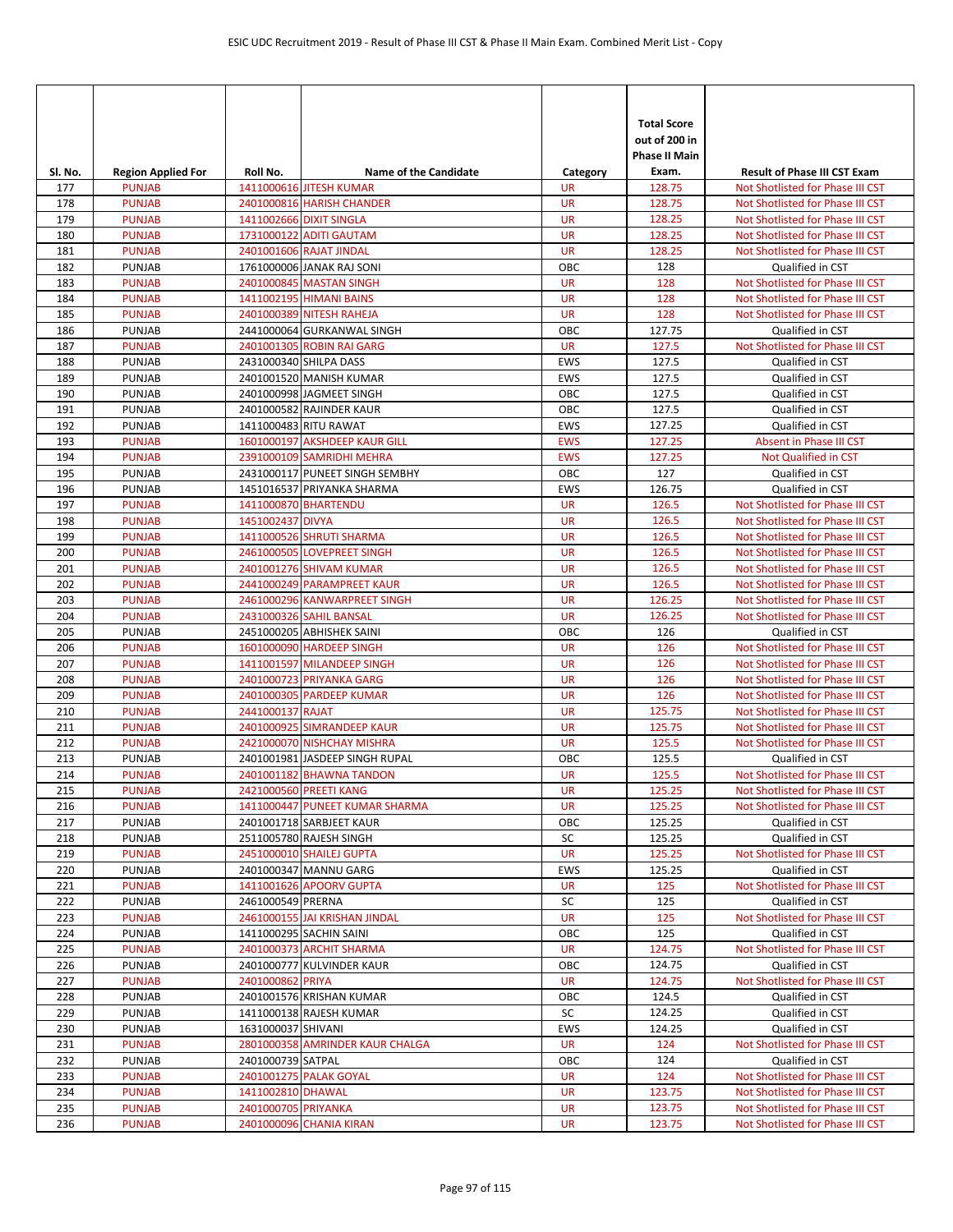| SI. No.    | <b>Region Applied For</b>      | Roll No.              | <b>Name of the Candidate</b>                           | Category               | <b>Total Score</b><br>out of 200 in<br><b>Phase II Main</b><br>Exam. | <b>Result of Phase III CST Exam</b>                                  |
|------------|--------------------------------|-----------------------|--------------------------------------------------------|------------------------|----------------------------------------------------------------------|----------------------------------------------------------------------|
| 237        | <b>PUNJAB</b>                  | 2401000857 UDIT DIDDI |                                                        | <b>UR</b>              | 123.5                                                                | Not Shotlisted for Phase III CST                                     |
| 238        | <b>PUNJAB</b>                  |                       | 2401000249 SAPNA RANI                                  | SC                     | 123.5                                                                | Qualified in CST                                                     |
| 239        | <b>PUNJAB</b>                  |                       | 1451022373 VISHAL GOYAL                                | <b>UR</b>              | 123.25                                                               | Not Shotlisted for Phase III CST                                     |
| 240        | <b>PUNJAB</b>                  |                       | 2471000196 HANSNEET KAUR                               | <b>UR</b>              | 123.25                                                               | Not Shotlisted for Phase III CST                                     |
| 241        | <b>PUNJAB</b>                  |                       | 1411000585 MONAM DEVI                                  | <b>UR</b>              | 123.25                                                               | Not Shotlisted for Phase III CST                                     |
| 242        | <b>PUNJAB</b>                  |                       | 2421000529 AMRITPAL SINGH                              | <b>UR</b>              | 123.25                                                               | Not Shotlisted for Phase III CST                                     |
| 243        | <b>PUNJAB</b>                  |                       | 2461000164 GURINDER BANSAL                             | <b>UR</b>              | 123.25                                                               | Not Shotlisted for Phase III CST                                     |
| 244<br>245 | <b>PUNJAB</b><br><b>PUNJAB</b> |                       | 2461000428 MANPREET SINGH<br>1751000005 POPINDER SINGH | <b>UR</b><br><b>UR</b> | 123<br>123                                                           | Not Shotlisted for Phase III CST<br>Not Shotlisted for Phase III CST |
| 246        | <b>PUNJAB</b>                  |                       | 2411000031 KAMLESH KAUR                                | SC                     | 123                                                                  | Qualified in CST                                                     |
| 247        | <b>PUNJAB</b>                  |                       | 2401000446 MANOJ SINGH                                 | <b>EWS</b>             | 122.75                                                               | Qualified in CST                                                     |
| 248        | PUNJAB                         |                       | 1411002433 VISHAL KUMAR                                | OBC                    | 122.75                                                               | Qualified in CST                                                     |
| 249        | <b>PUNJAB</b>                  |                       | 2401001352 SAMEER GARG                                 | <b>UR</b>              | 122.75                                                               | Not Shotlisted for Phase III CST                                     |
| 250        | <b>PUNJAB</b>                  | 2401000464 ISHA       |                                                        | <b>UR</b>              | 122.75                                                               | Not Shotlisted for Phase III CST                                     |
| 251        | <b>PUNJAB</b>                  |                       | 1411002095 NAVDEEP KAUR                                | SC                     | 122.5                                                                | Qualified in CST                                                     |
| 252        | <b>PUNJAB</b>                  | 2401000139 MANISHA    |                                                        | OBC                    | 122.5                                                                | Qualified in CST                                                     |
| 253        | <b>PUNJAB</b>                  |                       | 2431000681 MADHAV SAINI                                | OBC                    | 122.5                                                                | Qualified in CST                                                     |
| 254        | <b>PUNJAB</b>                  |                       | 1411000401 YUGAM KATHURIA                              | <b>UR</b>              | 122.25                                                               | Not Shotlisted for Phase III CST                                     |
| 255        | PUNJAB                         |                       | 2401000232 RAMANDEEP SINGH                             | OBC                    | 122.25                                                               | Qualified in CST                                                     |
| 256        | <b>PUNJAB</b>                  | 1611000717 KANIKA     |                                                        | <b>UR</b>              | 122.25                                                               | Not Shotlisted for Phase III CST                                     |
| 257        | <b>PUNJAB</b>                  |                       | 1411002771 SHUBHAM SINGLA                              | <b>UR</b>              | 122                                                                  | Not Shotlisted for Phase III CST                                     |
| 258        | <b>PUNJAB</b>                  | 1631000089 SURENDER   |                                                        | OBC                    | 122                                                                  | Qualified in CST                                                     |
| 259        | <b>PUNJAB</b>                  |                       | 1411000916 HARINDER SINGH                              | <b>UR</b>              | 122                                                                  | Not Shotlisted for Phase III CST                                     |
| 260        | <b>PUNJAB</b>                  |                       | 2401001440 JASDEEP BANSAL                              | <b>UR</b>              | 122                                                                  | Not Shotlisted for Phase III CST                                     |
| 261        | PUNJAB                         |                       | 2401000209 ROHIT KUMAR                                 | OBC                    | 122                                                                  | Qualified in CST                                                     |
| 262        | <b>PUNJAB</b>                  |                       | 2401000643 LOVEPREET SINGH                             | OBC                    | 121.75                                                               | Qualified in CST                                                     |
| 263        | <b>PUNJAB</b>                  |                       | 1511003604 RAVINDER SAHARAN                            | OBC                    | 121.5                                                                | Qualified in CST                                                     |
| 264        | <b>PUNJAB</b>                  |                       | 2471000028 KUNAL GOYAL                                 | <b>UR</b>              | 121.5                                                                | Not Shotlisted for Phase III CST                                     |
| 265        | PUNJAB                         |                       | 2461000224 BIKRAM SINGH                                | OBC                    | 121.5                                                                | Qualified in CST                                                     |
| 266        | <b>PUNJAB</b>                  | 2421000714 AJAY       |                                                        | SC                     | 121.5                                                                | Qualified in CST                                                     |
| 267        | <b>PUNJAB</b>                  |                       | 2401001866 SHWETA CHOUDHARY                            | <b>OBC</b>             | 121.25                                                               | Not Qualified in CST                                                 |
| 268        | <b>PUNJAB</b>                  | 2461000363 KAMAL      |                                                        | <b>UR</b>              | 121.25                                                               | Not Shotlisted for Phase III CST                                     |
| 269        | <b>PUNJAB</b>                  |                       | 2401001152 RAJPREET KAUR                               | OBC                    | 121.25                                                               | Qualified in CST                                                     |
| 270        | <b>PUNJAB</b>                  |                       | 1601000052 VAIBHAV THAKUR                              | <b>UR</b>              | 121.25                                                               | Not Shotlisted for Phase III CST                                     |
| 271        | <b>PUNJAB</b>                  |                       | 2401000556 KESHAV SINGLA                               | <b>UR</b>              | 121.25                                                               | Not Shotlisted for Phase III CST                                     |
| 272        | <b>PUNJAB</b>                  |                       | 2401000967 NEHA BANSAL                                 | <b>UR</b>              | 121                                                                  | Not Shotlisted for Phase III CST                                     |
| 273        | <b>PUNJAB</b>                  |                       | 2511001473 POOJA SANWARIYA                             | SC                     | 121                                                                  | Qualified in CST                                                     |
| 274        | PUNJAB                         |                       | 1411001185 SUREKHA SHAKYA                              | OBC                    | 120.75                                                               | Qualified in CST                                                     |
| 275        | <b>PUNJAB</b>                  |                       | 2401000853 SHILPA RANI                                 | UR                     | 120.75                                                               | Not Shotlisted for Phase III CST                                     |
| 276        | <b>PUNJAB</b>                  |                       | 2741000101 AAKASH RAIKWAL                              | EWS                    | 120.75                                                               | Qualified in CST                                                     |
| 277        | PUNJAB                         | 2551000021 GURPREET   |                                                        | ОВС                    | 120.75                                                               | Qualified in CST                                                     |
| 278        | <b>PUNJAB</b>                  | 1611000771 KAPIL      |                                                        | <b>UR</b>              | 120.5                                                                | Not Shotlisted for Phase III CST                                     |
| 279        | <b>PUNJAB</b>                  |                       | 2401000920 KARAN SACHDEVA                              | <b>UR</b>              | 120.5<br>120.5                                                       | Not Shotlisted for Phase III CST                                     |
| 280        | <b>PUNJAB</b>                  |                       | 1411001004 AGAM KAPOOR                                 | <b>UR</b>              | 120.5                                                                | Not Shotlisted for Phase III CST                                     |
| 281<br>282 | PUNJAB<br>PUNJAB               | 1611000273 ANJU RANI  | 1451016771 SWEETY SINHA                                | OBC<br>ОВС             | 120.25                                                               | Qualified in CST<br>Qualified in CST                                 |
| 283        | <b>PUNJAB</b>                  |                       | 1451011153 SOURAV KAMBOJ                               | OBC                    | 120.25                                                               | Qualified in CST                                                     |
| 284        | <b>PUNJAB</b>                  | 2401000513 SONIA      |                                                        | <b>UR</b>              | 120.25                                                               | Not Shotlisted for Phase III CST                                     |
| 285        | <b>PUNJAB</b>                  |                       | 2451000021 SANJEEV KUMAR                               | SC-EXS                 | 120                                                                  | Qualified in CST                                                     |
| 286        | <b>PUNJAB</b>                  |                       | 2461000052 NAVDEEP KAUR                                | <b>UR</b>              | 120                                                                  | Not Shotlisted for Phase III CST                                     |
| 287        | <b>PUNJAB</b>                  |                       | 2401001859 MANI PAL GOYAL                              | UR                     | 120                                                                  | Not Shotlisted for Phase III CST                                     |
| 288        | PUNJAB                         |                       | 1411002477 AMIT KUMAR MAURYA                           | ОВС                    | 120                                                                  | Qualified in CST                                                     |
| 289        | <b>PUNJAB</b>                  |                       | 2401000854 JATINDER SINGH                              | OBC                    | 119.75                                                               | Qualified in CST                                                     |
| 290        | PUNJAB                         |                       | 1601000065 PRASHANT KUMAR                              | SC                     | 119.75                                                               | Qualified in CST                                                     |
| 291        | PUNJAB                         |                       | 1731000032 HIMANI DHIMAN                               | OBC                    | 119.5                                                                | Qualified in CST                                                     |
| 292        | <b>PUNJAB</b>                  |                       | 2401000553 MONIKA RANI                                 | <b>UR</b>              | 119.5                                                                | Not Shotlisted for Phase III CST                                     |
| 293        | <b>PUNJAB</b>                  |                       | 2401000943 MANWINDER SINGH                             | <b>UR</b>              | 119.5                                                                | Not Shotlisted for Phase III CST                                     |
| 294        | <b>PUNJAB</b>                  |                       | 2461000036 RASHMI SHARMA                               | <b>UR</b>              | 119.25                                                               | Not Shotlisted for Phase III CST                                     |
| 295        | PUNJAB                         |                       | 2401001738 MANDEEP KOUR                                | ОВС                    | 119.25                                                               | Qualified in CST                                                     |
| 296        | <b>PUNJAB</b>                  | 2401000658 RENU       |                                                        | <b>UR</b>              | 119.25                                                               | Not Shotlisted for Phase III CST                                     |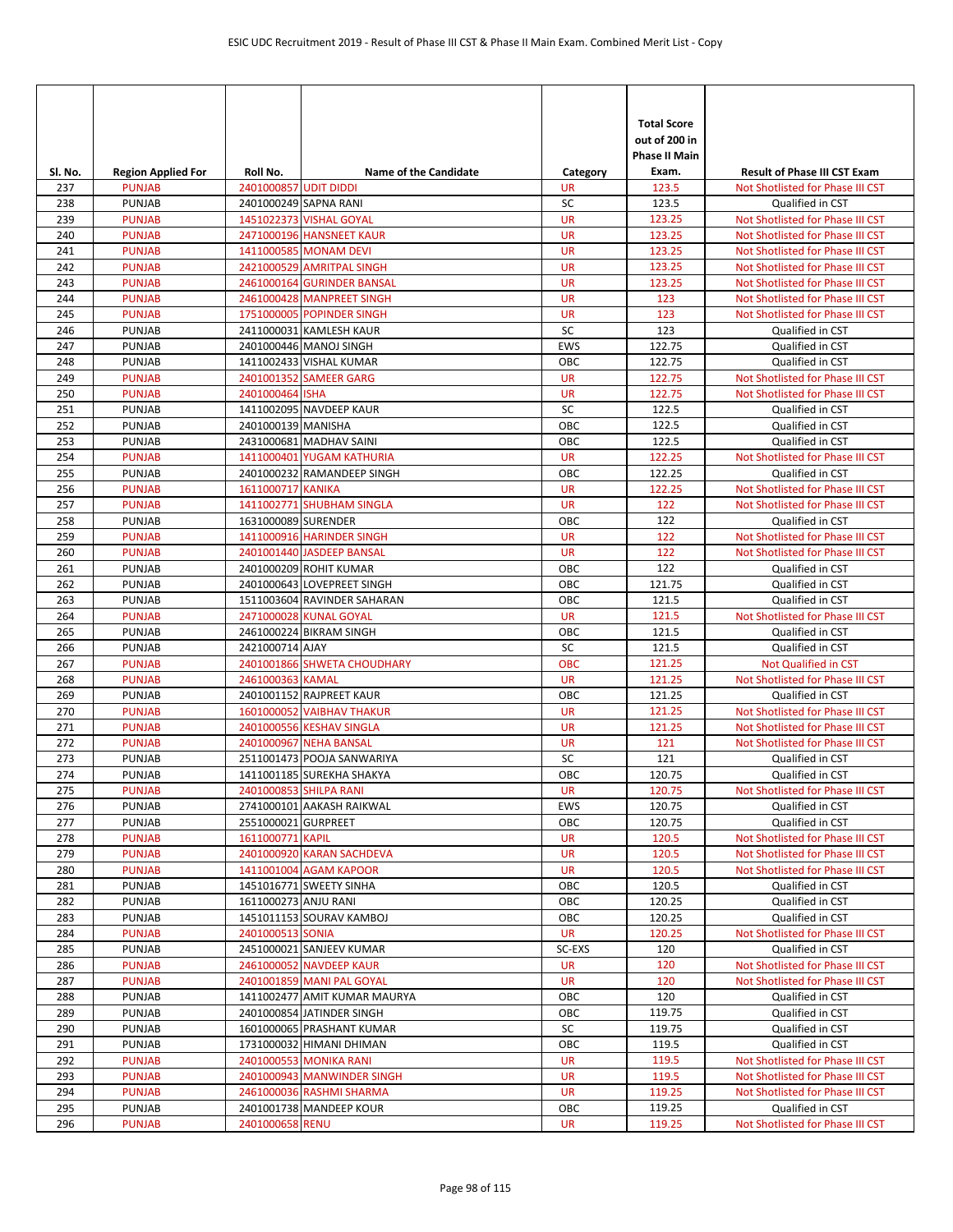| Sl. No.    | <b>Region Applied For</b>      | Roll No.            | <b>Name of the Candidate</b>                        | Category         | <b>Total Score</b><br>out of 200 in<br><b>Phase II Main</b><br>Exam. | <b>Result of Phase III CST Exam</b>  |
|------------|--------------------------------|---------------------|-----------------------------------------------------|------------------|----------------------------------------------------------------------|--------------------------------------|
| 297        | <b>PUNJAB</b>                  |                     | 1411000753 HARSHDEEP SINGH                          | <b>UR</b>        | 119                                                                  | Not Shotlisted for Phase III CST     |
| 298        | <b>PUNJAB</b>                  |                     | 2401001522 GURWINDER SINGH                          | EWS              | 119                                                                  | Qualified in CST                     |
| 299        | <b>PUNJAB</b>                  |                     | 2441000148 ADISH GOYAL                              | <b>UR</b>        | 119                                                                  | Not Shotlisted for Phase III CST     |
| 300        | <b>PUNJAB</b>                  |                     | 2401000995 GURWINDER SINGH                          | OBC              | 118.75                                                               | Qualified in CST                     |
| 301        | <b>PUNJAB</b>                  |                     | 2401000701 AMANPREET KAUR                           | OBC              | 118.75                                                               | Qualified in CST                     |
| 302        | <b>PUNJAB</b>                  |                     | 2401000952 KARMJEET KAUR                            | SC               | 118.25                                                               | Qualified in CST                     |
| 303        | <b>PUNJAB</b>                  |                     | 1651000086 MANPREET SINGH                           | OBC              | 118                                                                  | Not Qualified in CST                 |
| 304<br>305 | <b>PUNJAB</b><br><b>PUNJAB</b> |                     | 1611000386 SHARNJEET KAUR                           | <b>SC</b><br>EWS | 118<br>118                                                           | Not Qualified in CST                 |
| 306        | <b>PUNJAB</b>                  |                     | 2391000193 DAVINDER SINGH<br>2401001326 SANGRAMBEER | OBC              | 117.75                                                               | Qualified in CST<br>Qualified in CST |
| 307        | <b>PUNJAB</b>                  |                     | 2401001336 AMANDEEP SINGH                           | SC               | 117.75                                                               | Qualified in CST                     |
| 308        | <b>PUNJAB</b>                  | 2431000531 MANISHA  |                                                     | <b>UR</b>        | 117.75                                                               | Not Shotlisted for Phase III CST     |
| 309        | <b>PUNJAB</b>                  |                     | <b>1411002068 RITIKA THAKUR</b>                     | <b>UR</b>        | 117.75                                                               | Not Shotlisted for Phase III CST     |
| 310        | <b>PUNJAB</b>                  |                     | 2401000577 SIMRAN PREET KAUR                        | <b>UR</b>        | 117.75                                                               | Not Shotlisted for Phase III CST     |
| 311        | <b>PUNJAB</b>                  | 2421000182 NEHA     |                                                     | <b>SC</b>        | 117.5                                                                | Absent in Phase III CST              |
| 312        | <b>PUNJAB</b>                  |                     | 1411000613 POOJA GUPTA                              | EWS              | 117.5                                                                | Qualified in CST                     |
| 313        | <b>PUNJAB</b>                  | 2401000989 SURYADEV |                                                     | OBC              | 117.5                                                                | Qualified in CST                     |
| 314        | <b>PUNJAB</b>                  |                     | 2501000642 AARSHDEEP SINGH                          | OBC              | 117.25                                                               | Qualified in CST                     |
| 315        | <b>PUNJAB</b>                  | 2401000684 ROHIT    |                                                     | OBC              | 117.25                                                               | Qualified in CST                     |
| 316        | <b>PUNJAB</b>                  |                     | 2401001827 DALJEET SINGH                            | OBC              | 117.25                                                               | Qualified in CST                     |
| 317        | <b>PUNJAB</b>                  |                     | 2401000945 ASHIMA GARG                              | <b>UR</b>        | 117.25                                                               | Not Shotlisted for Phase III CST     |
| 318        | <b>PUNJAB</b>                  |                     | 1481000144 TUSHAR KHARARIA                          | SC               | 117.25                                                               | Qualified in CST                     |
| 319        | <b>PUNJAB</b>                  |                     | 2401001089 DIKSHA AGGARWAL                          | <b>UR</b>        | 117.25                                                               | Not Shotlisted for Phase III CST     |
| 320        | <b>PUNJAB</b>                  |                     | 1611000279 HIMANSHU PAHWA                           | <b>UR</b>        | 117.25                                                               | Not Shotlisted for Phase III CST     |
| 321        | <b>PUNJAB</b>                  |                     | 2401000438 BHUSHAN GARG                             | <b>UR</b>        | 117.25                                                               | Not Shotlisted for Phase III CST     |
| 322        | <b>PUNJAB</b>                  |                     | 2401000465 AMANPREET SINGH                          | OBC              | 117                                                                  | Qualified in CST                     |
| 323        | <b>PUNJAB</b>                  |                     | 2401000310 ASHWANI KUMAR                            | OBC              | 117                                                                  | Qualified in CST                     |
| 324        | <b>PUNJAB</b>                  |                     | 2401000357 KAMAL KUMAR                              | SC               | 117                                                                  | Qualified in CST                     |
| 325        | <b>PUNJAB</b>                  |                     | 1411000835 ABHISHEK KUMAR                           | OBC              | 117                                                                  | Qualified in CST                     |
| 326        | <b>PUNJAB</b>                  | 2401000380 SANJAY   |                                                     | SC               | 117                                                                  | Qualified in CST                     |
| 327        | <b>PUNJAB</b>                  |                     | 1741000005 SANDEEP KUMAR                            | SC               | 116.75                                                               | Not Qualified in CST                 |
| 328        | <b>PUNJAB</b>                  | 1681000137 ANJALI   |                                                     | SC               | 116.75                                                               | Not Qualified in CST                 |
| 329        | <b>PUNJAB</b>                  | 2401001063 PAYAL    |                                                     | <b>UR</b>        | 116.5                                                                | Not Shotlisted for Phase III CST     |
| 330        | <b>PUNJAB</b>                  |                     | 2401000533 SUKHDEEP SINGH                           | SC               | 116.5                                                                | Qualified in CST                     |
| 331        | <b>PUNJAB</b><br><b>PUNJAB</b> |                     | 2401000587 RAJWINDER KAUR<br>2401000549 PAWAN KUMAR | OBC<br>OBC       | 116.25<br>116.25                                                     | Qualified in CST<br>Qualified in CST |
| 332<br>333 | <b>PUNJAB</b>                  |                     | 2391000080 KAPIL MAHAJAN                            | <b>UR</b>        | 116                                                                  | Not Shotlisted for Phase III CST     |
| 334        | PUNJAB                         |                     | 1651000071 BHAVNA RAI                               | SC               | 116                                                                  | Qualified in CST                     |
| 335        | PUNJAB                         |                     | 1411001692 RAKESH KUMAR                             | UR-EXS           | 115.75                                                               | Qualified in CST                     |
| 336        | PUNJAB                         |                     | 2401000111 HARDEEP KAUR                             | OBC              | 115.75                                                               | Qualified in CST                     |
| 337        | <b>PUNJAB</b>                  |                     | 2401000069 SHIVANGI GUPTA                           | <b>UR</b>        | 115.5                                                                | Not Shotlisted for Phase III CST     |
| 338        | PUNJAB                         |                     | 2401000489 SAHIL GARG                               | EWS              | 115.5                                                                | Qualified in CST                     |
| 339        | PUNJAB                         |                     | 1411001132 SOURABH RANA                             | <b>EWS</b>       | 115.25                                                               | Qualified in CST                     |
| 340        | PUNJAB                         |                     | 2401000606 JASWINDER SINGH                          | SC               | 115.25                                                               | Qualified in CST                     |
| 341        | <b>PUNJAB</b>                  |                     | 2401002019 ABHISHEK KUMAR GADHER                    | OBC              | 115.25                                                               | Not Qualified in CST                 |
| 342        | PUNJAB                         |                     | 2391000200 GAUTAM VISHAL                            | UR-EXS           | 115                                                                  | Qualified in CST                     |
| 343        | PUNJAB                         |                     | 2461000242 GURARPAN SINGH                           | SC               | 115                                                                  | Qualified in CST                     |
| 344        | PUNJAB                         | 1451009283 MOHIT    |                                                     | EWS              | 115                                                                  | Qualified in CST                     |
| 345        | <b>PUNJAB</b>                  |                     | 1411002711 POOJA TIWARI                             | <b>UR</b>        | 115                                                                  | Not Shotlisted for Phase III CST     |
| 346        | <b>PUNJAB</b>                  |                     | 2431000476 KARAN JOT SINGH                          | EWS              | 115                                                                  | Qualified in CST                     |
| 347        | PUNJAB                         |                     | 2421000717 GAURAV BHAGAT                            | SC               | 114.75                                                               | Qualified in CST                     |
| 348        | <b>PUNJAB</b>                  |                     | 1411002693 DINESH RAGHUVANSHI                       | <b>SC</b>        | 114.75                                                               | Absent in Phase III CST              |
| 349        | <b>PUNJAB</b>                  |                     | 2401000798 JASKARN SINGH                            | OBC              | 114.75                                                               | Qualified in CST                     |
| 350        | PUNJAB                         |                     | 2391000018 DINESH KUMAR                             | SC               | 114.75                                                               | Qualified in CST                     |
| 351        | <b>PUNJAB</b>                  |                     | 1411001390 GURNEET SINGH                            | <b>UR</b>        | 114.5                                                                | Not Shotlisted for Phase III CST     |
| 352        | PUNJAB                         |                     | 2431000376 GURINDER SINGH                           | SC               | 114.5                                                                | Qualified in CST                     |
| 353        | <b>PUNJAB</b>                  |                     | 2461000598 INDERPREET SINGH                         | SC               | 114.25                                                               | Qualified in CST                     |
| 354        | <b>PUNJAB</b>                  |                     | 1411002614 ROHIT KUMAR                              | OBC              | 114.25                                                               | Qualified in CST                     |
| 355        | <b>PUNJAB</b>                  |                     | 2421000614 MOHIT SAGAR                              | SC               | 114.25                                                               | Qualified in CST                     |
| 356        | <b>PUNJAB</b>                  | 1601000205 VASU DEV |                                                     | SC               | 114.25                                                               | Qualified in CST                     |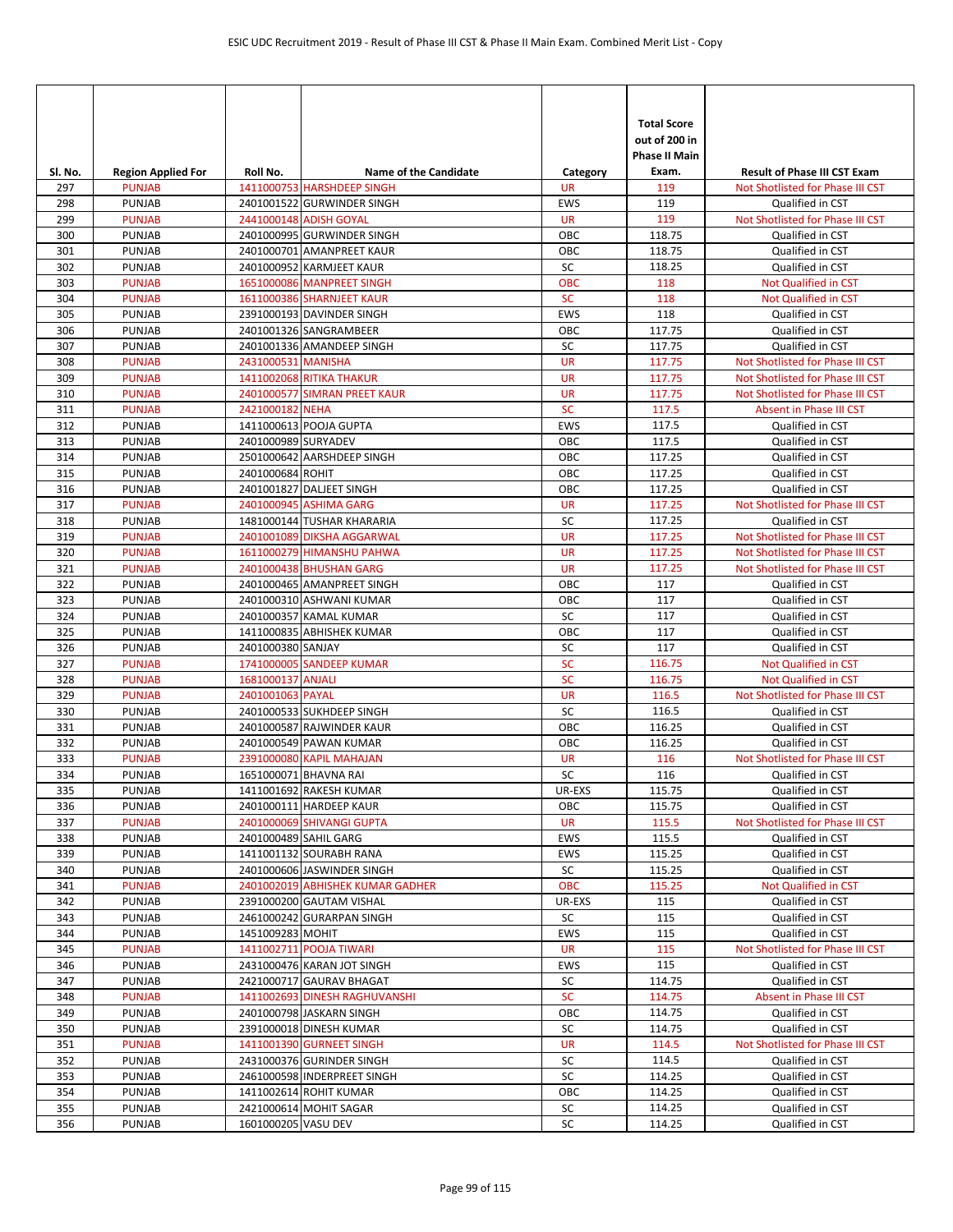| Sl. No.    | <b>Region Applied For</b> | Roll No.              | <b>Name of the Candidate</b>                            | Category      | <b>Total Score</b><br>out of 200 in<br><b>Phase II Main</b><br>Exam. | <b>Result of Phase III CST Exam</b>  |
|------------|---------------------------|-----------------------|---------------------------------------------------------|---------------|----------------------------------------------------------------------|--------------------------------------|
| 357        | <b>PUNJAB</b>             |                       | 2401001741 DINESH KUMAR                                 | SC            | 114                                                                  | Qualified in CST                     |
| 358        | <b>PUNJAB</b>             |                       | 1411000952 MONIKA GOEL                                  | <b>UR</b>     | 113.75                                                               | Not Shotlisted for Phase III CST     |
| 359        | <b>PUNJAB</b>             |                       | 2401000197 DILVEER SINGH                                | SC            | 113.75                                                               | Not Qualified in CST                 |
| 360        | <b>PUNJAB</b>             |                       | 2461000077 TARUN KUMAR                                  | SC            | 113.5                                                                | Qualified in CST                     |
| 361        | <b>PUNJAB</b>             |                       | 2401000740 HARMANDEEP KAUR                              | OBC           | 113.5                                                                | Qualified in CST                     |
| 362        | <b>PUNJAB</b>             |                       | 2421000226 DINESH BHAGAT                                | SC            | 113.5                                                                | Qualified in CST                     |
| 363        | <b>PUNJAB</b>             | 2431000328 NEHA       |                                                         | <b>UR</b>     | 113.5                                                                | Not Shotlisted for Phase III CST     |
| 364        | <b>PUNJAB</b>             |                       | 2401000120 ABHISHEK RAJORIA                             | OBC           | 113.5                                                                | <b>Not Qualified in CST</b>          |
| 365        | <b>PUNJAB</b>             | 1641000339 BHAVYA     |                                                         | <b>UR</b>     | 113.5                                                                | Not Shotlisted for Phase III CST     |
| 366        | <b>PUNJAB</b>             |                       | 2401001922 GURJINDER SINGH                              | OBC           | 113.5                                                                | Qualified in CST                     |
| 367        | <b>PUNJAB</b>             |                       | 2501000340 RAJAT MORYA                                  | SC            | 113.25                                                               | Qualified in CST                     |
| 368        | <b>PUNJAB</b>             |                       | 2391000313 PALLAVI BANSAL                               | <b>EWS</b>    | 113.25                                                               | Qualified in CST                     |
| 369        | <b>PUNJAB</b>             |                       | 2431000193 HARDEEP SINGH                                | OBC           | 113                                                                  | Qualified in CST                     |
| 370        | <b>PUNJAB</b>             |                       | 2441000314 AYUSH BHARDWAJ                               | SC            | 113                                                                  | Qualified in CST                     |
| 371        | <b>PUNJAB</b>             |                       | 1651000004 SANDEEP KAUR                                 | <b>SC</b>     | 113                                                                  | Not Qualified in CST                 |
| 372        | <b>PUNJAB</b>             |                       | 2401000623 KAMAL DEEP                                   | OBC           | 113                                                                  | Qualified in CST                     |
| 373        | <b>PUNJAB</b>             |                       | 2401000255 KARAN GOYAL                                  | <b>UR</b>     | 113                                                                  | Not Shotlisted for Phase III CST     |
| 374        | <b>PUNJAB</b>             |                       | 2461000546 PRADEEP SINGH                                | SC            | 112.75                                                               | Qualified in CST                     |
| 375        | <b>PUNJAB</b>             |                       | 2461000312 HARMANDEEP SINGH                             | SC            | 112.75                                                               | Qualified in CST                     |
| 376        | <b>PUNJAB</b>             |                       | 2401001236 RAVANT KUMAR                                 | OBC           | 112.5                                                                | Qualified in CST                     |
| 377        | <b>PUNJAB</b>             |                       | 2401000572 ANIL KUMAR                                   | OBC           | 112.5                                                                | Qualified in CST                     |
| 378        | <b>PUNJAB</b>             |                       | 2401000266 NAVALDEEP SINGH                              | OBC           | 112.5                                                                | Qualified in CST                     |
| 379        | <b>PUNJAB</b>             |                       | 1411001438 SANJAY KUMAR                                 | UR-EXS        | 112.25                                                               | Qualified in CST                     |
| 380        | PUNJAB                    | 2431000601 SONIA RANI |                                                         | SC            | 112.25                                                               | Qualified in CST                     |
| 381        | <b>PUNJAB</b>             |                       | 2401001559 VANSH DABRA                                  | <b>UR</b>     | 112.25                                                               | Not Shotlisted for Phase III CST     |
| 382        | <b>PUNJAB</b>             |                       | 2401001865 BALJINDER SINGH                              | SC            | 112.25                                                               | Qualified in CST                     |
| 383        | <b>PUNJAB</b>             | 1411000708 PRASHANT   |                                                         | OBC           | 112                                                                  | Qualified in CST                     |
| 384        | <b>PUNJAB</b>             |                       | 2401001459 KAPISH GARG                                  | EWS           | 112                                                                  | Qualified in CST                     |
| 385        | <b>PUNJAB</b>             |                       | 2401001538 ANKUSH GOYAL                                 | <b>UR</b>     | 112                                                                  | Not Shotlisted for Phase III CST     |
| 386        | <b>PUNJAB</b>             |                       | 1411002070 SATVIR KAUR                                  | <b>UR</b>     | 111.75                                                               | Not Shotlisted for Phase III CST     |
| 387        | <b>PUNJAB</b>             |                       | 2471000055 HEMANT KAUSHIK                               | EWS           | 111.75                                                               | Qualified in CST                     |
| 388        | PUNJAB                    |                       | 2451000094 RISHIKESH MISHRA                             | <b>EWS</b>    | 111.75                                                               | Qualified in CST                     |
| 389        | <b>PUNJAB</b>             |                       | 2401000293 PUNAM GODARA                                 | OBC           | 111.75                                                               | Qualified in CST                     |
| 390        | <b>PUNJAB</b>             | 1411000161 JYOTI DEVI |                                                         | SC            | 111.5                                                                | <b>Not Qualified in CST</b>          |
| 391        | <b>PUNJAB</b>             |                       | 1411001191 SURESH KUMAR                                 | OBC           | 111.5                                                                | Absent in Phase III CST              |
| 392        | <b>PUNJAB</b>             |                       | 1751000028 VISHAL SHARMA                                | <b>UR</b>     | 111.25                                                               | Not Shotlisted for Phase III CST     |
| 393        | <b>PUNJAB</b>             | 1641000309 POONAM     | 2401000418 ANMOL SINGH                                  | OBC<br>SC     | 111.25                                                               | Qualified in CST                     |
| 394        | <b>PUNJAB</b>             |                       |                                                         |               | 111                                                                  | Qualified in CST                     |
| 395        | PUNJAB<br><b>PUNJAB</b>   |                       | 1411002827 NISHA RAWAT                                  | EWS           | 111<br>111                                                           | Qualified in CST<br>Qualified in CST |
| 396        |                           |                       | 2451000008 POONAM KASHYAP<br>2511001954 VIKAS CHOUDHARY | SC            |                                                                      | Not Qualified in CST                 |
| 397<br>398 | <b>PUNJAB</b><br>PUNJAB   |                       | 1411001951 MUNISH BHATIA                                | OBC<br>SC     | 111<br>110.75                                                        | Qualified in CST                     |
| 399        | <b>PUNJAB</b>             |                       | 1411002589 BEANT SINGH                                  | <b>UR-EXS</b> | 110.5                                                                | Absent in Phase III CST              |
| 400        | <b>PUNJAB</b>             |                       | 2461000266 JYOTSNA GOYAL                                | <b>UR</b>     | 110.5                                                                | Not Shotlisted for Phase III CST     |
| 401        | PUNJAB                    |                       | 2421000298 DINESH KUMAR KALER                           | SC            | 110.5                                                                | Qualified in CST                     |
| 402        | <b>PUNJAB</b>             |                       | 2441000332 SIMANPREET KUSHAN                            | OBC           | 110.25                                                               | Qualified in CST                     |
| 403        | <b>PUNJAB</b>             |                       | 2401000250 NAVDEEP KAUR                                 | OBC           | 110.25                                                               | Qualified in CST                     |
| 404        | PUNJAB                    |                       | 2421000693 SURABHI THAPA                                | SC            | 110                                                                  | Qualified in CST                     |
| 405        | PUNJAB                    |                       | 2401000770 JASPINDER SINGH                              | OBC           | 109.5                                                                | Qualified in CST                     |
| 406        | <b>PUNJAB</b>             |                       | 1411002135 SHIKHA KAUR                                  | SC            | 109.25                                                               | Qualified in CST                     |
| 407        | <b>PUNJAB</b>             | 1611000506 POOJA      |                                                         | OBC           | 109                                                                  | Absent in Phase III CST              |
| 408        | PUNJAB                    |                       | 2401000673 SULANDA RANI                                 | SC            | 108.75                                                               | Qualified in CST                     |
| 409        | PUNJAB                    |                       | 1411002718 HARNEET KAUR                                 | OBC           | 108.75                                                               | Qualified in CST                     |
| 410        | PUNJAB                    |                       | 1411001495 SHIVDEEPAK SINGH                             | ОВС           | 108.75                                                               | Qualified in CST                     |
| 411        | PUNJAB                    |                       | 2401000198 LOVEDEEP SINGH                               | SC            | 108.75                                                               | Qualified in CST                     |
| 412        | <b>PUNJAB</b>             |                       | 1411000501 NEHA SEHGAL                                  | OBC           | 108.75                                                               | Qualified in CST                     |
| 413        | <b>PUNJAB</b>             | 1411002688 MOHINI RAI |                                                         | UR            | 108.75                                                               | Not Shotlisted for Phase III CST     |
| 414        | PUNJAB                    | 2441000053 DIKSHA     |                                                         | SC            | 108.5                                                                | Qualified in CST                     |
| 415        | <b>PUNJAB</b>             |                       | 2401000308 ARMAAN KAKKAR                                | <b>UR</b>     | 108.5                                                                | Not Shotlisted for Phase III CST     |
| 416        | <b>PUNJAB</b>             |                       | 2471000189 BHUPINDER SINGH                              | <b>UR</b>     | 108.25                                                               | Not Shotlisted for Phase III CST     |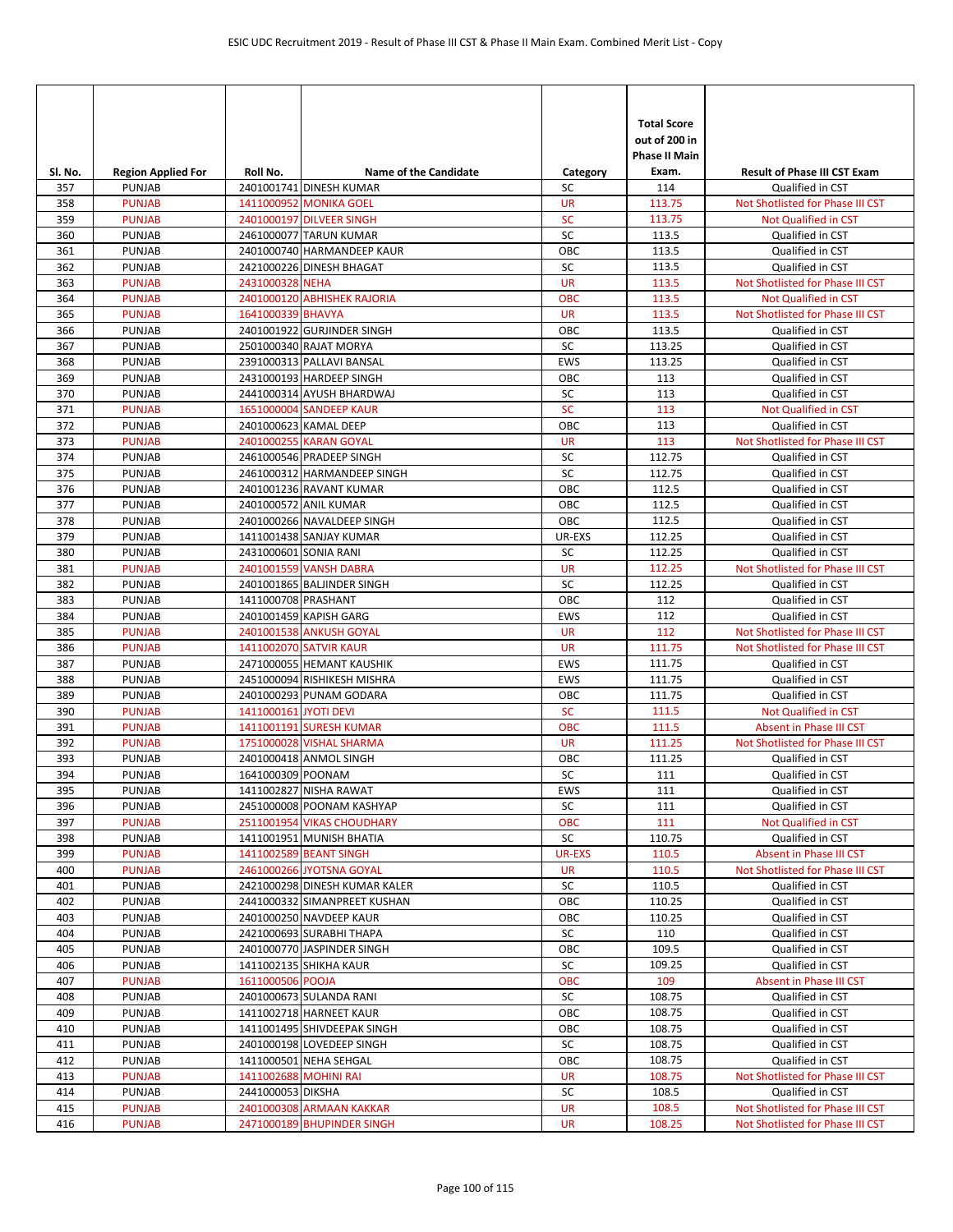| SI. No.    | <b>Region Applied For</b>      | Roll No.               | <b>Name of the Candidate</b>                             | Category         | <b>Total Score</b><br>out of 200 in<br><b>Phase II Main</b><br>Exam. | <b>Result of Phase III CST Exam</b>                  |
|------------|--------------------------------|------------------------|----------------------------------------------------------|------------------|----------------------------------------------------------------------|------------------------------------------------------|
| 417        | <b>PUNJAB</b>                  | 2421000250 PANKAJ      |                                                          | SC               | 108.25                                                               | Qualified in CST                                     |
| 418        | <b>PUNJAB</b>                  |                        | 2471000098 HARDEEP KAUR                                  | SC               | 108                                                                  | Qualified in CST                                     |
| 419        | <b>PUNJAB</b>                  |                        | 2451000214 PALAK MAHAJAN                                 | <b>EWS</b>       | 108                                                                  | Qualified in CST                                     |
| 420        | <b>PUNJAB</b>                  | 2461000061 MONIKA      |                                                          | <b>UR</b>        | 107.75                                                               | Not Shotlisted for Phase III CST                     |
| 421        | <b>PUNJAB</b>                  |                        | 2391000067 PANKAJ KUMAR                                  | SC               | 107.5                                                                | Qualified in CST                                     |
| 422        | <b>PUNJAB</b>                  |                        | 1411002422 HARJOT KAUR                                   | SC               | 107.5                                                                | Qualified in CST                                     |
| 423        | <b>PUNJAB</b>                  | 1411000930 RAJMOHAN    |                                                          | SC               | 107.5                                                                | Qualified in CST                                     |
| 424        | <b>PUNJAB</b>                  |                        | 2401001403 KOMAL SONI                                    | OBC              | 107.5                                                                | Qualified in CST                                     |
| 425        | <b>PUNJAB</b>                  | 2401000408 SHABNAM     |                                                          | SC               | 107.5                                                                | Qualified in CST                                     |
| 426        | <b>PUNJAB</b>                  |                        | 2401000454 SIMRANJEET KAUR                               | OBC              | 107.5                                                                | Qualified in CST                                     |
| 427        | <b>PUNJAB</b>                  |                        | 2431000310 PREETINDER BHULLAR                            | UR-EXS           | 107.25                                                               | Qualified in CST                                     |
| 428        | <b>PUNJAB</b>                  |                        | 2401000290 PANKAJ KUMAR                                  | <b>OBC</b>       | 107.25                                                               | Not Shotlisted for Phase III CST                     |
| 429        | <b>PUNJAB</b>                  |                        | 2411000057 GURLEEN KAUR                                  | <b>OBC</b>       | 107.25                                                               | Not Shotlisted for Phase III CST                     |
| 430        | <b>PUNJAB</b>                  |                        | 2391000212 JASBIR KAUR                                   | SC               | 107.25                                                               | Qualified in CST                                     |
| 431        | <b>PUNJAB</b>                  | 2401000594 VIKAS SIRAV |                                                          | <b>OBC</b>       | 107.25                                                               | Not Shotlisted for Phase III CST                     |
| 432        | <b>PUNJAB</b>                  |                        | 2421000378 AKSHAY KUMAR                                  | SC               | 107.25                                                               | Qualified in CST                                     |
| 433        | <b>PUNJAB</b>                  | 2421000063 SANDHYA     |                                                          | SC               | 107                                                                  | Qualified in CST                                     |
| 434        | <b>PUNJAB</b>                  |                        | 2471000186 SHIVAM SHARMA                                 | <b>EWS</b>       | 107                                                                  | Qualified in CST                                     |
| 435        | <b>PUNJAB</b>                  |                        | 2401001444 MONIKA RANI                                   | <b>EWS</b>       | 107<br>106.75                                                        | Not Qualified in CST                                 |
| 436        | <b>PUNJAB</b>                  |                        | 1741000166 VISHAV JARAL                                  | <b>UR-EXS</b>    | 106.75                                                               | Absent in Phase III CST                              |
| 437<br>438 | <b>PUNJAB</b><br><b>PUNJAB</b> |                        | 2461000037 GURVINDER SINGH                               | SC<br><b>OBC</b> | 106.5                                                                | Qualified in CST<br>Not Shotlisted for Phase III CST |
| 439        | <b>PUNJAB</b>                  |                        | 2401000590 AMANPREET YADAV<br>2391000041 HARMANJIT SINGH | <b>UR</b>        | 106.5                                                                | Not Shotlisted for Phase III CST                     |
| 440        | <b>PUNJAB</b>                  |                        | 2431000138 TEJINDERPAL SINGH                             | SC               | 106.5                                                                | Qualified in CST                                     |
| 441        | <b>PUNJAB</b>                  |                        | 1411000931 PARDEEP SINGH                                 | <b>UR</b>        | 106.5                                                                | Not Shotlisted for Phase III CST                     |
| 442        | <b>PUNJAB</b>                  |                        | 2401000797 SIMRAN GROVER                                 | <b>UR</b>        | 106.5                                                                | Not Shotlisted for Phase III CST                     |
| 443        | <b>PUNJAB</b>                  |                        | 1411001516 NEHA BHARDWAJ                                 | OBC-PC           | 106.25                                                               | Qualified in CST                                     |
| 444        | <b>PUNJAB</b>                  |                        | 2401000336 BAJRANG LAL                                   | <b>OBC</b>       | 106.25                                                               | Not Shotlisted for Phase III CST                     |
| 445        | <b>PUNJAB</b>                  |                        | 2431000551 GAGANDEEP KAUR                                | SC               | 106                                                                  | Qualified in CST                                     |
| 446        | <b>PUNJAB</b>                  |                        | 2401001488 RUPENDER KAUR                                 | <b>OBC</b>       | 106                                                                  | Not Shotlisted for Phase III CST                     |
| 447        | <b>PUNJAB</b>                  |                        | 2461000647 HARISH RUPAL                                  | OBC              | 105.75                                                               | Not Shotlisted for Phase III CST                     |
| 448        | <b>PUNJAB</b>                  |                        | 2421000314 KANCHAN KUMARI                                | SC               | 105.75                                                               | Qualified in CST                                     |
| 449        | <b>PUNJAB</b>                  |                        | 2401000137 SAMEER MALHOTRA                               | <b>OBC</b>       | 105.75                                                               | Not Shotlisted for Phase III CST                     |
| 450        | <b>PUNJAB</b>                  | 2401001449 SUKHRAJ     |                                                          | <b>OBC</b>       | 105.75                                                               | Not Shotlisted for Phase III CST                     |
| 451        | <b>PUNJAB</b>                  |                        | 2451000044 NEELAM DEVI                                   | SC               | 105.5                                                                | Qualified in CST                                     |
| 452        | <b>PUNJAB</b>                  |                        | 1411002438 SANDEEP KUMAR                                 | <b>OBC</b>       | 105.25                                                               | Not Shotlisted for Phase III CST                     |
| 453        | <b>PUNJAB</b>                  |                        | 2401001077 AMANDEEP KAUR                                 | SC               | 105.25                                                               | Qualified in CST                                     |
| 454        | <b>PUNJAB</b>                  | 1451010676 DEEP SINGH  |                                                          | <b>EWS</b>       | 105.25                                                               | Qualified in CST                                     |
| 455        | <b>PUNJAB</b>                  |                        | 2461000071 VISHAL BABBAR                                 | <b>OBC</b>       | 105                                                                  | Not Shotlisted for Phase III CST                     |
| 456        | <b>PUNJAB</b>                  |                        | 2391000171 SUKHMEET KAUR                                 | <b>UR</b>        | 105                                                                  | Not Shotlisted for Phase III CST                     |
| 457        | PUNJAB                         |                        | 1471000708 HIMANSHU GAUTAM                               | SC               | 104.75                                                               | Qualified in CST                                     |
| 458        | <b>PUNJAB</b>                  |                        | 2401001436 NIRMAL SINGH                                  | OBC              | 104.75                                                               | Not Shotlisted for Phase III CST                     |
| 459        | <b>PUNJAB</b>                  |                        | 2401000301 SIMRANJEET KAUR                               | <b>OBC</b>       | 104.75                                                               | Not Shotlisted for Phase III CST                     |
| 460        | PUNJAB                         |                        | 2451000154 ANIL SHARMA                                   | UR-EXS           | 104.5                                                                | Qualified in CST                                     |
| 461        | <b>PUNJAB</b>                  |                        | 2441000090 AVTAR SINGH                                   | <b>OBC</b>       | 104.5                                                                | Not Shotlisted for Phase III CST                     |
| 462        | <b>PUNJAB</b>                  |                        | 2541000143 JAIDEEP CHOUDHARY                             | OBC              | 104.25                                                               | Not Shotlisted for Phase III CST                     |
| 463        | <b>PUNJAB</b>                  |                        | 2401000591 HARPREET SINGH                                | SC               | 104.25                                                               | Qualified in CST                                     |
| 464        | <b>PUNJAB</b>                  | 1411001250 LAKSHDEEP   |                                                          | OBC              | 104.25                                                               | Not Shotlisted for Phase III CST                     |
| 465        | PUNJAB                         | 1481001033 NITISH      |                                                          | EWS              | 104.25                                                               | Qualified in CST                                     |
| 466        | <b>PUNJAB</b>                  | 2431000173 SANDEEP     |                                                          | <b>OBC</b>       | 104.25                                                               | Not Shotlisted for Phase III CST                     |
| 467        | <b>PUNJAB</b>                  |                        | 2401000175 SURAJ KUMAR                                   | OBC              | 104.25                                                               | Not Shotlisted for Phase III CST                     |
| 468        | PUNJAB                         |                        | 2401000140 RESHAM KAUR                                   | SC<br>SC         | 104.25                                                               | Qualified in CST                                     |
| 469        | <b>PUNJAB</b>                  | 2401000032 SANJU RANI  |                                                          |                  | 104.25<br>104                                                        | Qualified in CST                                     |
| 470        | <b>PUNJAB</b>                  |                        | 2401000515 HAMENDEEP                                     | OBC              | 103.75                                                               | Not Shotlisted for Phase III CST                     |
| 471<br>472 | PUNJAB<br>PUNJAB               |                        | 1411001773 PAWAN KUMAR VERMA<br>2421000533 HARISH RAJU   | UR-EXS<br>SC     | 103.75                                                               | Qualified in CST<br>Qualified in CST                 |
| 473        | <b>PUNJAB</b>                  |                        | 2451000051 MONIKA CHOUDHARY                              | <b>OBC</b>       | 103.75                                                               | Not Shotlisted for Phase III CST                     |
| 474        | <b>PUNJAB</b>                  | 2401000651 ANIKET      |                                                          | <b>UR</b>        | 103.5                                                                | Not Shotlisted for Phase III CST                     |
| 475        | PUNJAB                         |                        | 2441000079 AMRIT PAL SINGH                               | SC               | 103.5                                                                | Qualified in CST                                     |
| 476        | <b>PUNJAB</b>                  | 2421000032 VISHAL      |                                                          | <b>UR</b>        | 103.5                                                                | Not Shotlisted for Phase III CST                     |
|            |                                |                        |                                                          |                  |                                                                      |                                                      |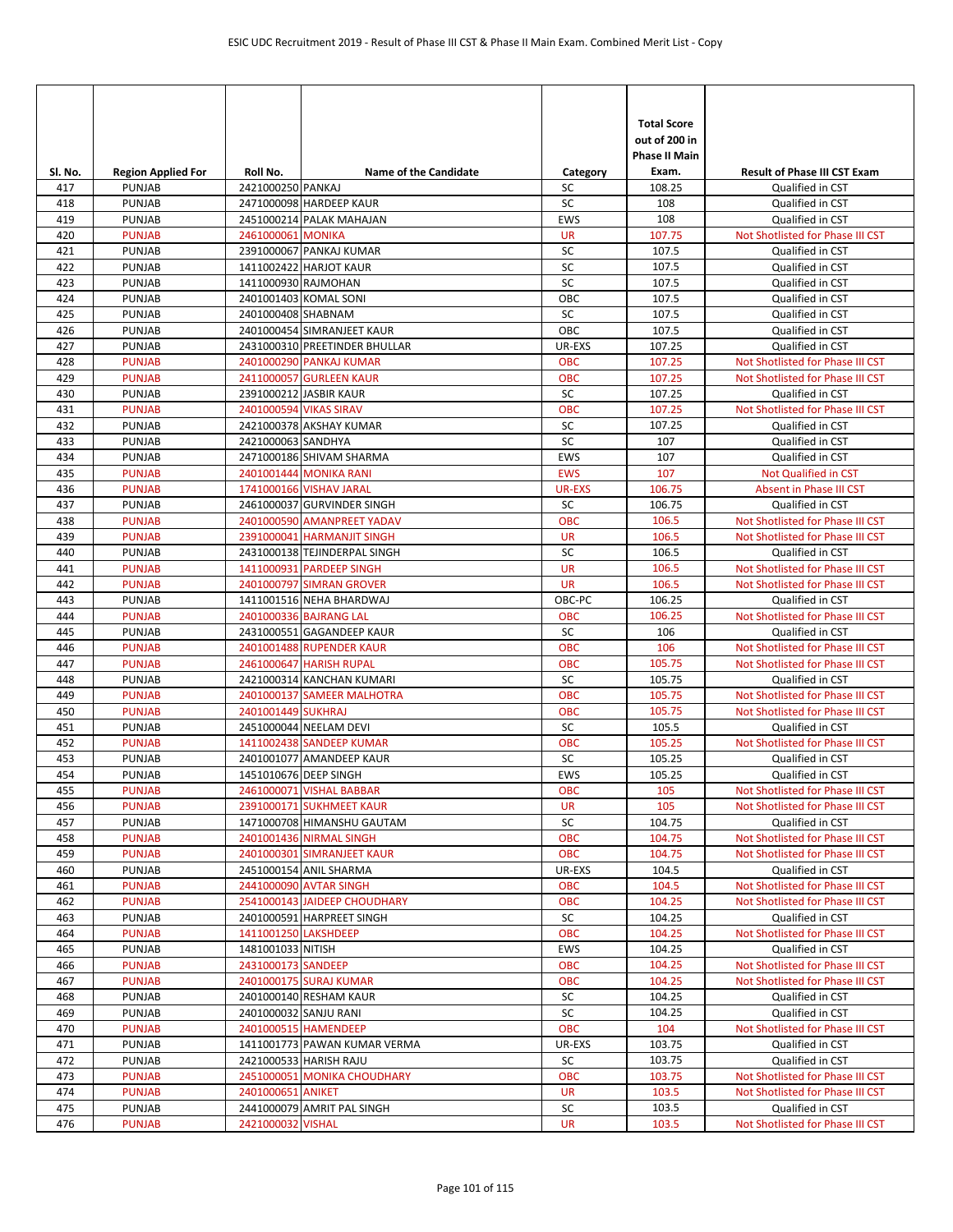|            |                                            |                       |                                                     |                | <b>Total Score</b><br>out of 200 in<br><b>Phase II Main</b> |                                                      |
|------------|--------------------------------------------|-----------------------|-----------------------------------------------------|----------------|-------------------------------------------------------------|------------------------------------------------------|
| Sl. No.    | <b>Region Applied For</b><br><b>PUNJAB</b> | Roll No.              | <b>Name of the Candidate</b>                        | Category<br>SC | Exam.<br>103.25                                             | <b>Result of Phase III CST Exam</b>                  |
| 477<br>478 | <b>PUNJAB</b>                              |                       | 2421000592 PARDEEP KUMAR<br>2481000215 ANIL TANWAR  | SC             | 103.25                                                      | Qualified in CST<br>Qualified in CST                 |
| 479        | <b>PUNJAB</b>                              |                       | 2461000143 SUNAINA GARG                             | EWS            | 103.25                                                      | Qualified in CST                                     |
| 480        | <b>PUNJAB</b>                              |                       | 1491000229 DEEPAK SONI                              | <b>OBC</b>     | 103                                                         | Not Shotlisted for Phase III CST                     |
| 481        | <b>PUNJAB</b>                              |                       | 1601000126 NIRMAL SINGH                             | SC             | 103                                                         | Qualified in CST                                     |
| 482        | PUNJAB                                     | 2401000344 OSHEEN     |                                                     | SC             | 102.75                                                      | Qualified in CST                                     |
| 483        | <b>PUNJAB</b>                              | 2401001867 SNEHA      |                                                     | SC             | 102.75                                                      | Qualified in CST                                     |
| 484        | PUNJAB                                     |                       | 2441000023 PARVINDER SINGH                          | SC             | 102.75                                                      | Qualified in CST                                     |
| 485        | <b>PUNJAB</b>                              | 2401000818 SONIA      |                                                     | OBC            | 102.5                                                       | Not Shotlisted for Phase III CST                     |
| 486        | <b>PUNJAB</b>                              |                       | 2451000102 VIKAS CHALOTRA                           | SC             | 102.5                                                       | Qualified in CST                                     |
| 487        | <b>PUNJAB</b>                              |                       | 2511002430 KAMLESH SIWAL                            | SC             | 102.25                                                      | Qualified in CST                                     |
| 488        | <b>PUNJAB</b>                              | 2401000099 ANIKET     |                                                     | OBC            | 102.25                                                      | Not Shotlisted for Phase III CST                     |
| 489        | <b>PUNJAB</b>                              |                       | 2461000050 MANEESH KUMAR                            | UR-EXS         | 102                                                         | Qualified in CST                                     |
| 490        | <b>PUNJAB</b>                              |                       | 2461000150 JASPAL SINGH                             | UR-EXS         | 102                                                         | Qualified in CST                                     |
| 491        | <b>PUNJAB</b>                              |                       | 1411000749 PARDEEP KUMAR                            | <b>SC</b>      | 102                                                         | Absent in Phase III CST                              |
| 492        | <b>PUNJAB</b>                              |                       | 2401000134 MAHESH KUMAR                             | SC             | 102                                                         | Qualified in CST                                     |
| 493        | <b>PUNJAB</b>                              |                       | 2441000226 SHAFEE GARG                              | <b>UR</b>      | 102                                                         | Not Shotlisted for Phase III CST                     |
| 494        | <b>PUNJAB</b>                              |                       | 2491000388 NARESH KUMAR                             | <b>SC</b>      | 101.75                                                      | <b>Not Qualified in CST</b>                          |
| 495        | <b>PUNJAB</b>                              |                       | 2431000333 NAVNEET KAUR                             | <b>UR</b>      | 101.75                                                      | Not Shotlisted for Phase III CST                     |
| 496        | <b>PUNJAB</b>                              |                       | 2431000256 MANJANA RANI                             | SC             | 101.75                                                      | Qualified in CST                                     |
| 497        | <b>PUNJAB</b>                              |                       | 1471000908 VIRENDER SINGH                           | SC             | 101.5                                                       | Qualified in CST                                     |
| 498        | <b>PUNJAB</b>                              |                       | 2401001611 AMANJIT KAUR                             | <b>OBC</b>     | 101.5                                                       | Not Shotlisted for Phase III CST                     |
| 499        | <b>PUNJAB</b>                              | 2391000062 KAMAL      |                                                     | <b>SC</b>      | 101.5                                                       | <b>Not Qualified in CST</b>                          |
| 500        | <b>PUNJAB</b>                              |                       | 1451011208 ROHIT KUMAR SANWARIA                     | SC             | 101.25                                                      | Qualified in CST                                     |
| 501        | <b>PUNJAB</b><br><b>PUNJAB</b>             |                       | 2461000447 NEERAJ KUMAR                             | SC<br>SC       | 101.25<br>101                                               | Qualified in CST                                     |
| 502        | <b>PUNJAB</b>                              |                       | 2471000113 JAGPREET SINGH<br>2501000380 SUMIT KUMAR | OBC            | 101                                                         | Qualified in CST<br>Not Shotlisted for Phase III CST |
| 503<br>504 | <b>PUNJAB</b>                              |                       | 2411000021 UMESH KUMAR                              | <b>OBC</b>     | 100.75                                                      | Not Shotlisted for Phase III CST                     |
| 505        | <b>PUNJAB</b>                              | 2451000103 SIMRAN     |                                                     | <b>OBC</b>     | 100.75                                                      | Not Shotlisted for Phase III CST                     |
| 506        | <b>PUNJAB</b>                              |                       | 2421000060 SHAMSHER BAHADUR                         | SC             | 100.5                                                       | Qualified in CST                                     |
| 507        | <b>PUNJAB</b>                              |                       | 2391000247 NAVDEEP SINGH                            | <b>OBC</b>     | 100.25                                                      | Not Shotlisted for Phase III CST                     |
| 508        | PUNJAB                                     |                       | 1411002291 PARDEEP SINGH                            | SC             | 100.25                                                      | Qualified in CST                                     |
| 509        | <b>PUNJAB</b>                              |                       | 2401000352 AKSHAY KUMAR                             | EWS            | 100.25                                                      | Qualified in CST                                     |
| 510        | <b>PUNJAB</b>                              |                       | 2501000623 SUNIL KUMAR                              | SC             | 100                                                         | Qualified in CST                                     |
| 511        | PUNJAB                                     |                       | 2421000525 RAJNI BHAGAT                             | SC             | 99.75                                                       | Qualified in CST                                     |
| 512        | PUNJAB                                     |                       | 1601000060 JESUS MIRTUNJAY                          | OBC-EXS        | 99.5                                                        | Qualified in CST                                     |
| 513        | <b>PUNJAB</b>                              |                       | 2421000635 INDERJEET SONDHI                         | SC             | 99.5                                                        | Qualified in CST                                     |
| 514        | <b>PUNJAB</b>                              |                       | 1411001141 PRIYANKA SAINI                           | OBC            | 99.5                                                        | Not Shotlisted for Phase III CST                     |
| 515        | PUNJAB                                     |                       | 2421000003 SIDHARTH JASSAM                          | SC             | 99.5                                                        | Qualified in CST                                     |
| 516        | <b>PUNJAB</b>                              |                       | 2391000010 VIKRANT SEHGAL                           | <b>UR-EXS</b>  | 99.25                                                       | Absent in Phase III CST                              |
| 517        | <b>PUNJAB</b>                              |                       | 2401001470 ANMOL RATTAN                             | <b>OBC</b>     | 99.25                                                       | Not Shotlisted for Phase III CST                     |
| 518        | <b>PUNJAB</b>                              |                       | 2431000119 SAHIL KAKKAR                             | UR             | 99.25                                                       | Not Shotlisted for Phase III CST                     |
| 519        | PUNJAB                                     |                       | 2401000638 KAMAL KUMAR                              | SC             | 99.25                                                       | Qualified in CST                                     |
| 520        | PUNJAB                                     |                       | 2401000224 SAURABH MAURYA                           | SC             | 99.25                                                       | Qualified in CST                                     |
| 521        | PUNJAB                                     | 2401000055 RITU GOYAL |                                                     | EWS            | 99.25                                                       | Qualified in CST                                     |
| 522        | <b>PUNJAB</b>                              |                       | 1621000151 SUSHIL KUMAR                             | OBC-EXS        | 99                                                          | Qualified in CST                                     |
| 523        | <b>PUNJAB</b>                              |                       | 2441000097 TALVINDER SINGH                          | UR-EXS         | 99                                                          | Qualified in CST                                     |
| 524        | <b>PUNJAB</b>                              |                       | 1411002241 RAVINDER PAUL SINGH                      | <b>OBC</b>     | 99                                                          | Not Shotlisted for Phase III CST                     |
| 525        | <b>PUNJAB</b>                              |                       | 2431000361 AMIT KUMAR                               | <b>SC</b>      | 99                                                          | Not Qualified in CST                                 |
| 526        | <b>PUNJAB</b>                              | 2421000553 DES RAJ    |                                                     | SC<br>SC       | 99<br>99                                                    | Not Qualified in CST                                 |
| 527<br>528 | PUNJAB<br><b>PUNJAB</b>                    | 2401000046 SUMIT      | 1411000267 ROBIN SINGH                              | OBC            | 99                                                          | Qualified in CST<br>Not Shotlisted for Phase III CST |
| 529        | PUNJAB                                     |                       | 2421000056 PARMINDER JIT                            | SC             | 98.75                                                       | Qualified in CST                                     |
| 530        | PUNJAB                                     |                       | 2511008737 KOVID MOURYA                             | SC             | 98.75                                                       | Qualified in CST                                     |
| 531        | <b>PUNJAB</b>                              |                       | 2441000158 ASHISH KUMAR                             | OBC            | 98.75                                                       | Not Shotlisted for Phase III CST                     |
| 532        | <b>PUNJAB</b>                              |                       | 1601000208 JATINDER KUMAR                           | UR-EXS         | 98.25                                                       | Qualified in CST                                     |
| 533        | PUNJAB                                     |                       | 1601000122 ANIL RAWAT                               | UR-EXS         | 98.25                                                       | Qualified in CST                                     |
| 534        | <b>PUNJAB</b>                              |                       | 2401001508 NAVNEET KAUR                             | <b>OBC</b>     | 98.25                                                       | Not Shotlisted for Phase III CST                     |
| 535        | PUNJAB                                     |                       | 1411002742 AJAY KUMAR                               | SC             | 98.25                                                       | Qualified in CST                                     |
| 536        | PUNJAB                                     |                       | 2401001230 MONIKA MIDDHA                            | EWS            | 98.25                                                       | Qualified in CST                                     |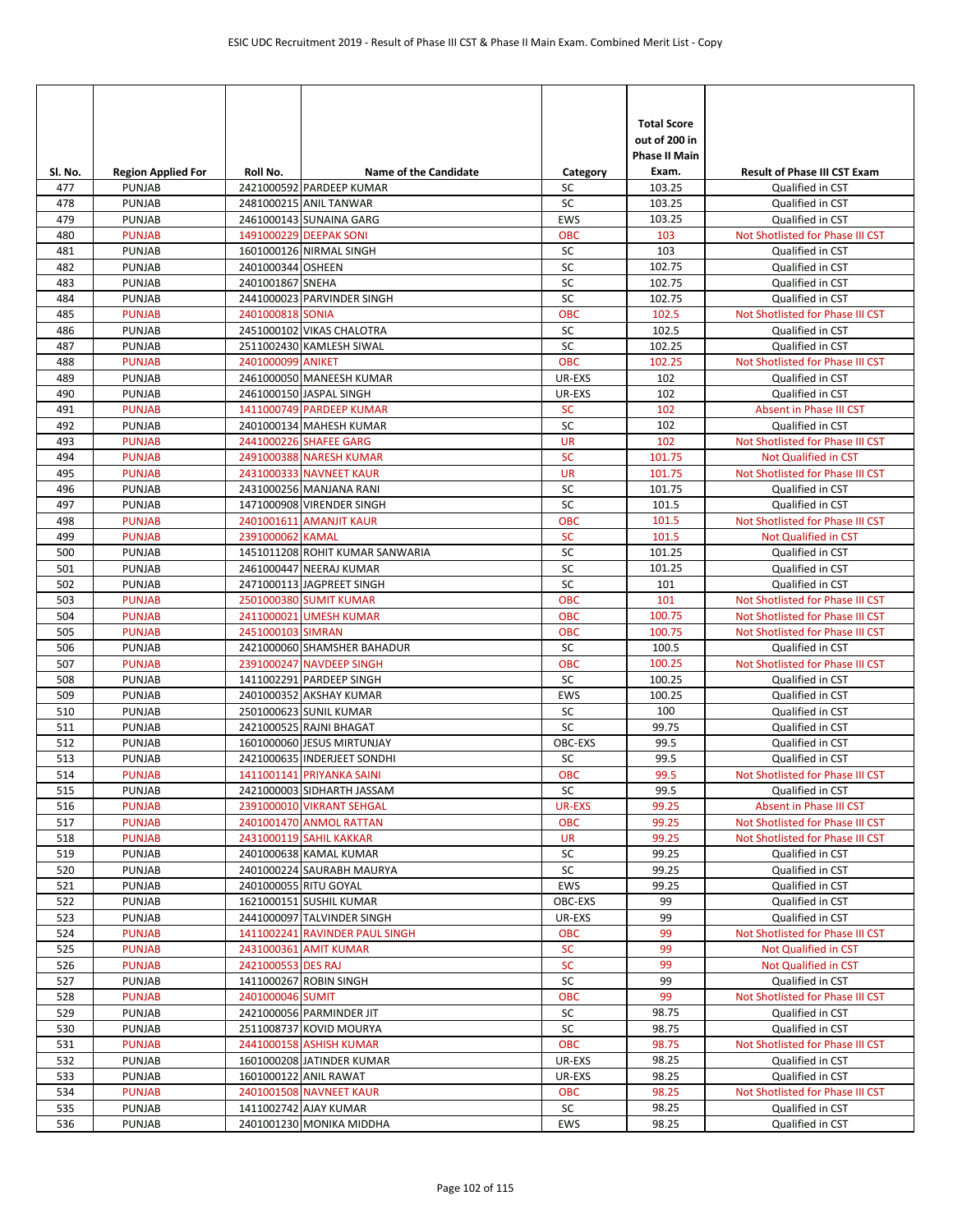|                |                                            |                       |                                                            |                  | <b>Total Score</b><br>out of 200 in<br><b>Phase II Main</b> |                                                                         |
|----------------|--------------------------------------------|-----------------------|------------------------------------------------------------|------------------|-------------------------------------------------------------|-------------------------------------------------------------------------|
| Sl. No.<br>537 | <b>Region Applied For</b><br><b>PUNJAB</b> | Roll No.              | <b>Name of the Candidate</b><br>1491000204 SUKHCHAIN SINGH | Category<br>ОВС  | Exam.<br>98                                                 | <b>Result of Phase III CST Exam</b><br>Not Shotlisted for Phase III CST |
| 538            | <b>PUNJAB</b>                              |                       | 2401000922 SARBJEET KAUR                                   | <b>OBC</b>       | 98                                                          | Not Shotlisted for Phase III CST                                        |
| 539            | <b>PUNJAB</b>                              |                       | 2401000503 AMIT SINGLA                                     | EWS              | 98                                                          | Qualified in CST                                                        |
| 540            | <b>PUNJAB</b>                              |                       | 2401000949 RAKESH GARG                                     | <b>SC</b>        | 97.75                                                       | Absent in Phase III CST                                                 |
| 541            | <b>PUNJAB</b>                              |                       | 2401000923 SUKHVINDER KUMAR                                | <b>OBC</b>       | 97.75                                                       | Not Shotlisted for Phase III CST                                        |
| 542            | <b>PUNJAB</b>                              |                       | 2461000453 NAMDEEP SINGH                                   | SC               | 97.75                                                       | Qualified in CST                                                        |
| 543            | <b>PUNJAB</b>                              | 1411002583 BHUBNESH   |                                                            | SC               | 97.5                                                        | Qualified in CST                                                        |
| 544            | <b>PUNJAB</b>                              | 2431000459 NEHA NIMI  |                                                            | SC               | 97.5                                                        | Qualified in CST                                                        |
| 545            | <b>PUNJAB</b>                              |                       | 1621000100 SUSHIL KUMAR SAGWAL                             | <b>UR-EXS</b>    | 97.25                                                       | Absent in Phase III CST                                                 |
| 546            | <b>PUNJAB</b>                              |                       | 2401001340 KULJEET SINGH                                   | <b>EWS</b>       | 97.25                                                       | Not Qualified in CST                                                    |
| 547            | <b>PUNJAB</b>                              |                       | 2431000089 AMARDEEP SINGH                                  | SC               | 97.25                                                       | Qualified in CST                                                        |
| 548            | <b>PUNJAB</b>                              |                       | 1411001140 NEERAJ CHAUHAN                                  | <b>UR</b>        | 97                                                          | Not Shotlisted for Phase III CST                                        |
| 549            | <b>PUNJAB</b>                              |                       | 2401001238 SUNITA RANI                                     | <b>OBC</b>       | 97                                                          | Not Shotlisted for Phase III CST                                        |
| 550            | <b>PUNJAB</b>                              | 1741000114 AMIT GHAS  |                                                            | <b>EWS</b>       | 97                                                          | Not Shotlisted for Phase III CST                                        |
| 551            | <b>PUNJAB</b>                              |                       | 2451000061 DIKSHA THAKUR                                   | <b>EWS</b>       | 97                                                          | Not Shotlisted for Phase III CST                                        |
| 552            | <b>PUNJAB</b>                              |                       | 2431000467 GURTEJ SINGH                                    | SC               | 96.75                                                       | <b>Not Qualified in CST</b>                                             |
| 553<br>554     | <b>PUNJAB</b>                              |                       | 2401001266 PAWAN KUMAR                                     | SC<br><b>OBC</b> | 96.75<br>96.75                                              | Qualified in CST                                                        |
| 555            | <b>PUNJAB</b><br><b>PUNJAB</b>             | 2401000487 POOJA RANI | 1491000544 AYUSH CHANDRA                                   | SC               | 96.5                                                        | Not Shotlisted for Phase III CST<br>Qualified in CST                    |
| 556            | <b>PUNJAB</b>                              |                       | 1451021984 ANIKET GOUR                                     | <b>UR</b>        | 96.5                                                        | Not Shotlisted for Phase III CST                                        |
| 557            | <b>PUNJAB</b>                              |                       | 2391000333 PRIYANKA SHARMA                                 | <b>EWS</b>       | 96.5                                                        | Not Shotlisted for Phase III CST                                        |
| 558            | <b>PUNJAB</b>                              |                       | 2401000201 NARINDER SINGH                                  | SC               | 96.25                                                       | Qualified in CST                                                        |
| 559            | <b>PUNJAB</b>                              |                       | 2411000102 JASPREET KAUR                                   | SC               | 96.25                                                       | Qualified in CST                                                        |
| 560            | <b>PUNJAB</b>                              | 2421000344 GUNJAN     |                                                            | SC               | 96                                                          | <b>Not Qualified in CST</b>                                             |
| 561            | <b>PUNJAB</b>                              | 2401001619 ANU GARG   |                                                            | <b>UR</b>        | 96                                                          | Not Shotlisted for Phase III CST                                        |
| 562            | <b>PUNJAB</b>                              |                       | 2511006199 RAJENDRA SINGH                                  | <b>OBC</b>       | 96                                                          | Not Shotlisted for Phase III CST                                        |
| 563            | <b>PUNJAB</b>                              |                       | 2401000048 SWARNJEET SINGH                                 | <b>OBC</b>       | 95.75                                                       | Not Shotlisted for Phase III CST                                        |
| 564            | <b>PUNJAB</b>                              |                       | 1601000030 VIVEK KUMAR                                     | <b>EWS</b>       | 95.75                                                       | Not Shotlisted for Phase III CST                                        |
| 565            | <b>PUNJAB</b>                              |                       | 2431000233 CHANPREET SINGH                                 | <b>OBC</b>       | 95.75                                                       | Not Shotlisted for Phase III CST                                        |
| 566            | <b>PUNJAB</b>                              |                       | 2401000603 LOVELEEN KAUR                                   | SC               | 95.5                                                        | Qualified in CST                                                        |
| 567            | <b>PUNJAB</b>                              |                       | 1741000176 PRIYANKA THAKUR                                 | <b>UR</b>        | 95.5                                                        | Not Shotlisted for Phase III CST                                        |
| 568            | <b>PUNJAB</b>                              | 2431000021 JAI SHARMA |                                                            | UR-EXS           | 95.25                                                       | Qualified in CST                                                        |
| 569            | <b>PUNJAB</b>                              |                       | 1451021011 SAHIL SIHOTRA                                   | SC               | 95.25                                                       | Qualified in CST                                                        |
| 570            | <b>PUNJAB</b>                              |                       | 2401001204 HARJINDER SINGH                                 | <b>OBC</b>       | 95.25                                                       | Not Shotlisted for Phase III CST                                        |
| 571            | <b>PUNJAB</b>                              |                       | 1411002266 LOVEPREET SINGH                                 | SC               | 95.25                                                       | Qualified in CST                                                        |
| 572            | <b>PUNJAB</b>                              | 2421000282 SAVINAY    |                                                            | SC               | 95                                                          | Qualified in CST                                                        |
| 573<br>574     | <b>PUNJAB</b><br><b>PUNJAB</b>             |                       | 1411000430 INDU KAINSHWAL<br>2441000326 DEEPAK GUPTA       | SC<br><b>EWS</b> | 95<br>95                                                    | Qualified in CST<br>Not Shotlisted for Phase III CST                    |
| 575            | <b>PUNJAB</b>                              |                       | 2401001887 GAGANDEEP KAUR                                  | <b>OBC</b>       | 95                                                          | Not Shotlisted for Phase III CST                                        |
| 576            | <b>PUNJAB</b>                              |                       | 2511000696 PRASHANT KUMAR                                  | <b>EWS</b>       | 95                                                          | Not Shotlisted for Phase III CST                                        |
| 577            | <b>PUNJAB</b>                              |                       | 2401001967 MANPREET KAUR                                   | <b>OBC</b>       | 95                                                          | Not Shotlisted for Phase III CST                                        |
| 578            | <b>PUNJAB</b>                              | 2401000486 RITU       |                                                            | <b>SC</b>        | 95                                                          | Not Qualified in CST                                                    |
| 579            | <b>PUNJAB</b>                              |                       | 2731000099 VARUN CHAUDHARY                                 | UR-EXS           | 94.5                                                        | Qualified in CST                                                        |
| 580            | PUNJAB                                     |                       | 1411000756 MONIKA SIHOTRA                                  | SC               | 94.5                                                        | Qualified in CST                                                        |
| 581            | <b>PUNJAB</b>                              |                       | 2071000267 TARA DATT PANDEY                                | UR-EXS           | 94.25                                                       | Absent in Phase III CST                                                 |
| 582            | PUNJAB                                     |                       | 1411001239 MANASWI DABARIA                                 | SC               | 94                                                          | Qualified in CST                                                        |
| 583            | <b>PUNJAB</b>                              |                       | 2421000576 SIMRAN KAUR                                     | <b>EWS</b>       | 94                                                          | Not Shotlisted for Phase III CST                                        |
| 584            | PUNJAB                                     |                       | 2461000468 JASPREET SINGH                                  | SC               | 94                                                          | Qualified in CST                                                        |
| 585            | <b>PUNJAB</b>                              |                       | 1411002776 PARVEEN KAUSHIK                                 | <b>EWS</b>       | 94                                                          | Not Shotlisted for Phase III CST                                        |
| 586            | <b>PUNJAB</b>                              |                       | 1411000575 KULBINDER KAUR                                  | SC               | 93.75                                                       | Qualified in CST                                                        |
| 587            | <b>PUNJAB</b>                              |                       | 2421000461 NISHA KAILEY                                    | SC               | 93.75                                                       | Qualified in CST                                                        |
| 588            | <b>PUNJAB</b>                              |                       | 2461000217 ROSHNI DEVI                                     | SC               | 93.5                                                        | Not Qualified in CST                                                    |
| 589            | <b>PUNJAB</b>                              | 2441000255 KUNAL      |                                                            | SC               | 93.5                                                        | Qualified in CST                                                        |
| 590            | <b>PUNJAB</b>                              |                       | 2401000093 SIMRAN DEVI                                     | <b>OBC</b>       | 93.5                                                        | Not Shotlisted for Phase III CST                                        |
| 591            | <b>PUNJAB</b>                              |                       | 1831002396 MAYA MEHARIYA                                   | OBC              | 93.25                                                       | Not Shotlisted for Phase III CST                                        |
| 592<br>593     | PUNJAB<br><b>PUNJAB</b>                    | 1641000228 DINESH     | 2391000359 ARJUN MALHOTRA                                  | SC<br>SC         | 93.25<br>93.25                                              | Qualified in CST<br>Not Qualified in CST                                |
| 594            | <b>PUNJAB</b>                              |                       | 2431000569 MANPREET SINGH                                  | SC               | 93                                                          | Not Shotlisted for Phase III CST                                        |
| 595            | <b>PUNJAB</b>                              |                       | 1411001025 MANOJ KUMAR                                     | SC               | 93                                                          | Not Shotlisted for Phase III CST                                        |
| 596            | <b>PUNJAB</b>                              | 1411001227 SONAM      |                                                            | <b>EWS</b>       | 93                                                          | Not Shotlisted for Phase III CST                                        |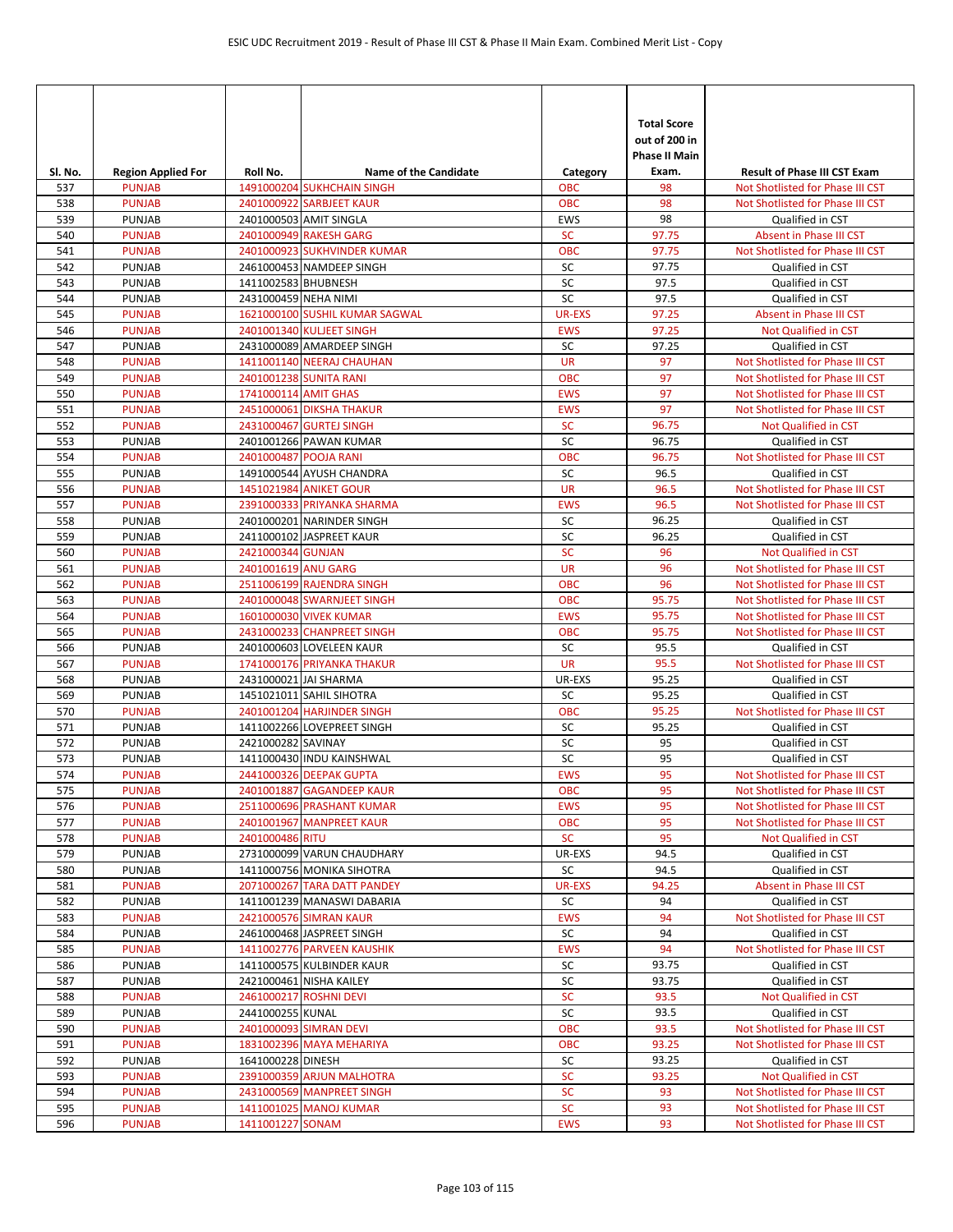| Sl. No.    | <b>Region Applied For</b>      | Roll No.              | <b>Name of the Candidate</b>                            | Category               | <b>Total Score</b><br>out of 200 in<br><b>Phase II Main</b><br>Exam. | <b>Result of Phase III CST Exam</b>                                  |
|------------|--------------------------------|-----------------------|---------------------------------------------------------|------------------------|----------------------------------------------------------------------|----------------------------------------------------------------------|
| 597        | <b>PUNJAB</b>                  | 1631000183 GURMEET    |                                                         | <b>EWS</b>             | 93                                                                   | Not Shotlisted for Phase III CST                                     |
| 598        | <b>PUNJAB</b>                  |                       | 2421000438 ROHIT SAPRA                                  | <b>SC</b>              | 93                                                                   | Not Shotlisted for Phase III CST                                     |
| 599        | <b>PUNJAB</b>                  |                       | 2401000766 CHARANJEET KAUR                              | <b>SC</b>              | 93                                                                   | Not Shotlisted for Phase III CST                                     |
| 600        | PUNJAB                         |                       | 2431000497 VIKRAM SINGH CHAUHAN                         | UR-EXS                 | 92.75                                                                | Qualified in CST                                                     |
| 601        | <b>PUNJAB</b>                  |                       | 2451000194 BALJEET KAUR                                 | <b>OBC</b>             | 92.75                                                                | Not Shotlisted for Phase III CST                                     |
| 602        | <b>PUNJAB</b>                  | 2421000450 SHELLY     |                                                         | <b>SC</b>              | 92.75                                                                | Not Shotlisted for Phase III CST                                     |
| 603        | <b>PUNJAB</b>                  |                       | 2431000105 DHRUV KUMAR                                  | <b>SC</b>              | 92.75                                                                | Not Shotlisted for Phase III CST                                     |
| 604        | <b>PUNJAB</b>                  |                       | 1411001120 SATWINDER PAL SINGH                          | <b>SC</b>              | 92.75                                                                | Not Shotlisted for Phase III CST                                     |
| 605        | <b>PUNJAB</b>                  |                       | 2421000406 SURESH KALSI                                 | <b>SC</b>              | 92.5                                                                 | Not Shotlisted for Phase III CST                                     |
| 606        | <b>PUNJAB</b>                  |                       | 1411000281 ARDAMAN SINGH                                | <b>SC</b>              | 92.25                                                                | Not Shotlisted for Phase III CST                                     |
| 607        | <b>PUNJAB</b>                  | 2401000704 ANJU RANI  |                                                         | <b>OBC</b>             | 92.25                                                                | Not Shotlisted for Phase III CST                                     |
| 608        | <b>PUNJAB</b>                  |                       | 1411002590 GURJOT SINGH                                 | <b>SC</b>              | 92                                                                   | Not Shotlisted for Phase III CST                                     |
| 609        | <b>PUNJAB</b>                  |                       | 2511006694 KAUSHAL KHINCHI<br>2461000114 JASBIR KAUR    | <b>SC</b><br><b>SC</b> | 91.75                                                                | Not Shotlisted for Phase III CST                                     |
| 610<br>611 | <b>PUNJAB</b><br>PUNJAB        |                       | 1411001156 SATISH KUMAR SAINI                           | OBC-EXS                | 91.75<br>91.5                                                        | Not Shotlisted for Phase III CST<br>Qualified in CST                 |
| 612        | <b>PUNJAB</b>                  |                       | 2461000644 TARSEM SINGH                                 | <b>UR-EXS</b>          | 91.5                                                                 | Absent in Phase III CST                                              |
| 613        | <b>PUNJAB</b>                  |                       | 2441000174 SUMAN RANI                                   | <b>SC</b>              | 91.5                                                                 | Not Shotlisted for Phase III CST                                     |
| 614        | <b>PUNJAB</b>                  |                       | 2401000138 LOVEPREET KAUR                               | <b>SC</b>              | 91.5                                                                 | Not Shotlisted for Phase III CST                                     |
| 615        | <b>PUNJAB</b>                  | 2401000404 POOJA SONI |                                                         | <b>OBC</b>             | 91.5                                                                 | Not Shotlisted for Phase III CST                                     |
| 616        | PUNJAB                         |                       | 1391011748 VARINDER SINGH                               | UR-EXS                 | 91.25                                                                | Qualified in CST                                                     |
| 617        | <b>PUNJAB</b>                  | 1601000111 KOMAL      |                                                         | <b>SC</b>              | 91.25                                                                | Not Shotlisted for Phase III CST                                     |
| 618        | <b>PUNJAB</b>                  |                       | 2401000700 JITENDER KUMAR                               | SC                     | 91.25                                                                | Not Shotlisted for Phase III CST                                     |
| 619        | <b>PUNJAB</b>                  |                       | 2461000615 HIMANSHU PAL                                 | <b>SC</b>              | 91                                                                   | Not Shotlisted for Phase III CST                                     |
| 620        | <b>PUNJAB</b>                  |                       | 1411000025 JASPREET KAUR                                | <b>SC</b>              | 91                                                                   | Not Shotlisted for Phase III CST                                     |
| 621        | <b>PUNJAB</b>                  |                       | 1411002405 LOVE KUMAR                                   | <b>EWS</b>             | 90.75                                                                | Not Shotlisted for Phase III CST                                     |
| 622        | <b>PUNJAB</b>                  |                       | 1411000314 AMIT KUMAR                                   | <b>SC</b>              | 90.5                                                                 | Not Shotlisted for Phase III CST                                     |
| 623        | <b>PUNJAB</b>                  |                       | 2421000322 PARMOD BASRA                                 | <b>SC</b>              | 90.5                                                                 | Not Shotlisted for Phase III CST                                     |
| 624        | <b>PUNJAB</b>                  |                       | 1741000007 RAHUL BHARATI                                | <b>SC</b>              | 90.5                                                                 | Not Shotlisted for Phase III CST                                     |
| 625        | <b>PUNJAB</b>                  |                       | 2451000081 RANJEET KUMAR                                | <b>OBC-EXS</b>         | 90.25                                                                | <b>Absent in Phase III CST</b>                                       |
| 626        | PUNJAB                         |                       | 2451000036 JEEVAN SHARMA                                | UR-EXS                 | 90.25                                                                | Qualified in CST                                                     |
| 627        | <b>PUNJAB</b>                  | 2421000643 KOMAL      |                                                         | <b>SC</b>              | 90.25                                                                | Not Shotlisted for Phase III CST                                     |
| 628        | <b>PUNJAB</b>                  | 2401000240 PARSHANT   |                                                         | <b>SC</b>              | 90                                                                   | Not Shotlisted for Phase III CST                                     |
| 629<br>630 | <b>PUNJAB</b><br><b>PUNJAB</b> |                       | 2401000207 ABHISHEK SANW<br>1751000030 AMAN KUMAR       | <b>SC</b><br><b>SC</b> | 90<br>90                                                             | Not Shotlisted for Phase III CST<br>Not Shotlisted for Phase III CST |
| 631        | <b>PUNJAB</b>                  |                       |                                                         | <b>SC</b>              | 89.75                                                                | Not Shotlisted for Phase III CST                                     |
| 632        | <b>PUNJAB</b>                  |                       | 2431000575 LAKHWINDER SINGH<br>1491001028 PARDEEP KUMAR | <b>SC</b>              | 89.25                                                                | Not Shotlisted for Phase III CST                                     |
| 633        | <b>PUNJAB</b>                  |                       | 2441000094 HARJINDER SINGH                              | <b>SC</b>              | 89.25                                                                | Not Shotlisted for Phase III CST                                     |
| 634        | <b>PUNJAB</b>                  |                       | 1641000502 PRASHANT KUMAR                               | <b>SC</b>              | 89                                                                   | Not Shotlisted for Phase III CST                                     |
| 635        | PUNJAB                         |                       | 1411002768 MOHINDER SINGH                               | UR-EXS                 | 88.75                                                                | Qualified in CST                                                     |
| 636        | <b>PUNJAB</b>                  |                       | 2401000600 SHINDER SINGH                                | <b>SC</b>              | 88.75                                                                | Not Shotlisted for Phase III CST                                     |
| 637        | <b>PUNJAB</b>                  |                       | 1411001725 HARINDER SINGH GILL                          | UR-EXS                 | 88.5                                                                 | Qualified in CST                                                     |
| 638        | <b>PUNJAB</b>                  |                       | 2401000085 PARUL SINGLA                                 | <b>UR</b>              | 88.5                                                                 | Not Shotlisted for Phase III CST                                     |
| 639        | <b>PUNJAB</b>                  |                       | 1411002515 GAGANDEEP SINGH                              | <b>SC</b>              | 88.5                                                                 | Not Shotlisted for Phase III CST                                     |
| 640        | <b>PUNJAB</b>                  |                       | 1411002147 HARPREET CHOPRA                              | <b>SC</b>              | 88.5                                                                 | Not Shotlisted for Phase III CST                                     |
| 641        | <b>PUNJAB</b>                  |                       | 2421000660 AJAY DATTERA                                 | <b>SC</b>              | 88.5                                                                 | Not Shotlisted for Phase III CST                                     |
| 642        | <b>PUNJAB</b>                  |                       | 1681000002 MAHAINDAR KUMAR                              | <b>UR-EXS</b>          | 88.25                                                                | Absent in Phase III CST                                              |
| 643        | <b>PUNJAB</b>                  | 1601000168 VIKAS      |                                                         | <b>SC</b>              | 88.25                                                                | Not Shotlisted for Phase III CST                                     |
| 644        | <b>PUNJAB</b>                  |                       | 1611000877 CHIRAG MEHTA                                 | <b>EWS</b>             | 88.25                                                                | Not Shotlisted for Phase III CST                                     |
| 645        | <b>PUNJAB</b>                  |                       | 2731000259 GAGANDEEP SINGH                              | <b>OBC</b>             | 88.25                                                                | Not Shotlisted for Phase III CST                                     |
| 646        | <b>PUNJAB</b><br>PUNJAB        | 1411001592 PUNEET     |                                                         | <b>SC</b>              | 88.25                                                                | Not Shotlisted for Phase III CST                                     |
| 647<br>648 | <b>PUNJAB</b>                  | 2401000006 VISHWASH   | 1411002419 PARVINDER SINGH                              | UR-PC<br>UR-EXS        | 88.25<br>87.75                                                       | Qualified in CST<br>Qualified in CST                                 |
| 649        | <b>PUNJAB</b>                  |                       | 2401000430 SATPREET SINGH                               | <b>OBC</b>             | 87.75                                                                | Not Shotlisted for Phase III CST                                     |
| 650        | <b>PUNJAB</b>                  |                       | 2461000489 ASHWANI KUMAR                                | UR-EXS                 | 87.5                                                                 | Qualified in CST                                                     |
| 651        | <b>PUNJAB</b>                  |                       | 1741000131 AJAY SHARMA                                  | UR-EXS                 | 87.5                                                                 | Absent in Phase III CST                                              |
| 652        | <b>PUNJAB</b>                  |                       | 1491000104 JITENDRA KUMAR                               | <b>SC</b>              | 87.5                                                                 | Not Shotlisted for Phase III CST                                     |
| 653        | <b>PUNJAB</b>                  |                       | 2401001110 ROHIT KUMAR                                  | <b>EWS</b>             | 87.5                                                                 | Not Shotlisted for Phase III CST                                     |
| 654        | <b>PUNJAB</b>                  |                       | 1411000404 MANOJ KUMAR                                  | <b>SC</b>              | 87.5                                                                 | Not Shotlisted for Phase III CST                                     |
| 655        | <b>PUNJAB</b>                  |                       | 2401000499 RAMANDEEP KAUR                               | SC                     | 87.25                                                                | Not Shotlisted for Phase III CST                                     |
| 656        | <b>PUNJAB</b>                  |                       | 2471000160 SUMIT KUMAR                                  | UR                     | 87.25                                                                | Not Shotlisted for Phase III CST                                     |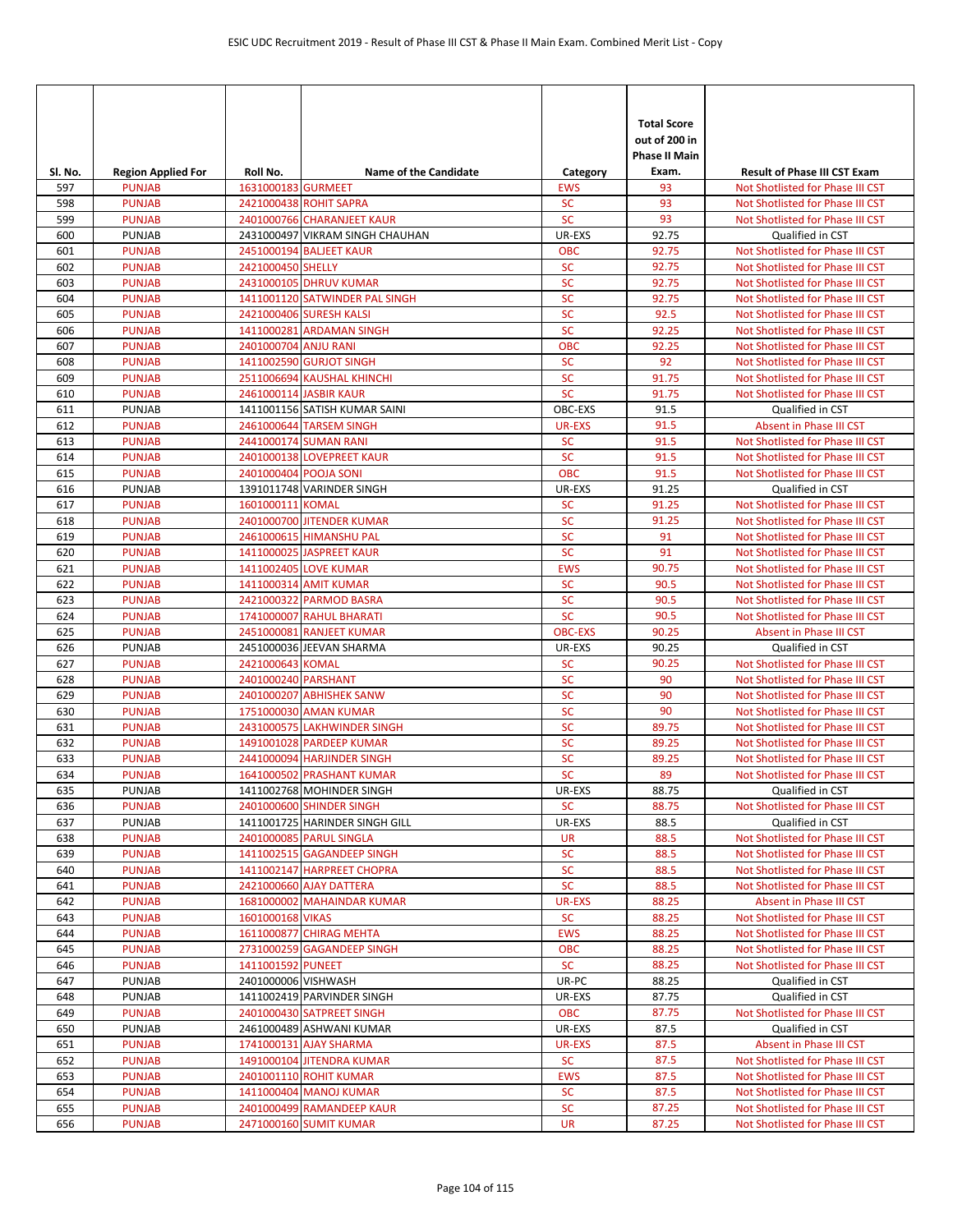|            |                                |                       |                                                       |                            | <b>Total Score</b><br>out of 200 in<br><b>Phase II Main</b> |                                                                      |
|------------|--------------------------------|-----------------------|-------------------------------------------------------|----------------------------|-------------------------------------------------------------|----------------------------------------------------------------------|
| Sl. No.    | <b>Region Applied For</b>      | Roll No.              | <b>Name of the Candidate</b><br>2401000319 SAPNA RANI | Category                   | Exam.                                                       | <b>Result of Phase III CST Exam</b>                                  |
| 657<br>658 | <b>PUNJAB</b><br><b>PUNJAB</b> | 1651000019 VISHAL     |                                                       | <b>SC</b><br><b>SC</b>     | 87.25<br>87                                                 | Not Shotlisted for Phase III CST<br>Not Shotlisted for Phase III CST |
| 659        | <b>PUNJAB</b>                  |                       | 2401000040 DALJEET KAUR                               | <b>SC</b>                  | 87                                                          | Not Shotlisted for Phase III CST                                     |
| 660        | <b>PUNJAB</b>                  |                       | 2401001634 JASPREET KAUR                              | <b>SC</b>                  | 87                                                          | Not Shotlisted for Phase III CST                                     |
| 661        | <b>PUNJAB</b>                  |                       | 2431000304 SANAMPREET SINGH                           | <b>SC</b>                  | 87                                                          | Not Shotlisted for Phase III CST                                     |
| 662        | <b>PUNJAB</b>                  |                       | 1411001722 BABITA BHARDWAJ                            | <b>SC</b>                  | 86.75                                                       | Not Shotlisted for Phase III CST                                     |
| 663        | <b>PUNJAB</b>                  |                       | 1651000073 OM PARKASH JOHAR                           | <b>SC</b>                  | 86.75                                                       | Not Shotlisted for Phase III CST                                     |
| 664        | <b>PUNJAB</b>                  |                       | 1611000218 NAVEEN VERMA                               | <b>OBC</b>                 | 86.75                                                       | Not Shotlisted for Phase III CST                                     |
| 665        | <b>PUNJAB</b>                  |                       | 1391012781 ASHUTOSH RANJAN                            | <b>EWS</b>                 | 86.75                                                       | Not Shotlisted for Phase III CST                                     |
| 666        | <b>PUNJAB</b>                  |                       | 2401001766 CHANDNI RANI                               | <b>SC</b><br><b>OBC</b>    | 86.5<br>86.5                                                | Not Shotlisted for Phase III CST                                     |
| 667<br>668 | <b>PUNJAB</b><br><b>PUNJAB</b> |                       | 2551000167 NARESH KUMAR<br>2401001509 GURINDER SINGH  | <b>SC</b>                  | 86.5                                                        | Not Shotlisted for Phase III CST<br>Not Shotlisted for Phase III CST |
| 669        | <b>PUNJAB</b>                  |                       | 1411000800 RUPAL RATTU                                | <b>SC</b>                  | 86.5                                                        | Not Shotlisted for Phase III CST                                     |
| 670        | <b>PUNJAB</b>                  |                       | 2421000548 MANDEEP SINGH                              | <b>SC</b>                  | 86.25                                                       | Not Shotlisted for Phase III CST                                     |
| 671        | <b>PUNJAB</b>                  |                       | 2461000578 PARWINDER SINGH                            | <b>SC</b>                  | 86                                                          | Not Shotlisted for Phase III CST                                     |
| 672        | <b>PUNJAB</b>                  | 1451007079 RAJKUMAR   |                                                       | <b>SC</b>                  | 86                                                          | Not Shotlisted for Phase III CST                                     |
| 673        | <b>PUNJAB</b>                  |                       | 2421000641 KRITIKA LEHRA                              | <b>SC</b>                  | 86                                                          | Not Shotlisted for Phase III CST                                     |
| 674        | <b>PUNJAB</b>                  |                       | 1601000146 MONIKA CHACHINDA                           | <b>OBC</b>                 | 85.75                                                       | Not Shotlisted for Phase III CST                                     |
| 675        | <b>PUNJAB</b>                  |                       | 2421000492 PARMINDER KAUR                             | <b>SC</b>                  | 85.75                                                       | Not Shotlisted for Phase III CST                                     |
| 676        | <b>PUNJAB</b>                  |                       | 2401001101 ASHISH KUMAR                               | <b>SC</b>                  | 85.75                                                       | Not Shotlisted for Phase III CST                                     |
| 677        | <b>PUNJAB</b>                  |                       | 1391006731 SHIVAM KUMAR                               | <b>EWS</b>                 | 85.75                                                       | Not Shotlisted for Phase III CST                                     |
| 678        | <b>PUNJAB</b>                  |                       | 1411001266 SAHIL BHOLA                                | <b>OBC</b>                 | 85.5                                                        | Not Shotlisted for Phase III CST                                     |
| 679        | <b>PUNJAB</b><br><b>PUNJAB</b> | 2461000611 SAHIL      | 2511003252 PRADEEP SINGH                              | <b>EWS</b><br><b>SC</b>    | 85.5                                                        | Not Shotlisted for Phase III CST<br>Not Shotlisted for Phase III CST |
| 680<br>681 | <b>PUNJAB</b>                  |                       | 1411001812 ROHIT KUMAR                                | <b>SC</b>                  | 85.5<br>85.5                                                | Not Shotlisted for Phase III CST                                     |
| 682        | <b>PUNJAB</b>                  |                       | 2511002473 SHUBHAM PRAKASH SODA                       | <b>SC</b>                  | 85.5                                                        | Not Shotlisted for Phase III CST                                     |
| 683        | <b>PUNJAB</b>                  | 1411001578 VIKRAM     |                                                       | <b>SC</b>                  | 85.25                                                       | Not Shotlisted for Phase III CST                                     |
| 684        | <b>PUNJAB</b>                  |                       | 2401001871 MADAN GOPAL                                | <b>OBC</b>                 | 85                                                          | Not Shotlisted for Phase III CST                                     |
| 685        | PUNJAB                         |                       | 1411001896 SUDEEP SRIVASTAVA                          | UR-EXS                     | 84.75                                                       | Qualified in CST                                                     |
| 686        | PUNJAB                         |                       | 1411001121 MUKESH KUMAR SINGH BIST                    | UR-EXS                     | 84.5                                                        | Qualified in CST                                                     |
| 687        | PUNJAB                         |                       | 1411002276 RAMANUJ SHARMA                             | UR-EXS                     | 84                                                          | Qualified in CST                                                     |
| 688        | PUNJAB                         |                       | 1411001494 NARESH KUMAR MALL                          | UR-EXS                     | 84                                                          | Qualified in CST                                                     |
| 689        | <b>PUNJAB</b>                  |                       | 1411000553 RAJBIR BHARMOTA                            | <b>SC</b>                  | 84                                                          | Not Shotlisted for Phase III CST                                     |
| 690        | <b>PUNJAB</b>                  |                       | 1411000367 PRIYANKA KUMARI                            | <b>EWS</b>                 | 84                                                          | Not Shotlisted for Phase III CST                                     |
| 691        | <b>PUNJAB</b>                  |                       | 2421000731 MANDEEP SINGH                              | <b>SC</b>                  | 83.75                                                       | Not Shotlisted for Phase III CST                                     |
| 692<br>693 | <b>PUNJAB</b><br><b>PUNJAB</b> |                       | 2401001532 PARWINDER KAUR<br>2391000039 SHUBHAM SAHNI | <b>SC</b><br><b>UR</b>     | 83.25<br>83.25                                              | Not Shotlisted for Phase III CST<br>Not Shotlisted for Phase III CST |
| 694        | <b>PUNJAB</b>                  |                       | 1611000758 SUMIT SHARMA                               | <b>EWS</b>                 | 83.25                                                       | Not Shotlisted for Phase III CST                                     |
| 695        | <b>PUNJAB</b>                  | 1651000049 NEHA DEVI  |                                                       | <b>SC</b>                  | 83                                                          | Not Shotlisted for Phase III CST                                     |
| 696        | <b>PUNJAB</b>                  |                       | 2421000651 PRAMOD KUMAR                               | <b>UR-EXS</b>              | 82.75                                                       | Not Shotlisted for Phase III CST                                     |
| 697        | <b>PUNJAB</b>                  |                       | 2511005927 ASHOK KUMAR POKHARWAL                      | <b>SC</b>                  | 82.75                                                       | Not Shotlisted for Phase III CST                                     |
| 698        | <b>PUNJAB</b>                  |                       | 1411002409 SANDEEP KAUR                               | OBC                        | 82.75                                                       | Not Shotlisted for Phase III CST                                     |
| 699        | <b>PUNJAB</b>                  | 2401000314 KIRAN RANI |                                                       | <b>SC</b>                  | 82.75                                                       | Not Shotlisted for Phase III CST                                     |
| 700        | <b>PUNJAB</b>                  | 1411002360 KAMALJOT   |                                                       | <b>SC</b>                  | 82.5                                                        | Not Shotlisted for Phase III CST                                     |
| 701        | <b>PUNJAB</b>                  | 2421000615 DEEPIKA    |                                                       | <b>SC</b>                  | 82.5                                                        | Not Shotlisted for Phase III CST                                     |
| 702        | <b>PUNJAB</b>                  |                       | 1411001611 KARAN KUMAR                                | <b>SC</b>                  | 82.25                                                       | Not Shotlisted for Phase III CST                                     |
| 703<br>704 | <b>PUNJAB</b><br><b>PUNJAB</b> |                       | 1411002185 RANJIT KUMAR<br>1411002767 AMIT KUMAR      | <b>UR-EXS</b><br><b>SC</b> | 82<br>82                                                    | Not Shotlisted for Phase III CST<br>Not Shotlisted for Phase III CST |
| 705        | <b>PUNJAB</b>                  |                       | 1411000051 SANDEEP KAUR                               | <b>SC</b>                  | 82                                                          | Not Shotlisted for Phase III CST                                     |
| 706        | <b>PUNJAB</b>                  |                       | 1411002775 KAJAL VERMA                                | <b>EWS</b>                 | 82                                                          | Not Shotlisted for Phase III CST                                     |
| 707        | <b>PUNJAB</b>                  |                       | 1601000200 BHAG SINGH                                 | <b>SC</b>                  | 81.75                                                       | Not Shotlisted for Phase III CST                                     |
| 708        | <b>PUNJAB</b>                  |                       | 1451012953 NIKITA BANKER                              | OBC-PC                     | 81.5                                                        | Not Qualified in CST                                                 |
| 709        | <b>PUNJAB</b>                  |                       | 1601000112 DINESH GOYAL                               | <b>EWS</b>                 | 81.5                                                        | Not Shotlisted for Phase III CST                                     |
| 710        | <b>PUNJAB</b>                  | 1451001224 BHAWNA     |                                                       | <b>SC</b>                  | 81.25                                                       | Not Shotlisted for Phase III CST                                     |
| 711        | <b>PUNJAB</b>                  |                       | 2451000158 SAKSHI SHARMA                              | <b>UR</b>                  | 81                                                          | Not Shotlisted for Phase III CST                                     |
| 712        | <b>PUNJAB</b>                  |                       | 2391000073 NAVPREET KAUR                              | <b>OBC</b>                 | 81                                                          | Not Shotlisted for Phase III CST                                     |
| 713        | <b>PUNJAB</b>                  | 2431000111 NEHA       |                                                       | <b>OBC</b>                 | 80.75                                                       | Not Shotlisted for Phase III CST                                     |
| 714        | <b>PUNJAB</b>                  |                       | 2441000321 VINOD KUMAR                                | <b>SC</b>                  | 80.5                                                        | Not Shotlisted for Phase III CST                                     |
| 715<br>716 | <b>PUNJAB</b><br><b>PUNJAB</b> | 2431000235 RAHUL      | 1611000318 KARAN SINGH                                | SC<br><b>OBC</b>           | 80.5<br>80.25                                               | Not Shotlisted for Phase III CST<br>Not Shotlisted for Phase III CST |
|            |                                |                       |                                                       |                            |                                                             |                                                                      |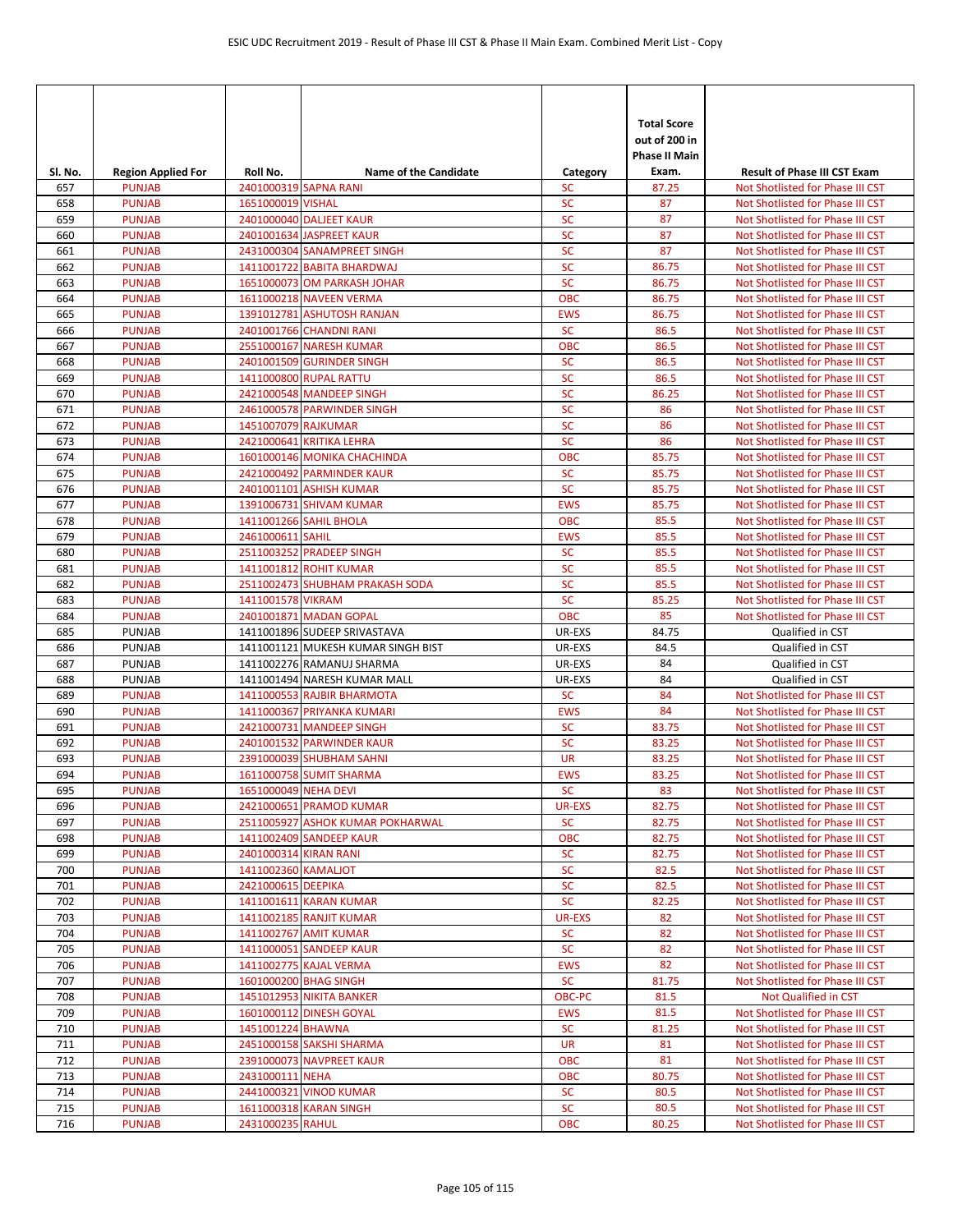| Sl. No.    | <b>Region Applied For</b>      | Roll No.              | <b>Name of the Candidate</b>                       | Category                | <b>Total Score</b><br>out of 200 in<br><b>Phase II Main</b><br>Exam. | <b>Result of Phase III CST Exam</b>                                  |
|------------|--------------------------------|-----------------------|----------------------------------------------------|-------------------------|----------------------------------------------------------------------|----------------------------------------------------------------------|
| 717        | <b>PUNJAB</b>                  |                       | 2451000015 RAHUL KUMAR                             | <b>SC</b>               | 79.75                                                                | Not Shotlisted for Phase III CST                                     |
| 718        | <b>PUNJAB</b>                  |                       | 2461000581 JAGPAL SINGH                            | <b>SC</b>               | 79.5                                                                 | Not Shotlisted for Phase III CST                                     |
| 719        | <b>PUNJAB</b>                  |                       | 2461000304 DALWINDER KUMAR                         | <b>OBC-EXS</b>          | 79.25                                                                | Not Shotlisted for Phase III CST                                     |
| 720        | <b>PUNJAB</b>                  |                       | 1741000123 PRABHJOT KAUR                           | <b>SC</b>               | 79                                                                   | Not Shotlisted for Phase III CST                                     |
| 721        | <b>PUNJAB</b>                  |                       | 2511004995 MONIKA CHAUDHARY                        | <b>OBC</b>              | 78.75                                                                | Not Shotlisted for Phase III CST                                     |
| 722        | <b>PUNJAB</b>                  |                       | 2391000120 RAKESH KUMAR                            | <b>EWS</b>              | 78.5                                                                 | Not Shotlisted for Phase III CST                                     |
| 723        | <b>PUNJAB</b>                  |                       | 2401001945 PANKAJ KULARIYA                         | <b>OBC</b>              | 78.5                                                                 | Not Shotlisted for Phase III CST                                     |
| 724        | <b>PUNJAB</b>                  |                       | 2401000256 JOY MAHENDRA                            | <b>SC</b>               | 78.5                                                                 | Not Shotlisted for Phase III CST                                     |
| 725        | <b>PUNJAB</b>                  |                       | 1411000798 JAGRITY ANAND                           | <b>OBC</b><br><b>SC</b> | 78.25                                                                | Not Shotlisted for Phase III CST                                     |
| 726        | <b>PUNJAB</b>                  |                       | 2471000070 AKANKSHA JAWAL                          |                         | 78<br>78                                                             | Not Shotlisted for Phase III CST                                     |
| 727<br>728 | <b>PUNJAB</b><br>PUNJAB        |                       | 2471000059 NIMMI DADWAL<br>1611000443 NEERAJ KUMAR | <b>EWS</b><br>OBC-PC    | 77.75                                                                | Not Shotlisted for Phase III CST<br>Qualified in CST                 |
| 729        | <b>PUNJAB</b>                  |                       | 1411002578 RAHUL SAINI                             | <b>OBC</b>              | 77.75                                                                | Not Shotlisted for Phase III CST                                     |
| 730        | <b>PUNJAB</b>                  |                       | 1411000169 AJAY KUMAR                              | <b>SC</b>               | 77.75                                                                | Not Shotlisted for Phase III CST                                     |
| 731        | <b>PUNJAB</b>                  |                       | 2461000391 TEJINDER SINGH                          | <b>SC</b>               | 77.5                                                                 | Not Shotlisted for Phase III CST                                     |
| 732        | <b>PUNJAB</b>                  |                       | 1411001786 RAJEEV CHAMOLI                          | <b>UR-EXS</b>           | 77.25                                                                | Not Shotlisted for Phase III CST                                     |
| 733        | PUNJAB                         | 1411001517 NEHA SAINI |                                                    | OBC-PC                  | 77.25                                                                | Qualified in CST                                                     |
| 734        | <b>PUNJAB</b>                  | 1451005938 GAURAV     |                                                    | <b>SC</b>               | 77.25                                                                | Not Shotlisted for Phase III CST                                     |
| 735        | <b>PUNJAB</b>                  |                       | 2401000088 PALWINDER SINGH                         | <b>SC</b>               | 77.25                                                                | Not Shotlisted for Phase III CST                                     |
| 736        | <b>PUNJAB</b>                  |                       | 2441000313 SANDEEP SRIVASTAW                       | <b>UR-EXS</b>           | 77                                                                   | Not Shotlisted for Phase III CST                                     |
| 737        | <b>PUNJAB</b>                  | 2401000219 SKINA RANI |                                                    | <b>EWS</b>              | 77                                                                   | Not Shotlisted for Phase III CST                                     |
| 738        | <b>PUNJAB</b>                  |                       | 1411000371 MONIKA BASSI                            | <b>SC</b>               | 76.5                                                                 | Not Shotlisted for Phase III CST                                     |
| 739        | <b>PUNJAB</b>                  |                       | 2431000674 ANIL PATHANIA                           | <b>SC</b>               | 76.5                                                                 | Not Shotlisted for Phase III CST                                     |
| 740        | <b>PUNJAB</b>                  |                       | 1411001408 MOHIT KOHLI                             | <b>OBC</b>              | 76.5                                                                 | Not Shotlisted for Phase III CST                                     |
| 741        | <b>PUNJAB</b>                  | 2401000472 JAGDEEP    |                                                    | <b>SC</b>               | 76                                                                   | Not Shotlisted for Phase III CST                                     |
| 742        | <b>PUNJAB</b>                  | 1451023765 SANDEEP    |                                                    | <b>EWS</b>              | 76                                                                   | Not Shotlisted for Phase III CST                                     |
| 743        | <b>PUNJAB</b>                  |                       | 1391013582 RAKESH KUMAR                            | <b>OBC</b>              | 76                                                                   | Not Shotlisted for Phase III CST                                     |
| 744        | <b>PUNJAB</b>                  |                       | 2431000207 JASPAL SINGH                            | <b>SC-EXS</b>           | 75.75                                                                | Not Shotlisted for Phase III CST                                     |
| 745        | <b>PUNJAB</b>                  |                       | 2461000358 SAHIL PANWAR                            | <b>SC</b>               | 75.75                                                                | Not Shotlisted for Phase III CST                                     |
| 746<br>747 | <b>PUNJAB</b><br><b>PUNJAB</b> | 1411001298 DIKSHA     | 2451000062 PUSHPINDER SINGH                        | <b>SC</b><br>UR-EXS     | 75.75<br>75.5                                                        | Not Shotlisted for Phase III CST<br>Not Shotlisted for Phase III CST |
| 748        | <b>PUNJAB</b>                  |                       | 1451011994 RAKESH KUMAR                            | UR-EXS                  | 75.25                                                                | Not Shotlisted for Phase III CST                                     |
| 749        | <b>PUNJAB</b>                  | 2421000301 SUNITA     |                                                    | <b>SC</b>               | 75.25                                                                | Not Shotlisted for Phase III CST                                     |
| 750        | <b>PUNJAB</b>                  |                       | 1411002558 SAHIL VERMA                             | <b>OBC</b>              | 75                                                                   | Not Shotlisted for Phase III CST                                     |
| 751        | <b>PUNJAB</b>                  |                       | 2441000117 SOURABH SONI                            | <b>OBC</b>              | 75                                                                   | Not Shotlisted for Phase III CST                                     |
| 752        | <b>PUNJAB</b>                  |                       | 1641000621 VINOD KUMAR BHONA                       | <b>OBC-EXS</b>          | 74.5                                                                 | Not Shotlisted for Phase III CST                                     |
| 753        | <b>PUNJAB</b>                  |                       | 2461000614 RUPINDER KAUR                           | <b>SC</b>               | 74.25                                                                | Not Shotlisted for Phase III CST                                     |
| 754        | <b>PUNJAB</b>                  |                       | 1251000115 RAKESH KUMAR                            | <b>OBC-EXS</b>          | 74                                                                   | Not Shotlisted for Phase III CST                                     |
| 755        | <b>PUNJAB</b>                  |                       | 1451023096 SANDEEP SINGH                           | <b>OBC</b>              | 74                                                                   | Not Shotlisted for Phase III CST                                     |
| 756        | <b>PUNJAB</b>                  | 2451000129 ANKUSH     |                                                    | <b>SC</b>               | 74                                                                   | Not Shotlisted for Phase III CST                                     |
| 757        | <b>PUNJAB</b>                  |                       | 2471000218 JITENDER JIT SINGH                      | UR-EXS                  | 73.25                                                                | Not Shotlisted for Phase III CST                                     |
| 758        | <b>PUNJAB</b>                  |                       | 1621000055 MUNISH KUMAR                            | <b>EWS</b>              | 73                                                                   | Not Shotlisted for Phase III CST                                     |
| 759        | <b>PUNJAB</b>                  |                       | 2511003721 MANISH KUMAR                            | <b>SC</b>               | 73                                                                   | Not Shotlisted for Phase III CST                                     |
| 760        | <b>PUNJAB</b>                  |                       | 1651000076 AMANDEEP SINGH                          | <b>SC</b>               | 72.75                                                                | Not Shotlisted for Phase III CST                                     |
| 761        | <b>PUNJAB</b>                  |                       | 1321000074 PARVESH GULERIA                         | <b>UR-EXS</b>           | 72.5                                                                 | Not Shotlisted for Phase III CST                                     |
| 762<br>763 | <b>PUNJAB</b>                  |                       | 1411002717 ABHISHEK SAINI                          | <b>OBC</b><br><b>SC</b> | 72.5<br>72.25                                                        | Not Shotlisted for Phase III CST                                     |
| 764        | <b>PUNJAB</b><br><b>PUNJAB</b> | 2431000425 MUNISH     | 2471000167 CHARANJEET KAUR                         | <b>SC</b>               | 72.25                                                                | Not Shotlisted for Phase III CST<br>Not Shotlisted for Phase III CST |
| 765        | <b>PUNJAB</b>                  |                       | 1411002386 GURVINDER SINGH                         | <b>OBC</b>              | 72.25                                                                | Not Shotlisted for Phase III CST                                     |
| 766        | <b>PUNJAB</b>                  | 1451010809 PRAVEEN    |                                                    | <b>EWS</b>              | 72                                                                   | Not Shotlisted for Phase III CST                                     |
| 767        | <b>PUNJAB</b>                  |                       | 1451004839 ARVIND MALIK                            | <b>EWS</b>              | 71.75                                                                | Not Shotlisted for Phase III CST                                     |
| 768        | <b>PUNJAB</b>                  |                       | 2431000076 MUKESH KUMAR SINGH                      | UR-EXS                  | 71.5                                                                 | Not Shotlisted for Phase III CST                                     |
| 769        | <b>PUNJAB</b>                  |                       | 2451000148 MAQSOOD NAJAF                           | <b>OBC-EXS</b>          | 71.25                                                                | Not Shotlisted for Phase III CST                                     |
| 770        | <b>PUNJAB</b>                  |                       | 2391000339 RAVNEET KAUR                            | <b>SC</b>               | 71.25                                                                | Not Shotlisted for Phase III CST                                     |
| 771        | <b>PUNJAB</b>                  |                       | 1481000635 RAKESH KUMAR                            | <b>SC</b>               | 71                                                                   | Not Shotlisted for Phase III CST                                     |
| 772        | <b>PUNJAB</b>                  |                       | 1651000066 SACHIN ANTWAL                           | <b>SC</b>               | 71                                                                   | Not Shotlisted for Phase III CST                                     |
| 773        | <b>PUNJAB</b>                  | 2401001149 JUGNU      |                                                    | <b>SC</b>               | 71                                                                   | Not Shotlisted for Phase III CST                                     |
| 774        | <b>PUNJAB</b>                  | 1411001031 SUMEET     |                                                    | <b>UR-EXS</b>           | 70.5                                                                 | Not Shotlisted for Phase III CST                                     |
| 775        | <b>PUNJAB</b>                  |                       | 2401001414 AMANDEEP SINGH                          | <b>SC</b>               | 70.5                                                                 | Not Shotlisted for Phase III CST                                     |
| 776        | <b>PUNJAB</b>                  |                       | 1481000460 VED PRAKASH                             | UR-EXS                  | 70.25                                                                | Not Shotlisted for Phase III CST                                     |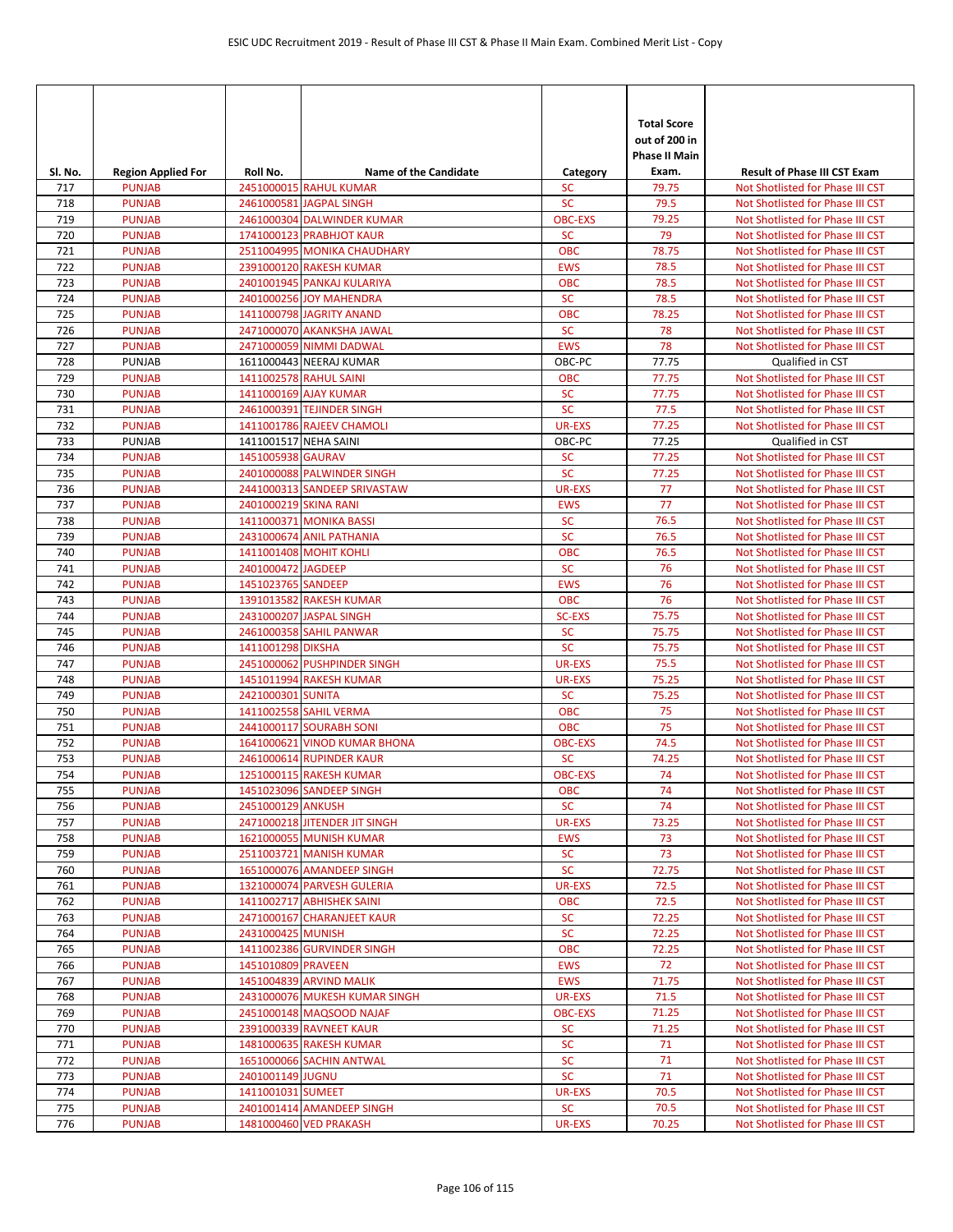|                |                                |                    |                                                         |                             | <b>Total Score</b>     |                                                                      |
|----------------|--------------------------------|--------------------|---------------------------------------------------------|-----------------------------|------------------------|----------------------------------------------------------------------|
|                |                                |                    |                                                         |                             | out of 200 in          |                                                                      |
| SI. No.        | <b>Region Applied For</b>      | Roll No.           | <b>Name of the Candidate</b>                            | Category                    | Phase II Main<br>Exam. | <b>Result of Phase III CST Exam</b>                                  |
| 777            | <b>PUNJAB</b>                  |                    | 1411001889 RAMANPREET SINGH                             | <b>SC</b>                   | 70.25                  | Not Shotlisted for Phase III CST                                     |
| 778            | <b>PUNJAB</b>                  |                    | 1611000368 ABHIMANYU                                    | <b>EWS</b>                  | 70.25                  | Not Shotlisted for Phase III CST                                     |
| 779            | <b>PUNJAB</b>                  | 2461000016 TULIKA  |                                                         | <b>EWS</b>                  | 70.25                  | Not Shotlisted for Phase III CST                                     |
| 780            | <b>PUNJAB</b>                  |                    | 2431000354 MONIKA MAHAWAR                               | <b>SC</b>                   | 70                     | Not Shotlisted for Phase III CST                                     |
| 781            | <b>PUNJAB</b>                  |                    | 2501000071 PREM KUMAR                                   | <b>SC</b>                   | 70                     | Not Shotlisted for Phase III CST                                     |
| 782            | <b>PUNJAB</b>                  |                    | 1411000679 DEEPAK KUMAR                                 | <b>SC</b>                   | 69.75                  | Not Shotlisted for Phase III CST                                     |
| 783            | <b>PUNJAB</b>                  |                    | 2441000132 AWANISH KUMAR                                | <b>UR-EXS</b>               | 69.25                  | Not Shotlisted for Phase III CST                                     |
| 784            | <b>PUNJAB</b>                  | 1451006999 VIKRAM  |                                                         | <b>SC</b>                   | 69.25                  | Not Shotlisted for Phase III CST                                     |
| 785            | <b>PUNJAB</b>                  |                    | 1411002607 ANKIT KUMAR                                  | <b>SC</b>                   | 68.75                  | Not Shotlisted for Phase III CST                                     |
| 786            | <b>PUNJAB</b>                  |                    | 2401000736 JASVIR SINGH                                 | <b>SC-EXS</b>               | 68.5                   | Not Shotlisted for Phase III CST                                     |
| 787<br>788     | <b>PUNJAB</b><br><b>PUNJAB</b> | 1451010966 ANKIT   | 1451021594 SURAJ KUMAR                                  | <b>SC</b><br><b>EWS</b>     | 68<br>67.5             | Not Shotlisted for Phase III CST<br>Not Shotlisted for Phase III CST |
| 789            | <b>PUNJAB</b>                  |                    | 2981000651 GOURAV DAS                                   | <b>SC</b>                   | 67                     | Not Shotlisted for Phase III CST                                     |
| 790            | <b>PUNJAB</b>                  |                    | 2511002726 AJAY KUMAR                                   | <b>SC</b>                   | 67                     | Not Shotlisted for Phase III CST                                     |
| 791            | PUNJAB                         |                    | 1451012957 SAUBHAGYA KIRNENDRA                          | EWS-PC                      | 66.75                  | <b>Oualified in CST</b>                                              |
| 792            | <b>PUNJAB</b>                  |                    | 2401000500 SUDHIR KUMAR                                 | <b>OBC</b>                  | 66.5                   | Not Shotlisted for Phase III CST                                     |
| 793            | <b>PUNJAB</b>                  |                    | 1641000559 TUSHAR RAMDEV                                | <b>EWS</b>                  | 66.5                   | Not Shotlisted for Phase III CST                                     |
| 794            | <b>PUNJAB</b>                  |                    | 1411001023 RAJESH KUMAR KATOCH                          | <b>UR-EXS</b>               | 65.25                  | Not Shotlisted for Phase III CST                                     |
| 795            | PUNJAB                         |                    | 2401001020 ASHPREET SINGH                               | EWS-PC                      | 64.75                  | Qualified in CST                                                     |
| 796            | <b>PUNJAB</b>                  |                    | 2421000275 BABAN JEE PANDEY                             | <b>UR-EXS</b>               | 64.5                   | Not Shotlisted for Phase III CST                                     |
| 797            | <b>PUNJAB</b>                  |                    | 1411001193 ATUL KUMAR SINGH                             | <b>EWS</b>                  | 64.5                   | Not Shotlisted for Phase III CST                                     |
| 798            | <b>PUNJAB</b>                  |                    | 1661000053 RAJESH KUMAR                                 | <b>UR-EXS</b>               | 63.75                  | Not Shotlisted for Phase III CST                                     |
| 799            | <b>PUNJAB</b>                  | 1411002066 DEEKSHA |                                                         | <b>SC</b>                   | 63.25                  | Not Shotlisted for Phase III CST                                     |
| 800            | <b>PUNJAB</b>                  |                    | 1411002829 NAVEEN KUMAR                                 | <b>SC</b>                   | 62.75                  | Not Shotlisted for Phase III CST                                     |
| 801            | <b>PUNJAB</b>                  | 1451018575 ANKIT   |                                                         | <b>SC</b>                   | 62.25                  | Not Shotlisted for Phase III CST                                     |
| 802            | <b>PUNJAB</b>                  |                    | 2421000132 KIRAN KUMAR                                  | <b>SC</b>                   | 61.5                   | Not Shotlisted for Phase III CST                                     |
| 803            | <b>PUNJAB</b>                  |                    | 2431000228 RAMANDEEP KAUR                               | <b>SC</b>                   | 61.5                   | Not Shotlisted for Phase III CST                                     |
| 804            | <b>PUNJAB</b>                  |                    | 2401001825 AJAY KUMAR                                   | <b>SC</b>                   | 61.25                  | Not Shotlisted for Phase III CST                                     |
| 805            | PUNJAB                         |                    | 1631000003 SATBIR SINGH                                 | UR-PC                       | 61.25                  | Qualified in CST                                                     |
| 806            | <b>PUNJAB</b>                  |                    | 1491000046 KM ARCHANA KUMARI                            | <b>EWS</b>                  | 61                     | Not Shotlisted for Phase III CST                                     |
| 807            | <b>PUNJAB</b>                  |                    | 2431000344 ANMOL SHARMA                                 | UR-PC                       | 60.5                   | Not Qualified in CST                                                 |
| 808            | <b>PUNJAB</b>                  |                    | 2431000218 BIPIN JAISWAL                                | <b>EWS</b>                  | 60.25                  | Not Shotlisted for Phase III CST                                     |
| 809<br>810     | <b>PUNJAB</b><br><b>PUNJAB</b> |                    | 2501000615 KESHAV GUSAIWAL<br>1411001159 BALWANT PANDEY | <b>SC</b>                   | 59.5                   | Not Shotlisted for Phase III CST<br>Not Shotlisted for Phase III CST |
| 811            | <b>PUNJAB</b>                  |                    | 2401000997 NARINDER KUMAR                               | UR-EXS<br><b>UR-EXS</b>     | 59.25<br>58.75         | Not Shotlisted for Phase III CST                                     |
| 812            | <b>PUNJAB</b>                  | 2901000013 BHANU   |                                                         | <b>EWS</b>                  | 58.75                  | Not Shotlisted for Phase III CST                                     |
| 813            | <b>PUNJAB</b>                  |                    | 1601000129 ANUPMA SAINI                                 | <b>OBC</b>                  | 58.25                  | Not Shotlisted for Phase III CST                                     |
| 814            | <b>PUNJAB</b>                  |                    | 2421000002 GAURAV GILL                                  | SC-PC                       | 58.25                  | Not Shotlisted for Phase III CST                                     |
| 815            | <b>PUNJAB</b>                  |                    | 1411000876 PALWINDER KAUR                               | <b>OBC</b>                  | 58                     | Not Shotlisted for Phase III CST                                     |
| 816            | <b>PUNJAB</b>                  |                    | 2391000196 NANCY PURI                                   | <b>EWS</b>                  | 57.5                   | Not Shotlisted for Phase III CST                                     |
| 817            | <b>PUNJAB</b>                  |                    | 2421000156 ARUN SHARMA                                  | <b>EWS</b>                  | 57.25                  | Not Shotlisted for Phase III CST                                     |
| 818            | <b>PUNJAB</b>                  |                    | 1391006885 RAJU KUMAR                                   | OBC-PC                      | 57.25                  | Not Shotlisted for Phase III CST                                     |
| 819            | <b>PUNJAB</b>                  |                    | 1411001518 NISHANT JASWAL                               | UR-PC                       | 56.25                  | Not Shotlisted for Phase III CST                                     |
| 820            | <b>PUNJAB</b>                  |                    | 2401000081 VISHAL KUMAR                                 | <b>EWS</b>                  | 56                     | Not Shotlisted for Phase III CST                                     |
| 821            | <b>PUNJAB</b>                  |                    | 2401000483 SHIVPRAKASH                                  | <b>SC</b>                   | 56                     | Not Shotlisted for Phase III CST                                     |
| 822            | <b>PUNJAB</b>                  |                    | 1411000011 SATISH KUMAR                                 | UR-PC                       | 55.25                  | Not Shotlisted for Phase III CST                                     |
| 823            | <b>PUNJAB</b>                  |                    | 2401000004 VINOD KUMAR                                  | OBC-PC                      | 53.75                  | Not Shotlisted for Phase III CST                                     |
| 824            | <b>PUNJAB</b>                  |                    | 2391000107 GAGANDEEP SINGH                              | UR-EXS                      | 53                     | Not Shotlisted for Phase III CST                                     |
| 825            | <b>PUNJAB</b>                  |                    | 1411000801 ASHWANI MAHESHWARI                           | <b>UR-EXS</b>               | 52.75                  | Not Shotlisted for Phase III CST                                     |
| 826            | <b>PUNJAB</b>                  |                    | 2471000004 GURMEET SINGH                                | SC-PC                       | 51.25                  | Not Shotlisted for Phase III CST                                     |
| 827            | <b>PUNJAB</b>                  |                    | 2461000512 SURESH KUMAR                                 | UR-EXS                      | 49                     | Not Shotlisted for Phase III CST                                     |
| 828<br>829     | <b>PUNJAB</b><br><b>PUNJAB</b> |                    | 1391006961 INDRAJIT KUMAR<br>1391002985 ROHIT PATEL     | <b>OBC-PC</b><br><b>OBC</b> | 45.25<br>44.5          | Not Shotlisted for Phase III CST                                     |
| 830            | <b>PUNJAB</b>                  |                    | 2401000010 SHIVAM ANGI                                  | UR-PC                       | 42.75                  | Not Shotlisted for Phase III CST<br>Not Shotlisted for Phase III CST |
| 831            | <b>PUNJAB</b>                  |                    | 1411000015 RATTAN DEEP SINGH ARORA                      | UR-PC                       | 35.5                   | Not Shotlisted for Phase III CST                                     |
| 832            | <b>PUNJAB</b>                  |                    | 2401001026 JATINDER KUMAR                               | UR-PC                       | 32.5                   | Not Shotlisted for Phase III CST                                     |
| 833            | <b>PUNJAB</b>                  |                    | 2511004595 VIDYADHAR MAHOLIYA                           | SC-PC                       | 29.75                  | Not Shotlisted for Phase III CST                                     |
| 834            | <b>PUNJAB</b>                  |                    | 2801000018 BIPASHA BHATTACHARYA                         | UR-PC                       | 22.5                   | Not Shotlisted for Phase III CST                                     |
| $\mathbf{1}$   | RAJASTHAN                      |                    | 1451018400 VISHAL KUMAR                                 | UR                          | 161.5                  | Qualified in CST                                                     |
| $\overline{2}$ | RAJASTHAN                      |                    | 2511008806 UPENDER CHAUHAN                              | UR                          | 153.5                  | Qualified in CST                                                     |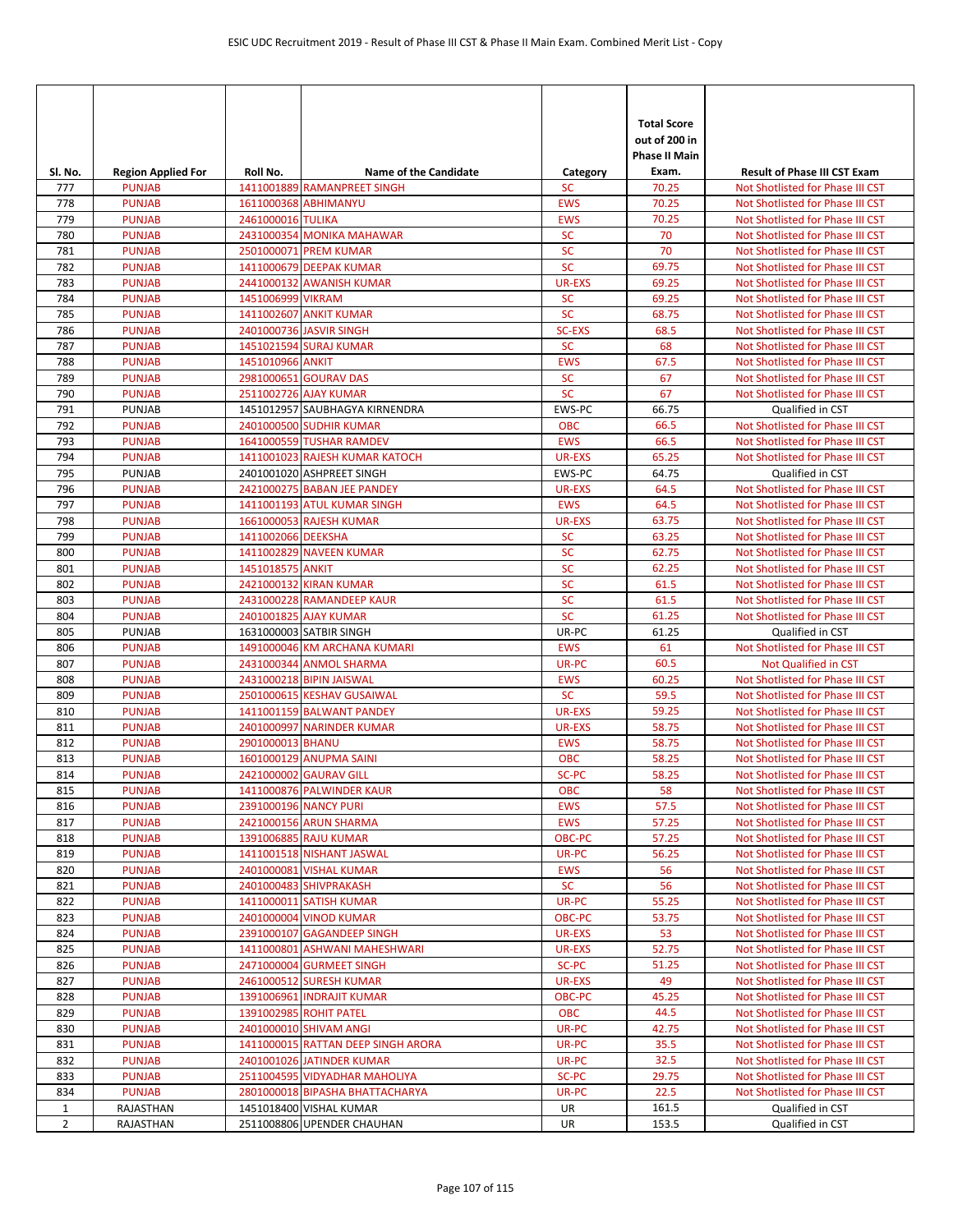| Sl. No.        | <b>Region Applied For</b> | Roll No.              | <b>Name of the Candidate</b>                                  | Category         | <b>Total Score</b><br>out of 200 in<br><b>Phase II Main</b><br>Exam. | <b>Result of Phase III CST Exam</b>         |
|----------------|---------------------------|-----------------------|---------------------------------------------------------------|------------------|----------------------------------------------------------------------|---------------------------------------------|
| 3              | <b>RAJASTHAN</b>          |                       | 2491000082 VIJAY KUMAR DEVJANI                                | UR               | 151                                                                  | Qualified in CST                            |
| 4              | RAJASTHAN                 |                       | 2491000896 MANISH KUMAR                                       | SC               | 150.5                                                                | Qualified in CST                            |
| 5              | RAJASTHAN                 |                       | 2511005856 SHUBHASHISH DADHICH                                | UR               | 150                                                                  | Qualified in CST                            |
| 6              | RAJASTHAN                 |                       | 2521000289 ANKIT PRABHAKAR                                    | UR               | 147.75                                                               | Qualified in CST                            |
| $\overline{7}$ | RAJASTHAN                 |                       | 2541000352 ASHISH SHARMA                                      | UR               | 147.75                                                               | Qualified in CST                            |
| 8              | RAJASTHAN                 |                       | 2511003049 JITENDER PHULWANI                                  | UR               | 146.75                                                               | Qualified in CST                            |
| 9              | RAJASTHAN                 |                       | 2511007047 SHWETA GUPTA                                       | UR               | 146.5                                                                | Qualified in CST                            |
| 10             | RAJASTHAN                 |                       | 2521000310 LOKENDRA SINGH RATHORE                             | UR               | 146                                                                  | Qualified in CST                            |
| 11             | RAJASTHAN                 |                       | 2491000416 DHEERAJ MITTAL                                     | <b>EWS</b>       | 145.25                                                               | Qualified in CST                            |
| 12             | RAJASTHAN                 |                       | 2511003805 ROHIT GUPTA                                        | UR               | 144                                                                  | Qualified in CST                            |
| 13<br>14       | RAJASTHAN<br>RAJASTHAN    |                       | 2511006769 SIDDHARTH KHATRI<br>2481000321 GAURAV KHUBCHANDANI | UR<br>UR         | 144<br>143.25                                                        | Qualified in CST                            |
| 15             | <b>RAJASTHAN</b>          | 2511007677 DIVYANSHU  |                                                               | <b>UR</b>        | 143.25                                                               | Qualified in CST<br>Absent in Phase III CST |
| 16             | RAJASTHAN                 |                       | 2531000588 TRAPTI MATHUR                                      | UR               | 143                                                                  | Qualified in CST                            |
| 17             | RAJASTHAN                 |                       | 2511006335 MONIKA GARG                                        | UR               | 142.5                                                                | Qualified in CST                            |
| 18             | RAJASTHAN                 |                       | 2511003729 KIRTI SHARMA                                       | UR               | 142                                                                  | Qualified in CST                            |
| 19             | RAJASTHAN                 |                       | 2491000659 JIVISHA AGARWAL                                    | UR               | 141.5                                                                | Qualified in CST                            |
| 20             | RAJASTHAN                 |                       | 2511002077 ADHYAYAN KAUSHIK                                   | UR               | 140.75                                                               | Qualified in CST                            |
| 21             | <b>RAJASTHAN</b>          |                       | 2511008948 VIVEK SINGHAL                                      | <b>EWS</b>       | 140                                                                  | Qualified in CST                            |
| 22             | RAJASTHAN                 |                       | 2541000484 YATISH KUMAR                                       | OBC              | 138.75                                                               | Qualified in CST                            |
| 23             | RAJASTHAN                 |                       | 2491000070 AASTHA GUPTA                                       | UR               | 138                                                                  | Qualified in CST                            |
| 24             | RAJASTHAN                 |                       | 2511008544 KAMAL KUMAR                                        | UR               | 137.75                                                               | Qualified in CST                            |
| 25             | RAJASTHAN                 |                       | 2511006963 ASHUTOSH SHARMA                                    | <b>EWS</b>       | 137.75                                                               | Qualified in CST                            |
| 26             | RAJASTHAN                 |                       | 2481000207 DEEPIKA SONI                                       | OBC              | 137.25                                                               | Qualified in CST                            |
| 27             | RAJASTHAN                 | 2511004384 LAXMI JAIN |                                                               | UR               | 137                                                                  | Qualified in CST                            |
| 28             | <b>RAJASTHAN</b>          |                       | 2511003969 SANCHIT MEENA                                      | <b>ST</b>        | 136.25                                                               | Absent in Phase III CST                     |
| 29             | <b>RAJASTHAN</b>          |                       | 2491000502 JAYENDRA PARJAPATI                                 | <b>OBC</b>       | 136                                                                  | Not Qualified in CST                        |
| 30             | RAJASTHAN                 |                       | 2511006858 SHAIFALI MATHUR                                    | UR               | 135.75                                                               | Qualified in CST                            |
| 31             | RAJASTHAN                 |                       | 2511000018 ANURAG BANSAL                                      | UR               | 135.75                                                               | Qualified in CST                            |
| 32             | RAJASTHAN                 |                       | 2511002348 SAWAN KUMAR SHARMA                                 | UR               | 134                                                                  | Qualified in CST                            |
| 33             | RAJASTHAN                 | 2511000359 KAJAL SAHU |                                                               | OBC              | 133.5                                                                | Qualified in CST                            |
| 34             | RAJASTHAN                 | 2511006704 KAPIL      |                                                               | OBC              | 133.25                                                               | Qualified in CST                            |
| 35             | RAJASTHAN                 |                       | 2481000153 VEBHAV KUMAR INDORIA                               | <b>UR</b>        | 133                                                                  | Qualified in CST                            |
| 36             | RAJASTHAN                 |                       | 2511008326 KAPIL KUMAR KARNANI                                | OBC              | 132                                                                  | Qualified in CST                            |
| 37             | <b>RAJASTHAN</b>          |                       | 1541000083 NEHA MEWARA                                        | <b>OBC</b>       | 131.25                                                               | Absent in Phase III CST                     |
| 38             | <b>RAJASTHAN</b>          |                       | 2511007747 ABHISHEK BHARDWAJ                                  | <b>UR</b>        | 131.25                                                               | Not Qualified in CST                        |
| 39<br>40       | RAJASTHAN<br>RAJASTHAN    |                       | 2531000036 HEMANT SHARMA<br>2531000299 AAYUSHI KHANDELWAL     | UR<br><b>EWS</b> | 131.25<br>131.25                                                     | Qualified in CST<br>Qualified in CST        |
| 41             | RAJASTHAN                 |                       | 2501000510 NIRMA BISHNOI                                      | UR               | 130                                                                  | Qualified in CST                            |
| 42             | RAJASTHAN                 |                       | 2521001193 AJAY CHOUDHARY                                     | OBC              | 129.75                                                               | Qualified in CST                            |
| 43             | RAJASTHAN                 |                       | 2511004208 VIJETA JOSHI                                       | UR               | 129.5                                                                | Qualified in CST                            |
| 44             | RAJASTHAN                 |                       | 2481000244 CHETAN DADHICH                                     | UR               | 129.5                                                                | Qualified in CST                            |
| 45             | RAJASTHAN                 |                       | 2551000196 SETU BHATNAGAR                                     | UR               | 129                                                                  | Qualified in CST                            |
| 46             | RAJASTHAN                 |                       | 2511000931 NIDHI AGARWAL                                      | UR               | 129                                                                  | Qualified in CST                            |
| 47             | RAJASTHAN                 |                       | 2481000490 JITENDRA KUMAR JATOLIYA                            | SC               | 128                                                                  | Qualified in CST                            |
| 48             | RAJASTHAN                 |                       | 2531000554 HIMANI MEDATWAL                                    | OBC              | 127.5                                                                | Qualified in CST                            |
| 49             | RAJASTHAN                 | 2521001274 HEMLATA    |                                                               | OBC              | 127.5                                                                | Qualified in CST                            |
| 50             | RAJASTHAN                 |                       | 2521000071 UMESH AGARI                                        | SC               | 127.25                                                               | Qualified in CST                            |
| 51             | <b>RAJASTHAN</b>          |                       | 2511000346 SHARIKA PRASAD SHUKLA                              | <b>UR</b>        | 127.25                                                               | Not Qualified in CST                        |
| 52             | <b>RAJASTHAN</b>          |                       | 2511005795 NIRMAL GUPTA                                       | <b>EWS</b>       | 126.75                                                               | Absent in Phase III CST                     |
| 53             | RAJASTHAN                 |                       | 2401001344 RADHESYAM                                          | OBC              | 126.25                                                               | Qualified in CST                            |
| 54             | <b>RAJASTHAN</b>          |                       | 2511004110 SANJAY KUMAWAT                                     | <b>OBC</b>       | 126                                                                  | Absent in Phase III CST                     |
| 55             | RAJASTHAN                 |                       | 2491000250 MEHUL SAHU                                         | UR               | 125.75                                                               | Qualified in CST                            |
| 56             | RAJASTHAN                 |                       | 2401000935 HARSH AGGARWAL                                     | EWS              | 125.75                                                               | Qualified in CST                            |
| 57             | RAJASTHAN                 | 2511001371 ANAND      |                                                               | UR               | 125.5                                                                | Qualified in CST                            |
| 58             | RAJASTHAN                 |                       | 2521001037 HIMANSHU GURJAR                                    | OBC              | 125.5                                                                | Qualified in CST                            |
| 59             | RAJASTHAN                 |                       | 2511000019 KRITIKA SAINI                                      | OBC              | 125.25                                                               | Qualified in CST                            |
| 60             | <b>RAJASTHAN</b>          |                       | 2501000116 SANDEEP MAHARSHI                                   | <b>EWS</b>       | 125                                                                  | Absent in Phase III CST                     |
| 61             | <b>RAJASTHAN</b>          |                       | 2511005043 NIRMA DEVI                                         | <b>OBC</b>       | 125<br>125                                                           | Not Qualified in CST                        |
| 62             | RAJASTHAN                 |                       | 2491000040 PADAM SINGH                                        | EWS              |                                                                      | Absent in Phase III CST                     |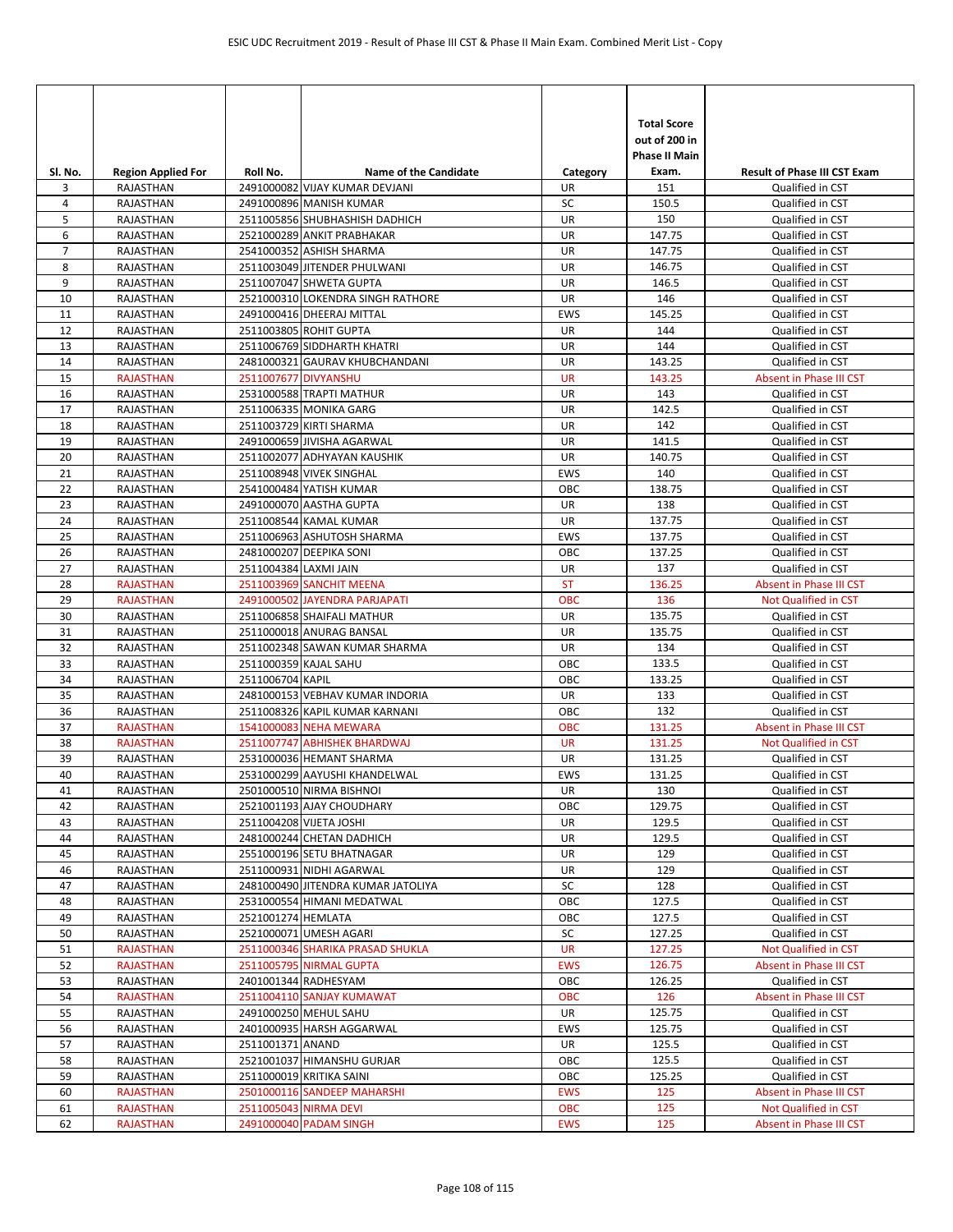| SI. No.  | <b>Region Applied For</b> | Roll No.             | Name of the Candidate                                  | Category   | <b>Total Score</b><br>out of 200 in<br><b>Phase II Main</b><br>Exam. | <b>Result of Phase III CST Exam</b>  |
|----------|---------------------------|----------------------|--------------------------------------------------------|------------|----------------------------------------------------------------------|--------------------------------------|
| 63       | RAJASTHAN                 |                      | 2521000321 GAYATRI RATHORE                             | UR         | 124.25                                                               | Qualified in CST                     |
| 64       | RAJASTHAN                 |                      | 2491000550 ABHINAV GUPTA                               | <b>EWS</b> | 124                                                                  | Qualified in CST                     |
| 65       | RAJASTHAN                 |                      | 2511008861 GOVIND SINGH RATHORE                        | <b>UR</b>  | 123.25                                                               | Qualified in CST                     |
| 66       | RAJASTHAN                 |                      | 2511003363 SWATI SHARMA                                | UR         | 123.25                                                               | Qualified in CST                     |
| 67       | RAJASTHAN                 |                      | 2481000395 NITESH CHANDAWAT                            | SC         | 123.25                                                               | Qualified in CST                     |
| 68       | RAJASTHAN                 |                      | 2511002349 ANUPAM GANGWAL                              | UR         | 123.25                                                               | Qualified in CST                     |
| 69       | RAJASTHAN                 |                      | 2511000117 SHUBHAM AGRAWAL                             | <b>EWS</b> | 122                                                                  | Qualified in CST                     |
| 70       | RAJASTHAN                 |                      | 2511000818 TUSHAR GUPTA<br>2511008439 KULDEEP RANKAWAT | EWS<br>OBC | 121.75<br>121.5                                                      | Qualified in CST                     |
| 71<br>72 | RAJASTHAN<br>RAJASTHAN    |                      | 2511001555 NAVEEN KUMAR YADAV                          | OBC        | 121.5                                                                | Qualified in CST<br>Qualified in CST |
| 73       | RAJASTHAN                 |                      | 2401000131 AKARSH ARORA                                | UR         | 121.5                                                                | Qualified in CST                     |
| 74       | <b>RAJASTHAN</b>          |                      | 2511001336 AASHISH SANWARIA                            | <b>SC</b>  | 121                                                                  | Not Qualified in CST                 |
| 75       | RAJASTHAN                 |                      | 2511004476 DIVYANSH BHATNAGAR                          | <b>UR</b>  | 121                                                                  | Qualified in CST                     |
| 76       | RAJASTHAN                 |                      | 2521000366 DEEPAK SONI                                 | OBC        | 120.75                                                               | Qualified in CST                     |
| 77       | RAJASTHAN                 |                      | 2491000203 MEGHNA GARG                                 | <b>UR</b>  | 120.5                                                                | Qualified in CST                     |
| 78       | RAJASTHAN                 |                      | 2511007613 ANKIT MUDGAL                                | <b>UR</b>  | 120.5                                                                | Qualified in CST                     |
| 79       | RAJASTHAN                 |                      | 2511008098 SHALINI CHOUDHARY                           | OBC        | 120.5                                                                | Qualified in CST                     |
| 80       | <b>RAJASTHAN</b>          |                      | 2401000956 CHANDANI SHARMA                             | EWS        | 120.25                                                               | Qualified in CST                     |
| 81       | <b>RAJASTHAN</b>          |                      | 2511007212 KAPIL SINGH                                 | <b>UR</b>  | 120                                                                  | Absent in Phase III CST              |
| 82       | RAJASTHAN                 |                      | 2501000447 VAISHALI CHOUDHARY                          | OBC        | 119.75                                                               | Qualified in CST                     |
| 83       | RAJASTHAN                 |                      | 2401000058 NARENDRA KUMAR TAILOR                       | OBC        | 119.5                                                                | Qualified in CST                     |
| 84       | RAJASTHAN                 |                      | 2531000244 ANUBHAV BHATNAGAR                           | EWS        | 119.5                                                                | Qualified in CST                     |
| 85       | RAJASTHAN                 | 2521000146 ANIKET    |                                                        | OBC        | 119.25                                                               | Qualified in CST                     |
| 86       | RAJASTHAN                 |                      | 2521000910 LOKESH RAJUSTH                              | <b>EWS</b> | 119.25                                                               | Qualified in CST                     |
| 87       | <b>RAJASTHAN</b>          |                      | 2511002802 MAHAVEER SINGH RATHORE                      | <b>UR</b>  | 119.25                                                               | Not Shotlisted for Phase III CST     |
| 88       | RAJASTHAN                 | 2521001130 SUNITA    |                                                        | OBC        | 119.25                                                               | Qualified in CST                     |
| 89       | RAJASTHAN                 | 2491000480 SHUBHAM   |                                                        | OBC        | 119.25                                                               | Qualified in CST                     |
| 90       | <b>RAJASTHAN</b>          |                      | 2511001273 SURBHI VYAS                                 | <b>UR</b>  | 118.75                                                               | Not Shotlisted for Phase III CST     |
| 91       | RAJASTHAN                 |                      | 2511003834 KOMAL DHANOPIYA                             | OBC        | 118.5                                                                | Qualified in CST                     |
| 92       | <b>RAJASTHAN</b>          |                      | 2511005901 DHEERAJ JAIN                                | <b>EWS</b> | 118.25                                                               | <b>Not Qualified in CST</b>          |
| 93       | <b>RAJASTHAN</b>          |                      | 2511002168 NEHA JADOUN                                 | <b>UR</b>  | 118.25                                                               | Not Shotlisted for Phase III CST     |
| 94       | RAJASTHAN                 |                      | 2541000183 SUCHITRA FENIN                              | OBC        | 118                                                                  | Qualified in CST                     |
| 95       | <b>RAJASTHAN</b>          |                      | 2511001239 CHANDRA PRAKASH SHARMA                      | <b>UR</b>  | 117.75                                                               | Not Shotlisted for Phase III CST     |
| 96       | RAJASTHAN                 |                      | 2541000141 SURENDER KUMAR MANJHU                       | OBC        | 117.5<br>117                                                         | Qualified in CST                     |
| 97<br>98 | RAJASTHAN<br>RAJASTHAN    |                      | 2511005600 AJEET GARED<br>2491000150 RUKHSAR BANO      | OBC<br>OBC | 117                                                                  | Qualified in CST<br>Qualified in CST |
| 99       | <b>RAJASTHAN</b>          |                      | 2501000719 ANIL KUMAR                                  | <b>OBC</b> | 116.75                                                               | <b>Not Qualified in CST</b>          |
| 100      | RAJASTHAN                 |                      | 2511003337 SHUBHAM JANGID                              | OBC        | 116.75                                                               | Qualified in CST                     |
| 101      | <b>RAJASTHAN</b>          |                      | 2511007738 AKHIL SHARMA                                | UR         | 116.5                                                                | Not Shotlisted for Phase III CST     |
| 102      | <b>RAJASTHAN</b>          |                      | 1591000362 VIKAS KALRA                                 | <b>UR</b>  | 116.25                                                               | Not Shotlisted for Phase III CST     |
| 103      | RAJASTHAN                 |                      | 2511001568 POOJA KANWAR                                | ОВС        | 116                                                                  | Qualified in CST                     |
| 104      | RAJASTHAN                 |                      | 2541000213 MANSI BIJARNIYA                             | ОВС        | 116                                                                  | Qualified in CST                     |
| 105      | RAJASTHAN                 |                      | 1511000805 MANOJ KUMAR                                 | OBC        | 115.75                                                               | Qualified in CST                     |
| 106      | RAJASTHAN                 |                      | 2401001523 MANISH KUMAR SONI                           | OBC        | 115.75                                                               | Qualified in CST                     |
| 107      | RAJASTHAN                 |                      | 2511003605 AJAY KUMAWAT                                | OBC        | 115.5                                                                | Qualified in CST                     |
| 108      | RAJASTHAN                 |                      | 2501000160 ASMITA YADAV                                | OBC        | 115                                                                  | Qualified in CST                     |
| 109      | RAJASTHAN                 |                      | 2511004610 DEEPAK SINGH JALAL                          | UR-PC      | 115                                                                  | Qualified in CST                     |
| 110      | RAJASTHAN                 |                      | 2481000190 JYOTSNA MEENA                               | ST         | 114.5                                                                | Qualified in CST                     |
| 111      | RAJASTHAN                 |                      | 2511006318 MOHIT KUMAR SINGHAL                         | EWS        | 114.25                                                               | Qualified in CST                     |
| 112      | RAJASTHAN                 |                      | 2481000116 DEEKSHA KUMARI BAKLIWAL                     | OBC        | 114.25                                                               | Qualified in CST                     |
| 113      | RAJASTHAN                 |                      | 2501000048 HEMANT KUMAR HALDUNIA                       | SC         | 114.25                                                               | Qualified in CST                     |
| 114      | RAJASTHAN                 |                      | 2511003507 YASHWANT KUMAR KUMAWAT                      | ОВС        | 114                                                                  | Qualified in CST                     |
| 115      | RAJASTHAN                 |                      | 2511008012 BHAWNESH AZAD                               | SC         | 114                                                                  | Qualified in CST                     |
| 116      | <b>RAJASTHAN</b>          |                      | 2511005135 PRIYANKA POONIA                             | <b>OBC</b> | 114                                                                  | Not Qualified in CST                 |
| 117      | RAJASTHAN                 |                      | 2511008783 MANISH KUMAR CHOUDHARY                      | OBC        | 114                                                                  | Qualified in CST                     |
| 118      | RAJASTHAN                 |                      | 2511004992 SANDEEP KIRAD                               | SC         | 113.75                                                               | Qualified in CST                     |
| 119      | RAJASTHAN                 |                      | 2511003960 CHETAN CHAURASIYA                           | OBC        | 113.5                                                                | Qualified in CST                     |
| 120      | <b>RAJASTHAN</b>          |                      | 2511003868 AYUSH SHARMA                                | <b>UR</b>  | 113.5                                                                | Not Shotlisted for Phase III CST     |
| 121      | RAJASTHAN                 |                      | 2511002434 YUVRAJ KUMAWAT                              | OBC        | 113.5                                                                | Qualified in CST                     |
| 122      | RAJASTHAN                 | 2511004089 RITU KURI |                                                        | ОВС        | 113.25                                                               | Qualified in CST                     |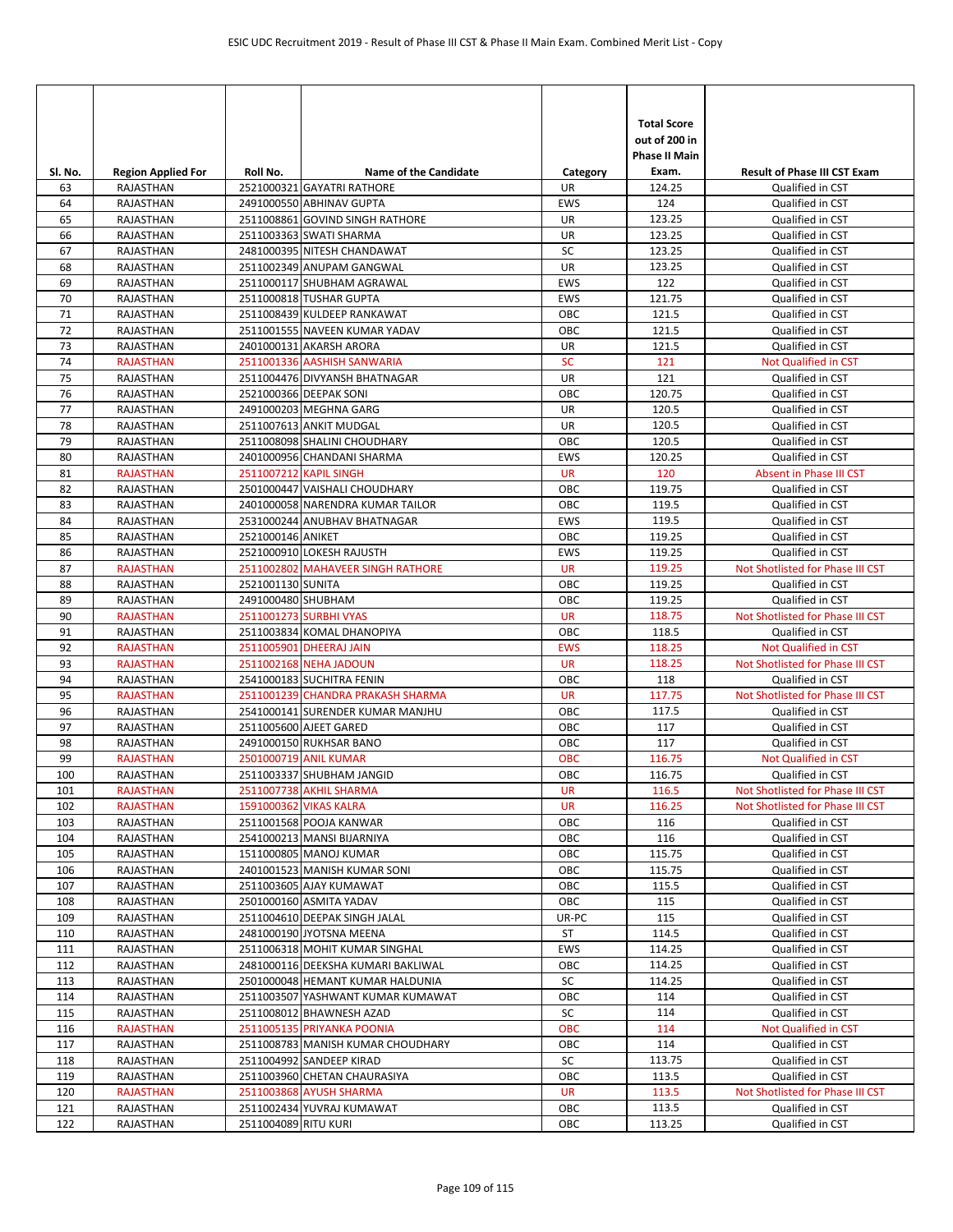| Sl. No.    | <b>Region Applied For</b>            | Roll No.               | <b>Name of the Candidate</b>                           | Category         | <b>Total Score</b><br>out of 200 in<br><b>Phase II Main</b><br>Exam. | <b>Result of Phase III CST Exam</b>                                  |
|------------|--------------------------------------|------------------------|--------------------------------------------------------|------------------|----------------------------------------------------------------------|----------------------------------------------------------------------|
| 123        | RAJASTHAN                            |                        | 2511002166 DEVANSHU GUPTA                              | <b>EWS</b>       | 113.25                                                               | Qualified in CST                                                     |
| 124        | <b>RAJASTHAN</b>                     |                        | 2511006449 SHASHI BISHNOI                              | <b>UR</b>        | 113                                                                  | Not Shotlisted for Phase III CST                                     |
| 125        | RAJASTHAN                            |                        | 2521000288 RAVI PARIHAR                                | SC               | 113                                                                  | Qualified in CST                                                     |
| 126        | <b>RAJASTHAN</b>                     | 2511002387 SUHASI JAIN |                                                        | <b>UR</b>        | 113                                                                  | Not Shotlisted for Phase III CST                                     |
| 127        | <b>RAJASTHAN</b>                     | 2511008516 RAM JYOTI   |                                                        | <b>UR</b>        | 112.75                                                               | Not Shotlisted for Phase III CST                                     |
| 128        | <b>RAJASTHAN</b>                     |                        | 2511003610 SHUBHAM RATHI                               | SC               | 112.75                                                               | Qualified in CST                                                     |
| 129        | <b>RAJASTHAN</b>                     |                        | 2511002014 HEMANT KUMAR JAIN                           | <b>UR</b>        | 112.5                                                                | Not Shotlisted for Phase III CST                                     |
| 130        | <b>RAJASTHAN</b>                     |                        | 2511002681 NAINA TINKER                                | <b>UR</b>        | 112.25                                                               | Not Shotlisted for Phase III CST                                     |
| 131        | RAJASTHAN                            |                        | 2511001687 HARPAL SINGH GORA                           | OBC              | 112                                                                  | Qualified in CST                                                     |
| 132        | <b>RAJASTHAN</b>                     |                        | 2501000386 MEENAKSHI DHAWAL                            | <b>SC</b>        | 112                                                                  | Not Qualified in CST                                                 |
| 133        | RAJASTHAN                            |                        | 2541000207 POOJA DUSAD                                 | OBC              | 111.75                                                               | Qualified in CST                                                     |
| 134        | RAJASTHAN                            |                        | 2511001659 ANKUR SONI                                  | OBC              | 111.75                                                               | Qualified in CST                                                     |
| 135        | RAJASTHAN                            |                        | 2511008629 EKTA CHAHAR                                 | OBC              | 111.75                                                               | Qualified in CST                                                     |
| 136<br>137 | RAJASTHAN<br>RAJASTHAN               |                        | 2511003580 ARVIND SWAMI<br>2511001575 AMIT KUMAR       | OBC<br>OBC       | 111.75<br>111.25                                                     | Qualified in CST                                                     |
|            | <b>RAJASTHAN</b>                     |                        | 2521000606 TRIPTI BHANDARI                             | <b>UR</b>        | 111.25                                                               | Qualified in CST<br>Not Shotlisted for Phase III CST                 |
| 138<br>139 | <b>RAJASTHAN</b>                     |                        | 2551000149 PRASHANT SHARMA                             | <b>UR</b>        | 111                                                                  | Not Shotlisted for Phase III CST                                     |
| 140        | RAJASTHAN                            |                        | 2511003557 ROHIT KHINCHI                               | SC               | 111                                                                  | Qualified in CST                                                     |
| 141        | RAJASTHAN                            |                        | 2501000491 SUNIDHI JANGIR                              | OBC              | 111                                                                  | Qualified in CST                                                     |
| 142        | RAJASTHAN                            |                        | 2481000036 MONICA GOYAL                                | SC               | 111                                                                  | Qualified in CST                                                     |
| 143        | <b>RAJASTHAN</b>                     |                        | 2511006053 RAHUL SHARMA                                | <b>OBC</b>       | 110.5                                                                | Absent in Phase III CST                                              |
| 144        | <b>RAJASTHAN</b>                     |                        | 2511000625 TULSI RAM BAIRWA                            | <b>SC</b>        | 110.5                                                                | Absent in Phase III CST                                              |
| 145        | RAJASTHAN                            |                        | 2531000574 SAURABH JAIN                                | EWS              | 110.25                                                               | Qualified in CST                                                     |
| 146        | RAJASTHAN                            |                        | 2481000102 NEHA BAGDI                                  | OBC              | 110.25                                                               | Qualified in CST                                                     |
| 147        | RAJASTHAN                            |                        | 2501000718 YASHPAL SINGH                               | UR-EXS           | 110                                                                  | Qualified in CST                                                     |
| 148        | <b>RAJASTHAN</b>                     |                        | 2551000374 MOHIT KUMAR DALAL                           | <b>UR</b>        | 110                                                                  | Not Shotlisted for Phase III CST                                     |
| 149        | <b>RAJASTHAN</b>                     |                        | 2521000726 PRADUMAN SINGH                              | <b>UR</b>        | 109.75                                                               | Not Shotlisted for Phase III CST                                     |
| 150        | RAJASTHAN                            |                        | 2511004612 KRISHNA JAIN                                | EWS-PC           | 109.75                                                               | Qualified in CST                                                     |
| 151        | <b>RAJASTHAN</b>                     |                        | 2511001272 RAHUL VERMA                                 | <b>SC</b>        | 109.75                                                               | Not Qualified in CST                                                 |
| 152        | <b>RAJASTHAN</b>                     |                        | 2491000590 KAPTAN SINGH                                | <b>OBC</b>       | 109.5                                                                | Not Qualified in CST                                                 |
| 153        | RAJASTHAN                            |                        | 2501000677 YOGESH TAK                                  | OBC              | 109.5                                                                | Qualified in CST                                                     |
| 154        | <b>RAJASTHAN</b>                     | 1251000456 LALA RAM    |                                                        | <b>OBC-EXS</b>   | 109.25                                                               | Not Qualified in CST                                                 |
| 155        | RAJASTHAN                            |                        | 2511003511 GIRISH KUMAR                                | UR-EXS           | 109.25                                                               | Qualified in CST                                                     |
| 156        | RAJASTHAN                            |                        | 2501000683 RAJ KUMAR CHOUDHARY                         | OBC              | 109.25                                                               | Qualified in CST                                                     |
| 157<br>158 | RAJASTHAN<br>RAJASTHAN               |                        | 2541000383 MONIKA SONI<br>2511005252 GOURAV KHANDELWAL | OBC<br>EWS       | 109.25<br>109.25                                                     | Qualified in CST<br>Qualified in CST                                 |
| 159        | RAJASTHAN                            |                        | 2511000768 SIMRAN YADAV                                | OBC              | 109                                                                  | Qualified in CST                                                     |
| 160        | <b>RAJASTHAN</b>                     |                        | 2401000879 TRISHALI AGGRAWAL                           | <b>UR</b>        | 108.75                                                               | Not Shotlisted for Phase III CST                                     |
| 161        | <b>RAJASTHAN</b>                     |                        | 2511008263 SOURABH SHARMA                              | <b>UR</b>        | 108.5                                                                | Not Shotlisted for Phase III CST                                     |
| 162        | RAJASTHAN                            |                        | 2511000408 HEMANT KUMAR BAROLIYA                       | SC               | 108.5                                                                | Qualified in CST                                                     |
| 163        | RAJASTHAN                            |                        | 2511003267 NARESH KUMAR SONGARA                        | SC               | 108.5                                                                | Qualified in CST                                                     |
| 164        | <b>RAJASTHAN</b>                     |                        | 2511008244 ARUN KUMAR MATOLIA                          | UR               | 108.5                                                                | Not Shotlisted for Phase III CST                                     |
| 165        | <b>RAJASTHAN</b>                     |                        | 2521001318 VIVEK TOLAMBIA                              | <b>OBC</b>       | 108.5                                                                | Not Shotlisted for Phase III CST                                     |
| 166        | RAJASTHAN                            |                        | 2531000102 JAYANT KUMAR CHANDEL                        | SC               | 108.25                                                               | Qualified in CST                                                     |
| 167        | RAJASTHAN                            |                        | 2521001152 NEHA SONWAL                                 | SC               | 108.25                                                               | Qualified in CST                                                     |
| 168        | <b>RAJASTHAN</b>                     |                        | 2491000231 NITIN GUPTA                                 | <b>UR</b>        | 108.25                                                               | Not Shotlisted for Phase III CST                                     |
| 169        | <b>RAJASTHAN</b>                     |                        | 2511008538 RITESH VAISHNAV                             | <b>OBC</b>       | 108                                                                  | Not Shotlisted for Phase III CST                                     |
| 170        | <b>RAJASTHAN</b>                     |                        | 2541000476 RENU JAKHAR                                 | <b>OBC</b>       | 108                                                                  | Not Shotlisted for Phase III CST                                     |
| 171        | <b>RAJASTHAN</b>                     |                        | 2401000529 NARESH KUMAR                                | <b>SC</b>        | 108                                                                  | Not Qualified in CST                                                 |
| 172        | <b>RAJASTHAN</b>                     |                        | 2521001106 SONU CHOUDHARY                              | OBC              | 107.5                                                                | Not Shotlisted for Phase III CST                                     |
| 173        | RAJASTHAN                            |                        | 2551000187 ABHISHEK DAHIMA                             | SC               | 107.25                                                               | Qualified in CST                                                     |
| 174        | <b>RAJASTHAN</b>                     |                        | 2521000981 KHUSHBOO SHARMA                             | OBC              | 107                                                                  | Not Shotlisted for Phase III CST                                     |
| 175        | RAJASTHAN                            |                        | 2491000733 MONIKA USHAHARA                             | ST<br><b>OBC</b> | 107<br>106.5                                                         | Qualified in CST                                                     |
| 176<br>177 | <b>RAJASTHAN</b><br><b>RAJASTHAN</b> |                        | 2501000625 EKTA POONIA<br>2511002132 APURVA AGARWAL    | <b>UR</b>        | 106.5                                                                | Not Shotlisted for Phase III CST<br>Not Shotlisted for Phase III CST |
| 178        | <b>RAJASTHAN</b>                     |                        | 2521000266 MUKESH PRAJAPAT                             | OBC              | 106.25                                                               | Not Shotlisted for Phase III CST                                     |
| 179        | <b>RAJASTHAN</b>                     | 2511003402 PRIYA SAINI |                                                        | <b>OBC</b>       | 106.25                                                               | Not Shotlisted for Phase III CST                                     |
| 180        | <b>RAJASTHAN</b>                     |                        | 2511003963 ANU KUMARI                                  | <b>OBC</b>       | 106.25                                                               | Not Shotlisted for Phase III CST                                     |
| 181        | <b>RAJASTHAN</b>                     |                        | 2521001147 GAURAV SHARMA                               | <b>UR</b>        | 106                                                                  | Not Shotlisted for Phase III CST                                     |
| 182        | <b>RAJASTHAN</b>                     |                        | 2531000174 PANKAJ SHARMA                               | UR               | 106                                                                  | Not Shotlisted for Phase III CST                                     |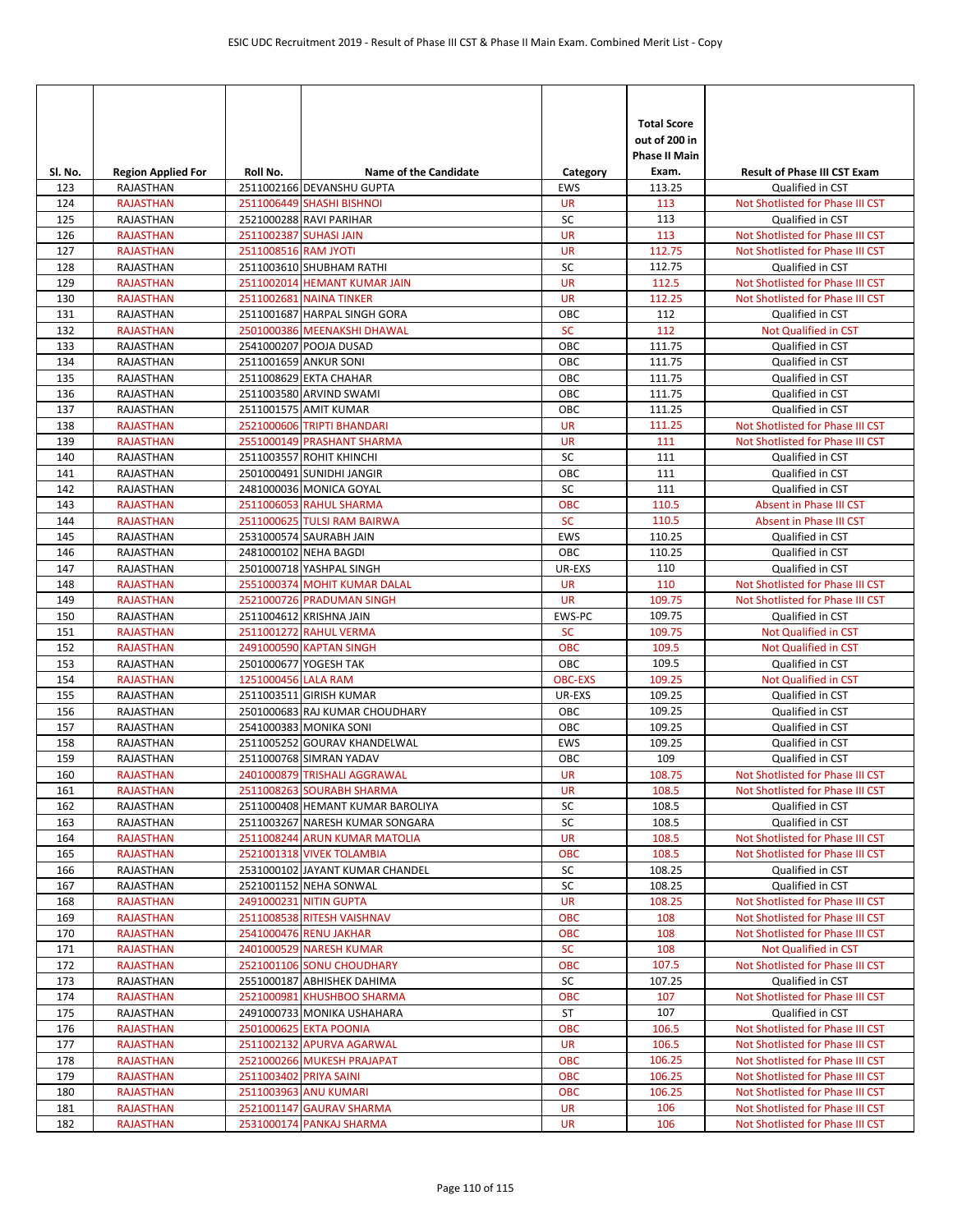| Sl. No.    | <b>Region Applied For</b>            | Roll No.              | <b>Name of the Candidate</b>                                | Category                     | <b>Total Score</b><br>out of 200 in<br><b>Phase II Main</b><br>Exam. | <b>Result of Phase III CST Exam</b>                                  |
|------------|--------------------------------------|-----------------------|-------------------------------------------------------------|------------------------------|----------------------------------------------------------------------|----------------------------------------------------------------------|
| 183        | <b>RAJASTHAN</b>                     | 2401000053 DIKSHA     |                                                             | <b>OBC</b>                   | 106                                                                  | Not Shotlisted for Phase III CST                                     |
| 184        | RAJASTHAN                            |                       | 2511002111 CHANDRA PRAKASH GAUTAM                           | <b>EWS</b>                   | 106                                                                  | Qualified in CST                                                     |
| 185        | RAJASTHAN                            |                       | 2531000410 MONIKA KHINCHI                                   | SC                           | 105.75                                                               | Qualified in CST                                                     |
| 186        | <b>RAJASTHAN</b>                     |                       | 2511002789 AMIT KUMAR HINONIYA                              | SC                           | 105.5                                                                | Qualified in CST                                                     |
| 187        | RAJASTHAN                            |                       | 2511001010 HIMANSHU SHARMA                                  | <b>EWS</b>                   | 105.25                                                               | Qualified in CST                                                     |
| 188        | <b>RAJASTHAN</b>                     |                       | 2511008795 GARIMA SHARMA                                    | <b>UR</b>                    | 105.25                                                               | Not Shotlisted for Phase III CST                                     |
| 189        | <b>RAJASTHAN</b>                     |                       | 2481000043 PRIYANKA BAKLIWAL                                | <b>OBC</b>                   | 105.25                                                               | Not Shotlisted for Phase III CST                                     |
| 190        | RAJASTHAN                            |                       | 2541000337 DINESH SINGH                                     | OBC-EXS                      | 104.75                                                               | Qualified in CST                                                     |
| 191        | <b>RAJASTHAN</b>                     |                       | 2511000212 VARTIKA SAINI                                    | <b>OBC</b>                   | 104.75                                                               | Not Shotlisted for Phase III CST                                     |
| 192        | RAJASTHAN                            |                       | 2511005427 SACHIDANAND ABHINANDAN PAHADIY                   | <b>EWS</b>                   | 104.5                                                                | Qualified in CST                                                     |
| 193        | <b>RAJASTHAN</b>                     |                       | 2511001526 MUKESH NETAR                                     | <b>OBC</b>                   | 104.5                                                                | Not Shotlisted for Phase III CST                                     |
| 194<br>195 | <b>RAJASTHAN</b><br><b>RAJASTHAN</b> |                       | 2491000223 AMAN KUMAR SAINI<br>2401000993 SWATI CHOUDHARY   | <b>OBC</b><br><b>OBC</b>     | 104.5<br>104.25                                                      | Not Shotlisted for Phase III CST<br>Not Shotlisted for Phase III CST |
| 196        | RAJASTHAN                            |                       | 2551000112 PRIYANKA ANAND                                   | SC                           | 104.25                                                               | Qualified in CST                                                     |
| 197        | RAJASTHAN                            |                       | 2481000056 SAURABH KHANDELWAL                               | <b>EWS</b>                   | 104.25                                                               | Qualified in CST                                                     |
| 198        | RAJASTHAN                            |                       | 2201005510 SUNIL KUMAR                                      | OBC-EXS                      | 103.5                                                                | Qualified in CST                                                     |
| 199        | <b>RAJASTHAN</b>                     |                       | 2521000472 RAVINA CHAUHAN                                   | <b>OBC</b>                   | 103.25                                                               | Not Shotlisted for Phase III CST                                     |
| 200        | RAJASTHAN                            |                       | 2541000104 DINESH KUMAR                                     | UR-EXS                       | 102.5                                                                | Qualified in CST                                                     |
| 201        | <b>RAJASTHAN</b>                     |                       | 2511008646 SACHIN SAINI                                     | <b>OBC</b>                   | 102.5                                                                | Not Shotlisted for Phase III CST                                     |
| 202        | <b>RAJASTHAN</b>                     |                       | 2511001128 MANJU SHARMA                                     | <b>EWS</b>                   | 102.5                                                                | Not Qualified in CST                                                 |
| 203        | <b>RAJASTHAN</b>                     |                       | 2511006729 ANJALI SHARMA                                    | <b>UR</b>                    | 102.5                                                                | Not Shotlisted for Phase III CST                                     |
| 204        | <b>RAJASTHAN</b>                     |                       | 2491000197 ANKUR SHARMA                                     | <b>UR</b>                    | 102.25                                                               | Not Shotlisted for Phase III CST                                     |
| 205        | RAJASTHAN                            |                       | 2511005628 SURENDRA KUMAR BAIRWA                            | SC                           | 102                                                                  | Qualified in CST                                                     |
| 206        | <b>RAJASTHAN</b>                     |                       | 2511003555 SATYA BHAN KULHERY                               | <b>OBC</b>                   | 102                                                                  | Not Shotlisted for Phase III CST                                     |
| 207        | <b>RAJASTHAN</b>                     | 2511008036 SANGEETA   |                                                             | <b>OBC</b>                   | 101.75                                                               | Not Shotlisted for Phase III CST                                     |
| 208        | <b>RAJASTHAN</b>                     |                       | 2511004841 MANISH KUMAR YADAV                               | <b>OBC</b>                   | 101.75                                                               | Not Shotlisted for Phase III CST                                     |
| 209        | RAJASTHAN                            |                       | 2511000689 ANKIT KUMAR SANKHALA                             | SC                           | 101.5                                                                | Qualified in CST                                                     |
| 210        | <b>RAJASTHAN</b>                     |                       | 2481000249 MOHAMMED IRFAN KHAN                              | <b>OBC</b>                   | 101                                                                  | Not Shotlisted for Phase III CST                                     |
| 211        | <b>RAJASTHAN</b>                     |                       | 1451020459 MOHIT BHAKAR                                     | <b>OBC</b><br><b>OBC</b>     | 101<br>101                                                           | Not Shotlisted for Phase III CST                                     |
| 212<br>213 | <b>RAJASTHAN</b><br><b>RAJASTHAN</b> |                       | 2511003365 POOJA JHEDU<br>2511002511 YOGESH KUMAR           | <b>OBC</b>                   | 100.75                                                               | Not Shotlisted for Phase III CST<br>Not Shotlisted for Phase III CST |
| 214        | <b>RAJASTHAN</b>                     |                       | 2521000755 SATYAVEER SINGH                                  | <b>OBC-EXS</b>               | 100.5                                                                | Absent in Phase III CST                                              |
| 215        | <b>RAJASTHAN</b>                     |                       | 2541000272 DIKSHANT SHARMA                                  | <b>UR</b>                    | 100.5                                                                | Not Shotlisted for Phase III CST                                     |
| 216        | RAJASTHAN                            |                       | 2491000533 BHOOP SINGH                                      | SC                           | 100.5                                                                | Qualified in CST                                                     |
| 217        | RAJASTHAN                            |                       | 2551000059 VIJETA MENARIA                                   | <b>EWS</b>                   | 100                                                                  | Qualified in CST                                                     |
| 218        | <b>RAJASTHAN</b>                     |                       | 2511003900 VIJAY RUHELA                                     | <b>OBC</b>                   | 99.75                                                                | Not Shotlisted for Phase III CST                                     |
| 219        | <b>RAJASTHAN</b>                     |                       | 2511006606 NARESH KUMAR GURJAR                              | <b>OBC</b>                   | 99.75                                                                | Not Shotlisted for Phase III CST                                     |
| 220        | <b>RAJASTHAN</b>                     |                       | 2511004365 MUKESH KUMAR                                     | <b>OBC</b>                   | 99.5                                                                 | Not Shotlisted for Phase III CST                                     |
| 221        | <b>RAJASTHAN</b>                     |                       | 2511008955 ASHOK KUMAR                                      | <b>OBC</b>                   | 99.25                                                                | Not Shotlisted for Phase III CST                                     |
| 222        | RAJASTHAN                            |                       | 2511008510 YOGESH AGRAWAL                                   | EWS                          | 99.25                                                                | Qualified in CST                                                     |
| 223        | <b>RAJASTHAN</b>                     |                       | 2501000285 BHAGAWANA RAM MEGHWAL                            | <b>SC</b>                    | 99.25                                                                | Not Qualified in CST                                                 |
| 224        | <b>RAJASTHAN</b>                     |                       | 2481000517 ANKIT KUMAR SONI                                 | <b>OBC</b>                   | 99                                                                   | Not Shotlisted for Phase III CST                                     |
| 225        | <b>RAJASTHAN</b>                     |                       | 2511000636 AYUSH SHARMA                                     | <b>UR</b>                    | 99                                                                   | Not Shotlisted for Phase III CST                                     |
| 226        | <b>RAJASTHAN</b>                     |                       | 2541000462 SUNIL KUMAR GARWAL                               | UR-EXS                       | 98.75                                                                | Absent in Phase III CST                                              |
| 227<br>228 | <b>RAJASTHAN</b><br><b>RAJASTHAN</b> |                       | 1971000578 MUKESH KUMAR SOORA<br>2541000369 DEEPAK PRAJAPAT | <b>OBC-EXS</b><br><b>OBC</b> | 98.75<br>98.5                                                        | Absent in Phase III CST<br>Not Shotlisted for Phase III CST          |
| 229        | RAJASTHAN                            |                       | 2511005630 PUNEET KUMAR                                     | EWS                          | 98.5                                                                 | Qualified in CST                                                     |
| 230        | RAJASTHAN                            |                       | 2521000686 RAMCHANDER JAT                                   | OBC-PC                       | 98                                                                   | Qualified in CST                                                     |
| 231        | <b>RAJASTHAN</b>                     |                       | 2511003415 SANDEEP YADAV                                    | <b>OBC</b>                   | 97.75                                                                | Not Shotlisted for Phase III CST                                     |
| 232        | RAJASTHAN                            |                       | 2481000452 PRATEEK BHATIA                                   | SC                           | 97                                                                   | Qualified in CST                                                     |
| 233        | <b>RAJASTHAN</b>                     |                       | 2521001262 DEVENDRA DANGI                                   | <b>SC</b>                    | 97                                                                   | Absent in Phase III CST                                              |
| 234        | <b>RAJASTHAN</b>                     | 2541000471 AJEET SONI |                                                             | OBC                          | 97                                                                   | Not Shotlisted for Phase III CST                                     |
| 235        | <b>RAJASTHAN</b>                     |                       | 2501000223 KISHAN KACCHAWA                                  | <b>OBC</b>                   | 96.75                                                                | Not Shotlisted for Phase III CST                                     |
| 236        | RAJASTHAN                            |                       | 2511002652 SUSHIL KUMAR                                     | SC                           | 96.5                                                                 | Qualified in CST                                                     |
| 237        | <b>RAJASTHAN</b>                     |                       | 2511006492 MAYANK SHARMA                                    | <b>EWS</b>                   | 96.5                                                                 | Not Shotlisted for Phase III CST                                     |
| 238        | <b>RAJASTHAN</b>                     |                       | 2511004025 AMIT KUMAR SHARMA                                | <b>UR</b>                    | 95.75                                                                | Not Shotlisted for Phase III CST                                     |
| 239        | RAJASTHAN                            |                       | 2511003829 SANJAY KUMAR MEENA                               | ST                           | 95.5                                                                 | Qualified in CST                                                     |
| 240        | <b>RAJASTHAN</b>                     |                       | 2511004477 RUCHI KUMARI GARG                                | <b>UR</b>                    | 95.5                                                                 | Not Shotlisted for Phase III CST                                     |
| 241        | RAJASTHAN                            |                       | 2521001313 JAGDISH KUMAR BHARGAV                            | SC                           | 95.25                                                                | Qualified in CST                                                     |
| 242        | RAJASTHAN                            |                       | 2511001535 LAVEENA CHOUHAN                                  | SC                           | 95.25                                                                | Qualified in CST                                                     |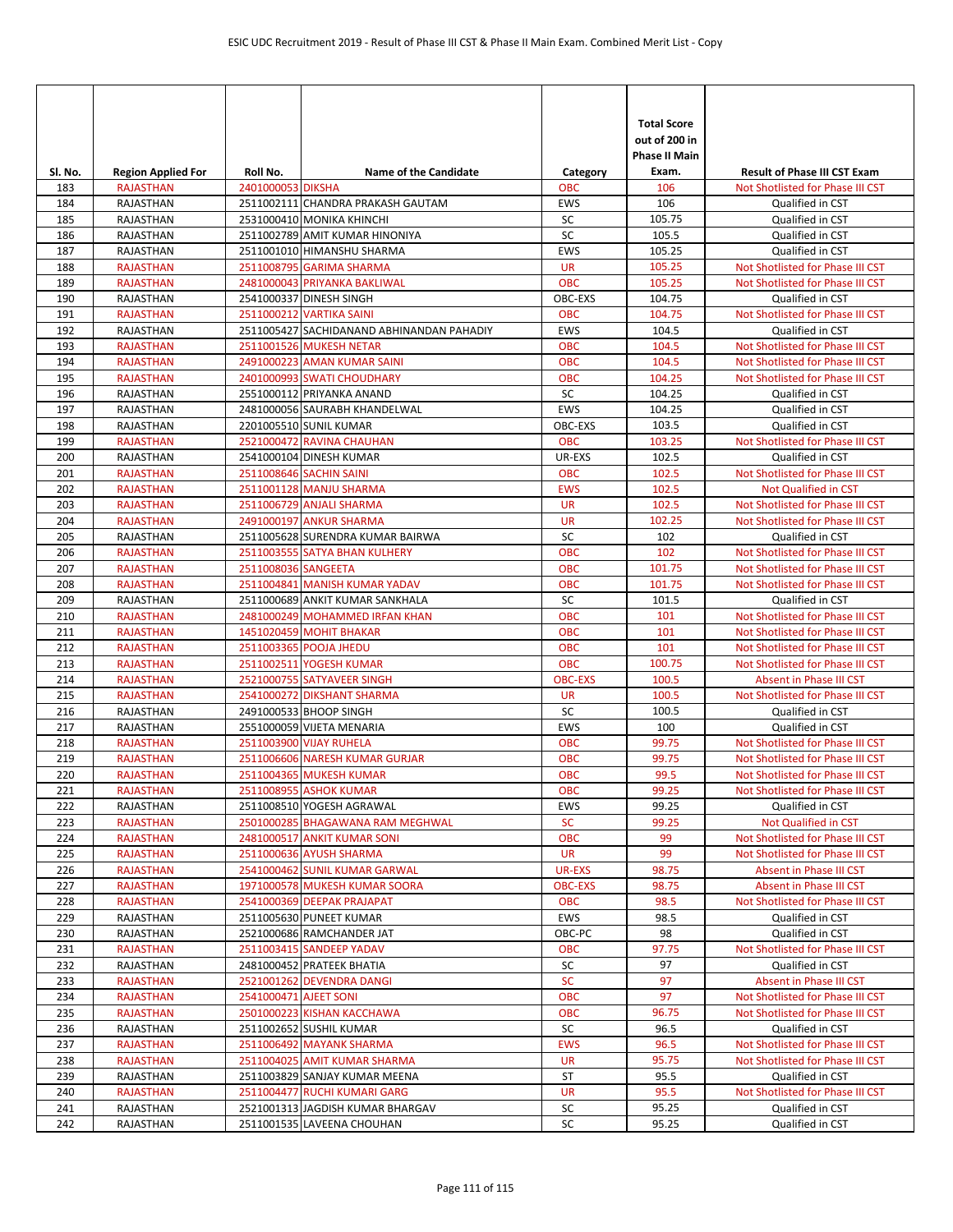| SI. No.    | <b>Region Applied For</b>            | Roll No.             | <b>Name of the Candidate</b>                                | Category                    | <b>Total Score</b><br>out of 200 in<br><b>Phase II Main</b><br>Exam. | <b>Result of Phase III CST Exam</b>                                  |
|------------|--------------------------------------|----------------------|-------------------------------------------------------------|-----------------------------|----------------------------------------------------------------------|----------------------------------------------------------------------|
| 243        | <b>RAJASTHAN</b>                     |                      | 2521000091 VARSHA KHATRI                                    | SC                          | 95.25                                                                | Qualified in CST                                                     |
| 244        | <b>RAJASTHAN</b>                     |                      | 2511001696 SHARMISHTHA SHARMA                               | <b>UR</b>                   | 94.75                                                                | Not Shotlisted for Phase III CST                                     |
| 245        | RAJASTHAN                            |                      | 2551000063 HIMANSHU GOYAL                                   | SC                          | 94.25                                                                | Qualified in CST                                                     |
| 246        | <b>RAJASTHAN</b>                     |                      | 2511004165 NEHA AGRAWAL                                     | <b>UR</b>                   | 94.25                                                                | Not Shotlisted for Phase III CST                                     |
| 247        | <b>RAJASTHAN</b>                     |                      | 2511008875 NISHU GARG                                       | <b>EWS</b>                  | 94                                                                   | Not Shotlisted for Phase III CST                                     |
| 248        | RAJASTHAN                            |                      | 2511007311 NEHA NAYAN                                       | SC                          | 93                                                                   | Qualified in CST                                                     |
| 249        | <b>RAJASTHAN</b>                     |                      | 2481000271 AJAY SINGH PANWAR                                | <b>OBC</b>                  | 93                                                                   | Not Shotlisted for Phase III CST                                     |
| 250        | <b>RAJASTHAN</b>                     | 2511001413 SONU      |                                                             | <b>SC</b>                   | 93                                                                   | Not Qualified in CST                                                 |
| 251<br>252 | <b>RAJASTHAN</b><br><b>RAJASTHAN</b> | 1251000672 HARIOM    | 1481000293 RAVINDRA SUMAN                                   | <b>UR-EXS</b><br><b>OBC</b> | 92.75<br>92.75                                                       | Absent in Phase III CST                                              |
|            | RAJASTHAN                            |                      | 2521001065 NISHI MEENA                                      | ST                          | 92.25                                                                | Not Shotlisted for Phase III CST<br>Qualified in CST                 |
| 253<br>254 | <b>RAJASTHAN</b>                     |                      | 2511007831 RAMCHANDRA SHARMA                                | <b>EWS</b>                  | 92.25                                                                | Not Shotlisted for Phase III CST                                     |
| 255        | <b>RAJASTHAN</b>                     |                      | 2511005819 ASHISH JANGIR                                    | <b>OBC</b>                  | 91.5                                                                 | Not Shotlisted for Phase III CST                                     |
| 256        | <b>RAJASTHAN</b>                     |                      | 2511004878 RUCHIKA VEDI                                     | <b>OBC</b>                  | 91.25                                                                | Not Shotlisted for Phase III CST                                     |
| 257        | <b>RAJASTHAN</b>                     |                      | 2491000759 PUNEET SONI                                      | <b>OBC</b>                  | 91.25                                                                | Not Shotlisted for Phase III CST                                     |
| 258        | <b>RAJASTHAN</b>                     |                      | 2511006046 SONIA ACHARYA                                    | <b>OBC</b>                  | 91                                                                   | Not Shotlisted for Phase III CST                                     |
| 259        | <b>RAJASTHAN</b>                     |                      | 2511008942 HARSH KOTHARI                                    | <b>EWS</b>                  | 91                                                                   | Not Shotlisted for Phase III CST                                     |
| 260        | RAJASTHAN                            |                      | 2521001258 SHAKTI SINGH                                     | UR-EXS                      | 90.75                                                                | Qualified in CST                                                     |
| 261        | RAJASTHAN                            |                      | 2521000956 PRAKASH CHAND PARIHAR                            | UR-EXS                      | 90.5                                                                 | Qualified in CST                                                     |
| 262        | <b>RAJASTHAN</b>                     |                      | 2501000025 PURUSHOTAM SWAMI                                 | <b>OBC</b>                  | 90.5                                                                 | Not Shotlisted for Phase III CST                                     |
| 263        | <b>RAJASTHAN</b>                     |                      | 2541000050 ASHUTOSH KIRTANIA                                | <b>EWS</b>                  | 90                                                                   | Not Shotlisted for Phase III CST                                     |
| 264        | RAJASTHAN                            |                      | 2511008011 SUDEEP KUMAR SINGH                               | UR-EXS                      | 89.75                                                                | Qualified in CST                                                     |
| 265        | RAJASTHAN                            |                      | 1971001254 RAJENDRA KUMAR                                   | OBC-EXS                     | 89.75                                                                | Qualified in CST                                                     |
| 266        | <b>RAJASTHAN</b>                     |                      | 2511004848 SRIKANT YADAV                                    | <b>OBC</b>                  | 89.75                                                                | Not Shotlisted for Phase III CST                                     |
| 267        | <b>RAJASTHAN</b>                     |                      | 2511007711 ANTIMA GUPTA                                     | <b>EWS</b>                  | 89.75                                                                | Not Shotlisted for Phase III CST                                     |
| 268        | <b>RAJASTHAN</b>                     |                      | 2481000297 SURAJ PRATAP SINGH                               | <b>OBC</b>                  | 89                                                                   | Not Shotlisted for Phase III CST                                     |
| 269        | RAJASTHAN                            |                      | 2511007219 RAVINDER BENIWAL                                 | SC                          | 88.75                                                                | Qualified in CST                                                     |
| 270        | <b>RAJASTHAN</b>                     |                      | 2511000104 DEVENDRA KUMAR CHOUDHARY                         | <b>OBC</b>                  | 88.75                                                                | Not Shotlisted for Phase III CST                                     |
| 271        | RAJASTHAN                            |                      | 2511004971 BHAGWATI PRASAD                                  | OBC-EXS                     | 88.25                                                                | Qualified in CST                                                     |
| 272        | <b>RAJASTHAN</b>                     |                      | 2511005788 AAKASH BENIWAL                                   | <b>OBC</b>                  | 88                                                                   | Not Shotlisted for Phase III CST                                     |
| 273        | RAJASTHAN                            |                      | 2511000414 PRAVEEN KUMAR DUBEY                              | UR-EXS                      | 87.75                                                                | Qualified in CST                                                     |
| 274<br>275 | <b>RAJASTHAN</b><br><b>RAJASTHAN</b> |                      | 2491000088 VIKASH YADAV<br>2521000248 RAVINDRA KANT         | <b>OBC</b><br>SC            | 87.75<br>87.5                                                        | Not Shotlisted for Phase III CST<br>Qualified in CST                 |
| 276        | <b>RAJASTHAN</b>                     |                      | 2511008529 LOKESH KUMAR                                     | <b>OBC</b>                  | 87.5                                                                 | Not Shotlisted for Phase III CST                                     |
| 277        | <b>RAJASTHAN</b>                     | 2541000178 VIJAY PAL |                                                             | <b>OBC-EXS</b>              | 87.25                                                                | Not Shotlisted for Phase III CST                                     |
| 278        | <b>RAJASTHAN</b>                     |                      | 2511008685 SHUBHAM KUMAWAT                                  | <b>OBC</b>                  | 87.25                                                                | Not Shotlisted for Phase III CST                                     |
| 279        | <b>RAJASTHAN</b>                     |                      | 2511003281 NEHA SUTHAR                                      | <b>OBC</b>                  | 87.25                                                                | Not Shotlisted for Phase III CST                                     |
| 280        | <b>RAJASTHAN</b>                     |                      | 2541000574 HEMANT BHASKAR                                   | <b>OBC-EXS</b>              | 87                                                                   | Not Shotlisted for Phase III CST                                     |
| 281        | <b>RAJASTHAN</b>                     |                      | 2511003640 PANKAJ SHARMA                                    | <b>EWS</b>                  | 87                                                                   | Not Shotlisted for Phase III CST                                     |
| 282        | <b>RAJASTHAN</b>                     |                      | 2401000864 SHARDA PENSIA                                    | <b>OBC</b>                  | 86.75                                                                | Not Shotlisted for Phase III CST                                     |
| 283        | RAJASTHAN                            |                      | 2511007513 AJAY PANWAR                                      | SC                          | 86                                                                   | Qualified in CST                                                     |
| 284        | <b>RAJASTHAN</b>                     |                      | 2511004400 RAJESH KUMAR SAINI                               | <b>OBC-EXS</b>              | 85.5                                                                 | Not Shotlisted for Phase III CST                                     |
| 285        | <b>RAJASTHAN</b>                     |                      | 2511006553 GYANENDRA SHARMA                                 | UR-EXS                      | 85.5                                                                 | Not Shotlisted for Phase III CST                                     |
| 286        | <b>RAJASTHAN</b>                     |                      | 2481000031 ANKIT JOURAM                                     | <b>SC</b>                   | 85.5                                                                 | Not Shotlisted for Phase III CST                                     |
| 287        | <b>RAJASTHAN</b>                     |                      | 2511002023 VIKAS KUMAR BAIRWA                               | <b>SC</b>                   | 85.25                                                                | Not Shotlisted for Phase III CST                                     |
| 288        | <b>RAJASTHAN</b>                     |                      | 2511006467 SHAYAR CHAWLA                                    | <b>SC</b>                   | 85                                                                   | Not Shotlisted for Phase III CST                                     |
| 289        | <b>RAJASTHAN</b>                     |                      | 2511003187 SHIVANI MEENA                                    | <b>ST</b>                   | 85                                                                   | Not Shotlisted for Phase III CST                                     |
| 290        | <b>RAJASTHAN</b>                     | 2521000154 NITU      |                                                             | OBC                         | 84.75                                                                | Not Shotlisted for Phase III CST                                     |
| 291        | <b>RAJASTHAN</b>                     |                      | 2511005419 SURENDRA YADAV                                   | OBC                         | 84.75                                                                | Not Shotlisted for Phase III CST                                     |
| 292        | <b>RAJASTHAN</b>                     |                      | 2511005814 NAVEEN KUMAR BHURIYA                             | <b>OBC</b>                  | 84.5                                                                 | Not Shotlisted for Phase III CST                                     |
| 293        | <b>RAJASTHAN</b>                     |                      | 2511003352 GHANSHYAM BENIWAL                                | <b>SC</b><br><b>SC</b>      | 84.5                                                                 | Not Shotlisted for Phase III CST                                     |
| 294<br>295 | <b>RAJASTHAN</b><br><b>RAJASTHAN</b> |                      | 2511000955 MANISHA JONWAL<br>2491000710 AMIT KUMAR MANDARIA | <b>SC</b>                   | 84.5<br>84.25                                                        | Not Shotlisted for Phase III CST<br>Not Shotlisted for Phase III CST |
| 296        | <b>RAJASTHAN</b>                     |                      | 2511001559 SUMIT MEHRA                                      | <b>SC</b>                   | 84.25                                                                | Not Shotlisted for Phase III CST                                     |
| 297        | <b>RAJASTHAN</b>                     | 2541000705 ABHILASHA |                                                             | OBC                         | 84.25                                                                | Not Shotlisted for Phase III CST                                     |
| 298        | <b>RAJASTHAN</b>                     |                      | 1501000399 PRAKASH SAINI                                    | <b>UR-EXS</b>               | 83.75                                                                | Not Shotlisted for Phase III CST                                     |
| 299        | RAJASTHAN                            |                      | 2511004523 SURENDRA CHOUDHARY                               | OBC-PC                      | 83.5                                                                 | Qualified in CST                                                     |
| 300        | <b>RAJASTHAN</b>                     |                      | 2511007268 NAVEEN SONI                                      | <b>OBC</b>                  | 83.5                                                                 | Not Shotlisted for Phase III CST                                     |
| 301        | <b>RAJASTHAN</b>                     |                      | 2511001985 BABU RAM KAULI                                   | <b>SC</b>                   | 82.75                                                                | Not Shotlisted for Phase III CST                                     |
| 302        | <b>RAJASTHAN</b>                     |                      | 2521000676 BHAGWAN RAM JATIYA                               | <b>SC</b>                   | 82.75                                                                | Not Shotlisted for Phase III CST                                     |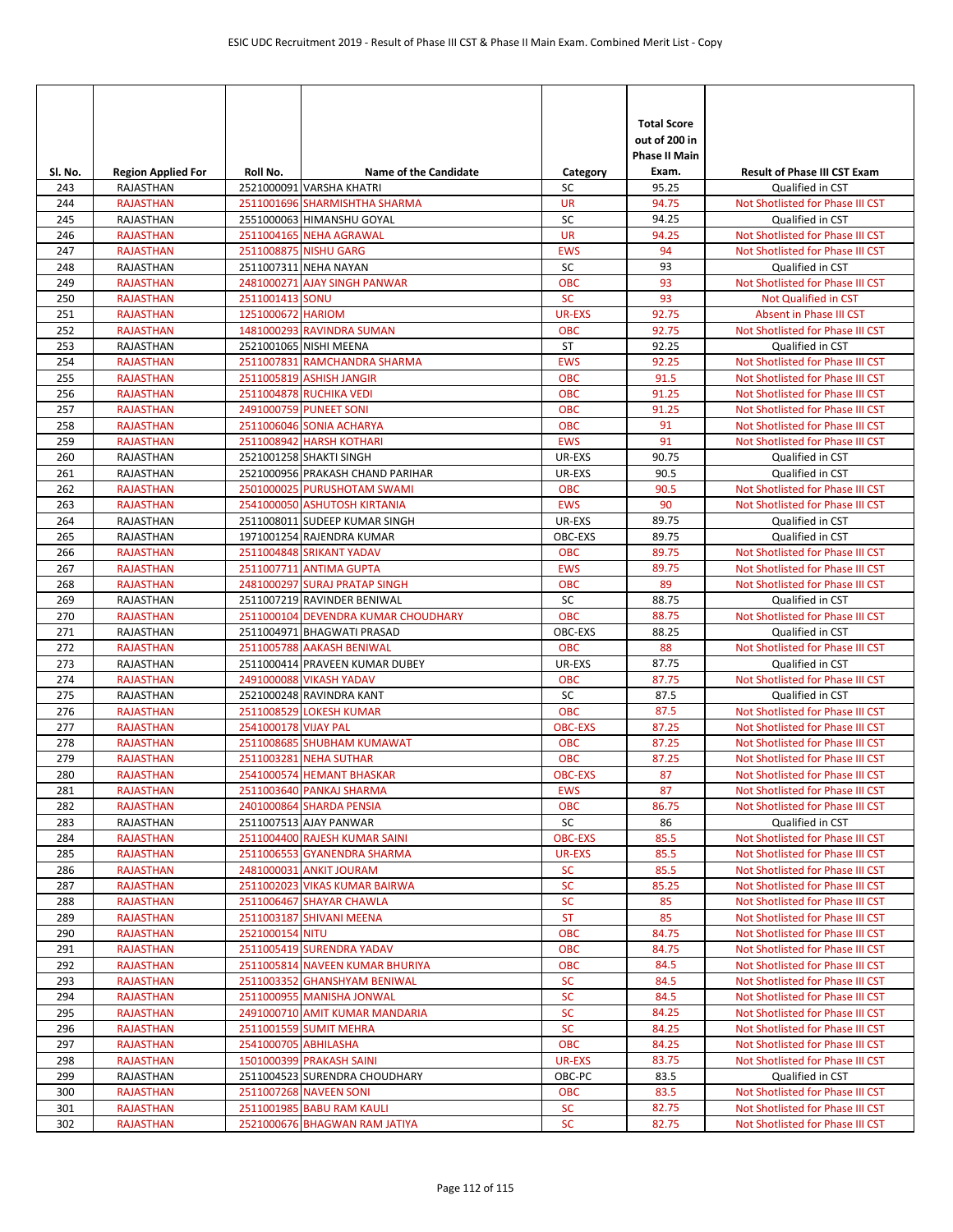| SI. No.    | <b>Region Applied For</b>            | Roll No.             | <b>Name of the Candidate</b>                                    | Category                    | <b>Total Score</b><br>out of 200 in<br><b>Phase II Main</b><br>Exam. | <b>Result of Phase III CST Exam</b>                                  |
|------------|--------------------------------------|----------------------|-----------------------------------------------------------------|-----------------------------|----------------------------------------------------------------------|----------------------------------------------------------------------|
| 303        | <b>RAJASTHAN</b>                     |                      | 2511008897 GYAN CHAND ASWAL                                     | <b>SC</b>                   | 82.75                                                                | Not Shotlisted for Phase III CST                                     |
| 304        | <b>RAJASTHAN</b>                     |                      | 1451012784 SUNIL KUMAR KASNIYA                                  | OBC                         | 82.5                                                                 | Not Shotlisted for Phase III CST                                     |
| 305        | <b>RAJASTHAN</b>                     |                      | 2521000771 RAJESH KUMAR CHOUDHARY                               | <b>UR-EXS</b>               | 82                                                                   | Not Shotlisted for Phase III CST                                     |
| 306        | <b>RAJASTHAN</b>                     |                      | 2761000419 ANIL KUMAR KHEDAR                                    | <b>UR-EXS</b>               | 81.75                                                                | Not Shotlisted for Phase III CST                                     |
| 307        | <b>RAJASTHAN</b>                     |                      | 2511008375 DEEKSHANT VERMA                                      | <b>SC</b>                   | 81.75                                                                | Not Shotlisted for Phase III CST                                     |
| 308        | <b>RAJASTHAN</b>                     |                      | 2511005283 TARUN KUMAR AGRAWAL                                  | <b>EWS</b>                  | 81.75                                                                | Not Shotlisted for Phase III CST                                     |
| 309        | <b>RAJASTHAN</b>                     |                      | 2501000111 ASHWANI KUMAR                                        | <b>EWS</b>                  | 81.5                                                                 | Not Shotlisted for Phase III CST                                     |
| 310        | <b>RAJASTHAN</b>                     |                      | 1391013015 ABHIMANYU                                            | <b>OBC</b>                  | 80.75                                                                | Not Shotlisted for Phase III CST                                     |
| 311<br>312 | <b>RAJASTHAN</b><br><b>RAJASTHAN</b> |                      | 2491000757 ANOOP SINGH<br>2541000164 RAJENDRA KUMAR DHAKA       | <b>SC</b><br><b>OBC-EXS</b> | 80.75<br>79.5                                                        | Not Shotlisted for Phase III CST<br>Not Shotlisted for Phase III CST |
| 313        | <b>RAJASTHAN</b>                     |                      | 2511004125 VISHNU KUMAR MEENA                                   | <b>ST</b>                   | 79.25                                                                | Not Shotlisted for Phase III CST                                     |
| 314        | <b>RAJASTHAN</b>                     |                      | 2511006047 ADITYA SIRADHNA                                      | <b>OBC</b>                  | 79                                                                   | Not Shotlisted for Phase III CST                                     |
| 315        | <b>RAJASTHAN</b>                     |                      | 2511008050 APURVA TANWAR                                        | <b>SC</b>                   | 78.5                                                                 | Not Shotlisted for Phase III CST                                     |
| 316        | <b>RAJASTHAN</b>                     |                      | 2511004175 PRAGYA SINGH DHAKAR                                  | <b>OBC</b>                  | 78.5                                                                 | Not Shotlisted for Phase III CST                                     |
| 317        | <b>RAJASTHAN</b>                     |                      | 2481000289 DARSHAN DOLIA                                        | <b>SC</b>                   | 77.75                                                                | Not Shotlisted for Phase III CST                                     |
| 318        | <b>RAJASTHAN</b>                     |                      | 2511004533 KAUSHAL RAMAWAT                                      | <b>OBC-PC</b>               | 77.5                                                                 | <b>Not Qualified in CST</b>                                          |
| 319        | <b>RAJASTHAN</b>                     |                      | 2511008381 RAVI SHARMA                                          | <b>UR</b>                   | 77.25                                                                | Not Shotlisted for Phase III CST                                     |
| 320        | <b>RAJASTHAN</b>                     |                      | 2511001349 TULSI RAM VERMA                                      | <b>SC</b>                   | 77                                                                   | Not Shotlisted for Phase III CST                                     |
| 321        | <b>RAJASTHAN</b>                     |                      | 2511003823 MAHAVEER MARU                                        | <b>OBC</b>                  | 77                                                                   | Not Shotlisted for Phase III CST                                     |
| 322        | <b>RAJASTHAN</b>                     |                      | 2511004615 BHARTENDU MUDGAL                                     | UR-PC                       | 76.75                                                                | Qualified in CST                                                     |
| 323        | <b>RAJASTHAN</b>                     |                      | 2511000649 BHAVESH MAHODIYA                                     | <b>SC</b>                   | 76.25                                                                | Not Shotlisted for Phase III CST                                     |
| 324        | <b>RAJASTHAN</b>                     |                      | 2541000512 SUSHIL KUMAR                                         | UR-EXS                      | 76                                                                   | Not Shotlisted for Phase III CST                                     |
| 325        | <b>RAJASTHAN</b>                     |                      | 2531000485 SHEKHAR PAL                                          | <b>SC</b>                   | 76                                                                   | Not Shotlisted for Phase III CST                                     |
| 326        | <b>RAJASTHAN</b>                     |                      | 2501000015 MANISH CHARAN                                        | <b>OBC</b>                  | 76                                                                   | Not Shotlisted for Phase III CST                                     |
| 327        | <b>RAJASTHAN</b>                     | 2481000542 NAVEEN    |                                                                 | <b>SC</b>                   | 76                                                                   | Not Shotlisted for Phase III CST                                     |
| 328        | RAJASTHAN                            | 2401000001 SUMIT     |                                                                 | OBC-PC                      | 75.75                                                                | Qualified in CST                                                     |
| 329        | <b>RAJASTHAN</b>                     |                      | 2511003810 VIRENDRA SINGH CHOUDHARY                             | <b>SC</b>                   | 75.5                                                                 | Not Shotlisted for Phase III CST                                     |
| 330        | <b>RAJASTHAN</b>                     |                      | 2511002573 SHIVANI MEENA                                        | <b>ST</b><br><b>SC</b>      | 75.25<br>75                                                          | Not Shotlisted for Phase III CST                                     |
| 331<br>332 | <b>RAJASTHAN</b>                     |                      | 2511005331 NARESH KHAJOTIA<br>2521000233 ABHISHEK CHOUHAN       | <b>OBC</b>                  | 74.75                                                                | Not Shotlisted for Phase III CST                                     |
| 333        | <b>RAJASTHAN</b><br><b>RAJASTHAN</b> |                      | 2511006527 SHARWAN KUMAR PRAJAPAT                               | <b>OBC</b>                  | 74.25                                                                | Not Shotlisted for Phase III CST<br>Not Shotlisted for Phase III CST |
| 334        | <b>RAJASTHAN</b>                     |                      | 2521001102 VISHAL SINGH RAWAL                                   | <b>SC</b>                   | 74.25                                                                | Not Shotlisted for Phase III CST                                     |
| 335        | <b>RAJASTHAN</b>                     |                      | 2521000002 RAKESH PUROHIT                                       | UR-PC                       | 73.25                                                                | Not Qualified in CST                                                 |
| 336        | <b>RAJASTHAN</b>                     |                      | 2511003830 MANISH SAINI                                         | <b>OBC</b>                  | 73                                                                   | Not Shotlisted for Phase III CST                                     |
| 337        | <b>RAJASTHAN</b>                     |                      | 2501000076 NARENDRA KUMAR SWAMI                                 | <b>OBC-EXS</b>              | 72.25                                                                | Not Shotlisted for Phase III CST                                     |
| 338        | <b>RAJASTHAN</b>                     |                      | 2201004750 TARA CHAND                                           | <b>OBC-EXS</b>              | 71.25                                                                | Not Shotlisted for Phase III CST                                     |
| 339        | <b>RAJASTHAN</b>                     |                      | 2511008567 UDIT KUMAR SAINI                                     | <b>OBC</b>                  | 70.5                                                                 | Not Shotlisted for Phase III CST                                     |
| 340        | <b>RAJASTHAN</b>                     |                      | 2511005378 SITA RAM GHASWA                                      | <b>OBC</b>                  | 70.5                                                                 | Not Shotlisted for Phase III CST                                     |
| 341        | <b>RAJASTHAN</b>                     |                      | 2511004977 MAHESH KUMAR VERMA                                   | <b>OBC-EXS</b>              | 70                                                                   | Not Shotlisted for Phase III CST                                     |
| 342        | RAJASTHAN                            |                      | 2511004561 LOKESH KUMAR VERMA                                   | SC-PC                       | 69.25                                                                | Qualified in CST                                                     |
| 343        | <b>RAJASTHAN</b>                     |                      | 2511001256 PAVAN GURAVA                                         | <b>SC</b>                   | 69                                                                   | Not Shotlisted for Phase III CST                                     |
| 344        | <b>RAJASTHAN</b>                     |                      | 2511005719 NARESH KUMAR                                         | <b>OBC-EXS</b>              | 68.75                                                                | Not Shotlisted for Phase III CST                                     |
| 345        | <b>RAJASTHAN</b>                     |                      | 1381001251 SHANU KUMAR                                          | <b>EWS</b>                  | 68.75                                                                | Not Shotlisted for Phase III CST                                     |
| 346        | <b>RAJASTHAN</b>                     |                      | 2511000611 PARVEEN KUMAR                                        | <b>SC</b>                   | 68.5                                                                 | Not Shotlisted for Phase III CST                                     |
| 347<br>348 | RAJASTHAN<br><b>RAJASTHAN</b>        |                      | 2511004599 VIJENDRA KUMAR VAISHNAV<br>2501000485 HANSRAJ PANWAR | OBC-PC<br><b>SC</b>         | 68.5<br>68.25                                                        | Qualified in CST<br>Not Shotlisted for Phase III CST                 |
| 349        | <b>RAJASTHAN</b>                     |                      | 2511000162 KSHITIJ BHARDWAJ                                     | <b>EWS</b>                  | 68.25                                                                | Not Shotlisted for Phase III CST                                     |
| 350        | <b>RAJASTHAN</b>                     | 2501000090 ADITYA    |                                                                 | <b>SC</b>                   | 67.75                                                                | Not Shotlisted for Phase III CST                                     |
| 351        | <b>RAJASTHAN</b>                     | 2501000423 YUNAS ALI |                                                                 | <b>OBC</b>                  | 66.25                                                                | Not Shotlisted for Phase III CST                                     |
| 352        | <b>RAJASTHAN</b>                     |                      | 2511008546 MAHESH KUMAR BOYAL                                   | <b>SC</b>                   | 65.25                                                                | Not Shotlisted for Phase III CST                                     |
| 353        | <b>RAJASTHAN</b>                     |                      | 2541000150 RAJAT KUMAR                                          | <b>SC</b>                   | 64.75                                                                | Not Shotlisted for Phase III CST                                     |
| 354        | <b>RAJASTHAN</b>                     |                      | 2521000019 POOJA CHOUDHARY                                      | <b>OBC</b>                  | 64.5                                                                 | Not Shotlisted for Phase III CST                                     |
| 355        | RAJASTHAN                            |                      | 2551000208 ARUN KUMAR SHARMA                                    | OBC-PC                      | 61                                                                   | Qualified in CST                                                     |
| 356        | <b>RAJASTHAN</b>                     |                      | 2511005242 PRADEEP KUMAR SOYAL                                  | <b>SC</b>                   | 60.75                                                                | Not Shotlisted for Phase III CST                                     |
| 357        | <b>RAJASTHAN</b>                     |                      | 2511003826 SARVNISHTHA GUPTA                                    | <b>EWS</b>                  | 59.25                                                                | Not Shotlisted for Phase III CST                                     |
| 358        | <b>RAJASTHAN</b>                     |                      | 2521000012 JITENDRA KUMAR MALI                                  | OBC-PC                      | 57                                                                   | Not Shotlisted for Phase III CST                                     |
| 359        | <b>RAJASTHAN</b>                     |                      | 2481000310 GAUTAM PARWANI                                       | UR-PC                       | 56.25                                                                | Not Shotlisted for Phase III CST                                     |
| 360        | <b>RAJASTHAN</b>                     |                      | 2401001017 ASHUL KHURANA                                        | UR-PC                       | 52.25                                                                | Not Shotlisted for Phase III CST                                     |
| 361        | <b>RAJASTHAN</b>                     |                      | 2511004494 DHEERAJ KUMAR                                        | OBC-PC                      | 51.25                                                                | Not Shotlisted for Phase III CST                                     |
| 362        | <b>RAJASTHAN</b>                     |                      | 2511004543 BAJARANG SAINI                                       | OBC-PC                      | 50.25                                                                | Not Shotlisted for Phase III CST                                     |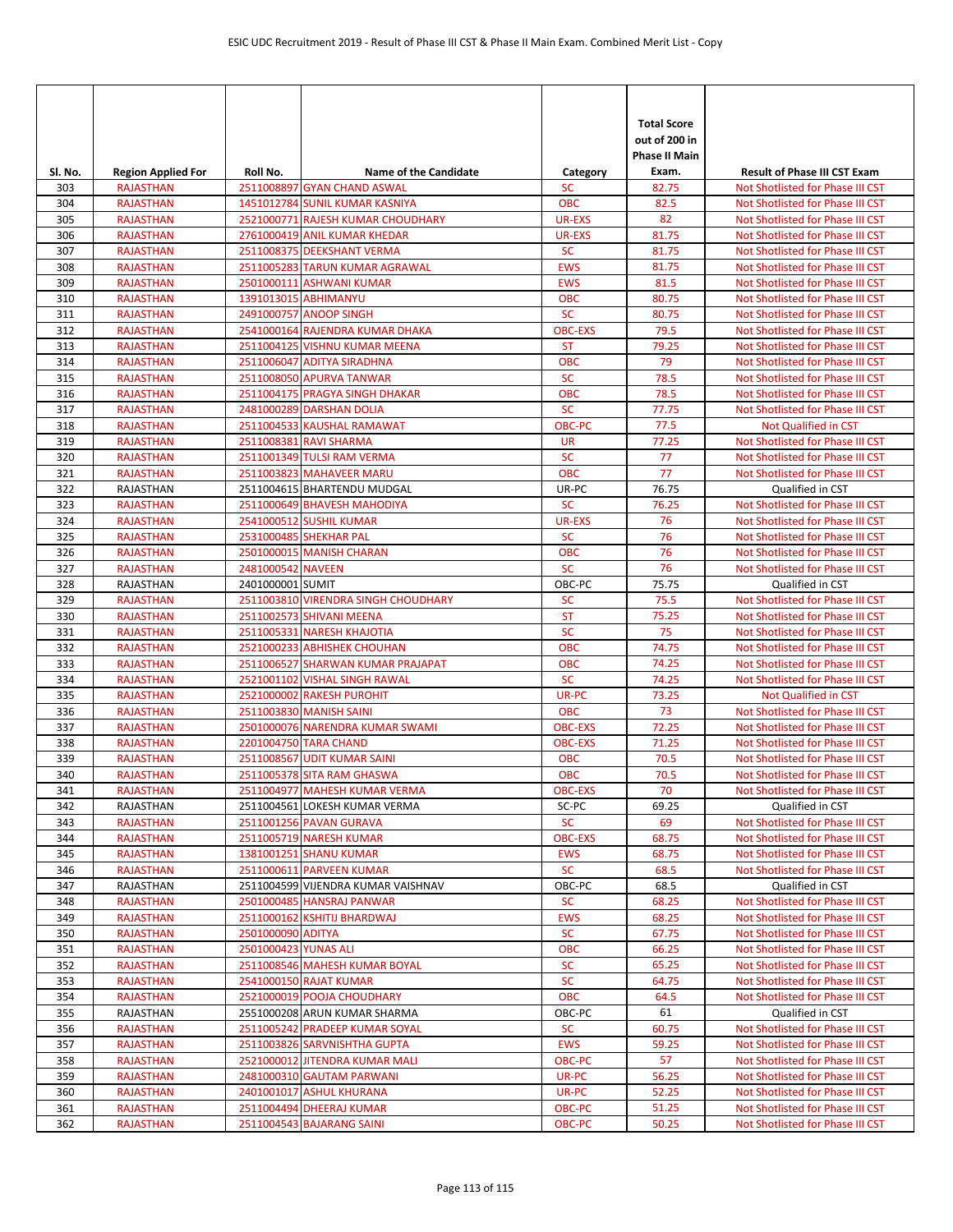| SI. No.        | <b>Region Applied For</b>         | Roll No.              | <b>Name of the Candidate</b>                          | Category         | <b>Total Score</b><br>out of 200 in<br><b>Phase II Main</b><br>Exam. | <b>Result of Phase III CST Exam</b>                  |
|----------------|-----------------------------------|-----------------------|-------------------------------------------------------|------------------|----------------------------------------------------------------------|------------------------------------------------------|
| 363            | <b>RAJASTHAN</b>                  |                       | 2511004558 SAURABH BANSAL                             | UR-PC            | 50                                                                   | Not Shotlisted for Phase III CST                     |
| 364            | <b>RAJASTHAN</b>                  |                       | 2521000688 KISHORE PATNECHA                           | <b>OBC-PC</b>    | 50                                                                   | Not Shotlisted for Phase III CST                     |
| 365            | <b>RAJASTHAN</b>                  |                       | 2521000689 DILIP SANKHALA                             | OBC-PC           | 48.5                                                                 | Not Shotlisted for Phase III CST                     |
| 366            | <b>RAJASTHAN</b>                  |                       | 2511004607 KAPTAN SINGH                               | UR-PC            | 46                                                                   | Not Shotlisted for Phase III CST                     |
| 367            | <b>RAJASTHAN</b>                  |                       | 2501000362 ANAND RATHI                                | <b>EWS-PC</b>    | 43                                                                   | Not Shotlisted for Phase III CST                     |
| 368            | <b>RAJASTHAN</b>                  |                       | 2511004572 VIKAS KUMAR SHARMA                         | <b>EWS-PC</b>    | 42                                                                   | Not Shotlisted for Phase III CST                     |
| 369            | <b>RAJASTHAN</b>                  |                       | 2491000472 MAYANK KHANDELWAL                          | UR-PC            | 30                                                                   | Not Shotlisted for Phase III CST                     |
| 1              | UTTARAKHAND                       |                       | 1451002370 JYOTI SINDHWAL                             | UR               | 151                                                                  | Qualified in CST                                     |
| $\overline{2}$ | UTTARAKHAND                       |                       | 2741000021 RAHUL BHANDARI                             | UR               | 147.25                                                               | Qualified in CST                                     |
| 3              | UTTARAKHAND                       |                       | 2881000516 NEERAJ SINGH                               | UR               | 145                                                                  | Qualified in CST                                     |
| 4              | <b>UTTARAKHAND</b>                |                       | 2731001102 KIRTI KANDWAL                              | <b>EWS</b>       | 144                                                                  | Absent in Phase III CST                              |
| 5              | UTTARAKHAND                       | 2741000108 ABHAY JINA |                                                       | UR               | 141.75                                                               | Qualified in CST                                     |
| 6              | UTTARAKHAND                       |                       | 2731000610 ISHA SHARMA                                | UR               | 141                                                                  | Qualified in CST                                     |
| $\overline{7}$ | UTTARAKHAND                       |                       | 2751000103 AVINASH DABRAL                             | UR               | 140.5                                                                | Qualified in CST                                     |
| 8              | UTTARAKHAND                       | 2731000891 ROHIT NEGI |                                                       | UR               | 139.25                                                               | Qualified in CST                                     |
| 9              | <b>UTTARAKHAND</b>                |                       | 2731000937 SAHIL GURUNG                               | UR               | 138.25                                                               | Qualified in CST                                     |
| 10             | UTTARAKHAND                       |                       | 1411002790 KAMNI RAWAT                                | <b>EWS</b>       | 135.25                                                               | Qualified in CST                                     |
| 11<br>12       | UTTARAKHAND<br><b>UTTARAKHAND</b> |                       | 2731001026 RAJAT SAKLANI<br>2731000585 AMIT BARTWAL   | UR<br><b>UR</b>  | 135.25<br>134.75                                                     | Qualified in CST<br><b>Not Qualified in CST</b>      |
| 13             | UTTARAKHAND                       |                       | 2731000321 SHREYA KANDARI                             | UR               | 134                                                                  | Qualified in CST                                     |
| 14             | UTTARAKHAND                       |                       | 2731000527 ANJALI NAUTIYAL                            | UR               | 132.5                                                                | Qualified in CST                                     |
| 15             | UTTARAKHAND                       |                       | 2731000551 ANKUR BHATT                                | UR               | 131                                                                  | Qualified in CST                                     |
| 16             | UTTARAKHAND                       |                       | 2731000921 AJAY SINGH RAWAT                           | UR               | 129.5                                                                | Qualified in CST                                     |
| 17             | UTTARAKHAND                       |                       | 2751000203 AVISHA SINGHAL                             | UR               | 129                                                                  | Qualified in CST                                     |
| 18             | UTTARAKHAND                       | 1451009274 UDIT NEGI  |                                                       | UR               | 128                                                                  | Qualified in CST                                     |
| 19             | UTTARAKHAND                       |                       | 2751000279 ANKIT GARG                                 | UR               | 126.25                                                               | Qualified in CST                                     |
| 20             | UTTARAKHAND                       |                       | 1971000473 BALWANT SINGH BORA                         | UR-EXS           | 125.75                                                               | Qualified in CST                                     |
| 21             | UTTARAKHAND                       |                       | 2731000440 VARUN KUMAR MITTAL                         | UR               | 124                                                                  | Qualified in CST                                     |
| 22             | UTTARAKHAND                       | 2731000967 YOGITA     |                                                       | OBC              | 124                                                                  | Qualified in CST                                     |
| 23             | UTTARAKHAND                       |                       | 2731000017 SUDHA VERMA                                | OBC              | 123.25                                                               | Qualified in CST                                     |
| 24             | UTTARAKHAND                       |                       | 2741000197 MAYANK JEENA                               | <b>EWS</b>       | 122                                                                  | Qualified in CST                                     |
| 25             | UTTARAKHAND                       |                       | 2741000012 ROHINI PANDEY                              | UR               | 121.25                                                               | Qualified in CST                                     |
| 26             | UTTARAKHAND                       |                       | 2731000503 VAISHALI SHARMA                            | UR-PC            | 121.25                                                               | Qualified in CST                                     |
| 27             | UTTARAKHAND                       |                       | 2731000413 KRITIKA KHANNA                             | <b>EWS</b>       | 120.75                                                               | Qualified in CST                                     |
| 28             | UTTARAKHAND                       | 2741000113 AJAY NEGI  |                                                       | UR               | 120.75                                                               | Qualified in CST                                     |
| 29             | <b>UTTARAKHAND</b>                |                       | 2731000900 PREETI RANA                                | <b>OBC</b>       | 120.25                                                               | Absent in Phase III CST                              |
| 30             | UTTARAKHAND                       |                       | 2731001055 ANIL CHAUHAN                               | UR               | 119.75                                                               | Qualified in CST                                     |
| 31             | UTTARAKHAND                       |                       | 2731000851 DEEPAK SINGH                               | <b>UR</b>        | 119                                                                  | Qualified in CST                                     |
| 32             | UTTARAKHAND                       |                       | 1461000328 RAJAN SINGH SAINI                          | OBC              | 118.75                                                               | Qualified in CST                                     |
| 33             | <b>UTTARAKHAND</b>                | 2731000807 AKSHITA    |                                                       | <b>UR</b>        | 117.25                                                               | Not Shotlisted for Phase III CST                     |
| 34             | <b>UTTARAKHAND</b>                |                       | 2741000264 ABHISHEK DHEK                              | UR               | 117                                                                  | Not Shotlisted for Phase III CST                     |
| 35             | <b>UTTARAKHAND</b>                |                       | 2731000222 ANJALI SHAHI                               | <b>OBC</b>       | 116.25                                                               | Not Qualified in CST                                 |
| 36             | UTTARAKHAND                       |                       | 2751000362 HIMANSHU CHOUDHARY                         | OBC              | 114.75                                                               | Qualified in CST                                     |
| 37             | <b>UTTARAKHAND</b>                |                       | 1571000795 KARAN SINGH NEGI<br>2731000910 SONALI RANI | <b>UR-EXS</b>    | 114.25<br>112.5                                                      | Absent in Phase III CST                              |
| 38<br>39       | UTTARAKHAND<br><b>UTTARAKHAND</b> |                       | 2731000064 DEEKSHA NEGI                               | OBC<br><b>UR</b> | 112.5                                                                | Qualified in CST<br>Not Shotlisted for Phase III CST |
| 40             | <b>UTTARAKHAND</b>                |                       | 2751000066 DEEKSHA SINGHAL                            | <b>UR</b>        | 112.25                                                               | Not Shotlisted for Phase III CST                     |
| 41             | UTTARAKHAND                       | 2731000756 AMIT NEGI  |                                                       | UR-EXS           | 111.25                                                               | Qualified in CST                                     |
| 42             | <b>UTTARAKHAND</b>                |                       | 2751000124 ANSHIKA GARG                               | <b>UR</b>        | 111                                                                  | Not Shotlisted for Phase III CST                     |
| 43             | <b>UTTARAKHAND</b>                | 2731000035 SHRUTANT   |                                                       | <b>UR</b>        | 108.5                                                                | Not Shotlisted for Phase III CST                     |
| 44             | UTTARAKHAND                       |                       | 2731000472 LAXMI BHANDARI                             | OBC              | 108.25                                                               | Qualified in CST                                     |
| 45             | <b>UTTARAKHAND</b>                |                       | 2741000315 HIMANSHU BISHT                             | <b>UR</b>        | 108                                                                  | Not Shotlisted for Phase III CST                     |
| 46             | <b>UTTARAKHAND</b>                |                       | 2731001087 MANOJ SINGH PANWAR                         | <b>OBC</b>       | 107.75                                                               | Not Qualified in CST                                 |
| 47             | UTTARAKHAND                       |                       | 1661000007 MANISH NEGI                                | UR-EXS           | 107.5                                                                | Qualified in CST                                     |
| 48             | UTTARAKHAND                       |                       | 2751000315 ANSHUL PANWAR                              | OBC              | 107.5                                                                | Qualified in CST                                     |
| 49             | UTTARAKHAND                       |                       | 2741000368 VINOD GURURANI                             | UR-EXS           | 103.25                                                               | Qualified in CST                                     |
| 50             | <b>UTTARAKHAND</b>                |                       | 2731000659 SHIV KUMAR                                 | <b>UR</b>        | 103                                                                  | Not Shotlisted for Phase III CST                     |
| 51             | <b>UTTARAKHAND</b>                |                       | 2731000657 AMAN CHAUHAN                               | <b>UR</b>        | 103                                                                  | Not Shotlisted for Phase III CST                     |
| 52             | UTTARAKHAND                       |                       | 2731000043 HIMANSHU NAUTIYAL                          | ОВС              | 102.5                                                                | Qualified in CST                                     |
| 53             | <b>UTTARAKHAND</b>                |                       | 2741000036 NITIN PANDEY                               | <b>UR</b>        | 102.5                                                                | Not Shotlisted for Phase III CST                     |